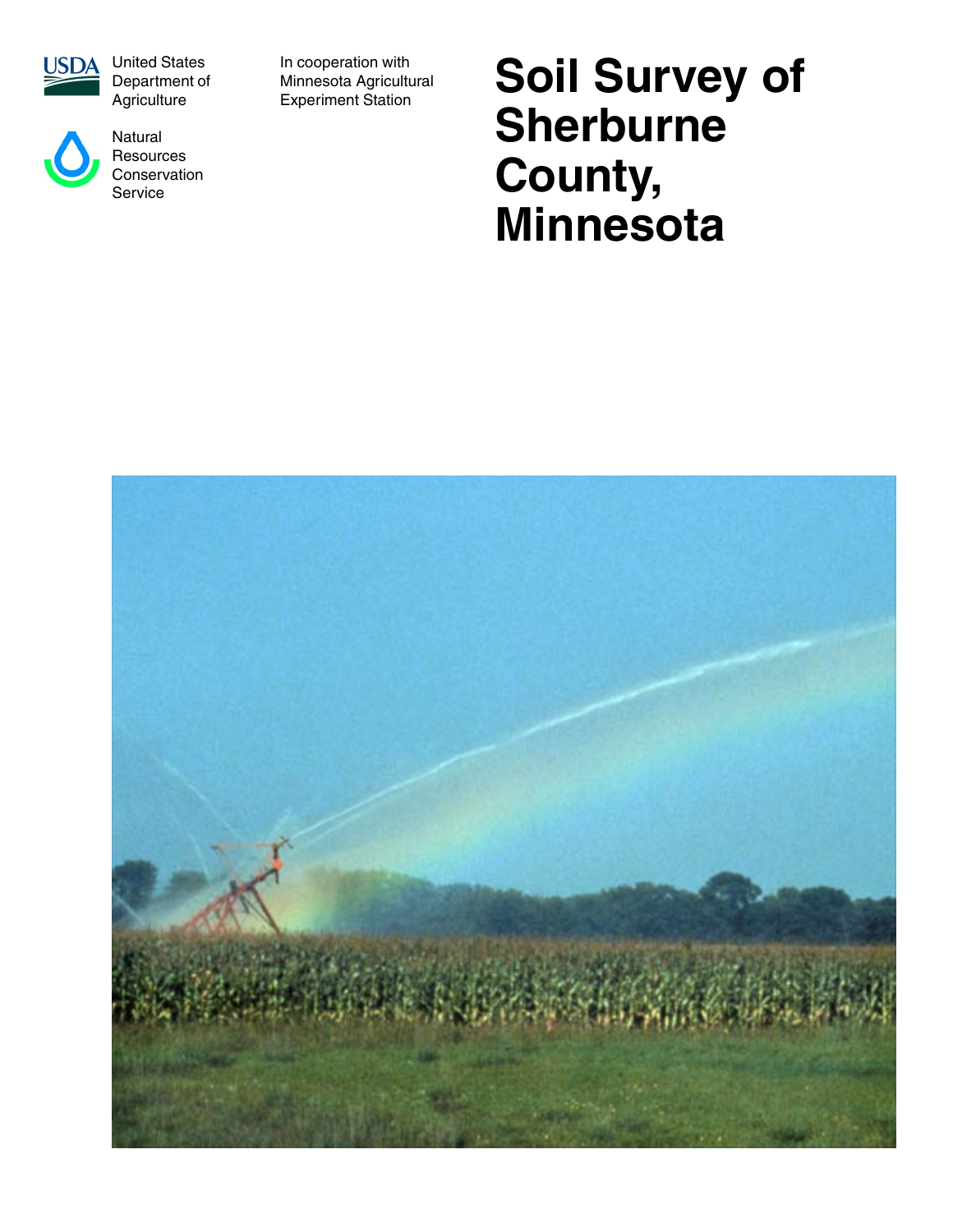## **NRCS Accessibility Statement**

The Natural Resources Conservation Service (NRCS) is committed to making its information accessible to all of its customers and employees. If you are experiencing accessibility issues and need assistance, please contact our Helpdesk by phone at 1-800-457-3642 or by e-mail a[t helpdesk@helpdesk.itc.nrcs.usda.gov.](mailto:helpdesk@helpdesk.itc.nrcs.usda.gov) For assistance with publications that include maps, graphs, or similar forms of information, you may also wish to contact our State or local office. You can locate the correct office and phone number at [http://offices.sc.egov.usda.gov/locator/app.](http://offices.sc.egov.usda.gov/locator/app)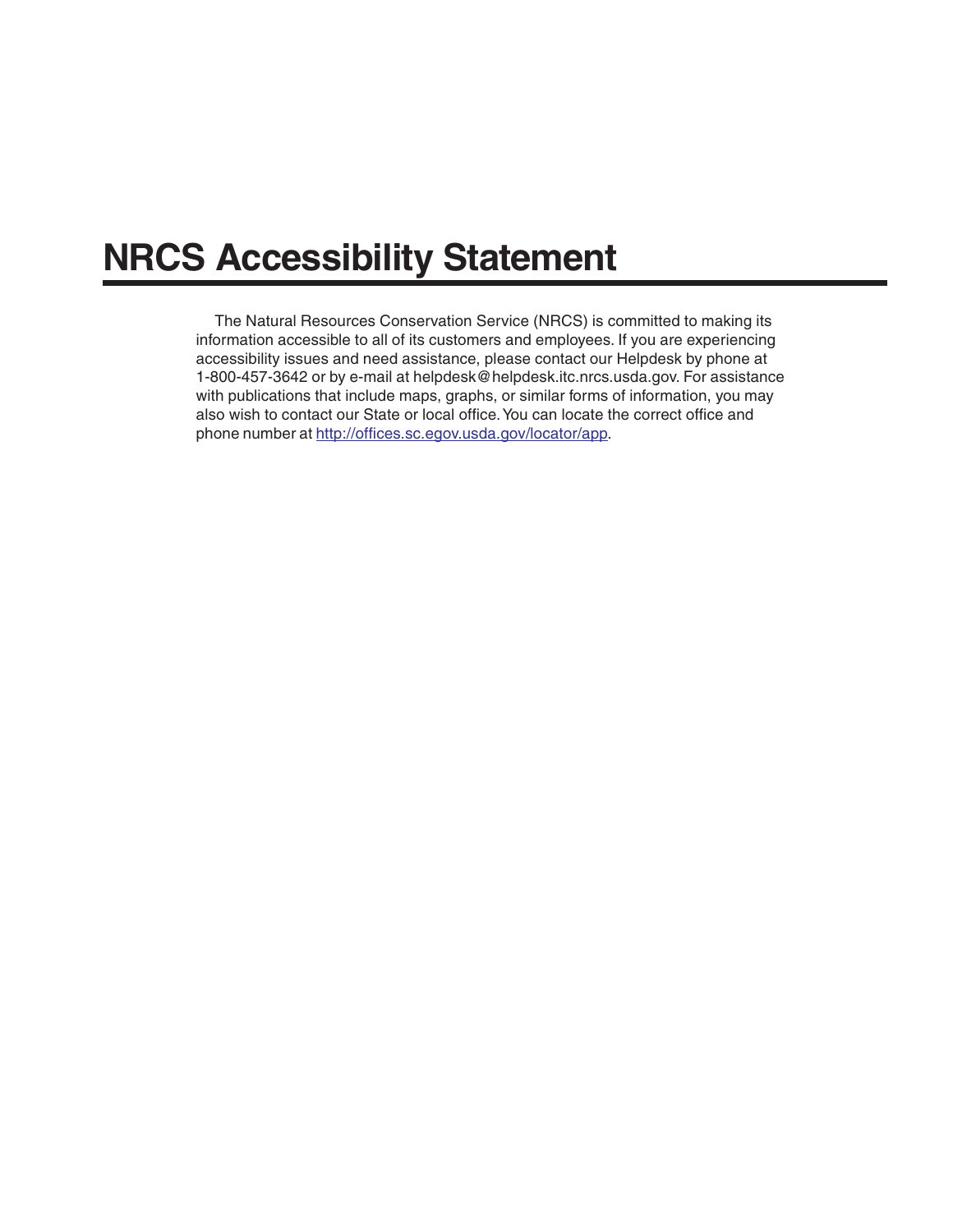## <span id="page-2-0"></span>*How To Use This Soil Survey*

This publication consists of a manuscript and a set of soil maps. The information provided can be useful in planning the use and management of small areas.

To find information about your area of interest, locate that area on the *Index to Map Sheets*. Note the number of the map sheet, and turn to that sheet.

Locate your area of interest on the map sheet. Note the map unit symbols that are in that area. Turn to the *Contents*, which lists the map units by symbol and name and shows the page where each map unit is described.

The *Contents* shows which table has data on a specific land use for each soil map unit. Also see the *Contents* for other sections of this publication that may address your specific needs.

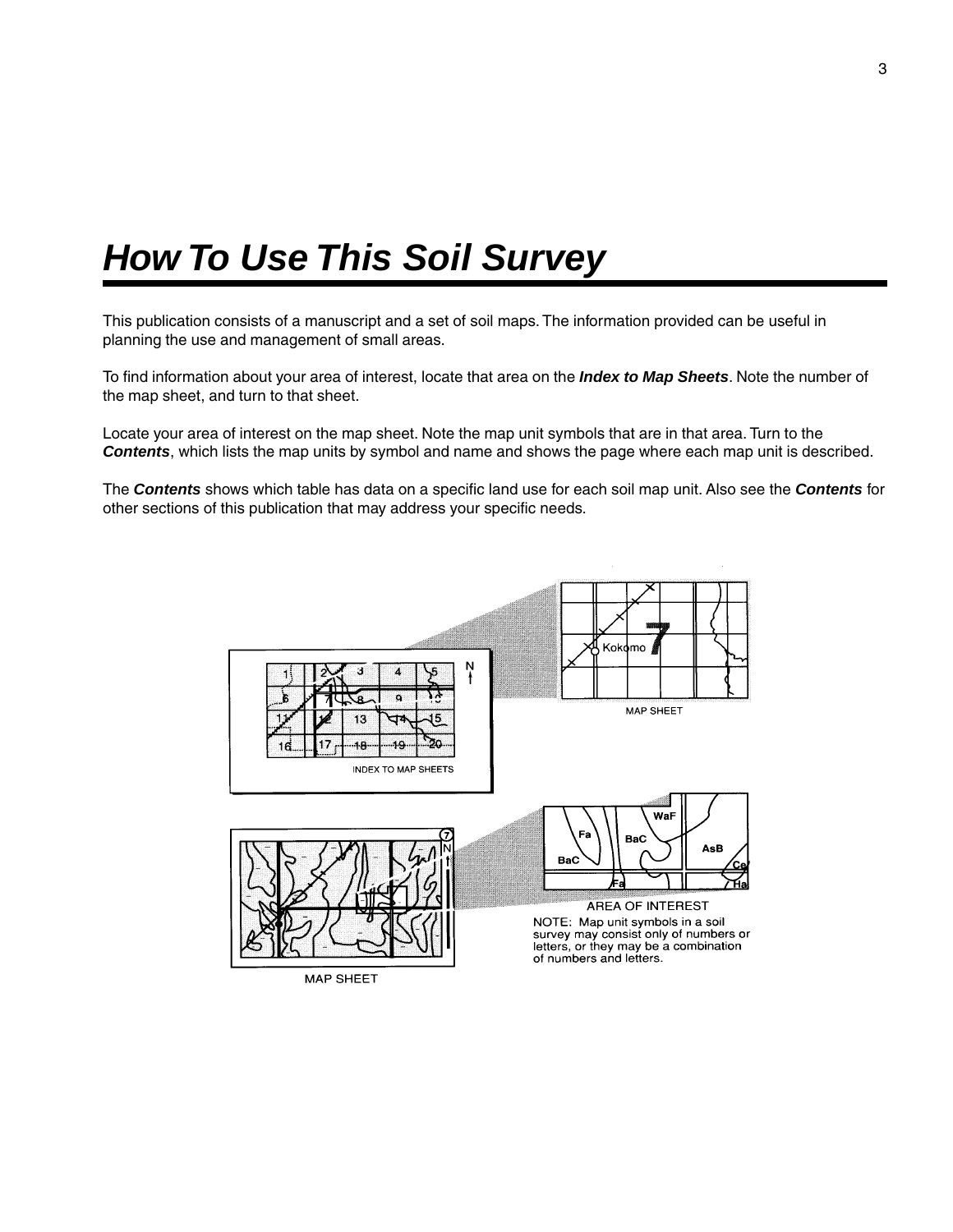This soil survey is a publication of the National Cooperative Soil Survey, a joint effort of the United States Department of Agriculture and other Federal agencies, State agencies including the Agricultural Experiment Stations, and local agencies. The Natural Resources Conservation Service (formerly the Soil Conservation Service) has leadership for the Federal part of the National Cooperative Soil Survey.

Major fieldwork for this soil survey was completed in July 1993. Soil names and descriptions were approved in April 1994. The data provided in this publication are the same as the attribute data provided with the 2002 re-certified SSURGO. This survey was made cooperatively by the Natural Resources Conservation Service and the Minnesota Agricultural Experiment Station. It is part of the technical assistance furnished to the Sherburne Soil and Water Conservation District. Financial assistance was provided by Sherburne County.

Soil maps in this survey may be copied without permission. Enlargement of these maps, however, could cause misunderstanding of the detail of mapping. If enlarged, maps do not show the small areas of contrasting soils that could have been shown at a larger scale.

The United States Department of Agriculture (USDA) prohibits discrimination in all of its programs on the basis of race, color, national origin, gender, religion, age, disability, political beliefs, sexual orientation, and marital or family status. (Not all prohibited bases apply to all programs.) Persons with disabilities who require alternative means for communication of program information (Braille, large print, audiotape, etc.) should contact the USDA's TARGET Center at 202-720-2600 (voice or TDD).

To file a complaint of discrimination, write USDA, Director, Office of Civil Rights, Room 326W, Whitten Building, 14th and Independence Avenue SW, Washington, DC 20250-9410, or call 202-720-5964 (voice or TDD). USDA is an equal employment opportunity provider and employer.

*Cover: A big gun irrigation system in an area of Hubbard-Mosford complex, 0 to 3 percent slopes. Irrigation is needed in areas of these soils because they have a low available water capacity.*

*Additional information about the Nation's natural resources is available on the Natural Resources Conservation Service homepage on the World Wide Web. The address is http://www.nrcs.usda.gov.*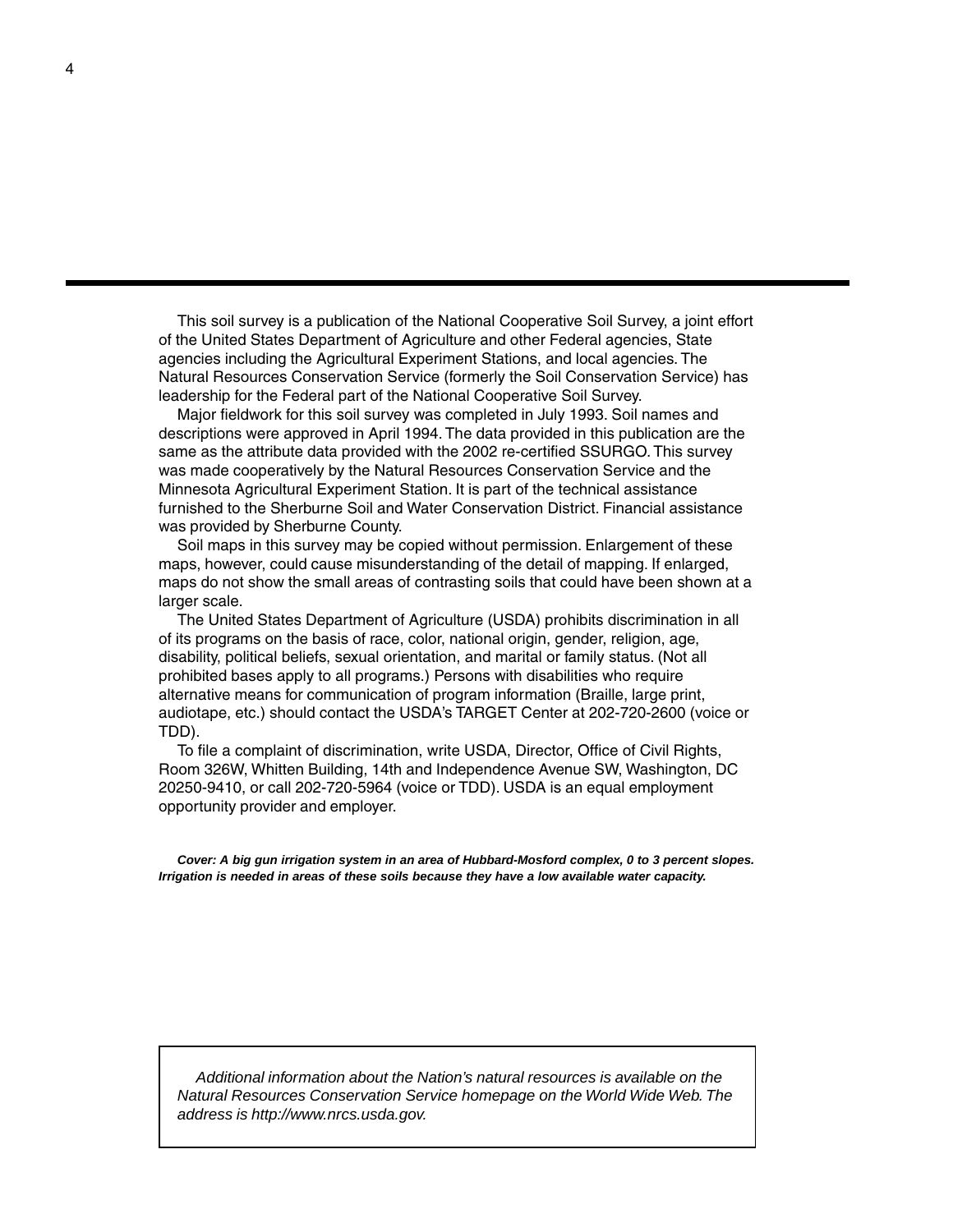## <span id="page-4-0"></span>*Contents*

| Formation and Classification of the Soils  13 |     |
|-----------------------------------------------|-----|
| Table 1.-Classification of the Soils  17      |     |
|                                               |     |
| 7A-Hubbard loamy sand, 0 to 2 percent         |     |
|                                               | 20  |
| 7B-Hubbard loamy sand, 2 to 6 percent         |     |
|                                               | 20  |
| 7C-Hubbard loamy sand, 6 to 12 percent        |     |
|                                               | 21  |
| 32B-Nebish fine sandy loam, 2 to 6 percent    |     |
|                                               | 21  |
| 32C-Nebish fine sandy loam, 6 to 12           |     |
|                                               | 22  |
| 32D-Nebish fine sandy loam, 12 to 18          |     |
| percent slopes                                | 22  |
| 32E-Nebish fine sandy loam, 18 to 35          |     |
|                                               | 23  |
| 38B-Waukon fine sandy loam, 2 to 6            |     |
|                                               | 23  |
| 75-Bluffton loam, depressional, 0 to 1        |     |
|                                               | 23  |
| 125-Beltrami fine sandy loam, 0 to 3          |     |
|                                               | 24  |
| 152C-Milaca fine sandy loam, 6 to 12          |     |
| percent slopes                                | 24  |
| 152E-Milaca fine sandy loam, 12 to 25         |     |
|                                               | 25  |
| 158A-Zimmerman fine sand, 0 to 3 percent      |     |
|                                               | 25  |
| 158B-Zimmerman fine sand, 3 to 6 percent      |     |
|                                               | 25  |
| 158C-Zimmerman fine sand, 6 to 12 percent     |     |
|                                               | -26 |
| 158E-Zimmerman fine sand, 12 to 25            |     |
|                                               |     |
| 161-Isanti fine sandy loam, depressional,     |     |
|                                               |     |
| 162-Lino loamy fine sand, 0 to 2 percent      |     |
|                                               |     |
| 164A-Mora loam, 0 to 3 percent slopes  27     |     |
| 165-Parent loam, 0 to 2 percent slopes  28    |     |
| 166-Ronneby loam, 0 to 2 percent slopes  28   |     |

| 169B-Braham loamy fine sand, 3 to 6                        |    |
|------------------------------------------------------------|----|
| percent slopes                                             | 28 |
| 169C-Braham loamy fine sand, 6 to 12                       |    |
| percent slopes                                             | 29 |
| 169D-Braham loamy fine sand, 12 to 18                      |    |
| percent slopes                                             | 29 |
| 204B-Cushing fine sandy loam, 2 to 8                       |    |
| percent slopes<br>204C-Cushing fine sandy loam, 8 to 15    | 30 |
| percent slopes                                             | 30 |
| 258B-Sandberg loamy coarse sand, 1 to 6                    |    |
|                                                            | 30 |
| 258C-Sandberg loamy coarse sand, 6 to 12                   |    |
|                                                            | 31 |
| 258E-Sandberg loamy coarse sand, 12 to                     |    |
|                                                            | 31 |
| 260-Duelm loamy sand, 0 to 2 percent                       |    |
|                                                            | 32 |
| 261-Isan sandy loam, depressional, 0 to 1                  |    |
|                                                            | 32 |
| 325-Prebish fine sandy loam, depressional,                 |    |
|                                                            | 32 |
| 341-Arvilla sandy loam, 0 to 2 percent                     |    |
|                                                            | 33 |
| 346-Talmoon loam, 0 to 2 percent slopes  33                |    |
| 373-Renshaw loam, 0 to 3 percent slopes  34                |    |
| 454B-Mahtomedi loamy coarse sand, 1 to<br>6 percent slopes | 34 |
| 454C-Mahtomedi loamy coarse sand, 6 to                     |    |
|                                                            | 34 |
| 540-Seelyeville muck, 0 to 1 percent slopes  35            |    |
| 543-Markey muck, 0 to 1 percent slopes  35                 |    |
| 544-Cathro muck, 0 to 1 percent slopes  36                 |    |
| 565-Eckvoll loamy fine sand, 0 to 3 percent                |    |
| slopes<br>.                                                | 36 |
| 567-Verndale sandy loam, 0 to 2 percent                    |    |
|                                                            | 36 |
| 623A-Pierz sandy loam, 0 to 2 percent                      |    |
|                                                            |    |
| 623B-Pierz sandy loam, 2 to 6 percent                      |    |
|                                                            |    |
| 708-Rushlake coarse sand, 1 to 4 percent                   |    |
|                                                            |    |
| 730A-Sanburn fine sandy loam, 0 to 2                       |    |
|                                                            |    |
|                                                            |    |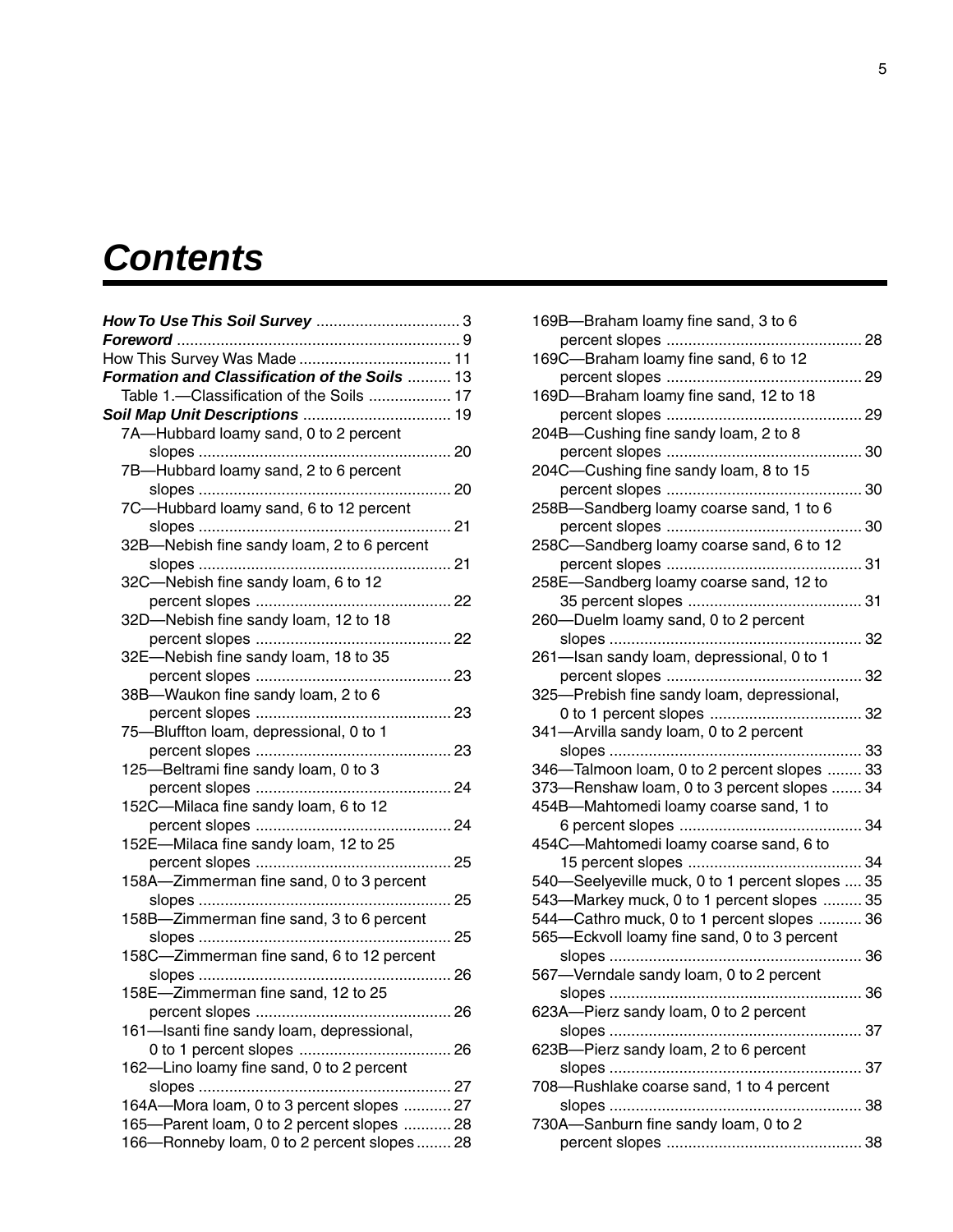| 730B-Sanburn fine sandy loam, 2 to 6          |     |
|-----------------------------------------------|-----|
|                                               | 38  |
| 732B-Bushville fine sand, 2 to 6 percent      |     |
|                                               | 39  |
| 768-Mosford sandy loam, 0 to 2 percent        |     |
|                                               | 39  |
| 771-Elkriver fine sandy loam, 0 to 2 percent  |     |
|                                               | 40  |
| 799-Seelyeville and Bowstring soils, 0 to 1   |     |
| percent slopes, frequently flooded  40        |     |
|                                               |     |
| 1015-Udipsamments, cut and fill land  41      |     |
| 1016-Udorthents, loamy, cut and fill land  41 |     |
| 1028-Udorthents-Pits, gravel, complex  42     |     |
| 1109-Isanti loamy fine sand, 0 to 2 percent   |     |
| 42<br>slopes                                  |     |
| 1110-Isan sandy loam, 0 to 2 percent          |     |
| slopes                                        | 42  |
| 1223-Sandberg-Arvilla complex, 0 to 3         |     |
| percent slopes                                | 43  |
| 1224-Hubbard-Verndale complex, 0 to 3         |     |
| percent slopes                                | 43  |
| 1231-Hubbard-Mosford complex, 0 to 3          |     |
| percent slopes                                | 44  |
| 1253B-Stonelake-Sanburn complex, 1 to 6       |     |
| percent slopes                                | 45  |
| 1253C-Stonelake-Sanburn complex, 6 to         |     |
| 15 percent slopes                             | 45  |
| 1253E-Stonelake-Sanburn complex, 15 to        |     |
| 40 percent slopes                             | 46  |
| 1254-Ricelake fine sandy loam, 0 to 3         |     |
| percent slopes                                | 47  |
| 1255-Elkriver fine sandy loam, 0 to 2         |     |
| percent slopes, occasionally flooded  47      |     |
| 1256-Cantlin loamy fine sand, 0 to 3          |     |
| percent slopes                                | .48 |
| 1257-Elkriver-Mosford complex, 0 to 6         |     |
| percent slopes, rarely flooded                | 48  |
| 1258B-Zimmerman fine sand, thick solum,       |     |
|                                               |     |
| 1258C-Zimmerman fine sand, thick solum,       |     |
|                                               |     |
| 1258E-Zimmerman fine sand, thick solum,       |     |
| 12 to 35 percent slopes 49                    |     |
|                                               |     |

| 1260B-Stonelake-Nebish complex, 2 to 6       |  |
|----------------------------------------------|--|
|                                              |  |
| 1260C-Stonelake-Nebish complex, 6 to 12      |  |
|                                              |  |
| 1260E-Stonelake-Nebish complex, 12 to 25     |  |
|                                              |  |
| 1270B-Milaca fine sandy loam, moderately     |  |
|                                              |  |
| 1288-Seelyeville-Markey complex, ponded,     |  |
|                                              |  |
| 1356-Water, miscellaneous  53                |  |
| 1946-Fordum-Winterfield complex, 0 to 2      |  |
| percent slopes, frequently flooded  53       |  |
|                                              |  |
| Table 2.-Acreage and Proportionate           |  |
|                                              |  |
| Use and Management of the Soils  57          |  |
|                                              |  |
|                                              |  |
|                                              |  |
|                                              |  |
|                                              |  |
| Cropland Management Considerations  58       |  |
|                                              |  |
| Land Capability Classification  60           |  |
|                                              |  |
|                                              |  |
| Windbreaks and Environmental Plantings 62    |  |
| Windbreak Suitability Groups  62             |  |
|                                              |  |
|                                              |  |
|                                              |  |
| Building Site Development  66                |  |
|                                              |  |
|                                              |  |
| Table 3.-Temperature and Precipitation  70   |  |
| Table 4.-Freeze Dates in Spring and Fall  71 |  |
|                                              |  |
| Table 6.-Cropland Management                 |  |
|                                              |  |
| Table 7.-Land Capability and Yields per      |  |
|                                              |  |
| Table 8.-Forage Suitability Groups  89       |  |
|                                              |  |
|                                              |  |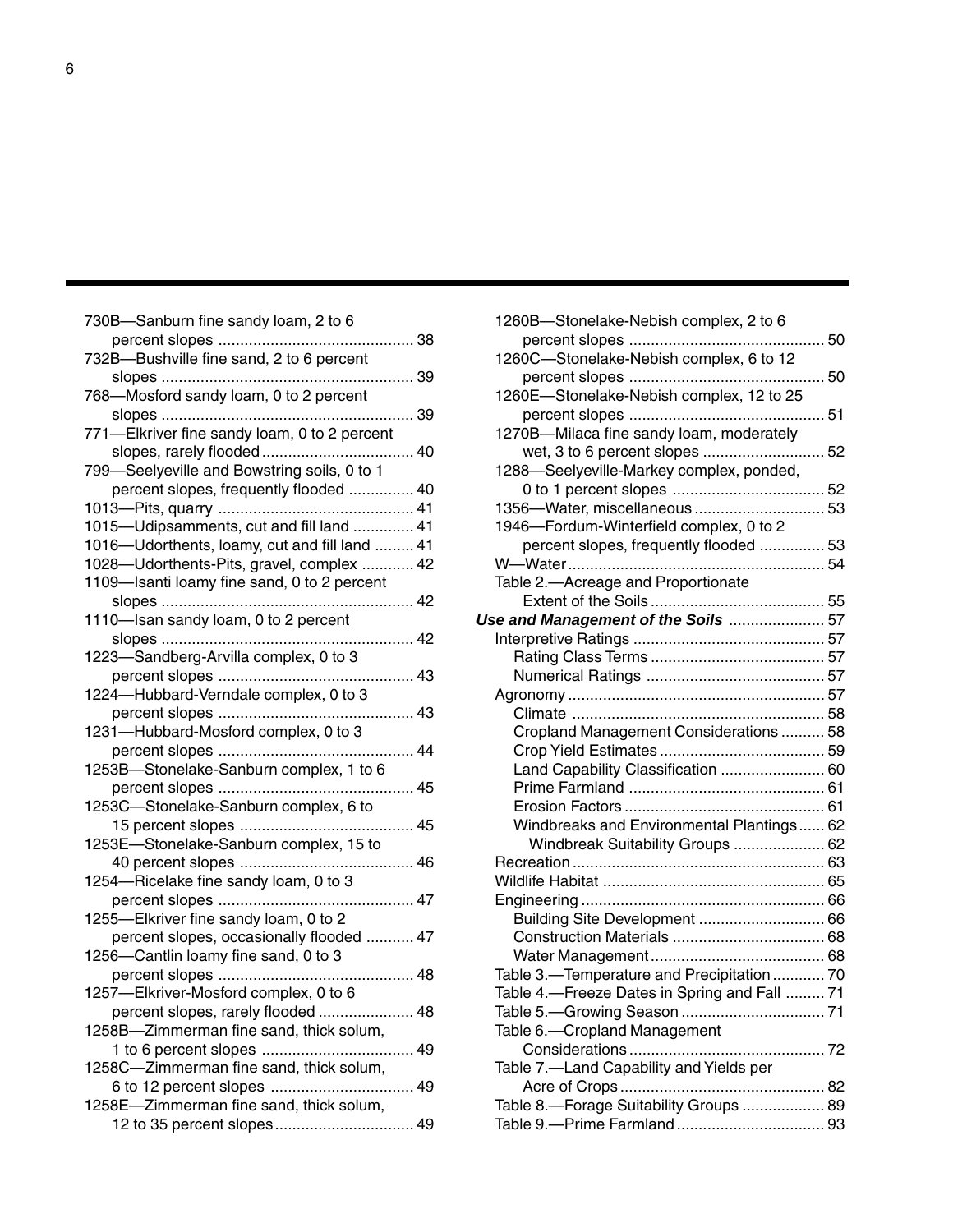| Table 10.-Windbreaks and Environmental      |  |
|---------------------------------------------|--|
|                                             |  |
| Table 11.—Windbreak Suitability Groups  109 |  |
|                                             |  |
|                                             |  |
| Table 13.-Wildlife Habitat  131             |  |
| Table 14a.--Building Site Development  137  |  |
| Table 14b.-Building Site Development 145    |  |
| Table 15a.-Construction Materials  155      |  |
| Table 15b.-Construction Materials 163       |  |
| Table 16.-Water Management  175             |  |
|                                             |  |
| Engineering Index Properties  183           |  |
| Physical and Chemical Properties  184       |  |
|                                             |  |

| Table 17.—Engineering Index Properties  189    |  |
|------------------------------------------------|--|
| Table 18.-Physical Properties of the Soils 212 |  |
| Table 19.—Chemical Properties of the           |  |
|                                                |  |
| Table 20 .— Soil Moisture Status by Depth  228 |  |
| Table 21.—Flooding Frequency and               |  |
|                                                |  |
| Table 22.—Ponding Frequency, Duration,         |  |
|                                                |  |
|                                                |  |
|                                                |  |
|                                                |  |
|                                                |  |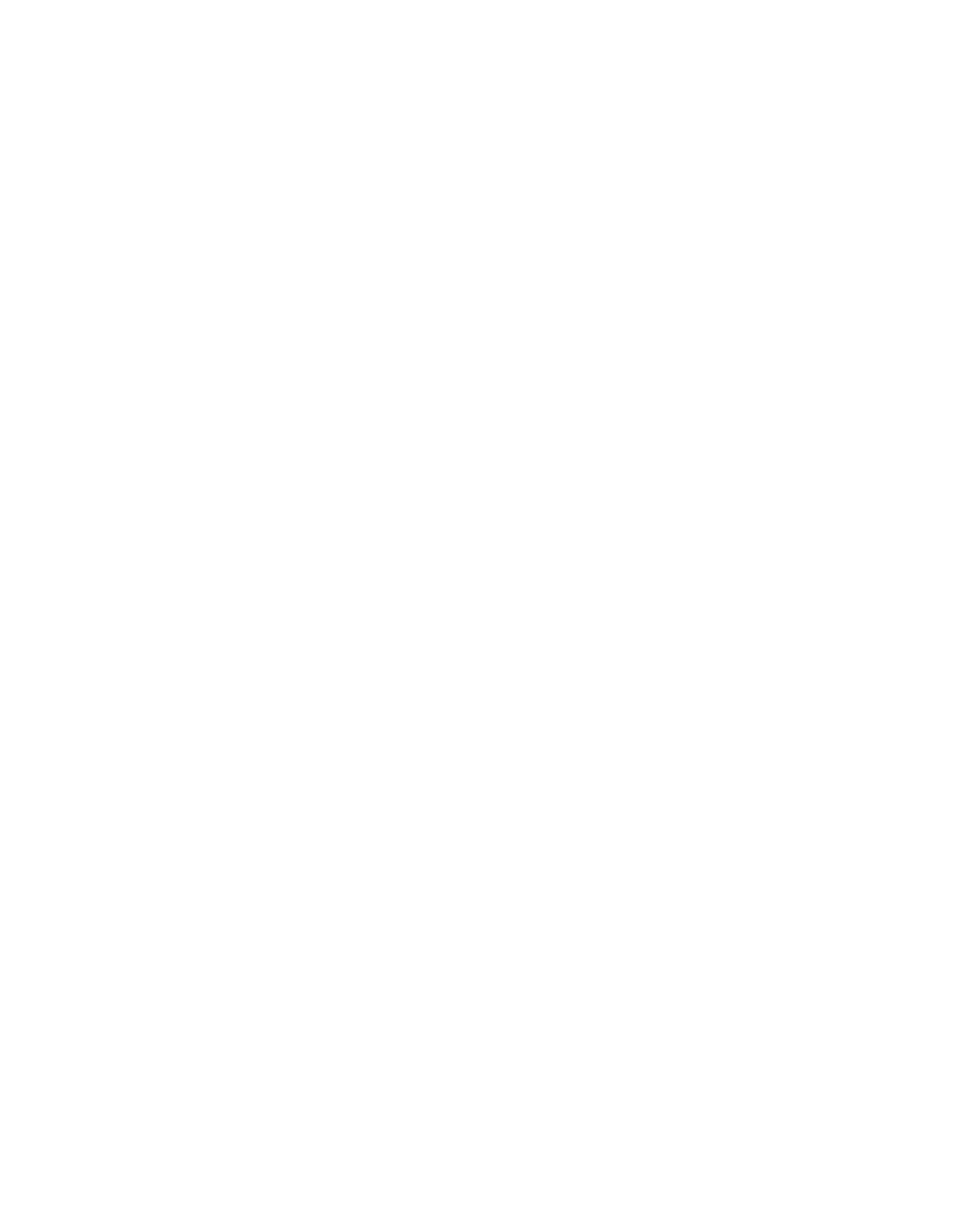## <span id="page-8-0"></span>*Foreword*

This soil survey contains information that can be used in land-planning programs in Sherburne County. It contains predictions of soil behavior for selected land uses. The survey also highlights limitations and hazards inherent in the soil, improvements needed to overcome the limitations, and the impact of selected land uses on the environment.

This soil survey is designed for many different users. Farmers, foresters, and agronomists can use it to evaluate the potential of the soil and the management needed for maximum food and fiber production. Planners, community officials, engineers, developers, builders, and home buyers can use the survey to plan land use, select sites for construction, and identify special practices needed to ensure proper performance. Conservationists, teachers, students, and specialists in recreation, wildlife management, waste disposal, and pollution control can use the survey to help them understand, protect, and enhance the environment.

Great differences in soil properties can occur within short distances. Some soils are seasonally wet or subject to flooding. Some are shallow to bedrock. Some are too unstable to be used as a foundation for buildings or roads. Clayey or wet soils are poorly suited to use as septic tank absorption fields. If a zone in which the soil moisture status is wet occurs high in the profile, the soil may be poorly suited to basements or underground installations.

These and many other soil properties that affect land use are described in this soil survey. The location of each soil is shown on the soil maps, and information on specific uses is provided. Help in using this publication and additional information are available at the local office of the Natural Resources Conservation Service or the Cooperative Extension Service.

William Hunt State Conservationist Natural Resources Conservation Service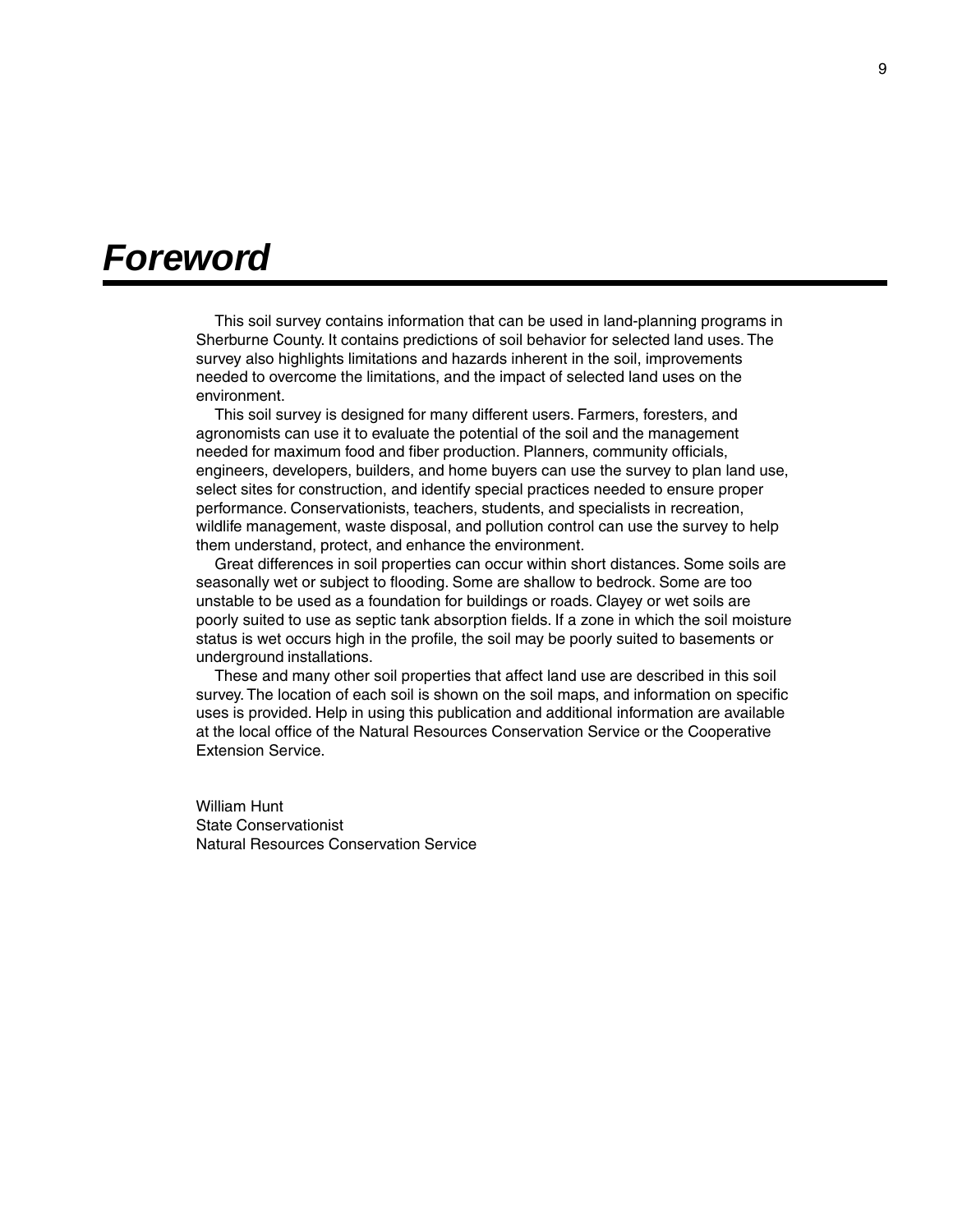

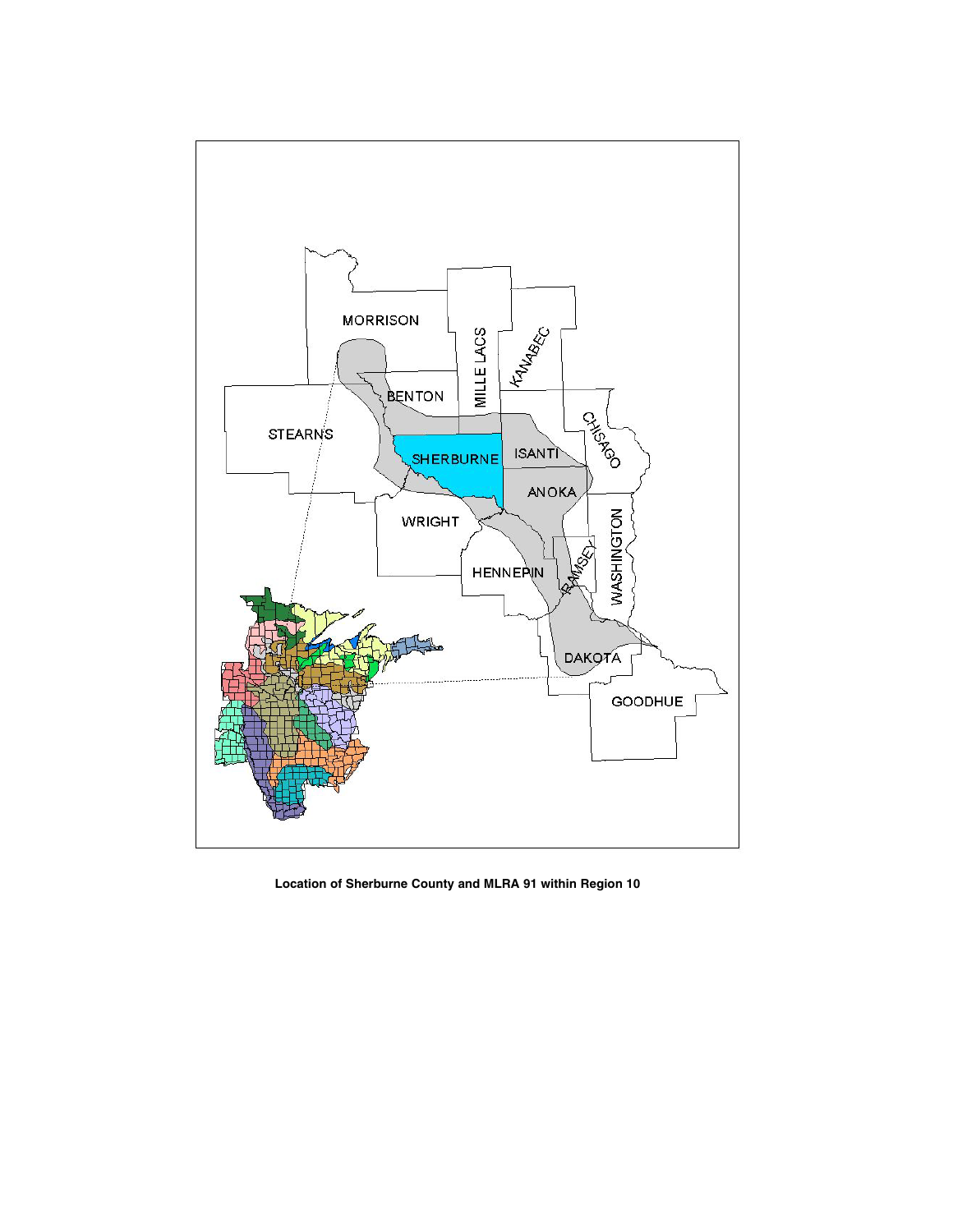# <span id="page-10-0"></span>**Soil Survey of Sherburne County, Minnesota**

By Thomas Jackson, Natural Resources Conservation Service

Fieldwork (1989–93) by Thomas Jackson, Kim Steffen, Mark Perry, and Mary West, Natural Resources Conservation Service

United States Department of Agriculture, Natural Resources Conservation Service, in cooperation with the Minnesota Agricultural Experiment Station

## **How This Survey Was Made**

This survey was made to provide updated information about the soils and miscellaneous areas in the survey area, which is in Region 10 and includes Major Land Resource Area 91. Region 10 is an administrative division of the Natural Resources Conservation Service. Major Land Resource Areas (MLRAs) are geographically associated land resource units that share a common land use, elevation, and topography, climate, water, soils, and vegetation (USDA, 1981). Sherburne County is a subset of MLRA 91.

The information includes a brief description of the soils and miscellaneous areas and interpretive tables showing soil properties and the subsequent effects on suitability, limitations, and management for specified uses. During the fieldwork for this survey, soil scientists observed the steepness, length, and shape of the slopes; the general pattern of drainage; the kinds of crops and native plants; and the kinds of bedrock. They dug many holes to study the soil profile, which is the sequence of natural layers, or horizons, in a soil. The profile extends from the surface down into the unconsolidated material in which the soil formed. The unconsolidated material is devoid of roots and other living organisms and has not been changed by other biological activity.

The soils and miscellaneous areas in the survey area are in an orderly pattern that is related to the geology, landforms, relief, climate, and natural vegetation of the area. Each kind of soil and miscellaneous area is associated with a particular kind of landscape or segment of the landscape. By observing the soils and miscellaneous areas in the survey area and relating their position to specific segments of the landscape, soil scientists develop a concept, or model, of how the soils were formed. Thus, during mapping, this model enables the soil scientists to predict with a considerable degree of accuracy the kind of soil or miscellaneous area at a specific location on the landscape.

Individual soils on the landscape commonly merge into one another as their characteristics gradually change. To construct an accurate map, however, soil scientists must determine the boundaries between the soils. They can observe only a limited number of soil profiles. Nevertheless, these observations, supplemented by an understanding of the soilvegetation-landscape relationship, are sufficient to verify predictions of the kinds of soil in an area and to determine the boundaries.

Soil scientists recorded the characteristics of the soil profiles that they observed. The maximum depth of observation was about 80 inches (6.7 feet). Soil scientists noted soil color, texture, size and shape of soil aggregates, kind and amount of rock fragments, distribution of plant roots, soil reaction, and other features that enable them to identify soils. After describing the soils in the survey area and determining their properties, the soil scientists assigned the soils to taxonomic classes (units). Taxonomic classes are concepts. Each taxonomic class has a set of soil characteristics with precisely defined limits. The classes are used as a basis for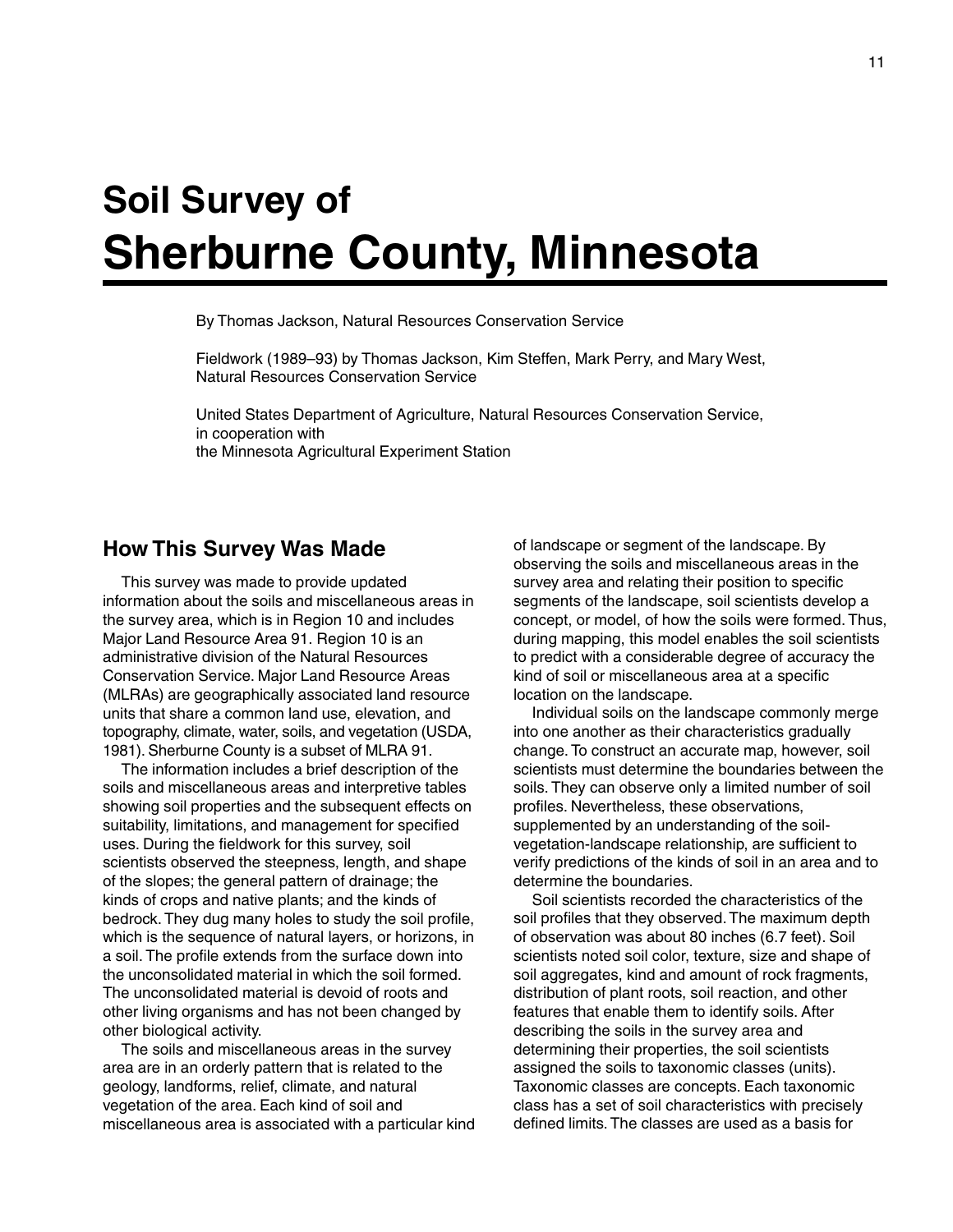comparison to classify soils systematically. Soil taxonomy, the system of taxonomic classification used in the United States, is based mainly on the kind and character of soil properties and the arrangement of horizons within the profile. After the soil scientists classified and named the soils in the survey area, they compared the individual soils with similar soils in the same taxonomic class in other areas so that they could confirm data and assemble additional data based on experience and research.

While a soil survey is in progress, samples of some of the soils in the area generally are collected for laboratory analyses and for engineering tests. Soil scientists interpret the data from these analyses and tests as well as the field-observed characteristics and the soil properties to determine the expected behavior of the soils under different uses. Interpretations for all of the soils are field tested through observation of the soils in different uses and under different levels of management. Interpretations are modified as necessary to fit local conditions, and some new interpretations are developed to meet local needs. Data are assembled from other sources, such as research information, production records, and field experience of specialists. For example, data on crop yields under defined levels of management are

assembled from farm records and from field or plot experiments on the same kinds of soil.

Predictions about soil behavior are based not only on soil properties but also on such variables as climate and biological activity. Soil conditions are predictable over long periods of time, but they are not predictable from year to year. For example, soil scientists can predict with a fairly high degree of accuracy that a given soil will have a zone in which the soil moisture status is wet within certain depths in most years, but they cannot predict that this zone will always be at a specific level in the soil on a specific date.

After soil scientists located and identified the significant natural bodies of soil in the survey area. they drew the boundaries of these bodies on aerial photographs and identified each as a specific map unit. Aerial photographs show trees, buildings, fields, roads, and rivers, all of which help in locating boundaries accurately.

The descriptions, names, and delineations of the soils in this county may not fully agree with those of the soils in adjacent counties. Differences are the result of a better knowledge of soils, modifications in series concepts, or variations in the intensity of mapping or in the extent of the soils in the counties.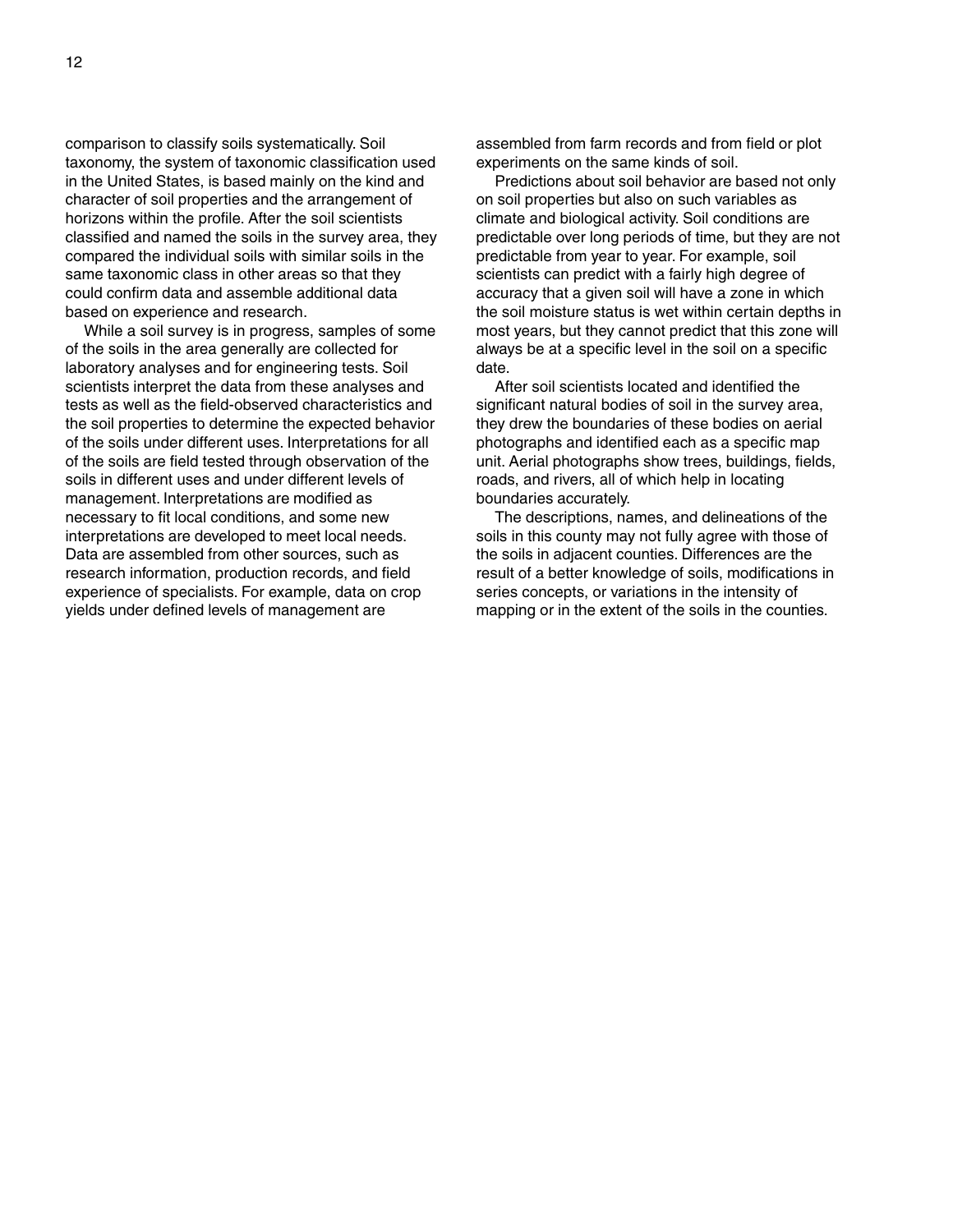## <span id="page-12-0"></span>*Formation and Classification of the Soils*

This section relates the soils in the survey area to the major factors of soil formation and describes the system of soil classification.

## *Formation of the Soils*

Soil is produced by the action of soil-forming processes on materials deposited or accumulated by geologic forces. The characteristics of the soil in a given area are determined by (1) the physical and mineralogical composition of the parent material; (2) the climate under which the soil material has accumulated and existed since accumulation; (3) the living organisms on and in the soil, mainly vegetation; (4) the relief, or lay of the land; and (5) the length of time the forces of soil formation have acted on the soil material. The relative effect of each of these factors is reflected in the soil profile.

During the transformation of the parent material into soil, minerals become weathered and organic matter accumulates. Material in suspension or in solution moves downward through the soil, and new chemical compounds and new minerals form.

In Sherburne County, differences in parent material and vegetation account for most of the differences among the soils. Climate and relief are fairly uniform throughout the county, and all of the soils have been forming for about the same length of time.

All five factors of soil formation are interrelated. When one factor changes, changes in the other four factors result. The following paragraphs describe the factors of soil formation as they relate to the soils in the survey area.

#### *Climate*

Given adequate time, climate will eventually dominate the soil-forming processes. Temperature and precipitation are the most commonly measured climatic factors that influence soil formation. Climate influences the chemical and physical reactions that are required for the development of the soil profile. Climate also influences the natural vegetation that grows in a particular region. Sherburne County has a

subhumid continental climate that has favored the growth of both grassland and forest vegetation.

The temperature varies widely from summer to winter in Sherburne County. Generally, the soils are frozen 4 or 5 months each year. Temperature influences the physical, chemical, and biological activities that affect mineral weathering and microbial activities in soils. The rate of chemical and biological processes responsible for soil formation decreases during the winter because mineral weathering or microbial activity does not take place when the soils are frozen. Alternate freezing and thawing cycles in the fall and spring create expansion and contraction pressures that rupture mineral material and increase the surface area available for mineral weathering. These cycles also play a role in the development of soil structure. Temperature influences the accumulation and decomposition of organic matter in soils. As temperature rises, the rate of organic decomposition and nutrient cycling increases. Temperature controls effective rainfall through its effect on potential evapotranspiration, which increases with increasing mean annual temperature.

Precipitation is essential to soil formation. Water is necessary for plant and animal growth and for the chemical reactions that involve mineral weathering. Water transports colloidal material and dissolved solids from one part of the profile to another. It transports the material downward or completely out of the profile through leaching, or it transports soluble salts upward through capillary action.

#### *Living Organisms*

The soils in Sherburne County formed under prairie grasses, forbs, and forest. The largest area of grassland that existed in Sherburne County is the outwash plain along the Mississippi River, but even in this area oaks have invaded to some extent. Hubbard, Mosford, Arvilla, and Renshaw soils formed in this area. These soils are classified as Mollisols. Melanization, the darkening of soil by the addition of organic matter, is the dominant soil-forming process in Mollisols. Most of the growth in grassland plant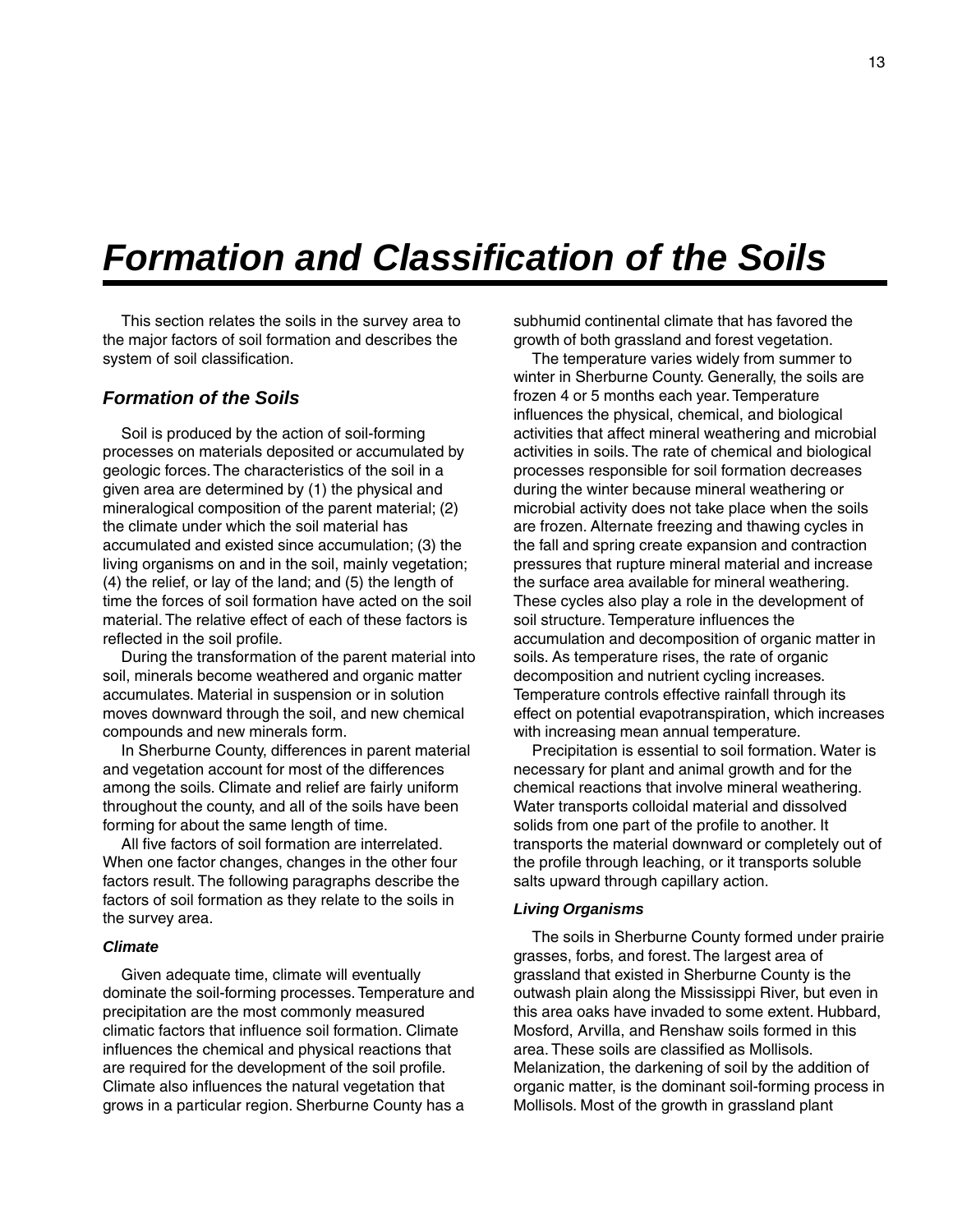communities occurs in the roots rather than in the upper plant parts. Therefore, most of the organic matter added to grassland soils is incorporated directly into the soil upon the dieback of roots. As a result, Mollisols have a thick, dark surface layer.

Because of a smaller accumulation of organic matter, soils that form under forest vegetation typically have a surface layer that is thinner and lighter in color than the surface layer in soils that formed under grass. The organic matter biomass accumulation under forest vegetation is less than that in areas of grassland. Forested soils also have soil horizons that show loss of oxides and clay and then a zone or horizon of accumulation. A soil horizon in which clays and oxides have accumulated is referred to as an argillic horizon. Nebish, Milaca, Sanburn, Mora, and Zimmerman soils formed predominantly under forest vegetation.

Many of the soils in Sherburne County exhibit characteristics of soils that formed under both grassland and forest vegetation. The county is in a transition zone between areas of these two types of vegetation.

Micro-organisms are important in sizing and reworking organic and mineral material in the soil profile. This mixing increases the surface area available for weathering and decomposition of minerals and organic matter. Insects, earthworms, and rodents mix the soil and form channels that influence the movement of air and water through the soil.

Human activities, particularly the altering of vegetation and of the rates of runoff and infiltration, can affect soil formation by altering the soil-forming processes.

#### *Relief*

Relief is an important factor in soil formation because it affects drainage, aeration, and erosion. Because relief influences runoff and drainage, it can affect the types of vegetation present and the chemical changes on and in the soil. Soil profile development occurs most rapidly on well drained, gentle slopes. Profile development is very slow on steep slopes, where runoff is rapid, the rate of water infiltration is slow, and geologic erosion removes the surface soil almost as quickly as it forms. Excessive runoff reduces the amount of water that is available for leaching the soil and for use by plants, and it can increase the hazard of erosion.

Topographic position on the landscape affects the drainage class of the soil. Drainage has a distinct influence on soil formation.

Differences in relief can account for the formation of different soils in similar kinds of parent material. For

example, Milaca, Mora, Ronneby, Parent, and Prebish soils all formed in noncalcareous, red glacial till. The drainage class of each soil is predictable because each is in a particular landscape position. Milaca soils are well drained and formed mainly on sloping side slopes; Mora soils are moderately well drained and formed in nearly level and gently sloping areas; the somewhat poorly drained Ronneby soils are in nearly level and slightly concave areas at the base of long slopes; the poorly drained Parent soils formed in level areas where runoff was very slow; and the very poorly drained Prebish soils are in depressions where water tends to accumulate.

#### *Parent Material*

Deposits of glacial till, outwash sand and gravel, and alluvium along the Mississippi River are the most extensive sources of parent material in the survey area. All of this material was deposited during the Wisconsin stage (the last major glacial stage) of the Pleistocene epoch. Less extensive sources are recent alluvium and organic material.

Two kinds of glacial drift of slightly different age and markedly different composition have been deposited in the county. The older drift was deposited by ice of the Superior Lobe, which flowed into the area from the north with some blending of the Rainy Lobe. The till in this drift is reddish brown, is generally loamy and noncalcareous, and has a high bulk density. It is commonly referred to as "red till" on drumlins. Pebbles of basalt, gabbro, felsite, and red sandstone are common. The Superior Lobe retreated from the area about 13,500 years ago. Milaca, Mora, and Ronneby soils, which are near Santiago, formed in till deposited by the Superior Lobe.

Later, the Grantsburg Sublobe, a protrusion of the Des Moines Lobe, advanced into the area. This ice flowed generally northward, to the northern border of Sherburne County, and brought a light olive brown, loamy, calcareous drift that contained pebbles of limestone and shale. The till deposited by the Des Moines Lobe is commonly referred to as "gray till" or "buff till." In some places the Grantsburg Sublobe picked up deposits previously laid down by the Superior Lobe; consequently, complex mixtures of reddish brown and light olive brown drift were deposited in some areas. Such mixtures are part of the Elk River Moraine Complex visible on the islands of till that project through the sand plain north of Becker and northeast of Elk River. Others project through the sand on the south side of St. Cloud and in other small areas in the northwestern part of the county. A thin smear of sand generally mantles the surface on the lower slopes of these till islands.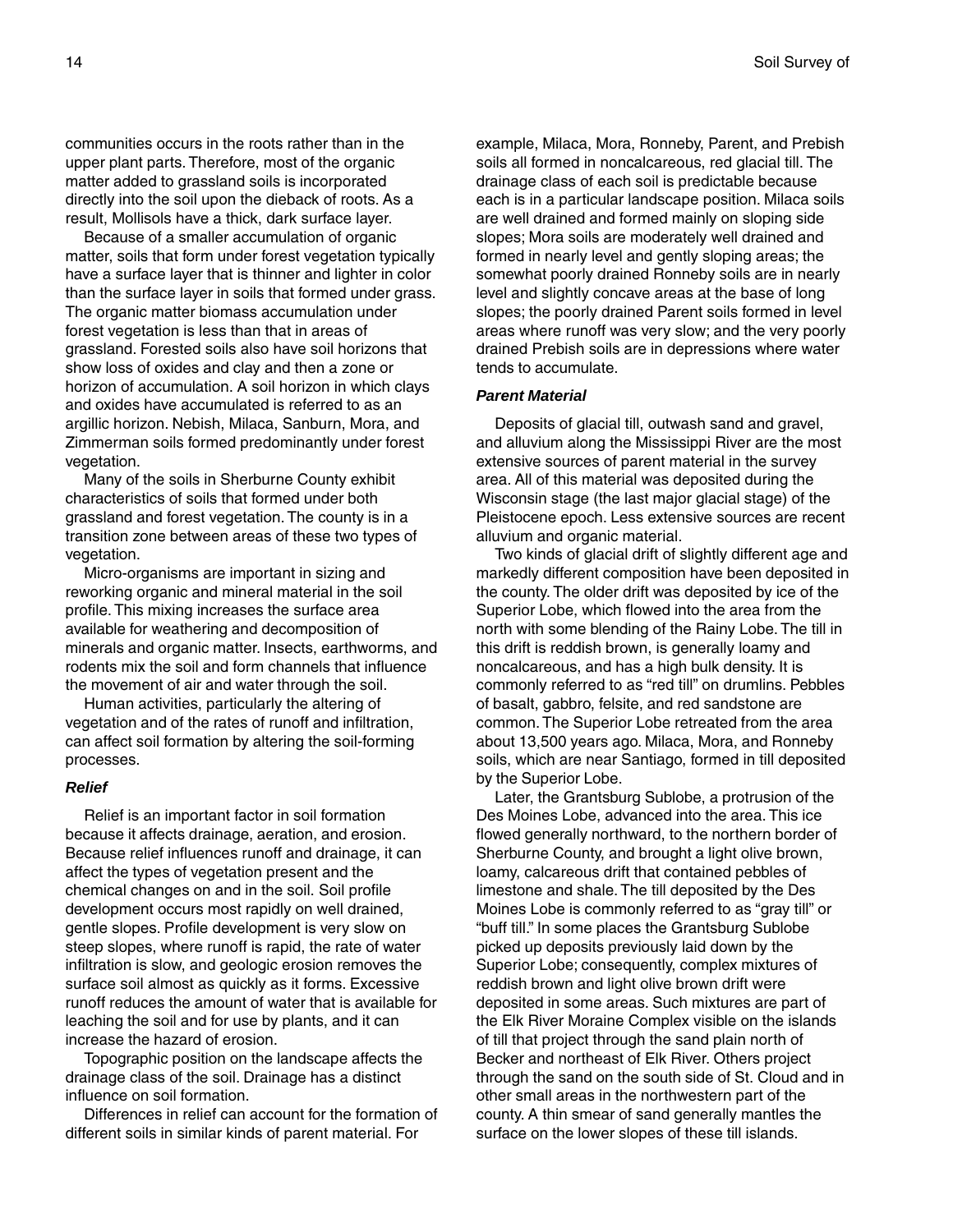Braham soils formed in till deposited by the Grantsburg Sublobe, and Cushing soils formed in till deposited by the Superior Lobe. Nebish soils formed mainly in till deposited by the Grantsburg Sublobe but have some mixtures of both tills.

During the retreat of the Grantsburg Sublobe about 12,500 years ago, the ice stagnated in the northern and eastern parts of the county. Meltwater left intermixed outwash gravel and sand from both the Grantsburg and Superior Lobes in a large crevasse in the ice along the eastern edge of the county. When the ice melted, this outwash deposit remained and is evident above the surrounding countryside. Pierz, Sanburn, and Stonelake soils formed in this gravelly and sandy material of the Elk River Moraine Complex.

The Anoka Sand Plain area of the Late Wisconsin outwash in east-central Minnesota was deposited as the Grantsburg Sublobe receded (Cooper, 1935). Later, the ice became stabilized along the northeastern edge of the Mississippi Valley, and meltwater produced an outwash apron sloping toward the northeast. The material deposited by the meltwater consisted of well stratified fine sand on the Anoka Sand Plain, part of which had not been deeply reworked by wind. The sand plain was once thought to be entirely of eolian origin (Leverett and Sardeson, 1932). However, sand-dune areas cover only 7 percent of the Anoka Sand Plain (Cooper, 1935). Zimmerman, Cantlin, Lino, and Isanti soils formed in these fine sand deposits.

Finally, the Grantsburg Sublobe retreated westward, uncovering the Mississippi Valley. Meltwater from the wasting Des Moines Lobe filled the valley in Sherburne County with coarse alluvium. This alluvium underlies two broad terraces that are parallel to the Mississippi River. The sand is coarse in areas near the river and becomes increasingly finer with increasing distance from the river. It is poorly stratified and generally is deeply leached of carbonates. In places it is underlain by strata of calcareous gravel. Hubbard, Mosford, Arvilla, and Sandberg soils are the major soils in this area.

As the glacier retreated from the area, large blocks of ice were left in the till and outwash. The melting of these blocks produced depressions in nearly all of the glacial deposits. Many of these depressions are now lakes or bogs. Organic soils developed in shallow depressions where water stood for part of the year and along drainageways that were frequently flooded. The organic material ranges from 12 to more than 51 inches in thickness. Markey, Seelyeville, Cathro, and Bowstring soils are the major soils in these areas.

The sand dune ridges and parabolic dunes are organized in larger parabolic dune blankets, which

migrated only limited distances to the southeast. The predominant dune-building winds were from the northwest, but south and west winds modified the dune forms (Keen and Shane, 1990). In some areas large sand dunes developed on the deposits of fine sand, probably soon after the ice melted and before vegetation became well established. The major soils in this area are the Zimmerman soils that have a thick solum.

Recent alluvium, the texture of which ranges from loam to sand, has been deposited on the flood plains along the major streams in the county. Soils on the flood plains include Elkriver, Fordum, and Winterfield soils.

#### *Time*

The length of time the parent material has been in place and exposed to the soil-forming processes is an important factor in soil formation. Time is required for the parent material to be changed into a natural body that has genetically related horizons.

A mature soil is one that has well defined horizons. A young soil is one that shows little or no horizonation. Because of differences in parent material, climate, relief, and organisms, soils that have been forming for about the same length of time have not necessarily reached the same degree of profile development. If the parent material weathers slowly, profile development is slow. If the slope is steep, soil is removed almost as soon as it forms and no well defined horizons develop. In terms of geologic time, the soils in Sherburne County are quite young.

## *Classification of the Soils*

The system of soil classification used by the National Cooperative Soil Survey has six categories (Soil Survey Staff, 1999). Beginning with the broadest, these categories are the order, suborder, great group, subgroup, family, and series. Classification is based on soil properties observed in the field or inferred from those observations or from laboratory measurements. [Table 1](#page-16-0) shows the classification of the soils in the survey area. The categories are defined in the following paragraphs.

ORDER. Twelve soil orders are recognized. The differences among orders reflect the dominant soilforming processes and the degree of soil formation. Each order is identified by a word ending in *sol*. An example is Mollisol.

SUBORDER. Each order is divided into suborders primarily on the basis of properties that influence soil genesis and are important to plant growth or properties that reflect the most important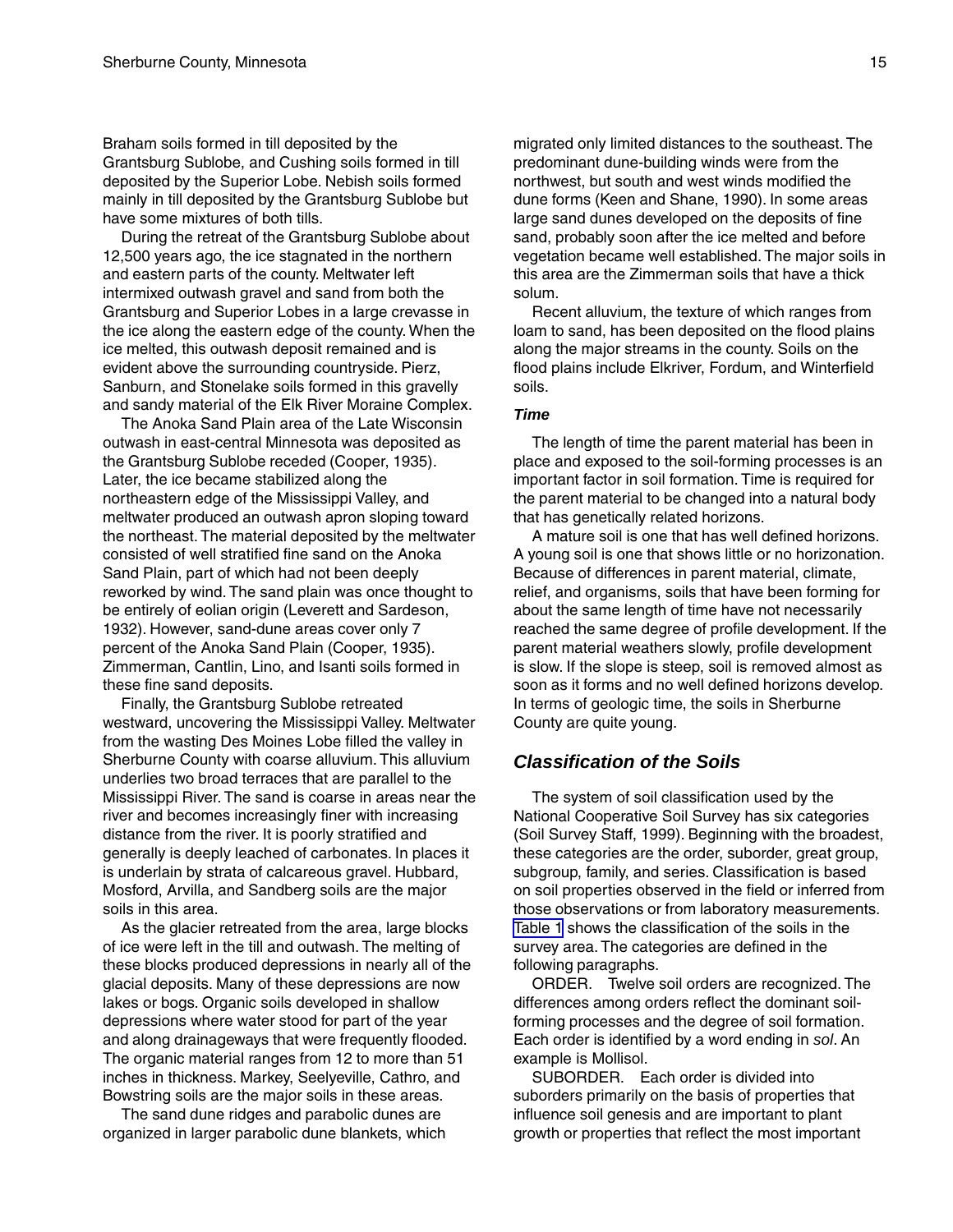variables within the orders. The last syllable in the name of a suborder indicates the order. An example is Aquoll (*Aqu*, meaning water, plus *oll*, from Mollisol).

GREAT GROUP. Each suborder is divided into great groups on the basis of close similarities in kind, arrangement, and degree of development of pedogenic horizons; soil moisture and temperature regimes; and base status. Each great group is identified by the name of a suborder and by a prefix that indicates a property of the soil. An example is Endoaquolls (*Endo*, meaning within, plus *aquoll*, the suborder of the Mollisols that has an aquic moisture regime).

SUBGROUP. Each great group has a typic subgroup. Other subgroups are intergrades or extragrades. The typic is the central concept of the great group; it is not necessarily the most extensive. Intergrades are transitions to other orders, suborders, or great groups. Extragrades have some properties that are not representative of the great group but do not indicate transitions to any other known kind of soil. Each subgroup is identified by one or more adjectives

preceding the name of the great group. The adjective *Typic* identifies the subgroup that typifies the great group. An example is Typic Endoaquolls.

FAMILY. Families are established within a subgroup on the basis of physical and chemical properties and other characteristics that affect management. Generally, the properties are those of horizons below plow depth where there is much biological activity. Among the properties and characteristics considered are particle-size class, mineral content, temperature regime, thickness of the root zone, consistence, moisture equivalent, slope, and permanent cracks. A family name consists of the name of a subgroup preceded by terms that indicate soil properties. An example is sandy, mixed, frigid Typic Endoaquolls.

SERIES. The series consists of soils that have similar horizons in their profile. The horizons are similar in color, texture, structure, reaction, consistence, mineral and chemical composition, and arrangement in the profile. The texture of the surface layer or of the substratum can differ within a series.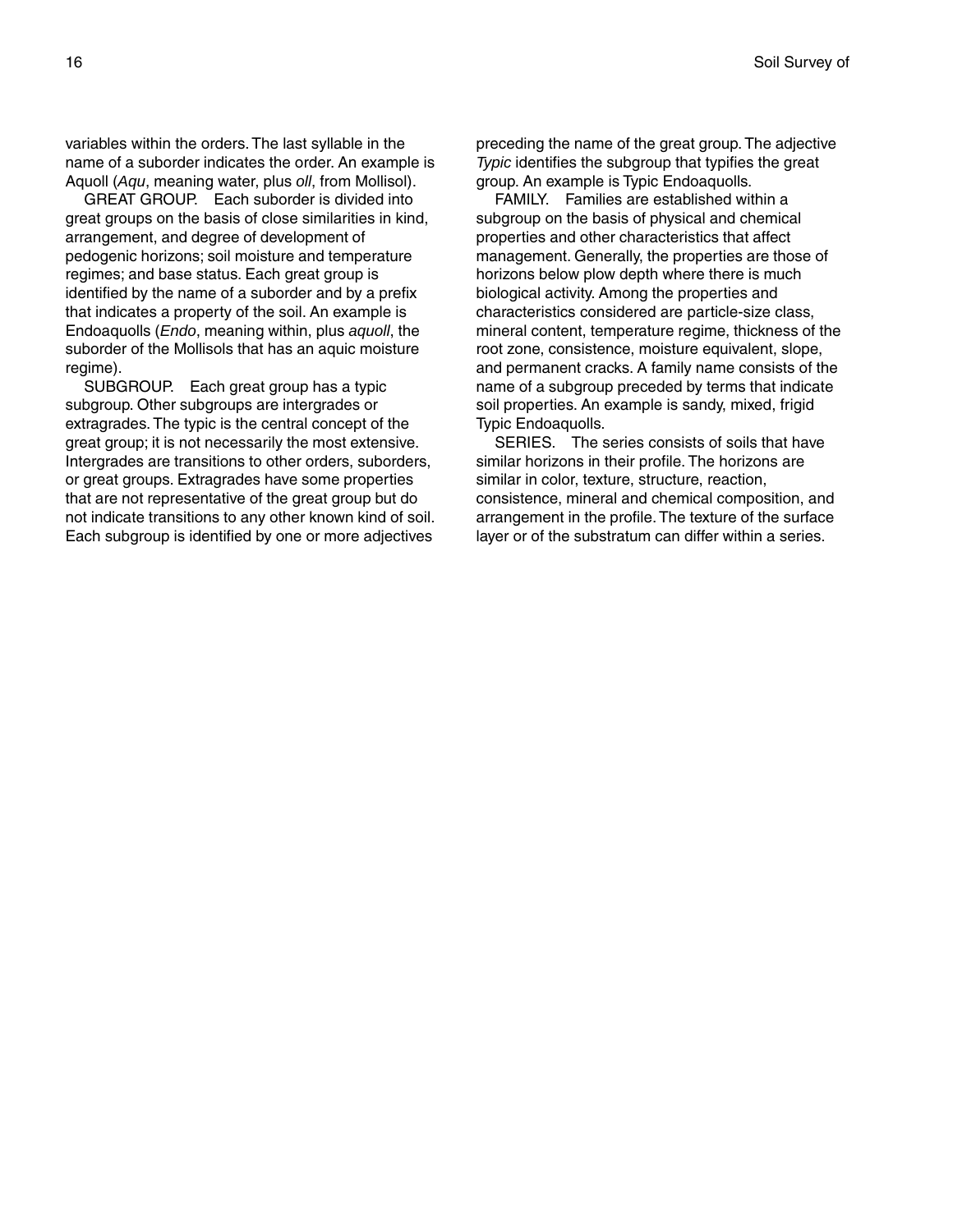**Table 1.--Classification of the Soils**

<span id="page-16-0"></span>

| Soil name                                   | Family or higher taxonomic class                                                                                                                                                                                                                                                                                                                                                                                                                                                                                                                                                                                                                                                                                                                                                                                                                                                                                                                                                                                                                                                                                                                                                                                                                                                                                                                                                                                                                                                                                                                                                                                                                                                                                                                                                                                                                    |
|---------------------------------------------|-----------------------------------------------------------------------------------------------------------------------------------------------------------------------------------------------------------------------------------------------------------------------------------------------------------------------------------------------------------------------------------------------------------------------------------------------------------------------------------------------------------------------------------------------------------------------------------------------------------------------------------------------------------------------------------------------------------------------------------------------------------------------------------------------------------------------------------------------------------------------------------------------------------------------------------------------------------------------------------------------------------------------------------------------------------------------------------------------------------------------------------------------------------------------------------------------------------------------------------------------------------------------------------------------------------------------------------------------------------------------------------------------------------------------------------------------------------------------------------------------------------------------------------------------------------------------------------------------------------------------------------------------------------------------------------------------------------------------------------------------------------------------------------------------------------------------------------------------------|
|                                             | Arvilla----------------- Sandy, mixed, frigid Calcic Hapludolls<br>Beltrami---------------- Fine-loamy, mixed, superactive, frigid Aquic Hapludalfs<br>Bluffton---------------- Fine-loamy, mixed, superactive, frigid Typic Endoaquolls<br>Bowstring---------------  Euic, frigid Fluvaquentic Haplosaprists<br>Braham------------------ Loamy, mixed, superactive, frigid Oxyaquic Hapludalfs<br>Bushville--------------- Loamy, mixed, superactive, frigid Aquic Arenic Hapludalfs<br>Cantlin----------------- Mixed, frigid Typic Udipsamments<br>Cathro------------------ Loamy, mixed, euic, frigid Terric Haplosaprists<br>Cushing---------------- Fine-loamy, mixed, superactive, frigid Haplic Glossudalfs<br>Duelm-------------------  Sandy, mixed, frigid Oxyaquic Hapludolls<br>Eckvoll----------------- Loamy, mixed, superactive, frigid Aquic Arenic Hapludalfs<br>Elkriver---------------- Coarse-loamy, mixed, superactive, frigid Cumulic Hapludolls<br>Fordum------------------ Coarse-loamy, mixed, superactive, nonacid, frigid Mollic Fluvaquents<br>Hubbard----------------- Sandy, mixed, frigid Entic Hapludolls<br>Isan-------------------- Sandy, mixed, frigid Typic Endoaquolls<br>Isanti------------------  Sandy, mixed, frigid Typic Endoaquolls<br>Lino---------------------  Mixed, frigid Aquic Udipsamments<br>Mahtomedi--------------- Mixed, frigid Typic Udipsamments<br>Markey------------------ Sandy or sandy-skeletal, mixed, euic, frigid Terric Haplosaprists<br>Milaca------------------ Coarse-loamy, mixed, superactive, frigid Typic Hapludalfs<br>Milaca, moderately wet--- Coarse-loamy, mixed, superactive, frigid Oxyaquic Hapludalfs<br>Mora-------------------- Coarse-loamy, mixed, superactive, frigid Aquic Hapludalfs<br>Mosford----------------- Sandy, mixed, frigid Typic Hapludolls |
| Udipsamments------------ Mixed Udipsamments | Nebish----------------- Fine-loamy, mixed, superactive, frigid Typic Hapludalfs<br>Parent----------------------- Coarse-loamy, mixed, superactive, frigid Typic Epiaquolls<br>Pierz------------------------ Coarse-loamy, mixed, superactive, frigid Typic Argiudolls<br>Prebish--------------------- Coarse-loamy, mixed, superactive, frigid Typic Epiaquolls<br>Renshaw---------------- Fine-loamy over sandy or sandy-skeletal, mixed, superactive, frigid Calcic Hapludolls<br>Ricelake---------------- Coarse-loamy, mixed, superactive, frigid Aquic Hapludalfs<br>Ronneby--------------------- Coarse-loamy, mixed, superactive, frigid Udollic Epiaqualfs<br>Rushlake---------------- Mixed, frigid Aquic Udipsamments<br>Sanburn-----------------  Coarse-loamy, mixed, superactive, frigid Inceptic Hapludalfs<br>Sandberg---------------- Sandy, mixed, frigid Calcic Hapludolls<br>Seelyeville------------- Euic, frigid Typic Haplosaprists<br>Stonelake--------------- Sandy-skeletal, mixed, frigid Typic Udorthents<br>Talmoon----------------- Fine-loamy, mixed, superactive, frigid Mollic Endoaqualfs<br>Udorthents--------------  Mixed, nonacid Udorthents<br>Verndale----------------  Coarse-loamy, mixed, superactive, frigid Typic Argiudolls<br>Waukon------------------ Fine-loamy, mixed, superactive, frigid Mollic Hapludalfs<br>Winterfield------------- Mixed, frigid Aquic Udipsamments<br>Zimmerman---------------- Mixed, frigid Lamellic Udipsamments                                                                                                                                                                                                                                                                                                                                                         |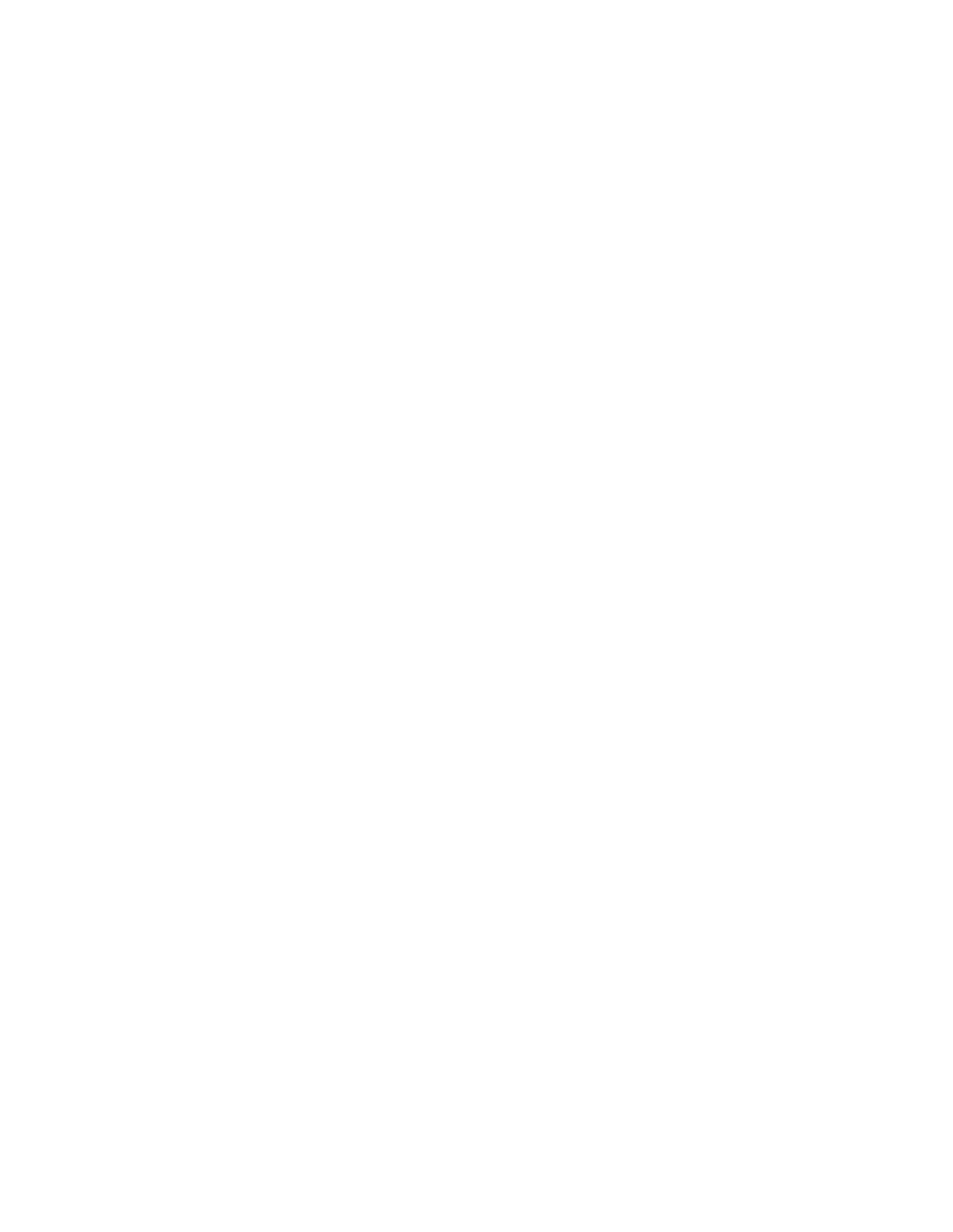## <span id="page-18-0"></span>*Soil Map Unit Descriptions*

In this section, arranged in numerical order, are the soil map unit descriptions for the soil series mapped in Sherburne County.

Characteristics of the soil and the material in which it formed are identified for each soil series. A brief description of the soil profile is provided. For more information about a soil series, the official series description can be viewed or downloaded from the following Website: http://www.statlab.iastate.edu/cgibin/osdname.cgi. The detailed description of each soil horizon follows standards in the "Soil Survey Manual" (Soil Survey Division Staff, 1993) (http://www.statlab. iastate.edu/soils/ssm). Many of the technical terms used in the descriptions are defined in "Keys to Soil Taxonomy" (Soil Survey Staff, 1998) (http://www. statlab.iastate.edu/soils/keytax).

The map units on the soil maps in this survey represent the soils or miscellaneous areas in the survey area. These soils or miscellaneous areas are listed as individual components in the map unit descriptions. The map unit descriptions in this section, along with the maps, can be used to determine the suitability and potential of a unit for specific uses. They also can be used to plan the management needed for those uses. More information about each map unit is provided in the tables (see [Contents\).](#page-4-0)

A map unit delineation on the soil maps represents an area on the landscape. It is identified by differences in the properties and taxonomic classification of components and by the percentage of each component in the map unit.

Components that are dissimilar, or contrasting, are identified in the map unit description. Dissimilar components are those that have properties and behavioral characteristics divergent enough from those of the major components to affect use or to require different management. They generally are in small areas and could not be mapped separately because of the scale used. Some small areas of strongly contrasting soils or miscellaneous areas are identified by a special symbol on the maps.

Components that are similar to the major components (noncontrasting) are not identified in the map unit description. Similar components are those that have properties and behavioral characteristics

similar enough to those of the major components that they do not affect use or require different management.

The presence of multiple components in a map unit in no way diminishes the usefulness or accuracy of the data. The objective of mapping is not to delineate pure taxonomic classes but rather to separate the landscape into segments that have similar use and management requirements. The delineation of such landscape segments on the map provides sufficient information for the development of resource plans, but if intensive use of small areas is planned, onsite investigation is needed to define and locate the soils and miscellaneous areas.

An identifying symbol is used for each map unit on the soil maps. This symbol precedes the map unit name in the map unit descriptions. Each description includes general information about the unit. The map unit descriptions include representative values in feet and the months in which wet soil moisture status is highest and lowest in the soil profile and ponding is shallowest and deepest on the soil surface. The descriptions also include the classes of flooding and the months in which flooding is least and most likely to occur. Tables 20, 21, and 22 provide a complete display of this data for every month of the year. The available water capacity given in each map unit description is calculated for all horizons in the soil profile. The organic matter content displayed in each map unit description is calculated for all horizons in the soil profile, except those that represent the surface duff layer on forested soils. Table 18 provides a complete display of available water capacity and organic matter content by horizon.

The principal hazards and limitations to be considered in planning for specific uses are described in other sections of this survey.

Soils that have profiles that are almost alike make up a *soil series*. Except for differences in texture of the surface layer or of the underlying layers, all the soils of a series have major horizons that are similar in composition, thickness, and arrangement.

Soils of one series can differ in texture of the surface layer or of the underlying layers. They also can differ in slope, stoniness, salinity, wetness, degree of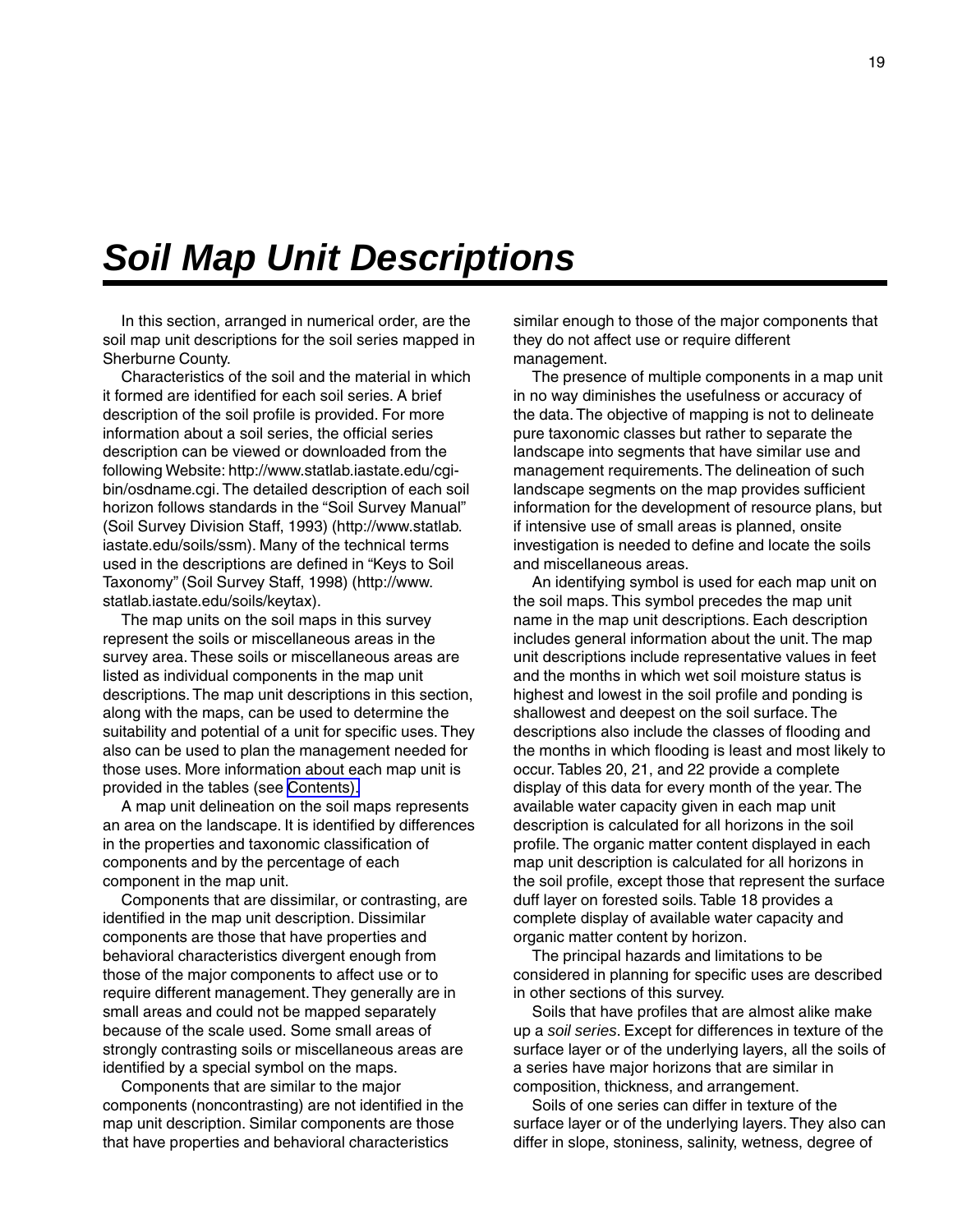<span id="page-19-0"></span>erosion, and other characteristics that affect their use. On the basis of such differences, a soil series is divided into *soil phases*. The name of a soil phase commonly indicates a feature that affects use or management. For example, Hubbard loamy sand, 0 to 2 percent slopes, is a phase of the Hubbard series.

A map unit is named for the component or components that make up a dominant percentage of the map unit. Many map units consist of one dominant component. These map units are consociations. Zimmerman fine sand, 3 to 6 percent slopes, is an example.

Some map units are made up of two or more dominant components. These map units are complexes or undifferentiated groups.

A *complex* consists of two or more components in such an intricate pattern or in such small areas that they cannot be shown separately on the maps. Attempting to delineate the individual components of a complex would result in excessive clutter that could make the map illegible. The pattern and proportion of the components in a complex are somewhat similar in all areas. Stonelake-Nebish complex, 2 to 6 percent slopes, is an example.

An *undifferentiated group* is made up of two or more components that could be mapped individually but are mapped as one unit because similar interpretations can be made for use and management. The pattern and proportion of the components in a mapped area are not uniform. An area can be made up of only one of the dominant components, or it can be made up of all of them. Seelyeville and Bowstring soils, 0 to 1 percent slopes, frequently flooded, is an undifferentiated group in this survey area.

This survey includes miscellaneous areas. Such areas have little or no soil material and support little or no vegetation. Pits, quarry, is an example.

[Table 2](#page-54-0) gives the acreage and proportionate extent of each map unit. Other tables (see Contents) give properties of the soils and the limitations, capabilities, and potentials for many uses. The Glossary defines many of the terms used in describing the soils or miscellaneous areas.

## *7A—Hubbard loamy sand, 0 to 2 percent slopes*

#### *Component Description*

#### *Hubbard and similar soils*

*Extent:* 95 percent of the unit

*Geomorphic description:* Outwash plains and stream terraces *Position on the landform:* Flats *Slope range:* 0 to 2 percent *Texture of the surface layer:* Loamy sand *Depth to restrictive feature:* Very deep (more than 60 inches) *Drainage class:* Excessively drained *Parent material:* Outwash *Flooding:* None *Depth to wet soil moisture status:* More than 6.7 feet all year *Ponding:* None *Available water capacity to a depth of 60 inches:* 4.0 inches *Content of organic matter in the upper 10 inches:* 3.0 percent *Typical profile:* Ap,AB—0 to 20 inches; loamy sand

> Bw—20 to 32 inches; loamy sand BC,C—32 to 80 inches; sand

#### *Additional Components*

#### *Soils that have a gravelly substratum*

*Extent:* 2 percent of the unit

*Duelm and similar soils*

*Extent:* 1 percent of the unit

*Isan and similar soils*

*Extent:* 1 percent of the unit

*Soils that have a substratum of till or bedrock*

*Extent:* 1 percent of the unit

## *7B—Hubbard loamy sand, 2 to 6 percent slopes*

## *Component Description*

#### *Hubbard and similar soils*

*Extent:* 95 percent of the unit *Geomorphic description:* Hills on outwash plains and hills on stream terraces *Position on the landform:* Summits, shoulders, and backslopes *Slope range:* 2 to 6 percent *Texture of the surface layer:* Loamy sand *Depth to restrictive feature:* Very deep (more than 60 inches) *Drainage class:* Excessively drained

*Parent material:* Outwash

*Flooding:* None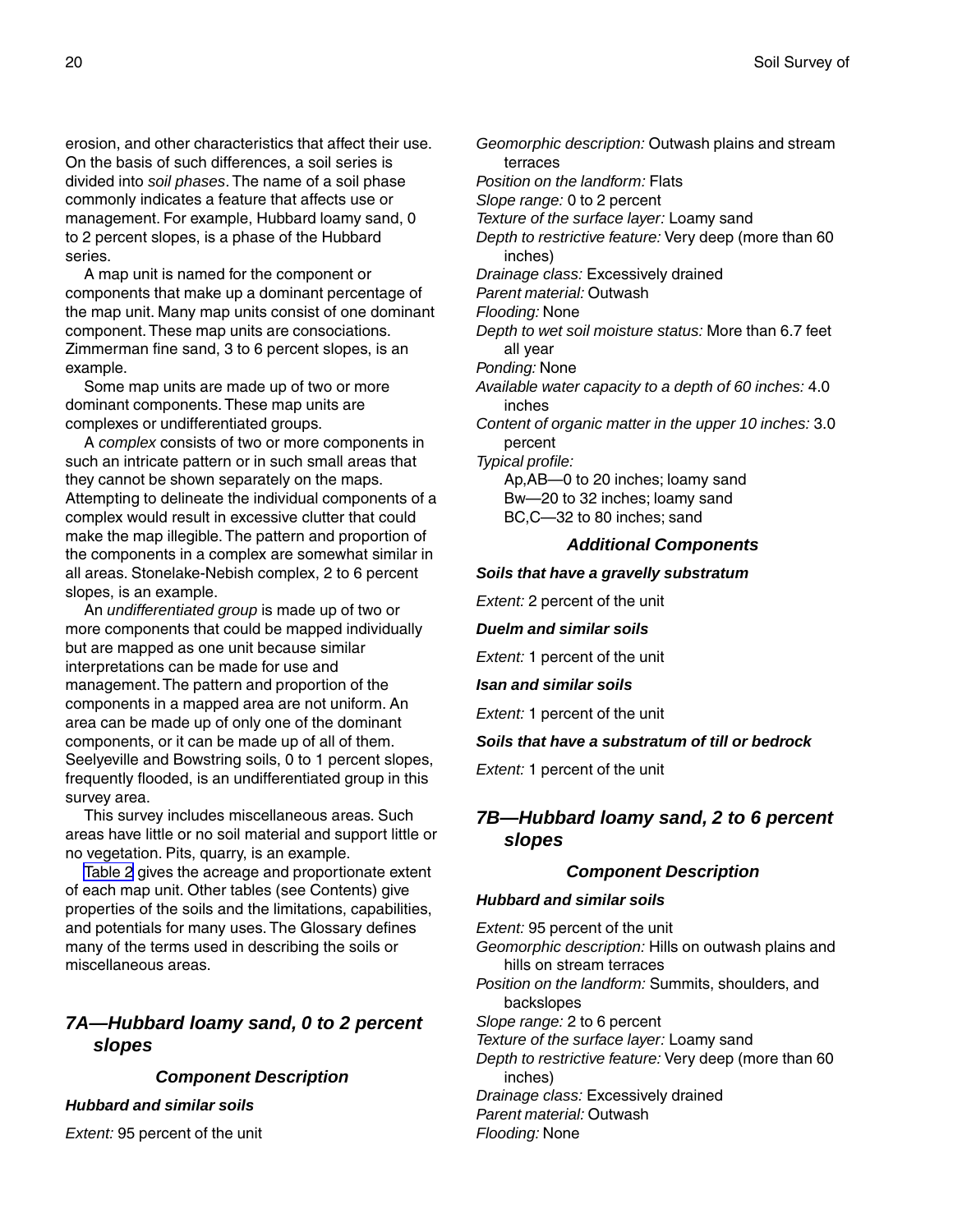<span id="page-20-0"></span>*Depth to wet soil moisture status:* More than 6.7 feet all year *Ponding:* None *Available water capacity to a depth of 60 inches:* 3.9 inches *Content of organic matter in the upper 10 inches:* 3.0 percent *Typical profile:* Ap,A—0 to 18 inches; loamy sand Bw—18 to 23 inches; loamy sand BC,C—23 to 80 inches; sand

#### *Additional Components*

#### *Soils that have a gravelly substratum*

*Extent:* 2 percent of the unit

*Duelm and similar soils*

*Extent:* 1 percent of the unit

*Isan and similar soils*

*Extent:* 1 percent of the unit

*Soils that have a till substratum*

*Extent:* 1 percent of the unit

## *7C—Hubbard loamy sand, 6 to 12 percent slopes*

#### *Component Description*

#### *Hubbard and similar soils*

*Extent:* 95 percent of the unit *Geomorphic description:* Hills on outwash plains and hills on stream terraces *Position on the landform:* Backslopes, shoulders, and summits *Slope range:* 6 to 12 percent *Texture of the surface layer:* Loamy sand *Depth to restrictive feature:* Very deep (more than 60 inches) *Drainage class:* Excessively drained *Parent material:* Outwash *Flooding:* None *Depth to wet soil moisture status:* More than 6.7 feet all year *Ponding:* None *Available water capacity to a depth of 60 inches:* 3.6 inches *Content of organic matter in the upper 10 inches:* 2.0 percent *Typical profile:* Ap,AB—0 to 12 inches; loamy sand

Bw—12 to 33 inches; coarse sand C—33 to 80 inches; coarse sand

## *Additional Components*

#### *Isan and similar soils*

*Extent:* 2 percent of the unit

*Duelm and similar soils*

*Extent:* 1 percent of the unit

*Soils that have a substratum of fine sand*

*Extent:* 1 percent of the unit

*Soils that have a gravelly substratum*

*Extent:* 1 percent of the unit

## *32B—Nebish fine sandy loam, 2 to 6 percent slopes*

## *Component Description*

#### *Nebish and similar soils*

*Extent:* 85 percent of the unit *Geomorphic description:* Hills on moraines *Position on the landform:* Backslopes and summits *Slope range:* 2 to 6 percent *Texture of the surface layer:* Fine sandy loam *Depth to restrictive feature:* Very deep (more than 60 inches) *Drainage class:* Well drained *Parent material:* Till *Flooding:* None *Wet soil moisture status is highest (depth, months):* 3.6 feet (April) *Wet soil moisture status is lowest (depth, months):* More than 6.7 feet (January, February, July, August, September) *Ponding:* None *Available water capacity to a depth of 60 inches:* 9.8 inches *Content of organic matter in the upper 10 inches:* 1.1 percent *Typical profile:* Ap—0 to 5 inches; fine sandy loam Bt—5 to 43 inches; clay loam C—43 to 80 inches; loam

## *Additional Components*

## *Beltrami and similar soils*

*Extent:* 5 percent of the unit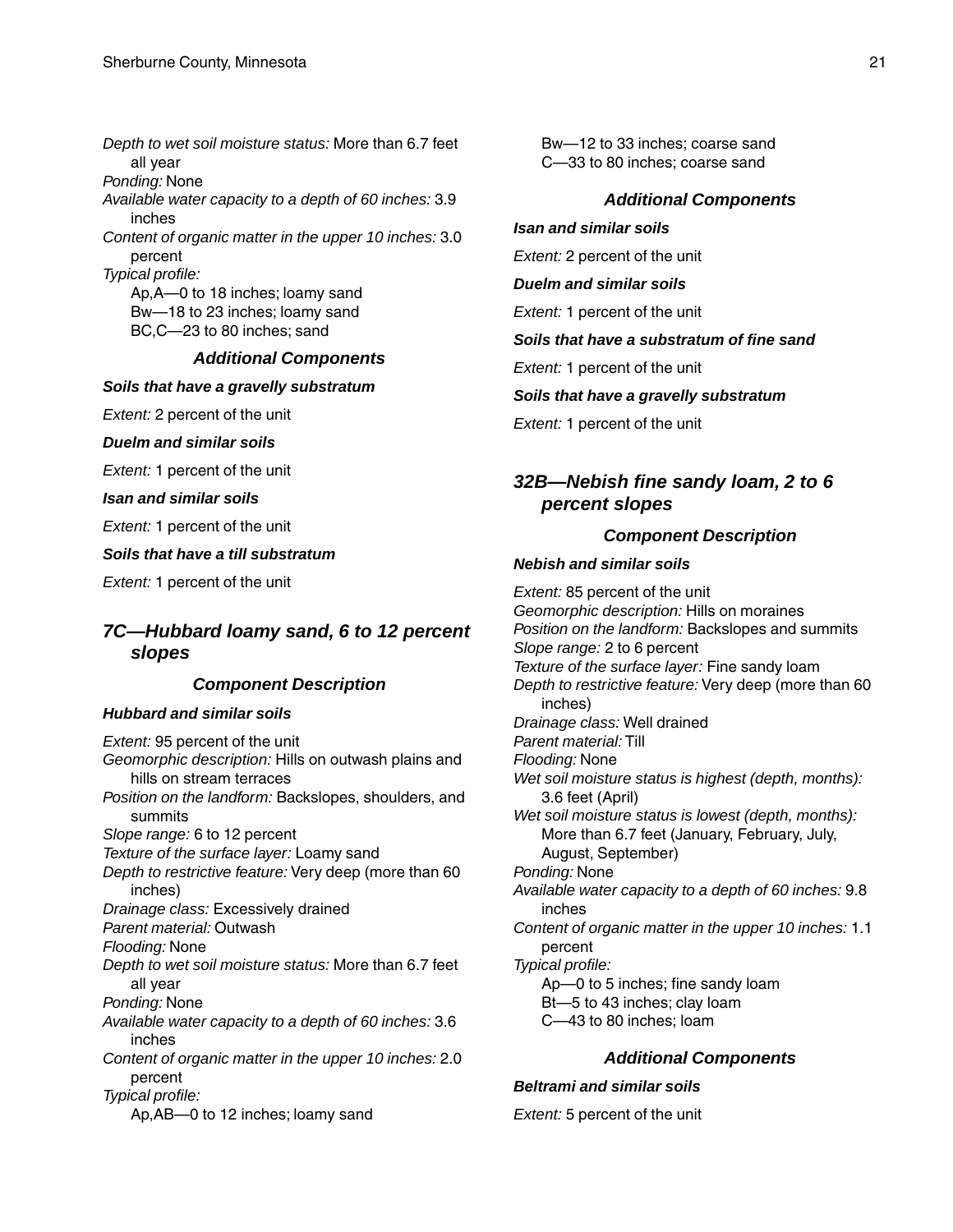#### <span id="page-21-0"></span>*Bluffton and similar soils*

*Extent:* 4 percent of the unit

*Talmoon and similar soils*

*Extent:* 4 percent of the unit

#### *Braham and similar soils*

*Extent:* 1 percent of the unit

#### *Soils that have a substratum of sand or gravel*

*Extent:* 1 percent of the unit

## *32C—Nebish fine sandy loam, 6 to 12 percent slopes*

#### *Component Description*

#### *Nebish and similar soils*

*Extent:* 85 percent of the unit *Geomorphic description:* Hills on moraines *Position on the landform:* Backslopes and shoulders *Slope range:* 6 to 12 percent *Texture of the surface layer:* Fine sandy loam *Depth to restrictive feature:* Very deep (more than 60 inches) *Drainage class:* Well drained *Parent material:* Till *Flooding:* None *Depth to wet soil moisture status:* More than 6.7 feet all year *Ponding:* None *Available water capacity to a depth of 60 inches:* 9.7 inches *Content of organic matter in the upper 10 inches:* 1.3 percent *Typical profile:* Ap—0 to 7 inches; fine sandy loam BE—7 to 11 inches; fine sandy loam Bt—11 to 44 inches; clay loam C—44 to 80 inches; loam *Additional Components Beltrami and similar soils Extent:* 5 percent of the unit

*Bluffton and similar soils*

*Extent:* 5 percent of the unit

*Talmoon and similar soils*

*Extent:* 3 percent of the unit

#### *Braham and similar soils*

*Extent:* 1 percent of the unit

#### *Soils that have a substratum of sand or gravel*

*Extent:* 1 percent of the unit

## *32D—Nebish fine sandy loam, 12 to 18 percent slopes*

#### *Component Description*

#### *Nebish and similar soils*

*Extent:* 85 percent of the unit *Geomorphic description:* Hills on moraines *Position on the landform:* Shoulders and backslopes *Slope range:* 12 to 18 percent *Texture of the surface layer:* Fine sandy loam *Depth to restrictive feature:* Very deep (more than 60 inches) *Drainage class:* Well drained *Parent material:* Till *Flooding:* None *Depth to wet soil moisture status:* More than 6.7 feet all year *Ponding:* None *Available water capacity to a depth of 60 inches:* 9.4 inches *Content of organic matter in the upper 10 inches:* 1.0 percent *Typical profile:* Ap—0 to 3 inches; fine sandy loam Bt—3 to 22 inches; clay loam C—22 to 80 inches; loam

## *Additional Components*

*Bluffton and similar soils Extent:* 7 percent of the unit *Talmoon and similar soils Extent:* 5 percent of the unit *Beltrami and similar soils Extent:* 1 percent of the unit *Braham and similar soils Extent:* 1 percent of the unit *Soils that have a substratum of sand or gravel*

*Extent:* 1 percent of the unit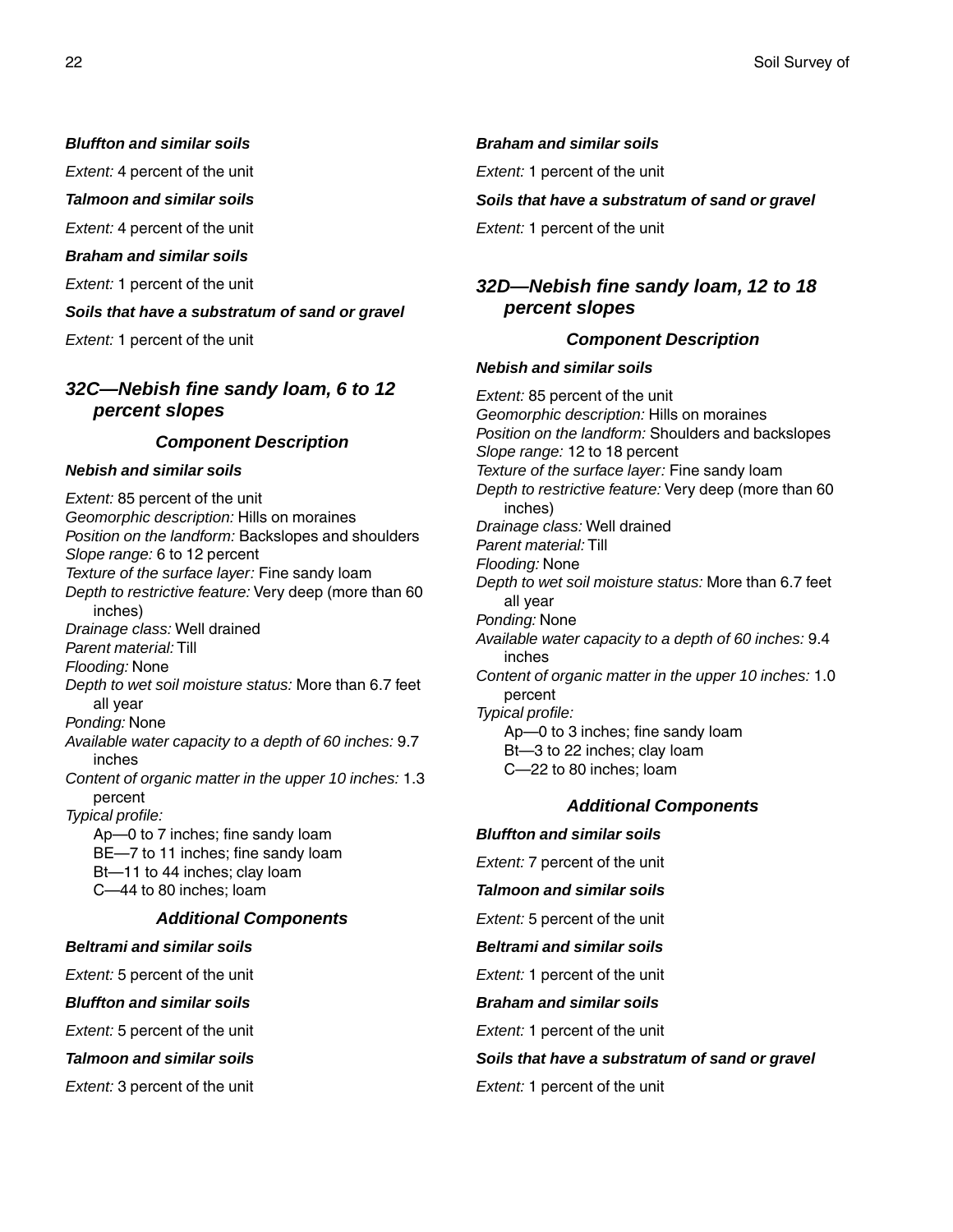## <span id="page-22-0"></span>*32E—Nebish fine sandy loam, 18 to 35 percent slopes*

#### *Component Description*

#### *Nebish and similar soils*

*Extent:* 85 percent of the unit *Geomorphic description:* Hills on moraines *Position on the landform:* Shoulders and backslopes *Slope range:* 18 to 35 percent *Texture of the surface layer:* Fine sandy loam *Depth to restrictive feature:* Very deep (more than 60 inches) *Drainage class:* Well drained *Parent material:* Till *Flooding:* None *Depth to wet soil moisture status:* More than 6.7 feet all year *Ponding:* None *Available water capacity to a depth of 60 inches:* 9.5 inches *Content of organic matter in the upper 10 inches:* 1.1 percent *Typical profile:* A—0 to 4 inches; fine sandy loam E—4 to 13 inches; fine sandy loam Bt—13 to 36 inches; clay loam C—36 to 80 inches; loam

### *Additional Components*

#### *Bluffton and similar soils*

*Extent:* 8 percent of the unit

#### *Beltrami and similar soils*

*Extent:* 1 percent of the unit

#### *Soils that have a substratum of sand or gravel*

*Extent:* 1 percent of the unit

## *38B—Waukon fine sandy loam, 2 to 6 percent slopes*

#### *Component Description*

#### *Waukon and similar soils*

*Extent:* 90 percent of the unit *Geomorphic description:* Hills on moraines *Position on the landform:* Backslopes and summits *Slope range:* 2 to 6 percent *Texture of the surface layer:* Fine sandy loam *Depth to restrictive feature:* Very deep (more than 60 inches) *Drainage class:* Well drained

*Parent material:* Till *Flooding:* None *Wet soil moisture status is highest (depth, months):* 3.6 feet (April) *Wet soil moisture status is lowest (depth, months):* More than 6.7 feet (January, February, July, August, September) *Ponding:* None *Available water capacity to a depth of 60 inches:* 9.9 inches *Content of organic matter in the upper 10 inches:* 2.9 percent *Typical profile:* Ap—0 to 8 inches; fine sandy loam E—8 to 12 inches; fine sandy loam BE,Bt—12 to 43 inches; loam Bk—43 to 80 inches; loam

#### *Additional Components*

#### *Beltrami and similar soils*

*Extent:* 5 percent of the unit

#### *Soils that have a substratum of sandy loam*

*Extent:* 3 percent of the unit

#### *Talmoon and similar soils*

*Extent:* 2 percent of the unit

## *75—Bluffton loam, depressional, 0 to 1 percent slopes*

#### *Component Description*

#### *Bluffton, depressional, and similar soils*

*Extent:* 90 percent of the unit *Geomorphic description:* Moraines *Position on the landform:* Depressions *Slope range:* 0 to 1 percent *Texture of the surface layer:* Loam *Depth to restrictive feature:* Very deep (more than 60 inches) *Drainage class:* Very poorly drained *Parent material:* Till *Flooding:* None *Wet soil moisture status is highest (depth, months):* At the surface (April, May, June) *Wet soil moisture status is lowest (depth, months):* 1.5 feet (February) *Ponding is shallowest (depth, months):* 0.5 foot (June) *Ponding is deepest (depth, months):* 1.0 foot (March, April, May) *Available water capacity to a depth of 60 inches:* 10.6 inches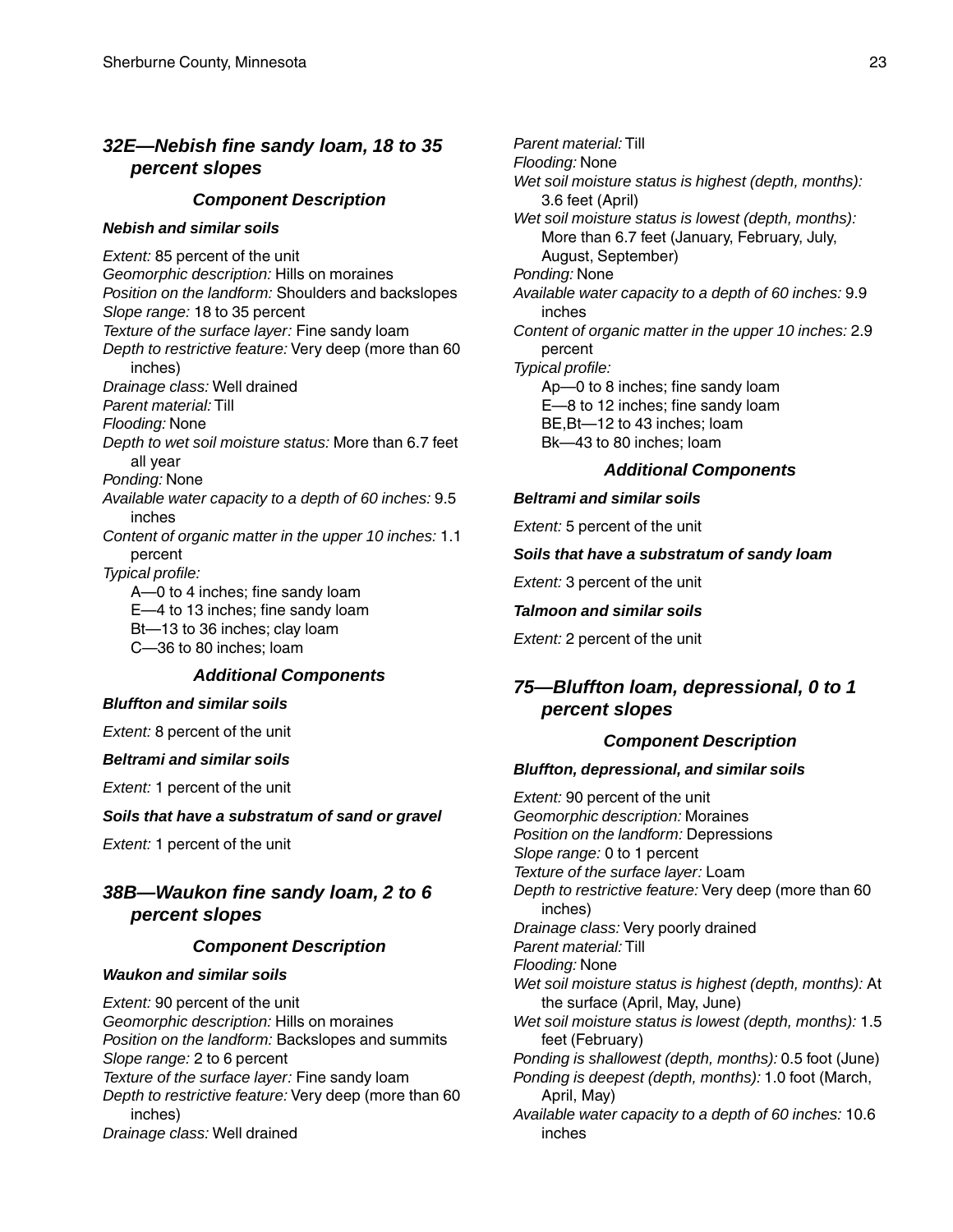<span id="page-23-0"></span>*Content of organic matter in the upper 10 inches:* 5.0 percent

*Typical profile:*

A1,A2—0 to 13 inches; loam Bg—13 to 40 inches; loam Cg—40 to 80 inches; loam

## *Additional Components*

#### *Soils that have a surface layer of muck*

*Extent:* 5 percent of the unit

#### *Talmoon and similar soils*

*Extent:* 3 percent of the unit

### *Soils that have a substratum of sand or gravel*

*Extent:* 2 percent of the unit

## *125—Beltrami fine sandy loam, 0 to 3 percent slopes*

## *Component Description*

## *Beltrami and similar soils*

*Extent:* 90 percent of the unit *Geomorphic description:* Moraines *Position on the landform:* Flats and slight rises *Slope range:* 0 to 3 percent *Texture of the surface layer:* Fine sandy loam *Depth to restrictive feature:* Very deep (more than 60 inches) *Drainage class:* Somewhat poorly drained *Parent material:* Till *Flooding:* None *Wet soil moisture status is highest (depth, months):* 1.5 feet (April) *Wet soil moisture status is lowest (depth, months):* More than 6.7 feet (February, August) *Ponding:* None *Available water capacity to a depth of 60 inches:* 10.0 inches *Content of organic matter in the upper 10 inches:* 2.6 percent *Typical profile:* Ap—0 to 6 inches; fine sandy loam Bt1—6 to 12 inches; loam Bt2,Bt4—12 to 48 inches; clay loam C—48 to 80 inches; loam

## *Additional Components*

#### *Talmoon and similar soils*

*Extent:* 4 percent of the unit

## *Bluffton and similar soils*

*Extent:* 3 percent of the unit

### *Nebish and similar soils*

*Extent:* 2 percent of the unit

## *Soils that have a substratum of sand or gravel*

*Extent:* 1 percent of the unit

## *152C—Milaca fine sandy loam, 6 to 12 percent slopes*

## *Component Description*

#### *Milaca and similar soils*

*Extent:* 95 percent of the unit *Geomorphic description:* Drumlins *Position on the landform:* Shoulders and summits *Slope range:* 6 to 12 percent *Texture of the surface layer:* Fine sandy loam *Depth to restrictive feature:* Very deep (more than 60 inches) *Drainage class:* Well drained *Parent material:* Till *Flooding:* None *Depth to wet soil moisture status:* More than 6.7 feet all year *Ponding:* None *Available water capacity to a depth of 60 inches:* 4.6 inches *Content of organic matter in the upper 10 inches:* 0.4 percent *Typical profile:* A—0 to 4 inches; fine sandy loam E—4 to 12 inches; fine sandy loam Bt—12 to 20 inches; fine sandy loam BC—20 to 42 inches; sandy loam Cd—42 to 80 inches; sandy loam

## *Additional Components*

## *Mora and similar soils*

*Extent:* 2 percent of the unit

#### *Soils that have a substratum of sand or gravel*

*Extent:* 2 percent of the unit

## *Parent and similar soils*

*Extent:* 1 percent of the unit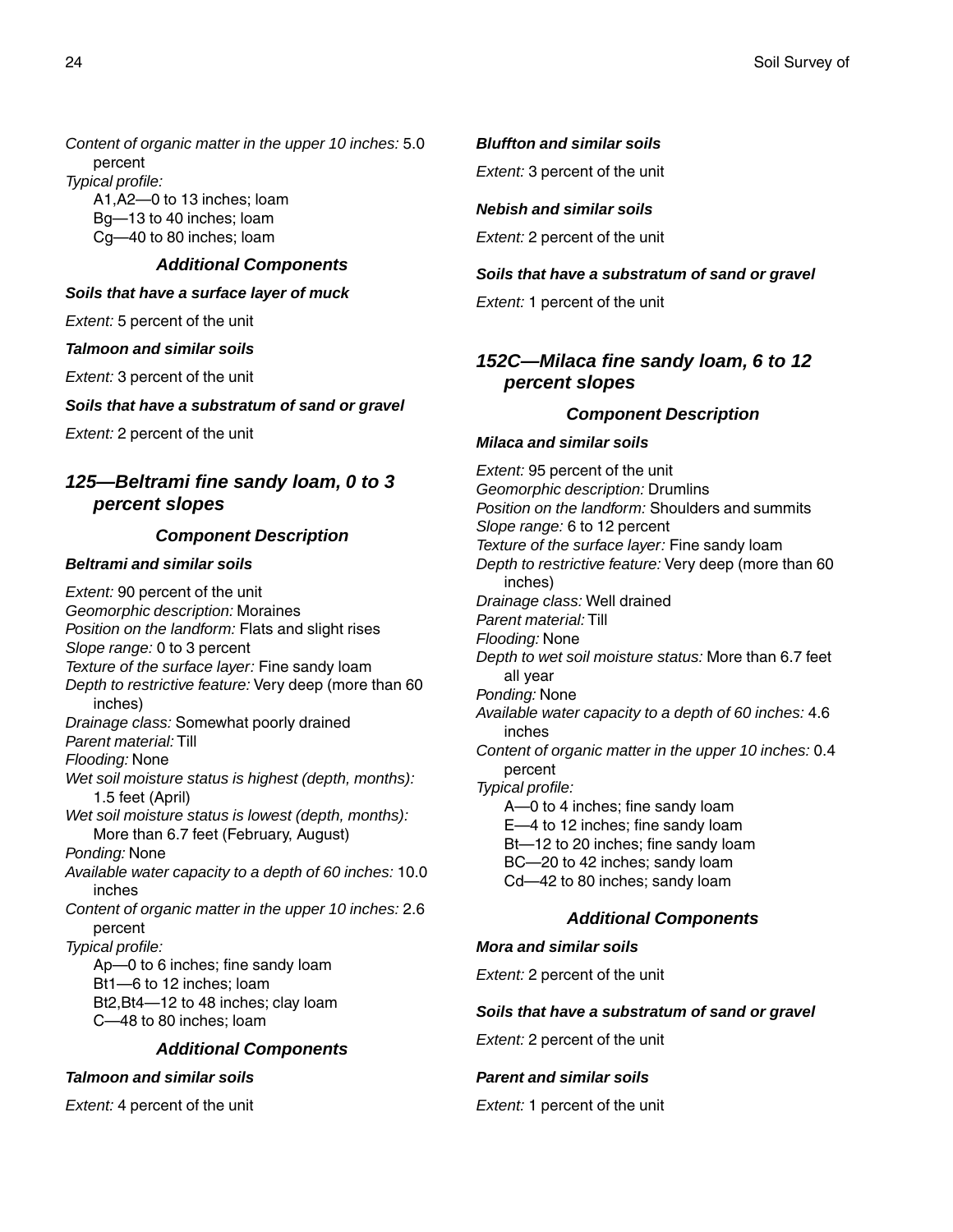## <span id="page-24-0"></span>*152E—Milaca fine sandy loam, 12 to 25 percent slopes*

#### *Component Description*

#### *Milaca and similar soils*

*Extent:* 95 percent of the unit *Geomorphic description:* Drumlins *Position on the landform:* Shoulders and backslopes *Slope range:* 12 to 25 percent *Texture of the surface layer:* Fine sandy loam *Depth to restrictive feature:* Very deep (more than 60 inches) *Drainage class:* Well drained *Parent material:* Till *Flooding:* None *Depth to wet soil moisture status:* More than 6.7 feet all year *Ponding:* None *Available water capacity to a depth of 60 inches:* 4.6 inches *Content of organic matter in the upper 10 inches:* 0.4 percent *Typical profile:* A—0 to 3 inches; fine sandy loam E—3 to 12 inches; fine sandy loam Bt—12 to 20 inches; fine sandy loam BC—20 to 40 inches; sandy loam Cd—40 to 80 inches; sandy loam *Additional Components*

## *Soils that have a substratum of sand or gravel*

*Extent:* 2 percent of the unit

#### *Braham and similar soils*

*Extent:* 1 percent of the unit

*Mora and similar soils*

*Extent:* 1 percent of the unit

#### *Parent and similar soils*

*Extent:* 1 percent of the unit

## *158A—Zimmerman fine sand, 0 to 3 percent slopes*

#### *Component Description*

#### *Zimmerman and similar soils*

*Extent:* 95 percent of the unit *Geomorphic description:* Outwash plains *Position on the landform:* Flats and slight rises *Slope range:* 0 to 3 percent

*Texture of the surface layer:* Fine sand *Depth to restrictive feature:* Very deep (more than 60 inches) *Drainage class:* Excessively drained *Parent material:* Outwash *Flooding:* None *Depth to wet soil moisture status:* More than 6.7 feet all year *Ponding:* None *Available water capacity to a depth of 60 inches:* 4.8 inches *Content of organic matter in the upper 10 inches:* 0.8 percent *Typical profile:* Ap—0 to 7 inches; fine sand E,Bw,E&Bt—7 to 80 inches; fine sand

#### *Additional Components*

#### *Cantlin and similar soils*

*Extent:* 2 percent of the unit

#### *Lino and similar soils*

*Extent:* 2 percent of the unit

#### *Isanti and similar soils*

*Extent:* 1 percent of the unit

## *158B—Zimmerman fine sand, 3 to 6 percent slopes*

#### *Component Description*

#### *Zimmerman and similar soils*

*Extent:* 95 percent of the unit *Geomorphic description:* Hills on outwash plains *Position on the landform:* Summits and backslopes *Slope range:* 3 to 6 percent *Texture of the surface layer:* Fine sand *Depth to restrictive feature:* Very deep (more than 60 inches) *Drainage class:* Excessively drained *Parent material:* Outwash *Flooding:* None *Depth to wet soil moisture status:* More than 6.7 feet all year *Ponding:* None *Available water capacity to a depth of 60 inches:* 4.8 inches *Content of organic matter in the upper 10 inches:* 0.7 percent *Typical profile:* Ap—0 to 6 inches; fine sand E,Bw,E&Bt—6 to 80 inches; fine sand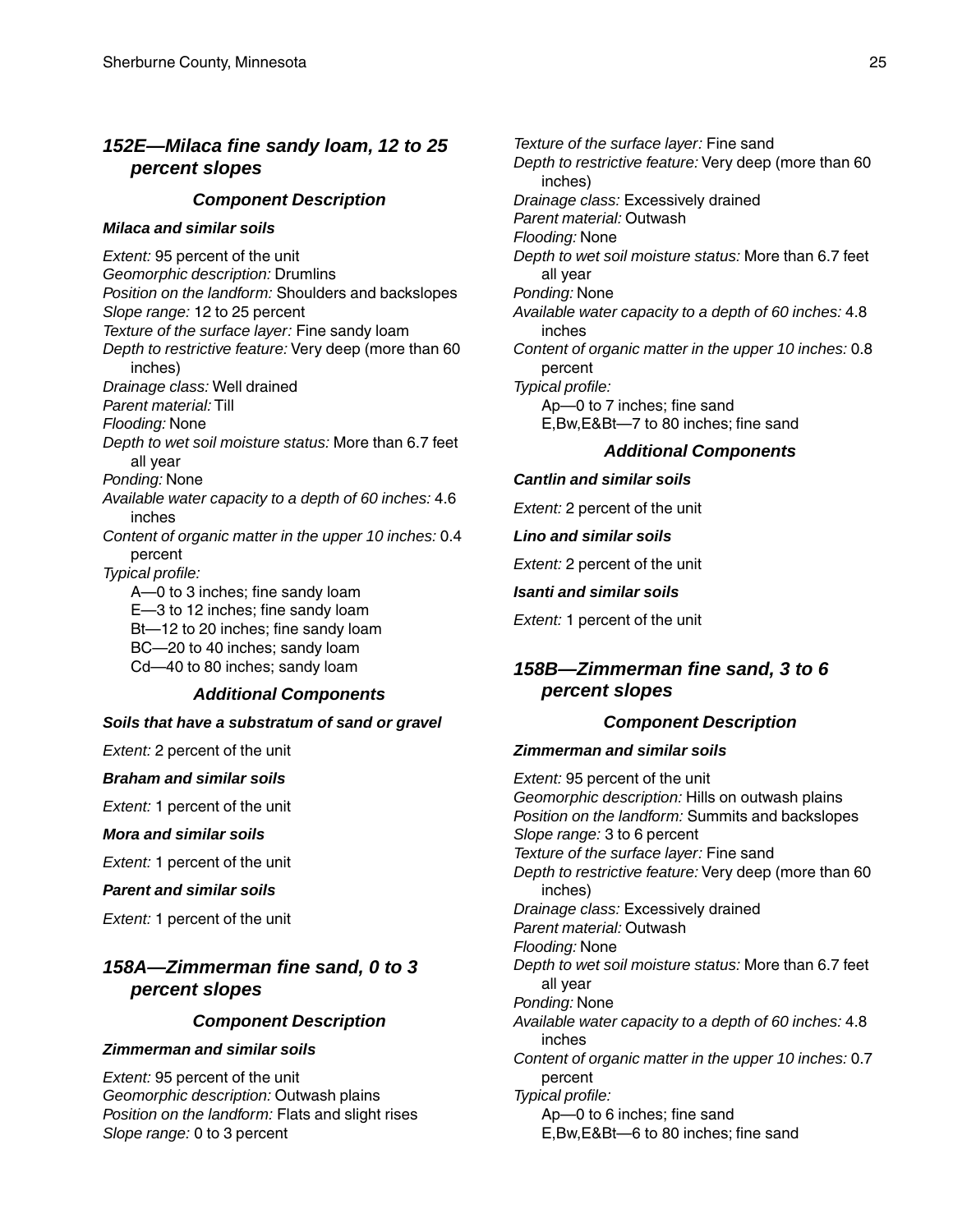## *Additional Components*

<span id="page-25-0"></span>*Cantlin and similar soils*

*Extent:* 2 percent of the unit

*Lino and similar soils*

*Extent:* 2 percent of the unit

*Isanti and similar soils*

*Extent:* 1 percent of the unit

## *158C—Zimmerman fine sand, 6 to 12 percent slopes*

#### *Component Description*

#### *Zimmerman and similar soils*

*Extent:* 95 percent of the unit *Geomorphic description:* Hills on outwash plains *Position on the landform:* Backslopes and summits *Slope range:* 6 to 12 percent *Texture of the surface layer:* Fine sand *Depth to restrictive feature:* Very deep (more than 60 inches) *Drainage class:* Excessively drained *Parent material:* Outwash *Flooding:* None *Depth to wet soil moisture status:* More than 6.7 feet all year *Ponding:* None *Available water capacity to a depth of 60 inches:* 4.8 inches *Content of organic matter in the upper 10 inches:* 0.7 percent *Typical profile:* Ap—0 to 6 inches; fine sand E,Bw,E&Bt—6 to 80 inches; fine sand

#### *Additional Components*

#### *Isanti and similar soils*

*Extent:* 2 percent of the unit

*Cantlin and similar soils*

*Extent:* 1 percent of the unit

*Lino and similar soils*

*Extent:* 1 percent of the unit

*Soils that have a substratum of loam or sandy loam*

*Extent:* 1 percent of the unit

## *158E—Zimmerman fine sand, 12 to 25 percent slopes*

#### *Component Description*

#### *Zimmerman and similar soils*

*Extent:* 95 percent of the unit *Geomorphic description:* Hills on outwash plains *Position on the landform:* Shoulders and backslopes *Slope range:* 12 to 25 percent *Texture of the surface layer:* Fine sand *Depth to restrictive feature:* Very deep (more than 60 inches) *Drainage class:* Excessively drained *Parent material:* Outwash *Flooding:* None *Depth to wet soil moisture status:* More than 6.7 feet all year *Ponding:* None *Available water capacity to a depth of 60 inches:* 4.8 inches *Content of organic matter in the upper 10 inches:* 0.5 percent *Typical profile:* A—0 to 3 inches; fine sand E,Bw,E&Bt—3 to 80 inches; fine sand

#### *Additional Components*

## *Lino and similar soils*

*Extent:* 3 percent of the unit

#### *Isanti and similar soils*

*Extent:* 2 percent of the unit

## *161—Isanti fine sandy loam, depressional, 0 to 1 percent slopes*

#### *Component Description*

#### *Isanti, depressional, and similar soils*

*Extent:* 95 percent of the unit *Geomorphic description:* Outwash plains *Position on the landform:* Depressions *Slope range:* 0 to 1 percent *Texture of the surface layer:* Fine sandy loam *Depth to restrictive feature:* Very deep (more than 60 inches) *Drainage class:* Very poorly drained *Parent material:* Outwash *Flooding:* None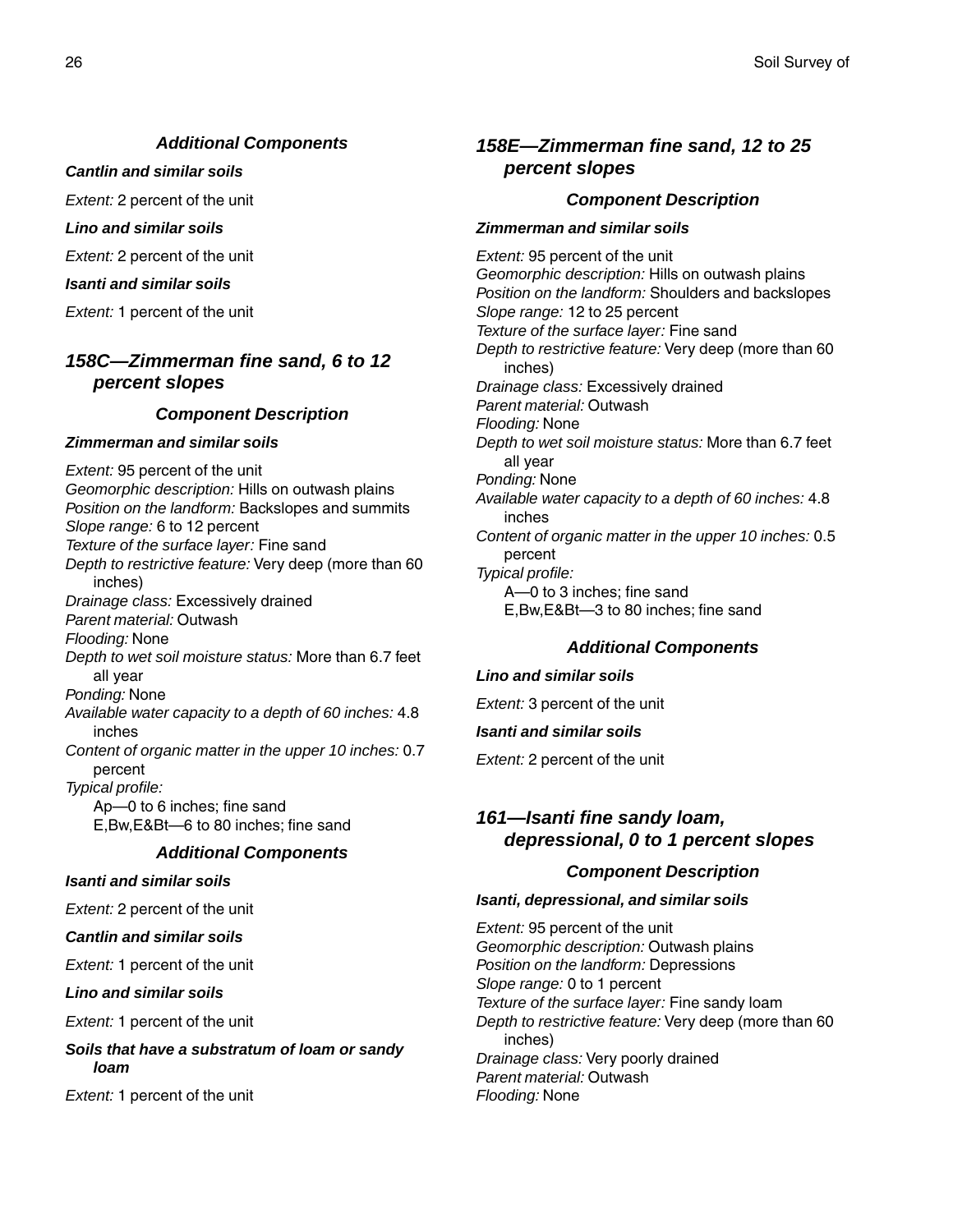<span id="page-26-0"></span>*Wet soil moisture status is highest (depth, months):* At the surface (April, May, June) *Wet soil moisture status is lowest (depth, months):* 1.5 feet (February) *Ponding is shallowest (depth, months):* 0.5 foot (June) *Ponding is deepest (depth, months):* 1.0 foot (March, April, May) *Available water capacity to a depth of 60 inches:* 5.3 inches *Content of organic matter in the upper 10 inches:* 9.0 percent *Typical profile:* A1,A3—0 to 16 inches; fine sandy loam Bg—16 to 28 inches; loamy fine sand Cg—28 to 80 inches; fine sand *Additional Components*

#### *Markey and similar soils*

*Extent:* 3 percent of the unit

#### *Lino and similar soils*

*Extent:* 2 percent of the unit

## *162—Lino loamy fine sand, 0 to 2 percent slopes*

## *Component Description*

### *Lino and similar soils*

*Extent:* 95 percent of the unit *Geomorphic description:* Outwash plains *Position on the landform:* Flats and slight rises *Slope range:* 0 to 2 percent *Texture of the surface layer:* Loamy fine sand *Depth to restrictive feature:* Very deep (more than 60 inches) *Drainage class:* Somewhat poorly drained *Parent material:* Outwash *Flooding:* None *Wet soil moisture status is highest (depth, months):* 1.5 feet (April) *Wet soil moisture status is lowest (depth, months):* 4.5 feet (September) *Ponding:* None *Available water capacity to a depth of 60 inches:* 4.3 inches *Content of organic matter in the upper 10 inches:* 1.1 percent *Typical profile:* Ap—0 to 8 inches; loamy fine sand Bw—8 to 38 inches; loamy fine sand Cg—38 to 80 inches; fine sand

## *Additional Components*

#### *Isanti and similar soils*

*Extent:* 2 percent of the unit

*Cantlin and similar soils*

*Extent:* 1 percent of the unit

*Soils that have a substratum of gravel*

*Extent:* 1 percent of the unit

#### *Zimmerman and similar soils*

*Extent:* 1 percent of the unit

## *164A—Mora loam, 0 to 3 percent slopes*

## *Component Description*

#### *Mora and similar soils*

*Extent:* 95 percent of the unit *Geomorphic description:* Drumlins *Position on the landform:* Flats and slight rises *Slope range:* 0 to 3 percent *Texture of the surface layer:* Loam *Depth to restrictive feature:* Very deep (more than 60 inches) *Drainage class:* Somewhat poorly drained *Parent material:* Till *Flooding:* None *Wet soil moisture status is highest (depth, months):* 1.0 foot (April) *Wet soil moisture status is lowest (depth, months):* More than 6.7 feet (January, February, July, August, September) *Ponding:* None *Available water capacity to a depth of 60 inches:* 6.9 inches *Content of organic matter in the upper 10 inches:* 1.2 percent *Typical profile:* Ap—0 to 6 inches; loam E—6 to 15 inches; sandy loam BE,Bt—15 to 36 inches; sandy loam BC—36 to 48 inches; sandy loam Cd—48 to 80 inches; sandy loam

## *Additional Components*

#### *Parent and similar soils*

*Extent:* 3 percent of the unit

#### *Soils that have a gravelly substratum*

*Extent:* 1 percent of the unit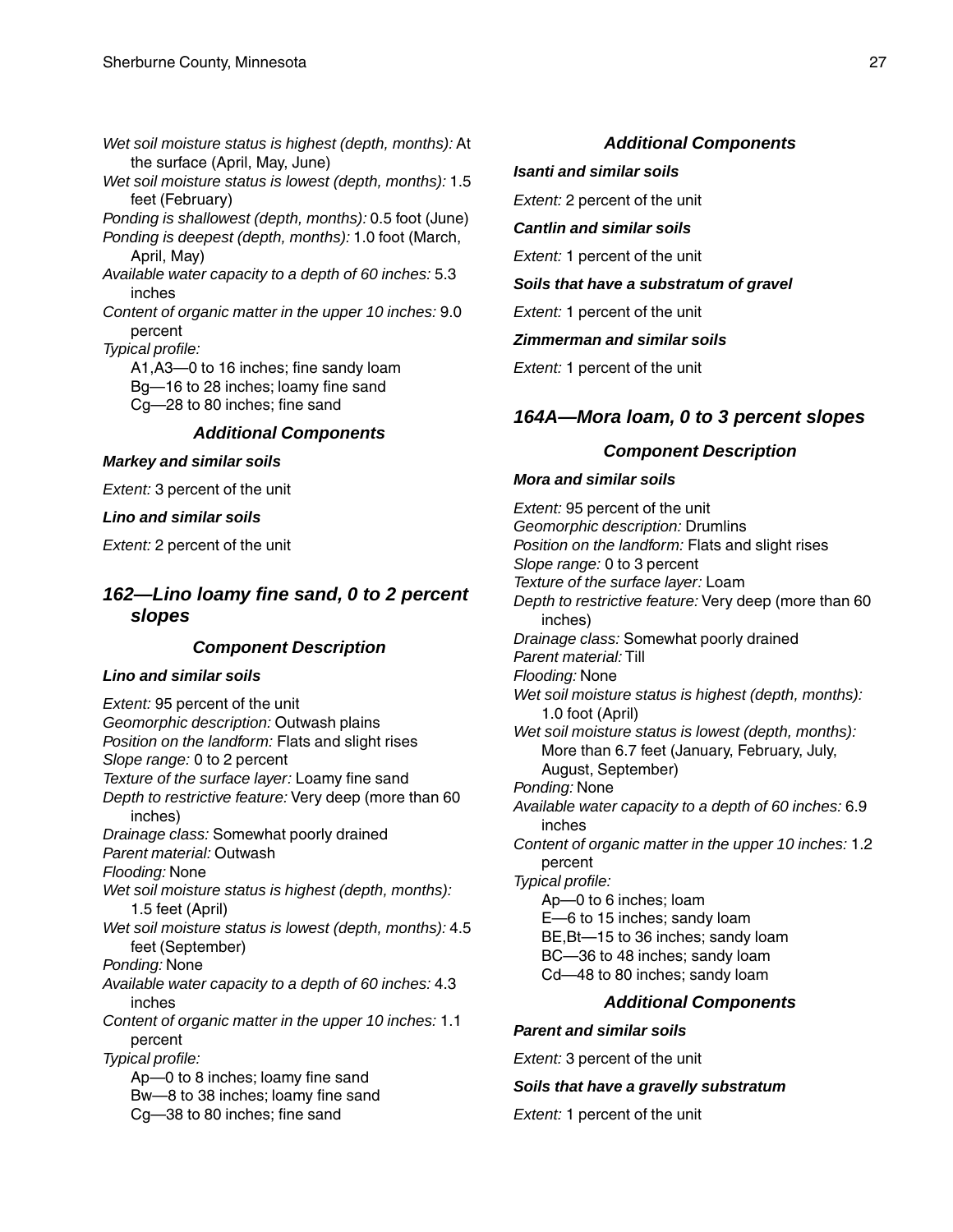#### <span id="page-27-0"></span>*Milaca and similar soils*

*Extent:* 1 percent of the unit

## *165—Parent loam, 0 to 2 percent slopes*

## *Component Description*

#### *Parent and similar soils*

*Extent:* 90 percent of the unit *Geomorphic description:* Interdrumlins *Position on the landform:* Flats and swales *Slope range:* 0 to 2 percent *Texture of the surface layer:* Loam *Depth to restrictive feature:* Very deep (more than 60 inches) *Drainage class:* Poorly drained *Parent material:* Till *Flooding:* None *Wet soil moisture status is highest (depth, months):* 0.5 foot (April, May) *Wet soil moisture status is lowest (depth, months):* 2.5 feet (February, August) *Ponding:* None *Available water capacity to a depth of 60 inches:* 6.5 inches *Content of organic matter in the upper 10 inches:* 5.5 percent *Typical profile:* A1,A2—0 to 15 inches; loam Bg—15 to 33 inches; loam BC—33 to 40 inches; sandy loam Cd—40 to 80 inches; sandy loam

#### *Additional Components*

#### *Prebish and similar soils*

*Extent:* 5 percent of the unit

#### *Ronneby and similar soils*

*Extent:* 3 percent of the unit

#### *Mora and similar soils*

*Extent:* 1 percent of the unit

#### *Soils that have a substratum of sand or gravel*

*Extent:* 1 percent of the unit

## *166—Ronneby loam, 0 to 2 percent slopes*

## *Component Description*

#### *Ronneby and similar soils*

*Extent:* 90 percent of the unit

*Geomorphic description:* Interdrumlins *Position on the landform:* Flats *Slope range:* 0 to 2 percent *Texture of the surface layer:* Loam *Depth to restrictive feature:* Very deep (more than 60 inches) *Drainage class:* Somewhat poorly drained *Parent material:* Till *Flooding:* None *Wet soil moisture status is highest (depth, months):* 0.7 foot (April) *Wet soil moisture status is lowest (depth, months):* More than 6.7 feet (January, February, August, September) *Ponding:* None *Available water capacity to a depth of 60 inches:* 8.1 inches *Content of organic matter in the upper 10 inches:* 3.0 percent *Typical profile:* A—0 to 4 inches; loam E—4 to 12 inches; fine sandy loam BE,Bt—12 to 45 inches; fine sandy loam BC—45 to 56 inches; fine sandy loam Cd—56 to 80 inches; fine sandy loam

### *Additional Components*

#### *Parent and similar soils*

*Extent:* 4 percent of the unit

*Prebish and similar soils*

*Extent:* 3 percent of the unit

#### *Mora and similar soils*

*Extent:* 2 percent of the unit

#### *Soils that have a substratum of sand or gravel*

*Extent:* 1 percent of the unit

## *169B—Braham loamy fine sand, 3 to 6 percent slopes*

## *Component Description*

#### *Braham and similar soils*

*Extent:* 90 percent of the unit *Geomorphic description:* Hills on moraines *Position on the landform:* Backslopes and summits *Slope range:* 3 to 6 percent *Texture of the surface layer:* Loamy fine sand *Depth to restrictive feature:* Very deep (more than 60 inches) *Drainage class:* Moderately well drained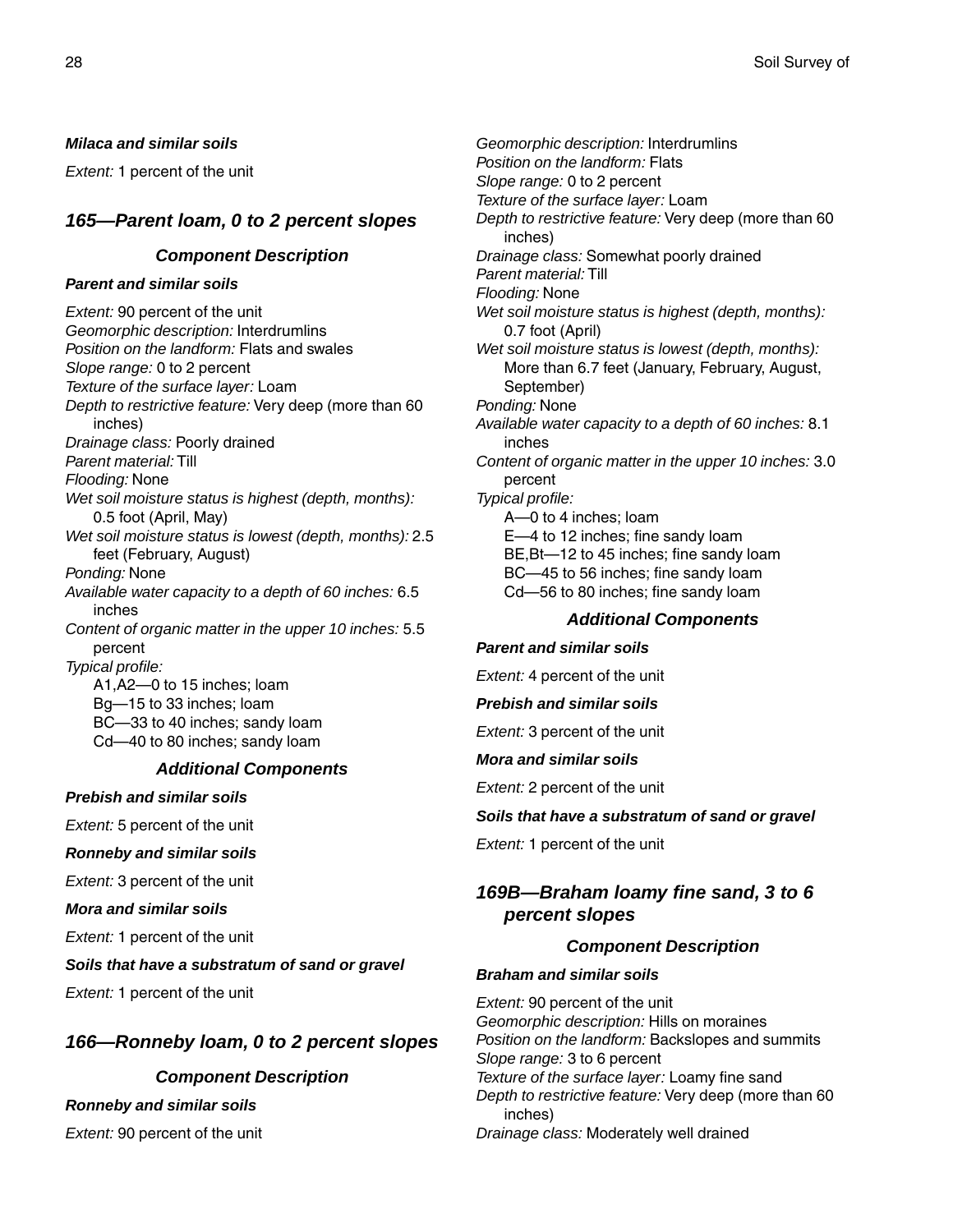<span id="page-28-0"></span>*Parent material:* Outwash over till *Flooding:* None *Wet soil moisture status is highest (depth, months):* 2.5 feet (April) *Wet soil moisture status is lowest (depth, months):* More than 6.7 feet (January, February, June, July, August, September) *Ponding:* None *Available water capacity to a depth of 60 inches:* 8.7 inches *Content of organic matter in the upper 10 inches:* 1.9 percent *Typical profile:* Ap—0 to 9 inches; loamy fine sand E—9 to 21 inches; loamy fine sand 2Bt—21 to 46 inches; clay loam 2Bk—46 to 80 inches; loam

## *Additional Components*

#### *Eckvoll and similar soils*

*Extent:* 5 percent of the unit

#### *Talmoon and similar soils*

*Extent:* 3 percent of the unit

#### *Nebish and similar soils*

*Extent:* 2 percent of the unit

## *169C—Braham loamy fine sand, 6 to 12 percent slopes*

## *Component Description*

#### *Braham and similar soils*

*Extent:* 90 percent of the unit *Geomorphic description:* Hills on moraines *Position on the landform:* Shoulders and backslopes *Slope range:* 6 to 12 percent *Texture of the surface layer:* Loamy fine sand *Depth to restrictive feature:* Very deep (more than 60 inches) *Drainage class:* Well drained *Parent material:* Outwash over till *Flooding:* None *Depth to wet soil moisture status:* More than 6.7 feet all year *Ponding:* None *Available water capacity to a depth of 60 inches:* 8.1 inches *Content of organic matter in the upper 10 inches:* 1.7 percent *Typical profile:* Ap—0 to 8 inches; loamy fine sand

E—8 to 28 inches; loamy sand 2Bt—28 to 48 inches; clay loam 2Bk—48 to 80 inches; loam

#### *Additional Components*

#### *Eckvoll and similar soils*

*Extent:* 3 percent of the unit

#### *Nebish and similar soils*

*Extent:* 3 percent of the unit

#### *Talmoon and similar soils*

*Extent:* 3 percent of the unit

## *Soils that have a substratum of sand or gravel*

*Extent:* 1 percent of the unit

## *169D—Braham loamy fine sand, 12 to 18 percent slopes*

#### *Component Description*

#### *Braham and similar soils*

*Extent:* 90 percent of the unit *Geomorphic description:* Hills on moraines *Position on the landform:* Shoulders and backslopes *Slope range:* 12 to 18 percent *Texture of the surface layer:* Loamy fine sand *Depth to restrictive feature:* Very deep (more than 60 inches) *Drainage class:* Well drained *Parent material:* Outwash over till *Flooding:* None *Depth to wet soil moisture status:* More than 6.7 feet all year *Ponding:* None *Available water capacity to a depth of 60 inches:* 7.8 inches *Content of organic matter in the upper 10 inches:* 1.7 percent *Typical profile:* Ap—0 to 8 inches; loamy fine sand E—8 to 32 inches; loamy sand 2Bt—32 to 55 inches; clay loam 2Bk—55 to 80 inches; loam

#### *Additional Components*

#### *Eckvoll and similar soils*

*Extent:* 4 percent of the unit

#### *Talmoon and similar soils*

*Extent:* 3 percent of the unit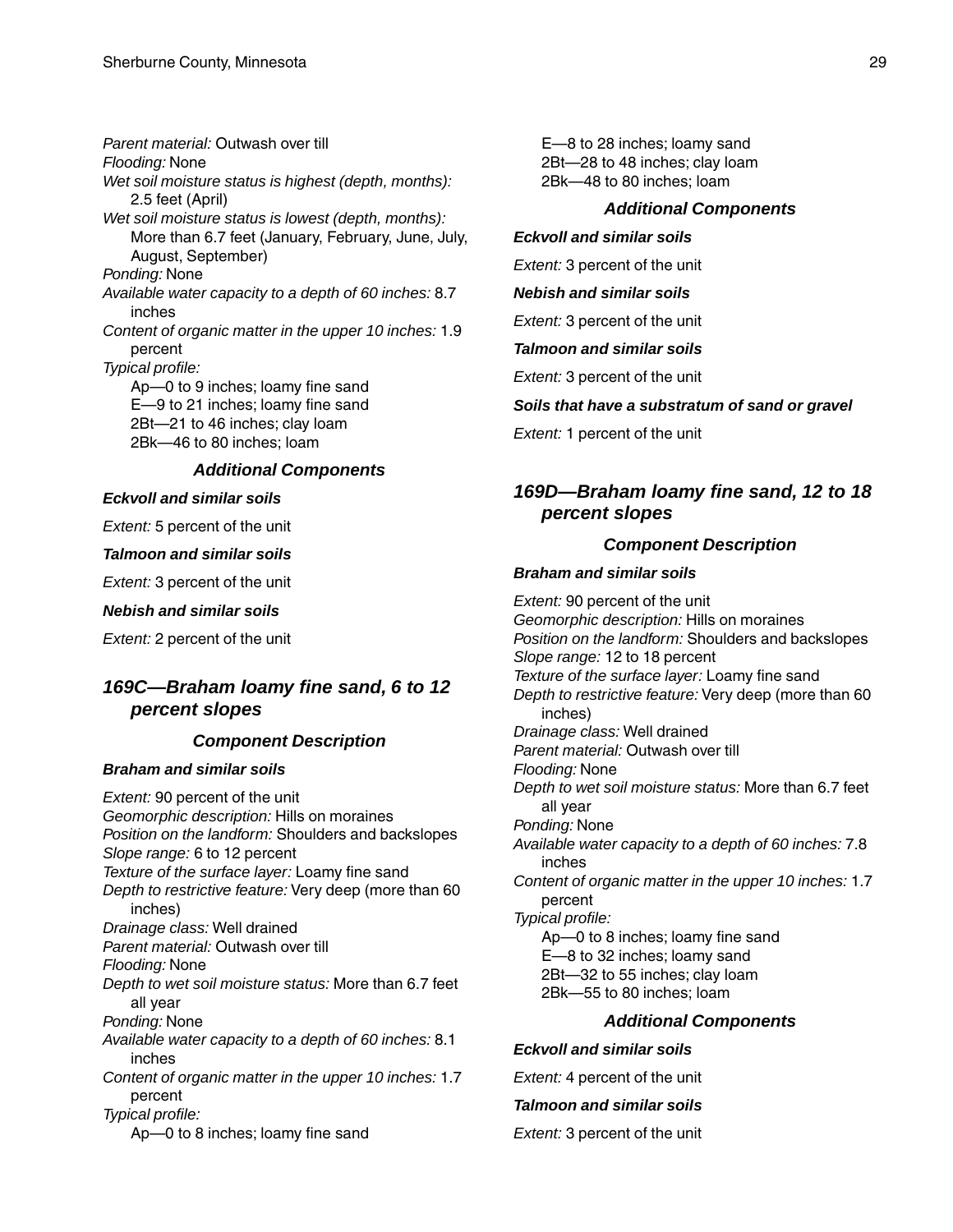#### <span id="page-29-0"></span>*Nebish and similar soils*

*Extent:* 2 percent of the unit

#### *Soils that have a substratum of sand or gravel*

*Extent:* 1 percent of the unit

## *204B—Cushing fine sandy loam, 2 to 8 percent slopes*

#### *Component Description*

#### *Cushing and similar soils*

*Extent:* 90 percent of the unit *Geomorphic description:* Hills on moraines *Position on the landform:* Backslopes and summits *Slope range:* 2 to 8 percent *Texture of the surface layer:* Fine sandy loam *Depth to restrictive feature:* Very deep (more than 60 inches) *Drainage class:* Well drained *Parent material:* Till *Flooding:* None *Wet soil moisture status is highest (depth, months):* 3.6 feet (April) *Wet soil moisture status is lowest (depth, months):* More than 6.7 feet (January, February, July, August, September) *Ponding:* None *Available water capacity to a depth of 60 inches:* 9.0 inches *Content of organic matter in the upper 10 inches:* 1.1 percent *Typical profile:* A—0 to 6 inches; fine sandy loam E,B/E—6 to 22 inches; fine sandy loam Bt,BC—22 to 44 inches; clay loam C—44 to 80 inches; loam *Additional Components Talmoon and similar soils Extent:* 4 percent of the unit *Bluffton and similar soils Extent:* 3 percent of the unit *Beltrami and similar soils Extent:* 2 percent of the unit

*Soils that have a sandy substratum*

*Extent:* 1 percent of the unit

## *204C—Cushing fine sandy loam, 8 to 15 percent slopes*

### *Component Description*

#### *Cushing and similar soils*

*Extent:* 95 percent of the unit *Geomorphic description:* Hills on moraines *Position on the landform:* Shoulders and backslopes *Slope range:* 8 to 15 percent *Texture of the surface layer:* Fine sandy loam *Depth to restrictive feature:* Very deep (more than 60 inches) *Drainage class:* Well drained *Parent material:* Till *Flooding:* None *Depth to wet soil moisture status:* More than 6.7 feet all year *Ponding:* None *Available water capacity to a depth of 60 inches:* 9.0 inches *Content of organic matter in the upper 10 inches:* 1.2 percent *Typical profile:* Ap—0 to 7 inches; fine sandy loam E—7 to 21 inches; fine sandy loam Bt—21 to 44 inches; clay loam C—44 to 80 inches; sandy loam

## *Additional Components*

#### *Bluffton and similar soils*

*Extent:* 2 percent of the unit

#### *Beltrami and similar soils*

*Extent:* 1 percent of the unit

#### *Soils that have a substratum of sand or gravel*

*Extent:* 1 percent of the unit

#### *Talmoon and similar soils*

*Extent:* 1 percent of the unit

## *258B—Sandberg loamy coarse sand, 1 to 6 percent slopes*

#### *Component Description*

#### *Sandberg and similar soils*

*Extent:* 95 percent of the unit *Geomorphic description:* Hills on stream terraces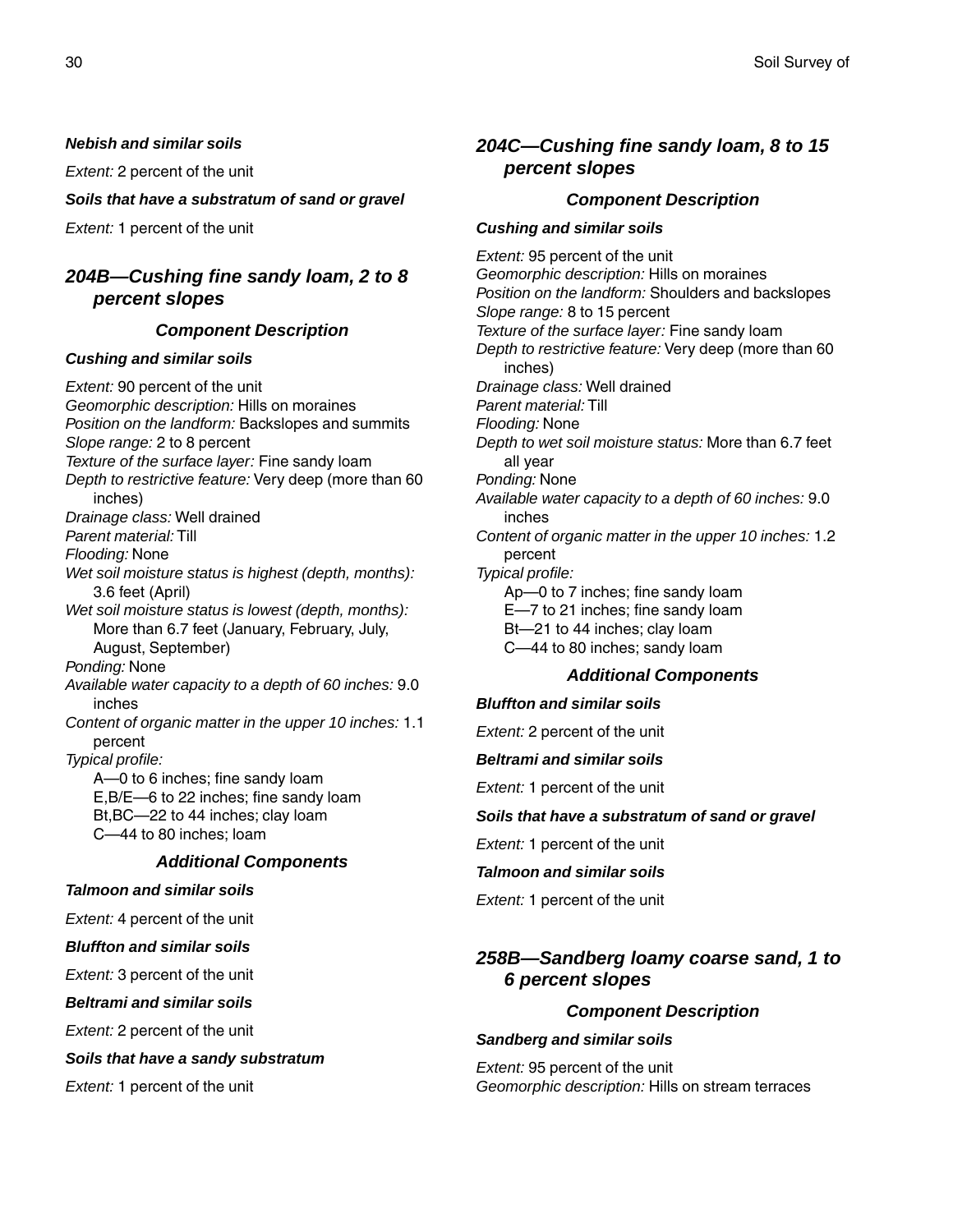<span id="page-30-0"></span>*Position on the landform:* Summits, shoulders, and backslopes *Slope range:* 1 to 6 percent *Texture of the surface layer:* Loamy coarse sand *Depth to restrictive feature:* Very deep (more than 60 inches) *Drainage class:* Excessively drained *Parent material:* Outwash *Flooding:* None *Depth to wet soil moisture status:* More than 6.7 feet all year *Ponding:* None *Available water capacity to a depth of 60 inches:* 3.9 inches *Content of organic matter in the upper 10 inches:* 2.5 percent *Typical profile:* Ap,A—0 to 14 inches; loamy coarse sand Bw—14 to 32 inches; gravelly coarse sand C—32 to 80 inches; sand *Additional Components*

#### *Soils that have a sandy substratum*

*Extent:* 3 percent of the unit

#### *Duelm and similar soils*

*Extent:* 1 percent of the unit

#### *Isan and similar soils*

*Extent:* 1 percent of the unit

## *258C—Sandberg loamy coarse sand, 6 to 12 percent slopes*

## *Component Description*

#### *Sandberg and similar soils*

*Extent:* 95 percent of the unit *Geomorphic description:* Hills on stream terraces *Position on the landform:* Shoulders and backslopes *Slope range:* 6 to 12 percent *Texture of the surface layer:* Loamy coarse sand *Depth to restrictive feature:* Very deep (more than 60 inches) *Drainage class:* Excessively drained *Parent material:* Outwash *Flooding:* None *Depth to wet soil moisture status:* More than 6.7 feet all year *Ponding:* None *Available water capacity to a depth of 60 inches:* 3.6 inches

*Content of organic matter in the upper 10 inches:* 2.0 percent

*Typical profile:*

Ap—0 to 11 inches; loamy coarse sand Bw—11 to 26 inches; coarse sand C—26 to 80 inches; coarse sand

#### *Additional Components*

#### *Soils that have a sandy substratum*

*Extent:* 2 percent of the unit

*Duelm and similar soils*

*Extent:* 1 percent of the unit

#### *Isan and similar soils*

*Extent:* 1 percent of the unit

#### *Soils that have a substratum of sandy loam*

*Extent:* 1 percent of the unit

## *258E—Sandberg loamy coarse sand, 12 to 35 percent slopes*

#### *Component Description*

#### *Sandberg and similar soils*

*Extent:* 95 percent of the unit *Geomorphic description:* Hills on stream terraces; escarpments *Position on the landform:* Shoulders and backslopes *Slope range:* 12 to 35 percent *Texture of the surface layer:* Loamy coarse sand *Depth to restrictive feature:* Very deep (more than 60 inches) *Drainage class:* Excessively drained *Parent material:* Outwash *Flooding:* None *Depth to wet soil moisture status:* More than 6.7 feet all year *Ponding:* None *Available water capacity to a depth of 60 inches:* 3.6 inches *Content of organic matter in the upper 10 inches:* 2.0 percent *Typical profile:* A—0 to 11 inches; loamy coarse sand Bw—11 to 27 inches; coarse sand C—27 to 80 inches; gravelly coarse sand

## *Additional Components*

#### *Soils that have a sandy substratum*

*Extent:* 3 percent of the unit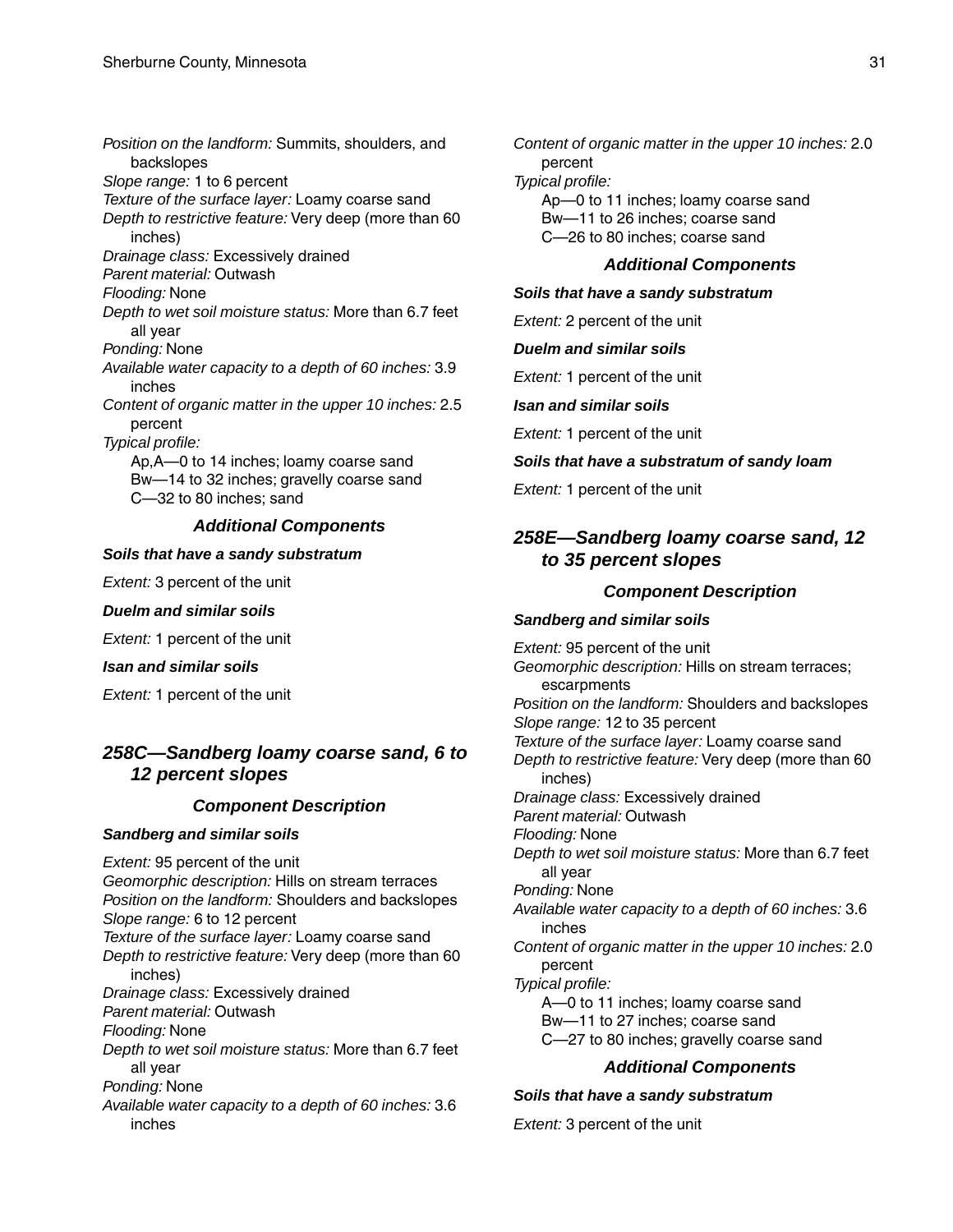#### <span id="page-31-0"></span>*Duelm and similar soils*

*Extent:* 1 percent of the unit

#### *Isan and similar soils*

*Extent:* 1 percent of the unit

## *260—Duelm loamy sand, 0 to 2 percent slopes*

#### *Component Description*

#### *Duelm and similar soils*

*Extent:* 95 percent of the unit *Geomorphic description:* Outwash plains and stream terraces *Position on the landform:* Flats and slight rises *Slope range:* 0 to 2 percent *Texture of the surface layer:* Loamy sand *Depth to restrictive feature:* Very deep (more than 60 inches) *Drainage class:* Moderately well drained *Parent material:* Outwash *Flooding:* None *Wet soil moisture status is highest (depth, months):* 2.5 feet (April, May) *Wet soil moisture status is lowest (depth, months):* 4.0 feet (February, August, September) *Ponding:* None *Available water capacity to a depth of 60 inches:* 4.4 inches *Content of organic matter in the upper 10 inches:* 4.0 percent *Typical profile:* Ap,AB—0 to 16 inches; loamy sand Bw—16 to 30 inches; coarse sand C—30 to 80 inches; coarse sand

#### *Additional Components*

## *Isan and similar soils*

*Extent:* 2 percent of the unit

*Soils that have a gravelly substratum or a bedrock substratum*

*Extent:* 1 percent of the unit

#### *Bushville and similar soils*

*Extent:* 1 percent of the unit

## *Hubbard and similar soils*

*Extent:* 1 percent of the unit

## *261—Isan sandy loam, depressional, 0 to 1 percent slopes*

## *Component Description*

#### *Isan, depressional, and similar soils*

*Extent:* 95 percent of the unit *Geomorphic description:* Outwash plains and stream terraces *Position on the landform:* Depressions *Slope range:* 0 to 1 percent *Texture of the surface layer:* Sandy loam *Depth to restrictive feature:* Very deep (more than 60 inches) *Drainage class:* Very poorly drained *Parent material:* Outwash *Flooding:* None *Wet soil moisture status is highest (depth, months):* At the surface (April, May, June) *Wet soil moisture status is lowest (depth, months):* 1.5 feet (February) *Ponding is shallowest (depth, months):* 0.5 foot (June) *Ponding is deepest (depth, months):* 1.0 foot (March, April, May) *Available water capacity to a depth of 60 inches:* 4.7 inches *Content of organic matter in the upper 10 inches:* 6.5 percent *Typical profile:* A—0 to 14 inches; sandy loam AB,Bg—14 to 34 inches; loamy sand Cg—34 to 80 inches; coarse sand *Additional Components Duelm and similar soils*

*Extent:* 2 percent of the unit

#### *Soils that have a gravelly substratum*

*Extent:* 2 percent of the unit

- *Soils that have a surface layer of muck*
- *Extent:* 1 percent of the unit

## *325—Prebish fine sandy loam, depressional, 0 to 1 percent slopes*

## *Component Description*

#### *Prebish, depressional, and similar soils*

*Extent:* 95 percent of the unit *Geomorphic description:* Interdrumlins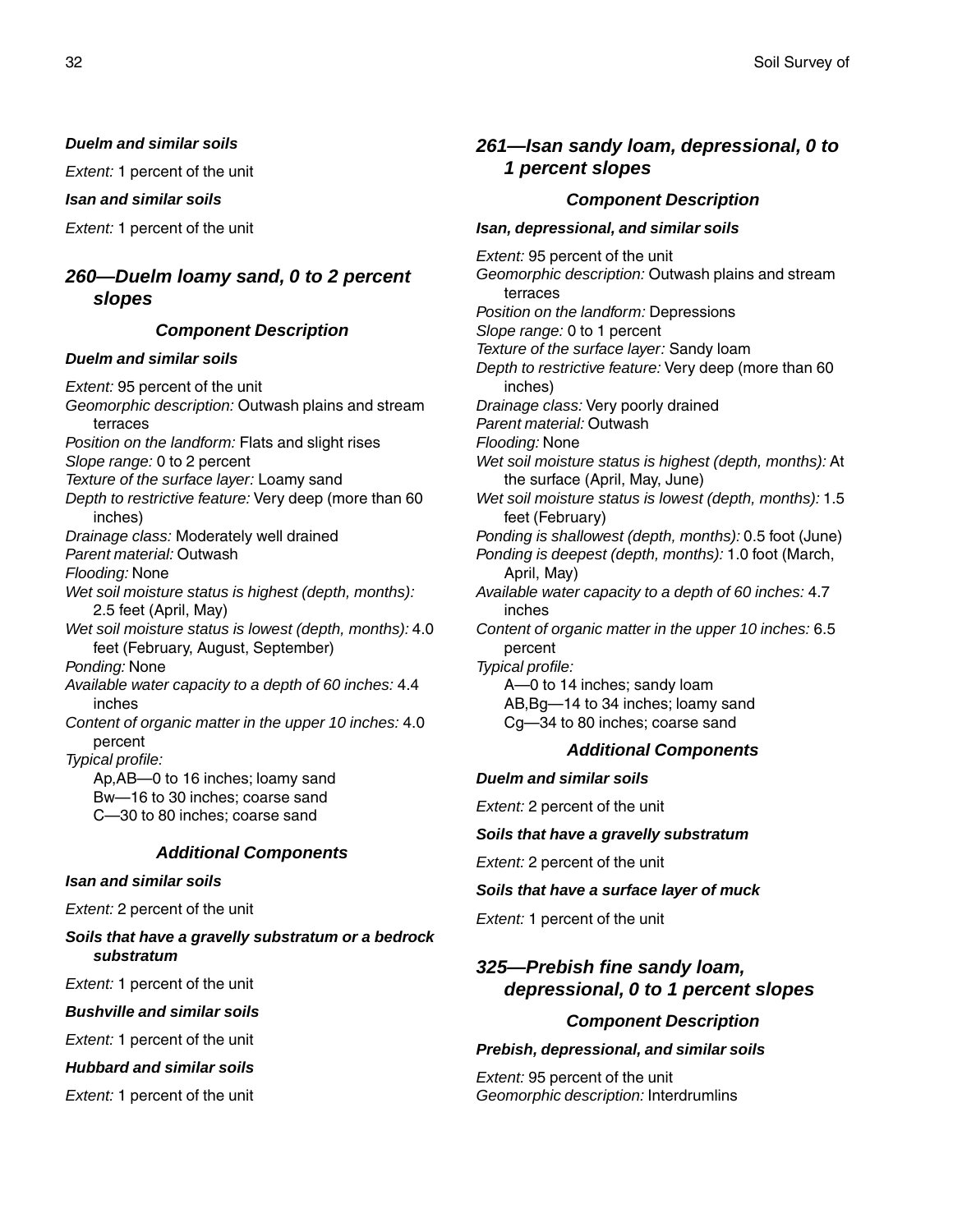<span id="page-32-0"></span>*Position on the landform:* Depressions *Slope range:* 0 to 1 percent *Texture of the surface layer:* Fine sandy loam

*Depth to restrictive feature:* Very deep (more than 60 inches)

*Drainage class:* Very poorly drained

*Parent material:* Till

*Flooding:* None

*Wet soil moisture status is highest (depth, months):* At the surface (April, May, June)

*Wet soil moisture status is lowest (depth, months):* 1.0 foot (February, March, August, September)

*Ponding is shallowest (depth, months):* 0.5 foot (June)

*Ponding is deepest (depth, months):* 1.0 foot (March, April, May)

*Available water capacity to a depth of 60 inches:* 6.8 inches

*Content of organic matter in the upper 10 inches:* 6.0 percent

*Typical profile:* A1,A2—0 to 15 inches; fine sandy loam Bg,BC—15 to 41 inches; sandy loam Cd—41 to 80 inches; fine sandy loam

## *Additional Components*

#### *Cathro and similar soils*

*Extent:* 2 percent of the unit

#### *Parent and similar soils*

*Extent:* 2 percent of the unit

#### *Soils that have a sandy substratum*

*Extent:* 1 percent of the unit

## *341—Arvilla sandy loam, 0 to 2 percent slopes*

## *Component Description*

## *Arvilla and similar soils*

*Extent:* 95 percent of the unit *Geomorphic description:* Stream terraces *Position on the landform:* Flats *Slope range:* 0 to 2 percent *Texture of the surface layer:* Sandy loam *Depth to restrictive feature:* Very deep (more than 60 inches) *Drainage class:* Somewhat excessively drained *Parent material:* Outwash *Flooding:* None *Depth to wet soil moisture status:* More than 6.7 feet all year *Ponding:* None

*Available water capacity to a depth of 60 inches:* 4.3 inches

*Content of organic matter in the upper 10 inches:* 2.5 percent

*Typical profile:*

Ap,A—0 to 14 inches; sandy loam Bw—14 to 20 inches; sandy loam 2Bw,2Bk,2C—20 to 80 inches; gravelly coarse sand

## *Additional Components*

## *Soils that have a sandy substratum*

*Extent:* 3 percent of the unit

#### *Isan and similar soils*

*Extent:* 2 percent of the unit

## *346—Talmoon loam, 0 to 2 percent slopes*

## *Component Description*

## *Talmoon and similar soils*

*Extent:* 90 percent of the unit *Geomorphic description:* Moraines *Position on the landform:* Flats and swales *Slope range:* 0 to 2 percent *Texture of the surface layer:* Loam *Depth to restrictive feature:* Very deep (more than 60 inches) *Drainage class:* Poorly drained *Parent material:* Till *Flooding:* None *Wet soil moisture status is highest (depth, months):* 0.5 foot (April, May) *Wet soil moisture status is lowest (depth, months):* 2.5 feet (February, August) *Ponding:* None *Available water capacity to a depth of 60 inches:* 10.7 inches *Content of organic matter in the upper 10 inches:* 2.4 percent *Typical profile:* Ap—0 to 7 inches; loam Eg—7 to 12 inches; fine sandy loam Btg—12 to 32 inches; clay loam Bk—32 to 80 inches; loam *Additional Components*

#### *Bluffton and similar soils*

*Extent:* 6 percent of the unit

*Beltrami and similar soils*

*Extent:* 2 percent of the unit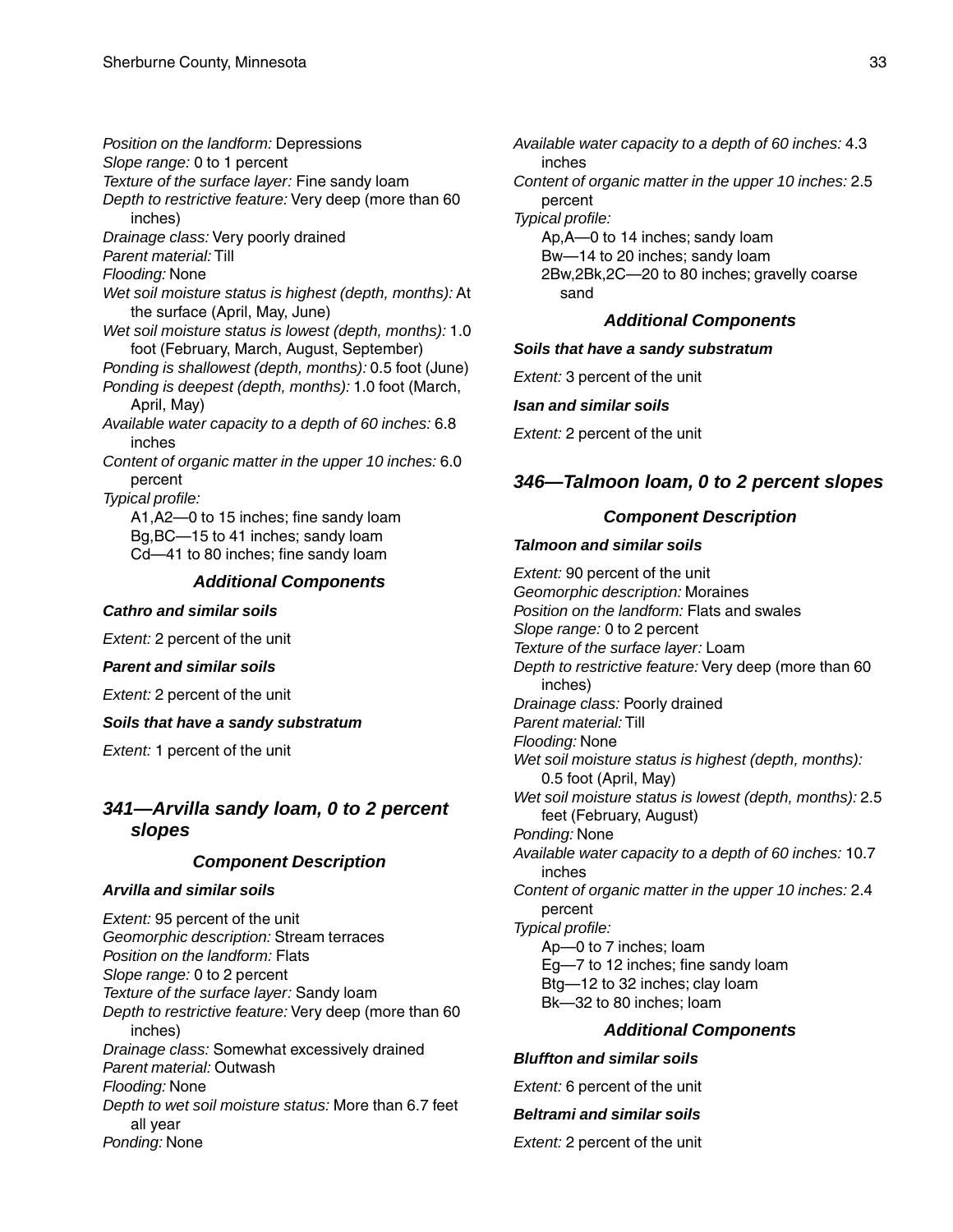## <span id="page-33-0"></span>*Soils that have a substratum of sand or gravel*

*Extent:* 2 percent of the unit

## *373—Renshaw loam, 0 to 3 percent slopes*

## *Component Description*

## *Renshaw and similar soils*

*Extent:* 95 percent of the unit *Geomorphic description:* Stream terraces *Position on the landform:* Flats *Slope range:* 0 to 3 percent *Texture of the surface layer:* Loam *Depth to restrictive feature:* Very deep (more than 60 inches) *Drainage class:* Somewhat excessively drained *Parent material:* Outwash *Flooding:* None *Depth to wet soil moisture status:* More than 6.7 feet all year *Ponding:* None *Available water capacity to a depth of 60 inches:* 4.9 inches *Content of organic matter in the upper 10 inches:* 2.8 percent *Typical profile:* Ap—0 to 9 inches; loam Bw—9 to 15 inches; loam 2Bw,2C—15 to 80 inches; gravelly coarse sand

## *Additional Components*

#### *Duelm and similar soils*

*Extent:* 2 percent of the unit

## *Soils that have a sandy substratum*

*Extent:* 2 percent of the unit

*Isan and similar soils*

*Extent:* 1 percent of the unit

## *454B—Mahtomedi loamy coarse sand, 1 to 6 percent slopes*

## *Component Description*

## *Mahtomedi and similar soils*

*Extent:* 95 percent of the unit *Geomorphic description:* Hills on moraines *Position on the landform:* Summits and backslopes *Slope range:* 1 to 6 percent

*Texture of the surface layer:* Loamy coarse sand *Depth to restrictive feature:* Very deep (more than 60 inches) *Drainage class:* Excessively drained *Parent material:* Outwash *Flooding:* None *Depth to wet soil moisture status:* More than 6.7 feet all year *Ponding:* None *Available water capacity to a depth of 60 inches:* 4.3 inches *Content of organic matter in the upper 10 inches:* 0.7 percent *Typical profile:* Ap—0 to 9 inches; loamy coarse sand Bw—9 to 36 inches; gravelly coarse sand BC,C—36 to 80 inches; coarse sand

## *Additional Components*

## *Sanburn and similar soils*

*Extent:* 3 percent of the unit

#### *Duelm and similar soils*

*Extent:* 1 percent of the unit

#### *Isan and similar soils*

*Extent:* 1 percent of the unit

## *454C—Mahtomedi loamy coarse sand, 6 to 15 percent slopes*

## *Component Description*

#### *Mahtomedi and similar soils*

*Extent:* 95 percent of the unit *Geomorphic description:* Hills on moraines *Position on the landform:* Summits and backslopes *Slope range:* 6 to 15 percent *Texture of the surface layer:* Loamy coarse sand *Depth to restrictive feature:* Very deep (more than 60 inches) *Drainage class:* Excessively drained *Parent material:* Outwash *Flooding:* None *Depth to wet soil moisture status:* More than 6.7 feet all year *Ponding:* None *Available water capacity to a depth of 60 inches:* 4.2 inches *Content of organic matter in the upper 10 inches:* 0.4 percent *Typical profile:* Ap—0 to 3 inches; loamy coarse sand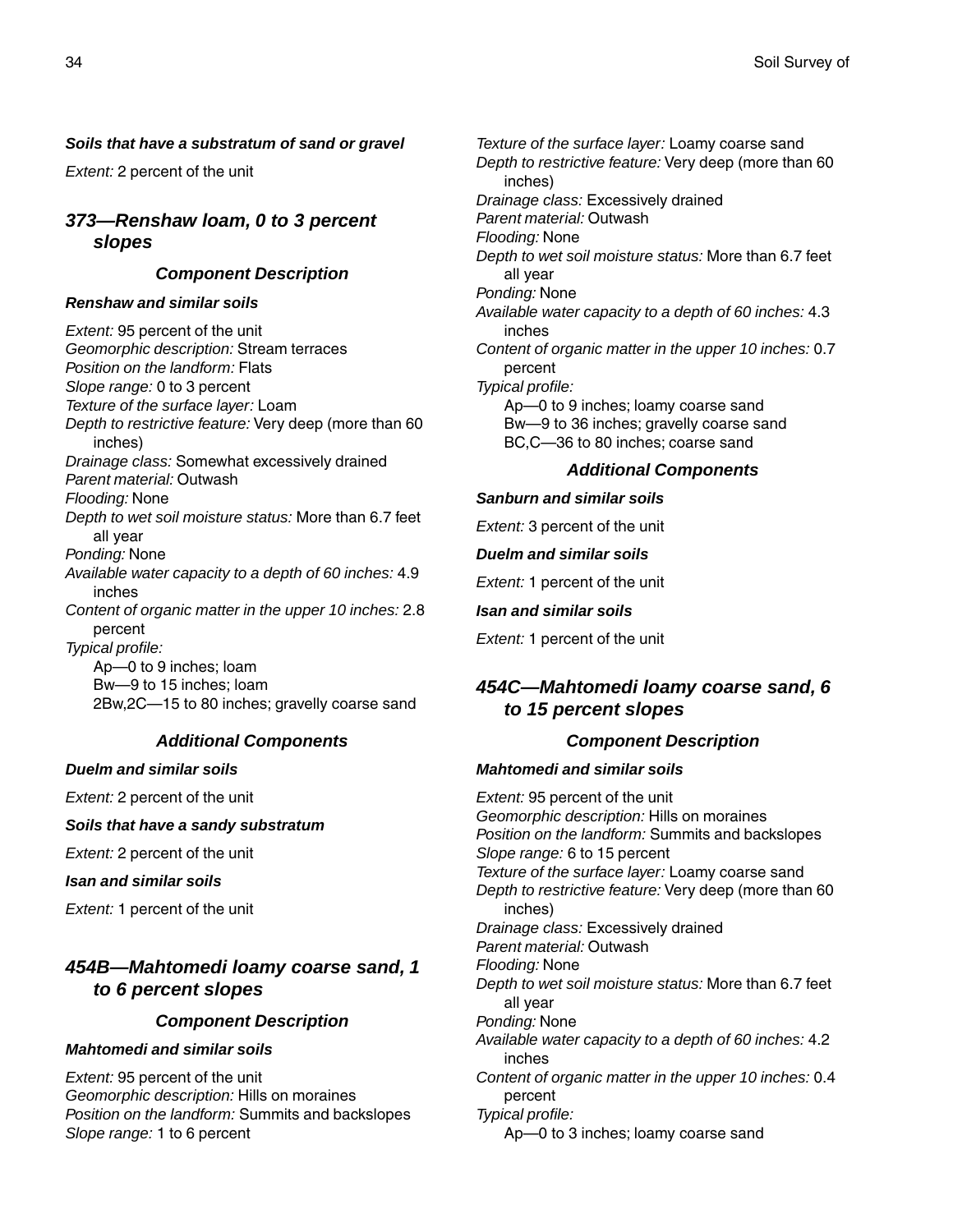<span id="page-34-0"></span>Bw—3 to 17 inches; gravelly sand C—17 to 80 inches; sand

#### *Additional Components*

#### *Sanburn and similar soils*

*Extent:* 3 percent of the unit

#### *Duelm and similar soils*

*Extent:* 1 percent of the unit

#### *Isan and similar soils*

*Extent:* 1 percent of the unit

## *540—Seelyeville muck, 0 to 1 percent slopes*

## *Component Description*

#### *Seelyeville and similar soils*

*Extent:* 95 percent of the unit *Geomorphic description:* Moraines, outwash plains, and stream terraces *Position on the landform:* Depressions *Slope range:* 0 to 1 percent *Texture of the surface layer:* Muck *Depth to restrictive feature:* Very deep (more than 60 inches) *Drainage class:* Very poorly drained *Parent material:* Organic material *Flooding:* None *Wet soil moisture status is highest (depth, months):* At the surface (April, May, June) *Wet soil moisture status is lowest (depth, months):* 1.5 feet (February) *Ponding is shallowest (depth, months):* 0.5 foot (June) *Ponding is deepest (depth, months):* 1.0 foot (March, April, May) *Available water capacity to a depth of 60 inches:* 23.9 inches *Content of organic matter in the upper 10 inches:* 62.0 percent *Typical profile:* Oa1—0 to 10 inches; muck Oa2,Oa5—10 to 80 inches; muck *Additional Components Cathro and similar soils*

*Extent:* 1 percent of the unit

#### *Isan and similar soils*

*Extent:* 1 percent of the unit

#### *Isanti and similar soils*

*Extent:* 1 percent of the unit

#### *Markey and similar soils*

*Extent:* 1 percent of the unit

## *Prebish and similar soils*

*Extent:* 1 percent of the unit

## *543—Markey muck, 0 to 1 percent slopes*

### *Component Description*

*Markey and similar soils Extent:* 90 percent of the unit *Geomorphic description:* Outwash plains and stream terraces *Position on the landform:* Depressions *Slope range:* 0 to 1 percent *Texture of the surface layer:* Muck *Depth to restrictive feature:* Very deep (more than 60 inches) *Drainage class:* Very poorly drained *Parent material:* Organic material over outwash *Flooding:* None *Wet soil moisture status is highest (depth, months):* At the surface (April, May, June) *Wet soil moisture status is lowest (depth, months):* 1.5 feet (February) *Ponding is shallowest (depth, months):* 0.5 foot (June) *Ponding is deepest (depth, months):* 1.0 foot (March, April, May) *Available water capacity to a depth of 60 inches:* 15.8 inches *Content of organic matter in the upper 10 inches:* 70.0 percent *Typical profile:* Oa—0 to 36 inches; muck 2A—36 to 42 inches; loamy sand 2Cg—42 to 80 inches; sand

#### *Additional Components*

#### *Isanti and similar soils*

*Extent:* 5 percent of the unit

#### *Isan and similar soils*

*Extent:* 2 percent of the unit

### *Seelyeville and similar soils*

#### *Extent:* 2 percent of the unit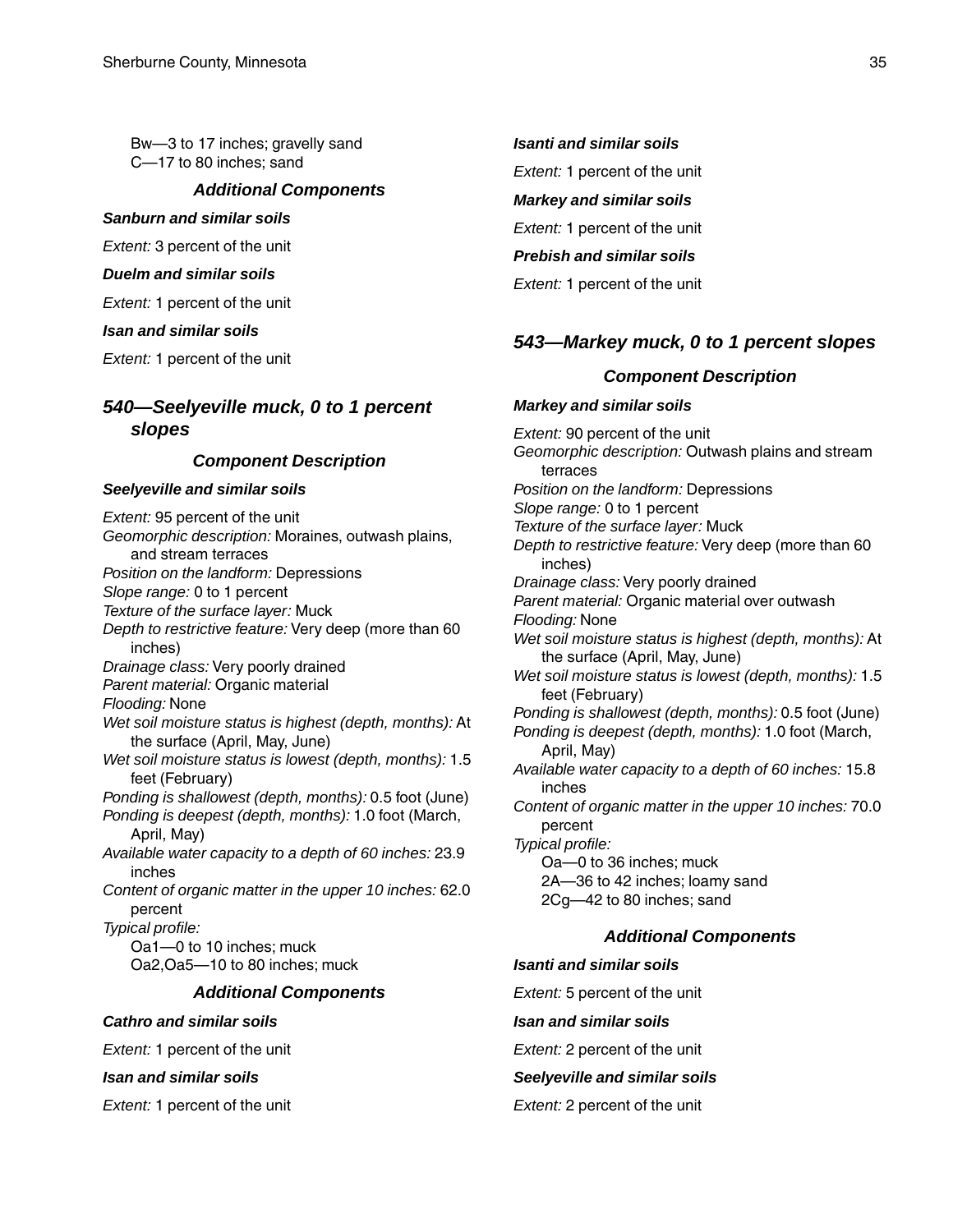<span id="page-35-0"></span>*Lino and similar soils*

*Extent:* 1 percent of the unit

## *544—Cathro muck, 0 to 1 percent slopes*

### *Component Description*

#### *Cathro and similar soils*

*Extent:* 95 percent of the unit *Geomorphic description:* Moraines *Position on the landform:* Depressions *Slope range:* 0 to 1 percent *Texture of the surface layer:* Muck *Depth to restrictive feature:* Very deep (more than 60 inches) *Drainage class:* Very poorly drained *Parent material:* Organic material over till *Flooding:* None *Wet soil moisture status is highest (depth, months):* At the surface (April, May, June) *Wet soil moisture status is lowest (depth, months):* 1.5 feet (February) *Ponding is shallowest (depth, months):* 0.5 foot (June) *Ponding is deepest (depth, months):* 1.0 foot (March, April, May) *Available water capacity to a depth of 60 inches:* 20.0 inches *Content of organic matter in the upper 10 inches:* 72.5 percent *Typical profile:* Oa1,Oa2—0 to 30 inches; muck 2A—30 to 38 inches; loam 2Cg—38 to 80 inches; loam *Additional Components*

*Bluffton and similar soils*

*Extent:* 2 percent of the unit

*Markey and similar soils*

*Extent:* 1 percent of the unit

#### *Prebish and similar soils*

*Extent:* 1 percent of the unit

## *Seelyeville and similar soils*

*Extent:* 1 percent of the unit

## *565—Eckvoll loamy fine sand, 0 to 3 percent slopes*

## *Component Description*

## *Eckvoll and similar soils*

*Extent:* 90 percent of the unit *Geomorphic description:* Moraines *Position on the landform:* Flats and slight rises *Slope range:* 0 to 3 percent *Texture of the surface layer:* Loamy fine sand *Depth to restrictive feature:* Very deep (more than 60 inches) *Drainage class:* Moderately well drained *Parent material:* Outwash over till *Flooding:* None *Wet soil moisture status is highest (depth, months):* 1.5 feet (April) *Wet soil moisture status is lowest (depth, months):* More than 6.7 feet (January, February, June, July, August, September) *Ponding:* None *Available water capacity to a depth of 60 inches:* 8.3 inches *Content of organic matter in the upper 10 inches:* 1.9 percent *Typical profile:* Ap—0 to 9 inches; loamy fine sand E—9 to 24 inches; fine sand 2Bt—24 to 45 inches; loam 2C—45 to 80 inches; loam *Additional Components Beltrami and similar soils*

*Extent:* 4 percent of the unit

## *Bluffton and similar soils*

*Extent:* 4 percent of the unit

#### *Zimmerman and similar soils*

*Extent:* 2 percent of the unit

## *567—Verndale sandy loam, 0 to 2 percent slopes*

## *Component Description*

#### *Verndale and similar soils*

*Extent:* 95 percent of the unit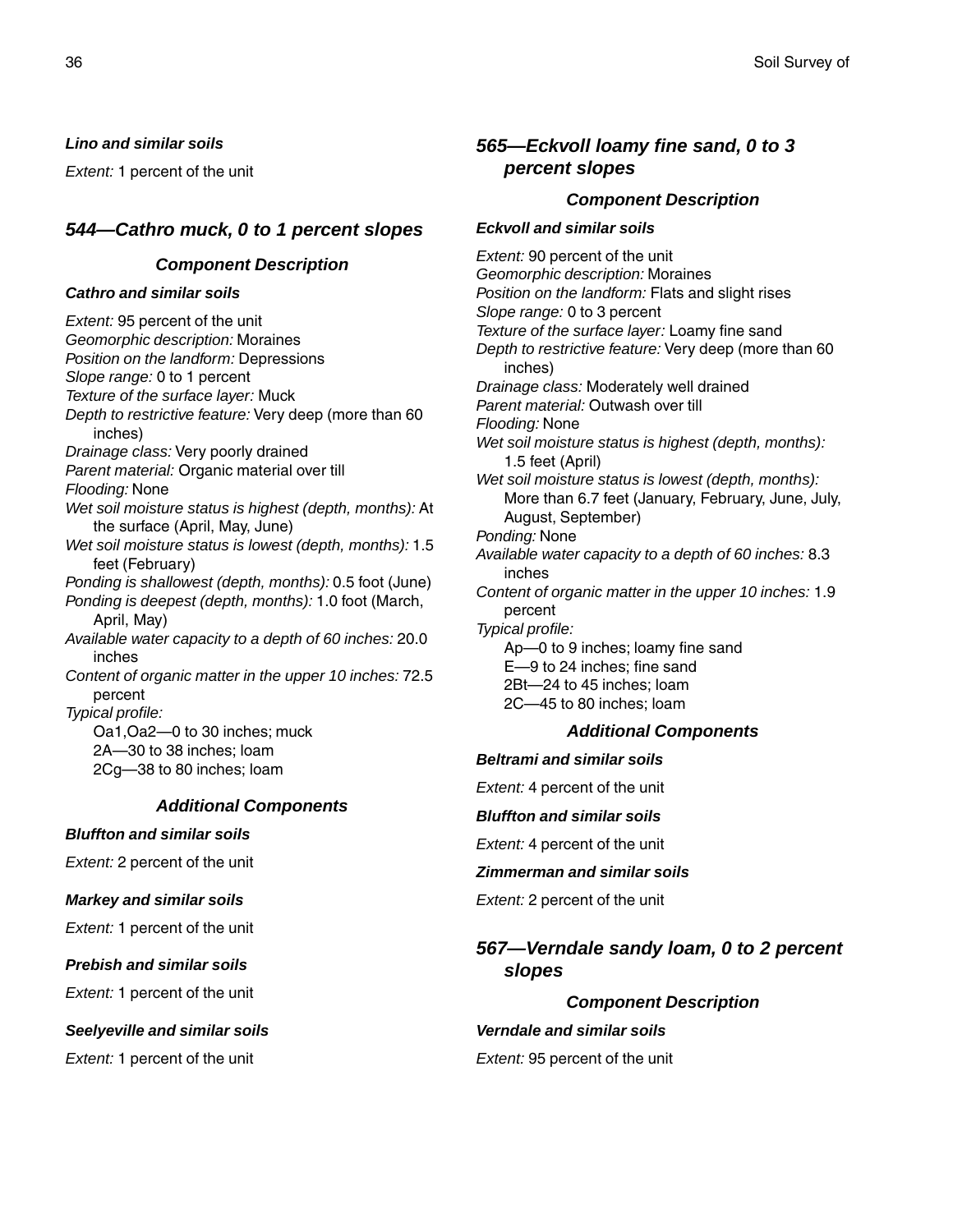*Geomorphic description:* Outwash plains and stream terraces *Position on the landform:* Flats *Slope range:* 0 to 2 percent *Texture of the surface layer:* Sandy loam *Depth to restrictive feature:* Very deep (more than 60 inches) *Drainage class:* Somewhat excessively drained *Parent material:* Outwash *Flooding:* None *Depth to wet soil moisture status:* More than 6.7 feet all year *Ponding:* None *Available water capacity to a depth of 60 inches:* 4.8 inches *Content of organic matter in the upper 10 inches:* 3.0 percent *Typical profile:* Ap—0 to 10 inches; sandy loam Bt—10 to 19 inches; sandy loam 2Bw—19 to 28 inches; sand 2C—28 to 80 inches; sand

### *Additional Components*

#### *Hubbard and similar soils*

*Extent:* 2 percent of the unit

#### *Isan and similar soils*

*Extent:* 2 percent of the unit

*Soils that have a gravelly substratum*

*Extent:* 1 percent of the unit

### *623A—Pierz sandy loam, 0 to 2 percent slopes*

#### *Component Description*

#### *Pierz and similar soils*

*Extent:* 95 percent of the unit *Geomorphic description:* Outwash plains *Position on the landform:* Flats *Slope range:* 0 to 2 percent *Texture of the surface layer:* Sandy loam *Depth to restrictive feature:* Very deep (more than 60 inches) *Drainage class:* Well drained *Parent material:* Outwash *Flooding:* None *Depth to wet soil moisture status:* More than 6.7 feet all year

*Ponding:* None *Available water capacity to a depth of 60 inches:* 5.7 inches *Content of organic matter in the upper 10 inches:* 3.0 percent *Typical profile:* Ap,A,AB—0 to 16 inches; sandy loam Bt—16 to 29 inches; sandy loam 2C—29 to 80 inches; gravelly sand

## *Additional Components*

#### *Isan and similar soils*

*Extent:* 2 percent of the unit

#### *Soils that have a thin loamy mantle*

*Extent:* 2 percent of the unit

### *Stonelake and similar soils*

*Extent:* 1 percent of the unit

### *623B—Pierz sandy loam, 2 to 6 percent slopes*

#### *Component Description*

#### *Pierz and similar soils*

*Extent:* 95 percent of the unit *Geomorphic description:* Hills on outwash plains *Position on the landform:* Summits and backslopes *Slope range:* 2 to 6 percent *Texture of the surface layer:* Sandy loam *Depth to restrictive feature:* Very deep (more than 60 inches) *Drainage class:* Well drained *Parent material:* Outwash *Flooding:* None *Depth to wet soil moisture status:* More than 6.7 feet all year *Ponding:* None *Available water capacity to a depth of 60 inches:* 4.8 inches *Content of organic matter in the upper 10 inches:* 2.8 percent *Typical profile:* Ap—0 to 9 inches; sandy loam Bt—9 to 22 inches; sandy loam 2C—22 to 80 inches; very gravelly coarse sand *Additional Components*

## *Soils that have a thin loamy mantle*

*Extent:* 3 percent of the unit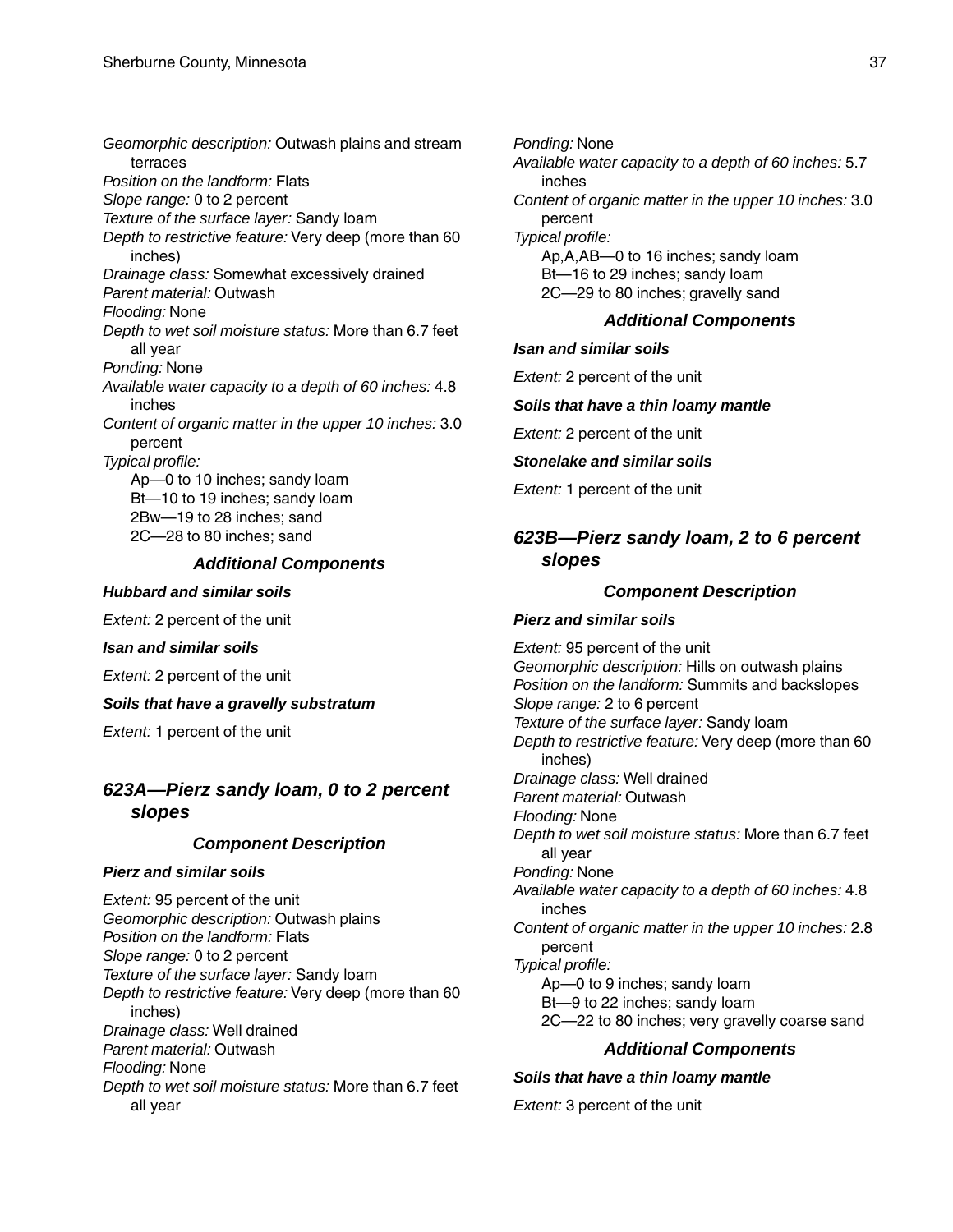*Isan and similar soils*

*Extent:* 1 percent of the unit

#### *Stonelake and similar soils*

*Extent:* 1 percent of the unit

### *708—Rushlake coarse sand, 1 to 4 percent slopes*

#### *Component Description*

#### *Rushlake and similar soils*

*Extent:* 85 percent of the unit *Geomorphic description:* Beaches *Position on the landform:* Flats and slight rises *Slope range:* 1 to 4 percent *Texture of the surface layer:* Coarse sand *Depth to restrictive feature:* Very deep (more than 60 inches) *Drainage class:* Moderately well drained *Parent material:* Outwash *Flooding:* None *Wet soil moisture status is highest (depth, months):* 2.0 feet (April) *Wet soil moisture status is lowest (depth, months):* 4.0 feet (February, August, September) *Ponding:* None *Available water capacity to a depth of 60 inches:* 3.6 inches *Content of organic matter in the upper 10 inches:* 2.1 percent *Typical profile:* A—0 to 9 inches; coarse sand C—9 to 80 inches; coarse sand *Additional Components*

*Isan and similar soils*

*Extent:* 10 percent of the unit

*Hubbard and similar soils*

*Extent:* 5 percent of the unit

### *730A—Sanburn fine sandy loam, 0 to 2 percent slopes*

#### *Component Description*

#### *Sanburn and similar soils*

*Extent:* 90 percent of the unit *Geomorphic description:* Moraines and outwash plains *Position on the landform:* Flats

*Slope range:* 0 to 2 percent *Texture of the surface layer:* Fine sandy loam *Depth to restrictive feature:* Very deep (more than 60 inches) *Drainage class:* Somewhat excessively drained *Parent material:* Outwash *Flooding:* None *Depth to wet soil moisture status:* More than 6.7 feet all year *Ponding:* None *Available water capacity to a depth of 60 inches:* 3.3 inches *Content of organic matter in the upper 10 inches:* 1.5 percent *Typical profile:* Ap—0 to 6 inches; fine sandy loam Bt—6 to 18 inches; sandy loam 2Bt,2BC,2C—18 to 80 inches; gravelly coarse sand

#### *Additional Components*

#### *Soils that have a thick loamy mantle*

*Extent:* 6 percent of the unit

*Isan and similar soils*

*Extent:* 2 percent of the unit

#### *Moderately well drained soils*

*Extent:* 1 percent of the unit

#### *Stonelake and similar soils*

*Extent:* 1 percent of the unit

### *730B—Sanburn fine sandy loam, 2 to 6 percent slopes*

#### *Component Description*

#### *Sanburn and similar soils*

*Extent:* 90 percent of the unit *Geomorphic description:* Hills on outwash plains and hills on moraines *Position on the landform:* Summits and backslopes *Slope range:* 2 to 6 percent *Texture of the surface layer:* Fine sandy loam *Depth to restrictive feature:* Very deep (more than 60 inches) *Drainage class:* Somewhat excessively drained *Parent material:* Outwash *Flooding:* None *Depth to wet soil moisture status:* More than 6.7 feet all year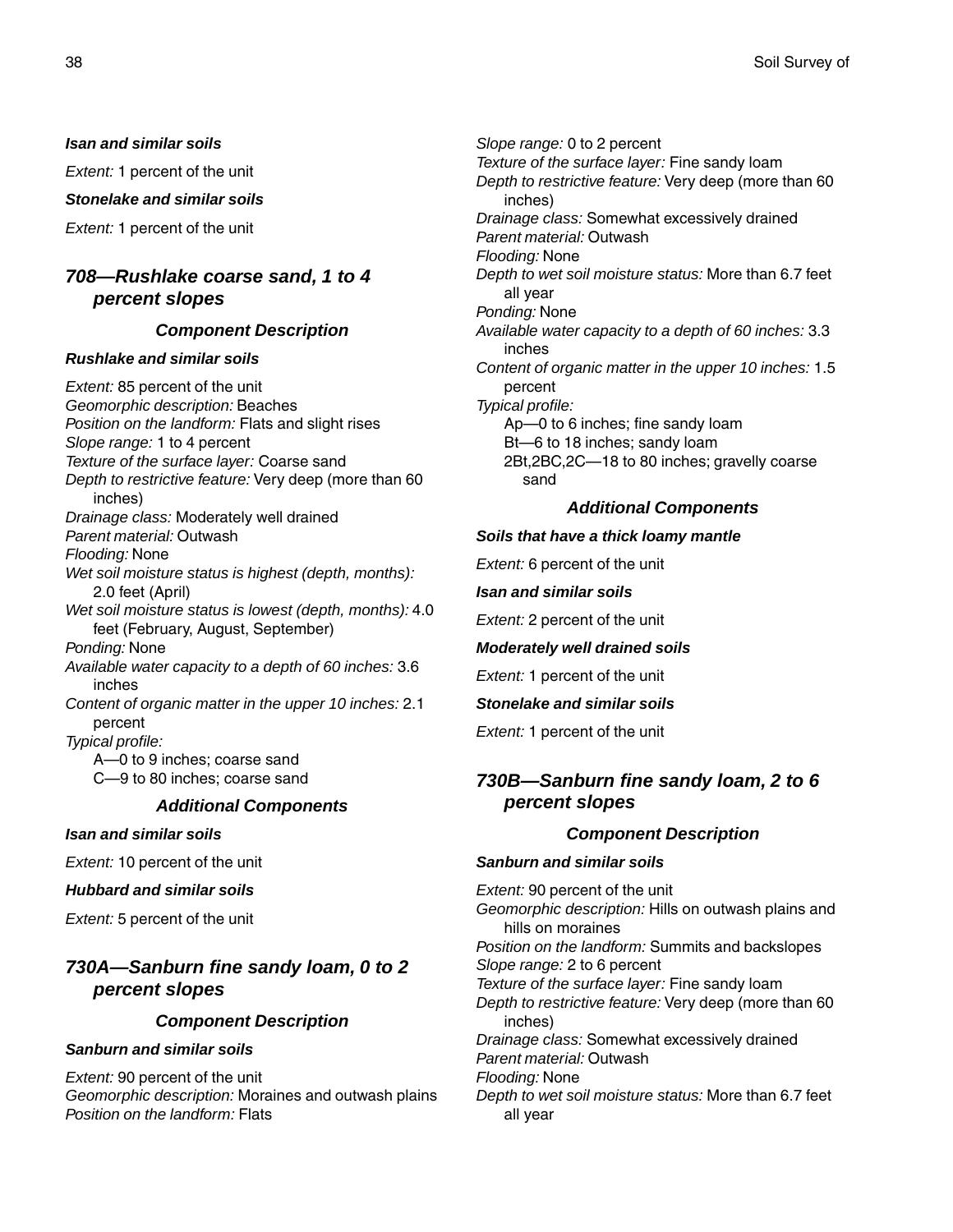*Ponding:* None *Available water capacity to a depth of 60 inches:* 3.3 inches *Content of organic matter in the upper 10 inches:* 1.4 percent *Typical profile:* Ap—0 to 5 inches; fine sandy loam Bt—5 to 19 inches; sandy loam 2BC,2C—19 to 80 inches; gravelly coarse sand

#### *Additional Components*

#### *Soils that have a thin loamy mantle*

*Extent:* 6 percent of the unit

#### *Cushing and similar soils*

*Extent:* 1 percent of the unit

*Isan and similar soils*

*Extent:* 1 percent of the unit

*Moderately well drained soils*

*Extent:* 1 percent of the unit

*Stonelake and similar soils*

*Extent:* 1 percent of the unit

### *732B—Bushville fine sand, 2 to 6 percent slopes*

#### *Component Description*

#### *Bushville and similar soils*

*Extent:* 95 percent of the unit *Geomorphic description:* Drumlins *Position on the landform:* Backslopes and summits *Slope range:* 2 to 6 percent *Texture of the surface layer:* Fine sand *Depth to restrictive feature:* Very deep (more than 60 inches) *Drainage class:* Somewhat poorly drained *Parent material:* Outwash over till *Flooding:* None *Wet soil moisture status is highest (depth, months):* 1.0 foot (April) *Wet soil moisture status is lowest (depth, months):* More than 6.7 feet (January, February, July, August, September) *Ponding:* None *Available water capacity to a depth of 60 inches:* 3.9 inches

*Content of organic matter in the upper 10 inches:* 0.7 percent *Typical profile:* Ap—0 to 8 inches; fine sand E1,E2,E3—8 to 28 inches; fine sand 2Bt—28 to 33 inches; fine sandy loam 2BC—33 to 43 inches; fine sandy loam 2Cd—43 to 80 inches; sandy loam

#### *Additional Components*

#### *Soils that have a thick sandy mantle*

*Extent:* 2 percent of the unit

*Mora and similar soils*

*Extent:* 1 percent of the unit

#### *Parent and similar soils*

*Extent:* 1 percent of the unit

*Ronneby and similar soils*

*Extent:* 1 percent of the unit

### *768—Mosford sandy loam, 0 to 2 percent slopes*

#### *Component Description*

#### *Mosford and similar soils*

*Extent:* 95 percent of the unit *Geomorphic description:* Stream terraces and outwash plains *Position on the landform:* Flats *Slope range:* 0 to 2 percent *Texture of the surface layer:* Sandy loam *Depth to restrictive feature:* Very deep (more than 60 inches) *Drainage class:* Somewhat excessively drained *Parent material:* Outwash *Flooding:* None *Depth to wet soil moisture status:* More than 6.7 feet all year *Ponding:* None *Available water capacity to a depth of 60 inches:* 4.8 inches *Content of organic matter in the upper 10 inches:* 3.0 percent *Typical profile:* Ap,A—0 to 12 inches; sandy loam Bw—12 to 16 inches; coarse sandy loam 2Bw—16 to 21 inches; coarse sand 2C—21 to 80 inches; sand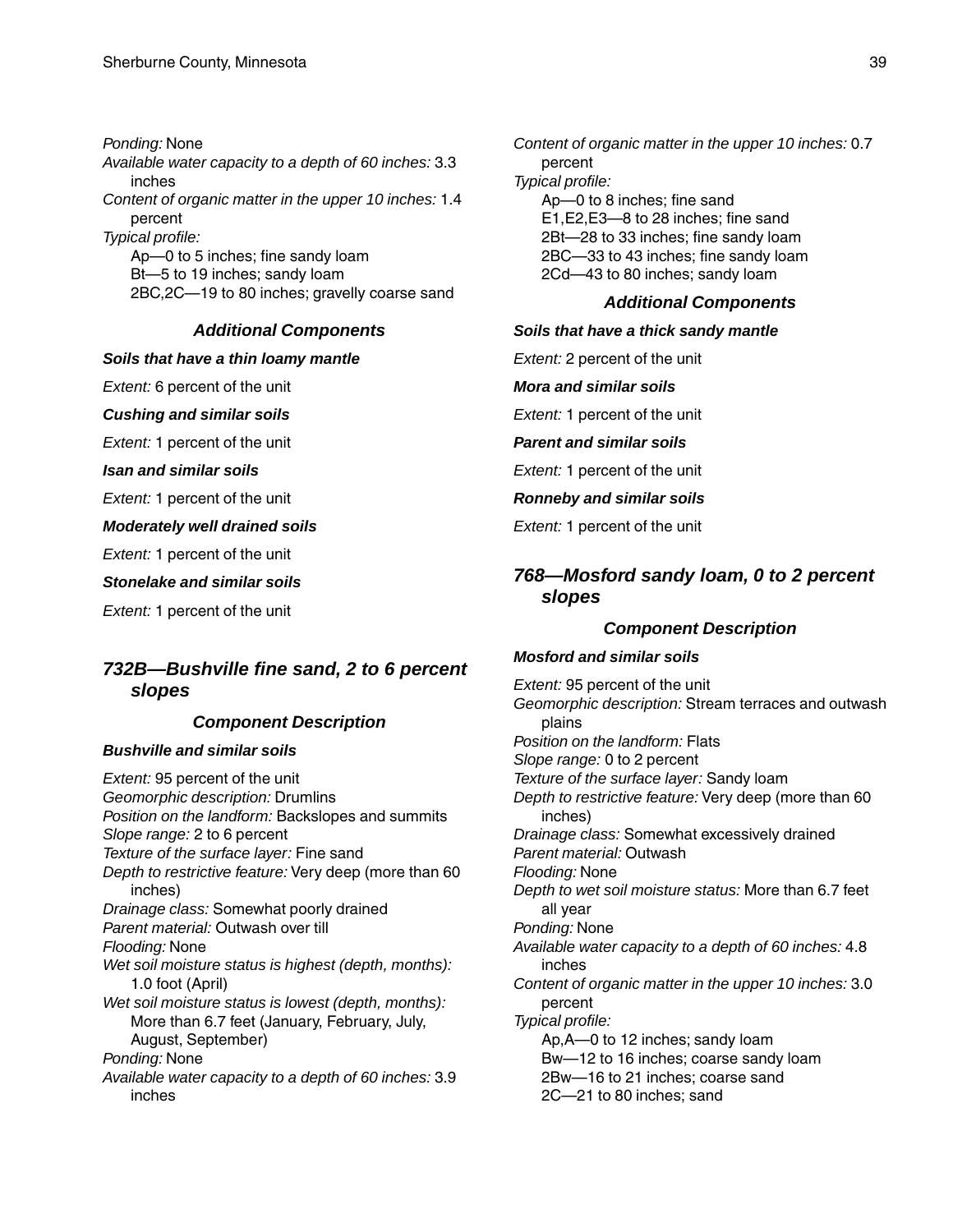#### *Additional Components*

*Duelm and similar soils*

*Extent:* 1 percent of the unit

*Soils that have a gravelly substratum*

- *Extent:* 1 percent of the unit
- *Hubbard and similar soils*

*Extent:* 1 percent of the unit

*Isan and similar soils*

*Extent:* 1 percent of the unit

*Sandberg and similar soils*

*Extent:* 1 percent of the unit

### *771—Elkriver fine sandy loam, 0 to 2 percent slopes, rarely flooded*

#### *Component Description*

#### *Elkriver, rarely flooded, and similar soils*

*Extent:* 95 percent of the unit *Geomorphic description:* Flood plains *Position on the landform:* Flats and slight rises *Slope range:* 0 to 2 percent *Texture of the surface layer:* Fine sandy loam *Depth to restrictive feature:* Very deep (more than 60 inches) *Drainage class:* Moderately well drained *Parent material:* Alluvium *Flooding does not occur (months):* January, February, July, August, September, October, November, **December** *Flooding is most likely (frequency, months):* Rare (March, April, May, June) *Wet soil moisture status is highest (depth, months):* 3.0 feet (April) *Wet soil moisture status is lowest (depth, months):* More than 6.7 feet (September) *Ponding:* None *Available water capacity to a depth of 60 inches:* 8.2 inches *Content of organic matter in the upper 10 inches:* 1.7 percent *Typical profile:* Ap—0 to 10 inches; fine sandy loam A1,A3—10 to 35 inches; fine sandy loam Bw—35 to 39 inches; fine sandy loam 2C—39 to 80 inches; sand

#### *Additional Components*

*Hubbard and similar soils*

*Extent:* 3 percent of the unit

*Fordum and similar soils*

*Extent:* 1 percent of the unit

*Occasionally flooded soils*

*Extent:* 1 percent of the unit

### *799—Seelyeville and Bowstring soils, 0 to 1 percent slopes, frequently flooded*

#### *Component Description*

#### *Seelyeville, frequently flooded, and similar soils*

*Extent:* 45 percent of the unit *Geomorphic description:* Flood plains *Position on the landform:* Flats *Slope range:* 0 to 1 percent *Texture of the surface layer:* Muck *Depth to restrictive feature:* Very deep (more than 60 inches) *Drainage class:* Very poorly drained *Parent material:* Organic material *Flooding does not occur (months):* January, February, September, October, November, December *Flooding is most likely (frequency, months):* Frequent (March, April, May, June) *Wet soil moisture status is highest (depth, months):* At the surface (April, May, June) *Wet soil moisture status is lowest (depth, months):* 1.8 feet (February) *Ponding:* None *Available water capacity to a depth of 60 inches:* 23.9 inches *Content of organic matter in the upper 10 inches:* 62.0 percent *Typical profile:* Oa1—0 to 12 inches; muck Oa2,Oa3—12 to 80 inches; muck *Bowstring, frequently flooded, and similar soils Extent:* 45 percent of the unit *Geomorphic description:* Flood plains *Position on the landform:* Flats *Slope range:* 0 to 1 percent *Texture of the surface layer:* Muck

*Depth to restrictive feature:* Very deep (more than 60 inches)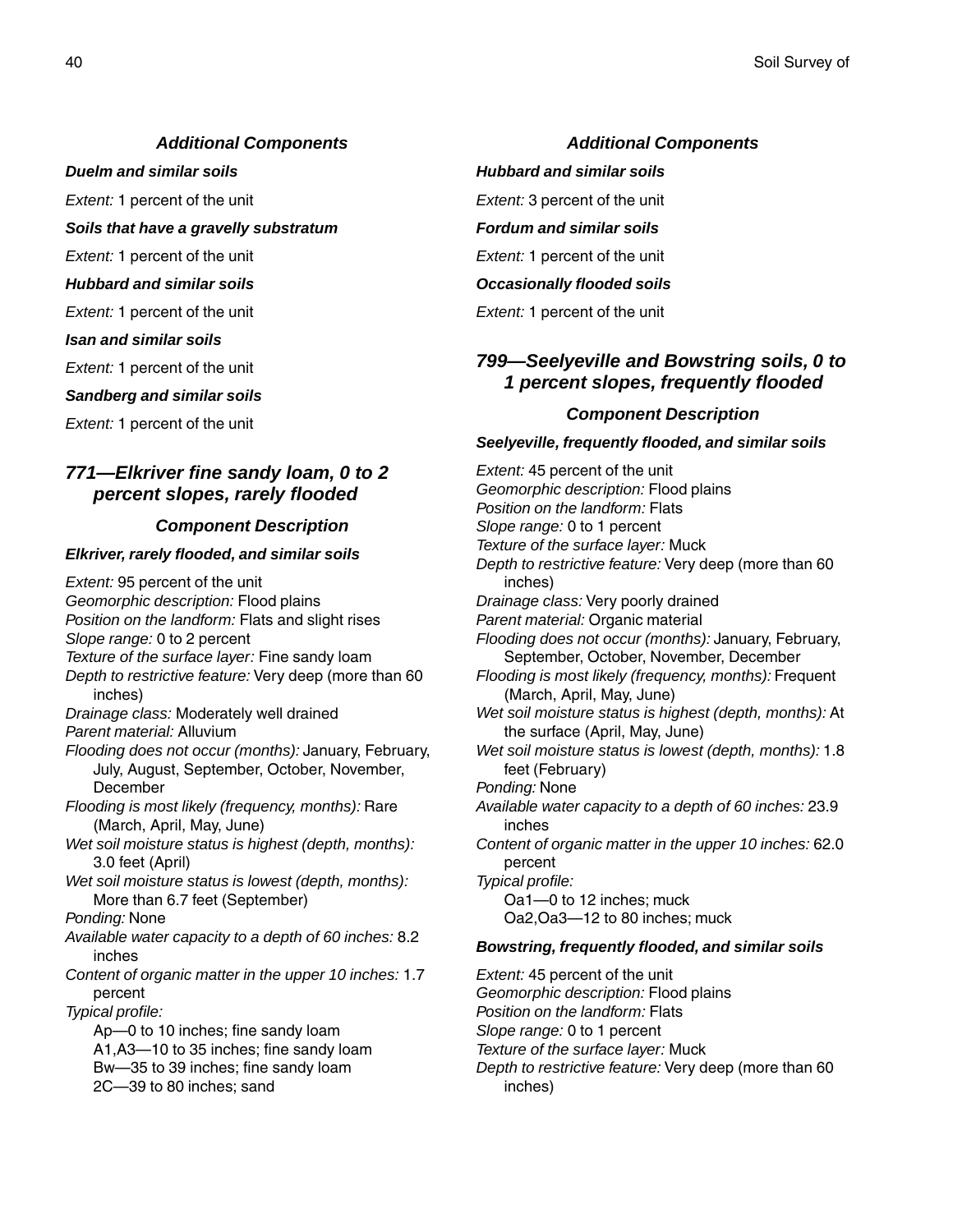*Drainage class:* Very poorly drained *Parent material:* Organic material and alluvium *Flooding does not occur (months):* January, February, September, October, November, December *Flooding is most likely (frequency, months):* Frequent (March, April, May, June) *Wet soil moisture status is highest (depth, months):* At the surface (April, May, June) *Wet soil moisture status is lowest (depth, months):* 1.8 feet (February) *Ponding:* None *Available water capacity to a depth of 60 inches:* 21.3 inches *Content of organic matter in the upper 10 inches:* 65.0 percent *Typical profile:* Oa1,Oa2—0 to 38 inches; muck Cg—38 to 47 inches; stratified fine sand to fine

sandy loam O´a—47 to 80 inches; muck

#### *Additional Components*

#### *Fordum and similar soils*

*Extent:* 5 percent of the unit

#### *Soils that have a substratum of sand or gravel*

*Extent:* 4 percent of the unit

#### *Winterfield and similar soils*

*Extent:* 1 percent of the unit

### *1013—Pits, quarry*

#### *Component Description*

#### *Pits*

*Extent:* 90 percent of the unit *Geomorphic description:* Stream terraces *Position on the landform:* Flats *Texture of the surface layer:* Unweathered bedrock *Depth to restrictive feature:* Bedrock (lithic)—0 to 4 inches

*Parent material:* Bedrock, granite

*General description:* This map unit consists of open pits from which granite has been mined. These areas are active or abandoned. Some pits have water in them because they were mined to a depth below the regional aquifer.

#### *Additional Components*

#### *Isan and similar soils*

*Extent:* 3 percent of the unit

### *Soils that have sand over a bedrock substratum*

*Extent:* 3 percent of the unit

#### *Duelm and similar soils*

*Extent:* 2 percent of the unit

*Hubbard and similar soils*

*Extent:* 2 percent of the unit

### *1015—Udipsamments, cut and fill land*

#### *Component Description*

#### *Udipsamments*

*Extent:* 90 percent of the unit *Geomorphic description:* Outwash plains and stream terraces *Slope range:* 0 to 6 percent *Parent material:* Variable sandy material *Flooding:* None *General description:* Udipsamments are nearly level areas that had minimal grading or were borrow areas. The cut and fill material is dominantly the sandy parent material. Because of the variability of this map unit, interpretations for specific uses are not available. Onsite investigation is needed.

#### *Additional Components*

#### *Moderately well drained soils*

*Extent:* 4 percent of the unit

#### *Soils that have a gravelly substratum*

*Extent:* 3 percent of the unit

#### *Isan and similar soils*

*Extent:* 3 percent of the unit

### *1016—Udorthents, loamy, cut and fill land*

#### *Component Description*

#### *Udorthents*

*Extent:* 90 percent of the unit *Geomorphic description:* Moraines *Slope range:* 0 to 12 percent *Parent material:* Variable loamy material *Flooding:* None *General description:* Udorthents consist primarily of areas that have been cut and/or filled for development. The cut and/or fill material is dominantly loamy soil material. As much as 30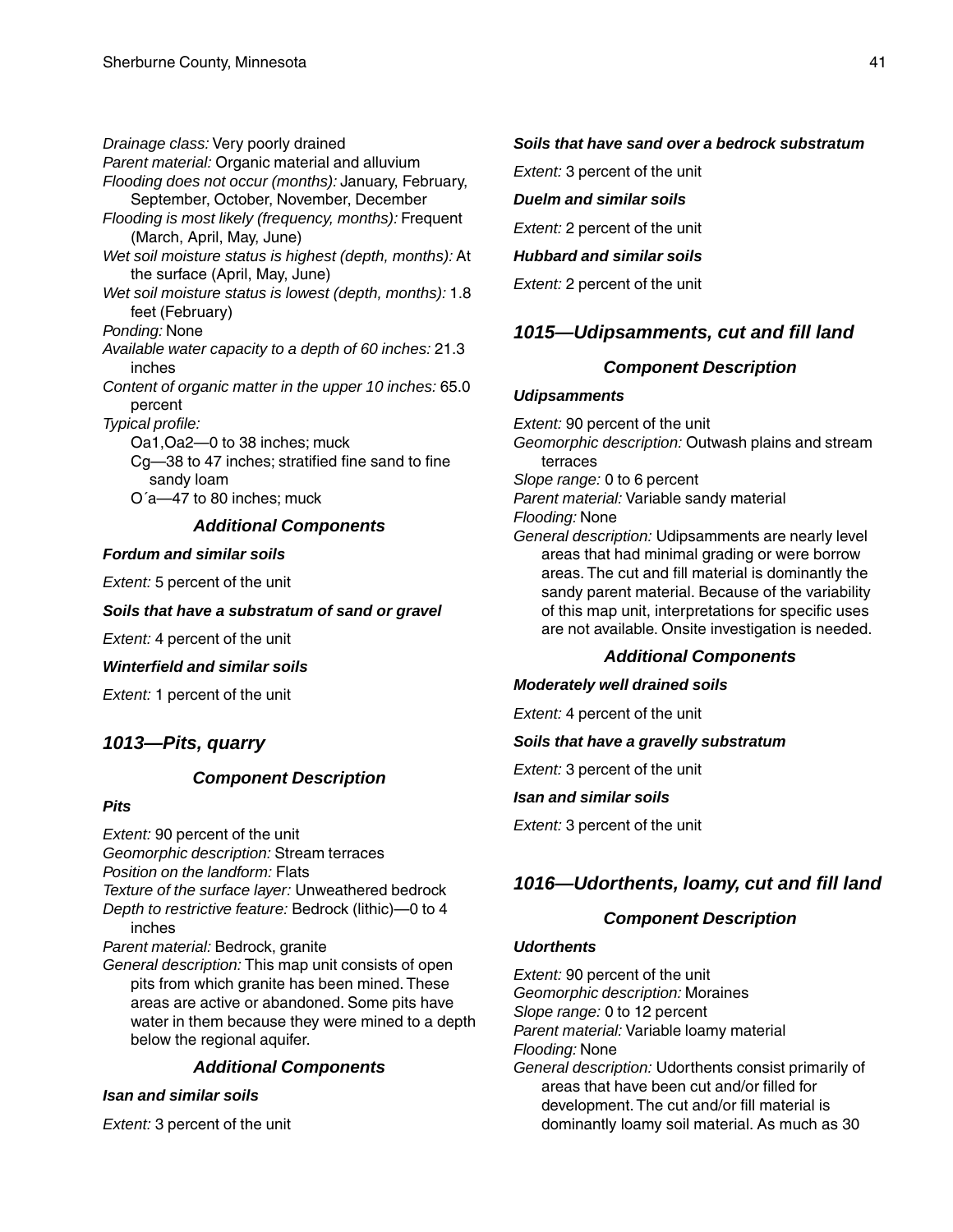percent of this map unit is covered by impervious surfaces. Most of the areas have been disturbed by construction activity. Because of the variability of this map unit, interpretations for specific uses are not available. Onsite investigation is needed.

#### *Additional Components*

#### *Sandy sediments*

*Extent:* 5 percent of the unit

*Soils that have a gravelly substratum*

*Extent:* 3 percent of the unit

#### *Poorly drained soils*

*Extent:* 2 percent of the unit

### *1028—Udorthents-Pits, gravel, complex*

#### *Component Description*

#### *Udorthents*

*Extent:* 45 percent of the unit

*Geomorphic description:* Moraines, outwash plains, stream terraces

*Parent material:* Outwash

*General description:* Udorthents are areas of soil that support plant growth. They consist of areas of former pits that have been reclaimed or abandoned. Because of the variability of this component, interpretations for specific uses are not available. Onsite investigation is needed.

#### *Pits, gravel*

*Extent:* 40 percent of the unit

*Geomorphic description:* Moraines, outwash plains, and stream terraces

*Parent material:* Sandy and gravelly outwash

*General description:* Gravel pits are areas that have been mined for gravel or sand. Areas are being actively mined or are abandoned. Because of the variability of this component, interpretations for specific uses are not available. Onsite investigation is needed.

### *Additional Components*

#### *Stonelake and similar soils*

*Extent:* 8 percent of the unit

- *Hubbard and similar soils*
- *Extent:* 3 percent of the unit

*Sanburn and similar soils*

*Extent:* 3 percent of the unit

#### *Soils that have a loamy substratum*

*Extent:* 1 percent of the unit

### *1109—Isanti loamy fine sand, 0 to 2 percent slopes*

#### *Component Description*

#### *Isanti and similar soils*

*Extent:* 90 percent of the unit *Geomorphic description:* Outwash plains *Position on the landform:* Flats *Slope range:* 0 to 2 percent *Texture of the surface layer:* Loamy fine sand *Depth to restrictive feature:* Very deep (more than 60 inches) *Drainage class:* Poorly drained *Parent material:* Outwash *Flooding:* None *Wet soil moisture status is highest (depth, months):* 0.5 foot (April, May) *Wet soil moisture status is lowest (depth, months):* 2.0 feet (August, September) *Ponding:* None *Available water capacity to a depth of 60 inches:* 4.5 inches *Content of organic matter in the upper 10 inches:* 9.0 percent *Typical profile:* Ap,AB—0 to 16 inches; loamy fine sand Bg—16 to 23 inches; loamy fine sand BCg,Cg—23 to 80 inches; fine sand

### *Additional Components*

*Lino and similar soils*

*Extent:* 7 percent of the unit

#### *Soils that have a surface layer of muck*

*Extent:* 3 percent of the unit

### *1110—Isan sandy loam, 0 to 2 percent slopes*

#### *Component Description*

#### *Isan and similar soils*

*Extent:* 90 percent of the unit *Geomorphic description:* Outwash plains and stream terraces *Position on the landform:* Flats and swales *Slope range:* 0 to 2 percent *Texture of the surface layer:* Sandy loam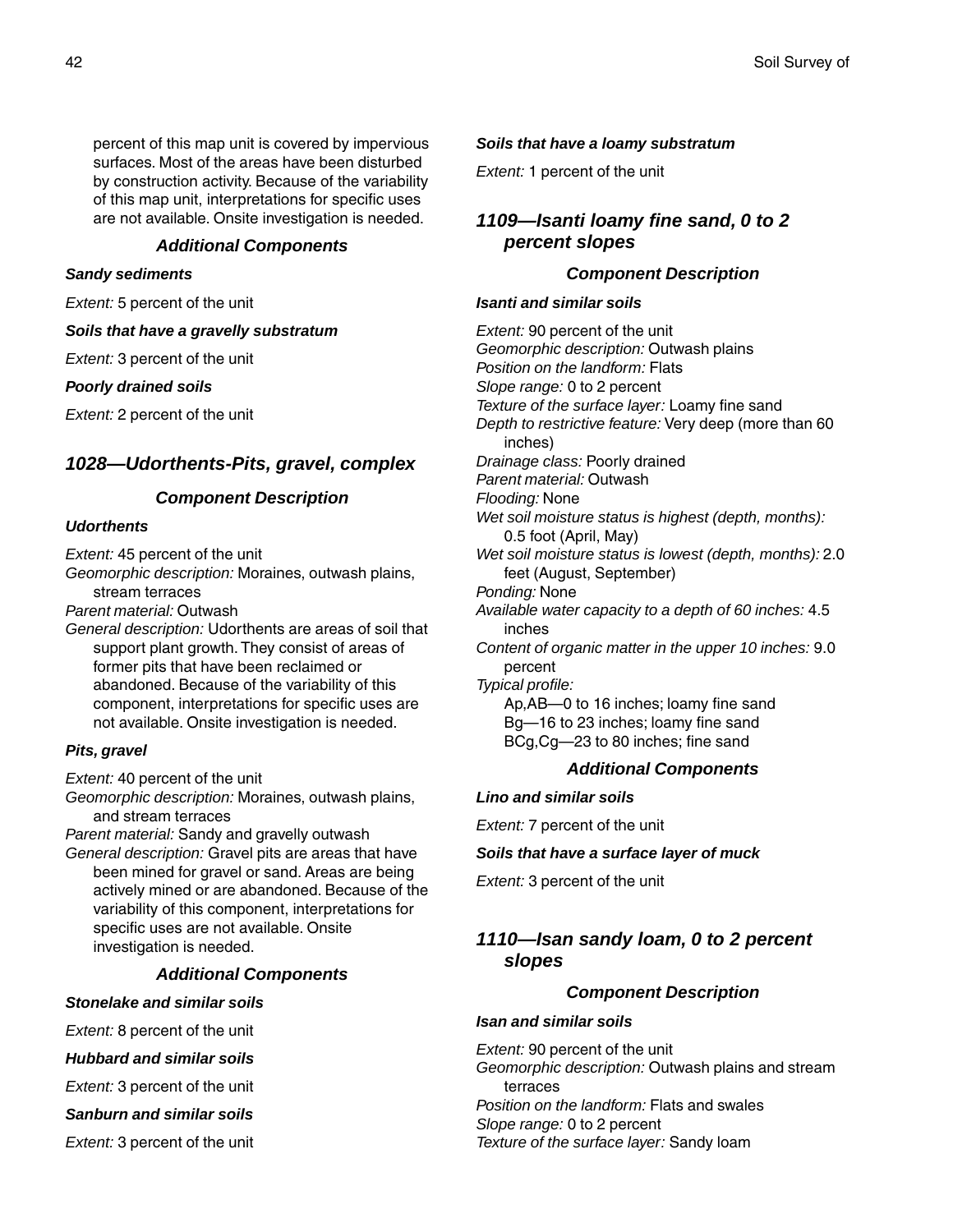*Depth to restrictive feature:* Very deep (more than 60 inches) *Drainage class:* Poorly drained *Parent material:* Outwash *Flooding:* None *Wet soil moisture status is highest (depth, months):* 0.5 foot (April, May) *Wet soil moisture status is lowest (depth, months):* 2.0 feet (August, September) *Ponding:* None *Available water capacity to a depth of 60 inches:* 4.8 inches *Content of organic matter in the upper 10 inches:* 6.5 percent *Typical profile:* Ap,A—0 to 18 inches; sandy loam AB,Bg—18 to 29 inches; loamy sand Cg—29 to 80 inches; coarse sand *Additional Components*

#### *Soils that have a surface layer of muck*

*Extent:* 6 percent of the unit

#### *Duelm and similar soils*

*Extent:* 4 percent of the unit

### *1223—Sandberg-Arvilla complex, 0 to 3 percent slopes*

#### *Component Description*

#### *Sandberg and similar soils*

*Extent:* 60 percent of the unit *Geomorphic description:* Stream terraces *Position on the landform:* Slight rises *Slope range:* 1 to 3 percent *Texture of the surface layer:* Loamy coarse sand *Depth to restrictive feature:* Very deep (more than 60 inches) *Drainage class:* Excessively drained *Parent material:* Outwash *Flooding:* None *Depth to wet soil moisture status:* More than 6.7 feet all year *Ponding:* None *Available water capacity to a depth of 60 inches:* 3.9 inches *Content of organic matter in the upper 10 inches:* 2.5 percent *Typical profile:* Ap—0 to 11 inches; loamy coarse sand Bw,BC—11 to 35 inches; gravelly coarse sand C—35 to 80 inches; gravelly coarse sand

#### *Arvilla and similar soils*

*Extent:* 30 percent of the unit *Geomorphic description:* Stream terraces *Position on the landform:* Flats *Slope range:* 0 to 2 percent *Texture of the surface layer:* Coarse sandy loam *Depth to restrictive feature:* Very deep (more than 60 inches) *Drainage class:* Somewhat excessively drained *Parent material:* Outwash *Flooding:* None *Depth to wet soil moisture status:* More than 6.7 feet all year *Ponding:* None *Available water capacity to a depth of 60 inches:* 4.1 inches *Content of organic matter in the upper 10 inches:* 2.5 percent *Typical profile:* Ap,A—0 to 14 inches; coarse sandy loam Bw—14 to 17 inches; coarse sandy loam 2Bw,2C—17 to 80 inches; gravelly coarse sand

#### *Additional Components*

#### *Soils that have a sandy substratum*

*Extent:* 5 percent of the unit

#### *Soils that have a gravelly surface layer*

*Extent:* 3 percent of the unit

#### *Duelm and similar soils*

*Extent:* 1 percent of the unit

#### *Isan and similar soils*

*Extent:* 1 percent of the unit

### *1224—Hubbard-Verndale complex, 0 to 3 percent slopes*

#### *Component Description*

#### *Hubbard and similar soils*

*Extent:* 60 percent of the unit *Geomorphic description:* Stream terraces and outwash plains *Position on the landform:* Slight rises *Slope range:* 0 to 3 percent *Texture of the surface layer:* Loamy coarse sand *Depth to restrictive feature:* Very deep (more than 60 inches)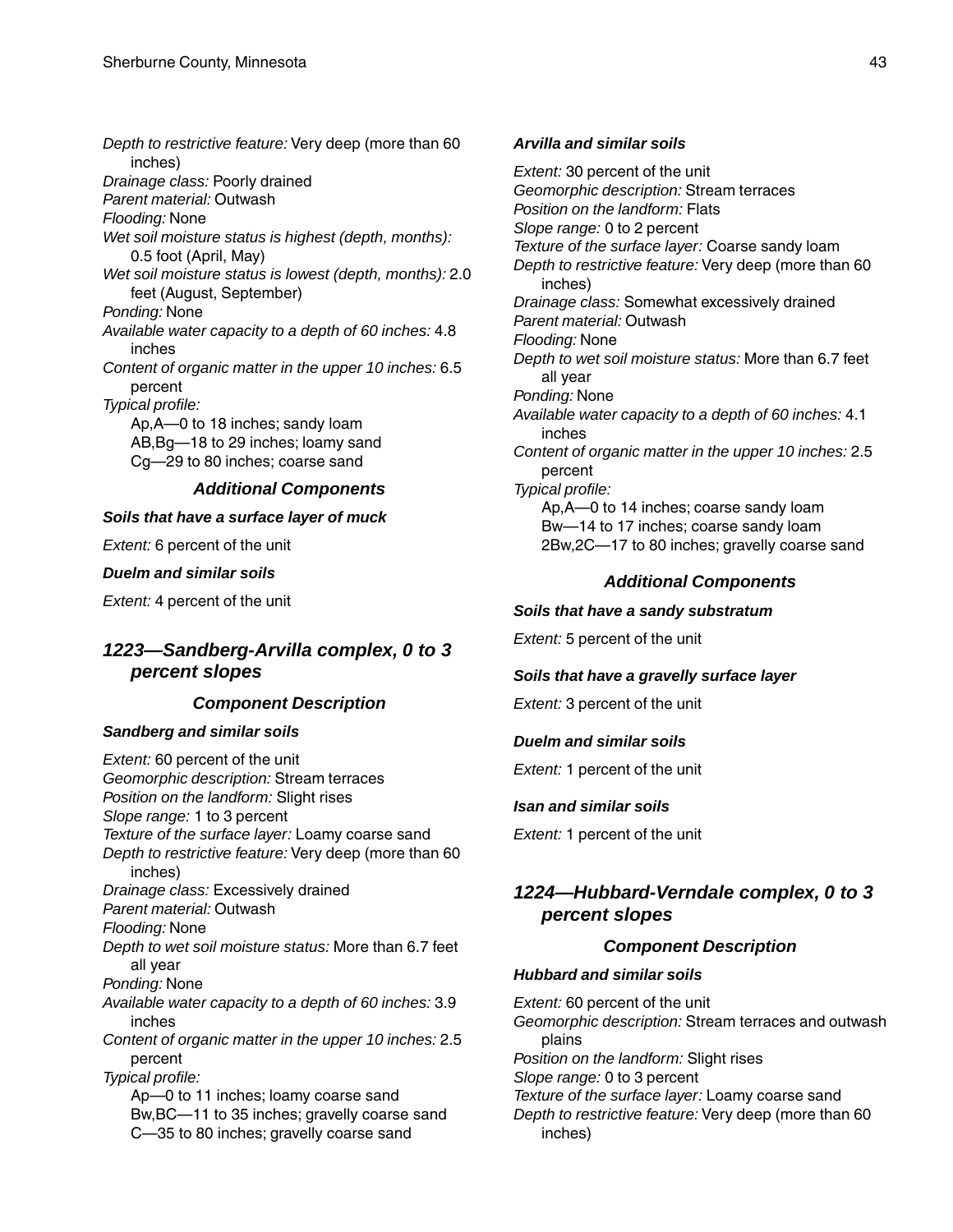*Drainage class:* Excessively drained *Parent material:* Outwash *Flooding:* None *Depth to wet soil moisture status:* More than 6.7 feet all year *Ponding:* None *Available water capacity to a depth of 60 inches:* 3.5 inches *Content of organic matter in the upper 10 inches:* 3.0 percent *Typical profile:* Ap—0 to 11 inches; loamy coarse sand Bw—11 to 27 inches; loamy sand BC,C—27 to 80 inches; coarse sand

#### *Verndale and similar soils*

*Extent:* 35 percent of the unit *Geomorphic description:* Stream terraces and outwash plains *Position on the landform:* Flats *Slope range:* 0 to 2 percent *Texture of the surface layer:* Coarse sandy loam *Depth to restrictive feature:* Very deep (more than 60 inches) *Drainage class:* Somewhat excessively drained *Parent material:* Outwash *Flooding:* None *Depth to wet soil moisture status:* More than 6.7 feet all year *Ponding:* None *Available water capacity to a depth of 60 inches:* 5.1 inches *Content of organic matter in the upper 10 inches:* 3.0 percent *Typical profile:* Ap—0 to 10 inches; coarse sandy loam Bt—10 to 16 inches; coarse sandy loam 2Bw—16 to 45 inches; coarse sand 2C—45 to 80 inches; sand *Additional Components Soils that have a gravelly substratum*

*Extent:* 3 percent of the unit

#### *Duelm and similar soils*

*Extent:* 1 percent of the unit

#### *Isan and similar soils*

*Extent:* 1 percent of the unit

### *1231—Hubbard-Mosford complex, 0 to 3 percent slopes*

### *Component Description*

#### *Hubbard and similar soils*

*Extent:* 60 percent of the unit *Geomorphic description:* Outwash plains and stream terraces *Position on the landform:* Slight rises *Slope range:* 0 to 3 percent *Texture of the surface layer:* Loamy sand *Depth to restrictive feature:* Very deep (more than 60 inches) *Drainage class:* Excessively drained *Parent material:* Outwash *Flooding:* None *Depth to wet soil moisture status:* More than 6.7 feet all year *Ponding:* None *Available water capacity to a depth of 60 inches:* 3.6 inches *Content of organic matter in the upper 10 inches:* 3.0 percent *Typical profile:* Ap,A—0 to 13 inches; loamy sand Bw—13 to 19 inches; loamy sand BC,C—19 to 80 inches; sand

#### *Mosford and similar soils*

*Extent:* 35 percent of the unit *Geomorphic description:* Outwash plains and stream terraces *Position on the landform:* Flats *Slope range:* 0 to 2 percent *Texture of the surface layer:* Sandy loam *Depth to restrictive feature:* Very deep (more than 60 inches) *Drainage class:* Somewhat excessively drained *Parent material:* Outwash *Flooding:* None *Depth to wet soil moisture status:* More than 6.7 feet all year *Ponding:* None *Available water capacity to a depth of 60 inches:* 5.1 inches *Content of organic matter in the upper 10 inches:* 3.0 percent *Typical profile:* Ap,A—0 to 13 inches; sandy loam Bw—13 to 16 inches; coarse sandy loam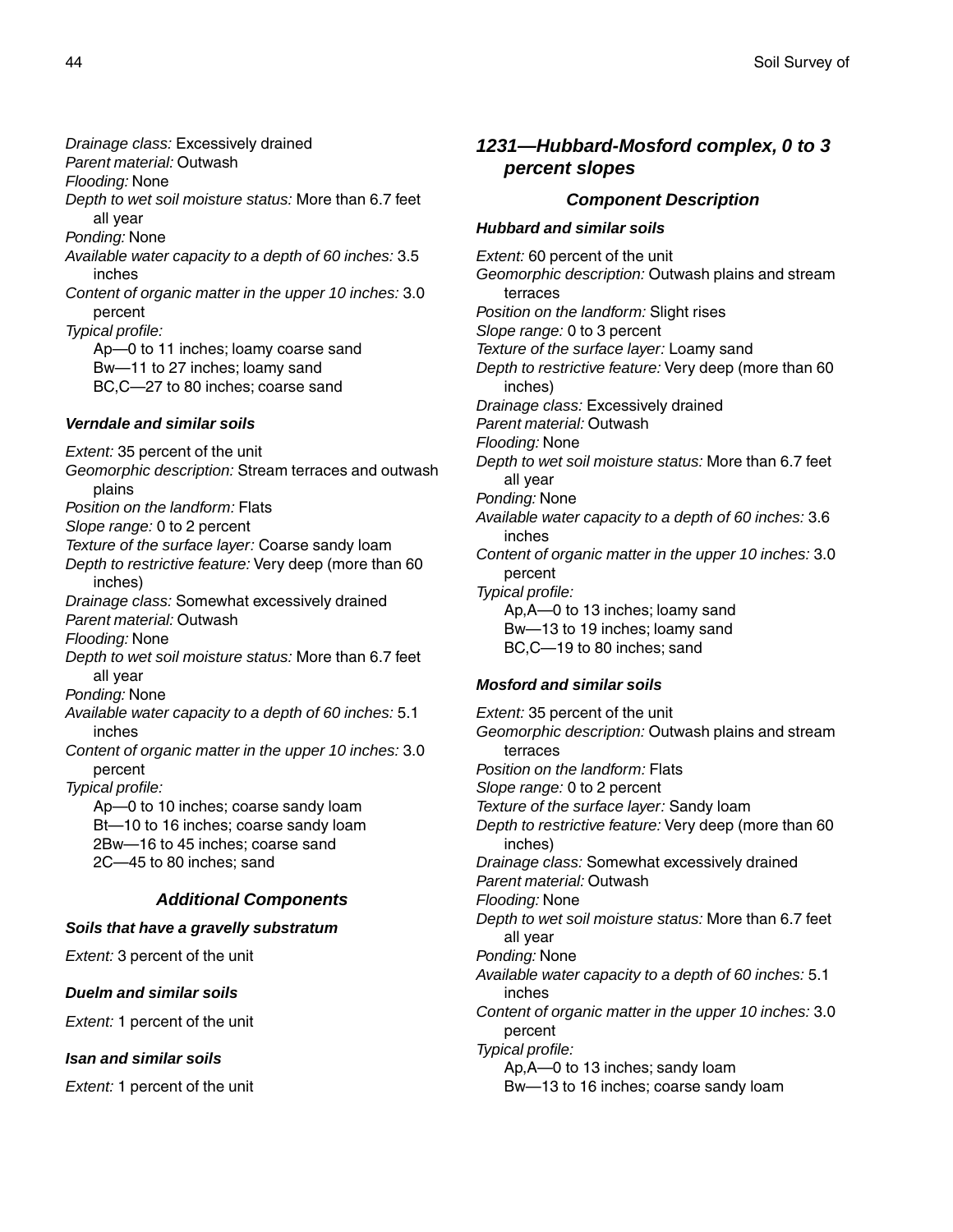2Bw—16 to 35 inches; coarse sand 2C—35 to 80 inches; sand

#### *Additional Components*

*Soils that have a gravelly substratum*

*Extent:* 3 percent of the unit

*Duelm and similar soils*

*Extent:* 1 percent of the unit

*Isan and similar soils*

*Extent:* 1 percent of the unit

### *1253B—Stonelake-Sanburn complex, 1 to 6 percent slopes*

### *Component Description*

#### *Stonelake and similar soils*

*Extent:* 60 percent of the unit *Geomorphic description:* Hills on moraines *Position on the landform:* Shoulders and summits *Slope range:* 1 to 6 percent *Texture of the surface layer:* Gravelly loamy sand *Depth to restrictive feature:* Very deep (more than 60 inches) *Drainage class:* Excessively drained *Parent material:* Outwash *Flooding:* None *Depth to wet soil moisture status:* More than 6.7 feet all year *Ponding:* None *Available water capacity to a depth of 60 inches:* 2.9 inches *Content of organic matter in the upper 10 inches:* 1.1 percent *Typical profile:* Ap—0 to 4 inches; gravelly loamy sand Bw—4 to 11 inches; gravelly coarse sand Bt—11 to 24 inches; very gravelly coarse sand BC,C—24 to 80 inches; gravelly sand

#### *Additional Components*

#### *Sanburn and similar soils*

*Extent:* 30 percent of the unit *Geomorphic description:* Hills on moraines *Position on the landform:* Footslopes and backslopes *Slope range:* 1 to 6 percent *Texture of the surface layer:* Sandy loam *Depth to restrictive feature:* Very deep (more than 60 inches) *Drainage class:* Somewhat excessively drained

*Parent material:* Outwash *Flooding:* None *Depth to wet soil moisture status:* More than 6.7 feet all year *Ponding:* None *Available water capacity to a depth of 60 inches:* 3.4 inches *Content of organic matter in the upper 10 inches:* 1.4 percent *Typical profile:* Ap—0 to 5 inches; sandy loam Bt—5 to 20 inches; gravelly sandy loam 2BC,2C—20 to 80 inches; gravelly coarse sand

### *Additional Components*

#### *Soils that have a sandy substratum*

*Extent:* 5 percent of the unit

*Isan and similar soils*

*Extent:* 2 percent of the unit

#### *Markey and similar soils*

*Extent:* 2 percent of the unit

#### *Moderately well drained soils*

*Extent:* 1 percent of the unit

### *1253C—Stonelake-Sanburn complex, 6 to 15 percent slopes*

#### *Component Description*

#### *Stonelake and similar soils*

*Extent:* 65 percent of the unit *Geomorphic description:* Hills on moraines *Position on the landform:* Summits and shoulders *Slope range:* 6 to 15 percent *Texture of the surface layer:* Gravelly loamy coarse sand *Depth to restrictive feature:* Very deep (more than 60 inches) *Drainage class:* Excessively drained *Parent material:* Outwash *Flooding:* None *Depth to wet soil moisture status:* More than 6.7 feet all year *Ponding:* None *Available water capacity to a depth of 60 inches:* 3.0 inches *Content of organic matter in the upper 10 inches:* 1.4 percent *Typical profile:* Ap—0 to 5 inches; gravelly loamy coarse sand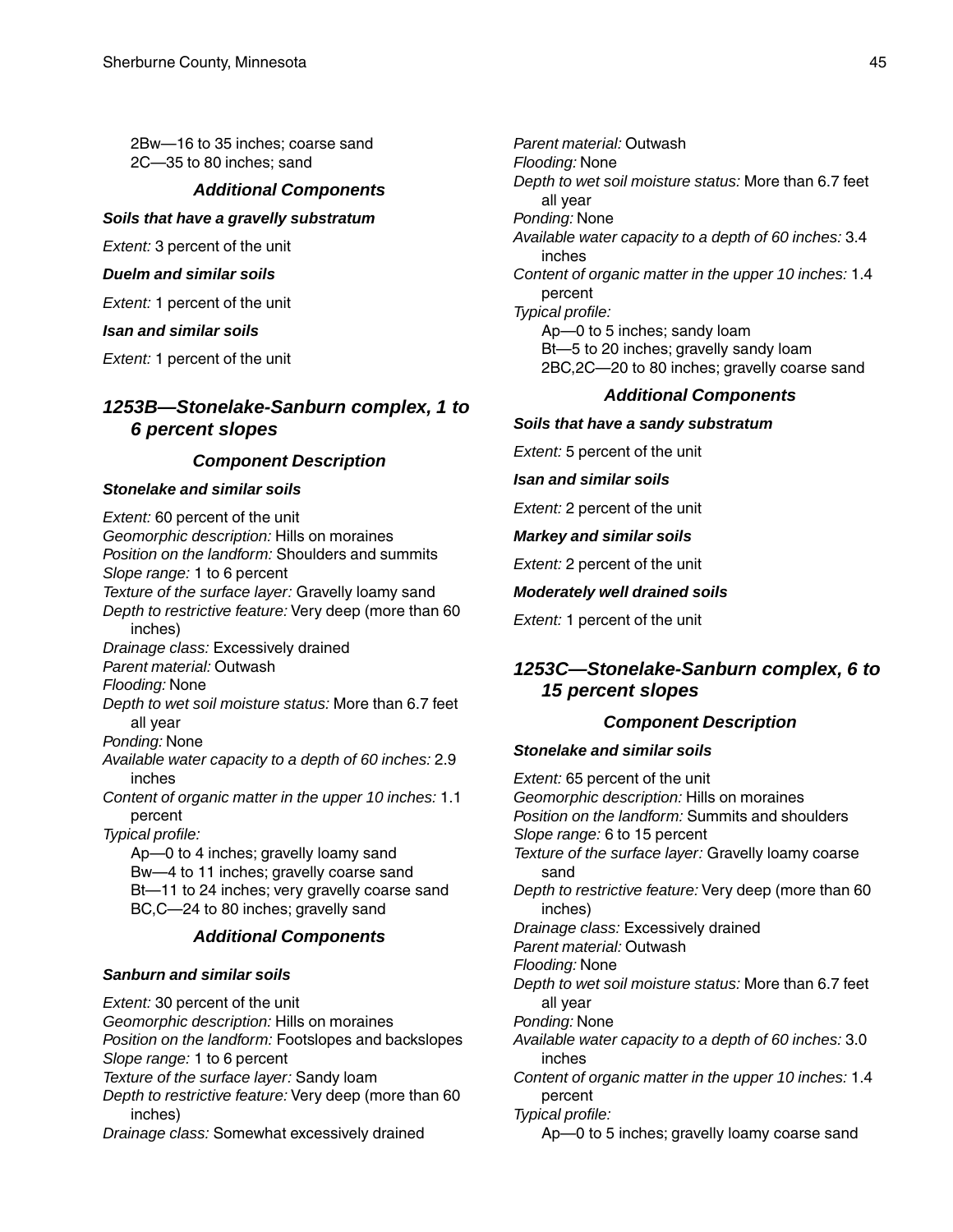Bt—5 to 16 inches; very gravelly loamy coarse sand

BC,C—16 to 80 inches; gravelly coarse sand

#### *Sanburn and similar soils*

*Extent:* 25 percent of the unit *Geomorphic description:* Hills on moraines *Position on the landform:* Footslopes and backslopes *Slope range:* 6 to 15 percent *Texture of the surface layer:* Sandy loam *Depth to restrictive feature:* Very deep (more than 60 inches) *Drainage class:* Somewhat excessively drained *Parent material:* Outwash *Flooding:* None *Depth to wet soil moisture status:* More than 6.7 feet all year *Ponding:* None *Available water capacity to a depth of 60 inches:* 3.3 inches *Content of organic matter in the upper 10 inches:* 1.8 percent *Typical profile:* Ap—0 to 8 inches; sandy loam Bt—8 to 17 inches; sandy loam 2C—17 to 80 inches; coarse sand *Additional Components Soils that have a sandy substratum*

*Extent:* 5 percent of the unit

*Markey and similar soils*

*Extent:* 2 percent of the unit

*Braham and similar soils*

*Extent:* 1 percent of the unit

*Isan and similar soils*

*Extent:* 1 percent of the unit

*Nebish and similar soils*

*Extent:* 1 percent of the unit

### *1253E—Stonelake-Sanburn complex, 15 to 40 percent slopes*

#### *Component Description*

#### *Stonelake and similar soils*

*Extent:* 65 percent of the unit *Geomorphic description:* Hills on moraines *Position on the landform:* Summits and shoulders *Slope range:* 15 to 40 percent *Texture of the surface layer:* Loamy coarse sand *Depth to restrictive feature:* Very deep (more than 60 inches) *Drainage class:* Excessively drained *Parent material:* Outwash *Flooding:* None *Depth to wet soil moisture status:* More than 6.7 feet all year *Ponding:* None *Available water capacity to a depth of 60 inches:* 2.7 inches *Content of organic matter in the upper 10 inches:* 0.7 percent *Typical profile:* A—0 to 2 inches; loamy coarse sand E—2 to 8 inches; very gravelly loamy coarse sand Bt—8 to 16 inches; very gravelly coarse sand C—16 to 80 inches; gravelly coarse sand *Sanburn and similar soils Extent:* 25 percent of the unit *Geomorphic description:* Hills on moraines *Position on the landform:* Footslopes and backslopes *Slope range:* 15 to 30 percent *Texture of the surface layer:* Sandy loam *Depth to restrictive feature:* Very deep (more than 60 inches) *Drainage class:* Somewhat excessively drained *Parent material:* Outwash *Flooding:* None *Depth to wet soil moisture status:* More than 6.7 feet all year *Ponding:* None *Available water capacity to a depth of 60 inches:* 3.0 inches *Content of organic matter in the upper 10 inches:* 1.4 percent *Typical profile:* A—0 to 5 inches; sandy loam Bt—5 to 14 inches; sandy loam 2C—14 to 80 inches; coarse sand

#### *Additional Components*

#### *Markey and similar soils*

*Extent:* 3 percent of the unit

#### *Soils that have a sandy substratum*

*Extent:* 3 percent of the unit

#### *Isan and similar soils*

*Extent:* 2 percent of the unit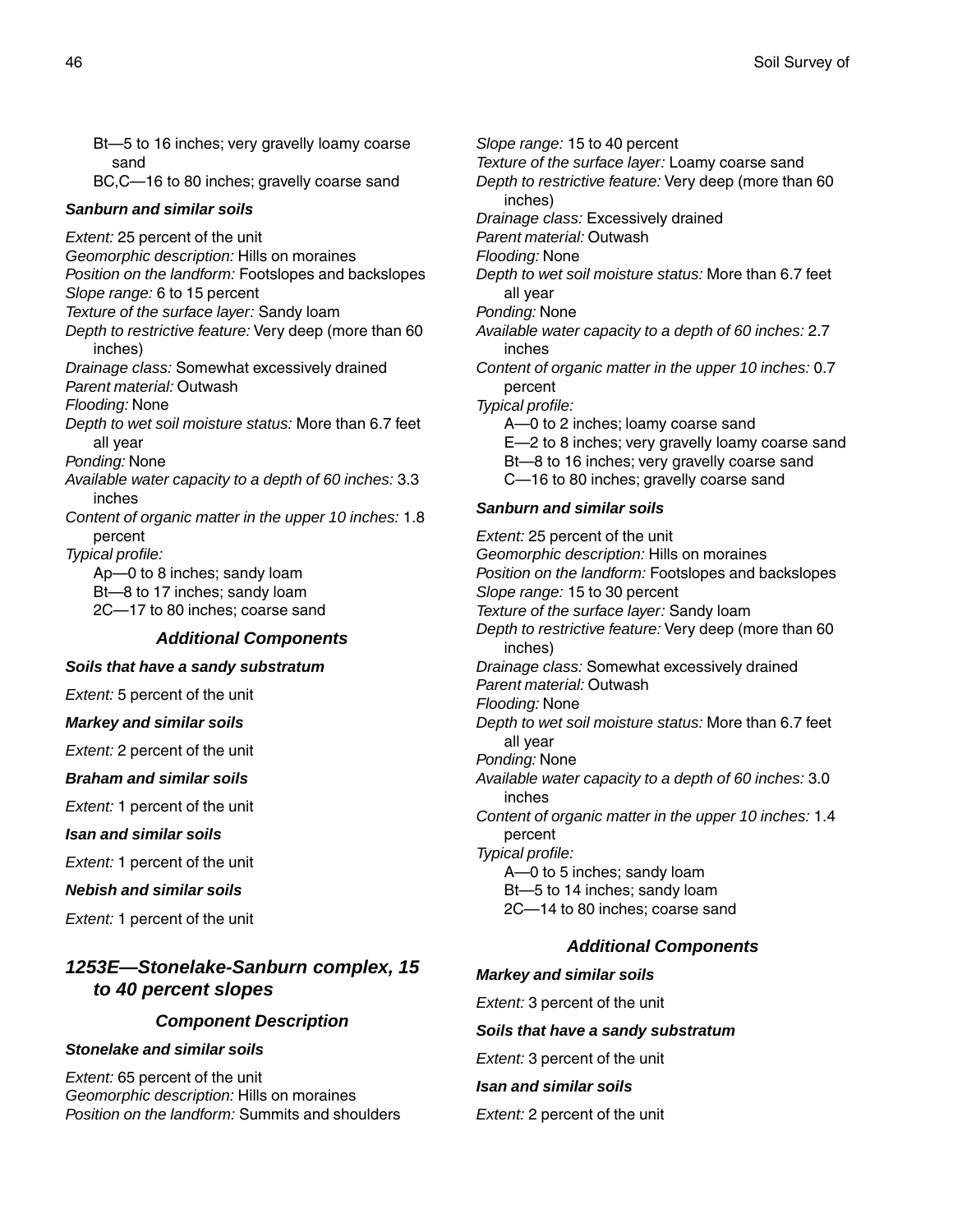#### *Braham and similar soils*

*Extent:* 1 percent of the unit

#### *Pierz and similar soils*

*Extent:* 1 percent of the unit

### *1254—Ricelake fine sandy loam, 0 to 3 percent slopes*

#### *Component Description*

#### *Ricelake and similar soils*

*Extent:* 90 percent of the unit *Geomorphic description:* Outwash plains *Position on the landform:* Flats and slight rises *Slope range:* 0 to 3 percent *Texture of the surface layer:* Fine sandy loam *Depth to restrictive feature:* Very deep (more than 60 inches) *Drainage class:* Somewhat poorly drained *Parent material:* Glacial outwash over till *Flooding:* None *Wet soil moisture status is highest (depth, months):* 1.5 feet (April) *Wet soil moisture status is lowest (depth, months):* More than 6.7 feet (February, August) *Ponding:* None *Available water capacity to a depth of 60 inches:* 8.3 inches *Content of organic matter in the upper 10 inches:* 3.2 percent *Typical profile:* A—0 to 9 inches; fine sandy loam E—9 to 27 inches; loamy fine sand Bt—27 to 48 inches; fine sandy loam 2Cg—48 to 80 inches; clay loam *Additional Components*

#### *Isanti and similar soils*

*Extent:* 3 percent of the unit

#### *Soils that have a sandy substratum*

*Extent:* 3 percent of the unit

#### *Beltrami and similar soils*

*Extent:* 2 percent of the unit

#### *Eckvoll and similar soils*

*Extent:* 2 percent of the unit

### *1255—Elkriver fine sandy loam, 0 to 2 percent slopes, occasionally flooded*

#### *Component Description*

#### *Elkriver, occasionally flooded, and similar soils*

*Extent:* 90 percent of the unit *Geomorphic description:* Flood plains *Position on the landform:* Flats *Slope range:* 0 to 2 percent *Texture of the surface layer:* Fine sandy loam *Depth to restrictive feature:* Very deep (more than 60 inches) *Drainage class:* Somewhat poorly drained *Parent material:* Alluvium *Flooding does not occur (months):* January, February, September, October, November, December *Flooding is most likely (frequency, months):* Occasional (March, April, May, June, July, August) *Wet soil moisture status is highest (depth, months):* 1.5 feet (April) *Wet soil moisture status is lowest (depth, months):* 4.5 feet (February) *Ponding:* None *Available water capacity to a depth of 60 inches:* 7.4 inches *Content of organic matter in the upper 10 inches:* 1.7 percent *Typical profile:* Ap—0 to 10 inches; fine sandy loam A1,A3—10 to 26 inches; fine sandy loam Bw—26 to 32 inches; very fine sandy loam 2C—32 to 80 inches; sand *Additional Components Fordum and similar soils*

### *Extent:* 5 percent of the unit

#### *Soils that have a gravelly substratum*

*Extent:* 2 percent of the unit

#### *Winterfield and similar soils*

*Extent:* 2 percent of the unit

#### *Soils that have a gravelly surface layer*

#### *Extent:* 1 percent of the unit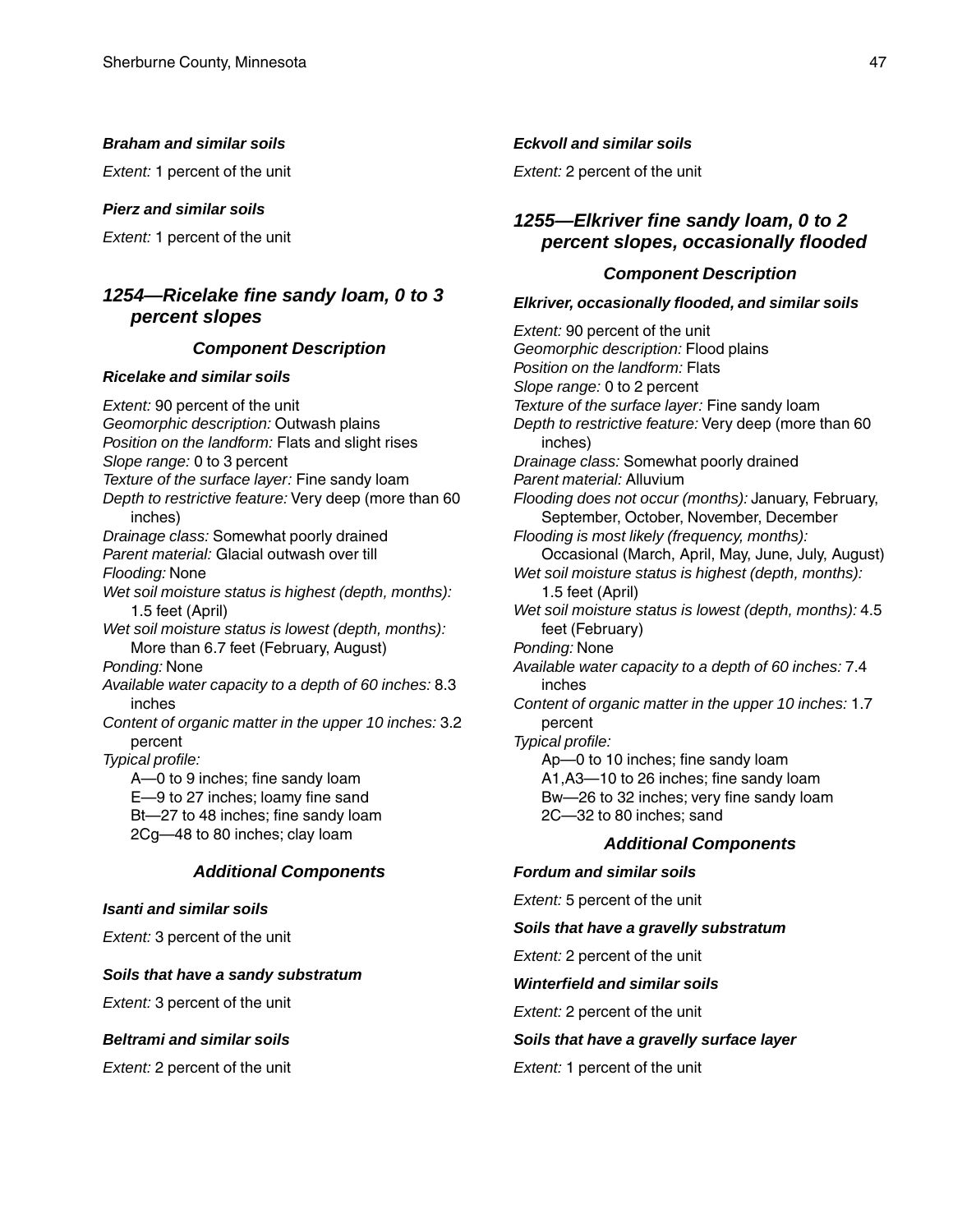### *1256—Cantlin loamy fine sand, 0 to 3 percent slopes*

#### *Component Description*

#### *Cantlin and similar soils*

*Extent:* 90 percent of the unit *Geomorphic description:* Outwash plains *Position on the landform:* Flats and slight rises *Slope range:* 0 to 3 percent *Texture of the surface layer:* Loamy fine sand *Depth to restrictive feature:* Very deep (more than 60 inches) *Drainage class:* Well drained *Parent material:* Outwash *Flooding:* None *Wet soil moisture status is highest (depth, months):* 3.5 feet (April, May) *Wet soil moisture status is lowest (depth, months):* More than 6.7 feet (August, September, October) *Ponding:* None *Available water capacity to a depth of 60 inches:* 4.1 inches *Content of organic matter in the upper 10 inches:* 1.1 percent *Typical profile:* Ap—0 to 8 inches; loamy fine sand Bw—8 to 22 inches; loamy fine sand BC,C—22 to 80 inches; fine sand *Additional Components Lino and similar soils Extent:* 4 percent of the unit *Isanti and similar soils Extent:* 2 percent of the unit *Soils that have a substratum of sand or gravel Extent:* 2 percent of the unit

*Zimmerman and similar soils*

*Extent:* 2 percent of the unit

### *1257—Elkriver-Mosford complex, 0 to 6 percent slopes, rarely flooded*

#### *Component Description*

#### *Elkriver, rarely flooded, and similar soils*

*Extent:* 55 percent of the unit *Geomorphic description:* Flood plains *Position on the landform:* Flats

*Slope range:* 0 to 3 percent *Texture of the surface layer:* Fine sandy loam *Depth to restrictive feature:* Very deep (more than 60 inches) *Drainage class:* Moderately well drained *Parent material:* Alluvium *Flooding does not occur (months):* January, February, July, August, September, October, November, December *Flooding is most likely (frequency, months):* Rare (March, April, May, June) *Wet soil moisture status is highest (depth, months):* 3.0 feet (April) *Wet soil moisture status is lowest (depth, months):* More than 6.7 feet (September) *Ponding:* None *Available water capacity to a depth of 60 inches:* 7.5 inches *Content of organic matter in the upper 10 inches:* 1.7 percent *Typical profile:* Ap—0 to 11 inches; fine sandy loam AB—11 to 20 inches; fine sandy loam Bw—20 to 34 inches; fine sandy loam 2C—34 to 80 inches; fine sand *Mosford, rarely flooded, and similar soils Extent:* 35 percent of the unit *Geomorphic description:* Flood plains *Position on the landform:* Slight rises *Slope range:* 0 to 6 percent *Texture of the surface layer:* Fine sandy loam *Depth to restrictive feature:* Very deep (more than 60 inches) *Drainage class:* Somewhat excessively drained *Parent material:* Outwash *Flooding does not occur (months):* January, February, July, August, September, October, November, December *Flooding is most likely (frequency, months):* Rare (March, April, May, June) *Wet soil moisture status is highest (depth, months):* 3.0 feet (April) *Wet soil moisture status is lowest (depth, months):* More than 6.7 feet (September) *Ponding:* None *Available water capacity to a depth of 60 inches:* 4.9 inches *Content of organic matter in the upper 10 inches:* 3.0 percent *Typical profile:*

> Ap—0 to 11 inches; fine sandy loam Bw—11 to 16 inches; fine sandy loam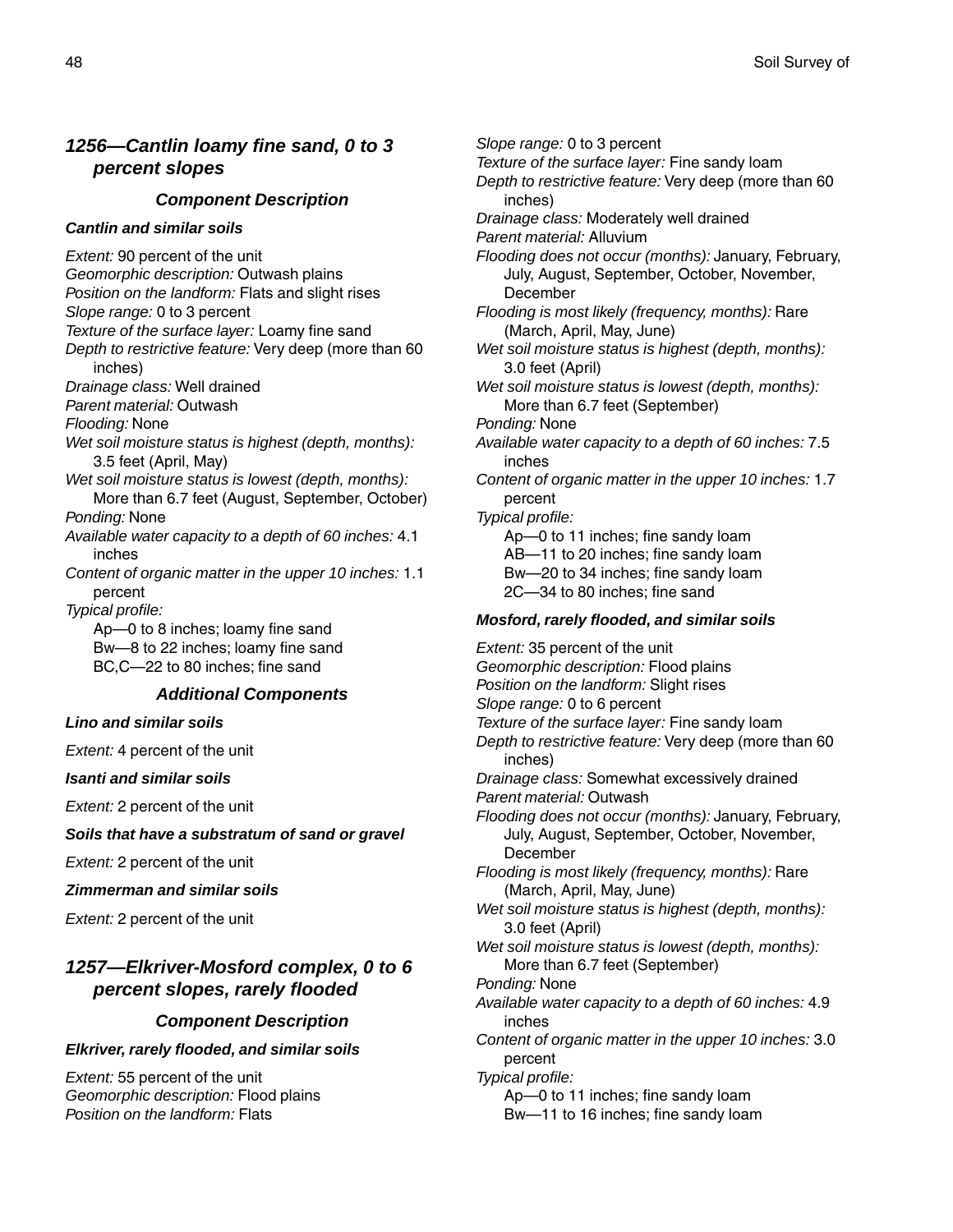2Bw—16 to 25 inches; fine sand 2C—25 to 80 inches; sand

#### *Additional Components*

#### *Fordum and similar soils*

*Extent:* 4 percent of the unit

#### *Soils that have a sandy surface layer*

*Extent:* 4 percent of the unit

#### *Winterfield and similar soils*

*Extent:* 2 percent of the unit

### *1258B—Zimmerman fine sand, thick solum, 1 to 6 percent slopes*

#### *Component Description*

#### *Zimmerman, thick solum, and similar soils*

*Extent:* 95 percent of the unit *Geomorphic description:* Hills on outwash plains *Position on the landform:* Backslopes and summits *Slope range:* 1 to 6 percent *Texture of the surface layer:* Fine sand *Depth to restrictive feature:* Very deep (more than 60 inches) *Drainage class:* Excessively drained *Parent material:* Outwash *Flooding:* None *Depth to wet soil moisture status:* More than 6.7 feet all year *Ponding:* None *Available water capacity to a depth of 60 inches:* 4.8 inches *Content of organic matter in the upper 10 inches:* 0.6 percent *Typical profile:* A—0 to 2 inches; fine sand Bw,E—2 to 62 inches; fine sand E´&Bt—62 to 80 inches; fine sand

### *Additional Components*

#### *Cantlin and similar soils*

*Extent:* 2 percent of the unit

#### *Lino and similar soils*

*Extent:* 2 percent of the unit

#### *Isanti and similar soils*

*Extent:* 1 percent of the unit

### *1258C—Zimmerman fine sand, thick solum, 6 to 12 percent slopes*

#### *Component Description*

#### *Zimmerman, thick solum, and similar soils*

*Extent:* 95 percent of the unit *Geomorphic description:* Hills on outwash plains *Position on the landform:* Backslopes and summits *Slope range:* 6 to 12 percent *Texture of the surface layer:* Fine sand *Depth to restrictive feature:* Very deep (more than 60 inches) *Drainage class:* Excessively drained *Parent material:* Outwash *Flooding:* None *Depth to wet soil moisture status:* More than 6.7 feet all year *Ponding:* None *Available water capacity to a depth of 60 inches:* 4.8 inches *Content of organic matter in the upper 10 inches:* 0.7 percent *Typical profile:* A—0 to 3 inches; fine sand Bw,E—3 to 70 inches; fine sand E´&Bt—70 to 80 inches; fine sand

#### *Additional Components*

#### *Isanti and similar soils*

*Extent:* 2 percent of the unit

#### *Lino and similar soils*

*Extent:* 2 percent of the unit

#### *Cantlin and similar soils*

*Extent:* 1 percent of the unit

### *1258E—Zimmerman fine sand, thick solum, 12 to 35 percent slopes*

#### *Component Description*

#### *Zimmerman, thick solum, and similar soils*

*Extent:* 95 percent of the unit *Geomorphic description:* Hills on outwash plains *Position on the landform:* Shoulders and backslopes *Slope range:* 12 to 35 percent *Texture of the surface layer:* Fine sand *Depth to restrictive feature:* Very deep (more than 60 inches)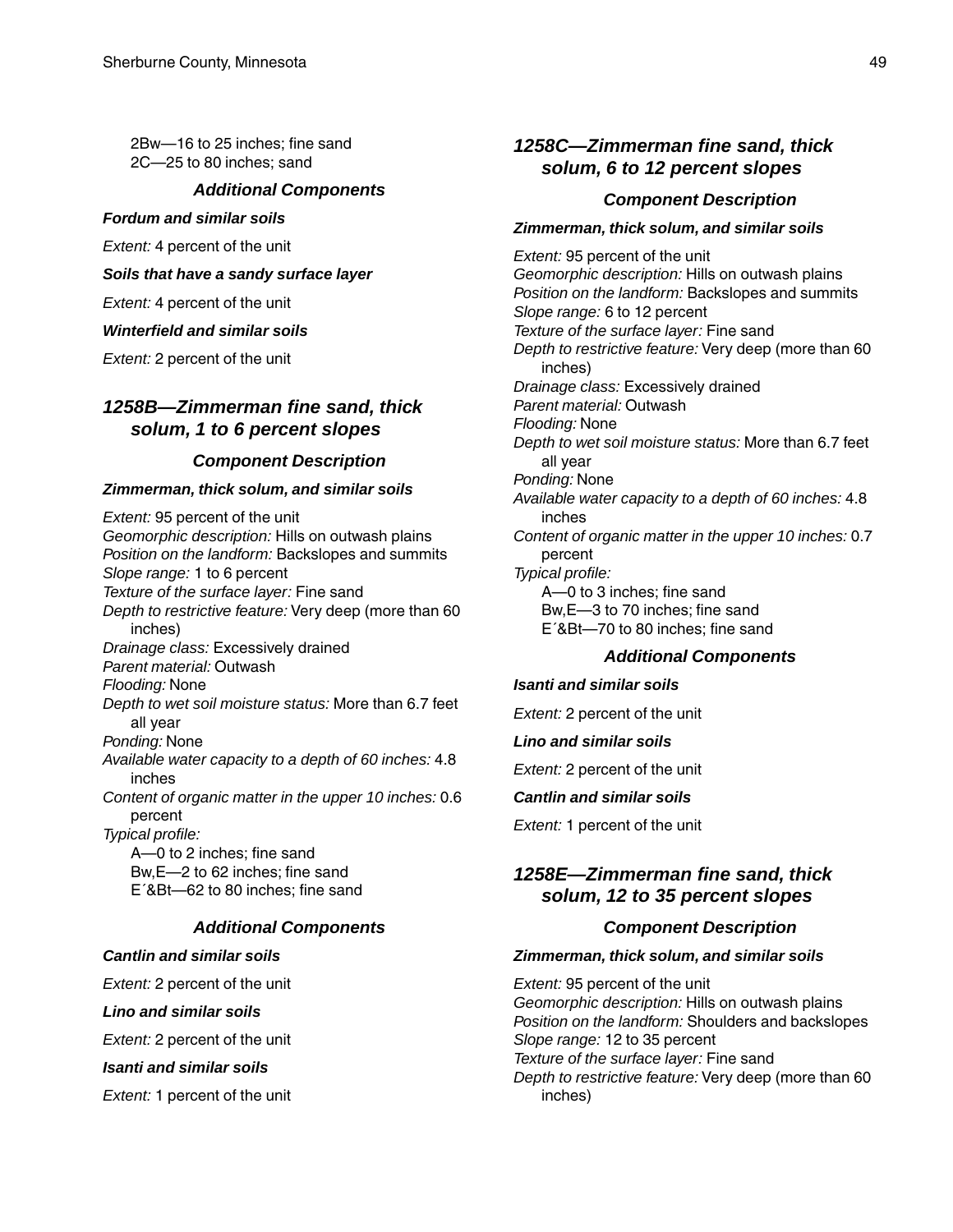*Drainage class:* Excessively drained *Parent material:* Outwash *Flooding:* None *Depth to wet soil moisture status:* More than 6.7 feet all year *Ponding:* None *Available water capacity to a depth of 60 inches:* 4.8 inches *Content of organic matter in the upper 10 inches:* 0.6 percent *Typical profile:* A—0 to 2 inches; fine sand Bw,E—2 to 62 inches; fine sand E´&Bt—62 to 80 inches; fine sand *Additional Components*

*Isanti and similar soils*

*Extent:* 3 percent of the unit

*Cantlin and similar soils*

*Extent:* 1 percent of the unit

*Lino and similar soils*

*Extent:* 1 percent of the unit

### *1260B—Stonelake-Nebish complex, 2 to 6 percent slopes*

### *Component Description*

#### *Stonelake and similar soils*

*Extent:* 55 percent of the unit *Geomorphic description:* Hills on moraines *Position on the landform:* Summits and shoulders *Slope range:* 2 to 6 percent *Texture of the surface layer:* Loamy coarse sand *Depth to restrictive feature:* Very deep (more than 60 inches) *Drainage class:* Excessively drained *Parent material:* Outwash *Flooding:* None *Depth to wet soil moisture status:* More than 6.7 feet all year *Ponding:* None *Available water capacity to a depth of 60 inches:* 3.4 inches *Content of organic matter in the upper 10 inches:* 1.1 percent *Typical profile:* Ap—0 to 8 inches; loamy coarse sand Bt—8 to 30 inches; very gravelly loamy coarse sand

BC,C—30 to 80 inches; gravelly sand

#### *Nebish and similar soils*

*Extent:* 30 percent of the unit *Geomorphic description:* Hills on moraines *Position on the landform:* Backslopes and summits *Slope range:* 2 to 6 percent *Texture of the surface layer:* Fine sandy loam *Depth to restrictive feature:* Very deep (more than 60 inches) *Drainage class:* Well drained *Parent material:* Till *Flooding:* None *Wet soil moisture status is highest (depth, months):* 3.6 feet (April) *Wet soil moisture status is lowest (depth, months):* More than 6.7 feet (January, February, July, August, September) *Ponding:* None *Available water capacity to a depth of 60 inches:* 9.7 inches *Content of organic matter in the upper 10 inches:* 1.2 percent *Typical profile:* Ap—0 to 6 inches; fine sandy loam E—6 to 9 inches; fine sandy loam Bt—9 to 43 inches; clay loam Bk—43 to 80 inches; loam

#### *Additional Components*

#### *Beltrami and similar soils*

*Extent:* 4 percent of the unit

#### *Talmoon and similar soils*

*Extent:* 4 percent of the unit

#### *Braham and similar soils*

*Extent:* 3 percent of the unit

*Soils that have a sandy substratum*

*Extent:* 3 percent of the unit

*Soils that have a substratum of sandy loam*

*Extent:* 1 percent of the unit

### *1260C—Stonelake-Nebish complex, 6 to 12 percent slopes*

### *Component Description*

#### *Stonelake and similar soils*

*Extent:* 55 percent of the unit *Geomorphic description:* Hills on moraines *Position on the landform:* Summits and shoulders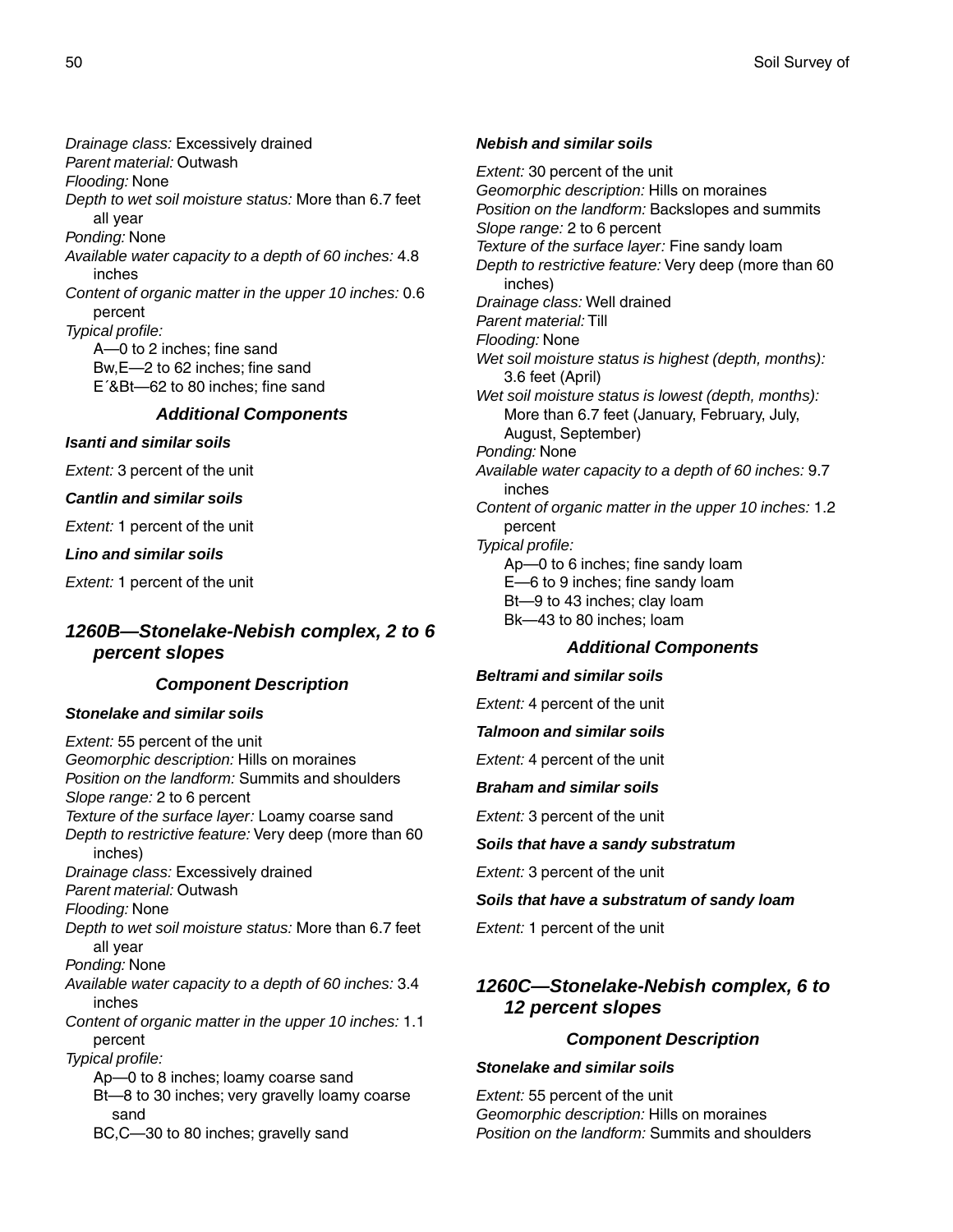*Slope range:* 6 to 12 percent

*Texture of the surface layer:* Loamy sand

*Depth to restrictive feature:* Very deep (more than 60 inches)

*Drainage class:* Excessively drained

*Parent material:* Outwash

*Flooding:* None

*Depth to wet soil moisture status:* More than 6.7 feet all year

*Ponding:* None

*Available water capacity to a depth of 60 inches:* 3.3 inches

*Content of organic matter in the upper 10 inches:* 1.0 percent

*Typical profile:*

Ap—0 to 7 inches; loamy sand E—7 to 20 inches; loamy coarse sand Bt—20 to 42 inches; very gravelly coarse sand C—42 to 80 inches; very gravelly coarse sand

### *Nebish and similar soils*

*Extent:* 30 percent of the unit *Geomorphic description:* Hills on moraines *Position on the landform:* Backslopes and summits *Slope range:* 6 to 12 percent *Texture of the surface layer:* Fine sandy loam *Depth to restrictive feature:* Very deep (more than 60 inches) *Drainage class:* Well drained *Parent material:* Till *Flooding:* None *Depth to wet soil moisture status:* More than 6.7 feet all year *Ponding:* None *Available water capacity to a depth of 60 inches:* 9.4 inches *Content of organic matter in the upper 10 inches:* 1.0 percent *Typical profile:* Ap—0 to 3 inches; fine sandy loam E—3 to 10 inches; fine sandy loam Bt—10 to 29 inches; clay loam Bk—29 to 80 inches; loam *Additional Components Beltrami and similar soils Extent:* 4 percent of the unit

*Talmoon and similar soils*

*Extent:* 4 percent of the unit

*Braham and similar soils*

*Extent:* 3 percent of the unit

#### *Soils that have a sandy substratum*

*Extent:* 3 percent of the unit

### *Soils that have a substratum of sandy loam*

*Extent:* 1 percent of the unit

### *1260E—Stonelake-Nebish complex, 12 to 25 percent slopes*

### *Component Description*

### *Stonelake and similar soils*

*Extent:* 60 percent of the unit *Geomorphic description:* Hills on moraines *Position on the landform:* Shoulders and summits *Slope range:* 12 to 25 percent *Texture of the surface layer:* Gravelly coarse sandy loam *Depth to restrictive feature:* Very deep (more than 60 inches) *Drainage class:* Excessively drained *Parent material:* Outwash *Flooding:* None *Depth to wet soil moisture status:* More than 6.7 feet all year *Ponding:* None *Available water capacity to a depth of 60 inches:* 2.9 inches *Content of organic matter in the upper 10 inches:* 1.4 percent *Typical profile:* A—0 to 5 inches; gravelly coarse sandy loam Bw—5 to 11 inches; very gravelly coarse sand Bt—11 to 20 inches; very gravelly coarse sand BC,C—20 to 80 inches; very gravelly coarse sand *Nebish and similar soils Extent:* 25 percent of the unit *Geomorphic description:* Hills on moraines *Position on the landform:* Backslopes and summits *Slope range:* 12 to 25 percent *Texture of the surface layer:* Fine sandy loam *Depth to restrictive feature:* Very deep (more than 60

inches) *Drainage class:* Well drained

*Parent material:* Till

*Flooding:* None

*Depth to wet soil moisture status:* More than 6.7 feet all year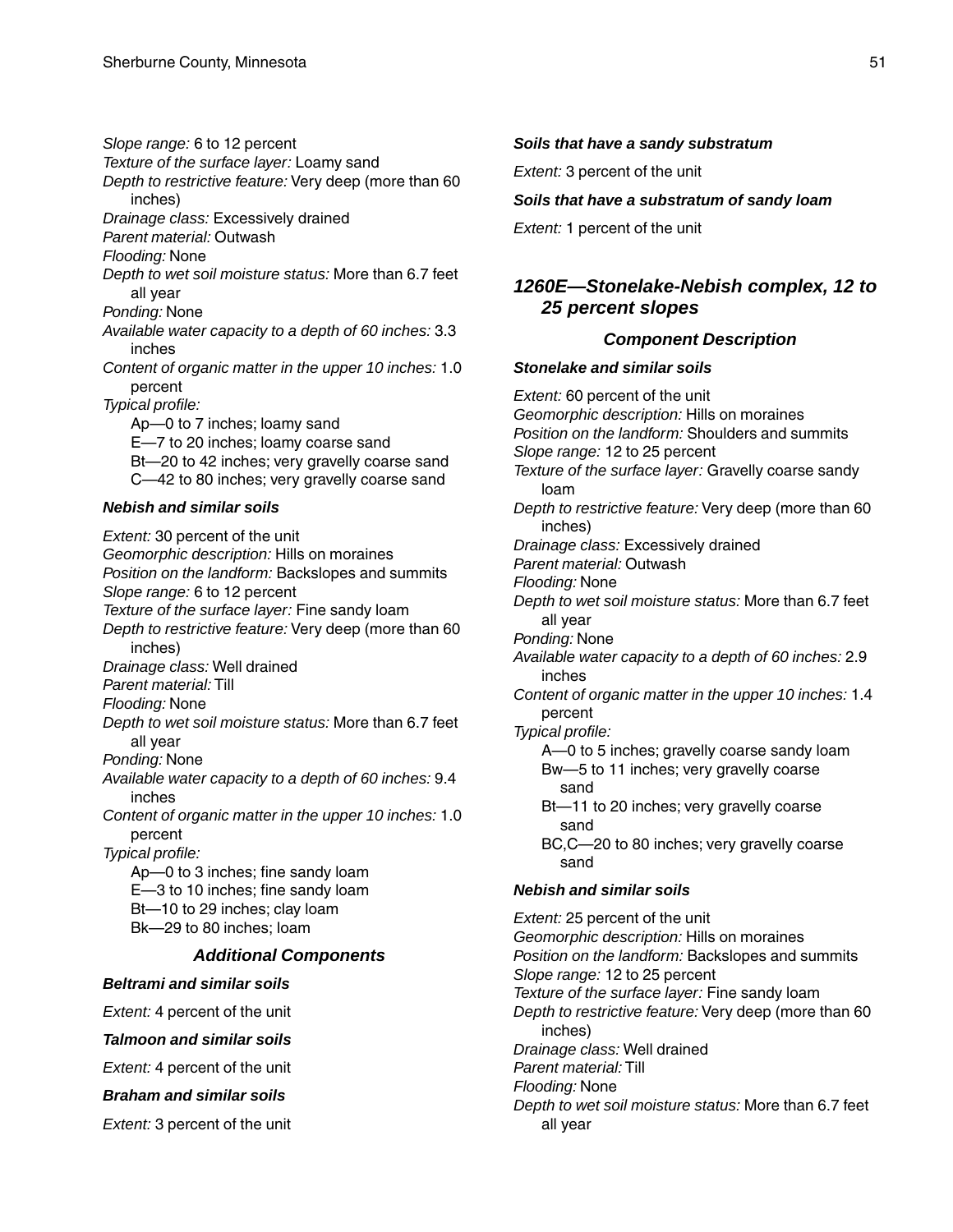*Ponding:* None *Available water capacity to a depth of 60 inches:* 9.4 inches *Content of organic matter in the upper 10 inches:* 1.4 percent *Typical profile:* A—0 to 5 inches; fine sandy loam EB—5 to 9 inches; fine sandy loam

Bt—9 to 27 inches; clay loam Bk—27 to 80 inches; loam

#### *Additional Components*

#### *Beltrami and similar soils*

*Extent:* 4 percent of the unit

*Talmoon and similar soils*

*Extent:* 4 percent of the unit

*Braham and similar soils*

*Extent:* 3 percent of the unit

*Soils that have a sandy substratum*

*Extent:* 3 percent of the unit

*Soils that have a substratum of sandy loam*

*Extent:* 1 percent of the unit

### *1270B—Milaca fine sandy loam, moderately wet, 3 to 6 percent slopes*

### *Component Description*

#### *Milaca, moderately wet, and similar soils*

*Extent:* 90 percent of the unit *Geomorphic description:* Drumlins *Position on the landform:* Summits and backslopes *Slope range:* 3 to 6 percent *Texture of the surface layer:* Fine sandy loam *Depth to restrictive feature:* Very deep (more than 60 inches) *Drainage class:* Moderately well drained *Parent material:* Till *Flooding:* None *Wet soil moisture status is highest (depth, months):* 2.5 feet (April) *Wet soil moisture status is lowest (depth, months):* More than 6.7 feet (January, February, July, August, September, October) *Ponding:* None *Available water capacity to a depth of 60 inches:* 5.8 inches

*Content of organic matter in the upper 10 inches:* 0.6 percent *Typical profile:* A—0 to 6 inches; fine sandy loam

E,BE—6 to 19 inches; fine sandy loam Bt—19 to 28 inches; fine sandy loam BC—28 to 45 inches; fine sandy loam Cd—45 to 80 inches; sandy loam

### *Additional Components*

#### *Ronneby and similar soils*

*Extent:* 6 percent of the unit

*Parent and similar soils*

*Extent:* 2 percent of the unit

#### *Prebish and similar soils*

*Extent:* 2 percent of the unit

### *1288—Seelyeville-Markey complex, ponded, 0 to 1 percent slopes*

### *Component Description*

#### *Seelyeville, ponded, and similar soils*

*Extent:* 60 percent of the unit *Geomorphic description:* Outwash plains and stream terraces *Position on the landform:* Depressions *Slope range:* 0 to 1 percent *Texture of the surface layer:* Muck *Depth to restrictive feature:* Very deep (more than 60 inches) *Drainage class:* Very poorly drained *Parent material:* Organic material *Flooding:* None *Wet soil moisture status:* At the surface all year *Ponding is shallowest (depth, months):* 0.5 foot (August) *Ponding is deepest (depth, months):* 3.0 feet (March, April, May) *Available water capacity to a depth of 60 inches:* 23.9 inches *Content of organic matter in the upper 10 inches:* 62.0 percent *Typical profile:* Oa1—0 to 15 inches; muck Oa2,Oa3—15 to 80 inches; muck

#### *Markey, ponded, and similar soils*

*Extent:* 30 percent of the unit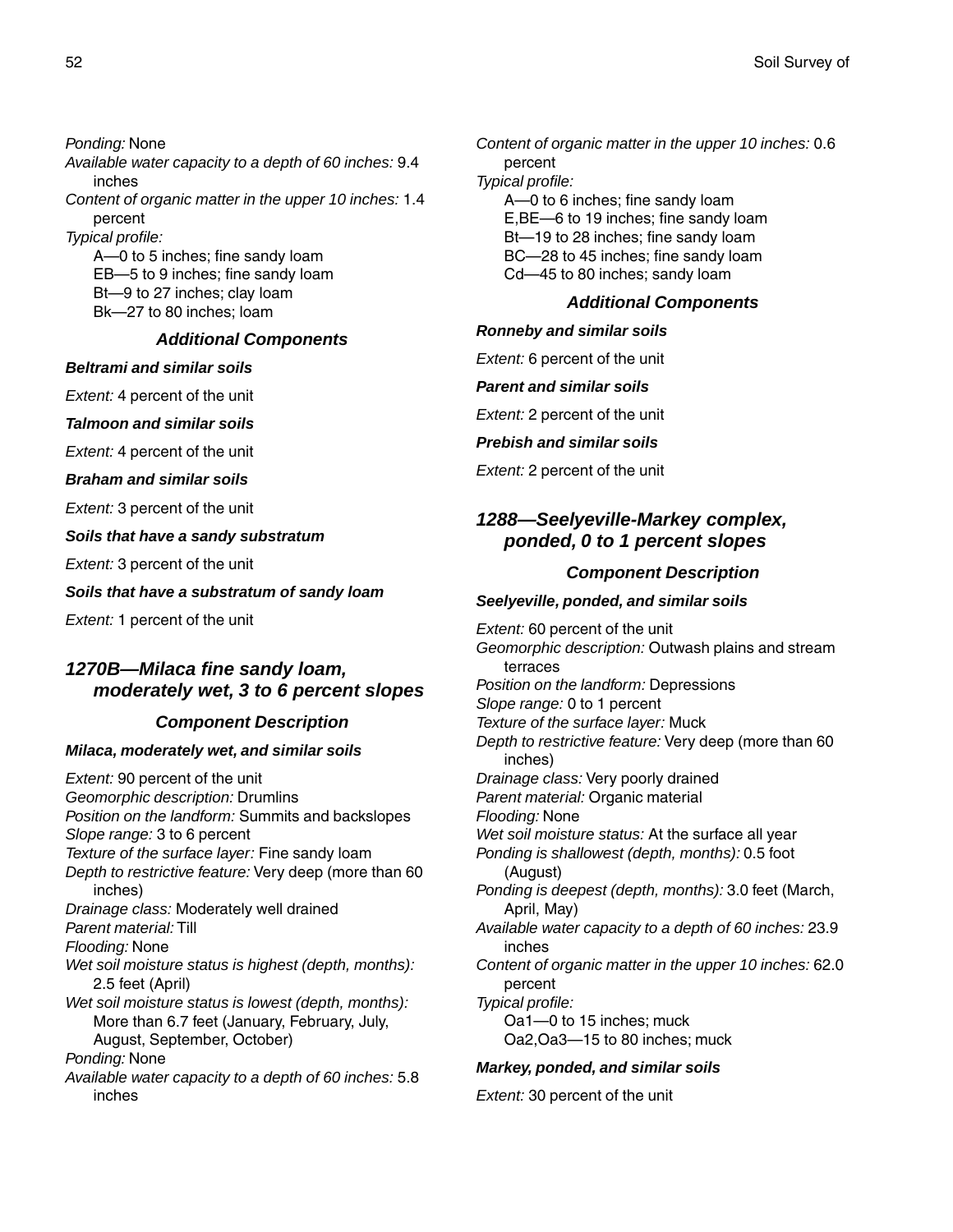*Geomorphic description:* Outwash plains and stream terraces *Position on the landform:* Depressions *Slope range:* 0 to 1 percent *Texture of the surface layer:* Muck *Depth to restrictive feature:* Very deep (more than 60 inches) *Drainage class:* Very poorly drained *Parent material:* Organic material over outwash *Flooding:* None *Wet soil moisture status:* At the surface all year *Ponding is shallowest (depth, months):* 0.5 foot (August) *Ponding is deepest (depth, months):* 3.0 feet (March, April, May) *Available water capacity to a depth of 60 inches:* 12.8 inches *Content of organic matter in the upper 10 inches:* 70.0 percent *Typical profile:* Oa—0 to 27 inches; muck A—27 to 32 inches; loamy sand Cg—32 to 80 inches; sand *Additional Components*

#### *Prebish and similar soils*

*Extent:* 6 percent of the unit

*Isan and similar soils*

*Extent:* 2 percent of the unit

*Isanti and similar soils*

*Extent:* 2 percent of the unit

### *1356—Water, miscellaneous*

#### *Component Description*

• This map unit consists of constructed areas of water. It includes sewage lagoons, storm-water sediment basins with a permanent pool of water, and aquaculture ponds.

### *1946—Fordum-Winterfield complex, 0 to 2 percent slopes, frequently flooded*

### *Component Description*

#### *Fordum, frequently flooded, and similar soils*

*Extent:* 65 percent of the unit *Geomorphic description:* Flood plains *Position on the landform:* Concave drainageways *Slope range:* 0 to 1 percent *Texture of the surface layer:* Fine sandy loam *Depth to restrictive feature:* Very deep (more than 60 inches) *Drainage class:* Very poorly drained *Parent material:* Alluvium *Flooding does not occur (months):* January, February, September, October, November, December *Flooding is most likely (frequency, months):* Frequent (March, April, May, June) *Wet soil moisture status is highest (depth, months):* At the surface (April, May, June) *Wet soil moisture status is lowest (depth, months):* 1.8 feet (February) *Ponding:* None *Available water capacity to a depth of 60 inches:* 6.6 inches *Content of organic matter in the upper 10 inches:* 6.6 percent *Typical profile:* A—0 to 7 inches; fine sandy loam Cg—7 to 28 inches; sandy loam 2Cg—28 to 80 inches; sand

### *Winterfield, frequently flooded, and similar soils*

*Extent:* 20 percent of the unit *Geomorphic description:* Flood plains *Position on the landform:* Slight rises *Slope range:* 0 to 2 percent *Texture of the surface layer:* Loamy fine sand *Depth to restrictive feature:* Very deep (more than 60 inches) *Drainage class:* Somewhat poorly drained *Parent material:* Alluvium *Flooding does not occur (months):* January, February, September, October, November, December *Flooding is most likely (frequency, months):* Frequent (March, April) *Wet soil moisture status is highest (depth, months):* 1.5 feet (April) *Wet soil moisture status is lowest (depth, months):* 4.5 feet (September) *Ponding:* None *Available water capacity to a depth of 60 inches:* 4.7 inches *Content of organic matter in the upper 10 inches:* 1.7 percent *Typical profile:* A—0 to 8 inches; loamy fine sand C1,C2—8 to 20 inches; sand C3,C5—20 to 80 inches; sand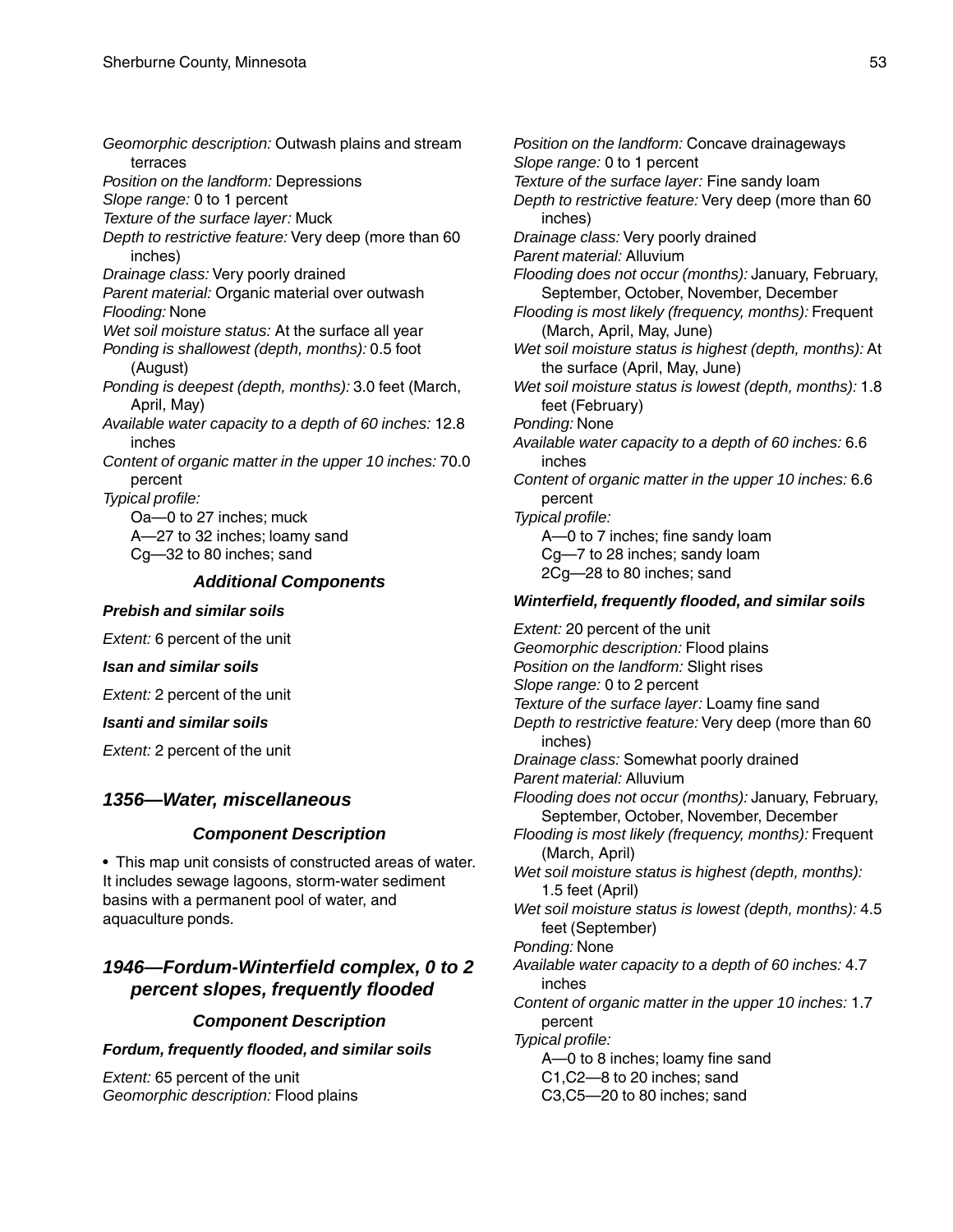### *Additional Components*

*Soils that have a gravelly substratum*

*Extent:* 4 percent of the unit

#### *Bowstring and similar soils*

*Extent:* 3 percent of the unit

#### *Soils that have a loamy substratum*

*Extent:* 3 percent of the unit

### *Seelyeville and similar soils*

*Extent:* 3 percent of the unit

### *Markey and similar soils*

*Extent:* 2 percent of the unit

### *W—Water*

### *Component Description*

• This map unit consists of naturally occurring basins of surface water.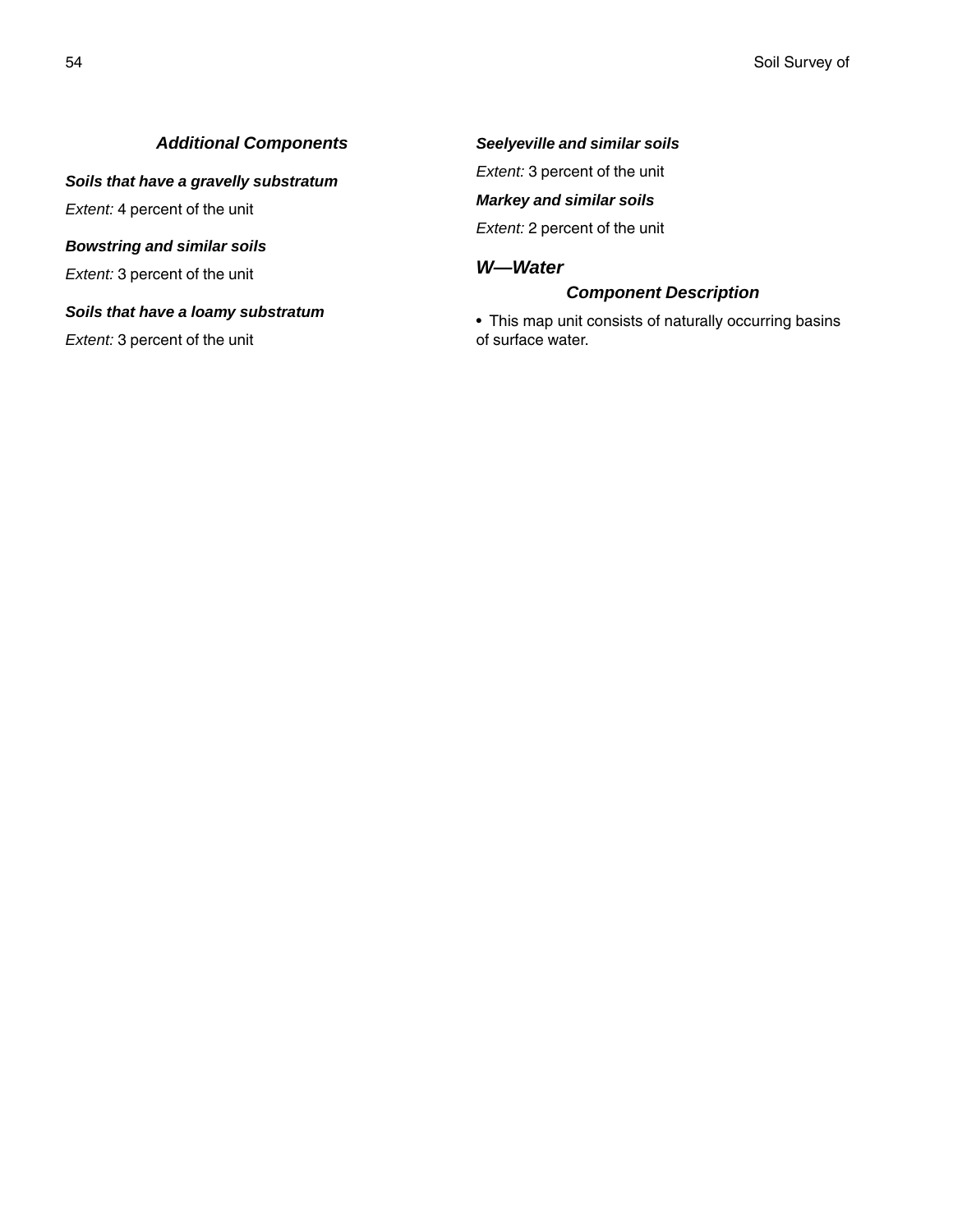| Map          | Soil name                                                                                                                                                | Acres            | Percent            |
|--------------|----------------------------------------------------------------------------------------------------------------------------------------------------------|------------------|--------------------|
| symbol       |                                                                                                                                                          |                  |                    |
| 7A           | Hubbard loamy sand, 0 to 2 percent slopes---------------------------------                                                                               | 6,280            | 2.2                |
| 7в           | Hubbard loamy sand, 2 to 6 percent slopes---------------------------------                                                                               | $15,596$         | 5.4                |
| 7C           | Hubbard loamy sand, 6 to 12 percent slopes--------------------------------                                                                               | 3,692            | 1.3                |
| 32B          | Nebish fine sandy loam, 2 to 6 percent slopes---------------------------                                                                                 | $3,206$          | 1.1                |
| 32C          | Nebish fine sandy loam, 6 to 12 percent slopes--------------------------                                                                                 | $1,445$          | 0.5                |
| 32D          | Nebish fine sandy loam, 12 to 18 percent slopes-------------------------                                                                                 | 231              | $\star$<br>$\star$ |
| 32E          | Nebish fine sandy loam, 18 to 35 percent slopes-------------------------                                                                                 | 113              | $\star$            |
| 38B<br>75    | Waukon fine sandy loam, 2 to 6 percent slopes---------------------------- <br> Bluffton loam, depressional, 0 to 1 percent slopes----------------------- | 88  <br>192      | $\star$            |
| 125          | Beltrami fine sandy loam, 0 to 3 percent slopes-------------------------                                                                                 | $1,015$          | 0.4                |
| 152C         | Milaca fine sandy loam, 6 to 12 percent slopes---------------------------                                                                                | 89               | $\star$            |
| 152E         | Milaca fine sandy loam, 12 to 25 percent slopes--------------------------                                                                                | 46               | $\star$            |
| 158A         | Zimmerman fine sand, 0 to 3 percent slopes------------------------------                                                                                 | 20,963           | 7.3                |
| 158B         | Zimmerman fine sand, 3 to 6 percent slopes------------------------------                                                                                 | $31,048$         | 10.8               |
| 158C         | Zimmerman fine sand, 6 to 12 percent slopes------------------------------                                                                                | 6,366            | 2.2                |
| 158E         | Zimmerman fine sand, 12 to 25 percent slopes----------------------------                                                                                 | $1,482$          | 0.5                |
| 161          | Isanti fine sandy loam, depressional, 0 to 1 percent slopes-------------                                                                                 | 1,295            | 0.4                |
| 162          | Lino loamy fine sand, 0 to 2 percent slopes------------------------------                                                                                | $9,142$          | 3.2                |
| 164A         |                                                                                                                                                          | 1,481            | 0.5                |
| 165          |                                                                                                                                                          | 808              | 0.3                |
| 166          |                                                                                                                                                          | 1,203            | 0.4                |
| 169B         | Braham loamy fine sand, 3 to 6 percent slopes---------------------------                                                                                 | $1,847$          | 0.6                |
| 169C         | Braham loamy fine sand, 6 to 12 percent slopes--------------------------                                                                                 | 692              | 0.2<br>$\star$     |
| 169D<br>204B | Braham loamy fine sand, 12 to 18 percent slopes------------------------- <br>  Cushing fine sandy loam, 2 to 8 percent slopes--------------------------  | 171  <br>505     | 0.2                |
| 204C         | Cushing fine sandy loam, 8 to 15 percent slopes-------------------------                                                                                 | 198              | $\star$            |
| 258B         | Sandberg loamy coarse sand, 1 to 6 percent slopes-----------------------                                                                                 | 4,821            | 1.7                |
| 258C         | Sandberg loamy coarse sand, 6 to 12 percent slopes----------------------                                                                                 | 1,480            | 0.5                |
| 258E         | Sandberg loamy coarse sand, 12 to 35 percent slopes---------------------                                                                                 | 2,388            | 0.8                |
| 260          | Duelm loamy sand, 0 to 2 percent slopes---------------------------------                                                                                 | $3,396$          | 1.2                |
| 261          | Isan sandy loam, depressional, 0 to 1 percent slopes--------------------                                                                                 | 418 l            | 0.1                |
| 325          | Prebish fine sandy loam, depressional, 0 to 1 percent slopes------------                                                                                 | 104              | $\star$            |
| 341          | Arvilla sandy loam, 0 to 2 percent slopes--------------------------------                                                                                | 995              | 0.3                |
| 346          |                                                                                                                                                          | $2,253$          | 0.8                |
| 373          |                                                                                                                                                          | 255              | $\star$            |
| 454B         | Mahtomedi loamy coarse sand, 1 to 6 percent slopes----------------------                                                                                 | $2,135$          | 0.7                |
| 454C         | Mahtomedi loamy coarse sand, 6 to 15 percent slopes---------------------                                                                                 | 820              | 0.3                |
| 540          | Seelyeville muck, 0 to 1 percent slopes----------------------------------                                                                                | 19,247           | 6.7                |
| 543<br>544   |                                                                                                                                                          | 7,172  <br>745   | 2.5<br>0.3         |
| 565          | Eckvoll loamy fine sand, 0 to 3 percent slopes--------------------------                                                                                 | $1,626$          | 0.6                |
| 567          | Verndale sandy loam, 0 to 2 percent slopes------------------------------                                                                                 | 1,133            | 0.4                |
| 623A         | Pierz sandy loam, 0 to 2 percent slopes----------------------------------                                                                                | 1,207            | 0.4                |
| 623B         | Pierz sandy loam, 2 to 6 percent slopes-----------------------------------                                                                               | 928              | 0.3                |
| 708          | Rushlake coarse sand, 1 to 4 percent slopes------------------------------                                                                                | 210              | $\star$            |
| 730A         | Sanburn fine sandy loam, 0 to 2 percent slopes--------------------------                                                                                 | 457              | 0.2                |
| 730B         | Sanburn fine sandy loam, 2 to 6 percent slopes--------------------------                                                                                 | 2,737            | 0.9                |
| 732B         | Bushville fine sand, 2 to 6 percent slopes------------------------------                                                                                 | 547              | 0.2                |
| 768          | Mosford sandy loam, 0 to 2 percent slopes--------------------------------                                                                                | 1,091            | 0.4                |
| 771<br>799   | Elkriver fine sandy loam, 0 to 2 percent slopes, rarely flooded--------- <br>Seelyeville and Bowstring soils, 0 to 1 percent slopes, frequently          | 1,259            | 0.4                |
|              |                                                                                                                                                          | 6,267            | 2.2                |
| 1013         |                                                                                                                                                          | 76               | $\star$            |
| 1015<br>1016 |                                                                                                                                                          | $1,054$  <br>177 | 0.4<br>$\star$     |
| 1028         |                                                                                                                                                          | 1,517            | 0.5                |
| 1109         | Isanti loamy fine sand, 0 to 2 percent slopes---------------------------                                                                                 | 9,285            | 3.2                |
| 1110         |                                                                                                                                                          | 3,483            | 1.2                |
| 1223         | Sandberg-Arvilla complex, 0 to 3 percent slopes-------------------------                                                                                 | 4,787            | 1.7                |
| 1224         | Hubbard-Verndale complex, 0 to 3 percent slopes-------------------------                                                                                 | 2,319            | 0.8                |
| 1231         | Hubbard-Mosford complex, 0 to 3 percent slopes--------------------------                                                                                 | 37,693           | 13.1               |
| 1253B        | Stonelake-Sanburn complex, 1 to 6 percent slopes------------------------                                                                                 | $3,451$          | 1.2                |
|              |                                                                                                                                                          |                  |                    |

#### **Table 2.--Acreage and Proportionate Extent of the Soils**

 **See footnote at end of table.**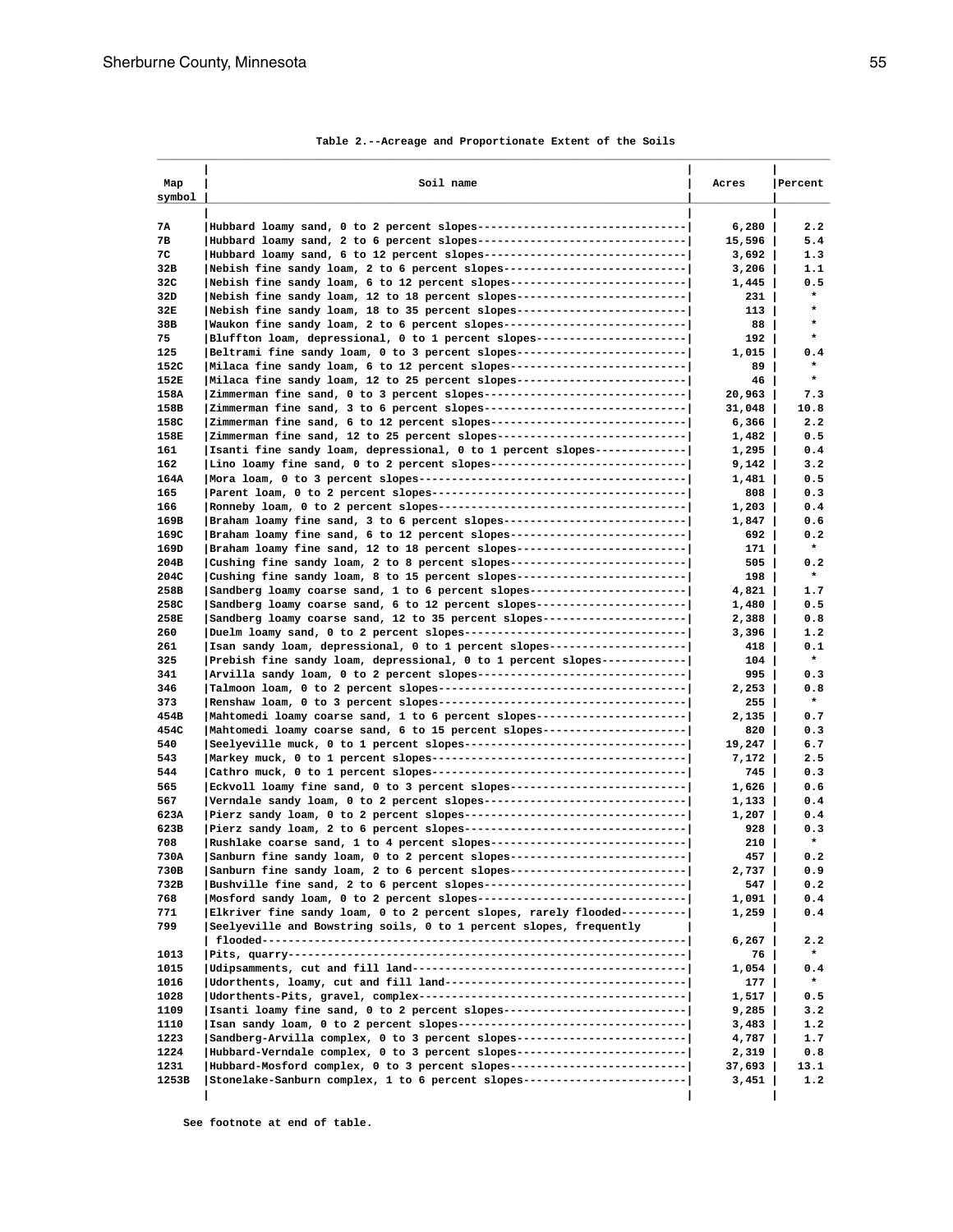|  |  |  |  |  |  |  | Table 2.--Acreage and Proportionate Extent of the Soils--Continued |
|--|--|--|--|--|--|--|--------------------------------------------------------------------|
|--|--|--|--|--|--|--|--------------------------------------------------------------------|

| Map    | Soil name                                                                  | Acres   | Percent |
|--------|----------------------------------------------------------------------------|---------|---------|
| symbol |                                                                            |         |         |
| 1253C  | Stonelake-Sanburn complex, 6 to 15 percent slopes------------------------  | 3,298   | 1.1     |
| 1253E  | Stonelake-Sanburn complex, 15 to 40 percent slopes----------------------   | 1,758   | 0.6     |
| 1254   | Ricelake fine sandy loam, $0$ to 3 percent slopes------------------------- | $1,365$ | 0.5     |
| 1255   | Elkriver fine sandy loam, 0 to 2 percent slopes, occasionally flooded----  | 1,216   | 0.4     |
| 1256   | Cantlin loamy fine sand, 0 to 3 percent slopes---------------------------  | $7,338$ | 2.5     |
| 1257   | Elkriver-Mosford complex, 0 to 6 percent slopes, rarely flooded----------  | 873     | 0.3     |
| 1258B  | Zimmerman fine sand, thick solum, 1 to 6 percent slopes-----------------   | 2,965   | 1.0     |
| 1258C  | Zimmerman fine sand, thick solum, 6 to 12 percent slopes----------------   | 2,525   | 0.9     |
| 1258E  | Zimmerman fine sand, thick solum, 12 to 35 percent slopes---------------   | $1,051$ | 0.4     |
| 1260B  | Stonelake-Nebish complex, 2 to 6 percent slopes--------------------------  | 1,835   | 0.6     |
| 1260C  | Stonelake-Nebish complex, 6 to 12 percent slopes------------------------   | $1,332$ | 0.5     |
| 1260E  | Stonelake-Nebish complex, 12 to 25 percent slopes-----------------------   | 870     | 0.3     |
| 1270B  | Milaca fine sandy loam, moderately wet, 3 to 6 percent slopes-----------   | 554 l   | 0.2     |
| 1288   | Seelyeville-Markey complex, ponded, 0 to 1 percent slopes---------------   | 9,910   | 3.4     |
| 1356   |                                                                            | 429     | 0.1     |
| 1946   | Fordum-Winterfield complex, 0 to 2 percent slopes, frequently flooded---   | 5,324   | 1.8     |
| W      |                                                                            | 9,130   | 3.2     |
|        |                                                                            | 288,500 | 100.0   |

 **\* Less than 0.1 percent.**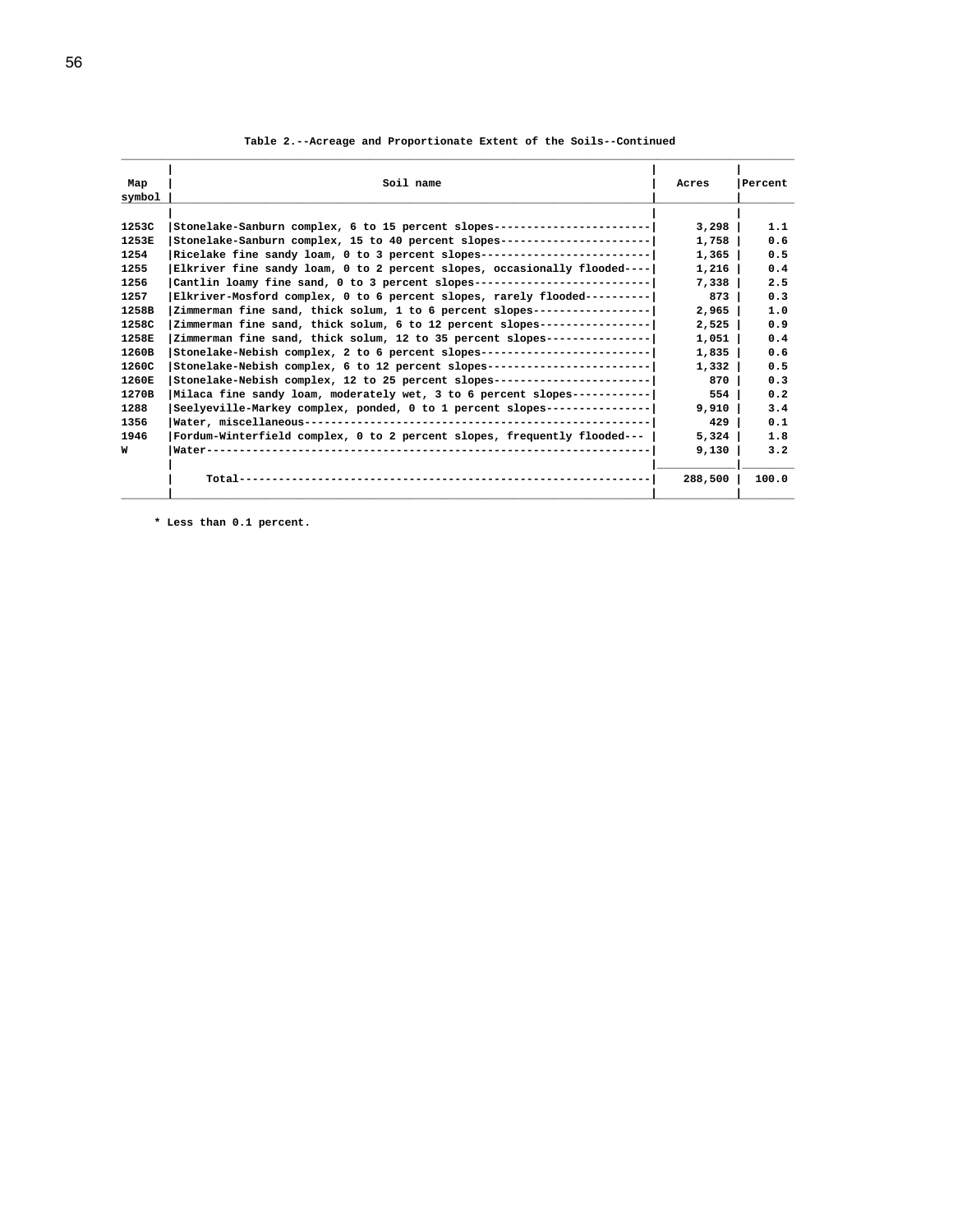# *Use and Management of the Soils*

This soil survey is an inventory and evaluation of the soils in the survey area. It can be used to adjust land uses to the limitations and potentials of natural resources and the environment. Also, it can help to prevent soil-related failures in land uses.

In preparing a soil survey, soil scientists, conservationists, engineers, and others collect extensive field data about the nature and behavioral characteristics of the soils. They collect data on erosion, droughtiness, flooding, and other factors that affect various soil uses and management. Field experience and collected data on soil properties and performance are used as a basis in predicting soil behavior.

Information in this section can be used to plan the use and management of soils for crops and pasture; as sites for buildings, highways and other transportation systems, and parks and other recreational facilities; and as wildlife habitat. It can be used to identify the potentials and limitations of each soil for specific land uses and to help prevent construction failures caused by unfavorable soil properties.

Planners and others using soil survey information can evaluate the effect of specific land uses on productivity and on the environment in all or part of the survey area. The survey can help planners to maintain or create a land use pattern in harmony with the natural soil.

Contractors can use this survey to locate sources of sand and gravel, roadfill, and topsoil. They can use it to identify areas where bedrock, wetness, or very firm soil layers can cause difficulty in excavation.

Health officials, highway officials, engineers, and others may also find this survey useful. The survey can help them plan the safe disposal of wastes and locate sites for pavements, sidewalks, campgrounds, playgrounds, lawns, and trees and shrubs.

### *Interpretive Ratings*

The interpretive tables in this survey rate the soils in the survey area for various uses. Many of the tables identify the limitations that affect specified uses and

indicate the severity of those limitations. The ratings in these tables are both verbal and numerical.

### *Rating Class Terms*

Rating classes are expressed in the tables in terms that indicate the extent to which the soils are limited by all of the soil features that affect a specified use or in terms that indicate the suitability of the soils for the use. Thus, the tables may show limitation classes or suitability classes. Terms for the limitation classes are *not limited, somewhat limited,* and *very limited*. The suitability ratings are expressed as *well suited, moderately suited, poorly suited,* and *unsuited* or as *good, fair, poor,* and *very poor*.

### *Numerical Ratings*

Numerical ratings in the tables indicate the relative severity of individual limitations. The ratings are shown as decimal fractions ranging from 0.00 to 1.00. They indicate gradations between the point at which a soil feature has the greatest negative impact on the use and the point at which the soil feature is not a limitation. The limitations appear in order from the most limiting to the least limiting. Thus, if more than one limitation is identified, the most severe limitation is listed first and the least severe one is listed last.

### *Agronomy*

General management needed for crops and for hay and pasture is suggested in this section. Climate information for the survey area is provided, the system of land capability classification used by the Natural Resources Conservation Service is explained, the estimated yields of the main crops and hay and pasture plants are listed, and prime farmland is defined. Planners of management systems for individual fields or farms should consider obtaining specific information from the local office of the Natural Resources Conservation Service or the Cooperative Extension Service.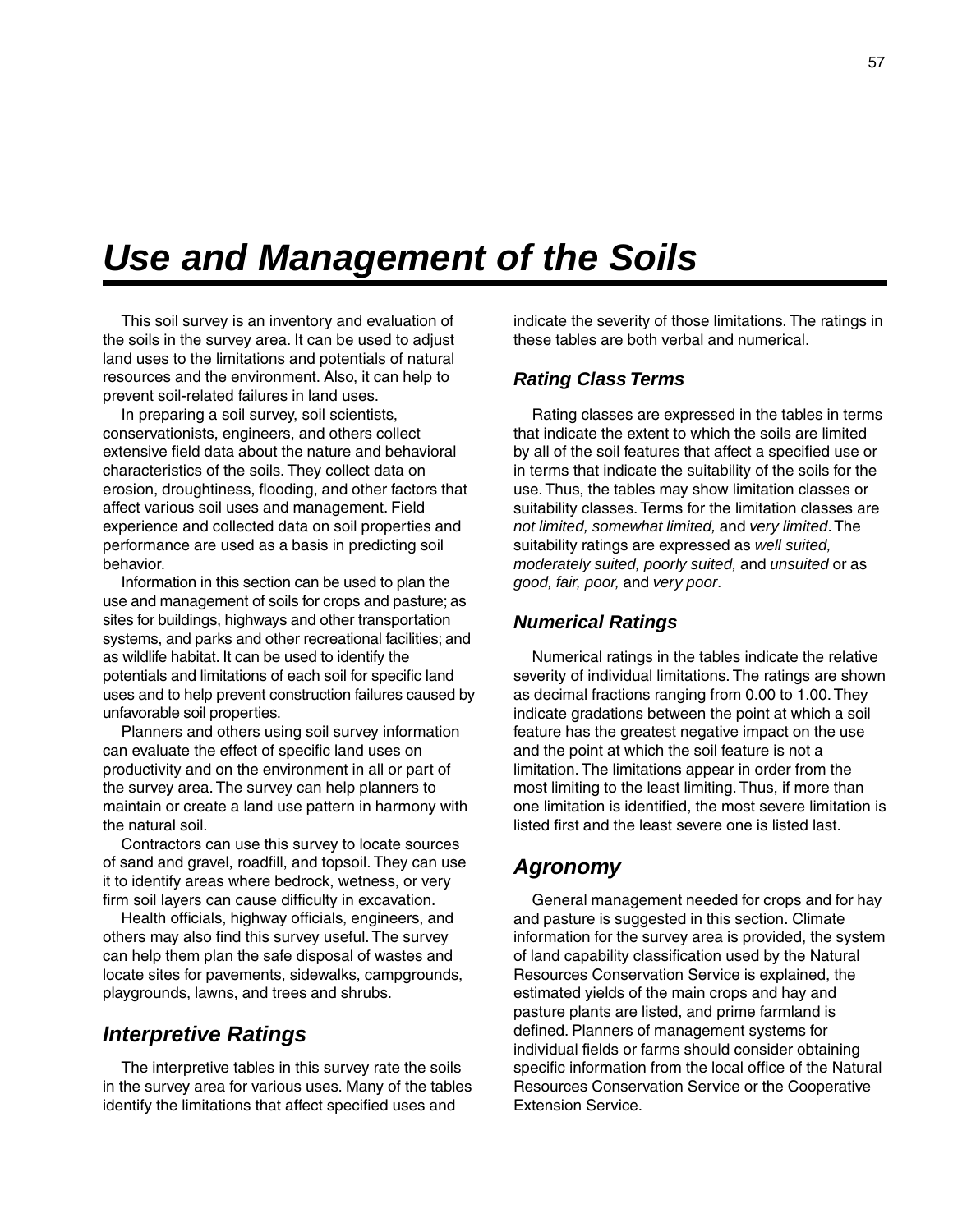### *Climate*

[Table 3](#page-69-0) gives data on temperature and precipitation for the survey area as recorded at Santiago, Minnesota, in the period 1961 to 1990. [Table 4](#page-70-0) shows probable dates of the first freeze in fall and the last freeze in spring. [Table 5](#page-70-0) provides data on length of the growing season.

In winter, the average temperature is 13 degrees F and the average daily minimum temperature is 2 degrees. The lowest temperature on record, which occurred on December 19, 1983, is -41 degrees. In summer, the average temperature is 68 degrees and the average daily maximum temperature is 82 degrees. The highest recorded temperature, which occurred on July 15, 1988, is 105 degrees.

Growing degree days are shown in table 3. They are equivalent to "heat units." During the month, growing degree days accumulate by the amount that the average temperature each day exceeds a base temperature (40 degrees F). The normal monthly accumulation is used to schedule single or successive plantings of a crop between the last freeze in spring and the first freeze in fall.

The total annual precipitation is 30.63 inches. Of this, 21.98 inches, or about 72 percent, usually falls in April through September. The growing season for most crops falls within this period. The heaviest 1-day rainfall during the period of record was 3.65 inches at Santiago on August 31, 1977. Thunderstorms occur on about 35 days each year, and most occur in June.

The average seasonal snowfall is 46.5 inches. The greatest snow depth at any one time during the period of record was 45 inches. On the average, 14 days of the year have at least 1 inch of snow on the ground. The number of such days varies greatly from year to year.

The average relative humidity in midafternoon is about 60 percent. Humidity is higher at night, and the average at dawn is about 83 percent. The sun shines 69 percent of the time possible in summer and 51 percent in winter. The prevailing wind is from the northwest. Average windspeed is highest, 10 miles per hour, in April.

### *Cropland Management Considerations*

The management concerns affecting the use of the soil map units in the survey area for crops are shown in [table 6.](#page-71-0) The main concerns in managing nonirrigated cropland are conserving moisture, controlling wind erosion and water erosion, and maintaining soil fertility.

*Conserving moisture* consists primarily of reducing

the evaporation and runoff rates and increasing the water infiltration rate. Applying conservation tillage and conservation cropping systems, farming on the contour, stripcropping, establishing field windbreaks, and leaving crop residue on the surface conserve moisture.

Generally, a combination of several practices is needed to control *wind erosion* and *water erosion.* Conservation tillage, stripcropping, field windbreaks, contour farming, conservation cropping systems, crop residue management, terraces, diversions, and grassed waterways help to prevent excessive soil loss.

Measures that are effective in maintaining *soil fertility* include applying fertilizer, both organic and inorganic, including manure; incorporating crop residue or green manure crops into the soil; and using proper crop rotations. Controlling erosion helps to prevent the loss of organic matter and plant nutrients and thus helps to maintain productivity, although the level of fertility can be reduced even in areas where erosion is controlled. All soils used for nonirrigated crops respond well to applications of fertilizer.

Some of the considerations shown in the table cannot be easily overcome. These are *channels, flooding, gullies,* and *ponding.*

Additional considerations are as follows:

*Lime content, limited available water capacity, limited organic matter content, potential poor tilth and compaction,* and *restricted permeability.*—These limitations can be minimized by incorporating green manure crops, manure, or crop residue into the soil; applying a system of conservation tillage; and using conservation cropping systems. Also, crops may respond well to additions of phosphate fertilizer to soils that have a high content of lime.

*Potential for ground-water contamination.*—The proper use of nutrients and pesticides can reduce the risk of ground-water contamination.

*Potential for surface-water contamination.*—The risk of surface-water contamination can be reduced by the proper use of nutrients and pesticides and by conservation farming practices that reduce the runoff rate.

*Surface crusting.*—This limitation retards seedling development after periods of heavy rainfall.

*Surface rock fragments.*—This limitation causes rapid wear of tillage equipment. It cannot be easily overcome.

*Surface stones.*—Stones or boulders on or near the surface can hinder normal tillage unless they are removed.

*Salt content.*—In areas where this is a limitation, only salt-tolerant crops should be grown.

On irrigated soils the main management concerns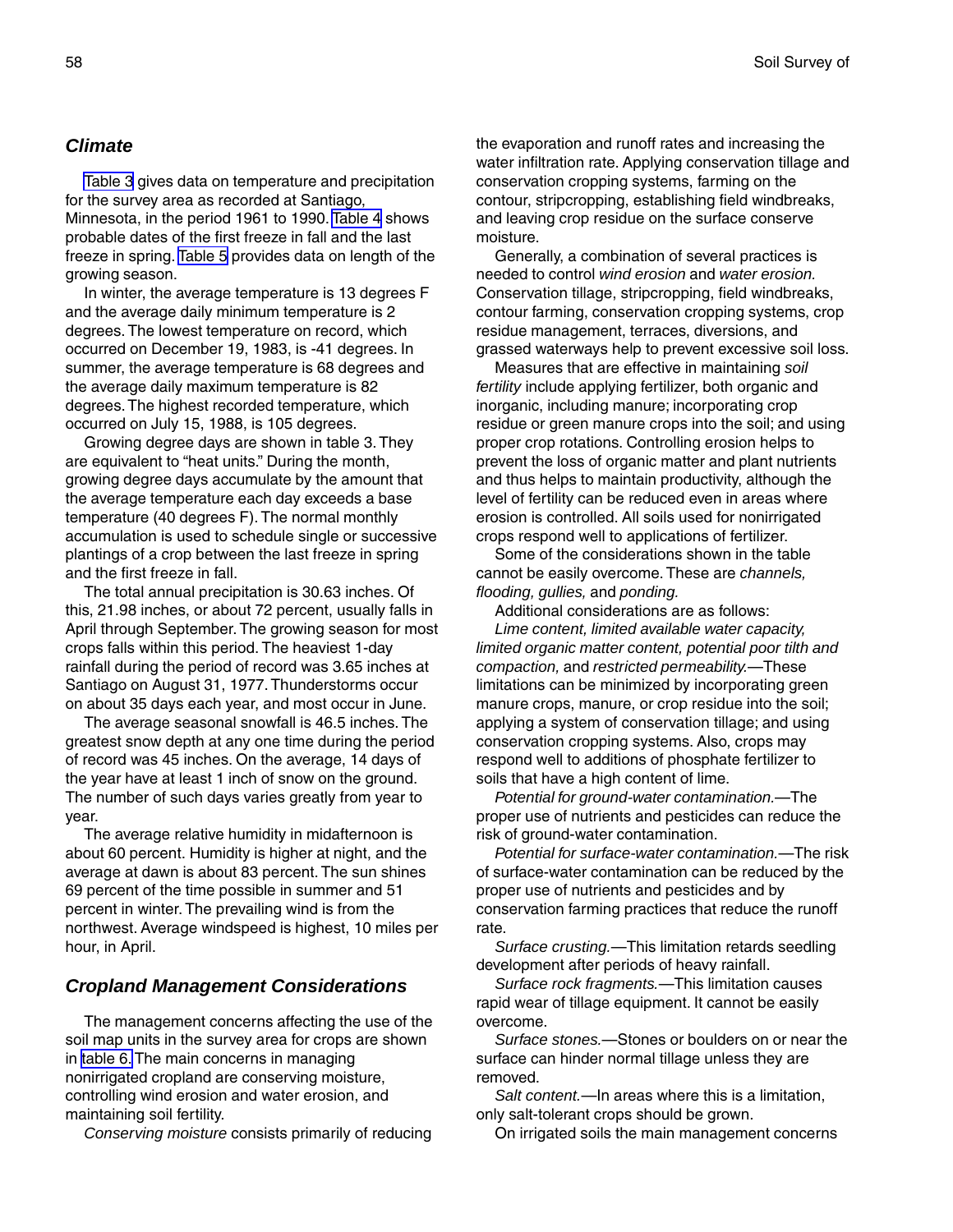are *efficient water use, nutrient management, control of erosion, pest and weed control,* and *timely planting and harvesting* for a successful crop. An irrigation system that provides optimum control and distribution of water at minimum cost is needed. Overirrigation wastes water, leaches plant nutrients, and causes erosion. Also, it can increase wetness and soil salinity.

#### *Explanation of Criteria*

*Acid soil.*—The pH is less than 6.1.

*Channeled.*—The word "channeled" is included in the map unit name.

*Dense layer.*—The bulk density is 1.80 g/cc or greater within the soil profile.

*Depth to rock.*—The depth to bedrock is less than 40 inches.

*Eroded.*—The word "eroded" is included in the map unit name.

*Excessive permeability.*—Saturated hydraulic conductivity is 42 micrometers per second or more within the soil profile.

*Flooding.*—Flooding is occasional, frequent, or very frequent.

*Gullied.*—The word "gullied" is included in the map unit name.

*High organic matter content.*—The surface layer has more than 20 percent organic matter.

*Lime content.*—The pH is 7.4 or more in the surface layer, or the wind erodibility group is 4L.

*Limited available water capacity.*—The available water capacity calculated to a depth of 60 inches or to a root-limiting layer is 6 inches or less.

*Limited organic matter content.*—The content of organic matter is 2 percent or less in the surface layer.

*Ponding.*—Ponding duration is assigned to the map unit component. Water is above the surface.

*Potential poor tilth and compaction.*—The content of clay is 27 percent or more in the surface layer.

*Potential for ground-water contamination* (by nutrients or pesticides).—The depth to a zone in which the soil moisture status is wet is 4 feet or less, the saturated hydraulic conductivity of any layer is more than 42 micrometers per second, or the depth to bedrock is less than 60 inches.

*Potential for surface-water contamination* (by nutrients or pesticides).—The map unit component is occasionally, frequently, or very frequently flooded, is subject to ponding, is assigned to hydrologic group C or D and has a slope of more than 2 percent, is assigned to hydrologic group A and has a slope of more than 6 percent, or is assigned to hydrologic group B, has a slope of 3 percent or more, and has a K factor of more than 0.17.

*Previously eroded.*—The word "eroded" is included in the map unit name.

*Restricted permeability.*—Saturated hydraulic conductivity is less than 0.42 micrometer per second within the soil profile.

*Salt content.*—The electrical conductivity is 4 or more in the surface layer or 8 or more within a depth of 30 inches.

*Slope* (equipment limitation).—The slope is more than 15 percent.

*Surface crusting.*—The content of clay is 27 percent or more and the content of organic matter is 2 percent or less in the surface layer.

*Surface rock fragments* (equipment limitation).— The terms describing the texture of the surface layer include any rock fragment modifier, except for gravelly, channery, stony, very stony, extremely stony, bouldery, very bouldery, and extremely bouldery.

*Surface stones* (equipment limitation).—The word "stony" or "bouldery" is included in the description of the surface layer, or 0.01 percent or more of the surface is covered with boulders.

*Water erosion.*—Either the slope is 6 percent or more, or the slope is more than 3 percent and less than 6 percent and the surface layer is not sandy.

*Wet soil moisture status.*—A zone in which the soil moisture status is wet is within 2.5 feet of the surface.

*Wind erosion.*—The wind erodibility group is 1, 2, 3, or 4L.

#### *Crop Yield Estimates*

The average yields per acre that can be expected of the principal crops under a high level of management are shown in [table 7.](#page-81-0) In any given year, yields may be higher or lower than those indicated in the table because of variations in rainfall and other climatic factors. The land capability classification of map units in the survey area also is shown in the table.

The yields are based mainly on the experience and records of farmers, conservationists, and extension agents. Available yield data from nearby counties and results of field trials and demonstrations also are considered.

The management needed to obtain the indicated yields of the various crops depends on the kind of soil and the crop. Management can include drainage, erosion control, and protection from flooding; the proper planting and seeding rates; suitable highyielding crop varieties; appropriate and timely tillage; control of weeds, plant diseases, and harmful insects; favorable soil reaction and optimum levels of nitrogen,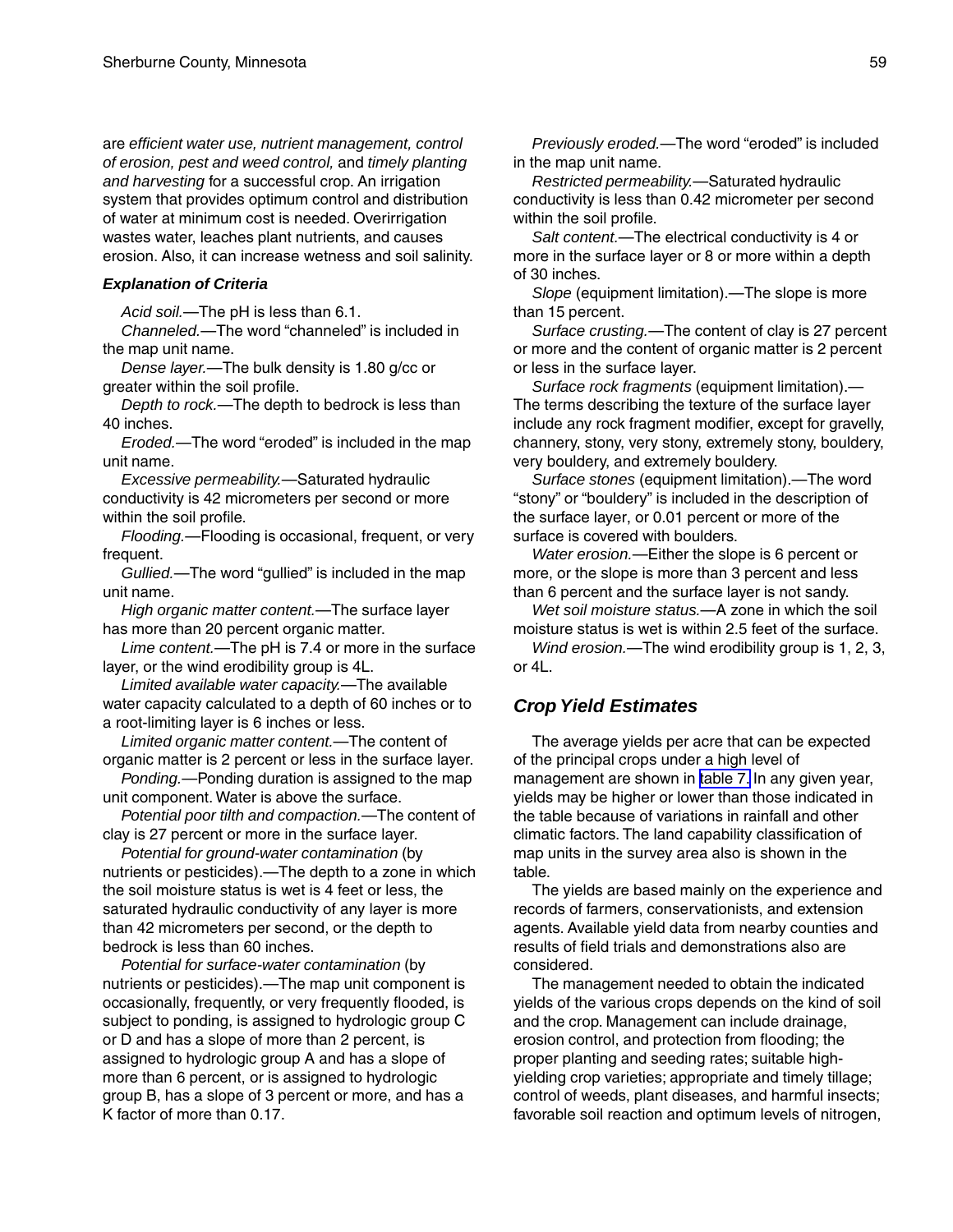phosphorus, potassium, and trace elements for each crop; effective use of crop residue, barnyard manure, and green manure crops; and harvesting that ensures the smallest possible loss.

For yields of irrigated crops, it is assumed that the irrigation system is adapted to the soils and to the crops grown, that good-quality irrigation water is uniformly applied as needed, and that tillage is kept to a minimum.

The estimated yields reflect the productive capacity of each soil for each of the principal crops. Yields are likely to increase as new production technology is developed. The productivity of a given soil compared with that of other soils, however, is not likely to change.

Crops other than those shown in the table are grown in the survey area, but estimated yields are not listed because the acreage of such crops is small. The local office of the Natural Resources Conservation Service or of the Cooperative Extension Service can provide information about the management and productivity of the soils for those crops.

#### *Pasture and Hayland Interpretations*

Soils are assigned to forage suitability groups according to their suitability for the production of forage. The soils in each group are similar enough to be suited to the same species of grasses or legumes, have similar limitations and hazards, require similar management, and have similar productivity levels and other responses to management. The forage suitability groups of the soils in the survey area are listed in [table 8.](#page-88-0) Detailed descriptions of forage suitability groups are available at local offices of the Natural Resources Conservation Service.

Under good management, proper grazing is essential for the production of high-quality forage, stand survival, and erosion control. Proper grazing helps plants to maintain sufficient and generally vigorous top growth during the growing season. Brush control is essential in many areas, and weed control generally is needed. Rotation grazing and renovation also are important management practices.

Yield estimates are often provided in animal unit months (AUM), or the amount of forage or feed required to feed one animal unit (one cow, one horse, one mule, five sheep, or five goats) for 30 days.

The local office of the Natural Resources Conservation Service or of the Cooperative Extension Service can provide information about forage yields other than those shown in table 7.

### *Land Capability Classification*

Land capability classification shows, in a general way, the suitability of soils for most kinds of field crops. Crops that require special management are excluded. The soils are grouped according to their limitations for field crops, the risk of damage if they are used for crops, and the way they respond to management. The criteria used in grouping the soils do not take into account major and generally expensive landforming that would change slope, depth, or other characteristics of the soils, nor do they include possible but unlikely major reclamation projects. Capability classification is not a substitute for interpretations designed to show suitability and limitations of groups of soils for woodland or for engineering purposes.

In the capability system, soils generally are grouped at three levels—capability class, subclass, and unit (USDA, 1961). These categories indicate the degree and kinds of limitations affecting mechanized farming systems that produce the more commonly grown field crops, such as corn, small grain, cotton, hay, and field-grown vegetables. Only class and subclass are used in this survey.

Capability classes, the broadest groups, are designated by the numbers 1 through 8. The numbers indicate progressively greater limitations and narrower choices for practical use.

If properly managed, soils in classes 1, 2, 3, and 4 are suitable for the mechanized production of commonly grown field crops and for pasture and woodland. The degree of the soil limitations affecting the production of cultivated crops increases progressively from class 1 to class 4. The limitations can affect levels of production and the risk of permanent soil deterioration caused by erosion and other factors.

Soils in classes 5, 6, and 7 are generally not suited to the mechanized production of commonly grown field crops without special management, but they are suitable for plants that provide a permanent cover, such as grasses and trees. The severity of the soil limitations affecting crops increases progressively from class 5 to class 7.

Areas in class 8 are generally not suitable for crops, pasture, or woodland without a level of management that is impractical. These areas may have potential for other uses, such as recreational facilities and wildlife habitat.

Capability subclasses identify the dominant kind of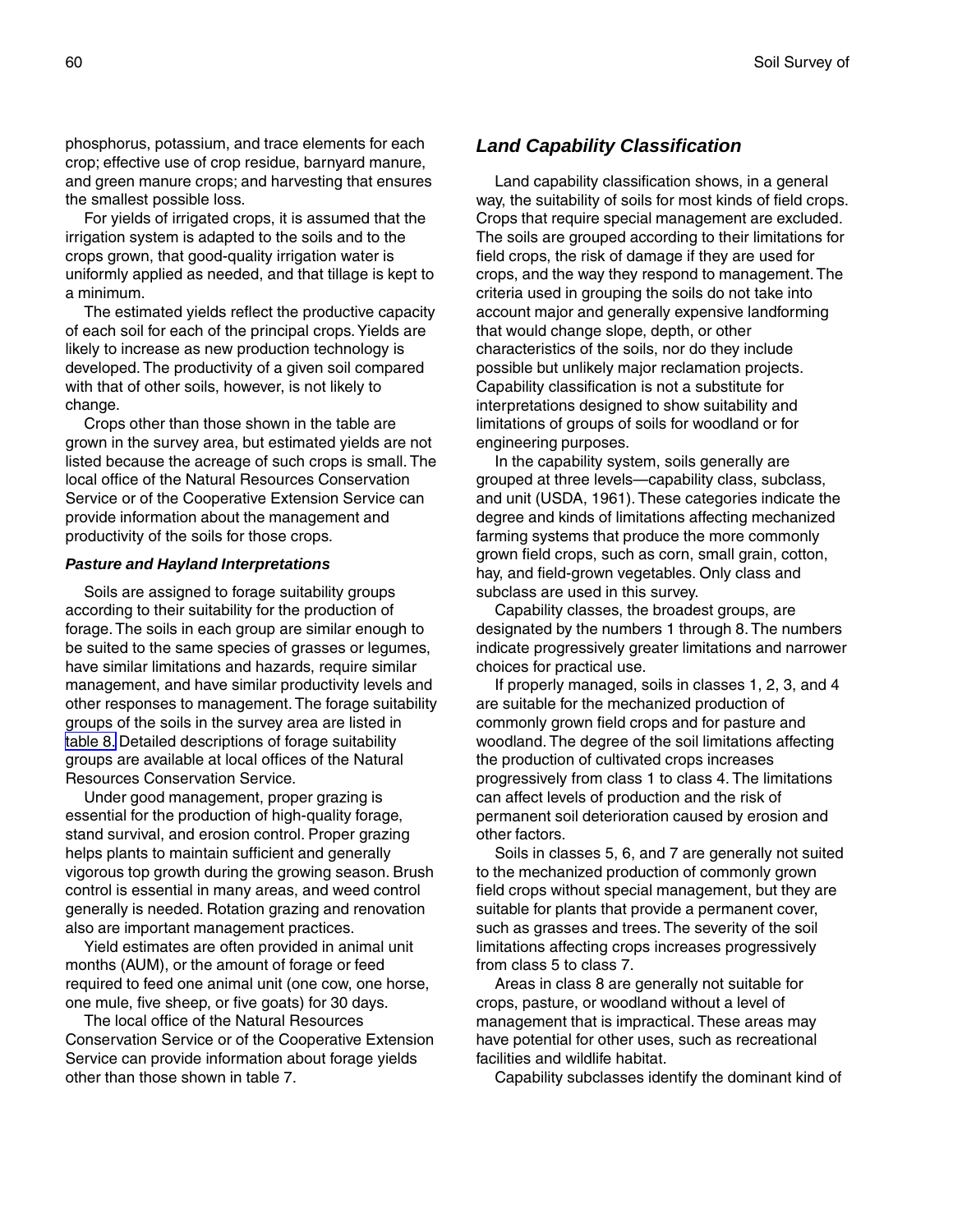limitation in the class. They are designated by adding a small letter, *e, w, s,* or *c*, to the class numeral, for example, 2e. The letter *e* shows that the main hazard is the risk of erosion unless a close-growing plant cover is maintained; *w* shows that water in or on the soil interferes with plant growth or cultivation (in some soils the wetness can be partly corrected by artificial drainage); *s* shows that the soil is limited mainly because it is shallow, droughty, or stony; and *c*, used in only some parts of the United States, shows that the chief limitation is climate that is very cold or very dry.

There are no subclasses in class 1 because the soils of this class have few limitations. Class 5 contains only the subclasses indicated by *w, s,* or *c* because the soils in class 5 are subject to little or no erosion. They have other limitations that restrict their use mainly to pasture, woodland, wildlife habitat, or recreation.

The capability classification of map units in the survey area is given in [table 7.](#page-81-0)

### *Prime Farmland*

Prime farmland is of major importance in meeting the Nation's short- and long-range needs for food and fiber. The acreage of high-quality farmland is limited, and the U.S. Department of Agriculture recognizes that government at local, State, and Federal levels, as well as individuals, must encourage and facilitate the wise use of our Nation's prime farmland.

Prime farmland soils, as defined by the U.S. Department of Agriculture, are soils that are best suited to food, feed, forage, fiber, and oilseed crops. Such soils have properties that favor the economic production of sustained high yields of crops. The soils need only to be treated and managed by acceptable farming methods. An adequate moisture supply and a sufficiently long growing season are required. Prime farmland soils produce the highest yields with minimal expenditure of energy and economic resources, and farming these soils results in the least damage to the environment.

Prime farmland soils may presently be used as cropland, pasture, or woodland or for other purposes. They either are used for food and fiber or are available for these uses. Urban or built-up land, public land, and water areas cannot be considered prime farmland. Urban or built-up land is any contiguous unit of land 10 acres or more in size that is used for such purposes as housing, industrial, and commercial sites, sites for institutions or public buildings, small parks, golf courses, cemeteries, railroad yards, airports,

sanitary landfills, sewage treatment plants, and watercontrol structures. Public land is land not available for farming in National forests, National parks, military reservations, and State parks.

Prime farmland soils commonly receive an adequate and dependable supply of moisture from precipitation or irrigation. The temperature and growing season are favorable, and the level of acidity or alkalinity and the content of salts and sodium are acceptable. The soils have few, if any, rocks and are permeable to water and air. They are not excessively erodible or saturated with water for long periods, and they are not frequently flooded during the growing season or are protected from flooding. Slopes range mainly from 0 to 6 percent.

Soils that have a zone high in the profile in which the soil moisture status is wet or soils that are subject to flooding may qualify as prime farmland where these limitations are overcome by drainage measures or flood control. Onsite evaluation is necessary to determine the effectiveness of corrective measures. More information about the criteria for prime farmland can be obtained at the local office of the Natural Resources Conservation Service.

A recent trend in land use has been the conversion of prime farmland to urban and industrial uses. The loss of prime farmland to other uses puts pressure on lands that are less productive than prime farmland.

About 16,160 acres, or nearly 6 percent of the survey area, meets the requirements for prime farmland.

The map units in the survey area that meet the requirements for prime farmland are listed in [table 9.](#page-92-0) This list does not constitute a recommendation for a particular land use. On some soils included in the table, measures that overcome limitations are needed. The need for these measures is indicated in parentheses after the map unit name. The location of each map unit is shown on the soil maps. The soil qualities that affect use and management are described in the section "Soil Map Unit Descriptions."

#### *Erosion Factors*

Soil erodibility (K) and soil-loss tolerance (T) factors are used in an equation that predicts the amount of soil lost through water erosion in areas of cropland. The procedure for predicting soil loss is useful in guiding the selection of soil and water conservation practices. The erosion factors for the soils in the survey area are shown in [table 18.](#page-211-0)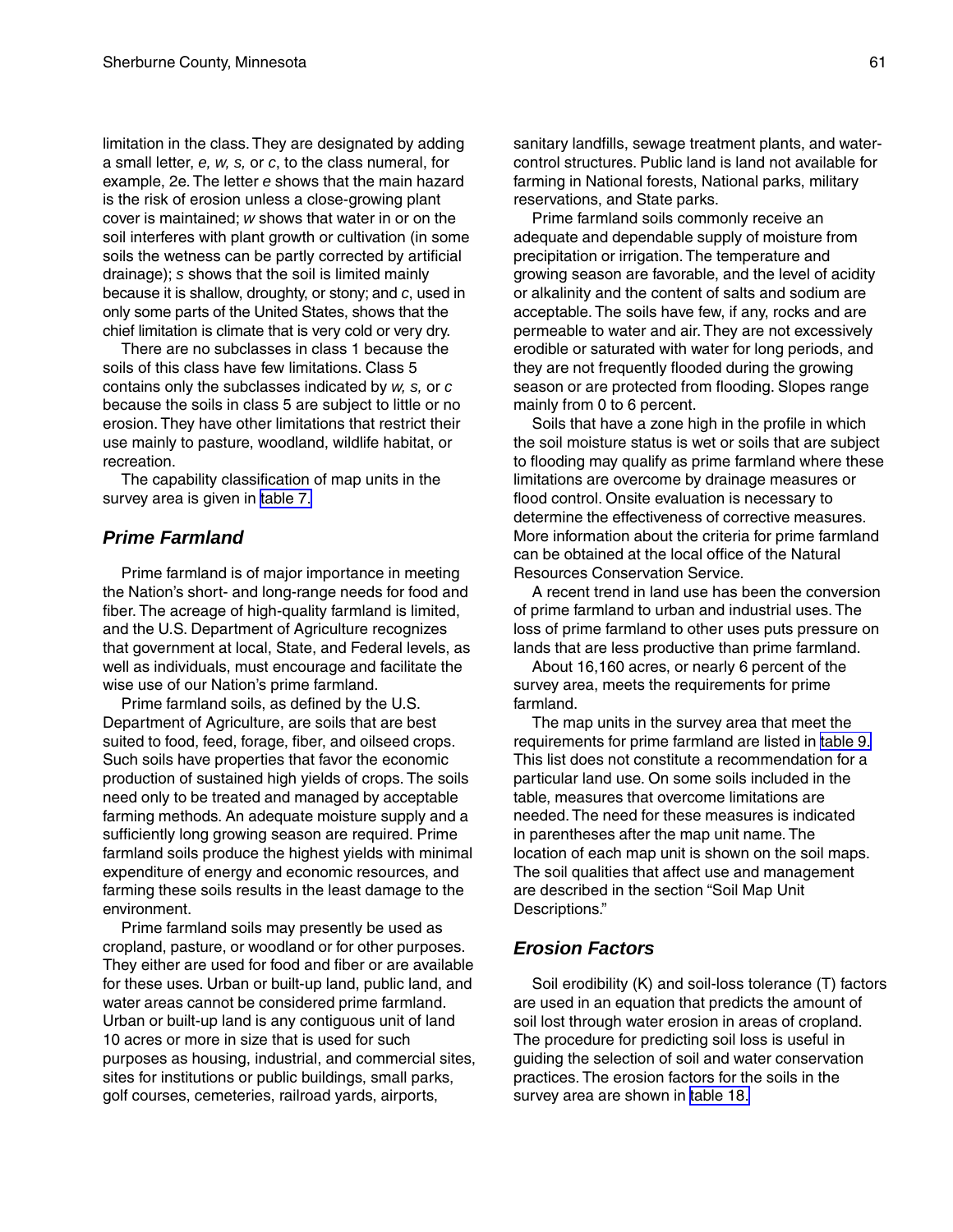#### *Soil Erodibility (K) Factor*

The soil erodibility (K) factor indicates the susceptibility of a soil to sheet and rill erosion by water. The soil properties that influence erodibility are those that affect the infiltration rate, the movement of water through the soil, and the water storage capacity of the soil and those that allow the soil to resist dispersion, splashing, abrasion, and the transporting forces of rainfall and runoff. The most important soil properties are the content of silt plus very fine sand, the content of sand coarser than very fine sand, the content of organic matter, soil structure, and permeability.

#### *Fragment-Free Soil Erodibility (Kf) Factor*

This is one of the factors used in the Revised Universal Soil Loss Equation. It shows the erodibility of the fine-earth fraction, or the material less than 2 millimeters in size.

#### *Soil-Loss Tolerance (T) Factor*

The soil-loss tolerance (T) factor is an estimate of the maximum annual rate of soil erosion that can occur over a sustained period without affecting crop productivity. The rate is expressed in tons of soil loss per acre per year. Ratings of 1 to 5 are used, depending on soil properties and prior erosion. The criteria used in assigning a T factor to a soil include maintenance of an adequate rooting depth for crop production, potential reduction of crop yields, maintenance of water-control structures affected by sedimentation, prevention of gullying, and the value of nutrients lost through erosion.

#### *Wind Erodibility Groups*

Wind erodibility is directly related to the percentage of dry, nonerodible surface soil aggregates larger than 0.84 millimeter in diameter. From this percentage, the wind erodibility index (I) factor is determined. This factor is an expression of the stability of the soil aggregates, or the extent to which they are broken down by tillage and the abrasion caused by windblown soil particles. Soils are assigned to wind erodibility groups (WEG) having similar percentages of dry soil aggregates larger than 0.84 millimeter. The wind erodibility groups and wind erodibility index factors for the soils in the survey area are listed in [table 18.](#page-211-0)

Additional information about wind erodibility groups and K, Kf, T, and I factors can be obtained from local offices of the Natural Resources Conservation Service or the Cooperative Extension Service.

### *Windbreaks and Environmental Plantings*

Windbreaks protect livestock, buildings, and yards from wind and snow. They also protect fruit trees and gardens, and they furnish habitat for wildlife. Several rows of low- and high-growing broadleaf and coniferous trees and shrubs provide the most protection.

Field windbreaks are narrow plantings made at right angles to the prevailing wind and at specific intervals across the field. The interval depends on the erodibility of the soil. Field windbreaks protect cropland and crops from wind, help to keep snow on the fields, and provide food and cover for wildlife.

Environmental plantings help to beautify and screen houses and other buildings and to abate noise. The plants, mostly evergreen shrubs and trees, are closely spaced. To ensure plant survival, a healthy planting stock of suitable species should be planted properly on a well prepared site and maintained in good condition.

Windbreaks are often planted on land that did not originally support trees. Knowledge of how trees perform on such land can be gained only by observing and recording the performance of trees that have been planted and have survived. Many popular windbreak species are not indigenous to the areas in which they are planted.

Each tree or shrub species has certain climatic and physiographic limits. Within these parameters, a tree or shrub may grow well or grow poorly, depending on the characteristics of the soil. Each tree or shrub has definable potential heights in a given physiographic area and under a given climate. Accurate definitions of potential heights are necessary when a windbreak is planned and designed.

[Table 10](#page-93-0) shows the height that locally grown trees and shrubs are expected to reach in 20 years on various soils. The estimates in this table are based on measurements and observation of established plantings that have been given adequate care. They can be used as a guide in planning windbreaks and screens. Additional information on planning windbreaks and screens and planting and caring for trees and shrubs can be obtained from local offices of the Natural Resources Conservation Service or the Cooperative Extension Service or from a nursery.

#### *Windbreak Suitability Groups*

Windbreak suitability groups consist of soils in which the kinds and degrees of the hazards and limitations that affect the survival and growth of trees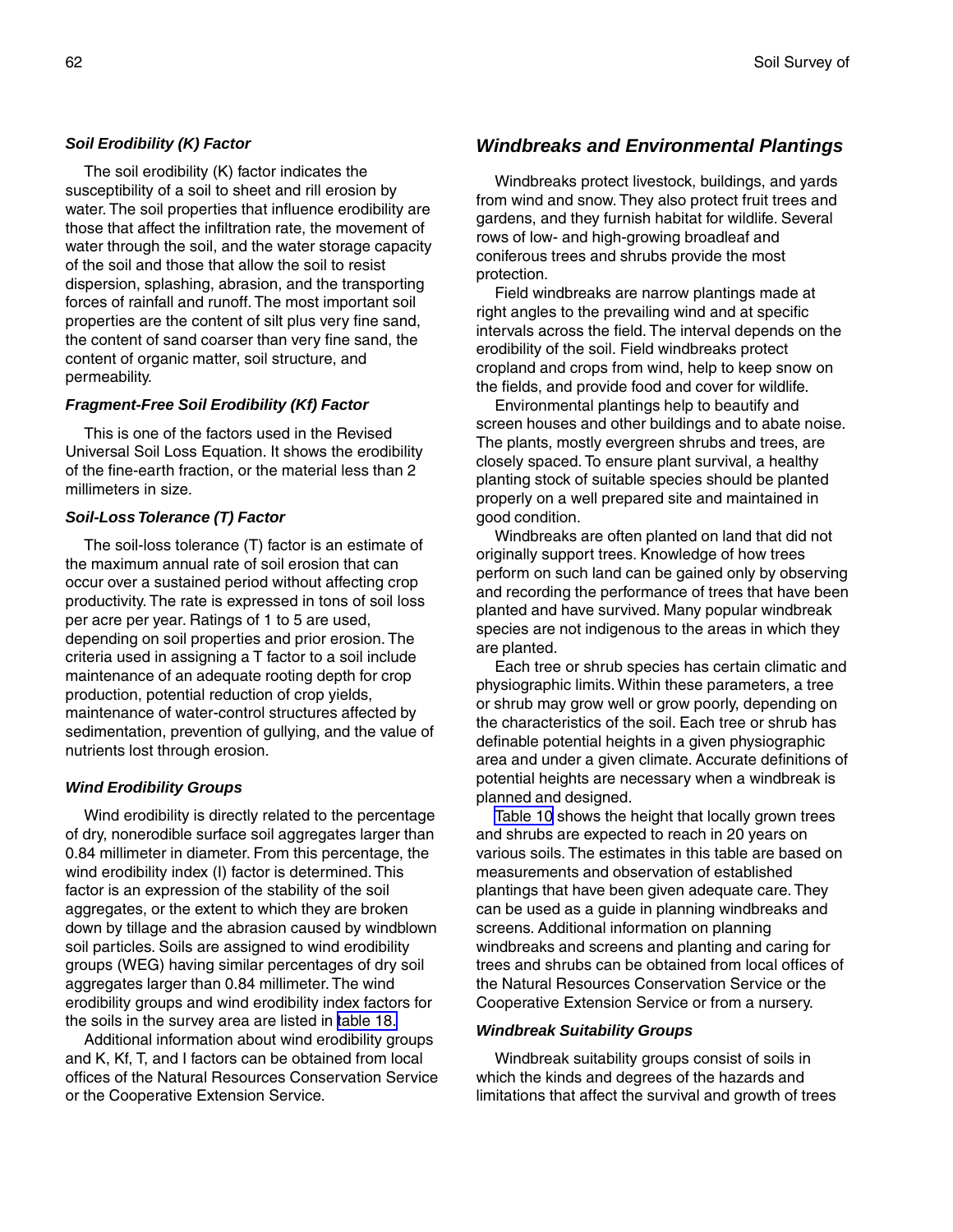and shrubs in windbreaks are about the same. The windbreak suitability groups assigned to the soils in the survey area are listed in [table 11.](#page-108-0)

*Group 1* consists of soils that are somewhat poorly drained or moderately well drained, are rapidly permeable to moderately slowly permeable, and do not have free carbonates in the upper 20 inches.

*Group 1K* consists of soils that are somewhat poorly drained or moderately well drained, are rapidly permeable to moderately slowly permeable, and have free carbonates within 20 inches of the surface. These soils may be very slightly saline or slightly saline (the electrical conductivity is 2 to 8).

*Group 2* consists of poorly drained soils that have been artificially drained and do not have free carbonates in the upper 20 inches. Permeability varies.

*Group 2K* consists of poorly drained or very poorly drained soils that have been artificially drained and have free carbonates within 20 inches of the surface. Permeability varies. These soils may be very slightly saline or slightly saline (the electrical conductivity is 2 to 8).

*Group 2H* consists of very poorly drained soils that have been artificially drained and have more than 16 inches of organic material. Permeability varies.

*Group 2W* consists of very poorly drained soils that are subject to ponding and have been artificially drained. It includes soils that have an organic surface layer up to 16 inches thick. Permeability varies.

*Group 3* consists of soils that are well drained or moderately well drained and are loamy or silty throughout. Permeability is moderate or moderately slow. These soils do not have free carbonates in the upper 20 inches.

*Group 4* consists of soils that are well drained, moderately well drained, or somewhat poorly drained and have a silty or loamy surface layer and a clayey subsoil. Permeability is slow or very slow.

*Group 4C* consists of soils that are well drained, moderately well drained, or somewhat poorly drained and have a clayey surface layer and subsoil. Permeability is slow or very slow.

*Group 4F* consists of soils that are well drained, moderately well drained, or somewhat poorly drained and have a substratum of dense till. Permeability is slow or very slow.

*Group 5* consists of soils that are excessively drained to moderately well drained and have a moderate available water capacity. These soils are dominantly fine sandy loam or sandy loam, but some are sandy in the upper part and loamy in the lower part.

*Group 6G* consists of excessively drained to

moderately well drained soils that are loamy in the upper part and have sand or sand and gravel at a depth of 20 to 40 inches. These soils have a low or moderate available water capacity.

*Group 6D* consists of excessively drained to moderately well drained, loamy soils that have bedrock at a depth of 20 to 40 inches. These soils have a low or moderate available water capacity.

*Group 7* consists of excessively drained to well drained soils that are dominantly loamy fine sand or coarser textured and are shallow to sand or to sand and gravel. These soils have a low available water capacity.

*Group 8* consists of excessively drained to well drained, loamy soils that have free carbonates within 20 inches of the surface.

*Group 9W* consists of soils that are somewhat poorly drained, poorly drained, or very poorly drained and are moderately saline (the electrical conductivity is 8 to 16).

*Group 10* consists of soils or miscellaneous land types that generally are not suitable for windbreaks. One or more characteristics, such as soil depth, texture, wetness, available water capacity, or slope, limit the planting, survival, or growth of trees and shrubs.

### *Recreation*

The soils of the survey area are rated in [tables 12a](#page-113-0) and [12b](#page-122-0) according to limitations that affect their suitability for recreation. The ratings are both verbal and numerical. Rating class terms indicate the extent to which the soils are limited by all of the soil features that affect the recreational uses.

*Not limited* indicates that the soil has features that are very favorable for the specified use. Good performance and very low maintenance can be expected.

*Somewhat limited* indicates that the soil has features that are moderately favorable for the specified use. The limitations can be overcome or minimized by special planning, design, or installation. Fair performance and moderate maintenance can be expected.

*Very limited* indicates that the soil has one or more features that are unfavorable for the specified use. The limitations generally cannot be overcome without major soil reclamation, special design, or expensive installation procedures. Poor performance and high maintenance can be expected.

Numerical ratings in the tables indicate the severity of individual limitations. The ratings are shown as decimal fractions ranging from 0.01 to 1.00. They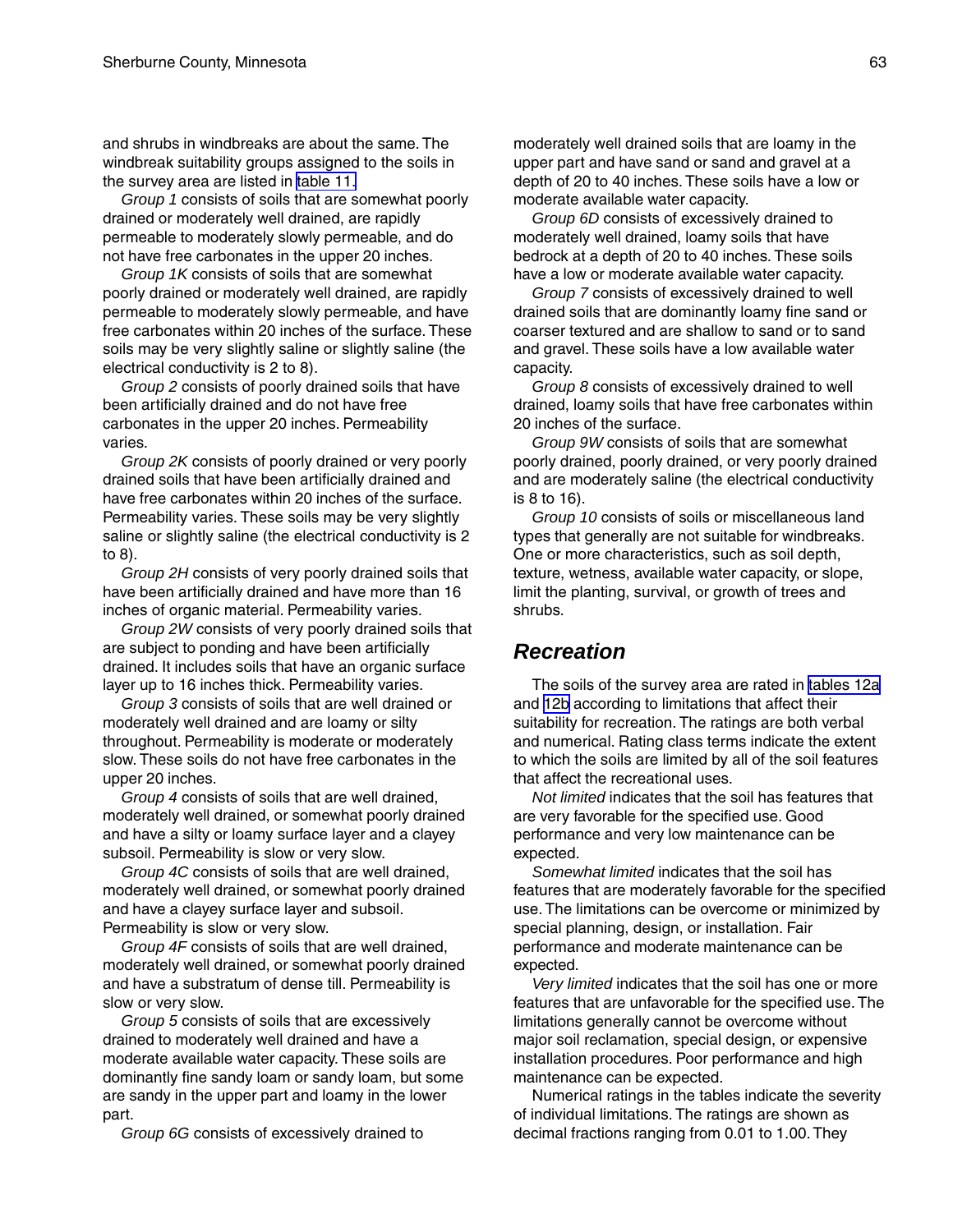indicate gradations between the point at which a soil feature has the greatest negative impact on the use (1.00) and the point at which the soil feature is not a limitation (0.00).

The ratings in the tables are based on restrictive soil features, such as wetness, slope, and texture of the surface layer. Susceptibility to flooding is considered. Not considered in the ratings, but important in evaluating a site, are the location and accessibility of the area, the size and shape of the area and its scenic quality, vegetation, access to water, potential water impoundment sites, and access to public sewer lines. The capacity of the soil to absorb septic tank effluent and the ability of the soil to support vegetation also are important. Soils that are subject to flooding are limited for recreational uses by the duration and intensity of flooding and the season when flooding occurs. In planning recreational facilities, onsite assessment of the height, duration, intensity, and frequency of flooding is essential.

The information in the tables can be supplemented by other information in this survey, for example, interpretations for building site development, construction materials, and water management.

*Camp areas* require site preparation, such as shaping and leveling the tent and parking areas, stabilizing roads and intensively used areas, and installing sanitary facilities and utility lines. Camp areas are subject to heavy foot traffic and some vehicular traffic. The ratings are based on the soil properties that affect the ease of developing camp areas and the performance of the areas after development. Slope, stoniness, and depth to bedrock or a cemented pan are the main concerns affecting the development of camp areas.

The soil properties that affect the performance of the areas after development are those that influence trafficability and promote the growth of vegetation, especially in heavily used areas. For good trafficability, the surface of camp areas should absorb rainfall readily, remain firm under heavy foot traffic, and not be dusty when dry. The soil properties that influence trafficability are texture of the surface layer, depth to a zone in which the soil moisture status is wet, ponding, flooding, permeability, and large stones. The soil properties that affect the growth of plants are depth to bedrock or a cemented pan, permeability, and toxic substances in the soil.

*Picnic areas* are subject to heavy foot traffic. Most vehicular traffic is confined to access roads and parking areas. The ratings are based on the soil properties that affect the ease of developing picnic areas and that influence trafficability and the growth of vegetation after development. Slope and stoniness are the main concerns affecting the development of picnic areas. For good trafficability, the surface of picnic areas should absorb rainfall readily, remain firm under heavy foot traffic, and not be dusty when dry. The soil properties that influence trafficability are texture of the surface layer, depth to a zone in which the soil moisture status is wet, ponding, flooding, permeability, and large stones. The soil properties that affect the growth of plants are depth to bedrock or a cemented pan, permeability, and toxic substances in the soil.

*Playgrounds* require soils that are nearly level, are free of stones, and can withstand intensive foot traffic. The ratings are based on the soil properties that affect the ease of developing playgrounds and that influence trafficability and the growth of vegetation after development. Slope and stoniness are the main concerns affecting the development of playgrounds. For good trafficability, the surface of the playgrounds should absorb rainfall readily, remain firm under heavy foot traffic, and not be dusty when dry. The soil properties that influence trafficability are texture of the surface layer, depth to a zone in which the soil moisture status is wet, ponding, flooding, permeability, and large stones. The soil properties that affect the growth of plants are depth to bedrock or a cemented pan, permeability, and toxic substances in the soil.

*Paths and trails* for hiking and horseback riding should require little or no slope modification through cutting and filling. The ratings are based on the soil properties that affect trafficability and erodibility. These properties are stoniness, depth to a zone in which the soil moisture status is wet, ponding, flooding, slope, and texture of the surface layer.

*Off-road motorcycle trails* require little or no site preparation. They are not covered with surfacing material or vegetation. Considerable compaction of the soil material is likely. The ratings are based on the soil properties that influence erodibility, trafficability, dustiness, and the ease of revegetation. These properties are stoniness, slope, depth to a zone in which the soil moisture status is wet, ponding, flooding, and texture of the surface layer.

*Golf fairways* are subject to heavy foot traffic and some light vehicular traffic. Cutting or filling may be required. Irrigation is not considered in the ratings. The ratings are based on the soil properties that affect plant growth and trafficability after vegetation is established. The properties that affect plant growth are reaction; depth to a zone in which the soil moisture status is wet; ponding; depth to bedrock or a cemented pan; the available water capacity in the upper 40 inches; the content of salts, sodium, or calcium carbonate; and sulfidic materials. The properties that affect trafficability are flooding, depth to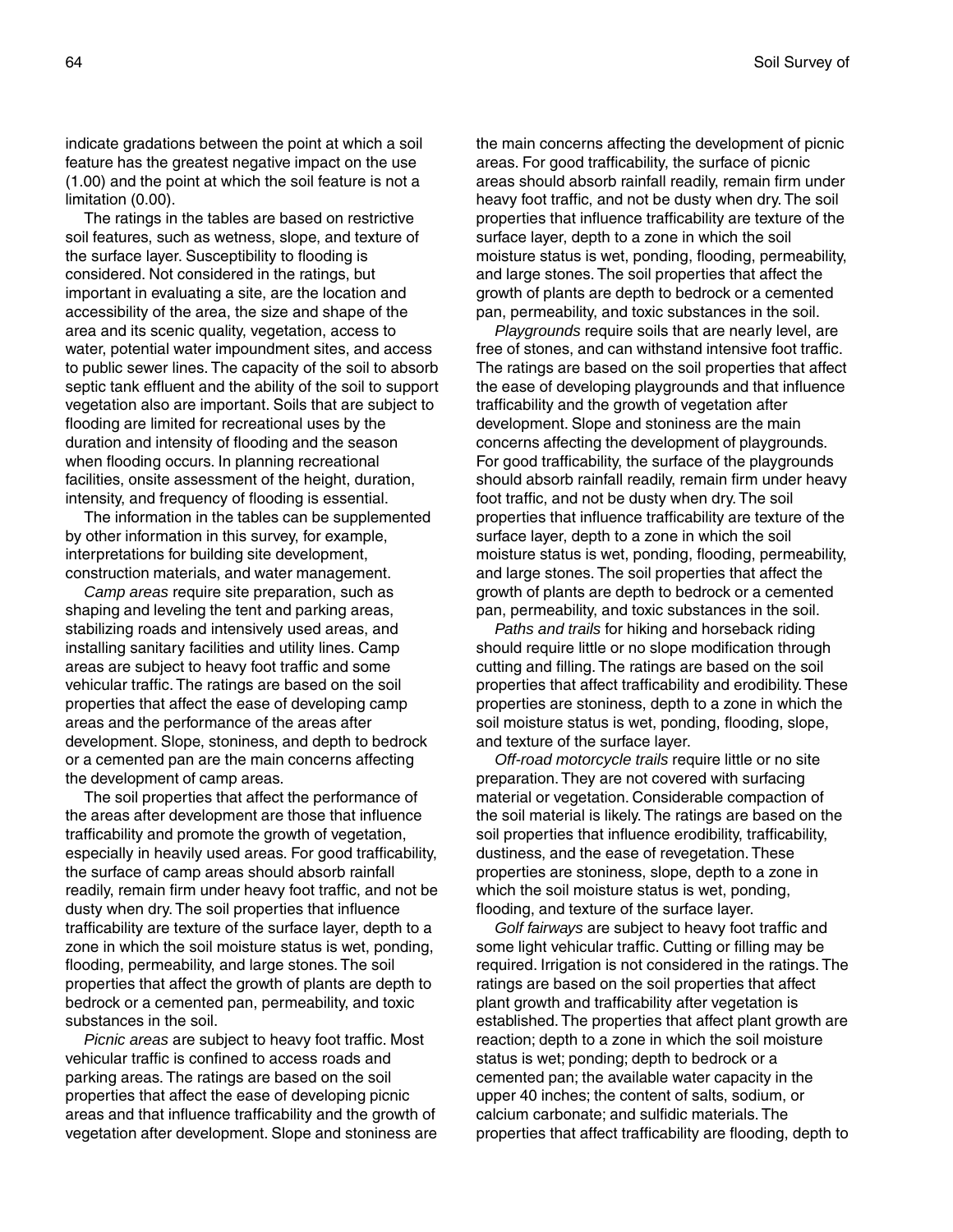a zone in which the soil moisture status is wet, ponding, slope, stoniness, and the amount of sand, clay, or organic matter in the surface layer. The suitability of the soil for traps, tees, roughs, and greens is not considered in the ratings.

### *Wildlife Habitat*

Soils affect the kind and amount of vegetation that is available to wildlife as food and cover. They also affect the construction of water impoundments. If food, cover, or water is missing, inadequate, or inaccessible, wildlife will be scarce or will not inhabit the area.

If the soils have potential for habitat development, wildlife habitat can be created or improved by planting appropriate vegetation, properly managing the existing plant cover, and fostering the natural establishment of desirable plants.

In [table 13,](#page-130-0) the soils in the survey area are rated according to their potential for providing habitat for various kinds of wildlife. This information can be used in planning parks, wildlife refuges, nature study areas, and other developments for wildlife; in selecting soils that are suitable for establishing, improving, or maintaining specific elements of wildlife habitat; and in determining the intensity of management needed for each element of the habitat.

The potential of the soil is rated good, fair, poor, or very poor. A rating of *good* indicates that the element or kind of habitat is easily established, improved, or maintained. Few or no limitations affect management, and satisfactory results can be expected. A rating of *fair* indicates that the element or kind of habitat can be established, improved, or maintained in most places. Moderately intensive management is required for satisfactory results. A rating of *poor* indicates that limitations are severe for the designated element or kind of habitat. Habitat can be created, improved, or maintained in most places, but management is difficult and must be intensive. A rating of *very poor* indicates that restrictions for the element or kind of habitat are very severe and that unsatisfactory results can be expected. Creating, improving, or maintaining habitat is impractical or impossible.

The elements of wildlife habitat are described in the following paragraphs.

*Grain and seed crops* are domestic grains and seed-producing herbaceous plants used by wildlife. Examples are corn, soybeans, wheat, oats, and barley.

*Grasses and legumes* are domestic perennial grasses and herbaceous legumes planted for wildlife food and cover. Examples are bromegrass, timothy,

orchardgrass, clover, alfalfa, wheatgrass, and birdsfoot trefoil.

*Wild herbaceous plants* are native or naturally established grasses and forbs, including weeds, that provide food and cover for wildlife. Examples are bluestems, indiangrass, blueberry, goldenrod, lambsquarters, dandelions, blackberry, ragweed, wheatgrass, and nightshade.

The major soil properties affecting the growth of grain and forage crops and wild herbaceous plants are depth of the root zone, texture of the surface layer, the amount of water available to plants, wetness, salinity, and flooding. The length of the growing season also is important.

*Hardwood trees* and woody understory produce nuts or other fruit, buds, catkins, twigs, bark, and foliage that wildlife eat. Examples are oak, poplar, box elder, birch, maple, green ash, willow, and American elm.

*Coniferous plants* are cone-bearing trees, shrubs, or ground cover that provide habitat or supply food in the form of browse, seed, or fruit-like cones. Examples are pine, spruce, cedar, and tamarack.

The major soil properties affecting the growth of hardwood and coniferous trees and shrubs are depth of the root zone, the amount of water available to plants, and wetness.

*Wetland plants* are annual and perennial wild herbaceous plants that grow on moist or wet sites. Submerged or floating aquatic plants are excluded. Wetland plants produce food or cover for wetland wildlife. Examples of these plants are smartweeds, wild millet, rushes, sedges, bulrushes, wild rice, arrowhead, waterplantain, cattail, prairie cordgrass, bluejoint grass, asters, and beggarticks.

The major soil properties affecting wetland plants are texture of the surface layer, wetness, acidity or alkalinity, and slope.

*Shallow water areas* have an average depth of less than 5 feet. They are useful as habitat for some wildlife species. They are naturally wet areas or are created by dams, levees, or water-control measures in marshes or streams. Examples are waterfowl feeding areas, wildlife watering developments, beaver ponds, and other wildlife ponds.

The major soil properties affecting shallow water areas are depth to bedrock, wetness, surface stoniness, slope, and permeability.

The habitat for various kinds of wildlife is described in the following paragraphs.

*Habitat for openland wildlife* consists of cropland, pasture, meadows, and areas that are overgrown with grasses, herbs, and shrubs. These areas produce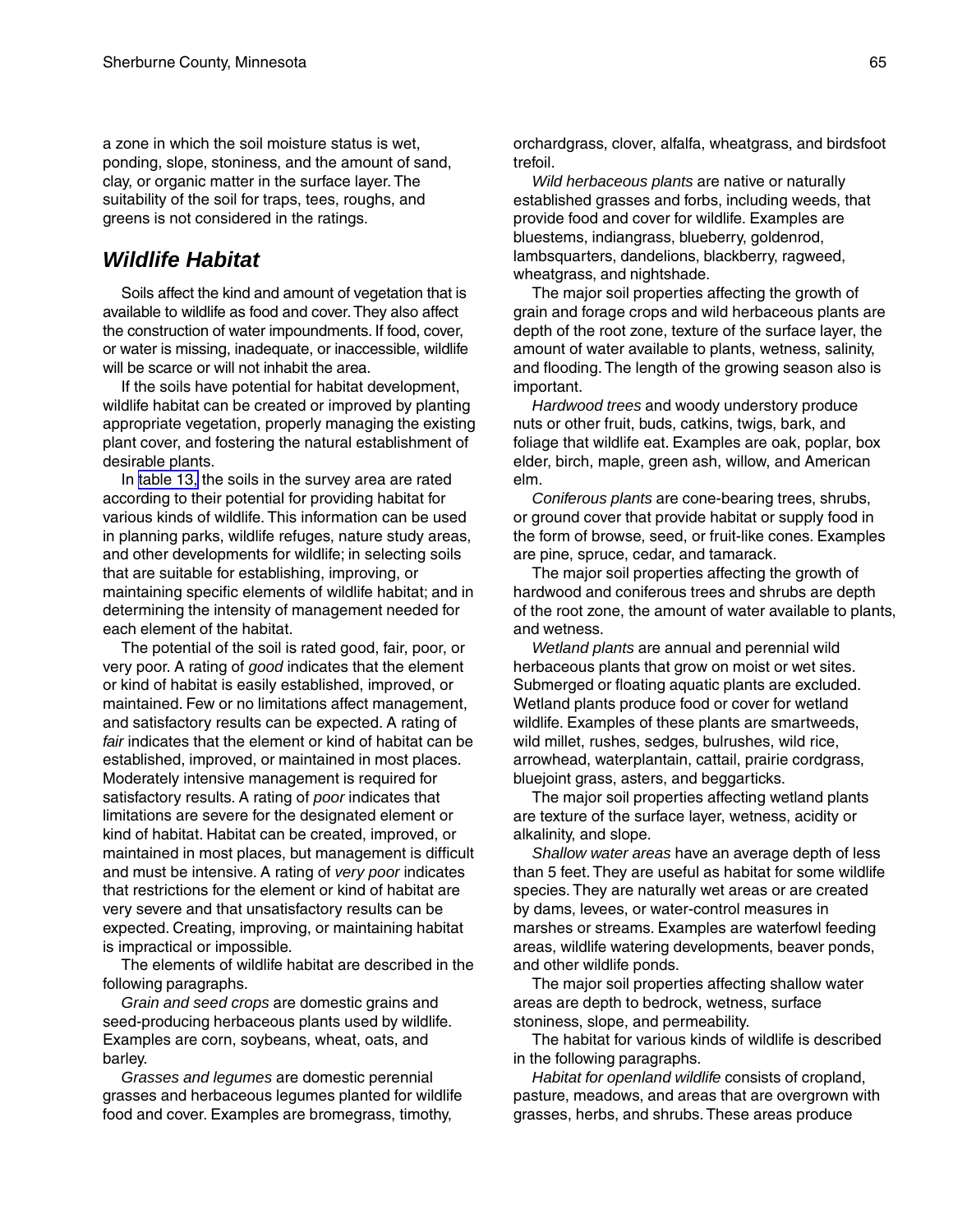grain and seed crops, grasses and legumes, and wild herbaceous plants. The wildlife attracted to these areas include ring-necked pheasant, meadowlark, field sparrow, killdeer, cottontail rabbit, and red fox.

*Habitat for woodland wildlife* consists of areas of hardwoods or conifers or a mixture of these and associated grasses, legumes, and wild herbaceous plants. The wildlife attracted to this habitat include wild turkey, ruffed grouse, thrushes, woodpeckers, owls, tree squirrels, raccoon, and white-tailed deer.

*Habitat for wetland wildlife* consists of open, marshy or swampy shallow water areas, bogs, or flood plains that support water-tolerant plants. The wildlife attracted to this habitat include ducks, geese, herons, bitterns, rails, kingfishers, muskrat, otter, mink, and beaver.

### *Engineering*

This section provides information for planning land uses related to urban development and to water management. Soils are rated for various uses, and the most limiting features are identified. Ratings are given for building site development, construction materials, and water management. The ratings are based on observed performance of the soils and on the data in the tables described under the heading "Soil Properties."

*Information in this section is intended for land use planning, for evaluating land use alternatives, and for planning site investigations prior to design and construction. The information, however, has limitations. For example, estimates and other data generally apply only to that part of the soil between the surface and a depth of 5 to 7 feet. Because of the map scale, small areas of different soils may be included within the mapped areas of a specific soil.*

The information is not site specific and does not eliminate the need for onsite investigation of the soils or for testing and analysis by personnel experienced in the design and construction of engineering works.

Government ordinances and regulations that restrict certain land uses or impose specific design criteria were not considered in preparing the information in this section. Local ordinances and regulations should be considered in planning, in site selection, and in design.

Soil properties, site features, and observed performance were considered in determining the ratings in this section. During the fieldwork for this soil survey, determinations were made about particle-size distribution, liquid limit, plasticity index, soil reaction, depth to bedrock, hardness of bedrock within 5 to 7

feet of the surface, soil wetness, depth to a zone in which the soil moisture status is wet, ponding, slope, likelihood of flooding, natural soil structure aggregation, and soil density. Data were collected about kinds of clay minerals, mineralogy of the sand and silt fractions, and the kinds of adsorbed cations. Estimates were made for erodibility, permeability, corrosivity, linear extensibility, available water capacity, and other behavioral characteristics affecting engineering uses.

This information can be used to evaluate the potential of areas for residential, commercial, industrial, and recreational uses; make preliminary estimates of construction conditions; evaluate alternative routes for roads, streets, highways, pipelines, and underground cables; plan detailed onsite investigations of soils and geology; locate potential sources of gravel, sand, earthfill, and topsoil; plan drainage systems, irrigation systems, ponds, terraces, and other structures for soil and water conservation; and predict performance of proposed small structures and pavements by comparing the performance of existing similar structures on the same or similar soils.

The information in the tables, along with the soil maps, the soil descriptions, and other data provided in this survey, can be used to make additional interpretations.

Some of the terms used in this soil survey have a special meaning in soil science and are defined in the Glossary.

### *Building Site Development*

Soil properties influence the development of building sites, including the selection of the site, the design of the structure, construction, performance after construction, and maintenance. [Tables 14a](#page-136-0) and [14b](#page-144-0) show the degree and kind of soil limitations that affect dwellings with and without basements, small commercial buildings, local roads and streets, shallow excavations, and lawns and landscaping.

The ratings in the tables are both verbal and numerical. Rating class terms indicate the extent to which the soils are limited by all of the soil features that affect building site development.

*Not limited* indicates that the soil has features that are very favorable for the specified use. Good performance and very low maintenance can be expected.

*Somewhat limited* indicates that the soil has features that are moderately favorable for the specified use. The limitations can be overcome or minimized by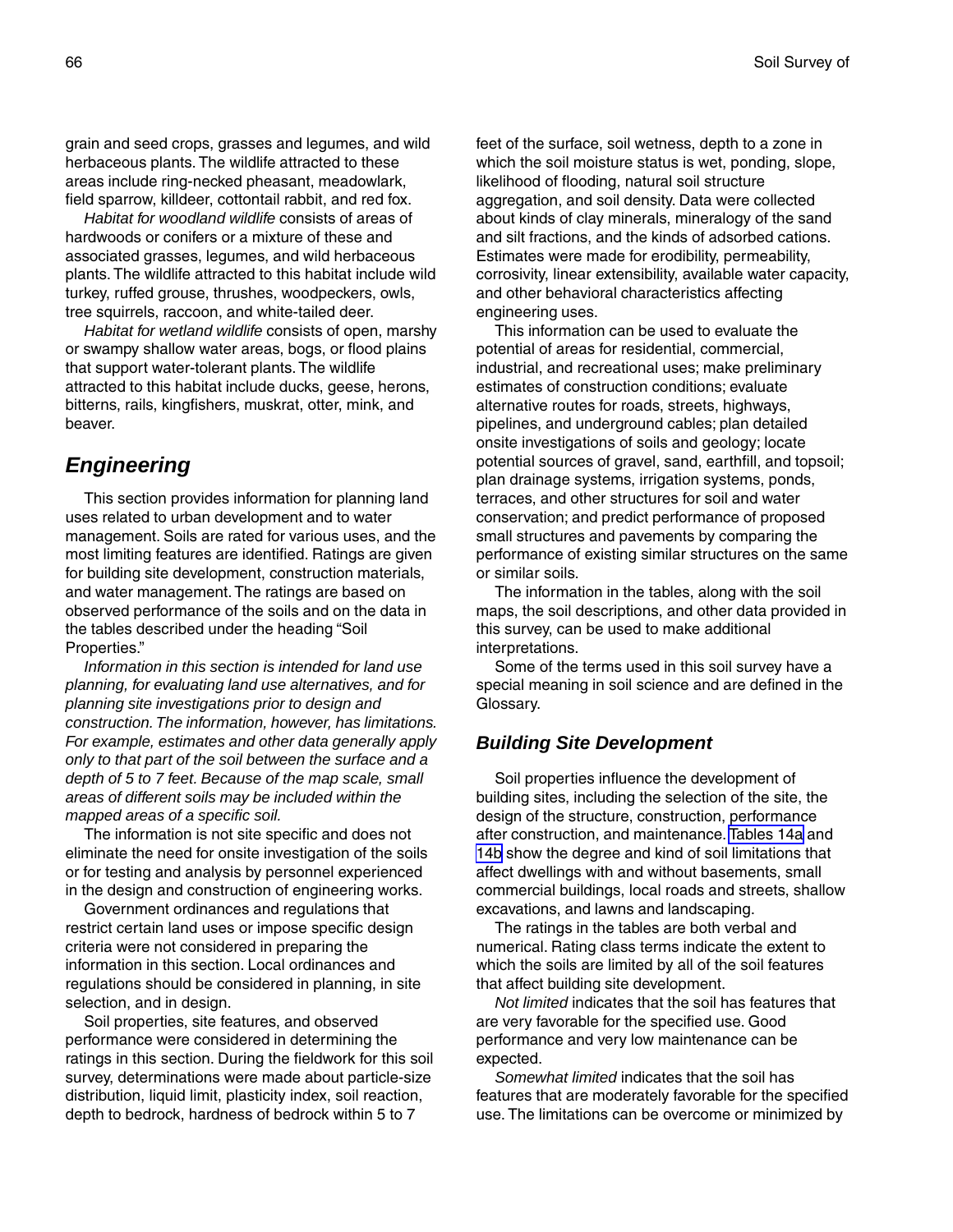special planning, design, or installation. Fair performance and moderate maintenance can be expected.

*Very limited* indicates that the soil has one or more features that are unfavorable for the specified use. The limitations generally cannot be overcome without major soil reclamation, special design, or expensive installation procedures. Poor performance and high maintenance can be expected.

Numerical ratings in the tables indicate the severity of individual limitations. The ratings are shown as decimal fractions ranging from 0.01 to 1.00. They indicate gradations between the point at which a soil feature has the greatest negative impact on the use (1.00) and the point at which the soil feature is not a limitation (0.00).

*Dwellings* are single-family houses of three stories or less. For dwellings without basements, the foundation is assumed to consist of spread footings of reinforced concrete built on undisturbed soil at a depth of 2 feet or at the depth of maximum frost penetration, whichever is deeper. For dwellings with basements, the foundation is assumed to consist of spread footings of reinforced concrete built on undisturbed soil at a depth of about 7 feet. The ratings for dwellings are based on the soil properties that affect the capacity of the soil to support a load without movement and on the properties that affect excavation and construction costs. The properties that affect the load-supporting capacity include depth to a zone in which the soil moisture status is wet, ponding, flooding, subsidence, linear extensibility (shrink-swell potential), and compressibility. Compressibility is inferred from the Unified classification. The properties that affect the ease and amount of excavation include depth to a zone in which the soil moisture status is wet, ponding, flooding, slope, depth to bedrock or a cemented pan, hardness of bedrock or a cemented pan, and the amount and size of rock fragments.

*Small commercial buildings* are structures that are less than three stories high and do not have basements. The foundation is assumed to consist of spread footings of reinforced concrete built on undisturbed soil at a depth of 2 feet or at the depth of maximum frost penetration, whichever is deeper. The ratings are based on the soil properties that affect the capacity of the soil to support a load without movement and on the properties that affect excavation and construction costs. The properties that affect the load-supporting capacity include depth to a zone in which the soil moisture status is wet, ponding, flooding, subsidence, linear extensibility (shrink-swell potential), and compressibility (which is inferred from the Unified classification). The properties that affect

the ease and amount of excavation include flooding, depth to a zone in which the soil moisture status is wet, ponding, slope, depth to bedrock or a cemented pan, hardness of bedrock or a cemented pan, and the amount and size of rock fragments.

*Local roads and streets* have an all-weather surface and carry automobile and light truck traffic all year. They have a subgrade of cut or fill soil material; a base of gravel, crushed rock, or soil material stabilized by lime or cement; and a surface of flexible material (asphalt), rigid material (concrete), or gravel with a binder. The ratings are based on the soil properties that affect the ease of excavation and grading and the traffic-supporting capacity. The properties that affect the ease of excavation and grading are depth to bedrock or a cemented pan, hardness of bedrock or a cemented pan, depth to a zone in which the soil moisture status is wet, ponding, flooding, the amount of large stones, and slope. The properties that affect the traffic-supporting capacity are soil strength (as inferred from the AASHTO group index number), subsidence, linear extensibility (shrink-swell potential), the potential for frost action, depth to a zone in which the soil moisture status is wet, and ponding.

*Shallow excavations* are trenches or holes dug to a maximum depth of 5 or 6 feet for graves, utility lines, open ditches, or other purposes. The ratings are based on the soil properties that influence the ease of digging and the resistance to sloughing. Depth to bedrock or a cemented pan, hardness of bedrock or a cemented pan, the amount of large stones, and dense layers influence the ease of digging, filling, and compacting. Depth to a zone in which the soil moisture status is wet, flooding, and ponding may restrict the period when excavations can be made. Slope influences the ease of using machinery. Soil texture, depth to a zone in which the soil moisture status is wet, and linear extensibility (shrink-swell potential) influence the resistance to sloughing.

*Lawns and landscaping* require soils on which turf and ornamental trees and shrubs can be established and maintained. Irrigation is not considered in the ratings. The ratings are based on the soil properties that affect plant growth and trafficability after vegetation is established. The properties that affect plant growth are reaction; depth to a zone in which the soil moisture status is wet; ponding; depth to bedrock or a cemented pan; the available water capacity in the upper 40 inches; the content of salts, sodium, or calcium carbonate; and sulfidic materials. The properties that affect trafficability are flooding, depth to a zone in which the soil moisture status is wet, ponding, slope, stoniness, and the amount of sand, clay, or organic matter in the surface layer.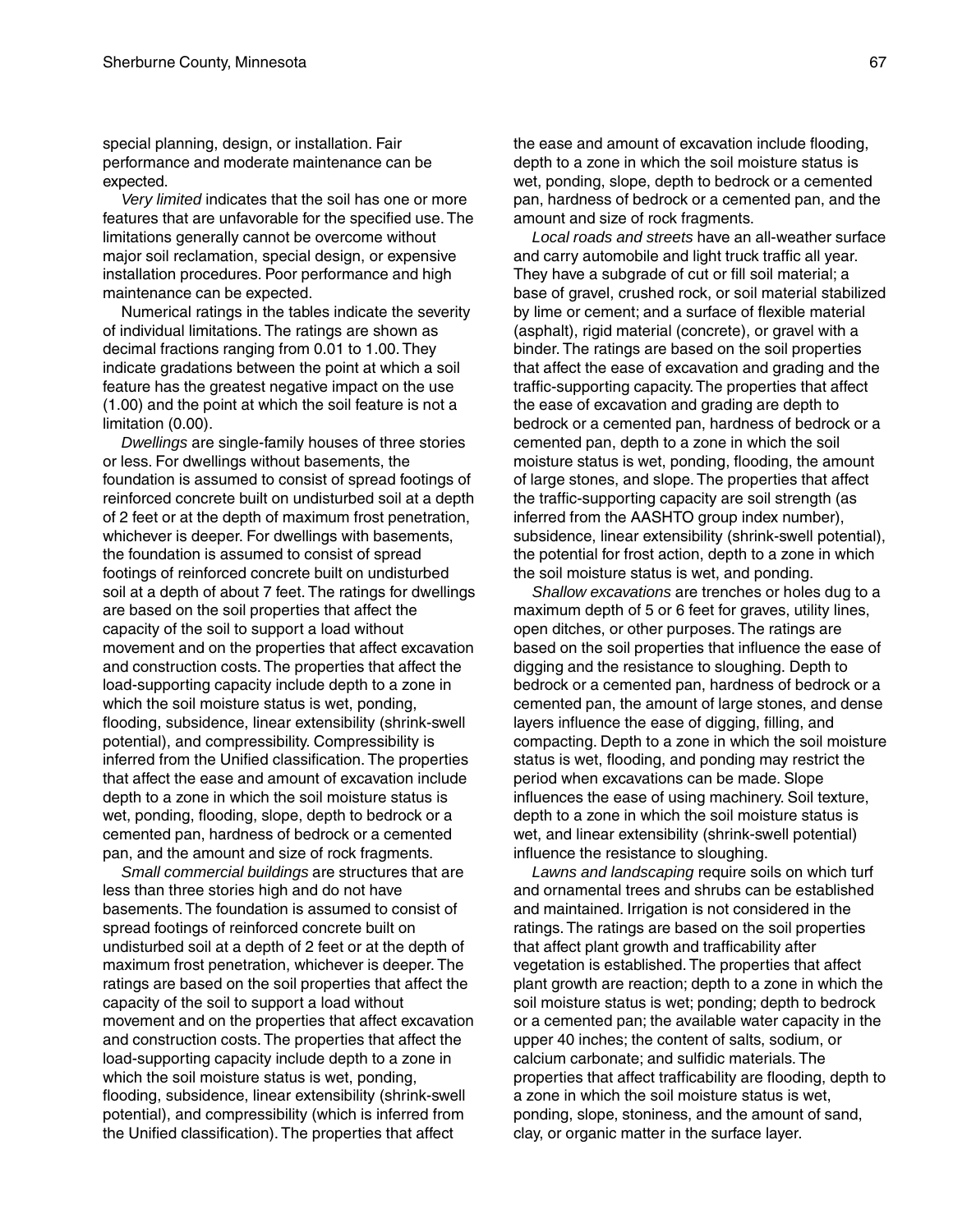### *Construction Materials*

[Tables 15a](#page-154-0) and [15b](#page-162-0) give information about the soils as potential sources of gravel, sand, topsoil, reclamation material, and roadfill. Normal compaction, minor processing, and other standard construction practices are assumed.

*Sand* and *gravel* are natural aggregates suitable for commercial use with a minimum of processing. They are used in many kinds of construction. Specifications for each use vary widely. In table 15a, only the likelihood of finding material in suitable quantity is evaluated. The suitability of the material for specific purposes is not evaluated, nor are factors that affect excavation of the material. The properties used to evaluate the soil as a source of sand or gravel are gradation of grain sizes (as indicated by the Unified classification of the soil), the thickness of suitable material, and the content of rock fragments. If the bottom layer of the soil contains sand or gravel, the soil is considered a likely source regardless of thickness. The assumption is that the sand or gravel layer below the depth of observation exceeds the minimum thickness.

The soils are rated *good, fair,* or *poor* as potential sources of sand and gravel. A rating of good or fair means that the source material is likely to be in or below the soil. The bottom layer and the thickest layer of the soils are assigned numerical ratings. These ratings indicate the likelihood that the layer is a source of sand or gravel. The number 0.00 indicates that the layer is a poor source. The number 1.00 indicates that the layer is a good source. A number between 0.00 and 1.00 indicates the degree to which the layer is a likely source.

The soils are rated *good, fair, or poor* as potential sources of topsoil, reclamation material, and roadfill. The features that limit the soils as sources of these materials are specified in the tables. The numerical ratings given after the specified features indicate the degree to which the features limit the soils as sources of topsoil, reclamation material, or roadfill. The lower the number, the greater the limitation.

*Reclamation material* is used in areas that have been drastically disturbed by surface mining or similar activities. When these areas are reclaimed, layers of soil material or unconsolidated geological material, or both, are replaced in a vertical sequence. The reconstructed soil favors plant growth. The ratings in the table do not apply to quarries and other mined areas that require an offsite source of reconstruction material. The ratings are based on the soil properties that affect erosion and stability of the surface and the productive potential of the reconstructed soil. These

properties include the content of sodium, salts, and calcium carbonate; reaction; available water capacity; erodibility; texture; content of rock fragments; and content of organic matter and other features that affect fertility.

*Roadfill* is soil material that is excavated in one place and used in road embankments in another place. In table 15b, the soils are rated as a source of roadfill for low embankments, generally less than 6 feet high and less exacting in design than higher embankments.

The ratings are for the whole soil, from the surface to a depth of about 5 feet. It is assumed that soil layers will be mixed when the soil material is excavated and spread.

The ratings are based on the amount of suitable material and on soil properties that affect the ease of excavation and the performance of the material after it is in place. The thickness of the suitable material is a major consideration. The ease of excavation is affected by large stones, depth to a zone in which the soil moisture status is wet, and slope. How well the soil performs in place after it has been compacted and drained is determined by its strength (as inferred from the AASHTO classification of the soil) and linear extensibility (shrink-swell potential).

*Topsoil* is used to cover an area so that vegetation can be established and maintained. The upper 40 inches of a soil is evaluated for use as topsoil. Also evaluated is the reclamation potential of the borrow area. The ratings are based on the soil properties that affect plant growth; the ease of excavating, loading, and spreading the material; and reclamation of the borrow area. Toxic substances, soil reaction, and the properties that are inferred from soil texture, such as available water capacity and fertility, affect plant growth. The ease of excavating, loading, and spreading is affected by rock fragments, slope, depth to a zone in which the soil moisture status is wet, soil texture, and thickness of suitable material. Reclamation of the borrow area is affected by slope, depth to a zone in which the soil moisture status is wet, rock fragments, depth to bedrock or a cemented pan, and toxic material.

The surface layer of most soils is generally preferred for topsoil because of its organic matter content. Organic matter greatly increases the absorption and retention of moisture and nutrients for plant growth.

#### *Water Management*

[Table 16](#page-174-0) gives information on the soil properties and site features that affect water management. The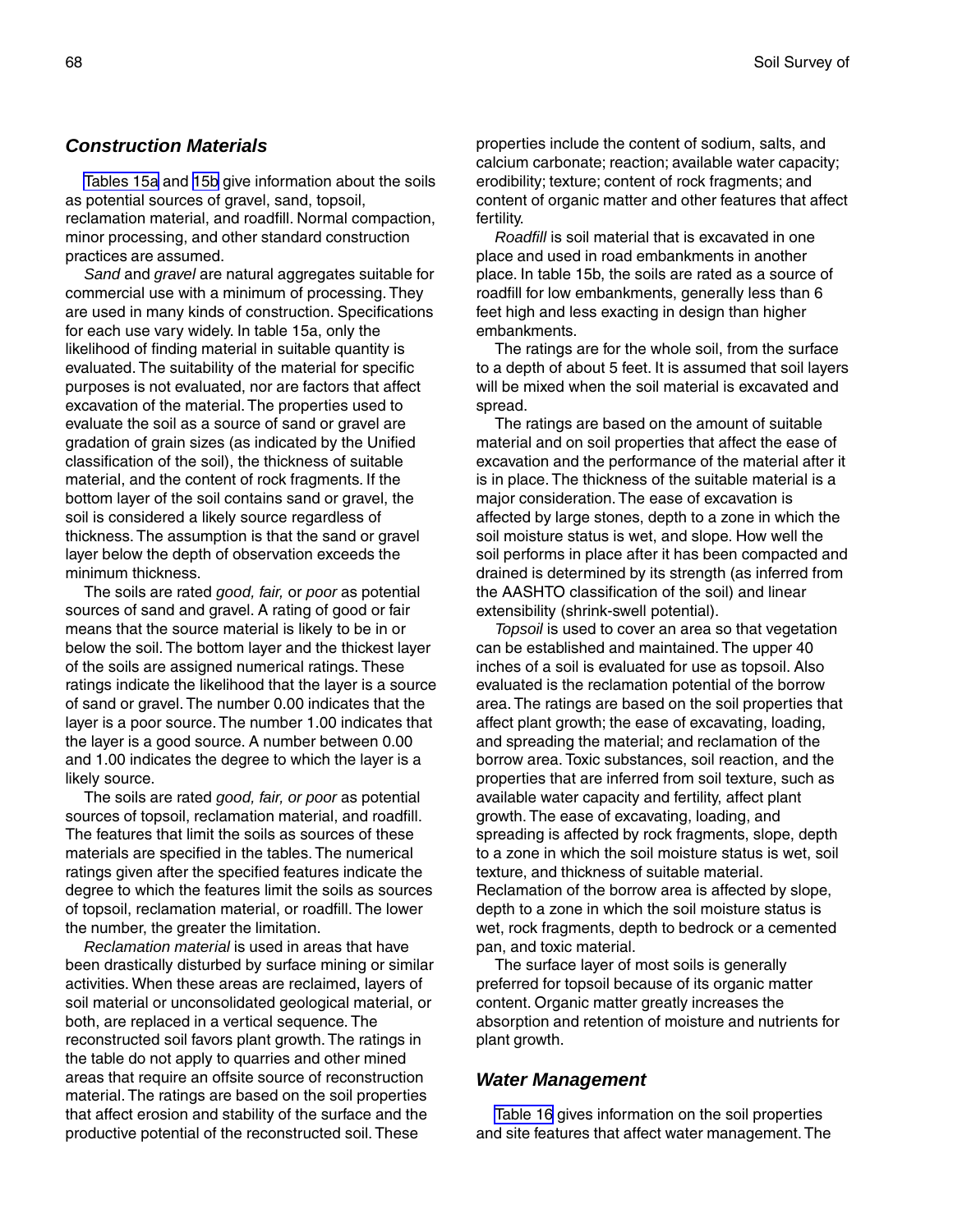degree and kind of soil limitations are given for pond reservoir areas; embankments, dikes, and levees; and aquifer-fed excavated ponds. The ratings are both verbal and numerical. Rating class terms indicate the extent to which the soils are limited by all of the soil features that affect these uses.

*Not limited* indicates that the soil has features that are very favorable for the specified use. Good performance and very low maintenance can be expected.

*Somewhat limited* indicates that the soil has features that are moderately favorable for the specified use. The limitations can be overcome or minimized by special planning, design, or installation. Fair performance and moderate maintenance can be expected.

*Very limited* indicates that the soil has one or more features that are unfavorable for the specified use. The limitations generally cannot be overcome without major soil reclamation, special design, or expensive installation procedures. Poor performance and high maintenance can be expected.

Numerical ratings in the tables indicate the severity of individual limitations. The ratings are shown as decimal fractions ranging from 0.01 to 1.00. They indicate gradations between the point at which a soil feature has the greatest negative impact on the use (1.00) and the point at which the soil feature is not a limitation (0.00).

*Pond reservoir areas* hold water behind a dam or embankment. Soils best suited to this use have low seepage potential in the upper 60 inches. The seepage potential is determined by the permeability of the soil and the depth to fractured bedrock or other permeable material. Excessive slope can affect the storage capacity of the reservoir area.

*Embankments, dikes, and levees* are raised structures of soil material, generally less than 20 feet high, constructed to impound water or to protect land against overflow. Embankments that have zoned construction (core and shell) are not considered. In this table, the soils are rated as a source of material for embankment fill. The ratings apply to the soil material below the surface layer to a depth of about 5 feet. It is assumed that soil layers will be uniformly mixed and compacted during construction.

The ratings do not indicate the ability of the natural soil to support an embankment. Soil properties to a depth even greater than the height of the embankment can affect performance and safety of the embankment. Generally, deeper onsite investigation is needed to determine these properties.

Soil material in embankments must be resistant to seepage, piping, and erosion and have favorable compaction characteristics. Unfavorable features include less than 5 feet of suitable material and a high content of stones or boulders, organic matter, or salts or sodium. A seasonal zone in which the soil moisture status is wet affects the amount of usable material. It also affects trafficability.

*Aquifer-fed excavated ponds* are pits or dugouts that extend to a ground-water aquifer or to a depth below a permanent zone in which the soil moisture status is wet. Excluded are ponds that are fed only by surface runoff and embankment ponds that impound water 3 feet or more above the original surface. Excavated ponds are affected by depth to a permanent zone in which the soil moisture status is wet, permeability of the aquifer, and quality of the water as inferred from the salinity of the soil. Depth to bedrock and the content of large stones affect the ease of excavation.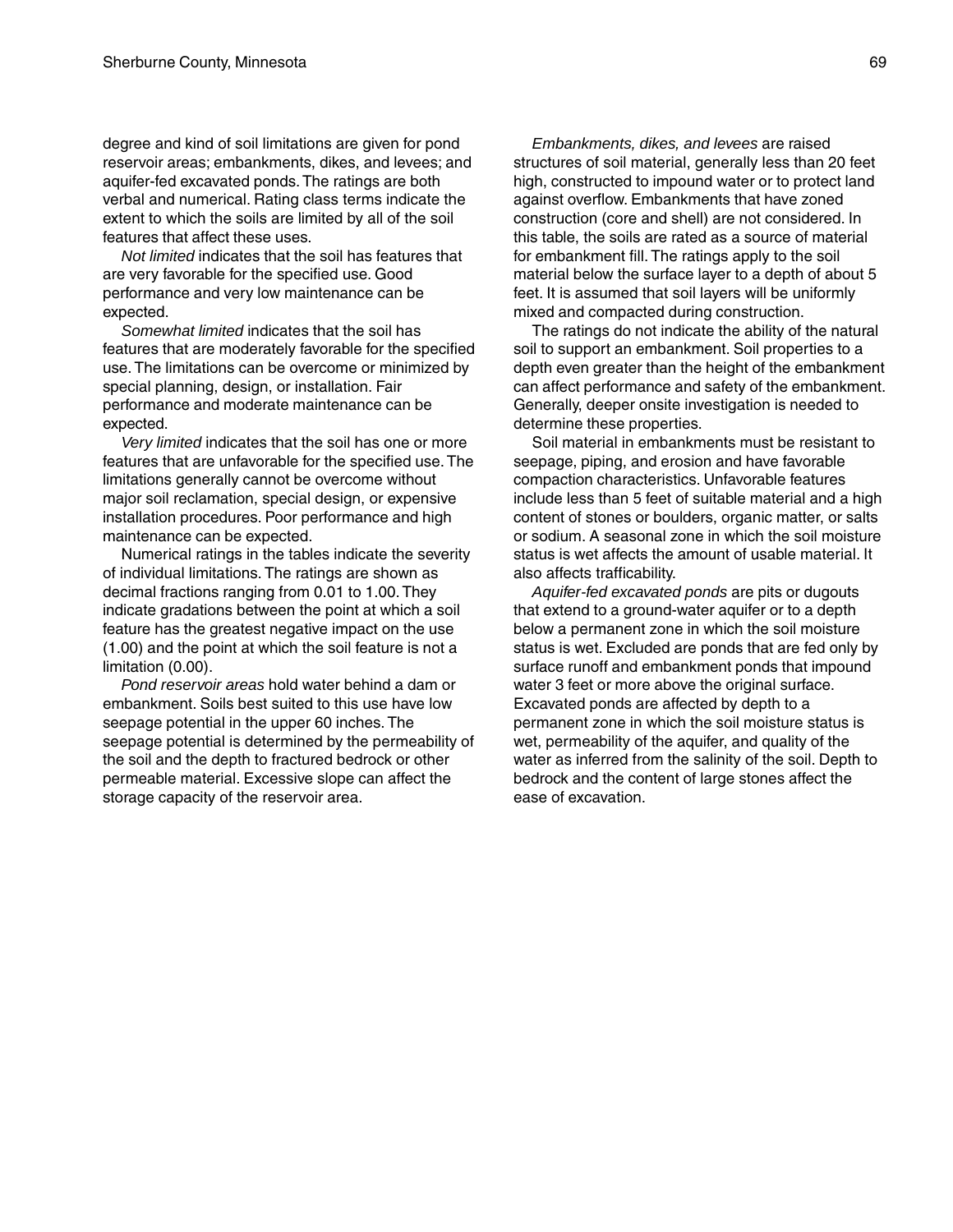#### **Table 3.--Temperature and Precipitation**

### <span id="page-69-0"></span> **(Recorded in the period 1961-90 at Santiago, Minnesota) \_\_\_\_\_\_\_\_\_\_\_\_\_\_\_\_\_\_\_\_\_\_\_\_\_\_\_\_\_\_\_\_\_\_\_\_\_\_\_\_\_\_\_\_\_\_\_\_\_\_\_\_\_\_\_\_\_\_\_\_\_\_\_\_\_\_\_\_\_\_\_\_\_\_\_\_\_\_\_\_\_\_\_\_\_\_\_\_\_\_\_\_\_\_\_\_\_\_\_\_\_\_\_\_\_\_\_\_\_\_\_**

|             | Temperature |                                   |                             |                                                        |                            |                                                                | Precipitation |                                |               |                                                                                                       |           |
|-------------|-------------|-----------------------------------|-----------------------------|--------------------------------------------------------|----------------------------|----------------------------------------------------------------|---------------|--------------------------------|---------------|-------------------------------------------------------------------------------------------------------|-----------|
|             |             |                                   |                             | 2 years in<br>10 will have--                           |                            |                                                                |               | 2 years in $10$<br>will have-- |               |                                                                                                       |           |
| Month       |             | daily   daily<br> maximum minimum | Average   Average   Average | Maximum<br>temperature temperature<br>higher<br>than-- | Minimum<br>lower<br>than-- | Average   Average  <br>number of<br>growing<br>degree<br>days* |               | Less                           |               | Average   Average<br>More   number of   snowfall<br>than-- than-- days with<br>$0.10$ inch<br>or more |           |
|             | $\circ_F$   | $\mathsf{o}_{\mathbf{F}}$         | $O_{\overline{F}}$          | $\circ_{\mathbb{F}}$                                   | $\circ_F$                  | Units                                                          | In            | In                             | In            |                                                                                                       | In        |
| January---- | 20.5        | $-2.2$                            | 9.1                         | 46                                                     | $-34$                      | 0                                                              | 1.07          | 0.351                          | 1.73          | $\overline{a}$                                                                                        | 11.3      |
| February--- | 27.2        | 3.4                               | 15.3                        | 51                                                     | $-30$                      | $\mathbf{1}$                                                   | .94           | .31                            | 1.46          | $\overline{a}$                                                                                        | 8.4       |
| March------ | 39.5        | 18.1                              | 28.8                        | 68                                                     | $-16$                      | 25                                                             | 1.62          | .72                            | 2.39          | 3                                                                                                     | 9.7       |
| April------ | 57.3        | 32.4                              | 44.8                        | 85                                                     | 10                         | 193                                                            | 2.51          | 1.28                           | 3.74          | 5                                                                                                     | 1.5       |
| $May-----$  | 70.7        | 43.7                              | 57.2                        | 91                                                     | 24                         | 514                                                            | 3.37          | 2.06                           | 4.54          | 7                                                                                                     | $\cdot$ 0 |
| June------- | 79.4        | 52.7                              | 66.0                        | 96                                                     | 35                         | 742                                                            | 4.39          | 2.15                           | 6.34          | 7                                                                                                     | $\cdot$ 0 |
| July------- | 84.4        | 57.7                              | 71.0                        | 98                                                     | 41                         | 931                                                            | 3.85          | 2.03                           | 5.45          | 5                                                                                                     | $\cdot$ 0 |
| August----- | 81.1        | 55.0                              | 68.0                        | 97                                                     | 37                         | 862                                                            | 4.50          | 2.82                           | 6.02          | 6                                                                                                     | $\cdot$ 0 |
| September-- | 71.1        | 45.7                              | 58.4                        | 91                                                     | 24                         | 552                                                            | 3.36          | 1.49                           | 4.96          | 6                                                                                                     | $\cdot$ 0 |
| October---- | 59.5        | 35.0                              | 47.3                        | 83                                                     | 13                         | 250                                                            | 2.46          | .73                            | 3.86          | 4                                                                                                     | $\cdot$ 0 |
| November--- | 40.4        | 21.3                              | 30.8                        | 66                                                     | $-9$                       | 29                                                             | 1.53          | .521                           | 2.45          | 3                                                                                                     | 6.5       |
| December--- | 24.9        | 5.2                               | 15.1                        | 49                                                     | $-27$                      | 1                                                              | 1.03          | .31                            | 1.61          | 3                                                                                                     | 9.1       |
| Yearly:     |             |                                   |                             |                                                        |                            |                                                                |               |                                |               |                                                                                                       |           |
| Average---  | 54.7        | 30.7                              | 42.7                        |                                                        |                            | ---                                                            | ---           |                                | ---           | ---                                                                                                   |           |
| Extreme---  | 105         | $-41$                             | $\frac{1}{2}$               | 99                                                     | $-35$                      | ---                                                            |               | ---                            | ---           | ---                                                                                                   |           |
| $Total---$  |             |                                   |                             |                                                        |                            | 4,100                                                          | 30.63         |                                | $23.94$ 36.90 | 53                                                                                                    | 46.5      |

 **\* A growing degree day is a unit of heat available for plant growth. It can be calculated by adding the maximum and minimum daily temperatures, dividing the sum by 2, and subtracting the temperature below which growth is minimal for the principal crops in the area (40 degrees F).**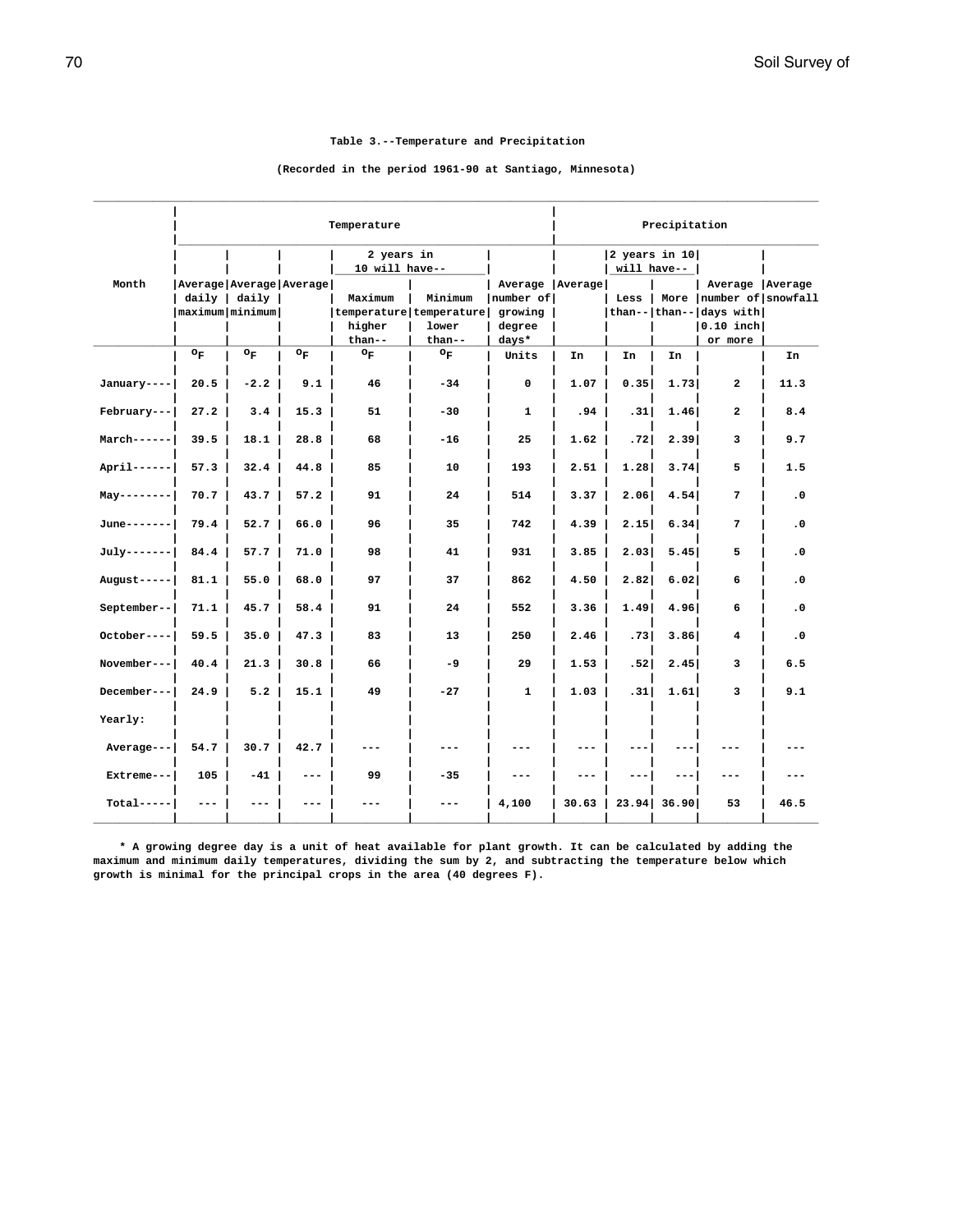|                                            |                             | Temperature                 |                             |  |  |  |
|--------------------------------------------|-----------------------------|-----------------------------|-----------------------------|--|--|--|
| Probability                                | 24 $^{\circ}$ F<br>or lower | 28 $^{\circ}$ F<br>or lower | 32 $^{\circ}$ F<br>or lower |  |  |  |
|                                            |                             |                             |                             |  |  |  |
| Last freezing<br>temperature<br>in spring: |                             |                             |                             |  |  |  |
| $1$ year in $10$                           |                             |                             |                             |  |  |  |
| later than--                               | 6<br>May                    | 19<br>May                   | 4<br>June                   |  |  |  |
| 2 years in 10                              |                             |                             |                             |  |  |  |
| later than--                               | $\mathbf{1}$<br>May         | 13<br>May                   | 28<br>May                   |  |  |  |
| 5 years in 10<br>later than--              | 20<br>Apr.                  | 3<br>May                    | May<br>16                   |  |  |  |
| First freezing<br>temperature<br>in fall:  |                             |                             |                             |  |  |  |
| 1 year in 10<br>earlier than--             | Sept. 25                    | Sept. 16                    | Sept. 10                    |  |  |  |
| 2 years in 10<br>earlier than--            | Oct.<br>1                   | Sept. 21                    | Sept. 14                    |  |  |  |
| 5 years in 10<br>earlier than--            | Oct.<br>13                  | Sept. 30                    | Sept. 20                    |  |  |  |

**Table 4.--Freeze Dates in Spring and Fall**

<span id="page-70-0"></span> **(Recorded in the period 1961-90 at Santiago, Minnesota) \_\_\_\_\_\_\_\_\_\_\_\_\_\_\_\_\_\_\_\_\_\_\_\_\_\_\_\_\_\_\_\_\_\_\_\_\_\_\_\_\_\_\_\_\_\_\_\_\_\_\_\_\_\_\_\_\_\_\_\_\_**

#### **Table 5.--Growing Season**

**\_\_\_\_\_\_\_\_\_\_\_\_\_\_\_\_\_\_\_\_\_\_\_\_\_\_\_\_\_\_\_\_\_\_\_\_\_\_\_\_\_\_\_\_\_\_\_\_\_\_**

**(Recorded in the period 1961-90 at Santiago, Minnesota)**

|               | Daily minimum temperature<br>during growing season |                 |                 |  |  |
|---------------|----------------------------------------------------|-----------------|-----------------|--|--|
| Probability   |                                                    |                 |                 |  |  |
|               | Higher                                             | Higher          | Higher          |  |  |
|               | than                                               | than            | than            |  |  |
|               | 24 $^{\circ}$ F                                    | 28 $^{\circ}$ F | 32 $^{\circ}$ F |  |  |
|               | Days                                               | Days            | Days            |  |  |
| 9 years in 10 | 137                                                | 122             | 101             |  |  |
| 8 years in 10 | 145                                                | 130             | 110             |  |  |
| 5 years in 10 | 161                                                | 143             | 126             |  |  |
| 2 years in 10 | 177                                                | 157             | 142             |  |  |
| 1 year in 10  | 186                                                | 165             | 150             |  |  |
|               |                                                    |                 |                 |  |  |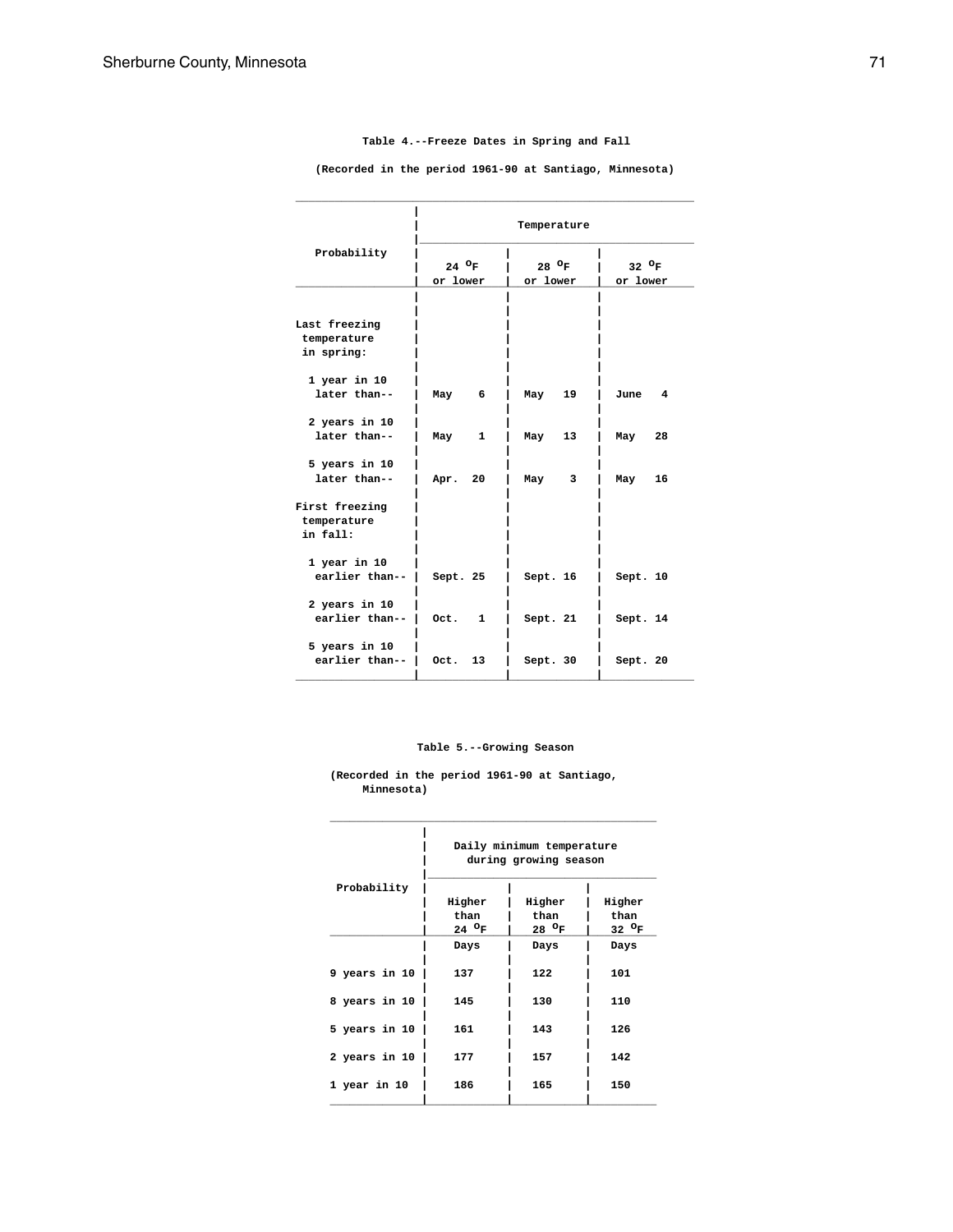#### **Table 6.--Cropland Management Considerations**

**(See text for a description of the considerations listed in this table.)**

<span id="page-71-0"></span>

| Map symbol<br>and             | Pct. of<br>map unit | Cropland management<br>considerations     |
|-------------------------------|---------------------|-------------------------------------------|
| component name                |                     |                                           |
|                               |                     |                                           |
| 7A:                           |                     |                                           |
| $Hubbard-----$                | 95                  | Excessive permeability                    |
|                               |                     | Limited available water capacity          |
|                               |                     | Potential for ground-water contamination  |
|                               |                     | Wind erosion                              |
|                               |                     |                                           |
| 7B:                           |                     |                                           |
| Hubbard-----------            | 95                  | Excessive permeability                    |
|                               |                     | Limited available water capacity          |
|                               |                     | Potential for ground-water contamination  |
|                               |                     | Wind erosion                              |
|                               |                     |                                           |
| 7C:                           |                     |                                           |
| Hubbard--------------         | 95                  | Excessive permeability                    |
|                               |                     | Limited available water capacity          |
|                               |                     | Potential for ground-water contamination  |
|                               |                     | Potential for surface-water contamination |
|                               |                     | Water erosion                             |
|                               |                     | Wind erosion                              |
|                               |                     |                                           |
| 32B:                          |                     |                                           |
| Nebish---------------         | 85                  | Limited organic matter content            |
|                               |                     | Potential for ground-water contamination  |
|                               |                     | Potential for surface-water contamination |
|                               |                     | Water erosion                             |
|                               |                     | Wind erosion                              |
|                               |                     |                                           |
| 32C:                          |                     |                                           |
| Nebish-------------           | 85                  | Limited organic matter content            |
|                               |                     | Potential for surface-water contamination |
|                               |                     | Water erosion                             |
|                               |                     | Wind erosion                              |
| 32D:                          |                     |                                           |
| Nebish---------               | 85                  | Slope                                     |
|                               |                     | Limited organic matter content            |
|                               |                     | Potential for surface-water contamination |
|                               |                     | Water erosion                             |
|                               |                     | Wind erosion                              |
|                               |                     |                                           |
| 32E:                          |                     |                                           |
| Nebish------------            | 85                  | Slope                                     |
|                               |                     | Limited organic matter content            |
|                               |                     | Potential for surface-water contamination |
|                               |                     | Water erosion                             |
|                               |                     | Wind erosion                              |
|                               |                     |                                           |
| 38B:                          |                     |                                           |
| Waukon-----------             | 90                  | Potential for ground-water contamination  |
|                               |                     | Potential for surface-water contamination |
|                               |                     | Water erosion                             |
|                               |                     | Wind erosion                              |
|                               |                     |                                           |
| 75:                           |                     |                                           |
| Bluffton, depressional------- | 90                  | Ponding                                   |
|                               |                     | Potential for ground-water contamination  |
|                               |                     | Potential for surface-water contamination |
|                               |                     | Wet soil moisture status                  |
|                               |                     |                                           |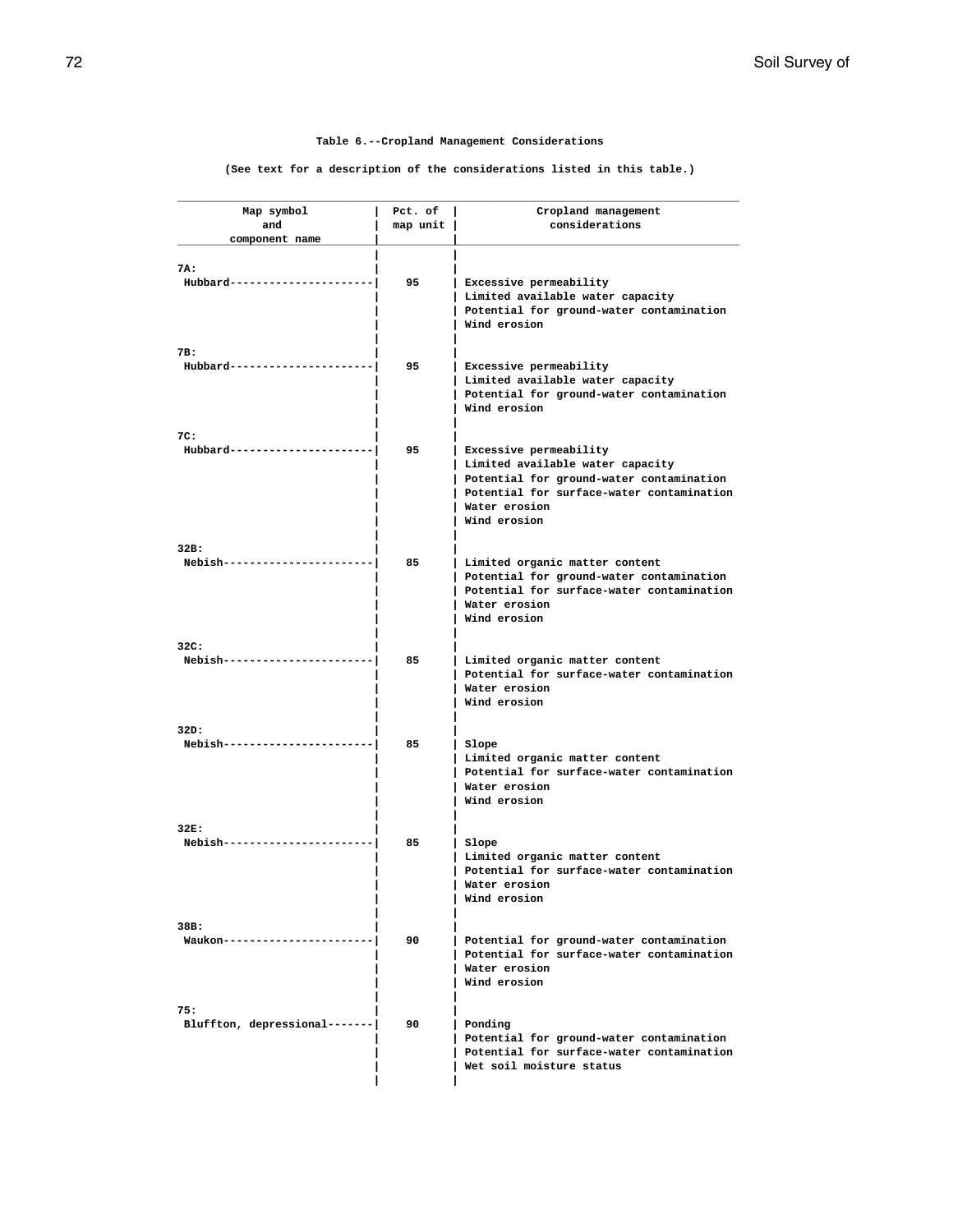| Map symbol                  | Pct. of  | Cropland management                                                                   |
|-----------------------------|----------|---------------------------------------------------------------------------------------|
| and                         | map unit | considerations                                                                        |
| component name              |          |                                                                                       |
|                             |          |                                                                                       |
| 125:<br>Beltrami-------     | 90       | Potential for ground-water contamination                                              |
|                             |          | Wet soil moisture status                                                              |
|                             |          | Wind erosion                                                                          |
|                             |          |                                                                                       |
| 152C:                       |          |                                                                                       |
| Milaca----------            | 95       | Dense layer                                                                           |
|                             |          | Limited available water capacity                                                      |
|                             |          | Limited organic matter content                                                        |
|                             |          | Potential for surface-water contamination                                             |
|                             |          | Water erosion<br>Wind erosion                                                         |
|                             |          |                                                                                       |
| 152E:                       |          |                                                                                       |
| Milaca----------            | 95       | Slope                                                                                 |
|                             |          | Dense layer                                                                           |
|                             |          | Limited available water capacity                                                      |
|                             |          | Limited organic matter content                                                        |
|                             |          | Potential for surface-water contamination                                             |
|                             |          | Water erosion                                                                         |
|                             |          | Wind erosion                                                                          |
| 158A:                       |          |                                                                                       |
| Zimmerman------             | 95       | Excessive permeability                                                                |
|                             |          | Limited available water capacity                                                      |
|                             |          | Limited organic matter content                                                        |
|                             |          | Potential for ground-water contamination                                              |
|                             |          | Wind erosion                                                                          |
|                             |          |                                                                                       |
| 158B:<br>Zimmerman--------- | 95       | Excessive permeability                                                                |
|                             |          | Limited available water capacity                                                      |
|                             |          | Limited organic matter content                                                        |
|                             |          | Potential for ground-water contamination                                              |
|                             |          | Wind erosion                                                                          |
|                             |          |                                                                                       |
| 158C:                       |          |                                                                                       |
| Zimmerman------             | 95       | Excessive permeability                                                                |
|                             |          | Limited available water capacity                                                      |
|                             |          | Limited organic matter content<br>Potential for ground-water contamination            |
|                             |          | Potential for surface-water contamination                                             |
|                             |          | Water erosion                                                                         |
|                             |          | Wind erosion                                                                          |
|                             |          |                                                                                       |
| 158E:                       |          |                                                                                       |
| Zimmerman---------          | 95       | Slope                                                                                 |
|                             |          | Excessive permeability                                                                |
|                             |          | Limited available water capacity<br>Limited organic matter content                    |
|                             |          | Potential for ground-water contamination                                              |
|                             |          | Potential for surface-water contamination                                             |
|                             |          | Water erosion                                                                         |
|                             |          | Wind erosion                                                                          |
|                             |          |                                                                                       |
| 161:                        |          |                                                                                       |
| Isanti, depressional------- | 95       | Excessive permeability                                                                |
|                             |          | Limited available water capacity                                                      |
|                             |          | Ponding                                                                               |
|                             |          | Potential for ground-water contamination<br>Potential for surface-water contamination |
|                             |          | Wet soil moisture status                                                              |
|                             |          | Wind erosion                                                                          |
|                             |          |                                                                                       |
|                             |          |                                                                                       |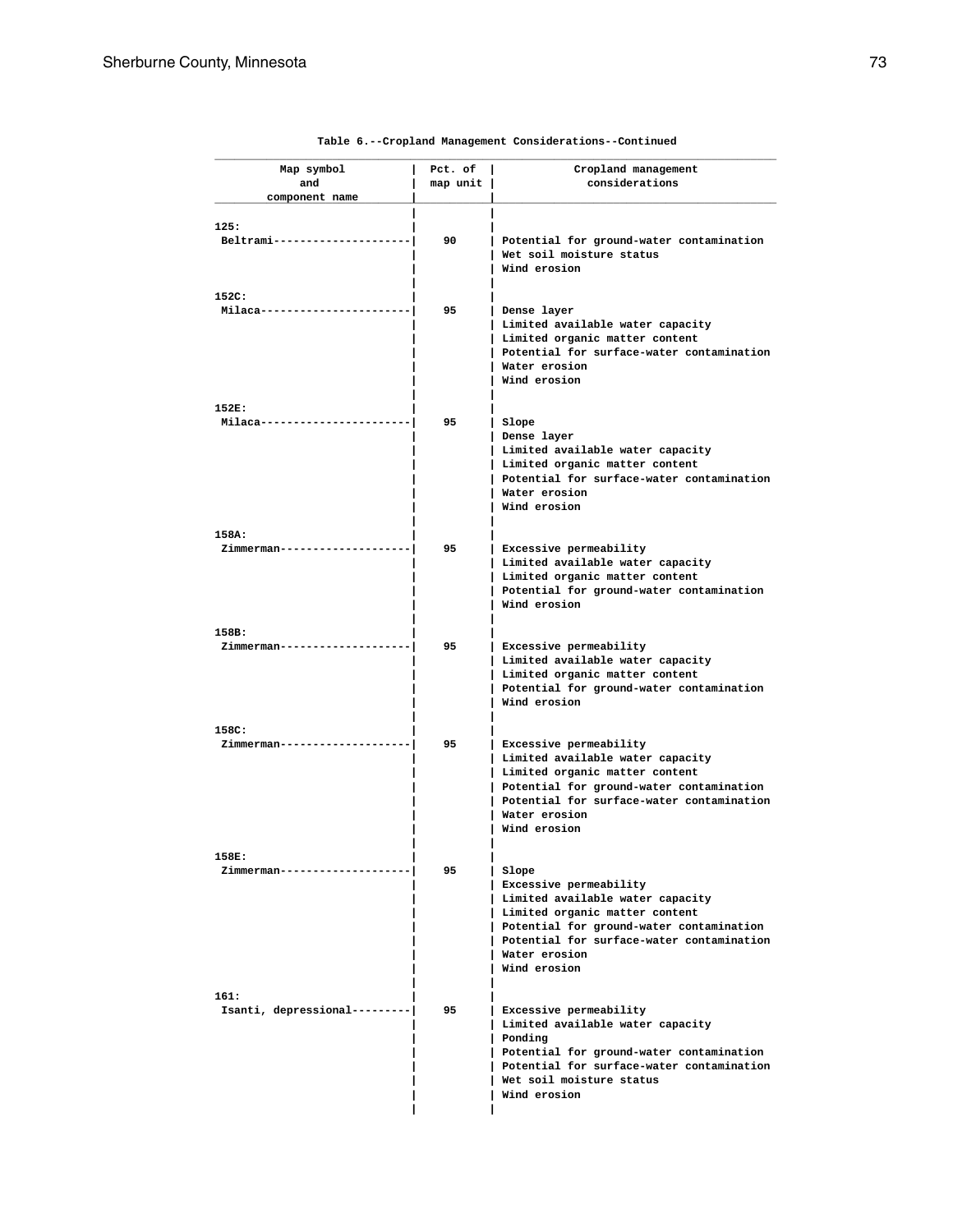| Map symbol<br>and          | Pct. of<br>map unit | Cropland management<br>considerations                                                 |
|----------------------------|---------------------|---------------------------------------------------------------------------------------|
| component name             |                     |                                                                                       |
|                            |                     |                                                                                       |
| 162:                       |                     |                                                                                       |
| Lino-------------          | 95                  | Acid soil                                                                             |
|                            |                     | Excessive permeability                                                                |
|                            |                     | Limited available water capacity                                                      |
|                            |                     | Limited organic matter content                                                        |
|                            |                     | Potential for ground-water contamination                                              |
|                            |                     | Wet soil moisture status                                                              |
|                            |                     | Wind erosion                                                                          |
| 164A:                      |                     |                                                                                       |
| $Mora------$               | 95                  | Dense layer                                                                           |
|                            |                     | Potential for ground-water contamination                                              |
|                            |                     | Potential for surface-water contamination                                             |
|                            |                     | Wet soil moisture status                                                              |
|                            |                     |                                                                                       |
| 165:                       |                     |                                                                                       |
| Parent-------------        | 90                  | Dense layer                                                                           |
|                            |                     | Potential for ground-water contamination                                              |
|                            |                     | Wet soil moisture status                                                              |
| 166:                       |                     |                                                                                       |
| Ronneby---------------     | 90                  | Dense layer                                                                           |
|                            |                     | Potential for ground-water contamination                                              |
|                            |                     | Wet soil moisture status                                                              |
|                            |                     |                                                                                       |
| 169B:                      |                     |                                                                                       |
| $Braham-------$            | 90                  | Excessive permeability                                                                |
|                            |                     | Potential for ground-water contamination                                              |
|                            |                     | Potential for surface-water contamination                                             |
|                            |                     | Wind erosion                                                                          |
| 169C:                      |                     |                                                                                       |
| Braham-----------          | 90                  | Excessive permeability                                                                |
|                            |                     | Potential for ground-water contamination                                              |
|                            |                     | Potential for surface-water contamination                                             |
|                            |                     | Water erosion                                                                         |
|                            |                     | Wind erosion                                                                          |
|                            |                     |                                                                                       |
| 169D:<br>$Braham-------$   | 90                  |                                                                                       |
|                            |                     | Slope<br>Excessive permeability                                                       |
|                            |                     | Potential for ground-water contamination                                              |
|                            |                     | Potential for surface-water contamination                                             |
|                            |                     | Water erosion                                                                         |
|                            |                     | Wind erosion                                                                          |
|                            |                     |                                                                                       |
| 204B:                      |                     |                                                                                       |
| $Cushing-----------------$ | 90                  | Limited organic matter content                                                        |
|                            |                     | Potential for ground-water contamination<br>Potential for surface-water contamination |
|                            |                     | Water erosion                                                                         |
|                            |                     | Wind erosion                                                                          |
|                            |                     |                                                                                       |
| 204C:                      |                     |                                                                                       |
| Cushing--------------      | 95                  | Limited organic matter content                                                        |
|                            |                     | Potential for surface-water contamination                                             |
|                            |                     | Water erosion                                                                         |
|                            |                     | Wind erosion                                                                          |
|                            |                     |                                                                                       |
| 258B:                      |                     |                                                                                       |
| Sandberg-------------      | 95                  | Excessive permeability<br>Limited available water capacity                            |
|                            |                     | Potential for ground-water contamination                                              |
|                            |                     | Wind erosion                                                                          |
|                            |                     |                                                                                       |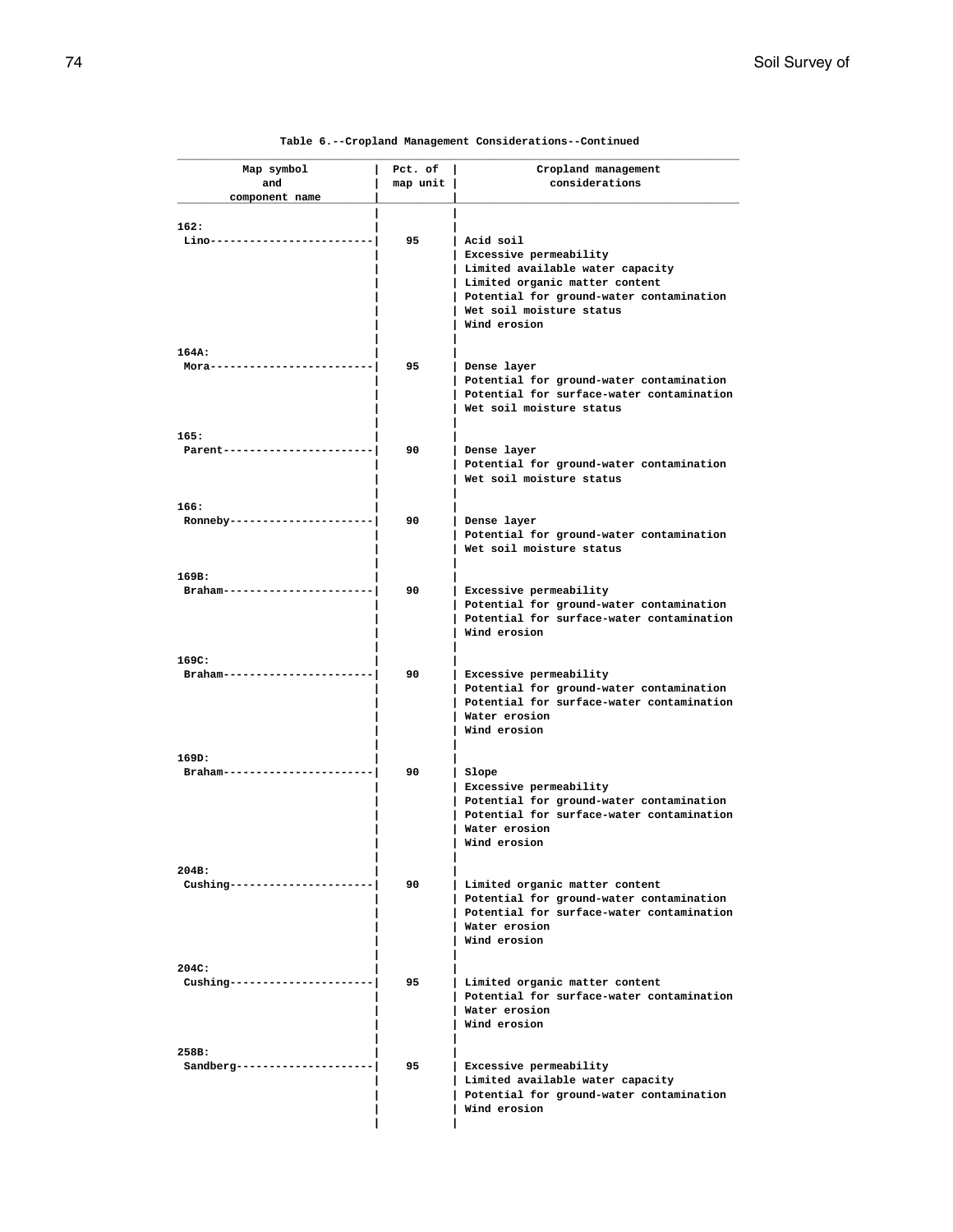| Map symbol                            | Pct. of  | Cropland management                                                                   |
|---------------------------------------|----------|---------------------------------------------------------------------------------------|
| and                                   | map unit | considerations                                                                        |
| component name                        |          |                                                                                       |
|                                       |          |                                                                                       |
| 258C:<br>Sandberg-----                | 95       | Excessive permeability                                                                |
|                                       |          | Limited available water capacity                                                      |
|                                       |          | Potential for ground-water contamination                                              |
|                                       |          | Potential for surface-water contamination                                             |
|                                       |          | Water erosion                                                                         |
|                                       |          | Wind erosion                                                                          |
|                                       |          |                                                                                       |
| 258E:                                 |          |                                                                                       |
| $Sandberg---$                         | 95       | Slope                                                                                 |
|                                       |          | Excessive permeability                                                                |
|                                       |          | Limited available water capacity                                                      |
|                                       |          | Potential for ground-water contamination<br>Potential for surface-water contamination |
|                                       |          | Water erosion                                                                         |
|                                       |          | Wind erosion                                                                          |
|                                       |          |                                                                                       |
| 260:                                  |          |                                                                                       |
| Duelm---------                        | 95       | Excessive permeability                                                                |
|                                       |          | Limited available water capacity                                                      |
|                                       |          | Potential for ground-water contamination                                              |
|                                       |          | Wind erosion                                                                          |
| 261:                                  |          |                                                                                       |
| Isan, depressional--------            | 95       | Excessive permeability                                                                |
|                                       |          | Limited available water capacity                                                      |
|                                       |          | Ponding                                                                               |
|                                       |          | Potential for ground-water contamination                                              |
|                                       |          | Potential for surface-water contamination                                             |
|                                       |          | Wet soil moisture status                                                              |
|                                       |          | Wind erosion                                                                          |
|                                       |          |                                                                                       |
| 325:<br>Prebish, depressional-------- | 95       |                                                                                       |
|                                       |          | Dense layer<br>Ponding                                                                |
|                                       |          | Potential for ground-water contamination                                              |
|                                       |          | Potential for surface-water contamination                                             |
|                                       |          | Wet soil moisture status                                                              |
|                                       |          | Wind erosion                                                                          |
|                                       |          |                                                                                       |
| 341:                                  |          |                                                                                       |
| Arvilla-------                        | 95       | Excessive permeability                                                                |
|                                       |          | Limited available water capacity                                                      |
|                                       |          | Potential for ground-water contamination<br>Wind erosion                              |
|                                       |          |                                                                                       |
| 346:                                  |          |                                                                                       |
| Talmoon----------                     | 90       | Potential for ground-water contamination                                              |
|                                       |          | Wet soil moisture status                                                              |
|                                       |          |                                                                                       |
| 373:                                  |          |                                                                                       |
| $Renshaw------$                       | 95       | Excessive permeability                                                                |
|                                       |          | Limited available water capacity                                                      |
|                                       |          | Potential for ground-water contamination                                              |
| 454B:                                 |          |                                                                                       |
| Mahtomedi-----------                  | 95       | Excessive permeability                                                                |
|                                       |          | Limited available water capacity                                                      |
|                                       |          | Limited organic matter content                                                        |
|                                       |          |                                                                                       |
|                                       |          | Potential for ground-water contamination                                              |
|                                       |          | Wind erosion                                                                          |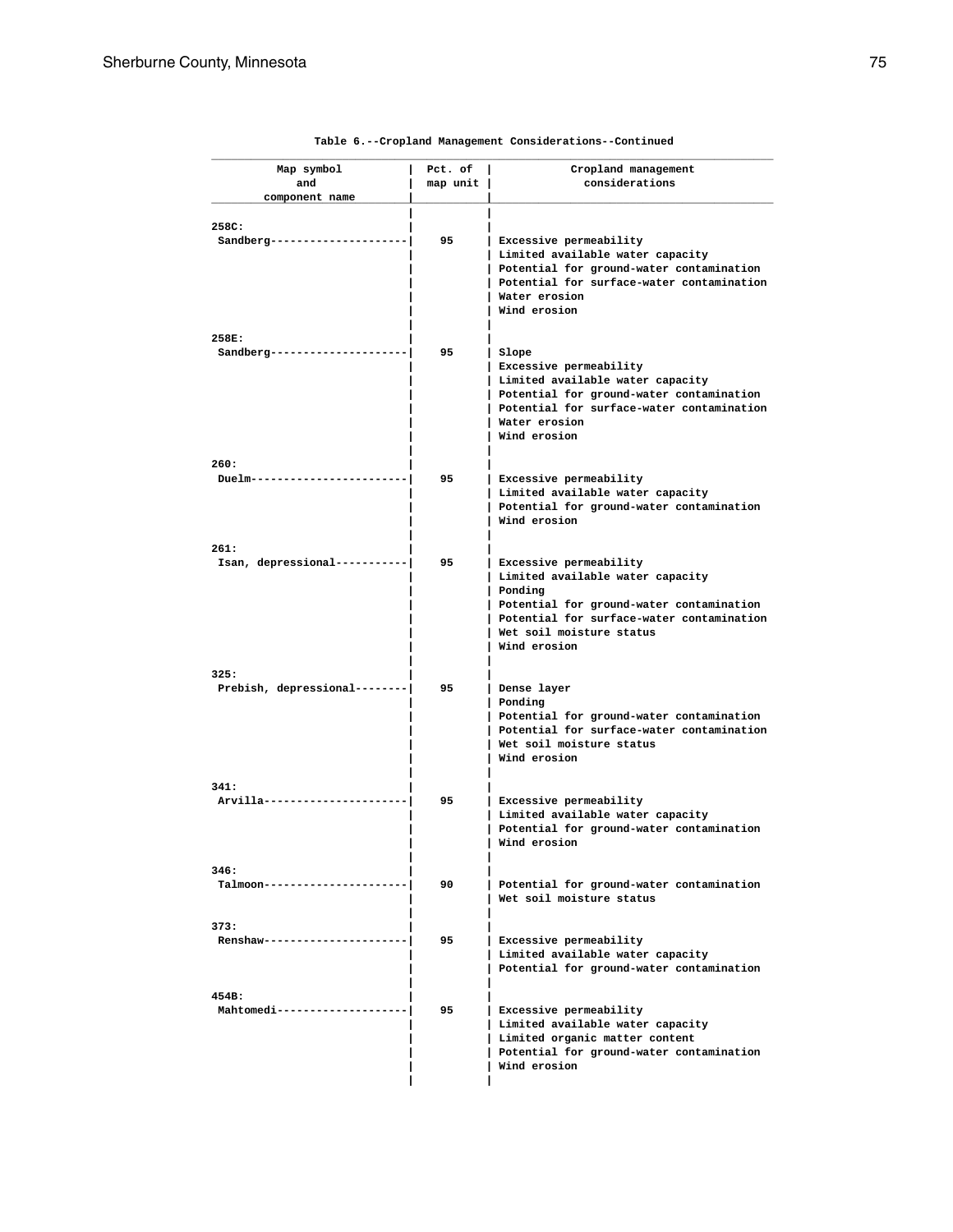| Table 6.--Cropland Management Considerations--Continued |  |
|---------------------------------------------------------|--|
|---------------------------------------------------------|--|

| Map symbol                    | Pct. of  | Cropland management                                                          |
|-------------------------------|----------|------------------------------------------------------------------------------|
| and                           | map unit | considerations                                                               |
| component name                |          |                                                                              |
|                               |          |                                                                              |
| 454C:<br>Mahtomedi----------- | 95       | Excessive permeability                                                       |
|                               |          | Limited available water capacity                                             |
|                               |          | Limited organic matter content<br>Potential for ground-water contamination   |
|                               |          | Potential for surface-water contamination                                    |
|                               |          | Water erosion                                                                |
|                               |          | Wind erosion                                                                 |
| 540:                          |          |                                                                              |
| Seelyeville---------          | 95       | High organic matter content                                                  |
|                               |          | Ponding                                                                      |
|                               |          | Potential for ground-water contamination                                     |
|                               |          | Potential for surface-water contamination<br>Wet soil moisture status        |
|                               |          | Wind erosion                                                                 |
|                               |          |                                                                              |
| 543:                          |          |                                                                              |
| Markey---------               | 90       | Excessive permeability<br>High organic matter content                        |
|                               |          | Ponding                                                                      |
|                               |          | Potential for ground-water contamination                                     |
|                               |          | Potential for surface-water contamination                                    |
|                               |          | Wet soil moisture status<br>Wind erosion                                     |
|                               |          |                                                                              |
| 544:                          |          |                                                                              |
| Cathro---------               | 95       | High organic matter content<br>Ponding                                       |
|                               |          | Potential for ground-water contamination                                     |
|                               |          | Potential for surface-water contamination                                    |
|                               |          | Wet soil moisture status                                                     |
|                               |          | Wind erosion                                                                 |
| 565:                          |          |                                                                              |
| Eckvoll ---------             | 90       | Excessive permeability                                                       |
|                               |          | Potential for ground-water contamination                                     |
|                               |          | Wet soil moisture status<br>Wind erosion                                     |
|                               |          |                                                                              |
| 567:                          |          |                                                                              |
| Verndale----------            | 95       | Excessive permeability                                                       |
|                               |          | Limited available water capacity<br>Potential for ground-water contamination |
|                               |          | Wind erosion                                                                 |
|                               |          |                                                                              |
| 623A:<br>Pierz--------------  | 95       | Excessive permeability                                                       |
|                               |          | Limited available water capacity                                             |
|                               |          | Potential for ground-water contamination                                     |
|                               |          | Wind erosion                                                                 |
|                               |          |                                                                              |
| 623B:<br>Pierz------------    | 95       | Excessive permeability                                                       |
|                               |          | Limited available water capacity                                             |
|                               |          | Potential for ground-water contamination                                     |
|                               |          | Potential for surface-water contamination                                    |
|                               |          | Water erosion<br>Wind erosion                                                |
|                               |          |                                                                              |
|                               |          |                                                                              |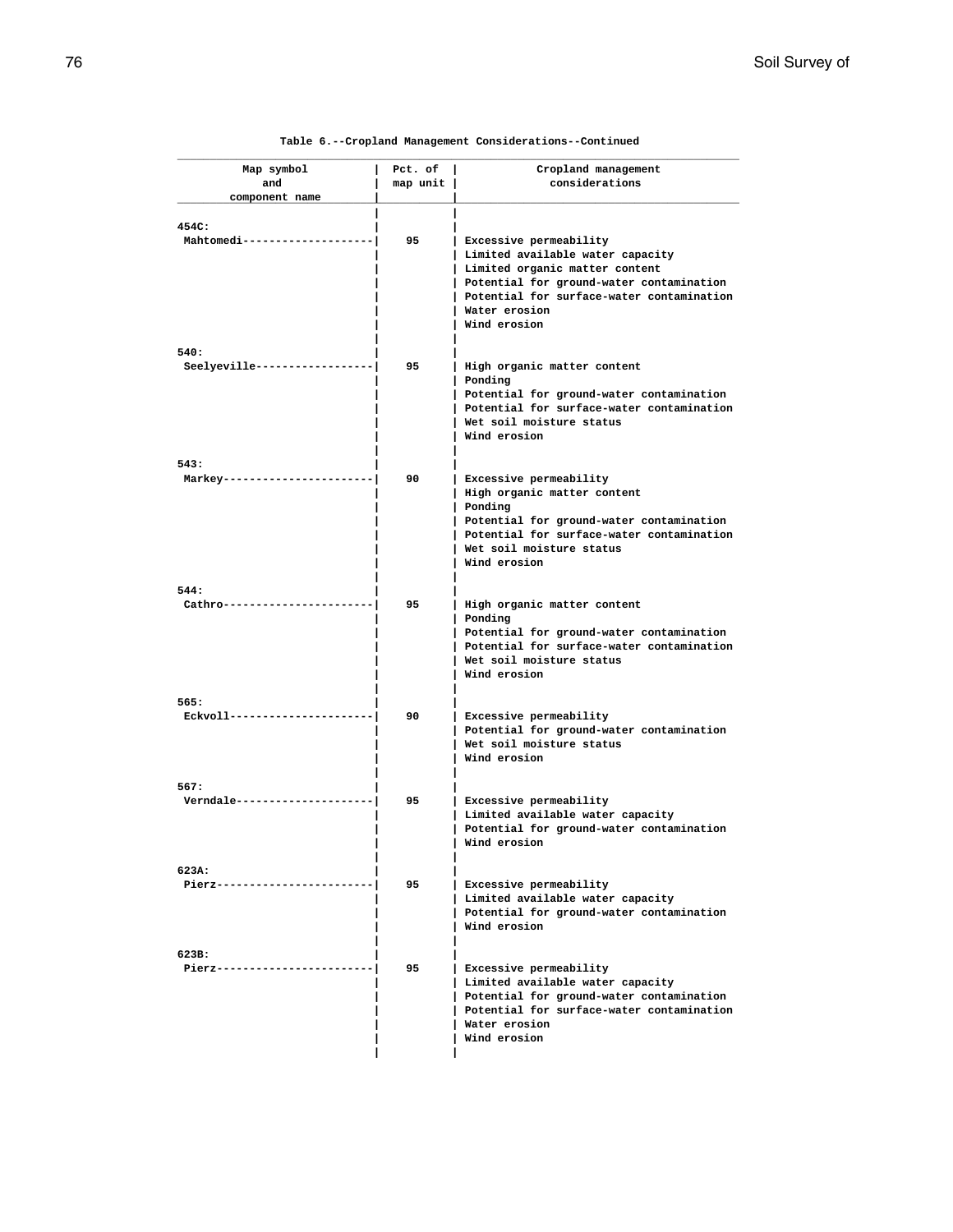| Map symbol                    | Pct. of  | Cropland management                                                   |
|-------------------------------|----------|-----------------------------------------------------------------------|
| and                           | map unit | considerations                                                        |
| component name                |          |                                                                       |
| 708:                          |          |                                                                       |
| Rushlake-----------------     | 85       | Excessive permeability                                                |
|                               |          | Limited available water capacity                                      |
|                               |          | Potential for ground-water contamination                              |
|                               |          | Wet soil moisture status                                              |
|                               |          | Wind erosion                                                          |
| 730A:                         |          |                                                                       |
| Sanburn------------           | 90       | Excessive permeability                                                |
|                               |          | Limited available water capacity                                      |
|                               |          | Potential for ground-water contamination                              |
|                               |          | Wind erosion                                                          |
| 730B:                         |          |                                                                       |
| Sanburn------------           | 90       | Excessive permeability                                                |
|                               |          | Limited available water capacity                                      |
|                               |          | Potential for ground-water contamination                              |
|                               |          | Potential for surface-water contamination                             |
|                               |          | Water erosion                                                         |
|                               |          | Wind erosion                                                          |
| 732B:                         |          |                                                                       |
| Bushville-----------          | 95       | Dense layer                                                           |
|                               |          | Excessive permeability                                                |
|                               |          | Limited available water capacity                                      |
|                               |          | Limited organic matter content                                        |
|                               |          | Potential for ground-water contamination                              |
|                               |          | Potential for surface-water contamination                             |
|                               |          | Wet soil moisture status<br>Wind erosion                              |
|                               |          |                                                                       |
| 768:                          |          |                                                                       |
| Mosford----------             | 95       | Excessive permeability                                                |
|                               |          | Limited available water capacity                                      |
|                               |          | Potential for ground-water contamination                              |
|                               |          | Wind erosion                                                          |
| 771:                          |          |                                                                       |
| Elkriver, rarely flooded----- | 95       | Excessive permeability                                                |
|                               |          | Potential for ground-water contamination<br>Wind erosion              |
|                               |          |                                                                       |
| 799:                          |          |                                                                       |
| Seelyeville, frequently       |          |                                                                       |
| flooded---------------------  | 45       | Flooding                                                              |
|                               |          | High organic matter content                                           |
|                               |          | Potential for ground-water contamination                              |
|                               |          | Potential for surface-water contamination<br>Wet soil moisture status |
|                               |          | Wind erosion                                                          |
|                               |          |                                                                       |
| Bowstring, frequently flooded | 45       | Flooding                                                              |
|                               |          | High organic matter content                                           |
|                               |          | Potential for ground-water contamination                              |
|                               |          | Potential for surface-water contamination                             |
|                               |          | Wet soil moisture status<br>Wind erosion                              |
|                               |          |                                                                       |
| 1013:                         |          |                                                                       |
| Pits.                         |          |                                                                       |
|                               |          |                                                                       |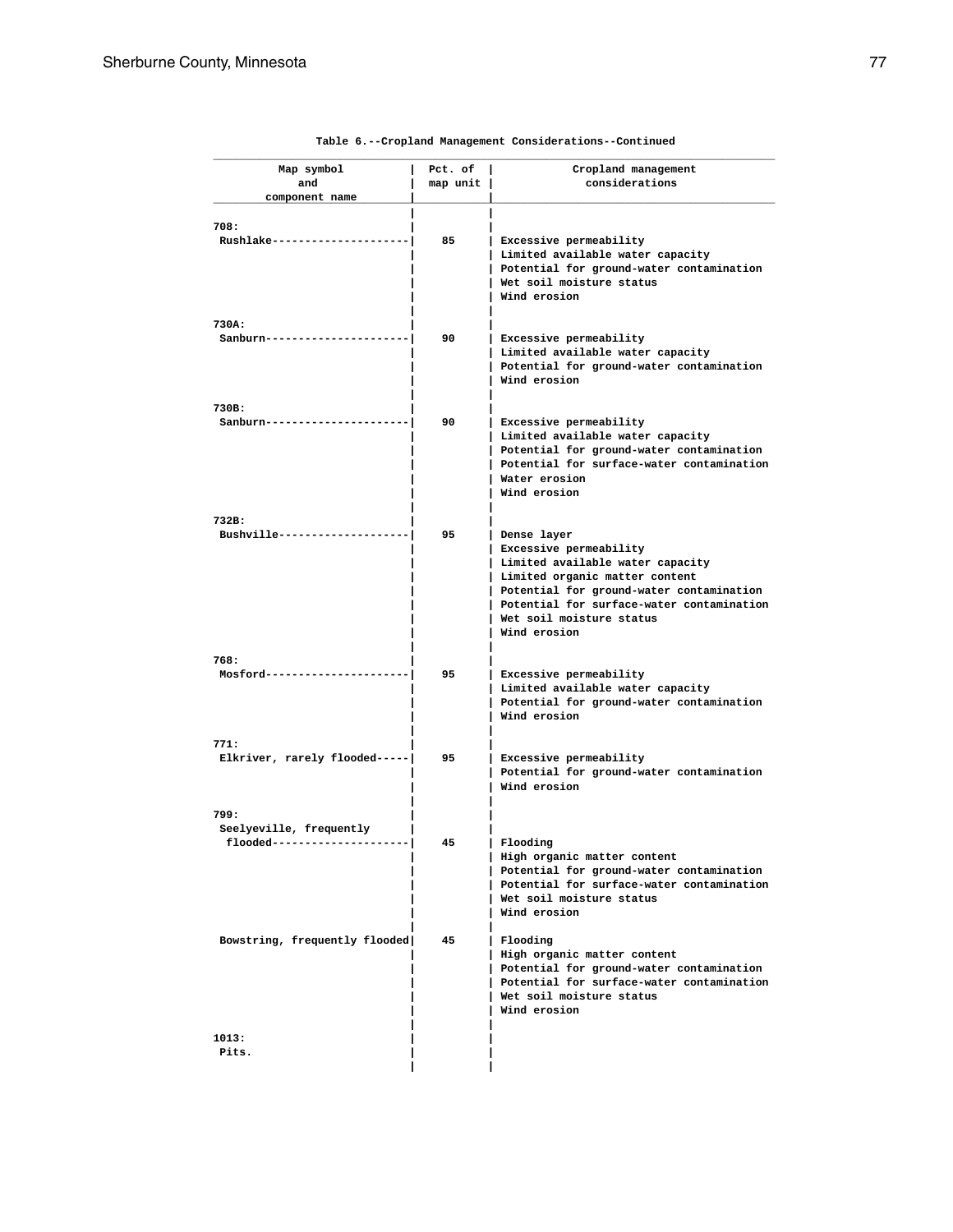| Map symbol                      | Pct. of  | Cropland management                                                          |
|---------------------------------|----------|------------------------------------------------------------------------------|
| and                             | map unit | considerations                                                               |
| component name                  |          |                                                                              |
| 1015:                           |          |                                                                              |
| Udipsamments.                   |          |                                                                              |
|                                 |          |                                                                              |
| 1016:                           |          |                                                                              |
| Udorthents.                     |          |                                                                              |
| 1028:                           |          |                                                                              |
| Udorthents.                     |          |                                                                              |
|                                 |          |                                                                              |
| Pits, gravel.                   |          |                                                                              |
| 1109:                           |          |                                                                              |
| Isanti------------              | 90       | Excessive permeability                                                       |
|                                 |          | Limited available water capacity                                             |
|                                 |          | Potential for ground-water contamination                                     |
|                                 |          | Wet soil moisture status                                                     |
|                                 |          | Wind erosion                                                                 |
| 1110:                           |          |                                                                              |
| $Isan---$                       | 90       | Excessive permeability                                                       |
|                                 |          | Limited available water capacity                                             |
|                                 |          | Potential for ground-water contamination                                     |
|                                 |          | Wet soil moisture status<br>Wind erosion                                     |
|                                 |          |                                                                              |
| 1223:                           |          |                                                                              |
| $Sandberg-----------$           | 60       | Excessive permeability                                                       |
|                                 |          | Limited available water capacity                                             |
|                                 |          | Potential for ground-water contamination                                     |
|                                 |          | Wind erosion                                                                 |
| Arvilla---------                | 30       | Excessive permeability                                                       |
|                                 |          | Limited available water capacity                                             |
|                                 |          | Potential for ground-water contamination                                     |
|                                 |          | Wind erosion                                                                 |
|                                 |          |                                                                              |
| 1224:<br>Hubbard--------        | 60       | Excessive permeability                                                       |
|                                 |          | Limited available water capacity                                             |
|                                 |          | Potential for ground-water contamination                                     |
|                                 |          | Wind erosion                                                                 |
|                                 |          |                                                                              |
| Verndale-----------             | 35       | Excessive permeability                                                       |
|                                 |          | Limited available water capacity<br>Potential for ground-water contamination |
|                                 |          | Wind erosion                                                                 |
|                                 |          |                                                                              |
| 1231:                           |          |                                                                              |
| Hubbard-------------------      | 60       | Excessive permeability                                                       |
|                                 |          | Limited available water capacity                                             |
|                                 |          | Potential for ground-water contamination<br>Wind erosion                     |
|                                 |          |                                                                              |
| Mosford--------------           | 35       | Excessive permeability                                                       |
|                                 |          | Limited available water capacity                                             |
|                                 |          | Potential for ground-water contamination                                     |
|                                 |          | Wind erosion                                                                 |
|                                 |          |                                                                              |
|                                 |          |                                                                              |
|                                 |          |                                                                              |
| 1253B:<br>Stonelake------------ | 60       | Excessive permeability<br>Limited available water capacity                   |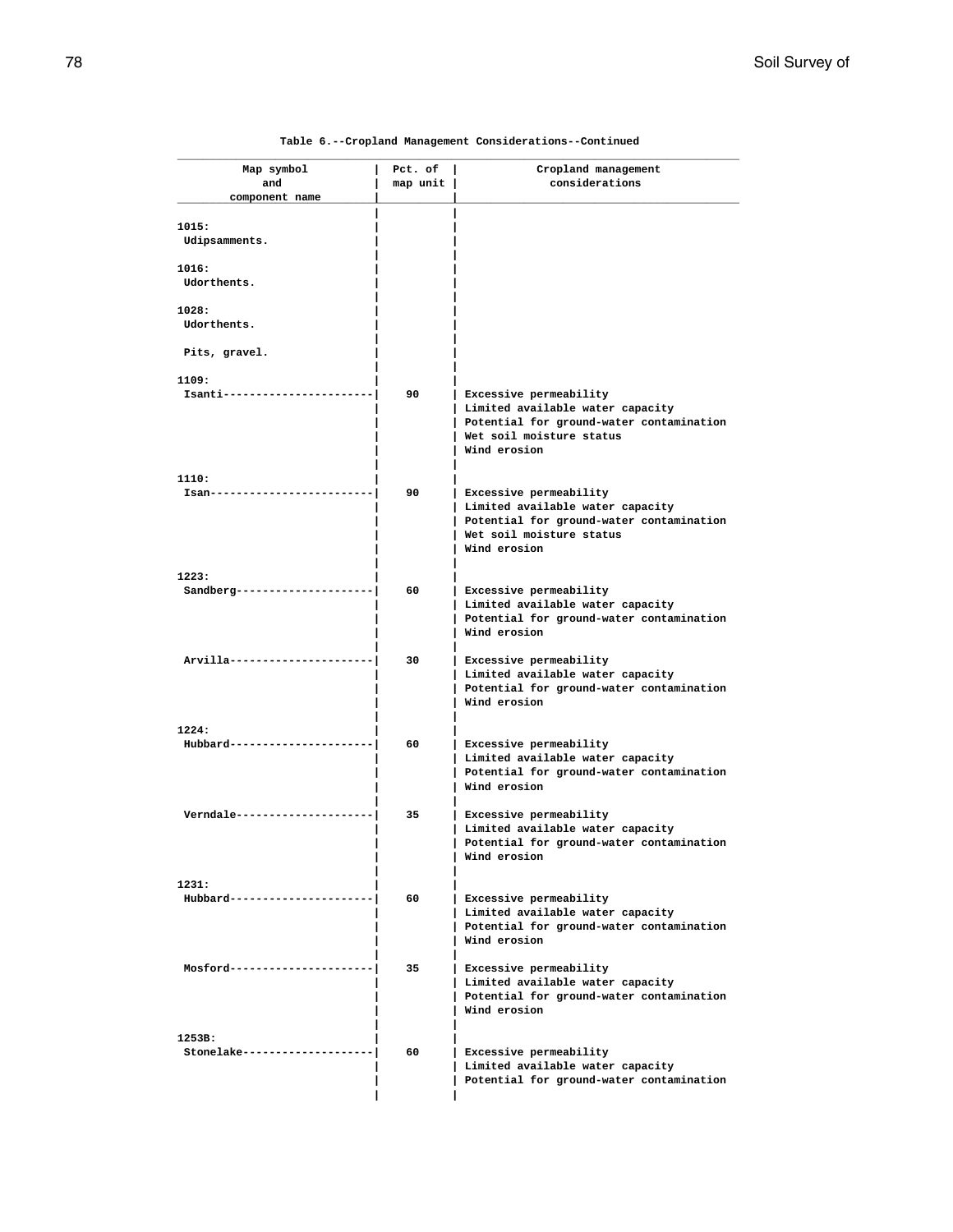| Map symbol                                              | Pct. of  | Cropland management                                                                                                                                                                           |
|---------------------------------------------------------|----------|-----------------------------------------------------------------------------------------------------------------------------------------------------------------------------------------------|
| and                                                     | map unit | considerations                                                                                                                                                                                |
| component name                                          |          |                                                                                                                                                                                               |
| 1253B:                                                  |          |                                                                                                                                                                                               |
| Sanburn----------                                       | 30       | Excessive permeability<br>Limited available water capacity<br>Potential for ground-water contamination<br>Potential for surface-water contamination<br>Water erosion<br>Wind erosion          |
| 1253C:                                                  |          |                                                                                                                                                                                               |
| Stonelake------------------                             | 65       | Excessive permeability<br>Limited available water capacity<br>Potential for ground-water contamination<br>Potential for surface-water contamination<br>Water erosion                          |
| Sanburn---------                                        | 25       | Excessive permeability<br>Limited available water capacity<br>Potential for ground-water contamination<br>Potential for surface-water contamination<br>Water erosion<br>Wind erosion          |
| 1253E:                                                  |          |                                                                                                                                                                                               |
| Stonelake---------                                      | 65       | Slope<br>Excessive permeability<br>Limited available water capacity<br>Potential for ground-water contamination<br>Potential for surface-water contamination<br>Water erosion<br>Wind erosion |
| Sanburn---------                                        | 25       | Slope<br>Excessive permeability<br>Limited available water capacity<br>Potential for ground-water contamination<br>Potential for surface-water contamination<br>Water erosion<br>Wind erosion |
| 1254:                                                   |          |                                                                                                                                                                                               |
| $Ricelake------$                                        | 90       | Excessive permeability<br>Potential for ground-water contamination<br>Wet soil moisture status<br>Wind erosion                                                                                |
| 1255:                                                   |          |                                                                                                                                                                                               |
| Elkriver, occasionally<br>flooded---------------------- | 90       | Flooding<br>  Excessive permeability<br>Potential for ground-water contamination<br>Potential for surface-water contamination<br>Wet soil moisture status<br>Wind erosion                     |
| 1256:<br>Cantlin---------------------                   | 90       | Acid soil<br>  Excessive permeability<br>Limited available water capacity<br>Limited organic matter content<br>Potential for ground-water contamination<br>Wind erosion                       |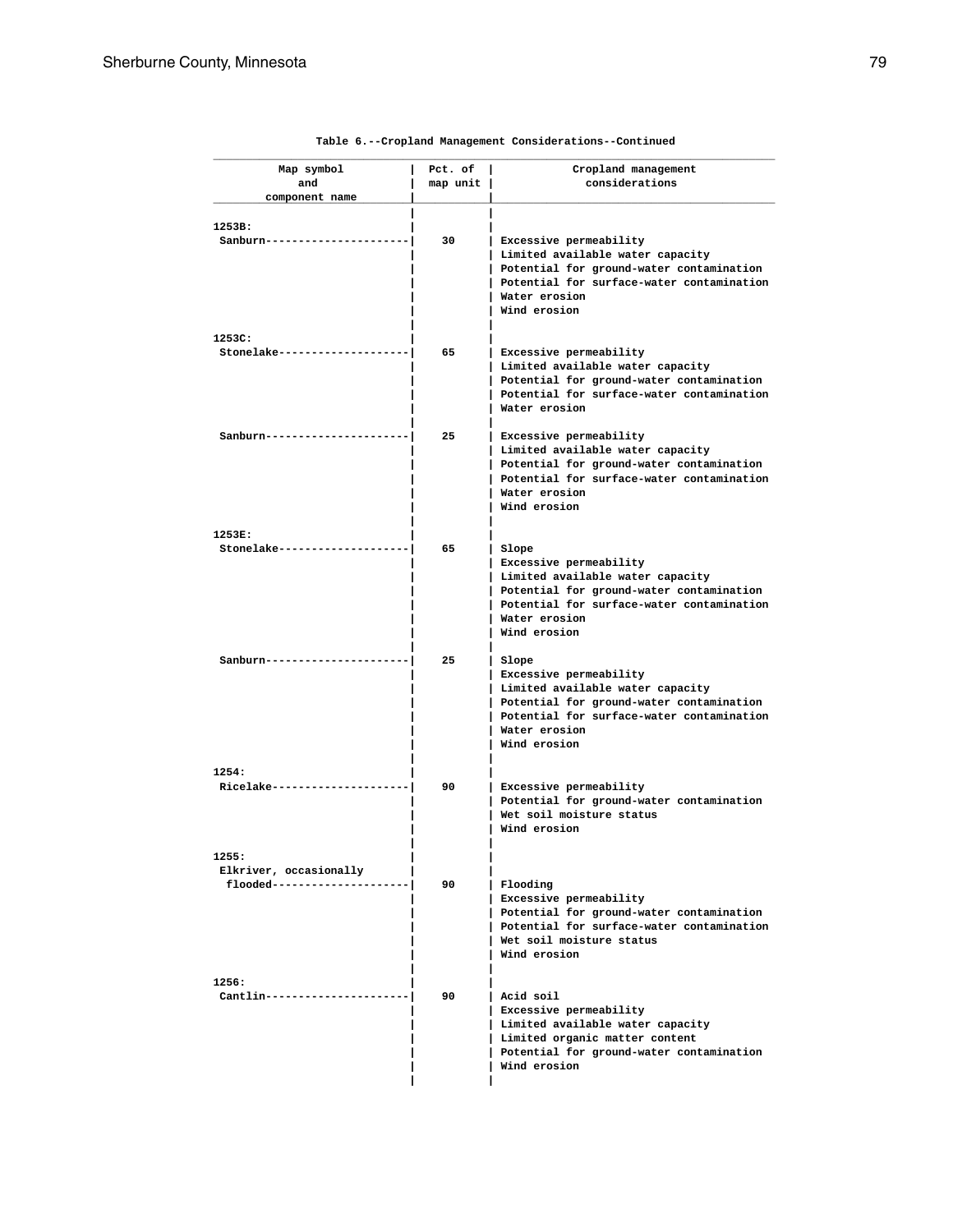| Map symbol                              | Pct. of  | Cropland management                                                                                                                                                                                                             |
|-----------------------------------------|----------|---------------------------------------------------------------------------------------------------------------------------------------------------------------------------------------------------------------------------------|
| and                                     | map unit | considerations                                                                                                                                                                                                                  |
| component name                          |          |                                                                                                                                                                                                                                 |
|                                         |          |                                                                                                                                                                                                                                 |
| 1257:<br>Elkriver, rarely flooded-----  | 55       | Excessive permeability<br>Potential for ground-water contamination<br>Wind erosion                                                                                                                                              |
| Mosford, rarely flooded------           | 35       | Excessive permeability<br>Limited available water capacity<br>Potential for ground-water contamination<br>Potential for surface-water contamination<br>Water erosion<br>Wind erosion                                            |
| 1258B:                                  |          |                                                                                                                                                                                                                                 |
| Zimmerman, thick solum------            | 95       | Excessive permeability<br>Limited available water capacity<br>Limited organic matter content<br>Potential for ground-water contamination<br>Wind erosion                                                                        |
| 1258C:<br>Zimmerman, thick solum------- | 95       | Excessive permeability<br>Limited available water capacity<br>Limited organic matter content<br>Potential for ground-water contamination<br>Potential for surface-water contamination<br>Water erosion<br>Wind erosion          |
| 1258E:                                  |          |                                                                                                                                                                                                                                 |
| Zimmerman, thick solum------            | 95       | Slope<br>Excessive permeability<br>Limited available water capacity<br>Limited organic matter content<br>Potential for ground-water contamination<br>Potential for surface-water contamination<br>Water erosion<br>Wind erosion |
| 1260B:                                  |          |                                                                                                                                                                                                                                 |
| Stonelake------                         | 55       | Excessive permeability<br>Limited available water capacity<br>Limited organic matter content<br>Potential for ground-water contamination<br>Wind erosion                                                                        |
| Nebish-----------------------           | 30       | Limited organic matter content<br>Potential for ground-water contamination<br>Potential for surface-water contamination<br>Water erosion<br>Wind erosion                                                                        |
| 1260C:                                  |          |                                                                                                                                                                                                                                 |
| Stonelake------------                   | 55       | Excessive permeability<br>  Limited available water capacity<br>  Limited organic matter content<br>Potential for ground-water contamination<br>Potential for surface-water contamination<br>  Water erosion<br>Wind erosion    |
| Nebish-------------                     | 30       | Limited organic matter content<br>Potential for surface-water contamination<br>Water erosion<br>Wind erosion                                                                                                                    |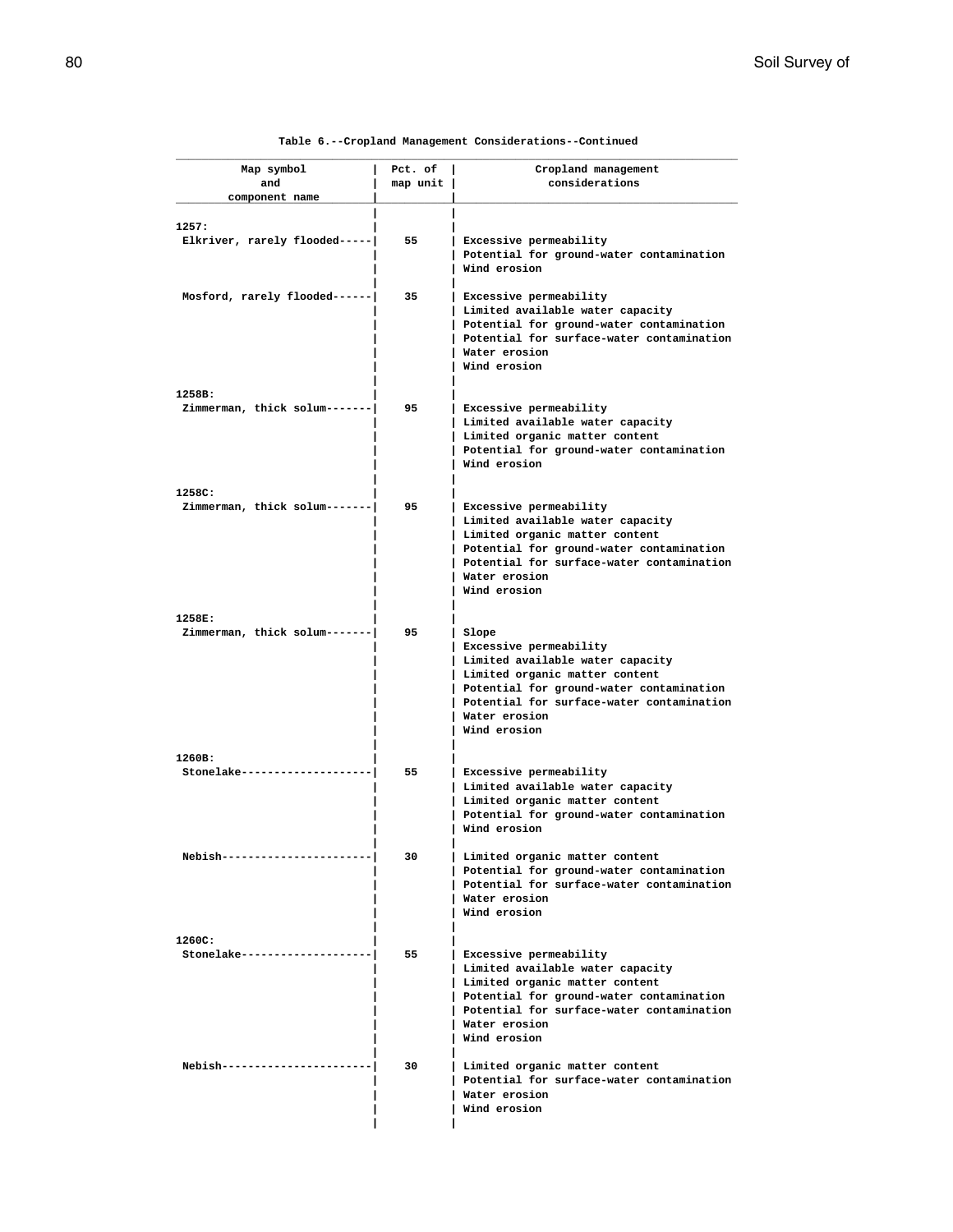| Map symbol                    | Pct. of  | Cropland management                                                                   |
|-------------------------------|----------|---------------------------------------------------------------------------------------|
| and                           | map unit | considerations                                                                        |
| component name                |          |                                                                                       |
| 1260E:                        |          |                                                                                       |
| Stonelake------------         | 60       | Slope                                                                                 |
|                               |          | Excessive permeability                                                                |
|                               |          | Limited available water capacity                                                      |
|                               |          | Potential for ground-water contamination                                              |
|                               |          | Potential for surface-water contamination                                             |
|                               |          | Water erosion                                                                         |
| Nebish-------                 | 25       | Slope                                                                                 |
|                               |          | Potential for surface-water contamination                                             |
|                               |          | Water erosion                                                                         |
|                               |          | Wind erosion                                                                          |
|                               |          |                                                                                       |
| 1270B:                        |          |                                                                                       |
| Milaca, moderately wet------- | 90       | Dense layer<br>Limited available water capacity                                       |
|                               |          | Limited organic matter content                                                        |
|                               |          | Potential for ground-water contamination                                              |
|                               |          | Potential for surface-water contamination                                             |
|                               |          | Water erosion                                                                         |
|                               |          | Wind erosion                                                                          |
| 1288:                         |          |                                                                                       |
| Seelyeville, ponded---------- | 60       | High organic matter content                                                           |
|                               |          | Ponding                                                                               |
|                               |          | Potential for ground-water contamination                                              |
|                               |          | Potential for surface-water contamination                                             |
|                               |          | Wet soil moisture status                                                              |
| Markey, ponded------------    | 30       | Excessive permeability                                                                |
|                               |          | High organic matter content                                                           |
|                               |          | Ponding                                                                               |
|                               |          | Potential for ground-water contamination                                              |
|                               |          | Potential for surface-water contamination                                             |
|                               |          | Wet soil moisture status                                                              |
| 1356:                         |          |                                                                                       |
| Water, miscellaneous.         |          |                                                                                       |
|                               |          |                                                                                       |
| 1946:                         |          |                                                                                       |
| Fordum, frequently flooded--- | 65       | Flooding                                                                              |
|                               |          | Excessive permeability                                                                |
|                               |          | Potential for ground-water contamination                                              |
|                               |          | Potential for surface-water contamination<br>Wet soil moisture status                 |
|                               |          |                                                                                       |
| Winterfield, frequently       |          |                                                                                       |
| flooded------------           | 20       | Flooding                                                                              |
|                               |          | Excessive permeability                                                                |
|                               |          | Limited available water capacity                                                      |
|                               |          | Potential for ground-water contamination<br>Potential for surface-water contamination |
|                               |          | Wet soil moisture status                                                              |
|                               |          |                                                                                       |
| w:                            |          |                                                                                       |
| Water.                        |          |                                                                                       |
|                               |          |                                                                                       |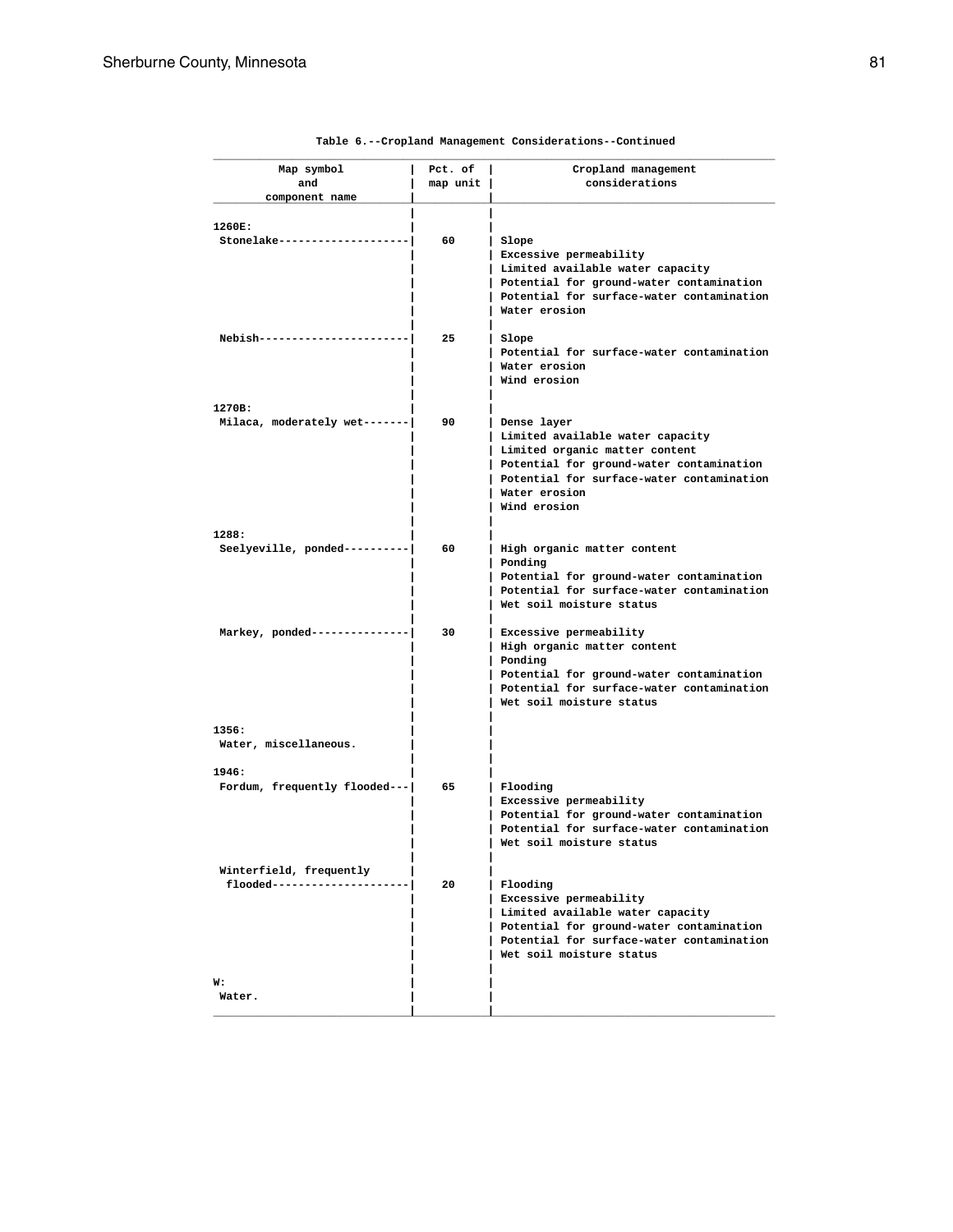|                                  |                     | Land       |                                                     | Alfalfa hay<br>Corn |                     |                     |                     |                                                     |                     |                     |                     |                     |       |
|----------------------------------|---------------------|------------|-----------------------------------------------------|---------------------|---------------------|---------------------|---------------------|-----------------------------------------------------|---------------------|---------------------|---------------------|---------------------|-------|
| Map symbol and<br>component name | Pct. of<br>map unit | capability |                                                     |                     |                     |                     |                     | Irish potatoes                                      |                     | Rye                 |                     | Soybeans            |       |
|                                  |                     | N          | $\mathbf{I}$                                        | N                   | $\mathbf I$         | N                   | I                   | N                                                   | $\mathbf I$         | N                   | I                   | $\mathbf N$         | I.    |
|                                  |                     |            |                                                     | Tons                | Tons                | Bu                  | Bu                  | Cwt                                                 | Cwt                 | Bu                  | Bu                  | Bu                  | Bu    |
| 7A:                              |                     |            |                                                     |                     |                     |                     |                     |                                                     |                     |                     |                     |                     |       |
| Hubbard------------              | 95                  | 4s         | 4s                                                  | 3.0                 | 8.0                 | 70                  | 172                 | $\qquad \qquad - -$                                 | 400                 | 30                  | $- -$               | 23                  | 50    |
| 7B:                              |                     |            |                                                     |                     |                     |                     |                     |                                                     |                     |                     |                     |                     |       |
| Hubbard------------              | 95                  | 4s         | 4s                                                  | 3.0                 | 8.0                 | 70                  | 172                 | $---$                                               | 400                 | 30                  | $---$               | 23                  | 50    |
| 7C:                              |                     |            |                                                     |                     |                     |                     |                     |                                                     |                     |                     |                     |                     |       |
| Hubbard------------              | 95                  | 6s         | 6s                                                  | 2.5                 | 7.0                 | 60                  | 168                 | $\qquad \qquad - -$                                 | 380                 | 25                  | $---$               | 20                  | 45    |
|                                  |                     |            |                                                     |                     |                     |                     |                     |                                                     |                     |                     |                     |                     |       |
| 32B:<br>Nebish-------------      | 85                  | 2e         | $\qquad \qquad - -$                                 | 4.6                 | $\qquad \qquad - -$ | 145                 | $---$               | $\qquad \qquad - -$                                 | $---$               | $\qquad \qquad - -$ | $\qquad \qquad - -$ | 39                  | $---$ |
|                                  |                     |            |                                                     |                     |                     |                     |                     |                                                     |                     |                     |                     |                     |       |
| 32C:<br>Nebish-------------      | 85                  | Зе         | $- -$                                               | 4.0                 | $\qquad \qquad - -$ | 130                 | $\qquad \qquad - -$ | $\overline{\phantom{m}}$ – $\overline{\phantom{m}}$ | $\qquad \qquad - -$ | $\qquad \qquad - -$ | $\qquad \qquad - -$ | 38                  | $---$ |
|                                  |                     |            |                                                     |                     |                     |                     |                     |                                                     |                     |                     |                     |                     |       |
| 32D:                             |                     |            |                                                     |                     |                     |                     |                     |                                                     |                     |                     |                     |                     |       |
| Nebish-------------              | 85                  | 4e         | $---$                                               | 3.3                 | $\qquad \qquad - -$ | 105                 | $---$               | ---                                                 | $---$               | ---                 | $- -$               | 30                  | ---   |
| 32E:                             |                     |            |                                                     |                     |                     |                     |                     |                                                     |                     |                     |                     |                     |       |
| Nebish-------------              | 85                  | 7е         | $\qquad \qquad - -$                                 | $\qquad \qquad - -$ | $\qquad \qquad - -$ | $\qquad \qquad - -$ | $---$               | $---$                                               | $---$               | $\qquad \qquad - -$ | $- -$               | $---$               | $---$ |
| 38B:                             |                     |            |                                                     |                     |                     |                     |                     |                                                     |                     |                     |                     |                     |       |
| Waukon-------------              | 90                  | 2е         | $\qquad \qquad - -$                                 | 4.6                 | $---$               | 150                 | $---$               | $\qquad \qquad - -$                                 | $---$               | $---$               | $---$               | 42                  | $---$ |
| 75:                              |                     |            |                                                     |                     |                     |                     |                     |                                                     |                     |                     |                     |                     |       |
| Bluffton,                        |                     |            |                                                     |                     |                     |                     |                     |                                                     |                     |                     |                     |                     |       |
| depressional------               | 90                  | 6w         | $\overline{\phantom{m}}$ – $\overline{\phantom{m}}$ | $--$                | $---$               | ---                 | $---$               | $---$                                               | $---$               | $- -$               | $--$                | $---$               | ---   |
| 125:                             |                     |            |                                                     |                     |                     |                     |                     |                                                     |                     |                     |                     |                     |       |
| ${\tt Beltrami-----}$            | 90                  | 1          | $\qquad \qquad - -$                                 | 4.6                 | $\qquad \qquad - -$ | 150                 | $---$               | $---$                                               | $---$               | $\qquad \qquad - -$ | $\qquad \qquad - -$ | 42                  | $---$ |
| 152C:                            |                     |            |                                                     |                     |                     |                     |                     |                                                     |                     |                     |                     |                     |       |
| Milaca-------------              | 95                  | Зе         | $\qquad \qquad - -$                                 | 4.0                 | $\qquad \qquad -$   | 120                 | $---$               | $\qquad \qquad - -$                                 | $---$               | $\qquad \qquad - -$ | $\qquad \qquad - -$ | 32                  | $---$ |
| 152E:                            |                     |            |                                                     |                     |                     |                     |                     |                                                     |                     |                     |                     |                     |       |
| Milaca-------------              | 95                  | бe         | $\qquad \qquad - -$                                 | $- -$               | $\qquad \qquad -$   | $\qquad \qquad - -$ | $---$               | $\qquad \qquad - -$                                 | $\qquad \qquad - -$ | $\qquad \qquad - -$ | $\qquad \qquad - -$ | $\qquad \qquad - -$ | $---$ |
| 158A:                            |                     |            |                                                     |                     |                     |                     |                     |                                                     |                     |                     |                     |                     |       |
| Zimmerman----------              | 95                  | 4s         | 4s                                                  | 3.0                 | 8.0                 | 65                  | 165                 | ---                                                 | 400                 | 30                  | $--$                | 25                  | 48    |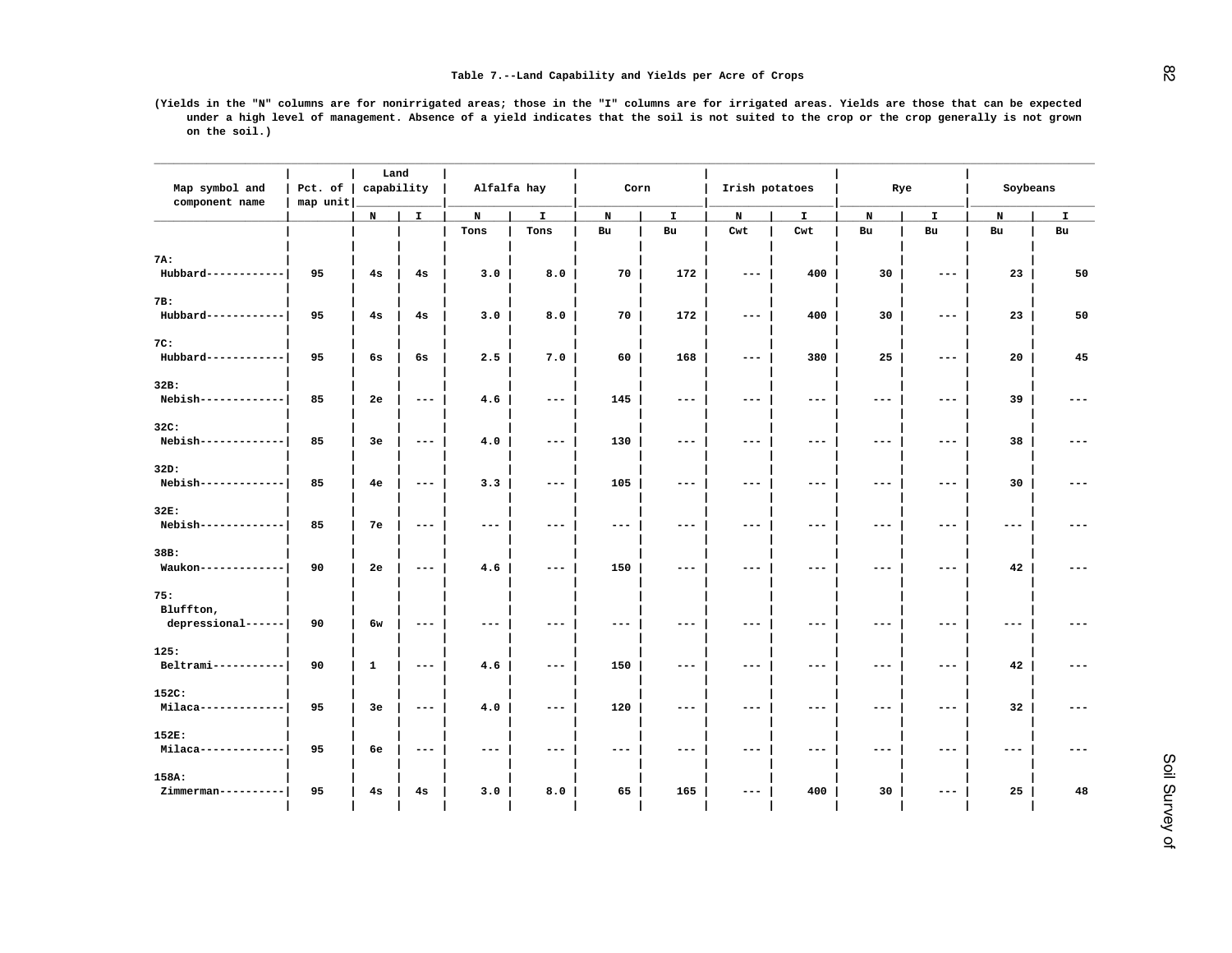| Map symbol and<br>component name | Pct. of<br>map unit | Land<br>capability |                                                                                                                                                                                                                                                                                                                                                                                              | Alfalfa hay          |                     | Corn  |                     | Irish potatoes      |                     | Rye                  |                     | Soybeans |    |
|----------------------------------|---------------------|--------------------|----------------------------------------------------------------------------------------------------------------------------------------------------------------------------------------------------------------------------------------------------------------------------------------------------------------------------------------------------------------------------------------------|----------------------|---------------------|-------|---------------------|---------------------|---------------------|----------------------|---------------------|----------|----|
|                                  |                     | $\mathbf N$        | $\mathbf I$                                                                                                                                                                                                                                                                                                                                                                                  | N                    | $\mathbf{I}$        | N     | $\mathbf I$         | N                   | $\mathbf{I}$        | N                    | I                   | N        | I  |
|                                  |                     |                    |                                                                                                                                                                                                                                                                                                                                                                                              | Tons                 | Tons                | Bu    | Bu                  | Cwt                 | Cwt                 | Bu                   | Bu                  | Bu       | Bu |
| 158B:                            |                     |                    |                                                                                                                                                                                                                                                                                                                                                                                              |                      |                     |       |                     |                     |                     |                      |                     |          |    |
| Zimmerman----------              | 95                  | 4s                 | 4s                                                                                                                                                                                                                                                                                                                                                                                           | 3.0                  | 8.0                 | 65    | 165                 | $---$               | 400                 | 30                   | $- - -$             | 25       | 48 |
| 158C:                            |                     |                    |                                                                                                                                                                                                                                                                                                                                                                                              |                      |                     |       |                     |                     |                     |                      |                     |          |    |
| Zimmerman----------              | 95                  | 6s                 | 6s                                                                                                                                                                                                                                                                                                                                                                                           | 2.5                  | 7.0                 | 55    | 160                 | $---$               | $- - -$             | 25                   | $---$               | 20       | 45 |
| 158E:                            |                     |                    |                                                                                                                                                                                                                                                                                                                                                                                              |                      |                     |       |                     |                     |                     |                      |                     |          |    |
| Zimmerman----------              | 95                  | 6s                 | $- -$                                                                                                                                                                                                                                                                                                                                                                                        | $- -$                | $---$               | $---$ | $---$               | $---$               | $- -$               | $---$                | $---$               | ---      |    |
| 161:                             |                     |                    |                                                                                                                                                                                                                                                                                                                                                                                              |                      |                     |       |                     |                     |                     |                      |                     |          |    |
| Isanti,                          |                     |                    |                                                                                                                                                                                                                                                                                                                                                                                              |                      |                     |       |                     |                     |                     |                      |                     |          |    |
| depressional------               | 95                  | 6w                 | $---$                                                                                                                                                                                                                                                                                                                                                                                        | $---$                | $---$               | $--$  | $---$               | $---$               | $---$               | $---$                | $---$               | ---      |    |
| 162:                             |                     |                    |                                                                                                                                                                                                                                                                                                                                                                                              |                      |                     |       |                     |                     |                     |                      |                     |          |    |
| Lino---------------              | 95                  | 3s                 | $\qquad \qquad - -$                                                                                                                                                                                                                                                                                                                                                                          | $\qquad \qquad - -$  | $---$               | 85    | $---$               | $---$               | $---$               | $\qquad \qquad - -$  | $- - -$             | 24       |    |
| 164A:                            |                     |                    |                                                                                                                                                                                                                                                                                                                                                                                              |                      |                     |       |                     |                     |                     |                      |                     |          |    |
| Mora---------------              | 95                  | 2s                 | $- - -$                                                                                                                                                                                                                                                                                                                                                                                      | 4.2                  | $---$               | 135   | $\qquad \qquad - -$ | $---$               | $\qquad \qquad - -$ | $\sim$ $\sim$ $\sim$ | $\qquad \qquad - -$ | 39       |    |
| 165:                             |                     |                    |                                                                                                                                                                                                                                                                                                                                                                                              |                      |                     |       |                     |                     |                     |                      |                     |          |    |
| Parent-------------              | 90                  | 2w                 | $\sim$ $\sim$ $\sim$                                                                                                                                                                                                                                                                                                                                                                         | $\sim$ $\sim$ $\sim$ | $---$               | 115   | $\qquad \qquad - -$ | $---$               | $\qquad \qquad - -$ | $\qquad \qquad - -$  | $\qquad \qquad - -$ | 30       |    |
| 166:                             |                     |                    |                                                                                                                                                                                                                                                                                                                                                                                              |                      |                     |       |                     |                     |                     |                      |                     |          |    |
| Ronneby------------              | 90                  | 2w                 | $- - -$                                                                                                                                                                                                                                                                                                                                                                                      | $\qquad \qquad - -$  | $---$               | 125   | $---$               | $---$               | $\qquad \qquad - -$ | $\qquad \qquad - -$  | $\qquad \qquad - -$ | 36       |    |
| 169B:                            |                     |                    |                                                                                                                                                                                                                                                                                                                                                                                              |                      |                     |       |                     |                     |                     |                      |                     |          |    |
| Braham-------------              | 90                  | 3s                 | $---$                                                                                                                                                                                                                                                                                                                                                                                        | 3.5                  | $---$               | 100   | $---$               | $\qquad \qquad - -$ | $\qquad \qquad - -$ | $\qquad \qquad - -$  | $\qquad \qquad - -$ | 30       |    |
| 169C:                            |                     |                    |                                                                                                                                                                                                                                                                                                                                                                                              |                      |                     |       |                     |                     |                     |                      |                     |          |    |
| Braham-------------              | 90                  | 4e                 | $\frac{1}{2} \frac{1}{2} \frac{1}{2} \frac{1}{2} \frac{1}{2} \frac{1}{2} \frac{1}{2} \frac{1}{2} \frac{1}{2} \frac{1}{2} \frac{1}{2} \frac{1}{2} \frac{1}{2} \frac{1}{2} \frac{1}{2} \frac{1}{2} \frac{1}{2} \frac{1}{2} \frac{1}{2} \frac{1}{2} \frac{1}{2} \frac{1}{2} \frac{1}{2} \frac{1}{2} \frac{1}{2} \frac{1}{2} \frac{1}{2} \frac{1}{2} \frac{1}{2} \frac{1}{2} \frac{1}{2} \frac{$ | 3.0                  | $\qquad \qquad - -$ | 80    | $- - -$             | $\qquad \qquad - -$ | $\qquad \qquad - -$ | $\qquad \qquad - -$  | $\qquad \qquad - -$ | 28       |    |
| 169D:                            |                     |                    |                                                                                                                                                                                                                                                                                                                                                                                              |                      |                     |       |                     |                     |                     |                      |                     |          |    |
| Braham-------------              | 90                  | бe                 | $---$                                                                                                                                                                                                                                                                                                                                                                                        | 2.5                  | $---$               | $---$ | $---$               | $---$               | $---$               | $---$                | $---$               | $---$    |    |
| 204B:                            |                     |                    |                                                                                                                                                                                                                                                                                                                                                                                              |                      |                     |       |                     |                     |                     |                      |                     |          |    |
| Cushing------------              | 90                  | 2e                 | $- - -$                                                                                                                                                                                                                                                                                                                                                                                      | 4.6                  | $---$               | 145   | $---$               | $---$               | $- -$               | $---$                | $---$               | 39       |    |
| 204C:                            |                     |                    |                                                                                                                                                                                                                                                                                                                                                                                              |                      |                     |       |                     |                     |                     |                      |                     |          |    |
| Cushing------------              | 95                  | 3e                 | $- -$                                                                                                                                                                                                                                                                                                                                                                                        | 4.0                  | $---$               | 130   | $---$               | $---$               | $\qquad \qquad -$   | $\qquad \qquad - -$  | $---$               | 38       |    |
| 258B:                            |                     |                    |                                                                                                                                                                                                                                                                                                                                                                                              |                      |                     |       |                     |                     |                     |                      |                     |          |    |
| Sandberg-----------              | 95                  | 4s                 | 4s                                                                                                                                                                                                                                                                                                                                                                                           | 3.0                  | $\qquad \qquad - -$ | 60    | 168                 | $---$               | 400                 | 28                   | $\qquad \qquad - -$ | 23       | 48 |
|                                  |                     |                    |                                                                                                                                                                                                                                                                                                                                                                                              |                      |                     |       |                     |                     |                     |                      |                     |          |    |
| 258C:<br>Sandberg-----------     | 95                  | 6s                 | 6s                                                                                                                                                                                                                                                                                                                                                                                           | 2.5                  | $---$               | 55    | 168                 | $---$               | 380                 | 22                   | $---$               | 16       | 45 |
|                                  |                     |                    |                                                                                                                                                                                                                                                                                                                                                                                              |                      |                     |       |                     |                     |                     |                      |                     |          |    |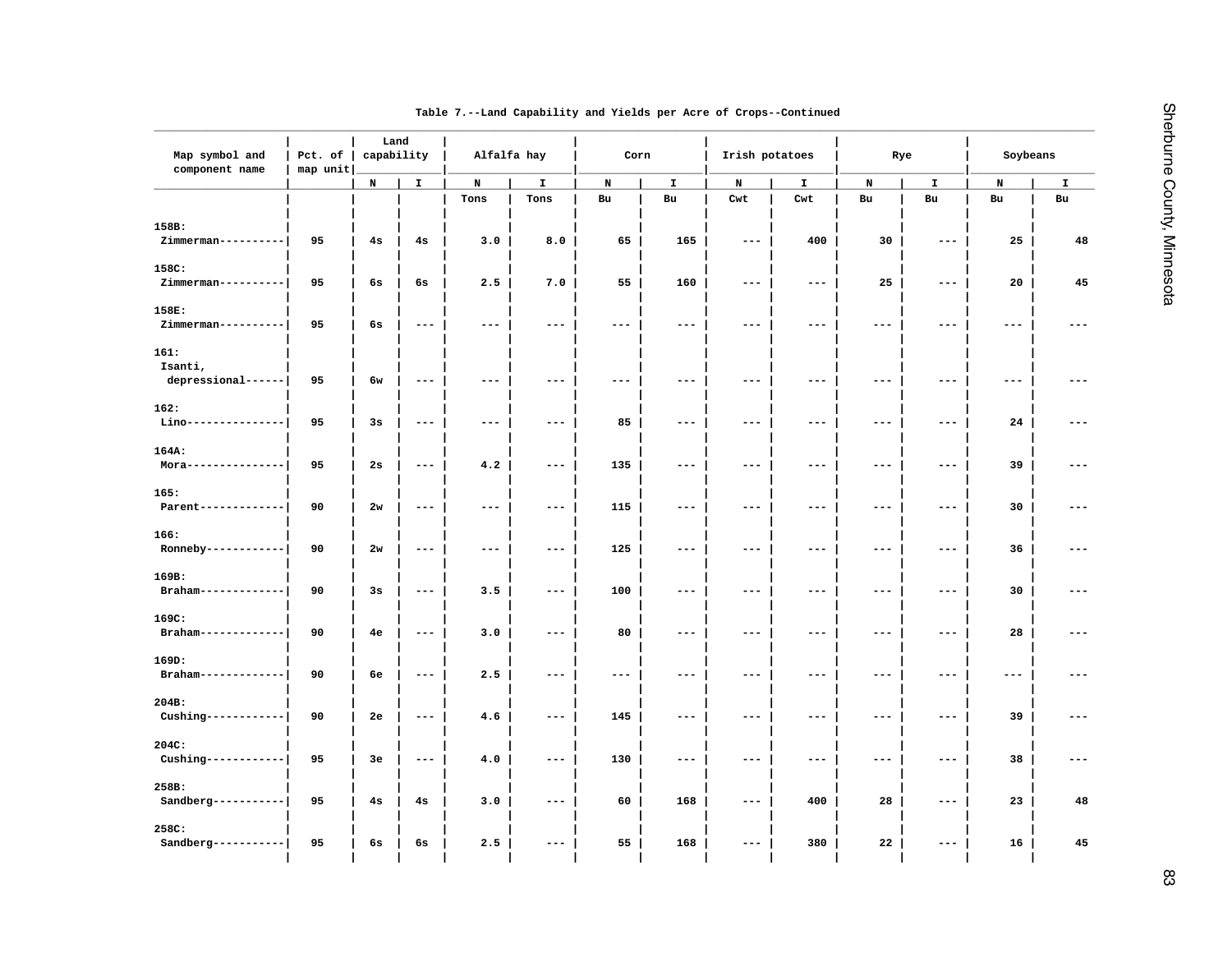|  |  | Table 7.--Land Capability and Yields per Acre of Crops--Continued |
|--|--|-------------------------------------------------------------------|

| Map symbol and<br>component name       | Pct. of<br>map unit |    | Land<br>capability  |                     | Alfalfa hay          |                     | Corn                |                     | Irish potatoes      | Rye                 |             | Soybeans            |             |
|----------------------------------------|---------------------|----|---------------------|---------------------|----------------------|---------------------|---------------------|---------------------|---------------------|---------------------|-------------|---------------------|-------------|
|                                        |                     | N  | $\mathbf I$         | N                   | I.                   | $\, {\bf N}$        | $\mathbf I$         | N                   | $\mathbf I$         | N                   | $\mathbf I$ | N                   | $\mathbf I$ |
|                                        |                     |    |                     | Tons                | Tons                 | Bu                  | Bu                  | Cwt                 | Cwt                 | Bu                  | Bu          | Bu                  | Bu          |
| 258E:<br>Sandberg-----------           | 95                  | 7e | $---$               | $---$               | $---$                | $---$               | $---$               | $\qquad \qquad - -$ | $---$               | $---$               | $---$       | $---$               |             |
| 260:<br>$Due1m-----$                   | 95                  | 4s | $- - -$             | $---$               | $\sim$ $\sim$ $\sim$ | 65                  | $- - -$             | $\qquad \qquad - -$ | $---$               | 35                  | $---$       | 24                  |             |
| 261:<br>Isan, depressional             | 95                  | 6w | $---$               | $---$               | $---$                | $---$               | $---$               | $---$               | $---$               | $---$               | $- - -$     | $---$               |             |
| 325:<br>Prebish,<br>depressional------ | 95                  | 6w | $\qquad \qquad - -$ | $\qquad \qquad - -$ | $- - -$              | $---$               | $\qquad \qquad - -$ | $\qquad \qquad - -$ | $- - -$             | $\frac{1}{2}$       | $---$       | $\qquad \qquad - -$ |             |
| 341:<br>Arvilla------------            | 95                  | 3s | 3s                  | 3.2                 | 8.0                  | 75                  | 175                 | $---$               | 400                 | 40                  | $---$       | 23                  | 50          |
| 346:<br>Talmoon------------            | 90                  | 2w | $- - -$             | $- - -$             | $- - -$              | 145                 | $- - -$             | $- - -$             | $---$               | $- - -$             | $---$       | 38                  |             |
| 373:<br>Renshaw------------            | 95                  | 3s | 3s                  | 3.2                 | 8.0                  | 80                  | 175                 | $\qquad \qquad - -$ | 400                 | 40                  | $---$       | 25                  | 50          |
| 454B:<br>Mahtomedi----------           | 95                  | 4s | $---$               | 2.5                 | $---$                | 65                  | $---$               | $---$               | $- -$               | 25                  | $---$       | 22                  |             |
| 454C:<br>Mahtomedi----------           | 95                  | 6s | $\qquad \qquad - -$ | 2.0                 | $\qquad \qquad - -$  | 60                  | $- - -$             | $\qquad \qquad - -$ | $\qquad \qquad - -$ | 20                  | $---$       | 18                  |             |
| 540:<br>Seelyeville--------            | 95                  | 6w | $\qquad \qquad - -$ | $- - -$             | $---$                | $\qquad \qquad - -$ | $- - -$             | $- - -$             | $\qquad \qquad - -$ | $- - -$             | $---$       | $---$               | $---$       |
| 543:<br>Markey-------------            | 90                  | 6w | $\qquad \qquad - -$ | $\qquad \qquad - -$ | $\qquad \qquad - -$  | $- - -$             | $- - -$             | $- - -$             | $- - -$             | $- - -$             | $---$       | $\qquad \qquad - -$ |             |
| 544:<br>Cathro-------------            | 95                  | 6w | $---$               | $\qquad \qquad - -$ | $\qquad \qquad - -$  | $---$               | $---$               | $---$               | $---$               | $\qquad \qquad - -$ | $---$       | $---$               |             |
| 565:<br>Eckvoll------------            | 90                  | 3s | $- - -$             | 3.3                 | $---$                | 90                  | $- - -$             | $- - -$             | $---$               | 38                  | $---$       | 30                  |             |
| 567:<br>Verndale -----------           | 95                  | 3s | $\qquad \qquad - -$ | 3.2                 | 8.0                  | 85                  | 175                 | $\frac{1}{2}$       | 400                 | 40                  | $---$       | 30                  | 50          |
| 623A:<br>Pierz--------------           | 95                  | 2s | 2s                  | 3.5                 | 8.0                  | 100                 | 175                 | $- - -$             | $- - -$             | 40                  | $---$       | 33                  | 50          |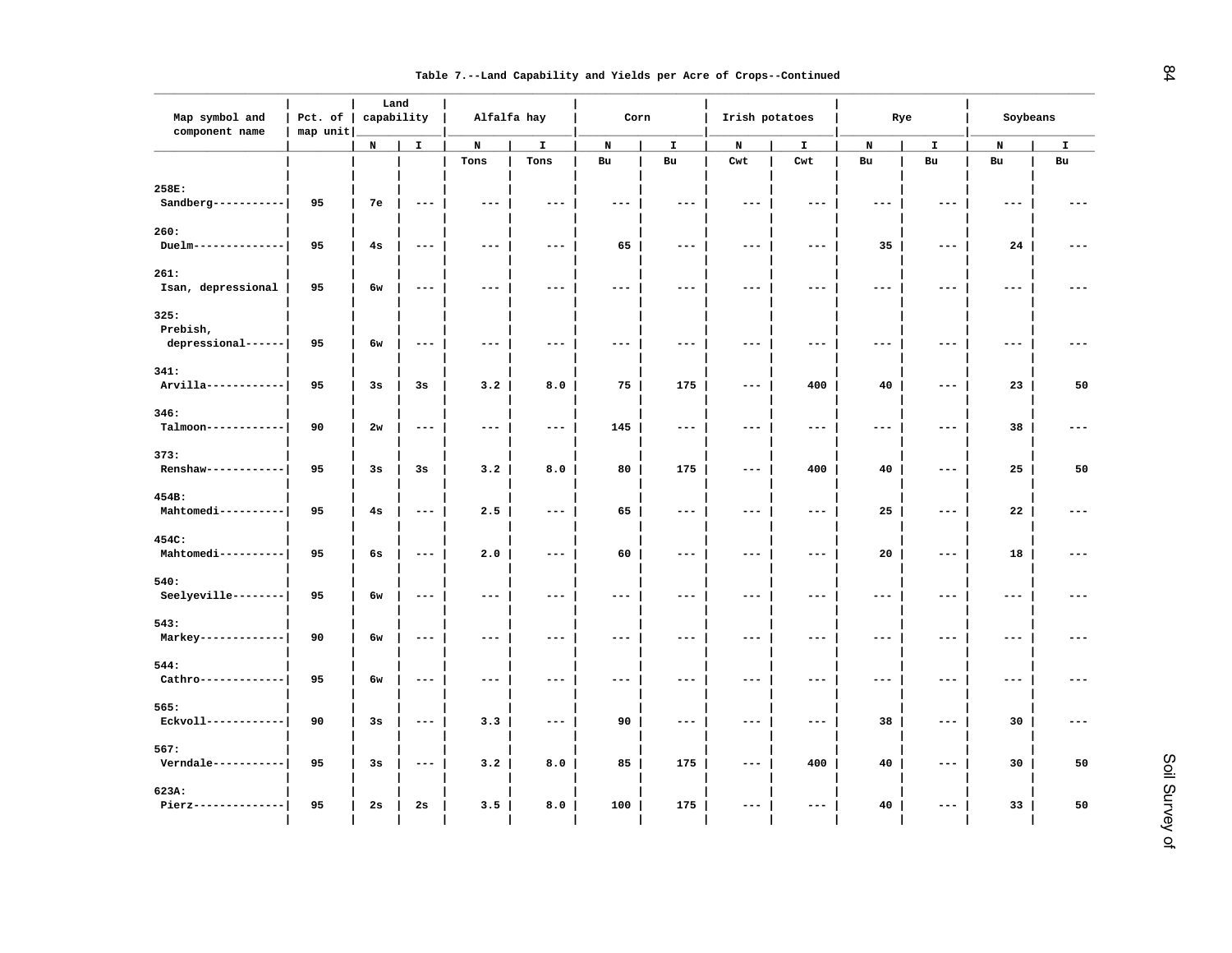| $\mathbf N$<br>$\mathbf{I}$<br>$\mathbf N$<br>$\mathtt I$<br>N<br>$\mathbf I$<br>$\mathbf{I}$<br>N<br>I.<br>N<br>Tons<br>Tons<br>Bu<br>Bu<br>Cwt<br>Cwt<br>Bu<br>Bu<br>Bu<br>623B:<br>3.2<br>8.0<br>175<br>Pierz---------------<br>95<br>2e<br>2e<br>90<br>38<br>$\qquad \qquad - -$<br>$\qquad \qquad - -$<br>$\qquad \qquad - -$<br>708:<br>Rushlake-----------<br>85<br>4s<br>$\qquad \qquad - -$<br>$- - -$<br>$- -$<br>$\qquad \qquad - -$<br>$- - -$<br>$\qquad \qquad - -$<br>$---$<br>$\qquad \qquad - -$<br>$\qquad \qquad -$<br>730A:<br>3.2<br>85<br>170<br>32<br>Sanburn------------<br>90<br>3s<br>3s<br>$- - -$<br>$\qquad \qquad - -$<br>$- - -$<br>$- - -$<br>730B:<br>Sanburn-----------<br>90<br>3e<br>3.0<br>85<br>165<br>30<br>3e<br>$  -$<br>$- - -$<br>$\sim$ $\sim$ $\sim$<br>$\frac{1}{2} \frac{1}{2} \frac{1}{2} \frac{1}{2} \frac{1}{2} \frac{1}{2} \frac{1}{2} \frac{1}{2} \frac{1}{2} \frac{1}{2} \frac{1}{2} \frac{1}{2} \frac{1}{2} \frac{1}{2} \frac{1}{2} \frac{1}{2} \frac{1}{2} \frac{1}{2} \frac{1}{2} \frac{1}{2} \frac{1}{2} \frac{1}{2} \frac{1}{2} \frac{1}{2} \frac{1}{2} \frac{1}{2} \frac{1}{2} \frac{1}{2} \frac{1}{2} \frac{1}{2} \frac{1}{2} \frac{$<br>732B:<br>Bushville----------<br>95<br>3s<br>3.3<br>85<br>$- - -$<br>$- - -$<br>$\qquad \qquad - -$<br>$\frac{1}{2}$<br>$\qquad \qquad - -$<br>$\frac{1}{2}$<br>$\sim$ $\sim$ $\sim$<br>768:<br>Mosford------------<br>95<br>3s<br>3s<br>3.3<br>8.0<br>80<br>180<br>400<br>40<br>$\qquad \qquad - -$<br>$\frac{1}{2}$<br>771:<br>Elkriver, rarely<br>flooded-----------<br>4.0<br>2s<br>120<br>95<br>$\sim$ $\sim$ $\sim$<br>$\sim$ $\sim$ $\sim$<br>$\sim$ $\sim$ $\sim$<br>$\sim$ $\sim$ $\sim$<br>$\qquad \qquad - -$<br>$\qquad \qquad - -$<br>$\qquad \qquad - -$<br>799------------------<br>$\qquad \qquad - -$<br>$\qquad \qquad - -$<br>$- - -$<br>$- - -$<br>$- - -$<br>$\frac{1}{2}$<br>$---$<br>$\qquad \qquad - -$<br>Seelyeville,<br>frequently flooded<br>45<br>6w<br>$\frac{1}{2}$<br>Bowstring,<br>frequently flooded<br>45<br>6w<br>$\qquad \qquad - -$<br>1013:<br>Pits.<br>1015:<br>Udipsamments.<br>1016:<br>Udorthents.<br>1028:<br>Udorthents.<br>Pits, gravel. | Map symbol and<br>component name | Pct. of<br>map unit | Land<br>capability | Alfalfa hay | Corn | Irish potatoes | Rye | Soybeans            |               |
|--------------------------------------------------------------------------------------------------------------------------------------------------------------------------------------------------------------------------------------------------------------------------------------------------------------------------------------------------------------------------------------------------------------------------------------------------------------------------------------------------------------------------------------------------------------------------------------------------------------------------------------------------------------------------------------------------------------------------------------------------------------------------------------------------------------------------------------------------------------------------------------------------------------------------------------------------------------------------------------------------------------------------------------------------------------------------------------------------------------------------------------------------------------------------------------------------------------------------------------------------------------------------------------------------------------------------------------------------------------------------------------------------------------------------------------------------------------------------------------------------------------------------------------------------------------------------------------------------------------------------------------------------------------------------------------------------------------------------------------------------------------------------------------------------------------------------------------------------------------------------------------------------------------------------------------------------------------------------------------------------------------------------------------------------------------------------------------------------------------------------------------------------------------------------------------------|----------------------------------|---------------------|--------------------|-------------|------|----------------|-----|---------------------|---------------|
|                                                                                                                                                                                                                                                                                                                                                                                                                                                                                                                                                                                                                                                                                                                                                                                                                                                                                                                                                                                                                                                                                                                                                                                                                                                                                                                                                                                                                                                                                                                                                                                                                                                                                                                                                                                                                                                                                                                                                                                                                                                                                                                                                                                            |                                  |                     |                    |             |      |                |     | N                   | $\mathbf I$   |
|                                                                                                                                                                                                                                                                                                                                                                                                                                                                                                                                                                                                                                                                                                                                                                                                                                                                                                                                                                                                                                                                                                                                                                                                                                                                                                                                                                                                                                                                                                                                                                                                                                                                                                                                                                                                                                                                                                                                                                                                                                                                                                                                                                                            |                                  |                     |                    |             |      |                |     |                     | Bu            |
|                                                                                                                                                                                                                                                                                                                                                                                                                                                                                                                                                                                                                                                                                                                                                                                                                                                                                                                                                                                                                                                                                                                                                                                                                                                                                                                                                                                                                                                                                                                                                                                                                                                                                                                                                                                                                                                                                                                                                                                                                                                                                                                                                                                            |                                  |                     |                    |             |      |                |     | 31                  | 50            |
|                                                                                                                                                                                                                                                                                                                                                                                                                                                                                                                                                                                                                                                                                                                                                                                                                                                                                                                                                                                                                                                                                                                                                                                                                                                                                                                                                                                                                                                                                                                                                                                                                                                                                                                                                                                                                                                                                                                                                                                                                                                                                                                                                                                            |                                  |                     |                    |             |      |                |     |                     |               |
|                                                                                                                                                                                                                                                                                                                                                                                                                                                                                                                                                                                                                                                                                                                                                                                                                                                                                                                                                                                                                                                                                                                                                                                                                                                                                                                                                                                                                                                                                                                                                                                                                                                                                                                                                                                                                                                                                                                                                                                                                                                                                                                                                                                            |                                  |                     |                    |             |      |                |     |                     |               |
|                                                                                                                                                                                                                                                                                                                                                                                                                                                                                                                                                                                                                                                                                                                                                                                                                                                                                                                                                                                                                                                                                                                                                                                                                                                                                                                                                                                                                                                                                                                                                                                                                                                                                                                                                                                                                                                                                                                                                                                                                                                                                                                                                                                            |                                  |                     |                    |             |      |                |     | $\qquad \qquad -$   | $---$         |
|                                                                                                                                                                                                                                                                                                                                                                                                                                                                                                                                                                                                                                                                                                                                                                                                                                                                                                                                                                                                                                                                                                                                                                                                                                                                                                                                                                                                                                                                                                                                                                                                                                                                                                                                                                                                                                                                                                                                                                                                                                                                                                                                                                                            |                                  |                     |                    |             |      |                |     |                     |               |
|                                                                                                                                                                                                                                                                                                                                                                                                                                                                                                                                                                                                                                                                                                                                                                                                                                                                                                                                                                                                                                                                                                                                                                                                                                                                                                                                                                                                                                                                                                                                                                                                                                                                                                                                                                                                                                                                                                                                                                                                                                                                                                                                                                                            |                                  |                     |                    |             |      |                |     | 26                  | 45            |
|                                                                                                                                                                                                                                                                                                                                                                                                                                                                                                                                                                                                                                                                                                                                                                                                                                                                                                                                                                                                                                                                                                                                                                                                                                                                                                                                                                                                                                                                                                                                                                                                                                                                                                                                                                                                                                                                                                                                                                                                                                                                                                                                                                                            |                                  |                     |                    |             |      |                |     |                     |               |
|                                                                                                                                                                                                                                                                                                                                                                                                                                                                                                                                                                                                                                                                                                                                                                                                                                                                                                                                                                                                                                                                                                                                                                                                                                                                                                                                                                                                                                                                                                                                                                                                                                                                                                                                                                                                                                                                                                                                                                                                                                                                                                                                                                                            |                                  |                     |                    |             |      |                |     | 24                  | 45            |
|                                                                                                                                                                                                                                                                                                                                                                                                                                                                                                                                                                                                                                                                                                                                                                                                                                                                                                                                                                                                                                                                                                                                                                                                                                                                                                                                                                                                                                                                                                                                                                                                                                                                                                                                                                                                                                                                                                                                                                                                                                                                                                                                                                                            |                                  |                     |                    |             |      |                |     |                     |               |
|                                                                                                                                                                                                                                                                                                                                                                                                                                                                                                                                                                                                                                                                                                                                                                                                                                                                                                                                                                                                                                                                                                                                                                                                                                                                                                                                                                                                                                                                                                                                                                                                                                                                                                                                                                                                                                                                                                                                                                                                                                                                                                                                                                                            |                                  |                     |                    |             |      |                |     | 30                  | $\frac{1}{2}$ |
|                                                                                                                                                                                                                                                                                                                                                                                                                                                                                                                                                                                                                                                                                                                                                                                                                                                                                                                                                                                                                                                                                                                                                                                                                                                                                                                                                                                                                                                                                                                                                                                                                                                                                                                                                                                                                                                                                                                                                                                                                                                                                                                                                                                            |                                  |                     |                    |             |      |                |     |                     |               |
|                                                                                                                                                                                                                                                                                                                                                                                                                                                                                                                                                                                                                                                                                                                                                                                                                                                                                                                                                                                                                                                                                                                                                                                                                                                                                                                                                                                                                                                                                                                                                                                                                                                                                                                                                                                                                                                                                                                                                                                                                                                                                                                                                                                            |                                  |                     |                    |             |      |                |     | 30                  | 50            |
|                                                                                                                                                                                                                                                                                                                                                                                                                                                                                                                                                                                                                                                                                                                                                                                                                                                                                                                                                                                                                                                                                                                                                                                                                                                                                                                                                                                                                                                                                                                                                                                                                                                                                                                                                                                                                                                                                                                                                                                                                                                                                                                                                                                            |                                  |                     |                    |             |      |                |     |                     |               |
|                                                                                                                                                                                                                                                                                                                                                                                                                                                                                                                                                                                                                                                                                                                                                                                                                                                                                                                                                                                                                                                                                                                                                                                                                                                                                                                                                                                                                                                                                                                                                                                                                                                                                                                                                                                                                                                                                                                                                                                                                                                                                                                                                                                            |                                  |                     |                    |             |      |                |     |                     |               |
|                                                                                                                                                                                                                                                                                                                                                                                                                                                                                                                                                                                                                                                                                                                                                                                                                                                                                                                                                                                                                                                                                                                                                                                                                                                                                                                                                                                                                                                                                                                                                                                                                                                                                                                                                                                                                                                                                                                                                                                                                                                                                                                                                                                            |                                  |                     |                    |             |      |                |     | 37                  | $- - -$       |
|                                                                                                                                                                                                                                                                                                                                                                                                                                                                                                                                                                                                                                                                                                                                                                                                                                                                                                                                                                                                                                                                                                                                                                                                                                                                                                                                                                                                                                                                                                                                                                                                                                                                                                                                                                                                                                                                                                                                                                                                                                                                                                                                                                                            |                                  |                     |                    |             |      |                |     | $\qquad \qquad - -$ |               |
|                                                                                                                                                                                                                                                                                                                                                                                                                                                                                                                                                                                                                                                                                                                                                                                                                                                                                                                                                                                                                                                                                                                                                                                                                                                                                                                                                                                                                                                                                                                                                                                                                                                                                                                                                                                                                                                                                                                                                                                                                                                                                                                                                                                            |                                  |                     |                    |             |      |                |     |                     |               |
|                                                                                                                                                                                                                                                                                                                                                                                                                                                                                                                                                                                                                                                                                                                                                                                                                                                                                                                                                                                                                                                                                                                                                                                                                                                                                                                                                                                                                                                                                                                                                                                                                                                                                                                                                                                                                                                                                                                                                                                                                                                                                                                                                                                            |                                  |                     |                    |             |      |                |     |                     |               |
|                                                                                                                                                                                                                                                                                                                                                                                                                                                                                                                                                                                                                                                                                                                                                                                                                                                                                                                                                                                                                                                                                                                                                                                                                                                                                                                                                                                                                                                                                                                                                                                                                                                                                                                                                                                                                                                                                                                                                                                                                                                                                                                                                                                            |                                  |                     |                    |             |      |                |     |                     |               |
|                                                                                                                                                                                                                                                                                                                                                                                                                                                                                                                                                                                                                                                                                                                                                                                                                                                                                                                                                                                                                                                                                                                                                                                                                                                                                                                                                                                                                                                                                                                                                                                                                                                                                                                                                                                                                                                                                                                                                                                                                                                                                                                                                                                            |                                  |                     |                    |             |      |                |     |                     |               |
|                                                                                                                                                                                                                                                                                                                                                                                                                                                                                                                                                                                                                                                                                                                                                                                                                                                                                                                                                                                                                                                                                                                                                                                                                                                                                                                                                                                                                                                                                                                                                                                                                                                                                                                                                                                                                                                                                                                                                                                                                                                                                                                                                                                            |                                  |                     |                    |             |      |                |     |                     |               |
|                                                                                                                                                                                                                                                                                                                                                                                                                                                                                                                                                                                                                                                                                                                                                                                                                                                                                                                                                                                                                                                                                                                                                                                                                                                                                                                                                                                                                                                                                                                                                                                                                                                                                                                                                                                                                                                                                                                                                                                                                                                                                                                                                                                            |                                  |                     |                    |             |      |                |     |                     |               |
|                                                                                                                                                                                                                                                                                                                                                                                                                                                                                                                                                                                                                                                                                                                                                                                                                                                                                                                                                                                                                                                                                                                                                                                                                                                                                                                                                                                                                                                                                                                                                                                                                                                                                                                                                                                                                                                                                                                                                                                                                                                                                                                                                                                            |                                  |                     |                    |             |      |                |     |                     |               |
|                                                                                                                                                                                                                                                                                                                                                                                                                                                                                                                                                                                                                                                                                                                                                                                                                                                                                                                                                                                                                                                                                                                                                                                                                                                                                                                                                                                                                                                                                                                                                                                                                                                                                                                                                                                                                                                                                                                                                                                                                                                                                                                                                                                            |                                  |                     |                    |             |      |                |     |                     |               |
|                                                                                                                                                                                                                                                                                                                                                                                                                                                                                                                                                                                                                                                                                                                                                                                                                                                                                                                                                                                                                                                                                                                                                                                                                                                                                                                                                                                                                                                                                                                                                                                                                                                                                                                                                                                                                                                                                                                                                                                                                                                                                                                                                                                            |                                  |                     |                    |             |      |                |     |                     |               |
|                                                                                                                                                                                                                                                                                                                                                                                                                                                                                                                                                                                                                                                                                                                                                                                                                                                                                                                                                                                                                                                                                                                                                                                                                                                                                                                                                                                                                                                                                                                                                                                                                                                                                                                                                                                                                                                                                                                                                                                                                                                                                                                                                                                            |                                  |                     |                    |             |      |                |     |                     |               |
|                                                                                                                                                                                                                                                                                                                                                                                                                                                                                                                                                                                                                                                                                                                                                                                                                                                                                                                                                                                                                                                                                                                                                                                                                                                                                                                                                                                                                                                                                                                                                                                                                                                                                                                                                                                                                                                                                                                                                                                                                                                                                                                                                                                            |                                  |                     |                    |             |      |                |     |                     |               |
|                                                                                                                                                                                                                                                                                                                                                                                                                                                                                                                                                                                                                                                                                                                                                                                                                                                                                                                                                                                                                                                                                                                                                                                                                                                                                                                                                                                                                                                                                                                                                                                                                                                                                                                                                                                                                                                                                                                                                                                                                                                                                                                                                                                            |                                  |                     |                    |             |      |                |     |                     |               |
|                                                                                                                                                                                                                                                                                                                                                                                                                                                                                                                                                                                                                                                                                                                                                                                                                                                                                                                                                                                                                                                                                                                                                                                                                                                                                                                                                                                                                                                                                                                                                                                                                                                                                                                                                                                                                                                                                                                                                                                                                                                                                                                                                                                            |                                  |                     |                    |             |      |                |     |                     |               |
| 1109:                                                                                                                                                                                                                                                                                                                                                                                                                                                                                                                                                                                                                                                                                                                                                                                                                                                                                                                                                                                                                                                                                                                                                                                                                                                                                                                                                                                                                                                                                                                                                                                                                                                                                                                                                                                                                                                                                                                                                                                                                                                                                                                                                                                      |                                  |                     |                    |             |      |                |     |                     |               |
| Isanti-------------<br>65<br>90<br>3w<br>$---$<br>$---$                                                                                                                                                                                                                                                                                                                                                                                                                                                                                                                                                                                                                                                                                                                                                                                                                                                                                                                                                                                                                                                                                                                                                                                                                                                                                                                                                                                                                                                                                                                                                                                                                                                                                                                                                                                                                                                                                                                                                                                                                                                                                                                                    |                                  |                     |                    |             |      |                |     | 22                  |               |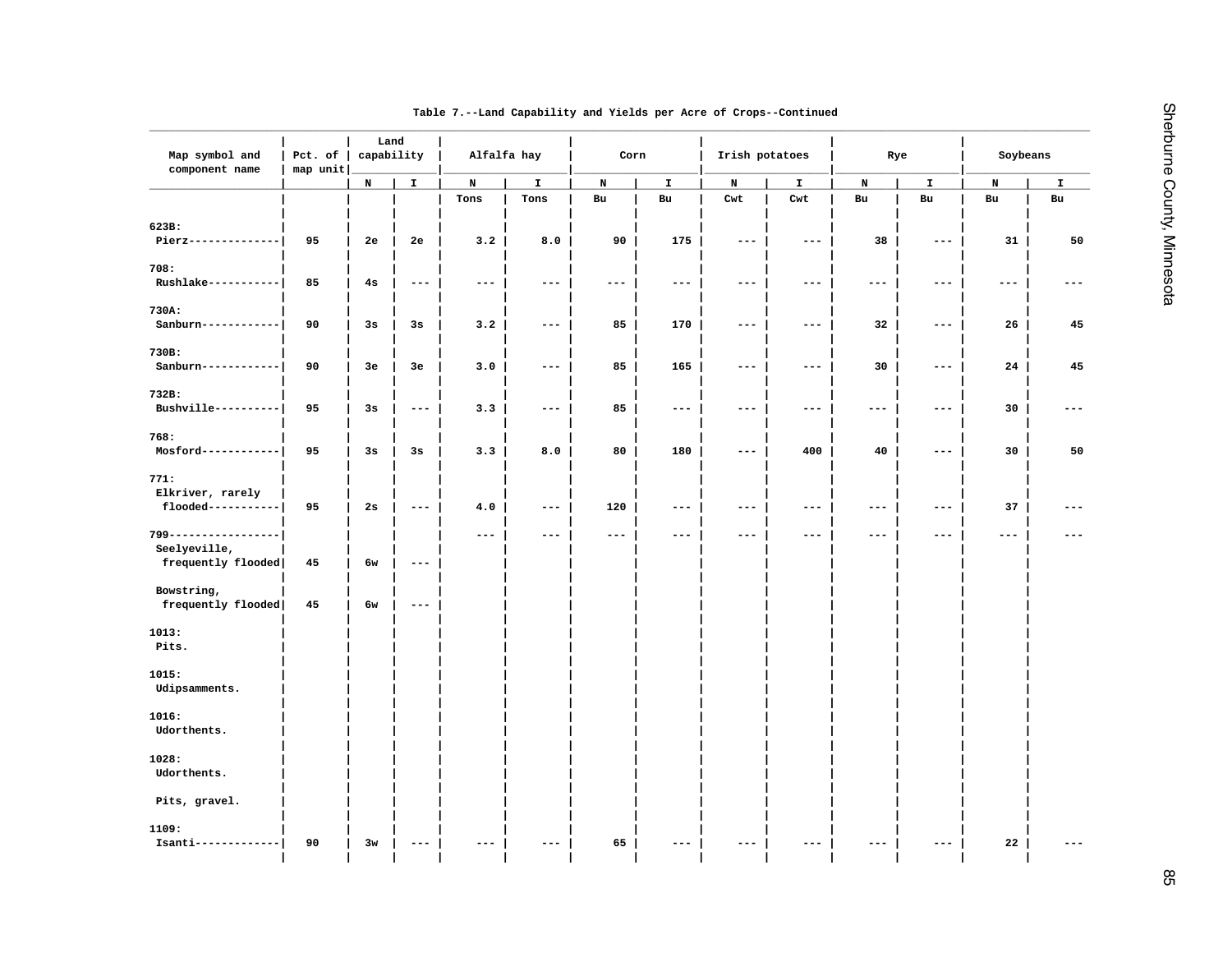|  |  |  |  | Table 7.--Land Capability and Yields per Acre of Crops--Continued |
|--|--|--|--|-------------------------------------------------------------------|

| Map symbol and<br>component name                        | Pct. of<br>map unit | Land<br>capability |                     | Alfalfa hay         |                     | Corn |                                                                                                                                                                                                                                                                                                                                                                                              | Irish potatoes      |                     | Rye                 |                     | Soybeans |    |
|---------------------------------------------------------|---------------------|--------------------|---------------------|---------------------|---------------------|------|----------------------------------------------------------------------------------------------------------------------------------------------------------------------------------------------------------------------------------------------------------------------------------------------------------------------------------------------------------------------------------------------|---------------------|---------------------|---------------------|---------------------|----------|----|
|                                                         |                     | N                  | $\mathbf{I}$        | N                   | $\mathbf{I}$        | N    | $\mathbf{I}$                                                                                                                                                                                                                                                                                                                                                                                 | N                   | I.                  | N                   | $\mathbf{I}$        | N        | I. |
|                                                         |                     |                    |                     | Tons                | Tons                | Bu   | Bu                                                                                                                                                                                                                                                                                                                                                                                           | Cwt                 | Cwt                 | Bu                  | Bu                  | Bu       | Bu |
| 1110:<br>Isan---------------                            | 90                  | 3w                 | $\qquad \qquad - -$ | $\qquad \qquad - -$ | $---$               | 60   | $\frac{1}{2} \frac{1}{2} \frac{1}{2} \frac{1}{2} \frac{1}{2} \frac{1}{2} \frac{1}{2} \frac{1}{2} \frac{1}{2} \frac{1}{2} \frac{1}{2} \frac{1}{2} \frac{1}{2} \frac{1}{2} \frac{1}{2} \frac{1}{2} \frac{1}{2} \frac{1}{2} \frac{1}{2} \frac{1}{2} \frac{1}{2} \frac{1}{2} \frac{1}{2} \frac{1}{2} \frac{1}{2} \frac{1}{2} \frac{1}{2} \frac{1}{2} \frac{1}{2} \frac{1}{2} \frac{1}{2} \frac{$ | $\qquad \qquad - -$ | $\qquad \qquad - -$ | $\qquad \qquad - -$ | $---$               | 20       |    |
| $1223 - - - - - - - - - - - - -$<br>Sandberg----------- | 60                  | 4s                 | 4s                  | 3.0                 | $---$               | 60   | 172                                                                                                                                                                                                                                                                                                                                                                                          | $---$               | 400                 | 32                  | $---$               | 23       | 50 |
| Arvilla------------                                     | 30                  | 3s                 | 3s                  |                     |                     |      |                                                                                                                                                                                                                                                                                                                                                                                              |                     |                     |                     |                     |          |    |
| $1224 - - - - - - - - - - - - -$<br>Hubbard------------ | 60                  | 4s                 | 4s                  | 3.2                 | 8.0                 | 70   | 172                                                                                                                                                                                                                                                                                                                                                                                          | $---$               | 400                 | 33                  | ---                 | 25       | 50 |
| $Verndale-----$                                         | 35                  | 3s                 | 3s                  |                     |                     |      |                                                                                                                                                                                                                                                                                                                                                                                              |                     |                     |                     |                     |          |    |
| 1231-----------------<br>Hubbard------------            | 60                  | 4s                 | 4s                  | 3.2                 | 8.0                 | 75   | 172                                                                                                                                                                                                                                                                                                                                                                                          | $---$               | 400                 | 33                  | ---                 | 25       | 50 |
| $Mostord-----$                                          | 35                  | 3s                 | 3s                  |                     |                     |      |                                                                                                                                                                                                                                                                                                                                                                                              |                     |                     |                     |                     |          |    |
| 1253B---------------<br>Stonelake----------             | 60                  | 4s                 | $- -$               | 2.8                 | $\qquad \qquad - -$ | 65   | $---$                                                                                                                                                                                                                                                                                                                                                                                        | $---$               | $\qquad \qquad - -$ | 25                  | $\qquad \qquad - -$ | 22       |    |
| $\verb Sanhurn---------- $                              | 30                  | 3e                 | $\qquad \qquad - -$ |                     |                     |      |                                                                                                                                                                                                                                                                                                                                                                                              |                     |                     |                     |                     |          |    |
| $1253C--------------$<br>Stonelake----------            | 65                  | 6s                 | $\qquad \qquad - -$ | 2.8                 | ---                 | 60   | ---                                                                                                                                                                                                                                                                                                                                                                                          | ---                 | $---$               | 23                  | ---                 | 20       |    |
| Sanburn------------                                     | 25                  | 4e                 | $\qquad \qquad - -$ |                     |                     |      |                                                                                                                                                                                                                                                                                                                                                                                              |                     |                     |                     |                     |          |    |
| 1253E---------------<br>Stonelake----------             | 65                  | 7s                 | $---$               | $- - -$             |                     |      |                                                                                                                                                                                                                                                                                                                                                                                              |                     |                     | $--$                |                     | ---      |    |
| Sanburn------------                                     | 25                  | 6е                 | $---$               |                     |                     |      |                                                                                                                                                                                                                                                                                                                                                                                              |                     |                     |                     |                     |          |    |
| 1254:<br>Ricelake-----------                            | 90                  | 2w                 | $- - -$             | 4.0                 | $- - -$             | 120  | $- - -$                                                                                                                                                                                                                                                                                                                                                                                      | $- - -$             | $- - -$             | $---$               | $- - -$             | 35       |    |
| 1255:<br>Elkriver,<br>occasionally                      |                     |                    |                     |                     |                     |      |                                                                                                                                                                                                                                                                                                                                                                                              |                     |                     |                     |                     |          |    |
| flooded-----------                                      | 90                  | 2w                 | ---                 | 3.8                 | $---$               | 115  |                                                                                                                                                                                                                                                                                                                                                                                              | ---                 | $---$               | $---$               | ---                 | 35       |    |
| 1256:<br>Cantlin------------                            | 90                  | 4s                 | ---                 | $- - -$             | ---                 | 70   | ---                                                                                                                                                                                                                                                                                                                                                                                          | ---                 | $\qquad \qquad - -$ | 33                  | ---                 | 24       |    |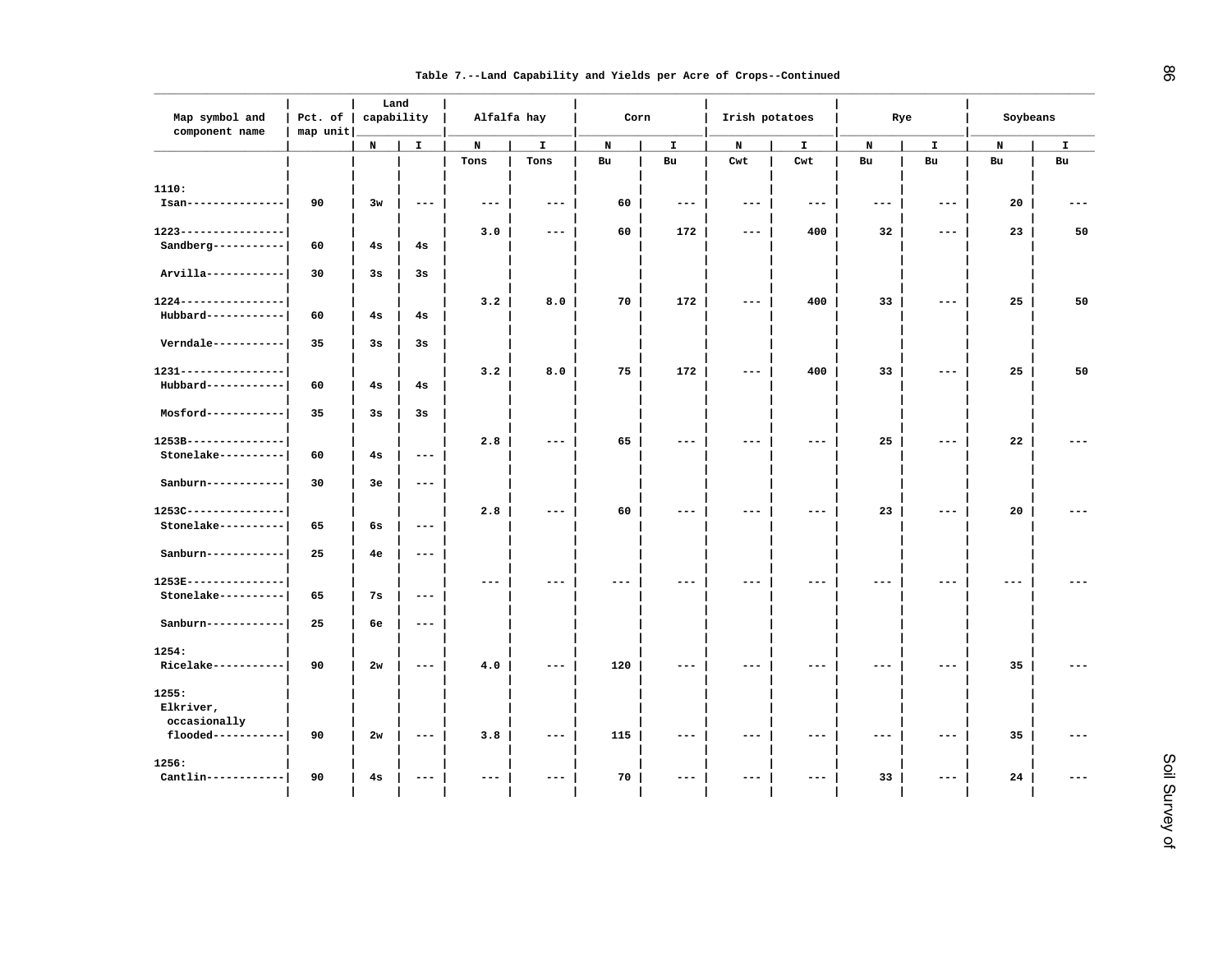| Map symbol and<br>component name   | Pct. of | Land<br>capability<br>map unit |                     | Alfalfa hay |                   | Corn                |                     | Irish potatoes |       | Rye   |       | Soybeans |    |
|------------------------------------|---------|--------------------------------|---------------------|-------------|-------------------|---------------------|---------------------|----------------|-------|-------|-------|----------|----|
|                                    |         | N                              | I.                  | N           | I                 | N                   | I                   | N              | I     | N     | I     | N        | I  |
|                                    |         |                                |                     | Tons        | Tons              | ${\tt Bu}$          | Bu                  | Cwt            | Cwt   | Bu    | Bu    | Bu       | Bu |
| $1257 - - - - - - - - - - - - - -$ |         |                                |                     | 3.7         | $- - -$           | 105                 | $---$               | $ -$           |       |       | ---   | 34       |    |
| Elkriver, rarely                   |         |                                |                     |             |                   |                     |                     |                |       |       |       |          |    |
| flooded-----------                 | 55      | 2s                             | $\qquad \qquad - -$ |             |                   |                     |                     |                |       |       |       |          |    |
| Mosford, rarely                    |         |                                |                     |             |                   |                     |                     |                |       |       |       |          |    |
| flooded-----------                 | 35      | 3e                             | $\qquad \qquad -$   |             |                   |                     |                     |                |       |       |       |          |    |
| 1258B:                             |         |                                |                     |             |                   |                     |                     |                |       |       |       |          |    |
| Zimmerman, thick                   |         |                                |                     |             |                   |                     |                     |                |       |       |       |          |    |
| solum-------------                 | 95      | 4s                             | $---$               | 3.0         |                   | 65                  | $---$               | $---$          | $---$ | 30    | $---$ | 25       |    |
| 1258C:                             |         |                                |                     |             |                   |                     |                     |                |       |       |       |          |    |
| Zimmerman, thick                   |         |                                |                     |             |                   |                     |                     |                |       |       |       |          |    |
| solum-------------                 | 95      | 6s                             | $\qquad \qquad - -$ | 2.8         |                   |                     | ---                 |                |       |       |       |          |    |
| 1258E:                             |         |                                |                     |             |                   |                     |                     |                |       |       |       |          |    |
| Zimmerman, thick                   |         |                                |                     |             |                   |                     |                     |                |       |       |       |          |    |
| solum-------------                 | 95      | 6s                             | $---$               | $---$       | $---$             | $---$               | $\qquad \qquad -$   | $---$          | $---$ | $---$ | $---$ | ---      |    |
| 1260B---------------               |         |                                |                     | 3.0         | $---$             | 85                  | $\qquad \qquad -$   | $---$          | $---$ | $---$ | $---$ | 24       |    |
| Stonelake----------                | 55      | 4s                             | $- - -$             |             |                   |                     |                     |                |       |       |       |          |    |
| Nebish-------------                | 30      | 2е                             | $\qquad \qquad - -$ |             |                   |                     |                     |                |       |       |       |          |    |
| 1260C---------------               |         |                                |                     | 2.8         | $---$             | 80                  | $\qquad \qquad - -$ | $---$          | $---$ | $---$ | $---$ | 22       |    |
| Stonelake----------                | 55      | 6s                             | $\qquad \qquad - -$ |             |                   |                     |                     |                |       |       |       |          |    |
| Nebish-------------                | 30      | Зе                             | $\qquad \qquad - -$ |             |                   |                     |                     |                |       |       |       |          |    |
| 1260E---------------               |         |                                |                     |             |                   |                     |                     |                |       |       |       |          |    |
| Stonelake----------                | 60      | 7s                             | $---$               |             |                   |                     |                     |                |       |       |       |          |    |
| Nebish-------------                | 25      | 6е                             | $---$               |             |                   |                     |                     |                |       |       |       |          |    |
| 1270B                              |         |                                |                     |             |                   |                     |                     |                |       |       |       |          |    |
| Milaca, moderately                 |         |                                |                     |             |                   |                     |                     |                |       |       |       |          |    |
| wet---------------                 | 90      | 2e                             | $---$               | 4.2         | $\qquad \qquad -$ | 135                 | $\qquad \qquad -$   | $---$          | $---$ | $---$ | $---$ | 33       |    |
| 1288----------------               |         |                                |                     | ---         |                   | $\qquad \qquad - -$ | $\qquad \qquad - -$ | ---            | $---$ | ---   |       |          |    |
| Seelyeville, ponded                | 60      | 8w                             | $---$               |             |                   |                     |                     |                |       |       |       |          |    |
| Markey, ponded-----                | 30      | 8w                             | $---$               |             |                   |                     |                     |                |       |       |       |          |    |
| 1356:                              |         |                                |                     |             |                   |                     |                     |                |       |       |       |          |    |
| Water,                             |         |                                |                     |             |                   |                     |                     |                |       |       |       |          |    |
| miscellaneous.                     |         |                                |                     |             |                   |                     |                     |                |       |       |       |          |    |
|                                    |         |                                |                     |             |                   |                     |                     |                |       |       |       |          |    |
|                                    |         |                                |                     |             |                   |                     |                     |                |       |       |       |          |    |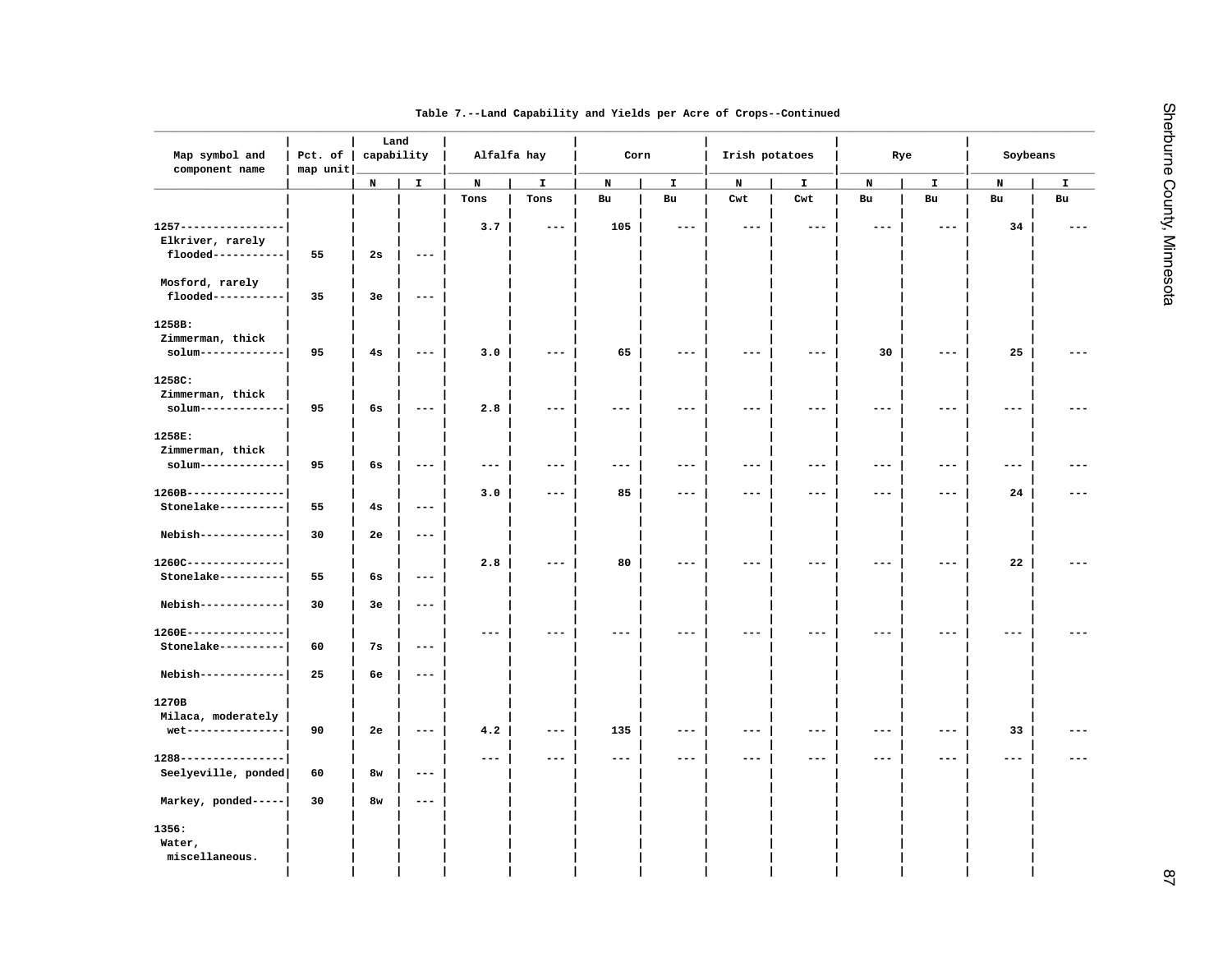|                               |          | Land       |       |         |             |         |       |                     |         |         |     |          |         |
|-------------------------------|----------|------------|-------|---------|-------------|---------|-------|---------------------|---------|---------|-----|----------|---------|
| Map symbol and                | Pct. of  | capability |       |         | Alfalfa hay | Corn    |       | Irish potatoes      |         |         | Rye | Soybeans |         |
| component name                | map unit |            |       |         |             |         |       |                     |         |         |     |          |         |
|                               |          | N          |       | N       |             | N       |       | N                   | I.      | N       |     | N        | I       |
|                               |          |            |       | Tons    | Tons        | Bu      | Bu    | Cwt                 | Cwt     | Bu      | Bu  | Bu       | Bu      |
|                               |          |            |       |         |             |         |       |                     |         |         |     |          |         |
| $1946 - - - -$<br>----------- |          |            |       | $- - -$ | $- - -$     | $- - -$ | $---$ | $\qquad \qquad - -$ | $- - -$ | $- - -$ | --- | $- - -$  | $- - -$ |
| Fordum, frequently            |          |            |       |         |             |         |       |                     |         |         |     |          |         |
| flooded--<br>--------         | 65       | 6w         | $---$ |         |             |         |       |                     |         |         |     |          |         |
|                               |          |            |       |         |             |         |       |                     |         |         |     |          |         |
| Winterfield,                  |          |            |       |         |             |         |       |                     |         |         |     |          |         |
| frequently                    |          |            |       |         |             |         |       |                     |         |         |     |          |         |
| flooded-                      | 20       | 4w         | $---$ |         |             |         |       |                     |         |         |     |          |         |
|                               |          |            |       |         |             |         |       |                     |         |         |     |          |         |
| w:                            |          |            |       |         |             |         |       |                     |         |         |     |          |         |
| Water.                        |          |            |       |         |             |         |       |                     |         |         |     |          |         |
|                               |          |            |       |         |             |         |       |                     |         |         |     |          |         |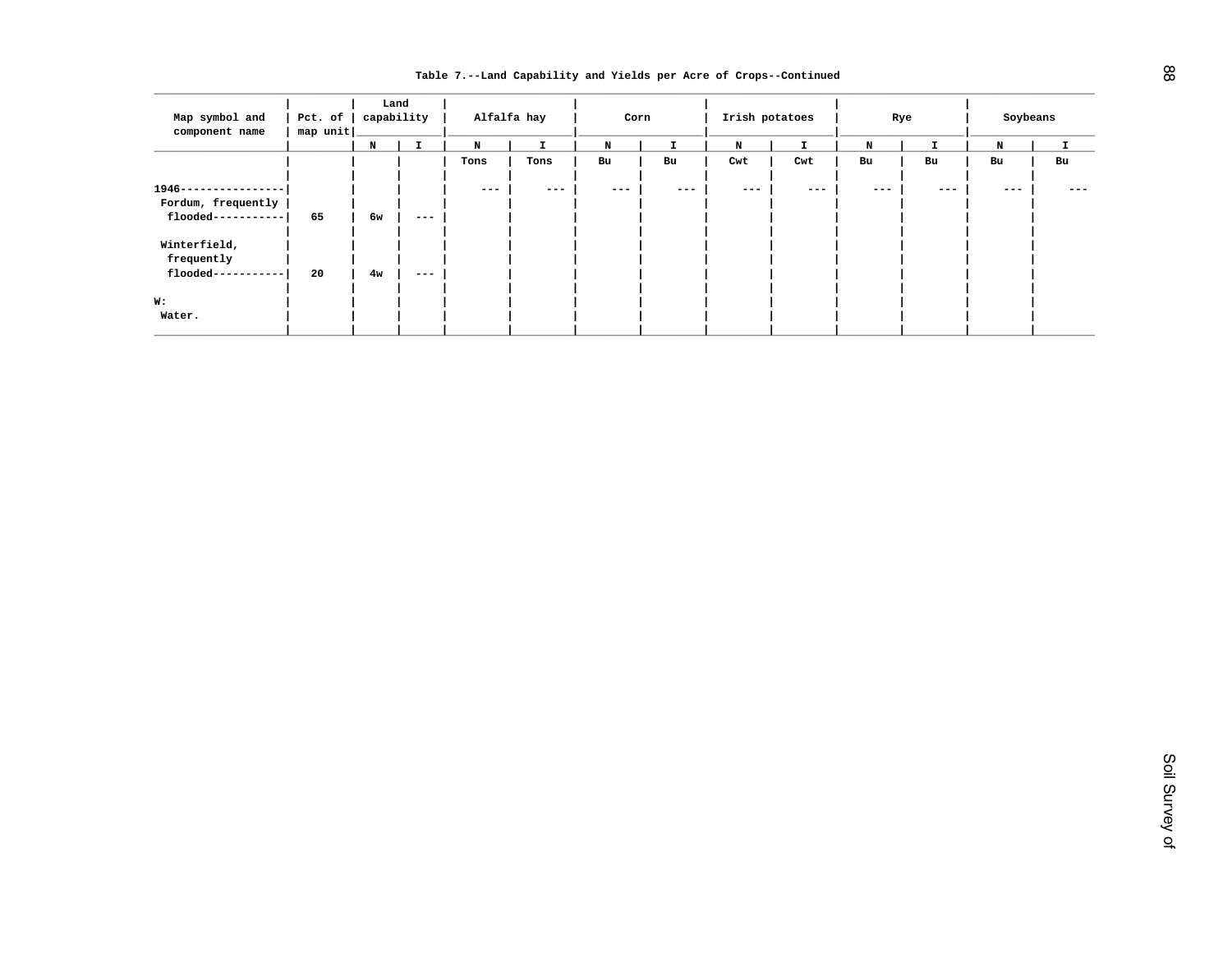# **Table 8.--Forage Suitability Groups**

 **(Only the soils assigned to forage suitability groups are listed.)**

| Map<br>symbol | Map unit name                                                                               | MLRA | Group<br>no. |
|---------------|---------------------------------------------------------------------------------------------|------|--------------|
| 7А            | Hubbard loamy sand, 0 to 2 percent slopes----  091X                                         |      | 22           |
| 7в            | Hubbard loamy sand, 2 to 6 percent slopes----                                               | 091X | 22           |
| 7C            | Hubbard loamy sand, 6 to 12 percent slopes---                                               | 091X | 22           |
| 32B           | Nebish fine sandy loam, 2 to 6 percent slopes 091X                                          |      | 06           |
| 32C           | Nebish fine sandy loam, 6 to 12 percent<br>$s$ lopes----------                              | 091X | 06           |
| 32D           | Nebish fine sandy loam, 12 to 18 percent<br>slopes-----------<br>.                          | 091X | 23           |
| 32E           | Nebish fine sandy loam, 18 to 35 percent<br>slopes-------<br>.                              | 091X | 17           |
| 38B           | Waukon fine sandy loam, 2 to 6 percent slopes                                               | 091X | 02           |
| 75            | Bluffton loam, depressional, 0 to 1 percent<br>slopes------------------                     | 091X | 24           |
| 125           | Beltrami fine sandy loam, 0 to 3 percent<br>slopes--------                                  | 091X | 02           |
| 152C          | Milaca fine sandy loam, 6 to 12 percent<br>slopes---------------------                      | 090X | 08           |
| 152E          | Milaca fine sandy loam, 12 to 25 percent<br>$slopes-----$                                   | 090X | 18           |
| 158A          | Zimmerman fine sand, 0 to 3 percent slopes---                                               | 091X | 22           |
| 158B          | Zimmerman fine sand, 3 to 6 percent slopes---                                               | 091X | 22           |
| 158C          | Zimmerman fine sand, 6 to 12 percent slopes--                                               | 091X | 22           |
| 158E          | Zimmerman fine sand, 12 to 25 percent slopes                                                | 091X | 18           |
| 161           | Isanti fine sandy loam, depressional, 0 to 1<br>percent slopes----------------------------- | 091X | 24           |
| 162           | Lino loamy fine sand, 0 to 2 percent slopes--                                               | 091X | 07           |
| 164A          | Mora loam, 0 to 3 percent slopes--------                                                    | 090X | 06           |
| 165           | Parent loam, 0 to 2 percent slopes----------  090X                                          |      | 05           |
| 166           | Ronneby loam, 0 to 2 percent slopes---------- 090X                                          |      | 05           |
| 169B          | Braham loamy fine sand, 3 to 6 percent slopes  091X                                         |      | 06           |
| 169C          | Braham loamy fine sand, 6 to 12 percent                                                     | 091X | 06           |
| 169D          | Braham loamy fine sand, 12 to 18 percent                                                    | 091X | 23           |
| 204B          | Cushing fine sandy loam, 2 to 8 percent<br>slopes-------------------------------            | 091X | 06           |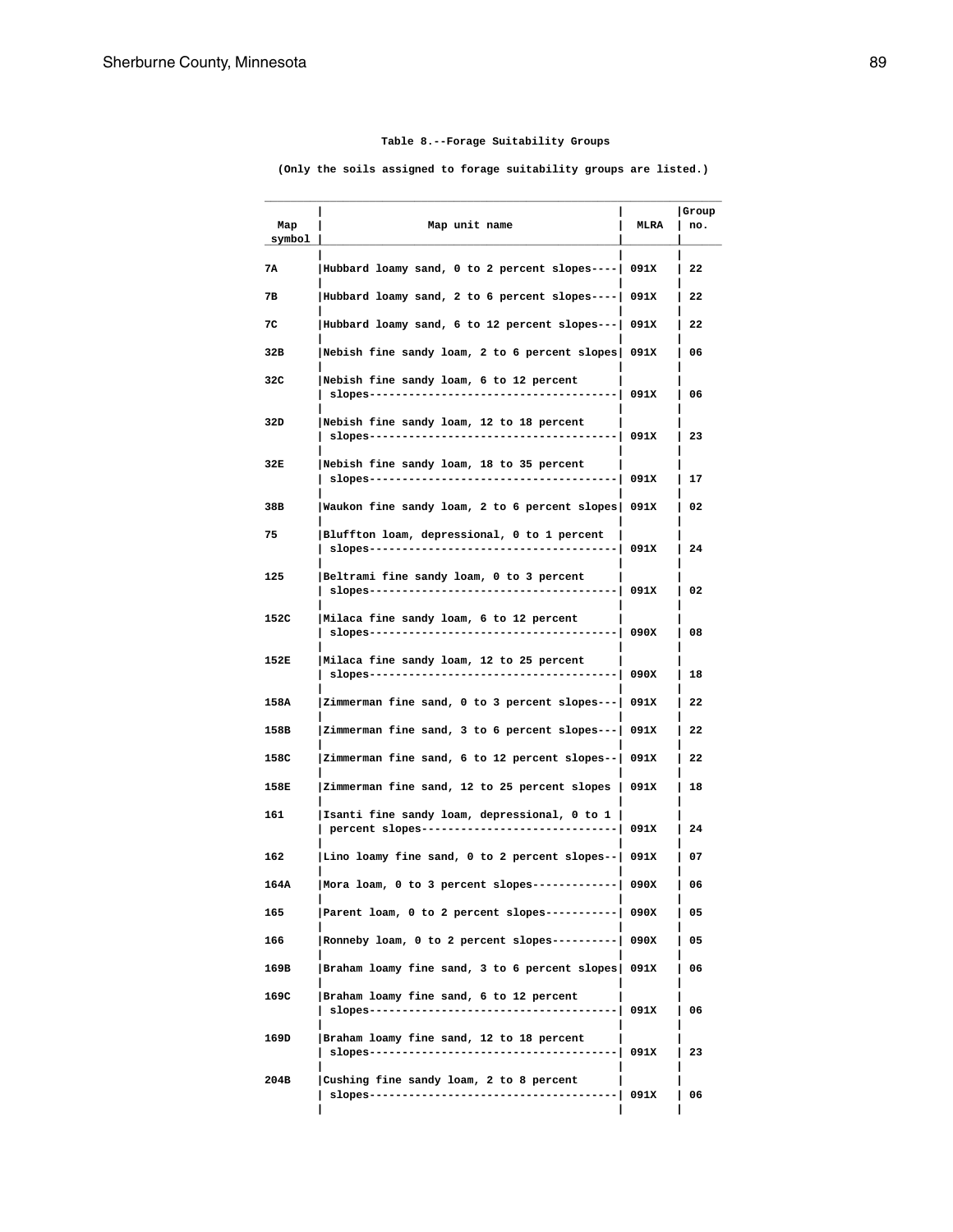# **Table 8.--Forage Suitability Groups--Continued**

| Map<br>symbol | Map unit name                                                                                 | <b>MLRA</b> | Group<br>no. |
|---------------|-----------------------------------------------------------------------------------------------|-------------|--------------|
| 204C          | Cushing fine sandy loam, 8 to 15 percent<br>slopes-------------                               | 091X        | 06           |
| 258B          | Sandberg loamy coarse sand, 1 to 6 percent<br>slopes--------------------------------          | 091X        | 22           |
| 258C          | Sandberg loamy coarse sand, 6 to 12 percent<br>slopes-------------                            | 091X        | 22           |
| 258E          | Sandberg loamy coarse sand, 12 to 35 percent                                                  | 091X        | 18           |
| 260           | Duelm loamy sand, 0 to 2 percent slopes------  091X                                           |             | 08           |
| 261           | Isan sandy loam, depressional, 0 to 1 percent <br>slopes------------                          | 091X        | 24           |
| 325           | Prebish fine sandy loam, depressional, 0 to 1<br>percent slopes------------------------------ | 090X        | 24           |
| 341           | Arvilla sandy loam, 0 to 2 percent slopes----   091X                                          |             | 22           |
| 346           | Talmoon loam, 0 to 2 percent slopes----------  091X                                           |             | 05           |
| 373           | Renshaw loam, 0 to 3 percent slopes---------  091X                                            |             | 22           |
| 454B          | Mahtomedi loamy coarse sand, 1 to 6 percent<br>slopes------------                             | 091X        | 22           |
| 454C          | Mahtomedi loamy coarse sand, 6 to 15 percent  <br>slopes----------------------                | 091X        | 22           |
| 540           | Seelyeville muck, 0 to 1 percent slopes------  091X                                           |             | 24           |
| 543           | Markey muck, 0 to 1 percent slopes-----------  091X                                           |             | 24           |
| 544           | Cathro muck, 0 to 1 percent slopes----------  091X                                            |             | 24           |
| 565           | Eckvoll loamy fine sand, 0 to 3 percent<br>slopes------                                       | 091X        | 02           |
| 567           | Verndale sandy loam, 0 to 2 percent slopes---  091X                                           |             | 22           |
| 623A          | Pierz sandy loam, 0 to 2 percent slopes------  091X                                           |             | 08           |
| 623B          | Pierz sandy loam, 2 to 6 percent slopes------  091X                                           |             | 08           |
| 708           | Rushlake coarse sand, 1 to 4 percent slopes--  091X                                           |             | 03           |
| 730A          | Sanburn fine sandy loam, 0 to 2 percent                                                       | 091X        | 22           |
| 730B          | Sanburn fine sandy loam, 2 to 6 percent                                                       |             | 22           |
| 732B          | Bushville fine sand, 2 to 6 percent slopes ---   091X                                         |             | 08           |
| 768           | Mosford sandy loam, 0 to 2 percent slopes----  091X                                           |             | 22           |
| 771           | Elkriver fine sandy loam, 0 to 2 percent<br>slopes, rarely flooded----------------------      | 091X        | 06           |
| 799           | Seelyeville and Bowstring soils, 0 to 1<br>percent slopes, frequently flooded----------  091X |             | 24           |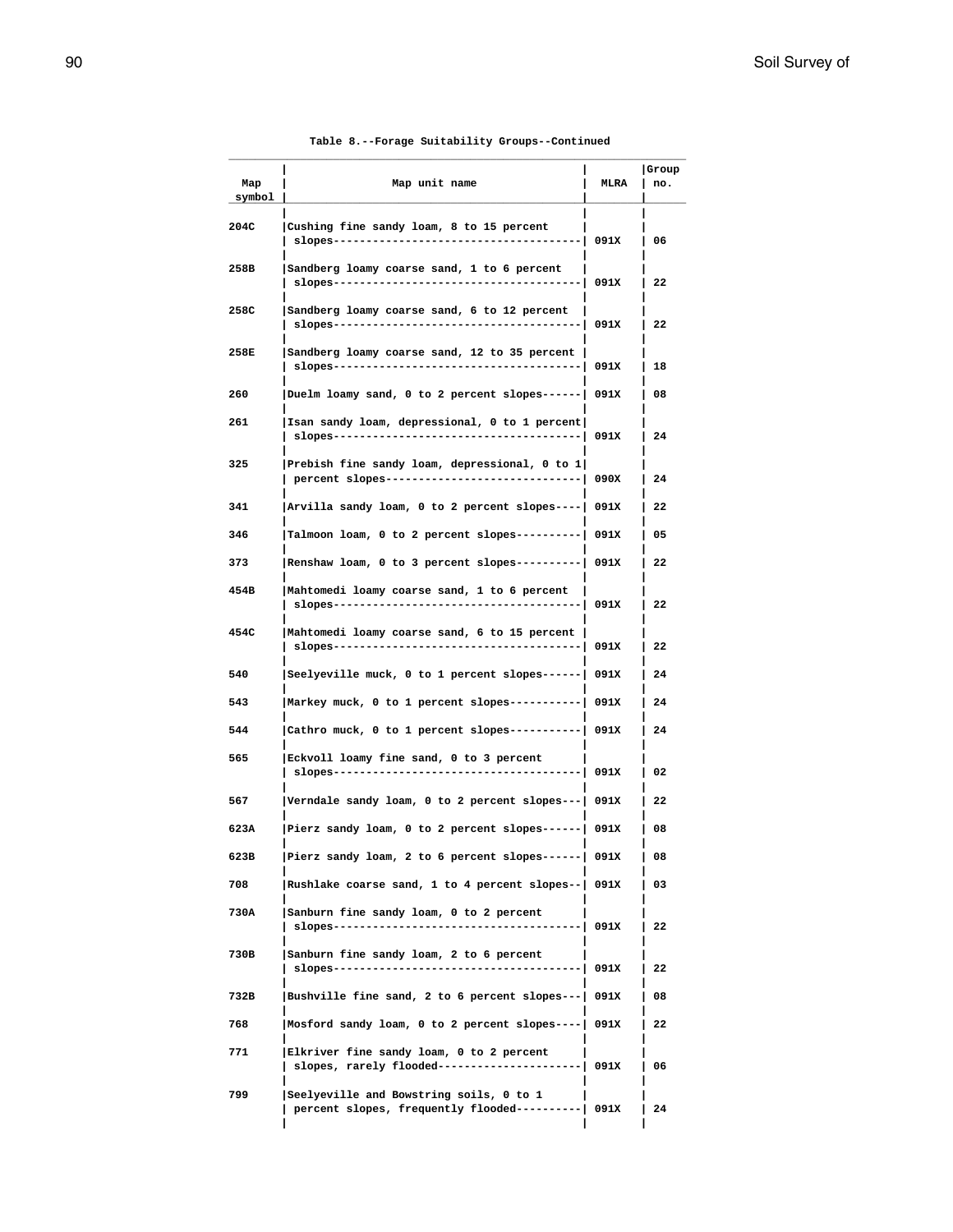| Map<br>symbol | Map unit name                                                                                                  | <b>MLRA</b> | Group<br>no. |
|---------------|----------------------------------------------------------------------------------------------------------------|-------------|--------------|
| 1109          | Isanti loamy fine sand, 0 to 2 percent slopes  091X                                                            |             | 07           |
| 1110          | Isan sandy loam, 0 to 2 percent slopes-------  091X                                                            |             | 07           |
| 1223          | Sandberg-Arvilla complex, 0 to 3 percent<br>$slopes-----$                                                      | 091X        | 22           |
| 1224          | Hubbard-Verndale complex, 0 to 3 percent<br>$slopes---$                                                        | 091X        | 22           |
| 1231          | Hubbard-Mosford complex, 0 to 3 percent<br>slopes--------------------------                                    | 091X        | 22           |
| 1253B         | Stonelake-Sanburn complex, 1 to 6 percent<br>slopes--------------------                                        | 091X        | 22           |
| 1253C         | Stonelake-Sanburn complex, 6 to 15 percent<br>slopes--------------------------------                           | 091X        | 22           |
| 1253E         | Stonelake-Sanburn complex, 15 to 40 percent<br>slopes---------------------------------                         | 091X        | 24           |
| 1254          | Ricelake fine sandy loam, 0 to 3 percent<br>$s$ lopes-----------                                               | 091X        | 05           |
| 1255          | Elkriver fine sandy loam, 0 to 2 percent<br>slopes, occasionally flooded--------------                         | 091X        | 05           |
| 1256          | Cantlin loamy fine sand, 0 to 3 percent<br>slopes--------------                                                | 091X        | 08           |
| 1257          | Elkriver-Mosford complex, 0 to 6 percent<br>slopes, rarely flooded:<br>Elkriver------------------------------- | 091X        | 06           |
|               | Mosford----------------<br>--------------                                                                      | 091X        | 22           |
| 1258B         | Zimmerman fine sand, thick solum, 1 to 6<br>percent slopes-----------------                                    | 091X        | 22           |
| 1258C         | Zimmerman fine sand, thick solum, 6 to 12<br>percent slopes----------------------------                        | 091X        | 22           |
| 1258E         | Zimmerman fine sand, thick solum, 12 to 35<br>percent slopes---------------                                    | 091X        | 18           |
| 1260B         | Stonelake-Nebish complex, 2 to 6 percent<br>slopes:                                                            | 091X        | 22           |
|               | Stonelake-------------------------                                                                             | 091X        | 22           |
|               |                                                                                                                | 091X        | 06           |
| 1260C         | Stonelake-Nebish complex, 6 to 12 percent<br>slopes:                                                           |             |              |
|               | Stonelake--------------------------                                                                            | 091X        | 22           |
|               | Nebish--------                                                                                                 | 091X        | 06           |
| 1260E         | Stonelake-Nebish complex, 12 to 25 percent<br>slopes:                                                          |             |              |
|               | Stonelake----------                                                                                            | 091X        | 22           |
|               | Nebish----------------------------                                                                             | 091X        | 17           |
|               |                                                                                                                |             |              |

# **Table 8.--Forage Suitability Groups--Continued**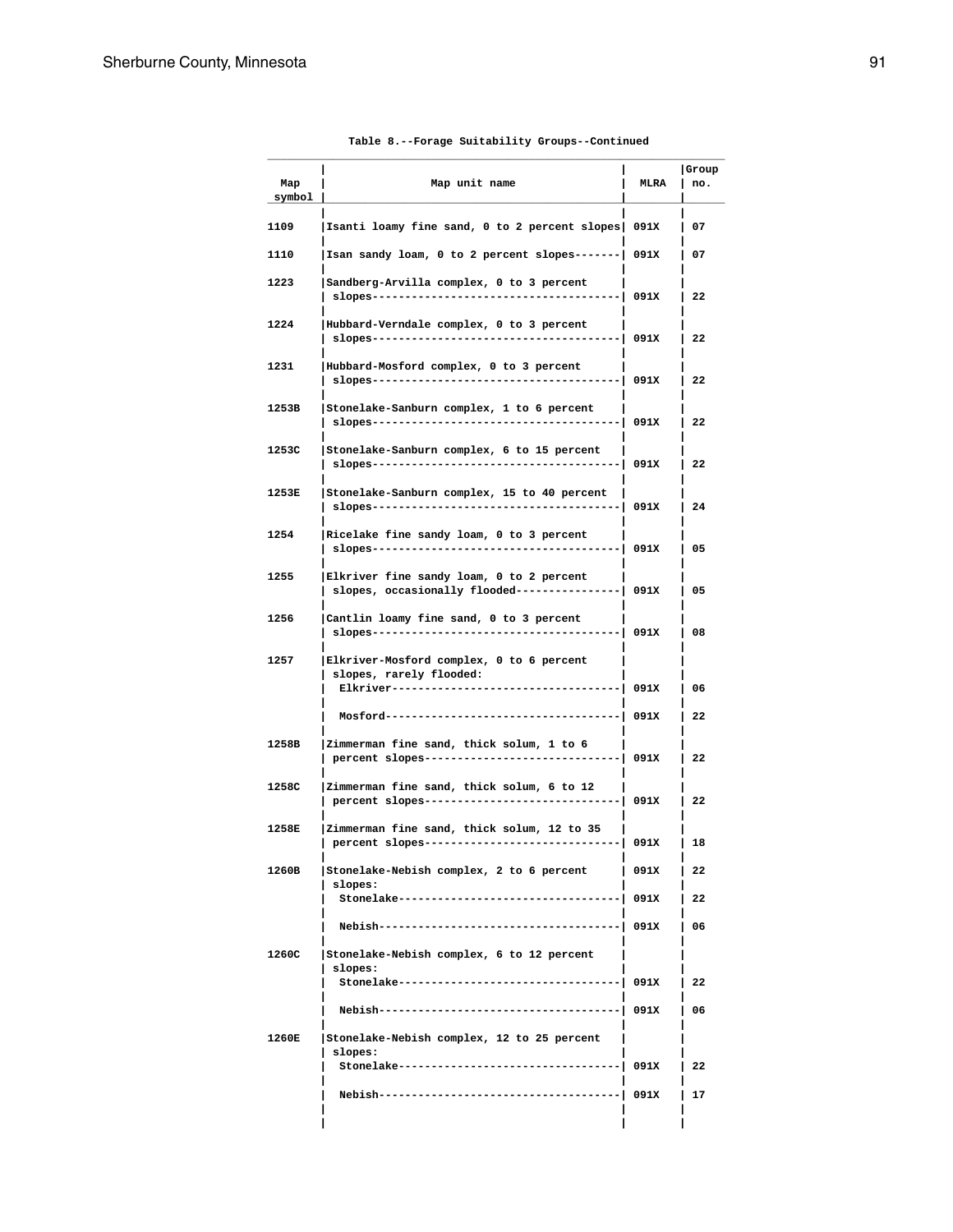|        |                                              |      | Group |
|--------|----------------------------------------------|------|-------|
| Map    | Map unit name                                | MLRA | no.   |
| symbol |                                              |      |       |
|        |                                              |      |       |
| 1270B  | Milaca fine sandy loam, moderately wet, 3 to |      |       |
|        | 6 percent slopes---------------------------- | 090X | 08    |
|        |                                              |      |       |
| 1288   | Seelyeville-Markey complex, ponded, 0 to 1   |      |       |
|        | percent slopes------------------------       | 091X | 24    |
| 1946   | Fordum-Winterfield complex, 0 to 2 percent   |      |       |
|        | slopes, frequently flooded:                  |      |       |
|        | Fordum----------------------------           | 091X | 16    |
|        |                                              |      |       |
|        | Winterfield--------                          | 091X | 07    |
|        |                                              |      |       |

# **Table 8.--Forage Suitability Groups--Continued**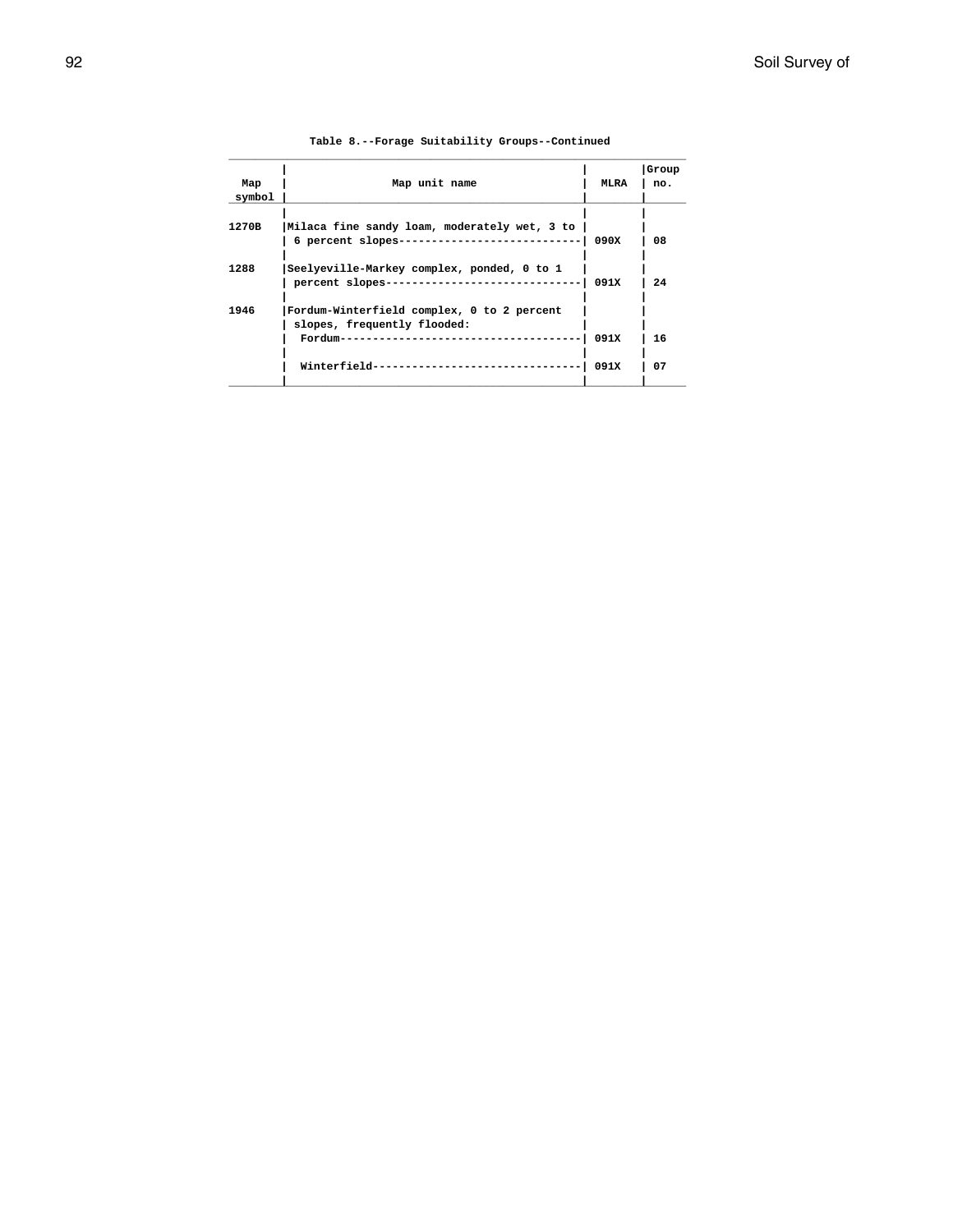### **Table 9.--Prime Farmland**

**(Only the soils considered prime farmland are listed. Urban or built-up areas of the soils listed are not considered prime farmland. If a soil is prime farmland only under certain conditions, the conditions are specified in parentheses after the soil name.)**

| Map<br>symbol | Soil name                                                             |
|---------------|-----------------------------------------------------------------------|
|               |                                                                       |
| 32B           | Nebish fine sandy loam, 2 to 6 percent slopes                         |
| 38B           | Waukon fine sandy loam, 2 to 6 percent slopes                         |
| 125           | Beltrami fine sandy loam, 0 to 3 percent slopes                       |
| 164A          | Mora loam, 0 to 3 percent slopes                                      |
| 165           | Parent loam, 0 to 2 percent slopes (where drained)                    |
| 166           | Ronneby loam, 0 to 2 percent slopes (where drained)                   |
| 204B          | Cushing fine sandy loam, 2 to 8 percent slopes                        |
| 346           | Talmoon loam, 0 to 2 percent slopes (where drained)                   |
| 623A          | Pierz sandy loam, 0 to 2 percent slopes                               |
| 771           | Elkriver fine sandy loam, 0 to 2 percent slopes, rarely flooded       |
| 1254          | Ricelake fine sandy loam, 0 to 3 percent slopes                       |
| 1255          | Elkriver fine sandy loam, 0 to 2 percent slopes, occasionally flooded |
| 1270B         | Milaca fine sandy loam, moderately wet, 3 to 6 percent slopes         |
|               |                                                                       |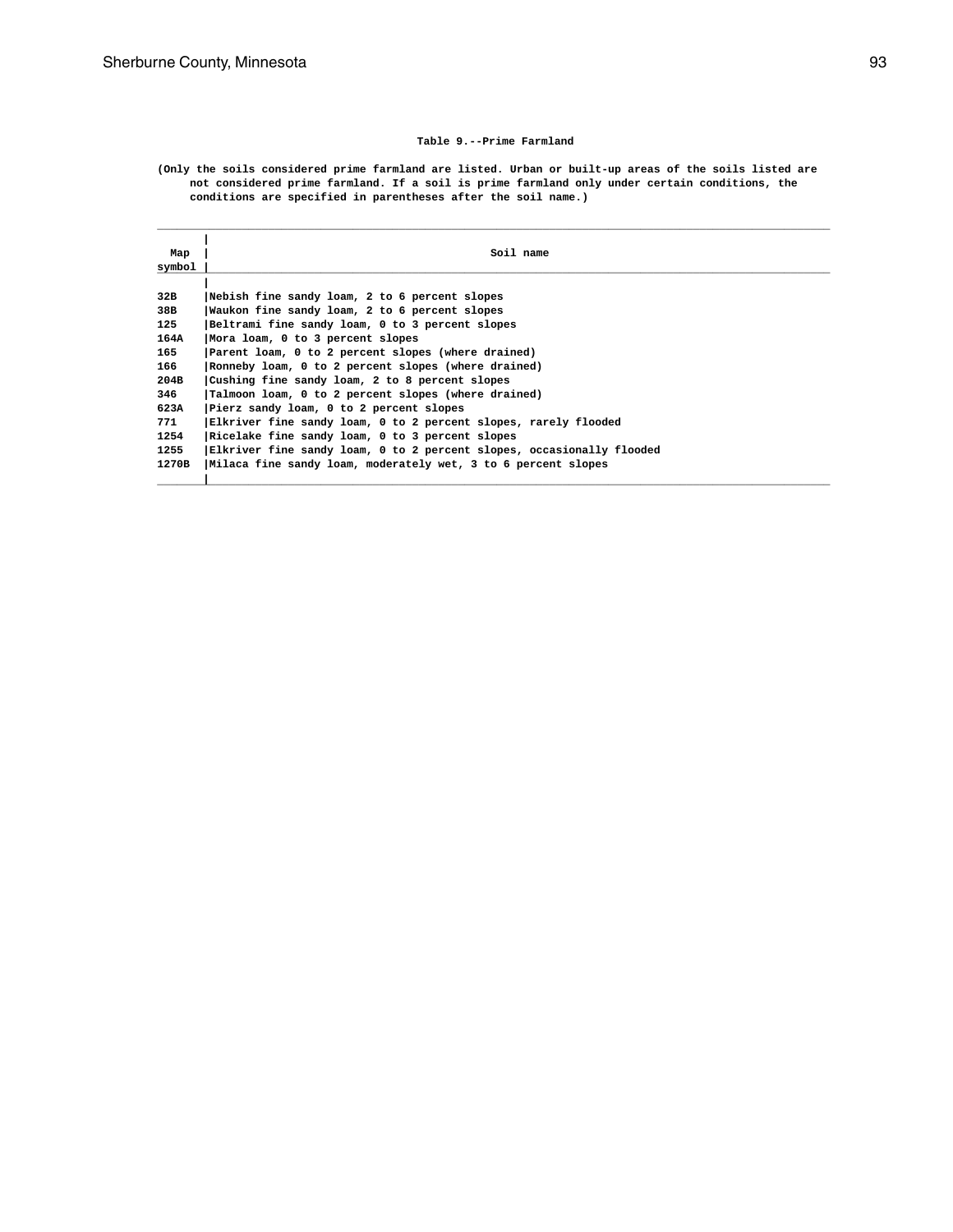|                                  |                     |                                       |                                                                                                                                                                     | Trees having predicted 20-year average height, in feet, of--                                                                                            |                                                                                                     |                                                |
|----------------------------------|---------------------|---------------------------------------|---------------------------------------------------------------------------------------------------------------------------------------------------------------------|---------------------------------------------------------------------------------------------------------------------------------------------------------|-----------------------------------------------------------------------------------------------------|------------------------------------------------|
| Map symbol and<br>component name | Pct. of<br>map unit | < 8                                   | $8 - 15$                                                                                                                                                            | $16 - 25$                                                                                                                                               | $26 - 35$                                                                                           | >35                                            |
| 7A:<br>Hubbard-----------------  | 95                  | Nanking cherry,<br>western sandcherry | Siberian peashrub,<br>common chokecherry,<br>Amur maple, Harbin<br>pear, Manchurian<br>crabapple, blue<br>spruce, bur oak,<br>eastern redcedar,<br>northern red oak | Black Hills spruce, Eastern white pine, Siberian elm<br>green ash, red pine                                                                             | silver maple,<br>Siouxland<br>cottonwood, eastern<br>cottonwood                                     |                                                |
| 7B:<br>Hubbard-----------------  | 95                  | Nanking cherry,<br>western sandcherry | Siberian peashrub,<br>common chokecherry,<br>Amur maple, Harbin<br>pear, Manchurian<br>crabapple, blue<br>spruce, bur oak,<br>eastern redcedar,<br>northern red oak | Black Hills spruce, Eastern white pine, Siberian elm<br>green ash, red pine                                                                             | silver maple,<br>Siouxland<br>cottonwood, eastern<br>cottonwood                                     |                                                |
| 7C:<br>Hubbard-----------------  | 95                  | Nanking cherry,<br>western sandcherry | Siberian peashrub,<br>common chokecherry,<br>Amur maple, Harbin<br>pear, Manchurian<br>crabapple, blue<br>spruce, bur oak,<br>eastern redcedar,<br>northern red oak | Black Hills spruce,<br>green ash, red pine                                                                                                              | Eastern white pine, Siberian elm<br>silver maple,<br>Siouxland<br>cottonwood, eastern<br>cottonwood |                                                |
| 32B:<br>Nebish------------------ | 85                  | Nanking cherry,<br>western sandcherry | Siberian peashrub,<br>Amur maple, Harbin<br>pear, common<br>chokecherry                                                                                             | Black Hills spruce,<br>Manchurian<br>crabapple, blue<br>spruce, eastern<br>redcedar, white<br>spruce, bur oak,<br>northern red oak,<br>common hackberry | Green ash, eastern<br>white pine, red<br>pine, Siberian elm,<br>silver maple                        | Eastern cottonwood,<br>Siouxland<br>cottonwood |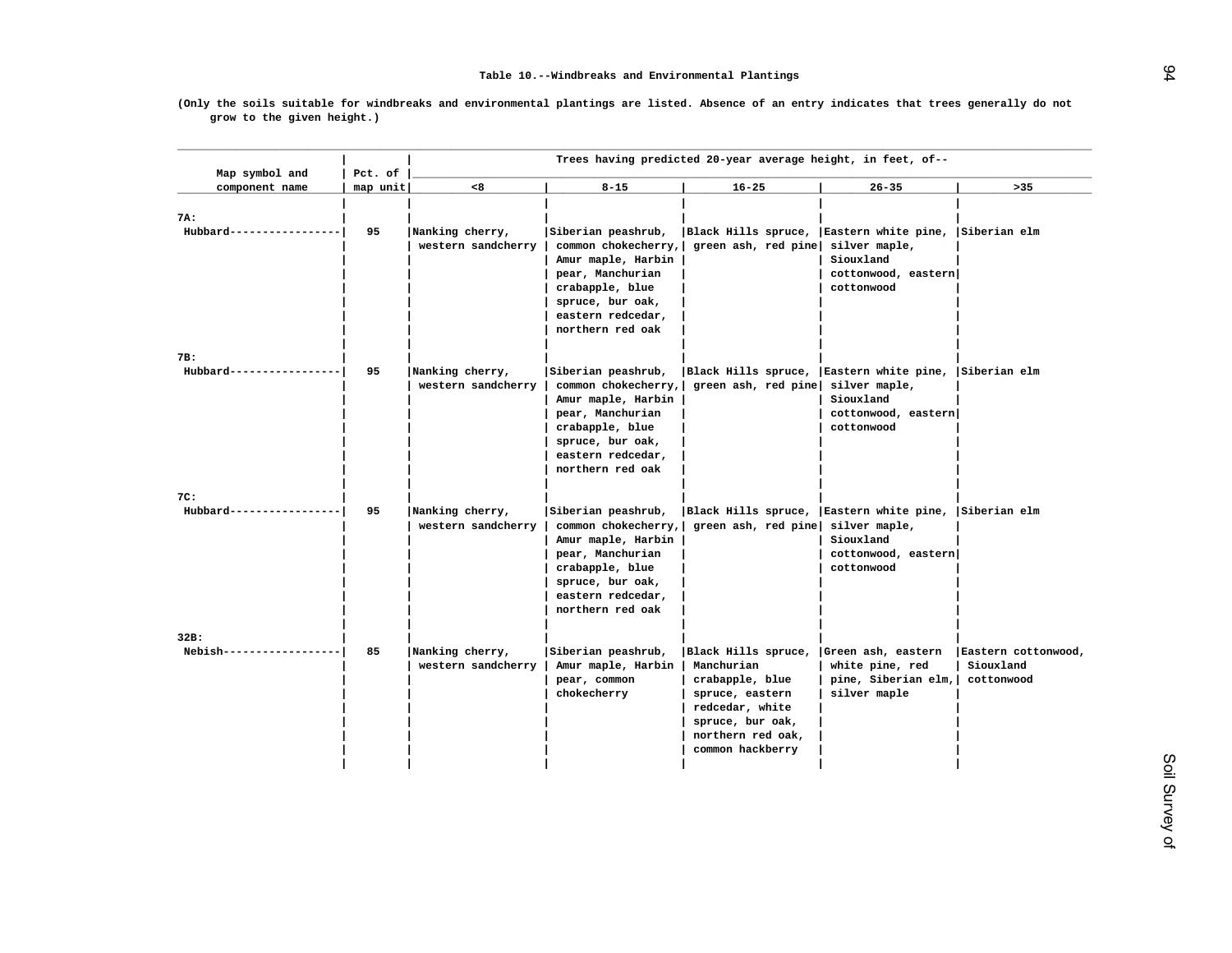| Map symbol and                   | Pct. of  |                                       |                                                                         | Trees having predicted 20-year average height, in feet, of--                                                                                            |                                                                              |                                                          |
|----------------------------------|----------|---------------------------------------|-------------------------------------------------------------------------|---------------------------------------------------------------------------------------------------------------------------------------------------------|------------------------------------------------------------------------------|----------------------------------------------------------|
| component name                   | map unit | < 8                                   | $8 - 15$                                                                | $16 - 25$                                                                                                                                               | $26 - 35$                                                                    | >35                                                      |
| 32C:<br>Nebish--------------     | 85       | Nanking cherry,<br>western sandcherry | Siberian peashrub,<br>Amur maple, Harbin<br>pear, common<br>chokecherry | Black Hills spruce,<br>Manchurian<br>crabapple, blue<br>spruce, eastern<br>redcedar, white<br>spruce, bur oak,<br>northern red oak,<br>common hackberry | Green ash, eastern<br>white pine, red<br>pine, Siberian elm,<br>silver maple | Eastern cottonwood,<br>Siouxland<br>cottonwood           |
| 32D:                             |          |                                       |                                                                         |                                                                                                                                                         |                                                                              |                                                          |
| Nebish-----------------          | 85       | Nanking cherry,<br>western sandcherry | Siberian peashrub,<br>Amur maple, Harbin<br>pear, common<br>chokecherry | Black Hills spruce,<br>Manchurian<br>crabapple, blue<br>spruce, eastern<br>redcedar, white<br>spruce, bur oak,<br>northern red oak,<br>common hackberry | Green ash, eastern<br>white pine, red<br>pine, Siberian elm,<br>silver maple | Eastern cottonwood,<br>Siouxland<br>cottonwood           |
| 32E:<br>Nebish-----------------  | 85       | Nanking cherry,                       | Siberian peashrub,                                                      | Black Hills spruce,                                                                                                                                     | Green ash, eastern                                                           | Eastern cottonwood,                                      |
|                                  |          | western sandcherry                    | Amur maple, Harbin<br>pear, common<br>chokecherry                       | Manchurian<br>crabapple, blue<br>spruce, eastern<br>redcedar, white<br>spruce, bur oak,<br>northern red oak,<br>common hackberry                        | white pine, red<br>pine, Siberian elm,<br>silver maple                       | Siouxland<br>cottonwood                                  |
| 38B:                             |          |                                       |                                                                         |                                                                                                                                                         |                                                                              |                                                          |
| Waukon------------               | 90       | Nanking cherry,<br>western sandcherry | Siberian peashrub,<br>Amur maple, Harbin<br>pear, common<br>chokecherry | Black Hills spruce,<br>Manchurian<br>crabapple, blue<br>spruce, eastern<br>redcedar, white<br>spruce, bur oak,<br>northern red oak,<br>common hackberry | Green ash, eastern<br>white pine, red<br>pine, Siberian elm,<br>silver maple | Eastern cottonwood,<br>Siouxland<br>cottonwood           |
| 125:<br>Beltrami---------------- | 90       | Nanking cherry,                       | Siberian peashrub,                                                      | Amur maple, Black                                                                                                                                       | Northern red oak,                                                            | Siberian elm, silver                                     |
|                                  |          | western sandcherry                    | Harbin pear, blue<br>spruce, common<br>chokecherry                      | Hills spruce,<br>Manchurian<br>crabapple, eastern<br>redcedar, bur oak,<br>common hackberry,<br>white spruce                                            | red pine, eastern<br>white pine, green<br>ash                                | maple, eastern<br>cottonwood,<br>Siouxland<br>cottonwood |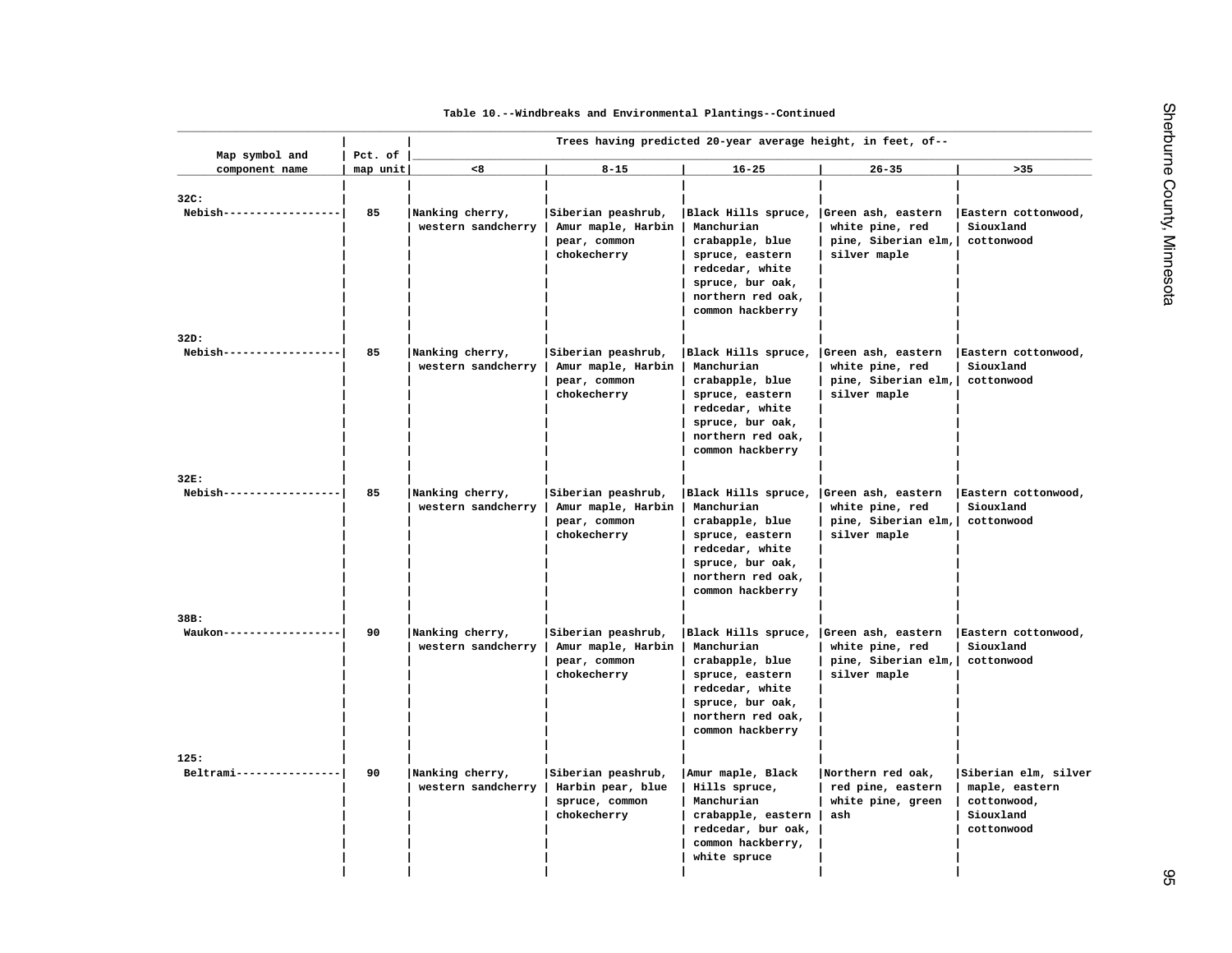|                                  |                     |                                       |                                                                                                                                                                     | Trees having predicted 20-year average height, in feet, of--                                                                                   |                                                                                                                      |                                                |
|----------------------------------|---------------------|---------------------------------------|---------------------------------------------------------------------------------------------------------------------------------------------------------------------|------------------------------------------------------------------------------------------------------------------------------------------------|----------------------------------------------------------------------------------------------------------------------|------------------------------------------------|
| Map symbol and<br>component name | Pct. of<br>map unit | <8                                    | $8 - 15$                                                                                                                                                            | $16 - 25$                                                                                                                                      | $26 - 35$                                                                                                            | $>35$                                          |
| 152C:<br>Milaca--                | 95                  | Nanking cherry,<br>western sandcherry | Siberian peashrub,<br>Amur maple, Harbin<br>pear, bur oak,<br>common chokecherry                                                                                    | Manchurian<br>crabapple, blue<br>spruce, eastern<br>redcedar, white<br>spruce, northern<br>red oak, common<br>hackberry                        | Black Hills spruce, Eastern white pine, Eastern cottonwood,<br>Siberian elm, green<br>ash, red pine,<br>silver maple | Siouxland<br>cottonwood                        |
| 152E:                            |                     |                                       |                                                                                                                                                                     |                                                                                                                                                |                                                                                                                      |                                                |
| Milaca------------------         | 95                  | Nanking cherry,<br>western sandcherry | Siberian peashrub,<br>Amur maple, Harbin<br>pear, bur oak,<br>common chokecherry                                                                                    | Black Hills spruce,<br>Manchurian<br>crabapple, blue<br>spruce, eastern<br>redcedar, white<br>spruce, northern<br>red oak, common<br>hackberry | Eastern white pine,<br>Siberian elm, green<br>ash, red pine,<br>silver maple                                         | Eastern cottonwood,<br>Siouxland<br>cottonwood |
| 158A:                            |                     |                                       |                                                                                                                                                                     |                                                                                                                                                |                                                                                                                      |                                                |
| Zimmerman---------------         | 95                  | Nanking cherry,<br>western sandcherry | Siberian peashrub,<br>common chokecherry,<br>Amur maple, Harbin<br>pear, Manchurian<br>crabapple, blue<br>spruce, bur oak,<br>eastern redcedar,<br>northern red oak | Black Hills spruce, Eastern white pine, Siberian elm<br>green ash, red pine silver maple,                                                      | Siouxland<br>cottonwood, eastern<br>cottonwood                                                                       |                                                |
| 158B:                            |                     |                                       |                                                                                                                                                                     |                                                                                                                                                |                                                                                                                      |                                                |
| Zimmerman---------------         | 95                  | Nanking cherry,<br>western sandcherry | Siberian peashrub,<br>common chokecherry,<br>Amur maple, Harbin<br>pear, Manchurian<br>crabapple, blue<br>spruce, bur oak,<br>eastern redcedar,<br>northern red oak | Black Hills spruce, Eastern white pine,<br>green ash, red pine silver maple,                                                                   | Siouxland<br>cottonwood, eastern<br>cottonwood                                                                       | Siberian elm                                   |
| 158C:                            |                     |                                       |                                                                                                                                                                     |                                                                                                                                                |                                                                                                                      |                                                |
| Zimmerman---------------         | 95                  | Nanking cherry,<br>western sandcherry | Siberian peashrub,<br>common chokecherry,<br>Amur maple, Harbin<br>pear, Manchurian<br>crabapple, blue<br>spruce, bur oak,<br>eastern redcedar,<br>northern red oak | green ash, red pine silver maple,                                                                                                              | Black Hills spruce, Eastern white pine, Siberian elm<br>Siouxland<br>cottonwood, eastern<br>cottonwood               |                                                |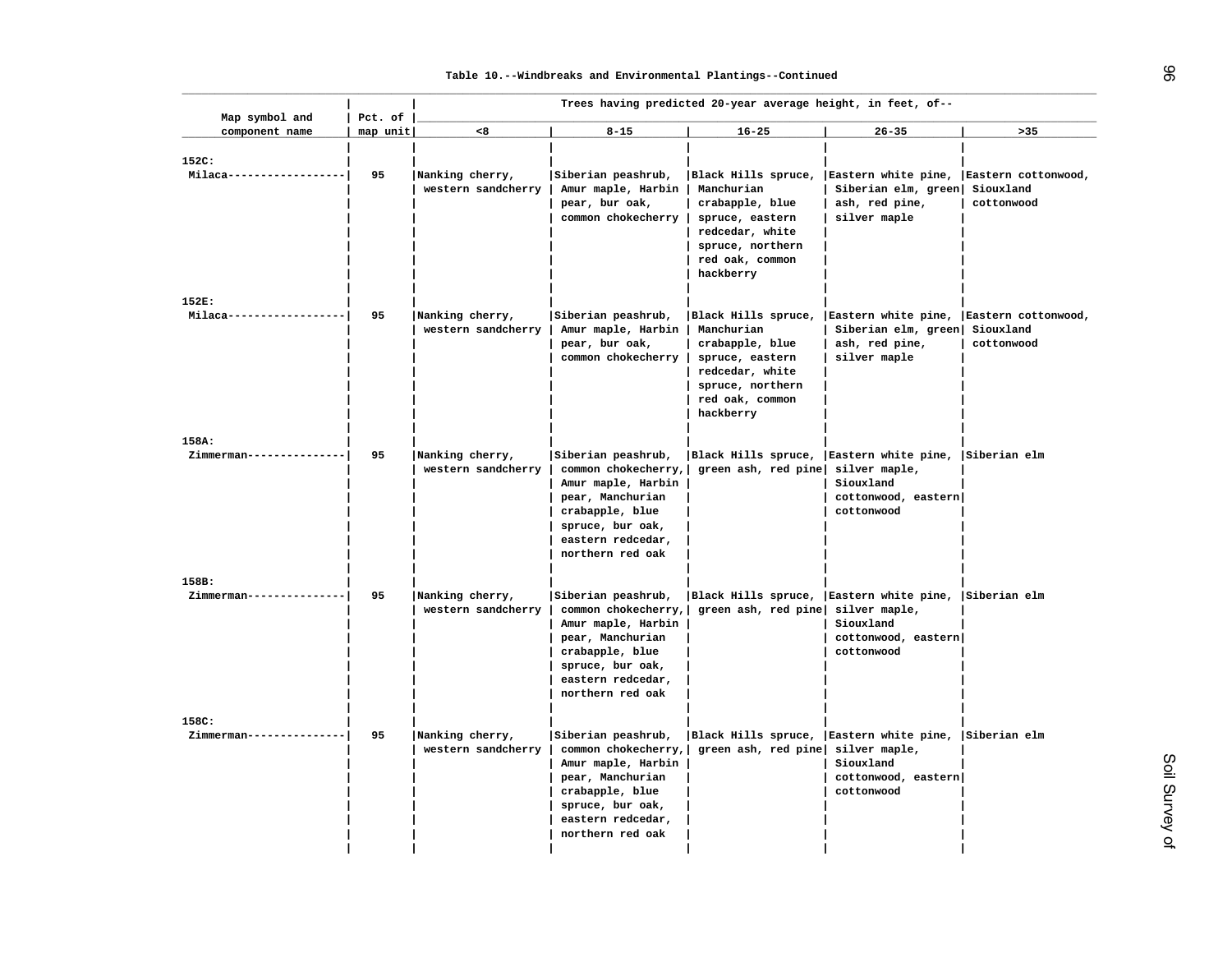| Map symbol and                   | Pct. of  |                                       |                                                                                                                                                                     | Trees having predicted 20-year average height, in feet, of--                                                                                   |                                                                                                     |                                                                                  |
|----------------------------------|----------|---------------------------------------|---------------------------------------------------------------------------------------------------------------------------------------------------------------------|------------------------------------------------------------------------------------------------------------------------------------------------|-----------------------------------------------------------------------------------------------------|----------------------------------------------------------------------------------|
| component name                   | map unit | < 8                                   | $8 - 15$                                                                                                                                                            | $16 - 25$                                                                                                                                      | $26 - 35$                                                                                           | >35                                                                              |
| 158E:<br>Zimmerman-------------- | 95       | Nanking cherry,<br>western sandcherry | Siberian peashrub,<br>common chokecherry,<br>Amur maple, Harbin<br>pear, Manchurian<br>crabapple, blue<br>spruce, bur oak,<br>eastern redcedar,<br>northern red oak | Black Hills spruce,<br>green ash, red pine                                                                                                     | Eastern white pine, Siberian elm<br>silver maple,<br>Siouxland<br>cottonwood, eastern<br>cottonwood |                                                                                  |
| 162:                             |          |                                       |                                                                                                                                                                     |                                                                                                                                                |                                                                                                     |                                                                                  |
| Lino--------------------         | 95       | Nanking cherry,<br>western sandcherry | Siberian peashrub,<br>Harbin pear, blue<br>spruce, common<br>chokecherry                                                                                            | Amur maple, Black<br>Hills spruce,<br>Manchurian<br>crabapple, eastern<br>redcedar, bur oak,<br>common hackberry,<br>white spruce              | Northern red oak,<br>red pine, eastern<br>white pine, green<br>ash                                  | Siberian elm, silver<br>maple, eastern<br>cottonwood,<br>Siouxland<br>cottonwood |
| 164A:                            |          |                                       |                                                                                                                                                                     |                                                                                                                                                |                                                                                                     |                                                                                  |
| Mora----                         | 95       | Nanking cherry,<br>western sandcherry | Siberian peashrub,<br>Harbin pear, blue<br>spruce, common<br>chokecherry                                                                                            | Amur maple, Black<br>Hills spruce,<br>Manchurian<br>crabapple, eastern<br>redcedar, bur oak,<br>common hackberry,<br>white spruce              | Northern red oak,<br>red pine, eastern<br>white pine, green<br>ash                                  | Siberian elm, silver<br>maple, eastern<br>cottonwood,<br>Siouxland<br>cottonwood |
| 165:                             |          |                                       |                                                                                                                                                                     |                                                                                                                                                |                                                                                                     |                                                                                  |
| Parent------------------         | 90       | Nanking cherry,<br>western sandcherry | Siberian peashrub,<br>Harbin pear, common<br>chokecherry,<br>eastern redcedar                                                                                       | Amur maple, Black<br>Hills spruce,<br>Manchurian<br>crabapple, blue<br>spruce, white<br>spruce, common<br>hackberry                            | Eastern white pine, silver maple,<br>green ash, red<br>pine, Siberian elm                           | eastern cottonwood,<br>Siouxland<br>cottonwood                                   |
| 166:                             |          |                                       |                                                                                                                                                                     |                                                                                                                                                |                                                                                                     |                                                                                  |
| Ronneby-----------------         | 90       | Nanking cherry,<br>western sandcherry | Siberian peashrub,<br>Amur maple, Harbin<br>pear, bur oak,<br>common chokecherry                                                                                    | Black Hills spruce,<br>Manchurian<br>crabapple, blue<br>spruce, eastern<br>redcedar, white<br>spruce, northern<br>red oak, common<br>hackberry | Eastern white pine,<br>Siberian elm, green<br>ash, red pine,<br>silver maple                        | Eastern cottonwood,<br>Siouxland<br>cottonwood                                   |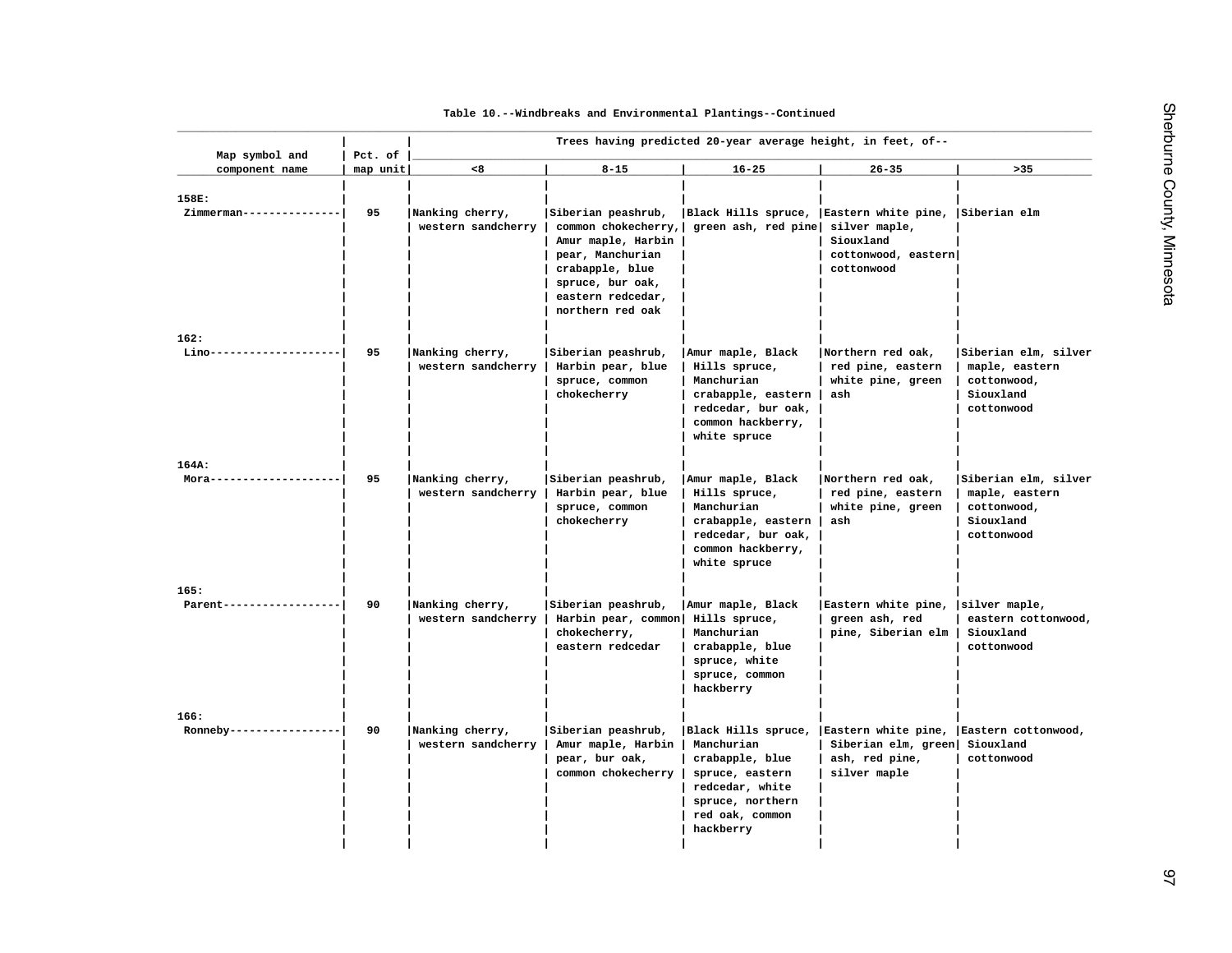| Map symbol and                    | Pct. of  |                                       |                                                                                              | Trees having predicted 20-year average height, in feet, of--                                                                                                       |                                                                              |                                                                 |
|-----------------------------------|----------|---------------------------------------|----------------------------------------------------------------------------------------------|--------------------------------------------------------------------------------------------------------------------------------------------------------------------|------------------------------------------------------------------------------|-----------------------------------------------------------------|
| component name                    | map unit | < 8                                   | $8 - 15$                                                                                     | $16 - 25$                                                                                                                                                          | $26 - 35$                                                                    | $>35$                                                           |
| 169B:<br>Braham-----              | 90       | Nanking cherry,<br>western sandcherry | Siberian peashrub,<br>Amur maple, Harbin<br>pear, common<br>chokecherry,<br>eastern redcedar | Black Hills spruce,<br>Manchurian<br>crabapple, blue<br>spruce, bur oak,<br>white spruce,<br>common hackberry,<br>northern red oak,<br>red pine                    | Green ash, eastern<br>white pine,<br>Siberian elm                            | silver maple,<br>Siouxland<br>cottonwood, eastern<br>cottonwood |
| 169C:<br>Braham--------------     | 90       | Nanking cherry,<br>western sandcherry | Siberian peashrub,<br>Amur maple, Harbin<br>pear, common<br>chokecherry,<br>eastern redcedar | Black Hills spruce,<br>Manchurian<br>crabapple, blue<br>spruce, bur oak,<br>white spruce,<br>common hackberry,<br>northern red oak,<br>red pine                    | Green ash, eastern<br>white pine,<br>Siberian elm                            | silver maple,<br>Siouxland<br>cottonwood, eastern<br>cottonwood |
| 169D:<br>Braham------------------ | 90       | Nanking cherry,<br>western sandcherry | Siberian peashrub,<br>Amur maple, Harbin<br>pear, common<br>chokecherry,<br>eastern redcedar | Black Hills spruce, Green ash, eastern<br>Manchurian<br>crabapple, blue<br>spruce, bur oak,<br>white spruce,<br>common hackberry,<br>northern red oak,<br>red pine | white pine,<br>Siberian elm                                                  | silver maple,<br>Siouxland<br>cottonwood, eastern<br>cottonwood |
| 204B:<br>$Cushing-----$           | 90       | Nanking cherry,<br>western sandcherry | Siberian peashrub,<br>Amur maple, Harbin<br>pear, common<br>chokecherry                      | Black Hills spruce,<br>Manchurian<br>crabapple, blue<br>spruce, eastern<br>redcedar, white<br>spruce, bur oak,<br>northern red oak,<br>common hackberry            | Green ash, eastern<br>white pine, red<br>pine, Siberian elm,<br>silver maple | Eastern cottonwood,<br>Siouxland<br>cottonwood                  |
| 204C:<br>$Cushing-----$           | 95       | Nanking cherry,<br>western sandcherry | Siberian peashrub,<br>Amur maple, Harbin<br>pear, common<br>chokecherry                      | Black Hills spruce,<br>Manchurian<br>crabapple, blue<br>spruce, eastern<br>redcedar, white<br>spruce, bur oak,<br>northern red oak,<br>common hackberry            | Green ash, eastern<br>white pine, red<br>pine, Siberian elm,<br>silver maple | Eastern cottonwood,<br>Siouxland<br>cottonwood                  |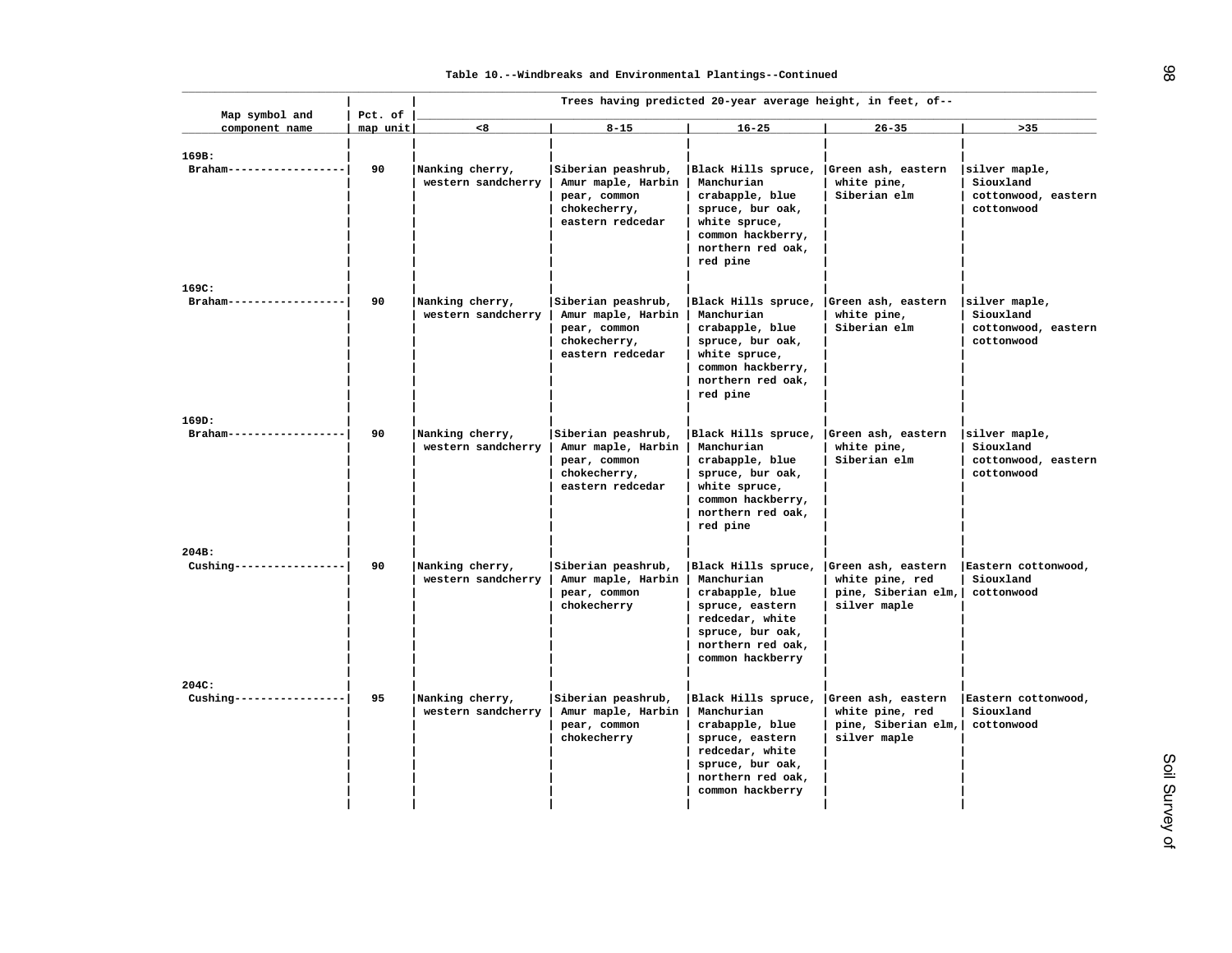| Map symbol and                   | Trees having predicted 20-year average height, in feet, of--<br>Pct. of |                                       |                                                                                                                                                                     |                                                                                                                                   |                                                                    |                                                                                  |  |
|----------------------------------|-------------------------------------------------------------------------|---------------------------------------|---------------------------------------------------------------------------------------------------------------------------------------------------------------------|-----------------------------------------------------------------------------------------------------------------------------------|--------------------------------------------------------------------|----------------------------------------------------------------------------------|--|
| component name                   | map unit                                                                | < 8                                   | $8 - 15$                                                                                                                                                            | $16 - 25$                                                                                                                         | $26 - 35$                                                          | $>35$                                                                            |  |
| 258B:<br>Sandberg-               | 95                                                                      | Nanking cherry,<br>western sandcherry | Siberian peashrub,<br>common chokecherry,<br>Amur maple, Harbin<br>pear, Manchurian<br>crabapple, blue<br>spruce, bur oak,<br>eastern redcedar,<br>northern red oak | Black Hills spruce, Eastern white pine,<br>green ash, red pine silver maple,                                                      | Siouxland<br>cottonwood, eastern<br>cottonwood                     | Siberian elm                                                                     |  |
| 258C:<br>Sandberg--------------- | 95                                                                      | Nanking cherry,<br>western sandcherry | Siberian peashrub,<br>common chokecherry,<br>Amur maple, Harbin<br>pear, Manchurian<br>crabapple, blue<br>spruce, bur oak,<br>eastern redcedar,<br>northern red oak | Black Hills spruce, Eastern white pine,<br>green ash, red pine                                                                    | silver maple,<br>Siouxland<br>cottonwood, eastern<br>cottonwood    | Siberian elm                                                                     |  |
| 258E:<br>Sandberg-<br>.          | 95                                                                      | Nanking cherry,<br>western sandcherry | Siberian peashrub,<br>common chokecherry,<br>Amur maple, Harbin<br>pear, Manchurian<br>crabapple, blue<br>spruce, bur oak,<br>eastern redcedar,<br>northern red oak | Black Hills spruce, Eastern white pine, Siberian elm<br>green ash, red pine                                                       | silver maple,<br>Siouxland<br>cottonwood, eastern<br>cottonwood    |                                                                                  |  |
| 260:<br>$Duelm-$                 | 95                                                                      | Nanking cherry,<br>western sandcherry | Siberian peashrub,<br>Harbin pear, blue<br>spruce, common<br>chokecherry                                                                                            | Amur maple, Black<br>Hills spruce,<br>Manchurian<br>crabapple, eastern<br>redcedar, bur oak,<br>common hackberry,<br>white spruce | Northern red oak,<br>red pine, eastern<br>white pine, green<br>ash | Siberian elm, silver<br>maple, eastern<br>cottonwood,<br>Siouxland<br>cottonwood |  |
| 341:<br>Arvilla---------------   | 95                                                                      | Nanking cherry,<br>western sandcherry | Siberian peashrub,<br>Amur maple, Harbin<br>pear, Manchurian<br>crabapple, bur $oak,$<br>common chokecherry,<br>eastern redcedar,                                   | Black Hills spruce, Green ash, silver<br>blue spruce,<br>eastern white pine,<br>red pine, Siberian<br>elm                         | maple, Siouxland<br>cottonwood                                     | Eastern cottonwood                                                               |  |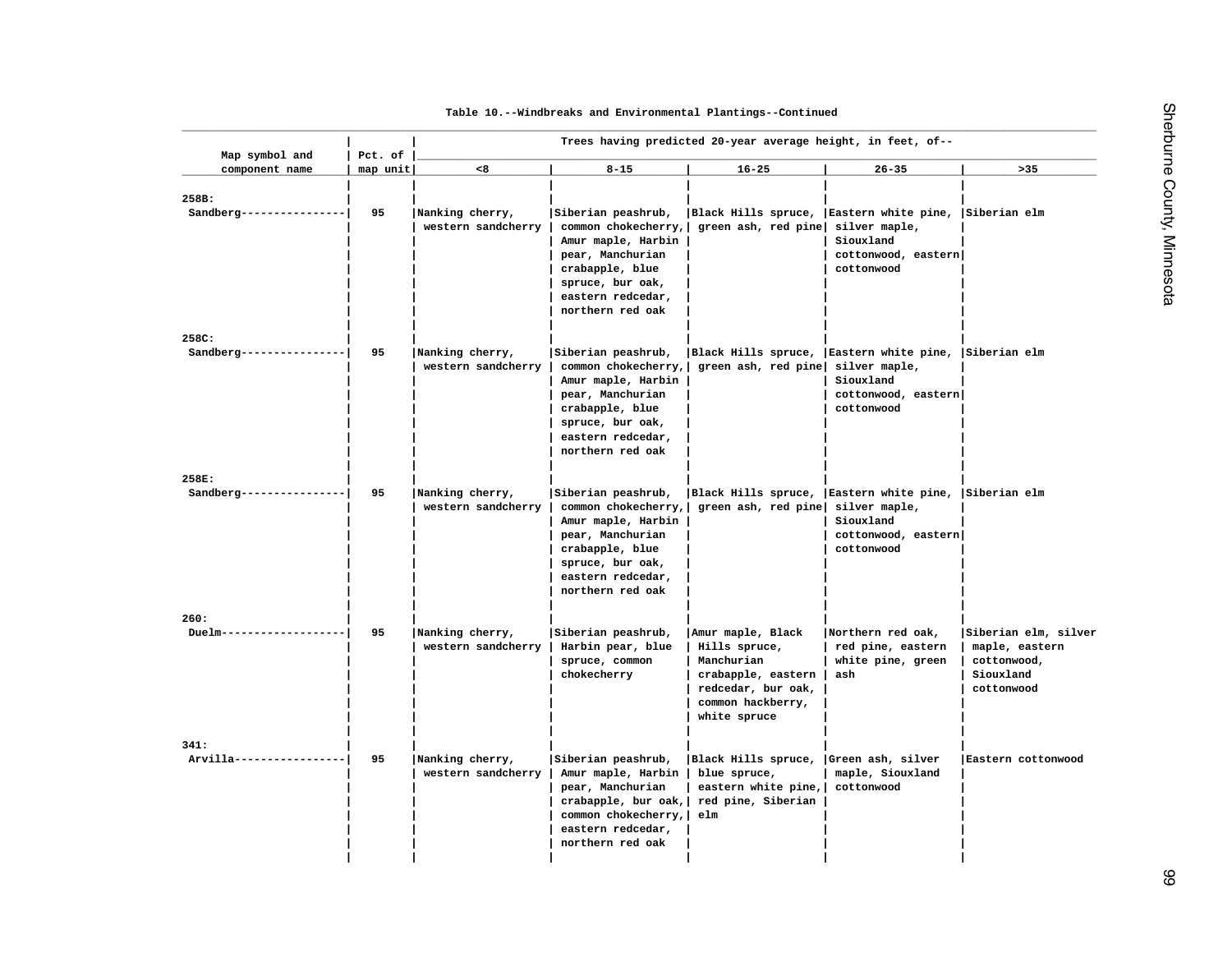| Map symbol and                    | Pct. of  |                                       |                                                                                                                                                                     | Trees having predicted 20-year average height, in feet, of--                                                                      |                                                                    |                                                                                  |
|-----------------------------------|----------|---------------------------------------|---------------------------------------------------------------------------------------------------------------------------------------------------------------------|-----------------------------------------------------------------------------------------------------------------------------------|--------------------------------------------------------------------|----------------------------------------------------------------------------------|
| component name                    | map unit | < 8                                   | $8 - 15$                                                                                                                                                            | $16 - 25$                                                                                                                         | $26 - 35$                                                          | $>35$                                                                            |
| 346:<br>Talmoon---------------    | 90       | Nanking cherry,<br>western sandcherry | Siberian peashrub,<br>Harbin pear, common<br>chokecherry,<br>eastern redcedar                                                                                       | Amur maple, Black<br>Hills spruce,<br>Manchurian<br>crabapple, blue<br>spruce, white<br>spruce, common<br>hackberry               | Eastern white pine,<br>green ash, red<br>pine, Siberian elm        | silver maple,<br>eastern cottonwood,<br>Siouxland<br>cottonwood                  |
| 373:<br>Renshaw-----------------  | 95       | Nanking cherry,<br>western sandcherry | Amur maple, Harbin<br>pear, Manchurian<br>crabapple, Siberian<br>peashrub, bur oak,<br>common chokecherry,<br>eastern redcedar,<br>northern red oak                 | Black Hills spruce, Green ash, silver<br>blue spruce,<br>eastern white pine,<br>red pine, Siberian<br>e1m                         | maple, Siouxland<br>cottonwood                                     | Eastern cottonwood                                                               |
| 454B:<br>Mahtomedi--------------- | 95       | Nanking cherry,<br>western sandcherry | Siberian peashrub,<br>common chokecherry,<br>Amur maple, Harbin<br>pear, Manchurian<br>crabapple, blue<br>spruce, bur oak,<br>eastern redcedar,<br>northern red oak | Black Hills spruce, Eastern white pine, Siberian elm<br>green ash, red pine silver maple,                                         | Siouxland<br>cottonwood, eastern<br>cottonwood                     |                                                                                  |
| 454C:<br>Mahtomedi--------------- | 95       | Nanking cherry,<br>western sandcherry | Siberian peashrub,<br>common chokecherry,<br>Amur maple, Harbin<br>pear, Manchurian<br>crabapple, blue<br>spruce, bur oak,<br>eastern redcedar,<br>northern red oak | Black Hills spruce, Eastern white pine, Siberian elm<br>green ash, red pine silver maple,                                         | Siouxland<br>cottonwood, eastern<br>cottonwood                     |                                                                                  |
| 565:<br>Eckvoll-----------------  | 90       | Nanking cherry,<br>western sandcherry | Siberian peashrub,<br>Harbin pear, blue<br>spruce, common<br>chokecherry                                                                                            | Amur maple, Black<br>Hills spruce,<br>Manchurian<br>crabapple, eastern<br>redcedar, bur oak,<br>common hackberry,<br>white spruce | Northern red oak,<br>red pine, eastern<br>white pine, green<br>ash | Siberian elm, silver<br>maple, eastern<br>cottonwood,<br>Siouxland<br>cottonwood |

 $\vec{0}$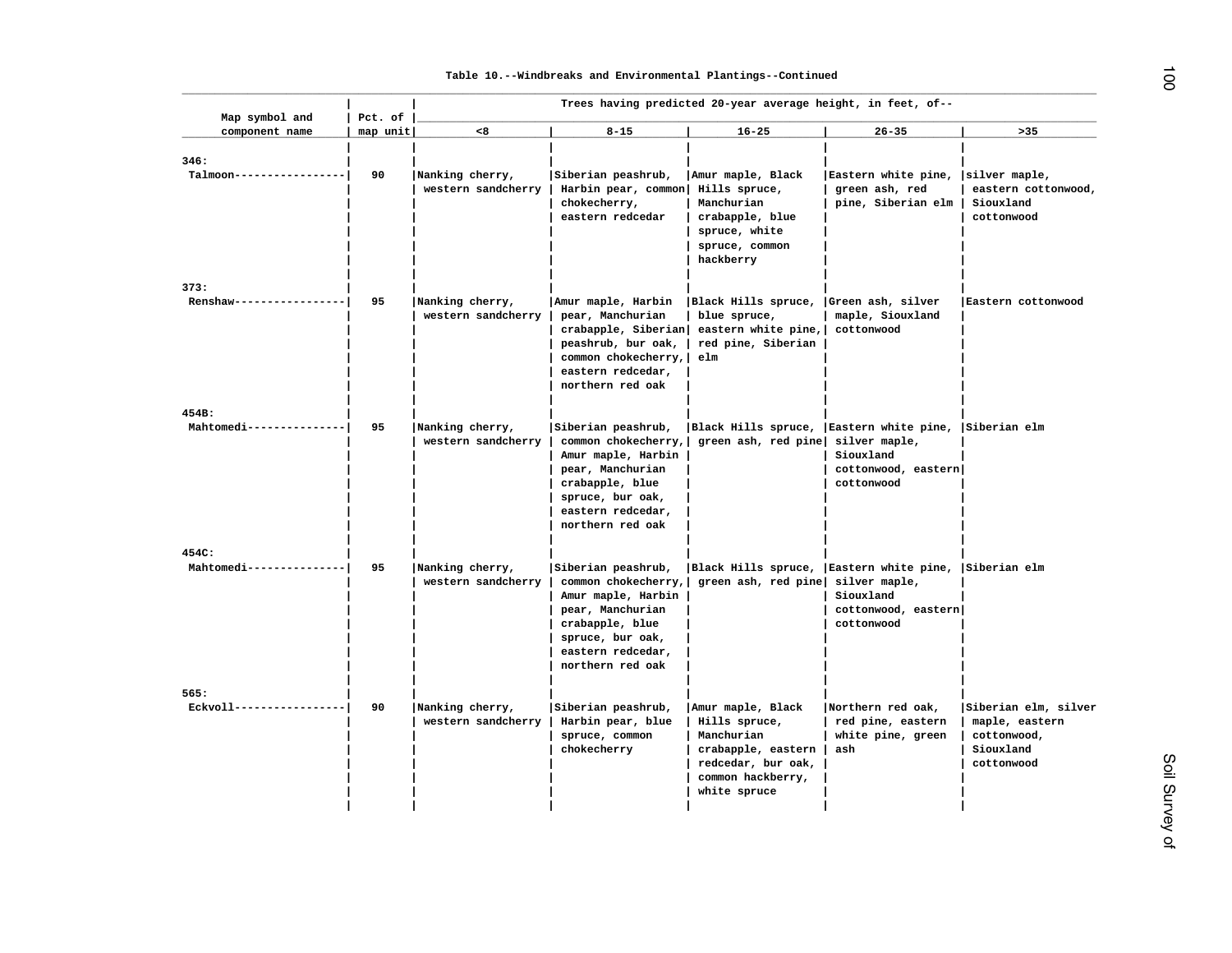| Map symbol and                     | Pct. of  |                                       |                                                                                                                                                     |                                                                                                                                                                    |                                                                    |                                                                                  |
|------------------------------------|----------|---------------------------------------|-----------------------------------------------------------------------------------------------------------------------------------------------------|--------------------------------------------------------------------------------------------------------------------------------------------------------------------|--------------------------------------------------------------------|----------------------------------------------------------------------------------|
| component name                     | map unit | < 8                                   | $8 - 15$                                                                                                                                            | $16 - 25$                                                                                                                                                          | $26 - 35$                                                          | $>35$                                                                            |
| 567:<br>Verndale ---------------   | 95       | Nanking cherry,<br>western sandcherry | Siberian peashrub,<br>Amur maple, Harbin<br>pear, Manchurian<br>crabapple, bur oak,<br>common chokecherry,<br>eastern redcedar,<br>northern red oak | Black Hills spruce,<br>blue spruce,<br>eastern white pine,<br>red pine, Siberian<br>elm                                                                            | Green ash, silver<br>maple, Siouxland<br>cottonwood                | Eastern cottonwood                                                               |
| 623A:<br>Pierz-------------------- | 95       | Nanking cherry,<br>western sandcherry | Siberian peashrub,<br>Amur maple, Harbin<br>pear, common<br>chokecherry,<br>eastern redcedar                                                        | Black Hills spruce, Green ash, eastern<br>Manchurian<br>crabapple, blue<br>spruce, bur oak,<br>white spruce,<br>common hackberry,<br>northern red oak,<br>red pine | white pine,<br>Siberian elm                                        | silver maple,<br>Siouxland<br>cottonwood, eastern<br>cottonwood                  |
| 623B:<br>Pierz-------------------  | 95       | Nanking cherry,<br>western sandcherry | Siberian peashrub,<br>Amur maple, Harbin<br>pear, common<br>chokecherry,<br>eastern redcedar                                                        | Black Hills spruce, Green ash, eastern<br>Manchurian<br>crabapple, blue<br>spruce, bur oak,<br>white spruce,<br>common hackberry,<br>northern red oak,<br>red pine | white pine,<br>Siberian elm                                        | silver maple,<br>Siouxland<br>cottonwood, eastern<br>cottonwood                  |
| 708:<br>Rushlake----------------   | 85       | Nanking cherry,<br>western sandcherry | Siberian peashrub,<br>Harbin pear, blue<br>spruce, common<br>chokecherry                                                                            | Amur maple, Black<br>Hills spruce,<br>Manchurian<br>crabapple, eastern<br>redcedar, bur oak,<br>common hackberry,<br>white spruce                                  | Northern red oak,<br>red pine, eastern<br>white pine, green<br>ash | Siberian elm, silver<br>maple, eastern<br>cottonwood,<br>Siouxland<br>cottonwood |
| 730A:<br>Sanburn----------------   | 90       | Nanking cherry,<br>western sandcherry | Siberian peashrub,<br>Amur maple, Harbin<br>pear, common<br>chokecherry,<br>eastern redcedar                                                        | Black Hills spruce,<br>Manchurian<br>crabapple, blue<br>spruce, bur oak,<br>white spruce,<br>common hackberry,<br>northern red oak,<br>red pine                    | Green ash, eastern<br>white pine,<br>Siberian elm                  | silver maple,<br>Siouxland<br>cottonwood, eastern<br>cottonwood                  |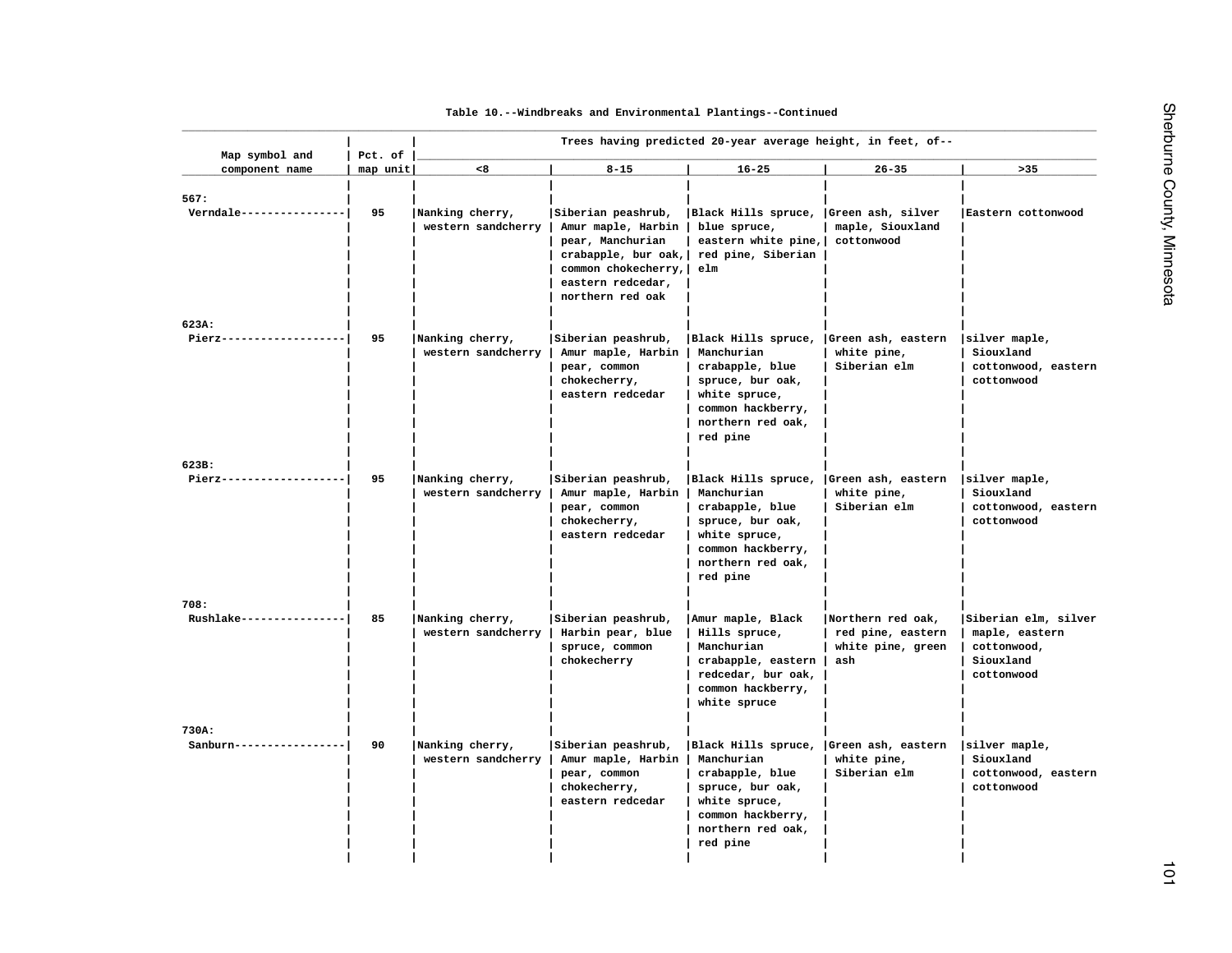| Map symbol and               | Pct. of  |                                       |                                                                                                                                                                     | Trees having predicted 20-year average height, in feet, of--                                                                                    |                                                                    |                                                                                  |
|------------------------------|----------|---------------------------------------|---------------------------------------------------------------------------------------------------------------------------------------------------------------------|-------------------------------------------------------------------------------------------------------------------------------------------------|--------------------------------------------------------------------|----------------------------------------------------------------------------------|
| component name               | map unit | <8                                    | $8 - 15$                                                                                                                                                            | $16 - 25$                                                                                                                                       | $26 - 35$                                                          | $>35$                                                                            |
| 730B:<br>Sanburn------------ | 90       | Nanking cherry,<br>western sandcherry | Siberian peashrub,<br>Amur maple, Harbin<br>pear, common<br>chokecherry,<br>eastern redcedar                                                                        | Black Hills spruce,<br>Manchurian<br>crabapple, blue<br>spruce, bur oak,<br>white spruce,<br>common hackberry,<br>northern red oak,<br>red pine | Green ash, eastern<br>white pine,<br>Siberian elm                  | silver maple,<br>Siouxland<br>cottonwood, eastern<br>cottonwood                  |
| 732B:                        |          |                                       |                                                                                                                                                                     |                                                                                                                                                 |                                                                    |                                                                                  |
| Bushville---------------     | 95       | Nanking cherry,<br>western sandcherry | Siberian peashrub,<br>Harbin pear, blue<br>spruce, common<br>chokecherry                                                                                            | Amur maple, Black<br>Hills spruce,<br>Manchurian<br>crabapple, eastern<br>redcedar, bur oak,<br>common hackberry,<br>white spruce               | Northern red oak,<br>red pine, eastern<br>white pine, green<br>ash | Siberian elm, silver<br>maple, eastern<br>cottonwood,<br>Siouxland<br>cottonwood |
| 768:                         |          |                                       |                                                                                                                                                                     |                                                                                                                                                 |                                                                    |                                                                                  |
| Mosford-----------------     | 95       | Nanking cherry,<br>western sandcherry | Siberian peashrub,<br>common chokecherry,<br>Amur maple, Harbin<br>pear, Manchurian<br>crabapple, blue<br>spruce, bur oak,<br>eastern redcedar,<br>northern red oak | Black Hills spruce, Eastern white pine, Siberian elm<br>green ash, red pine                                                                     | silver maple,<br>Siouxland<br>cottonwood, eastern<br>cottonwood    |                                                                                  |
| 771:                         |          |                                       |                                                                                                                                                                     |                                                                                                                                                 |                                                                    |                                                                                  |
| Elkriver, rarely flooded     | 95       | Nanking cherry,<br>western sandcherry | Siberian peashrub,<br>Harbin pear, blue<br>spruce, common<br>chokecherry                                                                                            | Amur maple, Black<br>Hills spruce,<br>Manchurian<br>crabapple, eastern<br>redcedar, bur oak,<br>common hackberry,<br>white spruce               | Northern red oak,<br>red pine, eastern<br>white pine, green<br>ash | Siberian elm, silver<br>maple, eastern<br>cottonwood,<br>Siouxland<br>cottonwood |
| 1109:                        |          |                                       |                                                                                                                                                                     |                                                                                                                                                 |                                                                    |                                                                                  |
| Isanti------------------     | 90       | Nanking cherry,<br>western sandcherry | Siberian peashrub,<br>Harbin pear, common<br>chokecherry,<br>eastern redcedar                                                                                       | Amur maple, Black<br>Hills spruce,<br>Manchurian<br>crabapple, blue<br>spruce, white<br>spruce, common<br>hackberry                             | Eastern white pine,<br>green ash, red<br>pine, Siberian elm        | silver maple,<br>eastern cottonwood,<br>Siouxland<br>cottonwood                  |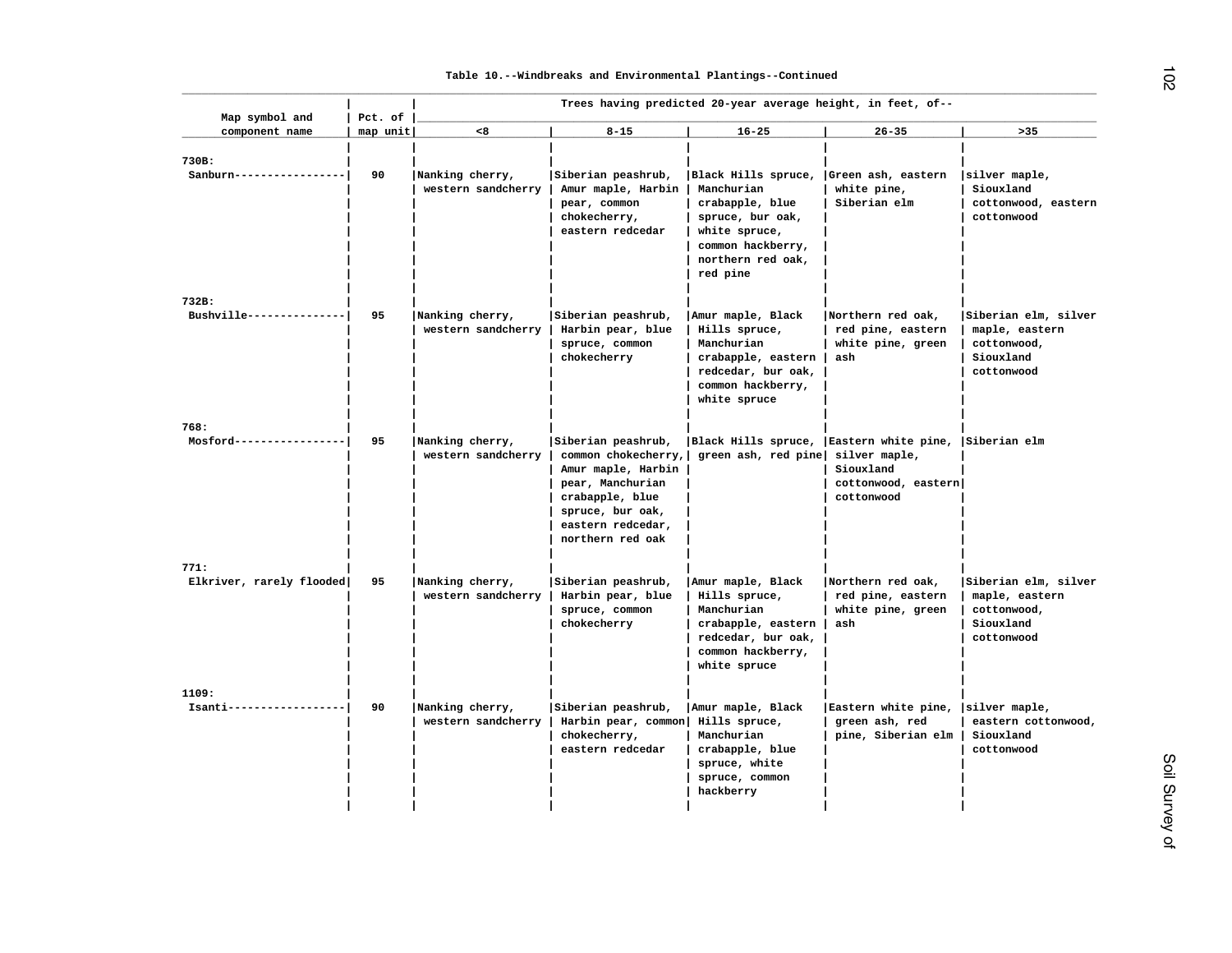| Map symbol and                    | Pct. of  |                                       |                                                                                                                                                                     | Trees having predicted 20-year average height, in feet, of--                                                        |                                                                                                     |                                                                 |
|-----------------------------------|----------|---------------------------------------|---------------------------------------------------------------------------------------------------------------------------------------------------------------------|---------------------------------------------------------------------------------------------------------------------|-----------------------------------------------------------------------------------------------------|-----------------------------------------------------------------|
| component name                    | map unit | < 8                                   | $8 - 15$                                                                                                                                                            | $16 - 25$                                                                                                           | $26 - 35$                                                                                           | $>35$                                                           |
| 1110:<br>$Isan--$                 | 90       | Nanking cherry,<br>western sandcherry | Siberian peashrub,<br>Harbin pear, common<br>chokecherry,<br>eastern redcedar                                                                                       | Amur maple, Black<br>Hills spruce,<br>Manchurian<br>crabapple, blue<br>spruce, white<br>spruce, common<br>hackberry | Eastern white pine,<br>green ash, red<br>pine, Siberian elm                                         | silver maple,<br>eastern cottonwood,<br>Siouxland<br>cottonwood |
| 1223:<br>Sandberg---------------- | 60       | Nanking cherry,<br>western sandcherry | Siberian peashrub,<br>common chokecherry,<br>Amur maple, Harbin<br>pear, Manchurian<br>crabapple, blue<br>spruce, bur oak,<br>eastern redcedar,<br>northern red oak | Black Hills spruce,<br>green ash, red pine                                                                          | Eastern white pine, Siberian elm<br>silver maple,<br>Siouxland<br>cottonwood, eastern<br>cottonwood |                                                                 |
| Arvilla-----------------          | 30       | Nanking cherry,<br>western sandcherry | Amur maple, Harbin<br>pear, Manchurian<br>crabapple, Siberian<br>peashrub, bur oak,<br>common chokecherry,<br>eastern redcedar,<br>northern red oak                 | Black Hills spruce,<br>blue spruce,<br>eastern white pine,<br>red pine, Siberian<br>elm                             | Green ash, silver<br>maple, Siouxland<br>cottonwood                                                 | Eastern cottonwood                                              |
| 1224:<br>Hubbard---               | 60       | Nanking cherry,<br>western sandcherry | Siberian peashrub,<br>common chokecherry,<br>Amur maple, Harbin<br>pear, Manchurian<br>crabapple, blue<br>spruce, bur oak,<br>eastern redcedar,<br>northern red oak | Black Hills spruce,<br>green ash, red pine silver maple,                                                            | Eastern white pine,<br>Siouxland<br>cottonwood, eastern<br>cottonwood                               | Siberian elm                                                    |
| Verndale ----------------         | 35       | Nanking cherry,<br>western sandcherry | Siberian peashrub,<br>Amur maple, Harbin<br>pear, Manchurian<br>crabapple, bur $oak,$<br>common chokecherry,<br>eastern redcedar,<br>northern red oak               | Black Hills spruce,<br>blue spruce,<br>eastern white pine,<br>red pine, Siberian<br>elm                             | Green ash, silver<br>maple, Siouxland<br>cottonwood                                                 | Eastern cottonwood                                              |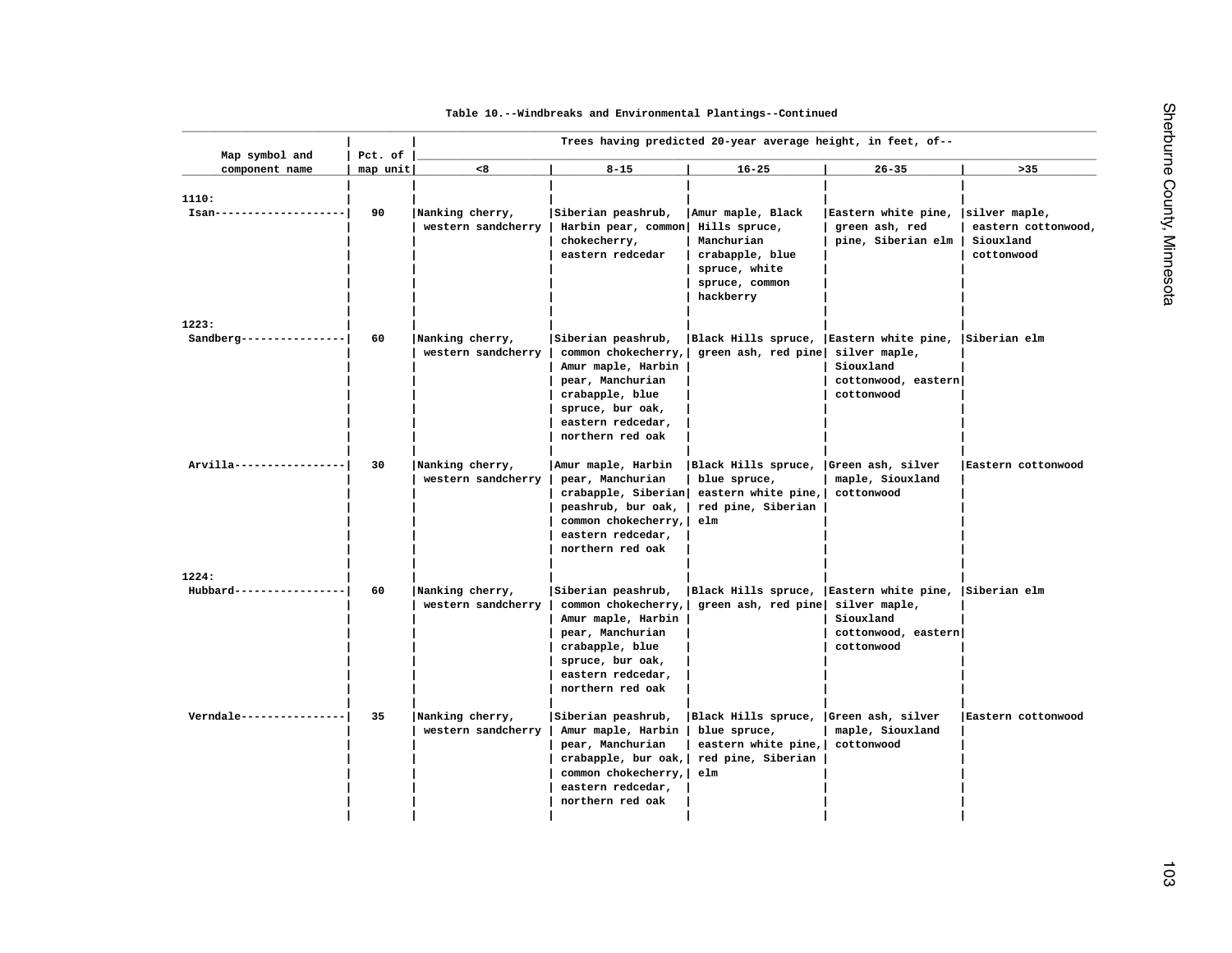| Map symbol and                     | Pct. of  |                                       |                                                                                                                                                                     | Trees having predicted 20-year average height, in feet, of--                                                                                                       |                                                                                                                         |                                                                 |
|------------------------------------|----------|---------------------------------------|---------------------------------------------------------------------------------------------------------------------------------------------------------------------|--------------------------------------------------------------------------------------------------------------------------------------------------------------------|-------------------------------------------------------------------------------------------------------------------------|-----------------------------------------------------------------|
| component name                     | map unit | < 8                                   | $8 - 15$                                                                                                                                                            | $16 - 25$                                                                                                                                                          | $26 - 35$                                                                                                               | >35                                                             |
| 1231:<br>Hubbard----------------   | 60       | Nanking cherry,<br>western sandcherry | Siberian peashrub,<br>common chokecherry,<br>Amur maple, Harbin<br>pear, Manchurian<br>crabapple, blue<br>spruce, bur oak,<br>eastern redcedar,<br>northern red oak | green ash, red pine                                                                                                                                                | Black Hills spruce, Eastern white pine, Siberian elm<br>silver maple,<br>Siouxland<br>cottonwood, eastern<br>cottonwood |                                                                 |
| Mosford-----------------           | 35       | Nanking cherry,<br>western sandcherry | Siberian peashrub,<br>common chokecherry,<br>Amur maple, Harbin<br>pear, Manchurian<br>crabapple, blue<br>spruce, bur oak,<br>eastern redcedar,<br>northern red oak | green ash, red pine                                                                                                                                                | Black Hills spruce, Eastern white pine, Siberian elm<br>silver maple,<br>Siouxland<br>cottonwood, eastern<br>cottonwood |                                                                 |
| 1253B:<br>Stonelake--------------- | 60       | Nanking cherry,<br>western sandcherry | Siberian peashrub,<br>common chokecherry,<br>Amur maple, Harbin<br>pear, Manchurian<br>crabapple, blue<br>spruce, bur oak,<br>eastern redcedar,<br>northern red oak | green ash, red pine                                                                                                                                                | Black Hills spruce, Eastern white pine, Siberian elm<br>silver maple,<br>Siouxland<br>cottonwood, eastern<br>cottonwood |                                                                 |
| Sanburn---------------             | 30       | Nanking cherry,<br>western sandcherry | Siberian peashrub,<br>Amur maple, Harbin<br>pear, common<br>chokecherry,<br>eastern redcedar                                                                        | Black Hills spruce, Green ash, eastern<br>Manchurian<br>crabapple, blue<br>spruce, bur oak,<br>white spruce,<br>common hackberry,<br>northern red oak,<br>red pine | white pine,<br>Siberian elm                                                                                             | silver maple,<br>Siouxland<br>cottonwood, eastern<br>cottonwood |
| 1253C:<br>Stonelake--------------  | 65       | Nanking cherry,<br>western sandcherry | Siberian peashrub,<br>common chokecherry,<br>Amur maple, Harbin<br>pear, Manchurian<br>crabapple, blue<br>spruce, bur oak,<br>eastern redcedar,<br>northern red oak | Black Hills spruce,<br>green ash, red pine                                                                                                                         | Eastern white pine,<br>silver maple,<br>Siouxland<br>cottonwood, eastern<br>cottonwood                                  | Siberian elm                                                    |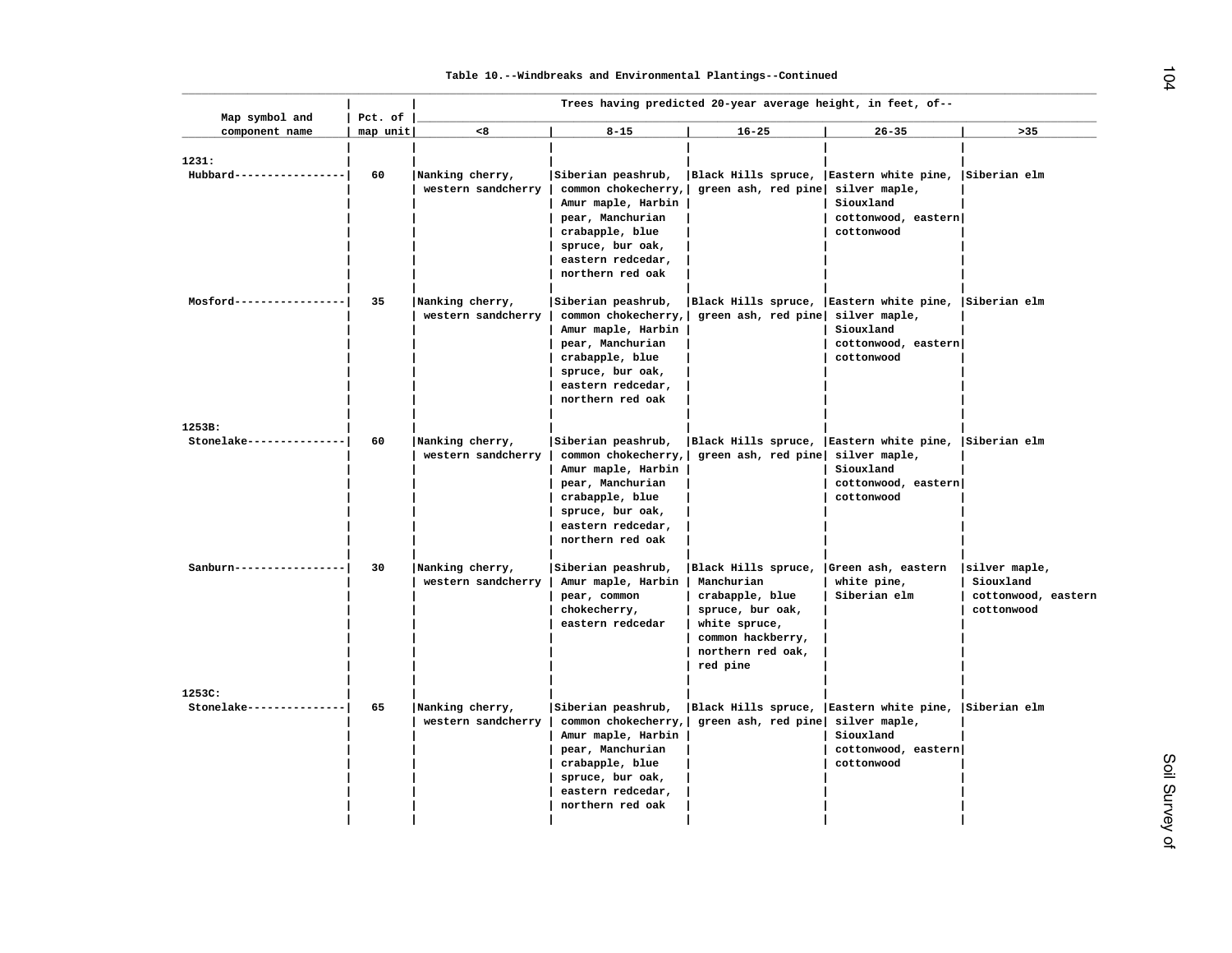| Map symbol and                                    | Trees having predicted 20-year average height, in feet, of--<br>Pct. of |                                       |                                                                                                                                                                     |                                                                                                                                                                    |                                                                                        |                                                                                  |  |
|---------------------------------------------------|-------------------------------------------------------------------------|---------------------------------------|---------------------------------------------------------------------------------------------------------------------------------------------------------------------|--------------------------------------------------------------------------------------------------------------------------------------------------------------------|----------------------------------------------------------------------------------------|----------------------------------------------------------------------------------|--|
| component name                                    | map unit                                                                | <8                                    | $8 - 15$                                                                                                                                                            | $16 - 25$                                                                                                                                                          | $26 - 35$                                                                              | $>35$                                                                            |  |
| 1253C:<br>Sanburn------------                     | 25                                                                      | Nanking cherry,<br>western sandcherry | Siberian peashrub,<br>Amur maple, Harbin<br>pear, common<br>chokecherry,<br>eastern redcedar                                                                        | Black Hills spruce,<br>Manchurian<br>crabapple, blue<br>spruce, bur oak,<br>white spruce,<br>common hackberry,<br>northern red oak,<br>red pine                    | Green ash, eastern<br>white pine,<br>Siberian elm                                      | silver maple,<br>Siouxland<br>cottonwood, eastern<br>cottonwood                  |  |
| 1253E:                                            |                                                                         |                                       |                                                                                                                                                                     |                                                                                                                                                                    |                                                                                        |                                                                                  |  |
| Stonelake---------------                          | 65                                                                      | Nanking cherry,<br>western sandcherry | Siberian peashrub,<br>common chokecherry,<br>Amur maple, Harbin<br>pear, Manchurian<br>crabapple, blue<br>spruce, bur oak,<br>eastern redcedar,<br>northern red oak | Black Hills spruce,<br>green ash, red pine                                                                                                                         | Eastern white pine,<br>silver maple,<br>Siouxland<br>cottonwood, eastern<br>cottonwood | Siberian elm                                                                     |  |
| Sanburn-----------------                          | 25                                                                      | Nanking cherry,<br>western sandcherry | Siberian peashrub,<br>Amur maple, Harbin<br>pear, common<br>chokecherry,<br>eastern redcedar                                                                        | Black Hills spruce, Green ash, eastern<br>Manchurian<br>crabapple, blue<br>spruce, bur oak,<br>white spruce,<br>common hackberry,<br>northern red oak,<br>red pine | white pine,<br>Siberian elm                                                            | silver maple,<br>Siouxland<br>cottonwood, eastern<br>cottonwood                  |  |
| 1254:                                             |                                                                         |                                       |                                                                                                                                                                     |                                                                                                                                                                    |                                                                                        |                                                                                  |  |
| Ricelake----------------                          | 90                                                                      | Nanking cherry,<br>western sandcherry | Siberian peashrub,<br>Harbin pear, blue<br>spruce, common<br>chokecherry                                                                                            | Amur maple, Black<br>Hills spruce,<br>Manchurian<br>crabapple, eastern<br>redcedar, bur oak,<br>common hackberry,<br>white spruce                                  | Northern red oak,<br>red pine, eastern<br>white pine, green<br>ash                     | Siberian elm, silver<br>maple, eastern<br>cottonwood,<br>Siouxland<br>cottonwood |  |
| 1255:                                             |                                                                         |                                       |                                                                                                                                                                     |                                                                                                                                                                    |                                                                                        |                                                                                  |  |
| Elkriver, occasionally<br>flooded---------------- | 90                                                                      | Nanking cherry,<br>western sandcherry | Siberian peashrub,<br>Harbin pear, blue<br>spruce, common<br>chokecherry                                                                                            | Amur maple, Black<br>Hills spruce,<br>Manchurian<br>crabapple, eastern<br>redcedar, bur oak,<br>common hackberry,<br>white spruce                                  | Northern red oak,<br>red pine, eastern<br>white pine, green<br>ash                     | Siberian elm, silver<br>maple, eastern<br>cottonwood,<br>Siouxland<br>cottonwood |  |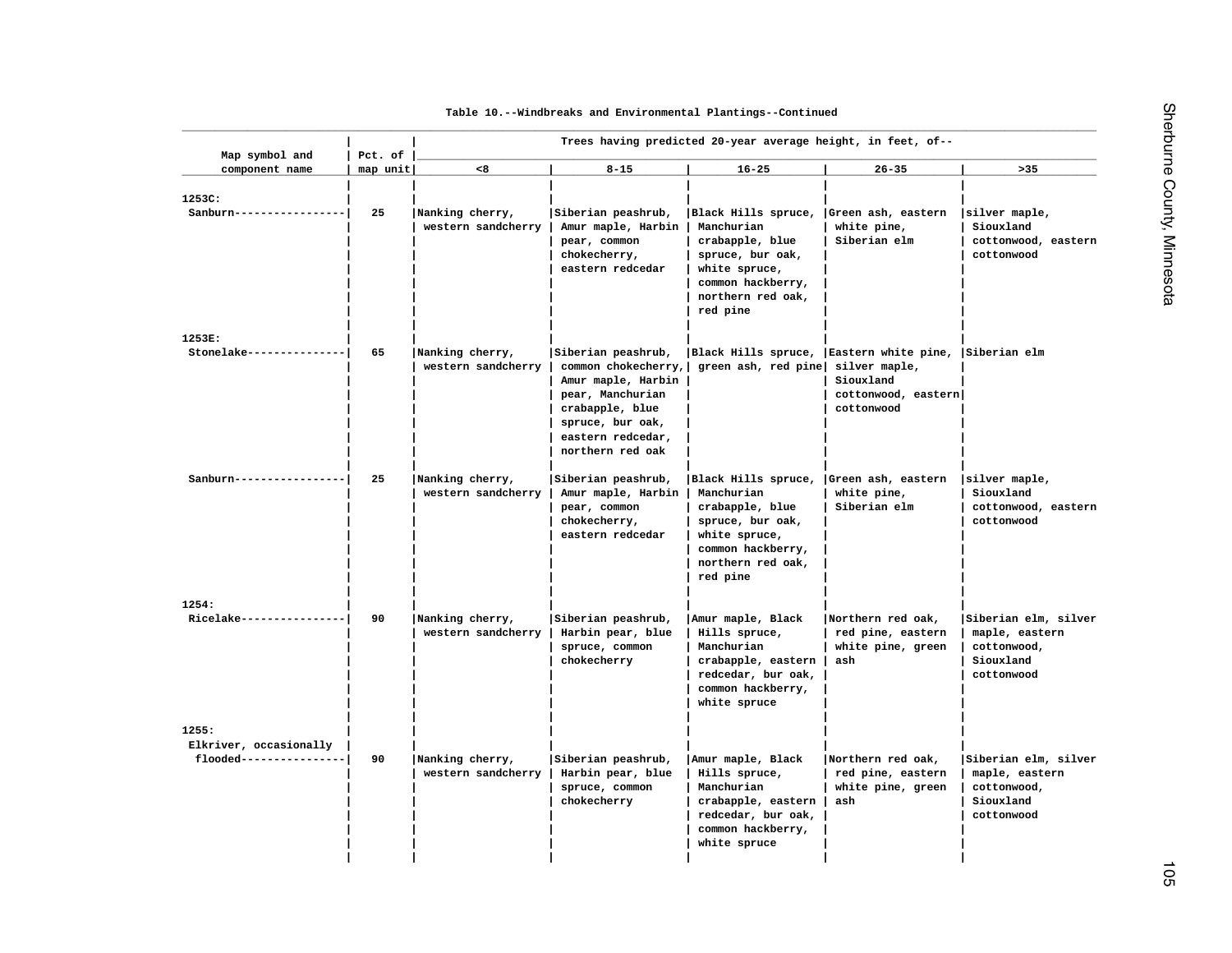| Map symbol and                     | Pct. of  | Trees having predicted 20-year average height, in feet, of-- |                                                                                                                                                                     |                                                                                                                    |                                                                                        |                                                                                  |  |
|------------------------------------|----------|--------------------------------------------------------------|---------------------------------------------------------------------------------------------------------------------------------------------------------------------|--------------------------------------------------------------------------------------------------------------------|----------------------------------------------------------------------------------------|----------------------------------------------------------------------------------|--|
| component name                     | map unit | < 8                                                          | $8 - 15$                                                                                                                                                            | $16 - 25$                                                                                                          | $26 - 35$                                                                              | >35                                                                              |  |
| 1256:<br>Cantlin----------------   | 90       | Nanking cherry,<br>western sandcherry                        | Siberian peashrub,<br>Harbin pear, blue<br>spruce, common<br>chokecherry                                                                                            | Black Hills spruce,<br>Manchurian<br>crabapple, eastern<br>redcedar, bur oak,<br>common hackberry,<br>white spruce | Northern red oak,<br>red pine, eastern<br>white pine, green<br>ash                     | Siberian elm, silver<br>maple, eastern<br>cottonwood,<br>Siouxland<br>cottonwood |  |
| 1257:<br>Elkriver, rarely flooded  | 55       | Nanking cherry,                                              | Siberian peashrub,                                                                                                                                                  | Amur maple, Black                                                                                                  | Northern red oak,                                                                      | Siberian elm, silver                                                             |  |
|                                    |          | western sandcherry                                           | Harbin pear, blue<br>spruce, common<br>chokecherry                                                                                                                  | Hills spruce,<br>Manchurian<br>crabapple, eastern<br>redcedar, bur oak,<br>common hackberry,<br>white spruce       | red pine, eastern<br>white pine, green<br>ash                                          | maple, eastern<br>cottonwood,<br>Siouxland<br>cottonwood                         |  |
| Mosford, rarely flooded            | 35       | Nanking cherry,<br>western sandcherry                        | Siberian peashrub,<br>common chokecherry,<br>Amur maple, Harbin<br>pear, Manchurian<br>crabapple, blue<br>spruce, bur oak,<br>eastern redcedar,<br>northern red oak | Black Hills spruce,<br>green ash, red pine                                                                         | Eastern white pine,<br>silver maple,<br>Siouxland<br>cottonwood, eastern<br>cottonwood | Siberian elm                                                                     |  |
| 1258B:<br>Zimmerman, thick solum-- | 95       | Nanking cherry,<br>western sandcherry                        | Siberian peashrub,<br>common chokecherry,<br>Amur maple, Harbin<br>pear, Manchurian<br>crabapple, blue<br>spruce, bur oak,<br>eastern redcedar,<br>northern red oak | Black Hills spruce,  Eastern white pine,  Siberian elm<br>green ash, red pine silver maple,                        | Siouxland<br>cottonwood, eastern<br>cottonwood                                         |                                                                                  |  |
| 1258C:<br>Zimmerman, thick solum-- | 95       | Nanking cherry,<br>western sandcherry                        | Siberian peashrub,<br>common chokecherry,<br>Amur maple, Harbin<br>pear, Manchurian<br>crabapple, blue<br>spruce, bur oak,<br>eastern redcedar,<br>northern red oak | Black Hills spruce,  Eastern white pine,  Siberian elm<br>green ash, red pine                                      | silver maple,<br>Siouxland<br>cottonwood, eastern<br>cottonwood                        |                                                                                  |  |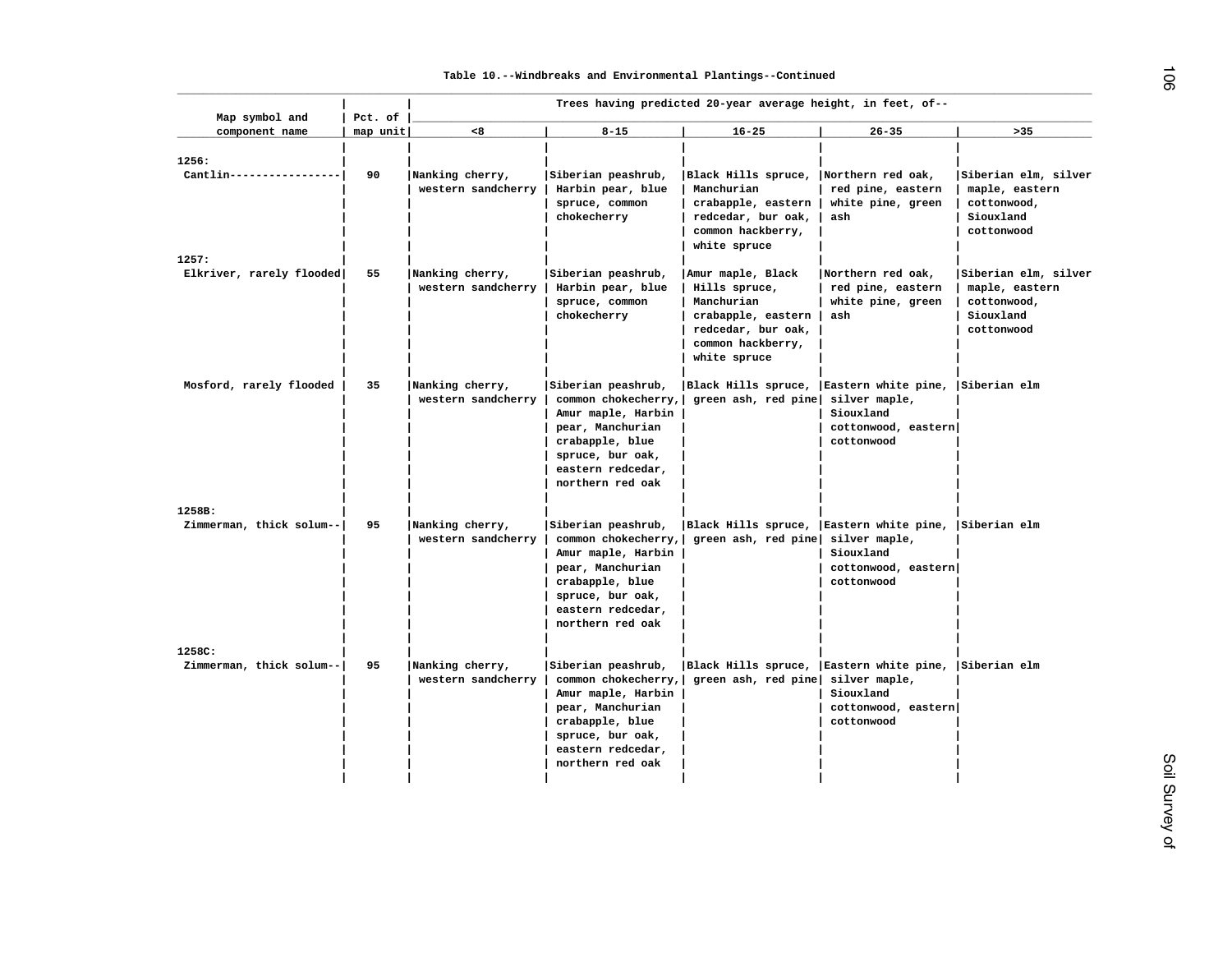| Map symbol and                     | Trees having predicted 20-year average height, in feet, of--<br>Pct. of |                                       |                                                                                                                                                                     |                                                                                                                                                                             |                                                                                                     |                                                |
|------------------------------------|-------------------------------------------------------------------------|---------------------------------------|---------------------------------------------------------------------------------------------------------------------------------------------------------------------|-----------------------------------------------------------------------------------------------------------------------------------------------------------------------------|-----------------------------------------------------------------------------------------------------|------------------------------------------------|
| component name                     | map unit                                                                | < 8                                   | $8 - 15$                                                                                                                                                            | $16 - 25$                                                                                                                                                                   | $26 - 35$                                                                                           | $>35$                                          |
| 1258E:<br>Zimmerman, thick solum-- | 95                                                                      | Nanking cherry,<br>western sandcherry | Siberian peashrub,<br>common chokecherry,<br>Amur maple, Harbin<br>pear, Manchurian<br>crabapple, blue<br>spruce, bur oak,<br>eastern redcedar,<br>northern red oak | Black Hills spruce, Eastern white pine,<br>green ash, red pine silver maple,                                                                                                | Siouxland<br>cottonwood, eastern<br>cottonwood                                                      | Siberian elm                                   |
| 1260B:<br>Stonelake-------------   | 55                                                                      | Nanking cherry,<br>western sandcherry | Siberian peashrub,<br>common chokecherry,<br>Amur maple, Harbin<br>pear, Manchurian<br>crabapple, blue<br>spruce, bur oak,<br>eastern redcedar,<br>northern red oak | Black Hills spruce, Eastern white pine,<br>green ash, red pine                                                                                                              | silver maple,<br>Siouxland<br>cottonwood, eastern<br>cottonwood                                     | Siberian elm                                   |
| Nebish---------------              | 30                                                                      | Nanking cherry,<br>western sandcherry | Siberian peashrub,<br>Amur maple, Harbin<br>pear, common<br>chokecherry                                                                                             | Black Hills spruce,  Green ash, eastern<br>Manchurian<br>crabapple, blue<br>spruce, eastern<br>redcedar, white<br>spruce, bur oak,<br>northern red oak,<br>common hackberry | white pine, red<br>pine, Siberian elm,<br>silver maple                                              | Eastern cottonwood,<br>Siouxland<br>cottonwood |
| 1260C:<br>Stonelake--------------- | 55                                                                      | Nanking cherry,<br>western sandcherry | Siberian peashrub,<br>common chokecherry,<br>Amur maple, Harbin<br>pear, Manchurian<br>crabapple, blue<br>spruce, bur oak,<br>eastern redcedar,<br>northern red oak | Black Hills spruce,<br>green ash, red pine                                                                                                                                  | Eastern white pine, Siberian elm<br>silver maple,<br>Siouxland<br>cottonwood, eastern<br>cottonwood |                                                |
| Nebish----------------             | 30                                                                      | Nanking cherry,<br>western sandcherry | Siberian peashrub,<br>Amur maple, Harbin<br>pear, common<br>chokecherry                                                                                             | Black Hills spruce,<br>Manchurian<br>crabapple, blue<br>spruce, eastern<br>redcedar, white<br>spruce, bur oak,<br>northern red oak,                                         | Green ash, eastern<br>white pine, red<br>pine, Siberian elm,<br>silver maple                        | Eastern cottonwood,<br>Siouxland<br>cottonwood |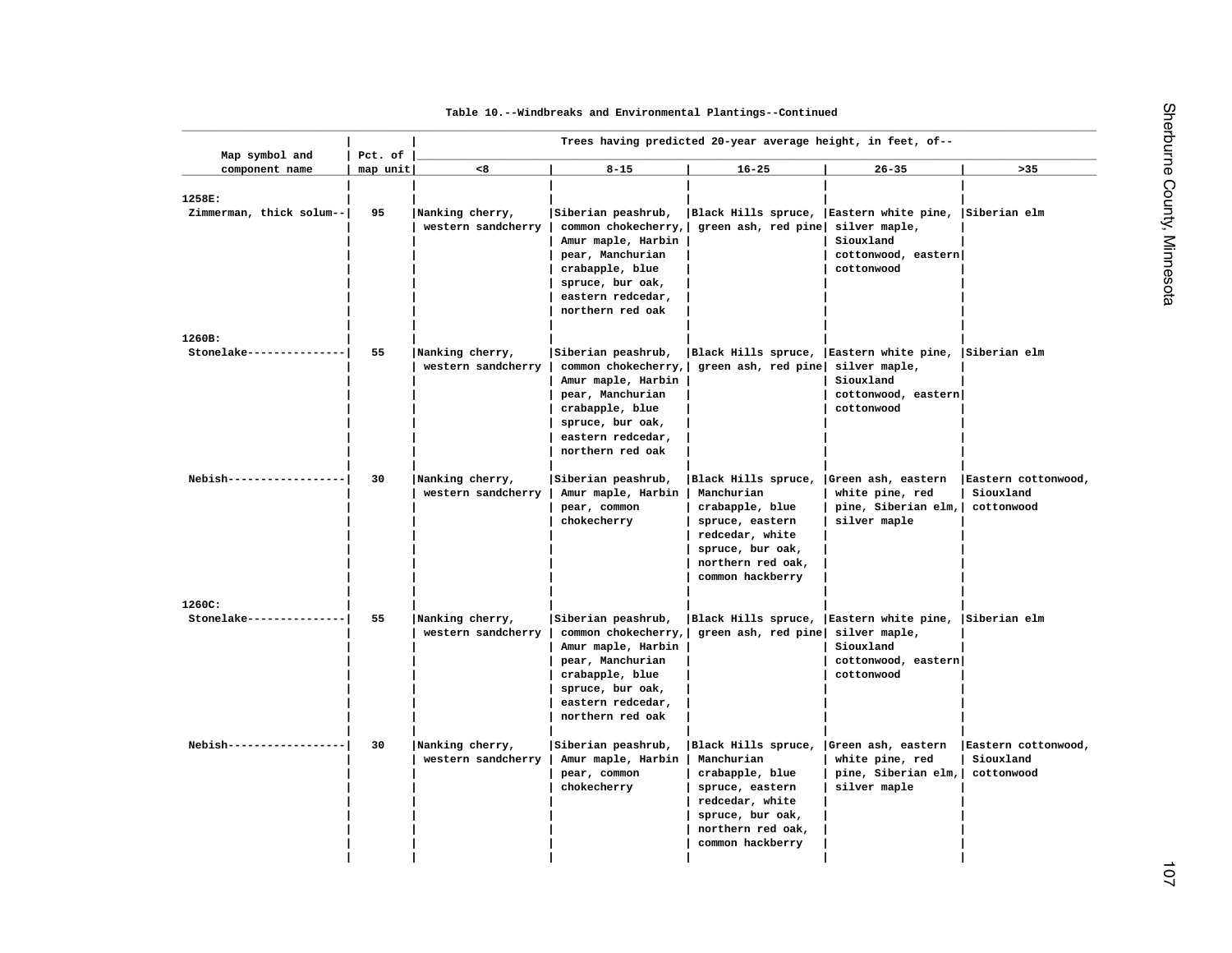| Map symbol and                                | Pct. of<br>map unit | < 8                                   | $8 - 15$                                                                                                                                                            |                                                                                                                                                         |                                                                                                  | $>35$                                                                            |
|-----------------------------------------------|---------------------|---------------------------------------|---------------------------------------------------------------------------------------------------------------------------------------------------------------------|---------------------------------------------------------------------------------------------------------------------------------------------------------|--------------------------------------------------------------------------------------------------|----------------------------------------------------------------------------------|
| component name                                |                     |                                       |                                                                                                                                                                     | $16 - 25$                                                                                                                                               | $26 - 35$                                                                                        |                                                                                  |
| 1260E:<br>Stonelake--------------             | 60                  | Nanking cherry,<br>western sandcherry | Siberian peashrub,<br>common chokecherry,<br>Amur maple, Harbin<br>pear, Manchurian<br>crabapple, blue<br>spruce, bur oak,<br>eastern redcedar,<br>northern red oak | Black Hills spruce, Eastern white pine,<br>green ash, red pine silver maple,                                                                            | Siouxland<br>cottonwood, eastern<br>cottonwood                                                   | Siberian elm                                                                     |
| Nebish------------------                      | 25                  | Nanking cherry,<br>western sandcherry | Siberian peashrub,<br>Amur maple, Harbin<br>pear, common<br>chokecherry                                                                                             | Black Hills spruce,<br>Manchurian<br>crabapple, blue<br>spruce, eastern<br>redcedar, white<br>spruce, bur oak,<br>northern red oak,<br>common hackberry | Green ash, eastern<br>white pine, red<br>pine, Siberian elm,<br>silver maple                     | Eastern cottonwood,<br>Siouxland<br>cottonwood                                   |
| 1270B:                                        |                     |                                       |                                                                                                                                                                     |                                                                                                                                                         |                                                                                                  |                                                                                  |
| Milaca, moderately wet--                      | 90                  | Nanking cherry,<br>western sandcherry | Siberian peashrub,<br>Amur maple, Harbin<br>pear, bur oak,<br>common chokecherry                                                                                    | Black Hills spruce,<br>Manchurian<br>crabapple, blue<br>spruce, eastern<br>redcedar, white<br>spruce, northern<br>red oak, common<br>hackberry          | Eastern white pine, Eastern cottonwood,<br>Siberian elm, green<br>ash, red pine,<br>silver maple | Siouxland<br>cottonwood                                                          |
| 1946:                                         |                     |                                       |                                                                                                                                                                     |                                                                                                                                                         |                                                                                                  |                                                                                  |
| Fordum, frequently<br>flooded---------------- | 65                  |                                       |                                                                                                                                                                     |                                                                                                                                                         |                                                                                                  |                                                                                  |
| Winterfield,<br>frequently flooded-----       | 20                  | Nanking cherry,<br>western sandcherry | Siberian peashrub,<br>Harbin pear, blue<br>spruce, common<br>chokecherry                                                                                            | Amur maple, Black<br>Hills spruce,<br>Manchurian<br>crabapple, eastern<br>redcedar, bur oak,<br>common hackberry,<br>white spruce                       | Northern red oak,<br>red pine, eastern<br>white pine, green<br>ash                               | Siberian elm, silver<br>maple, eastern<br>cottonwood,<br>Siouxland<br>cottonwood |

108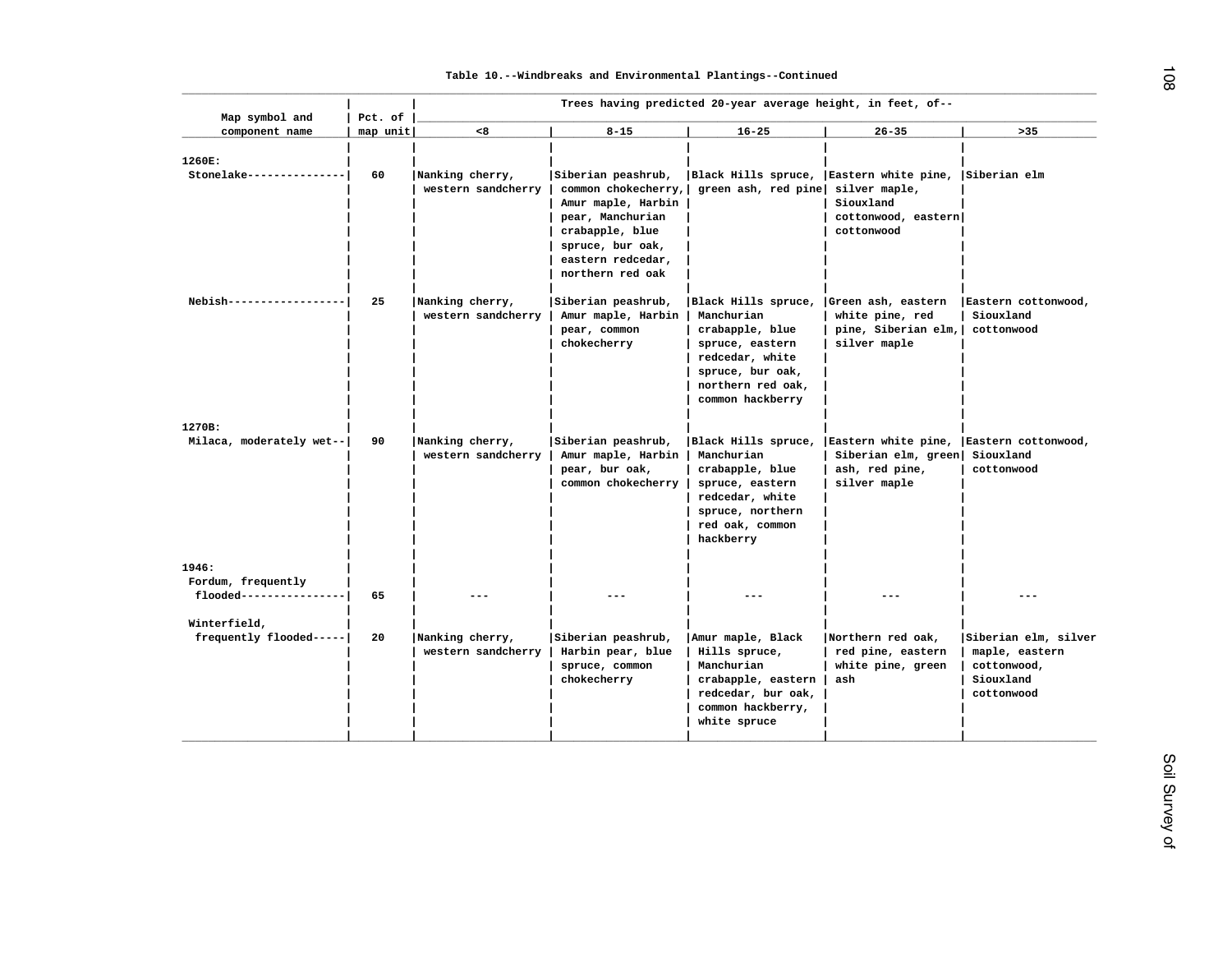**Table 11.--Windbreak Suitability Groups**

**(Suitable shrubs and trees with their mature heights are listed in table 10. Absence of an entry indicates that a windbreak suitability group is not assigned.)**

| Map symbol             | Windbreak   |
|------------------------|-------------|
| and                    | suitability |
| component name         | group       |
|                        |             |
| 7A:                    |             |
| Hubbard--------------- | 7           |
|                        |             |
| 7B:                    |             |
|                        | 7           |
| Hubbard--------------- |             |
|                        |             |
| 7C:                    |             |
| Hubbard--------------- | 7           |
|                        |             |
| 32B:                   |             |
| Nebish---------------- | з           |
|                        |             |
| 32C:                   |             |
| Nebish---------------- | 3           |
|                        |             |
| 32D:                   |             |
| Nebish---------------- | з           |
|                        |             |
| 32E:                   |             |
| Nebish---------------- | 3           |
|                        |             |
| 38B:                   |             |
| Waukon---------------- | 3           |
|                        |             |
| 75:                    |             |
| Bluffton, depressional | 10          |
|                        |             |
| 125:                   |             |
| Beltrami-------------- | 1           |
|                        |             |
| 152C:                  |             |
| Milaca---------------- | 4           |
|                        |             |
| 152E:                  |             |
| Milaca---------------- | 4           |
|                        |             |
| 158A:                  | 7           |
| Zimmerman------------  |             |
|                        |             |
| 158B:                  |             |
| Zimmerman------------  | 7           |
| 158C:                  |             |
|                        | 7           |
| Zimmerman-----------   |             |
| 158E:                  |             |
| Zimmerman------------  | 7           |
|                        |             |
| 161:                   |             |
| Isanti, depressional-- | 10          |
|                        |             |
| 162:                   |             |
| Lino----------------   | $\mathbf 1$ |
|                        |             |
| 164A:                  |             |
| $Mora--------------$   | 1           |
|                        |             |
| 165:                   |             |
| Parent-----------      | 2           |
|                        |             |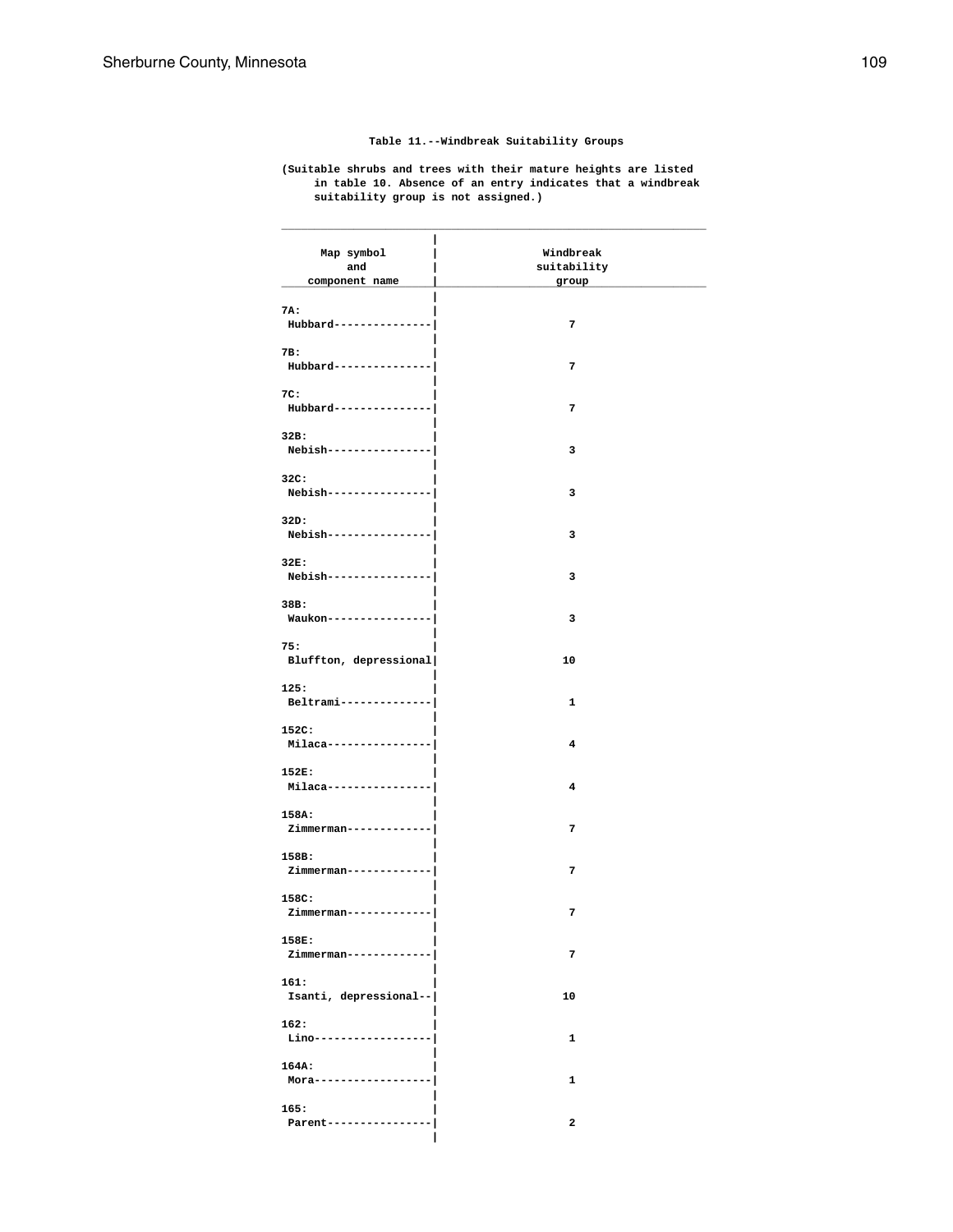| Map symbol             | Windbreak    |
|------------------------|--------------|
| and                    | suitability  |
| component name         | group        |
|                        |              |
| 166:                   |              |
| Ronneby--------------- | 4            |
|                        |              |
| 169B:                  |              |
| Braham---------------  | 5            |
| 169C:                  |              |
| Braham---------------- | 5            |
|                        |              |
| 169D:                  |              |
| Braham---------------  | 5            |
|                        |              |
| 204B:                  |              |
| Cushing--------------- | з            |
|                        |              |
| 204C:                  |              |
| Cushing--------------- | з            |
|                        |              |
| 258B:                  |              |
| Sandberg-------------- | 7            |
|                        |              |
| 258C:                  |              |
| Sandberg-------------- | 7            |
| 258E:                  |              |
| Sandberg-------------- | 7            |
|                        |              |
| 260:                   |              |
| Duelm----------------  | $\mathbf{1}$ |
|                        |              |
| 261:                   |              |
| Isan, depressional---- | 10           |
|                        |              |
| 325:                   |              |
| Prebish, depressional  | 10           |
|                        |              |
| 341:                   |              |
| Arvilla--------------  | 6G           |
| 346:                   |              |
| Talmoon-------------   | 2            |
|                        |              |
| 373:                   |              |
| Renshaw-------------   | 6G           |
|                        |              |
| 454B:                  |              |
| Mahtomedi------------  | 7            |
|                        |              |
| 454C:                  |              |
| Mahtomedi------------  | 7            |
|                        |              |
| 540:                   |              |
| Seelyeville----------- | 10           |
| 543:                   |              |
| Markey---------------- | 10           |
|                        |              |
| 544:                   |              |
| Cathro-----------      | 10           |
|                        |              |
| 565:                   |              |
| Eckvoll----------      | 1            |
|                        |              |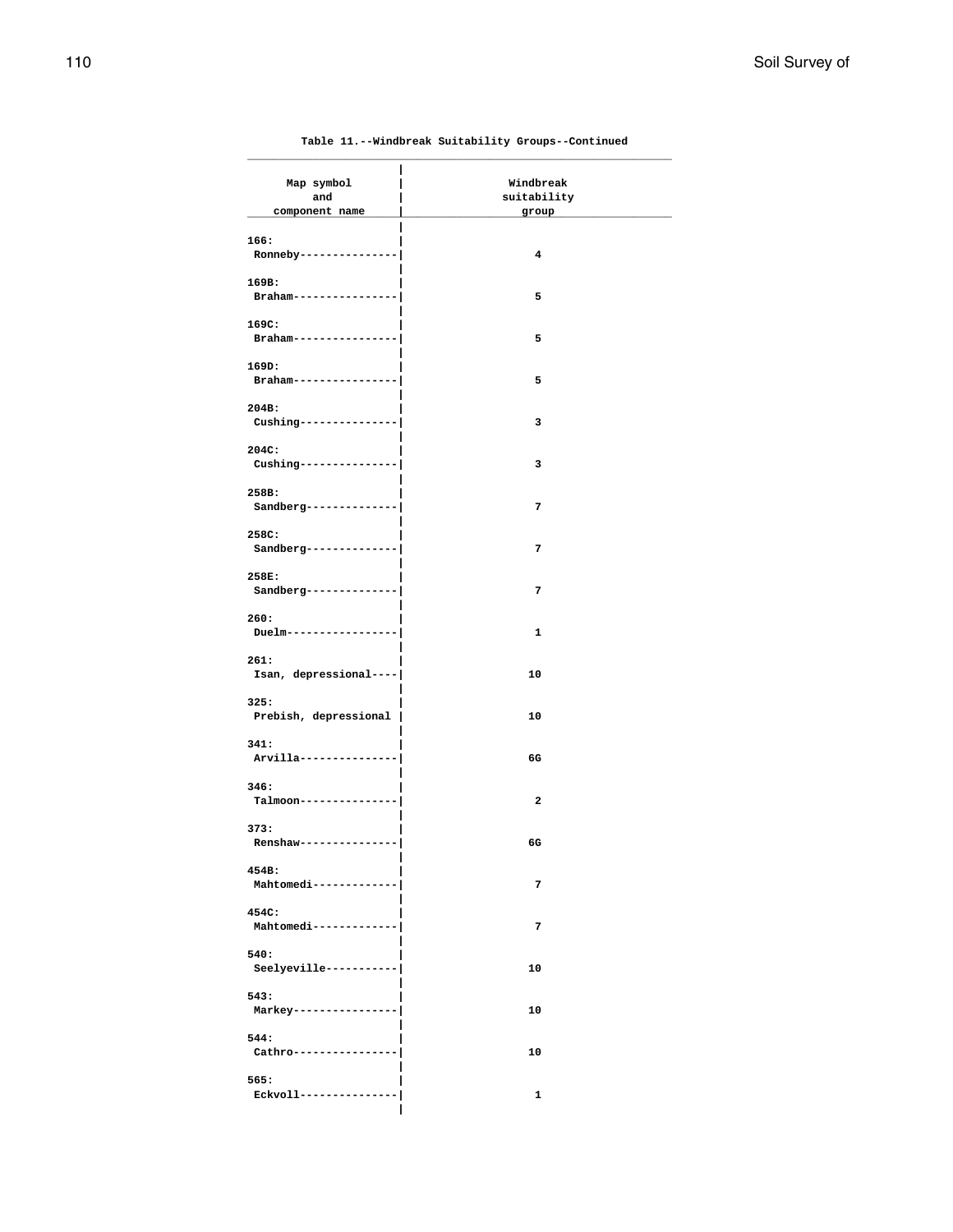| Map symbol<br>and                                | Windbreak<br>suitability |  |
|--------------------------------------------------|--------------------------|--|
| component name                                   | group                    |  |
| 567:<br>Verndale -------------                   | 6G                       |  |
| 623A:<br>Pierz------------                       | 5                        |  |
| 623B:<br>Pierz---------------                    | 5                        |  |
| 708:<br>Rushlake-------------                    | 1                        |  |
| 730A:<br>Sanburn--------------                   | 5                        |  |
| 730B:<br>Sanburn--------------                   | 5                        |  |
| 732B:<br>Bushville------------                   | 1                        |  |
| 768:<br>Mosford---------------                   | 7                        |  |
| 771:<br>Elkriver, rarely<br>$float----------$    | 1                        |  |
| 799:<br>Seelyeville,<br>frequently flooded---    | 10                       |  |
| Bowstring, frequently  <br>flooded-------------- | 10                       |  |
| 1013:<br>Pits.                                   |                          |  |
| 1015:<br>Udipsamments.                           |                          |  |
| 1016:<br>Udorthents.                             |                          |  |
| 1028:<br>Udorthents.                             |                          |  |
| Pits, gravel.                                    |                          |  |
| 1109:<br>Isanti--------------                    | $\overline{\mathbf{2}}$  |  |
| 1110:<br>Isan-----------------                   | $\mathbf{2}$             |  |
| 1223:<br>$Sandberg-----$ -------------           | 7                        |  |
| Arvilla---------------                           | 6G                       |  |
| 1224:<br>Hubbard--------------                   | 7                        |  |
| Verndale --------------                          | 6G                       |  |
|                                                  |                          |  |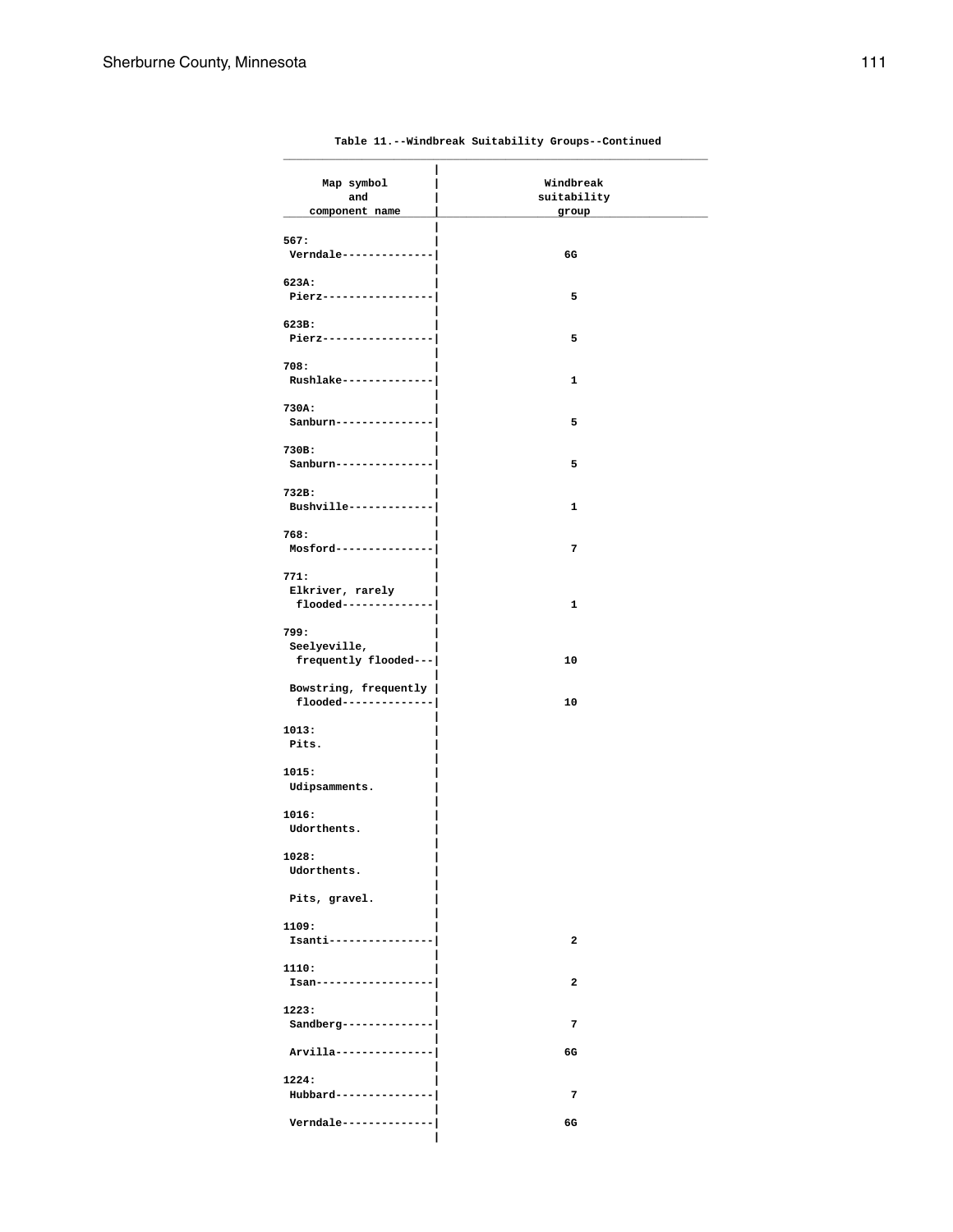#### **\_\_\_\_\_\_\_\_\_\_\_\_\_\_\_\_\_\_\_\_\_\_\_\_\_\_\_\_\_\_\_\_\_\_\_\_\_\_\_\_\_\_\_\_\_\_\_\_\_\_\_\_\_\_\_\_\_\_\_\_\_\_\_\_\_ |** Map symbol  $\begin{array}{c|c} | & \text{Windbreak} \\ \hline \text{and} & | & \text{suitability} \end{array}$ *and* **and intervals are suitability component name | group \_\_\_\_\_\_\_\_\_\_\_\_\_\_\_\_\_\_\_\_\_\_\_\_\_\_\_\_\_\_\_\_\_\_\_\_\_\_\_\_\_\_\_\_\_\_\_\_\_\_\_\_\_\_\_\_\_\_\_\_\_\_\_\_\_ | 1231: | Hubbard---------------| 7 | Mosford---------------| 7 | 1253B: | Stonelake-------------| 7 | Sanburn---------------| 5 | 1253C: | Stonelake-------------| 7 | Sanburn---------------| 5 | 1253E: | Stonelake-------------| 7 | Sanburn---------------| 5 | 1254: | Ricelake--------------| 1 | 1255: | Elkriver, occasionally| flooded--------------| 1 | 1256: | Cantlin---------------| 1 | 1257: | Elkriver, rarely | flooded--------------| 1 | Mosford, rarely | flooded--------------| 7 | 1258B: | Zimmerman, thick solum| 7 | 1258C: | Zimmerman, thick solum| 7 | 1258E: | Zimmerman, thick solum| 7 | 1260B: | Stonelake-------------| 7 | Nebish----------------| 3 | 1260C: | Stonelake-------------| 7 | Nebish----------------| 3 | 1260E: | Stonelake-------------| 7 | Nebish----------------| 3 | 1270B: | Milaca, moderately wet| 4**

 **|**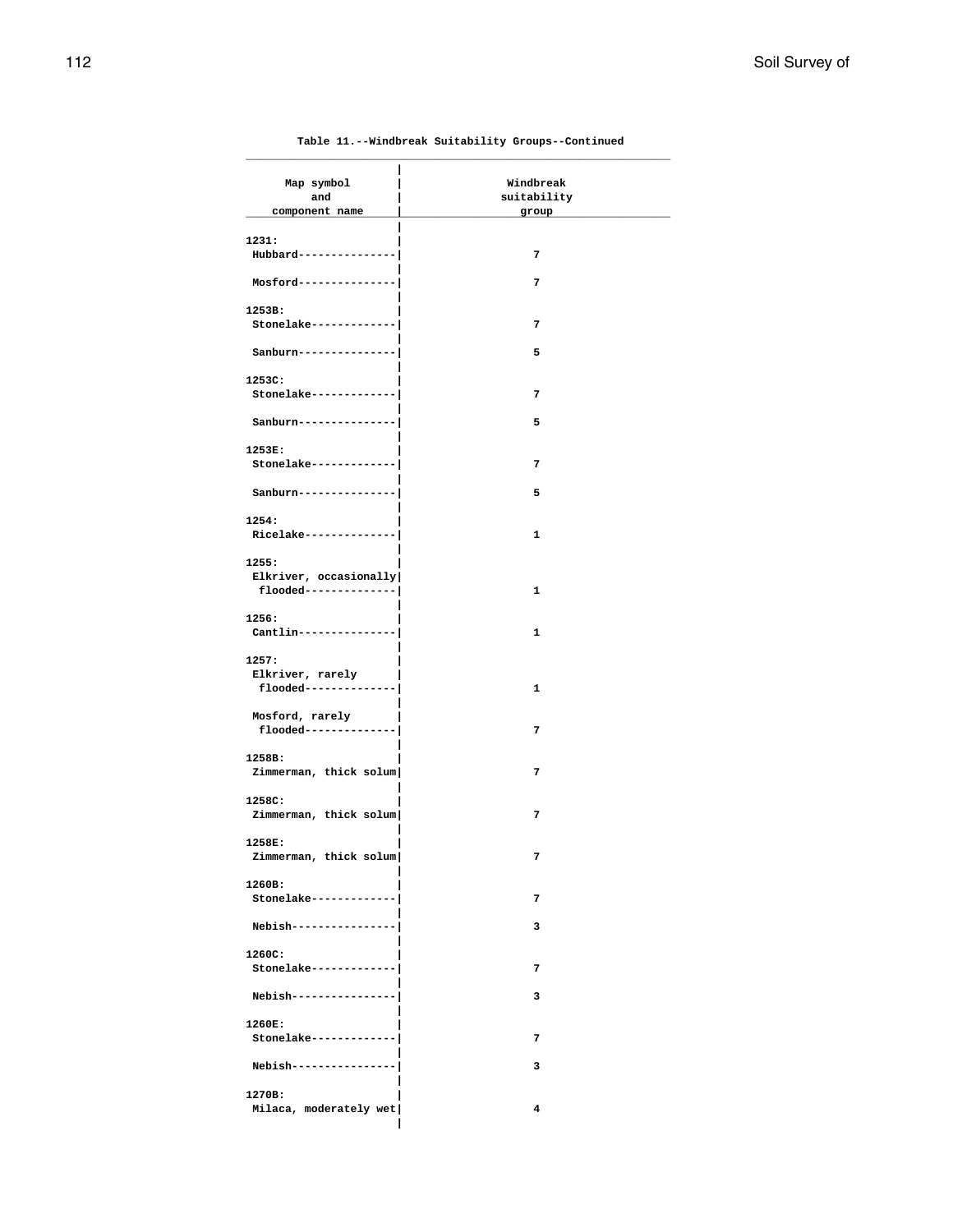| Map symbol             | Windbreak   |
|------------------------|-------------|
| and                    | suitability |
| component name         | group       |
|                        |             |
| 1288:                  |             |
| Seelyeville, ponded--- | 10          |
|                        |             |
| Markey, ponded-------- | 10          |
|                        |             |
| 1356:                  |             |
| Water, miscellaneous.  |             |
|                        |             |
| 1946:                  |             |
| Fordum, frequently     |             |
| flooded-------------   | 10          |
|                        |             |
| Winterfield,           |             |
| frequently flooded     | 1           |
| W:                     |             |
| Water.                 |             |
|                        |             |
|                        |             |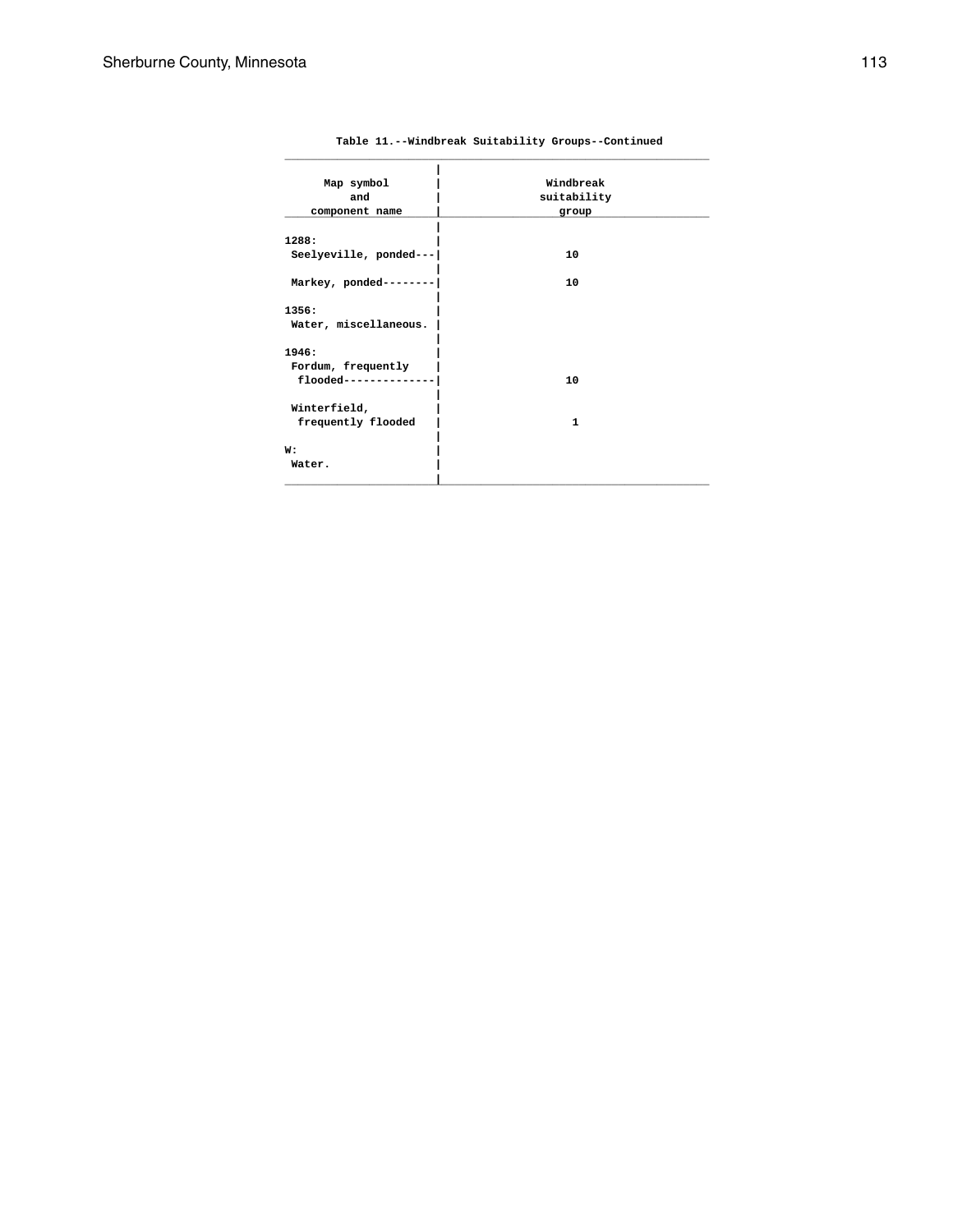#### **Table 12a.--Recreation**

**(The information in this table indicates the dominant soil condition but does not eliminate the need for onsite investigation. The numbers in the value columns range from 0.01 to 1.00. The larger the value, the greater the limitation. See text for further explanation of ratings in this table.)**

| Map symbol and<br>component name                         | Pet. <br>$ $ of $ $<br>$\lceil map \rceil$ | Camp areas                                                 |                                          | Picnic areas                                                                                |                | Playgrounds                                                          |                |  |
|----------------------------------------------------------|--------------------------------------------|------------------------------------------------------------|------------------------------------------|---------------------------------------------------------------------------------------------|----------------|----------------------------------------------------------------------|----------------|--|
|                                                          | $ $ unit $ $                               |                                                            |                                          |                                                                                             |                |                                                                      |                |  |
|                                                          |                                            | limiting features                                          |                                          | Rating class and   Value   Rating class and   Value   Rating class and<br>limiting features | $\blacksquare$ | limiting features                                                    | Value          |  |
| 7A:<br>Hubbard------------  95 Somewhat limited          |                                            | Too sandy                                                  | 0.81                                     | Somewhat limited<br>Too sandy                                                               | 0.81           | Somewhat limited<br>Too sandy                                        | 0.81           |  |
| 7B:<br>Hubbard------------  95 Somewhat limited          |                                            | Too sandy                                                  | 0.81                                     | Somewhat limited<br>Too sandy                                                               | 0.81           | Somewhat limited<br>Too sandy<br>Slope                               | 0.81<br> 0.13  |  |
| 7C:<br>Hubbard------------  95 Somewhat limited          |                                            | Too sandy<br>Slope                                         | $\vert 0.81 \vert$<br>$\vert 0.04 \vert$ | Somewhat limited<br>Too sandy<br>Slope                                                      | 0.04           | Very limited<br>$ 0.81 $ Slope<br>Too sandy                          | 1.00<br> 0.81  |  |
| 32B:<br>$Nebish$ -------------  85   Not limited         |                                            |                                                            |                                          | Not limited                                                                                 |                | Somewhat limited<br>Slope                                            | 0.13           |  |
| 32C:<br>Nebish-------------  85   Somewhat limited       |                                            | Slope                                                      | $\mathbf{L}$<br>$\vert 0.04 \vert$       | Somewhat limited<br>Slope                                                                   |                | Very limited<br>$ 0.04 $ Slope                                       | 1.00           |  |
| 32D:<br>$Nebish$ -------------  85   Very limited        |                                            | Slope                                                      | $\vert 1.00 \vert$                       | Very limited<br>Slope                                                                       |                | Very limited<br>$ 1.00 $ Slope                                       | 1.00           |  |
| 32E:<br>$Nebish$ -------------  85   Very limited        |                                            | Slope                                                      | $\vert 1.00 \vert$                       | Very limited<br>Slope                                                                       |                | Very limited<br>$ 1.00 $ Slope                                       | 1.00           |  |
| 38B:<br>Waukon--------------  90  Not limited            |                                            |                                                            |                                          | Not limited                                                                                 |                | Somewhat limited<br>Slope                                            | 0.13           |  |
| 75:<br>Bluffton,<br>depressional-------  90 Very limited |                                            | Ponding<br>Depth to<br>saturated zone $ 1.00 $             |                                          | Very limited<br>$ 1.00 $ Ponding<br>Depth to<br>saturated zone 11.00 l                      |                | Very limited<br>$ 1.00 $ Ponding<br>Depth to<br>saturated zone 11.00 | 1.00           |  |
| 125:<br>Beltrami------------  90  Very limited           |                                            | Depth to<br>saturated zone                                 | $ 0.99\rangle$                           | Somewhat limited<br>Depth to<br>saturated zone                                              | 10.78          | Somewhat limited<br>Depth to<br>saturated zone<br>Slope              | 0.99<br>0.01   |  |
| 152C:<br>Milaca-----                                     |                                            | 95 Somewhat limited<br>Restricted<br>permeability<br>Slope | $ 0.94\rangle$<br>0.04                   | Somewhat limited<br>Restricted<br>permeability<br>Slope                                     | 0.94<br>0.04   | Very limited<br>Slope<br>Restricted<br>permeability                  | 1.00<br>  0.94 |  |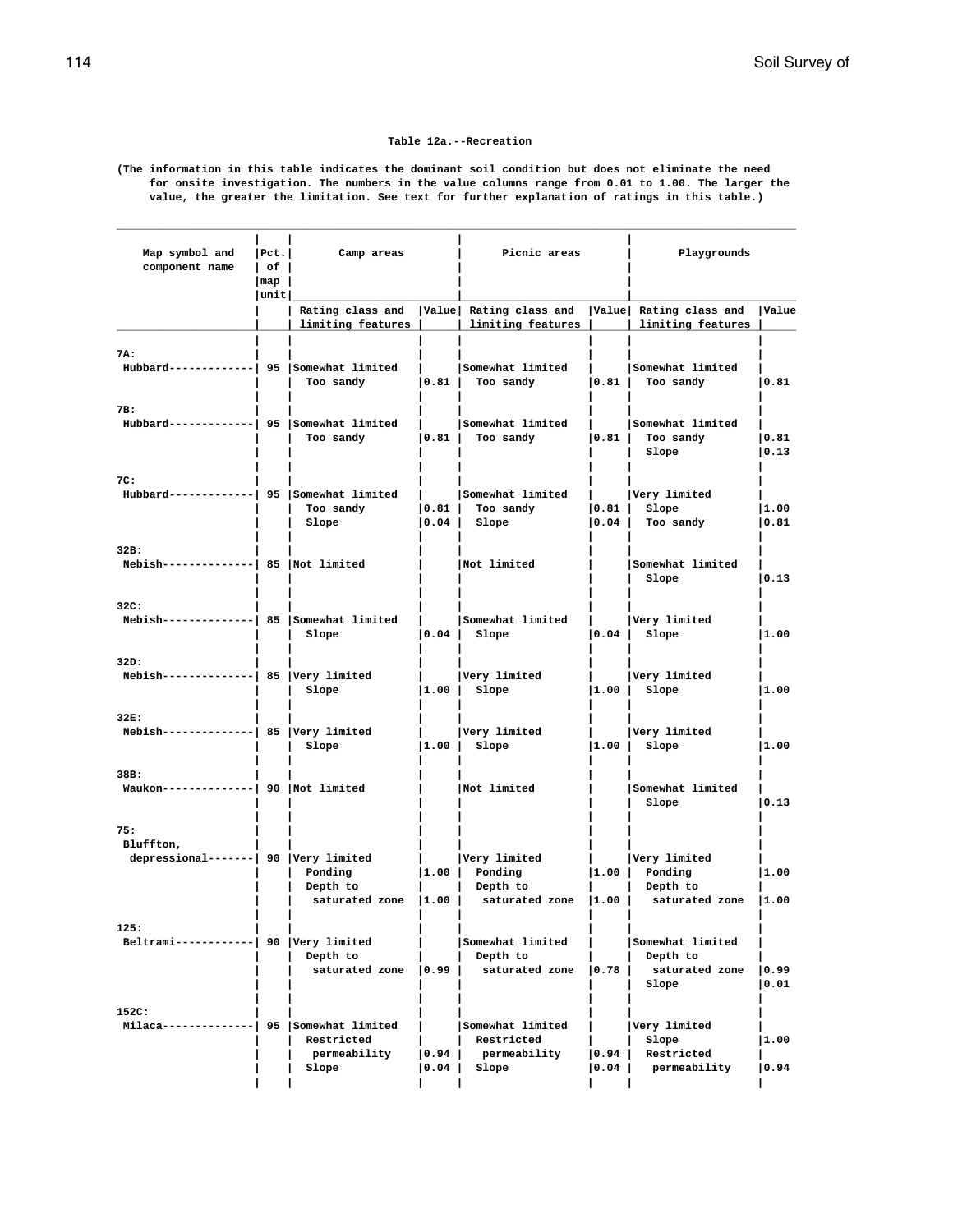| Map symbol and<br>component name                                                 | Pet. <br>  of  <br> map | Camp areas                                                            |                | Picnic areas                                                                                                                      |                             | Playgrounds                                                                                        |                                  |
|----------------------------------------------------------------------------------|-------------------------|-----------------------------------------------------------------------|----------------|-----------------------------------------------------------------------------------------------------------------------------------|-----------------------------|----------------------------------------------------------------------------------------------------|----------------------------------|
|                                                                                  | unit                    | Rating class and<br>limiting features                                 |                | Value Rating class and Value Rating class and<br>limiting features                                                                |                             | limiting features                                                                                  | Value                            |
| 152E:<br>$\texttt{Milaca}\texttt{---}\texttt{---}\texttt{---}$ 95   Very limited |                         | Slope<br>Restricted<br>permeability                                   | 1.00 <br> 0.94 | Very limited<br>Slope<br>Restricted<br>permeability                                                                               | 0.94                        | Very limited<br>$ 1.00 $ Slope<br>Restricted<br>permeability                                       | 1.00<br> 0.94                    |
| 158A:<br>Zimmerman-----------  95 Very limited                                   |                         | Too sandy                                                             | 1.00           | Very limited<br>Too sandy                                                                                                         |                             | Very limited<br>$ 1.00 $ Too sandy                                                                 | 1.00                             |
| 158B:<br>Zimmerman-----------  95 Very limited                                   |                         | Too sandy                                                             | 1.00           | Very limited<br>Too sandy                                                                                                         |                             | Very limited<br>$ 1.00 $ Too sandy<br>Slope                                                        | 1.00<br> 0.13                    |
| 158C:<br>Zimmerman-----------  95 Very limited                                   |                         | Too sandy<br>Slope                                                    | 1.00 <br> 0.04 | Very limited<br>Too sandy<br>Slope                                                                                                | 0.04                        | Very limited<br>$ 1.00 $ Too sandy<br>Slope                                                        | 1.00<br> 1.00                    |
| 158E:                                                                            |                         |                                                                       |                |                                                                                                                                   |                             |                                                                                                    |                                  |
| Zimmerman-----------  95  Very limited                                           |                         | Too sandy<br>Slope                                                    | 1.00 <br> 1.00 | Very limited<br>Too sandy<br>Slope                                                                                                | 1.00 <br> 1.00              | Very limited<br>Slope<br>Too sandy                                                                 | 1.00<br> 1.00                    |
| 161:<br>Isanti, depressional 95 Very limited                                     |                         | Ponding<br>Depth to<br>saturated zone                                 | 1.00 <br> 1.00 | Very limited<br>Ponding<br>Depth to<br>saturated zone                                                                             | 1.00                        | Very limited<br>$ 1.00 $ Ponding<br>Depth to<br>saturated zone                                     | 1.00<br> 1.00                    |
| 162:<br>Lino----                                                                 |                         | -  95  Somewhat limited<br>Depth to<br>saturated zone<br>Too sandy    | 0.98 <br> 0.96 | Somewhat limited<br>Too sandy<br>Depth to<br>saturated zone $ 0.75 $ Too sandy                                                    |                             | Somewhat limited<br>$ 0.96 $ Depth to<br>saturated zone<br>Slope                                   | 0.98<br> 0.96<br> 0.01           |
| 164A:<br>$Mora-----$                                                             |                         | ---------  95  Very limited<br>Depth to<br>Restricted<br>permeability | 0.94           | Very limited<br>Depth to<br>saturated zone $ 1.00 $ saturated zone $ 1.00 $ saturated zone $ 1.00 $<br>Restricted<br>permeability | 0.94                        | Very limited<br>Depth to<br>Restricted<br>permeability<br>Gravel content<br>Slope                  | $ 0.94\rangle$<br> 0.01<br> 0.01 |
| 165:<br>Parent--------------  90   Very limited                                  |                         | Depth to<br>saturated zone<br>Restricted<br>permeability              | 1.00 <br> 0.94 | Very limited<br>Depth to<br>saturated zone<br>Restricted<br>permeability                                                          | $\vert 1.00 \vert$<br> 0.94 | Very limited<br>Depth to<br>saturated zone  1.00<br>  Restricted<br>permeability<br>Gravel content | $ 0.94\rangle$<br>$ 0.20\rangle$ |
| 166:<br>Ronneby------------  90  Very limited                                    |                         | Depth to<br>saturated zone   1.00                                     |                | Very limited<br>Depth to<br>saturated zone                                                                                        | 1.00                        | Very limited<br>Depth to<br>saturated zone<br>Gravel content                                       | 1.00<br> 0.04                    |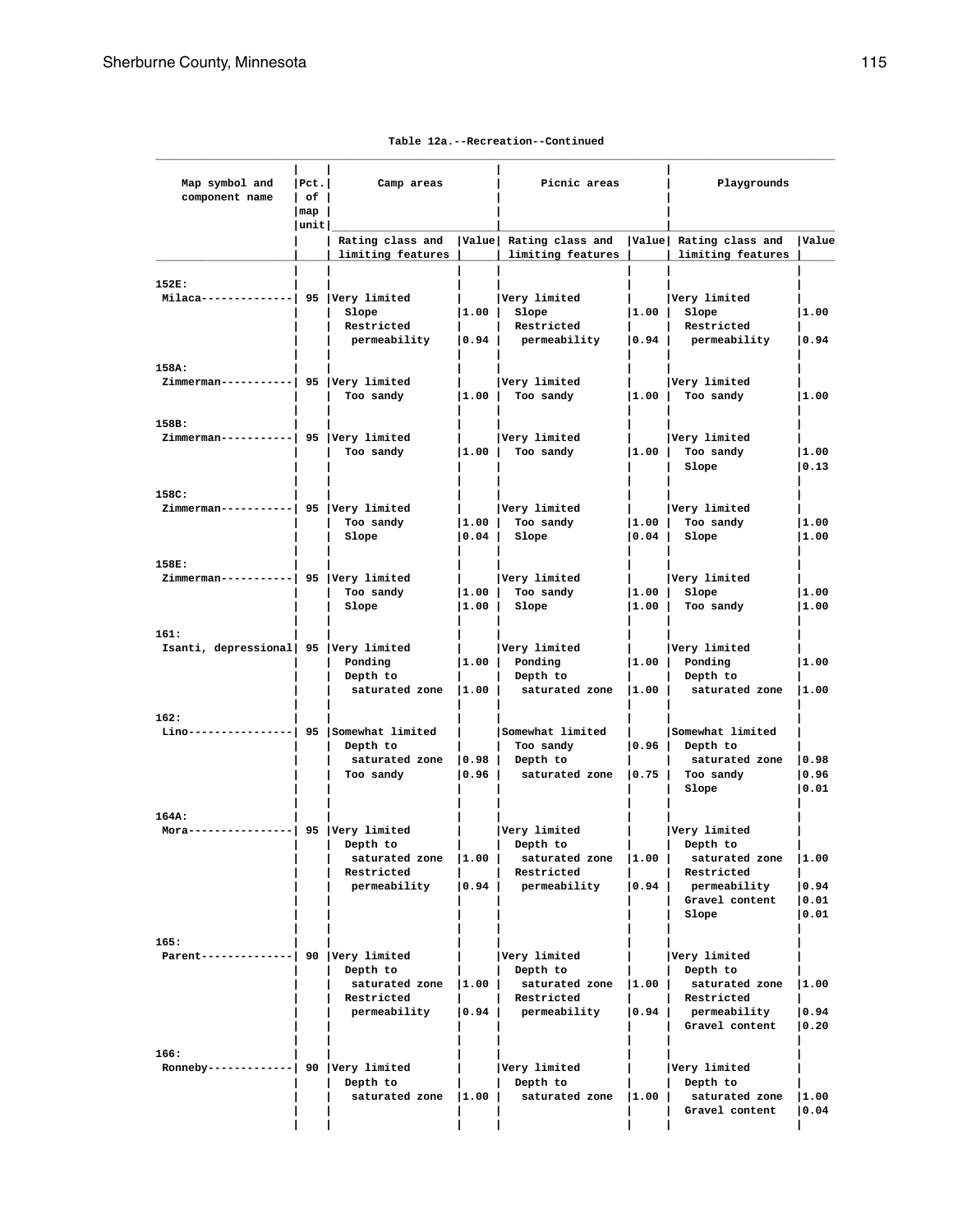**Table 12a.--Recreation--Continued**

| Map symbol and<br>component name                         | $ $ Pct.<br>  of<br> map<br>$ $ unit $ $ | Camp areas                                   |                                          | Picnic areas                                                     |                             | Playgrounds                                                             |                         |  |
|----------------------------------------------------------|------------------------------------------|----------------------------------------------|------------------------------------------|------------------------------------------------------------------|-----------------------------|-------------------------------------------------------------------------|-------------------------|--|
|                                                          |                                          | limiting features                            |                                          | Rating class and   Value   Rating class and<br>limiting features |                             | Value Rating class and<br>limiting features                             | Value                   |  |
| 169B:<br>Braham-------------  90 Somewhat limited        |                                          | Too sandy                                    | 0.37                                     | Somewhat limited<br>Too sandy                                    | 0.37                        | Somewhat limited<br>Slope<br>Too sandy                                  | 0.50<br> 0.37           |  |
| 169C:<br>Braham----------                                |                                          | 90 Somewhat limited<br>Too sandy<br>Slope    | 0.37 <br> 0.04                           | Somewhat limited<br>Too sandy<br>Slope                           | $\vert 0.37 \vert$<br> 0.04 | Very limited<br>Slope<br>Too sandy                                      | 1.00<br> 0.37           |  |
| 169D:<br>$Braham$ -------------  90   Very limited       |                                          | Slope<br>Too sandy                           | $\vert 1.00 \vert$<br>$\vert 0.37 \vert$ | Very limited<br>Slope<br>Too sandy                               | 1.00 <br> 0.37              | Very limited<br>Slope<br>Too sandy                                      | 1.00<br> 0.37           |  |
| 204B:<br>Cushing-------------  90  Not limited           |                                          |                                              |                                          | Not limited                                                      |                             | Somewhat limited<br>Slope<br>Gravel content                             | 0.87<br> 0.04           |  |
| 204C:<br>Cushing------------  95 Somewhat limited        |                                          | Slope                                        | 0.37                                     | Somewhat limited<br>Slope                                        | 0.37                        | Very limited<br>Slope<br>Gravel content                                 | 1.00<br> 0.04           |  |
| 258B:<br>Sandberg-----------  95 Somewhat limited        |                                          | Too sandy                                    | $\vert 0.77 \vert$                       | Somewhat limited<br>Too sandy                                    | $\vert 0.77 \vert$          | Somewhat limited<br>Gravel content<br>Too sandy<br>Slope                | 0.78<br> 0.77<br> 0.13  |  |
| 258C:<br>Sandberg-----------  95 Somewhat limited        |                                          | Too sandy<br>Slope                           | 0.77 <br> 0.04                           | Somewhat limited<br>Too sandy<br>Slope                           | 0.77 <br>  0 . 0 4          | Very limited<br>Slope<br>Gravel content<br>Too sandy                    | 1.00<br> 0.78<br> 0.77  |  |
| 258E:<br>Sandberg------------  95   Very limited         |                                          | Slope<br>Too sandy                           | 1.00 <br>  0.77                          | Very limited<br>Slope<br>Too sandy                               | 1.00 <br>0.77               | Very limited<br>Slope<br>Gravel content<br>Too sandy                    | 1.00<br>0.78<br> 0.77   |  |
| 260:<br>Duelm---------------  95 Somewhat limited        |                                          | Too sandy                                    | 0.87                                     | Somewhat limited<br>Too sandy                                    | 0.87                        | Somewhat limited<br>Too sandy                                           | 0.87                    |  |
| 261:<br>Isan, depressional--   95   Very limited         |                                          | Ponding<br>Depth to<br>saturated zone   1.00 | 1.00                                     | Very limited<br>Ponding<br>Depth to<br>saturated zone            | 1.00 <br> 1.00              | Very limited<br>Ponding<br>Depth to<br>saturated zone                   | 1.00<br> 1.00           |  |
| 325:<br>Prebish,<br>depressional-------  95 Very limited |                                          | Ponding<br>Depth to<br>saturated zone  1.00  | $ 1.00\rangle$                           | Very limited<br>Ponding<br>Depth to<br>saturated zone            | 1.00<br>$ 1.00\rangle$      | Very limited<br>Ponding<br>Depth to<br>saturated zone<br>Gravel content | 11.00<br> 1.00<br> 0.20 |  |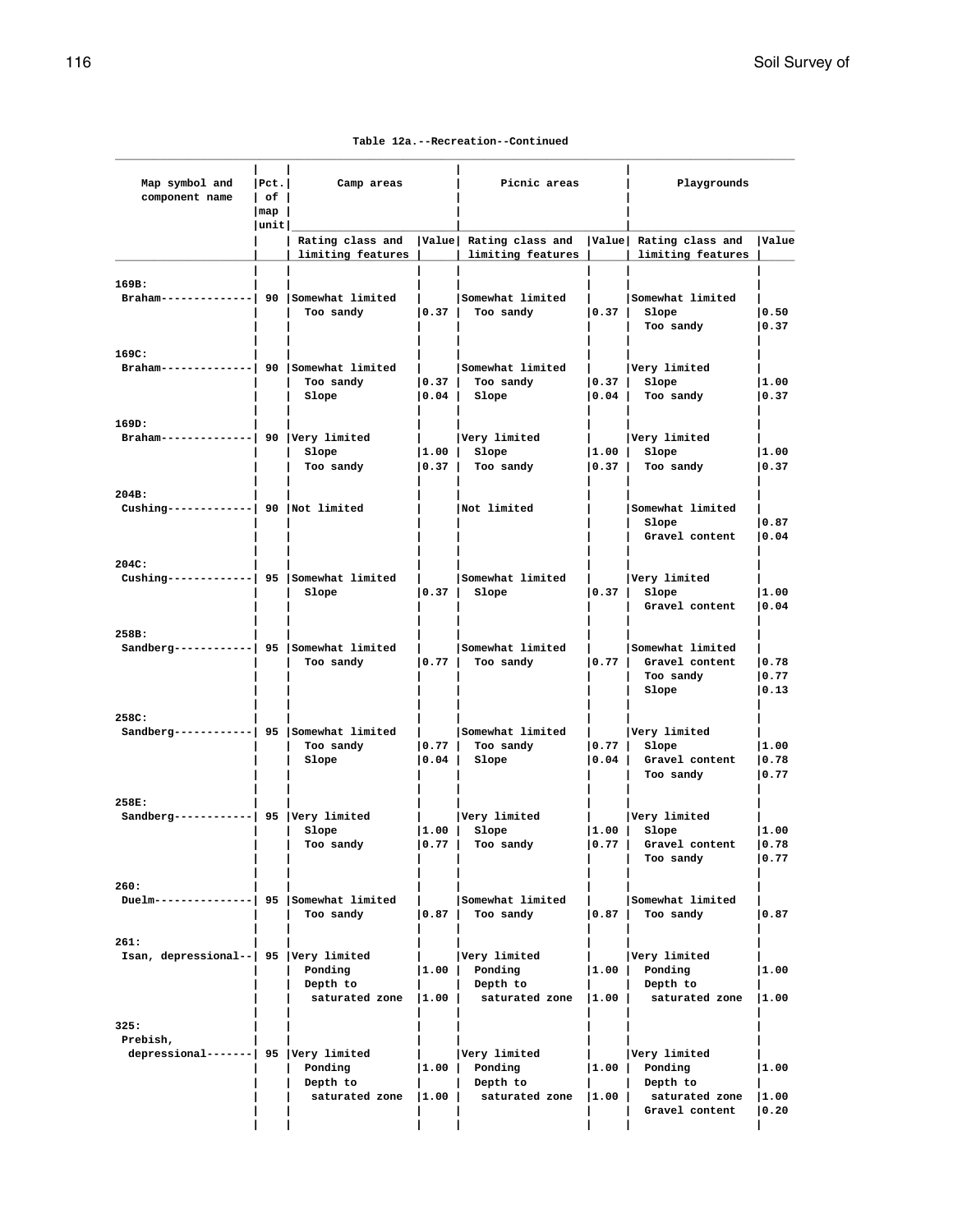| Map symbol and<br>component name                 | Pet. <br>l of l              | Camp areas                            |                    | Picnic areas                                                                                |      | Playgrounds                                              |                         |
|--------------------------------------------------|------------------------------|---------------------------------------|--------------------|---------------------------------------------------------------------------------------------|------|----------------------------------------------------------|-------------------------|
|                                                  | $\lceil \texttt{map} \rceil$ |                                       |                    |                                                                                             |      |                                                          |                         |
|                                                  | unit                         | limiting features                     |                    | Rating class and   Value   Rating class and   Value   Rating class and<br>limiting features |      | limiting features                                        | Value                   |
|                                                  |                              |                                       |                    |                                                                                             |      |                                                          |                         |
| 341:<br>Arvilla-------------  95   Not limited   |                              |                                       |                    | Not limited                                                                                 |      | Not limited                                              |                         |
| 346:                                             |                              |                                       |                    |                                                                                             |      |                                                          |                         |
| Talmoon-------------  90 Very limited            |                              | Depth to<br>saturated zone   1.00     |                    | Very limited<br>Depth to<br>saturated zone                                                  | 1.00 | Very limited<br>Depth to<br>saturated zone               | 1.00                    |
|                                                  |                              | Restricted<br>permeability            | 0.15               | Restricted<br>permeability                                                                  | 0.15 | Restricted<br>permeability                               | 0.15                    |
| 373:                                             |                              |                                       |                    |                                                                                             |      |                                                          |                         |
| Renshaw-------------  95   Not limited           |                              |                                       |                    | Not limited                                                                                 |      | Not limited                                              |                         |
| 454B:                                            |                              |                                       |                    |                                                                                             |      |                                                          |                         |
| Mahtomedi-----------  95 Somewhat limited        |                              | Too sandy                             | 0.61               | Somewhat limited<br>Too sandy                                                               |      | Somewhat limited<br>$ 0.61 $ Too sandy<br>Gravel content | 0.61<br> 0.48           |
|                                                  |                              |                                       |                    |                                                                                             |      | Slope                                                    | 0.13                    |
| 454C:                                            |                              |                                       |                    |                                                                                             |      |                                                          |                         |
| Mahtomedi----------  95 Somewhat limited         |                              | Too sandy                             | 0.61               | Somewhat limited<br>Too sandy                                                               | 0.61 | Very limited<br>Slope                                    | 1.00                    |
|                                                  |                              | Slope                                 | 0.16               | Slope                                                                                       | 0.16 | Too sandy                                                | 0.61                    |
|                                                  |                              |                                       |                    |                                                                                             |      | Gravel content                                           | 0.48                    |
| 540:                                             |                              |                                       |                    |                                                                                             |      |                                                          |                         |
| Seelyeville---------  95 Very limited            |                              |                                       |                    | Very limited                                                                                |      | Very limited                                             |                         |
|                                                  |                              | Ponding                               |                    | $ 1.00 $ Ponding                                                                            |      | $ 1.00 $ Content of                                      |                         |
|                                                  |                              | Content of<br>organic matter $ 1.00 $ |                    | Content of<br>organic matter  1.00                                                          |      | organic matter $ 1.00$<br>Ponding                        | 1.00                    |
|                                                  |                              | Depth to                              |                    | Depth to                                                                                    |      | Depth to                                                 |                         |
|                                                  |                              | saturated zone   1.00                 |                    | saturated zone   1.00                                                                       |      | saturated zone                                           | 1.00                    |
| 543:                                             |                              |                                       |                    |                                                                                             |      |                                                          |                         |
| Markey--------------  90   Very limited          |                              |                                       |                    | Very limited                                                                                |      | Very limited                                             |                         |
|                                                  |                              | Ponding<br>Content of                 | $\vert 1.00 \vert$ | Ponding                                                                                     |      | $ 1.00 $ Content of                                      |                         |
|                                                  |                              | organic matter                        | 1.00               | Content of<br>$organic matter$  1.00                                                        |      | organic matter $ 1.00$<br>Ponding                        | 11.00                   |
|                                                  |                              | Depth to                              |                    | Depth to                                                                                    |      | Depth to                                                 |                         |
|                                                  |                              | saturated zone $ 1.00 $               |                    | saturated zone $ 1.00 $                                                                     |      | saturated zone  1.00                                     |                         |
| 544:                                             |                              |                                       |                    |                                                                                             |      |                                                          |                         |
| Cathro-------------  95   Very limited           |                              |                                       |                    | Very limited                                                                                |      | Very limited                                             |                         |
|                                                  |                              | Ponding<br>Content of                 |                    | $ 1.00 $ Ponding<br>  Content of                                                            |      | $ 1.00 $ Content of<br>organic matter  1.00              |                         |
|                                                  |                              |                                       |                    | organic matter $ 1.00 $ organic matter $ 1.00 $ Ponding                                     |      |                                                          | 1.00                    |
|                                                  |                              | Depth to                              |                    | Depth to                                                                                    |      | Depth to                                                 |                         |
|                                                  |                              |                                       |                    | saturated zone $ 1.00 $ saturated zone $ 1.00 $ saturated zone                              |      |                                                          | 1.00                    |
| 565:<br>Eckvoll------------  90 Somewhat limited |                              |                                       |                    | Somewhat limited                                                                            |      | Somewhat limited                                         |                         |
|                                                  |                              | Depth to                              |                    | Too sandy                                                                                   |      | $ 0.89 $ Depth to                                        |                         |
|                                                  |                              | saturated zone   0.98   Depth to      |                    |                                                                                             |      | saturated zone   0.98                                    |                         |
|                                                  |                              | Too sandy                             | 0.89               | saturated zone $ 0.75 $ Too sandy                                                           |      | Slope                                                    | $ 0.89\rangle$<br> 0.01 |
|                                                  |                              |                                       |                    |                                                                                             |      |                                                          |                         |
| 567:<br>Verndale------------  95   Not limited   |                              |                                       |                    | Not limited                                                                                 |      | Not limited                                              |                         |
|                                                  |                              |                                       |                    |                                                                                             |      |                                                          |                         |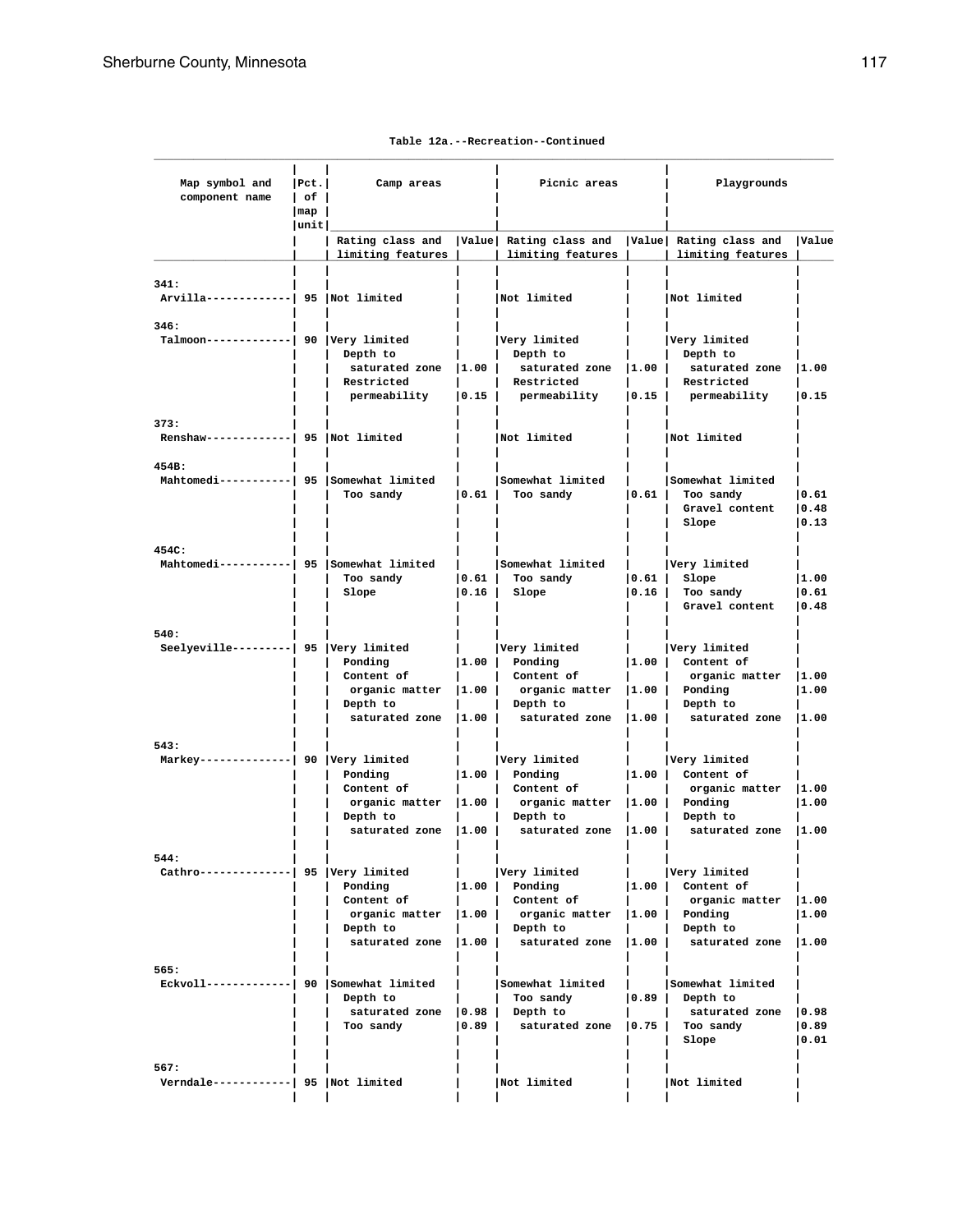| Table 12a.--Recreation--Continued |  |
|-----------------------------------|--|
|-----------------------------------|--|

| Map symbol and<br>component name                                  | $ $ Pct.<br>$ $ of $ $<br>$\lceil map \rceil$ | Camp areas                                                                      |                                         | Picnic areas                                                                                    |                          | Playgrounds                                                                                    |                                  |
|-------------------------------------------------------------------|-----------------------------------------------|---------------------------------------------------------------------------------|-----------------------------------------|-------------------------------------------------------------------------------------------------|--------------------------|------------------------------------------------------------------------------------------------|----------------------------------|
|                                                                   | unit                                          |                                                                                 |                                         | Rating class and   Value  Rating class and   Value  Rating class and                            |                          |                                                                                                | Value                            |
|                                                                   |                                               | limiting features                                                               |                                         | limiting features                                                                               |                          | limiting features                                                                              |                                  |
| 623A:<br>Pierz---------------  95   Not limited                   |                                               |                                                                                 |                                         | Not limited                                                                                     |                          | Somewhat limited<br>Gravel content                                                             | 0.04                             |
| 623B:<br>Pierz---------------  95   Not limited                   |                                               |                                                                                 |                                         | Not limited                                                                                     |                          | Somewhat limited<br>Slope<br>Gravel content                                                    | 0.13<br> 0.04                    |
| 708:<br>Rushlake------------  85   Very limited                   |                                               | Too sandy<br>Depth to<br>saturated zone $ 0.39 $                                | 1.00                                    | Very limited<br>Too sandy<br>Depth to<br>saturated zone   0.19                                  | 1.00                     | Very limited<br>Too sandy<br>Depth to<br>saturated zone   0.39<br>Gravel content<br>Slope      | 1.00<br> 0.06<br> 0.01           |
| 730A:<br>Sanburn-------------  90  Not limited                    |                                               |                                                                                 |                                         | Not limited                                                                                     |                          | Not limited                                                                                    |                                  |
| 730B:<br>Sanburn-------------  90  Not limited                    |                                               |                                                                                 |                                         | Not limited                                                                                     |                          | Somewhat limited<br>Slope                                                                      | 0.13                             |
| 732B:<br>Bushville-----------  95 Very limited                    |                                               | Too sandy<br>Depth to<br>saturated zone $ 1.00 $<br>Restricted<br>permeability  | 1.00                                    | Very limited<br>Too sandy<br>Depth to<br>saturated zone<br>Restricted<br>$ 0.94 $ permeability  | 1.00 <br> 1.00 <br> 0.94 | Very limited<br>Too sandy<br>Depth to<br>saturated zone<br>Restricted<br>permeability<br>Slope | 1.00<br> 1.00<br> 0.94<br>  0.13 |
| 768:<br>$Mostord----- 95$ Not limited                             |                                               |                                                                                 |                                         | Not limited                                                                                     |                          | Not limited                                                                                    |                                  |
| 771:<br>Elkriver, rarely<br>flooded------------  95  Very limited |                                               | Flooding                                                                        | $ 1.00\rangle$                          | Not limited                                                                                     |                          | Not limited                                                                                    |                                  |
| 799:<br>Seelyeville,<br>frequently flooded   45   Very limited    |                                               | Flooding<br>Content of<br>organic matter<br>Depth to<br>saturated zone $ 1.00 $ | 1.00 <br>$\vert 1.00 \vert$             | Very limited<br>Content of<br>organic matter  1.00  <br>Depth to<br>saturated zone<br>Flooding  | 1.00 <br>$ 0.40\rangle$  | Very limited<br>Content of<br>organic matter<br>Flooding<br>Depth to<br>saturated zone         | 1.00<br> 1.00<br> 1.00           |
| Bowstring,<br>frequently flooded   45   Very limited              |                                               | Flooding<br>Content of<br>organic matter<br>Depth to<br>saturated zone $ 1.00 $ | 1.00 <sub>1</sub><br>$\vert 1.00 \vert$ | Very limited<br>Content of<br>organic matter $ 1.00 $<br>Depth to<br>saturated zone<br>Flooding | 1.00 <br>$ 0.40\rangle$  | Very limited<br>Content of<br>organic matter<br>Flooding<br>Depth to<br>saturated zone         | 1.00<br>1.00<br> 1.00            |
| 1013:<br>Pits----------------  90   Not rated                     |                                               |                                                                                 |                                         | Not rated                                                                                       |                          | Not rated                                                                                      |                                  |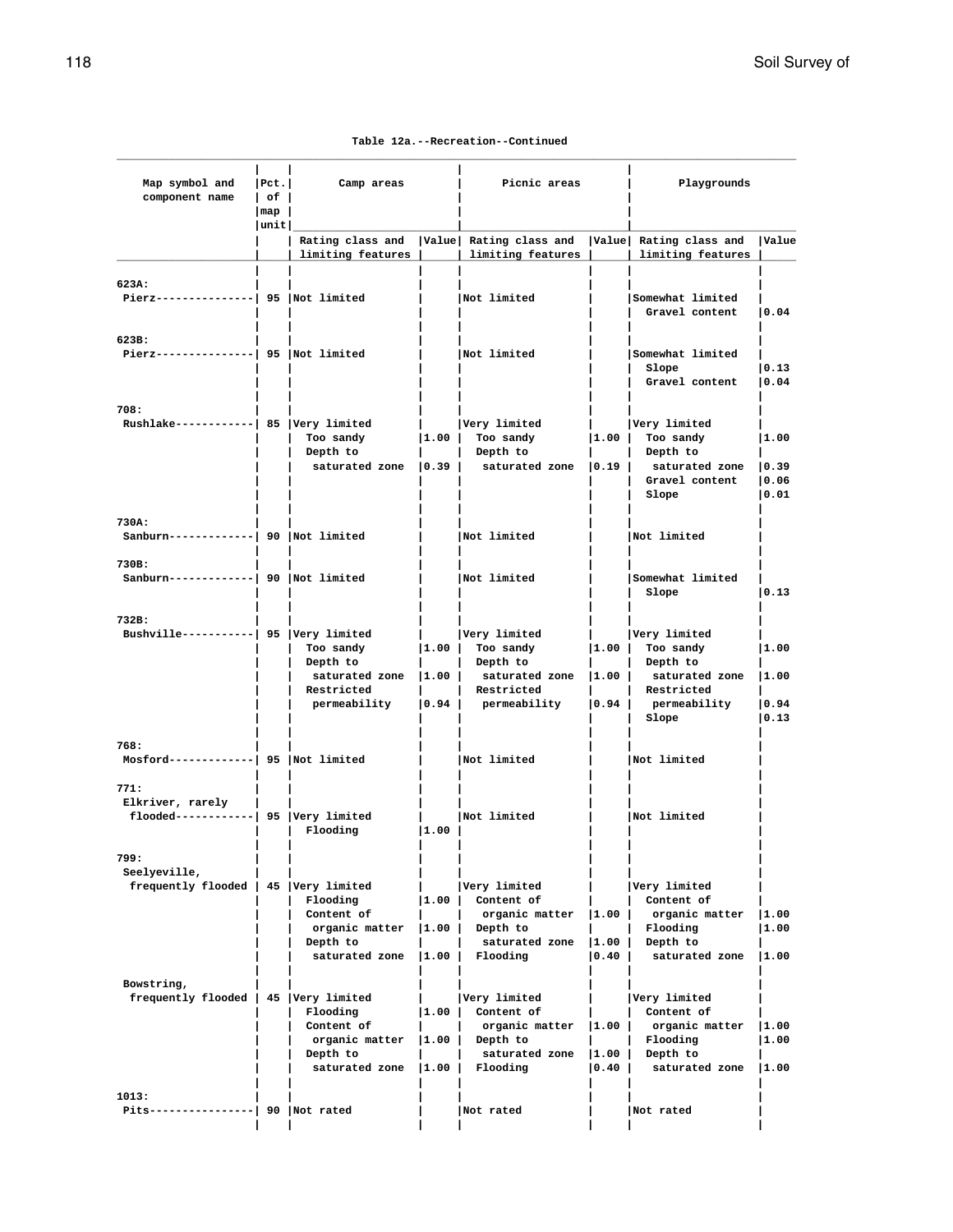| Map symbol and<br>component name                     | $ $ Pct.<br>$ $ of $ $<br>$\lceil map \rceil$ | Camp areas                                       |                    | Picnic areas                                                                                        |      | Playgrounds                                                                                   |                                                   |
|------------------------------------------------------|-----------------------------------------------|--------------------------------------------------|--------------------|-----------------------------------------------------------------------------------------------------|------|-----------------------------------------------------------------------------------------------|---------------------------------------------------|
|                                                      | unit                                          |                                                  |                    |                                                                                                     |      |                                                                                               |                                                   |
|                                                      |                                               | limiting features                                |                    | Rating class and   Value  Rating class and   Value  Rating class and<br>  limiting features         |      | limiting features                                                                             | Value                                             |
| 1015:<br>Udipsamments--------  90 Not rated          |                                               |                                                  |                    | Not rated                                                                                           |      | Not rated                                                                                     |                                                   |
| 1016:<br>Udorthents----------  90  Not rated         |                                               |                                                  |                    | Not rated                                                                                           |      | Not rated                                                                                     |                                                   |
| 1028:<br>Udorthents----------  45 Not rated          |                                               |                                                  |                    | Not rated                                                                                           |      | Not rated                                                                                     |                                                   |
| Pits, gravel--------  40  Not rated                  |                                               |                                                  |                    | Not rated                                                                                           |      | Not rated                                                                                     |                                                   |
| 1109:<br>Isanti--------------  90 Very limited       |                                               | Depth to<br>saturated zone $ 1.00 $<br>Too sandy |                    | Very limited<br>Depth to<br>saturated zone $ 1.00 $<br>$\vert 0.96 \vert$ Too sandy                 |      | Very limited<br>Depth to<br>saturated zone  1.00<br>$ 0.96 $ Too sandy                        | 0.96                                              |
| 1110:<br>Isan----------------  90   Very limited     |                                               | Depth to                                         |                    | Very limited<br>Depth to<br>saturated zone $ 1.00 $ saturated zone $ 1.00 $ saturated zone $ 1.00 $ |      | Very limited<br>Depth to                                                                      |                                                   |
| 1223:<br>Sandberg------------  60 Somewhat limited   |                                               |                                                  | $\mathbf{L}$       | Somewhat limited<br>Too sandy $\vert 0.77 \vert$ Too sandy $\vert 0.77 \vert$ Gravel content        |      | Somewhat limited<br>Too sandy                                                                 | 0.78<br> 0.77                                     |
| Arvilla-------------  30  Not limited                |                                               |                                                  |                    | Not limited                                                                                         |      | Not limited                                                                                   |                                                   |
| 1224:<br>Hubbard------------  60   Somewhat limited  |                                               | Too sandy                                        | $\vert 0.70 \vert$ | Somewhat limited<br>Too sandy                                                                       |      | Somewhat limited<br>$ 0.70 $ Too sandy                                                        | 0.70                                              |
| Verndale------------  35   Not limited               |                                               |                                                  | $\Box$             | Not limited                                                                                         |      | Not limited                                                                                   |                                                   |
| 1231:<br>Hubbard------------  60 Somewhat limited    |                                               | Too sandy                                        |                    | Somewhat limited<br>$\vert 0.81 \vert$ Too sandy                                                    |      | Somewhat limited<br>$ 0.81 $ Too sandy<br>Slope                                               | 0.81<br> 0.01                                     |
| $Mostord$ -------------  35  Not limited             |                                               |                                                  |                    | Not limited                                                                                         |      | Not limited                                                                                   |                                                   |
| 1253B:<br>Stonelake----------  60   Somewhat limited |                                               | Too sandy<br>Gravel content                      | $\vert 0.89 \vert$ | Somewhat limited<br>Too sandy<br>$\vert 0.36 \vert$ Gravel content                                  | 0.89 | Very limited<br>Gravel content<br>$ 0.36 $ Too sandy<br>Slope<br>Content of large  <br>stones | 1.00<br>$ 0.89\rangle$<br>$ 0.13\rangle$<br> 0.01 |
| Sanburn-------------  30 Not limited                 |                                               |                                                  |                    | Not limited                                                                                         |      | Somewhat limited<br>Slope                                                                     | $ 0.13\rangle$                                    |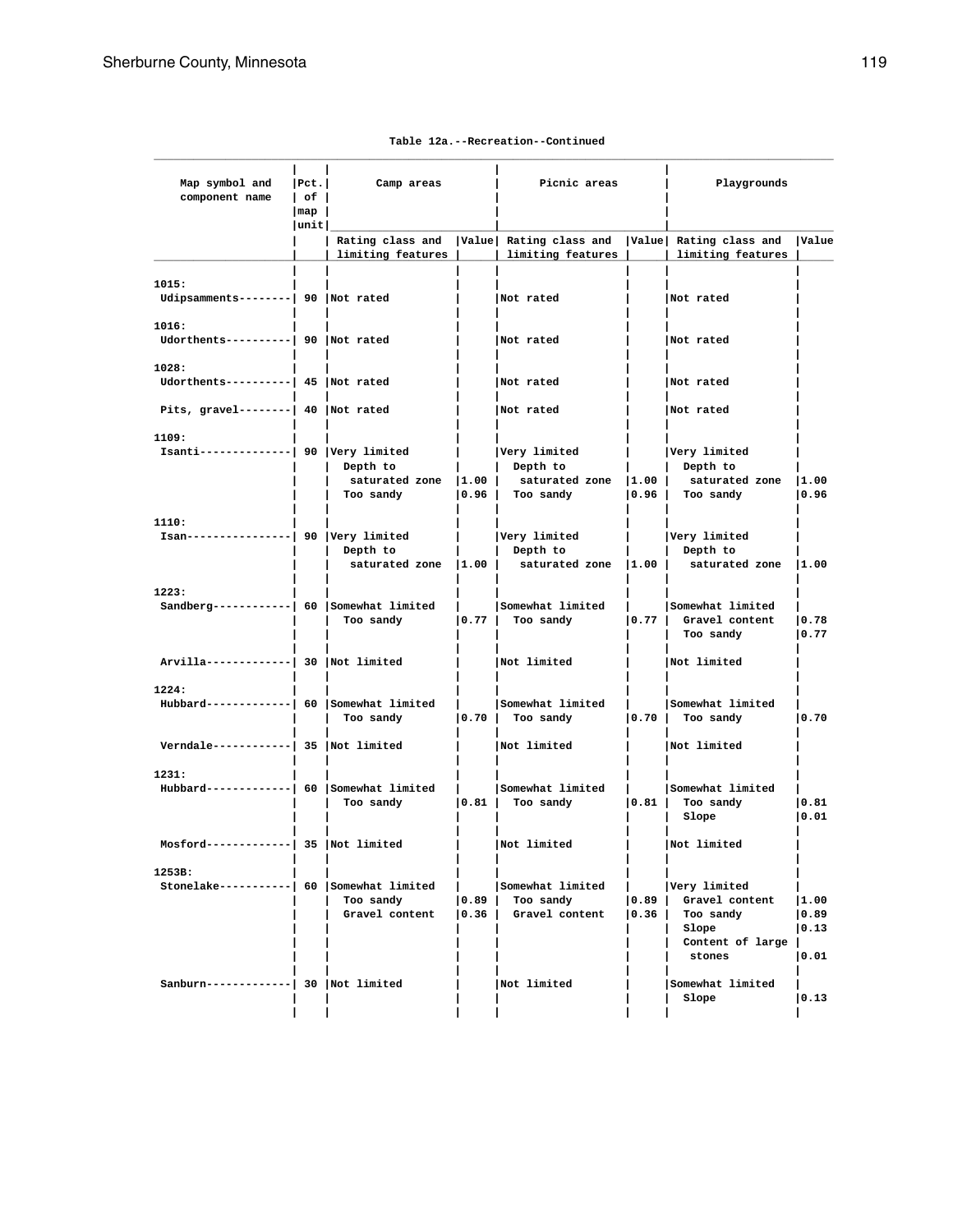**Table 12a.--Recreation--Continued**

| Map symbol and<br>component name                                               | Pct. <br>$ $ of $ $ | Camp areas                                    |                    | Picnic areas                                                                              |                                        | Playgrounds                                        |                        |  |
|--------------------------------------------------------------------------------|---------------------|-----------------------------------------------|--------------------|-------------------------------------------------------------------------------------------|----------------------------------------|----------------------------------------------------|------------------------|--|
|                                                                                | $\lceil map \rceil$ |                                               |                    |                                                                                           |                                        |                                                    |                        |  |
|                                                                                | unit                | limiting features                             |                    | Rating class and   Value  Rating class and   Value  Rating class and<br>limiting features |                                        | limiting features                                  | Value                  |  |
|                                                                                |                     |                                               |                    |                                                                                           |                                        |                                                    |                        |  |
| 1253C:<br>Stonelake----------  65   Somewhat limited                           |                     | Too sandy                                     | $\vert 0.79 \vert$ | Somewhat limited<br>Too sandy                                                             | 0.79                                   | Very limited<br>Gravel content                     | 1.00                   |  |
|                                                                                |                     | Slope                                         | 0.16               | Slope                                                                                     | 0.16                                   | Slope<br>Too sandy<br>Content of large  <br>stones | 1.00<br> 0.79<br> 0.01 |  |
| Sanburn------------  25 Somewhat limited                                       |                     | Slope                                         |                    | Somewhat limited<br>$ 0.16 $ Slope                                                        | $\mathbf{I}$ and $\mathbf{I}$<br> 0.16 | Very limited<br>Slope                              | 1.00                   |  |
| 1253E:                                                                         |                     |                                               |                    |                                                                                           |                                        |                                                    |                        |  |
| Stonelake-----------  65 Very limited                                          |                     | Slope                                         |                    | Very limited<br>$ 1.00 $ Slope                                                            |                                        | Very limited<br>$ 1.00 $ Slope                     | 1.00                   |  |
|                                                                                |                     | Too sandy                                     | $\vert 0.79 \vert$ | Too sandy                                                                                 | 0.79                                   | Too sandy<br>Gravel content                        | 0.79<br> 0.22          |  |
| Sanburn------------  25  Very limited                                          |                     | Slope                                         |                    | Very limited<br>$ 1.00 $ Slope                                                            | $\vert 1.00 \vert$                     | Very limited<br>Slope                              | 1.00                   |  |
| 1254:                                                                          |                     |                                               |                    |                                                                                           |                                        |                                                    |                        |  |
| Ricelake------------  90 $ Very$ limited                                       |                     | Depth to                                      |                    | Somewhat limited<br>Depth to                                                              |                                        | Somewhat limited<br>Depth to                       |                        |  |
|                                                                                |                     | saturated zone $ 0.99 $                       |                    | saturated zone $ 0.78 $                                                                   |                                        | saturated zone   0.99<br>Slope                     | 0.01                   |  |
| 1255:<br>Elkriver,<br>occasionally<br>$f$ looded------------  90  Very limited |                     |                                               |                    | Somewhat limited                                                                          |                                        | Somewhat limited                                   |                        |  |
|                                                                                |                     | Flooding<br>Depth to<br>saturated zone   0.98 |                    | $ 1.00 $ Depth to<br>saturated zone $ 0.75 $                                              |                                        | Depth to<br>saturated zone   0.98<br>Flooding      | 0.60                   |  |
| 1256:<br>Cantlin-------------  90 Somewhat limited                             |                     | Too sandy                                     | 0.96               | Somewhat limited<br>Too sandy                                                             |                                        | Somewhat limited<br>$ 0.96 $ Too sandy             | 0.96                   |  |
| 1257:<br>Elkriver, rarely<br>flooded------------  55  Very limited             |                     | Flooding                                      | 1.00               | Not limited                                                                               |                                        | Somewhat limited<br>Slope                          | 0.01                   |  |
| Mosford, rarely<br>flooded------------  35  Very limited                       |                     | Flooding                                      | 1.00               | Not limited                                                                               |                                        | Somewhat limited<br>Slope                          | 0.13                   |  |
| 1258B:<br>Zimmerman, thick<br>solum--------------  95  Very limited            |                     | Too sandy                                     | $\vert 1.00 \vert$ | Very limited<br>Too sandy                                                                 | 1.00                                   | Very limited<br>Too sandy<br>Slope                 | 1.00<br> 0.13          |  |
| 1258C:<br>Zimmerman, thick<br>solum--------------  95   Very limited           |                     | Too sandy<br>Slope                            | 1.00 <br> 0.04     | Very limited<br>Too sandy<br>Slope                                                        | $ 1.00\rangle$<br>$ 0.04\rangle$       | Very limited<br>Too sandy<br>Slope                 | 1.00<br> 1.00          |  |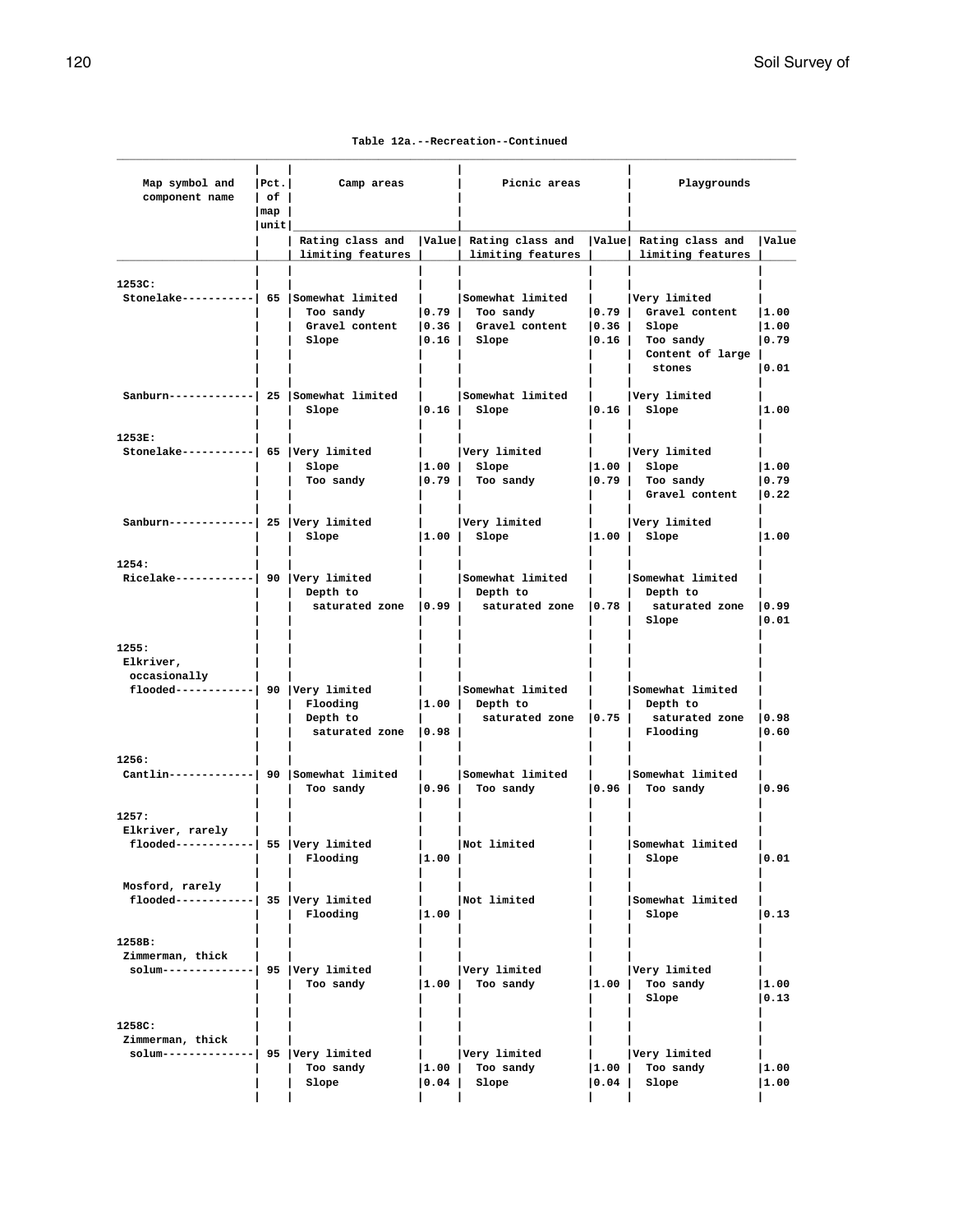| Map symbol and<br>component name                                              | $ $ Pct.<br>$ $ of $ $       | Camp areas                                                            |                             | Picnic areas                                                                                  |                           | Playgrounds                                                                             |                                 |  |
|-------------------------------------------------------------------------------|------------------------------|-----------------------------------------------------------------------|-----------------------------|-----------------------------------------------------------------------------------------------|---------------------------|-----------------------------------------------------------------------------------------|---------------------------------|--|
|                                                                               | $\lceil map \rceil$<br> unit |                                                                       |                             |                                                                                               |                           |                                                                                         |                                 |  |
|                                                                               |                              | limiting features                                                     |                             | Rating class and   Value  Rating class and   Value  Rating class and<br>limiting features     |                           | limiting features                                                                       | Value                           |  |
| 1258E:<br>Zimmerman, thick<br>solum--------------  95  Very limited           |                              | Too sandy<br>Slope                                                    | 1.00                        | Very limited<br>$ 1.00 $ Too sandy<br>Slope                                                   |                           | Very limited<br>$ 1.00 $ Slope<br>$ 1.00 $ Too sandy                                    | 1.00<br> 1.00                   |  |
| 1260B:<br>Stonelake----------  55 Somewhat limited                            |                              | Too sandy                                                             | $\vert 0.50 \vert$          | Somewhat limited<br>Too sandy                                                                 |                           | Somewhat limited<br>$ 0.50 $ Too sandy<br>Slope<br>Gravel content                       | 0.50<br> 0.13<br> 0.04          |  |
| $Nebish$ --------------  30  Not limited                                      |                              |                                                                       |                             | Not limited                                                                                   |                           | Somewhat limited<br>Slope                                                               | $ 0.13\rangle$                  |  |
| 1260C:<br>Stonelake-----------  55 Somewhat limited                           |                              | Too sandy<br>Slope                                                    | 0.57 <br>$\vert 0.04 \vert$ | Somewhat limited<br>Too sandy<br>Slope                                                        |                           | Very limited<br>$ 0.57 $ Slope<br>$ 0.04 $ Too sandy<br>Gravel content                  | 1.00<br>$ 0.57\rangle$<br> 0.04 |  |
| Nebish-------------  30   Somewhat limited                                    |                              | Slope                                                                 | $\vert 0.04 \vert$          | Somewhat limited<br>Slope                                                                     |                           | Very limited<br>$ 0.04 $ Slope                                                          | 11.00                           |  |
| 1260E:<br>Stonelake-----------  60 Very limited                               |                              | Slope<br>Gravel content                                               |                             | Very limited<br>$ 1.00 $ Slope<br>$\vert 0.36 \vert$ Gravel content                           |                           | Very limited<br>$ 1.00 $ Gravel content<br>$ 0.36 $ Slope<br>Content of large<br>stones | 1.00<br> 1.00<br> 0.01          |  |
| $Nebish$ -------------  25   Very limited                                     |                              | Slope                                                                 | $\vert 1.00 \vert$          | Very limited<br>Slope                                                                         |                           | Very limited<br>$ 1.00 $ Slope                                                          | 1.00                            |  |
| 1270B:<br>Milaca, moderately  <br>wet----------------  90 $ Somewhat$ limited |                              | Restricted                                                            |                             | Somewhat limited<br>Restricted<br>permeability   0.94   permeability                          | 0.94                      | Somewhat limited<br>Restricted<br>permeability<br>Slope                                 | 0.94<br> 0.50                   |  |
| 1288:<br>Seelyeville, ponded   60 Very limited                                |                              | Ponding<br>Content of<br>organic matter<br>Depth to<br>saturated zone | 1.00 <br> 1.00 <br> 1.00    | Very limited<br>Ponding<br>Content of<br>organic matter  1.00  <br>Depth to<br>saturated zone | 1.00  <br>$ 1.00\rangle$  | Very limited<br>Content of<br>organic matter<br>Ponding<br>Depth to<br>saturated zone   | 1.00<br> 1.00<br> 1.00          |  |
| Markey, ponded------  30 Very limited                                         |                              | Ponding<br>Content of<br>organic matter<br>Depth to<br>saturated zone | I1.00 I<br> 1.00  <br> 1.00 | Very limited<br>Ponding<br>Content of<br>organic matter<br>Depth to<br>saturated zone         | 1.00  <br> 1.00 <br> 1.00 | Very limited<br>Content of<br>organic matter<br>Ponding<br>Depth to<br>saturated zone   | 1.00<br>11.00<br> 1.00          |  |
| 1356:<br>Water, miscellaneous 100 Not rated                                   |                              |                                                                       |                             | Not rated                                                                                     |                           | Not rated                                                                               |                                 |  |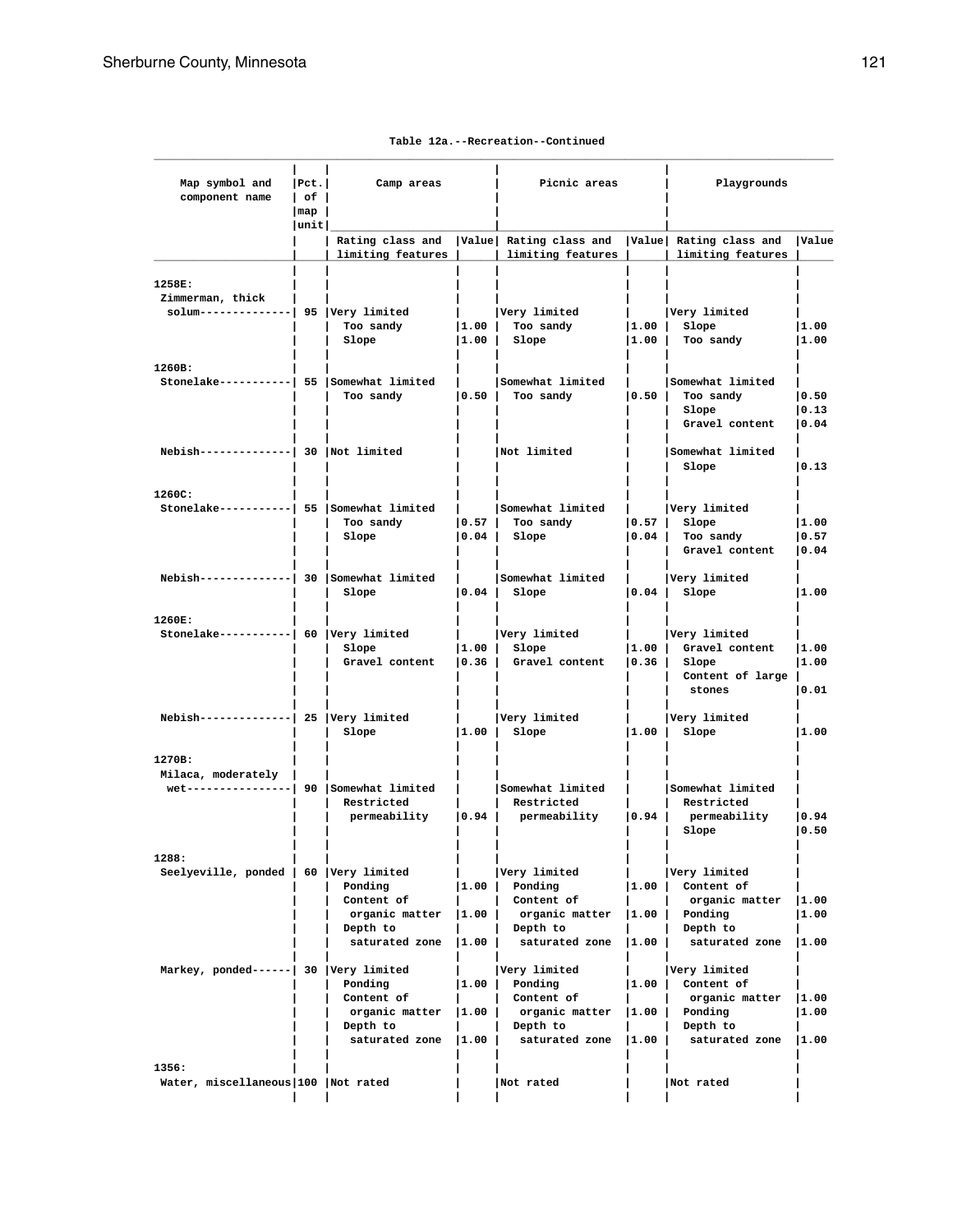|  |  | Table 12a.--Recreation--Continued |
|--|--|-----------------------------------|
|--|--|-----------------------------------|

| Map symbol and     | $ $ Pct. $ $ | Camp areas        |         | Picnic areas            |        | Playgrounds            |              |
|--------------------|--------------|-------------------|---------|-------------------------|--------|------------------------|--------------|
| component name     | of           |                   |         |                         |        |                        |              |
|                    | map          |                   |         |                         |        |                        |              |
|                    | unit         |                   |         |                         |        |                        |              |
|                    |              | Rating class and  |         | Value  Rating class and |        | Value Rating class and | <b>Value</b> |
|                    |              | limiting features |         | limiting features       |        | limiting features      |              |
|                    |              |                   |         |                         |        |                        |              |
| 1946:              |              |                   |         |                         |        |                        |              |
| Fordum, frequently |              |                   |         |                         |        |                        |              |
| flooded----------- |              | 65 Very limited   |         | Very limited            |        | Very limited           |              |
|                    |              | Flooding          | 11.00   | Depth to                |        | Flooding               | 1.00         |
|                    |              | Depth to          |         | saturated zone          | 1.00   | Depth to               |              |
|                    |              | saturated zone    | 11.00   | Flooding                | 0.40   | saturated zone         | 1.00         |
|                    |              |                   |         |                         |        | Gravel content         | 10.05        |
| Winterfield,       |              |                   |         |                         |        |                        |              |
| frequently flooded |              | 20 Very limited   |         | Somewhat limited        |        | Very limited           |              |
|                    |              | Flooding          | 1.00    | Too sandy               | 0.96   | Flooding               | 11.00        |
|                    |              | Depth to          |         | Depth to                |        | Depth to               |              |
|                    |              | saturated zone    | lo.98 l | saturated zone          | $0.75$ | saturated zone         | 0.98         |
|                    |              | Too sandy         | 0.96    | Flooding                | 0.40   | Too sandy              | 0.96         |
| W:                 |              |                   |         |                         |        |                        |              |
| Water------------  |              | $-100$ Not rated  |         | Not rated               |        | Not rated              |              |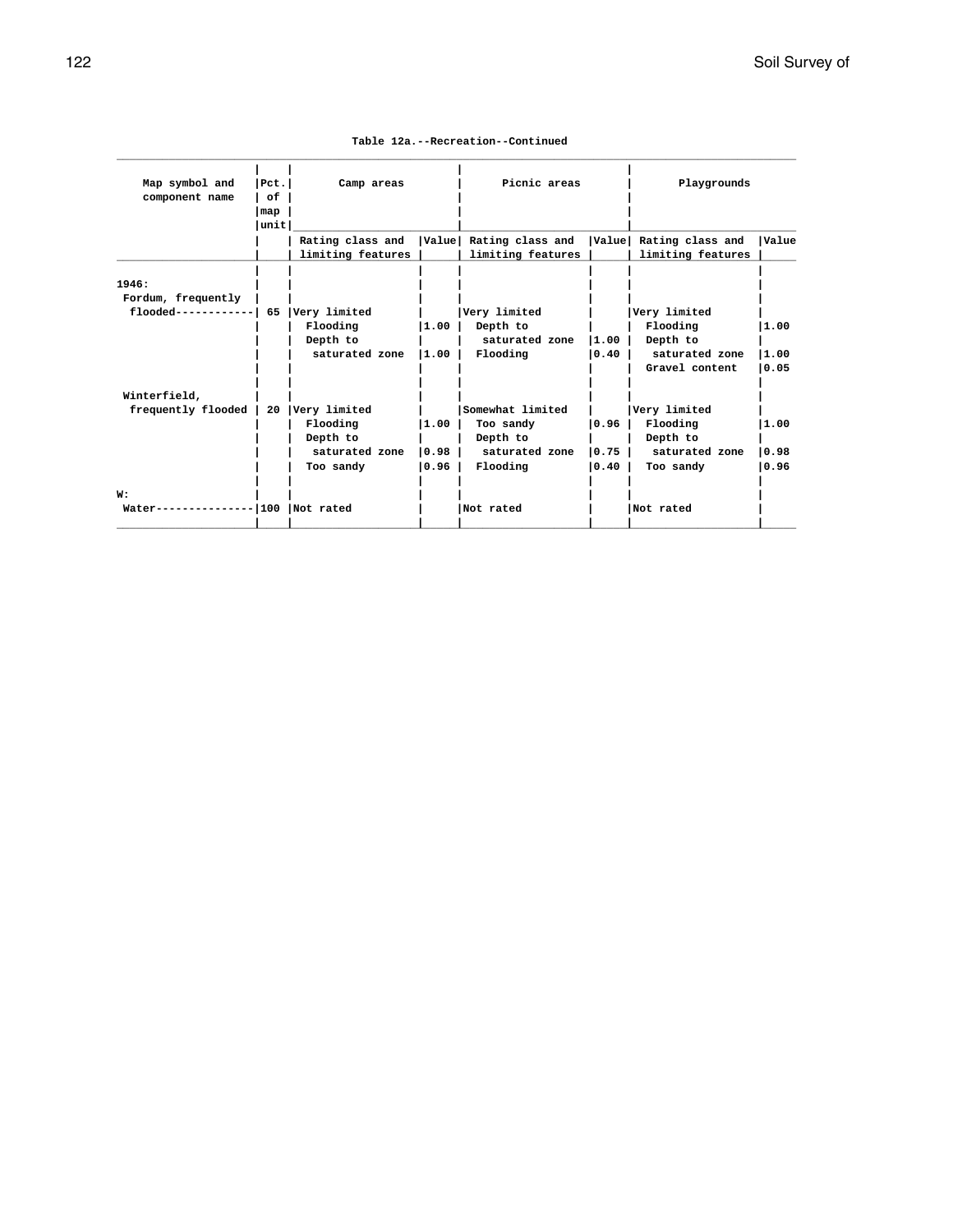#### **Table 12b.--Recreation**

**(The information in this table indicates the dominant soil condition but does not eliminate the need for onsite investigation. The numbers in the value columns range from 0.01 to 1.00. The larger the value, the greater the limitation. See text for further explanation of ratings in this table.)**

| Map symbol and<br>component name                         | Pet. <br>l of l<br> map | Paths and trails                               |      | Off-road<br>motorcycle trails                                                                                                         |                | Golf fairways                                         |               |
|----------------------------------------------------------|-------------------------|------------------------------------------------|------|---------------------------------------------------------------------------------------------------------------------------------------|----------------|-------------------------------------------------------|---------------|
|                                                          | unit                    |                                                |      | Rating class and   Value  Rating class and   Value  Rating class and                                                                  |                |                                                       | Value         |
|                                                          |                         | limiting features                              |      | limiting features                                                                                                                     |                | limiting features                                     |               |
| 7A:<br>Hubbard------------  95 Somewhat limited          |                         | Too sandy                                      | 0.81 | Somewhat limited<br>Too sandy                                                                                                         | 0.81           | Somewhat limited<br>Droughty                          | 0.50          |
| 7B:<br>Hubbard------------  95   Somewhat limited        |                         | Too sandy                                      | 0.81 | Somewhat limited<br>Too sandy                                                                                                         | 0.81           | Somewhat limited<br>Droughty                          | 0.59          |
| 7C:<br>Hubbard------------  95 Somewhat limited          |                         | Too sandy                                      | 0.81 | Somewhat limited<br>Too sandy                                                                                                         | 0.81           | Somewhat limited<br>Droughty<br>Slope                 | 0.83<br> 0.04 |
| 32B:<br>$Nebish$ -------------  85   Not limited         |                         |                                                |      | Not limited                                                                                                                           |                | Not limited                                           |               |
| 32C:<br>Nebish--------------  85   Not limited           |                         |                                                |      | Not limited                                                                                                                           |                | Somewhat limited<br>Slope                             | 0.04          |
| 32D:<br>Nebish-------------  85   Somewhat limited       |                         | Slope                                          | 0.01 | Not limited                                                                                                                           |                | Very limited<br>Slope                                 | 1.00          |
| 32E:<br>$Nebish$ -------------  85   Very limited        |                         | Slope                                          | 1.00 | Somewhat limited<br>Slope                                                                                                             | 0.01           | Very limited<br>Slope                                 | 1.00          |
| 38B:<br>Waukon--------------  90   Not limited           |                         |                                                |      | Not limited                                                                                                                           |                | Not limited                                           |               |
| 75:<br>Bluffton,<br>depressional-------  90 Very limited |                         | Ponding<br>Depth to<br>saturated zone $ 1.00 $ | 1.00 | Very limited<br>Ponding<br>Depth to<br>saturated zone                                                                                 | 1.00 <br> 1.00 | Very limited<br>Ponding<br>Depth to<br>saturated zone | 1.00<br> 1.00 |
| 125:<br>Beltrami------------  90 Somewhat limited        |                         | Depth to                                       |      | Somewhat limited<br>Depth to<br>saturated zone $\vert 0.50 \vert$ saturated zone $\vert 0.50 \vert$ saturated zone $\vert 0.78 \vert$ |                | Somewhat limited<br>Depth to                          |               |
| 152C:<br>Milaca--------------  95   Not limited          |                         |                                                |      | Not limited                                                                                                                           |                | Somewhat limited<br>Slope                             | 0.04          |
| 152E:<br>Milaca-------------  95   Somewhat limited      |                         | Slope                                          | 0.50 | Not limited                                                                                                                           |                | Very limited<br>Slope                                 | 1.00          |
| 158A:<br>Zimmerman-----------  95   Very limited         |                         | Too sandy                                      | 1.00 | Very limited<br>Too sandy                                                                                                             | 1.00           | Somewhat limited<br>Droughty                          | 0.34          |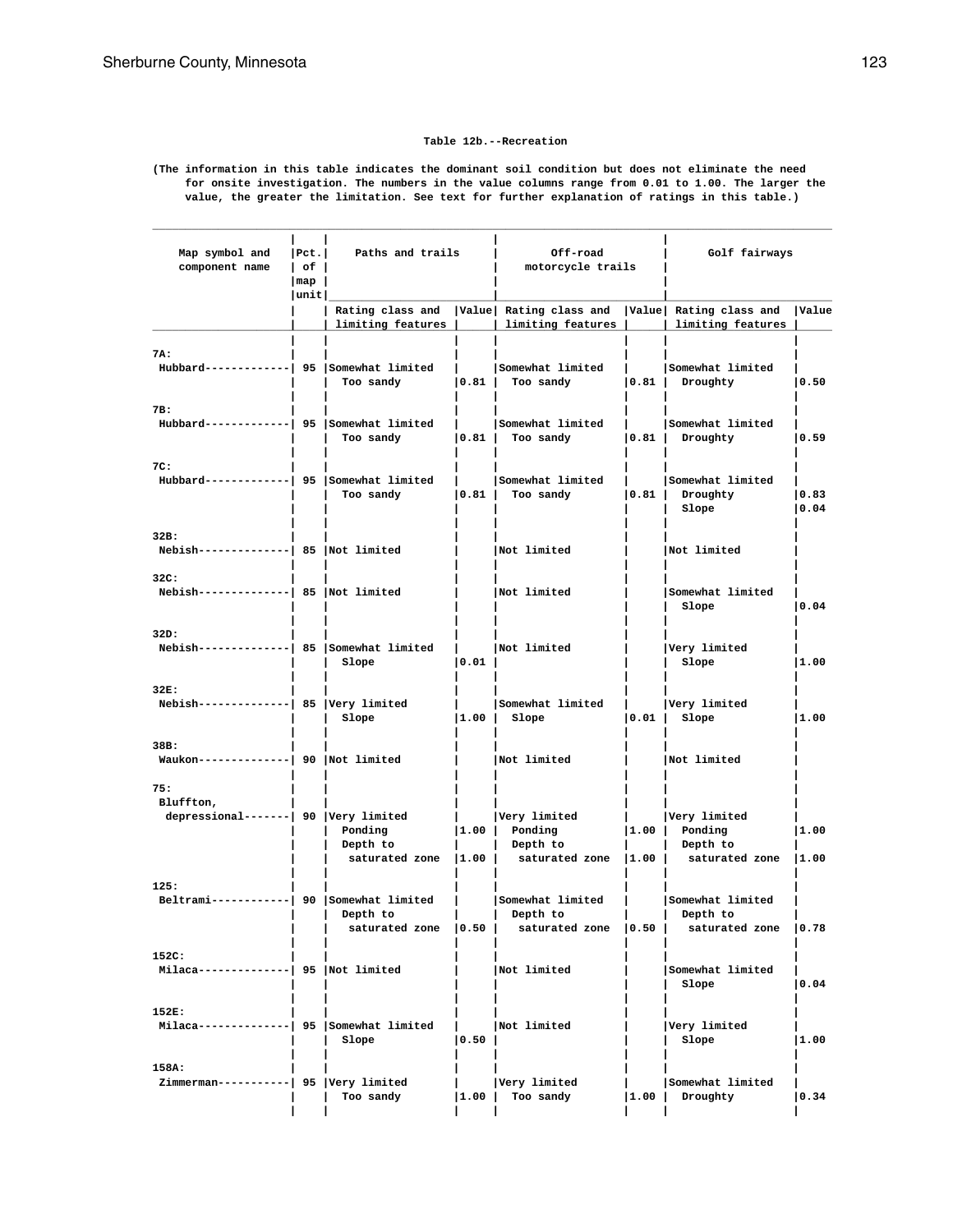**Table 12b.--Recreation--Continued**

| Map symbol and<br>component name                  | Pct. <br>  of | Paths and trails<br>Off-road<br>motorcycle trails          |                             |                                                                                                                  | Golf fairways           |                                                                    |                |
|---------------------------------------------------|---------------|------------------------------------------------------------|-----------------------------|------------------------------------------------------------------------------------------------------------------|-------------------------|--------------------------------------------------------------------|----------------|
|                                                   | map<br> unit  |                                                            |                             |                                                                                                                  |                         |                                                                    |                |
|                                                   |               | limiting features                                          |                             | Rating class and   Value   Rating class and<br>limiting features                                                 |                         | Value Rating class and<br>limiting features                        | <b>Value</b>   |
| 158B:<br>Zimmerman-----------  95 Very limited    |               | Too sandy                                                  |                             | Very limited<br>$ 1.00 $ Too sandy                                                                               | 1.00                    | Somewhat limited<br>Droughty                                       | 0.34           |
| 158C:<br>Zimmerman-----------  95 Very limited    |               | Too sandy                                                  | 1.00                        | Very limited<br>Too sandy                                                                                        | 1.00                    | Somewhat limited<br>Droughty<br>Slope                              | 0.34 <br> 0.04 |
| 158E:<br>Zimmerman-----------  95  Very limited   |               | Too sandy<br>Slope                                         | 1.00 <br> 0.50              | Very limited<br>Too sandy                                                                                        | 1.00                    | Very limited<br>Slope<br>Droughty                                  | 1.00<br> 0.34  |
| 161:<br>Isanti, depressional 95 Very limited      |               | Ponding<br>Depth to<br>saturated zone $ 1.00 $             |                             | Very limited<br>$ 1.00 $ Ponding<br>Depth to<br>saturated zone                                                   | 1.00 <br>$ 1.00\rangle$ | Very limited<br>Ponding<br>Depth to<br>saturated zone              | 1.00<br> 1.00  |
| 162:<br>Lino-----                                 |               | 95 Somewhat limited<br>Too sandy<br>Depth to               | 0.96                        | Somewhat limited<br>Too sandy<br>Depth to<br>saturated zone $\vert 0.44 \vert$ saturated zone $\vert 0.44 \vert$ | 0.96                    | Somewhat limited<br>Depth to<br>saturated zone $ 0.75$<br>Droughty | 0.42           |
| 164A:<br>Mora---                                  |               | -  95  Very limited<br>Depth to<br>saturated zone $ 1.00 $ |                             | Very limited<br>Depth to<br>saturated zone $ 1.00 $                                                              |                         | Very limited<br>Depth to<br>saturated zone                         | 1.00           |
| 165:<br>Parent--------------  90   Very limited   |               | Depth to<br>saturated zone   1.00                          |                             | Very limited<br>Depth to<br>saturated zone 1.00                                                                  |                         | Very limited<br>Depth to<br>saturated zone                         | 1.00           |
| 166:<br>Ronneby------------  90  Very limited     |               | Depth to<br>saturated zone $ 1.00 $                        |                             | Very limited<br>Depth to<br>saturated zone $ 1.00 $                                                              |                         | Very limited<br>Depth to<br>saturated zone                         | 1.00           |
| 169B:<br>Braham-------------  90 Somewhat limited |               | $\mathbf{I}$<br>Too sandy                                  | $\vert 0.37 \vert$          | Somewhat limited<br>Too sandy                                                                                    | 0.37                    | Not limited                                                        |                |
| 169C:<br>Braham-------------  90 Somewhat limited |               | Too sandy                                                  |                             | Somewhat limited<br>Too sandy                                                                                    | 0.37                    | Somewhat limited<br>Slope                                          | 0.04           |
| 169D:<br>Braham-------------  90 Somewhat limited |               | Too sandy<br>Slope                                         | $\vert 0.37 \vert$<br> 0.01 | Somewhat limited<br>Too sandy                                                                                    | 0.37                    | Very limited<br>Slope                                              | 1.00           |
| 204B:<br>Cushing-------------  90   Not limited   |               |                                                            |                             | Not limited                                                                                                      |                         | Not limited                                                        |                |
| 204C:<br>Cushing-------------  95   Not limited   |               |                                                            |                             | Not limited                                                                                                      |                         | Somewhat limited<br>Slope                                          | 0.37           |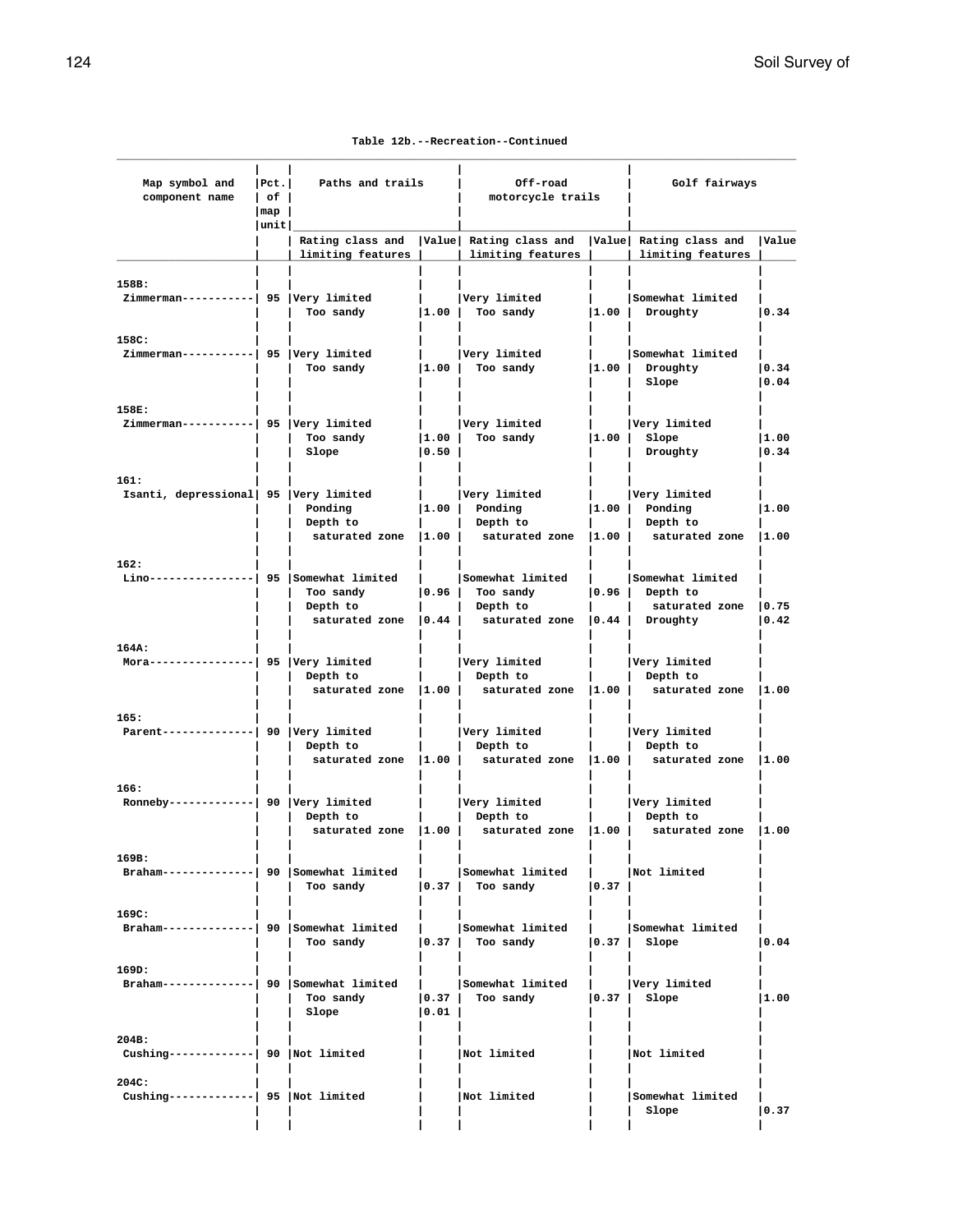| Map symbol and<br>component name                           | $ $ Pct.<br>l of l<br>map | Paths and trails                      |                         | Off-road<br>motorcycle trails                                      |                | Golf fairways                                                     |                         |
|------------------------------------------------------------|---------------------------|---------------------------------------|-------------------------|--------------------------------------------------------------------|----------------|-------------------------------------------------------------------|-------------------------|
|                                                            | unit                      | Rating class and<br>limiting features |                         | Value Rating class and Value Rating class and<br>limiting features |                | limiting features                                                 | Value                   |
| 258B:<br>Sandberg-----------  95 Somewhat limited          |                           | Too sandy                             | 0.77                    | Somewhat limited<br>Too sandy                                      | 0.77           | Somewhat limited<br>Too sandy<br>Droughty                         | 0.50<br> 0.38           |
| 258C:<br>Sandberg-----------  95 Somewhat limited          |                           | Too sandy                             | 0.77                    | Somewhat limited<br>Too sandy                                      | 0.77           | Somewhat limited<br>Droughty<br>Too sandy<br>Slope                | 0.66 <br> 0.50<br> 0.04 |
| 258E:<br>Sandberg-----------  95 Somewhat limited          |                           | Too sandy<br>Slope                    | 0.77 <br>$ 0.50\rangle$ | Somewhat limited<br>Too sandy                                      | 0.77           | Very limited<br>Slope<br>Droughty<br>Too sandy                    | 1.00<br> 0.63 <br> 0.50 |
| 260:<br>Duelm---------------  95 Somewhat limited          |                           | Too sandy                             | 0.87                    | Somewhat limited<br>Too sandy                                      | 0.87           | Somewhat limited<br>Droughty                                      | 0.21                    |
| 261:<br>Isan, depressional--   95   Very limited           |                           | Ponding<br>Depth to<br>saturated zone | 1.00 <br> 1.00          | Very limited<br>Ponding<br>Depth to<br>saturated zone              | 1.00 <br> 1.00 | Very limited<br>Ponding<br>Depth to<br>saturated zone<br>Droughty | 1.00<br> 1.00<br> 0.04  |
| 325:<br>Prebish,<br>depressional-------  95   Very limited |                           | Ponding<br>Depth to<br>saturated zone | 1.00 <br> 1.00          | Very limited<br>Ponding<br>Depth to<br>saturated zone              | 1.00 <br> 1.00 | Very limited<br>Ponding<br>Depth to<br>saturated zone             | 1.00<br> 1.00           |
| 341:<br>Arvilla-------------  95   Not limited             |                           |                                       |                         | Not limited                                                        |                | Somewhat limited<br>Droughty                                      | 0.10                    |
| 346:<br>Talmoon-------------  90  Very limited             |                           | Depth to<br>saturated zone $ 1.00 $   | $\mathbf{L}$            | Very limited<br>Depth to<br>saturated zone $ 1.00 $                | $\mathbf{L}$   | Very limited<br>Depth to<br>saturated zone  1.00                  |                         |
| 373:<br>Renshaw-------------  95   Not limited             |                           |                                       |                         | Not limited                                                        |                | Somewhat limited<br>Droughty                                      | 0.01                    |
| 454B:<br>Mahtomedi-----------  95 Somewhat limited         |                           | Too sandy                             | 0.61                    | Somewhat limited<br>Too sandy                                      | 0.61           | Somewhat limited<br>Droughty<br>Too sandy                         | $ 0.61\rangle$<br> 0.50 |
| 454C:<br>Mahtomedi-----------  95 Somewhat limited         |                           | Too sandy                             | 0.61                    | Somewhat limited<br>Too sandy                                      | 0.61           | Somewhat limited<br>Droughty<br>Too sandy<br>Slope                | 0.70<br> 0.50<br> 0.16  |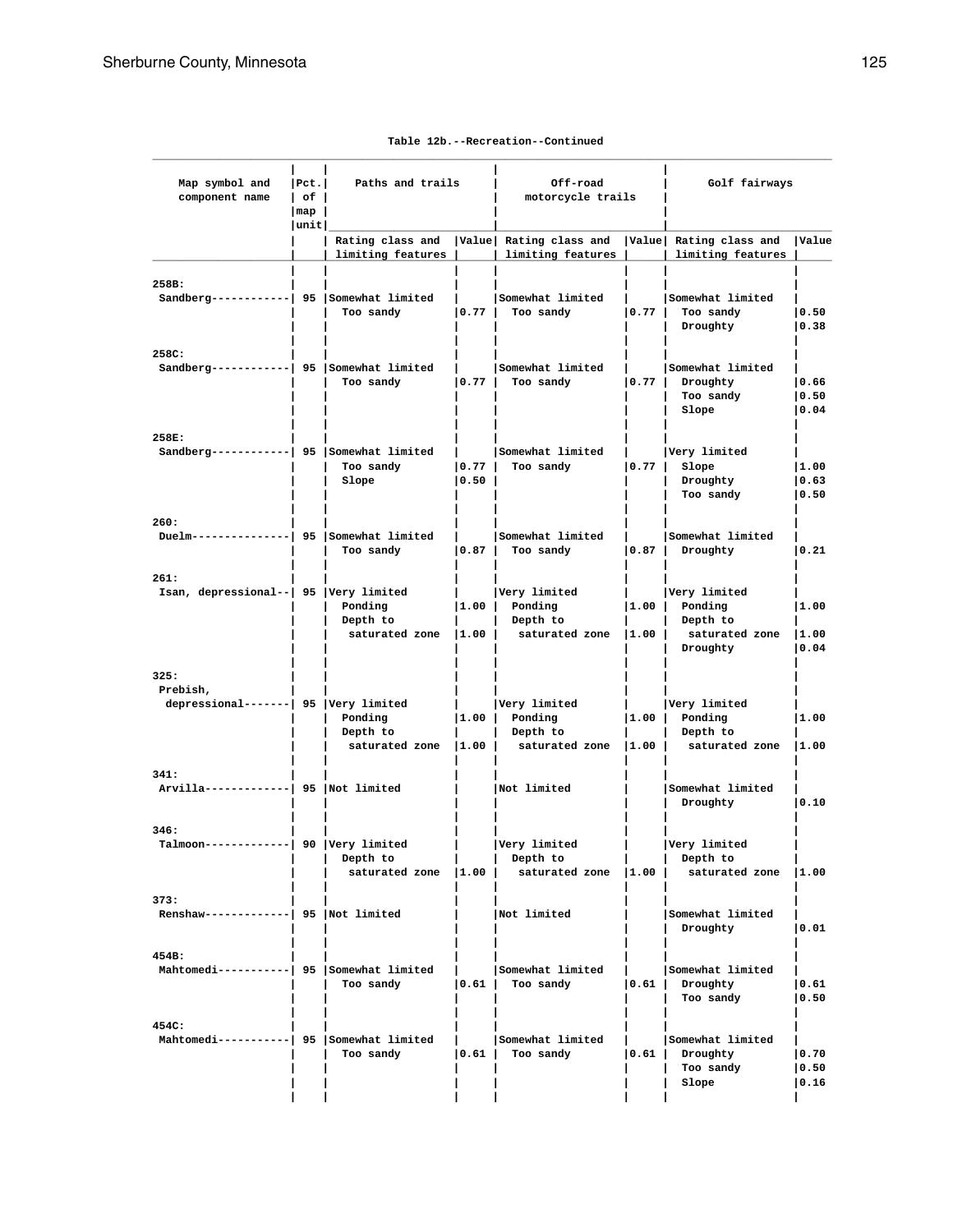**Table 12b.--Recreation--Continued**

| Map symbol and<br>component name   of                   | $ $ Pct.                     | Paths and trails                                                             |               | Off-road<br>motorcycle trails                                                                                                                                                                           |                    | Golf fairways                                                               |                        |  |
|---------------------------------------------------------|------------------------------|------------------------------------------------------------------------------|---------------|---------------------------------------------------------------------------------------------------------------------------------------------------------------------------------------------------------|--------------------|-----------------------------------------------------------------------------|------------------------|--|
|                                                         | $\lceil map \rceil$<br> unit |                                                                              |               |                                                                                                                                                                                                         |                    |                                                                             |                        |  |
|                                                         |                              | Rating class and   Value  Rating class and   Value  Rating class and   Value |               | limiting features     limiting features     limiting features                                                                                                                                           |                    |                                                                             |                        |  |
| 540:<br>Seelyeville---------  95 Very limited           |                              | content of<br>  Ponding<br>Depth to                                          | and the state | Very limited<br>  Content of<br>organic matter $ 1.00 $ organic matter $ 1.00 $ Content of<br>$ 1.00 $ Ponding<br>  Depth to                                                                            |                    | Very limited<br>  Ponding<br>$ 1.00 $ organic matter $ 1.00 $<br>Depth to   | 11.00                  |  |
|                                                         |                              |                                                                              |               | saturated zone  1.00   saturated zone  1.00   saturated zone  1.00                                                                                                                                      |                    |                                                                             |                        |  |
| 543:<br>Markey-------------  90 Very limited            |                              | Content of<br>  Ponding<br>Depth to                                          |               | Very limited<br>  Content of<br>organic matter $ 1.00 $ organic matter $ 1.00 $ Content of<br>$ 1.00 $ Ponding<br>  Depth to<br>saturated zone $ 1.00 $ saturated zone $ 1.00 $ saturated zone $ 1.00 $ |                    | Very limited<br>  Ponding<br>$ 1.00 $ organic matter $ 1.00 $<br>Depth to   | 1.00                   |  |
|                                                         |                              |                                                                              |               |                                                                                                                                                                                                         |                    |                                                                             |                        |  |
| 544:<br>Cathro--------------  95  Very limited          |                              | Content of<br>  Ponding<br>Depth to                                          |               | Very limited<br>Content of<br>organic matter $ 1.00 $ organic matter $ 1.00 $ Content of<br>$ 1.00 $ Ponding<br>  Depth to                                                                              |                    | Very limited<br>  Ponding<br>$ 1.00 $ organic matter $ 1.00 $<br>  Depth to | 11.00                  |  |
|                                                         |                              |                                                                              |               | saturated zone $ 1.00 $ saturated zone $ 1.00 $ saturated zone $ 1.00 $                                                                                                                                 |                    |                                                                             |                        |  |
| 565:<br>$\texttt{Eckvoll---------}$ 90 Somewhat limited |                              | Too sandy<br>Depth to                                                        |               | Somewhat limited<br>$\vert 0.89 \vert$ Too sandy<br>  Depth to<br>saturated zone $\vert 0.44 \vert$ saturated zone $\vert 0.44 \vert$                                                                   |                    | Somewhat limited<br>$ 0.89 $ Depth to<br>saturated zone   0.75              |                        |  |
| 567:<br>Verndale------------  95   Not limited          |                              |                                                                              |               | Not limited                                                                                                                                                                                             |                    | Not limited                                                                 |                        |  |
| 623A:<br>Pierz---------------  95  Not limited          |                              |                                                                              |               | Not limited                                                                                                                                                                                             |                    | Not limited                                                                 |                        |  |
| 623B:<br>Pierz---------------  95   Not limited         |                              |                                                                              |               | Not limited                                                                                                                                                                                             |                    | Not limited                                                                 |                        |  |
| 708:<br>Rushlake-----------  85  Very limited           |                              | Too sandy                                                                    | 1.00          | Very limited<br>Too sandy                                                                                                                                                                               | $\vert 1.00 \vert$ | Very limited<br>Too sandy<br>Droughty<br>Depth to<br>saturated zone         | 1.00<br> 0.92<br> 0.19 |  |
| 730A:<br>Sanburn-------------  90   Not limited         |                              |                                                                              |               | Not limited                                                                                                                                                                                             |                    | Somewhat limited<br>Droughty                                                | $ 0.74\rangle$         |  |
| 730B:<br>Sanburn-------------  90   Not limited         |                              |                                                                              |               | Not limited                                                                                                                                                                                             |                    | Somewhat limited<br>Droughty                                                | 0.73                   |  |
| 732B:<br>Bushville-----------  95 Very limited          |                              | Too sandy<br>Depth to<br>saturated zone $ 1.00 $                             | 1.00          | Very limited<br>Too sandy<br>Depth to<br>saturated zone                                                                                                                                                 | 1.00 <br> 1.00     | Very limited<br>Depth to<br>saturated zone<br>Droughty                      | 1.00<br> 0.19          |  |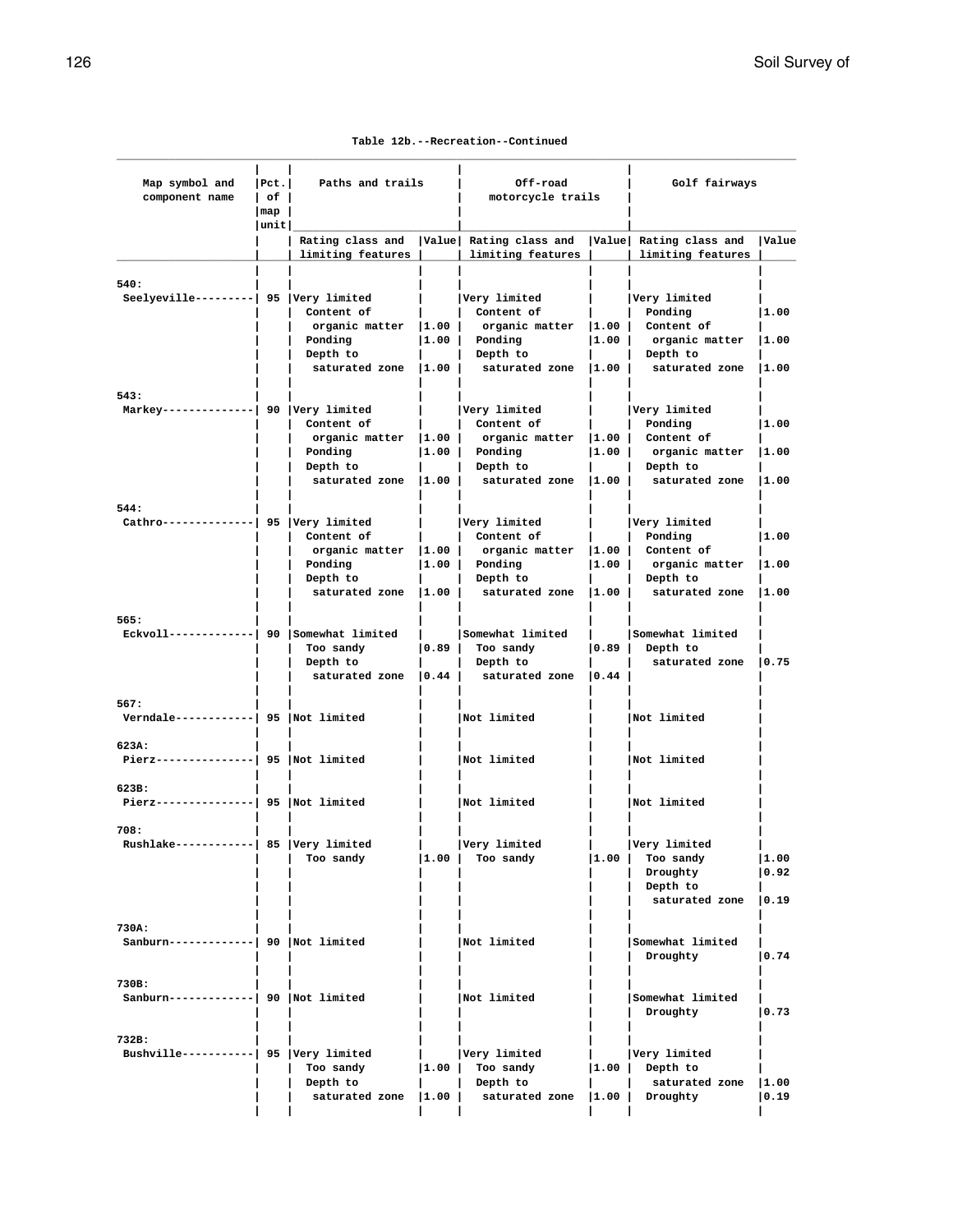| Map symbol and<br>component name                                 | Pet. <br>l of l<br> map | Paths and trails                                                                         |      | Off-road<br>motorcycle trails                                                                          |      | Golf fairways                                                                                |                        |
|------------------------------------------------------------------|-------------------------|------------------------------------------------------------------------------------------|------|--------------------------------------------------------------------------------------------------------|------|----------------------------------------------------------------------------------------------|------------------------|
|                                                                  | unit                    |                                                                                          |      |                                                                                                        |      |                                                                                              |                        |
|                                                                  |                         | limiting features                                                                        |      | Rating class and   Value   Rating class and   Value   Rating class and<br>limiting features            |      | limiting features                                                                            | Value                  |
| 768:<br>$Mostord$ -------------  95  Not limited                 |                         |                                                                                          |      | Not limited                                                                                            |      | Somewhat limited<br>Droughty                                                                 | $ 0.02\rangle$         |
| 771:<br>Elkriver, rarely<br>flooded------------  95  Not limited |                         |                                                                                          |      | Not limited                                                                                            |      | Not limited                                                                                  |                        |
| 799:<br>Seelyeville,<br>frequently flooded   45   Very limited   |                         | Content of<br>organic matter $ 1.00 $<br>Depth to<br>saturated zone   1.00  <br>Flooding | 0.40 | Very limited<br>Content of<br>organic matter  1.00  <br>Depth to<br>saturated zone  1.00  <br>Flooding | 0.40 | Very limited<br>Flooding<br>Content of<br>organic matter<br>Depth to<br>saturated zone  1.00 | 1.00<br> 1.00          |
| Bowstring,<br>frequently flooded   45   Very limited             |                         | Content of<br>organic matter $ 1.00 $<br>Depth to<br>saturated zone   1.00  <br>Flooding | 0.40 | Very limited<br>Content of<br>organic matter  1.00  <br>Depth to<br>saturated zone  1.00  <br>Flooding | 0.40 | Very limited<br>Flooding<br>Content of<br>organic matter<br>Depth to<br>saturated zone       | 1.00<br> 1.00<br> 1.00 |
| 1013:<br>Pits----------------  90   Not rated                    |                         |                                                                                          |      | Not rated                                                                                              |      | Not rated                                                                                    |                        |
| 1015:<br>Udipsamments--------  90 Not rated                      |                         |                                                                                          |      | Not rated                                                                                              |      | Not rated                                                                                    |                        |
| 1016:<br>Udorthents----------  90 Not rated                      |                         |                                                                                          |      | Not rated                                                                                              |      | Not rated                                                                                    |                        |
| 1028:<br>Udorthents---------  45 Not rated                       |                         |                                                                                          |      | Not rated                                                                                              |      | Not rated                                                                                    |                        |
| Pits, gravel--------  $40$ Not rated                             |                         |                                                                                          |      | Not rated                                                                                              |      | Not rated                                                                                    |                        |
| 1109:<br>Isanti--------------  90 Very limited                   |                         | Depth to<br>saturated zone   1.00  <br>Too sandy                                         | 0.96 | Very limited<br>Depth to<br>saturated zone  1.00  <br>Too sandy                                        | 0.96 | Very limited<br>  Depth to<br>saturated zone  1.00<br>Droughty                               | $ 0.27\rangle$         |
| 1110:<br>Isan----------------  90   Very limited                 |                         | Depth to<br>saturated zone   1.00                                                        |      | Very limited<br>Depth to<br>saturated zone                                                             | 1.00 | Very limited<br>Depth to<br>saturated zone  1.00<br>Droughty                                 | $ 0.03\rangle$         |
| 1223:<br>Sandberg-----------  60 Somewhat limited                |                         | Too sandy                                                                                | 0.77 | Somewhat limited<br>Too sandy                                                                          |      | Somewhat limited<br>$ 0.77 $ Too sandy<br>Droughty                                           | 0.50<br> 0.41          |
| Arvilla-------------  30   Not limited                           |                         |                                                                                          |      | Not limited                                                                                            |      | Somewhat limited<br>Droughty                                                                 | 0.27                   |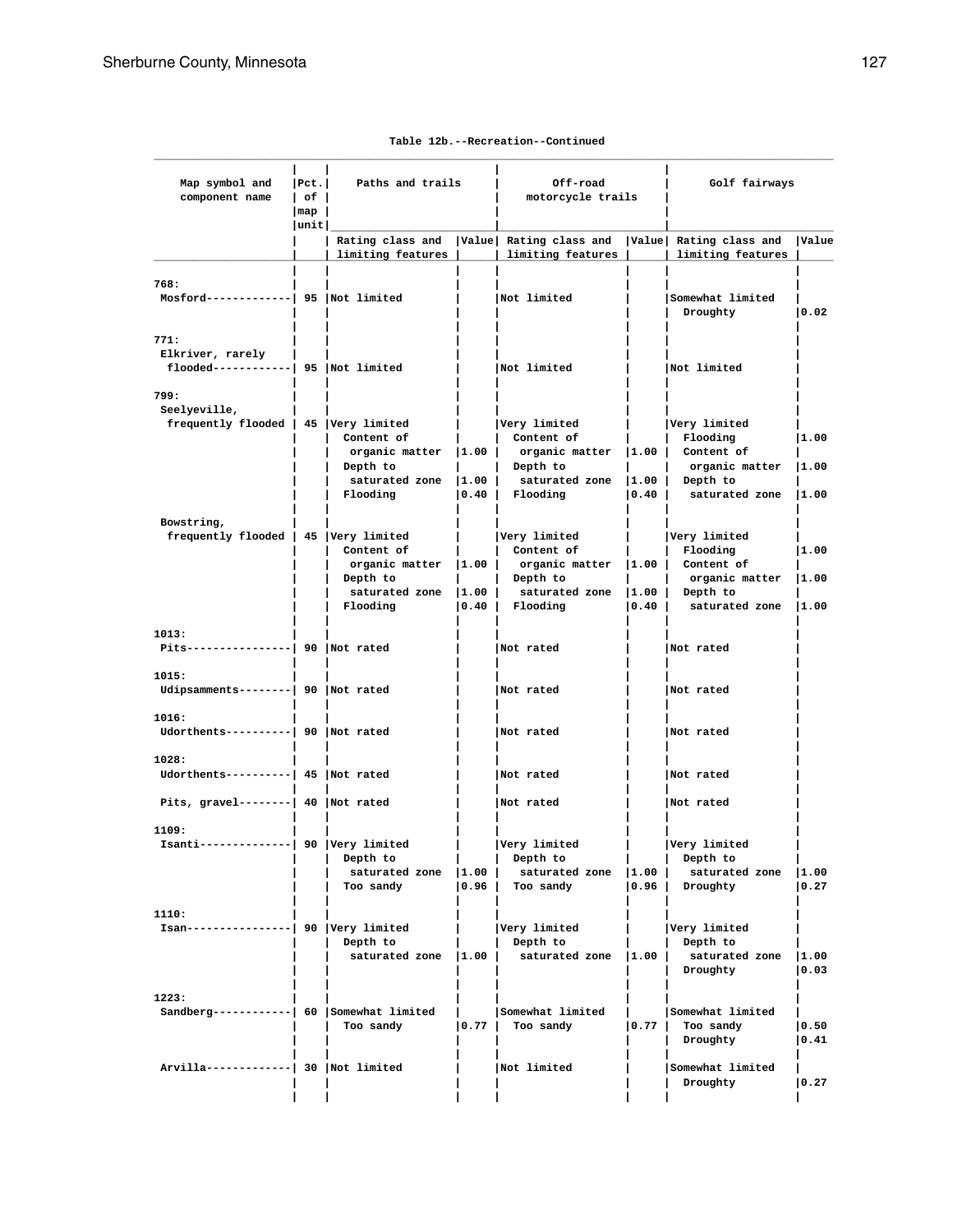**Table 12b.--Recreation--Continued**

| Map symbol and<br>component name                                              | $ $ Pct.<br>$ $ of $ $<br>$\lceil map \rceil$ | Paths and trails                  |                             | Off-road<br>motorcycle trails                                                                    |                    | Golf fairways                                                                                        |                                          |
|-------------------------------------------------------------------------------|-----------------------------------------------|-----------------------------------|-----------------------------|--------------------------------------------------------------------------------------------------|--------------------|------------------------------------------------------------------------------------------------------|------------------------------------------|
|                                                                               | unit                                          | limiting features                 |                             | Rating class and  Value  Rating class and  Value  Rating class and  Value<br>  limiting features |                    | limiting features                                                                                    |                                          |
| 1224:<br>Hubbard------------  60 Somewhat limited                             |                                               | Too sandy                         | $\vert 0.70 \vert$          | Somewhat limited<br>Too sandy                                                                    | 0.70               | Somewhat limited<br>Droughty<br>Too sandy                                                            | 0.85<br> 0.50                            |
| Verndale------------  35   Not limited                                        |                                               |                                   |                             | Not limited                                                                                      |                    | Not limited                                                                                          |                                          |
| 1231:<br>Hubbard------------  60 Somewhat limited                             |                                               | $\mathcal{L}$<br>Too sandy        | $\vert 0.81 \vert$          | Somewhat limited<br>Too sandy                                                                    | $\vert 0.81 \vert$ | Somewhat limited<br>Droughty                                                                         | 0.79                                     |
| $Mostord$ ------------  35  Not limited                                       |                                               |                                   |                             | Not limited                                                                                      |                    | Not limited                                                                                          |                                          |
| 1253B:<br>Stonelake----------  60   Somewhat limited                          |                                               | Too sandy                         | $\vert 0.89 \vert$          | Somewhat limited<br>Too sandy                                                                    |                    | Somewhat limited<br>$ 0.89 $ Droughty<br>Gravel content<br>Content of large  <br>stones              | 0.99<br>10.36<br>10.01                   |
| Sanburn-------------  30  Not limited                                         |                                               |                                   |                             | Not limited                                                                                      |                    | Somewhat limited<br>Droughty                                                                         | 0.66                                     |
| 1253C:<br>Stonelake----------  65 Somewhat limited                            |                                               | Too sandy                         | 0.79                        | Somewhat limited<br>Too sandy                                                                    | 0.79               | Somewhat limited<br>Droughty<br>Too sandy<br>Gravel content<br>Slope<br>Content of large  <br>stones | 0.98<br> 0.50<br> 0.36<br> 0.16<br> 0.01 |
| Sanburn-------------  25 Not limited                                          |                                               |                                   |                             | Not limited                                                                                      |                    | Somewhat limited<br>Droughty<br>Slope                                                                | 0.75<br> 0.16                            |
| 1253E:<br>Stonelake-----------  65   Very limited                             |                                               | Slope<br>Too sandy                | 1.00 <br>$\vert 0.79 \vert$ | Somewhat limited<br>Too sandy<br>Slope                                                           | 0.79 <br> 0.01     | Very limited<br>Slope<br>Droughty<br>Too sandy                                                       | 1.00<br> 1.00<br> 0.50                   |
| Sanburn------------  25  Very limited                                         |                                               | Slope                             | 1.00                        | Somewhat limited<br>Slope                                                                        | 0.01               | Very limited<br>Slope<br>Droughty                                                                    | 1.00<br> 0.92                            |
| 1254:<br>Ricelake-----------  90   Somewhat limited                           |                                               | Depth to<br>saturated zone   0.50 |                             | Somewhat limited<br>Depth to<br>saturated zone $ 0.50 $                                          |                    | Somewhat limited<br>Depth to<br>saturated zone                                                       | 0.78                                     |
| 1255:<br>Elkriver,<br>occasionally<br>flooded-----------  90 Somewhat limited |                                               | Depth to<br>saturated zone   0.44 |                             | Somewhat limited<br>Depth to<br>saturated zone 0.44                                              |                    | Somewhat limited<br>Depth to<br>saturated zone<br>Flooding                                           | 0.75<br>0.60                             |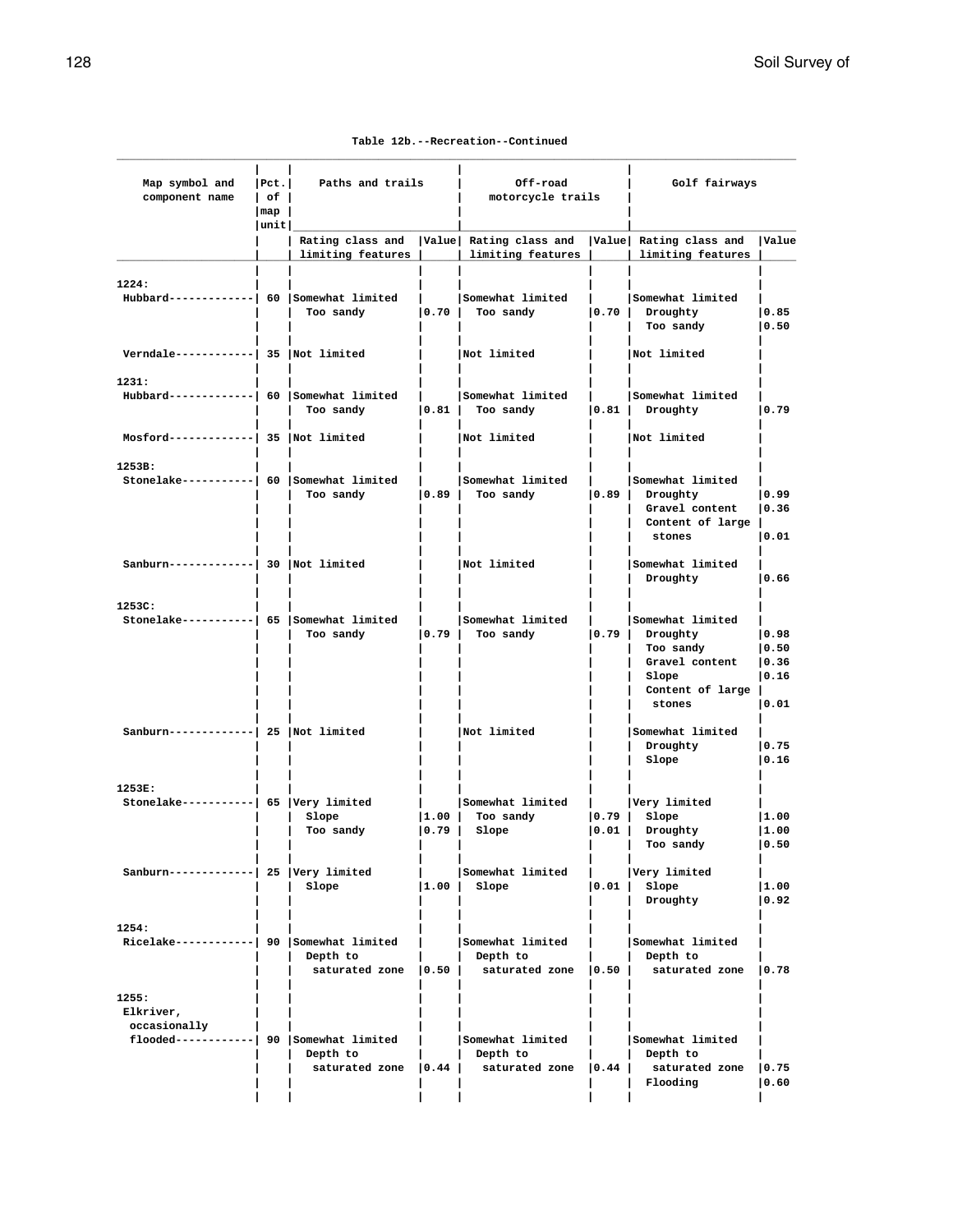| Map symbol and<br>component name                                     | Pet. <br>l of I<br> map | Paths and trails   |                    | Off-road<br>motorcycle trails                                                               |      | Golf fairways                                                                     |                                 |
|----------------------------------------------------------------------|-------------------------|--------------------|--------------------|---------------------------------------------------------------------------------------------|------|-----------------------------------------------------------------------------------|---------------------------------|
|                                                                      | unit                    |                    |                    |                                                                                             |      |                                                                                   |                                 |
|                                                                      |                         | limiting features  |                    | Rating class and   Value   Rating class and   Value   Rating class and<br>limiting features |      | limiting features                                                                 | Value                           |
| 1256:<br>Cantlin------------  90 Somewhat limited                    |                         | Too sandy          | $\vert 0.96 \vert$ | Somewhat limited<br>Too sandy                                                               | 0.96 | Somewhat limited<br>Droughty                                                      | $ 0.57\rangle$                  |
| 1257:<br>Elkriver, rarely<br>$f$ looded------------  55  Not limited |                         |                    |                    | Not limited                                                                                 |      | Not limited                                                                       |                                 |
| Mosford, rarely<br>$f$ looded------------  35  Not limited           |                         |                    |                    | Not limited                                                                                 |      | Somewhat limited<br>Droughty                                                      | 0.01                            |
| 1258B:<br>Zimmerman, thick<br>solum--------------  95   Very limited |                         | Too sandy          | 1.00               | Very limited<br>Too sandy                                                                   |      | Somewhat limited<br>$ 1.00 $ Droughty                                             | 0.34                            |
| 1258C:<br>Zimmerman, thick<br>solum--------------  95   Very limited |                         | Too sandy          | 1.00               | Very limited<br>Too sandy                                                                   |      | Somewhat limited<br>$ 1.00 $ Droughty<br>Slope                                    | 0.34 <br> 0.04                  |
| 1258E:<br>Zimmerman, thick<br>$solum------- 95   Very limited$       |                         | Too sandy<br>Slope | 1.00 <br> 0.18     | Very limited<br>Too sandy                                                                   | 1.00 | Very limited<br>Slope<br>Droughty                                                 | 1.00<br> 0.34                   |
| 1260B:<br>Stonelake----------  55 Somewhat limited                   |                         | Too sandy          | 0.50               | Somewhat limited<br>Too sandy                                                               |      | Somewhat limited<br>$ 0.50 $ Droughty<br>Too sandy                                | 0.82<br> 0.50                   |
| $Nebish$ -------------  30   Not limited                             |                         |                    |                    | Not limited                                                                                 |      | Not limited                                                                       |                                 |
| 1260C:<br>Stonelake----------  55 Somewhat limited                   |                         | Too sandy          | 0.57               | Somewhat limited<br>Too sandy                                                               | 0.57 | Somewhat limited<br>Droughty<br>Slope                                             | 0.88<br> 0.04                   |
| $Nebish$ -------------  30 Not limited                               |                         |                    |                    | Not limited                                                                                 |      | Somewhat limited<br>Slope                                                         | $ 0.04\rangle$                  |
| 1260E:<br>Stonelake----------  60 Somewhat limited                   |                         | Slope              | $ 0.18\rangle$     | Not limited                                                                                 |      | Very limited<br>Slope<br>Droughty<br>Gravel content<br>Content of large<br>stones | 1.00<br> 0.99<br> 0.36<br> 0.01 |
| Nebish-------------  25   Somewhat limited                           |                         | Slope              | 0.18               | Not limited                                                                                 |      | Very limited<br>Slope                                                             | 1.00                            |
| 1270B:<br>Milaca, moderately<br>wet----------------  90  Not limited |                         |                    |                    | Not limited                                                                                 |      | Not limited                                                                       |                                 |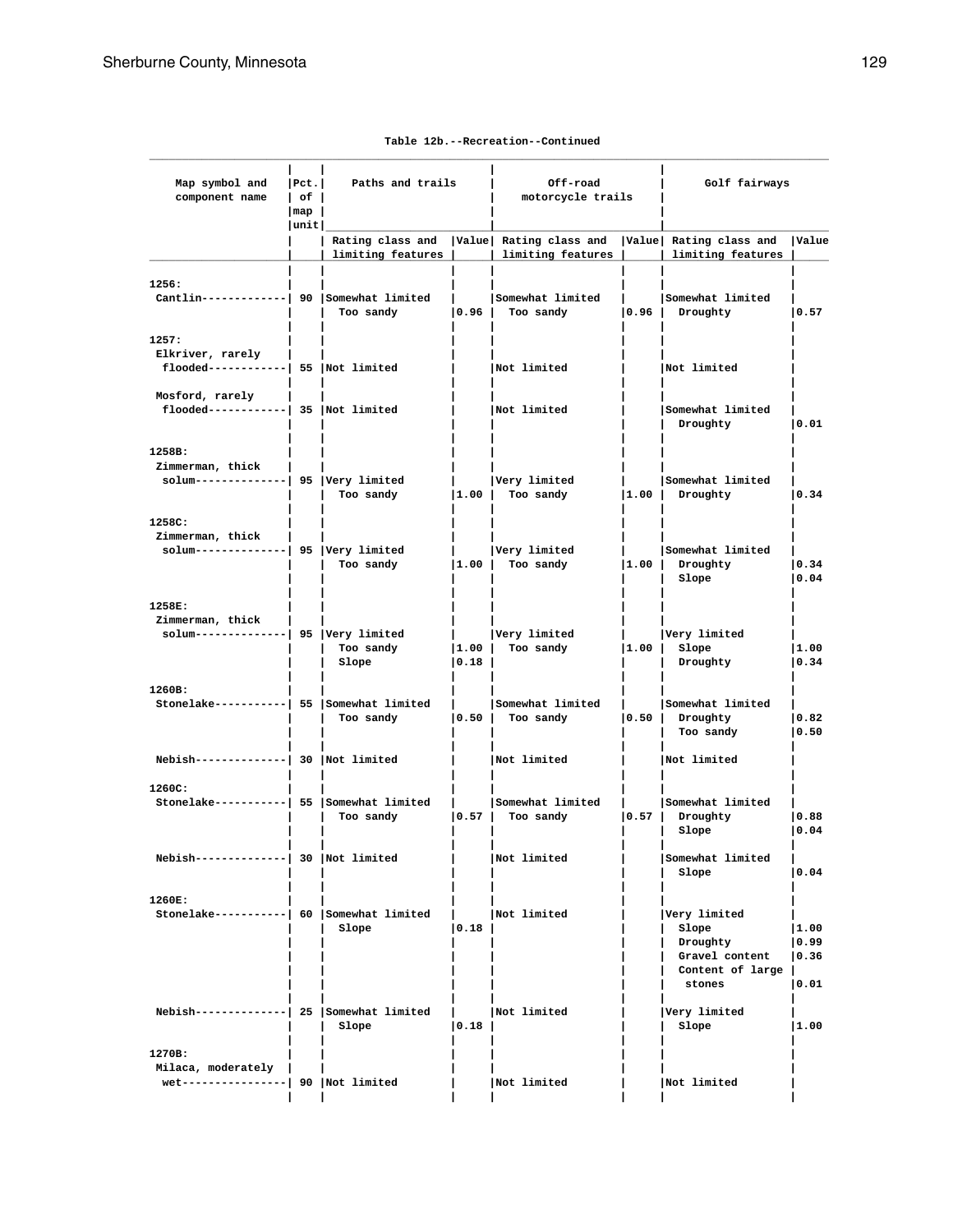|  | Table 12b.--Recreation--Continued |  |
|--|-----------------------------------|--|
|--|-----------------------------------|--|

| Map symbol and                          | $ $ Pct. $ $ | Paths and trails  |                | Off-road               |                   | Golf fairways          |       |
|-----------------------------------------|--------------|-------------------|----------------|------------------------|-------------------|------------------------|-------|
| component name                          | l of         |                   |                |                        | motorcycle trails |                        |       |
|                                         | map          |                   |                |                        |                   |                        |       |
|                                         | unit         |                   |                |                        |                   |                        |       |
|                                         |              | Rating class and  |                | Value Rating class and |                   | Value Rating class and | Value |
|                                         |              | limiting features |                | limiting features      |                   | limiting features      |       |
|                                         |              |                   |                |                        |                   |                        |       |
| 1288:                                   |              |                   |                |                        |                   |                        |       |
| Seelyeville, ponded   60   Very limited |              |                   |                | Very limited           |                   | Very limited           |       |
|                                         |              | Content of        |                | Content of             |                   | Ponding                | 11.00 |
|                                         |              | organic matter    | 11.00          | organic matter         | 11.00             | Content of             |       |
|                                         |              | Ponding           | 11.00          | Ponding                | 11.00             | organic matter         | 11.00 |
|                                         |              | Depth to          |                | Depth to               |                   | Depth to               |       |
|                                         |              | saturated zone    | $ 1.00\rangle$ | saturated zone         | $ 1.00\rangle$    | saturated zone         | 11.00 |
|                                         |              |                   |                |                        |                   |                        |       |
| Markey, ponded------ 30 Very limited    |              |                   |                | Very limited           |                   | Very limited           |       |
|                                         |              | Content of        |                | Content of             |                   | Ponding                | 1.00  |
|                                         |              | organic matter    | 1.00           | organic matter         | 11.00             | Content of             |       |
|                                         |              | Ponding           | I1.00 l        | Ponding                | 1.00              | organic matter         | 11.00 |
|                                         |              | Depth to          |                | Depth to               |                   | Depth to               |       |
|                                         |              | saturated zone    | 11.00          | saturated zone         | 11.00             | saturated zone         | 11.00 |
| 1356:                                   |              |                   |                |                        |                   |                        |       |
| Water, miscellaneous 100 Not rated      |              |                   |                | Not rated              |                   | Not rated              |       |
|                                         |              |                   |                |                        |                   |                        |       |
| 1946:                                   |              |                   |                |                        |                   |                        |       |
| Fordum, frequently                      |              |                   |                |                        |                   |                        |       |
| flooded------------  65 Very limited    |              |                   |                | Very limited           |                   | Very limited           |       |
|                                         |              | Depth to          |                | Depth to               |                   | Flooding               | 11.00 |
|                                         |              | saturated zone    | 11.00          | saturated zone         | 11.00             | Depth to               |       |
|                                         |              | Flooding          | 0.40           | Flooding               | 0.40              | saturated zone         | 11.00 |
| Winterfield,                            |              |                   |                |                        |                   |                        |       |
| frequently flooded                      | 20           | Somewhat limited  |                | Somewhat limited       |                   | Very limited           |       |
|                                         |              | Too sandy         | lo.96 l        | Too sandy              | 10.96             | Flooding               | 1.00  |
|                                         |              | Depth to          |                | Depth to               |                   | Depth to               |       |
|                                         |              | saturated zone    | 0.44           | saturated zone         | $\overline{0.44}$ | saturated zone         | 10.75 |
|                                         |              | Flooding          | 10.40          | Flooding               | 10.40             | Droughty               | 0.22  |
|                                         |              |                   |                |                        |                   |                        |       |
| w:                                      |              |                   |                |                        |                   |                        |       |
| Water--------------- 100   Not rated    |              |                   |                | Not rated              |                   | Not rated              |       |
|                                         |              |                   |                |                        |                   |                        |       |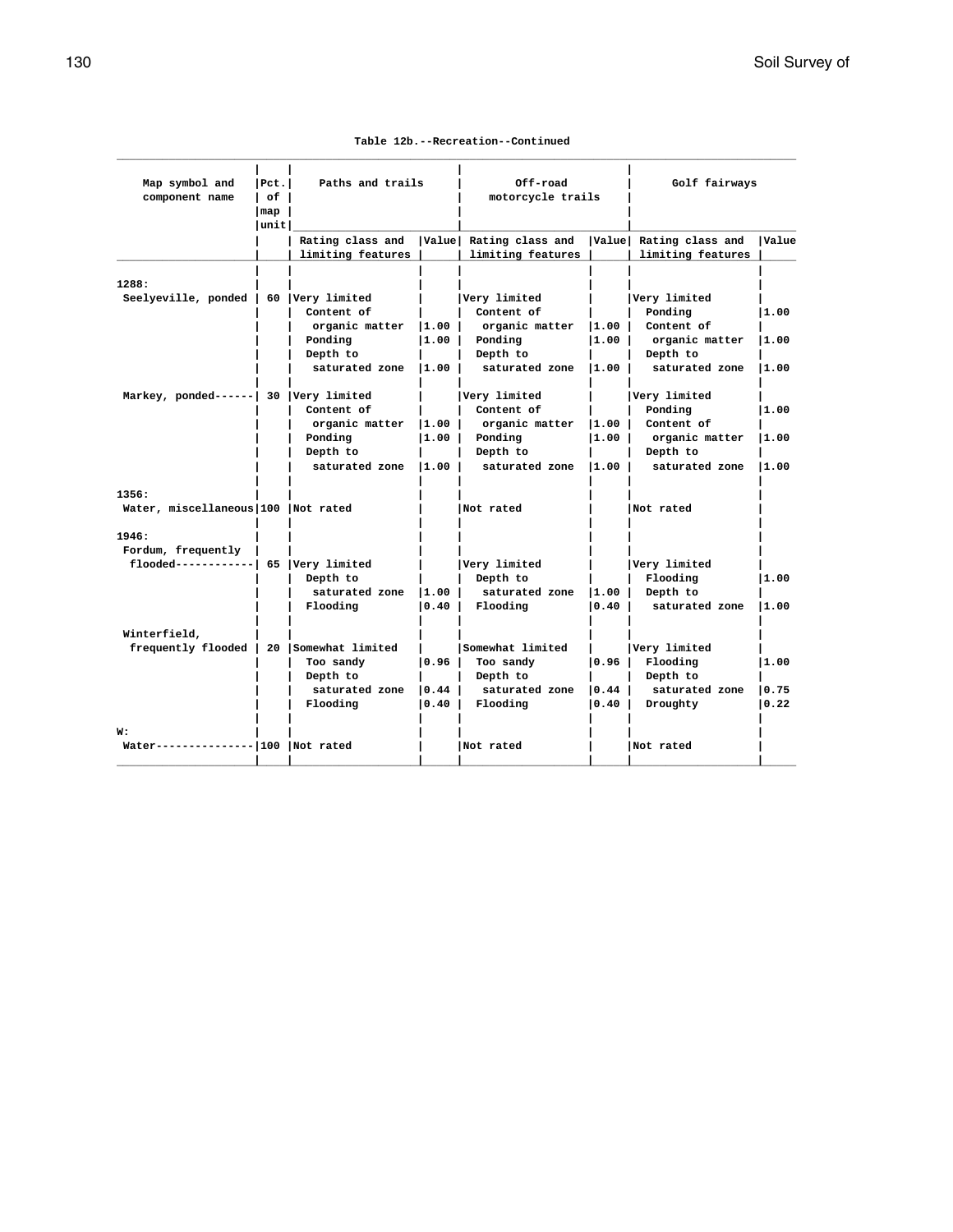#### **Table 13.--Wildlife Habitat**

**(See text for definitions of terms used in this table. Absence of an entry indicates that no rating is applicable.)**

|                          | Pct. of  | Grain |                  | Wild  |       | Potential for habitat elements |                                           |       | Open- | Wood- | Potential as habitat for--<br>Wetland |
|--------------------------|----------|-------|------------------|-------|-------|--------------------------------|-------------------------------------------|-------|-------|-------|---------------------------------------|
| Map symbol<br>and        | map unit | and   | Grasses herba-   |       |       |                                | Hard-   Conif-   Wetland   Shallow   land |       |       | land  | wild-                                 |
|                          |          | seed  | and              | ceous | wood  |                                |                                           | water | wild- | wild- | life                                  |
| component name           |          |       | legumes   plants |       |       | erous                          | plants                                    |       | life  | life  |                                       |
|                          |          | crops |                  |       | trees | plants                         |                                           | areas |       |       |                                       |
| 7A:                      |          |       |                  |       |       |                                |                                           |       |       |       |                                       |
| Hubbard----------------- | 95       | Fair  | Good             | Fair  | Fair  | Fair                           |                                           | Very  | Good  | Fair  |                                       |
|                          |          |       |                  |       |       |                                | Very                                      |       |       |       | Very                                  |
|                          |          |       |                  |       |       |                                | poor                                      | poor  |       |       | poor                                  |
| 7B:                      |          |       |                  |       |       |                                |                                           |       |       |       |                                       |
| Hubbard----------------- | 95       | Fair  | Good             | Fair  | Fair  | Fair                           | Very                                      | Very  | Good  | Fair  | Very                                  |
|                          |          |       |                  |       |       |                                | poor                                      | poor  |       |       | poor                                  |
|                          |          |       |                  |       |       |                                |                                           |       |       |       |                                       |
| 7C:                      |          |       |                  |       |       |                                |                                           |       |       |       |                                       |
| Hubbard----------------- | 95       | Poor  | Good             | Fair  | Fair  | Fair                           | Very                                      | Very  | Good  | Fair  | Very                                  |
|                          |          |       |                  |       |       |                                | poor                                      | poor  |       |       | poor                                  |
|                          |          |       |                  |       |       |                                |                                           |       |       |       |                                       |
| 32B:                     |          |       |                  |       |       |                                |                                           |       |       |       |                                       |
| Nebish------------------ | 85       | Good  | Good             | Good  | Good  | Good                           | Very                                      | Very  | Good  | Good  | Very                                  |
|                          |          |       |                  |       |       |                                | poor                                      | poor  |       |       | poor                                  |
|                          |          |       |                  |       |       |                                |                                           |       |       |       |                                       |
| 32C:                     |          |       |                  |       |       |                                |                                           |       |       |       |                                       |
| Nebish------------------ | 85       | Good  | Good             | Good  | Good  | Good                           | Very                                      | Very  | Good  | Good  | Very                                  |
|                          |          |       |                  |       |       |                                | poor                                      | poor  |       |       | poor                                  |
|                          |          |       |                  |       |       |                                |                                           |       |       |       |                                       |
| 32D:                     |          |       |                  |       |       |                                |                                           |       |       |       |                                       |
| Nebish------------------ | 85       | Poor  | Fair             | Good  | Good  | Good                           | Very                                      | Very  | Good  | Good  | Very                                  |
|                          |          |       |                  |       |       |                                | poor                                      | poor  |       |       | poor                                  |
|                          |          |       |                  |       |       |                                |                                           |       |       |       |                                       |
| 32E:                     |          |       |                  |       |       |                                |                                           |       |       |       |                                       |
| Nebish------------------ | 85       | Poor  | Fair             | Good  | Good  | Good                           | Very                                      | Very  | Good  | Good  | Very                                  |
|                          |          |       |                  |       |       |                                | poor                                      | poor  |       |       | poor                                  |
|                          |          |       |                  |       |       |                                |                                           |       |       |       |                                       |
| 38B:                     |          |       |                  |       |       |                                |                                           |       |       |       |                                       |
| Waukon------------------ | 90       | Good  | Good             | Good  | Good  | Good                           | Very                                      | Very  | Good  | Good  | Very                                  |
|                          |          |       |                  |       |       |                                | poor                                      | poor  |       |       | poor                                  |
| 75:                      |          |       |                  |       |       |                                |                                           |       |       |       |                                       |
| Bluffton, depressional-- | 90       | Very  | Good             | Good  | Poor  | Poor                           | Good                                      | Good  | Poor  | Poor  | Good                                  |
|                          |          | poor  |                  |       |       |                                |                                           |       |       |       |                                       |
|                          |          |       |                  |       |       |                                |                                           |       |       |       |                                       |
| 125:                     |          |       |                  |       |       |                                |                                           |       |       |       |                                       |
| Beltrami---------------- | 90       | Good  | Good             | Good  | Good  | Good                           | Poor                                      | Poor  | Good  | Good  | Poor                                  |
|                          |          |       |                  |       |       |                                |                                           |       |       |       |                                       |
| 152C:                    |          |       |                  |       |       |                                |                                           |       |       |       |                                       |
| Milaca-----------------  | 95       | Good  | Good             | Good  | Good  | Good                           | Very                                      | Very  | Good  | Good  | Very                                  |
|                          |          |       |                  |       |       |                                | poor                                      | poor  |       |       | poor                                  |
|                          |          |       |                  |       |       |                                |                                           |       |       |       |                                       |
| 152E:                    |          |       |                  |       |       |                                |                                           |       |       |       |                                       |
| Milaca------------------ | 95       | Poor  | Good             | Good  | Good  | Good                           | Very                                      | Very  | Good  | Good  | Very                                  |
|                          |          |       |                  |       |       |                                | poor                                      | poor  |       |       | poor                                  |
|                          |          |       |                  |       |       |                                |                                           |       |       |       |                                       |
| 158A:                    |          |       |                  |       |       |                                |                                           |       |       |       |                                       |
| Zimmerman--------------- | 95       | Fair  | Fair             | Fair  | Fair  | Fair                           | Very                                      | Very  | Fair  | Fair  | Very                                  |
|                          |          |       |                  |       |       |                                | poor                                      | poor  |       |       | poor                                  |
|                          |          |       |                  |       |       |                                |                                           |       |       |       |                                       |
| 158B:                    |          |       |                  |       |       |                                |                                           |       |       |       |                                       |
| Zimmerman--------------  | 95       | Fair  | Fair             | Fair  | Fair  | Fair                           | Very                                      | Very  | Fair  | Fair  | Very                                  |
|                          |          |       |                  |       |       |                                | poor                                      | poor  |       |       | poor                                  |
|                          |          |       |                  |       |       |                                |                                           |       |       |       |                                       |
| 158C:                    |          |       |                  |       |       |                                |                                           |       |       |       |                                       |
| Zimmerman--------------  | 95       | Fair  | Fair             | Fair  | Fair  | Fair                           | Very                                      | Very  | Fair  | Fair  | Very                                  |
|                          |          |       |                  |       |       |                                | poor                                      | poor  |       |       | poor                                  |
|                          |          |       |                  |       |       |                                |                                           |       |       |       |                                       |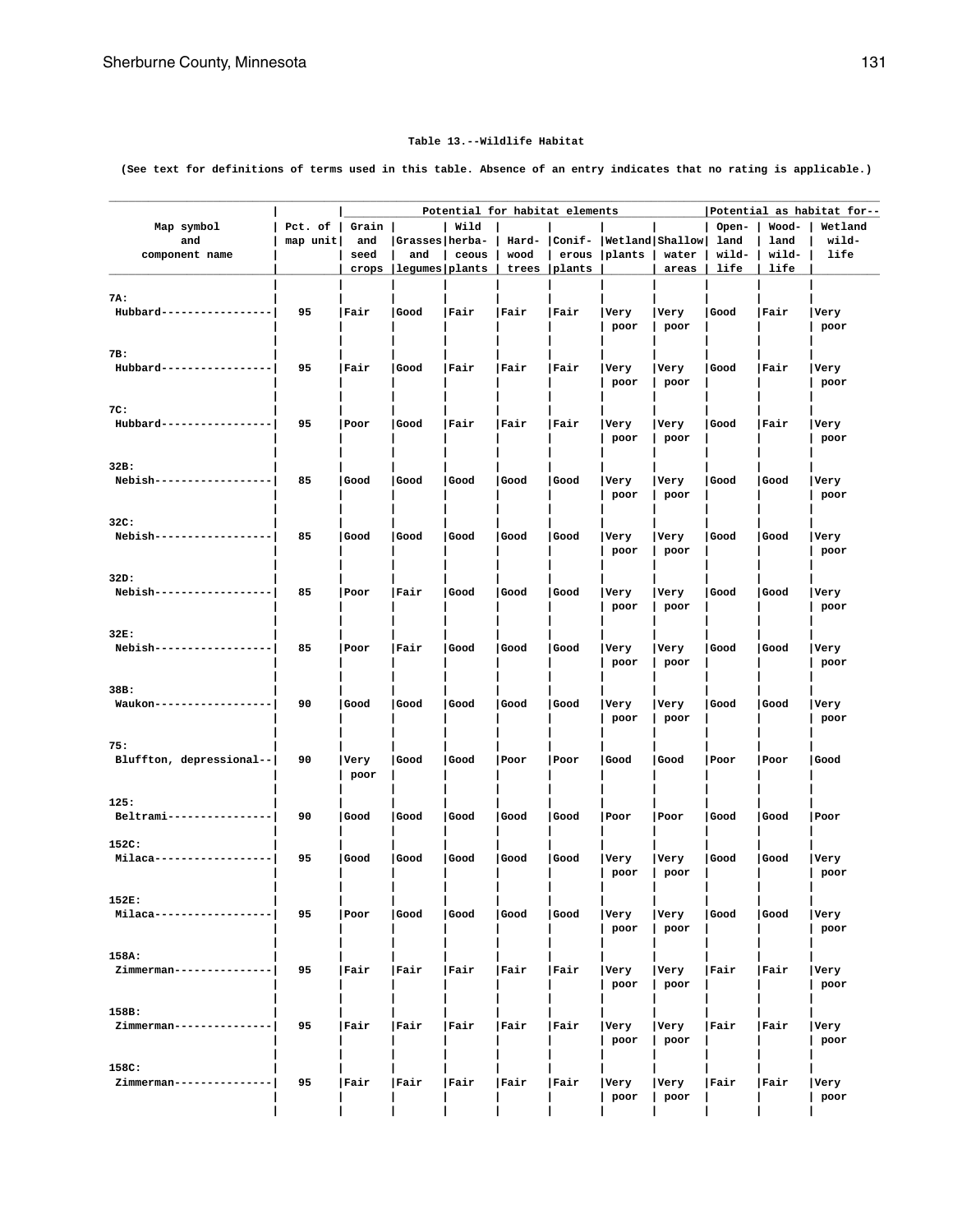|                          |          |       |                |       | Potential for habitat elements |        |                                  |       |       |       | Potential as habitat for-- |
|--------------------------|----------|-------|----------------|-------|--------------------------------|--------|----------------------------------|-------|-------|-------|----------------------------|
| Map symbol               | Pct. of  | Grain |                | Wild  |                                |        |                                  |       | Open- | Wood- | Wetland                    |
| and                      | map unit | and   | Grasses herba- |       |                                |        | Hard-  Conif-  Wetland   Shallow |       | land  | land  | wild-                      |
| component name           |          | seed  | and            | ceous | wood                           | erous  | plants                           | water | wild- | wild- | life                       |
|                          |          | crops | legumes plants |       | trees                          | plants |                                  | areas | life  | life  |                            |
|                          |          |       |                |       |                                |        |                                  |       |       |       |                            |
| 158E:                    |          |       |                |       |                                |        |                                  |       |       |       |                            |
| Zimmerman--------------- | 95       | Poor  | Fair           | Fair  | Fair                           | Fair   | Very                             | Very  | Fair  | Fair  | Very                       |
|                          |          |       |                |       |                                |        | poor                             | poor  |       |       | poor                       |
|                          |          |       |                |       |                                |        |                                  |       |       |       |                            |
| 161:                     |          |       |                |       |                                |        |                                  |       |       |       |                            |
| Isanti, depressional---- | 95       | Very  | Good           | Good  | Poor                           | Poor   | Good                             | Good  | Good  | Poor  | Good                       |
|                          |          | poor  |                |       |                                |        |                                  |       |       |       |                            |
|                          |          |       |                |       |                                |        |                                  |       |       |       |                            |
| 162:                     |          |       |                |       |                                |        |                                  |       |       |       |                            |
| Lino-------------------- | 95       | Fair  | Good           | Good  | Good                           | Good   | Fair                             | Fair  | Good  | Good  | Fair                       |
|                          |          |       |                |       |                                |        |                                  |       |       |       |                            |
| 164A:                    |          |       |                |       |                                |        |                                  |       |       |       |                            |
| Mora-------------------- | 95       | Good  | Good           | Good  | Good                           | Good   | Poor                             | Poor  | Good  | Good  | Poor                       |
|                          |          |       |                |       |                                |        |                                  |       |       |       |                            |
| 165:                     |          |       |                |       |                                |        |                                  |       |       |       |                            |
| Parent------------------ | 90       | Fair  | Good           | Good  | Good                           | Fair   | Good                             | Good  | Good  | Good  | Good                       |
|                          |          |       |                |       |                                |        |                                  |       |       |       |                            |
| 166:                     |          |       |                |       |                                |        |                                  |       |       |       |                            |
| Ronneby----------------- | 90       | Fair  | Good           | Good  | Good                           | Good   | Fair                             | Fair  | Good  | Good  | Fair                       |
|                          |          |       |                |       |                                |        |                                  |       |       |       |                            |
| 169B:                    |          |       |                |       |                                |        |                                  |       |       |       |                            |
| Braham------------------ | 90       | Fair  | Good           | Good  | Good                           | Good   | Very                             | Very  | Good  | Good  | Very                       |
|                          |          |       |                |       |                                |        | poor                             | poor  |       |       | poor                       |
|                          |          |       |                |       |                                |        |                                  |       |       |       |                            |
| 169C:                    |          |       |                |       |                                |        |                                  |       |       |       |                            |
| Braham------------------ | 90       | Fair  | Good           | Good  | Good                           | Good   | Very                             | Very  | Good  | Good  | Very                       |
|                          |          |       |                |       |                                |        | poor                             | poor  |       |       | poor                       |
|                          |          |       |                |       |                                |        |                                  |       |       |       |                            |
| 169D:                    |          |       |                |       |                                |        |                                  |       |       |       |                            |
| Braham------------------ | 90       | Very  | Fair           | Good  | Fair                           | Good   | Very                             | Very  | Good  | Good  | Very                       |
|                          |          | poor  |                |       |                                |        | poor                             | poor  |       |       | poor                       |
|                          |          |       |                |       |                                |        |                                  |       |       |       |                            |
| 204B:                    |          |       |                |       |                                |        |                                  |       |       |       |                            |
| Cushing----------------- | 90       | Good  | Good           | Good  | Good                           | Good   | Very                             | Very  | Good  | Good  | Very                       |
|                          |          |       |                |       |                                |        | poor                             | poor  |       |       | poor                       |
|                          |          |       |                |       |                                |        |                                  |       |       |       |                            |
| 204C:                    |          |       |                |       |                                |        |                                  |       |       |       |                            |
| Cushing----------------- | 95       | Good  | Good           | Good  | Good                           | Good   | Very                             | Very  | Good  | Good  | Very                       |
|                          |          |       |                |       |                                |        | poor                             | poor  |       |       | poor                       |
|                          |          |       |                |       |                                |        |                                  |       |       |       |                            |
| 258B:                    |          |       |                |       |                                |        |                                  |       |       |       |                            |
| Sandberg---------------- | 95       | Poor  | Fair           | Fair  | Poor                           | Fair   | Very                             | Very  | Good  | Fair  | Very                       |
|                          |          |       |                |       |                                |        | poor                             | poor  |       |       | poor                       |
|                          |          |       |                |       |                                |        |                                  |       |       |       |                            |
| 258C:                    |          |       |                |       |                                |        |                                  |       |       |       |                            |
| Sandberg---------------- | 95       | Poor  | Fair           | Fair  | Poor                           | Fair   | Very                             | Very  | Good  | Fair  | Very                       |
|                          |          |       |                |       |                                |        | poor                             | poor  |       |       | poor                       |
|                          |          |       |                |       |                                |        |                                  |       |       |       |                            |
| 258E:                    |          |       |                |       |                                |        |                                  |       |       |       |                            |
| Sandberg---------------- | 95       | Very  | Fair           | Fair  | Poor                           | Fair   | Very                             | Very  | Poor  | Fair  | Very                       |
|                          |          | poor  |                |       |                                |        | poor                             | poor  |       |       | poor                       |
|                          |          |       |                |       |                                |        |                                  |       |       |       |                            |
| 260:                     |          |       |                |       |                                |        |                                  |       |       |       |                            |
| Duelm------------------- | 95       | Fair  | Good           | Good  | Good                           | Good   | Poor                             | Poor  | Good  | Good  | Poor                       |
|                          |          |       |                |       |                                |        |                                  |       |       |       |                            |
| 261:                     |          |       |                |       |                                |        |                                  |       |       |       |                            |
| Isan, depressional------ | 95       | Very  | Good           | Good  | Poor                           | Poor   | Good                             | Good  | Fair  | Poor  | Good                       |
|                          |          | poor  |                |       |                                |        |                                  |       |       |       |                            |
|                          |          |       |                |       |                                |        |                                  |       |       |       |                            |
| 325:                     | 95       |       |                |       |                                |        |                                  |       |       |       |                            |
| Prebish, depressional--- |          | Very  | Good           | Good  | Poor                           | Poor   | Good                             | Good  | Fair  | Poor  | Good                       |
|                          |          | poor  |                |       |                                |        |                                  |       |       |       |                            |

 **| | | | | | | | | | |**

#### **Table 13.--Wildlife Habitat--Continued**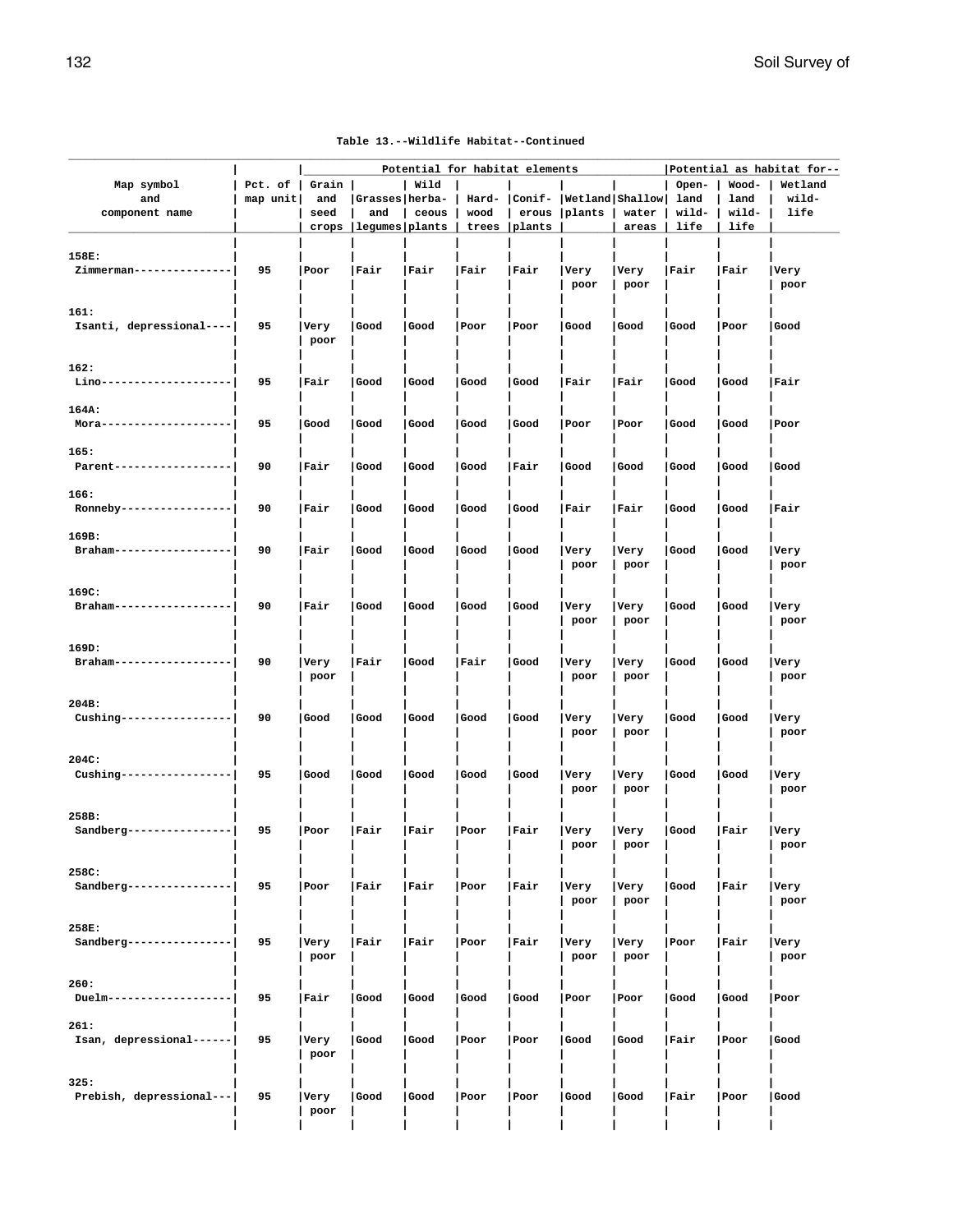| Map symbol                        | Pct. of  | Grain |                | Wild  | Potential for habitat elements |        |                                  |       | Open- | Wood- | Potential as habitat for--<br>Wetland |
|-----------------------------------|----------|-------|----------------|-------|--------------------------------|--------|----------------------------------|-------|-------|-------|---------------------------------------|
| and                               | map unit | and   | Grasses herba- |       |                                |        | Hard-  Conif-  Wetland   Shallow |       | land  | land  | wild-                                 |
| component name                    |          | seed  | and            | ceous | wood                           | erous  | plants                           | water | wild- | wild- | life                                  |
|                                   |          | crops | legumes plants |       | trees                          | plants |                                  | areas | life  | life  |                                       |
|                                   |          |       |                |       |                                |        |                                  |       |       |       |                                       |
| 341:                              |          |       |                |       |                                |        |                                  |       |       |       |                                       |
| Arvilla-----------------          | 95       | Fair  | Good           | Good  | Good                           | Good   | Very                             | Very  | Good  | Good  | Very                                  |
|                                   |          |       |                |       |                                |        | poor                             | poor  |       |       | poor                                  |
|                                   |          |       |                |       |                                |        |                                  |       |       |       |                                       |
| 346:                              |          |       |                |       |                                |        |                                  |       |       |       |                                       |
| Talmoon-----------------          | 90       | Good  | Good           | Good  | Fair                           | Good   | Good                             | Good  | Good  | Good  | Good                                  |
|                                   |          |       |                |       |                                |        |                                  |       |       |       |                                       |
| 373:                              |          |       |                |       |                                |        |                                  |       |       |       |                                       |
| Renshaw-----------------          | 95       | Fair  | Good           | Good  | Good                           | Good   | Very                             | Very  | Good  | Good  | Very                                  |
|                                   |          |       |                |       |                                |        | poor                             | poor  |       |       | poor                                  |
|                                   |          |       |                |       |                                |        |                                  |       |       |       |                                       |
| 454B:                             |          |       |                |       |                                |        |                                  |       |       |       |                                       |
| Mahtomedi---------------          | 95       | Poor  | Fair           | Fair  | Poor                           | Fair   | Very                             | Very  | Fair  | Fair  | Very                                  |
|                                   |          |       |                |       |                                |        | poor                             | poor  |       |       | poor                                  |
|                                   |          |       |                |       |                                |        |                                  |       |       |       |                                       |
| 454C:<br>Mahtomedi--------------- | 95       |       |                |       |                                |        |                                  |       | Fair  |       |                                       |
|                                   |          | Poor  | Fair           | Fair  | Poor                           | Fair   | Very                             | Very  |       | Fair  | Very                                  |
|                                   |          |       |                |       |                                |        | poor                             | poor  |       |       | poor                                  |
| 540:                              |          |       |                |       |                                |        |                                  |       |       |       |                                       |
| Seelyeville-------------          | 95       | Very  | Fair           | Good  | Poor                           | Poor   | Good                             | Good  | Fair  | Poor  | Good                                  |
|                                   |          | poor  |                |       |                                |        |                                  |       |       |       |                                       |
|                                   |          |       |                |       |                                |        |                                  |       |       |       |                                       |
| 543:                              |          |       |                |       |                                |        |                                  |       |       |       |                                       |
| Markey------------------          | 90       | Very  | Fair           | Good  | Poor                           | Poor   | Good                             | Good  | Fair  | Poor  | Good                                  |
|                                   |          | poor  |                |       |                                |        |                                  |       |       |       |                                       |
|                                   |          |       |                |       |                                |        |                                  |       |       |       |                                       |
| 544:                              |          |       |                |       |                                |        |                                  |       |       |       |                                       |
| Cathro-------------------         | 95       | Very  | Fair           | Good  | Poor                           | Poor   | Good                             | Good  | Fair  | Poor  | Good                                  |
|                                   |          | poor  |                |       |                                |        |                                  |       |       |       |                                       |
|                                   |          |       |                |       |                                |        |                                  |       |       |       |                                       |
| 565:                              |          |       |                |       |                                |        |                                  |       |       |       |                                       |
| Eckvoll-----------------          | 90       | Fair  | Good           | Good  | Good                           | Good   | Very                             | Very  | Good  | Good  | Very                                  |
|                                   |          |       |                |       |                                |        | poor                             | poor  |       |       | poor                                  |
|                                   |          |       |                |       |                                |        |                                  |       |       |       |                                       |
| 567:                              |          |       |                |       |                                |        |                                  |       |       |       |                                       |
| Verndale ----------------         | 95       | Good  | Good           | Good  | Good                           | Good   | Very                             | Very  | Good  | Good  | Very                                  |
|                                   |          |       |                |       |                                |        | poor                             | poor  |       |       | poor                                  |
|                                   |          |       |                |       |                                |        |                                  |       |       |       |                                       |
| 623A:                             |          |       |                |       |                                |        |                                  |       |       |       |                                       |
| Pierz-------------------          | 95       | Good  | Good           | Good  | Good                           | Good   | Very                             | Very  | Good  | Good  | Very                                  |
|                                   |          |       |                |       |                                |        | poor                             | poor  |       |       | poor                                  |
| 623B:                             |          |       |                |       |                                |        |                                  |       |       |       |                                       |
| Pierz-------------------          | 95       | Good  | Good           | Good  | Good                           | Good   | Very                             | Very  | Good  | Good  | Very                                  |
|                                   |          |       |                |       |                                |        | poor                             | poor  |       |       | poor                                  |
|                                   |          |       |                |       |                                |        |                                  |       |       |       |                                       |
| 708:                              |          |       |                |       |                                |        |                                  |       |       |       |                                       |
| Rushlake----------------          | 85       | Poor  | Good           | Good  | Good                           | Good   | Fair                             | Poor  | Good  | Good  | Fair                                  |
|                                   |          |       |                |       |                                |        |                                  |       |       |       |                                       |
| 730A:                             |          |       |                |       |                                |        |                                  |       |       |       |                                       |
| Sanburn-----------------          | 90       | Fair  | Good           | Good  | Good                           | Good   | Very                             | Very  | Good  | Good  | Very                                  |
|                                   |          |       |                |       |                                |        | poor                             | poor  |       |       | poor                                  |
|                                   |          |       |                |       |                                |        |                                  |       |       |       |                                       |
| 730B:                             |          |       |                |       |                                |        |                                  |       |       |       |                                       |
| Sanburn-----------------          | 90       | Fair  | Good           | Good  | Good                           | Good   | Very                             | Very  | Good  | Good  | Very                                  |
|                                   |          |       |                |       |                                |        | poor                             | poor  |       |       | poor                                  |
|                                   |          |       |                |       |                                |        |                                  |       |       |       |                                       |
| 732B:                             |          |       |                |       |                                |        |                                  |       |       |       |                                       |
| Bushville---------------          | 95       | Fair  | Good           | Good  | Good                           | Good   | Very                             | Very  | Good  | Good  | Very                                  |
|                                   |          |       |                |       |                                |        | poor                             | poor  |       |       | poor                                  |
|                                   |          |       |                |       |                                |        |                                  |       |       |       |                                       |

#### **Table 13.--Wildlife Habitat--Continued**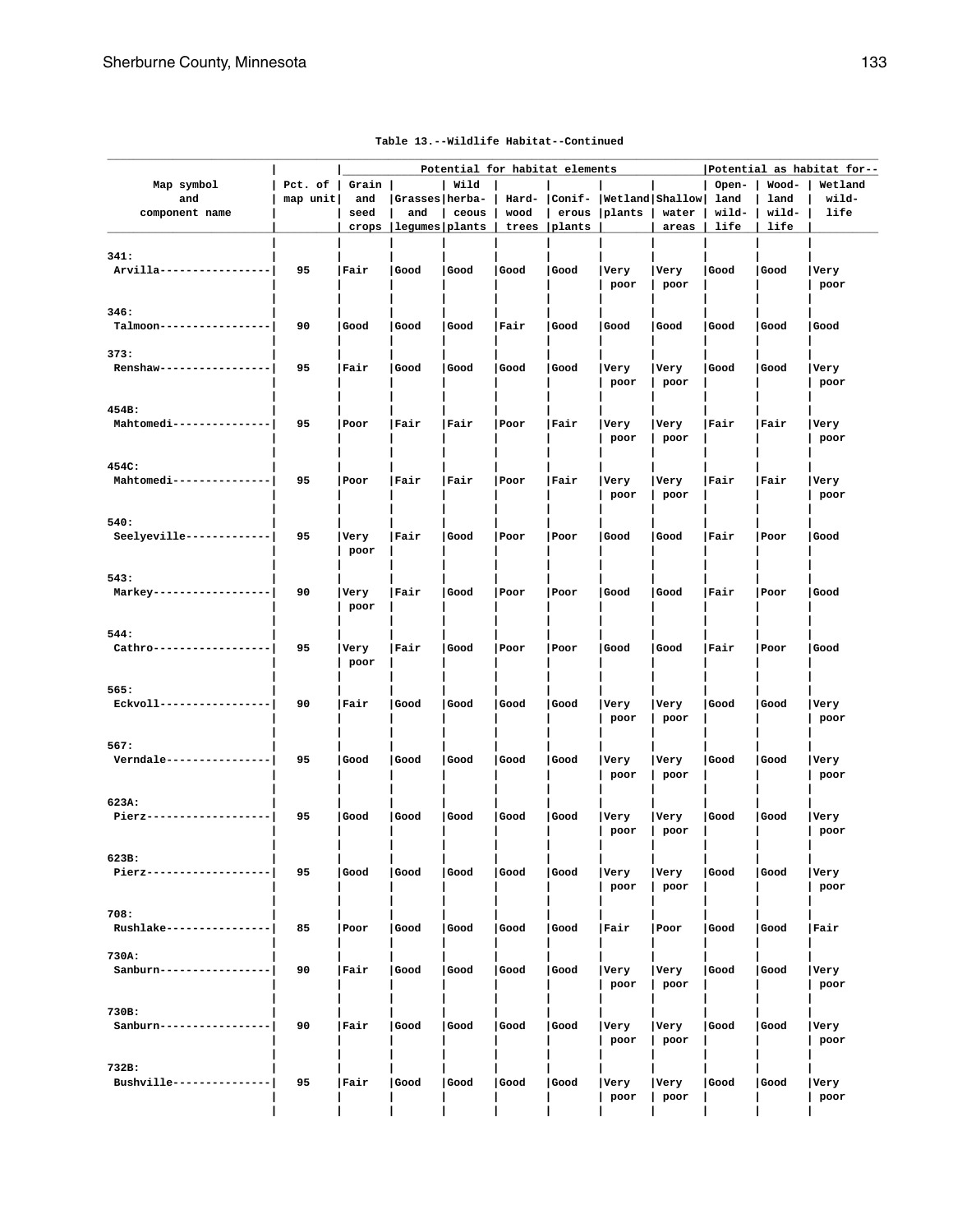|                                                  |          |       |                |       |       | Potential for habitat elements |                 |       |       |       | Potential as habitat for-- |
|--------------------------------------------------|----------|-------|----------------|-------|-------|--------------------------------|-----------------|-------|-------|-------|----------------------------|
| Map symbol                                       | Pct. of  | Grain |                | Wild  |       |                                |                 |       | Open- | Wood- | Wetland                    |
| and                                              | map unit | and   | Grasses herba- |       |       | Hard-   Conif-                 | Wetland Shallow |       | land  | land  | wild-                      |
| component name                                   |          | seed  | and            | ceous | wood  | erous                          | plants          | water | wild- | wild- | life                       |
|                                                  |          | crops | legumes plants |       | trees | plants                         |                 | areas | life  | life  |                            |
|                                                  |          |       |                |       |       |                                |                 |       |       |       |                            |
| 768:<br>Mosford-----------------                 |          |       |                |       |       |                                |                 |       |       |       |                            |
|                                                  | 95       | Fair  | Good           | Good  | Good  | Good                           | Very            | Very  | Good  | Good  | Very                       |
|                                                  |          |       |                |       |       |                                | poor            | poor  |       |       | poor                       |
| 771:                                             |          |       |                |       |       |                                |                 |       |       |       |                            |
| Elkriver, rarely flooded                         | 95       | Good  | Good           | Good  | Good  | Good                           | Very            | Very  | Good  | Good  | Very                       |
|                                                  |          |       |                |       |       |                                | poor            | poor  |       |       | poor                       |
|                                                  |          |       |                |       |       |                                |                 |       |       |       |                            |
| 799:                                             |          |       |                |       |       |                                |                 |       |       |       |                            |
| Seelyeville, frequently                          |          |       |                |       |       |                                |                 |       |       |       |                            |
| flooded----------------                          | 45       | Very  | Fair           | Good  | Poor  | Poor                           | Good            | Good  | Fair  | Poor  | Good                       |
|                                                  |          | poor  |                |       |       |                                |                 |       |       |       |                            |
|                                                  |          |       |                |       |       |                                |                 |       |       |       |                            |
| Bowstring, frequently<br>flooded---------------- | 45       | Very  | Fair           | Good  | Poor  | Poor                           | Good            | Good  | Fair  | Poor  | Good                       |
|                                                  |          | poor  |                |       |       |                                |                 |       |       |       |                            |
|                                                  |          |       |                |       |       |                                |                 |       |       |       |                            |
| 1013:                                            |          |       |                |       |       |                                |                 |       |       |       |                            |
| Pits.                                            |          |       |                |       |       |                                |                 |       |       |       |                            |
|                                                  |          |       |                |       |       |                                |                 |       |       |       |                            |
| 1015:                                            |          |       |                |       |       |                                |                 |       |       |       |                            |
| Udipsamments.                                    |          |       |                |       |       |                                |                 |       |       |       |                            |
|                                                  |          |       |                |       |       |                                |                 |       |       |       |                            |
| 1016:<br>Udorthents.                             |          |       |                |       |       |                                |                 |       |       |       |                            |
|                                                  |          |       |                |       |       |                                |                 |       |       |       |                            |
| 1028:                                            |          |       |                |       |       |                                |                 |       |       |       |                            |
| Udorthents.                                      |          |       |                |       |       |                                |                 |       |       |       |                            |
|                                                  |          |       |                |       |       |                                |                 |       |       |       |                            |
| Pits, gravel.                                    |          |       |                |       |       |                                |                 |       |       |       |                            |
|                                                  |          |       |                |       |       |                                |                 |       |       |       |                            |
| 1109:                                            |          |       |                |       |       |                                |                 |       |       |       |                            |
| Isanti-----------------                          | 90       | Poor  | Fair           | Good  | Poor  | Poor                           | Good            | Good  | Fair  | Poor  | Good                       |
| 1110:                                            |          |       |                |       |       |                                |                 |       |       |       |                            |
| Isan---------------------                        | 90       | Poor  | Fair           | Good  | Poor  | Poor                           | Good            | Good  | Fair  | Poor  | Good                       |
|                                                  |          |       |                |       |       |                                |                 |       |       |       |                            |
| 1223:                                            |          |       |                |       |       |                                |                 |       |       |       |                            |
| Sandberg----------------                         | 60       | Poor  | Fair           | Good  | Poor  | Poor                           | Very            | Very  | Good  | Poor  | Very                       |
|                                                  |          |       |                |       |       |                                | poor            | poor  |       |       | poor                       |
|                                                  |          |       |                |       |       |                                |                 |       |       |       |                            |
| Arvilla-----------------                         | 30       | Fair  | Good           | Good  | Fair  | Fair                           | Very            | Very  | Good  | Fair  | Very                       |
|                                                  |          |       |                |       |       |                                | poor            | poor  |       |       | poor                       |
| 1224:                                            |          |       |                |       |       |                                |                 |       |       |       |                            |
| Hubbard-----------------                         | 60       | Fair  | Good           | Fair  | Fair  | Fair                           | Very            | Very  | Good  | Fair  | Very                       |
|                                                  |          |       |                |       |       |                                | poor            | poor  |       |       | poor                       |
|                                                  |          |       |                |       |       |                                |                 |       |       |       |                            |
| Verndale ----------------                        | 35       | Good  | Good           | Good  | Good  | Good                           | Very            | Very  | Good  | Good  | Very                       |
|                                                  |          |       |                |       |       |                                | poor            | poor  |       |       | poor                       |
|                                                  |          |       |                |       |       |                                |                 |       |       |       |                            |
| 1231:                                            |          |       |                |       |       |                                |                 |       |       |       |                            |
| Hubbard----------------                          | 60       | Fair  | Good           | Fair  | Fair  | Fair                           | Very            | Very  | Good  | Fair  | Very                       |
|                                                  |          |       |                |       |       |                                | poor            | poor  |       |       | poor                       |
| Mosford-----------------                         | 35       | Fair  | Good           | Good  | Good  | Good                           | <b>Very</b>     | Very  | Good  | Good  | Very                       |
|                                                  |          |       |                |       |       |                                | poor            | poor  |       |       | poor                       |
|                                                  |          |       |                |       |       |                                |                 |       |       |       |                            |
| 1253B:                                           |          |       |                |       |       |                                |                 |       |       |       |                            |
| Stonelake---------------                         | 60       | Poor  | Fair           | Fair  | Fair  | Fair                           | Very            | Very  | Fair  | Fair  | Very                       |
|                                                  |          |       |                |       |       |                                | poor            | poor  |       |       | poor                       |

 **| | | | | | | | | | |**

#### **Table 13.--Wildlife Habitat--Continued**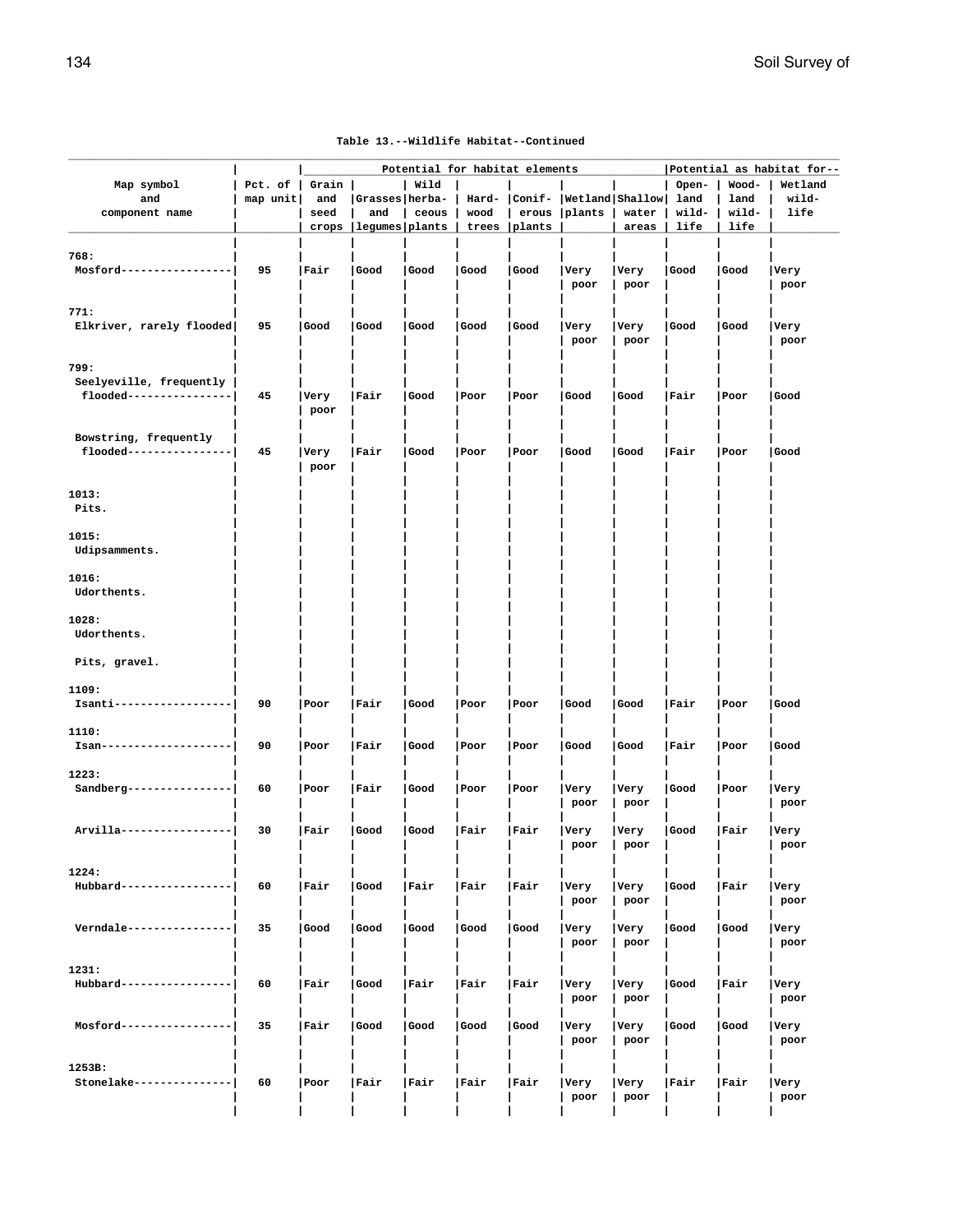| Map symbol<br>and<br>component name                        | Pct. of<br>map unit | Grain  <br>and<br>seed<br>crops | Grasses herba-<br>and<br> legumes plants | Wild<br>ceous | wood<br>trees | Potential for habitat elements<br>erous<br> plants | Hard- Conif- Wetland Shallow land<br> plants | water<br>areas | Open-<br>wild-<br>life | Wood-<br>land<br>wild-<br>life | Potential as habitat for--<br>Wetland<br>wild-<br>life |
|------------------------------------------------------------|---------------------|---------------------------------|------------------------------------------|---------------|---------------|----------------------------------------------------|----------------------------------------------|----------------|------------------------|--------------------------------|--------------------------------------------------------|
| 1253B:<br>Sanburn-----------------                         | 30                  | Fair                            | Good                                     | Good          | Good          | Good                                               | Very<br>poor                                 | Very<br>poor   | Good                   | Good                           | Very<br>poor                                           |
| 1253C:<br>Stonelake---------------                         | 65                  | Poor                            | Fair                                     | Fair          | Fair          | Fair                                               | Very<br>poor                                 | Very<br>poor   | Fair                   | Fair                           | Very<br>poor                                           |
| Sanburn-----------------                                   | 25                  | Fair                            | Good                                     | Good          | Good          | Good                                               | Very<br>poor                                 | Very<br>poor   | Good                   | Good                           | <b>Very</b><br>poor                                    |
| 1253E:<br>Stonelake---------------                         | 65                  | Very<br>poor                    | Fair                                     | Fair          | Fair          | Fair                                               | Very<br>poor                                 | Very<br>poor   | Fair                   | Fair                           | Very<br>poor                                           |
| Sanburn-----------------                                   | 25                  | Very<br>poor                    | Good                                     | Good          | Good          | Good                                               | Very<br>poor                                 | Very<br>poor   | l Good                 | Good                           | Very<br>poor                                           |
| 1254:<br>Ricelake----------------                          | 90                  | l Good                          | Good                                     | Good          | Good          | Good                                               | Poor                                         | Poor           | Good                   | Good                           | Poor                                                   |
| 1255:<br>Elkriver, occasionally<br>flooded---------------- | 90                  | Good                            | Good                                     | Good          | Good          | Good                                               | Very<br>poor                                 | Very<br>poor   | Good                   | Good                           | Very<br>poor                                           |
| 1256:<br>Cantlin-----------------                          | 90                  | Fair                            | Good                                     | Good          | Good          | Good                                               | Very<br>poor                                 | Very<br>poor   | Good                   | Good                           | Very<br>poor                                           |
| 1257:<br>Elkriver, rarely flooded                          | 55                  | Good                            | Good                                     | Good          | Good          | Good                                               | Very<br>poor                                 | Very<br>poor   | Good                   | Good                           | Very<br>poor                                           |
| Mosford, rarely flooded                                    | 35                  | Fair                            | Good                                     | Good          | Good          | Good                                               | Very<br>poor                                 | Very<br>poor   | Good                   | Good                           | Very<br>poor                                           |
| 1258B:<br>Zimmerman, thick solum--                         | 95                  | Fair                            | Fair                                     | Fair          | Fair          | Fair                                               | Very<br>poor                                 | Very<br>poor   | Fair                   | Fair                           | Very<br>poor                                           |
| 1258C:<br>Zimmerman, thick solum--                         | 95                  | Poor                            | Fair                                     | Fair          | Fair          | Fair                                               | Very<br>poor                                 | Very<br>poor   | Fair                   | Fair                           | Very<br>poor                                           |
| 1258E:<br>Zimmerman, thick solum--                         | 95                  | Poor                            | Poor                                     | Fair          | Poor          | Poor                                               | Very<br>poor                                 | Very<br>poor   | Poor                   | Poor                           | Very<br>poor                                           |
| 1260B:<br>Stonelake ---------------                        | 55                  | Poor                            | Fair                                     | Fair          | Fair          | Fair                                               | Very<br>poor                                 | Very<br>poor   | Fair                   | Fair                           | Very<br>poor                                           |
| Nebish------------------                                   | 30                  | Good                            | Good                                     | Good          | Good          | Good                                               | Very<br>poor                                 | Very<br>poor   | Good                   | Good                           | Very<br>poor                                           |
| 1260C:<br>Stonelake---------------                         | 55                  | Poor                            | Fair                                     | Fair          | Fair          | Fair                                               | Very<br>poor                                 | Very<br>poor   | Fair                   | Fair                           | Very<br>poor                                           |
| Nebish-----------------                                    | 30                  | Good                            | Good                                     | Good          | Good          | Good                                               | Very<br>poor                                 | Very<br>poor   | Good                   | Good                           | Very<br>poor                                           |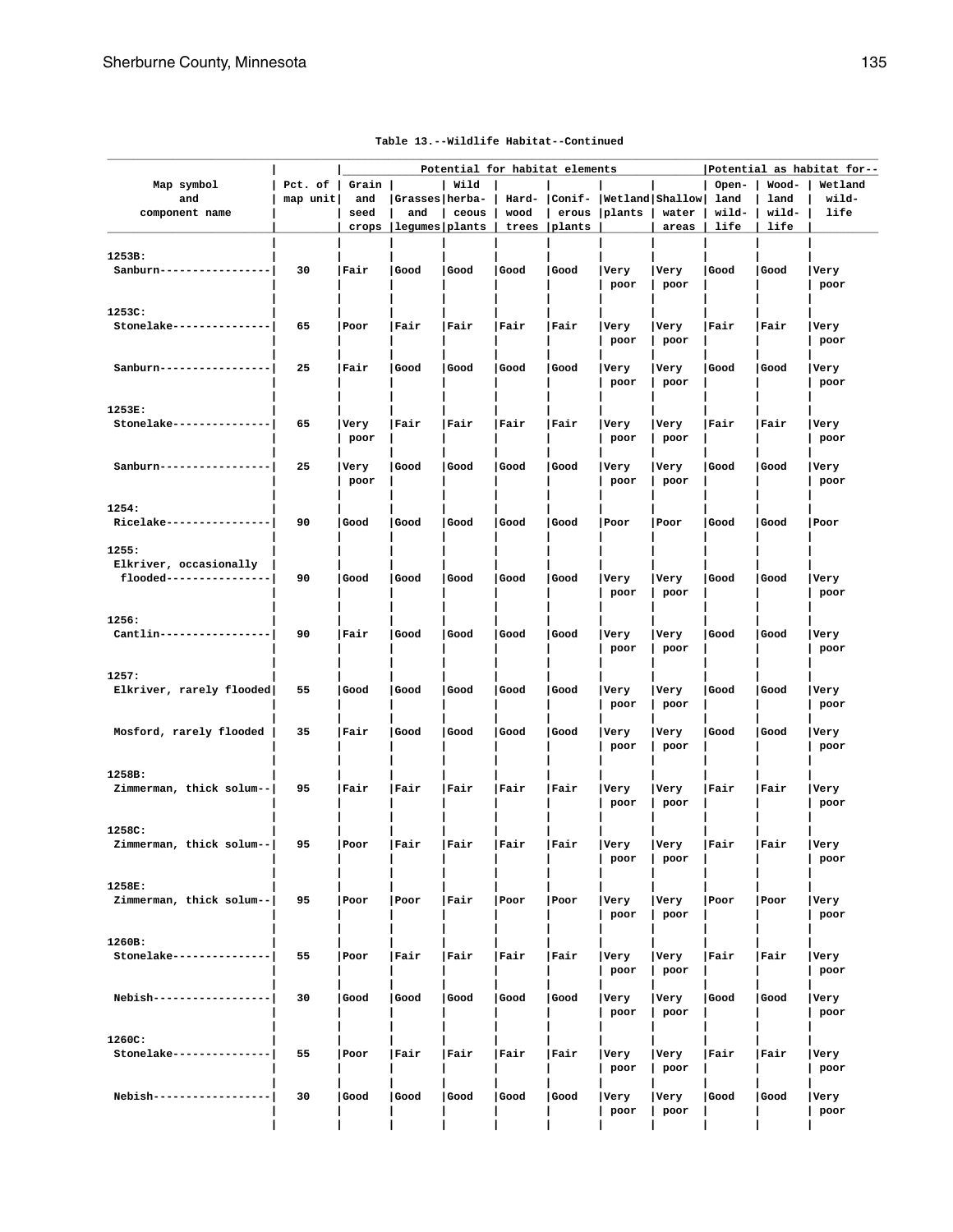|                          | Potential for habitat elements |       |                |       |       |        |                           |        | Potential as habitat for-- |       |         |  |
|--------------------------|--------------------------------|-------|----------------|-------|-------|--------|---------------------------|--------|----------------------------|-------|---------|--|
| Map symbol               | Pct. of                        | Grain |                | Wild  |       |        |                           |        | Open-                      | Wood- | Wetland |  |
| and                      | map unit                       | and   | Grasses herba- |       | Hard- |        | Conif-  Wetland   Shallow |        | land                       | land  | wild-   |  |
| component name           |                                | seed  | and            | ceous | wood  | erous  | $ $ plants                | water  | wild-                      | wild- | life    |  |
|                          |                                | crops | legumes plants |       | trees | plants |                           | areas  | life                       | life  |         |  |
| 1260E:                   |                                |       |                |       |       |        |                           |        |                            |       |         |  |
| Stonelake--------------- | 60                             | Very  | Fair           | Fair  | Fair  | Fair   | Very                      | Very   | Fair                       | Fair  | Very    |  |
|                          |                                | poor  |                |       |       |        | poor                      | poor   |                            |       | poor    |  |
| Nebish----------------   | 25                             | Poor  | Fair           | Good  | Good  | Good   | Very                      | Very   | Good                       | Good  | Very    |  |
|                          |                                |       |                |       |       |        | poor                      | poor   |                            |       | poor    |  |
| 1270B:                   |                                |       |                |       |       |        |                           |        |                            |       |         |  |
| Milaca, moderately wet-- | 90                             | Good  | l Good         | Good  | Good  | Good   | Very                      | Very   | Good                       | Good  | Very    |  |
|                          |                                |       |                |       |       |        | poor                      | poor   |                            |       | poor    |  |
| 1288:                    |                                |       |                |       |       |        |                           |        |                            |       |         |  |
| Seelyeville, ponded----- | 60                             | Very  | Very           | Good  | Very  | Very   | Good                      | Good   | Very                       | Very  | Good    |  |
|                          |                                | poor  | poor           |       | poor  | poor   |                           |        | poor                       | poor  |         |  |
| Markey, ponded---------- | 30                             | Very  | Very           | Good  | Very  | Very   | Good                      | Good   | Very                       | Very  | Good    |  |
|                          |                                | poor  | poor           |       | poor  | poor   |                           |        | poor                       | poor  |         |  |
| 1356:                    |                                |       |                |       |       |        |                           |        |                            |       |         |  |
| Water, miscellaneous.    |                                |       |                |       |       |        |                           |        |                            |       |         |  |
| 1946:                    |                                |       |                |       |       |        |                           |        |                            |       |         |  |
| Fordum, frequently       |                                |       |                |       |       |        |                           |        |                            |       |         |  |
| flooded----------------  | 65                             | Very  | Very           | Good  | Fair  | Fair   | Good                      | l Good | Very                       | Fair  | Good    |  |
|                          |                                | poor  | poor           |       |       |        |                           |        | poor                       |       |         |  |
| Winterfield,             |                                |       |                |       |       |        |                           |        |                            |       |         |  |
| frequently flooded-----  | 20                             | Poor  | Fair           | Good  | Good  | Good   | Fair                      | Fair   | Fair                       | Good  | Fair    |  |
| W:                       |                                |       |                |       |       |        |                           |        |                            |       |         |  |
| Water.                   |                                |       |                |       |       |        |                           |        |                            |       |         |  |
|                          |                                |       |                |       |       |        |                           |        |                            |       |         |  |

| Table 13.--Wildlife Habitat--Continued |  |
|----------------------------------------|--|
|----------------------------------------|--|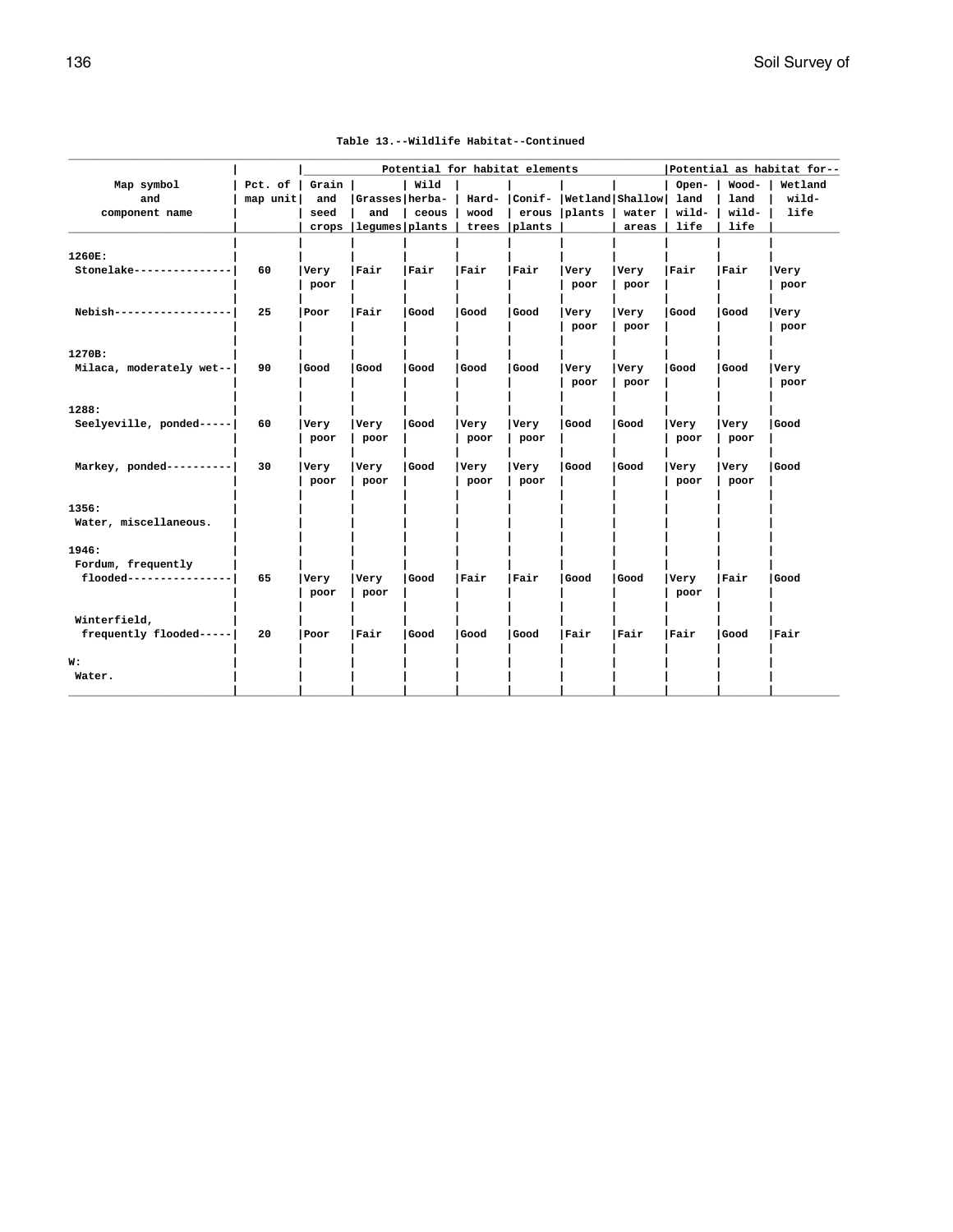# **Table 14a.--Building Site Development**

**(The information in this table indicates the dominant soil condition but does not eliminate the need for onsite investigation. The numbers in the value columns range from 0.01 to 1.00. The larger the value, the greater the limitation. See text for further explanation of ratings in this table.)**

**\_\_\_\_\_\_\_\_\_\_\_\_\_\_\_\_\_\_\_\_\_\_\_\_\_\_\_\_\_\_\_\_\_\_\_\_\_\_\_\_\_\_\_\_\_\_\_\_\_\_\_\_\_\_\_\_\_\_\_\_\_\_\_\_\_\_\_\_\_\_\_\_\_\_\_\_\_\_\_\_\_\_\_\_\_\_\_\_\_\_\_\_\_\_\_\_\_\_\_\_\_\_\_\_**

| Map symbol and<br>component name                          | Pet. <br>$ $ of $ $<br> map <br> unit | Dwellings without<br>basements             |                         | Dwellings with<br>basements                                                                                  |                 | Small commercial<br>buildings                              |               |  |
|-----------------------------------------------------------|---------------------------------------|--------------------------------------------|-------------------------|--------------------------------------------------------------------------------------------------------------|-----------------|------------------------------------------------------------|---------------|--|
|                                                           |                                       | limiting features                          |                         | Rating class and   Value   Rating class and   Value   Rating class and<br>  limiting features                |                 | limiting features                                          | Value         |  |
| 7A:<br>Hubbard-------------  95   Not limited             |                                       |                                            |                         | Not limited                                                                                                  |                 | Not limited                                                |               |  |
| 7B:<br>Hubbard-------------  95   Not limited             |                                       |                                            |                         | Not limited                                                                                                  |                 | Not limited                                                |               |  |
| 7C:<br>Hubbard------------  95 Somewhat limited           |                                       | Slope                                      | 0.04                    | Somewhat limited<br>Slope                                                                                    | 0.04            | Very limited<br>Slope                                      | 1.00          |  |
| 32B:<br>Nebish-------------  85   Somewhat limited        |                                       | Shrink-swell                               | $ 0.50\rangle$          | Somewhat limited<br>Depth to<br>saturated zone<br>Shrink-swell                                               | 0.78<br> 0.50   | Somewhat limited<br>Shrink-swell                           | 0.50          |  |
| 32C:<br>Nebish-------------  85   Somewhat limited        |                                       | Shrink-swell<br>Slope                      | 0.50 <br> 0.04          | Somewhat limited<br>Shrink-swell<br>Slope                                                                    | 0.50 <br> 0.04  | Very limited<br>Slope<br>Shrink-swell                      | 1.00<br> 0.50 |  |
| 32D:<br>$Nebish$ -------------  85   Very limited         |                                       | Slope                                      | 1.00                    | Very limited<br>Slope                                                                                        |                 | Very limited<br>$ 1.00 $ Slope                             | 11.00         |  |
| 32E:<br>Nebish--------------  85   Very limited           |                                       | Slope<br>Shrink-swell                      | 1.00 <br>$ 0.50\rangle$ | Very limited<br>Slope                                                                                        | 1.00            | Very limited<br>Slope<br>Shrink-swell                      | 1.00<br> 0.50 |  |
| 38B:<br>Waukon-------------  90 Somewhat limited          |                                       | Shrink-swell                               | $ 0.50\rangle$          | Somewhat limited<br>Depth to<br>saturated zone<br>Shrink-swell                                               | 0.78<br> 0.50   | Somewhat limited<br>Shrink-swell                           | 0.50          |  |
| 75:<br>Bluffton,<br>depressional-------  90  Very limited |                                       | Ponding<br>Depth to                        | 1.00                    | Very limited<br>Ponding<br>Depth to<br>saturated zone   1.00   saturated zone   1.00   saturated zone   1.00 |                 | Very limited<br>$ 1.00 $ Ponding<br>Depth to               | 1.00          |  |
| 125:<br>Beltrami------------  90 Somewhat limited         |                                       | Depth to<br>saturated zone<br>Shrink-swell | 0.99 <br> 0.50          | Very limited<br>Depth to<br>saturated zone<br>Shrink-swell                                                   | 1.00 <br>0.50 L | Very limited<br>Depth to<br>saturated zone<br>Shrink-swell | 0.99<br> 0.50 |  |
| 152C:<br>Milaca----                                       |                                       | 95 Somewhat limited<br>Slope               | 0.04                    | Somewhat limited<br>Slope                                                                                    | 0.04            | Very limited<br>Slope                                      | 1.00          |  |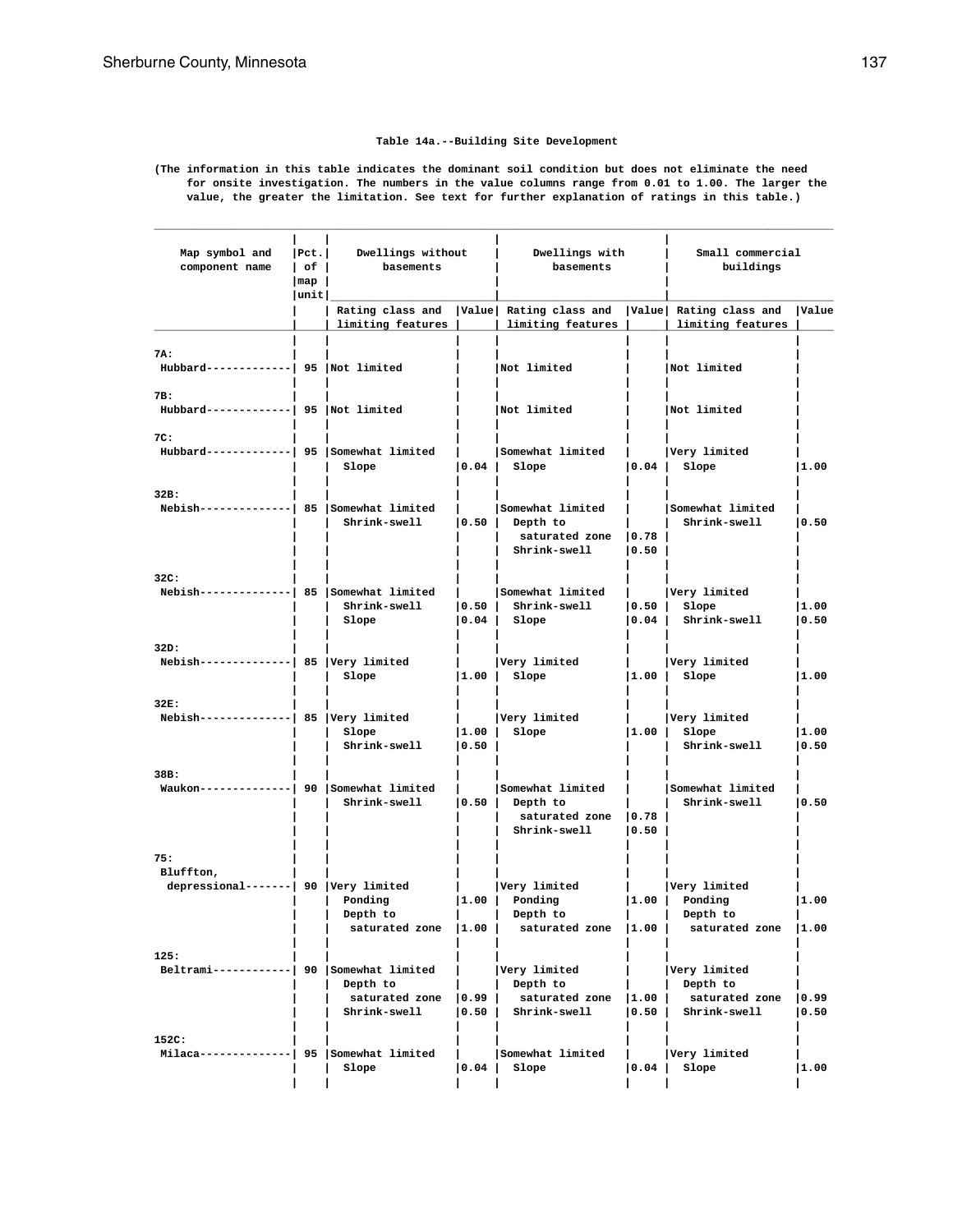| Map symbol and<br>component name                  | $ $ Pct.<br>$ $ of $ $       | Dwellings without<br>basements                                                              |                         | Dwellings with<br>basements                                                                                    |                         | Small commercial<br>buildings                        |               |
|---------------------------------------------------|------------------------------|---------------------------------------------------------------------------------------------|-------------------------|----------------------------------------------------------------------------------------------------------------|-------------------------|------------------------------------------------------|---------------|
|                                                   | $\lceil map \rceil$<br> unit |                                                                                             |                         |                                                                                                                |                         |                                                      |               |
|                                                   |                              | Rating class and   Value   Rating class and   Value   Rating class and<br>limiting features |                         | limiting features                                                                                              |                         | limiting features                                    | Value         |
| 152E:<br>Milaca--------------  95  Very limited   |                              | Slope                                                                                       |                         | Very limited<br>$ 1.00 $ Slope                                                                                 |                         | Very limited<br>$ 1.00 $ Slope                       | 1.00          |
| 158A:<br>Zimmerman-----------  95  Not limited    |                              |                                                                                             |                         | Not limited                                                                                                    |                         | Not limited                                          |               |
| 158B:<br>Zimmerman-----------  95  Not limited    |                              |                                                                                             |                         | Not limited                                                                                                    |                         | Not limited                                          |               |
| 158C:<br>Zimmerman----------  95 Somewhat limited |                              | Slope                                                                                       |                         | Somewhat limited  <br>$ 0.04 $ Slope                                                                           |                         | Very limited<br>$ 0.04 $ Slope                       | 1.00          |
| 158E:<br>Zimmerman-----------  95 Very limited    |                              | Slope                                                                                       |                         | Very limited<br>$ 1.00 $ Slope                                                                                 | $\mathcal{L}$           | Very limited<br>$ 1.00 $ Slope                       | 1.00          |
| 161:<br>Isanti, depressional  95  Very limited    |                              | Ponding<br>Depth to                                                                         |                         | Very limited<br>$ 1.00 $ Ponding<br>Depth to<br>saturated zone   1.00   saturated zone   1.00   saturated zone |                         | Very limited<br>$ 1.00 $ Ponding<br>Depth to         | 1.00<br> 1.00 |
| 162:<br>$Lino----------- 95$ Somewhat limited     |                              | Depth to<br>saturated zone   0.98                                                           |                         | Very limited<br>Depth to<br>saturated zone   1.00                                                              |                         | Somewhat limited<br>Depth to<br>saturated zone 10.98 |               |
| 164A:<br>Mora----------------  95  Very limited   |                              | Depth to                                                                                    |                         | Very limited<br>Depth to<br>saturated zone $ 1.00 $ saturated zone $ 1.00 $ saturated zone $ 1.00 $            |                         | Very limited<br>Depth to                             |               |
| 165:<br>Parent--------------  90   Very limited   |                              | Depth to                                                                                    | and the property of the | Very limited<br>Depth to<br>saturated zone $ 1.00 $ saturated zone $ 1.00 $ saturated zone $ 1.00 $            |                         | Very limited<br>Depth to                             |               |
| 166:<br>Ronneby-------------  90   Very limited   |                              | Depth to<br>saturated zone   1.00                                                           |                         | Very limited<br>Depth to<br>saturated zone   1.00                                                              |                         | Very limited<br>Depth to<br>saturated zone  1.00     |               |
| 169B:<br>Braham-------------  90 Somewhat limited |                              | Shrink-swell                                                                                | 0.50                    | Very limited<br>Depth to<br>saturated zone<br>Shrink-swell                                                     | 1.00 <br>$ 0.50\rangle$ | Somewhat limited<br>Shrink-swell<br>Slope            | 0.50<br> 0.01 |
| 169C:<br>Braham-------------  90 Somewhat limited |                              | Slope                                                                                       | 0.04                    | Somewhat limited<br>Shrink-swell<br>Slope                                                                      | 0.50 <br> 0.04          | Very limited<br>Slope                                | 1.00          |
| 169D:<br>Braham--------------  90   Very limited  |                              | Slope                                                                                       | 1.00                    | Very limited<br>Slope<br>Shrink-swell                                                                          | 1.00 <br>0.50           | Very limited<br>Slope                                | 1.00          |

 **| | | | | | |**

|  |  |  | Table 14a.--Building Site Development--Continued |
|--|--|--|--------------------------------------------------|
|--|--|--|--------------------------------------------------|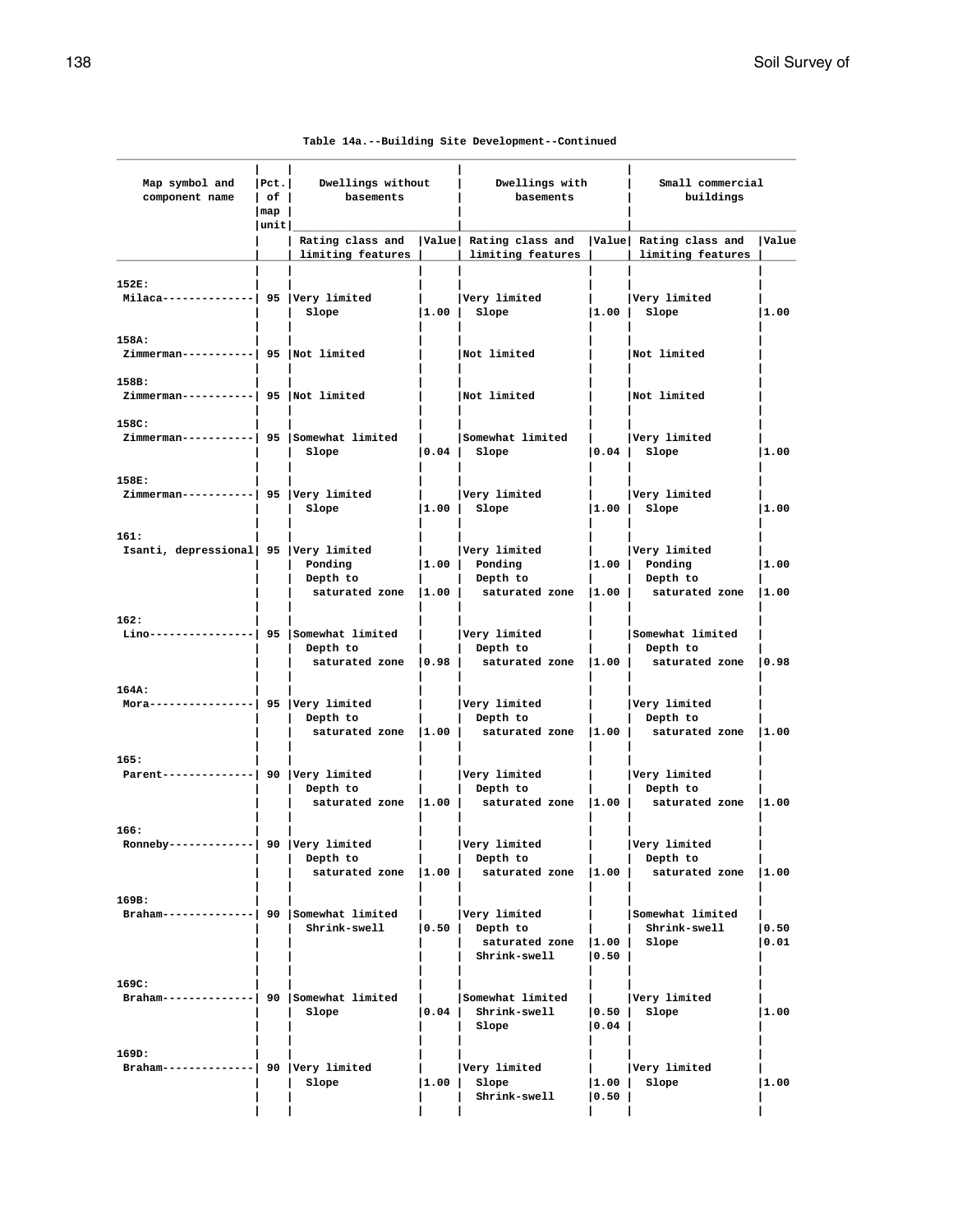| Map symbol and<br>component name                         | Pet. <br>$ $ of $ $<br>$\lceil map \rceil$<br> unit | Dwellings without<br>basements                      |                   | Dwellings with<br>basements                                           |                    | Small commercial<br>buildings                                        |                |
|----------------------------------------------------------|-----------------------------------------------------|-----------------------------------------------------|-------------------|-----------------------------------------------------------------------|--------------------|----------------------------------------------------------------------|----------------|
|                                                          |                                                     | Rating class and<br>limiting features               |                   | Value  Rating class and  Value  Rating class and<br>limiting features |                    | limiting features                                                    | Value          |
| 204B:<br>Cushing-------------  90  Not limited           |                                                     |                                                     |                   | Somewhat limited<br>Depth to<br>saturated zone   0.78                 |                    | Somewhat limited<br>Slope                                            | $ 0.12\rangle$ |
| 204C:<br>Cushing-------------  95 Somewhat limited       |                                                     | Slope                                               | 0.37              | Somewhat limited<br>Slope                                             | $\vert 0.37 \vert$ | Very limited<br>Slope                                                | 1.00           |
| 258B:<br>Sandberg------------  95  Not limited           |                                                     |                                                     |                   | Not limited                                                           |                    | Not limited                                                          |                |
| 258C:<br>Sandberg-----------  95 Somewhat limited        |                                                     | Slope                                               | 0.04              | Somewhat limited<br>Slope                                             | $\vert 0.04 \vert$ | Very limited<br>Slope                                                | 1.00           |
| 258E:<br>Sandberg------------  95  Very limited          |                                                     | Slope                                               | 1.00              | Very limited<br>Slope                                                 | 1.00               | Very limited<br>Slope                                                | 1.00           |
| 260:<br>Duelm---------------  95  Not limited            |                                                     |                                                     |                   | Very limited<br>Depth to<br>saturated zone   1.00                     |                    | Not limited                                                          |                |
| 261:<br>Isan, depressional--   95   Very limited         |                                                     | Ponding<br>Depth to<br>saturated zone $ 1.00 $      |                   | Very limited<br>$ 1.00 $ Ponding<br>Depth to<br>saturated zone  1.00  |                    | Very limited<br>$ 1.00 $ Ponding<br>Depth to<br>saturated zone  1.00 | 1.00           |
| 325:<br>Prebish,<br>depressional-------  95 Very limited |                                                     | Ponding<br>Depth to<br>saturated zone $ 1.00 $      | 1.00 <sub>1</sub> | Very limited<br>Ponding<br>Depth to<br>saturated zone $ 1.00 $        |                    | Very limited<br>$ 1.00 $ Ponding<br>Depth to<br>saturated zone 1.00  | 1.00           |
| 341:<br>Arvilla-------------  95   Not limited           |                                                     |                                                     |                   | Not limited                                                           |                    | Not limited                                                          |                |
| 346:<br>Talmoon------------  90 Very limited             |                                                     | Depth to<br>saturated zone   1.00  <br>Shrink-swell | 0.50              | Very limited<br>Depth to<br>saturated zone<br>Shrink-swell            | 1.00               | Very limited<br>Depth to<br>saturated zone<br>$ 0.50 $ Shrink-swell  | 1.00<br> 0.50  |
| 373:<br>Renshaw-------------  95   Not limited           |                                                     |                                                     |                   | Not limited                                                           |                    | Not limited                                                          |                |
| 454B:<br>Mahtomedi-----------  95 Not limited            |                                                     |                                                     |                   | Not limited                                                           |                    | Not limited                                                          |                |
| 454C:<br>Mahtomedi-----------  95 Somewhat limited       |                                                     | Slope                                               | $ 0.16\rangle$    | Somewhat limited<br>Slope                                             | 0.16               | Very limited<br>Slope                                                | 1.00           |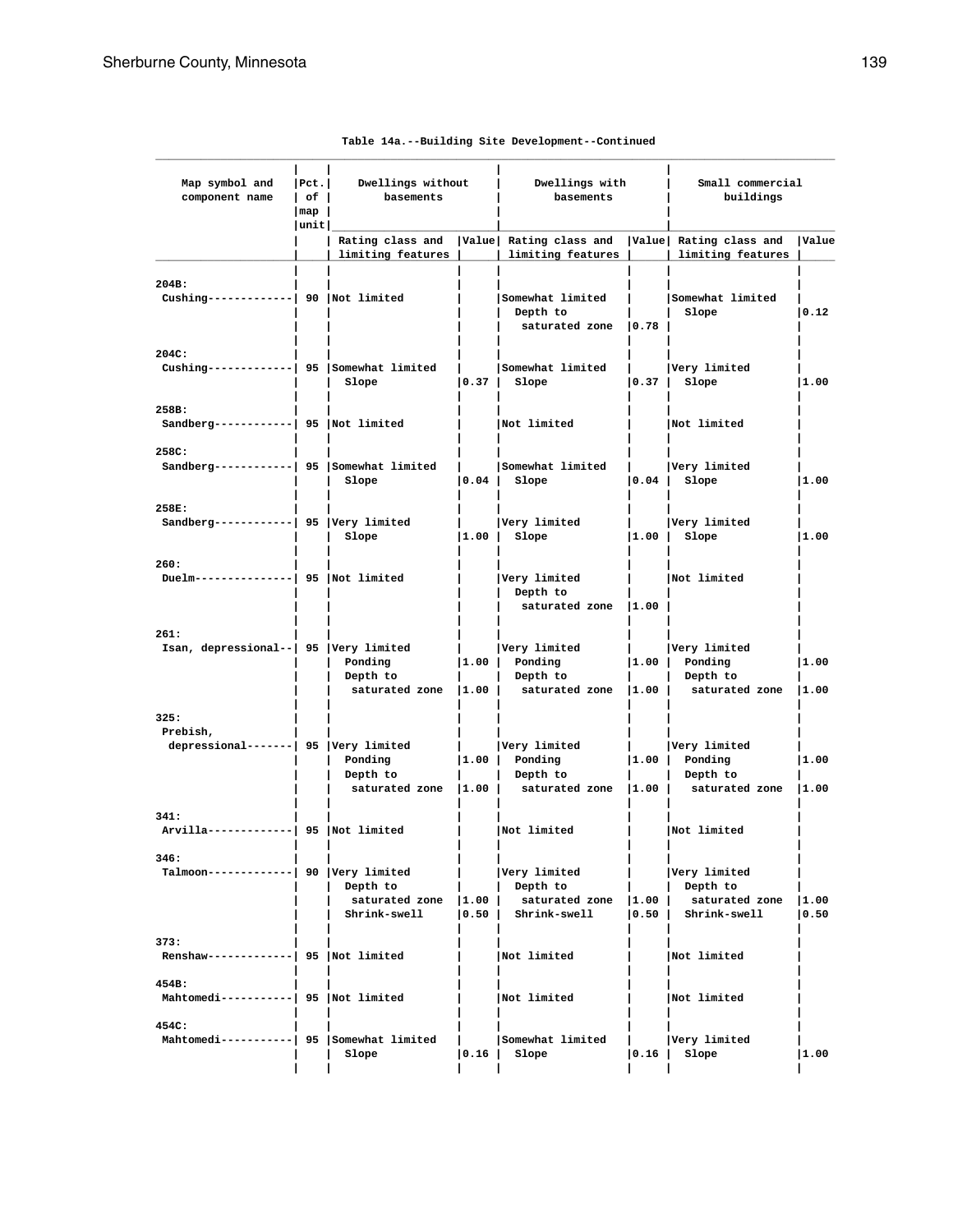| Map symbol and<br>component name                                           | $ $ Pct.<br>$ $ of $ $                     | Dwellings without<br>basements |                    | Dwellings with<br>basements                                                                         |                | Small commercial<br>buildings |               |
|----------------------------------------------------------------------------|--------------------------------------------|--------------------------------|--------------------|-----------------------------------------------------------------------------------------------------|----------------|-------------------------------|---------------|
|                                                                            | $\lceil \text{map} \rceil$<br>$ $ unit $ $ |                                |                    |                                                                                                     |                |                               |               |
|                                                                            |                                            | limiting features              |                    | Rating class and   Value  Rating class and   Value  Rating class and   Value<br>  limiting features |                | limiting features             |               |
|                                                                            |                                            |                                |                    |                                                                                                     |                |                               |               |
| 540:                                                                       |                                            |                                |                    |                                                                                                     |                |                               |               |
| Seelyeville---------  95 Very limited                                      |                                            |                                |                    | Very limited                                                                                        |                | Very limited                  |               |
|                                                                            |                                            | Ponding<br>Subsidence          | 1.00 <br> 1.00     | Ponding<br>Subsidence                                                                               | 1.00 <br> 1.00 | Ponding<br>Subsidence         | 1.00<br> 1.00 |
|                                                                            |                                            | Content of                     |                    | Content of                                                                                          |                | Content of                    |               |
|                                                                            |                                            | organic matter $ 1.00 $        |                    | organic matter $ 1.00 $                                                                             |                | organic matter                | 1.00          |
|                                                                            |                                            | Depth to                       |                    | Depth to                                                                                            |                | Depth to                      |               |
|                                                                            |                                            | saturated zone $ 1.00 $        |                    | saturated zone $ 1.00 $                                                                             |                | saturated zone  1.00          |               |
|                                                                            |                                            |                                |                    |                                                                                                     |                |                               |               |
| 543:<br>Markey--------------  90   Very limited                            |                                            |                                |                    | Very limited                                                                                        |                | Very limited                  |               |
|                                                                            |                                            | Ponding                        | $\vert 1.00 \vert$ | Ponding                                                                                             | 1.00           | Ponding                       | 1.00          |
|                                                                            |                                            | Subsidence                     | 1.00               | Subsidence                                                                                          | 1.00           | Subsidence                    | 11.00         |
|                                                                            |                                            | Content of                     |                    | Depth to                                                                                            |                | Content of                    |               |
|                                                                            |                                            | organic matter $ 1.00 $        |                    | saturated zone  1.00                                                                                |                | organic matter                | 1.00          |
|                                                                            |                                            | Depth to                       |                    |                                                                                                     |                | Depth to                      |               |
|                                                                            |                                            | saturated zone   1.00          |                    |                                                                                                     |                | saturated zone  1.00          |               |
| 544:                                                                       |                                            |                                |                    |                                                                                                     |                |                               |               |
| Cathro--------------  95   Very limited                                    |                                            |                                |                    | Very limited                                                                                        |                | Very limited                  |               |
|                                                                            |                                            | Ponding                        | 1.00               | Ponding                                                                                             |                | $ 1.00 $ Ponding              | 1.00          |
|                                                                            |                                            | Subsidence                     | 1.00               | Subsidence                                                                                          | 1.00           | Subsidence                    | 11.00         |
|                                                                            |                                            | Content of                     |                    | Depth to                                                                                            |                | Content of                    |               |
|                                                                            |                                            | $organic matter$ $ 1.00 $      |                    | saturated zone $ 1.00 $                                                                             |                | organic matter                | 1.00          |
|                                                                            |                                            | Depth to                       |                    |                                                                                                     |                | Depth to                      |               |
|                                                                            |                                            | saturated zone   1.00          |                    |                                                                                                     |                | saturated zone                | 1.00          |
| 565:                                                                       |                                            |                                |                    |                                                                                                     |                |                               |               |
| $\texttt{Eckvol1}\texttt{---}\texttt{---}\texttt{---}$ 90 Somewhat limited |                                            |                                |                    | Very limited                                                                                        |                | Somewhat limited              |               |
|                                                                            |                                            | Depth to                       |                    | Depth to                                                                                            |                | Depth to                      |               |
|                                                                            |                                            | saturated zone                 | 0.98               | saturated zone                                                                                      | 1.00           | saturated zone                | 0.98          |
|                                                                            |                                            | Shrink-swell                   | 0.50               | Shrink-swell                                                                                        | 0.50           | Shrink-swell                  | 0.50          |
| 567:                                                                       |                                            |                                |                    |                                                                                                     |                |                               |               |
| $Verndale$ ------------  95  Not limited                                   |                                            |                                |                    | Not limited                                                                                         |                | Not limited                   |               |
|                                                                            |                                            |                                |                    |                                                                                                     |                |                               |               |
| 623A:                                                                      |                                            |                                |                    |                                                                                                     |                |                               |               |
| Pierz---------------  95   Not limited                                     |                                            |                                |                    | Not limited                                                                                         |                | Not limited                   |               |
| 623B:                                                                      |                                            |                                |                    |                                                                                                     |                |                               |               |
| Pierz---------------  95   Not limited                                     |                                            |                                |                    | Not limited                                                                                         |                | Not limited                   |               |
|                                                                            |                                            |                                |                    |                                                                                                     |                |                               |               |
| 708:                                                                       |                                            |                                |                    |                                                                                                     |                |                               |               |
| Rushlake-----------  85 Somewhat limited                                   |                                            |                                |                    | Very limited                                                                                        |                | Somewhat limited              |               |
|                                                                            |                                            | Depth to                       |                    | Depth to                                                                                            |                | Depth to                      |               |
|                                                                            |                                            | saturated zone $ 0.39 $        |                    | saturated zone $ 1.00 $                                                                             |                | saturated zone $ 0.39$        |               |
| 730A:                                                                      |                                            |                                |                    |                                                                                                     |                |                               |               |
| Sanburn-------------  90  Not limited                                      |                                            |                                |                    | Not limited                                                                                         |                | Not limited                   |               |
|                                                                            |                                            |                                |                    |                                                                                                     |                |                               |               |
| 730B:                                                                      |                                            |                                |                    |                                                                                                     |                |                               |               |
| Sanburn-------------  90  Not limited                                      |                                            |                                |                    | Not limited                                                                                         |                | Not limited                   |               |
|                                                                            |                                            |                                |                    |                                                                                                     |                |                               |               |
| 732B:<br>Bushville-----------  95 Very limited                             |                                            |                                |                    | Very limited                                                                                        |                | Very limited                  |               |
|                                                                            |                                            | Depth to                       |                    | Depth to                                                                                            |                | Depth to                      |               |
|                                                                            |                                            | saturated zone  1.00           |                    | saturated zone  1.00                                                                                |                | saturated zone  1.00          |               |
|                                                                            |                                            |                                |                    |                                                                                                     |                |                               |               |
| 768:                                                                       |                                            |                                |                    |                                                                                                     |                |                               |               |
| $Mostord$ -------------  95  Not limited                                   |                                            |                                |                    | Not limited                                                                                         |                | Not limited                   |               |

 **| | | | | | |**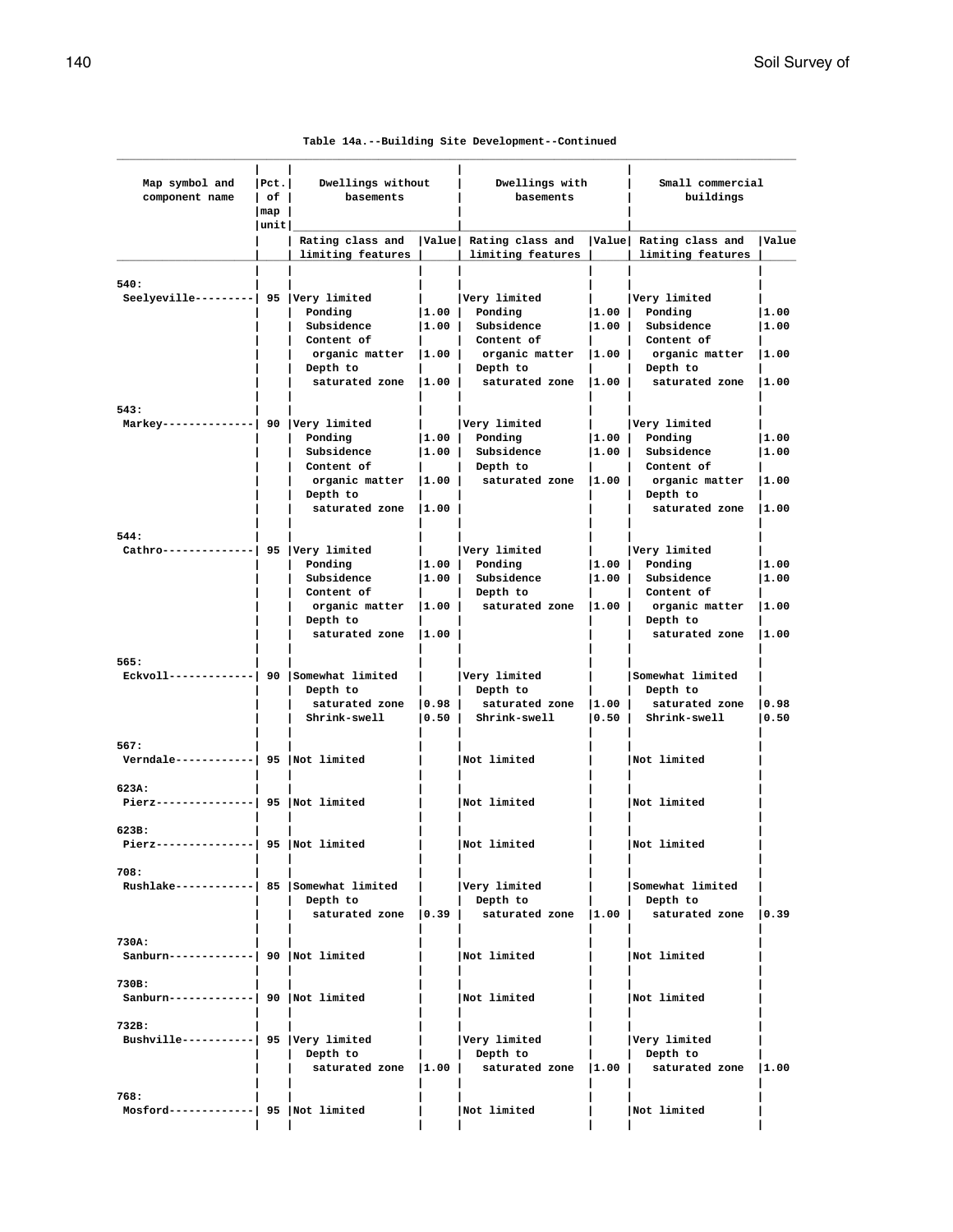| Map symbol and<br>component name                                 | Pet. <br>of  <br> map<br> unit | Dwellings without<br>basements                                                              |                          | Dwellings with<br>basements                                                                                |                           | Small commercial<br>buildings                                                                        |                                  |
|------------------------------------------------------------------|--------------------------------|---------------------------------------------------------------------------------------------|--------------------------|------------------------------------------------------------------------------------------------------------|---------------------------|------------------------------------------------------------------------------------------------------|----------------------------------|
|                                                                  |                                | Rating class and<br>limiting features                                                       |                          | Value Rating class and<br>limiting features                                                                |                           | Value Rating class and<br>limiting features                                                          | Value                            |
| 771:<br>Elkriver, rarely<br>flooded-----------  95  Very limited |                                | Flooding                                                                                    | 1.00                     | Very limited<br>Flooding<br>Depth to<br>saturated zone                                                     | 11.00 l<br>$ 0.95\rangle$ | Very limited<br>Flooding                                                                             | 1.00                             |
| 799:                                                             |                                |                                                                                             |                          |                                                                                                            |                           |                                                                                                      |                                  |
| Seelyeville,<br>frequently flooded   45   Very limited           |                                | Subsidence<br>Flooding<br>Content of<br>organic matter<br>Depth to<br>saturated zone   1.00 | 1.00 <br> 1.00 <br> 1.00 | Very limited<br>Subsidence<br>Flooding<br>Content of<br>organic matter<br>Depth to<br>saturated zone  1.00 | 1.00 <br> 1.00 <br> 1.00  | Very limited<br>Subsidence<br>Flooding<br>Content of<br>organic matter<br>Depth to<br>saturated zone | 11.00<br> 1.00<br> 1.00<br> 1.00 |
| Bowstring,<br>frequently flooded   45   Very limited             |                                | Subsidence<br>Flooding                                                                      | 1.00 <br> 1.00           | Very limited<br>Subsidence<br>Flooding                                                                     | 1.00 <br> 1.00            | Very limited<br>Subsidence<br>Flooding                                                               | 11.00<br>1.00                    |
|                                                                  |                                | Content of<br>organic matter<br>Depth to<br>saturated zone                                  | 1.00<br>$ 1.00\rangle$   | Content of<br>organic matter<br>Depth to<br>saturated zone                                                 | $ 1.00\rangle$<br> 1.00   | Content of<br>organic matter<br>Depth to<br>saturated zone                                           | 1.00<br> 1.00                    |
| 1013:<br>Pits----------------  90   Not rated                    |                                |                                                                                             |                          | Not rated                                                                                                  |                           | Not rated                                                                                            |                                  |
| 1015:<br>Udipsamments--------  90  Not rated                     |                                |                                                                                             |                          | Not rated                                                                                                  |                           | Not rated                                                                                            |                                  |
| 1016:<br>Udorthents---------  90  Not rated                      |                                |                                                                                             |                          | Not rated                                                                                                  |                           | Not rated                                                                                            |                                  |
| 1028:<br>Udorthents---------  45  Not rated                      |                                |                                                                                             |                          | Not rated                                                                                                  |                           | Not rated                                                                                            |                                  |
| Pits, gravel--------  $40$ Not rated                             |                                |                                                                                             |                          | Not rated                                                                                                  |                           | Not rated                                                                                            |                                  |
| 1109:<br>Isanti--------------  90 Very limited                   |                                | Depth to                                                                                    |                          | Very limited<br>Depth to<br>saturated zone  1.00   saturated zone  1.00   saturated zone  1.00             |                           | Very limited<br>Depth to                                                                             |                                  |
| 1110:<br>Isan----------------  90   Very limited                 |                                | Depth to                                                                                    |                          | Very limited<br>Depth to<br>saturated zone $ 1.00 $ saturated zone $ 1.00 $ saturated zone $ 1.00 $        |                           | Very limited<br>Depth to                                                                             |                                  |
| 1223:<br>Sandberg------------  $60$  Not limited                 |                                |                                                                                             |                          | Not limited                                                                                                |                           | Not limited                                                                                          |                                  |
| Arvilla-------------  30   Not limited                           |                                |                                                                                             |                          | Not limited                                                                                                |                           | Not limited                                                                                          |                                  |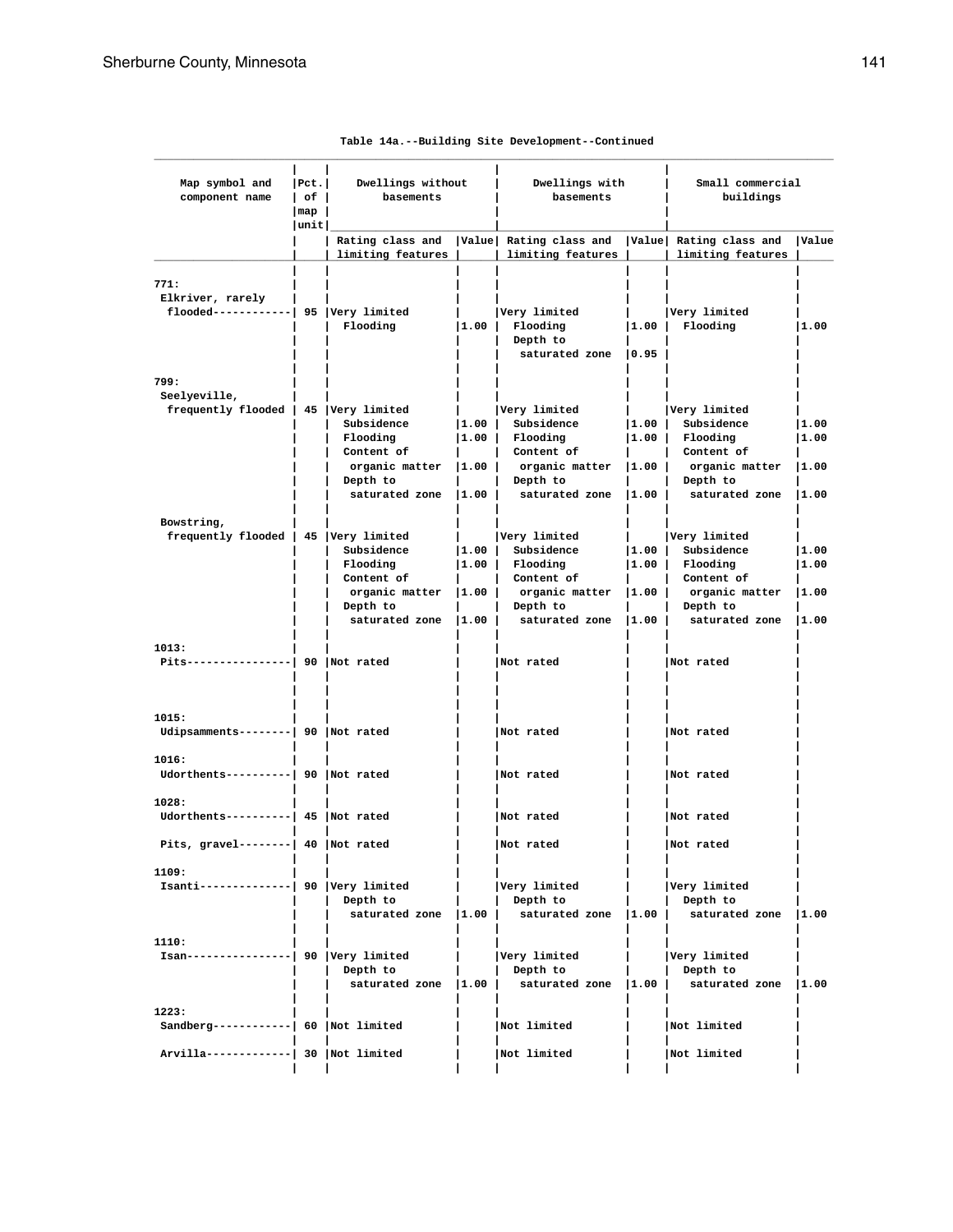| Map symbol and<br>component name                             | $ $ Pct.<br>Dwellings without<br>$ $ of $ $<br>basements |                                   | Dwellings with<br>basements |                                                                                                                 | Small commercial<br>buildings |                                                             |       |
|--------------------------------------------------------------|----------------------------------------------------------|-----------------------------------|-----------------------------|-----------------------------------------------------------------------------------------------------------------|-------------------------------|-------------------------------------------------------------|-------|
|                                                              | $\lfloor map \rfloor$<br> unit                           |                                   |                             |                                                                                                                 |                               |                                                             |       |
|                                                              |                                                          | limiting features                 |                             | Rating class and   Value  Rating class and   Value  Rating class and<br>  limiting features                     |                               | limiting features                                           | Value |
|                                                              |                                                          |                                   |                             |                                                                                                                 |                               |                                                             |       |
| 1224:<br>Hubbard-------------  60   Not limited              |                                                          |                                   |                             | Not limited                                                                                                     |                               | Not limited                                                 |       |
| Verndale------------  35  Not limited                        |                                                          |                                   |                             | Not limited                                                                                                     |                               | Not limited                                                 |       |
| 1231:                                                        |                                                          |                                   |                             |                                                                                                                 |                               |                                                             |       |
| Hubbard------------  60  Not limited                         |                                                          |                                   |                             | Not limited                                                                                                     |                               | Not limited                                                 |       |
| $Mostord$ -------------  35  Not limited                     |                                                          |                                   |                             | Not limited                                                                                                     |                               | Not limited                                                 |       |
| 1253B:                                                       |                                                          |                                   |                             |                                                                                                                 |                               |                                                             |       |
| Stonelake-----------  60  Not limited                        |                                                          |                                   |                             | Not limited                                                                                                     |                               | Not limited                                                 |       |
| Sanburn-------------  30  Not limited                        |                                                          |                                   |                             | Not limited                                                                                                     |                               | Not limited                                                 |       |
| 1253C:                                                       |                                                          |                                   |                             |                                                                                                                 |                               |                                                             |       |
| Stonelake----------  65   Somewhat limited                   |                                                          | Slope                             |                             | Somewhat limited  <br>$ 0.16 $ Slope                                                                            |                               | Very limited<br>$ 0.16 $ Slope                              | 1.00  |
| Sanburn------------  25  Somewhat limited                    |                                                          | Slope                             |                             | Somewhat limited<br>$ 0.16 $ Slope                                                                              |                               | Very limited<br>$ 0.16 $ Slope                              | 1.00  |
| 1253E:                                                       |                                                          |                                   |                             |                                                                                                                 |                               |                                                             |       |
| Stonelake-----------  65 Very limited                        |                                                          | Slope                             | $\mathbf{L}$                | Very limited<br>$ 1.00 $ Slope                                                                                  |                               | Very limited<br>$ 1.00 $ Slope                              | 1.00  |
| Sanburn-------------  25  Very limited                       |                                                          | Slope                             |                             | Very limited<br>$ 1.00 $ Slope                                                                                  |                               | Very limited<br>$ 1.00 $ Slope                              | 1.00  |
| 1254:                                                        |                                                          |                                   |                             |                                                                                                                 |                               |                                                             |       |
| Ricelake------------  90 Somewhat limited                    |                                                          | Depth to                          |                             | Very limited<br>Depth to<br>saturated zone $\vert 0.99 \vert$ saturated zone $\vert 1.00 \vert$<br>Shrink-swell | $ 0.50\rangle$                | Very limited<br>Depth to<br>saturated zone   0.99           |       |
| 1255:<br>Elkriver,<br>occasionally                           |                                                          |                                   |                             |                                                                                                                 |                               |                                                             |       |
| flooded------------  90  Very limited                        |                                                          |                                   |                             | Very limited                                                                                                    |                               | Very limited                                                |       |
|                                                              |                                                          | Flooding                          |                             | $ 1.00 $ Flooding                                                                                               |                               | $ 1.00 $ Flooding                                           | 1.00  |
|                                                              |                                                          | Depth to<br>saturated zone   0.98 |                             | Depth to                                                                                                        |                               | Depth to<br>saturated zone $ 1.00 $ saturated zone $ 0.98 $ |       |
| 1256:                                                        |                                                          |                                   |                             |                                                                                                                 |                               |                                                             |       |
| Cantlin------------  90  Not limited                         |                                                          |                                   |                             | Somewhat limited<br>Depth to<br>saturated zone   0.82                                                           |                               | Not limited                                                 |       |
|                                                              |                                                          |                                   |                             |                                                                                                                 |                               |                                                             |       |
| 1257:                                                        |                                                          |                                   |                             |                                                                                                                 |                               |                                                             |       |
| Elkriver, rarely<br>$f$ looded------------  55  Very limited |                                                          |                                   |                             | Very limited                                                                                                    |                               | Very limited                                                |       |
|                                                              |                                                          | Flooding                          |                             | $ 1.00 $ Flooding                                                                                               |                               | $ 1.00 $ Flooding                                           | 1.00  |
|                                                              |                                                          |                                   |                             | Depth to<br>saturated zone $ 0.95 $                                                                             |                               |                                                             |       |
|                                                              |                                                          |                                   |                             |                                                                                                                 |                               |                                                             |       |
| Mosford, rarely                                              |                                                          |                                   |                             |                                                                                                                 |                               |                                                             |       |
| flooded------------  35  Very limited                        |                                                          | Flooding                          |                             | Very limited<br>$ 1.00 $ Flooding                                                                               | $\vert 1.00 \vert$            | Very limited<br>Flooding                                    | 1.00  |
|                                                              |                                                          |                                   |                             | Depth to                                                                                                        |                               |                                                             |       |
|                                                              |                                                          |                                   |                             | saturated zone   0.95                                                                                           |                               |                                                             |       |

 **| | | | | | |**

|  |  |  | Table 14a.--Building Site Development--Continued |
|--|--|--|--------------------------------------------------|
|--|--|--|--------------------------------------------------|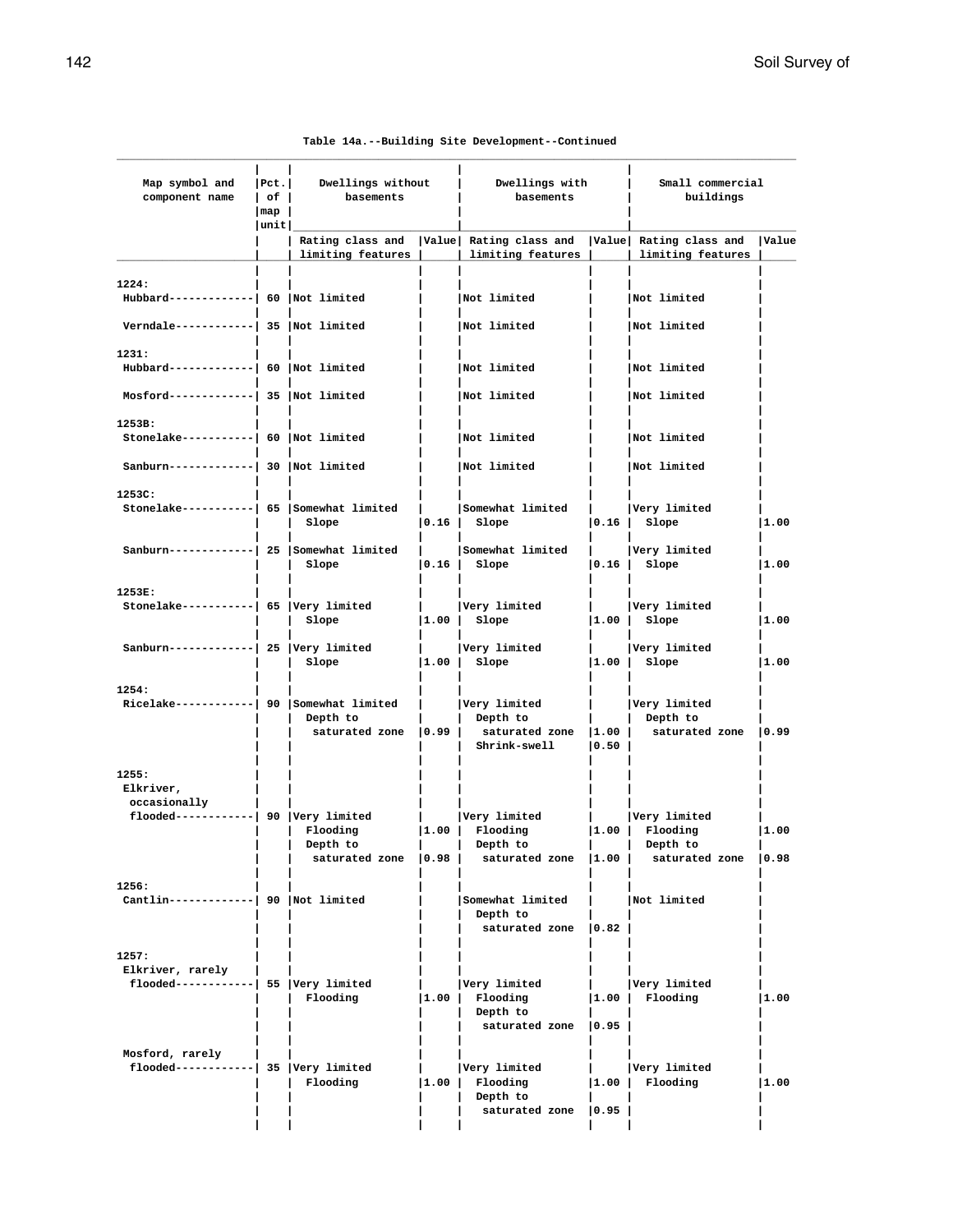| Map symbol and<br>component name                                       | Pet. <br>$ $ of $ $<br>$\lceil map \rceil$ | Dwellings without<br>basements                                                          |                          | Dwellings with<br>basements                                             |                           | Small commercial<br>buildings                                         |                       |
|------------------------------------------------------------------------|--------------------------------------------|-----------------------------------------------------------------------------------------|--------------------------|-------------------------------------------------------------------------|---------------------------|-----------------------------------------------------------------------|-----------------------|
|                                                                        | unit                                       | Rating class and [Value] Rating class and [Value] Rating class and<br>limiting features |                          | limiting features                                                       |                           | limiting features                                                     | Value                 |
| 1258B:<br>Zimmerman, thick<br>solum--------------  95   Not limited    |                                            |                                                                                         |                          | Not limited                                                             |                           | Not limited                                                           |                       |
| 1258C:<br>Zimmerman, thick<br>solum--------------  95 Somewhat limited |                                            | Slope                                                                                   |                          | Somewhat limited<br>$ 0.04 $ Slope                                      |                           | Very limited<br>$ 0.04 $ Slope                                        | 1.00                  |
| 1258E:<br>Zimmerman, thick<br>$solum------- 95   Very limited$         |                                            | Slope                                                                                   | $\mathbf{L}$             | Very limited<br>$ 1.00 $ Slope                                          |                           | Very limited<br>$ 1.00 $ Slope                                        | 1.00                  |
| 1260B:<br>Stonelake-----------  55  Not limited                        |                                            |                                                                                         |                          | Not limited                                                             |                           | Not limited                                                           |                       |
| Nebish-------------  30 Somewhat limited                               |                                            | Shrink-swell                                                                            | 0.50                     | Somewhat limited<br>Depth to<br>saturated zone   0.78  <br>Shrink-swell | 0.50                      | Somewhat limited<br>Shrink-swell                                      | 0.50                  |
| 1260C:<br>Stonelake----------  55 Somewhat limited                     |                                            | Slope                                                                                   | 0.04                     | Somewhat limited<br>Slope                                               |                           | Very limited<br>$ 0.04 $ Slope                                        | 1.00                  |
| Nebish-------------  30 Somewhat limited                               |                                            | Shrink-swell<br>Slope                                                                   | 0.50 <br> 0.04           | Somewhat limited<br>Slope                                               |                           | Very limited<br>$ 0.04 $ Slope<br>Shrink-swell                        | 1.00<br> 0.50         |
| 1260E:<br>Stonelake-----------  60 Very limited                        |                                            | Slope                                                                                   | $\mathbf{L}$<br> 1.00    | Very limited<br>Slope                                                   |                           | Very limited<br>$ 1.00 $ Slope                                        | 1.00                  |
| Nebish-------------  25  Very limited                                  |                                            | Slope<br>Shrink-swell                                                                   | 1.00 <br> 0.50           | Very limited<br>Slope                                                   |                           | Very limited<br>$ 1.00 $ Slope<br>Shrink-swell                        | 1.00<br> 0.50         |
| 1270B:<br>Milaca, moderately                                           |                                            |                                                                                         |                          |                                                                         |                           |                                                                       |                       |
| wet----------------  90  Not limited                                   |                                            |                                                                                         |                          | Very limited<br>Depth to<br>saturated zone  1.00                        |                           | Somewhat limited<br>Slope                                             | 0.01                  |
| 1288:                                                                  |                                            |                                                                                         |                          |                                                                         |                           |                                                                       |                       |
| Seelyeville, ponded   60 Very limited                                  |                                            | Ponding<br>Subsidence                                                                   | 1.00 <br> 1.00           | Very limited<br>Ponding<br>Subsidence                                   | 1.00 <br> 1.00            | Very limited<br>Ponding<br>Subsidence                                 | 1.00<br>1.00          |
|                                                                        |                                            | Content of<br>organic matter<br>Depth to                                                | 1.00                     | Content of<br>organic matter<br>Depth to                                | 1.00                      | Content of<br>organic matter<br>Depth to                              | 1.00                  |
|                                                                        |                                            | saturated zone                                                                          | 1.00                     | saturated zone                                                          | 1.00                      | saturated zone                                                        | 1.00                  |
| Markey, ponded------ 30 Very limited                                   |                                            | Ponding<br>Subsidence<br>Content of<br>organic matter                                   | 1.00 <br> 1.00 <br> 1.00 | Very limited<br>Ponding<br>Subsidence<br>Depth to<br>saturated zone     | 1.00  <br> 1.00 <br> 1.00 | Very limited<br>Ponding<br>Subsidence<br>Content of<br>organic matter | 1.00<br>1.00<br> 1.00 |
|                                                                        |                                            | Depth to<br>saturated zone                                                              | 1.00                     |                                                                         |                           | Depth to<br>saturated zone                                            | 1.00                  |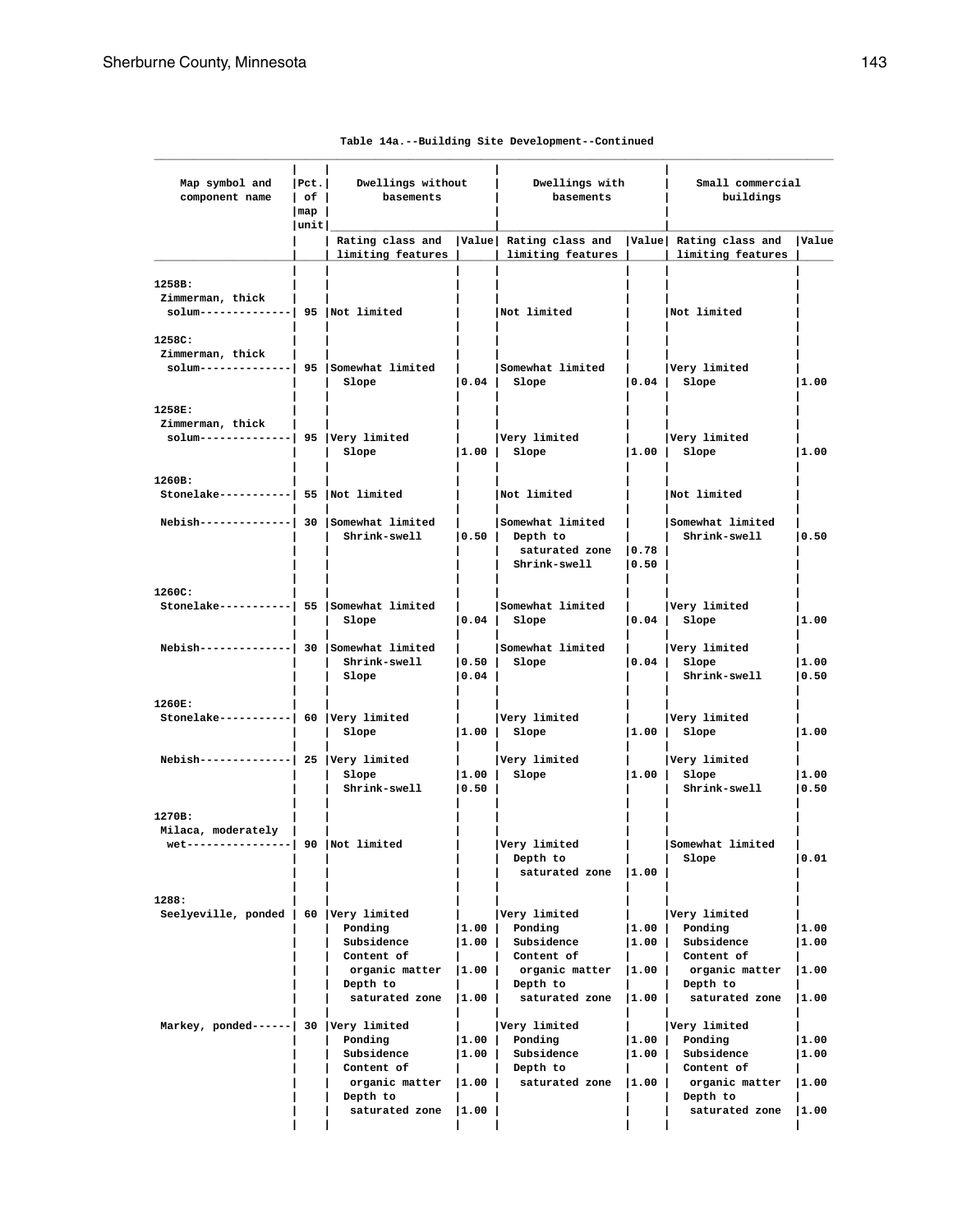| Map symbol and           | Pct. | Dwellings without |       | Dwellings with         |       | Small commercial       |              |
|--------------------------|------|-------------------|-------|------------------------|-------|------------------------|--------------|
| component name           | of   | basements         |       | basements              |       | buildings              |              |
|                          | map  |                   |       |                        |       |                        |              |
|                          | unit |                   |       |                        |       |                        |              |
|                          |      | Rating class and  |       | Value Rating class and |       | Value Rating class and | <b>Value</b> |
|                          |      | limiting features |       | limiting features      |       | limiting features      |              |
|                          |      |                   |       |                        |       |                        |              |
| 1356:                    |      |                   |       |                        |       |                        |              |
| Water, miscellaneous 100 |      | Not rated         |       | Not rated              |       | Not rated              |              |
| 1946:                    |      |                   |       |                        |       |                        |              |
| Fordum, frequently       |      |                   |       |                        |       |                        |              |
| $float--------------$    | 65   | Very limited      |       | Very limited           |       | Very limited           |              |
|                          |      | Flooding          | 1.00  | Flooding               | 11.00 | Flooding               | 1.00         |
|                          |      | Depth to          |       | Depth to               |       | Depth to               |              |
|                          |      | saturated zone    | 11.00 | saturated zone         | 11.00 | saturated zone         | 11.00        |
| Winterfield,             |      |                   |       |                        |       |                        |              |
| frequently flooded       | 20   | Very limited      |       | Very limited           |       | Very limited           |              |
|                          |      | Flooding          | 11.00 | Flooding               | 11.00 | Flooding               | 1.00         |
|                          |      | Depth to          |       | Depth to               |       | Depth to               |              |
|                          |      | saturated zone    | 10.98 | saturated zone         | 1.00  | saturated zone         | 0.98         |
|                          |      |                   |       |                        |       |                        |              |
| W:                       |      |                   |       |                        |       |                        |              |
| Water--------------- 100 |      | Not rated         |       | Not rated              |       | Not rated              |              |
|                          |      |                   |       |                        |       |                        |              |

|  | Table 14a.--Building Site Development--Continued |
|--|--------------------------------------------------|
|--|--------------------------------------------------|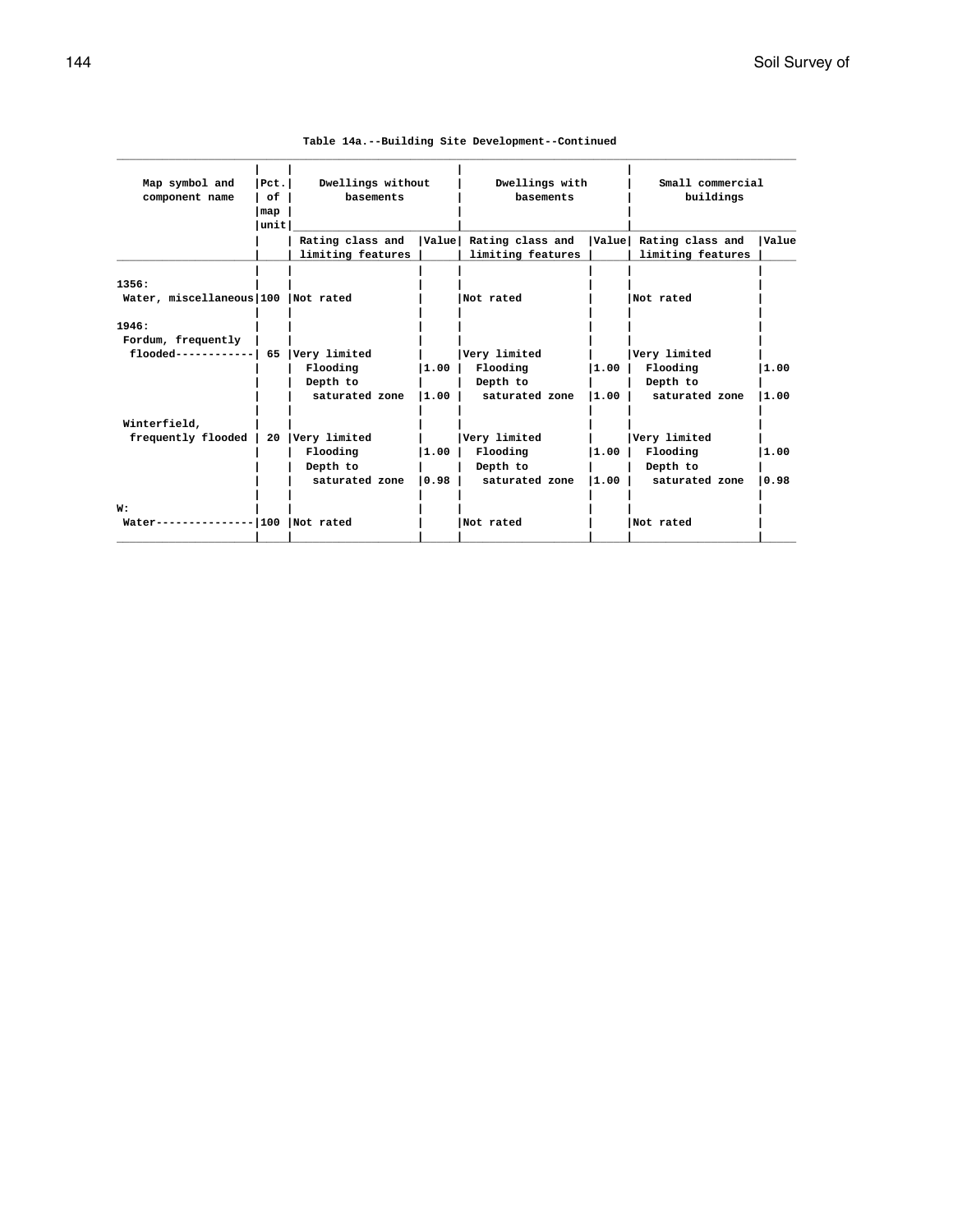## **Table 14b.--Building Site Development**

**(The information in this table indicates the dominant soil condition but does not eliminate the need for onsite investigation. The numbers in the value columns range from 0.01 to 1.00. The larger the value, the greater the limitation. See text for further explanation of ratings in this table.)**

| Map symbol and<br>component name                         | Pet. <br>  of  <br>$\lceil map \rceil$<br> unit | Local roads and<br>streets                                                                          |                          | Shallow excavations                                                                                            |                         | Lawns and landscaping                                 |               |
|----------------------------------------------------------|-------------------------------------------------|-----------------------------------------------------------------------------------------------------|--------------------------|----------------------------------------------------------------------------------------------------------------|-------------------------|-------------------------------------------------------|---------------|
|                                                          |                                                 | Rating class and   Value   Rating class and   Value   Rating class and   Value<br>limiting features |                          | limiting features                                                                                              |                         | limiting features                                     |               |
| 7A:<br>Hubbard-------------  95   Not limited            |                                                 |                                                                                                     |                          | Very limited<br>Cutbanks cave  1.00   Droughty                                                                 |                         | Somewhat limited                                      | 0.50          |
| 7B:<br>Hubbard-------------  95   Not limited            |                                                 |                                                                                                     |                          | Very limited<br>Cutbanks cave  1.00   Droughty                                                                 |                         | Somewhat limited                                      | 10.59         |
| 7C:<br>Hubbard------------  95   Somewhat limited        |                                                 | Slope                                                                                               |                          | Very limited<br>$\vert 0.04 \vert$ Cutbanks cave $\vert 1.00 \vert$ Droughty<br>Slope                          |                         | Somewhat limited<br>$ 0.04 $ Slope                    | 0.83<br> 0.04 |
| 32B:<br>Nebish-------------  85 Somewhat limited         |                                                 | Shrink-swell<br>Frost action                                                                        |                          | Somewhat limited<br>$ 0.50 $ Depth to<br>$\vert 0.50 \vert$ saturated zone $\vert 0.78 \vert$<br>Cutbanks cave | 0.10                    | Not limited                                           |               |
| 32C:<br>Nebish-------------  85   Somewhat limited       |                                                 | Shrink-swell<br>Frost action<br>Slope                                                               | 0.04                     | Somewhat limited<br>$\vert 0.50 \vert$ Cutbanks cave $\vert 0.10 \vert$ Slope<br>$ 0.50 $ Slope                | 0.04                    | Somewhat limited                                      | 0.04          |
| 32D:<br>$Nebish$ -------------  85   Very limited        |                                                 | Slope<br>Frost action                                                                               |                          | Very limited<br>$ 1.00 $ Slope<br>  0.50   Cutbanks cave                                                       | $\vert 0.10 \vert$      | Very limited<br>$ 1.00 $ Slope                        | 1.00          |
| 32E:<br>Nebish--------------  85  Very limited           |                                                 | Slope<br>Shrink-swell<br>Frost action                                                               | 0.50                     | Very limited<br>$ 1.00 $ Slope<br>0.50 Cutbanks cave                                                           | 0.10                    | Very limited<br>$ 1.00 $ Slope                        | 1.00          |
| 38B:<br>Waukon--------------  90 Somewhat limited        |                                                 | Shrink-swell<br>Frost action                                                                        |                          | Somewhat limited<br>$ 0.50 $ Depth to<br>$\vert 0.50 \vert$ saturated zone $\vert 0.78 \vert$<br>Cutbanks cave | 0.10                    | Not limited                                           |               |
| 75:<br>Bluffton,<br>depressional-------  90 Very limited |                                                 | Ponding<br>Frost action<br>Depth to<br>saturated zone                                               | 1.00 <br> 1.00 <br>11.00 | Very limited<br>Ponding<br>Depth to<br>saturated zone<br>Cutbanks cave                                         | 1.00  <br> 1.00<br>0.10 | Very limited<br>Ponding<br>Depth to<br>saturated zone | 1.00<br> 1.00 |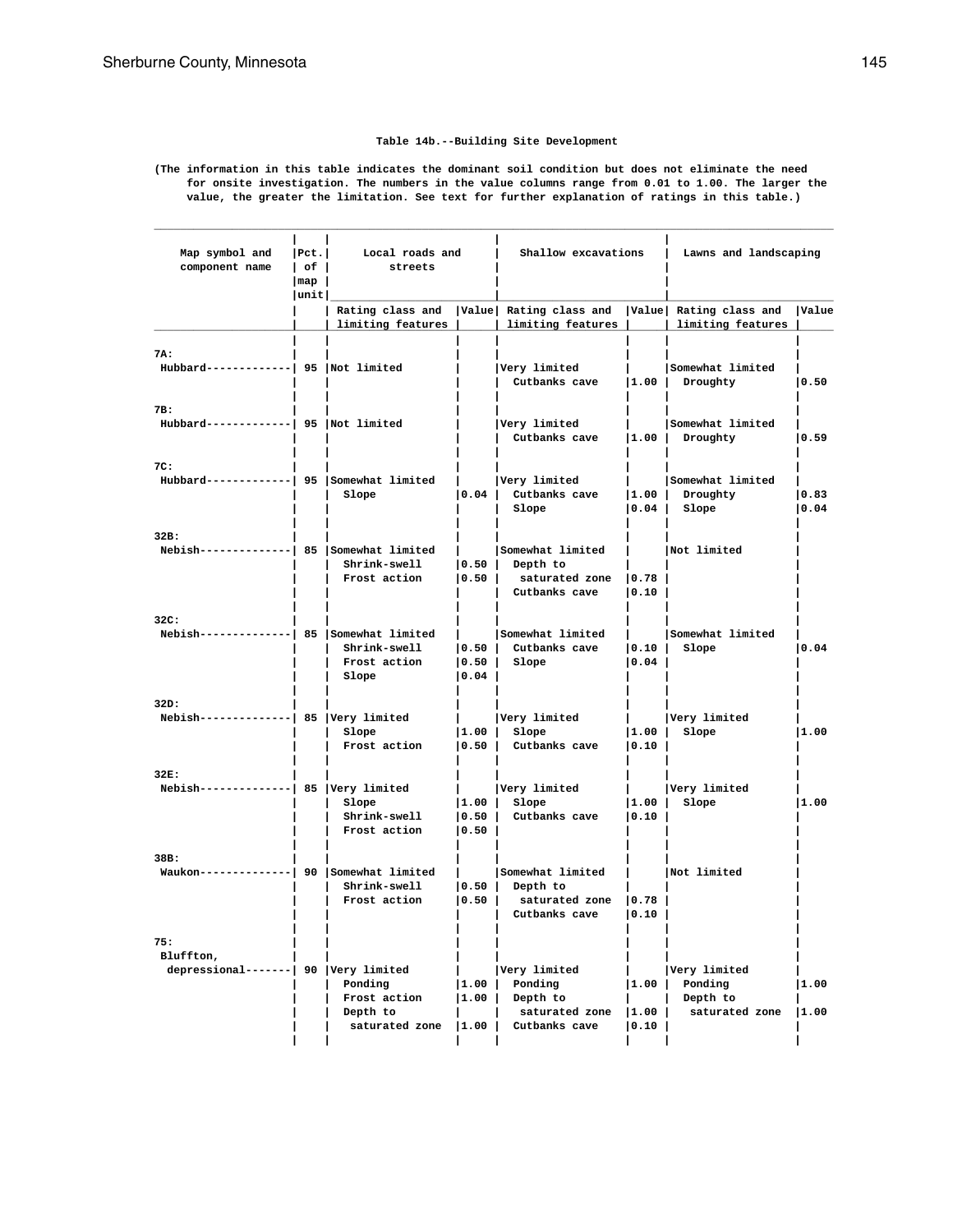|  |  |  | Table 14b.--Building Site Development--Continued |
|--|--|--|--------------------------------------------------|
|--|--|--|--------------------------------------------------|

| Map symbol and<br>component name                                                 | Pet. <br>l of I<br>  map | Local roads and<br>streets                                          |                             | Shallow excavations                                                                         |                                                | Lawns and landscaping                                                        |                |
|----------------------------------------------------------------------------------|--------------------------|---------------------------------------------------------------------|-----------------------------|---------------------------------------------------------------------------------------------|------------------------------------------------|------------------------------------------------------------------------------|----------------|
|                                                                                  | unit                     |                                                                     |                             |                                                                                             |                                                |                                                                              |                |
|                                                                                  |                          | limiting features                                                   |                             | Rating class and   Value   Rating class and   Value   Rating class and<br>limiting features |                                                | limiting features                                                            | <b>Value</b>   |
| 125:<br>Beltrami------------  90 Very limited                                    |                          | Frost action<br>Depth to<br>saturated zone $ 0.78 $<br>Shrink-swell | 1.00 <br> 0.50              | Very limited<br>Depth to<br>saturated zone $ 1.00 $<br>Cutbanks cave                        | 0.10                                           | Somewhat limited<br>Depth to<br>saturated zone $ 0.78$                       |                |
| 152C:                                                                            |                          |                                                                     |                             |                                                                                             |                                                |                                                                              |                |
| Milaca-------------  95 Somewhat limited                                         |                          | Frost action<br>Slope                                               | 0.50 <br> 0.04              | Somewhat limited<br>Depth to dense<br>layer<br>Cutbanks cave<br>Slope                       | 0.50 <br> 0.10 <br>$ 0.04\rangle$              | Somewhat limited<br>Slope                                                    | 0.04           |
| 152E:<br>$\texttt{Milaca}\texttt{---}\texttt{---}\texttt{---}$ 95   Very limited |                          | Slope<br>Frost action                                               | 1.00 <br> 0.50              | Very limited<br>Slope<br>Depth to dense<br>laver<br>Cutbanks cave                           | 1.00 <br> 0.50 <br>$ 0.10\rangle$              | Very limited<br>Slope                                                        | 1.00           |
| 158A:<br>Zimmerman-----------  95   Not limited                                  |                          |                                                                     |                             | Very limited<br>Cutbanks cave                                                               | 1.00                                           | Somewhat limited<br>Droughty                                                 | 0.34           |
| 158B:<br>Zimmerman-----------  95   Not limited                                  |                          |                                                                     |                             | Very limited<br>Cutbanks cave                                                               | $\vert 1.00 \vert$                             | Somewhat limited<br>Droughty                                                 | 0.34           |
| 158C:<br>Zimmerman-----------  95 Somewhat limited                               |                          | Slope                                                               | 0.04                        | Very limited<br>Cutbanks cave<br>Slope                                                      | 1.00 <br> 0.04                                 | Somewhat limited<br>Droughty<br>Slope                                        | 0.34 <br> 0.04 |
| 158E:                                                                            |                          |                                                                     |                             |                                                                                             |                                                |                                                                              |                |
| Zimmerman-----------  95  Very limited                                           |                          | Slope                                                               | 1.00                        | Very limited<br>Cutbanks cave<br>Slope                                                      | 1.00 <br> 1.00                                 | Very limited<br>Slope<br>Droughty                                            | 1.00<br> 0.34  |
| 161:<br>Isanti, depressional 95 Very limited                                     |                          | Ponding<br>Depth to<br>saturated zone  1.00  <br>Frost action       | $\vert 1.00 \vert$<br> 0.50 | Very limited<br>Ponding<br>Cutbanks cave<br>Depth to<br>saturated zone  1.00                | $\vert 1.00 \vert$                             | Verv limited<br>$ 1.00 $ Ponding<br>Depth to<br>saturated zone  1.00         | 1.00           |
| 162:<br>$Lino----------- -  95   somewhat limited$                               |                          | Depth to<br>saturated zone   0.75   Depth to<br>Frost action        | 0.50                        | Very limited<br>Cutbanks cave<br>saturated zone $ 1.00 $                                    |                                                | Somewhat limited<br>$ 1.00 $ Depth to<br>saturated zone $ 0.75 $<br>Droughty | $ 0.42\rangle$ |
| 164A:<br>Mora----------------  95   Very limited                                 |                          | Frost action<br>Depth to<br>saturated zone   1.00                   | $\vert 1.00 \vert$          | Very limited<br>Depth to<br>saturated zone<br>Depth to dense<br>layer<br>Cutbanks cave      | $\vert 1.00 \vert$<br> 0.50 <br>$ 0.10\rangle$ | Very limited<br>Depth to<br>saturated zone   1.00                            |                |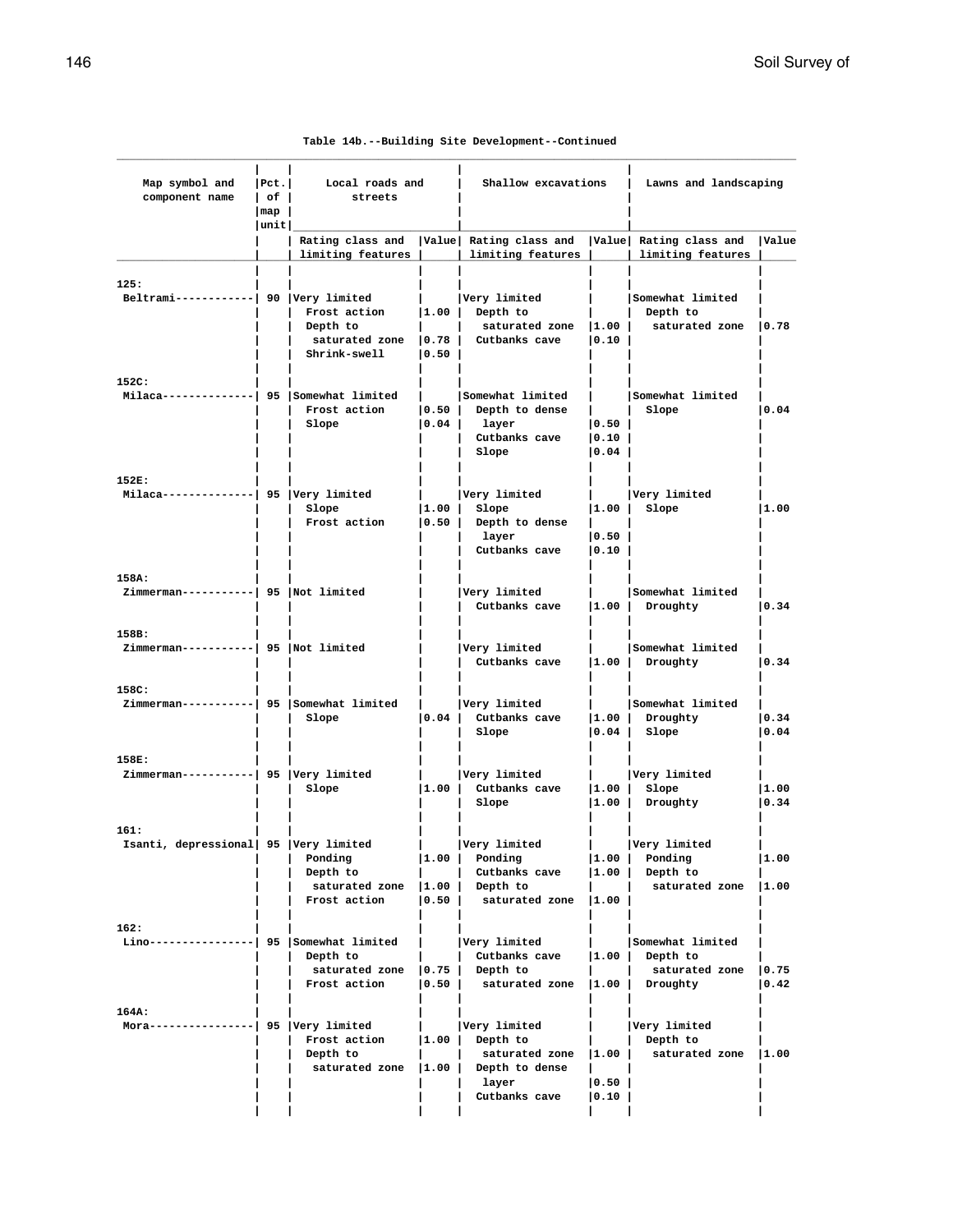| Map symbol and<br>component name                                 | Pet. <br>$ $ of $ $<br>$\lceil \text{map} \rceil$<br> unit | Local roads and<br>streets                                                                        |                | Shallow excavations                                                                               |                | Lawns and landscaping                                                         |                          |  |
|------------------------------------------------------------------|------------------------------------------------------------|---------------------------------------------------------------------------------------------------|----------------|---------------------------------------------------------------------------------------------------|----------------|-------------------------------------------------------------------------------|--------------------------|--|
|                                                                  |                                                            | Rating class and   Value  Rating class and   Value  Rating class and   Value<br>limiting features |                | limiting features                                                                                 |                | limiting features                                                             |                          |  |
| 165:<br>Parent--------------  90   Very limited                  |                                                            | Frost action $ 1.00 $ Depth to<br>Depth to                                                        |                | Very limited<br>saturated zone  1.00   Depth to dense<br>layer<br>Cutbanks cave   0.10            | 0.50           | Very limited<br>Depth to<br>saturated zone $ 1.00 $ saturated zone $ 1.00 $   |                          |  |
| 166:<br>Ronneby-------------  90   Very limited                  |                                                            | Frost action $ 1.00 $ Depth to<br>Depth to                                                        |                | Very limited<br>saturated zone  1.00   Depth to dense<br>layer<br>Cutbanks cave                   | 0.50 <br> 0.10 | Very limited<br>  Depth to<br>saturated zone $ 1.00 $ saturated zone $ 1.00 $ |                          |  |
| 169B:<br>Braham--------------  90   Somewhat limited             |                                                            |                                                                                                   |                | Very limited<br>Shrink-swell   0.50   Cutbanks cave   1.00  <br>Depth to<br>saturated zone   1.00 |                | Not limited                                                                   |                          |  |
| 169C:<br>Braham-------------  90 Somewhat limited   Very limited |                                                            | Slope                                                                                             |                | $\vert 0.04 \vert$ Cutbanks cave $\vert 1.00 \vert$ Slope<br>Slope                                | 0.04           | Somewhat limited                                                              | 0.04                     |  |
| 169D:<br>Braham--------------  90 $ Very$ limited                |                                                            | Slope                                                                                             |                | Very limited<br>1.00 Cutbanks cave<br>Slope                                                       | 1.00           | Very limited<br>$ 1.00 $ Slope                                                | 1.00                     |  |
| 204B:<br>Cushing------------  90 Somewhat limited                |                                                            | Frost action   0.50   Depth to                                                                    |                | Somewhat limited<br>saturated zone   0.78  <br>Cutbanks cave                                      | 0.10           | Not limited                                                                   |                          |  |
| 204C:<br>Cushing------------  95 Somewhat limited                |                                                            | Frost action<br>Slope                                                                             | 0.50 <br> 0.37 | Somewhat limited<br>Slope<br>Cutbanks cave                                                        | 0.37 <br>0.10  | Somewhat limited<br>Slope                                                     | 10.37                    |  |
| 258B:<br>Sandberg------------  95  Not limited                   |                                                            |                                                                                                   |                | Very limited<br>Cutbanks cave                                                                     | 1.00           | Somewhat limited<br>Too sandy<br>Droughty                                     | 0.50<br> 0.38            |  |
| 258C:<br>Sandberg-----------  95 Somewhat limited                |                                                            | Slope                                                                                             | 0.04           | Very limited<br>Cutbanks cave<br>Slope                                                            | 1.00 <br> 0.04 | Somewhat limited<br>Droughty<br>Too sandy<br>Slope                            | 0.66 <br> 0.50<br>  0.04 |  |
| 258E:<br>Sandberg------------  95   Very limited                 |                                                            | Slope                                                                                             | 1.00           | Very limited<br>Cutbanks cave<br>Slope                                                            | 1.00 <br> 1.00 | Very limited<br>Slope<br>Droughty<br>Too sandy                                | 1.00<br> 0.63<br> 0.50   |  |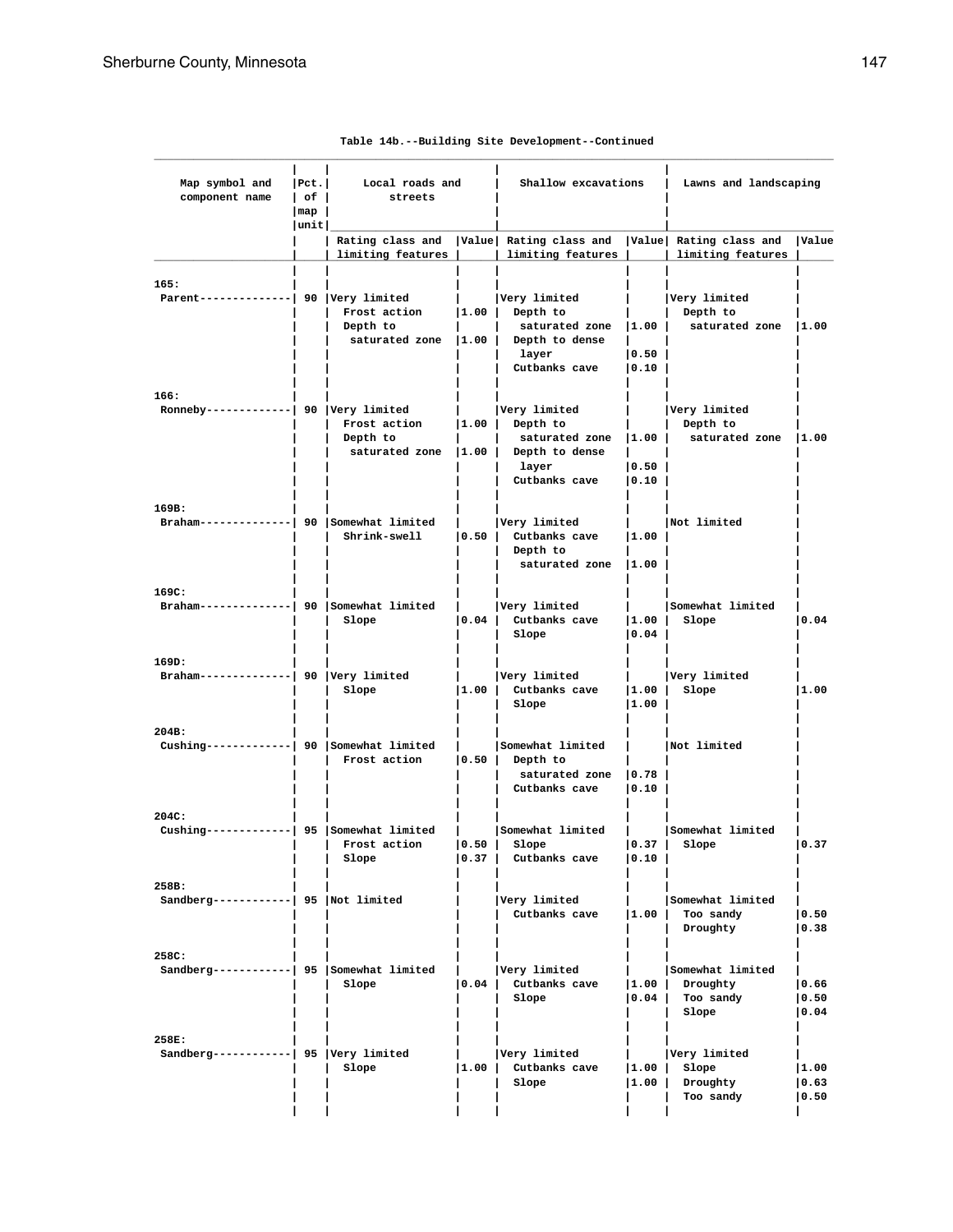|  |  |  | Table 14b.--Building Site Development--Continued |
|--|--|--|--------------------------------------------------|
|--|--|--|--------------------------------------------------|

| Map symbol and<br>component name                         | $ $ Pct.<br>$ $ of $ $<br>$\lfloor map \rfloor$<br> unit | Local roads and<br>streets                                                                        |                                             |                                                                                                                             | Shallow excavations               |                                                                                                 | Lawns and landscaping   |
|----------------------------------------------------------|----------------------------------------------------------|---------------------------------------------------------------------------------------------------|---------------------------------------------|-----------------------------------------------------------------------------------------------------------------------------|-----------------------------------|-------------------------------------------------------------------------------------------------|-------------------------|
|                                                          |                                                          | Rating class and   Value  Rating class and   Value  Rating class and   Value<br>limiting features |                                             | limiting features                                                                                                           |                                   | limiting features                                                                               |                         |
| 260:<br>Duelm---------------  95 $ Somewhat$ limited     |                                                          | Frost action                                                                                      |                                             | Very limited<br>$\vert 0.50 \vert$ Cutbanks cave $\vert 1.00 \vert$ Droughty<br>Depth to<br>saturated zone $ 1.00 $         |                                   | Somewhat limited                                                                                | 0.21                    |
| 261:<br>Isan, depressional--   95   Very limited         |                                                          | Ponding<br>Depth to<br>saturated zone  1.00   Depth to<br>Frost action                            | and the state                               | Very limited<br>$ 1.00 $ Ponding<br>Cutbanks cave<br>$\vert 0.50 \vert$ saturated zone $\vert 1.00 \vert$ Droughty          |                                   | Very limited<br>$ 1.00 $ Ponding<br>$ 1.00 $ Depth to<br>saturated zone  1.00                   | 1.00<br> 0.04           |
| 325:<br>Prebish,<br>depressional-------  95 Very limited |                                                          | Ponding<br>Frost action<br>Depth to                                                               | and the state                               | Very limited<br>$ 1.00 $ Ponding<br>$ 1.00 $ Depth to<br>saturated zone   1.00   Depth to dense  <br>layer<br>Cutbanks cave | 0.50 <br> 0.10                    | Very limited<br>$ 1.00 $ Ponding<br>Depth to<br>saturated zone $ 1.00 $ saturated zone $ 1.00 $ | 1.00                    |
| 341:<br>Arvilla-------------  95   Not limited           |                                                          |                                                                                                   |                                             | Very limited<br>Cutbanks cave                                                                                               |                                   | Somewhat limited<br>$ 1.00 $ Droughty                                                           | 0.10                    |
| 346:<br>Talmoon-------------  90 Very limited            |                                                          | Frost action<br>Depth to<br>Shrink-swell                                                          | 0.50                                        | Very limited<br>$ 1.00 $ Depth to<br>saturated zone  1.00  <br>saturated zone  1.00   Cutbanks cave                         | 0.10                              | Very limited<br>Depth to<br>saturated zone  1.00                                                |                         |
| 373:<br>$Renshaw--------- $ 95 Not limited               |                                                          |                                                                                                   |                                             | Very limited<br>Cutbanks cave  1.00   Droughty                                                                              |                                   | Somewhat limited                                                                                | 0.01                    |
| 454B:<br>Mahtomedi-----------  95  Not limited           |                                                          |                                                                                                   |                                             | Very limited<br>Cutbanks cave                                                                                               | $\mathbf{L}$                      | Somewhat limited<br>$ 1.00 $ Droughty<br>Too sandy                                              | 10.61<br> 0.50          |
| 454C:<br>Mahtomedi-----------  95 Somewhat limited       |                                                          | Slope                                                                                             | 0.16                                        | Very limited<br>Cutbanks cave<br>Slope                                                                                      | 1.00 <br>0.16                     | Somewhat limited<br>Droughty<br>Too sandy<br>Slope                                              | 0.70<br> 0.50 <br> 0.16 |
| 540:<br>Seelyeville---------  95  Very limited           |                                                          | Ponding<br>Subsidence<br>Frost action<br>Depth to<br>saturated zone                               | $ 1.00\rangle$<br> 1.00 <br> 1.00 <br> 1.00 | Very limited<br>Ponding<br>Content of<br>organic matter<br>Depth to<br>saturated zone<br>Cutbanks cave                      | 1.00  <br> 1.00 <br> 1.00<br>0.10 | Very limited<br>Ponding<br>Content of<br>organic matter<br>Depth to<br>saturated zone           | 1.00<br> 1.00<br> 1.00  |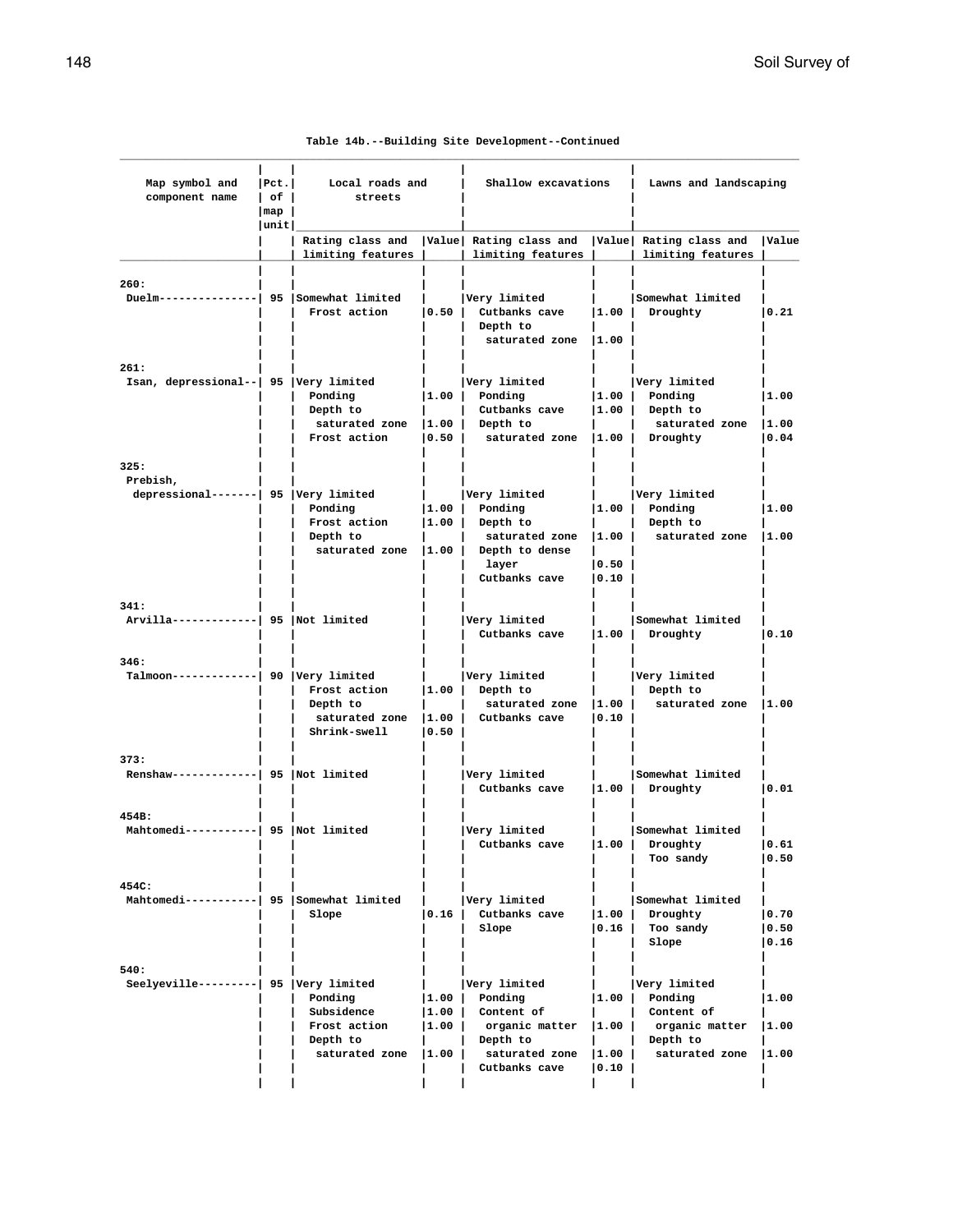| Map symbol and<br>component name                 | Pct. <br>$ $ of $ $<br>$\lfloor map \rfloor$ | Local roads and<br>streets                                                                             |  | Shallow excavations                                                                                                                                                                                                                                                                             |                              | Lawns and landscaping                                                              |                        |
|--------------------------------------------------|----------------------------------------------|--------------------------------------------------------------------------------------------------------|--|-------------------------------------------------------------------------------------------------------------------------------------------------------------------------------------------------------------------------------------------------------------------------------------------------|------------------------------|------------------------------------------------------------------------------------|------------------------|
|                                                  | unit                                         | limiting features                                                                                      |  | Rating class and   Value  Rating class and   Value  Rating class and   Value<br>  limiting features       limiting features                                                                                                                                                                     |                              |                                                                                    |                        |
| 543:<br>Markey--------------  90 Very limited    |                                              | Ponding<br>Subsidence<br>Frost action (1.00) Depth to<br>Depth to<br>saturated zone  1.00   Content of |  | Very limited<br>$ 1.00 $ Ponding<br>$ 1.00 $ Cutbanks cave $ 1.00 $ Content of<br>saturated zone  1.00   Depth to                                                                                                                                                                               |                              | Very limited<br>$ 1.00 $ Ponding<br>organic matter  1.00<br>  saturated zone  1.00 | 1.00                   |
| 544:<br>Cathro--------------  95   Very limited  |                                              | Ponding<br>Subsidence<br>Frost action<br>Depth to                                                      |  | organic matter  1.00  <br>  Very limited<br>$ 1.00 $ Ponding<br>$ 1.00 $ Depth to<br>$\vert 1.00 \vert$ saturated zone $\vert 1.00 \vert$ organic matter $\vert 1.00 \vert$<br>  Content of<br>saturated zone $ 1.00 $ organic matter $ 1.00 $ saturated zone $ 1.00 $<br>Cutbanks cave 10.10 l |                              | Very limited<br>$ 1.00 $ Ponding<br>    Content of<br>Depth to                     | 1.00                   |
| 565:<br>Eckvoll------------  90  Very limited    |                                              | Frost action<br>Depth to<br>saturated zone   0.75  <br>Shrink-swell 10.50                              |  | Very limited<br>$ 1.00 $ Cutbanks cave<br>Depth to<br>saturated zone  1.00                                                                                                                                                                                                                      |                              | Somewhat limited<br>$ 1.00 $ Depth to<br>saturated zone 10.75                      |                        |
| 567:<br>Verndale------------  95  Not limited    |                                              |                                                                                                        |  | Very limited<br>Cutbanks cave   1.00                                                                                                                                                                                                                                                            |                              | Not limited                                                                        |                        |
| 623A:<br>Pierz---------------  95   Not limited  |                                              |                                                                                                        |  | Very limited<br>Cutbanks cave $ 1.00$                                                                                                                                                                                                                                                           |                              | Not limited                                                                        |                        |
| 623B:<br>Pierz---------------  95   Not limited  |                                              |                                                                                                        |  | Very limited<br>Cutbanks cave   1.00                                                                                                                                                                                                                                                            |                              | Not limited                                                                        |                        |
| 708:<br>Rushlake-----------  85 Somewhat limited |                                              | Frost action<br>Depth to<br>saturated zone $ 0.19 $                                                    |  | Very limited<br>0.50 Cutbanks cave<br>Depth to<br>saturated zone  1.00   Depth to                                                                                                                                                                                                               | $\mathbf{1}$<br>$\mathbf{1}$ | Very limited<br>$ 1.00 $ Too sandy<br>  Droughty<br>saturated zone   0.19          | 1.00<br> 0.92          |
| 730A:<br>Sanburn------------  90  Not limited    |                                              |                                                                                                        |  | Very limited<br>Cutbanks cave $ 1.00 $                                                                                                                                                                                                                                                          |                              | Somewhat limited<br>Droughty                                                       | 0.74                   |
| 730B:<br>Sanburn------------  90  Not limited    |                                              |                                                                                                        |  | Very limited<br>Cutbanks cave                                                                                                                                                                                                                                                                   | $\vert 1.00 \vert$           | Somewhat limited<br>Droughty                                                       | 0.73                   |
| 732B:<br>Bushville-----------  95 Very limited   |                                              | Depth to<br>saturated zone $ 1.00 $                                                                    |  | Very limited<br>Cutbanks cave<br>Depth to<br>saturated zone   1.00   Droughty<br>Depth to dense<br>layer                                                                                                                                                                                        | 0.50                         | Very limited<br>$ 1.00 $ Depth to<br>saturated zone                                | 1.00<br>$ 0.19\rangle$ |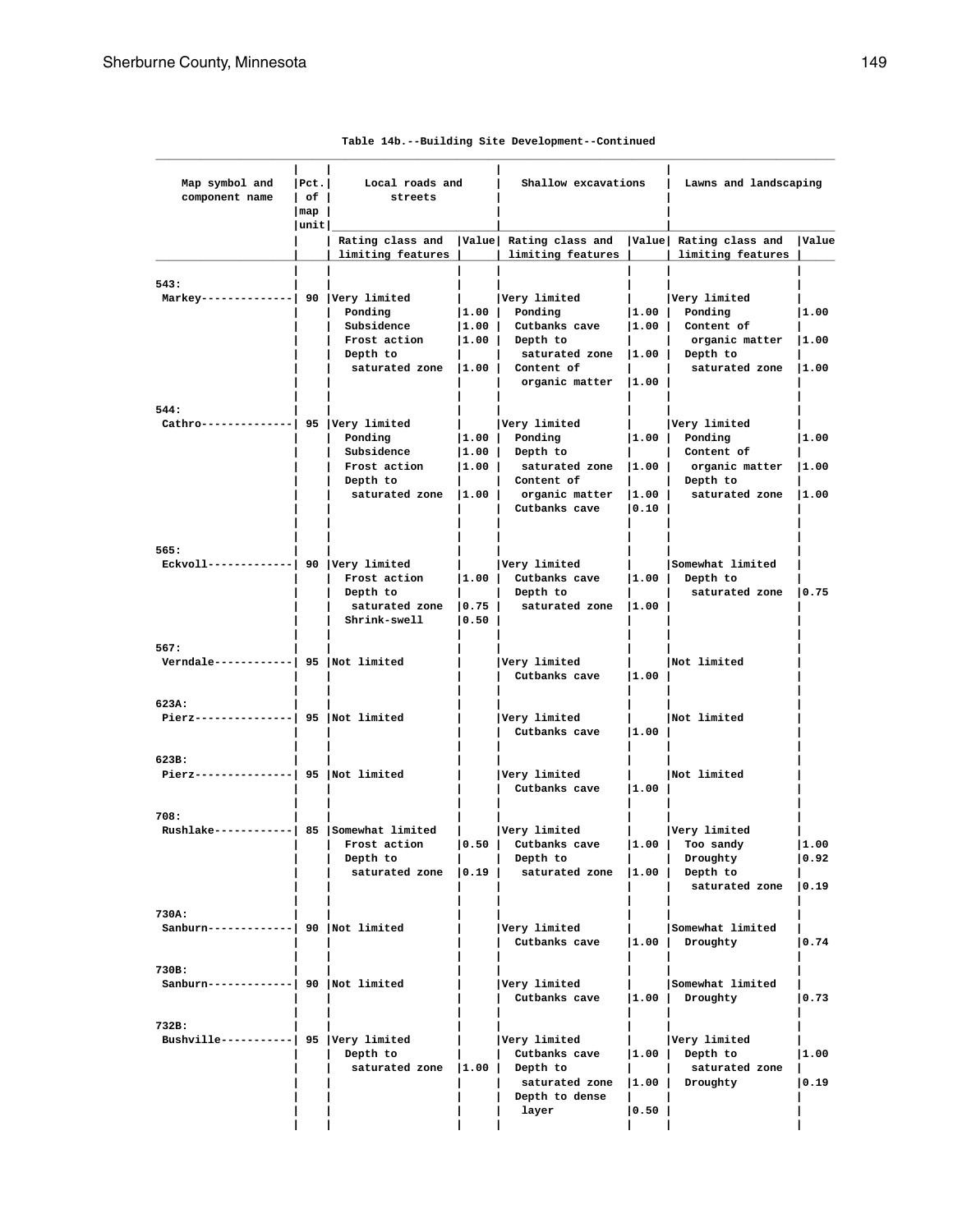|  |  |  | Table 14b.--Building Site Development--Continued |
|--|--|--|--------------------------------------------------|
|--|--|--|--------------------------------------------------|

| Map symbol and<br>component name                                      | Pet. <br>Local roads and<br>l of I<br>streets<br>$\lceil \texttt{map} \rceil$ |                                                                                        | Shallow excavations                  |                                                                                                                          | Lawns and landscaping                |                                                                                              |                        |
|-----------------------------------------------------------------------|-------------------------------------------------------------------------------|----------------------------------------------------------------------------------------|--------------------------------------|--------------------------------------------------------------------------------------------------------------------------|--------------------------------------|----------------------------------------------------------------------------------------------|------------------------|
|                                                                       | unit                                                                          | limiting features                                                                      |                                      | Rating class and   Value  Rating class and   Value  Rating class and<br>limiting features                                |                                      | limiting features                                                                            | <b>Value</b>           |
| 768:<br>$Mostord----- 95$ Not limited                                 |                                                                               |                                                                                        |                                      | Very limited<br>Cutbanks cave                                                                                            | 1.00                                 | Somewhat limited<br>Droughty                                                                 | 0.02                   |
| 771:<br>Elkriver, rarely<br>flooded------------  95  Somewhat limited |                                                                               | Frost action<br>Flooding                                                               | 0.50 <br> 0.40                       | Very limited<br>Cutbanks cave<br>Depth to<br>saturated zone 10.95                                                        | $ 1.00\rangle$                       | Not limited                                                                                  |                        |
| 799:<br>Seelyeville,<br>frequently flooded   45   Very limited        |                                                                               | Subsidence<br>Frost action<br>Flooding<br>Depth to<br>saturated zone $ 1.00 $ Flooding | 1.00 <br> 1.00 <br> 1.00             | Very limited<br>Content of<br>organic matter $ 1.00 $ Content of<br>Depth to<br>saturated zone $ 1.00 $<br>Cutbanks cave | 0.80 <br>$ 0.10\rangle$              | Very limited<br>Flooding<br>organic matter<br>Depth to<br>saturated zone  1.00               | 11.00<br> 1.00         |
| Bowstring,<br>frequently flooded   45   Very limited                  |                                                                               | Subsidence<br>Frost action<br>Flooding<br>Depth to<br>saturated zone $ 1.00 $          | 1.00 <br>$\vert 1.00 \vert$<br> 1.00 | Very limited<br>Cutbanks cave<br>Depth to<br>saturated zone   1.00<br>Content of<br>organic matter $ 1.00 $<br>Flooding  | $\vert 1.00 \vert$<br>$ 0.80\rangle$ | Very limited<br>Flooding<br>Content of<br>organic matter<br>Depth to<br>saturated zone  1.00 | 1.00<br> 1.00          |
| 1013:<br>Pits----------------  90   Not rated                         |                                                                               |                                                                                        |                                      | Not rated                                                                                                                |                                      | Not rated                                                                                    |                        |
| 1015:<br>Udipsamments--------  90  Not rated                          |                                                                               |                                                                                        |                                      | Not rated                                                                                                                |                                      | Not rated                                                                                    |                        |
| 1016:<br>Udorthents----------  90 Not rated                           |                                                                               |                                                                                        |                                      | Not rated                                                                                                                |                                      | Not rated                                                                                    |                        |
| 1028:<br>Udorthents----------  45  Not rated                          |                                                                               |                                                                                        |                                      | Not rated                                                                                                                |                                      | Not rated                                                                                    |                        |
| Pits, gravel--------  $40$ Not rated                                  |                                                                               |                                                                                        |                                      | Not rated                                                                                                                |                                      | Not rated                                                                                    |                        |
| 1109:<br>Isanti--------------  90  Very limited                       |                                                                               | Depth to<br>saturated zone   1.00  <br>Frost action                                    | 0.50                                 | Very limited<br>Cutbanks cave<br>Depth to<br>saturated zone $ 1.00 $                                                     | $\vert 1.00 \vert$                   | Very limited<br>Depth to<br>saturated zone<br>Droughty                                       | 1.00<br> 0.27          |
| 1110:<br>Isan----------------  90  Very limited                       |                                                                               | Depth to<br>saturated zone $ 1.00 $<br>Frost action                                    | 0.50                                 | Very limited<br>Cutbanks cave<br>Depth to<br>saturated zone   1.00                                                       |                                      | Very limited<br>$ 1.00 $ Depth to<br>saturated zone<br>Droughty                              | 1.00<br>$ 0.03\rangle$ |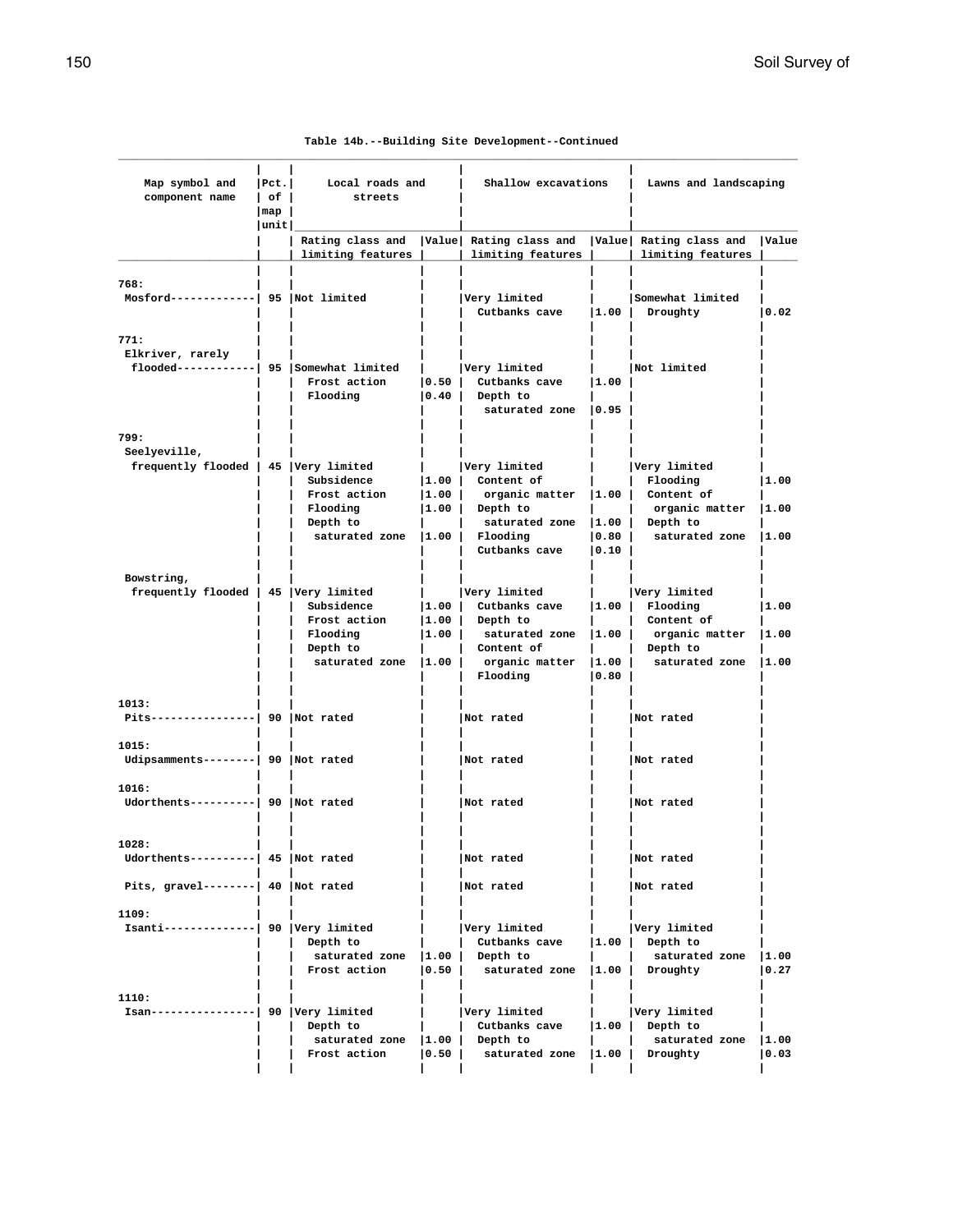| Map symbol and<br>$component name$ of $ $          | $\lfloor map \rfloor$<br> unit | Pct.   Local roads and<br>streets |      | Shallow excavations                                                                   |                | Lawns and landscaping                                                                                    |                                 |
|----------------------------------------------------|--------------------------------|-----------------------------------|------|---------------------------------------------------------------------------------------|----------------|----------------------------------------------------------------------------------------------------------|---------------------------------|
|                                                    |                                | limiting features                 |      | limiting features                                                                     |                | Rating class and   Value   Rating class and   Value   Rating class and   Value<br>  limiting features    |                                 |
| 1223:<br>Sandberg------------  60   Not limited    |                                |                                   |      | Very limited<br>Cutbanks cave   1.00   Too sandy                                      |                | Somewhat limited<br>Droughty                                                                             | 0.50<br> 0.41                   |
| Arvilla-------------  30   Not limited             |                                |                                   |      | Very limited<br>Cutbanks cave   1.00   Droughty                                       |                | Somewhat limited                                                                                         | $ 0.27\rangle$                  |
| 1224:<br>$Hubbard--------  60   Not limited$       |                                |                                   |      | Very limited<br>Cutbanks cave  1.00   Droughty                                        |                | Somewhat limited<br>Too sandy                                                                            | 0.85 <br> 0.50                  |
| Verndale------------  35   Not limited             |                                |                                   |      | Very limited<br>Cutbanks cave  1.00                                                   |                | Not limited                                                                                              |                                 |
| 1231:<br>$Hubbard--------  60   Not limited$       |                                |                                   |      | Very limited<br>Cutbanks cave   1.00   Droughty                                       |                | Somewhat limited                                                                                         | 10.79                           |
| Mosford-------------  35  Not limited              |                                |                                   |      | Very limited<br>Cutbanks cave $ 1.00 $                                                |                | Not limited                                                                                              |                                 |
| 1253B:<br>Stonelake-----------  60   Not limited   |                                |                                   |      | Very limited<br>Cutbanks cave  1.00   Droughty                                        |                | Somewhat limited<br>Gravel content   0.36<br>Content of large  <br>stones                                | 0.99<br> 0.01                   |
| Sanburn------------  30  Not limited               |                                |                                   |      | Very limited<br>Cutbanks cave  1.00   Droughty                                        |                | Somewhat limited                                                                                         | 0.66                            |
| 1253C:<br>Stonelake----------  65 Somewhat limited |                                | Slope                             |      | Very limited<br>$\vert 0.16 \vert$ Cutbanks cave $\vert 1.00 \vert$ Droughty<br>Slope |                | Somewhat limited<br>$ 0.16 $ Too sandy<br>Gravel content   0.36<br>Slope<br>Content of large  <br>stones | 0.98<br> 0.50<br> 0.16<br> 0.01 |
| Sanburn------------  25   Somewhat limited         |                                | Slope                             | 0.16 | Very limited<br>Cutbanks cave<br>Slope                                                | 1.00 <br> 0.16 | Somewhat limited<br>Droughty<br>Slope                                                                    | 0.75<br> 0.16                   |
| 1253E:<br>Stonelake----------  65   Very limited   |                                | Slope                             | 1.00 | Very limited<br>Cutbanks cave<br>Slope                                                | 1.00 <br> 1.00 | Very limited<br>Slope<br>Droughty<br>Too sandy                                                           | 1.00<br> 1.00<br> 0.50          |
| Sanburn------------  25  Very limited              |                                | Slope                             | 1.00 | Very limited<br>Cutbanks cave<br>Slope                                                | 1.00<br>1.00   | Very limited<br>Slope<br>Droughty                                                                        | 1.00<br> 0.92                   |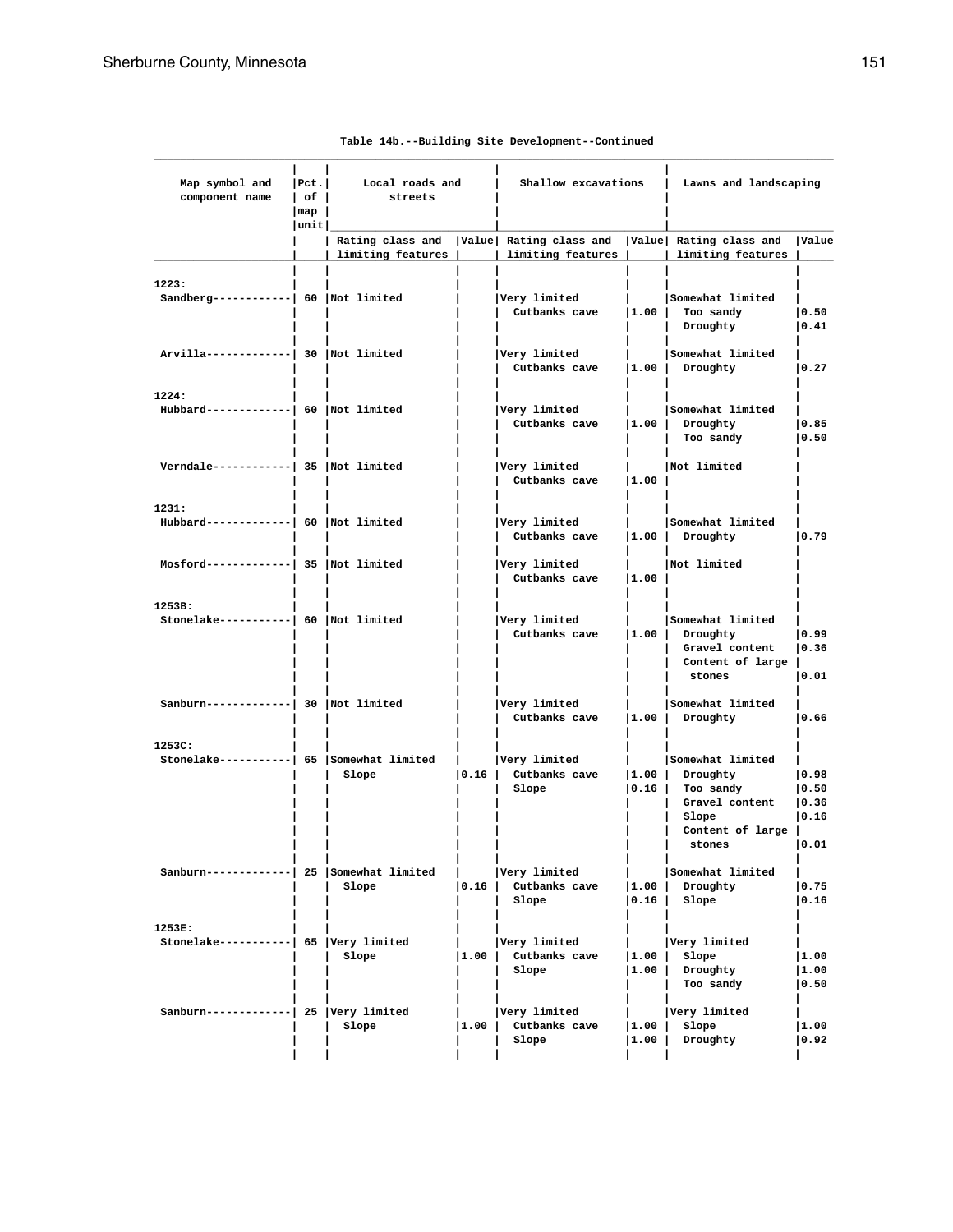|  |  |  | Table 14b.--Building Site Development--Continued |
|--|--|--|--------------------------------------------------|
|--|--|--|--------------------------------------------------|

| Map symbol and<br>component name                                               | Pct. <br>$ $ of $ $                 | Local roads and<br>streets                          |                                    |                                                                                                                                                                             | Shallow excavations |                                                                                                  | Lawns and landscaping   |  |  |
|--------------------------------------------------------------------------------|-------------------------------------|-----------------------------------------------------|------------------------------------|-----------------------------------------------------------------------------------------------------------------------------------------------------------------------------|---------------------|--------------------------------------------------------------------------------------------------|-------------------------|--|--|
|                                                                                | $\lceil map \rceil$<br>$ $ unit $ $ |                                                     |                                    |                                                                                                                                                                             |                     |                                                                                                  |                         |  |  |
|                                                                                |                                     | limiting features                                   |                                    | limiting features                                                                                                                                                           |                     | Rating class and  Value  Rating class and  Value  Rating class and  Value<br>  limiting features |                         |  |  |
| 1254:<br>Ricelake------------  90 Very limited                                 |                                     | Depth to                                            |                                    | Very limited<br>Frost action $ 1.00 $ Cutbanks cave $ 1.00 $ Depth to<br>  Depth to<br>saturated zone $\vert 0.78 \vert$ saturated zone $\vert 1.00 \vert$                  |                     | Somewhat limited<br>saturated zone   0.78                                                        |                         |  |  |
| 1255:<br>Elkriver,<br>occasionally<br>$f$ looded------------  90  Very limited |                                     | Flooding<br>Depth to<br>Frost action                |                                    | Very limited<br>$ 1.00 $ Cutbanks cave $ 1.00 $ Depth to<br>  Depth to<br>saturated zone $\vert 0.75 \vert$ saturated zone $\vert 1.00 \vert$ Flooding<br>$ 0.50 $ Flooding | 0.60                | Somewhat limited<br>saturated zone   0.75                                                        | 0.60                    |  |  |
| 1256:<br>Cantlin-------------  90  Not limited                                 |                                     |                                                     |                                    | Very limited<br>Cutbanks cave<br>Depth to<br>saturated zone   0.82                                                                                                          |                     | Somewhat limited<br>$ 1.00 $ Droughty                                                            | 0.57                    |  |  |
| 1257:<br>Elkriver, rarely<br>flooded-----------  55 Somewhat limited           |                                     | Frost action<br>Flooding                            |                                    | Very limited<br>$\vert 0.50 \vert$ Cutbanks cave<br>$ 0.40 $ Depth to<br>saturated zone $ 0.95 $                                                                            | 1.00                | Not limited                                                                                      |                         |  |  |
| Mosford, rarely                                                                |                                     | flooded-----------  35 Somewhat limited<br>Flooding |                                    | Very limited<br>$\vert 0.40 \vert$ Cutbanks cave $\vert 1.00 \vert$<br>Depth to<br>saturated zone $ 0.95 $                                                                  |                     | Somewhat limited<br>Droughty                                                                     | 0.01                    |  |  |
| 1258B:<br>Zimmerman, thick<br>solum--------------  95   Not limited            |                                     |                                                     |                                    | Very limited<br>Cutbanks cave                                                                                                                                               | $\vert 1.00 \vert$  | Somewhat limited<br>Droughty                                                                     | 0.34                    |  |  |
| 1258C:<br>Zimmerman, thick<br>solum--------------  95 Somewhat limited         |                                     | Slope                                               | $\mathbf{L}$<br>$\vert 0.04 \vert$ | Very limited<br>Cutbanks cave<br>Slope                                                                                                                                      | 1.00 <br> 0.04      | Somewhat limited<br>Droughty<br>Slope                                                            | 0.34 <br> 0.04          |  |  |
| 1258E:<br>Zimmerman, thick<br>solum--------------  95   Very limited           |                                     | Slope                                               | 1.00                               | Very limited<br>Cutbanks cave<br>Slope                                                                                                                                      | 1.00 <br> 1.00      | Very limited<br>Slope<br>Droughty                                                                | 1.00<br> 0.34           |  |  |
| 1260B:<br>Stonelake-----------  55 Not limited                                 |                                     |                                                     |                                    | Very limited<br>Cutbanks cave                                                                                                                                               |                     | Somewhat limited<br>$ 1.00 $ Droughty<br>Too sandy                                               | $ 0.82\rangle$<br> 0.50 |  |  |
| Nebish-------------  30 Somewhat limited                                       |                                     | Shrink-swell<br>Frost action                        | 0.50                               | Somewhat limited<br>$ 0.50 $ Depth to<br>saturated zone<br>Cutbanks cave                                                                                                    | 0.78<br> 0.10       | Not limited                                                                                      |                         |  |  |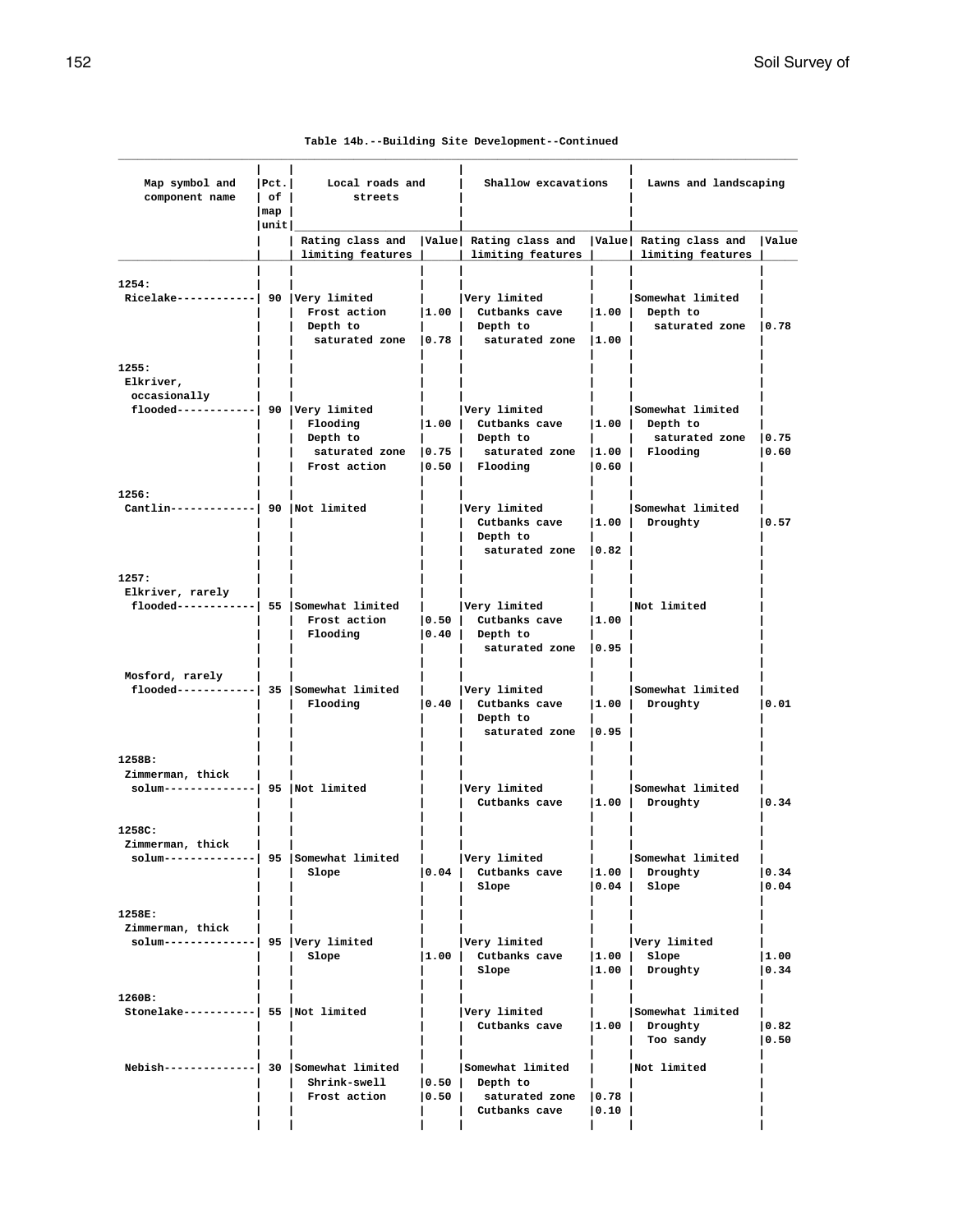| Map symbol and<br>component name                                                       | Pet. <br>$ $ of $ $<br>$\lfloor map \rfloor$<br> unit | Local roads and<br>streets                                                                            |                                   | Shallow excavations                                                                                                                       |                          | Lawns and landscaping                                                                                                                                                                                                           |                                 |  |
|----------------------------------------------------------------------------------------|-------------------------------------------------------|-------------------------------------------------------------------------------------------------------|-----------------------------------|-------------------------------------------------------------------------------------------------------------------------------------------|--------------------------|---------------------------------------------------------------------------------------------------------------------------------------------------------------------------------------------------------------------------------|---------------------------------|--|
|                                                                                        |                                                       | limiting features                                                                                     |                                   | Rating class and   Value  Rating class and   Value  Rating class and   Value<br>  limiting features                                       |                          | limiting features                                                                                                                                                                                                               |                                 |  |
| 1260C:<br>Stonelake----------  55 Somewhat limited                                     |                                                       | Slope                                                                                                 |                                   | Very limited<br>$\vert 0.04 \vert$ Cutbanks cave $\vert 1.00 \vert$ Droughty<br>Slope                                                     |                          | Somewhat limited<br>$ 0.04 $ Slope                                                                                                                                                                                              | 0.88<br> 0.04                   |  |
| Nebish-------------  30 Somewhat limited                                               |                                                       | Shrink-swell<br>Frost action<br>Slope                                                                 | 0.04                              | Somewhat limited<br>$\vert 0.50 \vert$ Cutbanks cave<br>$ 0.50 $ Slope                                                                    | 0.04                     | Somewhat limited<br>$ 0.10 $ Slope                                                                                                                                                                                              | $ 0.04\rangle$                  |  |
| 1260E:<br>Stonelake-----------  60 Very limited                                        |                                                       | Slope                                                                                                 |                                   | Very limited<br>$ 1.00 $ Cutbanks cave<br>Slope                                                                                           |                          | Very limited<br>$ 1.00 $ Slope<br>$ 1.00 $ Droughty<br>Gravel content<br>Content of large  <br>stones                                                                                                                           | 1.00<br> 0.99<br> 0.36<br> 0.01 |  |
| Nebish-------------  25  Very limited                                                  |                                                       | Slope<br>Shrink-swell<br>Frost action                                                                 | 0.50 <br>$ 0.50\rangle$           | Very limited<br>$ 1.00 $ Slope<br>Cutbanks cave                                                                                           | 0.10                     | Very limited<br>$ 1.00 $ Slope                                                                                                                                                                                                  | 11.00                           |  |
| 1270B:<br>Milaca, moderately  <br>wet----------------  $90$ Somewhat limited           |                                                       | Frost action                                                                                          | $\vert 0.50 \vert$                | Very limited<br>Depth to<br>saturated zone $ 1.00 $<br>Depth to dense<br>layer<br>Cutbanks cave                                           | 0.50 <br> 0.10           | Not limited                                                                                                                                                                                                                     |                                 |  |
| 1288:<br>Seelyeville, ponded   60 Very limited<br>Markey, ponded------ 30 Very limited |                                                       | Ponding<br>Subsidence<br>Frost action<br>Depth to<br>saturated zone $ 1.00 $<br>Ponding<br>Subsidence | 1.00 <br> 1.00 <br> 1.00          | Very limited<br>$ 1.00 $ Ponding<br>$ 1.00 $ Content of<br>Depth to<br>Cutbanks cave   0.10  <br>Very limited<br>Ponding<br>Cutbanks cave |                          | Very limited<br>$ 1.00 $ Ponding<br>  Content of<br>organic matter $ 1.00 $ organic matter $ 1.00 $<br>  Depth to<br>saturated zone $ 1.00 $ saturated zone $ 1.00 $<br>Very limited<br>$ 1.00 $ Ponding<br>$ 1.00 $ Content of | 1.00<br>1.00                    |  |
|                                                                                        |                                                       | Frost action<br>Depth to<br>saturated zone $ 1.00 $                                                   | 1.00                              | Depth to<br>saturated zone  1.00   Depth to<br>Content of<br>organic matter $ 1.00 $                                                      |                          | organic matter<br>saturated zone                                                                                                                                                                                                | 1.00<br> 1.00                   |  |
| 1356:<br>Water, miscellaneous   100   Not rated<br>1946:                               |                                                       |                                                                                                       |                                   | Not rated                                                                                                                                 |                          | Not rated                                                                                                                                                                                                                       |                                 |  |
| Fordum, frequently<br>flooded------------  65   Very limited                           |                                                       | Frost action<br>Flooding<br>Depth to<br>saturated zone                                                | 1.00 <br> 1.00 <br>$ 1.00\rangle$ | Very limited<br>Cutbanks cave<br>Depth to<br>saturated zone<br>Flooding                                                                   | 1.00 <br> 1.00 <br> 0.80 | Very limited<br>Flooding<br>Depth to<br>saturated zone                                                                                                                                                                          | 1.00<br> 1.00                   |  |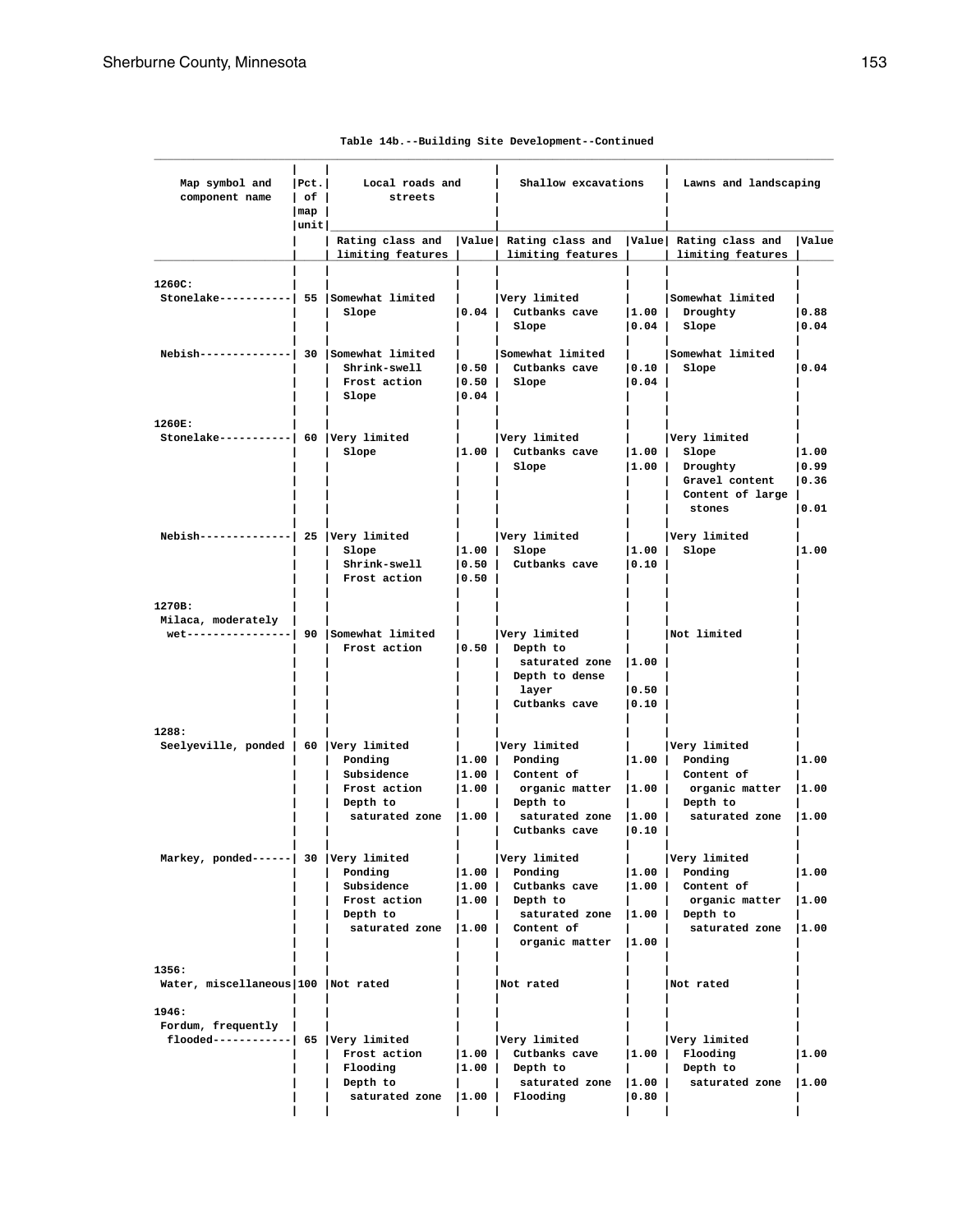| Map symbol and     | Pct.  |                   | Local roads and |                         | Shallow excavations | Lawns and landscaping  |       |
|--------------------|-------|-------------------|-----------------|-------------------------|---------------------|------------------------|-------|
| component name     | оf    |                   | streets         |                         |                     |                        |       |
|                    | map   |                   |                 |                         |                     |                        |       |
|                    | unit  |                   |                 |                         |                     |                        |       |
|                    |       | Rating class and  |                 | Value  Rating class and |                     | Value Rating class and | Value |
|                    |       | limiting features |                 | limiting features       |                     | limiting features      |       |
|                    |       |                   |                 |                         |                     |                        |       |
| 1946:              |       |                   |                 |                         |                     |                        |       |
| Winterfield,       |       |                   |                 |                         |                     |                        |       |
| frequently flooded | 20    | Very limited      |                 | Very limited            |                     | Very limited           |       |
|                    |       | Flooding          | 1.00            | Cutbanks cave           | 11.00               | Flooding               | 1.00  |
|                    |       | Depth to          |                 | Depth to                |                     | Depth to               |       |
|                    |       | saturated zone    | 0.75            | saturated zone          | 11.00               | saturated zone         | 0.75  |
|                    |       | Frost action      | 0.50            | Flooding                | 0.60                | Droughty               | 0.22  |
|                    |       |                   |                 |                         |                     |                        |       |
| W:                 |       |                   |                 |                         |                     |                        |       |
| Water-             | -1100 | Not rated         |                 | Not rated               |                     | Not rated              |       |
|                    |       |                   |                 |                         |                     |                        |       |
|                    |       |                   |                 |                         |                     |                        |       |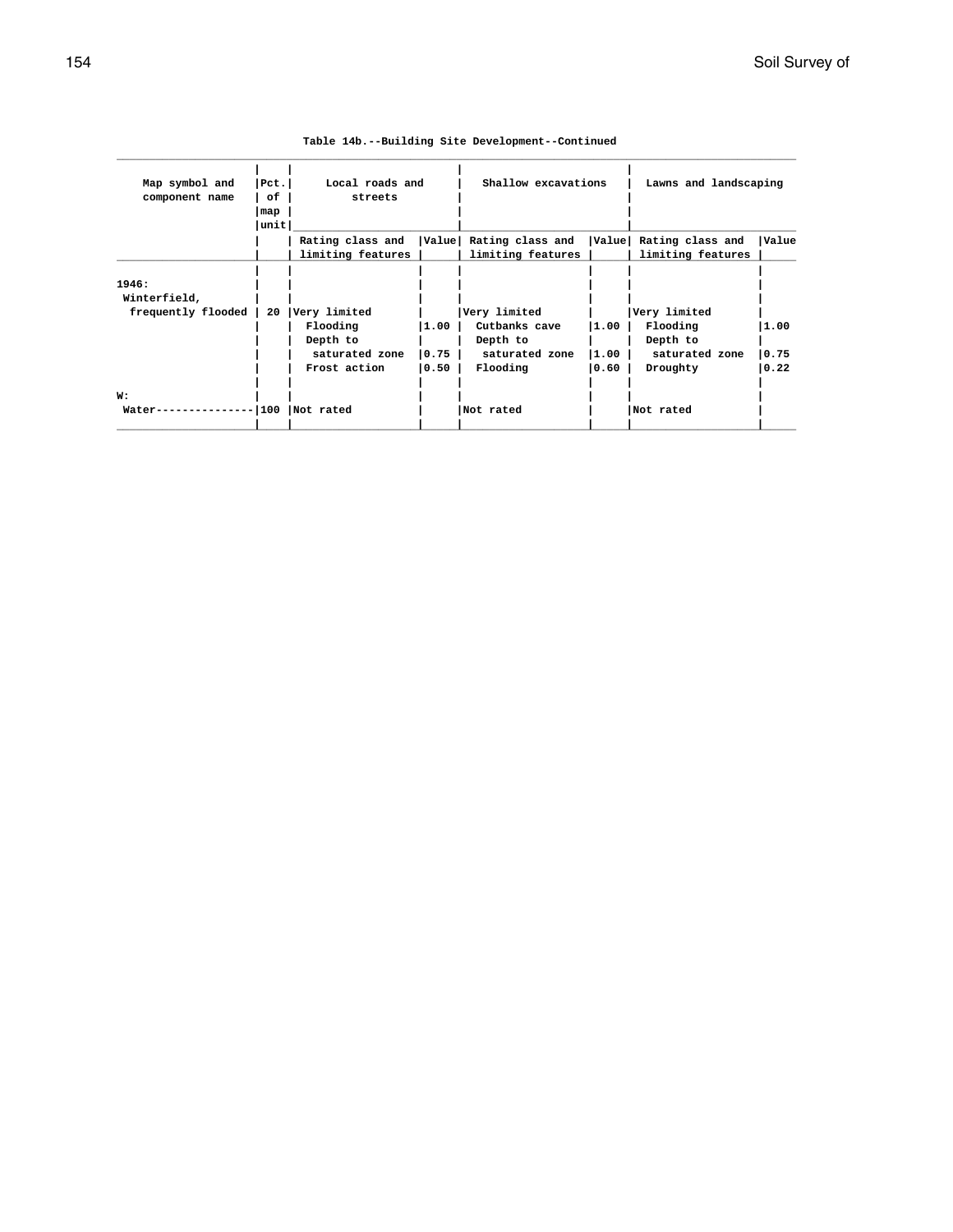#### **Table 15a.--Construction Materials**

**(The information in this table indicates the dominant soil condition but does not eliminate the need for onsite investigation. The ratings given for the thickest layer are for the thickest layer above and excluding the bottom layer. The numbers in the value columns range from 0.00 to 0.99. The greater the value, the greater the likelihood that the bottom layer or thickest layer of the soil is a source of sand or gravel. See text for further explanation of ratings in this table.)**

**\_\_\_\_\_\_\_\_\_\_\_\_\_\_\_\_\_\_\_\_\_\_\_\_\_\_\_\_\_\_\_\_\_\_\_\_\_\_\_\_\_\_\_\_\_\_\_\_\_\_\_\_\_\_\_\_\_\_\_\_\_\_\_\_\_\_\_\_\_\_\_\_\_\_\_\_\_\_**

| Map symbol and<br>component name                  | Pct. <br>$ $ of $ $<br>$\lceil \texttt{map} \rceil$<br>$ $ unit $ $ | Potential source of<br>gravel               |                | Potential source of<br>sand                     |               |
|---------------------------------------------------|---------------------------------------------------------------------|---------------------------------------------|----------------|-------------------------------------------------|---------------|
|                                                   |                                                                     | Rating class                                |                | Value Rating class                              | Value         |
| 7A:<br>Hubbard-----                               |                                                                     | 95   Poor<br>Bottom layer<br>Thickest layer | 0.00 <br> 0.00 | Good<br>Thickest layer                          | 0.41          |
| 7B:<br>Hubbard--                                  |                                                                     | $95$ Poor<br>Bottom layer<br>Thickest layer | 0.00 <br> 0.00 | Good<br>Thickest layer                          | 0.41          |
| 7C:<br>Hubbard---                                 |                                                                     | 95 Poor<br>Bottom layer<br>Thickest layer   | 0.00 <br> 0.00 | Fair<br>Thickest layer<br>Bottom layer          | 0.93<br> 0.96 |
| 32B:<br>Nebish---                                 |                                                                     | 85 Poor<br>Bottom layer<br>Thickest layer   | 0.00 <br> 0.00 | Poor<br>Bottom layer<br>Thickest layer          | 0.00<br> 0.00 |
| 32C:<br>Nebish----                                |                                                                     | 85 Poor<br>Bottom layer<br>Thickest layer   | 0.00 <br> 0.00 | Poor<br>Bottom layer<br>Thickest layer          | 0.00<br> 0.00 |
| 32D:<br>Nebish---                                 |                                                                     | 85 Poor<br>Bottom layer<br>Thickest layer   | 0.00 <br> 0.00 | Poor<br>Bottom layer<br>Thickest layer          | 0.00<br> 0.00 |
| 32E:<br>Nebish---                                 |                                                                     | 85 Poor<br>Bottom layer<br>Thickest layer   | 0.00           | Poor<br>$ 0.00 $ Bottom layer<br>Thickest layer | 0.00<br> 0.00 |
| 38B:<br>Waukon---                                 |                                                                     | 90 Poor<br>Bottom layer<br>Thickest layer   | 0.00 <br> 0.00 | Poor<br>Bottom layer<br>Thickest layer          | 0.00<br> 0.00 |
| 75:<br>Bluffton,<br>depressional-------  90  Poor |                                                                     | Bottom layer<br>Thickest layer              | 0.00 <br> 0.00 | Poor<br>Bottom layer<br>Thickest layer          | 0.00<br> 0.00 |
| 125:<br>Beltrami----                              |                                                                     | 90 Poor<br>Bottom layer<br>Thickest layer   | 0.00 <br> 0.00 | Poor<br>Bottom layer<br>Thickest layer          | 0.00<br> 0.00 |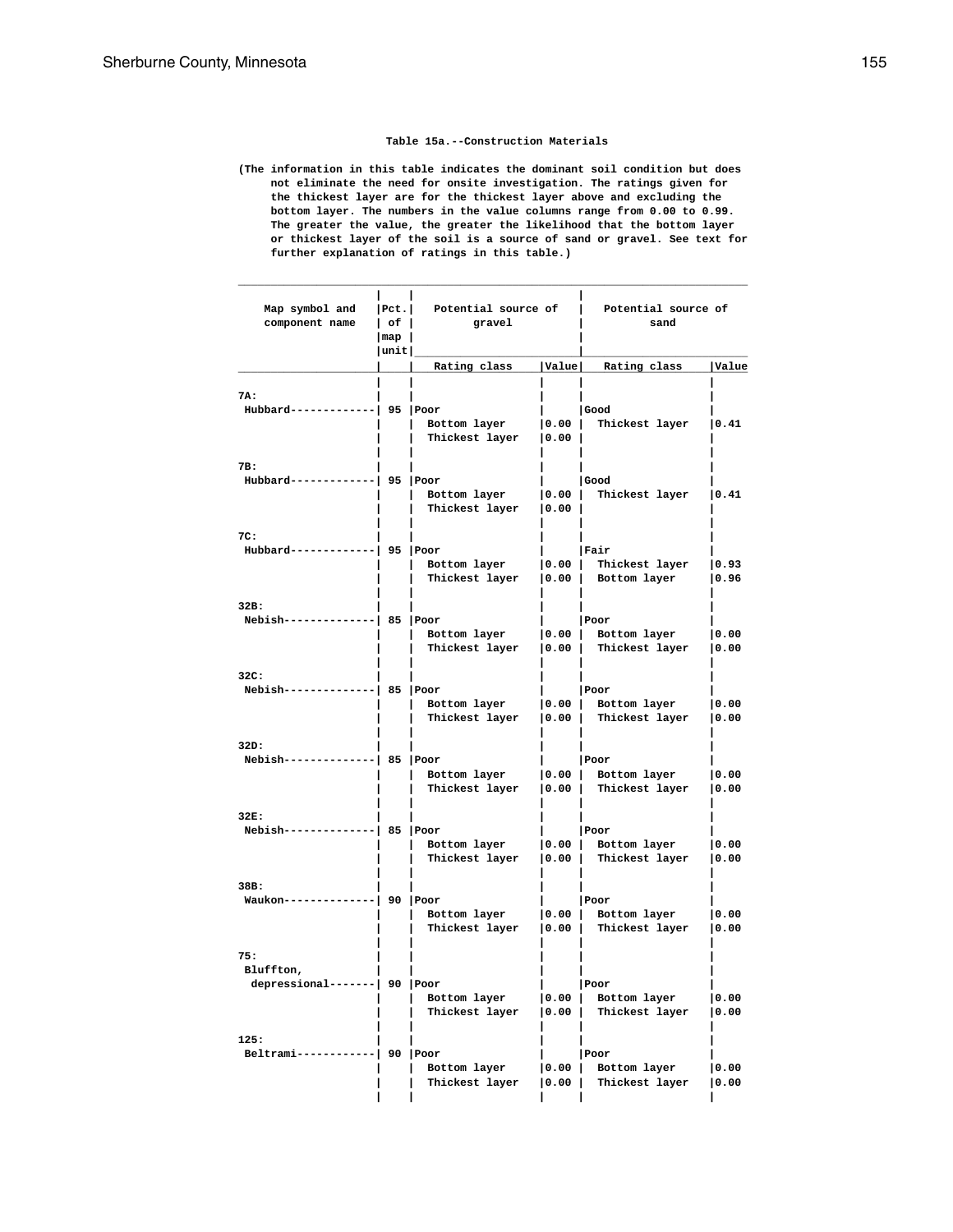| Map symbol and<br>component name   | $ $ Pct.<br>$ $ of $ $<br>$\lceil \texttt{map} \rceil$ | Potential source of<br>gravel                                 |                    | Potential source of<br>sand                       |               |
|------------------------------------|--------------------------------------------------------|---------------------------------------------------------------|--------------------|---------------------------------------------------|---------------|
|                                    | unit                                                   |                                                               |                    |                                                   |               |
|                                    |                                                        | Rating class                                                  | Value              | Rating class                                      | Value         |
| 152C:                              |                                                        |                                                               |                    |                                                   |               |
| Milaca-------                      | 95   Poor                                              | Bottom layer<br>Thickest layer   0.00   Bottom layer          | 0.00               | Fair<br>Thickest layer                            | 0.09<br> 0.09 |
| 152E:                              |                                                        |                                                               |                    |                                                   |               |
| Milaca------<br>-----  95  Poor    |                                                        | Bottom layer   0.00  <br>Thickest layer   0.00   Bottom layer |                    | lFair<br>Thickest layer                           | 0.09<br> 0.09 |
| 158A:                              |                                                        |                                                               |                    |                                                   |               |
| Zimmerman-----------  95  Poor     |                                                        | Bottom layer<br>Thickest layer   0.00                         | 0.00               | Good                                              |               |
| 158B:                              |                                                        |                                                               |                    |                                                   |               |
| Zimmerman-----------               | 95   Poor                                              | Bottom layer                                                  | 0.00               | Good                                              |               |
|                                    |                                                        | Thickest layer                                                | 0.00               |                                                   |               |
|                                    |                                                        |                                                               |                    |                                                   |               |
| 158C:<br>$Zimmerman----- 95  Poor$ |                                                        |                                                               |                    | Good                                              |               |
|                                    |                                                        | Bottom layer<br>Thickest layer   0.00                         | 0.00               |                                                   |               |
| 158E:                              |                                                        |                                                               |                    |                                                   |               |
| Zimmerman-----------  95   Poor    |                                                        | Bottom layer   0.00                                           |                    | Good                                              |               |
|                                    |                                                        | Thickest layer                                                | 0.00               |                                                   |               |
| 161:                               |                                                        |                                                               |                    |                                                   |               |
| Isanti, depressional 95 Poor       |                                                        | Bottom layer                                                  | 0.00               | Good<br>Thickest layer                            | 0.07          |
|                                    |                                                        | Thickest layer                                                | 0.00               |                                                   |               |
| 162:                               |                                                        |                                                               |                    |                                                   |               |
| $Lino---$                          |                                                        | 95 Poor<br>Bottom layer                                       | $\vert 0.00 \vert$ | Good<br>Thickest layer   0.70                     |               |
|                                    |                                                        | Thickest layer                                                | 0.00               |                                                   |               |
| 164A:                              |                                                        |                                                               |                    |                                                   |               |
| Mora----                           |                                                        | 95   Poor                                                     |                    | Fair                                              |               |
|                                    |                                                        | Bottom layer<br>Thickest layer   0.00                         |                    | $\vert 0.00 \vert$ Bottom layer<br>Thickest layer | 0.09<br> 0.09 |
|                                    |                                                        |                                                               |                    |                                                   |               |
| 165:<br>Parent-------------        |                                                        | 90 Poor                                                       |                    | Fair                                              |               |
|                                    |                                                        | Bottom layer                                                  | $\vert 0.00 \vert$ | Thickest layer                                    | 0.00          |
|                                    |                                                        | Thickest layer                                                |                    | $ 0.00 $ Bottom layer                             | 0.09          |
| 166:                               |                                                        |                                                               |                    |                                                   |               |
| Ronneby------                      | $  90  $ Poor                                          |                                                               |                    | Fair<br>Bottom layer                              |               |
|                                    |                                                        | Bottom layer<br>Thickest layer   0.00                         | 0.00               | Thickest layer                                    | 0.08<br> 0.09 |
| 169B:                              |                                                        |                                                               |                    |                                                   |               |
| Braham----                         |                                                        | 90 Poor                                                       |                    | Poor                                              |               |
|                                    |                                                        | Bottom layer                                                  | 0.00               | Bottom layer                                      | 0.00          |
|                                    |                                                        | Thickest layer                                                | 0.00               | Thickest layer                                    | 0.00          |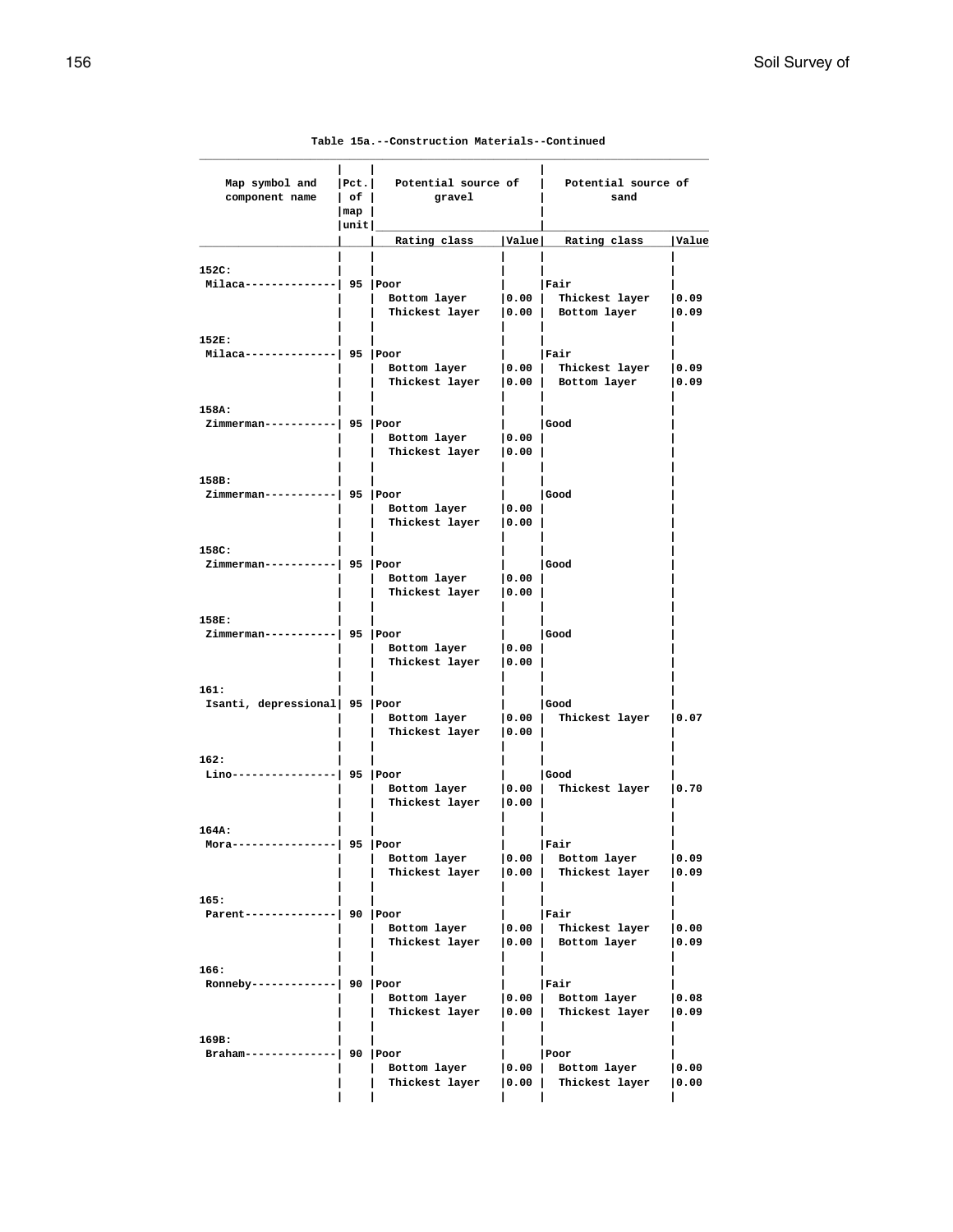| Map symbol and<br>component name        | Pet. <br>$ $ of $ $<br>$\lceil map \rceil$ | Potential source of<br>gravel             | Potential source of<br>sand              |                                                      |               |  |
|-----------------------------------------|--------------------------------------------|-------------------------------------------|------------------------------------------|------------------------------------------------------|---------------|--|
|                                         | unit                                       |                                           |                                          |                                                      |               |  |
|                                         |                                            | Rating class                              | Value                                    | Rating class                                         | <b>Value</b>  |  |
| 169C:                                   |                                            |                                           |                                          |                                                      |               |  |
| $Braham---$                             |                                            | 90 Poor<br>Bottom layer<br>Thickest layer | 0.00 <br>$\vert 0.00 \vert$              | Fair<br>Bottom layer<br>Thickest layer               | 0.00<br> 0.20 |  |
| 169D:                                   |                                            |                                           |                                          |                                                      |               |  |
| Braham-----                             |                                            | 90 Poor<br>Bottom layer<br>Thickest layer |                                          | Fair<br>$ 0.00 $ Bottom layer<br>0.00 Thickest layer | 0.00<br> 0.20 |  |
|                                         |                                            |                                           |                                          |                                                      |               |  |
| 204B:<br>$Cushing---$                   |                                            | 90 Poor<br>Bottom layer                   | 0.00                                     | Poor<br>Bottom layer                                 | 0.00          |  |
|                                         |                                            | Thickest layer                            | $\vert 0.00 \vert$                       | Thickest layer                                       | 0.00          |  |
| 204C:                                   |                                            |                                           |                                          |                                                      |               |  |
| $Cushing---$                            |                                            | 95 Poor                                   |                                          | Fair                                                 |               |  |
|                                         |                                            | Bottom layer                              |                                          | $ 0.00 $ Thickest layer                              | 0.00          |  |
|                                         |                                            | Thickest layer                            |                                          | $ 0.00 $ Bottom layer                                | 0.09          |  |
| 258B:                                   |                                            |                                           |                                          |                                                      |               |  |
| Sandberg-----                           | ·  95  Fair                                |                                           |                                          | Fair                                                 |               |  |
|                                         |                                            | Thickest layer<br>Bottom layer            | $\vert 0.01 \vert$<br>$\vert 0.08 \vert$ | Thickest layer<br>Bottom layer                       | 0.91<br> 0.91 |  |
|                                         |                                            |                                           |                                          |                                                      |               |  |
| 258C:                                   |                                            |                                           |                                          |                                                      |               |  |
| Sandberg-----                           |                                            | 95   Fair<br>Thickest layer               | $\vert 0.01 \vert$                       | Fair<br>Thickest layer                               | 0.91          |  |
|                                         |                                            | Bottom layer                              |                                          | $ 0.08 $ Bottom layer                                | 0.91          |  |
| 258E:                                   |                                            |                                           |                                          |                                                      |               |  |
| Sandberg-----                           |                                            | 95   Fair                                 |                                          | Fair                                                 |               |  |
|                                         |                                            | Thickest layer                            | $\vert 0.01 \vert$                       | Thickest layer                                       | 0.91          |  |
|                                         |                                            | Bottom layer                              |                                          | 0.08   Bottom layer                                  | 0.91          |  |
| 260:                                    |                                            |                                           |                                          |                                                      |               |  |
| $Duelm----$                             |                                            | 95 Poor                                   |                                          | Fair<br>$ 0.00 $ Thickest layer                      |               |  |
|                                         |                                            | Bottom layer<br>Thickest layer            |                                          | $ 0.00 $ Bottom layer                                | 0.49<br> 0.98 |  |
|                                         |                                            |                                           |                                          |                                                      |               |  |
| 261:<br>Isan, depressional--  95   Poor |                                            |                                           |                                          | Fair                                                 |               |  |
|                                         |                                            | Bottom layer                              | 0.00                                     | Thickest layer                                       | 0.20          |  |
|                                         |                                            | Thickest layer                            | 0.00                                     | Bottom layer                                         | 0.98          |  |
| 325:                                    |                                            |                                           |                                          |                                                      |               |  |
| Prebish,                                |                                            |                                           |                                          |                                                      |               |  |
| depressional-------  95   Poor          |                                            |                                           | 0.00                                     | Fair                                                 |               |  |
|                                         |                                            | Bottom layer<br>Thickest layer            | $\vert 0.00 \vert$                       | Bottom layer<br>Thickest layer                       | 0.08<br> 0.09 |  |
|                                         |                                            |                                           |                                          |                                                      |               |  |
| 341:<br>Arvilla------                   |                                            | 95   Fair                                 |                                          | Fair                                                 |               |  |
|                                         |                                            | Thickest layer                            | 0.00                                     | Thickest layer                                       | 0.10          |  |
|                                         |                                            | Bottom layer                              | 0.12                                     | Bottom layer                                         | 0.91          |  |
| 346:                                    |                                            |                                           |                                          |                                                      |               |  |
| Talmoon------                           |                                            | 90 Poor                                   |                                          | Poor                                                 |               |  |
|                                         |                                            | Bottom layer                              | 0.00                                     | Bottom layer                                         | 0.00          |  |
|                                         |                                            | Thickest layer                            | 0.00                                     | Thickest layer                                       | 0.00          |  |
|                                         |                                            |                                           |                                          |                                                      |               |  |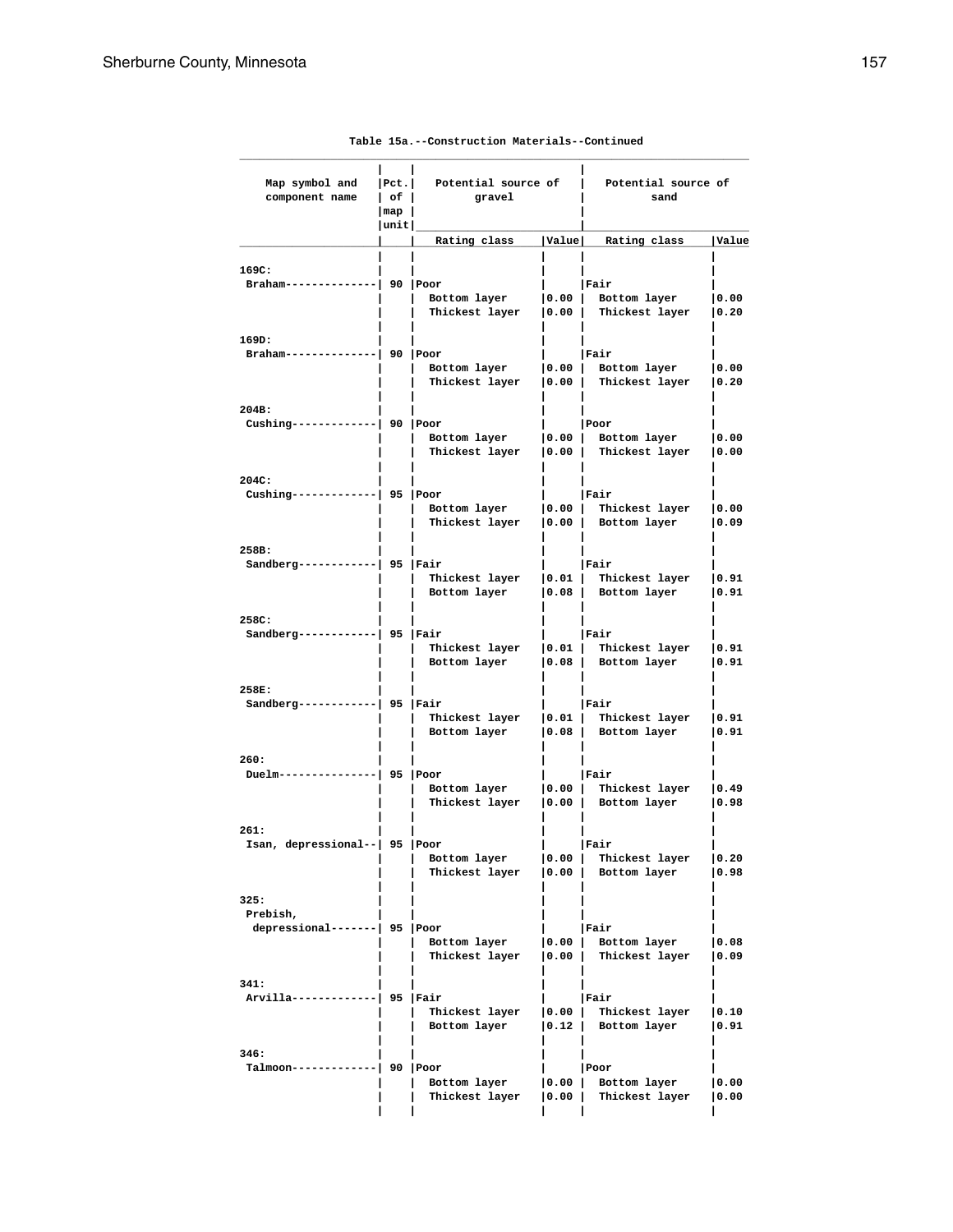### **\_\_\_\_\_\_\_\_\_\_\_\_\_\_\_\_\_\_\_\_\_\_\_\_\_\_\_\_\_\_\_\_\_\_\_\_\_\_\_\_\_\_\_\_\_\_\_\_\_\_\_\_\_\_\_\_\_\_\_\_\_\_\_\_\_\_\_\_\_\_\_\_\_\_\_\_\_\_ | | |** Map symbol and |Pct.| Potential source of | Potential source of component name | of | sand **component name** | of | gravel | sand  **|map | | |unit| | \_\_\_\_\_\_\_\_\_\_\_\_\_\_\_\_\_\_\_\_\_\_\_\_\_\_\_\_\_\_\_\_\_\_\_\_\_\_\_\_\_\_\_\_\_\_\_\_\_\_\_**  $\texttt{Rating class}$  | Value | Rating class | Value  **| | | | | 373: | | | | | Renshaw-------------| 95 |Fair | |Fair | | | Thickest layer |0.00 | Thickest layer |0.00 | | Bottom layer |0.08 | Bottom layer |0.91 | | | | | 454B: | | | | | Mahtomedi-----------| 95 |Fair | |Fair | | | Thickest layer |0.00 | Bottom layer |0.86 | | Bottom layer |0.01 | Thickest layer |0.86 | | | | | 454C: | | | | | Mahtomedi----------| 95 |Fair | | |Fair | | Thickest layer |0.00 | Bottom layer |0.86 | | Bottom layer |0.01 | Thickest layer |0.86 | | | | | 540: | | | | | Seelyeville---------| 95 |Poor | | |Poor | | Bottom layer |0.00 | Bottom layer |0.00 | | Thickest layer |0.00 | Thickest layer |0.00 | | | | | 543: | | | | | Markey--------------| 90 |Poor | |Good | | | Bottom layer |0.00 | Thickest layer |0.00 | | Thickest layer |0.00 | | | | | | | 544: | | | | | Cathro--------------| 95 |Poor | |Poor | | | Bottom layer |0.00 | Bottom layer |0.00 | | Thickest layer |0.00 | Thickest layer |0.00 | | | | | 565: | | | | | Eckvoll-------------| 90 |Poor | |Poor | | | Bottom layer |0.00 | Bottom layer |0.00 | | Thickest layer |0.00 | Thickest layer |0.00 | | | | | 567: | | | | | Verndale------------| 95 |Poor | |Good | | | Bottom layer |0.00 | Thickest layer |0.09 | | Thickest layer |0.00 | | | | | | | 623A: | | | | | Pierz---------------| 95 |Fair | |Fair | | | Thickest layer |0.00 | Thickest layer |0.09 | | Bottom layer |0.31 | Bottom layer |0.86 | | | | | 623B: | | | | | Pierz---------------| 95 |Fair | |Fair | | | Thickest layer |0.00 | Thickest layer |0.09 | | Bottom layer |0.31 | Bottom layer |0.86 | | | | | 708: | | | | | Rushlake------------| 85 |Fair | |Fair | | | Thickest layer |0.00 | Thickest layer |0.93 | | Bottom layer |0.01 | Bottom layer |0.93 | | | | | 730A: | | | | | Sanburn-------------| 90 |Poor | |Fair | | | Thickest layer |0.00 | Thickest layer |0.09 | | Bottom layer |0.00 | Bottom layer |0.86 | | | | |**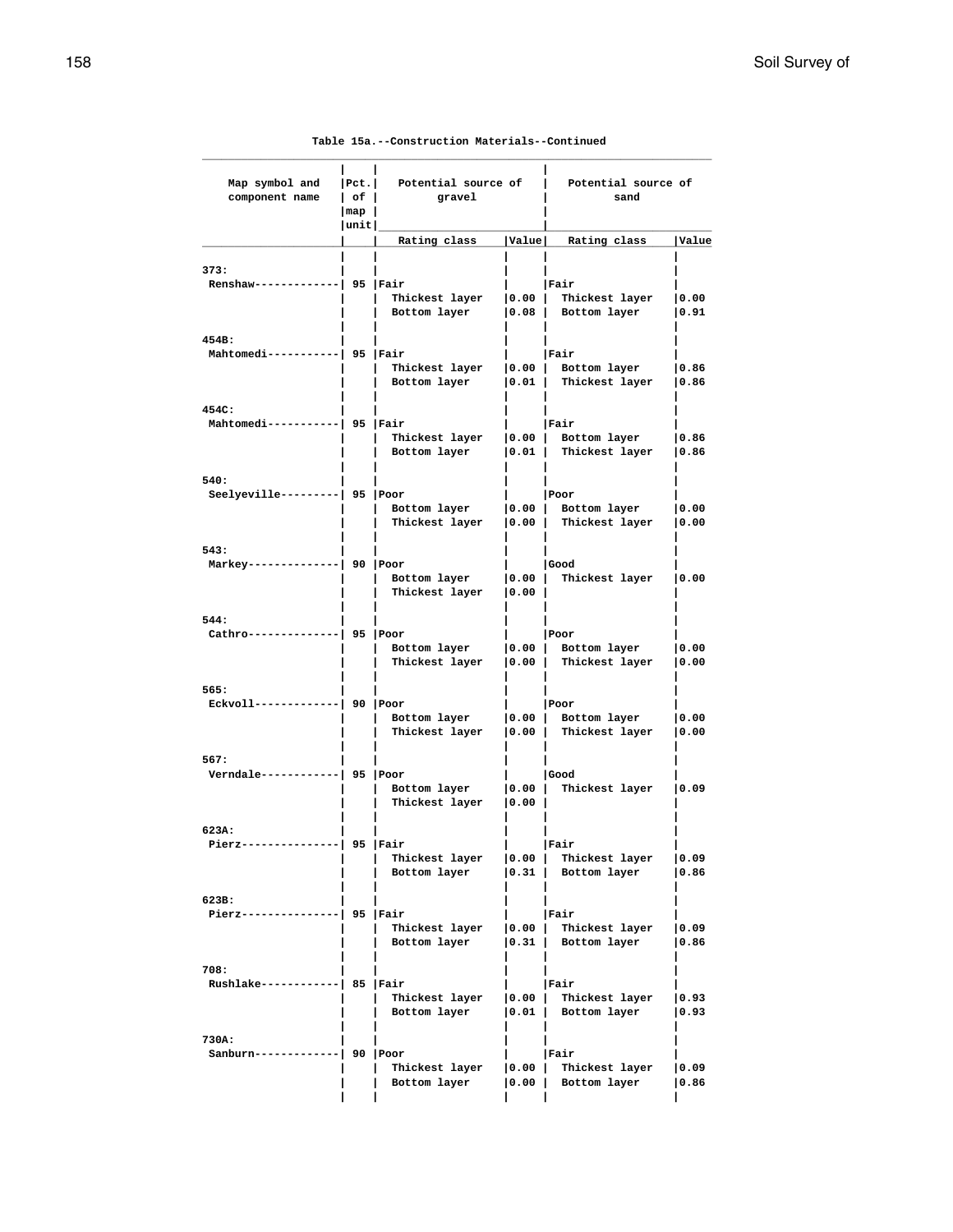| Map symbol and<br>component name                          | Pet. <br>$ $ of $ $ | Potential source of<br>gravel             |                             | Potential source of<br>sand                          |               |  |
|-----------------------------------------------------------|---------------------|-------------------------------------------|-----------------------------|------------------------------------------------------|---------------|--|
|                                                           | map  <br> unit      |                                           |                             |                                                      |               |  |
|                                                           |                     | Rating class                              | Value                       | Rating class                                         | Value         |  |
| 730B:<br>Sanburn------                                    |                     | 90 Poor<br>Thickest layer<br>Bottom layer | 0.00 <br>$\vert 0.00 \vert$ | Fair<br>Thickest layer<br>Bottom layer               | 0.09<br> 0.86 |  |
| 732B:<br>$Bushville-----$                                 |                     | 95 Poor<br>Bottom layer<br>Thickest layer |                             | Fair<br>0.00 Bottom layer<br>0.00 Thickest layer     | 0.09<br> 0.91 |  |
| 768:<br>Mosford----                                       |                     | 95 Poor<br>Bottom layer<br>Thickest layer | 0.00 <br>$ 0.00\rangle$     | Good<br>Thickest layer                               | 0.09          |  |
| 771:<br>Elkriver, rarely<br>flooded------------  95  Poor |                     | Bottom layer<br>Thickest layer            | 0.00 <br>$ 0.00\rangle$     | Good<br>Thickest layer                               | 0.09          |  |
| 799:<br>Seelyeville,<br>frequently flooded   45   Poor    |                     | Bottom layer<br>Thickest layer            | $\vert 0.00 \vert$          | Poor<br>$ 0.00 $ Bottom layer<br>Thickest layer      | 0.00<br> 0.00 |  |
| Bowstring,<br>frequently flooded   45   Poor              |                     | Bottom layer<br>Thickest layer            |                             | Poor<br>$ 0.00 $ Bottom layer<br>0.00 Thickest layer | 0.00<br> 0.00 |  |
| 1013:<br>$Pits---$                                        |                     | -------  90  Not rated                    |                             | Not rated                                            |               |  |
| 1015:<br>Udipsamments--------  90  Not rated              |                     |                                           |                             | Not rated                                            |               |  |
| 1016:<br>Udorthents----------  90  Not rated              |                     |                                           |                             | Not rated                                            |               |  |
| 1028:<br>Udorthents----------  45   Not rated             |                     |                                           |                             | Not rated                                            |               |  |
| Pits, gravel--------  40  Not rated                       |                     |                                           |                             | Not rated                                            |               |  |
| 1109:<br>Isanti--------------  90 Poor                    |                     | Bottom layer<br>Thickest layer   0.00     | $\vert 0.00 \vert$          | Good<br>Thickest layer                               | 0.70          |  |
| 1110:<br>Isan----------------  90  Poor                   |                     | Bottom layer<br>Thickest layer            | 0.00                        | Fair<br>Thickest layer<br>$ 0.00 $ Bottom layer      | 0.09<br> 0.98 |  |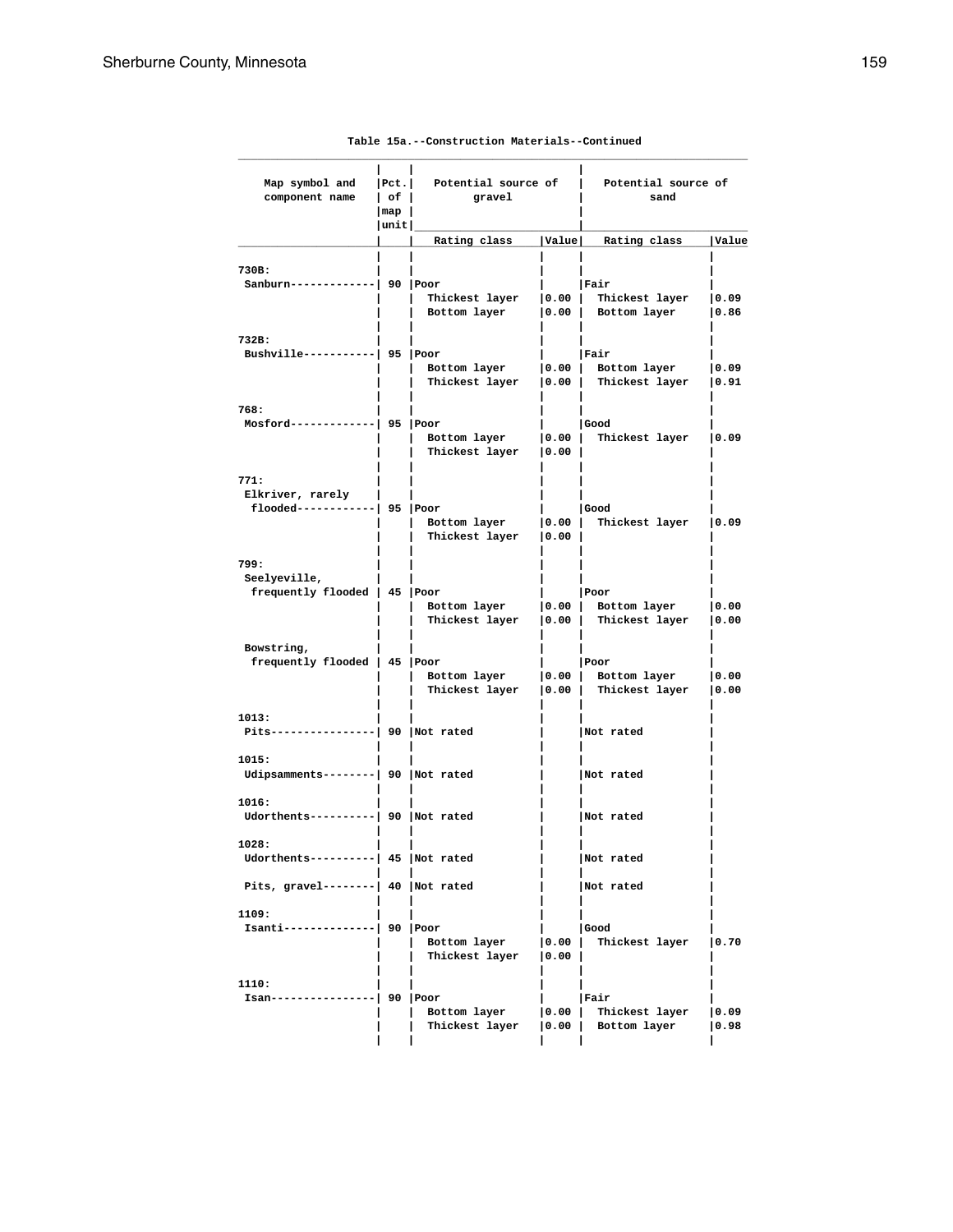### **\_\_\_\_\_\_\_\_\_\_\_\_\_\_\_\_\_\_\_\_\_\_\_\_\_\_\_\_\_\_\_\_\_\_\_\_\_\_\_\_\_\_\_\_\_\_\_\_\_\_\_\_\_\_\_\_\_\_\_\_\_\_\_\_\_\_\_\_\_\_\_\_\_\_\_\_\_\_ | | |**  $\begin{tabular}{lllllllllll} \texttt{Map symbol and} & & & & & & & \texttt{Potential source of} & & & \texttt{Potential source of} \\ \texttt{component name} & & & & \texttt{of} & & \texttt{gravel} & & & \texttt{sand} \end{tabular}$ **component name | of | gravel | sand |map | | |unit| | \_\_\_\_\_\_\_\_\_\_\_\_\_\_\_\_\_\_\_\_\_\_\_\_\_\_\_\_\_\_\_\_\_\_\_\_\_\_\_\_\_\_\_\_\_\_\_\_\_\_\_**  $\parallel$  Rating class |Value| Rating class |Value  **| | | | | 1223: | | | | | Sandberg------------| 60 |Fair | |Fair | | | Thickest layer |0.01 | Thickest layer |0.91 | | Bottom layer |0.08 | Bottom layer |0.91 | | | | | Arvilla-------------| 30 |Fair | |Fair | | | Thickest layer |0.00 | Thickest layer |0.10 | | Bottom layer |0.12 | Bottom layer |0.91 | | | | | 1224: | | | | | Hubbard-------------| 60 |Poor | |Fair | | | Bottom layer |0.00 | Thickest layer |0.25 | | Thickest layer |0.00 | Bottom layer |0.96 | | | | | Verndale------------| 35 |Poor | |Good | | | Bottom layer |0.00 | Thickest layer |0.84 | | Thickest layer |0.00 | | | | | | | 1231: | | | | | Hubbard-------------| 60 |Poor | |Good | | | Bottom layer |0.00 | Thickest layer |0.41 | | Thickest layer |0.00 | | | | | | | Mosford-------------| 35 |Poor | |Good | | | Bottom layer |0.00 | Thickest layer |0.98 | | Thickest layer |0.00 | | | | | | | 1253B: | | | | | Stonelake-----------| 60 |Fair | |Fair | | | Bottom layer |0.35 | Thickest layer |0.86 | | Thickest layer |0.54 | Bottom layer |0.86 | | | | | Sanburn-------------| 30 |Poor | |Fair | | | Thickest layer |0.00 | Thickest layer |0.09 | | Bottom layer |0.00 | Bottom layer |0.86 | | | | | 1253C: | | | | | Stonelake-----------| 65 |Fair | |Fair | | | Bottom layer |0.35 | Thickest layer |0.18 | | Thickest layer |0.54 | Bottom layer |0.86 | | | | | Sanburn-------------| 25 |Poor | |Fair | | | Thickest layer |0.00 | Thickest layer |0.09 | | Bottom layer |0.00 | Bottom layer |0.86 | | | | | 1253E: | | | | | Stonelake-----------| 65 |Fair | |Fair | | | Bottom layer |0.35 | Bottom layer |0.86 | | Thickest layer |0.54 | Thickest layer |0.86 | | | | | Sanburn-------------| 25 |Poor | |Fair | | | Thickest layer |0.00 | Thickest layer |0.09 | | Bottom layer |0.00 | Bottom layer |0.86 | | | | | 1254: | | | | | Ricelake------------| 90 |Poor | |Fair | | | Bottom layer |0.00 | Bottom layer |0.00 | | Thickest layer |0.00 | Thickest layer |0.07 | | | | |**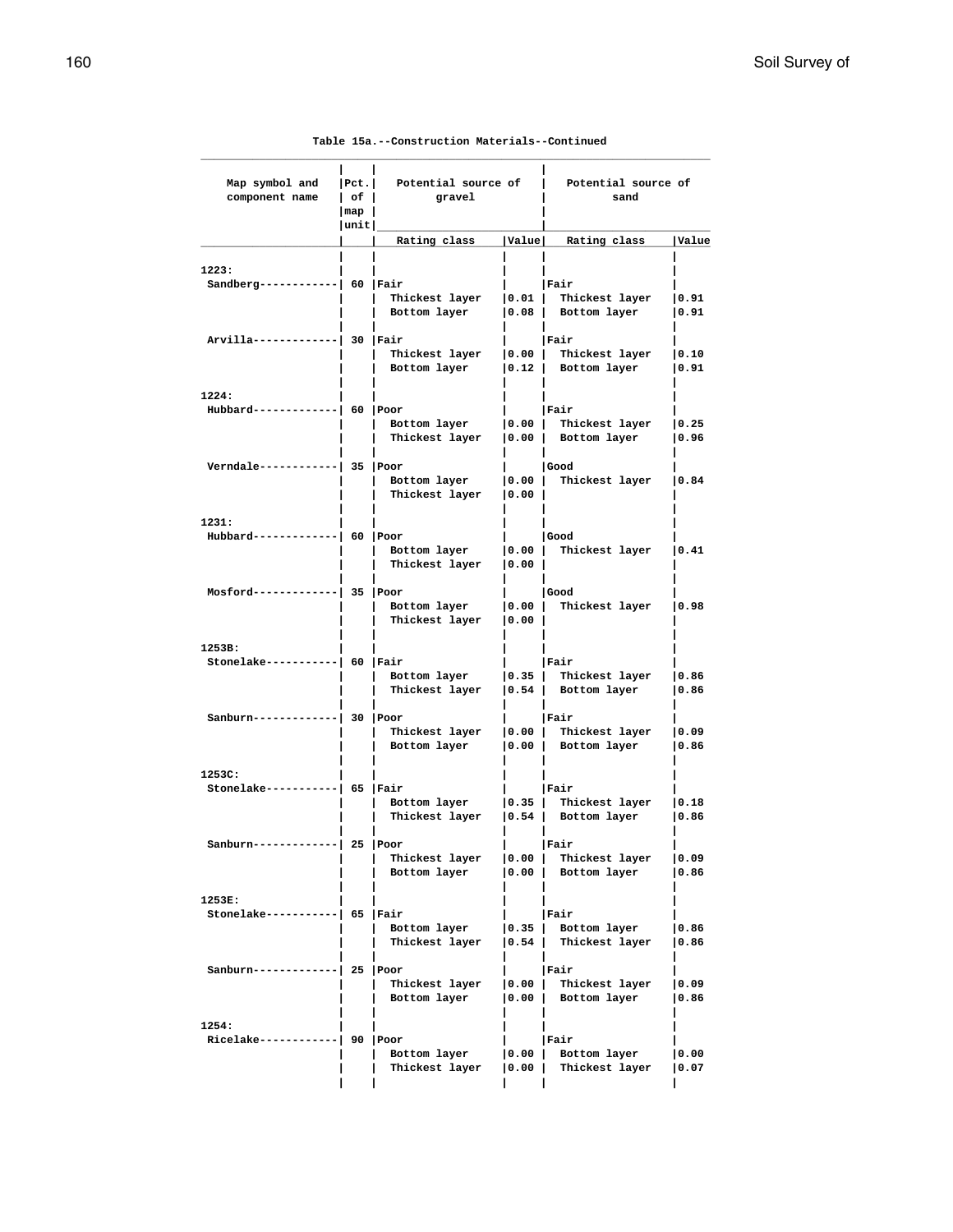| Map symbol and<br>component name                                       | $ $ Pct.<br>$ $ of $ $<br>$\lceil map \rceil$ | Potential source of<br>gravel           |                             | Potential source of<br>sand                                        |               |
|------------------------------------------------------------------------|-----------------------------------------------|-----------------------------------------|-----------------------------|--------------------------------------------------------------------|---------------|
|                                                                        | unit                                          | Rating class                            | Value                       | Rating class                                                       | Value         |
| 1255:<br>Elkriver,<br>occasionally<br>$f$ looded------------  90  Poor |                                               | Bottom layer<br>Thickest layer   0.00   | $\vert 0.00 \vert$          | Good<br>Thickest layer                                             | 0.09          |
| 1256:<br>Cantlin-------------  90 Poor                                 |                                               | Bottom layer   0.00  <br>Thickest layer | 0.00                        | Good<br>Thickest layer                                             | 0.70          |
| 1257:<br>Elkriver, rarely<br>$f$ looded------------  55  Poor          |                                               | Bottom layer $ 0.00 $<br>Thickest layer | 0.00                        | Good<br>Thickest layer                                             | 0.09          |
| Mosford, rarely<br>$f$ looded------------  35  Poor                    |                                               | Bottom layer<br>Thickest layer          | $\vert 0.00 \vert$<br> 0.00 | Good<br>Thickest layer                                             | 0.09          |
| 1258B:<br>Zimmerman, thick<br>solum--------------  95  Poor            |                                               | Bottom layer<br>Thickest layer          | 0.00 <br> 0.00              | Good                                                               |               |
| 1258C:<br>Zimmerman, thick<br>solum--------------  95  Poor            |                                               | Bottom layer<br>Thickest layer          | 0.00 <br> 0.00              | Good                                                               |               |
| 1258E:<br>Zimmerman, thick<br>solum--------------  95  Poor            |                                               | Bottom layer<br>Thickest layer          | $ 0.00\rangle$<br> 0.00     | Good                                                               |               |
| 1260B:<br>Stonelake-----------  55   Fair                              |                                               | Bottom layer<br>Thickest layer          |                             | Fair<br>$ 0.35 $ Thickest layer<br>$\vert 0.54 \vert$ Bottom layer | 0.18<br> 0.86 |
| Nebish--------------  30  Poor                                         |                                               | Bottom layer<br>Thickest layer          |                             | Poor<br>$ 0.00 $ Bottom layer<br> 0.00   Thickest layer            | 0.00<br> 0.00 |
| 1260C:<br>Stonelake-----------  55   Fair                              |                                               | Bottom layer<br>Thickest layer          | 0.35 <br> 0.54              | Fair<br>Thickest layer<br>Bottom layer                             | 0.86<br> 0.86 |
| Nebish-------------                                                    | -  30  Poor                                   | Bottom layer<br>Thickest layer          | 0.00 <br> 0.00              | Poor<br>Bottom layer<br>Thickest layer                             | 0.00<br> 0.00 |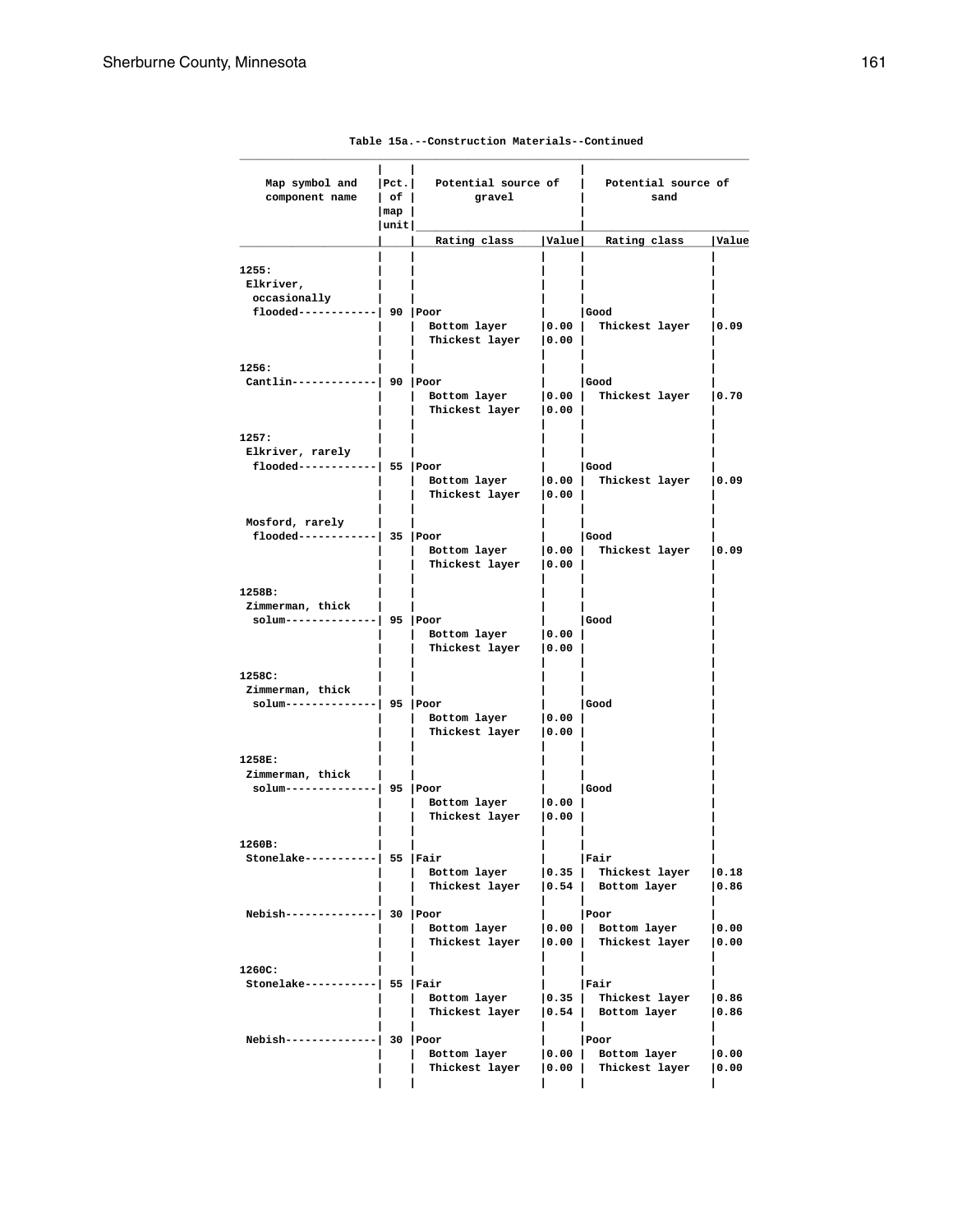| Map symbol and<br>component name                   | Pet. <br>Potential source of<br>$ $ of $ $<br>gravel<br> map |                        |                    | Potential source of<br>sand |              |  |
|----------------------------------------------------|--------------------------------------------------------------|------------------------|--------------------|-----------------------------|--------------|--|
|                                                    | unit                                                         | Rating class           |                    | Value Rating class          | <b>Value</b> |  |
|                                                    |                                                              |                        |                    |                             |              |  |
| 1260E:                                             |                                                              |                        |                    |                             |              |  |
| $Stonelake-----  60   Fair$                        |                                                              |                        |                    | Fair                        |              |  |
|                                                    |                                                              | Bottom layer           | 0.35               | Bottom layer                | 0.86         |  |
|                                                    |                                                              | Thickest layer         | 0.54               | Thickest layer              | 0.86         |  |
| $Nebish-----$                                      | -1 25 IPoor                                                  |                        |                    | Poor                        |              |  |
|                                                    |                                                              | Bottom layer           |                    | 0.00 Bottom layer           | 0.00         |  |
|                                                    |                                                              | Thickest layer         | $\vert 0.00 \vert$ | Thickest layer              | 0.00         |  |
|                                                    |                                                              |                        |                    |                             |              |  |
| 1270B:                                             |                                                              |                        |                    |                             |              |  |
| Milaca, moderately<br>wet----------------  90 Poor |                                                              |                        |                    |                             |              |  |
|                                                    |                                                              | Bottom layer   0.00    |                    | Fair<br>Thickest layer      | 0.09         |  |
|                                                    |                                                              | Thickest layer         | $\vert 0.00 \vert$ | Bottom layer                | 0.10         |  |
|                                                    |                                                              |                        |                    |                             |              |  |
| 1288:                                              |                                                              |                        |                    |                             |              |  |
| Seelyeville, ponded   60   Poor                    |                                                              |                        |                    | Poor                        |              |  |
|                                                    |                                                              | Bottom layer           | $\vert 0.00 \vert$ | Bottom layer                | 0.00         |  |
|                                                    |                                                              | Thickest layer         | 0.00               | Thickest layer              | 10.00        |  |
| Markey, ponded------  30   Poor                    |                                                              |                        |                    | Good                        |              |  |
|                                                    |                                                              | Bottom layer           | $ 0.00\rangle$     | Thickest layer              | 0.00         |  |
|                                                    |                                                              | Thickest layer         | 0.00               |                             |              |  |
|                                                    |                                                              |                        |                    |                             |              |  |
| 1356:                                              |                                                              |                        |                    |                             |              |  |
| Water, miscellaneous 100 Not rated                 |                                                              |                        |                    | Not rated                   |              |  |
| 1946:                                              |                                                              |                        |                    |                             |              |  |
| Fordum, frequently                                 |                                                              |                        |                    |                             |              |  |
| $f$ looded------------  65   Fair                  |                                                              |                        |                    | Fair                        |              |  |
|                                                    |                                                              | Bottom layer           | 0.16               | Thickest layer              | 0.10         |  |
|                                                    |                                                              | Thickest layer         | 0.16               | Bottom layer                | 0.91         |  |
| Winterfield,                                       |                                                              |                        |                    |                             |              |  |
| frequently flooded   20   Poor                     |                                                              |                        |                    | l Good                      |              |  |
|                                                    |                                                              | Bottom layer           | 0.00               |                             |              |  |
|                                                    |                                                              | Thickest layer         | 0.00               |                             |              |  |
|                                                    |                                                              |                        |                    |                             |              |  |
| W:<br>$Water------$                                |                                                              | ------ 100   Not rated |                    | Not rated                   |              |  |
|                                                    |                                                              |                        |                    |                             |              |  |
|                                                    |                                                              |                        |                    |                             |              |  |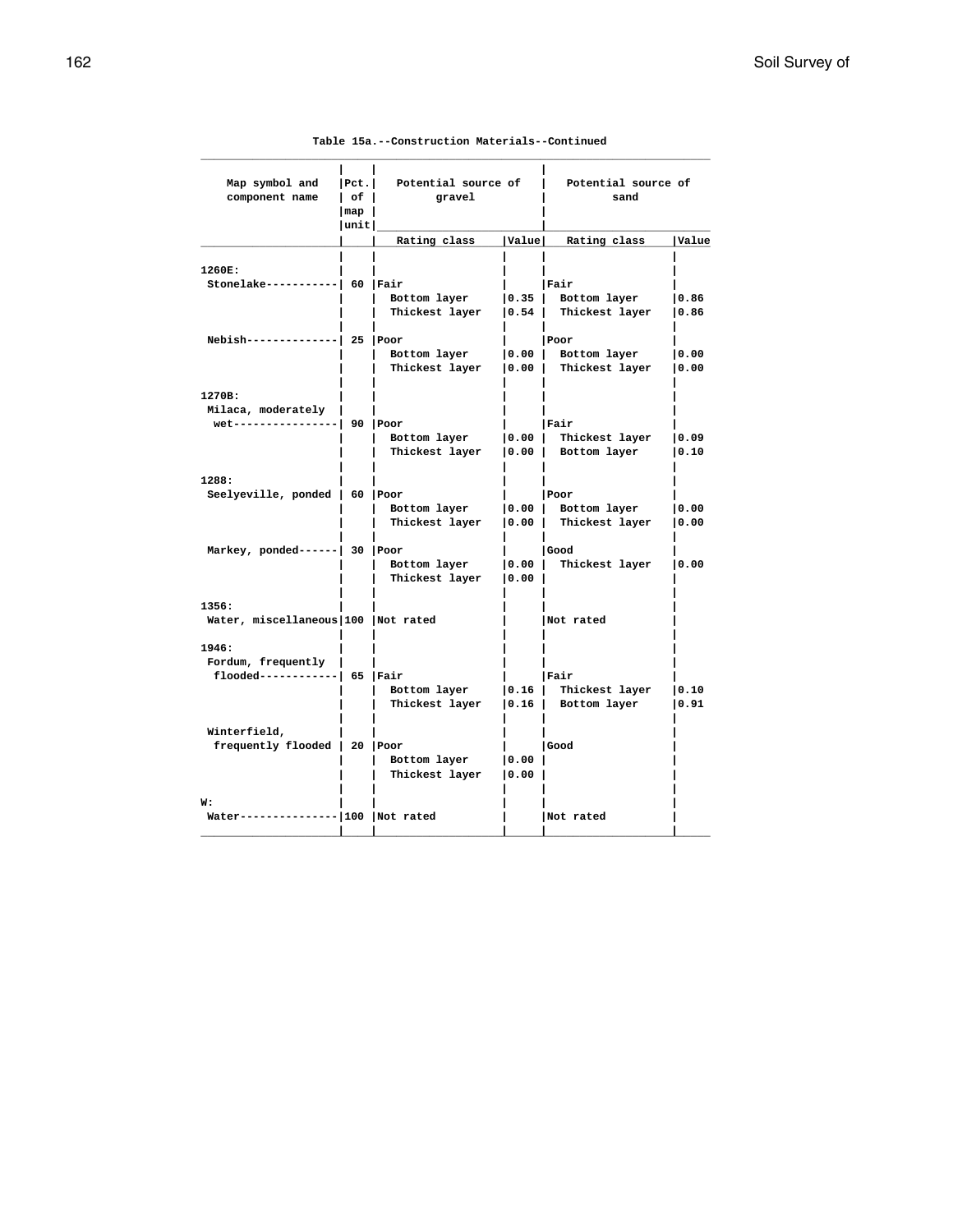#### **Table 15b.--Construction Materials**

**(The information in this table indicates the dominant soil condition but does not eliminate the need for onsite investigation. The numbers in the value columns range from 0.00 to 0.99. The smaller the value, the greater the limitation. See text for further explanation of ratings in this table.)**

**\_\_\_\_\_\_\_\_\_\_\_\_\_\_\_\_\_\_\_\_\_\_\_\_\_\_\_\_\_\_\_\_\_\_\_\_\_\_\_\_\_\_\_\_\_\_\_\_\_\_\_\_\_\_\_\_\_\_\_\_\_\_\_\_\_\_\_\_\_\_\_\_\_\_\_\_\_\_\_\_\_\_\_\_\_\_\_\_\_\_\_\_\_\_\_\_\_\_\_\_\_\_\_\_**

| Map symbol and<br>component name        | Pct.  Potential source of<br>  of   reclamation material<br>$\lceil map \rceil$ |                                                                                                |                                                                        | Potential source of<br>roadfill                                                                                      |      | Potential source of<br>topsoil |                |
|-----------------------------------------|---------------------------------------------------------------------------------|------------------------------------------------------------------------------------------------|------------------------------------------------------------------------|----------------------------------------------------------------------------------------------------------------------|------|--------------------------------|----------------|
|                                         | unit                                                                            |                                                                                                |                                                                        | Rating class and  Value  Rating class and  Value  Rating class and  Value<br>limiting features     limiting features |      | limiting features              |                |
| 7A:<br>Hubbard-------------  95   Poor  |                                                                                 | Wind erosion<br>Too sandy                                                                      | 0.00 <br> 0.01                                                         | Good                                                                                                                 |      | Fair<br>Too sandy              | $ 0.01\rangle$ |
|                                         |                                                                                 | Low content of<br>$organic matter$ $ 0.12 $<br>Droughty<br>Too acid                            | 0.81<br> 0.92                                                          |                                                                                                                      |      |                                |                |
| 7B:<br>Hubbard-------------  95   Poor  |                                                                                 | Wind erosion<br>Too sandy<br>Low content of<br>organic matter   0.12  <br>Droughty<br>Too acid | 0.00 <br> 0.01<br>$\mathbf{L}$<br>$\vert 0.77 \vert$<br>$ 0.92\rangle$ | Good                                                                                                                 |      | Fair<br>Too sandy              | 0.01           |
| 7C:<br>Hubbard-------------  95   Poor  |                                                                                 | Too sandy<br>Wind erosion<br>Low content of<br>organic matter   0.12  <br>Droughty<br>Too acid | 0.00<br> 0.00 <br>$ 0.60\rangle$<br>$ 0.92\rangle$                     | Good                                                                                                                 |      | Poor<br>Too sandy<br>Slope     | 0.00 <br> 0.96 |
| 32B:<br>Nebish--------------  85   Fair |                                                                                 | Low content of<br>organic matter $ 0.88 $<br>Too acid                                          | 0.92                                                                   | Fair<br>Shrink-swell                                                                                                 | 0.98 | Good                           |                |
| 32C:<br>Nebish--------------  85   Fair |                                                                                 | Low content of<br>organic matter $ 0.88 $<br>Too acid                                          | 0.92                                                                   | Fair<br>Shrink-swell                                                                                                 |      | Fair<br>$ 0.98 $ Slope         | 0.96           |
| 32D:<br>Nebish--------------  85   Fair |                                                                                 | Low content of<br>organic matter $ 0.12 $<br>Too acid                                          | $ 0.92\rangle$                                                         | Good                                                                                                                 |      | Poor<br>Slope                  | 0.00           |
| 32E:<br>Nebish--------------  85   Fair |                                                                                 | Low content of<br>organic matter   0.12  <br>Too acid                                          | 0.95                                                                   | Poor<br>Slope                                                                                                        |      | Poor<br>$ 0.00 $ Slope         | 0.00           |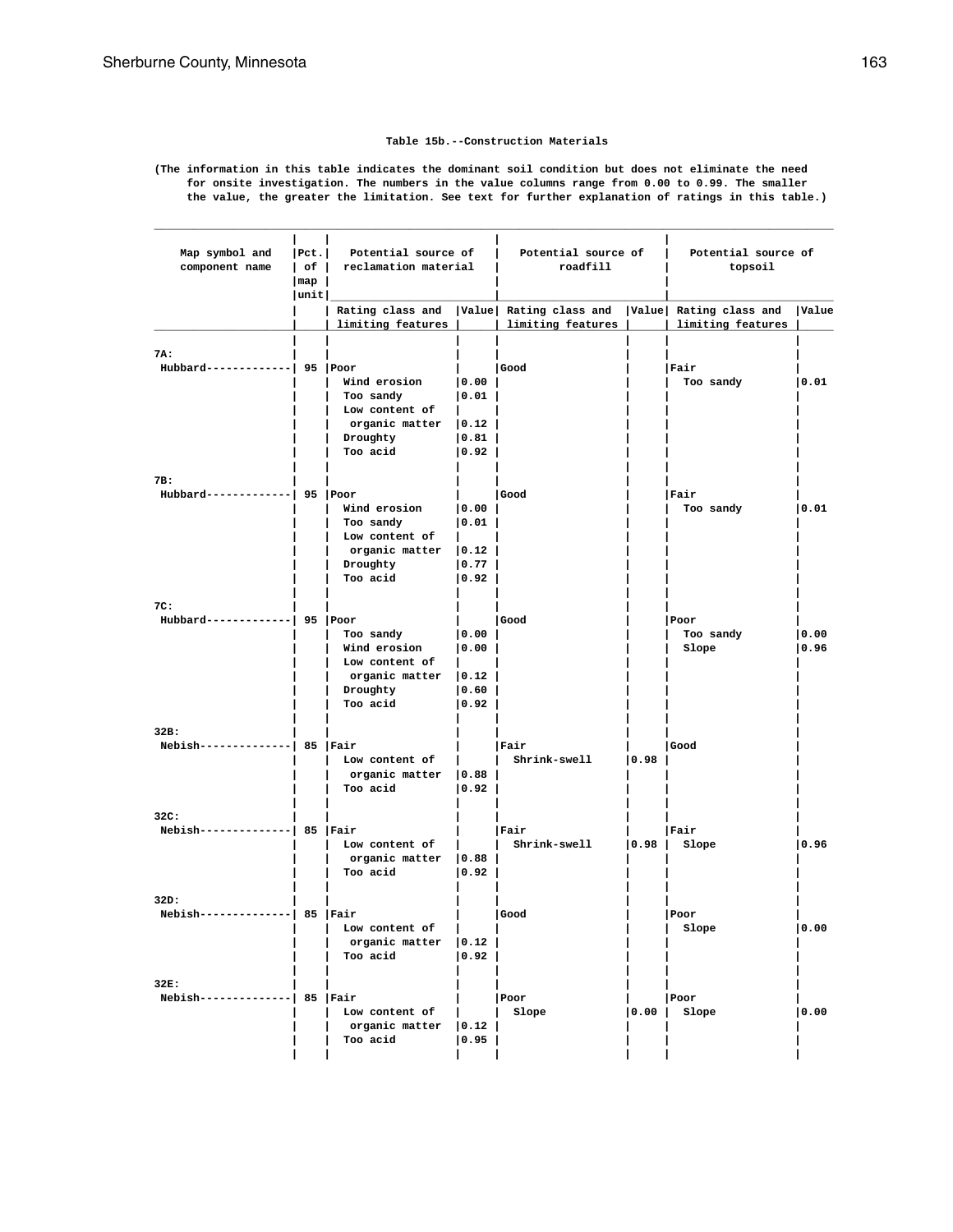| Table 15b.--Construction Materials--Continued |  |
|-----------------------------------------------|--|
|-----------------------------------------------|--|

| Map symbol and<br>component name            | Pet. <br>Potential source of<br>  of   reclamation material<br>$\lceil map \rceil$<br> unit |                                                                                      | Potential source of<br>roadfill             |                                                                                             | Potential source of<br>topsoil |                                            |               |
|---------------------------------------------|---------------------------------------------------------------------------------------------|--------------------------------------------------------------------------------------|---------------------------------------------|---------------------------------------------------------------------------------------------|--------------------------------|--------------------------------------------|---------------|
|                                             |                                                                                             | limiting features                                                                    |                                             | Rating class and   Value   Rating class and   Value   Rating class and<br>limiting features |                                | limiting features                          | Value         |
| 38B:<br>Waukon--------------  90   Fair     |                                                                                             | Low content of<br>organic matter $ 0.12 $<br>Too acid<br>Carbonate content 0.97      | 0.95                                        | Fair<br>Shrink-swell                                                                        | 0.99                           | Good                                       |               |
| 75:                                         |                                                                                             |                                                                                      |                                             |                                                                                             |                                |                                            |               |
| Bluffton,<br>depressional-------  90   Fair |                                                                                             | Low content of<br>organic matter $ 0.12 $<br>Carbonate content 0.97                  |                                             | Poor<br>Depth to<br>saturated zone $ 0.00 $                                                 |                                | Poor<br>Depth to<br>saturated zone   0.00  |               |
| 125:<br>Beltrami------------  90 Fair       |                                                                                             | Low content of<br>organic matter $ 0.88 $<br>Too acid                                | 0.95                                        | Fair<br>Depth to<br>saturated zone<br>Shrink-swell                                          | 0.12 <br>$ 0.97\rangle$        | Fair<br>Depth to<br>saturated zone $ 0.12$ |               |
| 152C:<br>Milaca--------------  95   Fair    |                                                                                             | Low content of<br>$organic matter$ $ 0.12 $<br>Droughty<br>Too acid                  | 0.81 <br> 0.92                              | Good                                                                                        |                                | Fair<br>Rock fragments<br>Slope            | 0.88<br> 0.96 |
| 152E:<br>Milaca--------------  95   Fair    |                                                                                             | Low content of<br>organic matter $ 0.12 $<br>Droughty<br>Too acid                    | 0.81 <br> 0.92                              | Fair<br>Slope                                                                               | 0.50                           | Poor<br>Slope<br>Rock fragments            | 0.00<br> 0.88 |
| 158A:<br>Zimmerman-----------  95   Poor    |                                                                                             | Too sandy<br>Wind erosion<br>Low content of<br>organic matter<br>Too acid            | 0.00 <br> 0.00 <br> 0.12 <br>$ 0.84\rangle$ | Good                                                                                        |                                | Poor<br>Too sandy                          | 0.00          |
| 158B:<br>Zimmerman-----------  95  Poor     |                                                                                             | Too sandy<br>Wind erosion<br>Low content of<br>organic matter $ 0.12 $<br>Too acid   | 0.00 <br> 0.00 <br> 0.84                    | Good                                                                                        |                                | Poor<br>Too sandy                          | 0.00          |
| 158C:<br>$Zimmerman----- 95  Poor$          |                                                                                             | Too sandy<br>Wind erosion<br>Low content of<br>$organic matter$ $ 0.12 $<br>Too acid | 0.00 <br> 0.00 <br> 0.84                    | Good                                                                                        |                                | Poor<br>Too sandy<br>Slope                 | 0.00<br> 0.96 |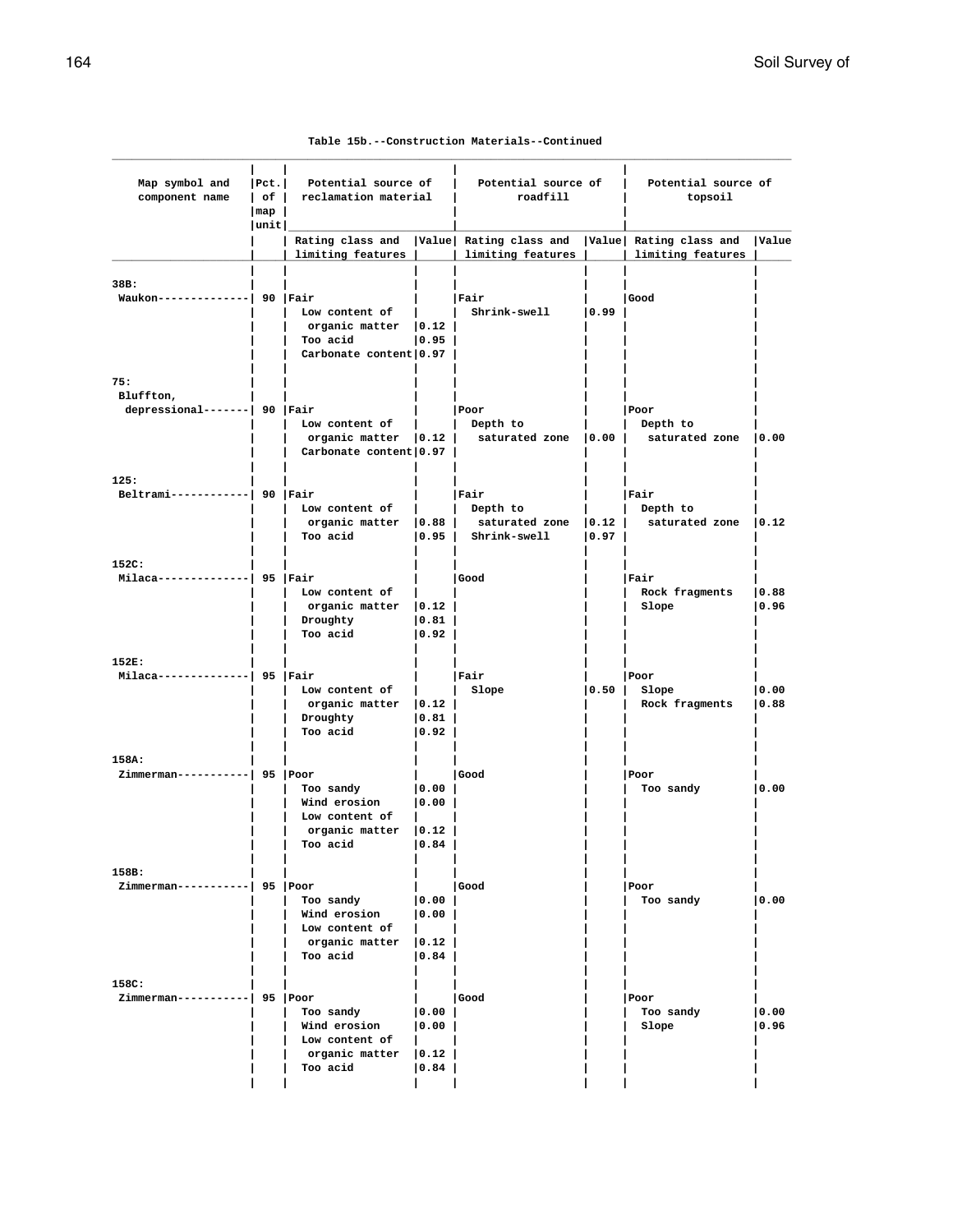| Map symbol and<br>component name         | Pet. <br>Potential source of<br>reclamation material<br>$ $ of $ $<br> map<br> unit |                                                                                                                        |                                                      | Potential source of<br>roadfill             |                                              | Potential source of<br>topsoil                                                 |                        |
|------------------------------------------|-------------------------------------------------------------------------------------|------------------------------------------------------------------------------------------------------------------------|------------------------------------------------------|---------------------------------------------|----------------------------------------------|--------------------------------------------------------------------------------|------------------------|
|                                          |                                                                                     | Rating class and<br>limiting features                                                                                  |                                                      | Value Rating class and<br>limiting features |                                              | Value Rating class and<br>limiting features                                    | Value                  |
| 158E:<br>Zimmerman-----------  95   Poor |                                                                                     |                                                                                                                        |                                                      | Fair                                        |                                              | Poor                                                                           |                        |
|                                          |                                                                                     | Too sandy<br>Wind erosion<br>Low content of<br>organic matter<br>Too acid                                              | 0.00 <br> 0.00 <br>$ 0.12\rangle$<br> 0.84           | Slope                                       | 0.50                                         | Too sandy<br>Slope                                                             | 0.00<br> 0.00          |
| 161:<br>Isanti, depressional 95   Fair   |                                                                                     | Low content of<br>organic matter $ 0.12 $<br>Too acid                                                                  | $ 0.92\rangle$                                       | Poor<br>Depth to<br>saturated zone   0.00   |                                              | Poor<br>Depth to<br>saturated zone                                             | 0.00                   |
| 162:<br>Lino----------------  95 Poor    |                                                                                     | Too sandy<br>Wind erosion<br>Low content of<br>organic matter<br>Too acid<br>Droughty                                  | 0.00 <br> 0.00  <br>$ 0.12\rangle$<br> 0.74<br> 0.96 | Fair<br>Depth to<br>saturated zone $ 0.14 $ |                                              | Poor<br>Too sandy<br>Depth to<br>saturated zone                                | 0.00<br> 0.14          |
| 164A:<br>Mora----------------  95   Fair |                                                                                     | Low content of<br>organic matter $ 0.12 $<br>Too acid                                                                  | 0.68                                                 | Poor<br>Depth to<br>saturated zone   0.00   |                                              | Poor<br>Depth to<br>saturated zone   0.00<br>No rock fragments 0.99            |                        |
| 165:<br>Parent-----------                | -  90   Fair                                                                        | Low content of<br>organic matter                                                                                       | 0.12                                                 | Poor<br>Depth to<br>saturated zone          | 0.00                                         | Poor<br>Depth to<br>saturated zone<br>Rock fragments<br>Not hard to<br>reclaim | 0.00<br> 0.88<br> 0.99 |
| 166:<br>Ronneby-------------  90   Fair  |                                                                                     | Too acid<br>Low content of<br>organic matter $ 0.88$                                                                   | 0.84                                                 | Poor<br>Depth to<br>saturated zone          | 10.00                                        | Poor<br>Depth to<br>saturated zone<br>Rock fragments                           | 0.00<br> 0.88          |
| 169B:<br>$Braham---------- -90 $ Poor    |                                                                                     | Wind erosion<br>Low content of<br>organic matter   0.12   Shrink-swell<br>Too acid<br>No water erosion  <br>limitation | $\mathbf{L}$<br> 0.95 <br> 0.99                      | Fair<br>$ 0.00 $ Depth to                   | $\begin{array}{c c} \hline 0.96 \end{array}$ | Fair<br>Depth to<br>saturated zone   0.89   saturated zone   0.89              |                        |

|  |  | Table 15b.--Construction Materials--Continued |
|--|--|-----------------------------------------------|
|--|--|-----------------------------------------------|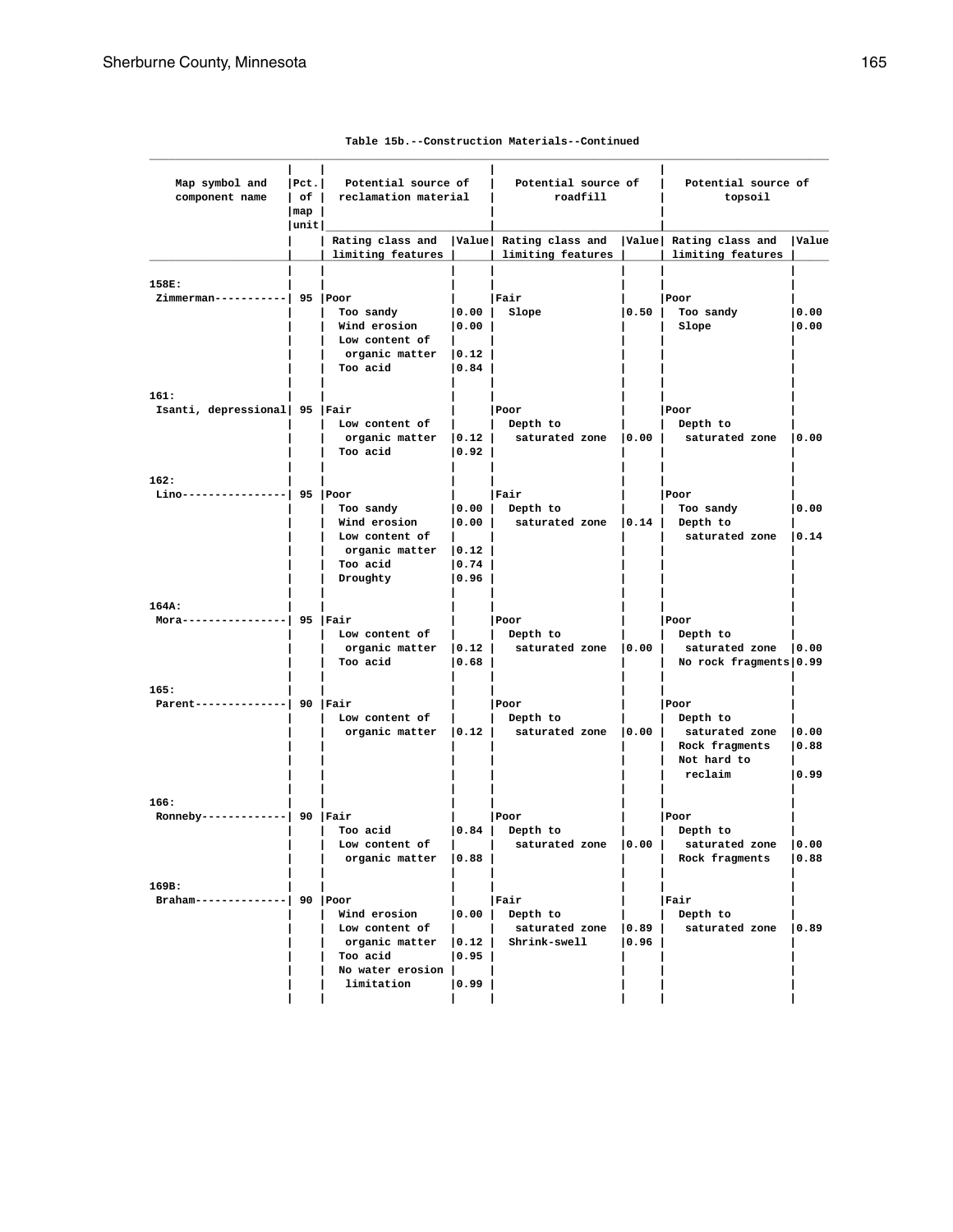| Table 15b.--Construction Materials--Continued |  |  |  |
|-----------------------------------------------|--|--|--|
|-----------------------------------------------|--|--|--|

| Map symbol and<br>component name         | $ $ Pct.<br>$ $ of $ $<br>$\lceil \texttt{map} \rceil$<br> unit | Potential source of<br>reclamation material                                                                              |                                                                       | Potential source of<br>roadfill                                  |      | Potential source of<br>topsoil                                  |                                           |
|------------------------------------------|-----------------------------------------------------------------|--------------------------------------------------------------------------------------------------------------------------|-----------------------------------------------------------------------|------------------------------------------------------------------|------|-----------------------------------------------------------------|-------------------------------------------|
|                                          |                                                                 | limiting features                                                                                                        |                                                                       | Rating class and   Value   Rating class and<br>limiting features |      | Value Rating class and<br>limiting features                     | <b>Value</b>                              |
|                                          |                                                                 |                                                                                                                          |                                                                       |                                                                  |      |                                                                 |                                           |
| 169C:<br>Braham--------------  90   Poor |                                                                 | Wind erosion<br>Low content of<br>organic matter   0.12  <br>Too sandy<br>Too acid<br>No water erosion                   | 0.00 <br> 0.30<br> 0.95                                               | Fair<br>Shrink-swell                                             | 0.99 | Fair<br>Too sandy<br>Slope                                      | 0.30<br> 0.96                             |
|                                          |                                                                 | limitation                                                                                                               | $ 0.99\rangle$                                                        |                                                                  |      |                                                                 |                                           |
|                                          |                                                                 |                                                                                                                          |                                                                       |                                                                  |      |                                                                 |                                           |
| 169D:<br>Braham--------------  90   Poor |                                                                 | Wind erosion<br>Low content of<br>$organic matter$ $ 0.12 $<br>Too sandy<br>Too acid<br>No water erosion  <br>limitation | 0.00 <br> 0.30 <br>$ 0.95\rangle$<br> 0.99                            | Fair<br>Shrink-swell                                             | 0.99 | Poor<br>Slope<br>Too sandy                                      | 0.00<br> 0.30                             |
| 204B:                                    |                                                                 |                                                                                                                          |                                                                       |                                                                  |      |                                                                 |                                           |
| Cushing-------------  90   Fair          |                                                                 | Low content of<br>organic matter $ 0.12 $<br>Too acid                                                                    | $ 0.92\rangle$                                                        | Good                                                             |      | Fair<br>Rock fragments                                          | 0.97                                      |
| 204C:                                    |                                                                 |                                                                                                                          |                                                                       |                                                                  |      |                                                                 |                                           |
| Cushing-------------  95   Fair          |                                                                 | Low content of<br>organic matter $ 0.12 $<br>Too acid                                                                    | $ 0.92\rangle$                                                        | Good                                                             |      | Fair<br>Slope<br>Rock fragments                                 | 0.63<br> 0.97                             |
| 258B:                                    |                                                                 |                                                                                                                          |                                                                       |                                                                  |      |                                                                 |                                           |
| Sandberg------------  95   Poor          |                                                                 | Too sandy<br>Wind erosion<br>Low content of<br>organic matter<br>Droughty<br>Too acid                                    | $ 0.00\rangle$<br> 0.00 <br>$ 0.12\rangle$<br>$ 0.68\rangle$<br> 0.92 | Good                                                             |      | Poor<br>Too sandy<br>Rock fragments<br>Hard to reclaim $ 0.92$  | 0.00<br> 0.03                             |
| 258C:                                    |                                                                 |                                                                                                                          |                                                                       |                                                                  |      |                                                                 |                                           |
| Sandberg------------  95 $ Poor$         |                                                                 | Too sandy<br>Wind erosion<br>Low content of<br>organic matter $ 0.12 $<br>Droughty<br>Too acid                           | 0.00 <br> 0.00 <br> 0.49 <br> 0.92                                    | Good                                                             |      | Poor<br>Too sandy<br>Rock fragments<br>Hard to reclaim<br>Slope | 0.00<br> 0.03 <br>$ 0.92\rangle$<br> 0.96 |
| 258E:                                    |                                                                 |                                                                                                                          |                                                                       |                                                                  |      |                                                                 |                                           |
| Sandberg------------  95 $ Poor$         |                                                                 | Too sandy<br>Wind erosion<br>Low content of<br>organic matter<br>Droughty<br>Too acid                                    | 0.00 <br> 0.00 <br> 0.12 <br> 0.52 <br> 0.92                          | Fair<br>Slope                                                    | 0.50 | Poor<br>Too sandy<br>Slope<br>Rock fragments<br>Hard to reclaim | 0.00<br> 0.00<br> 0.03 <br> 0.92          |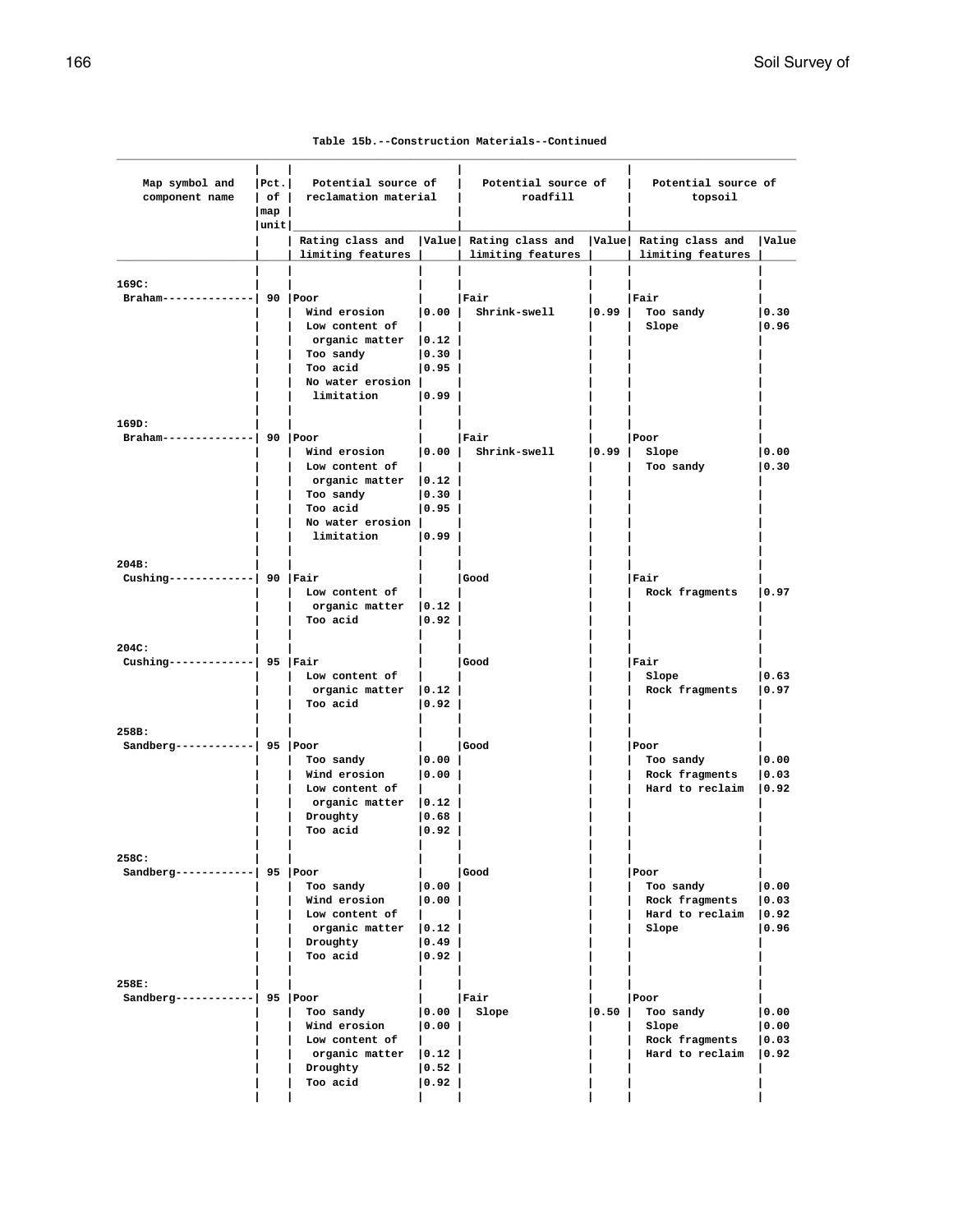| Map symbol and<br>component name | Pet. <br>$ $ of $ $ | Potential source of<br>reclamation material |                | Potential source of<br>roadfill              |      | Potential source of<br>topsoil              |       |
|----------------------------------|---------------------|---------------------------------------------|----------------|----------------------------------------------|------|---------------------------------------------|-------|
| map                              |                     |                                             |                |                                              |      |                                             |       |
|                                  | unit                |                                             |                |                                              |      |                                             |       |
|                                  |                     | Rating class and<br>limiting features       |                | Value  Rating class and<br>limiting features |      | Value Rating class and<br>limiting features | Value |
|                                  |                     |                                             |                |                                              |      |                                             |       |
| 260:<br>Duelm--------------      |                     | $95$ Poor                                   |                | Fair                                         |      | Poor                                        |       |
|                                  |                     | Wind erosion                                | 0.00           | Depth to                                     |      | Too sandy                                   | 0.00  |
|                                  |                     | Too sandy                                   | 0.00           | saturated zone   0.89   Depth to             |      |                                             |       |
|                                  |                     | Low content of                              |                |                                              |      | saturated zone                              | 0.89  |
|                                  |                     | organic matter                              | $ 0.12\rangle$ |                                              |      |                                             |       |
|                                  |                     | Droughty                                    | 0.93           |                                              |      |                                             |       |
|                                  |                     | Too acid                                    | $ 0.97\rangle$ |                                              |      |                                             |       |
| 261:                             |                     |                                             |                |                                              |      |                                             |       |
| Isan, depressional--  95   Fair  |                     |                                             |                | Poor                                         |      | Poor                                        |       |
|                                  |                     | Low content of                              |                | Depth to                                     |      | Depth to                                    |       |
|                                  |                     | organic matter                              | 0.12           | saturated zone                               | 0.00 | saturated zone                              | 0.00  |
|                                  |                     | Too sandy                                   | 0.30           |                                              |      | Too sandy                                   | 0.30  |
|                                  |                     | Droughty                                    | 0.99           |                                              |      |                                             |       |
| 325:<br>Prebish,                 |                     |                                             |                |                                              |      |                                             |       |
| depressional-------  95   Fair   |                     |                                             |                | Poor                                         |      | Poor                                        |       |
|                                  |                     | Low content of                              |                | Depth to                                     |      | Depth to                                    |       |
|                                  |                     | organic matter                              | 0.12           | saturated zone                               | 0.00 | saturated zone                              | 0.00  |
|                                  |                     | Too acid                                    | 0.95           |                                              |      | Rock fragments                              | 0.88  |
| 341:                             |                     |                                             |                |                                              |      |                                             |       |
| Arvilla-------------  95 Poor    |                     |                                             |                | Good                                         |      | Poor                                        |       |
|                                  |                     | Too sandy                                   | 10.00          |                                              |      | Too sandy                                   | 0.00  |
|                                  |                     | Low content of                              |                |                                              |      | Rock fragments                              | 0.00  |
|                                  |                     | organic matter                              | 0.12           |                                              |      | Hard to reclaim                             | 0.50  |
|                                  |                     | Droughty                                    | 0.87           |                                              |      |                                             |       |
| 346:                             |                     |                                             |                |                                              |      |                                             |       |
| Talmoon-------------  90   Fair  |                     |                                             |                | Poor                                         |      | Poor                                        |       |
|                                  |                     | Low content of                              |                | Depth to                                     |      | Depth to                                    |       |
|                                  |                     | organic matter                              | $ 0.12\rangle$ | saturated zone                               | 0.00 | saturated zone   0.00                       |       |
|                                  |                     | Too acid                                    | 0.92           | Shrink-swell                                 | 0.89 |                                             |       |
|                                  |                     | Carbonate content 0.97                      |                |                                              |      |                                             |       |
|                                  |                     | No water erosion  <br>limitation            | 0.99           |                                              |      |                                             |       |
|                                  |                     |                                             |                |                                              |      |                                             |       |
| 373:<br>$Renshaw-----$           |                     | 95 Poor                                     |                | Good                                         |      | l Poor                                      |       |
|                                  |                     | Too sandy                                   | $ 0.00\rangle$ |                                              |      | Too sandy                                   | 0.00  |
|                                  |                     | Low content of                              |                |                                              |      | Rock fragments                              | 0.00  |
|                                  |                     | organic matter                              | 0.12           |                                              |      | Hard to reclaim                             | 0.08  |
|                                  |                     | Too acid                                    | $ 0.92\rangle$ |                                              |      |                                             |       |
|                                  |                     | Droughty                                    | 0.99           |                                              |      |                                             |       |
| 454B:                            |                     |                                             |                |                                              |      |                                             |       |
| Mahtomedi-----------  95 Poor    |                     |                                             |                | Good                                         |      | Poor                                        |       |
|                                  |                     | Too sandy                                   | 0.00           |                                              |      | Too sandy                                   | 0.00  |
|                                  |                     | Wind erosion                                | 0.00           |                                              |      | Rock fragments                              | 0.00  |
|                                  |                     | Low content of                              |                |                                              |      | Hard to reclaim                             | 0.92  |
|                                  |                     | organic matter                              | 0.12           |                                              |      |                                             |       |
|                                  |                     | Too acid                                    | 0.92           |                                              |      |                                             |       |
|                                  |                     | Droughty                                    | 0.99           |                                              |      |                                             |       |
|                                  |                     |                                             |                |                                              |      |                                             |       |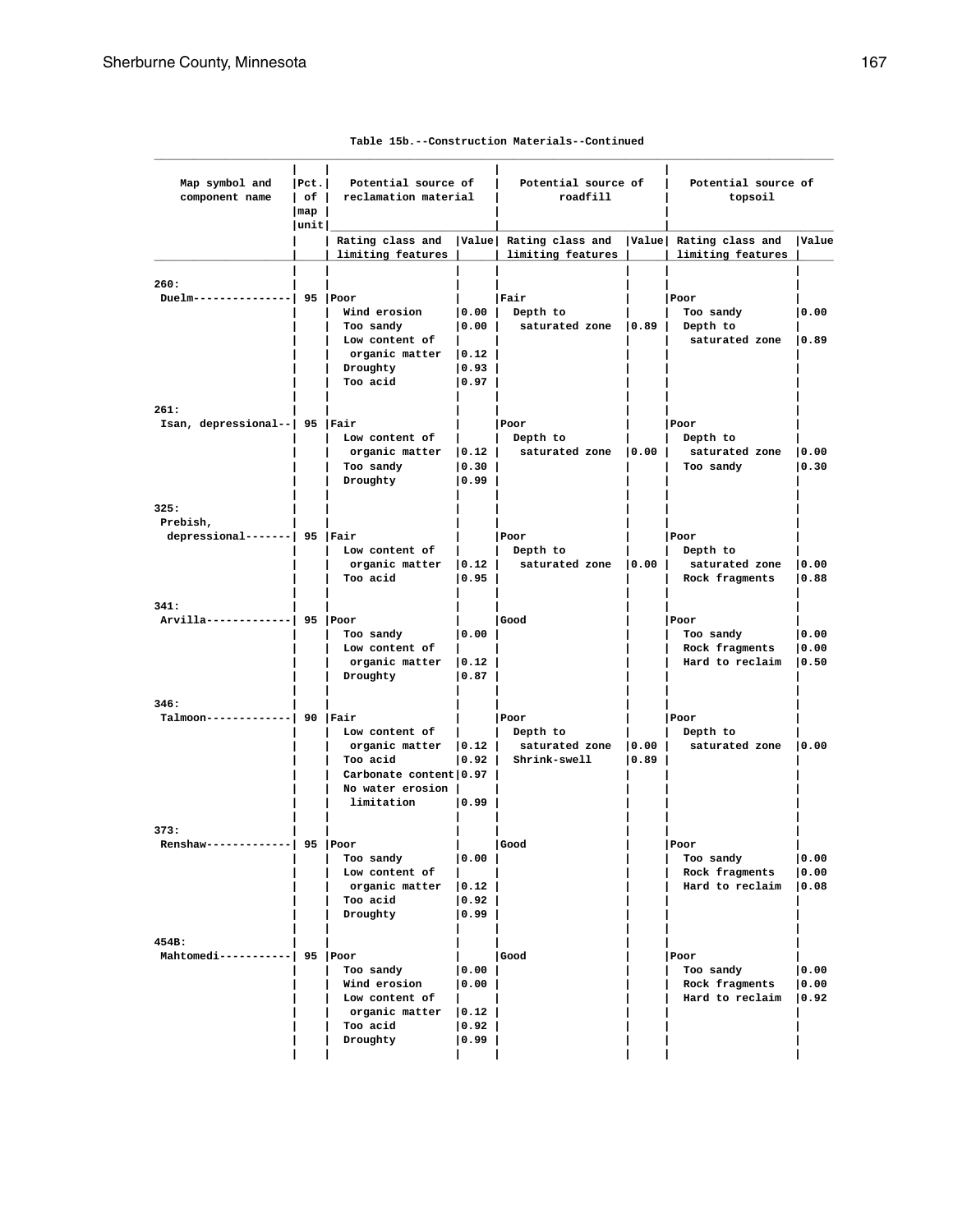|  |  | Table 15b.--Construction Materials--Continued |
|--|--|-----------------------------------------------|
|--|--|-----------------------------------------------|

| Map symbol and<br>component name         | $ $ Pct.<br>Potential source of<br>$ $ of $ $<br>reclamation material<br>$\lceil map \rceil$ |                                                                                                           | roadfill                                       | Potential source of                                                                       |                | Potential source of                                                              |                         |
|------------------------------------------|----------------------------------------------------------------------------------------------|-----------------------------------------------------------------------------------------------------------|------------------------------------------------|-------------------------------------------------------------------------------------------|----------------|----------------------------------------------------------------------------------|-------------------------|
|                                          | unit                                                                                         | limiting features                                                                                         |                                                | Rating class and   Value  Rating class and   Value  Rating class and<br>limiting features |                | limiting features                                                                | Value                   |
| 454C:<br>Mahtomedi-----------  95   Poor |                                                                                              | Too sandy<br>Wind erosion<br>Low content of<br>$organic matter$   0.12  <br>Too acid<br>Droughty          | 0.00 <br> 0.00 <br> 0.92 <br> 0.98             | Good                                                                                      |                | Poor<br>Too sandy<br>Rock fragments<br>Slope<br>Hard to reclaim   0.92           | 0.00<br> 0.00<br> 0.84  |
| 540:<br>Seelyeville---------  95 Poor    |                                                                                              | Wind erosion                                                                                              | 0.00                                           | Poor<br>Depth to<br>saturated zone   0.00                                                 |                | Poor<br>Content of<br>organic matter<br>Depth to<br>saturated zone   0.00        | 0.00                    |
| 543:<br>Markey--------------  90  Poor   |                                                                                              | Wind erosion                                                                                              | 0.00                                           | Poor<br>Depth to<br>saturated zone   0.00                                                 |                | Poor<br>Content of<br>organic matter   0.00<br>Depth to<br>saturated zone   0.00 |                         |
| 544:<br>Cathro--------------  95 Poor    |                                                                                              | Wind erosion<br>Low content of<br>organic matter $ 0.12 $                                                 |                                                | Poor<br>$ 0.00 $ Depth to<br>saturated zone $ 0.00 $                                      |                | Poor<br>Content of<br>organic matter<br>Depth to<br>saturated zone   0.00        | 0.00                    |
| 565:<br>$Ekvol1$ ------------  90 Poor   |                                                                                              | Wind erosion<br>Low content of<br>organic matter $ 0.12 $<br>Too acid<br>No water erosion  <br>limitation | 0.97 <br> 0.99                                 | Fair<br>$ 0.00 $ Depth to<br>saturated zone $ 0.14 $<br>Shrink-swell                      | $ 0.98\rangle$ | Fair<br>Depth to<br>saturated zone   0.14                                        |                         |
| 567:<br>Verndale------------  95 Poor    |                                                                                              | Too sandy<br>Low content of<br>organic matter<br>Too acid<br>Droughty                                     | 0.00 <br> 0.12 <br> 0.68 <br> 0.98             | Good                                                                                      |                | Poor<br>Too sandy<br>Rock fragments                                              | 0.00<br> 0.97           |
| 623A:<br>Pierz--------------             | -  95  Fair                                                                                  | Low content of<br>organic matter $ 0.12\rangle$<br>Too acid                                               | 0.84                                           | Good                                                                                      |                | Poor<br>Hard to reclaim<br>Rock fragments                                        | 0.00<br> 0.97           |
| 623B:<br>Pierz---------------  95   Poor |                                                                                              | Too sandy<br>Low content of<br>organic matter<br>Too acid<br>Droughty                                     | 0.00 <br>$\vert 0.12 \vert$<br> 0.84 <br> 0.95 | Good                                                                                      |                | Poor<br>Too sandy<br>Rock fragments<br>Hard to reclaim                           | 0.00<br> 0.00 <br> 0.00 |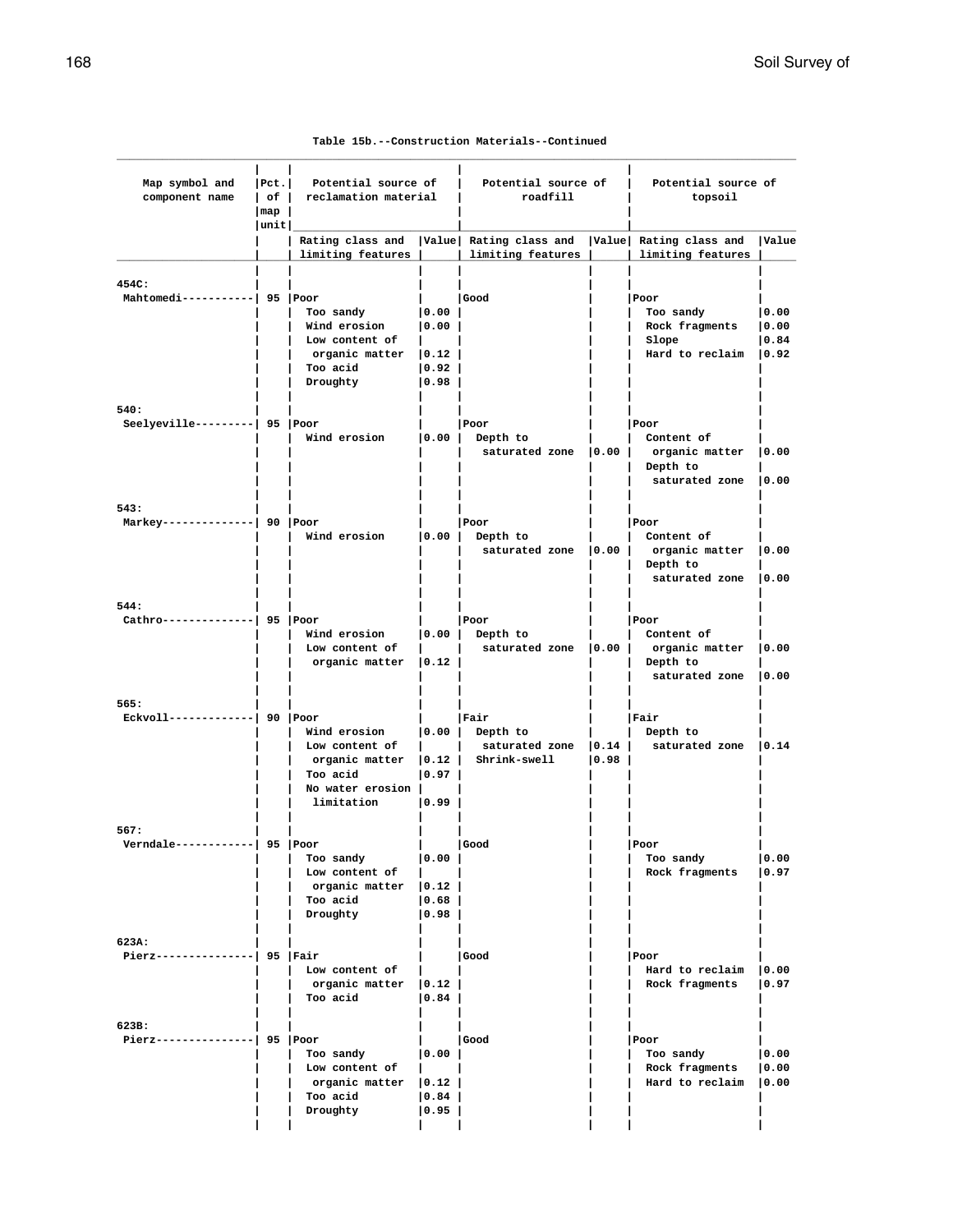| Map symbol and                    | Pet. | Potential source of            |                                      | Potential source of                                                  |      | Potential source of                    |       |
|-----------------------------------|------|--------------------------------|--------------------------------------|----------------------------------------------------------------------|------|----------------------------------------|-------|
| component name                    |      | of   reclamation material      |                                      | roadfill                                                             |      | topsoil                                |       |
| $\lfloor map \rfloor$             |      |                                |                                      |                                                                      |      |                                        |       |
|                                   | unit |                                |                                      | Rating class and   Value  Rating class and   Value  Rating class and |      |                                        | Value |
|                                   |      | limiting features              |                                      | limiting features                                                    |      | limiting features                      |       |
| 708:                              |      |                                |                                      |                                                                      |      |                                        |       |
| $Rushlake----- 85 Poor$           |      |                                |                                      | Fair                                                                 |      | Poor                                   |       |
|                                   |      | Too sandy                      | 0.00                                 | Depth to                                                             |      | Too sandy                              | 0.00  |
|                                   |      | Wind erosion                   | 0.00                                 |                                                                      |      | saturated zone   0.53   Rock fragments | 0.00  |
|                                   |      | Low content of                 |                                      |                                                                      |      | Depth to                               |       |
|                                   |      | organic matter $ 0.12 $        |                                      |                                                                      |      | saturated zone $ 0.53$                 |       |
|                                   |      | Droughty                       | 0.72                                 |                                                                      |      | Hard to reclaim 10.92                  |       |
| 730A:                             |      |                                |                                      |                                                                      |      |                                        |       |
| $Sanhurn----- ------ 90$ Poor     |      |                                |                                      | Good                                                                 |      | Poor                                   |       |
|                                   |      | Too sandy                      | 0.00                                 |                                                                      |      | Too sandy                              | 0.00  |
|                                   |      | Low content of                 |                                      |                                                                      |      | Rock fragments                         | 0.00  |
|                                   |      | organic matter $ 0.12 $        |                                      |                                                                      |      | Hard to reclaim $ 0.82$                |       |
|                                   |      | Droughty                       | 0.21                                 |                                                                      |      |                                        |       |
|                                   |      | Too acid                       | $ 0.92\rangle$                       |                                                                      |      |                                        |       |
| 730B:                             |      |                                |                                      |                                                                      |      |                                        |       |
| Sanburn-------------  90 Poor     |      |                                |                                      | <b>Good</b>                                                          |      | Poor                                   |       |
|                                   |      | Too sandy                      | 0.00                                 |                                                                      |      | Too sandy                              | 0.00  |
|                                   |      | Low content of                 |                                      |                                                                      |      | Rock fragments                         | 0.00  |
|                                   |      | $organic matter$ $ 0.12 $      |                                      |                                                                      |      | Hard to reclaim $ 0.82$                |       |
|                                   |      | Droughty<br>Too acid           | $\vert 0.22 \vert$<br>$ 0.92\rangle$ |                                                                      |      |                                        |       |
|                                   |      |                                |                                      |                                                                      |      |                                        |       |
| 732B:                             |      |                                |                                      |                                                                      |      |                                        |       |
| Bushville-----------  95   Poor   |      |                                |                                      | Poor                                                                 |      | Poor                                   |       |
|                                   |      | Too sandy                      | 0.00                                 | Depth to                                                             |      | Too sandy                              | 0.00  |
|                                   |      | Wind erosion<br>Low content of | 0.00                                 | saturated zone   0.00   Depth to                                     |      | saturated zone   0.00                  |       |
|                                   |      | $organic matter$   0.12        |                                      |                                                                      |      |                                        |       |
|                                   |      | Droughty                       | 0.42                                 |                                                                      |      |                                        |       |
|                                   |      | Too acid                       | 0.92                                 |                                                                      |      |                                        |       |
|                                   |      |                                |                                      |                                                                      |      |                                        |       |
| 768:<br>$Mostord----- 95   Poor$  |      |                                |                                      | Good                                                                 |      | Poor                                   |       |
|                                   |      | Too sandy                      | 0.00                                 |                                                                      |      | Too sandy                              | 0.00  |
|                                   |      | Low content of                 |                                      |                                                                      |      | Rock fragments                         | 0.12  |
|                                   |      | $organic matter$ $ 0.12 $      |                                      |                                                                      |      |                                        |       |
|                                   |      | Too acid                       | $ 0.97\rangle$                       |                                                                      |      |                                        |       |
|                                   |      | Droughty                       | 0.99                                 |                                                                      |      |                                        |       |
| 771:                              |      |                                |                                      |                                                                      |      |                                        |       |
| Elkriver, rarely                  |      |                                |                                      |                                                                      |      |                                        |       |
| $f$ looded------------  95   Fair |      |                                |                                      | Good                                                                 |      | Good                                   |       |
|                                   |      | Low content of                 |                                      |                                                                      |      |                                        |       |
|                                   |      | organic matter $ 0.05 $        |                                      |                                                                      |      |                                        |       |
|                                   |      | Too acid                       | $ 0.61\rangle$                       |                                                                      |      |                                        |       |
| 799:                              |      |                                |                                      |                                                                      |      |                                        |       |
| Seelyeville,                      |      |                                |                                      |                                                                      |      |                                        |       |
| frequently flooded   45   Poor    |      |                                |                                      | Poor                                                                 |      | Poor                                   |       |
|                                   |      | Wind erosion                   | 0.00                                 | Depth to                                                             |      | Content of                             |       |
|                                   |      |                                |                                      | saturated zone                                                       | 0.00 | organic matter                         | 0.00  |
|                                   |      |                                |                                      |                                                                      |      | Depth to                               |       |
|                                   |      |                                |                                      |                                                                      |      | saturated zone                         | 0.00  |
|                                   |      |                                |                                      |                                                                      |      |                                        |       |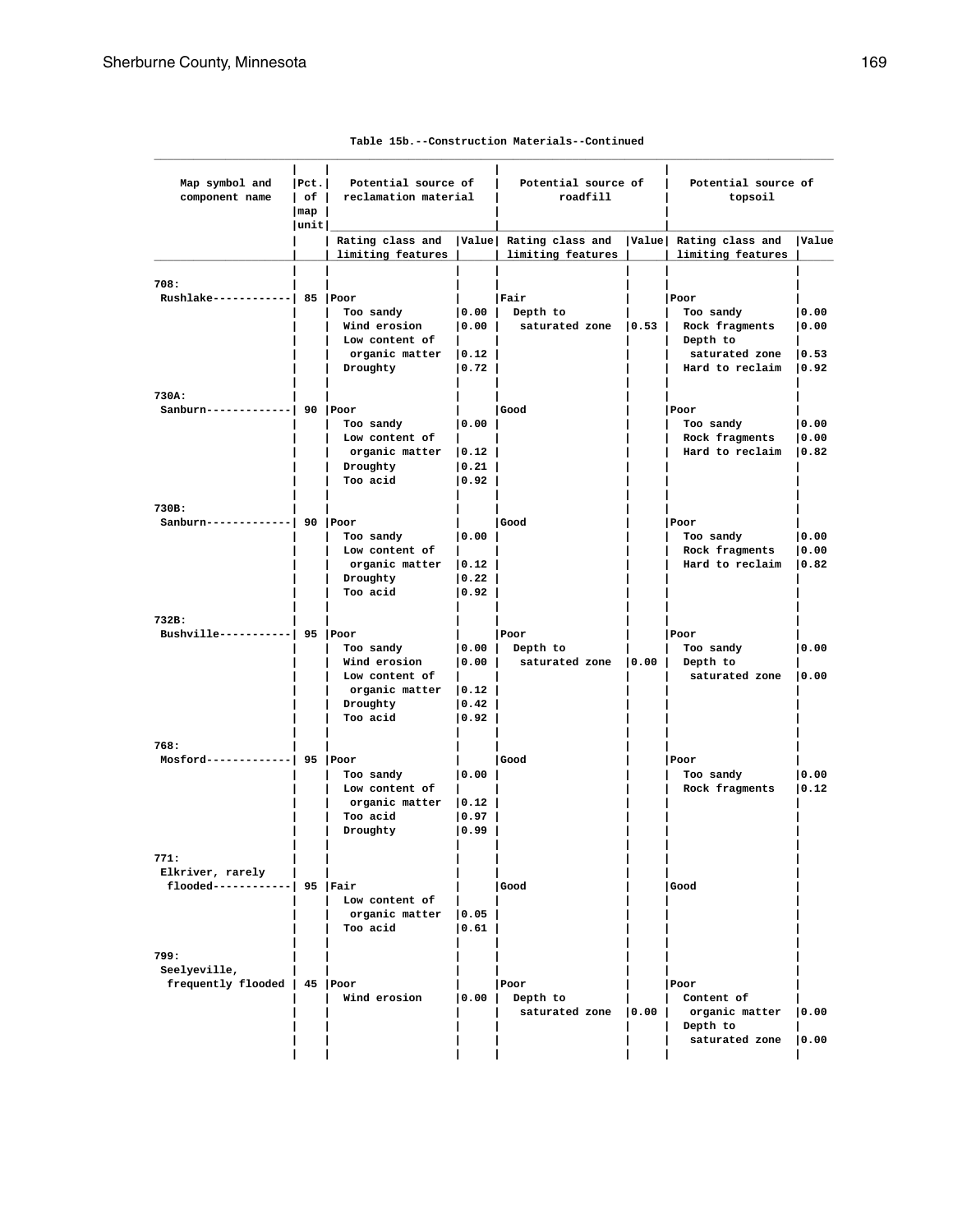|  |  | Table 15b.--Construction Materials--Continued |
|--|--|-----------------------------------------------|
|--|--|-----------------------------------------------|

| Map symbol and<br>component name                     | Pet. <br>Potential source of<br>  of   reclamation material<br>$\lceil map \rceil$<br> unit |                                                                                                  | roadfill                                                  | Potential source of                                                                         |  | Potential source of<br>topsoil                                     |                 |
|------------------------------------------------------|---------------------------------------------------------------------------------------------|--------------------------------------------------------------------------------------------------|-----------------------------------------------------------|---------------------------------------------------------------------------------------------|--|--------------------------------------------------------------------|-----------------|
|                                                      |                                                                                             | limiting features                                                                                |                                                           | Rating class and   Value   Rating class and   Value   Rating class and<br>limiting features |  | limiting features                                                  | Value           |
| 799:<br>Bowstring,<br>frequently flooded   45   Poor |                                                                                             | Wind erosion                                                                                     | 0.00                                                      | Poor<br>Depth to<br>saturated zone   0.00                                                   |  | Poor<br>Content of<br>organic matter<br>Depth to<br>saturated zone | 0.00<br> 0.00   |
| 1013:<br>Pits----------------  90  Not rated         |                                                                                             |                                                                                                  |                                                           | Not rated                                                                                   |  | Not rated                                                          |                 |
| 1015:<br>Udipsamments--------  90  Not rated         |                                                                                             |                                                                                                  |                                                           | Not rated                                                                                   |  | Not rated                                                          |                 |
| 1016:<br>Udorthents---------  90 Not rated           |                                                                                             |                                                                                                  |                                                           | Not rated                                                                                   |  | Not rated                                                          |                 |
| 1028:<br>Udorthents---------  45  Not rated          |                                                                                             |                                                                                                  |                                                           | Not rated                                                                                   |  | Not rated                                                          |                 |
| Pits, gravel--------  40  Not rated                  |                                                                                             |                                                                                                  |                                                           | Not rated                                                                                   |  | Not rated                                                          |                 |
| 1109:<br>Isanti--------------  90   Poor             |                                                                                             | Too sandy<br>Wind erosion<br>Low content of<br>organic matter   0.12  <br>Too acid<br>Droughty   | 0.00 <br>$ 0.84\rangle$<br>$ 0.99\rangle$                 | Poor<br>$ 0.00 $ Depth to<br>saturated zone   0.00                                          |  | Poor<br>Too sandy<br>Depth to<br>saturated zone                    | 0.00<br> 0.00   |
| 1110:<br>Isan----------------  90   Fair             |                                                                                             | Low content of<br>organic matter $ 0.12 $<br>Droughty                                            | 0.99                                                      | Poor<br>Depth to<br>saturated zone   0.00                                                   |  | Poor<br>Depth to<br>saturated zone   0.00                          |                 |
| 1223:<br>Sandberg------------  60 $ Poor$            |                                                                                             | Too sandy<br>Wind erosion<br>Low content of<br>organic matter   0.12  <br>Droughty<br>Too acid   | 0.00 <br>0.00<br>$\mathbf{L}$<br> 0.66 <br>$ 0.92\rangle$ | Good                                                                                        |  | Poor<br>Too sandy<br>Rock fragments<br>Hard to reclaim   0.92      | 0.00 <br>  0.03 |
| Arvilla-------------  30 Poor                        |                                                                                             | Too sandy<br>Low content of<br>organic matter $ 0.12 $<br>Droughty                               | 0.00 <br> 0.75                                            | Good                                                                                        |  | Poor<br>Too sandy<br>Rock fragments<br>Hard to reclaim $ 0.50$     | 0.00<br> 0.00   |
| 1224:<br>Hubbard-------------  60   Poor             |                                                                                             | Wind erosion<br>Low content of<br>$organic$ matter $ 0.12 $<br>Too sandy<br>Droughty<br>Too acid | 0.00<br>$\vert 0.16 \vert$<br> 0.58 <br> 0.92             | Good                                                                                        |  | Fair<br>Too sandy                                                  | 0.16            |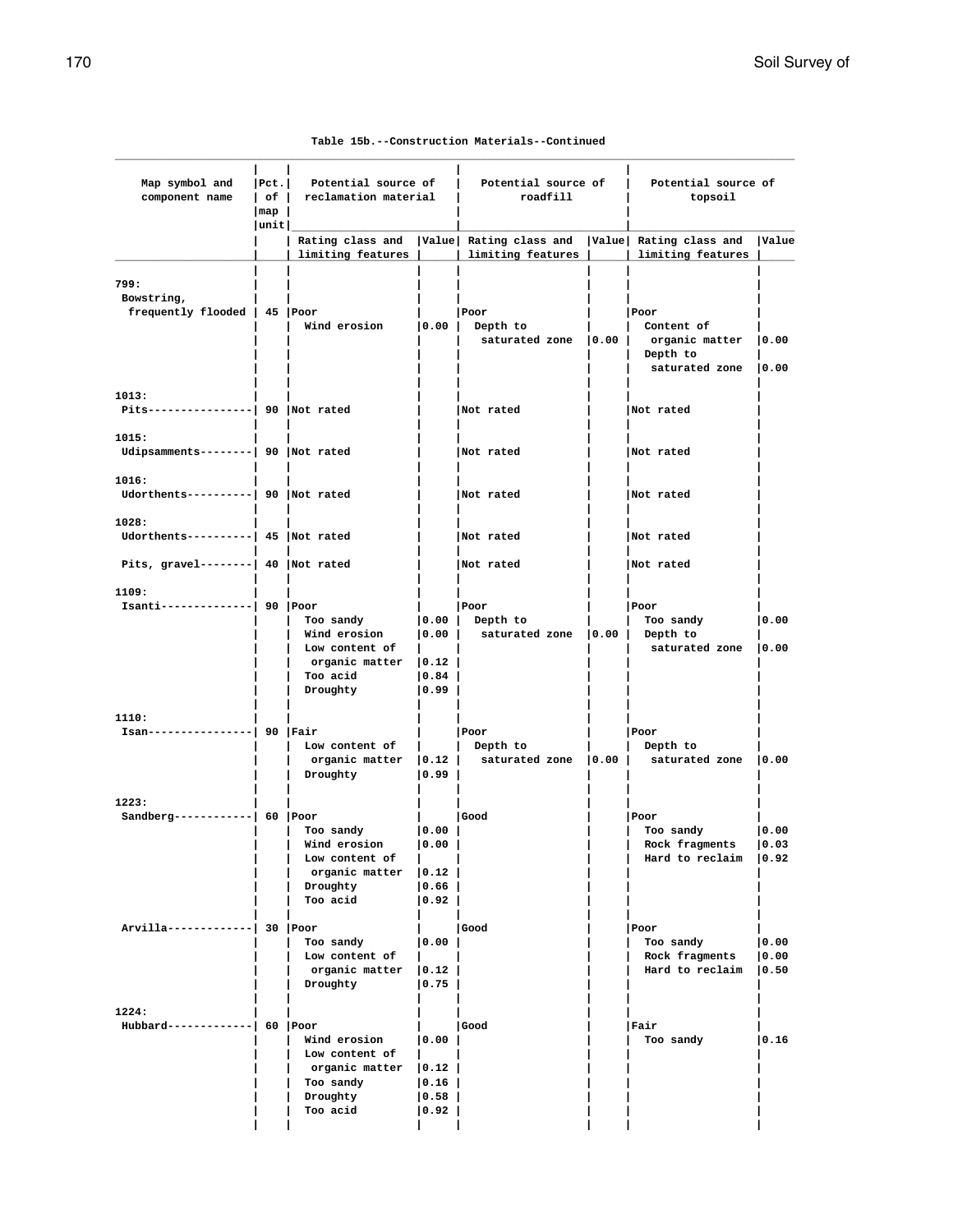| Pet. <br>Map symbol and<br>component name<br>$\lfloor map \rfloor$<br> unit |  | Potential source of<br>  of   reclamation material |                                      | Potential source of<br>roadfill                                                               |      | Potential source of<br>topsoil    |       |
|-----------------------------------------------------------------------------|--|----------------------------------------------------|--------------------------------------|-----------------------------------------------------------------------------------------------|------|-----------------------------------|-------|
|                                                                             |  | limiting features                                  |                                      | Rating class and   Value   Rating class and   Value   Rating class and<br>  limiting features |      | limiting features                 | Value |
| 1224:                                                                       |  |                                                    |                                      |                                                                                               |      |                                   |       |
| $Verndale-------- - - - - - 35   Poor$                                      |  | Too sandy<br>Low content of                        | 0.00                                 | Good                                                                                          |      | Poor<br>Too sandy                 | 0.00  |
|                                                                             |  | organic matter   0.12<br>Too acid                  | 0.68                                 |                                                                                               |      |                                   |       |
| 1231:                                                                       |  |                                                    |                                      |                                                                                               |      |                                   |       |
| Hubbard-------------  60 Poor                                               |  |                                                    |                                      | Good                                                                                          |      | Poor                              |       |
|                                                                             |  | Too sandy                                          | 0.00                                 |                                                                                               |      | Too sandy                         | 0.00  |
|                                                                             |  | Wind erosion                                       | $ 0.00\rangle$                       |                                                                                               |      |                                   |       |
|                                                                             |  | Low content of                                     |                                      |                                                                                               |      |                                   |       |
|                                                                             |  | organic matter   0.12                              |                                      |                                                                                               |      |                                   |       |
|                                                                             |  | Droughty<br>Too acid                               | 0.64 <br> 0.92                       |                                                                                               |      |                                   |       |
|                                                                             |  |                                                    |                                      |                                                                                               |      |                                   |       |
| $Mostord----- 35   Poor$                                                    |  |                                                    |                                      | Good                                                                                          |      | Poor                              |       |
|                                                                             |  | Too sandy<br>Low content of                        | 0.00                                 |                                                                                               |      | Too sandy                         | 0.00  |
|                                                                             |  | organic matter   0.12                              |                                      |                                                                                               |      |                                   |       |
|                                                                             |  | Too acid                                           | $ 0.97\rangle$                       |                                                                                               |      |                                   |       |
| 1253B:                                                                      |  |                                                    |                                      |                                                                                               |      |                                   |       |
| Stonelake-----------  60   Poor                                             |  |                                                    |                                      | Good                                                                                          |      | Poor                              |       |
|                                                                             |  | Too sandy                                          | 0.00                                 |                                                                                               |      | Too sandy                         | 0.00  |
|                                                                             |  | Low content of                                     |                                      |                                                                                               |      | Rock fragments                    | 0.00  |
|                                                                             |  | $organic matter$ $ 0.12 $                          |                                      |                                                                                               |      | Hard to reclaim $ 0.00$           |       |
|                                                                             |  | Droughty<br>Too acid                               | $\vert 0.14 \vert$<br>$ 0.84\rangle$ |                                                                                               |      |                                   |       |
|                                                                             |  |                                                    |                                      |                                                                                               |      |                                   |       |
| Sanburn-------------  30 Poor                                               |  | Too sandy                                          | 0.00                                 | Good                                                                                          |      | Poor<br>Too sandy                 | 0.00  |
|                                                                             |  | Low content of                                     |                                      |                                                                                               |      | Rock fragments                    | 0.00  |
|                                                                             |  | organic matter   0.12                              |                                      |                                                                                               |      | Hard to reclaim $ 0.82$           |       |
|                                                                             |  | Droughty                                           | $ 0.25\rangle$                       |                                                                                               |      |                                   |       |
|                                                                             |  | Too acid                                           | 0.92                                 |                                                                                               |      |                                   |       |
| 1253C:                                                                      |  |                                                    |                                      |                                                                                               |      |                                   |       |
| Stonelake----------  65 Poor                                                |  | Too sandy                                          | 0.00                                 | Good                                                                                          |      | Poor<br>Too sandy                 | 0.00  |
|                                                                             |  | Low content of                                     |                                      |                                                                                               |      | Rock fragments                    | 0.00  |
|                                                                             |  | organic matter $ 0.12 $                            |                                      |                                                                                               |      | Hard to reclaim   0.00            |       |
|                                                                             |  | Droughty                                           | 0.15                                 |                                                                                               |      | Slope                             | 0.84  |
|                                                                             |  | Too acid                                           | 0.92                                 |                                                                                               |      |                                   |       |
| Sanburn-------------  25   Poor                                             |  |                                                    |                                      | Good                                                                                          |      | Poor                              |       |
|                                                                             |  | Too sandy                                          | $ 0.00\rangle$                       |                                                                                               |      | Too sandy                         | 0.00  |
|                                                                             |  | Low content of                                     |                                      |                                                                                               |      | Rock fragments                    | 0.00  |
|                                                                             |  | organic matter   0.12<br>Droughty                  | $ 0.20\rangle$                       |                                                                                               |      | Hard to reclaim $ 0.82 $<br>Slope | 0.84  |
|                                                                             |  | Too acid                                           | $ 0.92\rangle$                       |                                                                                               |      |                                   |       |
| 1253E:                                                                      |  |                                                    |                                      |                                                                                               |      |                                   |       |
| $Stonelake----- 65   Poor$                                                  |  |                                                    |                                      | Poor                                                                                          |      | Poor                              |       |
|                                                                             |  | Too sandy                                          | 0.00                                 | Slope                                                                                         | 0.00 | Too sandy                         | 0.00  |
|                                                                             |  | Wind erosion                                       | 0.00                                 |                                                                                               |      | Slope                             | 0.00  |
|                                                                             |  | Droughty                                           | 0.07                                 |                                                                                               |      | Rock fragments                    | 0.00  |
|                                                                             |  | Low content of                                     |                                      |                                                                                               |      | Hard to reclaim $ 0.00$           |       |
|                                                                             |  | organic matter   0.12<br>Too acid                  | 0.84                                 |                                                                                               |      |                                   |       |
|                                                                             |  |                                                    |                                      |                                                                                               |      |                                   |       |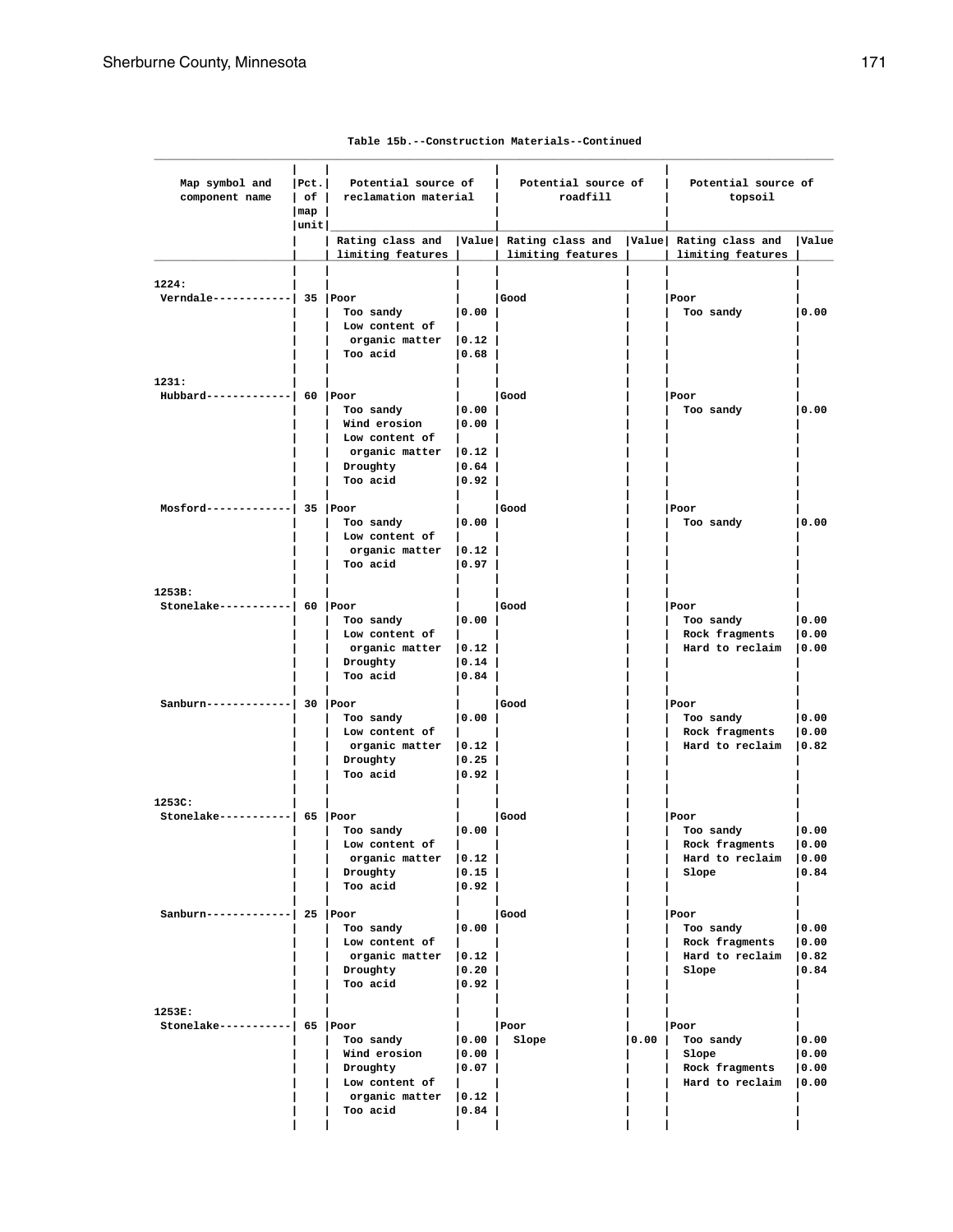| Table 15b.--Construction Materials--Continued |  |
|-----------------------------------------------|--|
|-----------------------------------------------|--|

| Map symbol and<br>component name                 | Pet. <br>$\lceil map \rceil$ | Potential source of<br>  of   reclamation material |                    | Potential source of<br>roadfill                                                                  |      | Potential source of<br>topsoil |      |
|--------------------------------------------------|------------------------------|----------------------------------------------------|--------------------|--------------------------------------------------------------------------------------------------|------|--------------------------------|------|
|                                                  | unit                         | limiting features                                  |                    | Rating class and  Value  Rating class and  Value  Rating class and  Value<br>  limiting features |      | limiting features              |      |
|                                                  |                              |                                                    |                    |                                                                                                  |      |                                |      |
| 1253E:                                           |                              |                                                    |                    |                                                                                                  |      |                                |      |
| Sanburn-------------  25   Poor                  |                              |                                                    |                    | Poor                                                                                             |      | Poor                           |      |
|                                                  |                              | Too sandy                                          | $\vert 0.00 \vert$ | Slope                                                                                            | 0.00 | Too sandy                      | 0.00 |
|                                                  |                              | Droughty                                           | 0.09               |                                                                                                  |      | Slope                          | 0.00 |
|                                                  |                              | Low content of                                     |                    |                                                                                                  |      | Rock fragments                 | 0.00 |
|                                                  |                              | $organic matter$ $ 0.12 $<br>Too acid              | 0.92               |                                                                                                  |      | Hard to reclaim   0.82         |      |
|                                                  |                              |                                                    |                    |                                                                                                  |      |                                |      |
| 1254:<br>Ricelake------------  90   Fair         |                              |                                                    |                    | Fair                                                                                             |      | Fair                           |      |
|                                                  |                              | Low content of                                     |                    | Depth to                                                                                         |      | Depth to                       |      |
|                                                  |                              | $organic matter$ $ 0.12 $                          |                    | saturated zone $ 0.12 $                                                                          |      | saturated zone $ 0.12$         |      |
|                                                  |                              | Too sandy                                          | 0.28               |                                                                                                  |      | Too sandy                      | 0.28 |
|                                                  |                              | Too acid                                           | 0.95               |                                                                                                  |      |                                |      |
| 1255:<br>Elkriver,<br>occasionally               |                              |                                                    |                    |                                                                                                  |      |                                |      |
| flooded------------  90   Fair                   |                              |                                                    |                    | Fair                                                                                             |      | Fair                           |      |
|                                                  |                              | Low content of                                     |                    | Depth to                                                                                         |      | Depth to                       |      |
|                                                  |                              |                                                    |                    | organic matter   0.05   saturated zone   0.14   saturated zone   0.14                            |      |                                |      |
|                                                  |                              | Too acid                                           | 0.61               |                                                                                                  |      |                                |      |
| 1256:                                            |                              |                                                    |                    |                                                                                                  |      |                                |      |
| Cantlin-------------  90 Poor                    |                              |                                                    |                    | Good                                                                                             |      | Poor                           |      |
|                                                  |                              | Too sandy                                          | 0.00               |                                                                                                  |      | Too sandy                      | 0.00 |
|                                                  |                              | Wind erosion                                       | 0.00               |                                                                                                  |      |                                |      |
|                                                  |                              | Low content of                                     |                    |                                                                                                  |      |                                |      |
|                                                  |                              | organic matter   0.12                              |                    |                                                                                                  |      |                                |      |
|                                                  |                              | Too acid                                           | 0.84               |                                                                                                  |      |                                |      |
|                                                  |                              | Droughty                                           | 0.92               |                                                                                                  |      |                                |      |
| 1257:                                            |                              |                                                    |                    |                                                                                                  |      |                                |      |
| Elkriver, rarely                                 |                              |                                                    |                    |                                                                                                  |      |                                |      |
| $f$ looded------------  55   Fair                |                              |                                                    |                    | Good                                                                                             |      | Good                           |      |
|                                                  |                              | Low content of<br>organic matter   0.05            |                    |                                                                                                  |      |                                |      |
|                                                  |                              | Too acid                                           | 0.61               |                                                                                                  |      |                                |      |
|                                                  |                              |                                                    |                    |                                                                                                  |      |                                |      |
| Mosford, rarely<br>flooded------------  35  Poor |                              |                                                    |                    | l Good                                                                                           |      |                                |      |
|                                                  |                              |                                                    | 0.00               |                                                                                                  |      | l Poor<br>Too sandy            | 0.00 |
|                                                  |                              | Too sandy<br>Low content of                        |                    |                                                                                                  |      | Rock fragments                 | 0.12 |
|                                                  |                              | organic matter $ 0.12 $                            |                    |                                                                                                  |      |                                |      |
|                                                  |                              | Too acid                                           | $ 0.97\rangle$     |                                                                                                  |      |                                |      |
| 1258B:                                           |                              |                                                    |                    |                                                                                                  |      |                                |      |
| Zimmerman, thick                                 |                              |                                                    |                    |                                                                                                  |      |                                |      |
| solum--------------  95  Poor                    |                              |                                                    |                    | Good                                                                                             |      | Poor                           |      |
|                                                  |                              | Too sandy                                          | 0.00               |                                                                                                  |      | Too sandy                      | 0.00 |
|                                                  |                              | Wind erosion                                       | $ 0.00\rangle$     |                                                                                                  |      |                                |      |
|                                                  |                              | Low content of                                     |                    |                                                                                                  |      |                                |      |
|                                                  |                              | organic matter   0.12                              |                    |                                                                                                  |      |                                |      |
|                                                  |                              | Too acid                                           | $ 0.68\rangle$     |                                                                                                  |      |                                |      |
|                                                  |                              |                                                    |                    |                                                                                                  |      |                                |      |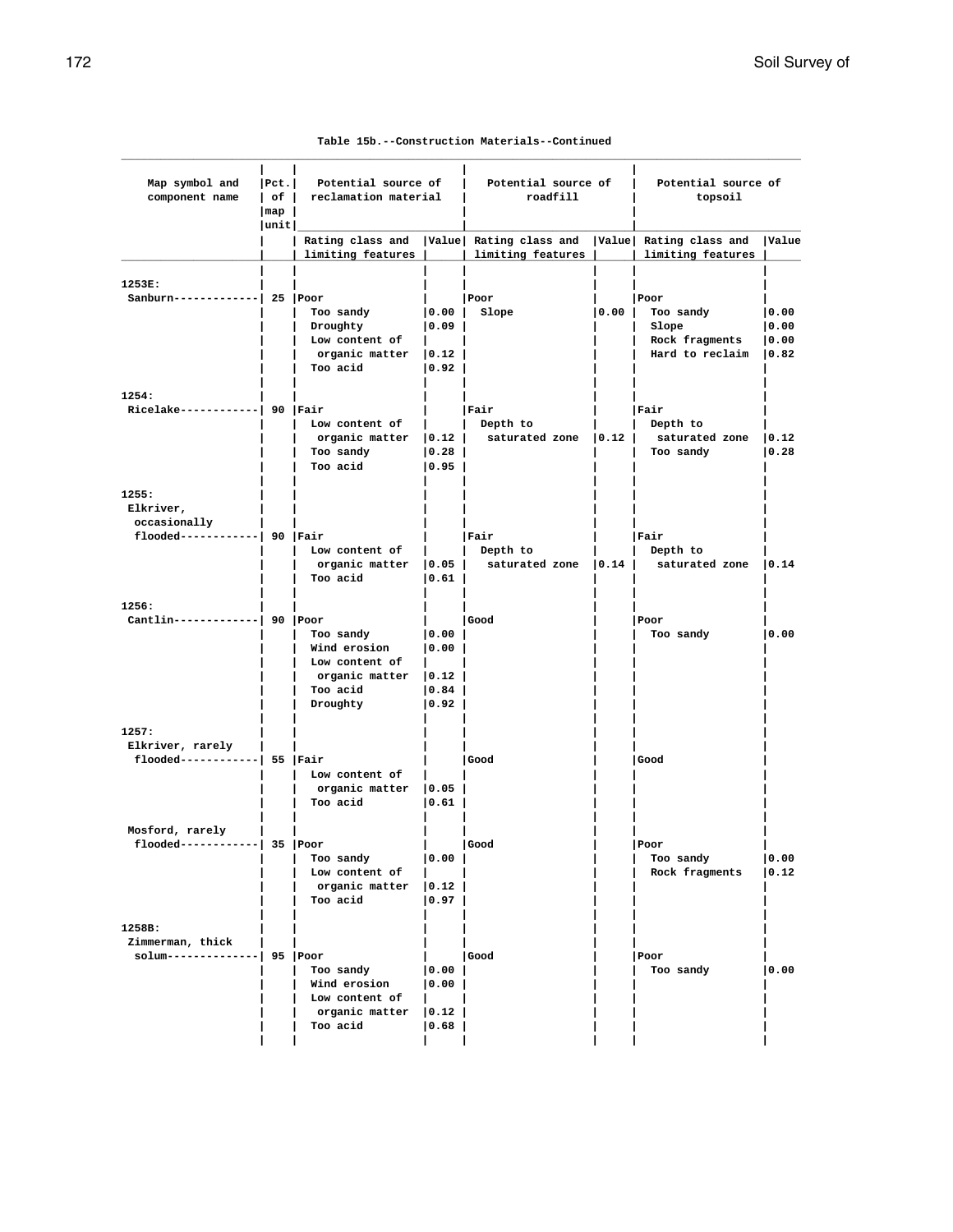| Map symbol and<br>component name            | Pet.         | Potential source of<br>  of   reclamation material |                                  | Potential source of<br>roadfill                                                             |      | Potential source of<br>topsoil    |               |
|---------------------------------------------|--------------|----------------------------------------------------|----------------------------------|---------------------------------------------------------------------------------------------|------|-----------------------------------|---------------|
|                                             | map          |                                                    |                                  |                                                                                             |      |                                   |               |
|                                             | $ $ unit $ $ | limiting features                                  |                                  | Rating class and   Value   Rating class and   Value   Rating class and<br>limiting features |      | limiting features                 | Value         |
|                                             |              |                                                    |                                  |                                                                                             |      |                                   |               |
| 1258C:<br>Zimmerman, thick                  |              |                                                    |                                  |                                                                                             |      |                                   |               |
| solum--------------  95  Poor               |              |                                                    |                                  | Good                                                                                        |      | Poor                              |               |
|                                             |              | Too sandy                                          | 0.00                             |                                                                                             |      | Too sandy                         | 0.00          |
|                                             |              | Wind erosion                                       | 0.00                             |                                                                                             |      | Slope                             | 0.96          |
|                                             |              | Low content of                                     |                                  |                                                                                             |      |                                   |               |
|                                             |              | organic matter $ 0.12\rangle$                      |                                  |                                                                                             |      |                                   |               |
|                                             |              | Too acid                                           | 0.68                             |                                                                                             |      |                                   |               |
| 1258E:                                      |              |                                                    |                                  |                                                                                             |      |                                   |               |
| Zimmerman, thick                            |              |                                                    |                                  |                                                                                             |      |                                   |               |
| solum--------------  95   Poor              |              |                                                    |                                  | Fair                                                                                        |      | Poor                              |               |
|                                             |              | Too sandy                                          | 0.00                             | Slope                                                                                       | 0.82 | Too sandy                         | 0.00          |
|                                             |              | Wind erosion                                       | 0.00                             |                                                                                             |      | Slope                             | 0.00          |
|                                             |              | Low content of<br>organic matter   0.12            |                                  |                                                                                             |      |                                   |               |
|                                             |              | Too acid                                           | 0.68                             |                                                                                             |      |                                   |               |
|                                             |              |                                                    |                                  |                                                                                             |      |                                   |               |
| 1260B:<br>Stonelake-----------  55  Poor    |              |                                                    |                                  | Good                                                                                        |      | Poor                              |               |
|                                             |              | Wind erosion                                       | 0.00                             |                                                                                             |      | Rock fragments                    | 0.00          |
|                                             |              | Low content of                                     |                                  |                                                                                             |      | Hard to reclaim                   | 0.00          |
|                                             |              | $organic matter$ $ 0.12$                           |                                  |                                                                                             |      | Too sandy                         | 0.36          |
|                                             |              | Droughty                                           | 0.35                             |                                                                                             |      |                                   |               |
|                                             |              | Too sandy                                          | 0.36                             |                                                                                             |      |                                   |               |
|                                             |              | Too acid                                           | $ 0.92\rangle$                   |                                                                                             |      |                                   |               |
| Nebish--------------  30 Fair               |              |                                                    |                                  | Fair                                                                                        |      | Good                              |               |
|                                             |              | Low content of                                     |                                  | Shrink-swell                                                                                | 0.98 |                                   |               |
|                                             |              | organic matter $ 0.88$                             |                                  |                                                                                             |      |                                   |               |
|                                             |              | Too acid                                           | $ 0.92\rangle$                   |                                                                                             |      |                                   |               |
| 1260C:                                      |              |                                                    |                                  |                                                                                             |      |                                   |               |
| Stonelake-----------  55  Poor              |              |                                                    |                                  | Good                                                                                        |      | Poor                              |               |
|                                             |              | Too sandy<br>Wind erosion                          | 0.00                             |                                                                                             |      | Too sandy                         | 0.00          |
|                                             |              | Low content of                                     | 0.00                             |                                                                                             |      | Rock fragments<br>Hard to reclaim | 0.00<br> 0.00 |
|                                             |              | organic matter                                     | $ 0.12\rangle$                   |                                                                                             |      | Slope                             | 0.96          |
|                                             |              | Droughty                                           | 0.32                             |                                                                                             |      |                                   |               |
|                                             |              | Too acid                                           | 0.92                             |                                                                                             |      |                                   |               |
| Nebish--------------  30   Fair             |              |                                                    |                                  | Good                                                                                        |      | Fair                              |               |
|                                             |              | Low content of                                     |                                  |                                                                                             |      | Slope                             | 0.96          |
|                                             |              | organic matter $ 0.12\rangle$                      |                                  |                                                                                             |      |                                   |               |
|                                             |              | Too acid                                           | 0.92                             |                                                                                             |      |                                   |               |
| 1260E:                                      |              |                                                    |                                  |                                                                                             |      |                                   |               |
| $Stone lake----- - - - - - - -   60   Poor$ |              |                                                    |                                  | Fair                                                                                        |      | Poor                              |               |
|                                             |              | Too sandy                                          | 0.00                             | Slope                                                                                       | 0.82 | Too sandy                         | 0.00          |
|                                             |              | Low content of                                     |                                  |                                                                                             |      | Slope                             | 0.00          |
|                                             |              | organic matter   0.12                              |                                  |                                                                                             |      | Rock fragments                    | 0.00          |
|                                             |              | Droughty<br>Too acid                               | $ 0.14\rangle$<br>$ 0.84\rangle$ |                                                                                             |      | Hard to reclaim                   | 0.00          |
|                                             |              |                                                    |                                  |                                                                                             |      |                                   |               |
| Nebish--------------  25   Fair             |              |                                                    |                                  | Fair                                                                                        |      | Poor                              |               |
|                                             |              | Low content of                                     |                                  | Slope                                                                                       |      | $ 0.82 $ Slope                    | 0.00          |
|                                             |              | organic matter $ 0.12\rangle$<br>Too acid          | $ 0.92\rangle$                   |                                                                                             |      |                                   |               |
|                                             |              |                                                    |                                  |                                                                                             |      |                                   |               |
|                                             |              |                                                    |                                  |                                                                                             |      |                                   |               |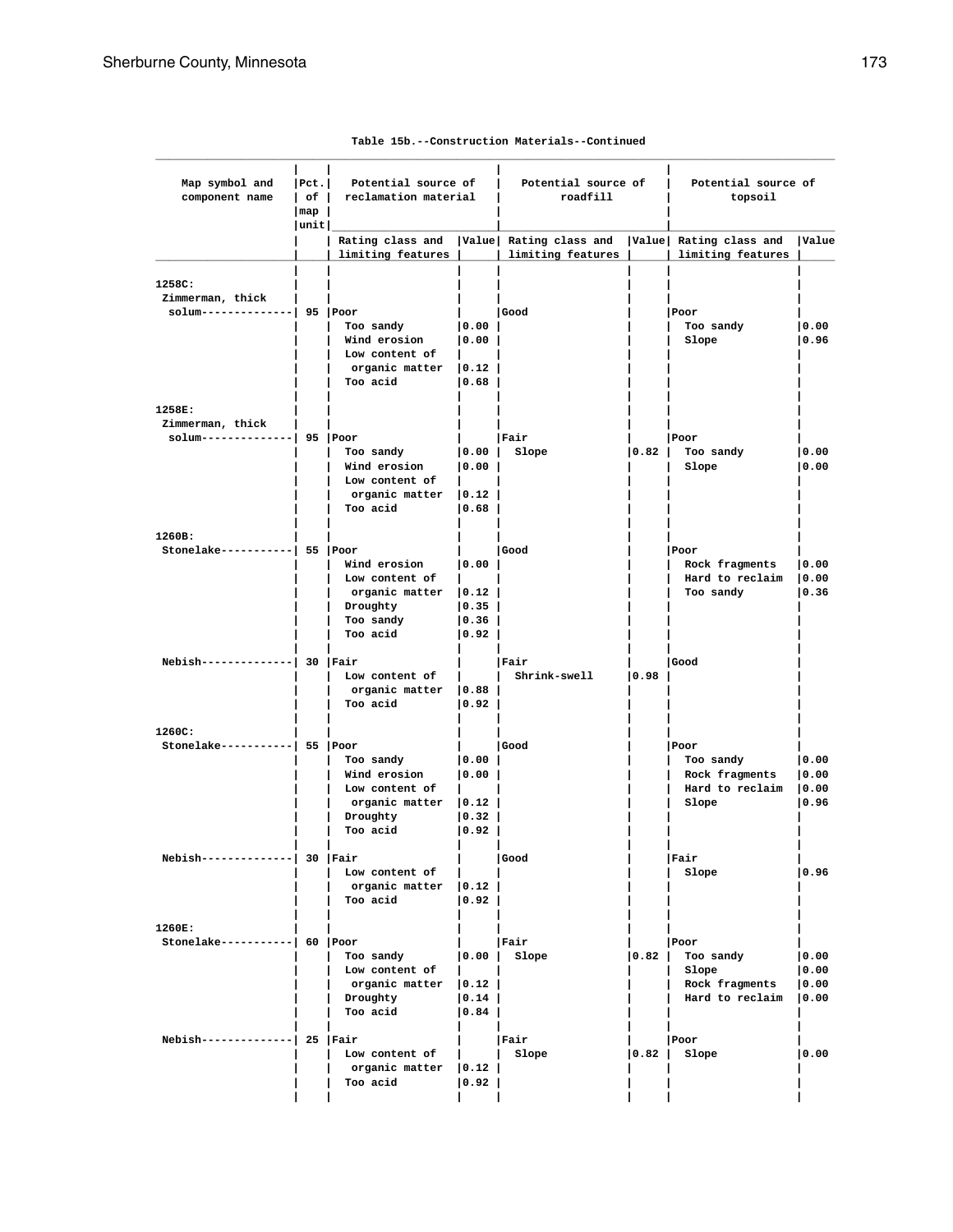| Table 15b.--Construction Materials--Continued |  |  |  |
|-----------------------------------------------|--|--|--|
|-----------------------------------------------|--|--|--|

| Map symbol and<br>component name                              | $ $ Pct.<br>l of l<br>$\lfloor$ map<br> unit | Potential source of<br>reclamation material                                    |                           | Potential source of<br>roadfill             |       | Potential source of<br>topsoil                                          |                         |
|---------------------------------------------------------------|----------------------------------------------|--------------------------------------------------------------------------------|---------------------------|---------------------------------------------|-------|-------------------------------------------------------------------------|-------------------------|
|                                                               |                                              | Rating class and<br>limiting features                                          |                           | Value Rating class and<br>limiting features |       | Value Rating class and<br>limiting features                             | Value                   |
| 1270B:<br>Milaca, moderately<br>wet----------------  90 Fair  |                                              | Low content of<br>organic matter<br>Too acid                                   | 0.12 <br> 0.68            | Fair<br>Depth to<br>saturated zone   0.89   |       | Fair<br>Depth to<br>saturated zone                                      | 10.89                   |
| 1288:<br>Seelyeville, ponded   60   Good                      |                                              |                                                                                |                           | l Poor<br>Depth to<br>saturated zone        | 0.00  | Poor<br>Content of<br>organic matter<br>Depth to<br>saturated zone      | 0.00<br>10.00           |
| Markey, ponded------  30   Fair                               |                                              | Low content of<br>organic matter                                               | 0.12                      | Poor<br>Depth to<br>saturated zone          | 0.00  | Poor<br>Content of<br>organic matter<br>Depth to<br>saturated zone      | 10.00<br>10.00          |
| 1356:<br>Water, miscellaneous 100 Not rated                   |                                              |                                                                                |                           | Not rated                                   |       | Not rated                                                               |                         |
| 1946:<br>Fordum, frequently<br>flooded------------  65   Fair |                                              | Low content of<br>organic matter<br>Too acid<br>No water erosion<br>limitation | 0.50 <br> 0.92 <br>  0.99 | Poor<br>Depth to<br>saturated zone          | 0.00  | Poor<br>Depth to<br>saturated zone<br>Rock fragments<br>Hard to reclaim | 10.00<br> 0.00<br> 0.50 |
| Winterfield,<br>frequently flooded   20   Poor                |                                              | Too sandy<br>Low content of<br>organic matter<br>Too acid                      | 0.00 <br> 0.12 <br> 0.95  | Fair<br>Depth to<br>saturated zone          | 10.14 | Poor<br>Too sandy<br>Depth to<br>saturated zone<br>Rock fragments       | 0.00<br>10.14<br> 0.88  |
| W:<br>Water-------------- 100   Not rated                     |                                              |                                                                                |                           | Not rated                                   |       | Not rated                                                               |                         |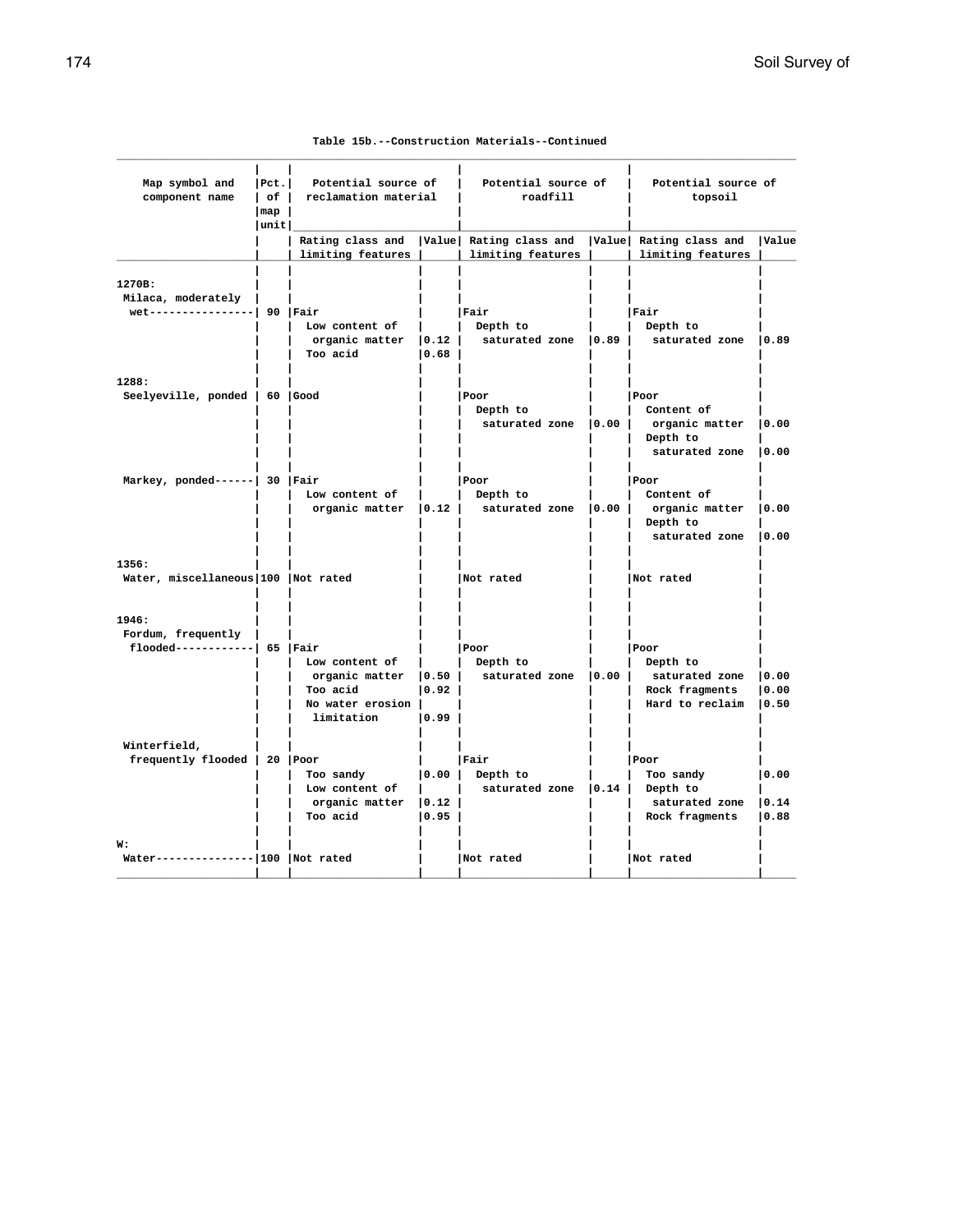### **Table 16.--Water Management**

**(The information in this table indicates the dominant soil condition but does not eliminate the need for onsite investigation. The numbers in the value columns range from 0.01 to 1.00. The larger the value, the greater the limitation. See text for further explanation of ratings in this table.)**

| Map symbol and<br>component name                             | $ $ Pct.<br>l of l<br>$\lceil map \rceil$ | Pond reservoir areas                         |                             | Embankments, dikes, and  <br>levees                               |                         | Aquifer-fed<br>excavated ponds                                    |                        |
|--------------------------------------------------------------|-------------------------------------------|----------------------------------------------|-----------------------------|-------------------------------------------------------------------|-------------------------|-------------------------------------------------------------------|------------------------|
|                                                              | unit                                      | Rating class and                             |                             | Value Rating class and                                            |                         | Value Rating class and                                            | Value                  |
|                                                              |                                           | limiting features                            |                             | limiting features                                                 |                         | limiting features                                                 |                        |
| 7A:<br>Hubbard-------------  95 Very limited                 |                                           | Seepage                                      | $\vert 1.00 \vert$          | Very limited<br>Seepage                                           | 1.00                    | Very limited<br>Deep to water                                     | 1.00                   |
| 7B:<br>Hubbard------------  95  Very limited                 |                                           | Seepage                                      | $\vert 1.00 \vert$          | Very limited<br>Seepage                                           | 1.00                    | Very limited<br>Deep to water                                     | 1.00                   |
| 7C:<br>Hubbard-------------  95   Very limited               |                                           | Seepage                                      | 1.00                        | Somewhat limited<br>Seepage                                       | 0.96                    | Very limited<br>Deep to water                                     | 1.00                   |
| 32B:<br>Nebish-------------  85   Somewhat limited           |                                           | Seepage                                      | 10.70 L                     | Somewhat limited<br>Piping<br>Depth to<br>saturated zone $ 0.05 $ | lo.73 l                 | Somewhat limited<br>Deep to water<br>Slow refill<br>Cutbanks cave | 0.60<br> 0.30<br> 0.10 |
| 32C:<br>Nebish-------------  85 Somewhat limited             |                                           | Seepage                                      | $\vert 0.70 \vert$          | Somewhat limited<br>Piping                                        |                         | Very limited<br>$ 0.75 $ Deep to water                            | 1.00                   |
| 32D:<br>$Nebish-----$                                        |                                           | -  85   Somewhat limited<br>Seepage<br>Slope | $\vert 0.70 \vert$<br> 0.03 | Somewhat limited<br>Piping                                        | 0.83                    | Very limited<br>Deep to water                                     | 1.00                   |
| 32E:<br>Nebish-------------  85 Somewhat limited             |                                           | Seepage<br>Slope                             | 0.70 <br> 0.28              | Somewhat limited<br>Piping                                        | 0.83                    | Very limited<br>Deep to water                                     | 1.00                   |
| 38B:<br>Waukon-------------  90 Somewhat limited             |                                           | Seepage                                      | 0.70                        | Somewhat limited<br>Piping<br>Depth to<br>saturated zone $ 0.05 $ | 0.57                    | Somewhat limited<br>Deep to water<br>Slow refill<br>Cutbanks cave | 0.60<br> 0.30<br> 0.10 |
| 75:<br>Bluffton,<br>depressional-------  90 Somewhat limited |                                           | Seepage                                      | 0.57                        | Very limited<br>Ponding<br>Depth to<br>saturated zone<br>Piping   | 1.00 <br> 1.00<br> 0.97 | Somewhat limited<br>Slow refill<br>Cutbanks cave                  | 0.30<br> 0.10          |
| 125:<br>Beltrami------------  90 Somewhat limited            |                                           | Seepage                                      | 0.70                        | Very limited<br>Depth to<br>saturated zone   1.00  <br>Piping     | 0.29                    | Somewhat limited<br>Slow refill<br>Cutbanks cave                  | 0.30<br> 0.10          |
| 152C:<br>$Milaca---$                                         |                                           | 95 Somewhat limited<br>Seepage               | 0.70                        | Somewhat limited<br>Seepage                                       | 0.09                    | Very limited<br>Deep to water                                     | 1.00                   |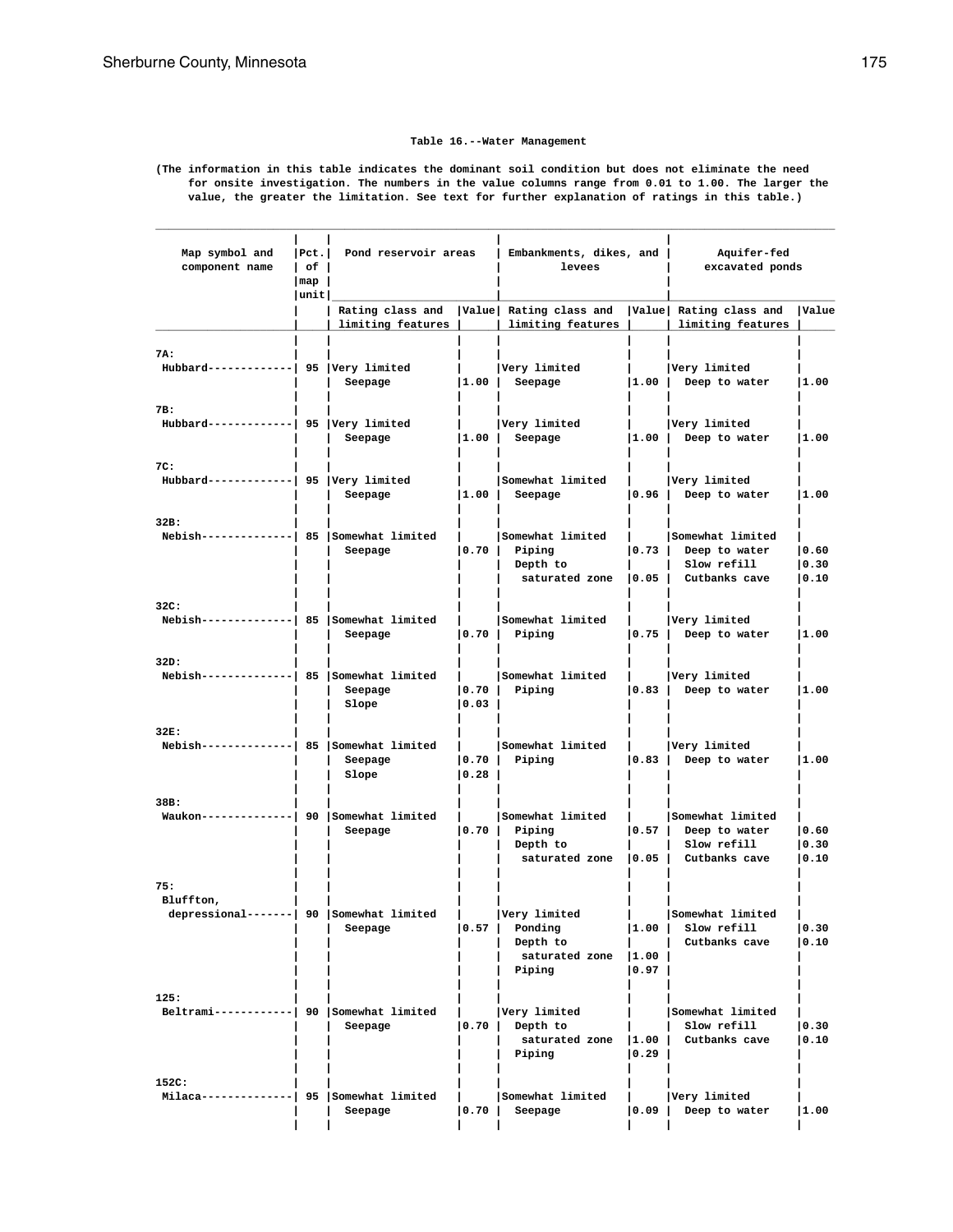|  |  | Table 16.--Water Management--Continued |
|--|--|----------------------------------------|
|--|--|----------------------------------------|

| Map symbol and<br>component name                  | $ $ Pct.<br>l of l | Pond reservoir areas                  |                    | Embankments, dikes, and<br>levees                                                           |                             | Aquifer-fed<br>excavated ponds                                |                         |
|---------------------------------------------------|--------------------|---------------------------------------|--------------------|---------------------------------------------------------------------------------------------|-----------------------------|---------------------------------------------------------------|-------------------------|
|                                                   | map<br> unit       |                                       |                    |                                                                                             |                             |                                                               |                         |
|                                                   |                    | limiting features                     |                    | Rating class and   Value   Rating class and   Value   Rating class and<br>limiting features |                             | limiting features                                             | Value                   |
| 152E:<br>Milaca-------------  95 Somewhat limited |                    | Seepage<br>Slope                      | 0.70 <br> 0.12     | Somewhat limited<br>Seepage                                                                 | 0.09                        | Very limited<br>Deep to water                                 | 1.00                    |
| 158A:<br>Zimmerman-----------  95  Very limited   |                    | Seepage                               | $\vert 1.00 \vert$ | Very limited<br>Seepage                                                                     | $\vert 1.00 \vert$          | Very limited<br>Deep to water                                 | 1.00                    |
| 158B:<br>Zimmerman-----------  95  Very limited   |                    | Seepage                               | $\vert 1.00 \vert$ | Very limited<br>Seepage                                                                     | $\vert 1.00 \vert$          | Very limited<br>Deep to water                                 | 1.00                    |
| 158C:<br>Zimmerman-----------  95  Very limited   |                    | Seepage                               | $\vert 1.00 \vert$ | Very limited<br>Seepage                                                                     | $\vert 1.00 \vert$          | Very limited<br>Deep to water                                 | 1.00                    |
| 158E:<br>Zimmerman-----------  95  Very limited   |                    | Seepage<br>Slope                      | 1.00 <br> 0.12     | Very limited<br>Seepage                                                                     | 1.00                        | Very limited<br>Deep to water                                 | 1.00                    |
| 161:<br>Isanti, depressional 95 Very limited      |                    | Seepage                               |                    | Very limited<br>$ 1.00 $ Ponding<br>Seepage<br>Depth to<br>saturated zone  1.00             | 1.00 <br> 1.00              | Very limited<br>Cutbanks cave                                 | 1.00                    |
| 162:<br>Lino----                                  |                    | 95  Very limited<br>Seepage           | 1.00               | Very limited<br>Seepage<br>Depth to<br>saturated zone                                       | $\vert 1.00 \vert$<br> 1.00 | Very limited<br>Cutbanks cave                                 | 1.00                    |
| 164A:<br>Mora---                                  |                    | --   95   Somewhat limited<br>Seepage | $\vert 0.70 \vert$ | Very limited<br>Depth to<br>saturated zone   1.00<br>Seepage                                | $ 0.09\rangle$              | Very limited<br>Deep to water                                 | 1.00                    |
| 165:<br>Parent--------------  90 Somewhat limited |                    | Seepage                               | 0.70               | Very limited<br>Depth to<br>saturated zone  1.00<br>Seepage                                 | $ 0.09\rangle$              | Very limited<br>Deep to water                                 | 1.00                    |
| 166:<br>Ronneby------------  90 Somewhat limited  |                    | Seepage                               |                    | Very limited<br>$ 0.70 $ Depth to<br>saturated zone<br>Seepage                              | 1.00<br> 0.09               | Very limited<br>Deep to water                                 | 1.00                    |
| 169B:<br>Braham--------------  90   Very limited  |                    | Seepage                               | 1.00               | Somewhat limited<br>Depth to<br>saturated zone<br>Piping                                    | 0.86 <br> 0.81              | Very limited<br>Cutbanks cave<br>Slow refill<br>Deep to water | 1.00<br> 0.30<br>  0.06 |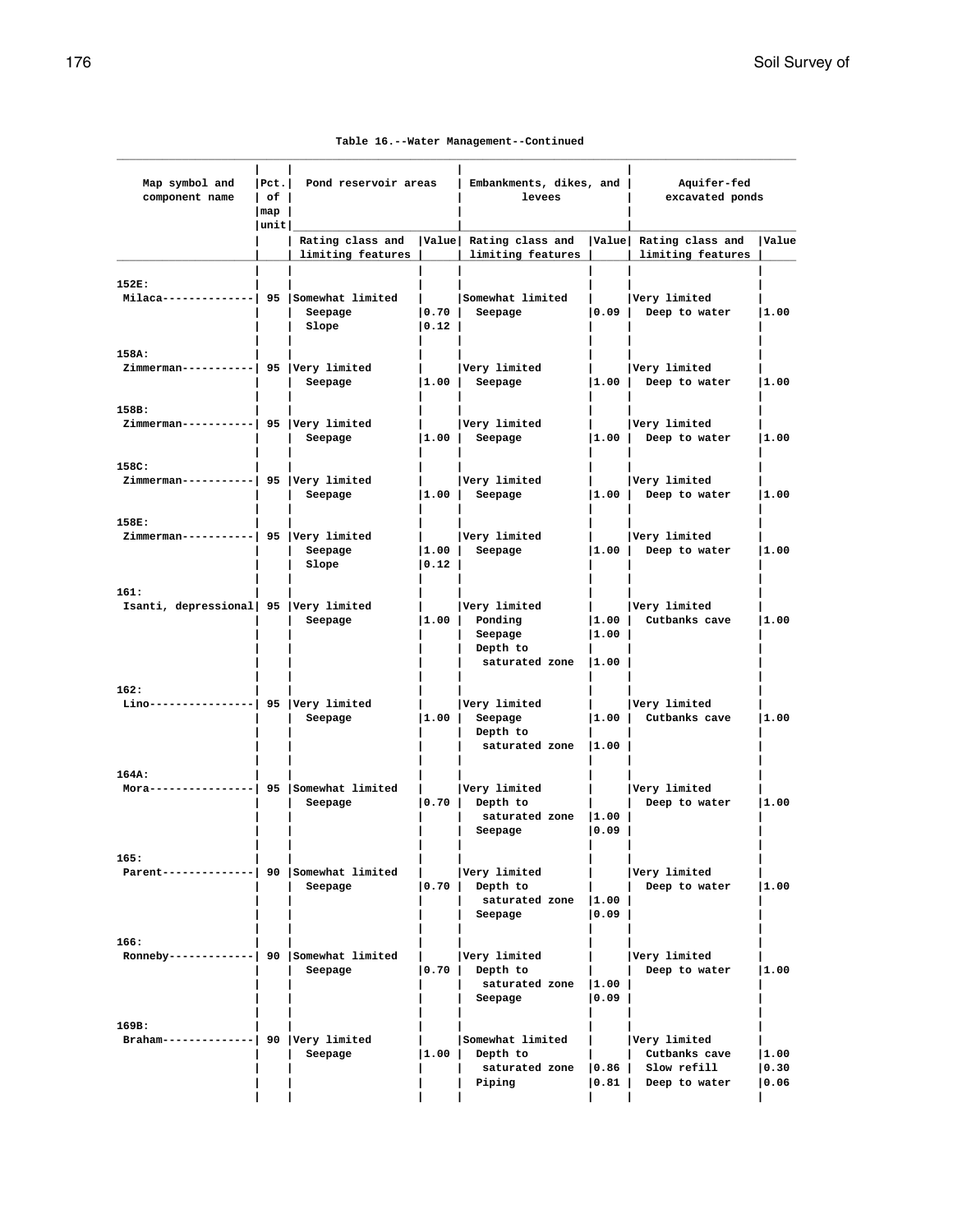| Map symbol and<br>component name                             | $ $ Pct.<br>l of l<br> map<br> unit | Pond reservoir areas                  |                    | Embankments, dikes, and<br>levees                                |                            | Aquifer-fed<br>excavated ponds                                    |                        |
|--------------------------------------------------------------|-------------------------------------|---------------------------------------|--------------------|------------------------------------------------------------------|----------------------------|-------------------------------------------------------------------|------------------------|
|                                                              |                                     | Rating class and<br>limiting features |                    | Value Rating class and<br>limiting features                      |                            | Value Rating class and<br>limiting features                       | <b>Value</b>           |
| 169C:<br>Braham--------------  90   Very limited             |                                     | Seepage                               | 1.00               | Somewhat limited<br>Seepage                                      | 0.20                       | Very limited<br>Deep to water                                     | 1.00                   |
| 169D:<br>Braham--------------  90   Very limited             |                                     | Seepage<br>Slope                      | 1.00 <br> 0.03     | Somewhat limited<br>Seepage                                      | 0.20                       | Very limited<br>Deep to water                                     | 1.00                   |
| 204B:<br>Cushing-------------  90 Somewhat limited           |                                     | Seepage                               | $\vert 0.70 \vert$ | Somewhat limited<br>Depth to<br>saturated zone                   | 0.05                       | Somewhat limited<br>Deep to water<br>Slow refill<br>Cutbanks cave | 0.60<br> 0.30<br> 0.10 |
| 204C:<br>Cushing------------  95 Somewhat limited            |                                     | Seepage<br>Slope                      | 0.70 <br> 0.01     | Somewhat limited<br>Seepage                                      | 0.09                       | Very limited<br>Deep to water                                     | 1.00                   |
| 258B:<br>Sandberg------------  95   Very limited             |                                     | Seepage                               | 1.00               | Very limited<br>Seepage                                          | 1.00                       | Very limited<br>Deep to water                                     | 1.00                   |
| 258C:<br>Sandberg------------  95   Very limited             |                                     | Seepage                               | 1.00               | Somewhat limited<br>Seepage                                      | 10.96 l                    | Very limited<br>Deep to water                                     | 1.00                   |
| 258E:<br>Sandberg------------  95   Very limited             |                                     | Seepage<br>Slope                      | 1.00 <br> 0.12     | Somewhat limited<br>Seepage                                      | 0.96                       | Very limited<br>Deep to water                                     | 1.00                   |
| 260:<br>$Duelm----$                                          |                                     | 95  Very limited<br>Seepage           | 1.00               | Somewhat limited<br>Seepage<br>Depth to<br>saturated zone        | 0.98  <br>$ 0.86\rangle$   | Very limited<br>Cutbanks cave<br>Deep to water                    | 1.00<br> 0.06          |
| 261:<br>Isan, depressional--   95   Very limited             |                                     | Seepage                               | 1.00               | Very limited<br>Ponding<br>Depth to<br>saturated zone<br>Seepage | 1.00  <br> 1.00<br> 0.98   | Very limited<br>Cutbanks cave                                     | 1.00                   |
| 325:<br>Prebish,<br>depressional-------  95 Somewhat limited |                                     | Seepage                               | 0.57               | Very limited<br>Ponding<br>Depth to<br>saturated zone<br>Seepage | 1.00<br> 1.00<br>  0 . 0 9 | Very limited<br>Deep to water                                     | 1.00                   |
| 341:<br>Arvilla-------------  95   Very limited              |                                     | Seepage                               | 1.00               | Somewhat limited<br>Seepage                                      | 0.91                       | Very limited<br>Deep to water                                     | 1.00                   |

|  | Table 16.--Water Management--Continued |
|--|----------------------------------------|
|  |                                        |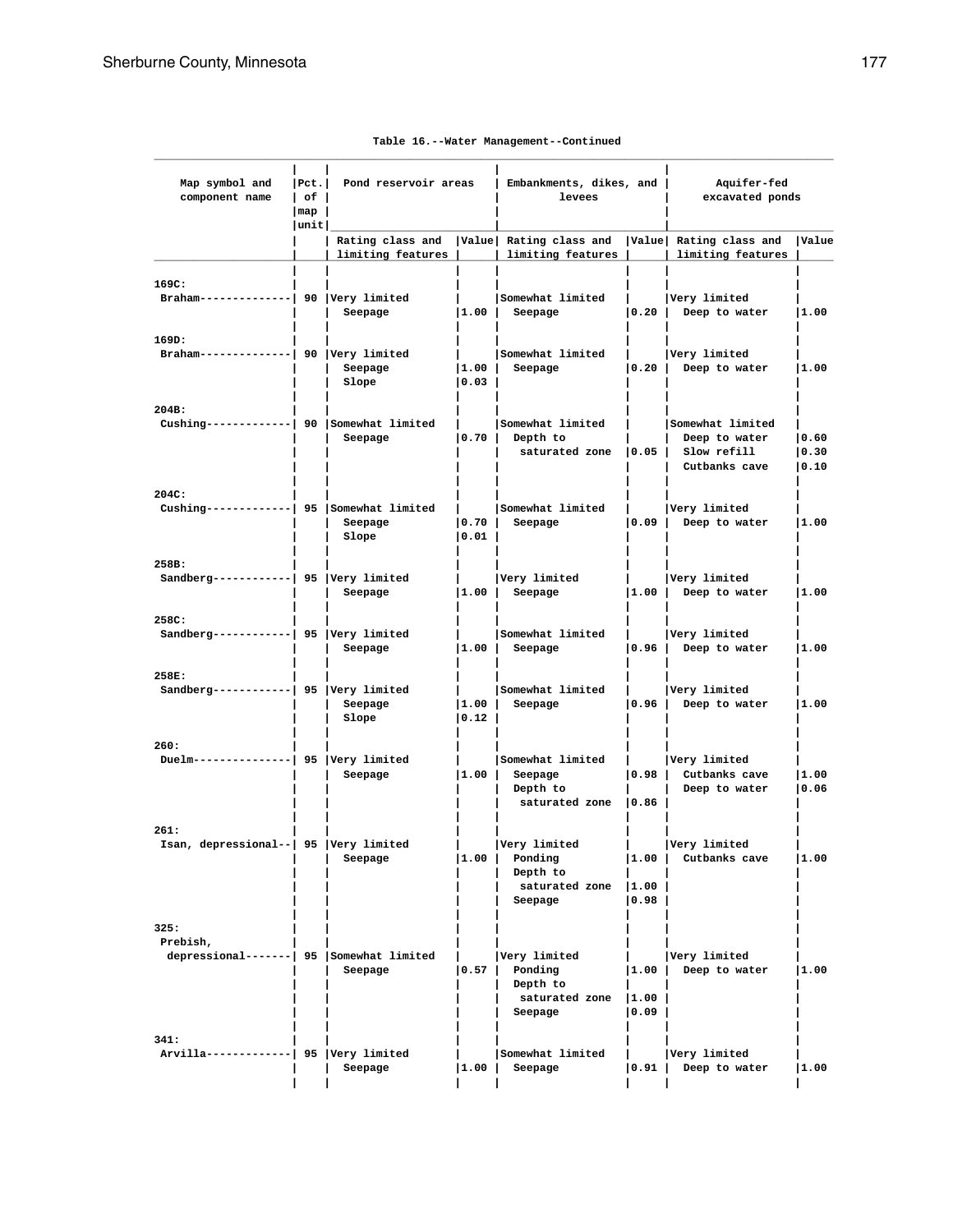|  |  | Table 16.--Water Management--Continued |
|--|--|----------------------------------------|
|--|--|----------------------------------------|

| Map symbol and<br>component name                  | $ $ Pct.<br>$ $ of $ $<br>$\lfloor$ map $\rfloor$ | Pond reservoir areas                    |                    | Embankments, dikes, and<br>levees                                                                          |                                    | Aquifer-fed<br>excavated ponds            |               |  |
|---------------------------------------------------|---------------------------------------------------|-----------------------------------------|--------------------|------------------------------------------------------------------------------------------------------------|------------------------------------|-------------------------------------------|---------------|--|
|                                                   | unit                                              |                                         |                    |                                                                                                            |                                    |                                           |               |  |
|                                                   |                                                   | limiting features                       |                    | Rating class and   Value  Rating class and   Value  Rating class and<br>limiting features                  |                                    | limiting features                         | <b>Value</b>  |  |
| 346:<br>Talmoon-------------  90 Somewhat limited |                                                   | Seepage                                 |                    | Very limited<br>$ 0.05 $ Depth to<br>saturated zone  1.00   Cutbanks cave<br>Piping                        | $ 0.86\rangle$                     | Somewhat limited<br>Slow refill           | 0.30<br> 0.10 |  |
| 373:<br>Renshaw-------------  95   Very limited   |                                                   | Seepage                                 | $\vert 1.00 \vert$ | Somewhat limited  <br>Seepage                                                                              | 0.95                               | Very limited<br>Deep to water             | 1.00          |  |
| 454B:<br>Mahtomedi-----------  95 Very limited    |                                                   | Seepage                                 | $\vert 1.00 \vert$ | Somewhat limited<br>Seepage                                                                                | 0.95                               | Very limited<br>Deep to water             | 1.00          |  |
| 454C:<br>Mahtomedi-----------  95 Very limited    |                                                   | Seepage                                 | $\vert 1.00 \vert$ | Somewhat limited<br>Seepage                                                                                | $\mathbf{L}$<br>$\vert 1.00 \vert$ | Very limited<br>Deep to water             | 1.00          |  |
| 540:<br>Seelyeville---------  95 Very limited     |                                                   | Seepage                                 |                    | Very limited<br>$ 1.00 $ Content of<br>organic matter  1.00<br>Ponding<br>Depth to<br>saturated zone  1.00 | 1.00                               | Somewhat limited<br>Cutbanks cave         | 0.10          |  |
| 543:<br>Markey--------------  90   Very limited   |                                                   | Seepage                                 |                    | Very limited<br>$ 1.00 $ Ponding<br>Seepage<br>Depth to<br>saturated zone  1.00                            | $\vert 1.00 \vert$<br> 1.00        | Very limited<br>Cutbanks cave             | 1.00          |  |
| 544:<br>Cathro--------------  95   Very limited   |                                                   | Seepage                                 |                    | Very limited<br>$ 1.00 $ Ponding<br>Depth to<br>saturated zone 1.00                                        |                                    | Somewhat limited<br> 1.00   Cutbanks cave | 0.10          |  |
| 565:<br>Eckvoll-------------  90  Very limited    |                                                   | Seepage                                 |                    | Very limited<br>$ 1.00 $ Depth to<br>saturated zone  1.00<br>Piping                                        | 0.93                               | Very limited<br>Cutbanks cave             | 1.00          |  |
| 567:<br>Verndale-----------  95 Very limited      |                                                   | Seepage                                 | 1.00               | Very limited<br>Seepage                                                                                    | 1.00                               | Very limited<br>Deep to water             | 1.00          |  |
| 623A:<br>Pierz---------------  95   Very limited  |                                                   | Seepage                                 | 1.00               | Very limited<br>Seepage                                                                                    | 1.00                               | Very limited<br>Deep to water             | 1.00          |  |
| 623B:<br>Pierz-----                               |                                                   | ----------  95  Very limited<br>Seepage | 1.00               | Somewhat limited<br>Seepage                                                                                | 0.96                               | Very limited<br>Deep to water             | 1.00          |  |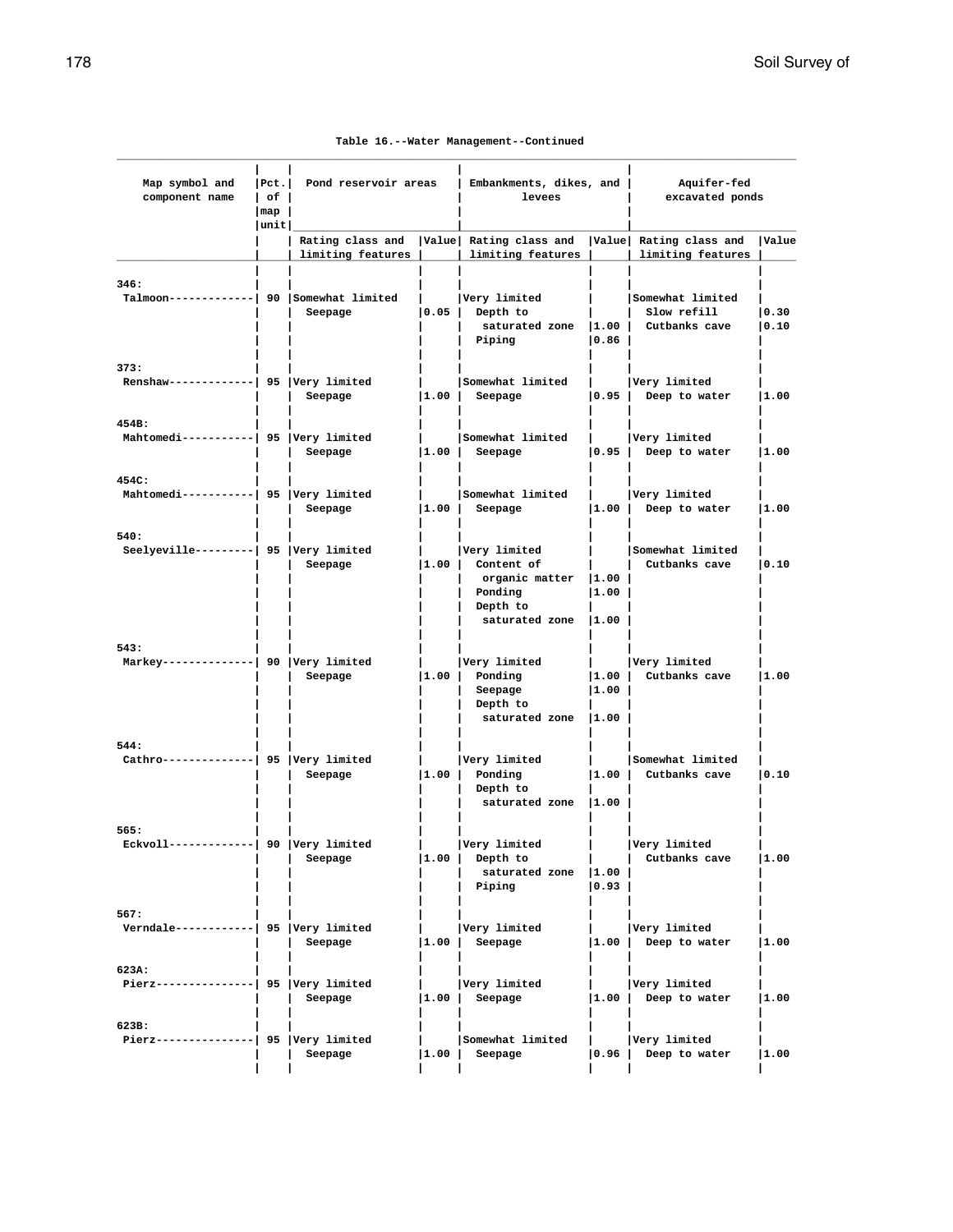| Map symbol and<br>component name                                      | $ $ Pct.<br>l of l | Pond reservoir areas                  |      | Embankments, dikes, and<br>levees                                                                 |                         | Aquifer-fed<br>excavated ponds                 |               |
|-----------------------------------------------------------------------|--------------------|---------------------------------------|------|---------------------------------------------------------------------------------------------------|-------------------------|------------------------------------------------|---------------|
|                                                                       | map<br> unit       |                                       |      |                                                                                                   |                         |                                                |               |
|                                                                       |                    | Rating class and<br>limiting features |      | Value  Rating class and<br>limiting features                                                      |                         | Value Rating class and<br>limiting features    | Value         |
| 708:<br>Rushlake------------  85   Very limited                       |                    | Seepage                               | 1.00 | Very limited<br>Depth to<br>saturated zone   1.00  <br>Seepage                                    | $ 0.93\rangle$          | Very limited<br>Cutbanks cave<br>Deep to water | 1.00<br> 0.01 |
| 730A:<br>Sanburn-------------  90  Very limited                       |                    | Seepage                               | 1.00 | Somewhat limited<br>Seepage                                                                       | 0.95                    | Very limited<br>Deep to water                  | 1.00          |
| 730B:<br>Sanburn-------------  90  Very limited                       |                    | Seepage                               | 1.00 | Somewhat limited<br>Seepage                                                                       | 0.95                    | Very limited<br>Deep to water                  | 1.00          |
| 732B:<br>Bushville----------  95  Very limited                        |                    | Seepage                               | 1.00 | Very limited<br>Depth to<br>saturated zone<br>Seepage                                             | 1.00<br> 1.00           | Very limited<br>Deep to water                  | 1.00          |
| 768:<br>Mosford-------------  95   Very limited                       |                    | Seepage                               | 1.00 | Very limited<br>Seepage                                                                           | 1.00                    | Very limited<br>Deep to water                  | 1.00          |
| 771:<br>Elkriver, rarely<br>$f$ looded------------  95   Very limited |                    | Seepage                               | 1.00 | Very limited<br>Seepage<br>Depth to<br>saturated zone                                             | 1.00 <br>$ 0.46\rangle$ | Very limited<br>Cutbanks cave<br>Deep to water | 1.00<br> 0.24 |
| 799:<br>Seelyeville,<br>frequently flooded   45   Very limited        |                    | Seepage                               | 1.00 | Very limited<br>Content of<br>organic matter $ 1.00$<br>Depth to<br>saturated zone                | 11.00                   | Somewhat limited<br>Cutbanks cave              | 0.10          |
| Bowstring,<br>frequently flooded   45   Very limited                  |                    | Seepage                               |      | Very limited<br>$ 1.00 $ Content of<br>organic matter $ 1.00$<br>Depth to<br>saturated zone  1.00 | $\Box$                  | Very limited<br>Cutbanks cave                  | 1.00          |
| 1013:<br>Pits----------------  90  Not rated                          |                    |                                       |      | Not rated                                                                                         |                         | Not rated                                      |               |
| 1015:<br>Udipsamments--------  90  Not rated                          |                    |                                       |      | Not rated                                                                                         |                         | Not rated                                      |               |
| 1016:<br>Udorthents----------  90  Not rated                          |                    |                                       |      | Not rated                                                                                         |                         | Not rated                                      |               |
| 1028:<br>Udorthents----------  45 Not rated                           |                    |                                       |      | Not rated                                                                                         |                         | Not rated                                      |               |
| Pits, gravel--------  $40$  Not rated                                 |                    |                                       |      | Not rated                                                                                         |                         | Not rated                                      |               |

# **Table 16.--Water Management--Continued**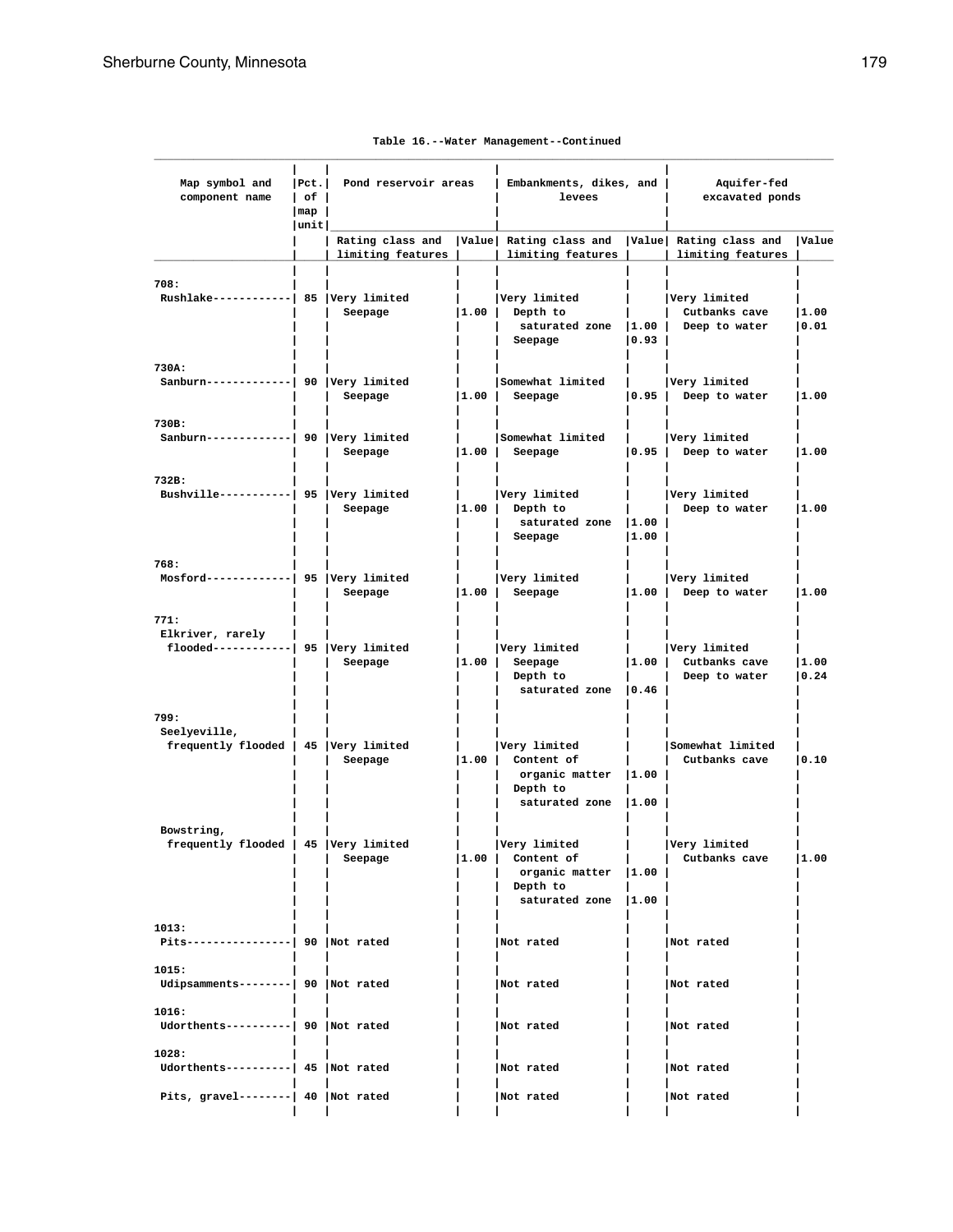|  |  | Table 16.--Water Management--Continued |
|--|--|----------------------------------------|
|--|--|----------------------------------------|

| Map symbol and<br>component name                 | $ $ Pct.<br>l of l | Pond reservoir areas                  |                         | Embankments, dikes, and<br>levees                                                           |                       | Aquifer-fed<br>excavated ponds         |       |
|--------------------------------------------------|--------------------|---------------------------------------|-------------------------|---------------------------------------------------------------------------------------------|-----------------------|----------------------------------------|-------|
|                                                  | map<br> unit       |                                       |                         |                                                                                             |                       |                                        |       |
|                                                  |                    | limiting features                     |                         | Rating class and   Value   Rating class and   Value   Rating class and<br>limiting features |                       | limiting features                      | Value |
| 1109:<br>Isanti--------------  90   Very limited |                    | Seepage                               |                         | Very limited<br>$ 1.00 $ Seepage<br>Depth to<br>saturated zone  1.00                        |                       | Very limited<br>$ 1.00 $ Cutbanks cave | 1.00  |
| 1110:<br>$Isan---$                               |                    | --------  90  Very limited<br>Seepage |                         | Very limited<br>$ 1.00 $ Depth to<br>saturated zone  1.00<br>Seepage                        | 0.98                  | Very limited<br>Cutbanks cave          | 1.00  |
| 1223:<br>Sandberg------------  60   Very limited |                    | Seepage                               | $\vert 1.00 \vert$      | Somewhat limited<br>Seepage                                                                 | 0.96                  | Very limited<br>Deep to water          | 1.00  |
| Arvilla-------------  30 Very limited            |                    | Seepage                               |                         | Somewhat limited<br>$ 1.00 $ Seepage                                                        |                       | Very limited<br>$ 0.91 $ Deep to water | 1.00  |
| 1224:<br>Hubbard------------  60   Very limited  |                    | Seepage                               | $\vert 1.00 \vert$      | Somewhat limited<br>Seepage                                                                 | 0.96                  | Very limited<br>Deep to water          | 1.00  |
| Verndale------------  35   Very limited          |                    | Seepage                               |                         | Very limited<br>$ 1.00 $ Seepage                                                            | $\vert 1.00 \vert$    | Very limited<br>Deep to water          | 1.00  |
| 1231:<br>Hubbard------------  60   Very limited  |                    | Seepage                               |                         | Very limited<br>$ 1.00 $ Seepage                                                            | 1.00                  | Very limited<br>Deep to water          | 1.00  |
| Mosford-------------  35  Very limited           |                    | Seepage                               |                         | Very limited<br>$ 1.00 $ Seepage                                                            | 1.00                  | Very limited<br>Deep to water          | 1.00  |
| 1253B:<br>Stonelake----------  60   Very limited |                    | Seepage                               | $\vert 1.00 \vert$      | Very limited<br>Seepage                                                                     | 1.00                  | Very limited<br>Deep to water          | 1.00  |
| Sanburn-------------  30  Very limited           |                    | Seepage                               | $\vert 1.00 \vert$      | Somewhat limited<br>Seepage                                                                 | 0.95                  | Very limited<br>Deep to water          | 1.00  |
| 1253C:<br>Stonelake----------  65   Very limited |                    | Seepage                               | 1.00                    | Somewhat limited<br>Seepage                                                                 | $\mathbf{L}$<br> 0.95 | Very limited<br>Deep to water          | 1.00  |
| Sanburn-------------  25  Very limited           |                    | Seepage                               | 1.00                    | Somewhat limited<br>Seepage                                                                 | 0.95                  | Very limited<br>Deep to water          | 1.00  |
| 1253E:<br>Stonelake----------  65   Very limited |                    | Seepage<br>Slope                      | 1.00 <br>$ 0.28\rangle$ | Somewhat limited<br>Seepage                                                                 | 0.96                  | Very limited<br>Deep to water          | 1.00  |
| Sanburn------------  25  Very limited            |                    | Seepage<br>Slope                      | 1.00  <br> 0.28         | Somewhat limited<br>Seepage                                                                 | 0.95                  | Very limited<br>Deep to water          | 1.00  |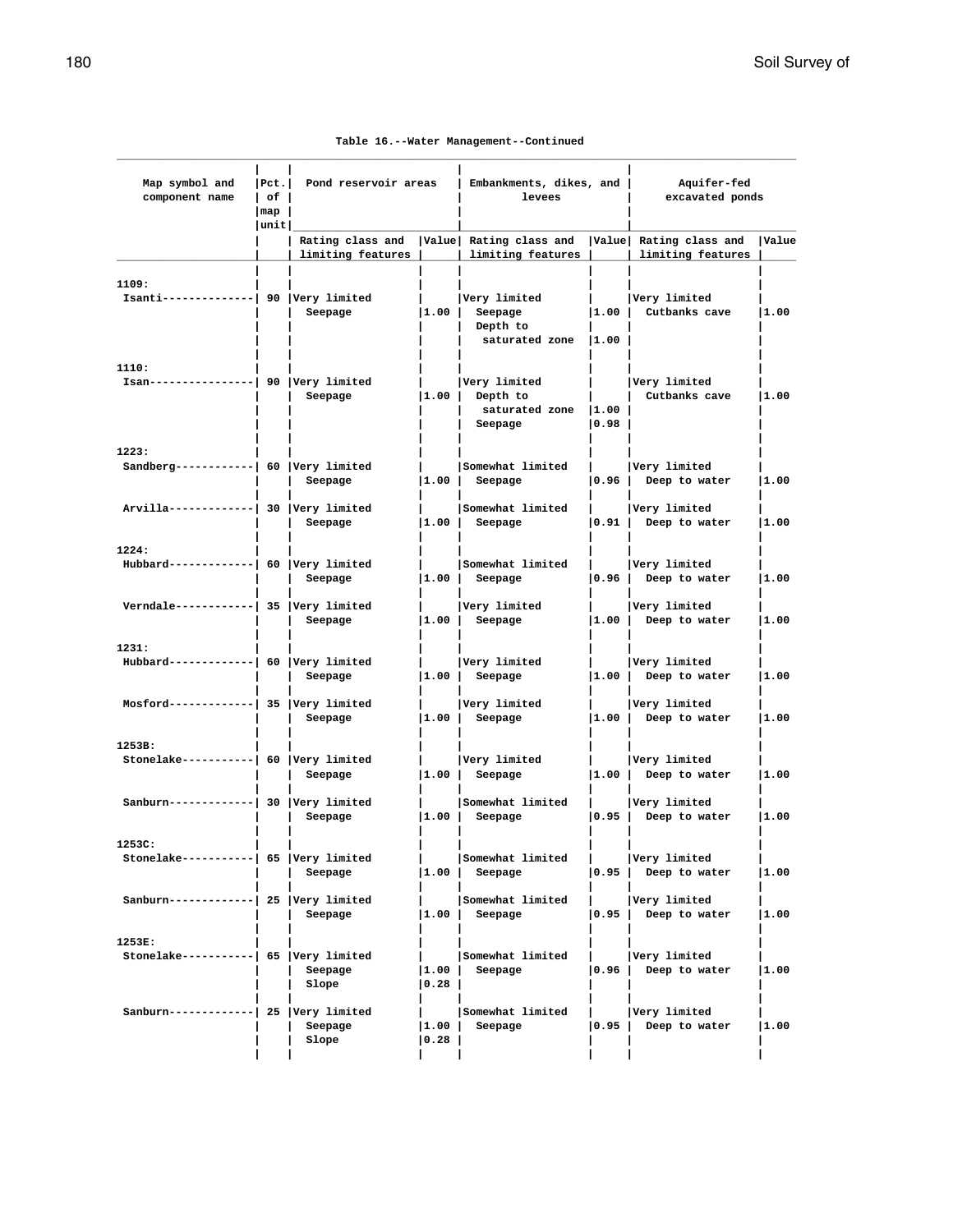| Map symbol and<br>component name                                            | Pet. <br>l of l<br>$\lceil map \rceil$ | Pond reservoir areas                  |               | Embankments, dikes, and<br>levees                                     |                         | Aquifer-fed<br>excavated ponds                                    |                         |
|-----------------------------------------------------------------------------|----------------------------------------|---------------------------------------|---------------|-----------------------------------------------------------------------|-------------------------|-------------------------------------------------------------------|-------------------------|
|                                                                             | unit                                   | Rating class and<br>limiting features |               | Value Rating class and<br>limiting features                           |                         | Value Rating class and<br>limiting features                       | <b>Value</b>            |
| 1254:<br>Ricelake------------  90  Very limited                             |                                        | Seepage                               | 1.00          | Very limited<br>Depth to<br>saturated zone  1.00<br>Piping<br>Seepage | $ 1.00\rangle$<br> 0.07 | Very limited<br>Cutbanks cave                                     | 1.00                    |
| 1255:<br>Elkriver,<br>occasionally<br>flooded------------  90  Very limited |                                        | Seepage                               | 1.00          | Very limited<br>Seepage<br>Depth to<br>saturated zone 1.00            |                         | Very limited<br> 1.00   Cutbanks cave                             | 1.00                    |
| 1256:<br>Cantlin-------------  90  Very limited                             |                                        | Seepage                               | 1.00          | Very limited<br>Seepage<br>Depth to<br>saturated zone 10.09           |                         | Very limited<br>1.00 Cutbanks cave<br>Deep to water               | 1.00<br> 0.54           |
| 1257:<br>Elkriver, rarely<br>$f$ looded------------  55  Very limited       |                                        | Seepage                               | 1.00          | Very limited<br>Seepage<br>Depth to<br>saturated zone   0.46          | 1.00                    | Very limited<br>Cutbanks cave<br>Deep to water                    | 1.00<br> 0.24           |
| Mosford, rarely<br>$f$ looded------------  35  Very limited                 |                                        | Seepage                               | 1.00          | Very limited<br>Seepage<br>Depth to<br>saturated zone   0.46          | 1.00                    | Very limited<br>Cutbanks cave<br>Deep to water                    | 1.00<br> 0.24           |
| 1258B:<br>Zimmerman, thick<br>solum--------------  95   Very limited        |                                        | Seepage                               | 1.00          | Very limited<br>Seepage                                               | 1.00                    | Very limited<br>Deep to water                                     | 1.00                    |
| 1258C:<br>Zimmerman, thick<br>solum--------------  95  Very limited         |                                        | Seepage                               | 1.00          | Very limited<br>Seepage                                               | 1.00                    | Very limited<br>Deep to water                                     | 1.00                    |
| 1258E:<br>Zimmerman, thick<br>solum--------------  95  Very limited         |                                        | Seepage<br>Slope                      | 1.00 <br>0.08 | Very limited<br>Seepage                                               | 1.00                    | Very limited<br>Deep to water                                     | 1.00                    |
| 1260B:<br>Stonelake-----------  55 Very limited                             |                                        | Seepage                               | 1.00          | Very limited<br>Seepage                                               | 1.00                    | Very limited<br>Deep to water                                     | 1.00                    |
| Nebish-------------  30   Somewhat limited                                  |                                        | Seepage                               | 0.70          | Somewhat limited<br>Piping<br>Depth to<br>saturated zone              | 0.73 <br> 0.05          | Somewhat limited<br>Deep to water<br>Slow refill<br>Cutbanks cave | 0.60 <br> 0.30<br> 0.10 |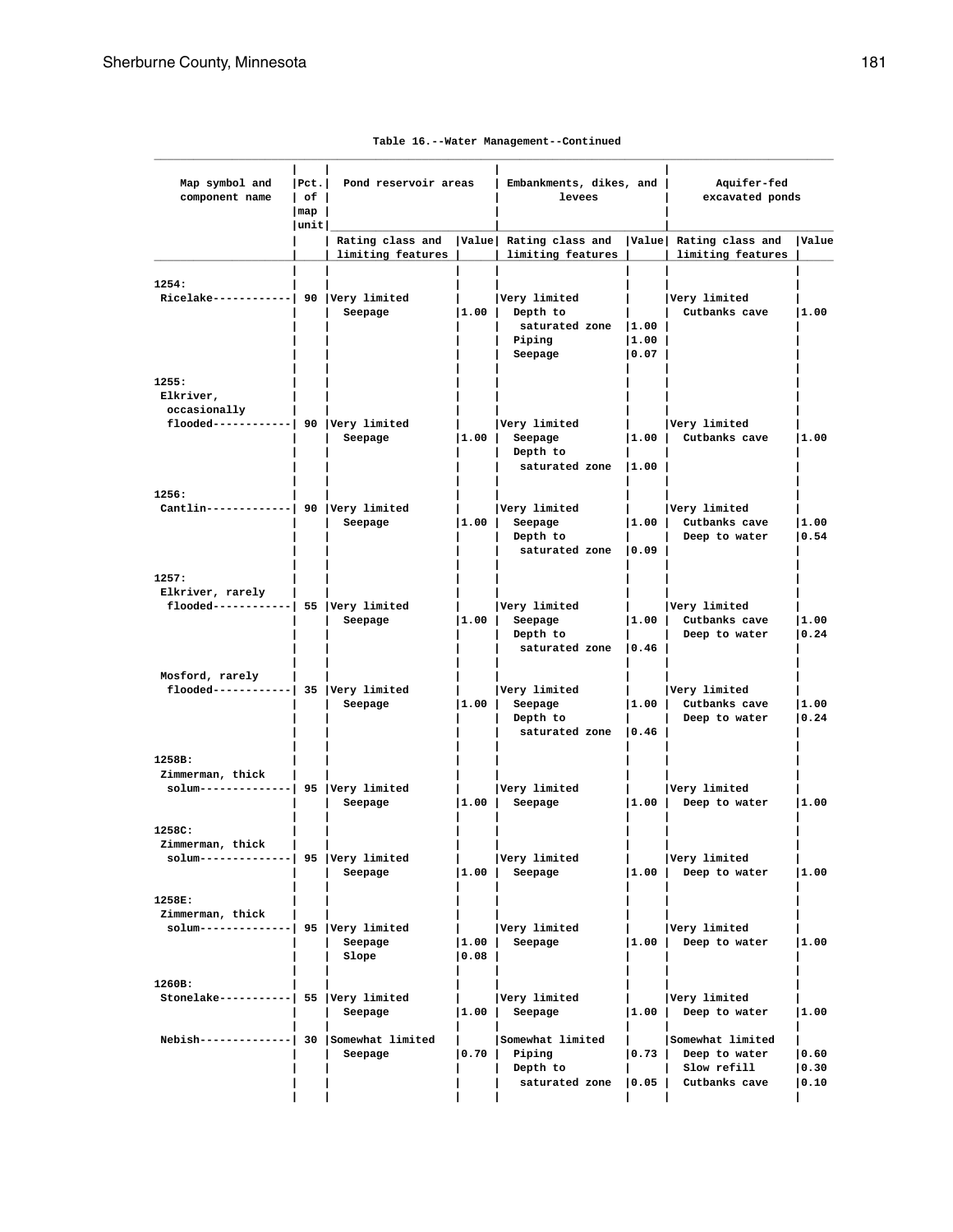**Table 16.--Water Management--Continued**

| Map symbol and<br>component name           | Pet. <br>$ $ of $ $<br>$\lfloor map \rfloor$ | Pond reservoir areas |       | Embankments, dikes, and  <br>levees                                                            |                | Aquifer-fed<br>excavated ponds         |      |
|--------------------------------------------|----------------------------------------------|----------------------|-------|------------------------------------------------------------------------------------------------|----------------|----------------------------------------|------|
|                                            | unit                                         |                      |       |                                                                                                |                |                                        |      |
|                                            |                                              | limiting features    |       | Rating class and  Value  Rating class and  Value  Rating class and  Value<br>limiting features |                | limiting features                      |      |
|                                            |                                              |                      |       |                                                                                                |                |                                        |      |
| 1260C:                                     |                                              |                      |       |                                                                                                |                |                                        |      |
| Stonelake-----------  55 Very limited      |                                              | Seepage              | 1.00  | Somewhat limited<br>Seepage                                                                    |                | Very limited<br>$ 0.96 $ Deep to water | 1.00 |
|                                            |                                              |                      |       |                                                                                                |                |                                        |      |
| Nebish-------------  30   Somewhat limited |                                              |                      |       | Somewhat limited                                                                               |                | Very limited                           |      |
|                                            |                                              | Seepage              |       | $ 0.70 $ Piping                                                                                |                | $ 0.80 $ Deep to water                 | 1.00 |
|                                            |                                              |                      |       |                                                                                                |                |                                        |      |
| 1260E:                                     |                                              |                      |       |                                                                                                |                |                                        |      |
| Stonelake-----------  60 Very limited      |                                              | Seepage              | 1.00  | Somewhat limited<br>Seepage                                                                    |                | Very limited<br>$ 0.96 $ Deep to water | 1.00 |
|                                            |                                              | Slope                | 0.08  |                                                                                                |                |                                        |      |
|                                            |                                              |                      |       |                                                                                                |                |                                        |      |
| Nebish-------------  25   Somewhat limited |                                              |                      | l and | Somewhat limited                                                                               |                | Very limited                           |      |
|                                            |                                              | Seepage              |       | $ 0.70 $ Piping                                                                                |                | $\vert 0.81 \vert$ Deep to water       | 1.00 |
|                                            |                                              | Slope                | 0.08  |                                                                                                |                |                                        |      |
| 1270B:                                     |                                              |                      |       |                                                                                                |                |                                        |      |
| Milaca, moderately                         |                                              |                      |       |                                                                                                |                |                                        |      |
| wet---------------  90   Somewhat limited  |                                              |                      |       | Somewhat limited                                                                               |                | Very limited                           |      |
|                                            |                                              | Seepage              |       | $ 0.70 $ Depth to                                                                              |                | Deep to water                          | 1.00 |
|                                            |                                              |                      |       | saturated zone   0.86                                                                          |                |                                        |      |
|                                            |                                              |                      |       | Seepage                                                                                        | 0.10           |                                        |      |
| 1288:                                      |                                              |                      |       |                                                                                                |                |                                        |      |
| Seelyeville, ponded   60 Very limited      |                                              |                      |       | Very limited                                                                                   |                | Somewhat limited                       |      |
|                                            |                                              | Seepage              |       | $ 1.00 $ Content of                                                                            |                | Cutbanks cave                          | 0.10 |
|                                            |                                              |                      |       | organic matter  1.00                                                                           |                |                                        |      |
|                                            |                                              |                      |       | Ponding                                                                                        | 1.00           |                                        |      |
|                                            |                                              |                      |       | Depth to                                                                                       |                |                                        |      |
|                                            |                                              |                      |       | saturated zone $ 1.00 $                                                                        |                |                                        |      |
| Markey, ponded------  30 Very limited      |                                              |                      |       | Very limited                                                                                   |                | Very limited                           |      |
|                                            |                                              | Seepage              | 1.00  | Ponding                                                                                        |                | 1.00   Cutbanks cave                   | 1.00 |
|                                            |                                              |                      |       | Seepage                                                                                        | 1.00           |                                        |      |
|                                            |                                              |                      |       | Depth to                                                                                       |                |                                        |      |
|                                            |                                              |                      |       | saturated zone 1.00                                                                            |                |                                        |      |
| 1356:                                      |                                              |                      |       |                                                                                                |                |                                        |      |
| Water, miscellaneous 100 Not rated         |                                              |                      |       | Not rated                                                                                      |                | Not rated                              |      |
|                                            |                                              |                      |       |                                                                                                |                |                                        |      |
| 1946:                                      |                                              |                      |       |                                                                                                |                |                                        |      |
| Fordum, frequently                         |                                              |                      |       |                                                                                                |                |                                        |      |
| $f$ looded------------  65   Very limited  |                                              |                      |       | Very limited                                                                                   |                | Very limited<br>Cutbanks cave          |      |
|                                            |                                              | Seepage              | 1.00  | Seepage<br>Depth to                                                                            | 1.00           |                                        | 1.00 |
|                                            |                                              |                      |       | saturated zone  1.00                                                                           |                |                                        |      |
|                                            |                                              |                      |       |                                                                                                |                |                                        |      |
| Winterfield,                               |                                              |                      |       |                                                                                                |                |                                        |      |
| frequently flooded   20 Very limited       |                                              |                      |       | Very limited                                                                                   |                | Very limited                           |      |
|                                            |                                              | Seepage              | 1.00  | Seepage<br>Depth to                                                                            | 1.00           | Cutbanks cave                          | 1.00 |
|                                            |                                              |                      |       | saturated zone                                                                                 | $ 1.00\rangle$ |                                        |      |
|                                            |                                              |                      |       |                                                                                                |                |                                        |      |
| W:                                         |                                              |                      |       |                                                                                                |                |                                        |      |
| Water-------------- 100  Not rated         |                                              |                      |       | Not rated                                                                                      |                | Not rated                              |      |
|                                            |                                              |                      |       |                                                                                                |                |                                        |      |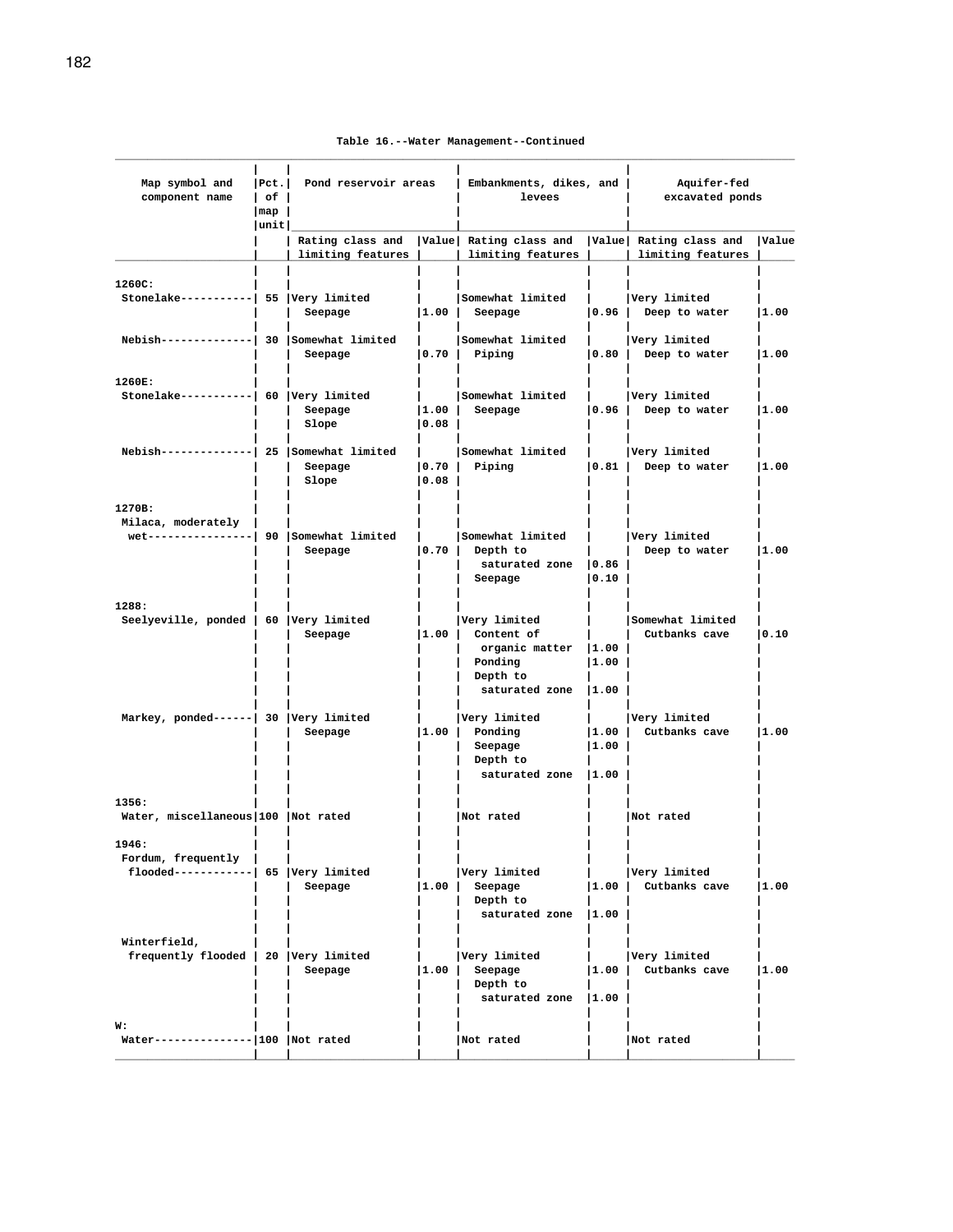# *Soil Properties*

Data relating to soil properties are collected during the course of the soil survey. The data and the estimates of soil and water features, listed in tables, are explained on the following pages.

Soil properties are determined by field examination of the soils and by laboratory index testing of some benchmark soils. Established standard procedures are followed. During the survey, many shallow borings are made and examined to identify and classify the soils and to delineate them on the soil maps. Samples are taken from some typical profiles and tested in the laboratory to determine grain-size distribution, plasticity, and compaction characteristics.

Estimates of soil properties are based on field examinations, on laboratory tests of samples from the survey area, and on laboratory tests of samples of similar soils in nearby areas. Tests verify field observations, verify properties that cannot be estimated accurately by field observation, and help to characterize key soils.

The estimates of soil properties shown in the tables include the range of grain-size distribution and Atterberg limits, the engineering classification, and the physical and chemical properties of the major horizons of each soil. Pertinent soil and water features also are given.

### *Engineering Index Properties*

[Table 17](#page-188-0) gives estimates of the engineering classification and of the range of index properties for the major horizons of each soil. Most soils have horizons of contrasting properties within the upper 5 or 6 feet.

*Depth* to the upper and lower boundaries of each horizon is indicated.

*Texture* is given in the standard terms used by the U.S. Department of Agriculture. These terms are defined according to percentages of sand, silt, and clay in the fraction of the soil that is less than 2 millimeters in diameter. "Loam," for example, is soil that is 7 to 27 percent clay, 28 to 50 percent silt, and less than 52 percent sand. If the content of particles coarser than sand is as much as 15 percent, an

appropriate modifier is added, for example, "gravelly." Textural terms are defined in the Glossary.

*Classification* of the soils is determined according to the Unified soil classification system (ASTM, 2001) and the system adopted by the American Association of State Highway and Transportation Officials (AASHTO, 2000).

The Unified system classifies soils according to properties that affect their use as construction material. Soils are classified according to grain-size distribution of the fraction less than 3 inches in diameter and according to plasticity index, liquid limit, and organic matter content. Sandy and gravelly soils are identified as GW, GP, GM, GC, SW, SP, SM, and SC; silty and clayey soils as ML, CL, OL, MH, CH, and OH; and highly organic soils as PT. Soils exhibiting engineering properties of two groups can have a dual classification, for example, SP-SM.

The AASHTO system classifies soils according to those properties that affect roadway construction and maintenance. In this system, the fraction of a mineral soil that is less than 3 inches in diameter is classified in one of seven groups from A-1 through A-7 on the basis of grain-size distribution, liquid limit, and plasticity index. Soils in group A-1 are coarse grained and low in content of fines (silt and clay). At the other extreme, soils in group A-7 are fine grained. Highly organic soils are classified in group A-8 on the basis of visual inspection.

If laboratory data are available, the A-1, A-2, and A-7 groups are further classified as A-1-a, A-1-b, A-2-4, A-2-5, A-2-6, A-2-7, A-7-5, or A-7-6. As an additional refinement, the suitability of a soil as subgrade material can be indicated by a group index number. Group index numbers range from 0 for the best subgrade material to 20 or higher for the poorest.

*Rock fragments* larger than 10 inches in diameter and 3 to 10 inches in diameter are indicated as a percentage of the total soil on a dry-weight basis. The percentages are estimates determined mainly by converting volume percentage in the field to weight percentage.

*Percentage (of soil particles) passing designated sieves* is the percentage of the soil fraction less than 3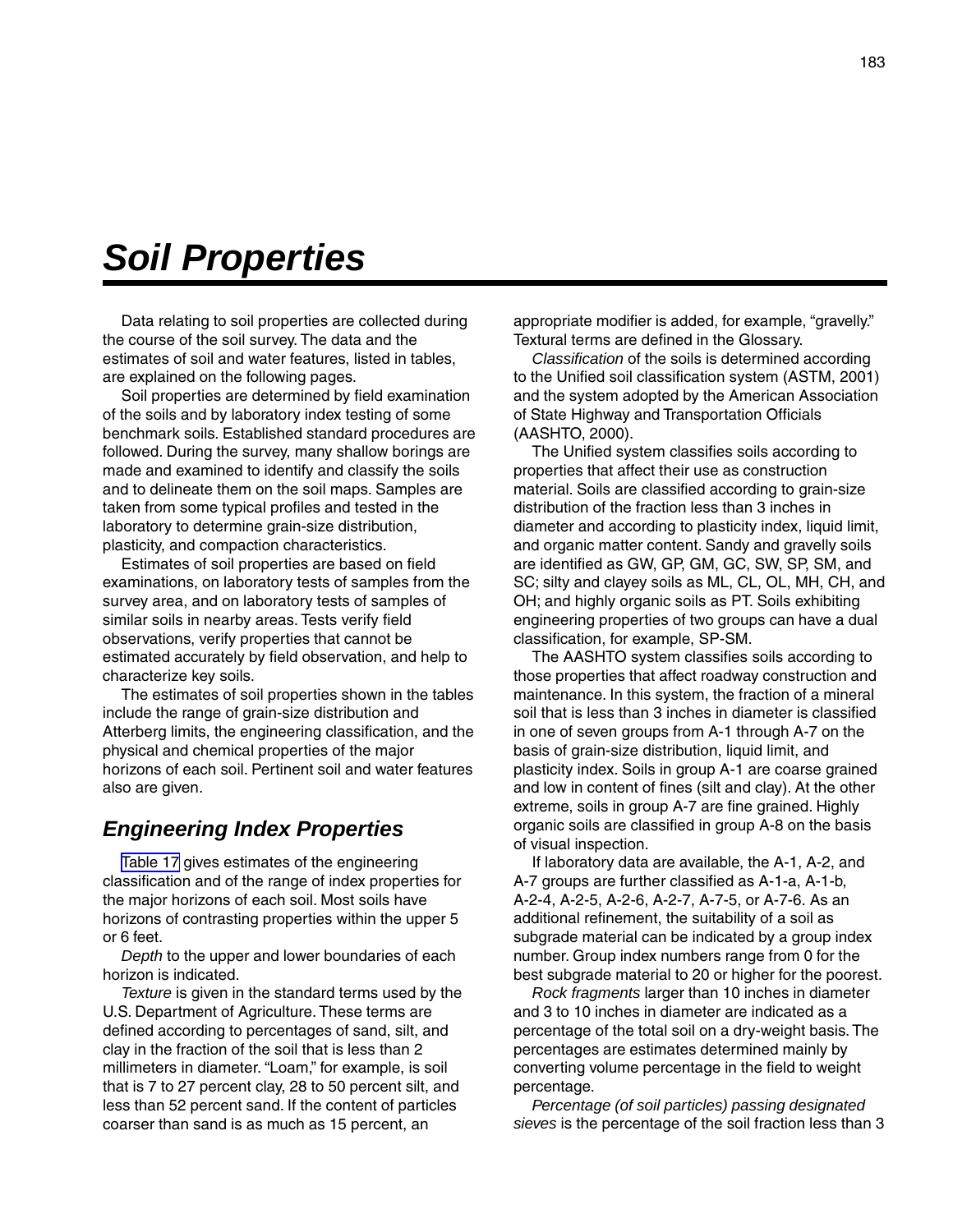inches in diameter based on an ovendry weight. The sieves, numbers 4, 10, 40, and 200 (USA Standard Series), have openings of 4.76, 2.00, 0.420, and 0.074 millimeters, respectively. Estimates are based on laboratory tests of soils sampled in the survey area and in nearby areas and on estimates made in the field.

*Liquid limit* and *plasticity index* (Atterberg limits) indicate the plasticity characteristics of a soil. The estimates are based on test data from the survey area or from nearby areas and on field examination.

The estimates of grain-size distribution, liquid limit, and plasticity index are generally rounded to the nearest 5 percent. Thus, if the ranges of gradation and Atterberg limits extend a marginal amount (1 or 2 percentage points) across classification boundaries, the classification in the marginal zone is omitted in the table.

## *Physical and Chemical Properties*

Tables 18 and 19 show estimates of some characteristics and features that affect soil behavior. These estimates are given for the major horizons of each soil in the survey area. The estimates are based on field observations and on test data for these and similar soils.

*Depth* to the upper and lower boundaries of each horizon is indicated.

In [table 18,](#page-211-0) *clay* as a soil separate, or component, consists of mineral soil particles that are less than 0.002 millimeter in diameter. The estimated clay content of each major soil horizon is given as a percentage, by weight, of the soil material that is less than 2 millimeters in diameter.

The amount and kind of clay greatly affect the fertility and physical condition of the soil. They determine the ability of the soil to adsorb cations and to retain moisture. They influence linear extensibility, permeability, plasticity, the ease of soil dispersion, and other soil properties. The amount and kind of clay in a soil also affect tillage and earth-moving operations.

*Moist bulk density* is the weight of soil (ovendry) per unit volume. Volume is measured when the soil is at field moisture capacity, that is, the moisture content at 1 /3-bar moisture tension. Weight is determined after drying the soil at 105 degrees C. In table 18, the estimated moist bulk density of each major soil horizon is expressed in grams per cubic centimeter of soil material that is less than 2 millimeters in diameter. Bulk density data are used to compute linear extensibility, available water capacity, total pore space, and other soil properties. The moist bulk density of a

soil indicates the pore space available for water and roots. A bulk density of more than 1.6 can restrict water storage and root penetration. Moist bulk density is influenced by texture, kind of clay, content of organic matter, and soil structure.

*Permeability* and saturated hydraulic conductivity refer to the ability of a soil to transmit water or air. Permeability estimates indicate the rate of downward movement of water when the soil is saturated. They are based on soil characteristics observed in the field, particularly structure, porosity, and texture. Permeability is considered in the design of soil drainage systems, irrigation systems, and septic tank absorption fields. Measured values of saturated hydraulic conductivity are used in models for sitespecific use.

*Available water capacity* refers to the quantity of water that the soil is capable of storing for use by plants. The capacity for water storage is given in inches of water per inch of soil for each major soil horizon. The capacity varies, depending on soil properties that affect the retention of water and the depth of the root zone. The most important properties are the content of organic matter, soil texture, bulk density, and soil structure. Available water capacity is an important factor in the choice of plants or crops to be grown and in the design and management of irrigation systems. Available water capacity is not an estimate of the quantity of water actually available to plants at any given time.

*Linear extensibility* percent is the linear expression of the volume difference of natural soil fabric at 1 /3-bar or 1 /10-bar water content and oven dryness. The volume change is reported as percent change for the whole soil. Volume change occurs mainly because of the interaction of clay minerals with water and varies with the amount and type of clay minerals in the soil. The size of the load on the soil and the magnitude of the change in soil moisture content influence the amount of swelling of soils in place. Laboratory measurements of swelling of undisturbed clods were made for many soils. For others, swelling was estimated on the basis of the kind and amount of clay minerals in the soil and on measurements of similar soils.

Linear extensibility of 3 percent or more can cause damage to buildings, roads, and other structures. Special design is often needed.

*Organic matter* is the plant and animal residue in the soil at various stages of decomposition. In table 18, the estimated content of organic matter is expressed as a percentage, by weight, of the soil material that is less than 2 millimeters in diameter.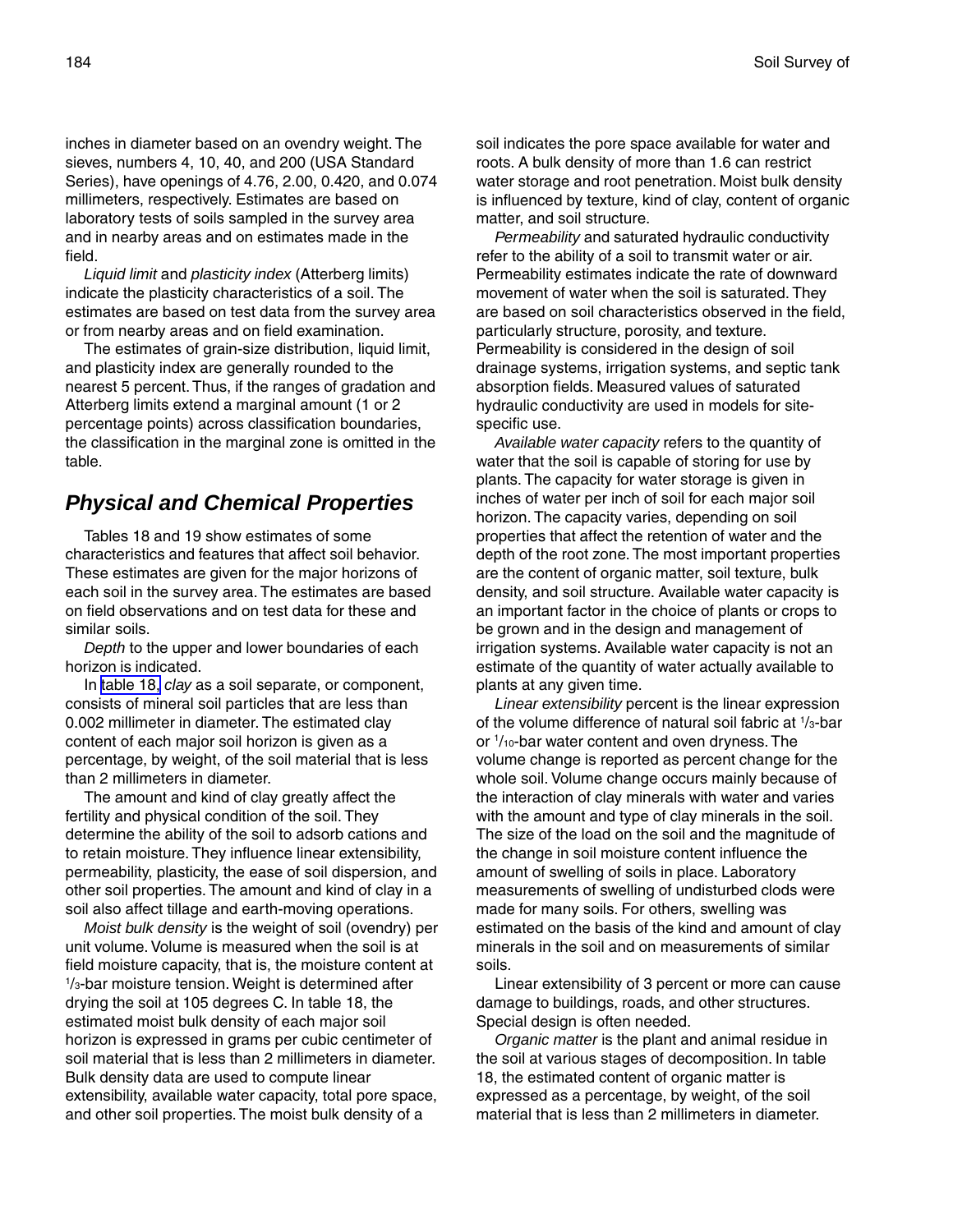The content of organic matter in a soil can be maintained or increased by returning crop residue to the soil. Organic matter affects the available water capacity, infiltration rate, and tilth. It is a source of nitrogen and other nutrients for crops.

*Erosion factors* are shown in table 18 as the K factor (Kw and Kf) and the T factor. Erosion factor K indicates the susceptibility of a soil to sheet and rill erosion by water. Factor K is one of several factors used in the Universal Soil Loss Equation (USLE) and the Revised Universal Soil Loss Equation (RUSLE) to predict the average annual rate of soil loss by sheet and rill erosion in tons per acre per year. The estimates are based primarily on percentage of silt, sand, and organic matter and on soil structure and permeability. Values of K range from 0.02 to 0.69. Other factors being equal, the higher the value, the more susceptible the soil is to sheet and rill erosion by water.

*Erosion factor Kw* indicates the erodibility of the whole soil. The estimates are modified by the presence of rock fragments.

*Erosion factor Kf* indicates the erodibility of the fineearth fraction, or the material less than 2 millimeters in size.

*Erosion factor T* is an estimate of the maximum average annual rate of soil erosion by wind or water that can occur without affecting crop productivity over a sustained period. The rate is in tons per acre per year.

*Wind erodibility groups* are made up of soils that have similar properties affecting their susceptibility to wind erosion in cultivated areas. The soils assigned to group 1 are the most susceptible to wind erosion, and those assigned to group 8 are the least susceptible. The groups are as follows:

1. Coarse sands, sands, fine sands, and very fine sands.

2. Loamy coarse sands, loamy sands, loamy fine sands, loamy very fine sands, ash material, and sapric soil material.

3. Coarse sandy loams, sandy loams, fine sandy loams, and very fine sandy loams.

4L. Calcareous loams, silt loams, clay loams, and silty clay loams.

4. Clays, silty clays, noncalcareous clay loams, and silty clay loams that are more than 35 percent clay.

5. Noncalcareous loams and silt loams that are less than 20 percent clay and sandy clay loams, sandy clays, and hemic soil material.

6. Noncalcareous loams and silt loams that are

more than 20 percent clay and noncalcareous clay loams that are less than 35 percent clay.

7. Silts, noncalcareous silty clay loams that are less than 35 percent clay, and fibric soil material.

8. Soils that are not subject to wind erosion because of rock fragments on the surface or because of surface wetness.

*Wind erodibility index* is a numerical value indicating the susceptibility of soil to wind erosion, or the tons per acre per year that can be expected to be lost to wind erosion. There is a close correlation between wind erosion and the texture of the surface layer, the size and durability of surface clods, rock fragments, organic matter, and a calcareous reaction. Soil moisture and frozen soil layers also influence wind erosion.

In [table 19,](#page-219-0) *cation-exchange capacity* is the total amount of extractable bases that can be held by the soil, expressed in terms of milliequivalents per 100 grams of soil at neutrality (pH 7.0) or at some other stated pH value. Soils having a low cation-exchange capacity hold fewer cations and may require more frequent applications of fertilizer than soils having a high cation-exchange capacity. The ability to retain cations reduces the hazard of ground-water pollution.

*Soil reaction* is a measure of acidity or alkalinity and is expressed as a range in pH values. The range in pH of each major horizon is based on many field tests. For many soils, values have been verified by laboratory analyses. Soil reaction is important in selecting crops and other plants, in evaluating soil amendments for fertility and stabilization, and in determining the risk of corrosion.

*Calcium carbonate* equivalent is the percent of carbonates, by weight, in the fraction of the soil less than 2 millimeters in size. The availability of plant nutrients is influenced by the amount of carbonates in the soil. Incorporating nitrogen fertilizer into calcareous soils helps to prevent nitrite accumulation and ammonium-N volatilization.

*Gypsum* is expressed as a percent, by weight, of hydrated calcium sulfates in the fraction of the soil less than 20 millimeters in size. Gypsum is partially soluble in water. Soils that have a high content of gypsum may collapse if the gypsum is removed by percolating water.

### *Water Features*

*Soil moisture status* is an estimate of the fluctuating water content in a soil. It greatly influences vegetation type and plant growth; physical properties of soils,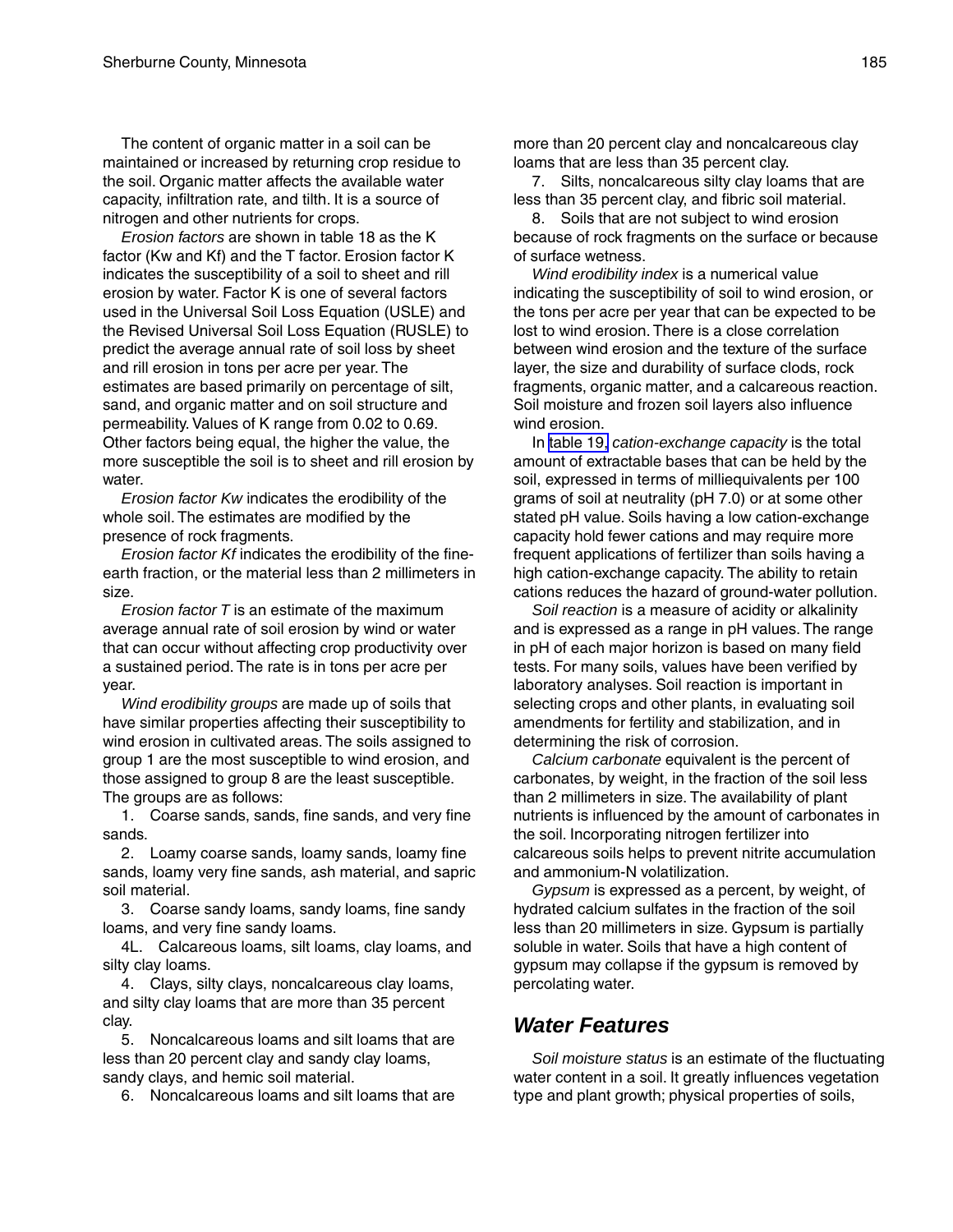such as permeability, workability, strength, linear extensibility, and frost action; and chemical interactions and transport. Many other properties, qualities, and interpretations also are affected. Soil moisture status is important in the classification of soils, wetland, and habitat.

[Table 20](#page-227-0) gives estimates of soil moisture for each component of a map unit at various depths for every month of the year. The depths displayed are representative values that are indicative of conditions that occur most of the time. *Dry* indicates a moisture condition under which most plants (especially crops) cannot extract water for growth. *Moist* indicates a moisture condition under which soil water is most readily available for plant growth. *Wet* indicates a condition under which water will stand in an unlined hole or at least a condition under which the soil is too wet for the growth of most agricultural species. A moisture status of 4.0-6.7 (wet) indicates that most of the time the component is saturated at some depth between 4.0 feet and 6.7 feet during the month designated. In some years the soil may be saturated at a depth of less than 4.0 feet or more than 6.7 feet; however, field observations indicate that the soil will be saturated between these depths in most years. In the summer, the soil may show the effects of drying plus intermittent rains that result in a moist or wet layer over a dry layer that gets moist or wet again.

In table 20, *hydrologic soil groups* are groups of soils that, when saturated, have the same runoff potential under similar storm and ground cover conditions. The soil properties that affect the runoff potential are those that influence the minimum rate of infiltration in a bare soil after prolonged wetting and when the soil is not frozen. These properties include the depth to a zone in which the soil moisture status is wet, the infiltration rate, permeability after prolonged wetting, and the depth to a very slowly permeable horizon or horizons. The influences of ground cover and slope are treated independently and are not taken into account in hydrologic soil groups.

In the definitions of the hydrologic soil groups, the infiltration rate is the rate at which water enters the soil at the surface and is controlled by surface conditions. The transmission rate is the rate at which water moves through the soil and is controlled by properties of the soil horizons.

The four hydrologic soil groups are:

Group A. Soils having a high infiltration rate (low runoff potential) when thoroughly wet. These consist chiefly of very deep, well drained to excessively

drained sands or gravelly sands. These soils have a high rate of water transmission.

Group B. Soils having a moderate infiltration rate when thoroughly wet. These consist chiefly of moderately deep or deep, moderately well drained or well drained soils that have a moderately fine to moderately coarse texture. These soils have a moderate rate of water transmission.

Group C. Soils having a slow infiltration rate when thoroughly wet. These consist chiefly of soils having a horizon or horizons that impede the downward movement of water or soils that have a moderately fine or fine texture. These soils have a slow rate of water transmission.

Group D. Soils having a very slow infiltration rate (high runoff potential) when thoroughly wet. These consist chiefly of clayey soils that have a high linear extensibility; soils that have a zone, high in the profile, in which the soil moisture status is wet on a permanent basis; soils that have a claypan or clay horizon or horizons at or near the surface; and soils that are shallow over nearly impervious material. These soils have a very slow rate of water transmission.

If a soil is assigned to a dual hydrologic group (A/D, B/D, or C/D), the first letter is for drained areas and the second is for undrained areas.

*Flooding,* the temporary covering of the soil surface by flowing water, is caused by overflow from streams or by runoff from adjacent slopes. Shallow water standing or flowing for short periods after rainfall or snowmelt is not considered flooding. Standing water in marshes and swamps or in closed depressions is considered to be ponding.

[Table 21](#page-238-0) gives estimates of the frequency and duration of flooding for every month of the year. Flooding frequency is the annual probability of a flood event expressed as a class. *None* indicates no reasonable possibility of flooding (the chance of flooding is nearly 0 percent in any year, or flooding is likely less than once in 500 years). *Very rare* indicates that flooding is very unlikely but possible under extremely unusual weather conditions (the chance of flooding is less than 1 percent in any year, or flooding is likely less than once in 100 years but more than once in 500 years). *Rare* indicates that flooding is unlikely but possible under unusual weather conditions (the chance of flooding is 1 to 5 percent in any year, or flooding is likely 1 to 5 times in 100 years). *Occasional* indicates that flooding occurs infrequently under usual weather conditions (the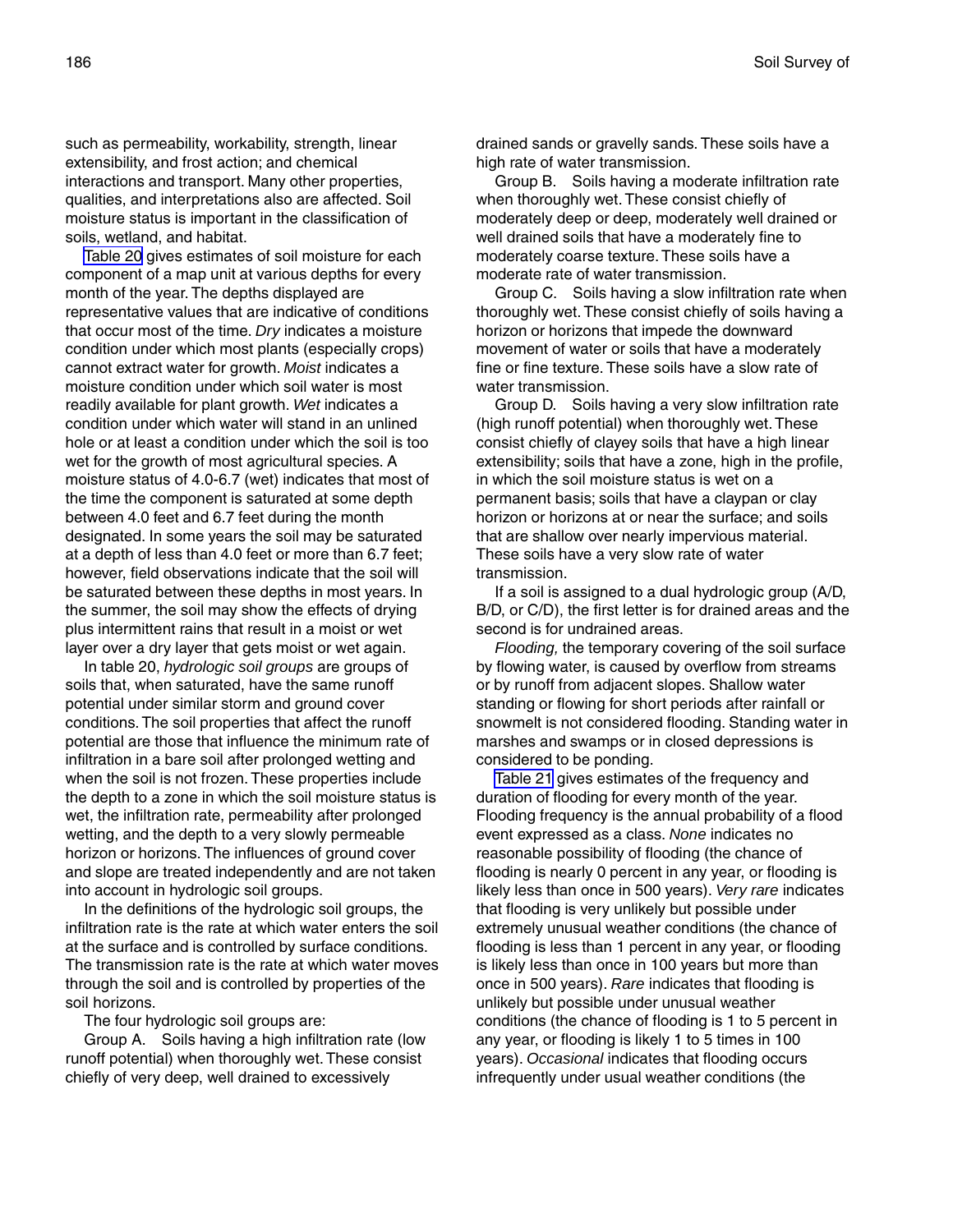chance of flooding is 5 to 50 percent in any year, or flooding is likely 5 to 50 times in 100 years). *Frequent* indicates that flooding is likely to occur often under usual weather conditions (the chance of flooding is more than 50 percent in any year, or flooding is likely more than 50 times in 100 years; but the chance of flooding is less than 50 percent in all months in any year). *Very frequent* indicates that flooding is likely to occur very often under usual weather conditions (the chance of flooding is more than 50 percent in all months of any year).

Flooding duration is the average duration of inundation per flood occurrence expressed as a class. *Extremely brief* is 0.1 hour to 4.0 hours; *very brief* is 4 to 48 hours; *brief* is 2 to 7 days; *long* is 7 to 30 days; and *very long* is more than 30 days. About two-thirds to three-fourths of all flooding occurs during the stated period.

The information on flooding is based on evidence in the soil profile, namely thin strata of gravel, sand, silt, or clay deposited by floodwater; irregular decrease in organic matter content with increasing depth; and little or no horizon development.

Also considered are local information about the extent and level of flooding and the relation of each soil on the landscape to historic floods. Information on the extent of flooding based on soil data is less specific than that provided by detailed engineering surveys that delineate flood-prone areas at specific flood frequency levels.

*Ponding* is standing water in a closed depression. Unless a drainage system is installed, the water is removed only by percolation, transpiration, or evaporation.

[Table 22](#page-245-0) gives estimates of the frequency, duration, and depth of ponding for every month of the year. The depths displayed are representative values that are indicative of conditions that occur most of the time.

Ponding frequency is the number of times ponding occurs over a period of time. *None* indicates no reasonable possibility of ponding (the chance of ponding is nearly 0 percent in any year). *Rare* indicates that ponding is unlikely but possible under unusual weather conditions (the chance of ponding ranges from nearly 0 percent to 5 percent in any year, or ponding is likely 0 to 5 times in 100 years). *Occasional* indicates that ponding is expected infrequently under usual weather conditions (the chance of ponding ranges from 5 to 50 percent in any one year, or ponding is likely 5 to 50 times in 100 years). *Frequent* indicates that ponding is likely to

occur under usual weather conditions (the chance of ponding is more than 50 percent in any year, or ponding is likely more than 50 times in 100 years).

Ponding duration is the average length of time of the ponding occurrence. It is expressed as *very brief* (less than 2 days), *brief* (2 to 7 days), *long* (7 to 30 days), and *very long* (more than 30 days).

# *Soil Features*

[Table 23](#page-252-0) gives estimates of various soil features. The estimates are used in land use planning that involves engineering considerations.

A *restrictive layer* is a nearly continuous layer that has one or more physical, chemical, or thermal properties that significantly impede the movement of water and air through the soil or that restrict roots or otherwise provide an unfavorable root environment. Examples are bedrock, cemented layers, dense layers, and frozen layers. *Depth to top* is the vertical distance from the soil surface to the upper boundary of the restrictive layer.

*Subsidence* is the settlement of organic soils or of saturated mineral soils of very low density. Subsidence generally results from either desiccation and shrinkage or oxidation of organic material, or both, following drainage. Subsidence takes place gradually, usually over a period of several years. The table shows the expected initial subsidence, which usually is a result of drainage, and total subsidence, which results from a combination of factors.

*Potential for frost action* is the likelihood of upward or lateral expansion of the soil caused by the formation of segregated ice lenses (frost heave) and the subsequent collapse of the soil and loss of strength on thawing. Frost action occurs when moisture moves into the freezing zone of the soil. Temperature, texture, density, permeability, content of organic matter, and depth to a zone in which the soil moisture status is wet are the most important factors considered in evaluating the potential for frost action. It is assumed that the soil is not insulated by vegetation or snow and is not artificially drained. Silty and highly structured, clayey soils that have a saturated zone high in the profile during the winter are the most susceptible to frost action. Well drained, very gravelly, or very sandy soils are the least susceptible. Frost heave and low soil strength during thawing cause damage to pavements and other rigid structures.

*Risk of corrosion* pertains to potential soil-induced electrochemical or chemical action that corrodes or weakens uncoated steel or concrete. The rate of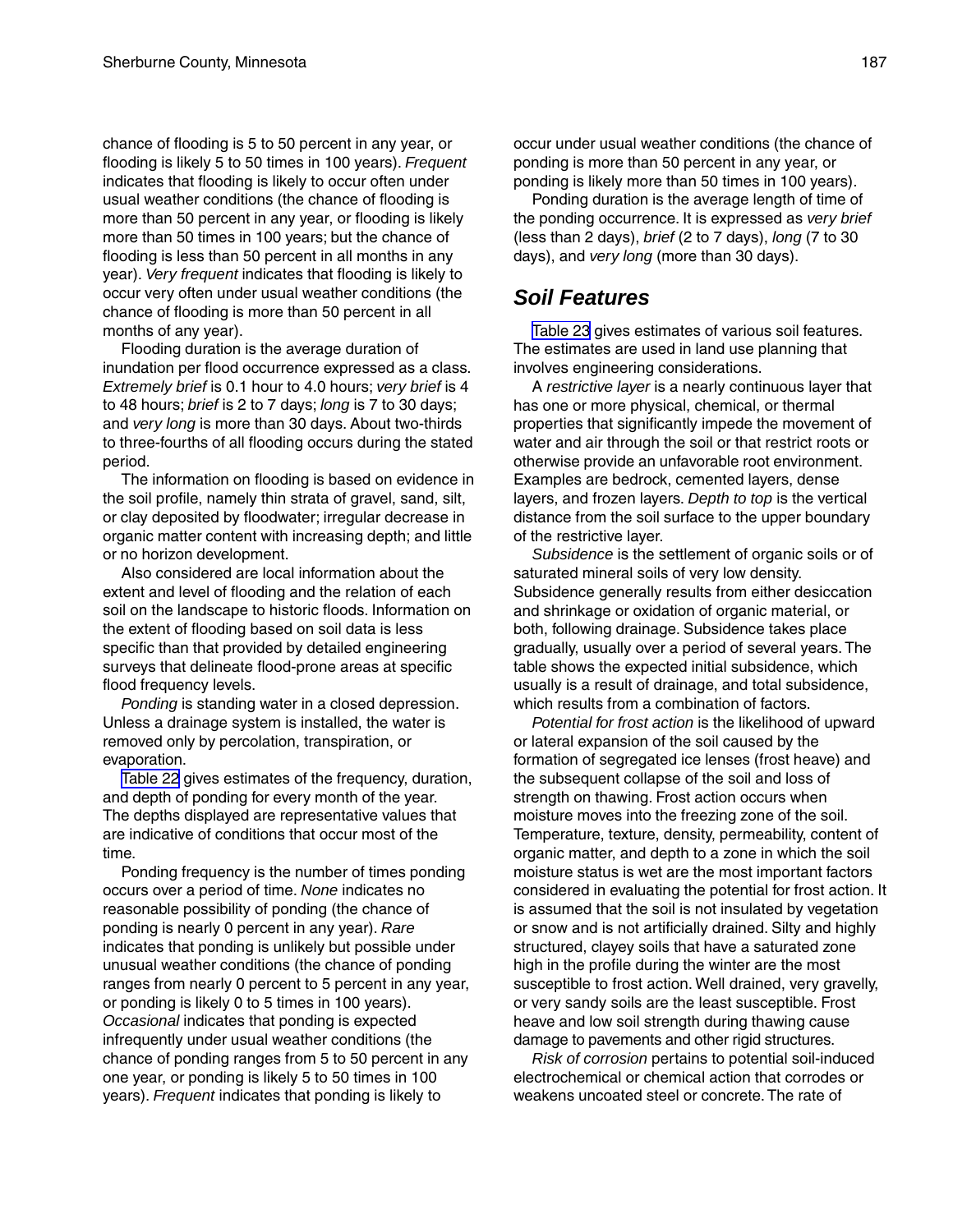corrosion of uncoated steel is related to such factors as soil moisture, particle-size distribution, acidity, and electrical conductivity of the soil. The rate of corrosion of concrete is based mainly on the sulfate and sodium content, texture, moisture content, and acidity of the soil. Special site examination and design may be needed if the combination of factors results in a severe hazard of corrosion. The steel or concrete in installations that intersect soil boundaries or soil layers is more susceptible to corrosion than the steel

or concrete in installations that are entirely within one kind of soil or within one soil layer.

For uncoated steel, the risk of corrosion, expressed as *low, moderate,* or *high,* is based on soil drainage class, total acidity, electrical resistivity near field capacity, and electrical conductivity of the saturation extract.

For concrete, the risk of corrosion also is expressed as *low, moderate,* or *high*. It is based on soil texture, acidity, and amount of sulfates in the saturation extract.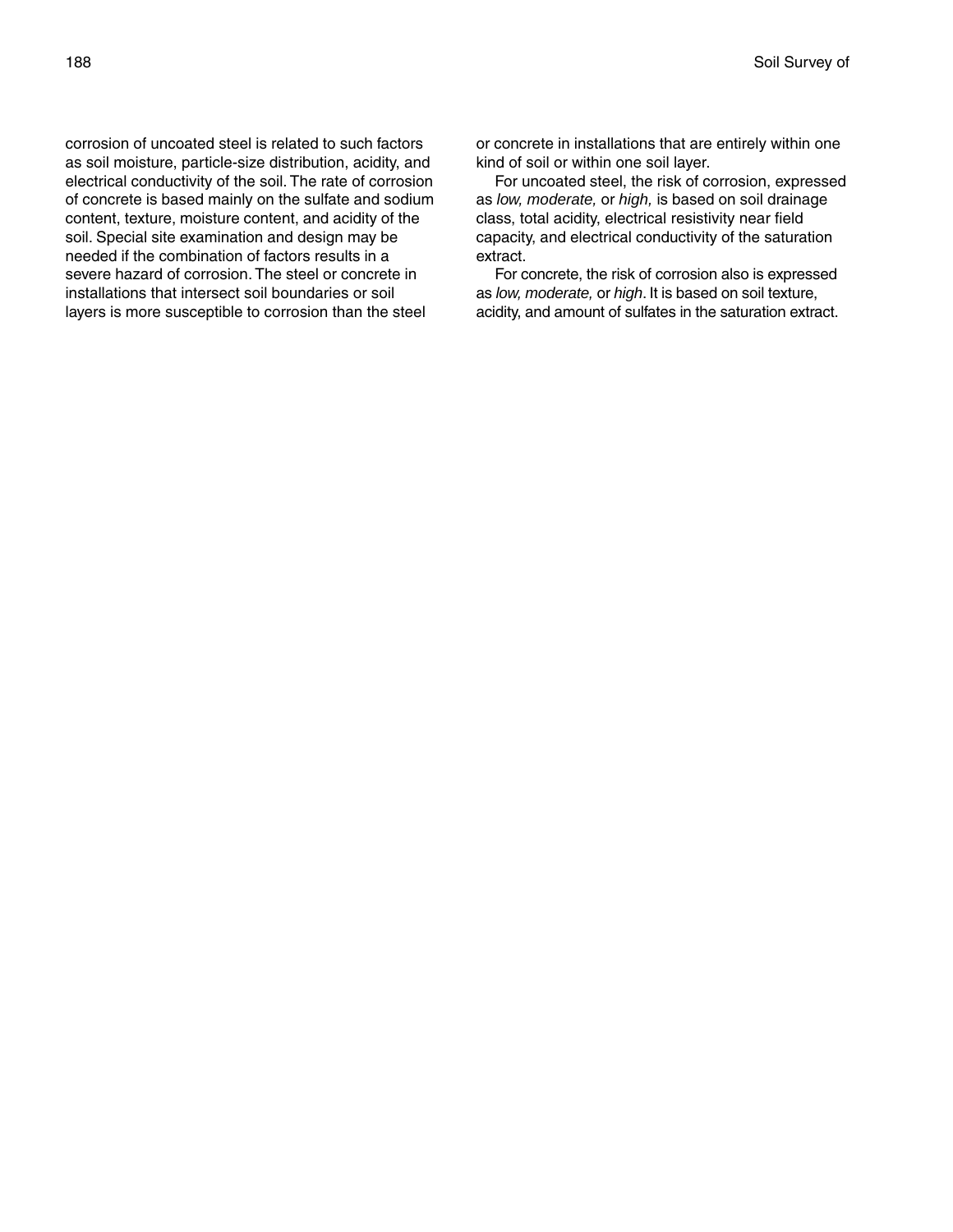<span id="page-188-0"></span>

| Map symbol and                             | Depth   | USDA texture                         |              | Classification       | Fragments            | Percentage passing<br>sieve number-- |   |                                   |    | Liquid  Plas- |                                          |          |
|--------------------------------------------|---------|--------------------------------------|--------------|----------------------|----------------------|--------------------------------------|---|-----------------------------------|----|---------------|------------------------------------------|----------|
| component name                             |         |                                      |              |                      | >10                  | $3 - 10$                             |   |                                   |    |               | limit  ticity                            |          |
|                                            | In      |                                      | Unified      | <b>AASHTO</b>        | inches inches<br>Pct | Pct                                  | 4 | 10                                | 40 | 200           | Pct                                      | index    |
|                                            |         |                                      |              |                      |                      |                                      |   |                                   |    |               |                                          |          |
| 7A:                                        |         |                                      |              |                      |                      |                                      |   |                                   |    |               |                                          |          |
| Hubbard---------  $0-20$   Loamy sand      |         |                                      | $ SP-SM, SM$ | A-2                  | 0                    | 0                                    |   | 98-100 95-100 50-80  10-25        |    |               | $0 - 20$                                 | $NP-4$   |
|                                            |         | $20-32$  Sand, coarse<br>sand, loamy | $ SP-SM $    | A-1, A-2-4,<br>$A-3$ | $\mathbf{0}$         | 0                                    |   | $ 98-100 95-100 25-75 $           |    | $5 - 12$      | $0-20$ NP-4                              |          |
|                                            |         | sand                                 |              |                      |                      |                                      |   |                                   |    |               |                                          |          |
|                                            |         | $32-80$  Sand, coarse                | SW, SP       | A-1, A-2, A-3        | 0                    | 0                                    |   | $ 95-100 85-100 20-70 $           |    | $2 - 5$       | $0 - 15$                                 | NP       |
|                                            |         | sand                                 |              |                      |                      |                                      |   |                                   |    |               |                                          |          |
|                                            |         |                                      |              |                      |                      |                                      |   |                                   |    |               |                                          |          |
| 7B:<br>Hubbard---------  0-18   Loamy sand |         |                                      | $ SP-SM, SM$ | A-2                  | 0                    | $\mathbf 0$                          |   | 98-100 95-100 50-80  10-25        |    |               | $0-20$ NP-4                              |          |
|                                            |         | $18-23$  Sand, coarse                | SP-SM        | A-1, A-2-4,          | 0                    | 0                                    |   | $ 98-100 95-100 25-75 $           |    | $5 - 12$      | $0-20$ NP-4                              |          |
|                                            |         | sand, loamy<br>sand                  |              | $A-3$                |                      |                                      |   |                                   |    |               |                                          |          |
|                                            |         | $23-80$  Sand, coarse                | SP, SW       | A-1, A-2, A-3        | 0                    | 0                                    |   | 95-100 85-100 20-70               |    | $2 - 5$       | $0 - 15$                                 | NP       |
|                                            |         | sand                                 |              |                      |                      |                                      |   |                                   |    |               |                                          |          |
| 7C:                                        |         |                                      |              |                      |                      |                                      |   |                                   |    |               |                                          |          |
| Hubbard---------  0-12   Loamy sand        |         |                                      | $ SM, SP-SM$ | A-2                  | 0                    | 0                                    |   | 98-100 95-100 50-80  10-25        |    |               | $0 - 20$                                 | $NP-4$   |
|                                            |         | 12-33 Sand, coarse                   | $ SP-SM $    | A-1, A-2-4,          | 0                    | 0                                    |   | $ 98-100 95-100 25-75 $           |    | $5 - 12$      | $0-20$ NP-4                              |          |
|                                            |         | sand, loamy<br>sand                  |              | $A-3$                |                      |                                      |   |                                   |    |               |                                          |          |
|                                            |         | 33-80 Sand, coarse                   | SP, SW       | A-1, A-2, A-3        | 0                    | 0                                    |   | $ 95-100 85-100 20-70 $           |    | $2 - 5$       | $0 - 15$                                 | NP       |
|                                            |         | sand                                 |              |                      |                      |                                      |   |                                   |    |               |                                          |          |
| 32B:                                       |         |                                      |              |                      |                      |                                      |   |                                   |    |               |                                          |          |
| $Nebish-----$                              |         | Fine sandy loam  SC-SM, SM           |              | A-4                  | 0                    | $0 - 3$                              |   | 95-100 85-100 55-85  35-50  20-35 |    |               |                                          | $NP-7$   |
|                                            |         | 5-43 Loam, clay loam ML, CL          |              | A-6, A-7             | 0                    | $0 - 3$                              |   | 95-100 85-100 70-95  55-80  30-50 |    |               |                                          | $10-20$  |
|                                            |         | 43-80   Loam, clay                   | CL, CL-ML    | $A-4$ , $A-6$        | $\mathbf{0}$         | $0 - 3$                              |   | 95-100 85-100 70-95  50-80  20-40 |    |               |                                          | $5 - 20$ |
|                                            |         | loam, sandy<br>clay loam             |              |                      |                      |                                      |   |                                   |    |               |                                          |          |
|                                            |         |                                      |              |                      |                      |                                      |   |                                   |    |               |                                          |          |
| 32C:                                       |         |                                      |              |                      |                      |                                      |   |                                   |    |               |                                          |          |
| $Nebish-----$                              | $0 - 7$ | Fine sandy loam SC-SM, SM            |              | A-4                  | $\Omega$             | $0 - 3$                              |   |                                   |    |               | 95-100 85-100 55-85  35-50  20-35  NP-7  |          |
|                                            |         | 7-11   Loamy fine                    | $ SC-SM, SM$ | A-2-4, A-4           | 0                    | $0 - 3$                              |   |                                   |    |               | 95-100 85-100 50-85  30-50  15-25  NP-6  |          |
|                                            |         | sand, fine<br>sandy loam,            |              |                      |                      |                                      |   |                                   |    |               |                                          |          |
|                                            |         | sandy loam                           |              |                      |                      |                                      |   |                                   |    |               |                                          |          |
|                                            |         | 11-44 Loam, clay loam CL, ML         |              | A-6, A-7             | 0                    | $0 - 3$                              |   |                                   |    |               | 95-100 85-100 70-95  55-80  30-50  10-20 |          |
|                                            |         | $44-80$  Loam, clay                  | CL, CL-ML    | $A-4$ , $A-6$        | 0                    | $0 - 3$                              |   | 95-100 85-100 70-95  50-80  20-40 |    |               |                                          | $5 - 20$ |
|                                            |         | loam, sandy                          |              |                      |                      |                                      |   |                                   |    |               |                                          |          |
|                                            |         | clay loam                            |              |                      |                      |                                      |   |                                   |    |               |                                          |          |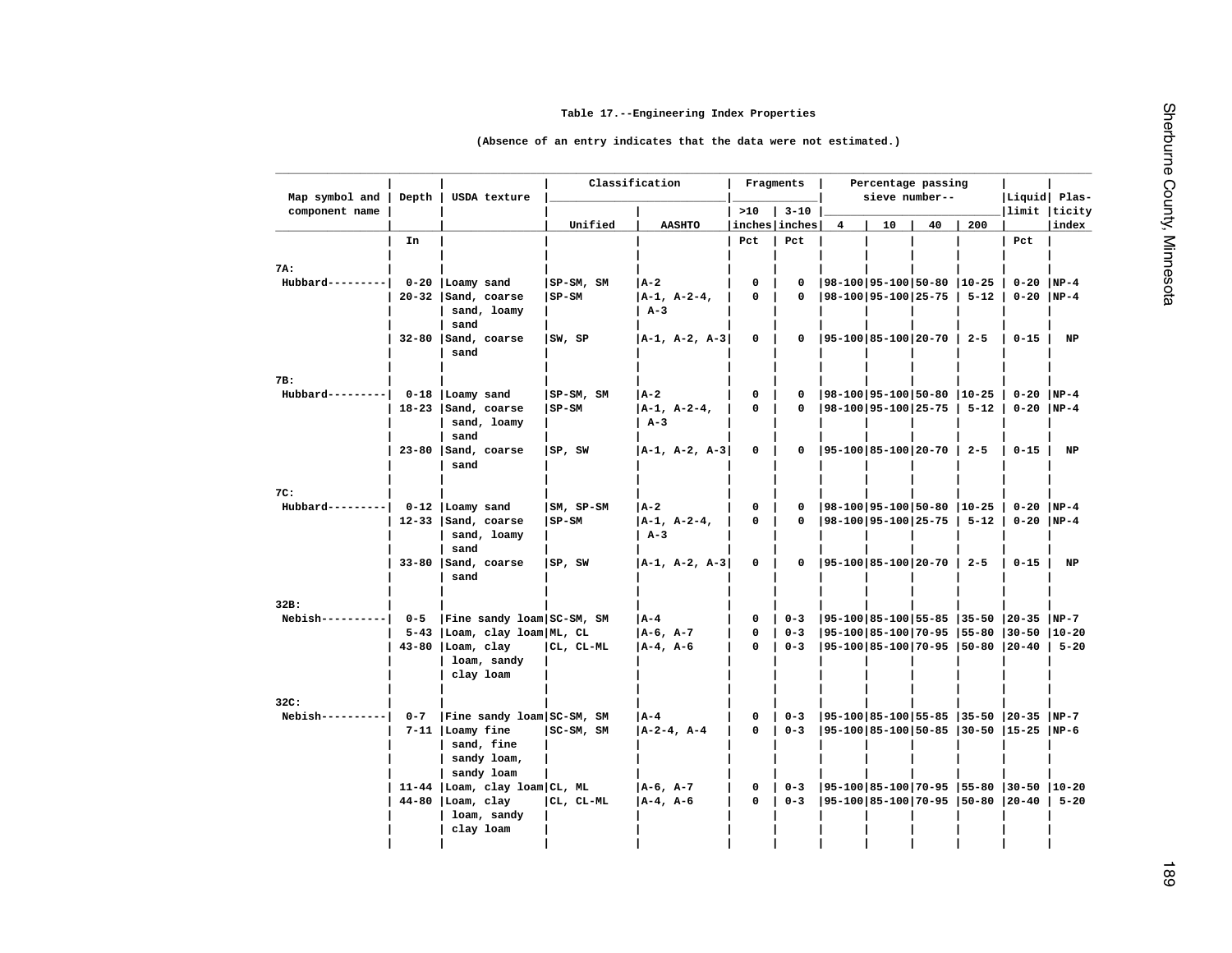| Fine sandy loam  SC-SM, SM<br>3-22 Loam, clay loam CL, ML<br>22-80  Loam, clay<br>loam, sandy<br>clay loam<br>  Fine sandy loam  SC-SM, SM<br>4-13   Loamy fine<br>sand, fine<br>sandy loam,<br>sandy loam<br>13-36 Loam, clay loam CL, ML<br>$36-80$ Loam, clay<br>loam, sandy<br>clay loam<br>Fine sandy loam SC-SM, SM | Unified<br>CL, CL-ML<br>SC-SM, SM<br>CL, CL-ML  | <b>AASHTO</b><br>$ A-4 $<br>$A-6$ , $A-7$<br>$A-4$ , $A-6$<br>  A-4<br>$A-2-4$ , $A-4$<br>$ A-6, A-7 $<br>$A-4$ , $A-6$ | >10<br>inches inches<br>Pct<br>0<br>$\mathbf 0$<br>$\mathbf 0$<br>0<br>0<br>0<br>0 | $3 - 10$<br>Pct<br>$0 - 3$<br>$0 - 3$<br>$0 - 3$<br>$0 - 3$<br>$0 - 3$<br>$0 - 3$<br>$0 - 3$ | 4<br> 95-100 85-100 55-85  35-50  20-35<br> 95-100 85-100 70-95  55-80  30-50<br> 95-100 85-100 70-95  55-80  30-50  10-20 | sieve number--<br>10              | 40 | 200 | Liquid  Plas-<br>limit ticity<br>Pct<br> 95-100 85-100 70-95  50-80  20-40   5-20<br> 95-100 85-100 55-85  35-50  20-35  NP-7<br> 95-100 85-100 50-85  30-50  15-25  NP-6 | index<br>$NP-7$<br>$10 - 20$                                                                                                                                                                                    |
|---------------------------------------------------------------------------------------------------------------------------------------------------------------------------------------------------------------------------------------------------------------------------------------------------------------------------|-------------------------------------------------|-------------------------------------------------------------------------------------------------------------------------|------------------------------------------------------------------------------------|----------------------------------------------------------------------------------------------|----------------------------------------------------------------------------------------------------------------------------|-----------------------------------|----|-----|---------------------------------------------------------------------------------------------------------------------------------------------------------------------------|-----------------------------------------------------------------------------------------------------------------------------------------------------------------------------------------------------------------|
|                                                                                                                                                                                                                                                                                                                           |                                                 |                                                                                                                         |                                                                                    |                                                                                              |                                                                                                                            |                                   |    |     |                                                                                                                                                                           |                                                                                                                                                                                                                 |
|                                                                                                                                                                                                                                                                                                                           |                                                 |                                                                                                                         |                                                                                    |                                                                                              |                                                                                                                            |                                   |    |     |                                                                                                                                                                           |                                                                                                                                                                                                                 |
|                                                                                                                                                                                                                                                                                                                           |                                                 |                                                                                                                         |                                                                                    |                                                                                              |                                                                                                                            |                                   |    |     |                                                                                                                                                                           |                                                                                                                                                                                                                 |
|                                                                                                                                                                                                                                                                                                                           |                                                 |                                                                                                                         |                                                                                    |                                                                                              |                                                                                                                            |                                   |    |     |                                                                                                                                                                           |                                                                                                                                                                                                                 |
|                                                                                                                                                                                                                                                                                                                           |                                                 |                                                                                                                         |                                                                                    |                                                                                              |                                                                                                                            |                                   |    |     |                                                                                                                                                                           |                                                                                                                                                                                                                 |
|                                                                                                                                                                                                                                                                                                                           |                                                 |                                                                                                                         |                                                                                    |                                                                                              |                                                                                                                            |                                   |    |     |                                                                                                                                                                           |                                                                                                                                                                                                                 |
|                                                                                                                                                                                                                                                                                                                           |                                                 |                                                                                                                         |                                                                                    |                                                                                              |                                                                                                                            |                                   |    |     |                                                                                                                                                                           |                                                                                                                                                                                                                 |
|                                                                                                                                                                                                                                                                                                                           |                                                 |                                                                                                                         |                                                                                    |                                                                                              |                                                                                                                            |                                   |    |     |                                                                                                                                                                           |                                                                                                                                                                                                                 |
|                                                                                                                                                                                                                                                                                                                           |                                                 |                                                                                                                         |                                                                                    |                                                                                              |                                                                                                                            |                                   |    |     |                                                                                                                                                                           |                                                                                                                                                                                                                 |
|                                                                                                                                                                                                                                                                                                                           |                                                 |                                                                                                                         |                                                                                    |                                                                                              |                                                                                                                            |                                   |    |     |                                                                                                                                                                           |                                                                                                                                                                                                                 |
|                                                                                                                                                                                                                                                                                                                           |                                                 |                                                                                                                         |                                                                                    |                                                                                              |                                                                                                                            |                                   |    |     |                                                                                                                                                                           |                                                                                                                                                                                                                 |
|                                                                                                                                                                                                                                                                                                                           |                                                 |                                                                                                                         |                                                                                    |                                                                                              |                                                                                                                            |                                   |    |     |                                                                                                                                                                           |                                                                                                                                                                                                                 |
|                                                                                                                                                                                                                                                                                                                           |                                                 |                                                                                                                         |                                                                                    |                                                                                              |                                                                                                                            |                                   |    |     |                                                                                                                                                                           |                                                                                                                                                                                                                 |
|                                                                                                                                                                                                                                                                                                                           |                                                 |                                                                                                                         |                                                                                    |                                                                                              |                                                                                                                            |                                   |    |     |                                                                                                                                                                           |                                                                                                                                                                                                                 |
|                                                                                                                                                                                                                                                                                                                           |                                                 |                                                                                                                         |                                                                                    |                                                                                              |                                                                                                                            |                                   |    |     |                                                                                                                                                                           |                                                                                                                                                                                                                 |
|                                                                                                                                                                                                                                                                                                                           |                                                 |                                                                                                                         |                                                                                    |                                                                                              |                                                                                                                            |                                   |    |     |                                                                                                                                                                           |                                                                                                                                                                                                                 |
|                                                                                                                                                                                                                                                                                                                           |                                                 |                                                                                                                         |                                                                                    |                                                                                              |                                                                                                                            |                                   |    |     |                                                                                                                                                                           |                                                                                                                                                                                                                 |
|                                                                                                                                                                                                                                                                                                                           |                                                 |                                                                                                                         |                                                                                    |                                                                                              |                                                                                                                            | 95-100 85-100 70-95  50-80  20-40 |    |     |                                                                                                                                                                           | $5 - 20$                                                                                                                                                                                                        |
|                                                                                                                                                                                                                                                                                                                           |                                                 |                                                                                                                         |                                                                                    |                                                                                              |                                                                                                                            |                                   |    |     |                                                                                                                                                                           |                                                                                                                                                                                                                 |
|                                                                                                                                                                                                                                                                                                                           |                                                 |                                                                                                                         |                                                                                    |                                                                                              |                                                                                                                            |                                   |    |     |                                                                                                                                                                           |                                                                                                                                                                                                                 |
|                                                                                                                                                                                                                                                                                                                           |                                                 |                                                                                                                         |                                                                                    |                                                                                              |                                                                                                                            |                                   |    |     |                                                                                                                                                                           |                                                                                                                                                                                                                 |
|                                                                                                                                                                                                                                                                                                                           |                                                 |                                                                                                                         |                                                                                    |                                                                                              |                                                                                                                            |                                   |    |     |                                                                                                                                                                           |                                                                                                                                                                                                                 |
|                                                                                                                                                                                                                                                                                                                           |                                                 | l A-4                                                                                                                   | $0 - 1$                                                                            | $0 - 3$                                                                                      | 95-100 90-100 60-70  35-50  15-25                                                                                          |                                   |    |     |                                                                                                                                                                           | $1 - 7$                                                                                                                                                                                                         |
| 8-12   Loamy fine                                                                                                                                                                                                                                                                                                         | SC-SM, SM                                       | $A-2-4$ , $A-4$                                                                                                         | $0 - 1$                                                                            | $0 - 3$                                                                                      |                                                                                                                            |                                   |    |     | 95-100 85-100 50-85  30-50  15-25  NP-6                                                                                                                                   |                                                                                                                                                                                                                 |
| sand, fine                                                                                                                                                                                                                                                                                                                |                                                 |                                                                                                                         |                                                                                    |                                                                                              |                                                                                                                            |                                   |    |     |                                                                                                                                                                           |                                                                                                                                                                                                                 |
| sandy loam,                                                                                                                                                                                                                                                                                                               |                                                 |                                                                                                                         |                                                                                    |                                                                                              |                                                                                                                            |                                   |    |     |                                                                                                                                                                           |                                                                                                                                                                                                                 |
| sandy loam                                                                                                                                                                                                                                                                                                                |                                                 |                                                                                                                         |                                                                                    |                                                                                              |                                                                                                                            |                                   |    |     |                                                                                                                                                                           |                                                                                                                                                                                                                 |
| $12-43$   Clay loam, loam   CL                                                                                                                                                                                                                                                                                            |                                                 | $ A-7, A-6 $                                                                                                            | $0 - 1$                                                                            | $0 - 3$                                                                                      |                                                                                                                            |                                   |    |     |                                                                                                                                                                           |                                                                                                                                                                                                                 |
|                                                                                                                                                                                                                                                                                                                           |                                                 | A-6                                                                                                                     | $0 - 1$                                                                            | $0 - 3$                                                                                      |                                                                                                                            |                                   |    |     |                                                                                                                                                                           |                                                                                                                                                                                                                 |
|                                                                                                                                                                                                                                                                                                                           |                                                 |                                                                                                                         |                                                                                    |                                                                                              |                                                                                                                            |                                   |    |     |                                                                                                                                                                           |                                                                                                                                                                                                                 |
|                                                                                                                                                                                                                                                                                                                           |                                                 |                                                                                                                         |                                                                                    |                                                                                              |                                                                                                                            |                                   |    |     |                                                                                                                                                                           |                                                                                                                                                                                                                 |
|                                                                                                                                                                                                                                                                                                                           |                                                 |                                                                                                                         |                                                                                    |                                                                                              |                                                                                                                            |                                   |    |     |                                                                                                                                                                           |                                                                                                                                                                                                                 |
| $0-13$   Loam                                                                                                                                                                                                                                                                                                             | cr                                              | A-6, A-7                                                                                                                | $\mathbf 0$                                                                        | $\mathbf 0$                                                                                  |                                                                                                                            |                                   |    |     |                                                                                                                                                                           |                                                                                                                                                                                                                 |
| 13-40   Fine sandy                                                                                                                                                                                                                                                                                                        | CL, ML, SC,                                     |                                                                                                                         |                                                                                    |                                                                                              |                                                                                                                            |                                   |    |     |                                                                                                                                                                           | $3 - 18$                                                                                                                                                                                                        |
| loam, loam,                                                                                                                                                                                                                                                                                                               |                                                 |                                                                                                                         |                                                                                    |                                                                                              |                                                                                                                            |                                   |    |     |                                                                                                                                                                           |                                                                                                                                                                                                                 |
| sandy clay                                                                                                                                                                                                                                                                                                                |                                                 |                                                                                                                         |                                                                                    |                                                                                              |                                                                                                                            |                                   |    |     |                                                                                                                                                                           |                                                                                                                                                                                                                 |
| loam                                                                                                                                                                                                                                                                                                                      |                                                 |                                                                                                                         |                                                                                    |                                                                                              |                                                                                                                            |                                   |    |     |                                                                                                                                                                           |                                                                                                                                                                                                                 |
|                                                                                                                                                                                                                                                                                                                           |                                                 |                                                                                                                         |                                                                                    |                                                                                              |                                                                                                                            |                                   |    |     |                                                                                                                                                                           | $3 - 20$                                                                                                                                                                                                        |
|                                                                                                                                                                                                                                                                                                                           |                                                 |                                                                                                                         |                                                                                    |                                                                                              |                                                                                                                            |                                   |    |     |                                                                                                                                                                           |                                                                                                                                                                                                                 |
|                                                                                                                                                                                                                                                                                                                           |                                                 |                                                                                                                         |                                                                                    |                                                                                              |                                                                                                                            |                                   |    |     |                                                                                                                                                                           |                                                                                                                                                                                                                 |
| loam                                                                                                                                                                                                                                                                                                                      |                                                 |                                                                                                                         |                                                                                    |                                                                                              |                                                                                                                            |                                   |    |     |                                                                                                                                                                           |                                                                                                                                                                                                                 |
|                                                                                                                                                                                                                                                                                                                           |                                                 |                                                                                                                         |                                                                                    |                                                                                              |                                                                                                                            |                                   |    |     |                                                                                                                                                                           |                                                                                                                                                                                                                 |
|                                                                                                                                                                                                                                                                                                                           | $40-80$ Loam, sandy<br>clay loam,<br>fine sandy | 43-80  Loam, clay loam   CL<br>$\mathbf{S}\mathbf{M}$<br> SM, SC, ML,<br>CL.                                            | $ A-4, A-6 $<br>$ A-4, A-6 $                                                       | $0 - 2$<br>$0 - 2$                                                                           | $0 - 3$<br>$0 - 5$                                                                                                         |                                   |    |     |                                                                                                                                                                           | $ 95-100 90-100 75-95 50-85 30-45 10-20$<br> 95-100 90-100 70-95  50-80  30-40  10-20<br> 98-100 85-100 85-95  50-80  30-45  10-20<br>$ 95-100 85-100 70-90 40-60 20-35 $<br> 90-100 85-100 70-90  40-65  20-40 |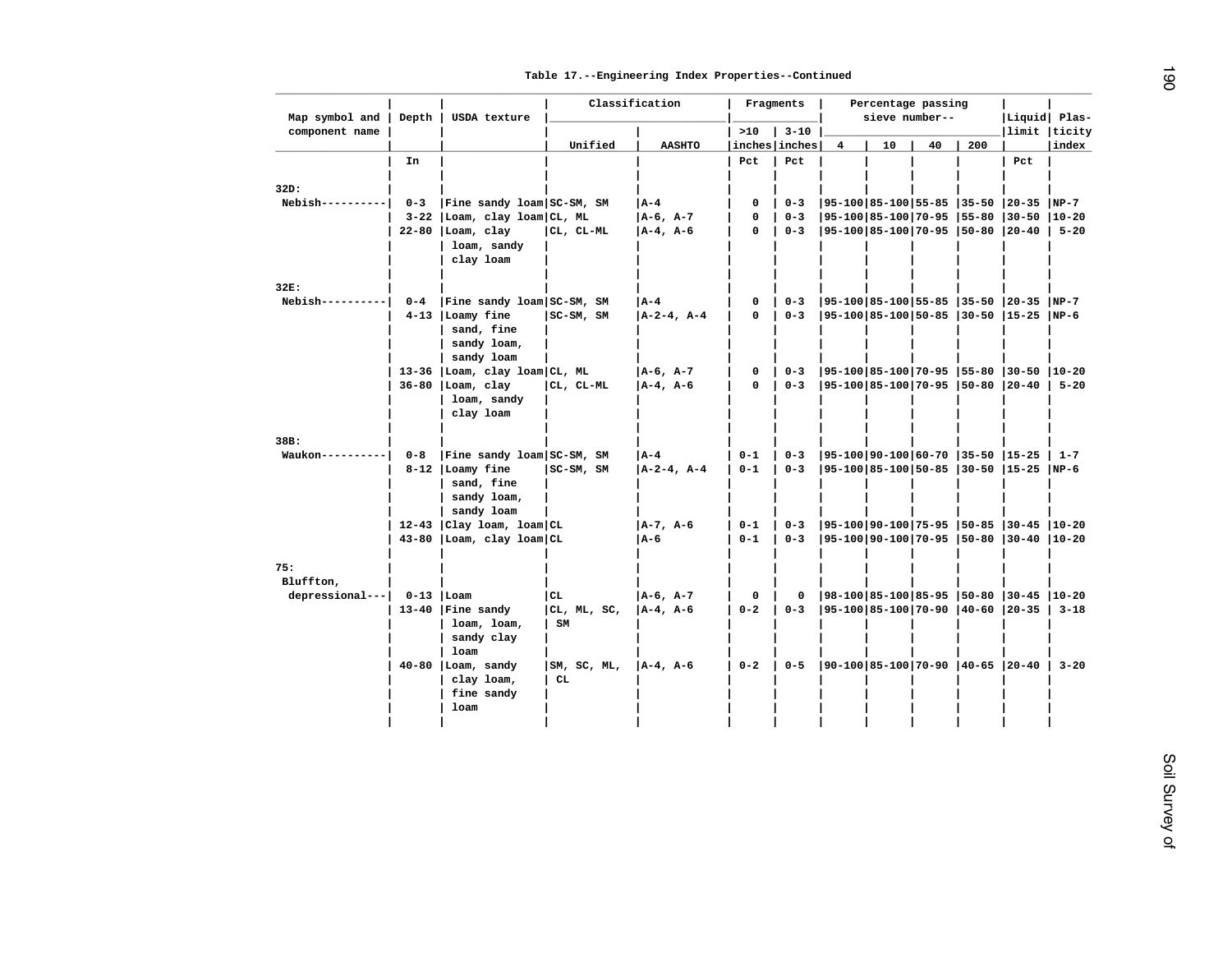| Table 17. -- Engineering Index Properties -- Continued |
|--------------------------------------------------------|
|--------------------------------------------------------|

| Map symbol and   | Depth   | USDA texture                    |            | Classification | Fragments            |          |                | Percentage passing<br>sieve number-- |    |     | Liquid  Plas-                              |       |
|------------------|---------|---------------------------------|------------|----------------|----------------------|----------|----------------|--------------------------------------|----|-----|--------------------------------------------|-------|
| component name   |         |                                 | Unified    | <b>AASHTO</b>  | >10<br>inches inches | $3 - 10$ | $\overline{4}$ | 10                                   | 40 | 200 | limit ticity                               | index |
|                  | In      |                                 |            |                | Pct                  | Pct      |                |                                      |    |     | Pct                                        |       |
|                  |         |                                 |            |                |                      |          |                |                                      |    |     |                                            |       |
| 125:             |         |                                 |            |                |                      |          |                |                                      |    |     |                                            |       |
| $Beltrain-----$  | $0 - 6$ | Fine sandy loam  SM, SC-SM      |            | $ A-4 $        | $0 - 1$              | $0 - 3$  |                |                                      |    |     | $ 95-100 85-95 60-90 35-50 15-20 NP-5$     |       |
|                  |         | $6-12$   Fine sandy             | SC-SM, ML, | $A-2$ , $A-4$  | $0 - 1$              | $0 - 3$  |                |                                      |    |     | 95-100 85-95  60-90  25-60  15-25  NP-7    |       |
|                  |         | loam, loam,<br>loamy sand       | CL-ML, SM  |                |                      |          |                |                                      |    |     |                                            |       |
|                  |         | $12-48$ Loam, sandy             | CL         | $A-6$ , $A-7$  | $0 - 1$              | $0 - 3$  |                |                                      |    |     | 95-100 85-98 75-95 50-85 20-45 10-30       |       |
|                  |         | clay loam,                      |            |                |                      |          |                |                                      |    |     |                                            |       |
|                  |         | clay loam                       |            |                |                      |          |                |                                      |    |     |                                            |       |
|                  |         | 48-80 Loam, clay loam CL-ML, CL |            | $ A-4, A-6 $   | $0 - 1$              | $1 - 3$  |                |                                      |    |     | $ 95-100 85-95 70-95 50-80 20-40 5-20$     |       |
|                  |         |                                 |            |                |                      |          |                |                                      |    |     |                                            |       |
| 152C:            |         |                                 |            |                |                      |          |                |                                      |    |     |                                            |       |
| $Milaca-----$    | $0 - 4$ | Fine sandy loam SM              |            | $ A-4 $        | 0                    | $0 - 2$  |                |                                      |    |     | $ 90-100 80-100 60-80 35-50 15-22 NP-4$    |       |
|                  |         | $4-12$   Fine sandy             | SM         | A-4            | $\mathbf 0$          | $0 - 2$  |                |                                      |    |     | 90-100 80-100 60-80  35-50  15-22  NP-4    |       |
|                  |         | loam, very                      |            |                |                      |          |                |                                      |    |     |                                            |       |
|                  |         | fine sandy<br>loam              |            |                |                      |          |                |                                      |    |     |                                            |       |
|                  |         | $12-20$ Sandy loam,             | SM         | $ A-2, A-4 $   | 0                    | $0 - 5$  |                |                                      |    |     | 85-95  75-95  50-70  30-40  15-22  NP-4    |       |
|                  |         | fine sandy                      |            |                |                      |          |                |                                      |    |     |                                            |       |
|                  |         | loam, loam                      |            |                |                      |          |                |                                      |    |     |                                            |       |
|                  |         | $20-42$ Sandy loam,             | l sm       | $ A-2, A-4 $   | 0                    | $0 - 5$  |                |                                      |    |     | $ 85-95 75-95 50-70 30-40 15-22 NP-4$      |       |
|                  |         | fine sandy                      |            |                |                      |          |                |                                      |    |     |                                            |       |
|                  |         | loam                            |            |                |                      |          |                |                                      |    |     |                                            |       |
|                  |         | 42-80   Sandy loam,             | lsm        | $ A-2, A-4 $   | $\mathbf 0$          | $0 - 5$  |                |                                      |    |     | 80-95  70-90  50-70  25-40  15-22  NP-4    |       |
|                  |         | fine sandy                      |            |                |                      |          |                |                                      |    |     |                                            |       |
|                  |         | loam, gravelly                  |            |                |                      |          |                |                                      |    |     |                                            |       |
|                  |         | sandy loam                      |            |                |                      |          |                |                                      |    |     |                                            |       |
| 152E:            |         |                                 |            |                |                      |          |                |                                      |    |     |                                            |       |
| Milaca---------- | $0 - 3$ | Fine sandy loam SM              |            | $ A-4 $        | 0                    | $0 - 2$  |                |                                      |    |     | 90-100 80-100 60-80  35-50  15-22  NP-4    |       |
|                  |         | $3-12$   Fine sandy             | SM         | l A-4          | 0                    | $0 - 2$  |                |                                      |    |     | $ 90-100 80-100 60-80$  35-50  15-22  NP-4 |       |
|                  |         | loam, very                      |            |                |                      |          |                |                                      |    |     |                                            |       |
|                  |         | fine sandy                      |            |                |                      |          |                |                                      |    |     |                                            |       |
|                  |         | loam                            |            |                |                      |          |                |                                      |    |     |                                            |       |
|                  |         | 12-20 $ $ Sandy loam,           | SM         | $ A-2, A-4 $   | 0                    | $0 - 5$  |                |                                      |    |     | 85-95  75-95  50-70  30-40  15-22  NP-4    |       |
|                  |         | fine sandy                      |            |                |                      |          |                |                                      |    |     |                                            |       |
|                  |         | loam, loam                      |            |                |                      |          |                |                                      |    |     |                                            |       |
|                  |         | $20-40$   Sandy loam,           | SM         | $A-2$ , $A-4$  | 0                    | $0 - 5$  |                |                                      |    |     | 85-95  75-95  50-70  30-40  15-22  NP-4    |       |
|                  |         | fine sandy                      |            |                |                      |          |                |                                      |    |     |                                            |       |
|                  |         | loam<br>$40-80$   Sandy loam,   | l sm       | $ A-2, A-4 $   | $\mathbf{o}$         | $0 - 5$  |                |                                      |    |     | 80-95  70-90  50-70  25-40  15-22  NP-4    |       |
|                  |         | fine sandy                      |            |                |                      |          |                |                                      |    |     |                                            |       |
|                  |         | loam, gravelly                  |            |                |                      |          |                |                                      |    |     |                                            |       |
|                  |         | sandy loam                      |            |                |                      |          |                |                                      |    |     |                                            |       |
|                  |         |                                 |            |                |                      |          |                |                                      |    |     |                                            |       |
|                  |         |                                 |            |                |                      |          |                |                                      |    |     |                                            |       |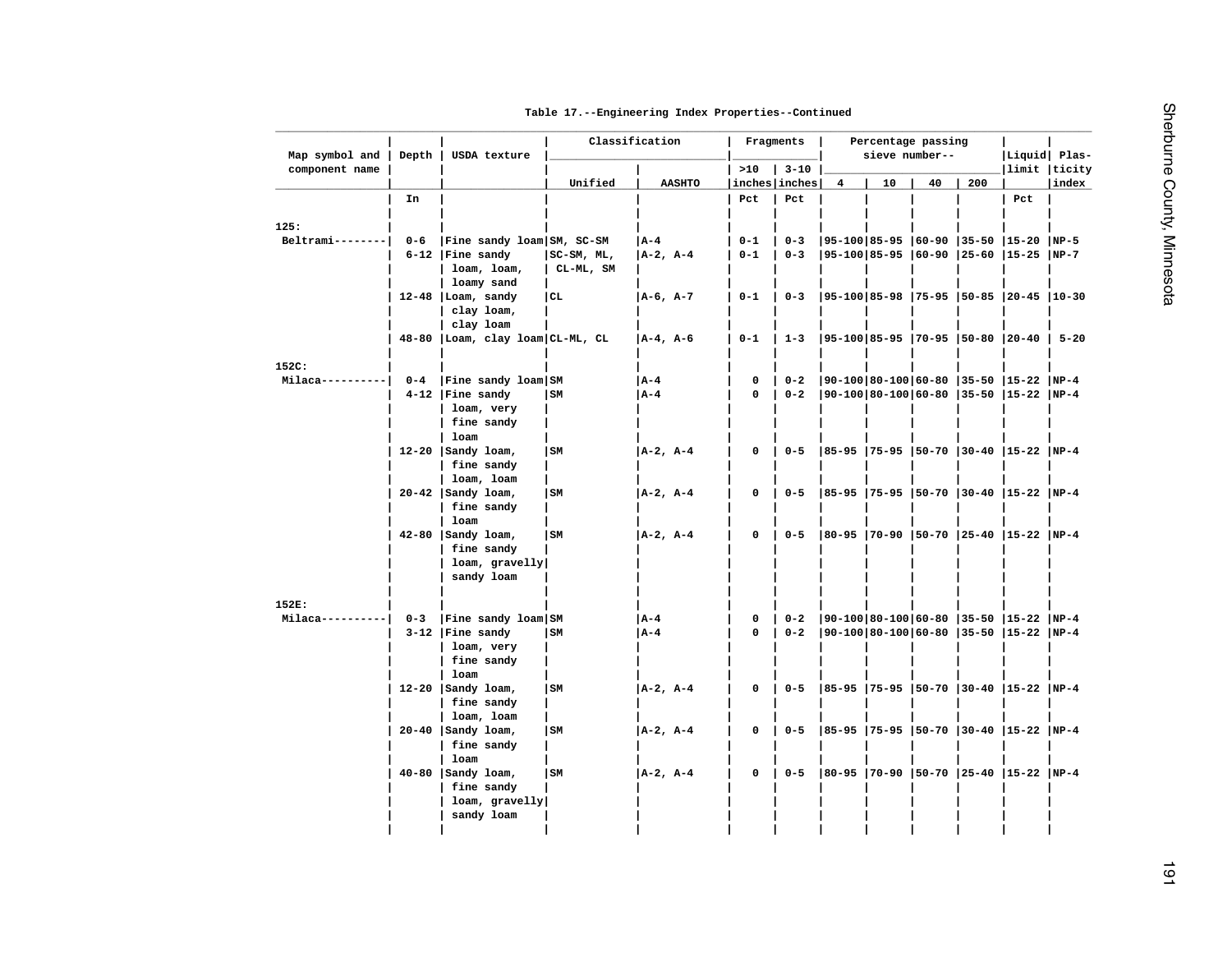| In<br>$0 - 7$<br>$Zimmerman---$ |                                                                                  | Unified                                                                                                                                               | <b>AASHTO</b>                                                                                                                                        | >10<br>inches inches<br>Pct                                                                                                                                                           | $3 - 10$<br>Pct            | 4                                 | 10                                            | 40                        |     | limit  ticity                                                                                    |                                                                                                                                                                                                                                                                         |
|---------------------------------|----------------------------------------------------------------------------------|-------------------------------------------------------------------------------------------------------------------------------------------------------|------------------------------------------------------------------------------------------------------------------------------------------------------|---------------------------------------------------------------------------------------------------------------------------------------------------------------------------------------|----------------------------|-----------------------------------|-----------------------------------------------|---------------------------|-----|--------------------------------------------------------------------------------------------------|-------------------------------------------------------------------------------------------------------------------------------------------------------------------------------------------------------------------------------------------------------------------------|
|                                 |                                                                                  |                                                                                                                                                       |                                                                                                                                                      |                                                                                                                                                                                       |                            |                                   |                                               |                           |     |                                                                                                  |                                                                                                                                                                                                                                                                         |
|                                 |                                                                                  |                                                                                                                                                       |                                                                                                                                                      |                                                                                                                                                                                       |                            |                                   |                                               |                           | 200 |                                                                                                  | index                                                                                                                                                                                                                                                                   |
|                                 |                                                                                  |                                                                                                                                                       |                                                                                                                                                      |                                                                                                                                                                                       |                            |                                   |                                               |                           |     | Pct                                                                                              |                                                                                                                                                                                                                                                                         |
|                                 |                                                                                  |                                                                                                                                                       |                                                                                                                                                      |                                                                                                                                                                                       |                            |                                   |                                               |                           |     |                                                                                                  |                                                                                                                                                                                                                                                                         |
|                                 |                                                                                  |                                                                                                                                                       |                                                                                                                                                      |                                                                                                                                                                                       |                            |                                   |                                               |                           |     |                                                                                                  |                                                                                                                                                                                                                                                                         |
|                                 | Fine sand<br>$7-80$   Fine sand,                                                 | $ SM, SP-SM$<br>$ SM, SP, SP-SM A-2, A-3$                                                                                                             | $ A-2 $                                                                                                                                              | 0<br>0                                                                                                                                                                                | $\mathbf 0$<br>$\mathbf 0$ | 100<br>100                        | 95-100 95-100 10-20<br>$ 95-100 70-100 $ 4-20 |                           |     | $0 - 20$<br>$0-20$ NP-4                                                                          | $NP-4$                                                                                                                                                                                                                                                                  |
|                                 | loamy fine<br>sand                                                               |                                                                                                                                                       |                                                                                                                                                      |                                                                                                                                                                                       |                            |                                   |                                               |                           |     |                                                                                                  |                                                                                                                                                                                                                                                                         |
|                                 |                                                                                  |                                                                                                                                                       |                                                                                                                                                      |                                                                                                                                                                                       |                            |                                   |                                               |                           |     |                                                                                                  |                                                                                                                                                                                                                                                                         |
|                                 |                                                                                  |                                                                                                                                                       |                                                                                                                                                      |                                                                                                                                                                                       |                            |                                   |                                               |                           |     |                                                                                                  |                                                                                                                                                                                                                                                                         |
|                                 |                                                                                  |                                                                                                                                                       |                                                                                                                                                      |                                                                                                                                                                                       |                            |                                   |                                               |                           |     |                                                                                                  |                                                                                                                                                                                                                                                                         |
|                                 | loamy fine<br>sand                                                               |                                                                                                                                                       |                                                                                                                                                      |                                                                                                                                                                                       |                            |                                   |                                               |                           |     |                                                                                                  |                                                                                                                                                                                                                                                                         |
|                                 |                                                                                  |                                                                                                                                                       |                                                                                                                                                      |                                                                                                                                                                                       |                            |                                   |                                               |                           |     |                                                                                                  |                                                                                                                                                                                                                                                                         |
| $0 - 6$                         | Fine sand                                                                        |                                                                                                                                                       |                                                                                                                                                      | 0                                                                                                                                                                                     | 0                          | 100                               |                                               |                           |     |                                                                                                  |                                                                                                                                                                                                                                                                         |
|                                 | loamy fine<br>sand                                                               |                                                                                                                                                       |                                                                                                                                                      | 0                                                                                                                                                                                     | 0                          | 100                               |                                               |                           |     |                                                                                                  |                                                                                                                                                                                                                                                                         |
|                                 |                                                                                  |                                                                                                                                                       |                                                                                                                                                      |                                                                                                                                                                                       |                            |                                   |                                               |                           |     |                                                                                                  |                                                                                                                                                                                                                                                                         |
| $0 - 3$                         |                                                                                  |                                                                                                                                                       |                                                                                                                                                      | 0                                                                                                                                                                                     | $\mathbf 0$                |                                   |                                               |                           |     |                                                                                                  |                                                                                                                                                                                                                                                                         |
|                                 | loamy fine<br>sand                                                               |                                                                                                                                                       |                                                                                                                                                      | 0                                                                                                                                                                                     | 0                          | 100                               |                                               |                           |     |                                                                                                  |                                                                                                                                                                                                                                                                         |
|                                 |                                                                                  |                                                                                                                                                       |                                                                                                                                                      |                                                                                                                                                                                       |                            |                                   |                                               |                           |     |                                                                                                  |                                                                                                                                                                                                                                                                         |
|                                 |                                                                                  |                                                                                                                                                       |                                                                                                                                                      |                                                                                                                                                                                       |                            |                                   |                                               |                           |     |                                                                                                  |                                                                                                                                                                                                                                                                         |
|                                 |                                                                                  |                                                                                                                                                       |                                                                                                                                                      | 0                                                                                                                                                                                     | 0                          | 100                               | 100                                           |                           |     |                                                                                                  | NP                                                                                                                                                                                                                                                                      |
|                                 | sand, loamy                                                                      | SM, SP-SM                                                                                                                                             |                                                                                                                                                      | 0                                                                                                                                                                                     | $\Omega$                   | 100                               | 100                                           |                           |     |                                                                                                  | NP                                                                                                                                                                                                                                                                      |
|                                 |                                                                                  |                                                                                                                                                       |                                                                                                                                                      | 0                                                                                                                                                                                     | $\mathbf 0$                | 100                               | 100                                           |                           |     |                                                                                                  | NP                                                                                                                                                                                                                                                                      |
|                                 |                                                                                  |                                                                                                                                                       |                                                                                                                                                      |                                                                                                                                                                                       |                            |                                   |                                               |                           |     |                                                                                                  |                                                                                                                                                                                                                                                                         |
|                                 |                                                                                  |                                                                                                                                                       |                                                                                                                                                      |                                                                                                                                                                                       |                            |                                   |                                               |                           |     |                                                                                                  |                                                                                                                                                                                                                                                                         |
|                                 |                                                                                  |                                                                                                                                                       |                                                                                                                                                      |                                                                                                                                                                                       |                            |                                   |                                               |                           |     |                                                                                                  | NP                                                                                                                                                                                                                                                                      |
|                                 | loamy fine<br>sand                                                               |                                                                                                                                                       |                                                                                                                                                      |                                                                                                                                                                                       |                            |                                   |                                               |                           |     |                                                                                                  | <b>NP</b>                                                                                                                                                                                                                                                               |
|                                 |                                                                                  | 38-80   Fine sand, sand   SP-SM, SP, SM   A-2, A-3                                                                                                    |                                                                                                                                                      | 0                                                                                                                                                                                     | 0                          | 100                               | 100                                           | $ 90-100 $ 2-20 $ 15-20 $ |     |                                                                                                  | NP                                                                                                                                                                                                                                                                      |
| Zimmerman-------                | $0 - 6$<br>Zimmerman------- <br>Zimmerman------- <br>depressional--- <br>$0 - 8$ | Fine sand<br>$6-80$   Fine sand,<br>$6-80$   Fine sand,<br>Fine sand<br>$3-80$   Fine sand,<br>$16-28$ Fine sand,<br>fine sand<br>$8-38$   Fine sand, | $ SP-SM, SM$<br>$ SP-SM, SM$<br>SM, SP-SM<br>$0-16$   Fine sandy loam   SM<br>28-80   Fine sand, sand   SM, SP-SM<br>Loamy fine sand SM<br>SP-SM, SM | $ A-2 $<br>$ SP-SM, SP, SM A-2, A-3$<br>$ A-2 $<br>$ SM, SP, SP-SM A-2, A-3$<br><b>JA-2</b><br>$ SP, SM, SP-SM A-2, A-3$<br>$ A-2, A-4 $<br>  A-2<br>$ A-2, A-3 $<br>$ A-2 $<br>  A-2 | 0<br>0<br>0<br>0           | $\mathbf 0$<br>$\Omega$<br>0<br>0 | 100<br>100<br>100<br>100<br>100               | 100<br>100                |     | $ 95-100 70-100 $ 4-20<br> 95-100 95-100 10-20<br> 95-100 70-100  4-20<br>$ 95-100 70-100 $ 4-20 | 95-100 95-100 10-20<br>$0-20$ NP-4<br>$0-20$ NP-4<br>$0-20$ NP-4<br>$0 - 20$  NP-4<br> 95-100 95-100 10-20<br>$0-20$ NP-4<br>$0-20$ NP-4<br>$ 75-100 15-40 15-20$<br>$ 85-100 10-35 15-20$<br>$ 85-100 $ 9-35 $ 15-20$<br>$ 95-100 15-30 15-20$<br> 95-100 12-25  15-20 |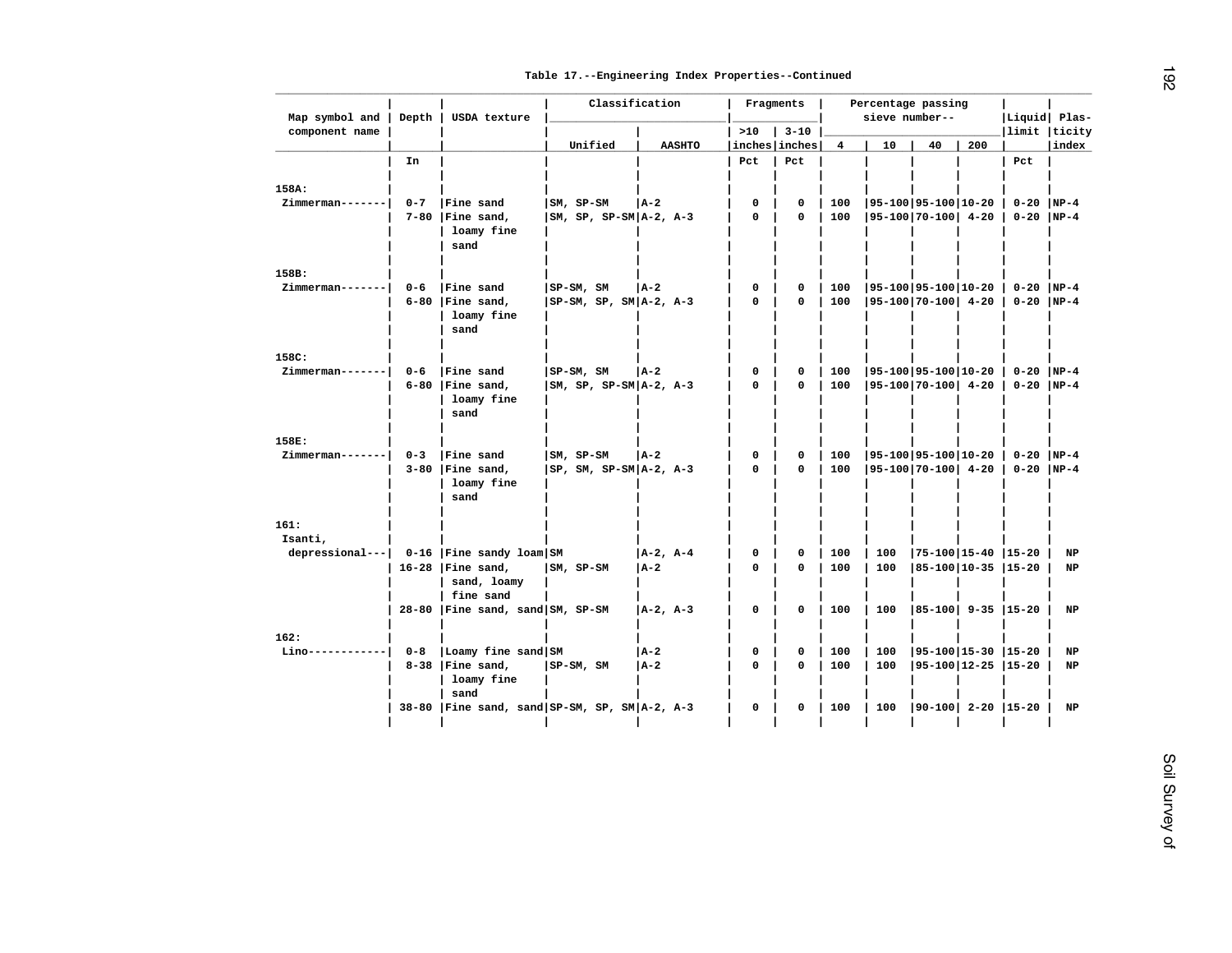|  |  |  |  |  | Table 17. -- Engineering Index Properties -- Continued |
|--|--|--|--|--|--------------------------------------------------------|
|--|--|--|--|--|--------------------------------------------------------|

| Map symbol and                        | Depth   | USDA texture                       | Classification            |               |               | Fragments     |          |                                   |    | Percentage passing<br>sieve number-- |     | Liquid  Plas-                                 |           |
|---------------------------------------|---------|------------------------------------|---------------------------|---------------|---------------|---------------|----------|-----------------------------------|----|--------------------------------------|-----|-----------------------------------------------|-----------|
| component name                        |         |                                    |                           |               |               | >10           | $3 - 10$ |                                   |    |                                      |     | limit ticity                                  |           |
|                                       |         |                                    | Unified                   |               | <b>AASHTO</b> | inches inches |          | $\overline{4}$                    | 10 | 40                                   | 200 |                                               | index     |
|                                       | In      |                                    |                           |               |               | Pct           | Pct      |                                   |    |                                      |     | Pct                                           |           |
| 164A:                                 |         |                                    |                           |               |               |               |          |                                   |    |                                      |     |                                               |           |
| $Mora--------$                        | $0 - 6$ | Loam                               | ML                        | A – 4         |               | $0 - 1$       | $0 - 2$  |                                   |    |                                      |     | $ 90-100 80-98 70-95 50-80 15-25 NP-4$        |           |
|                                       |         | $6-15$   Fine sandy                | SM, ML                    | A-4           |               | $0 - 1$       | $0 - 2$  |                                   |    |                                      |     | 90-100 80-98  70-90  40-80  15-20  NP-4       |           |
|                                       |         | loam, sandy                        |                           |               |               |               |          |                                   |    |                                      |     |                                               |           |
|                                       |         | loam, loam                         |                           |               |               |               |          |                                   |    |                                      |     |                                               |           |
|                                       |         | 15-36   Fine sandy                 | ML, SM                    | $ A-4 $       |               | $0 - 1$       | $0 - 2$  |                                   |    |                                      |     | 90-100 80-98  70-90  40-60  15-20  NP-4       |           |
|                                       |         | loam, sandy                        |                           |               |               |               |          |                                   |    |                                      |     |                                               |           |
|                                       |         | loam, loam                         |                           |               |               |               |          |                                   |    |                                      |     |                                               |           |
|                                       |         | $36-48$   Fine sandy               | SM                        | $ A-2, A-4 $  |               | $0 - 1$       | $0 - 4$  |                                   |    |                                      |     | $ 85-100 75-98 60-80 30-40 15-20 NP-4$        |           |
|                                       |         | loam, sandy                        |                           |               |               |               |          |                                   |    |                                      |     |                                               |           |
|                                       |         | loam                               |                           |               |               |               |          |                                   |    |                                      |     |                                               |           |
|                                       |         | $48-80$ Fine sandy                 | lsm                       | $ A-2, A-4 $  |               | $0 - 1$       | $0 - 4$  |                                   |    |                                      |     | 85-95  70-90  60-80  30-40  15-20  NP-4       |           |
|                                       |         | loam, sandy                        |                           |               |               |               |          |                                   |    |                                      |     |                                               |           |
|                                       |         | loam, gravelly                     |                           |               |               |               |          |                                   |    |                                      |     |                                               |           |
|                                       |         | sandy loam                         |                           |               |               |               |          |                                   |    |                                      |     |                                               |           |
|                                       |         |                                    |                           |               |               |               |          |                                   |    |                                      |     |                                               |           |
| 165:<br>Parent----------  0-15   Loam |         |                                    | $ CL, CL-ML, ML A-4, A-6$ |               |               | $0 - 1$       | $0 - 2$  | 85-95  75-95  75-90  50-80  20-40 |    |                                      |     |                                               | $ 3 - 15$ |
|                                       |         | 15-33   Fine sandy                 | ML, SM                    | $ A-2, A-4 $  |               | 0-1           | $0 - 5$  | $ 85-95 75-95 55-75 30-55 15-20$  |    |                                      |     |                                               | $NP-4$    |
|                                       |         | loam, sandy                        |                           |               |               |               |          |                                   |    |                                      |     |                                               |           |
|                                       |         | loam, loam                         |                           |               |               |               |          |                                   |    |                                      |     |                                               |           |
|                                       |         | $33-40$ Fine sandy                 | SM                        | $ A-2, A-4 $  |               | $0 - 5$       |          |                                   |    |                                      |     | 1-12  75-95  75-95  40-75  25-45  15-20  NP-4 |           |
|                                       |         | loam, sandy                        |                           |               |               |               |          |                                   |    |                                      |     |                                               |           |
|                                       |         | $loam,$ gravelly                   |                           |               |               |               |          |                                   |    |                                      |     |                                               |           |
|                                       |         | sandy loam                         |                           |               |               |               |          |                                   |    |                                      |     |                                               |           |
|                                       |         | $40-80$   Fine sandy               | <b>SM</b>                 | $ A-2, A-4 $  |               | $0 - 5$       |          |                                   |    |                                      |     | 1-10  80-95  70-90  40-75  25-45  15-20  NP-4 |           |
|                                       |         | loam, sandy                        |                           |               |               |               |          |                                   |    |                                      |     |                                               |           |
|                                       |         | loam, gravelly                     |                           |               |               |               |          |                                   |    |                                      |     |                                               |           |
|                                       |         | sandy loam                         |                           |               |               |               |          |                                   |    |                                      |     |                                               |           |
|                                       |         |                                    |                           |               |               |               |          |                                   |    |                                      |     |                                               |           |
| 166:                                  |         |                                    |                           |               |               |               |          |                                   |    |                                      |     |                                               |           |
| $Ronneby------$                       | $0 - 4$ | Loam                               | ML                        | A-4           |               | $0 - 1$       | $0 - 5$  |                                   |    |                                      |     | 95-100 80-95  75-95  50-75  15-25  NP-4       |           |
|                                       |         | $4-12$   Sandy loam,<br>fine sandy | ML, SM                    | A-4           |               | $0 - 1$       | $0 - 5$  |                                   |    |                                      |     | 85-100 80-95  60-85  35-65  15-25  NP-4       |           |
|                                       |         | loam, loam                         |                           |               |               |               |          |                                   |    |                                      |     |                                               |           |
|                                       |         | $12-45$   Fine sandy               | ML, CL-ML,                | A – 4         |               | $0 - 1$       | $0 - 5$  |                                   |    |                                      |     | $ 85-95 75-95 60-85 35-60 20-30 2-7$          |           |
|                                       |         | loam, sandy                        | SC-SM, SM                 |               |               |               |          |                                   |    |                                      |     |                                               |           |
|                                       |         | loam, loam                         |                           |               |               |               |          |                                   |    |                                      |     |                                               |           |
|                                       |         | $45-56$   Sandy loam,              | l sm                      | $ A-2, A-4 $  |               | $0 - 1$       | $0 - 5$  |                                   |    |                                      |     | $ 85-95 75-95 60-80 25-50 15-20 NP-4$         |           |
|                                       |         | fine sandy                         |                           |               |               |               |          |                                   |    |                                      |     |                                               |           |
|                                       |         | loam                               |                           |               |               |               |          |                                   |    |                                      |     |                                               |           |
|                                       |         | $56-80$   Sandy loam,              | SM                        | $A-4$ , $A-2$ |               | $0 - 1$       | $0 - 5$  |                                   |    |                                      |     | $ 85-95 70-90 60-80 25-50 15-20 NP-4$         |           |
|                                       |         | fine sandy                         |                           |               |               |               |          |                                   |    |                                      |     |                                               |           |
|                                       |         | $loam,$ gravelly                   |                           |               |               |               |          |                                   |    |                                      |     |                                               |           |
|                                       |         | sandy loam                         |                           |               |               |               |          |                                   |    |                                      |     |                                               |           |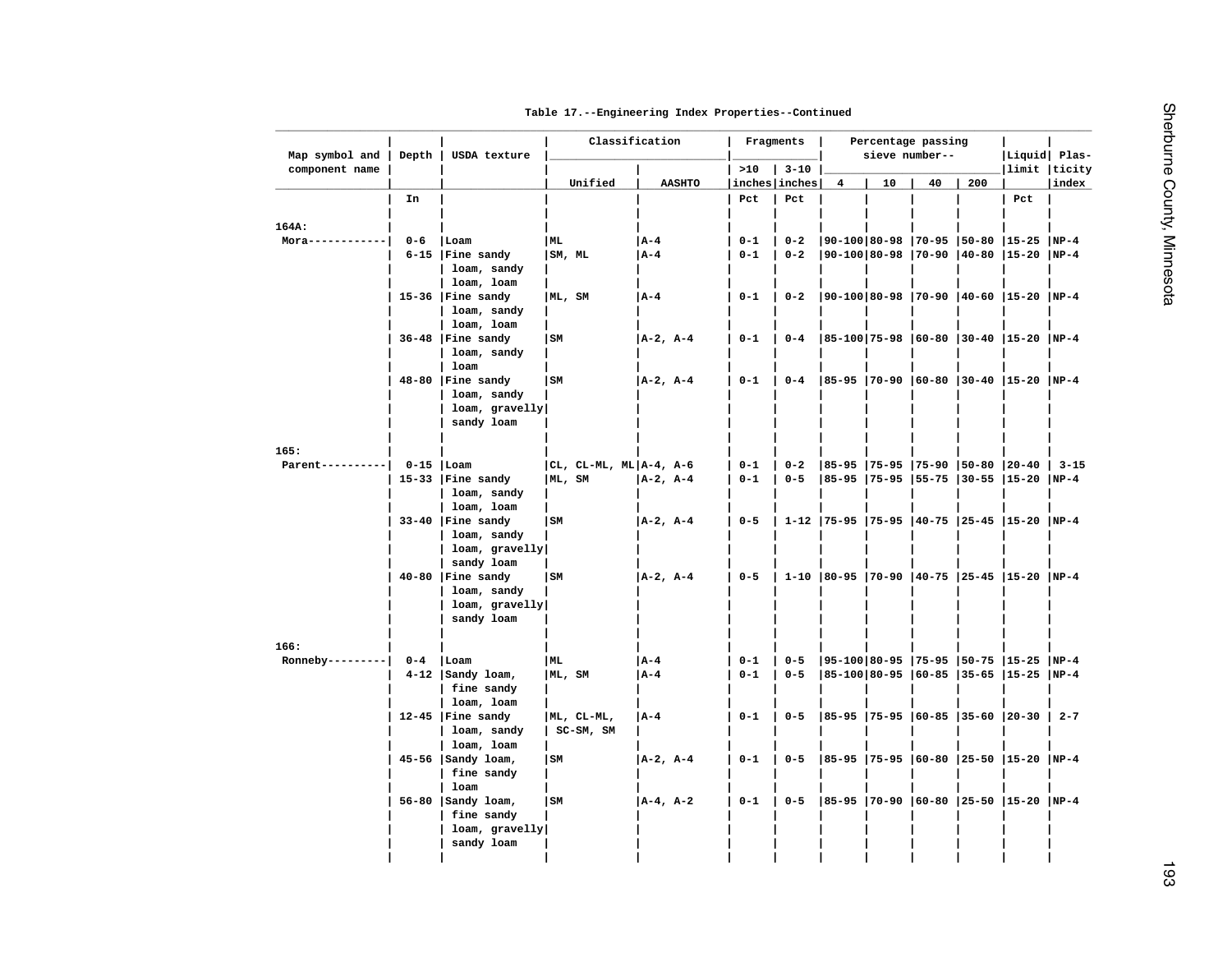| Map symbol and    | Depth   | USDA texture                                                 |              | Classification |             | Fragments     |                         | Percentage passing<br>sieve number-- |    |     | Liquid  Plas-                            |          |
|-------------------|---------|--------------------------------------------------------------|--------------|----------------|-------------|---------------|-------------------------|--------------------------------------|----|-----|------------------------------------------|----------|
| component name    |         |                                                              |              |                | >10         | $3 - 10$      |                         |                                      |    |     | limit  ticity                            |          |
|                   |         |                                                              | Unified      | <b>AASHTO</b>  |             | inches inches | $\overline{\mathbf{4}}$ | 10                                   | 40 | 200 |                                          | index    |
|                   | In      |                                                              |              |                | Pct         | Pct           |                         |                                      |    |     | Pct                                      |          |
| 169B:             |         |                                                              |              |                |             |               |                         |                                      |    |     |                                          |          |
| Braham----------  | $0 - 9$ | Loamy fine sand SM                                           |              | $ A-2 $        | 0           | $\mathbf 0$   | 100                     | $ 90-100 55-70 20-35$                |    |     | $0 - 20$                                 | $NP-4$   |
|                   |         | 9-21   Loamy fine                                            | SP-SM, SM    | A-2            | $\mathbf 0$ | $\mathbf 0$   | 100                     | 90-100 65-90  10-20                  |    |     | $0-20$ NP-4                              |          |
|                   |         | sand, loamy<br>sand, fine                                    |              |                |             |               |                         |                                      |    |     |                                          |          |
|                   |         | sand                                                         |              |                |             |               |                         |                                      |    |     |                                          |          |
|                   |         | $21-46$ Sandy clay<br>loam, fine<br>sandy loam,<br>clay loam | SC, ML, CL   | $ A-6, A-7 $   | $0 - 1$     | $0 - 3$       |                         |                                      |    |     | 95-100 85-95  80-95  45-70  28-43   5-21 |          |
|                   |         | $46 - 80$ Sandy clay                                         | SC, CL, ML   | $ A-6, A-7 $   | $0 - 1$     | $0 - 3$       |                         |                                      |    |     | 95-100 85-95  80-95  45-70  28-43   5-21 |          |
|                   |         | loam, loam,<br>clay loam                                     |              |                |             |               |                         |                                      |    |     |                                          |          |
| 169C:             |         |                                                              |              |                |             |               |                         |                                      |    |     |                                          |          |
| Braham--------    | $0 - 8$ | Loamy fine sand SM                                           |              | A-2            | $\mathbf 0$ | $\mathbf 0$   | 100                     | $ 90-100 55-70 20-35$                |    |     | $0 - 20$ NP-4                            |          |
|                   |         | 8-28 Loamy fine<br>sand, loamy<br>sand, fine<br>sand         | $ SP-SM, SM$ | $ A-2 $        | 0           | $\mathbf 0$   | 100                     | $ 90-100 65-90 10-20$                |    |     | $0-20$  NP-4                             |          |
|                   |         | $28-48$   Sandy clay<br>loam, fine<br>sandy loam,            | ML, SC, CL   | $ A-6, A-7 $   | $0 - 1$     | $0 - 3$       |                         |                                      |    |     | 95-100 85-95  80-95  45-70  28-43   5-21 |          |
|                   |         | clay loam<br>$48-80$ Sandy clay<br>loam, loam,<br>clay loam  | SC, CL, ML   | $ A-6, A-7 $   | $0 - 1$     | $0 - 3$       |                         |                                      |    |     | 95-100 85-95  80-95  45-70  28-43   5-21 |          |
| 169D:             |         |                                                              |              |                |             |               |                         |                                      |    |     |                                          |          |
| $Braham---------$ | $0 - 8$ | Loamy fine sand SM                                           |              | A-2            | 0           | $\mathbf 0$   | 100                     | 90-100 55-70  20-35                  |    |     | $0 - 20$                                 | $NP-4$   |
|                   |         | 8-32 Loamy fine<br>sand, loamy<br>sand, fine<br>sand         | $ SP-SM, SM$ | A-2            | $\mathbf 0$ | $\mathbf 0$   | 100                     | $ 90-100 65-90 10-20 $               |    |     | $0-20$  NP-4                             |          |
|                   |         | $32-55$ Sandy clay<br>loam, fine<br>sandy loam,              | SC, ML, CL   | $ A-6, A-7 $   | $0 - 1$     | $0 - 3$       |                         |                                      |    |     | 95-100 85-95  80-95  45-70  28-43        | $5 - 21$ |
|                   |         | clay loam                                                    |              |                |             |               |                         |                                      |    |     |                                          |          |
|                   |         | $55-80$   Sandy clay<br>loam, loam,<br>clay loam             | CL, SC, ML   | $ A-6, A-7 $   | $0 - 1$     | $0 - 3$       |                         |                                      |    |     | $ 95-100 85-95 80-95 45-70 28-43 $       | $5 - 21$ |
|                   |         |                                                              |              |                |             |               |                         |                                      |    |     |                                          |          |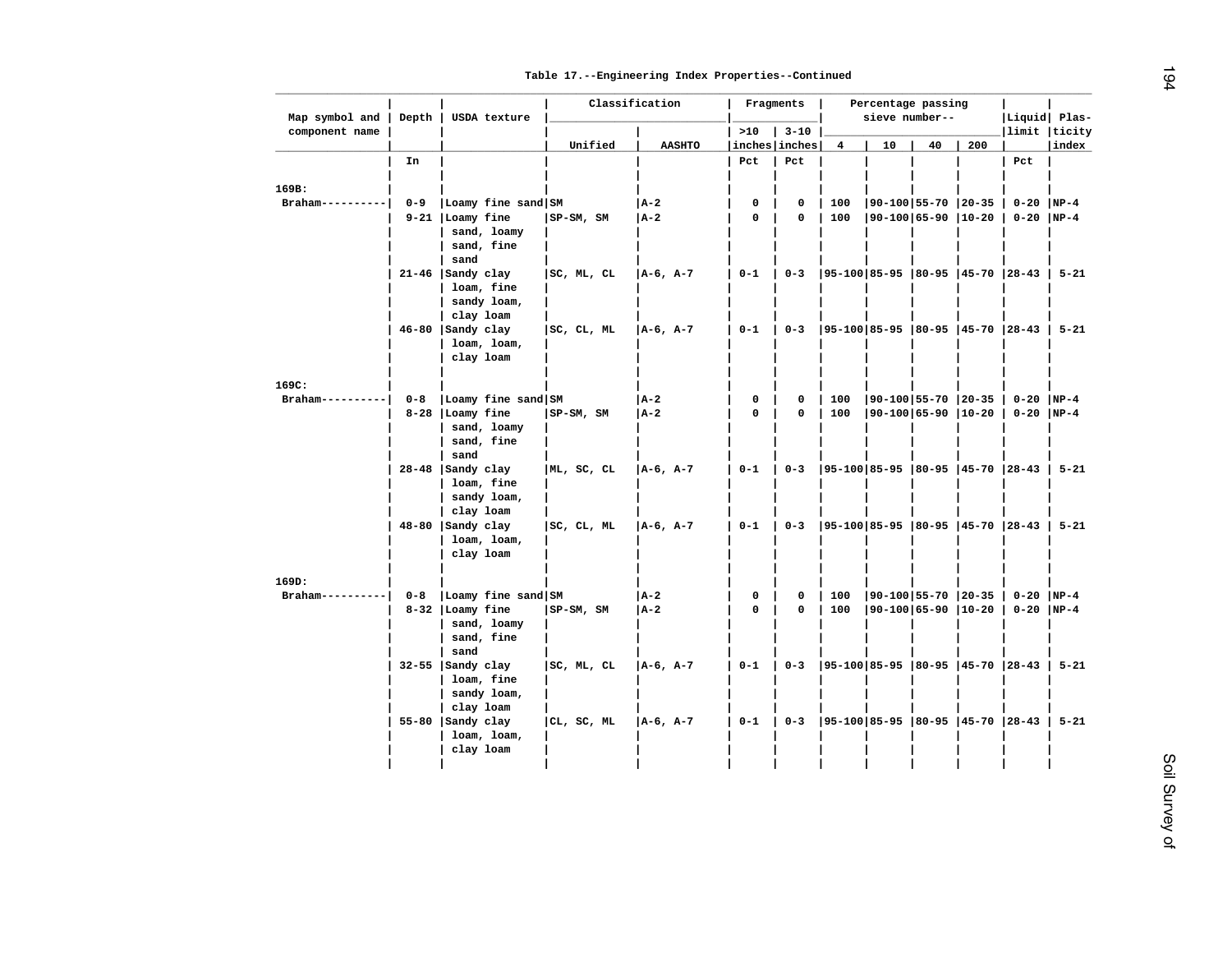|  |  |  |  |  | Table 17. -- Engineering Index Properties -- Continued |
|--|--|--|--|--|--------------------------------------------------------|
|--|--|--|--|--|--------------------------------------------------------|

| Map symbol and           | Depth   | USDA texture                                                            | Classification             |                               |                       | Fragments            |          |                                  | Percentage passing<br>sieve number-- |    |          | Liquid Plas-                             |                                           |
|--------------------------|---------|-------------------------------------------------------------------------|----------------------------|-------------------------------|-----------------------|----------------------|----------|----------------------------------|--------------------------------------|----|----------|------------------------------------------|-------------------------------------------|
| component name           |         |                                                                         |                            |                               |                       | >10                  | $3 - 10$ |                                  |                                      |    |          | limit ticity                             |                                           |
|                          |         |                                                                         | Unified                    | <b>AASHTO</b>                 |                       | inches inches<br>Pct | Pct      | 4                                | 10                                   | 40 | 200      |                                          | index                                     |
|                          | In      |                                                                         |                            |                               |                       |                      |          |                                  |                                      |    |          | Pct                                      |                                           |
| 204B:                    |         |                                                                         |                            |                               |                       |                      |          |                                  |                                      |    |          |                                          |                                           |
| $Cushing-----$           | $0 - 6$ | Fine sandy loam  SM, ML, CL-                                            |                            |                               | $ A-1, A-2, A-4 $     | 0                    | $0 - 7$  | 75-100 75-100 45-95  20-65       |                                      |    |          | $0 - 25$                                 | $\begin{array}{c} \n2 - 7 \\ \end{array}$ |
|                          |         |                                                                         | ML, SC-SM                  |                               |                       |                      |          |                                  |                                      |    |          |                                          |                                           |
|                          |         | $6-22$  Loam, silt                                                      | $ SM, SC-SM,$              |                               | A-1, A-2, A-4         | 0                    | $0 - 7$  | $ 75-100 75-100 35-100 12-90$    |                                      |    |          | $0-23$ NP-6                              |                                           |
|                          |         | loam, fine                                                              | CL-ML, ML                  |                               |                       |                      |          |                                  |                                      |    |          |                                          |                                           |
|                          |         | sandy loam                                                              |                            |                               |                       |                      |          |                                  |                                      |    |          |                                          |                                           |
|                          |         | $22-44$   Clay loam,<br>sandy clay                                      | CL, SC                     | $ A-2, A-4,$<br>$A-6$ , $A-7$ |                       | $\mathbf 0$          | $0 - 7$  |                                  |                                      |    |          | $ 75-100 75-100 45-95 20-50 25-45 9-27$  |                                           |
|                          |         | loam, sandy                                                             |                            |                               |                       |                      |          |                                  |                                      |    |          |                                          |                                           |
|                          |         | loam                                                                    |                            |                               |                       |                      |          |                                  |                                      |    |          |                                          |                                           |
|                          |         | $44-80$ Loam, sandy                                                     | $ SM, SC, SC-SM A-1, A-2,$ |                               |                       | 0                    | $0 - 7$  | 75-100 75-100 45-95  20-50       |                                      |    |          |                                          | $0 - 34$   2-20                           |
|                          |         | clay loam,                                                              |                            | $A-4$ , $A-6$                 |                       |                      |          |                                  |                                      |    |          |                                          |                                           |
|                          |         | sandy loam                                                              |                            |                               |                       |                      |          |                                  |                                      |    |          |                                          |                                           |
|                          |         |                                                                         |                            |                               |                       |                      |          |                                  |                                      |    |          |                                          |                                           |
| 204C:<br>Cushing-------- | $0 - 7$ | Fine sandy loam  CL-ML, ML,                                             |                            |                               | $ A-1, A-2, A-4 $     | 0                    | $0 - 7$  | 75-100 75-100 45-95  20-65       |                                      |    |          | $0 - 25$                                 | $\begin{array}{c} \n2 - 7 \\ \end{array}$ |
|                          |         |                                                                         | $SC-SM$ , $SM$             |                               |                       |                      |          |                                  |                                      |    |          |                                          |                                           |
|                          |         | $7-21$   Loam, silt                                                     | CL-ML, ML,                 |                               | A-1, A-2, A-4         | 0                    | $0 - 7$  | 75-100   75-100   35-100   12-90 |                                      |    |          | $0-23$  NP-6                             |                                           |
|                          |         | loam, fine                                                              | SC-SM, SM                  |                               |                       |                      |          |                                  |                                      |    |          |                                          |                                           |
|                          |         | sandy loam                                                              |                            |                               |                       |                      |          |                                  |                                      |    |          |                                          |                                           |
|                          |         | $21-44$   Clay loam,                                                    | CL, SC                     | $ A-2, A-4,$                  |                       | 0                    | $0 - 7$  |                                  |                                      |    |          | 75-100 75-100 45-95  20-50  25-45   9-27 |                                           |
|                          |         | sandy clay                                                              |                            | $A-6$ , $A-7$                 |                       |                      |          |                                  |                                      |    |          |                                          |                                           |
|                          |         | loam, sandy<br>loam                                                     |                            |                               |                       |                      |          |                                  |                                      |    |          |                                          |                                           |
|                          |         | $44-80$ Loam, sandy                                                     | $ SC, SC-SM, SM A-1, A-2,$ |                               |                       | 0                    | $0 - 7$  | 75-100 75-100 45-95  20-50       |                                      |    |          |                                          | $0 - 34$   2-20                           |
|                          |         | clay loam,                                                              |                            | $A-4, A-6$                    |                       |                      |          |                                  |                                      |    |          |                                          |                                           |
|                          |         | sandy loam                                                              |                            |                               |                       |                      |          |                                  |                                      |    |          |                                          |                                           |
|                          |         |                                                                         |                            |                               |                       |                      |          |                                  |                                      |    |          |                                          |                                           |
| 258B:<br>$Sandberg-----$ |         | 0-14 Loamy coarse                                                       | SM, SP-SM                  | $ A-1, A-2 $                  |                       | 0                    | $0 - 1$  | 85-100 80-95  40-75  10-25       |                                      |    |          | $0 - 20$                                 | $NP-4$                                    |
|                          |         | sand                                                                    |                            |                               |                       |                      |          |                                  |                                      |    |          |                                          |                                           |
|                          |         | 14-32 Gravelly loamy                                                    | $ SP-SM, SP$               |                               | $ A-2, A-3, A-1 $ 0-3 |                      | $0 - 5$  | $ 75-95 50-95 35-70$             |                                      |    | $4 - 25$ | $0-20$ NP-4                              |                                           |
|                          |         | coarse sand,                                                            |                            |                               |                       |                      |          |                                  |                                      |    |          |                                          |                                           |
|                          |         | gravelly                                                                |                            |                               |                       |                      |          |                                  |                                      |    |          |                                          |                                           |
|                          |         | coarse sand,                                                            |                            |                               |                       |                      |          |                                  |                                      |    |          |                                          |                                           |
|                          |         | loamy sand<br>$32-80$  Gravelly coarse SP-SM, SP, SW A-1, A-2, A-3  0-3 |                            |                               |                       |                      | $0 - 5$  | $ 60-95 50-90 30-65 $            |                                      |    | $2 - 10$ | $0 - 15$                                 | NP                                        |
|                          |         | sand, coarse                                                            |                            |                               |                       |                      |          |                                  |                                      |    |          |                                          |                                           |
|                          |         | sand, sand                                                              |                            |                               |                       |                      |          |                                  |                                      |    |          |                                          |                                           |
|                          |         |                                                                         |                            |                               |                       |                      |          |                                  |                                      |    |          |                                          |                                           |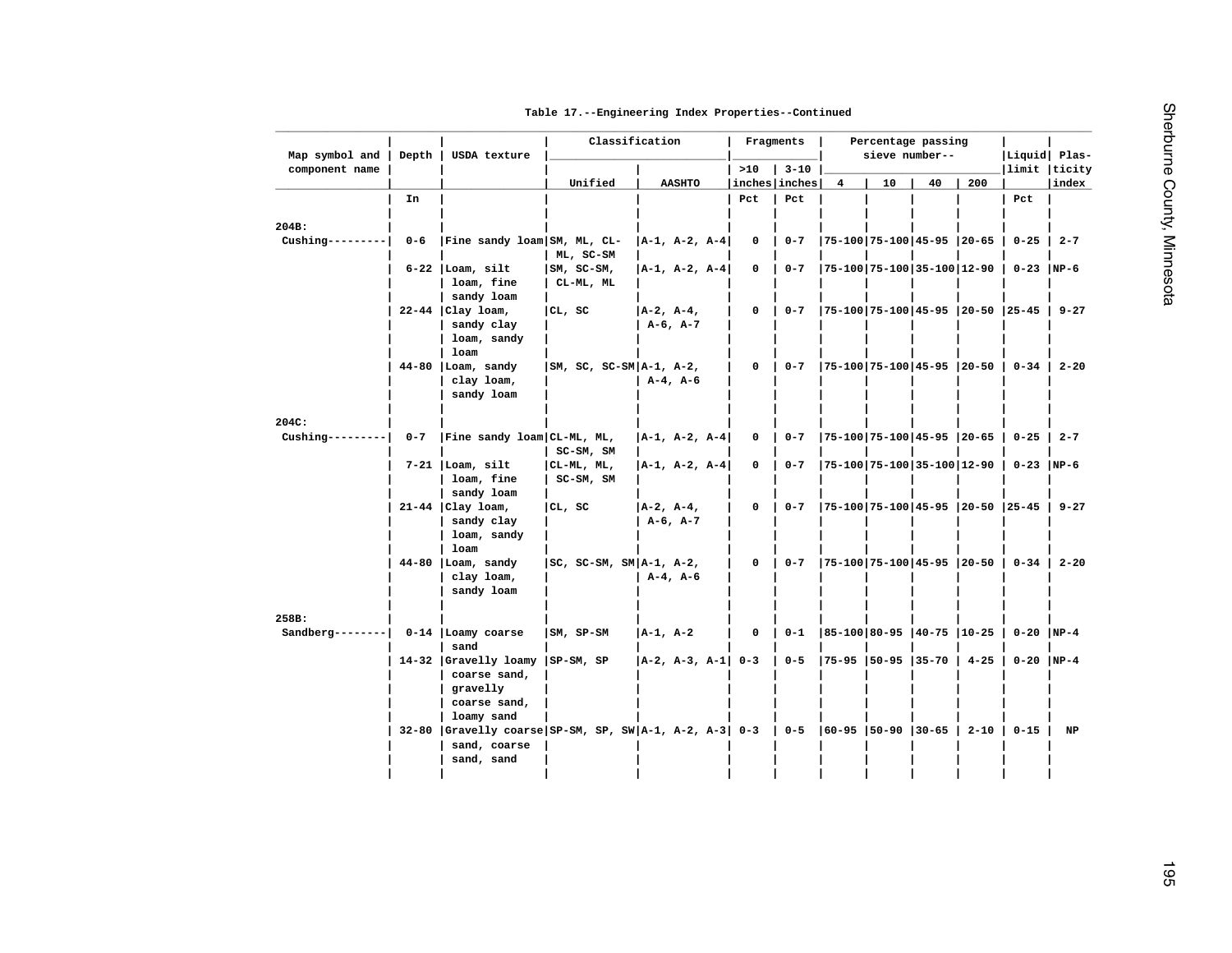| Map symbol and  | Depth | USDA texture                                                              | Classification                  |               |                   |                            | Fragments |                               | Percentage passing<br>sieve number-- |    |          | Liquid Plas-                            |        |
|-----------------|-------|---------------------------------------------------------------------------|---------------------------------|---------------|-------------------|----------------------------|-----------|-------------------------------|--------------------------------------|----|----------|-----------------------------------------|--------|
| component name  |       |                                                                           |                                 |               |                   | >10                        | $3 - 10$  |                               |                                      |    |          | limit ticity                            |        |
|                 | In    |                                                                           | Unified                         |               | <b>AASHTO</b>     | inches inches<br>Pct       | Pct       | 4                             | 10                                   | 40 | 200      | Pct                                     | index  |
|                 |       |                                                                           |                                 |               |                   |                            |           |                               |                                      |    |          |                                         |        |
| 258C:           |       |                                                                           |                                 |               |                   |                            |           |                               |                                      |    |          |                                         |        |
| $Sandberg-----$ |       | 0-11   Loamy coarse                                                       | $SP-SM, SM$                     | $ A-1, A-2 $  |                   | $\mathbf 0$                | $0 - 1$   | 85-100 80-95  40-75  10-25    |                                      |    |          | $0-20$  NP-4                            |        |
|                 |       | sand                                                                      |                                 |               |                   |                            |           |                               |                                      |    |          |                                         |        |
|                 |       | 11-26 Gravelly loamy<br>coarse sand,                                      | $ SP, SP-SM$                    |               |                   | $ A-2, A-3, A-1 $ 0-3      | $0 - 5$   | $ 75-95 50-95 35-70 $         |                                      |    | $4 - 25$ | $0-20$ NP-4                             |        |
|                 |       | gravelly                                                                  |                                 |               |                   |                            |           |                               |                                      |    |          |                                         |        |
|                 |       | coarse sand,                                                              |                                 |               |                   |                            |           |                               |                                      |    |          |                                         |        |
|                 |       | loamy sand,                                                               |                                 |               |                   |                            |           |                               |                                      |    |          |                                         |        |
|                 |       | coarse sand                                                               |                                 |               |                   |                            |           |                               |                                      |    |          |                                         |        |
|                 |       | 26-80 Gravelly coarse SW, SP, SP-SM $A-1$ , $A-2$ , $A-3$ 0-3             |                                 |               |                   |                            | $0 - 5$   | $ 60-95 50-90 30-65 $         |                                      |    | $2 - 10$ | $0 - 15$                                | NP     |
|                 |       | sand, coarse<br>sand, sand                                                |                                 |               |                   |                            |           |                               |                                      |    |          |                                         |        |
|                 |       |                                                                           |                                 |               |                   |                            |           |                               |                                      |    |          |                                         |        |
| 258E:           |       |                                                                           |                                 |               |                   |                            |           |                               |                                      |    |          |                                         |        |
| $Sandberg-----$ |       | $0-11$   Loamy coarse                                                     | SM, SP-SM                       | $A-1$ , $A-2$ |                   | $\mathbf 0$                | $0 - 1$   | 85-100 80-95  40-75  10-25    |                                      |    |          | $0 - 20$                                | $NP-4$ |
|                 |       | sand                                                                      |                                 |               |                   |                            |           |                               |                                      |    |          |                                         |        |
|                 |       | 11-27 Gravelly loamy<br>coarse sand,                                      | $ SP-SM, SP$                    |               |                   | $ A-2, A-3, A-1 $ 0-3      | $0 - 5$   | $ 75-95 50-95 35-70$          |                                      |    | $4 - 25$ | $0-20$ NP-4                             |        |
|                 |       | gravelly                                                                  |                                 |               |                   |                            |           |                               |                                      |    |          |                                         |        |
|                 |       | coarse sand,                                                              |                                 |               |                   |                            |           |                               |                                      |    |          |                                         |        |
|                 |       | loamy sand,                                                               |                                 |               |                   |                            |           |                               |                                      |    |          |                                         |        |
|                 |       | coarse sand                                                               |                                 |               |                   |                            |           |                               |                                      |    |          |                                         |        |
|                 |       | 27-80 Gravelly coarse SP, SW, SP-SM   A-1, A-2, A-3   0-3<br>sand, coarse |                                 |               |                   |                            | $0 - 5$   | $ 60-95 50-90 30-65 $         |                                      |    | $2 - 10$ | $0 - 15$                                | NP     |
|                 |       | sand, sand                                                                |                                 |               |                   |                            |           |                               |                                      |    |          |                                         |        |
|                 |       |                                                                           |                                 |               |                   |                            |           |                               |                                      |    |          |                                         |        |
| 260:            |       |                                                                           |                                 |               |                   |                            |           |                               |                                      |    |          |                                         |        |
| $Duelm--------$ |       | $0-16$   Loamy sand                                                       | $ SP-SM, SM$                    | $ A-1, A-2 $  |                   | $\mathbf 0$<br>$\mathbf 0$ | 0<br>0    |                               |                                      |    |          | 90-100 85-100 35-75  10-25  15-20  NP-4 |        |
|                 |       | $16-30$  Loamy sand,<br>coarse sand,                                      | $ SM, SP-SM$                    |               | $ A-1, A-2, A-3 $ |                            |           |                               |                                      |    |          | 90-100 85-100 35-75   5-25  15-20  NP-4 |        |
|                 |       | sand                                                                      |                                 |               |                   |                            |           |                               |                                      |    |          |                                         |        |
|                 |       | 30-80 Coarse sand,                                                        | $ SM, SP, SP-SM A-1, A-2, A-3 $ |               |                   | $\mathbf 0$                | 0         | $ 85-100 75-100 35-75 $       |                                      |    | $3 - 15$ | $0-20$ NP-4                             |        |
|                 |       | sand                                                                      |                                 |               |                   |                            |           |                               |                                      |    |          |                                         |        |
| 261:            |       |                                                                           |                                 |               |                   |                            |           |                               |                                      |    |          |                                         |        |
| Isan,           |       |                                                                           |                                 |               |                   |                            |           |                               |                                      |    |          |                                         |        |
| depressional--- |       | 0-14   Sandy loam                                                         | SC-SM, SM                       | A-2           |                   | 0                          | 0         | $ 95-100 92-100 50-75 15-35 $ |                                      |    |          | $0-30$  NP-7                            |        |
|                 |       | $14-34$   Sand, loamy                                                     | $ SM, SP-SM$                    | l A-2         |                   | 0                          | 0         | 95-100 92-100 50-75  10-30    |                                      |    |          | $0-20$  NP-4                            |        |
|                 |       | sand                                                                      |                                 |               |                   |                            |           |                               |                                      |    |          |                                         |        |
|                 |       | 34-80 Sand, coarse                                                        | SP, SM                          |               | $ A-1, A-2, A-3 $ | 0                          | 0         | $ 85-100 85-100 35-70 $       |                                      |    | $2 - 15$ | $0-20$ NP-4                             |        |
|                 |       | sand                                                                      |                                 |               |                   |                            |           |                               |                                      |    |          |                                         |        |
|                 |       |                                                                           |                                 |               |                   |                            |           |                               |                                      |    |          |                                         |        |
|                 |       |                                                                           |                                 |               |                   |                            |           |                               |                                      |    |          |                                         |        |
|                 |       |                                                                           |                                 |               |                   |                            |           |                               |                                      |    |          |                                         |        |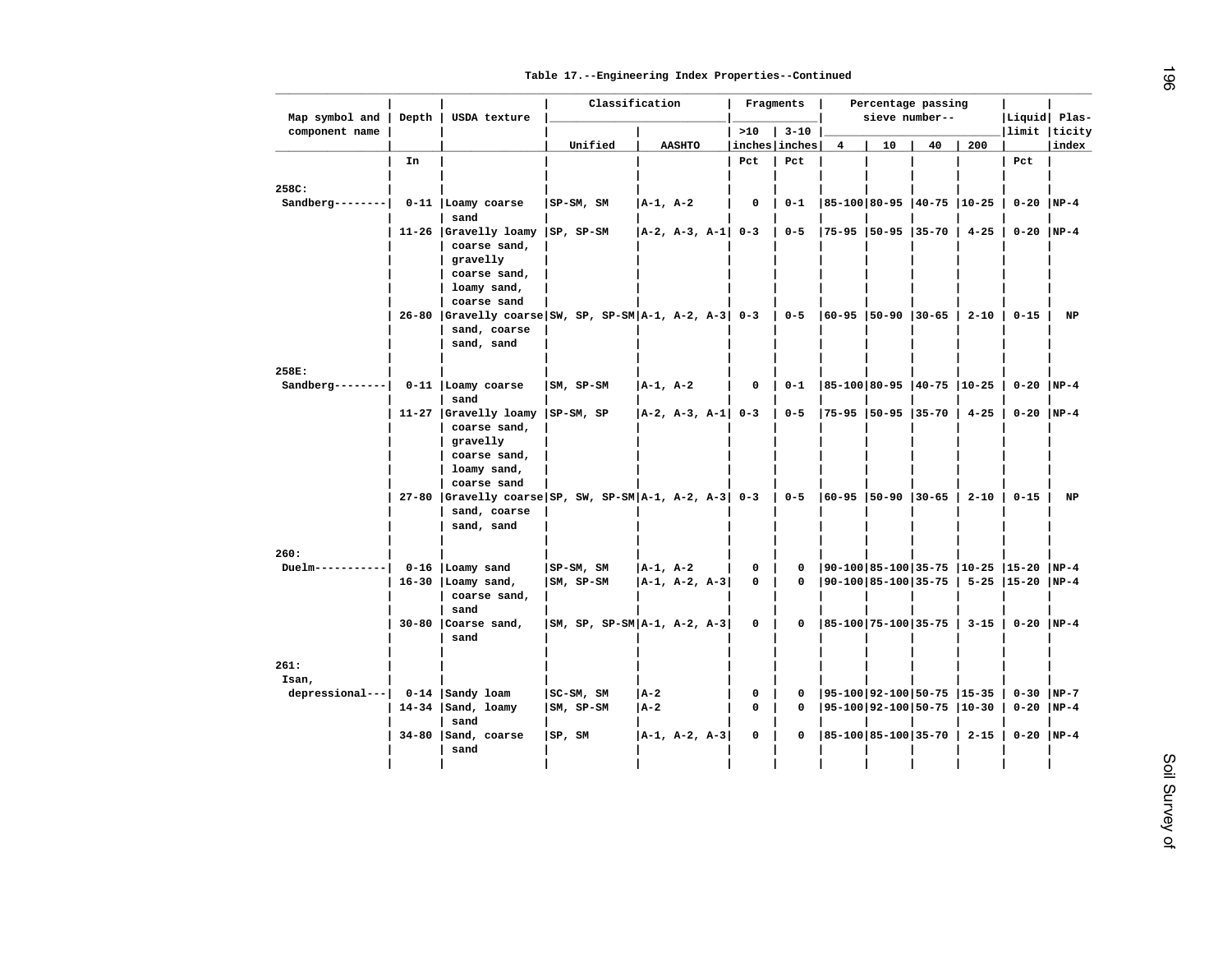| Table 17. -- Engineering Index Properties -- Continued |
|--------------------------------------------------------|
|--------------------------------------------------------|

| component name<br>>10<br>$3 - 10$<br>limit  ticity <br>Unified<br><b>AASHTO</b><br>inches inches<br>10<br>40<br>200<br>index<br>$\overline{4}$<br>Pct<br>Pct<br>In<br>Pct<br>depressional---<br>0-15   Fine sandy loam   SM<br>  A – 4<br>$0 - 1$<br> 90-100 75-95  55-80  35-50  15-20<br>$NP-4$<br>$0 - 2$<br>$A-2$ , $A-4$<br>$0 - 2$<br>$0 - 5$<br> 85-95  75-95  45-80  25-50  15-20  NP-4<br>$15-41$   Sandy loam,<br>lsm<br>fine sandy<br>loam, loam<br>$41-80$ Sandy loam,<br>l SM<br> A-2<br>$0 - 2$<br>$0 - 5$<br> 80-95  70-90  55-70  20-35  15-20  NP-4<br>fine sandy<br>$\texttt{loam}$ , gravelly<br>sandy loam<br>Arvilla--------- <br>0-14   Sandy loam<br> 95-100 90-100 50-80  20-45  15-30  NP-15<br>$ SC, SC-SM, SM A-2, A-4, A-6$<br>0<br>0<br> 90-100 85-100 50-80  20-45  15-40  NP-15<br>$14-20$ Sandy loam,<br>$ SC-SM, SM, SC A-2, A-4, A-6$<br>0<br>0<br>loam, coarse<br>sandy loam<br>20-80 Gravelly coarse SP-SM, SM,<br>$ 35-100 25-100 10-60$<br> A-1, A-2, A-3<br>0<br>0<br>$0 - 15$<br>$\qquad \qquad - -$<br>NP<br>sand, coarse<br>GP-GM, GP<br>sand, very<br>gravelly<br>coarse sand<br>$0 - 7$<br>$ CL, CL-ML, ML A-4$<br>$ 95-100 85-100 70-100 60-90 20-32 3-10$<br>$\texttt{Talmoon---}$<br>  Loam<br>0<br>$0 - 2$<br>$7-12$   Fine sandy<br>$ SC-SM, SC,$<br>A-4, A-6<br>0<br>$0 - 2$<br>$ 95-100 85-100 60-95 35-75 23-35$<br>$6 - 15$<br>loam, sandy<br>CL-ML, CL<br>loam, loam<br>$ 95-100 85-100 70-100 50-95 30-50 9-20$<br>$12-32$ Clay loam,<br>CL, ML<br>$ A-4, A-6, A-7 $<br>0<br>$0 - 2$<br>silty clay<br>loam, loam<br>$32-80$  Loam, sandy<br> 95-100 85-100 75-100 45-80  25-45   6-18<br>$ SC-SM, SC,$<br> A-4, A-6, A-7 <br>0<br>$0 - 2$<br>clay loam,<br>CL-ML, CL<br>clay loam<br> 95-100 90-100 70-100 50-75  20-40<br>$Renshaw-------$<br>$0 - 9$<br>  Loam<br>CL, CL-ML<br>$ A-4, A-6$<br>0<br>$0 - 5$<br>$15 - 15$<br>$\mathbf 0$<br> 95-100 55-100 45-90  35-70  20-40<br>$9-15$ Loam, sandy<br>$ SC-SM, SC,$<br>A-4, A-6<br>$0 - 5$<br>clay loam,<br>ML, CL<br>gravelly loam<br>15-80 Gravelly loamy<br>A-1, A-2<br>$\mathbf 0$<br>$0 - 5$<br>$ 45-95 30-80 10-60 $<br>$0 - 15$  <br>$0 - 25$ NP-5<br>$ SW, SW-SM,$<br>sand, very<br>SM, GW-GM<br>gravelly loamy<br>sand, gravelly<br>coarse sand |                  | Depth | USDA texture |  | Classification |  |  | Fragments | Percentage passing<br>sieve number-- | Liquid Plas- |          |
|-------------------------------------------------------------------------------------------------------------------------------------------------------------------------------------------------------------------------------------------------------------------------------------------------------------------------------------------------------------------------------------------------------------------------------------------------------------------------------------------------------------------------------------------------------------------------------------------------------------------------------------------------------------------------------------------------------------------------------------------------------------------------------------------------------------------------------------------------------------------------------------------------------------------------------------------------------------------------------------------------------------------------------------------------------------------------------------------------------------------------------------------------------------------------------------------------------------------------------------------------------------------------------------------------------------------------------------------------------------------------------------------------------------------------------------------------------------------------------------------------------------------------------------------------------------------------------------------------------------------------------------------------------------------------------------------------------------------------------------------------------------------------------------------------------------------------------------------------------------------------------------------------------------------------------------------------------------------------------------------------------------------------------------------------------------------------------------------------------------------------------------------------------------------------------------------------------------------------------------------------------------------|------------------|-------|--------------|--|----------------|--|--|-----------|--------------------------------------|--------------|----------|
|                                                                                                                                                                                                                                                                                                                                                                                                                                                                                                                                                                                                                                                                                                                                                                                                                                                                                                                                                                                                                                                                                                                                                                                                                                                                                                                                                                                                                                                                                                                                                                                                                                                                                                                                                                                                                                                                                                                                                                                                                                                                                                                                                                                                                                                                   |                  |       |              |  |                |  |  |           |                                      |              |          |
|                                                                                                                                                                                                                                                                                                                                                                                                                                                                                                                                                                                                                                                                                                                                                                                                                                                                                                                                                                                                                                                                                                                                                                                                                                                                                                                                                                                                                                                                                                                                                                                                                                                                                                                                                                                                                                                                                                                                                                                                                                                                                                                                                                                                                                                                   |                  |       |              |  |                |  |  |           |                                      |              |          |
|                                                                                                                                                                                                                                                                                                                                                                                                                                                                                                                                                                                                                                                                                                                                                                                                                                                                                                                                                                                                                                                                                                                                                                                                                                                                                                                                                                                                                                                                                                                                                                                                                                                                                                                                                                                                                                                                                                                                                                                                                                                                                                                                                                                                                                                                   |                  |       |              |  |                |  |  |           |                                      |              |          |
|                                                                                                                                                                                                                                                                                                                                                                                                                                                                                                                                                                                                                                                                                                                                                                                                                                                                                                                                                                                                                                                                                                                                                                                                                                                                                                                                                                                                                                                                                                                                                                                                                                                                                                                                                                                                                                                                                                                                                                                                                                                                                                                                                                                                                                                                   | 325:<br>Prebish, |       |              |  |                |  |  |           |                                      |              |          |
|                                                                                                                                                                                                                                                                                                                                                                                                                                                                                                                                                                                                                                                                                                                                                                                                                                                                                                                                                                                                                                                                                                                                                                                                                                                                                                                                                                                                                                                                                                                                                                                                                                                                                                                                                                                                                                                                                                                                                                                                                                                                                                                                                                                                                                                                   |                  |       |              |  |                |  |  |           |                                      |              |          |
|                                                                                                                                                                                                                                                                                                                                                                                                                                                                                                                                                                                                                                                                                                                                                                                                                                                                                                                                                                                                                                                                                                                                                                                                                                                                                                                                                                                                                                                                                                                                                                                                                                                                                                                                                                                                                                                                                                                                                                                                                                                                                                                                                                                                                                                                   |                  |       |              |  |                |  |  |           |                                      |              |          |
|                                                                                                                                                                                                                                                                                                                                                                                                                                                                                                                                                                                                                                                                                                                                                                                                                                                                                                                                                                                                                                                                                                                                                                                                                                                                                                                                                                                                                                                                                                                                                                                                                                                                                                                                                                                                                                                                                                                                                                                                                                                                                                                                                                                                                                                                   |                  |       |              |  |                |  |  |           |                                      |              |          |
|                                                                                                                                                                                                                                                                                                                                                                                                                                                                                                                                                                                                                                                                                                                                                                                                                                                                                                                                                                                                                                                                                                                                                                                                                                                                                                                                                                                                                                                                                                                                                                                                                                                                                                                                                                                                                                                                                                                                                                                                                                                                                                                                                                                                                                                                   |                  |       |              |  |                |  |  |           |                                      |              |          |
|                                                                                                                                                                                                                                                                                                                                                                                                                                                                                                                                                                                                                                                                                                                                                                                                                                                                                                                                                                                                                                                                                                                                                                                                                                                                                                                                                                                                                                                                                                                                                                                                                                                                                                                                                                                                                                                                                                                                                                                                                                                                                                                                                                                                                                                                   |                  |       |              |  |                |  |  |           |                                      |              |          |
|                                                                                                                                                                                                                                                                                                                                                                                                                                                                                                                                                                                                                                                                                                                                                                                                                                                                                                                                                                                                                                                                                                                                                                                                                                                                                                                                                                                                                                                                                                                                                                                                                                                                                                                                                                                                                                                                                                                                                                                                                                                                                                                                                                                                                                                                   |                  |       |              |  |                |  |  |           |                                      |              |          |
|                                                                                                                                                                                                                                                                                                                                                                                                                                                                                                                                                                                                                                                                                                                                                                                                                                                                                                                                                                                                                                                                                                                                                                                                                                                                                                                                                                                                                                                                                                                                                                                                                                                                                                                                                                                                                                                                                                                                                                                                                                                                                                                                                                                                                                                                   |                  |       |              |  |                |  |  |           |                                      |              |          |
|                                                                                                                                                                                                                                                                                                                                                                                                                                                                                                                                                                                                                                                                                                                                                                                                                                                                                                                                                                                                                                                                                                                                                                                                                                                                                                                                                                                                                                                                                                                                                                                                                                                                                                                                                                                                                                                                                                                                                                                                                                                                                                                                                                                                                                                                   | 341:             |       |              |  |                |  |  |           |                                      |              |          |
|                                                                                                                                                                                                                                                                                                                                                                                                                                                                                                                                                                                                                                                                                                                                                                                                                                                                                                                                                                                                                                                                                                                                                                                                                                                                                                                                                                                                                                                                                                                                                                                                                                                                                                                                                                                                                                                                                                                                                                                                                                                                                                                                                                                                                                                                   |                  |       |              |  |                |  |  |           |                                      |              |          |
|                                                                                                                                                                                                                                                                                                                                                                                                                                                                                                                                                                                                                                                                                                                                                                                                                                                                                                                                                                                                                                                                                                                                                                                                                                                                                                                                                                                                                                                                                                                                                                                                                                                                                                                                                                                                                                                                                                                                                                                                                                                                                                                                                                                                                                                                   |                  |       |              |  |                |  |  |           |                                      |              |          |
|                                                                                                                                                                                                                                                                                                                                                                                                                                                                                                                                                                                                                                                                                                                                                                                                                                                                                                                                                                                                                                                                                                                                                                                                                                                                                                                                                                                                                                                                                                                                                                                                                                                                                                                                                                                                                                                                                                                                                                                                                                                                                                                                                                                                                                                                   |                  |       |              |  |                |  |  |           |                                      |              |          |
|                                                                                                                                                                                                                                                                                                                                                                                                                                                                                                                                                                                                                                                                                                                                                                                                                                                                                                                                                                                                                                                                                                                                                                                                                                                                                                                                                                                                                                                                                                                                                                                                                                                                                                                                                                                                                                                                                                                                                                                                                                                                                                                                                                                                                                                                   |                  |       |              |  |                |  |  |           |                                      |              |          |
|                                                                                                                                                                                                                                                                                                                                                                                                                                                                                                                                                                                                                                                                                                                                                                                                                                                                                                                                                                                                                                                                                                                                                                                                                                                                                                                                                                                                                                                                                                                                                                                                                                                                                                                                                                                                                                                                                                                                                                                                                                                                                                                                                                                                                                                                   |                  |       |              |  |                |  |  |           |                                      |              |          |
|                                                                                                                                                                                                                                                                                                                                                                                                                                                                                                                                                                                                                                                                                                                                                                                                                                                                                                                                                                                                                                                                                                                                                                                                                                                                                                                                                                                                                                                                                                                                                                                                                                                                                                                                                                                                                                                                                                                                                                                                                                                                                                                                                                                                                                                                   |                  |       |              |  |                |  |  |           |                                      |              |          |
|                                                                                                                                                                                                                                                                                                                                                                                                                                                                                                                                                                                                                                                                                                                                                                                                                                                                                                                                                                                                                                                                                                                                                                                                                                                                                                                                                                                                                                                                                                                                                                                                                                                                                                                                                                                                                                                                                                                                                                                                                                                                                                                                                                                                                                                                   |                  |       |              |  |                |  |  |           |                                      |              |          |
|                                                                                                                                                                                                                                                                                                                                                                                                                                                                                                                                                                                                                                                                                                                                                                                                                                                                                                                                                                                                                                                                                                                                                                                                                                                                                                                                                                                                                                                                                                                                                                                                                                                                                                                                                                                                                                                                                                                                                                                                                                                                                                                                                                                                                                                                   |                  |       |              |  |                |  |  |           |                                      |              |          |
|                                                                                                                                                                                                                                                                                                                                                                                                                                                                                                                                                                                                                                                                                                                                                                                                                                                                                                                                                                                                                                                                                                                                                                                                                                                                                                                                                                                                                                                                                                                                                                                                                                                                                                                                                                                                                                                                                                                                                                                                                                                                                                                                                                                                                                                                   | 346:             |       |              |  |                |  |  |           |                                      |              |          |
|                                                                                                                                                                                                                                                                                                                                                                                                                                                                                                                                                                                                                                                                                                                                                                                                                                                                                                                                                                                                                                                                                                                                                                                                                                                                                                                                                                                                                                                                                                                                                                                                                                                                                                                                                                                                                                                                                                                                                                                                                                                                                                                                                                                                                                                                   |                  |       |              |  |                |  |  |           |                                      |              |          |
|                                                                                                                                                                                                                                                                                                                                                                                                                                                                                                                                                                                                                                                                                                                                                                                                                                                                                                                                                                                                                                                                                                                                                                                                                                                                                                                                                                                                                                                                                                                                                                                                                                                                                                                                                                                                                                                                                                                                                                                                                                                                                                                                                                                                                                                                   |                  |       |              |  |                |  |  |           |                                      |              |          |
|                                                                                                                                                                                                                                                                                                                                                                                                                                                                                                                                                                                                                                                                                                                                                                                                                                                                                                                                                                                                                                                                                                                                                                                                                                                                                                                                                                                                                                                                                                                                                                                                                                                                                                                                                                                                                                                                                                                                                                                                                                                                                                                                                                                                                                                                   |                  |       |              |  |                |  |  |           |                                      |              |          |
|                                                                                                                                                                                                                                                                                                                                                                                                                                                                                                                                                                                                                                                                                                                                                                                                                                                                                                                                                                                                                                                                                                                                                                                                                                                                                                                                                                                                                                                                                                                                                                                                                                                                                                                                                                                                                                                                                                                                                                                                                                                                                                                                                                                                                                                                   |                  |       |              |  |                |  |  |           |                                      |              |          |
|                                                                                                                                                                                                                                                                                                                                                                                                                                                                                                                                                                                                                                                                                                                                                                                                                                                                                                                                                                                                                                                                                                                                                                                                                                                                                                                                                                                                                                                                                                                                                                                                                                                                                                                                                                                                                                                                                                                                                                                                                                                                                                                                                                                                                                                                   |                  |       |              |  |                |  |  |           |                                      |              |          |
|                                                                                                                                                                                                                                                                                                                                                                                                                                                                                                                                                                                                                                                                                                                                                                                                                                                                                                                                                                                                                                                                                                                                                                                                                                                                                                                                                                                                                                                                                                                                                                                                                                                                                                                                                                                                                                                                                                                                                                                                                                                                                                                                                                                                                                                                   |                  |       |              |  |                |  |  |           |                                      |              |          |
|                                                                                                                                                                                                                                                                                                                                                                                                                                                                                                                                                                                                                                                                                                                                                                                                                                                                                                                                                                                                                                                                                                                                                                                                                                                                                                                                                                                                                                                                                                                                                                                                                                                                                                                                                                                                                                                                                                                                                                                                                                                                                                                                                                                                                                                                   |                  |       |              |  |                |  |  |           |                                      |              |          |
|                                                                                                                                                                                                                                                                                                                                                                                                                                                                                                                                                                                                                                                                                                                                                                                                                                                                                                                                                                                                                                                                                                                                                                                                                                                                                                                                                                                                                                                                                                                                                                                                                                                                                                                                                                                                                                                                                                                                                                                                                                                                                                                                                                                                                                                                   |                  |       |              |  |                |  |  |           |                                      |              |          |
|                                                                                                                                                                                                                                                                                                                                                                                                                                                                                                                                                                                                                                                                                                                                                                                                                                                                                                                                                                                                                                                                                                                                                                                                                                                                                                                                                                                                                                                                                                                                                                                                                                                                                                                                                                                                                                                                                                                                                                                                                                                                                                                                                                                                                                                                   |                  |       |              |  |                |  |  |           |                                      |              |          |
|                                                                                                                                                                                                                                                                                                                                                                                                                                                                                                                                                                                                                                                                                                                                                                                                                                                                                                                                                                                                                                                                                                                                                                                                                                                                                                                                                                                                                                                                                                                                                                                                                                                                                                                                                                                                                                                                                                                                                                                                                                                                                                                                                                                                                                                                   | 373:             |       |              |  |                |  |  |           |                                      |              |          |
|                                                                                                                                                                                                                                                                                                                                                                                                                                                                                                                                                                                                                                                                                                                                                                                                                                                                                                                                                                                                                                                                                                                                                                                                                                                                                                                                                                                                                                                                                                                                                                                                                                                                                                                                                                                                                                                                                                                                                                                                                                                                                                                                                                                                                                                                   |                  |       |              |  |                |  |  |           |                                      |              |          |
|                                                                                                                                                                                                                                                                                                                                                                                                                                                                                                                                                                                                                                                                                                                                                                                                                                                                                                                                                                                                                                                                                                                                                                                                                                                                                                                                                                                                                                                                                                                                                                                                                                                                                                                                                                                                                                                                                                                                                                                                                                                                                                                                                                                                                                                                   |                  |       |              |  |                |  |  |           |                                      |              | $3 - 15$ |
|                                                                                                                                                                                                                                                                                                                                                                                                                                                                                                                                                                                                                                                                                                                                                                                                                                                                                                                                                                                                                                                                                                                                                                                                                                                                                                                                                                                                                                                                                                                                                                                                                                                                                                                                                                                                                                                                                                                                                                                                                                                                                                                                                                                                                                                                   |                  |       |              |  |                |  |  |           |                                      |              |          |
|                                                                                                                                                                                                                                                                                                                                                                                                                                                                                                                                                                                                                                                                                                                                                                                                                                                                                                                                                                                                                                                                                                                                                                                                                                                                                                                                                                                                                                                                                                                                                                                                                                                                                                                                                                                                                                                                                                                                                                                                                                                                                                                                                                                                                                                                   |                  |       |              |  |                |  |  |           |                                      |              |          |
|                                                                                                                                                                                                                                                                                                                                                                                                                                                                                                                                                                                                                                                                                                                                                                                                                                                                                                                                                                                                                                                                                                                                                                                                                                                                                                                                                                                                                                                                                                                                                                                                                                                                                                                                                                                                                                                                                                                                                                                                                                                                                                                                                                                                                                                                   |                  |       |              |  |                |  |  |           |                                      |              |          |
|                                                                                                                                                                                                                                                                                                                                                                                                                                                                                                                                                                                                                                                                                                                                                                                                                                                                                                                                                                                                                                                                                                                                                                                                                                                                                                                                                                                                                                                                                                                                                                                                                                                                                                                                                                                                                                                                                                                                                                                                                                                                                                                                                                                                                                                                   |                  |       |              |  |                |  |  |           |                                      |              |          |
|                                                                                                                                                                                                                                                                                                                                                                                                                                                                                                                                                                                                                                                                                                                                                                                                                                                                                                                                                                                                                                                                                                                                                                                                                                                                                                                                                                                                                                                                                                                                                                                                                                                                                                                                                                                                                                                                                                                                                                                                                                                                                                                                                                                                                                                                   |                  |       |              |  |                |  |  |           |                                      |              |          |
|                                                                                                                                                                                                                                                                                                                                                                                                                                                                                                                                                                                                                                                                                                                                                                                                                                                                                                                                                                                                                                                                                                                                                                                                                                                                                                                                                                                                                                                                                                                                                                                                                                                                                                                                                                                                                                                                                                                                                                                                                                                                                                                                                                                                                                                                   |                  |       |              |  |                |  |  |           |                                      |              |          |
|                                                                                                                                                                                                                                                                                                                                                                                                                                                                                                                                                                                                                                                                                                                                                                                                                                                                                                                                                                                                                                                                                                                                                                                                                                                                                                                                                                                                                                                                                                                                                                                                                                                                                                                                                                                                                                                                                                                                                                                                                                                                                                                                                                                                                                                                   |                  |       |              |  |                |  |  |           |                                      |              |          |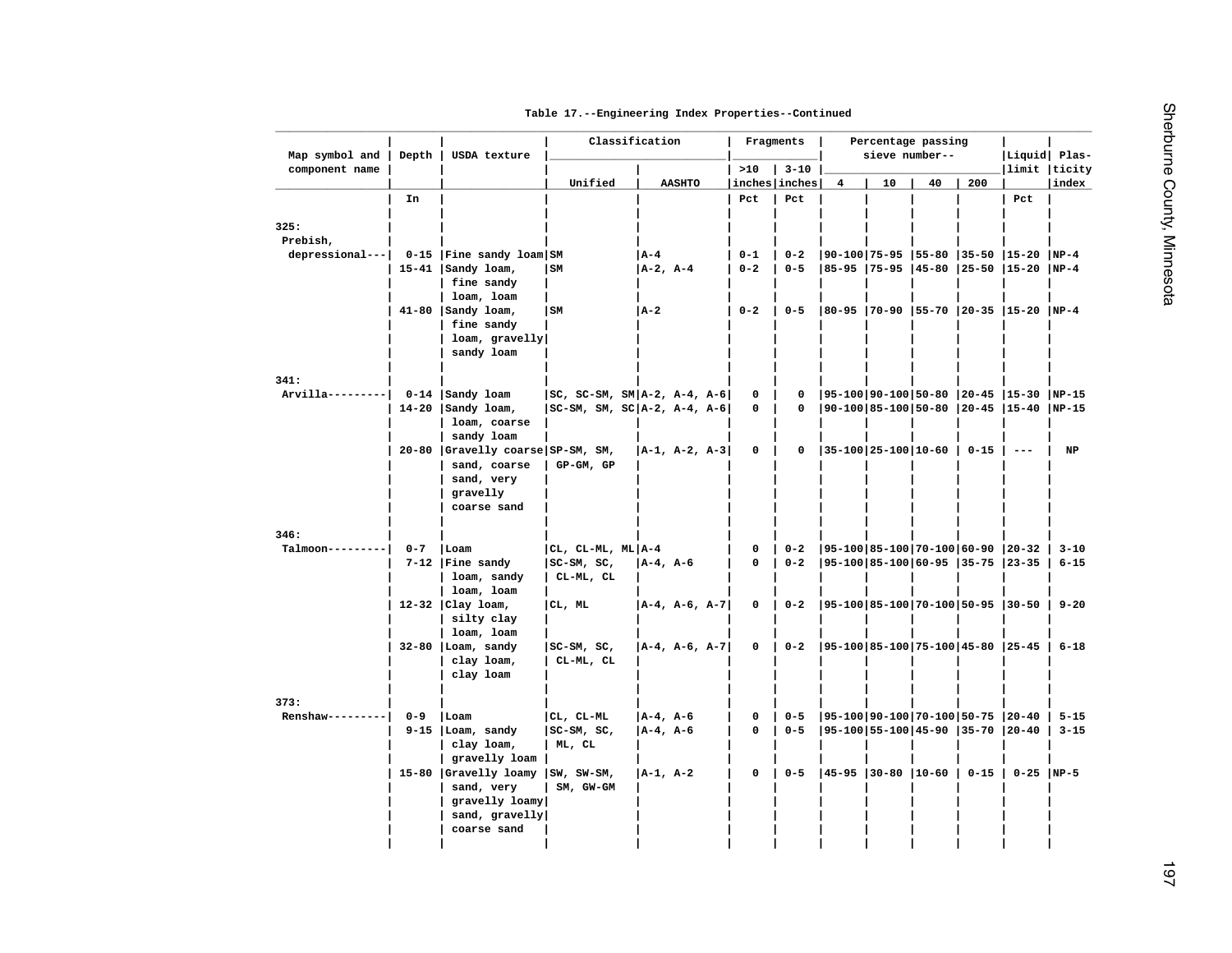| Map symbol and           | Depth       | USDA texture                              | Classification                  |               |               |             | Fragments            |                                   | Percentage passing<br>sieve number-- | Liquid  Plas- |          |                                         |          |
|--------------------------|-------------|-------------------------------------------|---------------------------------|---------------|---------------|-------------|----------------------|-----------------------------------|--------------------------------------|---------------|----------|-----------------------------------------|----------|
| component name           |             |                                           |                                 |               |               | >10         | $3 - 10$             |                                   |                                      | 40            |          | limit ticity                            |          |
|                          | In          |                                           | Unified                         |               | <b>AASHTO</b> | Pct         | inches inches<br>Pct | 4                                 | 10                                   |               | 200      | Pct                                     | index    |
|                          |             |                                           |                                 |               |               |             |                      |                                   |                                      |               |          |                                         |          |
| 454B:                    |             |                                           |                                 |               |               |             |                      |                                   |                                      |               |          |                                         |          |
| Mahtomedi-------         | $0 - 9$     | Loamy coarse                              | $ SM, SC-SM$                    | $A-1$ , $A-2$ |               | 0           | $0 - 2$              |                                   |                                      |               |          | 95-100 75-90  40-85  15-30  15-20  NP-4 |          |
|                          |             | sand<br>9-36 Sand, coarse                 | SM, SP-SM                       |               | A-1, A-2, A-3 | 0           |                      | 0-10 70-95 50-90 30-75            |                                      |               |          | 5-15  15-20                             | NP       |
|                          |             | sand, gravelly                            |                                 |               |               |             |                      |                                   |                                      |               |          |                                         |          |
|                          |             | coarse sand                               |                                 |               |               |             |                      |                                   |                                      |               |          |                                         |          |
|                          |             | 36-80   Sand, coarse                      | $ SP, SP-SM, SM A-1, A-2, A-3 $ |               |               | 0           |                      | 0-10   55-95   50-90   30-70      |                                      |               |          | $2 - 15$   15 - 20                      | NP       |
|                          |             | sand, gravelly<br>sand                    |                                 |               |               |             |                      |                                   |                                      |               |          |                                         |          |
|                          |             |                                           |                                 |               |               |             |                      |                                   |                                      |               |          |                                         |          |
| 454C:                    |             |                                           |                                 |               |               |             |                      |                                   |                                      |               |          |                                         |          |
| Mahtomedi-------         | $0 - 3$     | Loamy coarse                              | $ SM, SC-SM$                    | $ A-1, A-2 $  |               | 0           | $0 - 2$              |                                   |                                      |               |          | $ 95-100 75-90 40-85 15-30 15-20 NP-4$  |          |
|                          |             | sand                                      |                                 |               |               |             |                      |                                   |                                      |               |          |                                         |          |
|                          |             | $3-17$   Sand, coarse<br>sand, $gravelly$ | $ SP-SM, SM$                    |               | A-1, A-2, A-3 | 0           |                      | $0-10$   70-95   50-90   30-75    |                                      |               |          | $5 - 15$   15 - 20                      | NP       |
|                          |             | sand                                      |                                 |               |               |             |                      |                                   |                                      |               |          |                                         |          |
|                          |             | $17-80$ Sand, coarse                      | $ SM, SP-SM, SP A-1, A-2, A-3 $ |               |               | 0           |                      | $0-10$   55-95   50-90   30-70    |                                      |               |          | $2 - 15$   15 - 20                      | NP       |
|                          |             | sand, gravelly                            |                                 |               |               |             |                      |                                   |                                      |               |          |                                         |          |
|                          |             | sand                                      |                                 |               |               |             |                      |                                   |                                      |               |          |                                         |          |
| 540:                     |             |                                           |                                 |               |               |             |                      |                                   |                                      |               |          |                                         |          |
| $Seelyeville---$         | $0-10$ Muck |                                           | PT                              | A-8           |               | 0           | 0                    | $---$                             |                                      |               |          |                                         | $- - -$  |
|                          |             | 10-80   Muck, mucky                       | l PT                            | A-8           |               | $\Omega$    | 0                    | $---$                             | ---                                  | $---$         |          | $---$                                   | $---$    |
|                          |             | peat                                      |                                 |               |               |             |                      |                                   |                                      |               |          |                                         |          |
| 543:                     |             |                                           |                                 |               |               |             |                      |                                   |                                      |               |          |                                         |          |
| $Markey-----$            | $0-36$ Muck |                                           | PT                              | A-8           |               |             |                      | $---$                             |                                      |               |          |                                         |          |
|                          |             | $36-42$ Fine sand,                        | $ SP, SP-SM, SM A-2, A-3$       |               |               | $\mathbf 0$ | $\Omega$             | 100                               | 75-100 60-75                         |               | $0 - 20$ | $0 - 20$                                | $NP-4$   |
|                          |             | loamy sand,                               |                                 |               |               |             |                      |                                   |                                      |               |          |                                         |          |
|                          |             | coarse sand<br>42-80   Fine sand,         | $ SP-SM, SM, SP A-2, A-3$       |               |               | 0           | $\Omega$             | 100                               | $ 75-100 60-75 $                     |               | $0 - 20$ | $0-20$  NP-4                            |          |
|                          |             | sand, coarse                              |                                 |               |               |             |                      |                                   |                                      |               |          |                                         |          |
|                          |             | sand                                      |                                 |               |               |             |                      |                                   |                                      |               |          |                                         |          |
|                          |             |                                           |                                 |               |               |             |                      |                                   |                                      |               |          |                                         |          |
| 544:<br>Cathro---------- | $0 - 30$    | Muck                                      | PT                              | A-8           |               | 0           | $\Omega$             | $- - -$                           |                                      |               |          |                                         |          |
|                          |             | $30-38$   Sandy loam,                     | $ SC, CL-ML,$                   | A-4, A-6      |               | 0           | $0 - 5$              | 85-100   75-100   60-100   35-90  |                                      |               |          | $ 20 - 40$                              | $5 - 20$ |
|                          |             | loam                                      | CL, SC-SM                       |               |               |             |                      |                                   |                                      |               |          |                                         |          |
|                          |             | $38-80$   Sandy loam,                     | $ SC-SM, SC,$                   | A-4, A-6      |               | 0           | $0 - 5$              | 85-100 75-100 60-100 35-90  20-40 |                                      |               |          |                                         | $5 - 20$ |
|                          |             | loam, clay                                | CL-ML, CL                       |               |               |             |                      |                                   |                                      |               |          |                                         |          |
|                          |             | loam                                      |                                 |               |               |             |                      |                                   |                                      |               |          |                                         |          |
|                          |             |                                           |                                 |               |               |             |                      |                                   |                                      |               |          |                                         |          |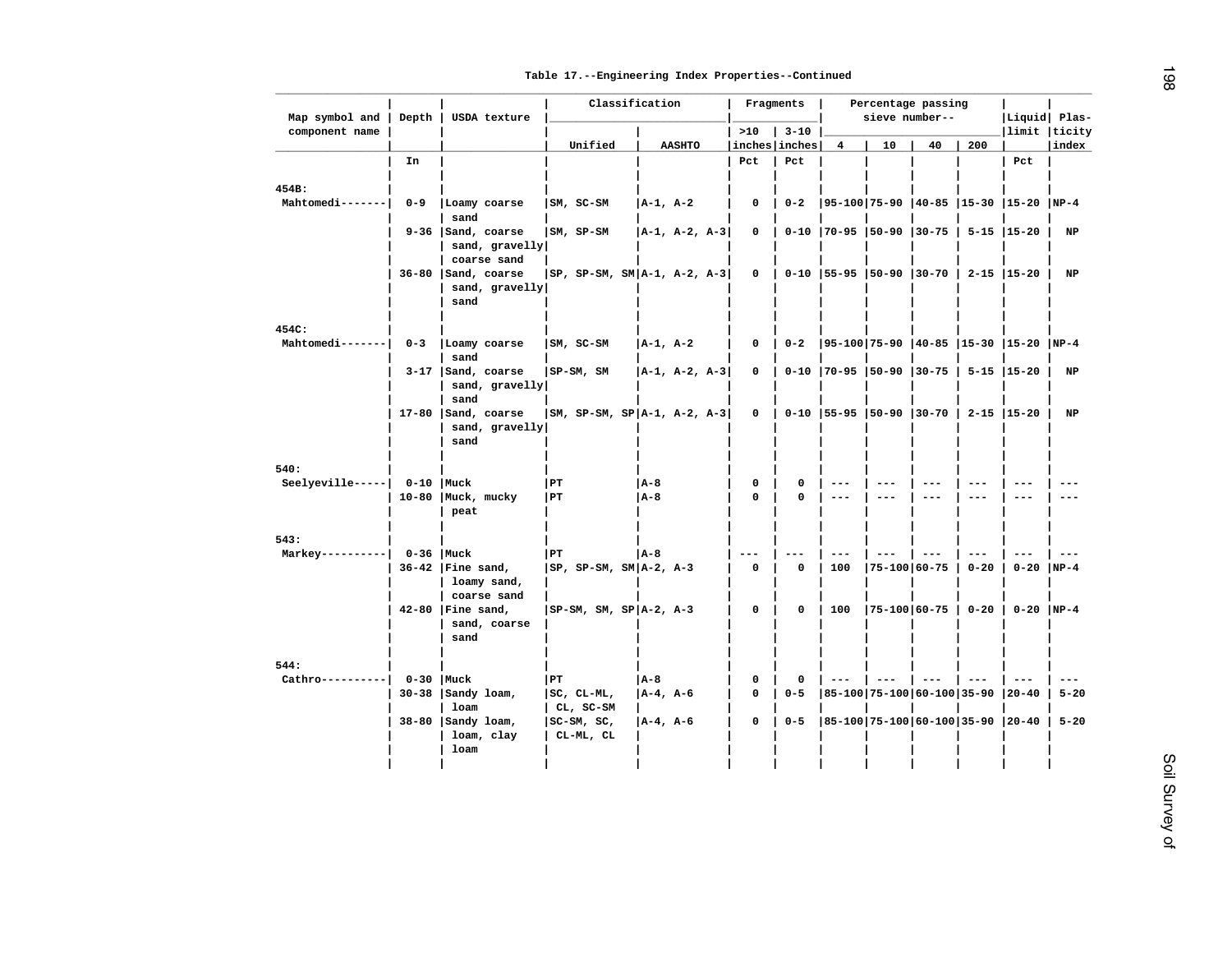| Map symbol and                       | Depth   | USDA texture                          | Classification             |                                |             | Fragments          |                                     | Percentage passing<br>sieve number-- |    |          | Liquid Plas-                             |           |
|--------------------------------------|---------|---------------------------------------|----------------------------|--------------------------------|-------------|--------------------|-------------------------------------|--------------------------------------|----|----------|------------------------------------------|-----------|
| component name                       |         |                                       |                            |                                | >10         | $3 - 10$           |                                     |                                      |    |          | limit  ticity                            |           |
|                                      |         |                                       | Unified                    | <b>AASHTO</b>                  |             | inches inches      | $\overline{4}$                      | 10                                   | 40 | 200      |                                          | index     |
|                                      | In      |                                       |                            |                                | Pct         | Pct                |                                     |                                      |    |          | Pct                                      |           |
| 565:                                 |         |                                       |                            |                                |             |                    |                                     |                                      |    |          |                                          |           |
| $Ekvol1$ --------                    | $0 - 9$ | Loamy fine sand SC-SM, SM             |                            | $ A-2, A-4 $                   |             |                    | 90-100 85-100 45-80  25-40  15-20   |                                      |    |          |                                          | $NP-7$    |
|                                      |         | $9-24$   Fine sand,                   | SP-SM, SM                  | A-1, A-2, A-3  ---             | $- -$       | $0 - 2$<br>$0 - 2$ | $ 90-100 85-100 45-75 $ 5-30  15-20 |                                      |    |          |                                          | $NP-4$    |
|                                      |         | sand, loamy<br>fine sand              |                            |                                |             |                    |                                     |                                      |    |          |                                          |           |
|                                      |         | $24-45$ Clay loam,                    | SC, CL                     | $ A-4, A-6, A-7 $ ---          |             | $0 - 5$            |                                     |                                      |    |          | $ 90-100 85-98 65-95 45-75 25-50 7-25$   |           |
|                                      |         | sandy clay                            |                            |                                |             |                    |                                     |                                      |    |          |                                          |           |
|                                      |         | loam, loam                            |                            |                                |             |                    |                                     |                                      |    |          |                                          |           |
|                                      |         | $45-80$  Loam, clay                   | CL                         | $ A-4, A-6, A-7 $ ---          |             | $0 - 5$            |                                     |                                      |    |          | 90-100 85-98  70-95  50-80  25-45   7-20 |           |
|                                      |         | loam, fine                            |                            |                                |             |                    |                                     |                                      |    |          |                                          |           |
|                                      |         | sandy loam                            |                            |                                |             |                    |                                     |                                      |    |          |                                          |           |
|                                      |         |                                       |                            |                                |             |                    |                                     |                                      |    |          |                                          |           |
| 567:                                 |         |                                       |                            |                                |             |                    |                                     |                                      |    |          |                                          |           |
| Verndale --------  0-10   Sandy loam |         |                                       | SM                         | $ A-2, A-4 $                   | 0           | 0                  | 100                                 |                                      |    |          | $ 85-100 60-85 25-45 0-20 NP-6$          |           |
|                                      |         | $10-19$ Sandy loam,                   | $ SM, SC-SM$               | $ A-2-4, A-4 $                 | 0           | 0                  |                                     |                                      |    |          | 98-100 85-100 60-85  25-45  15-30   4-7  |           |
|                                      |         | fine sandy                            |                            |                                |             |                    |                                     |                                      |    |          |                                          |           |
|                                      |         | loam, loam                            | SW, SM                     |                                | 0           | 0                  | $ 98-100 85-100 50-65 $             |                                      |    | $4 - 20$ | $0 - 20$ NP-4                            |           |
|                                      |         | 19-28 $ $ Sand, coarse<br>sand, loamy |                            | $ A-2-4, A-3 $                 |             |                    |                                     |                                      |    |          |                                          |           |
|                                      |         | coarse sand                           |                            |                                |             |                    |                                     |                                      |    |          |                                          |           |
|                                      |         | 28-80 Sand, coarse                    |                            | $ SW, SP, SP-SM A-1-b, A-2-4,$ | $\mathbf 0$ | 0                  | $ 96-100 75-100 45-60 $             |                                      |    | $3 - 10$ | $0-20$ NP-4                              |           |
|                                      |         | sand                                  |                            | $A-3$                          |             |                    |                                     |                                      |    |          |                                          |           |
|                                      |         |                                       |                            |                                |             |                    |                                     |                                      |    |          |                                          |           |
| 623A:                                |         |                                       |                            |                                |             |                    |                                     |                                      |    |          |                                          |           |
| $Pierz-----$                         |         | 0-16 Sandy loam                       | $ SC-SM, SM,$              | $ A-2-4, A-4 $                 | $0 - 1$     | $0 - 5$            |                                     |                                      |    |          | $ 90-100 75-100 60-85 30-55 15-25 NP-5$  |           |
|                                      |         |                                       | CL-ML                      |                                |             |                    |                                     |                                      |    |          |                                          |           |
|                                      |         | $16-29$ Sandy loam,                   | $ CL-ML, SC-SM,  A-4, A-6$ |                                | $0 - 3$     | $0 - 5$            | 80-100 75-90  45-85  30-70  15-30   |                                      |    |          |                                          | $4 - 14$  |
|                                      |         | loam, fine                            | SC, CL                     |                                |             |                    |                                     |                                      |    |          |                                          |           |
|                                      |         | sandy loam                            |                            |                                |             |                    |                                     |                                      |    |          |                                          |           |
|                                      |         | 29-80 Very gravelly<br>coarse sand,   | SP, GW, SW,<br>GP          | $ A-1, A-2-4,$<br>$A-3$        | $0 - 3$     |                    | $0-10$   35-75   25-75   20-60      |                                      |    | $3 - 15$ | $0 - 0$                                  | <b>NP</b> |
|                                      |         | gravelly                              |                            |                                |             |                    |                                     |                                      |    |          |                                          |           |
|                                      |         | coarse sand,                          |                            |                                |             |                    |                                     |                                      |    |          |                                          |           |
|                                      |         | gravelly sand                         |                            |                                |             |                    |                                     |                                      |    |          |                                          |           |
|                                      |         |                                       |                            |                                |             |                    |                                     |                                      |    |          |                                          |           |
| 623B:                                |         |                                       |                            |                                |             |                    |                                     |                                      |    |          |                                          |           |
| $Pierz-----$                         | $0 - 9$ | Sandy loam                            | $ SC-SM, SM,$              | $ A-2-4, A-4 $                 | $0 - 1$     | $0 - 5$            |                                     |                                      |    |          | 90-100 75-100 60-85  30-55  15-25  NP-5  |           |
|                                      |         |                                       | $CL-ML$                    |                                |             |                    |                                     |                                      |    |          |                                          |           |
|                                      |         | $9-22$ Sandy loam,                    | $ CL-ML, SC,$              | $ A-4, A-6$                    | $0 - 3$     | $0 - 5$            | $ 80-100 75-90 45-85 30-70 15-30$   |                                      |    |          |                                          | $4 - 14$  |
|                                      |         | loam, fine                            | SC-SM, CL                  |                                |             |                    |                                     |                                      |    |          |                                          |           |
|                                      |         | sandy loam                            |                            |                                |             |                    |                                     |                                      |    |          |                                          |           |
|                                      |         | 22-80 Very gravelly                   | GW, GP, SP,                | $ A-1, A-2-4,$                 | $0 - 3$     |                    | $0-10$ 35-75 25-75 20-60            |                                      |    | $3 - 15$ | $0 - 0$                                  | NP        |
|                                      |         | coarse sand,                          | SW                         | $A-3$                          |             |                    |                                     |                                      |    |          |                                          |           |
|                                      |         | gravelly<br>coarse sand,              |                            |                                |             |                    |                                     |                                      |    |          |                                          |           |
|                                      |         | gravelly sand                         |                            |                                |             |                    |                                     |                                      |    |          |                                          |           |
|                                      |         |                                       |                            |                                |             |                    |                                     |                                      |    |          |                                          |           |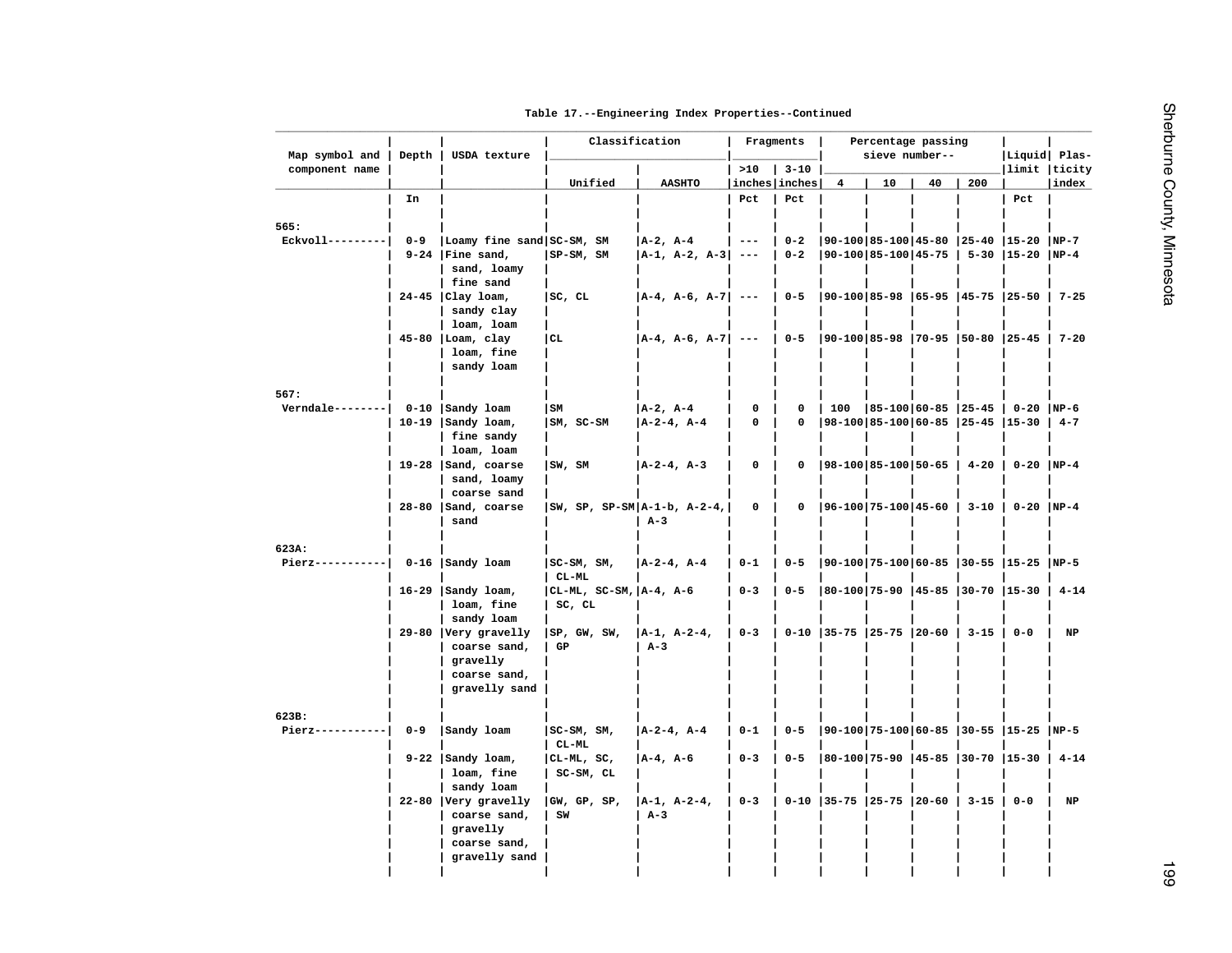| component name<br>>10<br>$ 3 - 10$<br>Unified<br><b>AASHTO</b><br>inches inches<br>10<br>40<br>200<br>4<br>Pct<br>In<br>Pct<br>Pct<br>$RushTake-----$<br>$0 - 9$<br>Coarse sand<br>$ SM, SP-SM, SP A-1-b, A-2-4,$<br>$ 95-100 75-100 10-55$<br>$2 - 15$<br>0<br>0<br>$- -$<br>$A-3$<br>9-80 Gravelly sand, SP, SP-SM<br>$ A-1-b, A-3 $<br>0<br>$0 - 3$<br>  55-95   50-90   15-60<br>$2 - 10$<br>$\hspace{0.05cm} - - -$<br>gravelly loamy<br>sand, coarse<br>sand<br>$Sanburn------$<br>$0 - 6$<br>Fine sandy loam SM, SC-SM<br>$ A-2-4, A-4 $<br>$\mathbf 0$<br>$  0 - 5$<br>$ 85-100 80-100 65-85 25-40 15-26 NP-6$<br>$6-18$ Sandy loam,<br>$ SC-SM, SC, SM A-2, A-4, A-6 $ 0-1<br>$\vert$ 0-10 $\vert$ 75-100 65-90 45-90 10-40 15-31 NP-13<br>gravelly sandy<br>loam, fine<br>sandy loam<br>$18-80$  Sand, coarse<br>l SP<br> A-1<br>$0 - 1$<br>  0-10   65-90   45-90   15-50   1-5<br>$\frac{1}{2}$<br>sand, gravelly<br>coarse sand<br>Fine sandy loam SC-SM, SM<br> 85-100 80-100 65-85  25-40  15-26  NP-6<br>$Sanburn------$<br>$0 - 5$<br>$ A-2-4, A-4 $<br>0<br>$10 - 5$<br>$5-19$   Sandy loam,<br> SC-SM, SM, SC A-2, A-4, A-6  0-1   0-10  75-100 65-90  45-90  10-40  15-31  NP-13<br>gravelly sandy<br>loam, fine<br>sandy loam<br>19-80 $ $ Sand, coarse<br>l SP<br>$ A-1 $<br>$0 - 1$<br>$\vert$ 0-10 $\vert$ 65-90 $\vert$ 45-90 $\vert$ 15-50 $\vert$ 1-5<br>$\frac{1}{2}$<br>sand, gravelly | limit  ticity<br>index<br>NP<br>$_{\rm NP}$<br>NP |
|---------------------------------------------------------------------------------------------------------------------------------------------------------------------------------------------------------------------------------------------------------------------------------------------------------------------------------------------------------------------------------------------------------------------------------------------------------------------------------------------------------------------------------------------------------------------------------------------------------------------------------------------------------------------------------------------------------------------------------------------------------------------------------------------------------------------------------------------------------------------------------------------------------------------------------------------------------------------------------------------------------------------------------------------------------------------------------------------------------------------------------------------------------------------------------------------------------------------------------------------------------------------------------------------------------------------------------------------------------------------------------------------------------------------|---------------------------------------------------|
| 708:<br>730A:<br>730B:                                                                                                                                                                                                                                                                                                                                                                                                                                                                                                                                                                                                                                                                                                                                                                                                                                                                                                                                                                                                                                                                                                                                                                                                                                                                                                                                                                                              |                                                   |
|                                                                                                                                                                                                                                                                                                                                                                                                                                                                                                                                                                                                                                                                                                                                                                                                                                                                                                                                                                                                                                                                                                                                                                                                                                                                                                                                                                                                                     |                                                   |
|                                                                                                                                                                                                                                                                                                                                                                                                                                                                                                                                                                                                                                                                                                                                                                                                                                                                                                                                                                                                                                                                                                                                                                                                                                                                                                                                                                                                                     |                                                   |
|                                                                                                                                                                                                                                                                                                                                                                                                                                                                                                                                                                                                                                                                                                                                                                                                                                                                                                                                                                                                                                                                                                                                                                                                                                                                                                                                                                                                                     |                                                   |
|                                                                                                                                                                                                                                                                                                                                                                                                                                                                                                                                                                                                                                                                                                                                                                                                                                                                                                                                                                                                                                                                                                                                                                                                                                                                                                                                                                                                                     |                                                   |
|                                                                                                                                                                                                                                                                                                                                                                                                                                                                                                                                                                                                                                                                                                                                                                                                                                                                                                                                                                                                                                                                                                                                                                                                                                                                                                                                                                                                                     |                                                   |
|                                                                                                                                                                                                                                                                                                                                                                                                                                                                                                                                                                                                                                                                                                                                                                                                                                                                                                                                                                                                                                                                                                                                                                                                                                                                                                                                                                                                                     |                                                   |
|                                                                                                                                                                                                                                                                                                                                                                                                                                                                                                                                                                                                                                                                                                                                                                                                                                                                                                                                                                                                                                                                                                                                                                                                                                                                                                                                                                                                                     |                                                   |
|                                                                                                                                                                                                                                                                                                                                                                                                                                                                                                                                                                                                                                                                                                                                                                                                                                                                                                                                                                                                                                                                                                                                                                                                                                                                                                                                                                                                                     |                                                   |
|                                                                                                                                                                                                                                                                                                                                                                                                                                                                                                                                                                                                                                                                                                                                                                                                                                                                                                                                                                                                                                                                                                                                                                                                                                                                                                                                                                                                                     |                                                   |
|                                                                                                                                                                                                                                                                                                                                                                                                                                                                                                                                                                                                                                                                                                                                                                                                                                                                                                                                                                                                                                                                                                                                                                                                                                                                                                                                                                                                                     |                                                   |
|                                                                                                                                                                                                                                                                                                                                                                                                                                                                                                                                                                                                                                                                                                                                                                                                                                                                                                                                                                                                                                                                                                                                                                                                                                                                                                                                                                                                                     |                                                   |
|                                                                                                                                                                                                                                                                                                                                                                                                                                                                                                                                                                                                                                                                                                                                                                                                                                                                                                                                                                                                                                                                                                                                                                                                                                                                                                                                                                                                                     |                                                   |
|                                                                                                                                                                                                                                                                                                                                                                                                                                                                                                                                                                                                                                                                                                                                                                                                                                                                                                                                                                                                                                                                                                                                                                                                                                                                                                                                                                                                                     |                                                   |
|                                                                                                                                                                                                                                                                                                                                                                                                                                                                                                                                                                                                                                                                                                                                                                                                                                                                                                                                                                                                                                                                                                                                                                                                                                                                                                                                                                                                                     |                                                   |
|                                                                                                                                                                                                                                                                                                                                                                                                                                                                                                                                                                                                                                                                                                                                                                                                                                                                                                                                                                                                                                                                                                                                                                                                                                                                                                                                                                                                                     |                                                   |
|                                                                                                                                                                                                                                                                                                                                                                                                                                                                                                                                                                                                                                                                                                                                                                                                                                                                                                                                                                                                                                                                                                                                                                                                                                                                                                                                                                                                                     |                                                   |
|                                                                                                                                                                                                                                                                                                                                                                                                                                                                                                                                                                                                                                                                                                                                                                                                                                                                                                                                                                                                                                                                                                                                                                                                                                                                                                                                                                                                                     |                                                   |
|                                                                                                                                                                                                                                                                                                                                                                                                                                                                                                                                                                                                                                                                                                                                                                                                                                                                                                                                                                                                                                                                                                                                                                                                                                                                                                                                                                                                                     |                                                   |
|                                                                                                                                                                                                                                                                                                                                                                                                                                                                                                                                                                                                                                                                                                                                                                                                                                                                                                                                                                                                                                                                                                                                                                                                                                                                                                                                                                                                                     |                                                   |
|                                                                                                                                                                                                                                                                                                                                                                                                                                                                                                                                                                                                                                                                                                                                                                                                                                                                                                                                                                                                                                                                                                                                                                                                                                                                                                                                                                                                                     |                                                   |
|                                                                                                                                                                                                                                                                                                                                                                                                                                                                                                                                                                                                                                                                                                                                                                                                                                                                                                                                                                                                                                                                                                                                                                                                                                                                                                                                                                                                                     |                                                   |
|                                                                                                                                                                                                                                                                                                                                                                                                                                                                                                                                                                                                                                                                                                                                                                                                                                                                                                                                                                                                                                                                                                                                                                                                                                                                                                                                                                                                                     |                                                   |
|                                                                                                                                                                                                                                                                                                                                                                                                                                                                                                                                                                                                                                                                                                                                                                                                                                                                                                                                                                                                                                                                                                                                                                                                                                                                                                                                                                                                                     | NP                                                |
| coarse sand                                                                                                                                                                                                                                                                                                                                                                                                                                                                                                                                                                                                                                                                                                                                                                                                                                                                                                                                                                                                                                                                                                                                                                                                                                                                                                                                                                                                         |                                                   |
|                                                                                                                                                                                                                                                                                                                                                                                                                                                                                                                                                                                                                                                                                                                                                                                                                                                                                                                                                                                                                                                                                                                                                                                                                                                                                                                                                                                                                     |                                                   |
| 732B:                                                                                                                                                                                                                                                                                                                                                                                                                                                                                                                                                                                                                                                                                                                                                                                                                                                                                                                                                                                                                                                                                                                                                                                                                                                                                                                                                                                                               |                                                   |
| $Bushville-----$<br>$0 - 8$<br>Fine sand<br>$ SM, SP-SM$<br>$ A-2-4 $<br>0<br>$\mathbf 0$<br>100<br>$ 95-100 55-85 10-25$<br>$- -$<br>$8-28$   Fine sand,<br>$ SM, SP-SM$<br>$ A-2-4 $<br>0<br>100<br>$ 95-100 55-85 10-25 $<br>$\Omega$<br>$- - -$                                                                                                                                                                                                                                                                                                                                                                                                                                                                                                                                                                                                                                                                                                                                                                                                                                                                                                                                                                                                                                                                                                                                                                 | NP<br>$_{\rm NP}$                                 |
| sand, loamy                                                                                                                                                                                                                                                                                                                                                                                                                                                                                                                                                                                                                                                                                                                                                                                                                                                                                                                                                                                                                                                                                                                                                                                                                                                                                                                                                                                                         |                                                   |
| fine sand                                                                                                                                                                                                                                                                                                                                                                                                                                                                                                                                                                                                                                                                                                                                                                                                                                                                                                                                                                                                                                                                                                                                                                                                                                                                                                                                                                                                           |                                                   |
| $28-33$   Fine sandy<br>$0 - 2$<br>$ 85-95 80-95 55-75 40-50 15-22 4-9$<br>$ SC-SM, SC$<br>$ A-4 $<br>$0 - 3$                                                                                                                                                                                                                                                                                                                                                                                                                                                                                                                                                                                                                                                                                                                                                                                                                                                                                                                                                                                                                                                                                                                                                                                                                                                                                                       |                                                   |
| loam, sandy                                                                                                                                                                                                                                                                                                                                                                                                                                                                                                                                                                                                                                                                                                                                                                                                                                                                                                                                                                                                                                                                                                                                                                                                                                                                                                                                                                                                         |                                                   |
| loam<br>$33-43$  Sandy loam,<br> 85-95  80-95  50-70  25-50  15-22  NP-6<br>$ SM, SC-SM$<br>$A-2-4$ , $A-4$<br>$0 - 2$<br>$\begin{array}{ccc} \n & 0-3 \n \end{array}$                                                                                                                                                                                                                                                                                                                                                                                                                                                                                                                                                                                                                                                                                                                                                                                                                                                                                                                                                                                                                                                                                                                                                                                                                                              |                                                   |
| fine sandy                                                                                                                                                                                                                                                                                                                                                                                                                                                                                                                                                                                                                                                                                                                                                                                                                                                                                                                                                                                                                                                                                                                                                                                                                                                                                                                                                                                                          |                                                   |
| loam                                                                                                                                                                                                                                                                                                                                                                                                                                                                                                                                                                                                                                                                                                                                                                                                                                                                                                                                                                                                                                                                                                                                                                                                                                                                                                                                                                                                                |                                                   |
| $43-80$   Sandy loam,<br>$ SM, SC-SM$<br>$ A-2-4, A-4 $<br>$0 - 2$<br>$  0 - 3$<br> 85-95  80-95  50-70  25-50  15-22  NP-6                                                                                                                                                                                                                                                                                                                                                                                                                                                                                                                                                                                                                                                                                                                                                                                                                                                                                                                                                                                                                                                                                                                                                                                                                                                                                         |                                                   |
| fine sandy<br>loam                                                                                                                                                                                                                                                                                                                                                                                                                                                                                                                                                                                                                                                                                                                                                                                                                                                                                                                                                                                                                                                                                                                                                                                                                                                                                                                                                                                                  |                                                   |
|                                                                                                                                                                                                                                                                                                                                                                                                                                                                                                                                                                                                                                                                                                                                                                                                                                                                                                                                                                                                                                                                                                                                                                                                                                                                                                                                                                                                                     |                                                   |
|                                                                                                                                                                                                                                                                                                                                                                                                                                                                                                                                                                                                                                                                                                                                                                                                                                                                                                                                                                                                                                                                                                                                                                                                                                                                                                                                                                                                                     |                                                   |
|                                                                                                                                                                                                                                                                                                                                                                                                                                                                                                                                                                                                                                                                                                                                                                                                                                                                                                                                                                                                                                                                                                                                                                                                                                                                                                                                                                                                                     |                                                   |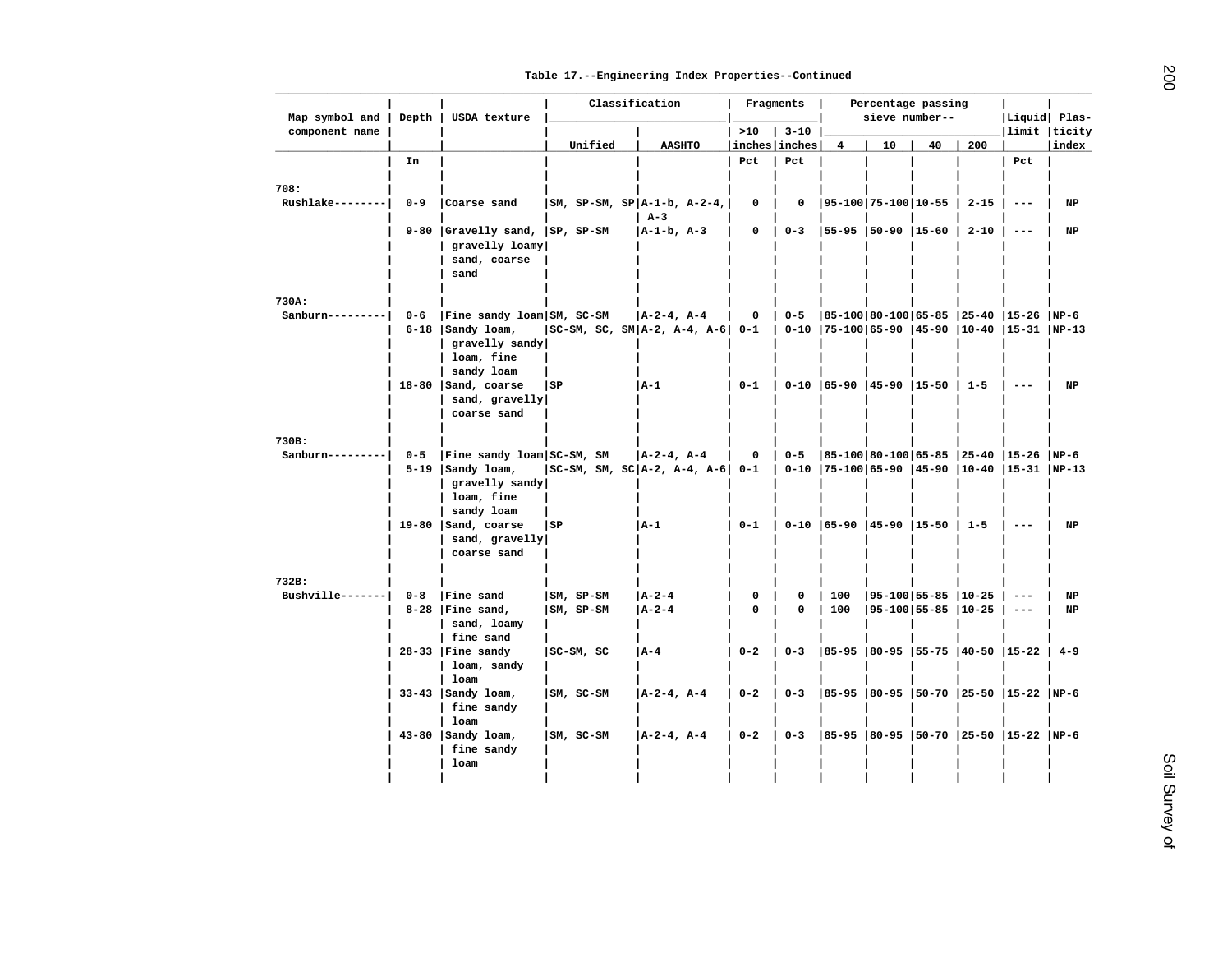|  |  | Table 17.--Engineering Index Properties--Continued |
|--|--|----------------------------------------------------|

| Map symbol and              | Depth         | USDA texture                       | Classification                 |                |             | Fragments            |                              | Percentage passing<br>sieve number-- |         |                     | Liquid Plas- |         |
|-----------------------------|---------------|------------------------------------|--------------------------------|----------------|-------------|----------------------|------------------------------|--------------------------------------|---------|---------------------|--------------|---------|
| component name              |               |                                    |                                |                | >10         | $3 - 10$             |                              |                                      |         |                     | limit ticity |         |
|                             | In            |                                    | Unified                        | <b>AASHTO</b>  | Pct         | inches inches<br>Pct | $\overline{\mathbf{4}}$      | 10                                   | 40      | 200                 | Pct          | index   |
|                             |               |                                    |                                |                |             |                      |                              |                                      |         |                     |              |         |
| 768:                        |               |                                    |                                |                |             |                      |                              |                                      |         |                     |              |         |
| Mosford---------            |               | 0-12 Sandy loam                    | l sm                           | $ A-2-4, A-4 $ | 0           | $\mathbf 0$          | 100                          | $ 85-100 50-85 25-55$                |         |                     | $0-25$ NP-6  |         |
|                             |               | 12-16 $ $ Sandy loam,              | l sm                           | $ A-4, A-2-4 $ | $\mathbf 0$ | 0                    | 100                          | 85-100 55-85 25-55                   |         |                     | $0-25$ NP-6  |         |
|                             |               | coarse sandy                       |                                |                |             |                      |                              |                                      |         |                     |              |         |
|                             |               | loam, fine                         |                                |                |             |                      |                              |                                      |         |                     |              |         |
|                             |               | sandy loam<br>$16-21$ Coarse sand, | $ SP, SP-SM$                   | $ A-2-4, A-3 $ | $\mathbf 0$ | $\mathbf 0$          | 100                          | 85-100 45-65                         |         | $4 - 30$            | $0-20$ NP-4  |         |
|                             |               | sand, loamy                        |                                |                |             |                      |                              |                                      |         |                     |              |         |
|                             |               | sand                               |                                |                |             |                      |                              |                                      |         |                     |              |         |
|                             |               | 21-80 Coarse sand,                 | $ SP, SP-SM, SW A-1, A-3$      |                | 0           | 0                    | 95-100   50-100   45-75      |                                      |         | $4 - 15$            | $0-20$ NP-4  |         |
|                             |               | sand, gravelly                     |                                |                |             |                      |                              |                                      |         |                     |              |         |
|                             |               | coarse sand                        |                                |                |             |                      |                              |                                      |         |                     |              |         |
|                             |               |                                    |                                |                |             |                      |                              |                                      |         |                     |              |         |
| 771:<br>Elkriver, rarely    |               |                                    |                                |                |             |                      |                              |                                      |         |                     |              |         |
| $float------$               |               | 0-10   Fine sandy loam   ML, SM    |                                | A - 4          | $\mathbf 0$ | $\mathbf 0$          | 100                          | $ 85-100 50-95 30-65$                |         |                     | $0-25$ NP-4  |         |
|                             |               | $10-35$   Fine sandy               | SM, ML                         | $ A-4 $        | 0           | 0                    | 100                          | 85-100 65-95  35-75                  |         |                     | $0-30$  NP-6 |         |
|                             |               | loam, very                         |                                |                |             |                      |                              |                                      |         |                     |              |         |
|                             |               | fine sandy                         |                                |                |             |                      |                              |                                      |         |                     |              |         |
|                             |               | loam, loam                         |                                |                |             |                      |                              |                                      |         |                     |              |         |
|                             |               | 35-39 Very fine sandy ML, SM       |                                | $ A-4 $        | 0           | $\mathsf{o}\,$       | 100                          | 85-100 65-95 35-75                   |         |                     | $0-30$  NP-6 |         |
|                             |               | loam, fine<br>sandy loam,          |                                |                |             |                      |                              |                                      |         |                     |              |         |
|                             |               | loam                               |                                |                |             |                      |                              |                                      |         |                     |              |         |
|                             |               | $39-80$   Fine sand,               | $ SP, SP-SM, SM A-1-b, A-2-4,$ |                | 0           | 0                    | $ 95-100 65-100 40-75 $ 4-15 |                                      |         |                     | $0-20$ NP-4  |         |
|                             |               | sand, gravelly                     |                                | $A-3$          |             |                      |                              |                                      |         |                     |              |         |
|                             |               | sand                               |                                |                |             |                      |                              |                                      |         |                     |              |         |
| 799:                        |               |                                    |                                |                |             |                      |                              |                                      |         |                     |              |         |
| Seelyeville,                |               |                                    |                                |                |             |                      |                              |                                      |         |                     |              |         |
| frequently                  |               |                                    |                                |                |             |                      |                              |                                      |         |                     |              |         |
| $float------$               | $0-12$   Muck |                                    | PT]                            | $ A-8 $        | 0           | 0                    |                              | $---$                                |         |                     |              |         |
|                             |               | 12-80   Muck, mucky                | PT                             | A-8            | $\Omega$    | 0                    | $- - -$                      |                                      | ---     | --                  | $- - -$      | $---$   |
|                             |               | peat                               |                                |                |             |                      |                              |                                      |         |                     |              |         |
| Bowstring,                  |               |                                    |                                |                |             |                      |                              |                                      |         |                     |              |         |
| frequently                  |               |                                    |                                |                |             |                      |                              |                                      |         |                     |              |         |
| flooded--------  0-38  Muck |               |                                    | PT                             | <b>A-8</b>     | 0           | $\mathbf 0$          | ---                          | $- - -$                              |         |                     |              | $- - -$ |
|                             |               | 38-47 Stratified fine SP-SM, SM,   |                                | A-2            | $\mathbf 0$ | 0                    | 100                          | 100                                  |         | 50-85  10-35  15-20 |              | $NP-5$  |
|                             |               | sand to fine                       | $SC-SM$                        |                |             |                      |                              |                                      |         |                     |              |         |
|                             |               | sandy loam                         |                                |                |             |                      |                              |                                      |         |                     |              |         |
|                             | 47-80   Muck  |                                    | PT]                            | A-8            | 0           | 0                    |                              |                                      | $- - -$ | $---$               |              |         |
| 1013:                       |               |                                    |                                |                |             |                      |                              |                                      |         |                     |              |         |
| Pits.                       |               |                                    |                                |                |             |                      |                              |                                      |         |                     |              |         |
|                             |               |                                    |                                |                |             |                      |                              |                                      |         |                     |              |         |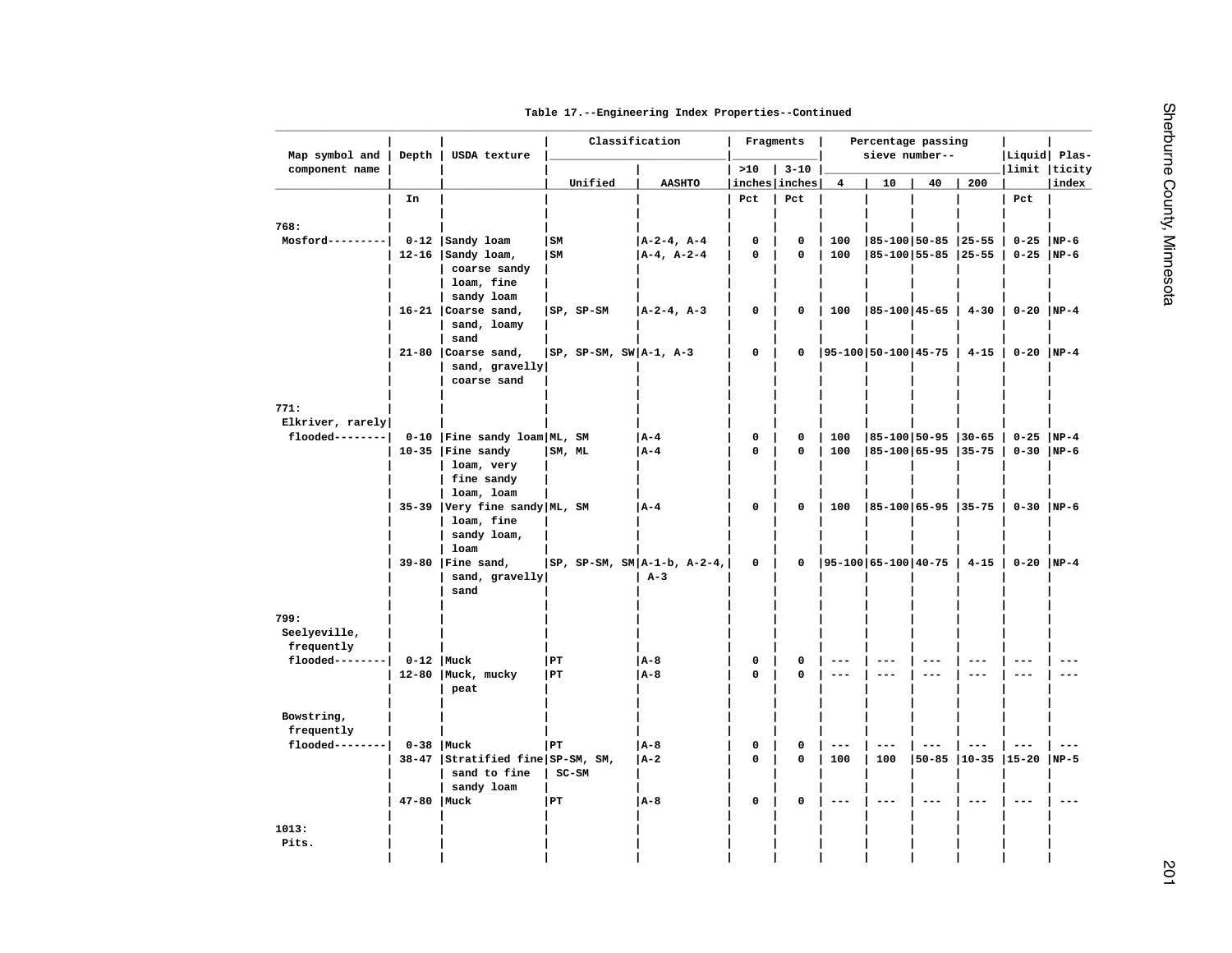| Map symbol and                        | Depth | USDA texture                                                                                          | Classification                  |              |                   |             | Fragments     |                               | Percentage passing<br>sieve number-- |                          |          | Liquid Plas-                             |             |
|---------------------------------------|-------|-------------------------------------------------------------------------------------------------------|---------------------------------|--------------|-------------------|-------------|---------------|-------------------------------|--------------------------------------|--------------------------|----------|------------------------------------------|-------------|
| component name                        |       |                                                                                                       |                                 |              |                   | >10         | $3 - 10$      |                               |                                      |                          |          | limit  ticity                            |             |
|                                       |       |                                                                                                       | Unified                         |              | <b>AASHTO</b>     |             | inches inches | 4                             | 10                                   | 40                       | 200      |                                          | index       |
|                                       | In    |                                                                                                       |                                 |              |                   | Pct         | Pct           |                               |                                      |                          |          | Pct                                      |             |
| 1015:<br>Udipsamments.                |       |                                                                                                       |                                 |              |                   |             |               |                               |                                      |                          |          |                                          |             |
| 1016:<br>Udorthents.                  |       |                                                                                                       |                                 |              |                   |             |               |                               |                                      |                          |          |                                          |             |
| 1028:<br>Udorthents.                  |       |                                                                                                       |                                 |              |                   |             |               |                               |                                      |                          |          |                                          |             |
| Pits, gravel.                         |       |                                                                                                       |                                 |              |                   |             |               |                               |                                      |                          |          |                                          |             |
|                                       |       |                                                                                                       |                                 |              |                   |             |               |                               |                                      |                          |          |                                          |             |
| 1109:<br>$Isanti-----$                |       | $0-16$ Loamy fine sand SM, SP-SM                                                                      |                                 | $ A-2, A-3 $ |                   | 0           | 0             | 100                           | 100                                  | $ 75-100 $ 5-35 $ 15-20$ |          |                                          | NP          |
|                                       |       | $16-23$ Fine sand,<br>sand, loamy<br>fine sand                                                        | SM, SP-SM                       | <b>JA-2</b>  |                   | 0           | 0             | 100                           | 100                                  | 85-100 10-35  15-20      |          |                                          | NP          |
|                                       |       | 23-80   Fine sand, sand $\vert$ SM, SP-SM                                                             |                                 | $ A-2, A-3 $ |                   | 0           | 0             | 100                           | 100                                  | $ 85-100 $ 9-35 $ 15-20$ |          |                                          | NP          |
| 1110:                                 |       |                                                                                                       |                                 |              |                   |             |               |                               |                                      |                          |          |                                          |             |
| Isan------------                      |       | $0-18$ Sandy loam                                                                                     | $ SC-SM, SM$                    | $ A-2 $      |                   | 0           | $\mathbf 0$   | $ 95-100 92-100 50-75 15-35 $ |                                      |                          |          | $0-30$ NP-7                              |             |
|                                       |       | $18-29$  Sand, loamy<br>sand                                                                          | $ SP-SM, SM$                    | $ A-2 $      |                   | $\mathbf 0$ | 0             | 95-100 92-100 50-75  10-30    |                                      |                          |          | $0-20$ NP-4                              |             |
|                                       |       | 29-80   Sand, coarse<br>sand                                                                          | SP, SM                          |              | $ A-1, A-2, A-3 $ | 0           | 0             | $ 85-100 85-100 35-70 $       |                                      |                          | $2 - 15$ | $0-20$  NP-4                             |             |
| 1223:                                 |       |                                                                                                       |                                 |              |                   |             |               |                               |                                      |                          |          |                                          |             |
| Sandberg--------  0-11   Loamy coarse |       | sand                                                                                                  | SP-SM, SM                       | $ A-1, A-2 $ |                   | 0           | $0 - 1$       | 85-100 80-95  40-75  10-25    |                                      |                          |          | $0-20$ NP-4                              |             |
|                                       |       | 11-35 Gravelly loamy                                                                                  | $ SP-SM, SP$                    |              | $ A-2, A-3, A-1 $ | $0 - 3$     | $0 - 5$       | 75-95  50-95  35-70           |                                      |                          | $4 - 25$ | $0-20$ NP-4                              |             |
|                                       |       | coarse sand,<br>gravelly<br>coarse sand,                                                              |                                 |              |                   |             |               |                               |                                      |                          |          |                                          |             |
|                                       |       | loamy sand<br>35-80 $ Gravelly coarse SP-SM, SP, SW A-1, A-2, A-3  0-3$<br>sand, coarse<br>sand, sand |                                 |              |                   |             | $0 - 5$       | $ 60-95 50-90 30-65$          |                                      |                          | $2 - 10$ | $0 - 15$                                 | $_{\rm NP}$ |
| $Arvilla-----$                        |       | $0-14$ Coarse sandy                                                                                   | SC-SM, SM, SC A-2, A-4, A-6     |              |                   | 0           | 0             |                               |                                      |                          |          | $ 95-100 90-100 50-80 20-45 15-30 NP-15$ |             |
|                                       |       | loam                                                                                                  |                                 |              |                   |             |               |                               |                                      |                          |          |                                          |             |
|                                       |       | $14-17$ Sandy loam,<br>loam, coarse                                                                   | $ SC-SM, SC, SM A-2, A-4, A-6 $ |              |                   | 0           | 0             |                               |                                      |                          |          | $ 90-100 85-100 50-80 20-45 15-40 NP-15$ |             |
|                                       |       | sandy loam                                                                                            |                                 |              |                   |             |               |                               |                                      |                          |          |                                          |             |
|                                       |       | 17-80 $ $ Gravelly coarse GP, SP-SM,<br>sand, coarse<br>sand, very                                    | SM, GP-GM                       |              | $ A-1, A-2, A-3 $ | 0           | 0             | 35-100 25-100 10-60           |                                      |                          | $0 - 15$ | $- -$                                    | NP          |
|                                       |       | gravelly                                                                                              |                                 |              |                   |             |               |                               |                                      |                          |          |                                          |             |
|                                       |       | coarse sand                                                                                           |                                 |              |                   |             |               |                               |                                      |                          |          |                                          |             |
|                                       |       |                                                                                                       |                                 |              |                   |             |               |                               |                                      |                          |          |                                          |             |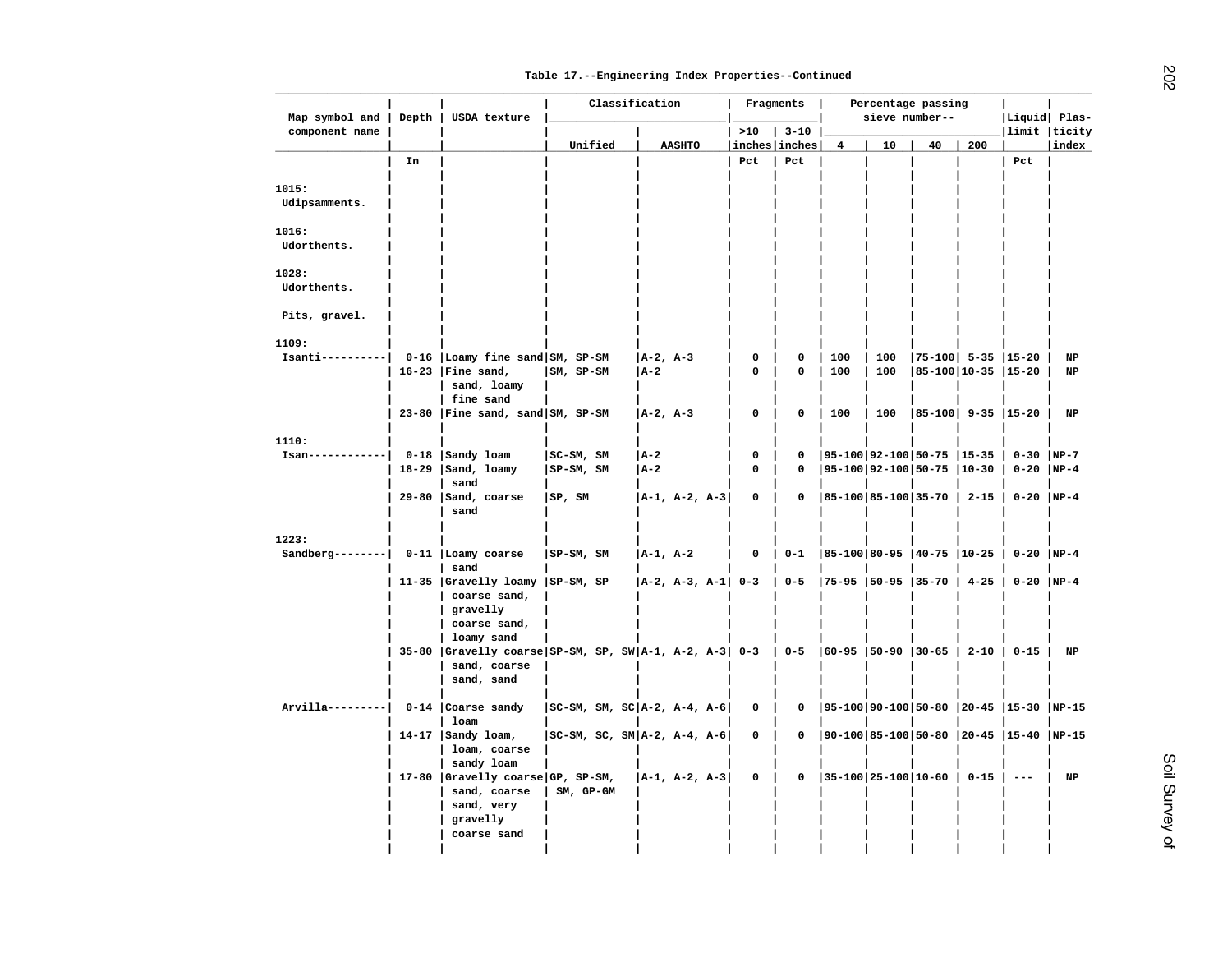| Table 17. -- Engineering Index Properties -- Continued |
|--------------------------------------------------------|
|--------------------------------------------------------|

| Map symbol and   | Depth | USDA texture                             | Classification               |                                |                      | Fragments               |                               | Percentage passing<br>sieve number--        |    |              | Liquid Plas-                               |             |
|------------------|-------|------------------------------------------|------------------------------|--------------------------------|----------------------|-------------------------|-------------------------------|---------------------------------------------|----|--------------|--------------------------------------------|-------------|
| component name   |       |                                          |                              |                                | >10                  | $3 - 10$                |                               |                                             |    |              | limit  ticity                              |             |
|                  | In    |                                          | Unified                      | <b>AASHTO</b>                  | inches inches<br>Pct | Pct                     | $\overline{4}$                | 10                                          | 40 | 200          | Pct                                        | index       |
|                  |       |                                          |                              |                                |                      |                         |                               |                                             |    |              |                                            |             |
| 1224:            |       |                                          |                              |                                |                      |                         |                               |                                             |    |              |                                            |             |
| $Hubbard-----$   |       | 0-11   Loamy coarse                      | $ SM, SP-SM$                 | A-2                            | 0                    | 0                       | 98-100 95-100 50-80  10-25    |                                             |    |              | $0-20$  NP-4                               |             |
|                  |       | sand                                     |                              |                                |                      |                         |                               |                                             |    |              |                                            |             |
|                  |       | 11-27   Sand, coarse                     | $ SP-SM $                    | $ A-1, A-2-4,$                 | 0                    | $\mathbf 0$             | 98-100 95-100 25-75           |                                             |    | $5 - 12$     | $0-20$ NP-4                                |             |
|                  |       | sand, loamy<br>sand                      |                              | $A-3$                          |                      |                         |                               |                                             |    |              |                                            |             |
|                  |       | 27-80   Sand, coarse                     | SW, SP                       | A-1, A-2, A-3                  | 0                    | $\mathbf 0$             | 95-100   85-100   20-70       |                                             |    | $2 - 5$      | $0 - 15$                                   | $_{\rm NP}$ |
|                  |       | sand                                     |                              |                                |                      |                         |                               |                                             |    |              |                                            |             |
|                  |       |                                          |                              |                                |                      |                         |                               |                                             |    |              |                                            |             |
| $Verndale------$ |       | 0-10 Coarse sandy                        | SM                           | $ A-2, A-4 $                   | 0                    | 0                       | 100                           | $ 85-100 60-85 25-45 $                      |    |              | $0-20$ NP-6                                |             |
|                  |       | loam                                     |                              |                                |                      |                         |                               |                                             |    |              |                                            |             |
|                  |       | $10-16$ Coarse sandy<br>loam, fine       | $ SC-SM, SM$                 | $ A-2-4, A-4 $                 | 0                    | $\mathbf 0$             |                               |                                             |    |              | $ 98-100 85-100 60-85 25-45 15-30 4-7$     |             |
|                  |       | sandy loam,                              |                              |                                |                      |                         |                               |                                             |    |              |                                            |             |
|                  |       | loam                                     |                              |                                |                      |                         |                               |                                             |    |              |                                            |             |
|                  |       | $16-45$  Sand, coarse                    | SM,SW                        | $ A-2-4, A-3 $                 | 0                    | $\mathbf 0$             | $ 98-100 85-100 50-65$        |                                             |    | $4 - 20$     | $  0-20   NP-4$                            |             |
|                  |       | sand, loamy                              |                              |                                |                      |                         |                               |                                             |    |              |                                            |             |
|                  |       | coarse sand<br>45-80 Sand, coarse        | $ SP-SM, SW, SP A-3, A-1-b,$ |                                | 0                    | 0                       |                               |                                             |    |              | $ 96-100 75-100 45-60$   3-10   0-20  NP-4 |             |
|                  |       | sand                                     |                              | $A - 2 - 4$                    |                      |                         |                               |                                             |    |              |                                            |             |
|                  |       |                                          |                              |                                |                      |                         |                               |                                             |    |              |                                            |             |
| 1231:            |       |                                          |                              |                                |                      |                         |                               |                                             |    |              |                                            |             |
| $Hubbard-----$   |       | 0-13 Loamy sand                          | $ SP-SM, SM$                 | A-2                            | 0                    | $\Omega$                | $ 98-100 95-100 50-80 10-25 $ |                                             |    |              | $0 - 20$ NP-4                              |             |
|                  |       | 13-19   Sand, coarse<br>sand, loamy      | $ SP-SM$                     | $ A-1, A-2-4,$<br>$A-3$        | 0                    | $\mathbf 0$             | 98-100 95-100 25-75           |                                             |    | $  5 - 12  $ | $0-20$  NP-4                               |             |
|                  |       | sand                                     |                              |                                |                      |                         |                               |                                             |    |              |                                            |             |
|                  |       | 19-80 $ $ Sand, coarse                   | SW, SP                       | A-1, A-2, A-3                  | 0                    | $\mathbf 0$             | $ 95-100 85-100 20-70$        |                                             |    | $2 - 5$      | $0 - 15$                                   | NP          |
|                  |       | sand                                     |                              |                                |                      |                         |                               |                                             |    |              |                                            |             |
|                  |       |                                          |                              |                                |                      |                         |                               |                                             |    |              |                                            |             |
| $Mostord-------$ |       | 0-13 Sandy loam<br>13-16 $ $ Sandy loam, | SM<br>l sm                   | $ A-2-4, A-4 $<br>$A-4, A-2-4$ | 0<br>0               | $\mathbf 0$<br>$\Omega$ | 100<br>100                    | 85-100 50-85  25-55<br> 85-100 55-85  25-55 |    |              | $0 - 25$ NP-6<br>$0-25$ NP-6               |             |
|                  |       | coarse sandy                             |                              |                                |                      |                         |                               |                                             |    |              |                                            |             |
|                  |       | loam, fine                               |                              |                                |                      |                         |                               |                                             |    |              |                                            |             |
|                  |       | sandy loam                               |                              |                                |                      |                         |                               |                                             |    |              |                                            |             |
|                  |       | $16-35$ Coarse sand,                     | $ SP-SM, SP$                 | $ A-2-4, A-3 $                 | 0                    | $\mathbf 0$             | 100                           | $ 85 - 100 45 - 65 $                        |    | $4 - 30$     | $0-20$ NP-4                                |             |
|                  |       | sand, loamy<br>sand                      |                              |                                |                      |                         |                               |                                             |    |              |                                            |             |
|                  |       | $35-80$ Coarse sand,                     | $ SP, SP-SM, SW A-1, A-3$    |                                | 0                    | $\mathbf 0$             | $ 95-100 50-100 45-75 $       |                                             |    | $4 - 15$     | $0-20$ NP-4                                |             |
|                  |       | sand, gravelly                           |                              |                                |                      |                         |                               |                                             |    |              |                                            |             |
|                  |       | coarse sand                              |                              |                                |                      |                         |                               |                                             |    |              |                                            |             |
|                  |       |                                          |                              |                                |                      |                         |                               |                                             |    |              |                                            |             |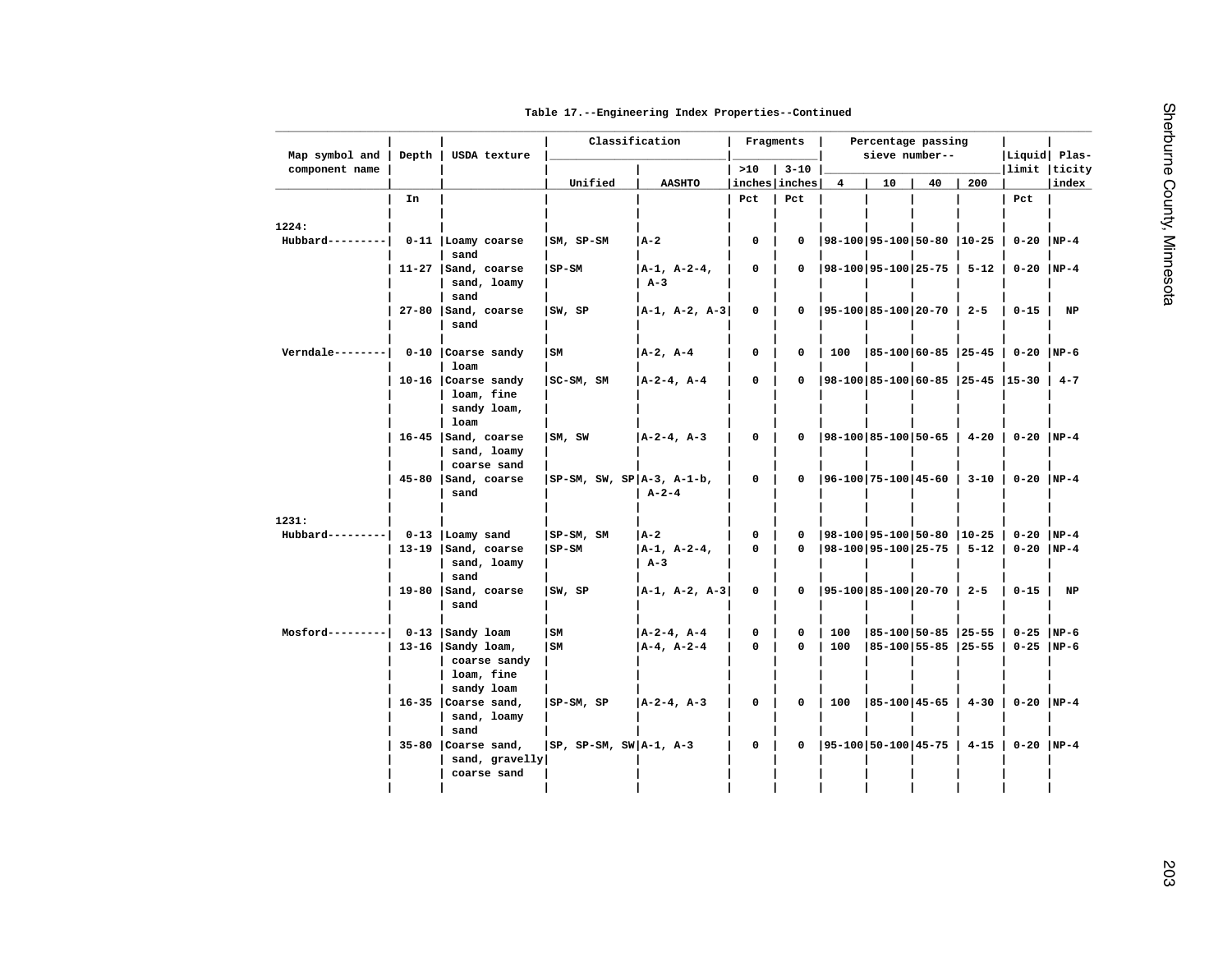| Map symbol and               | Depth   | USDA texture                  | Classification                      |               |               | Fragments |                                    | Percentage passing<br>sieve number-- |          |          | Liquid Plas-                                                                                                                                                                                                                                                                                                                                                                                 |        |
|------------------------------|---------|-------------------------------|-------------------------------------|---------------|---------------|-----------|------------------------------------|--------------------------------------|----------|----------|----------------------------------------------------------------------------------------------------------------------------------------------------------------------------------------------------------------------------------------------------------------------------------------------------------------------------------------------------------------------------------------------|--------|
| component name               |         |                               |                                     |               | >10           | $3 - 10$  |                                    |                                      |          |          | limit ticity                                                                                                                                                                                                                                                                                                                                                                                 |        |
|                              |         |                               | Unified                             | <b>AASHTO</b> | inches inches |           | 4                                  | 10                                   | 40       | 200      |                                                                                                                                                                                                                                                                                                                                                                                              | index  |
|                              | In      |                               |                                     |               | Pct           | Pct       |                                    |                                      |          |          | Pct                                                                                                                                                                                                                                                                                                                                                                                          |        |
|                              |         |                               |                                     |               |               |           |                                    |                                      |          |          |                                                                                                                                                                                                                                                                                                                                                                                              |        |
| 1253B:                       |         |                               |                                     |               |               |           |                                    |                                      |          |          |                                                                                                                                                                                                                                                                                                                                                                                              |        |
| Stonelake-------             | $0 - 4$ | Gravelly loamy                | SM, SP                              | A-1, A-2-4    | $\mathbf 0$   |           |                                    |                                      |          |          | 0-10   55-90   55-70   10-60   0-35   15-20   NP-4                                                                                                                                                                                                                                                                                                                                           |        |
|                              |         | sand                          |                                     |               |               |           |                                    |                                      |          |          |                                                                                                                                                                                                                                                                                                                                                                                              |        |
|                              |         | 4-11 Very gravelly            | SW, SP, GW,                         | $ A-1 $       | $\mathbf 0$   |           | $0-10$   35-75   15-45   10-30     |                                      |          | $0 - 10$ | $\qquad \qquad - -$                                                                                                                                                                                                                                                                                                                                                                          | $NP-4$ |
|                              |         | coarse sand,                  | GP                                  |               |               |           |                                    |                                      |          |          |                                                                                                                                                                                                                                                                                                                                                                                              |        |
|                              |         | gravelly                      |                                     |               |               |           |                                    |                                      |          |          |                                                                                                                                                                                                                                                                                                                                                                                              |        |
|                              |         | coarse sand,                  |                                     |               |               |           |                                    |                                      |          |          |                                                                                                                                                                                                                                                                                                                                                                                              |        |
|                              |         | gravelly loamy                |                                     |               |               |           |                                    |                                      |          |          |                                                                                                                                                                                                                                                                                                                                                                                              |        |
|                              |         | coarse sand                   |                                     |               |               |           |                                    |                                      |          |          |                                                                                                                                                                                                                                                                                                                                                                                              |        |
|                              |         | $11-24$ Very gravelly         | SP, GW, GP,                         | A-1           | 0             |           | $0-10$   20-60   15-45   5-25      |                                      |          | $0 - 5$  | $0-25$  NP-7                                                                                                                                                                                                                                                                                                                                                                                 |        |
|                              |         | coarse sand,                  | SW                                  |               |               |           |                                    |                                      |          |          |                                                                                                                                                                                                                                                                                                                                                                                              |        |
|                              |         | very gravelly<br>loamy coarse |                                     |               |               |           |                                    |                                      |          |          |                                                                                                                                                                                                                                                                                                                                                                                              |        |
|                              |         | sand                          |                                     |               |               |           |                                    |                                      |          |          |                                                                                                                                                                                                                                                                                                                                                                                              |        |
|                              |         | 24-80 Very gravelly           | GP, SP, SW,                         | A-1           | 0             |           | $0-10$   20-85   15-85   5-25      |                                      |          | $0 - 10$ | $\frac{1}{2} \frac{1}{2} \frac{1}{2} \frac{1}{2} \frac{1}{2} \frac{1}{2} \frac{1}{2} \frac{1}{2} \frac{1}{2} \frac{1}{2} \frac{1}{2} \frac{1}{2} \frac{1}{2} \frac{1}{2} \frac{1}{2} \frac{1}{2} \frac{1}{2} \frac{1}{2} \frac{1}{2} \frac{1}{2} \frac{1}{2} \frac{1}{2} \frac{1}{2} \frac{1}{2} \frac{1}{2} \frac{1}{2} \frac{1}{2} \frac{1}{2} \frac{1}{2} \frac{1}{2} \frac{1}{2} \frac{$ | NP     |
|                              |         | coarse sand,                  | GW                                  |               |               |           |                                    |                                      |          |          |                                                                                                                                                                                                                                                                                                                                                                                              |        |
|                              |         | gravelly sand,                |                                     |               |               |           |                                    |                                      |          |          |                                                                                                                                                                                                                                                                                                                                                                                              |        |
|                              |         | coarse sand                   |                                     |               |               |           |                                    |                                      |          |          |                                                                                                                                                                                                                                                                                                                                                                                              |        |
|                              |         |                               |                                     |               |               |           |                                    |                                      |          |          |                                                                                                                                                                                                                                                                                                                                                                                              |        |
| $Sanhurn------$              | $0 - 5$ | Sandy loam                    | SC-SM, SM                           | A-2-4, A-4    | $\mathbf 0$   | $0 - 5$   |                                    |                                      |          |          | 85-100 80-100 65-85  25-40  15-26  NP-6                                                                                                                                                                                                                                                                                                                                                      |        |
|                              |         | $5-20$   Sandy loam,          | $ SM, SC-SM, SC A-2, A-4, A-6  0-1$ |               |               |           |                                    |                                      |          |          | 0-10  75-100 65-90  45-90  10-40  15-31  NP-13                                                                                                                                                                                                                                                                                                                                               |        |
|                              |         | gravelly sandy                |                                     |               |               |           |                                    |                                      |          |          |                                                                                                                                                                                                                                                                                                                                                                                              |        |
|                              |         | loam, fine                    |                                     |               |               |           |                                    |                                      |          |          |                                                                                                                                                                                                                                                                                                                                                                                              |        |
|                              |         | sandy loam                    |                                     |               |               |           |                                    |                                      |          |          |                                                                                                                                                                                                                                                                                                                                                                                              |        |
|                              |         | $20-80$  Sand, coarse         | l SP                                | $ A-1 $       | $0 - 1$       |           | 0-10   65-90   45-90   15-50   1-5 |                                      |          |          |                                                                                                                                                                                                                                                                                                                                                                                              | NP     |
|                              |         | sand, gravelly                |                                     |               |               |           |                                    |                                      |          |          |                                                                                                                                                                                                                                                                                                                                                                                              |        |
|                              |         | coarse sand                   |                                     |               |               |           |                                    |                                      |          |          |                                                                                                                                                                                                                                                                                                                                                                                              |        |
|                              |         |                               |                                     |               |               |           |                                    |                                      |          |          |                                                                                                                                                                                                                                                                                                                                                                                              |        |
| 1253C:<br>$Stone lake------$ | $0 - 5$ | Gravelly loamy                | SM, SP                              | A-1, A-2-4    | 0             |           | $0-10$   55-90   55-70   10-60     |                                      |          |          | $0 - 35$   15-20                                                                                                                                                                                                                                                                                                                                                                             | $NP-4$ |
|                              |         | coarse sand                   |                                     |               |               |           |                                    |                                      |          |          |                                                                                                                                                                                                                                                                                                                                                                                              |        |
|                              |         | 5-16 Very gravelly            | SW, SP, GW,                         | $ A-1 $       | 0             |           | $0-10$   20-60   15-45             |                                      | $5 - 25$ | $0 - 5$  | $0-25$  NP-7                                                                                                                                                                                                                                                                                                                                                                                 |        |
|                              |         | coarse sand,                  | GP                                  |               |               |           |                                    |                                      |          |          |                                                                                                                                                                                                                                                                                                                                                                                              |        |
|                              |         | very gravelly                 |                                     |               |               |           |                                    |                                      |          |          |                                                                                                                                                                                                                                                                                                                                                                                              |        |
|                              |         | loamy coarse                  |                                     |               |               |           |                                    |                                      |          |          |                                                                                                                                                                                                                                                                                                                                                                                              |        |
|                              |         | sand                          |                                     |               |               |           |                                    |                                      |          |          |                                                                                                                                                                                                                                                                                                                                                                                              |        |
|                              |         | 16-80 Very gravelly           | SW, SP, GP,                         | $ A-1 $       | 0             |           | $0-10$   20-85   15-85             |                                      | $5 - 25$ | $0 - 10$ |                                                                                                                                                                                                                                                                                                                                                                                              | NP     |
|                              |         | coarse sand,                  | GW                                  |               |               |           |                                    |                                      |          |          |                                                                                                                                                                                                                                                                                                                                                                                              |        |
|                              |         | gravelly                      |                                     |               |               |           |                                    |                                      |          |          |                                                                                                                                                                                                                                                                                                                                                                                              |        |
|                              |         | coarse sand,                  |                                     |               |               |           |                                    |                                      |          |          |                                                                                                                                                                                                                                                                                                                                                                                              |        |
|                              |         | coarse sand                   |                                     |               |               |           |                                    |                                      |          |          |                                                                                                                                                                                                                                                                                                                                                                                              |        |
|                              |         |                               |                                     |               |               |           |                                    |                                      |          |          |                                                                                                                                                                                                                                                                                                                                                                                              |        |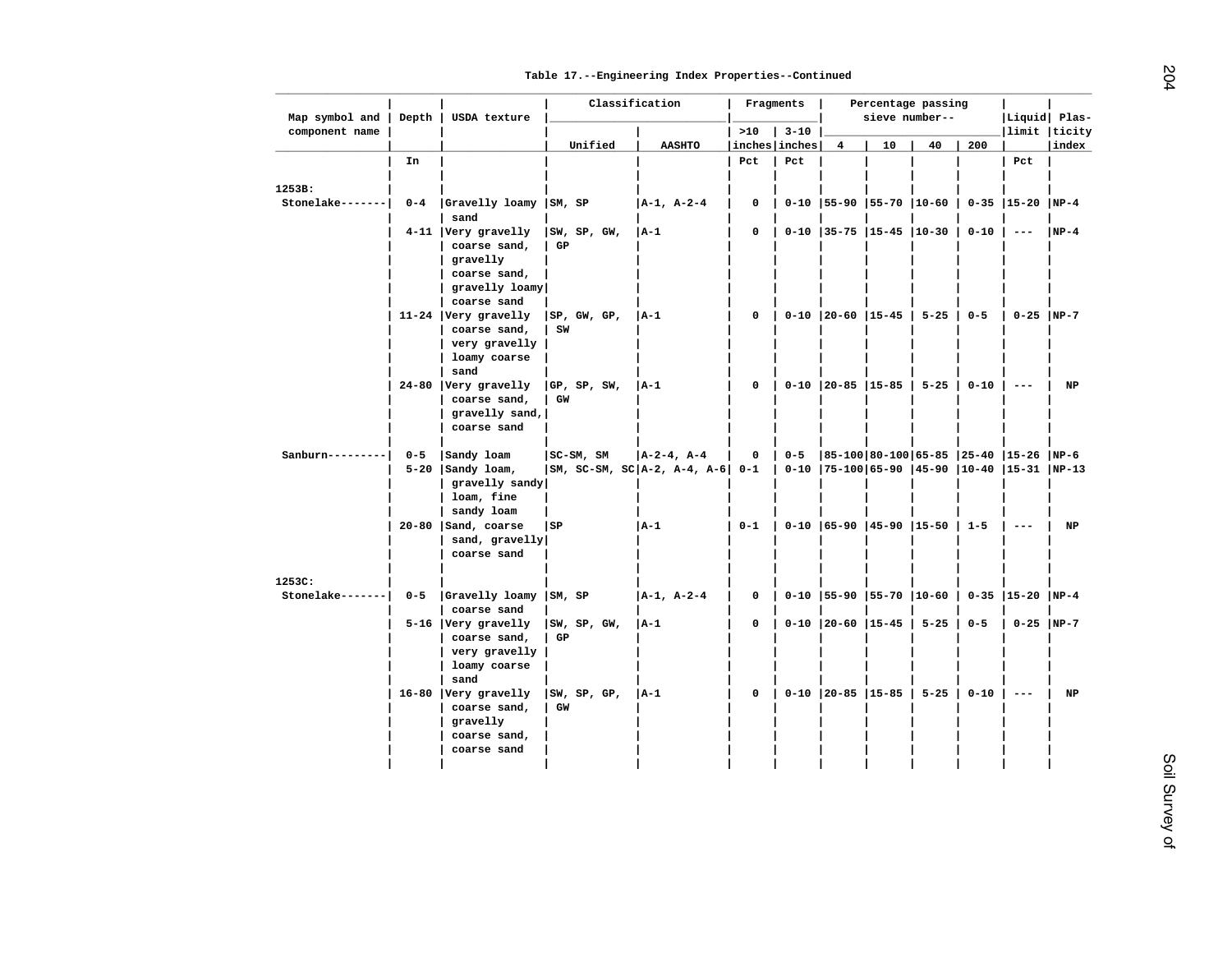| Table 17. -- Engineering Index Properties -- Continued |
|--------------------------------------------------------|
|--------------------------------------------------------|

| Map symbol and           | Depth   | USDA texture                           |        | Classification |                                                       |                | Fragments |                                   | Percentage passing<br>sieve number-- |          |          | Liquid Plas-                                          |        |
|--------------------------|---------|----------------------------------------|--------|----------------|-------------------------------------------------------|----------------|-----------|-----------------------------------|--------------------------------------|----------|----------|-------------------------------------------------------|--------|
| component name           |         |                                        |        |                |                                                       | >10            | $3 - 10$  |                                   |                                      |          |          | limit ticity                                          |        |
|                          |         |                                        |        | Unified        | <b>AASHTO</b>                                         | inches inches  |           | 4                                 | 10                                   | 40       | 200      |                                                       | index  |
|                          | In      |                                        |        |                |                                                       | Pct            | Pct       |                                   |                                      |          |          | Pct                                                   |        |
|                          |         |                                        |        |                |                                                       |                |           |                                   |                                      |          |          |                                                       |        |
| 1253C:                   |         |                                        |        |                |                                                       |                |           |                                   |                                      |          |          | 85-100 80-100 65-85  25-40  15-26  NP-6               |        |
| $Sanhurn------$          | $0 - 8$ | Sandy loam<br>$8-17$   Sandy loam,     |        | $ SM, SC-SM$   | $ A-2-4, A-4 $<br>$ SM, SC-SM, SC A-2, A-4, A-6  0-1$ | 0              | $0 - 5$   |                                   |                                      |          |          | 0-10  75-100   65-90   45-90   10-40   15-31   NP-13  |        |
|                          |         | gravelly sandy                         |        |                |                                                       |                |           |                                   |                                      |          |          |                                                       |        |
|                          |         | loam, fine                             |        |                |                                                       |                |           |                                   |                                      |          |          |                                                       |        |
|                          |         | sandy loam                             |        |                |                                                       |                |           |                                   |                                      |          |          |                                                       |        |
|                          |         | 17-80   Sand, coarse                   | SP     |                | A-1                                                   | $0 - 1$        |           | $0-10$ $ 65-90$ $ 45-90$ $ 15-50$ |                                      |          | $1 - 5$  | $- - -$                                               | NP     |
|                          |         | sand, gravelly                         |        |                |                                                       |                |           |                                   |                                      |          |          |                                                       |        |
|                          |         | coarse sand                            |        |                |                                                       |                |           |                                   |                                      |          |          |                                                       |        |
|                          |         |                                        |        |                |                                                       |                |           |                                   |                                      |          |          |                                                       |        |
| 1253E:                   |         |                                        |        |                |                                                       |                |           |                                   |                                      |          |          |                                                       |        |
| Stonelake-------         | $0 - 2$ | Loamy coarse                           | SM, SP |                | A-1, A-2-4                                            | 0              | 0         | $ 80-100 75-85 10-60 $            |                                      |          |          | $0-35$  15-20  NP-4                                   |        |
|                          |         | sand                                   |        |                |                                                       |                |           |                                   |                                      |          |          |                                                       |        |
|                          | $2 - 8$ | Very gravelly                          |        | GP, GW, SW,    | $ A-1 $                                               | 0              |           | $0-10$ 35-75 15-45 10-30          |                                      |          | $0 - 10$ | $- - -$                                               | $NP-4$ |
|                          |         | coarse sand,                           | SP     |                |                                                       |                |           |                                   |                                      |          |          |                                                       |        |
|                          |         | gravelly                               |        |                |                                                       |                |           |                                   |                                      |          |          |                                                       |        |
|                          |         | coarse sand,                           |        |                |                                                       |                |           |                                   |                                      |          |          |                                                       |        |
|                          |         | very gravelly                          |        |                |                                                       |                |           |                                   |                                      |          |          |                                                       |        |
|                          |         | loamy coarse<br>sand                   |        |                |                                                       |                |           |                                   |                                      |          |          |                                                       |        |
|                          |         | 8-16 Very gravelly                     |        | SW, GP, GW,    | A-1                                                   | $\mathsf{o}\,$ |           | $0-10$   20-60   15-45            |                                      | $5 - 25$ | $0 - 5$  | $0-25$ NP-7                                           |        |
|                          |         | coarse sand,                           | SP     |                |                                                       |                |           |                                   |                                      |          |          |                                                       |        |
|                          |         | very gravelly                          |        |                |                                                       |                |           |                                   |                                      |          |          |                                                       |        |
|                          |         | loamy coarse                           |        |                |                                                       |                |           |                                   |                                      |          |          |                                                       |        |
|                          |         | sand                                   |        |                |                                                       |                |           |                                   |                                      |          |          |                                                       |        |
|                          |         | 16-80 Very gravelly                    |        | SP, SW, GW,    | A-1                                                   | 0              |           | $0-10$   20-85   15-85   5-25     |                                      |          | $0 - 10$ | $\frac{1}{2}$                                         | NP     |
|                          |         | coarse sand,                           | GP     |                |                                                       |                |           |                                   |                                      |          |          |                                                       |        |
|                          |         | gravelly                               |        |                |                                                       |                |           |                                   |                                      |          |          |                                                       |        |
|                          |         | coarse sand,                           |        |                |                                                       |                |           |                                   |                                      |          |          |                                                       |        |
|                          |         | coarse sand                            |        |                |                                                       |                |           |                                   |                                      |          |          |                                                       |        |
|                          |         |                                        |        |                |                                                       |                |           |                                   |                                      |          |          |                                                       |        |
| Sanburn--------- $ $ 0-5 |         | Sandy loam                             |        | SM, SC-SM      | $ A-2-4, A-4 $                                        | 0              | $0 - 5$   |                                   |                                      |          |          | 85-100 80-100 65-85  25-40  15-26  NP-6               |        |
|                          |         | $5-14$   Sandy loam,                   |        |                | $ SC, SC-SM, SM A-2, A-4, A-6  0-1$                   |                |           |                                   |                                      |          |          | 0-10   75-100   65-90   45-90   10-40   15-31   NP-13 |        |
|                          |         | gravelly sandy                         |        |                |                                                       |                |           |                                   |                                      |          |          |                                                       |        |
|                          |         | loam, fine                             |        |                |                                                       |                |           |                                   |                                      |          |          |                                                       |        |
|                          |         | sandy loam                             |        |                | A-1                                                   | $0 - 1$        |           |                                   |                                      |          |          |                                                       |        |
|                          |         | 14-80   Sand, coarse<br>sand, gravelly | SP     |                |                                                       |                |           | $0-10$  65-90  45-90  15-50       |                                      |          | $1 - 5$  |                                                       | NP     |
|                          |         | coarse sand                            |        |                |                                                       |                |           |                                   |                                      |          |          |                                                       |        |
|                          |         |                                        |        |                |                                                       |                |           |                                   |                                      |          |          |                                                       |        |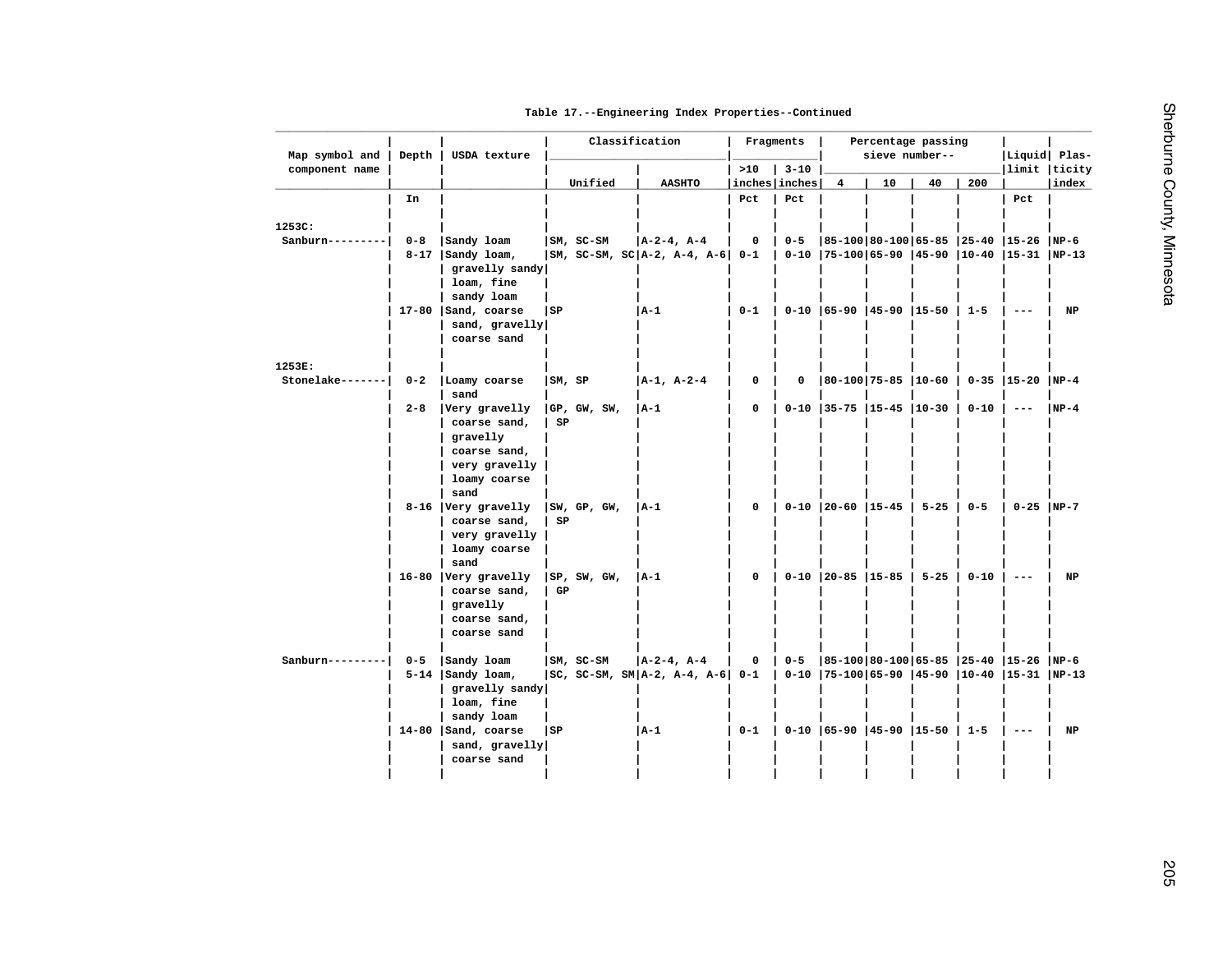| Map symbol and     | Depth   | USDA texture                    | Classification                                     |                |                      | Fragments      |                         | Percentage passing<br>sieve number-- |                           |          | Liquid Plas-                      |        |
|--------------------|---------|---------------------------------|----------------------------------------------------|----------------|----------------------|----------------|-------------------------|--------------------------------------|---------------------------|----------|-----------------------------------|--------|
| component name     |         |                                 | Unified                                            | <b>AASHTO</b>  | >10<br>inches inches | $3 - 10$       | $\overline{\mathbf{4}}$ | 10                                   | 40                        | 200      | limit ticity                      | index  |
|                    | In      |                                 |                                                    |                | Pct                  | Pct            |                         |                                      |                           |          | Pct                               |        |
|                    |         |                                 |                                                    |                |                      |                |                         |                                      |                           |          |                                   |        |
| 1254:              |         |                                 |                                                    |                |                      |                |                         |                                      |                           |          |                                   |        |
| $Ricelake------$   | $0 - 9$ | Fine sandy loam SM              |                                                    | $ A-4 $        | $\mathbf 0$          | $\mathbf 0$    | 100                     | $ 95-100 70-85 40-55$                |                           |          | $0 - 28$                          | $NP-9$ |
|                    |         | 9-27 Loamy fine                 | l sm                                               | $ A-2 $        | $\mathbf 0$          | 0              | 100                     | $ 95-100 55-95 30-75$                |                           |          | $\sim$ $\sim$ $\sim$              | $NP-4$ |
|                    |         | sand, fine                      |                                                    |                |                      |                |                         |                                      |                           |          |                                   |        |
|                    |         | sand, loamy                     |                                                    |                |                      |                |                         |                                      |                           |          |                                   |        |
|                    |         | sand                            |                                                    |                |                      |                |                         |                                      |                           |          |                                   |        |
|                    |         | $27-48$   Fine sandy            | CL-ML, ML,                                         | $ A-2-4, A-4 $ | $\mathbf 0$          | $\mathbf 0$    | 100                     | $ 95-100 60-95 30-75$                |                           |          | $0-28$  NP-9                      |        |
|                    |         | loam, sandy<br>loam, loam       | SC-SM, SM                                          |                |                      |                |                         |                                      |                           |          |                                   |        |
|                    |         | 48-80 Clay loam, loam CL        |                                                    | $A-4$ , $A-6$  | 0                    | 0              | 100                     |                                      |                           |          | 85-95  75-90  55-70  28-40   9-20 |        |
|                    |         |                                 |                                                    |                |                      |                |                         |                                      |                           |          |                                   |        |
| 1255:              |         |                                 |                                                    |                |                      |                |                         |                                      |                           |          |                                   |        |
| Elkriver,          |         |                                 |                                                    |                |                      |                |                         |                                      |                           |          |                                   |        |
| occasionally       |         |                                 |                                                    |                |                      |                |                         |                                      |                           |          |                                   |        |
| $f$ looded-------- |         | 0-10   Fine sandy loam   ML, SM |                                                    | $ A-4 $        | 0                    | $\mathbf 0$    | 100                     | $ 85 - 100 50 - 95 30 - 65$          |                           |          | $0-25$ NP-4                       |        |
|                    |         | $10-26$   Fine sandy            | ML, SM                                             | A - 4          | $\Omega$             | $\mathbf 0$    | 100                     | $ 85-100 65-95 35-75$                |                           |          | $0-30$  NP-6                      |        |
|                    |         | loam, very<br>fine sandy        |                                                    |                |                      |                |                         |                                      |                           |          |                                   |        |
|                    |         | loam, loam                      |                                                    |                |                      |                |                         |                                      |                           |          |                                   |        |
|                    |         | 26-32 Very fine sandy ML, SM    |                                                    | l A-4          | 0                    | $\mathbf 0$    | 100                     | $ 85-100 65-95 35-75 $               |                           |          | $0-30$ NP-6                       |        |
|                    |         | loam, fine                      |                                                    |                |                      |                |                         |                                      |                           |          |                                   |        |
|                    |         | sandy loam,                     |                                                    |                |                      |                |                         |                                      |                           |          |                                   |        |
|                    |         | loam                            |                                                    |                |                      |                |                         |                                      |                           |          |                                   |        |
|                    |         | 32-80 Loamy fine                | $ SP, SM, SP-SM A-1-b, A-2-4,$                     |                | $\mathsf{o}\,$       | 0              | $ 95-100 65-100 35-70 $ |                                      |                           | $4 - 15$ | $0-20$ NP-4                       |        |
|                    |         | sand, sand,                     |                                                    | $A-3$          |                      |                |                         |                                      |                           |          |                                   |        |
|                    |         | gravelly sand                   |                                                    |                |                      |                |                         |                                      |                           |          |                                   |        |
| 1256:              |         |                                 |                                                    |                |                      |                |                         |                                      |                           |          |                                   |        |
| $Cantlin------$    | $0 - 8$ | Loamy fine sand SM              |                                                    | $ A-2 $        | 0                    | $\mathsf{o}\,$ | 100                     | 100                                  | $ 95-100 15-30 15-20$     |          |                                   | NP     |
|                    |         | $8-22$   Fine sand,             | SM, SP-SM                                          | A-2            | $\mathbf 0$          | 0              | 100                     | 100                                  | $ 95-100 12-25 15-20$     |          |                                   | NP     |
|                    |         | loamy fine                      |                                                    |                |                      |                |                         |                                      |                           |          |                                   |        |
|                    |         | sand                            |                                                    |                |                      |                |                         |                                      |                           |          |                                   |        |
|                    |         |                                 | 22-80   Fine sand, sand   SM, SP, SP-SM   A-2, A-3 |                | $\mathbf 0$          | 0              | 100                     | 100                                  | $ 90-100 $ 2-20 $ 15-20 $ |          |                                   | NP     |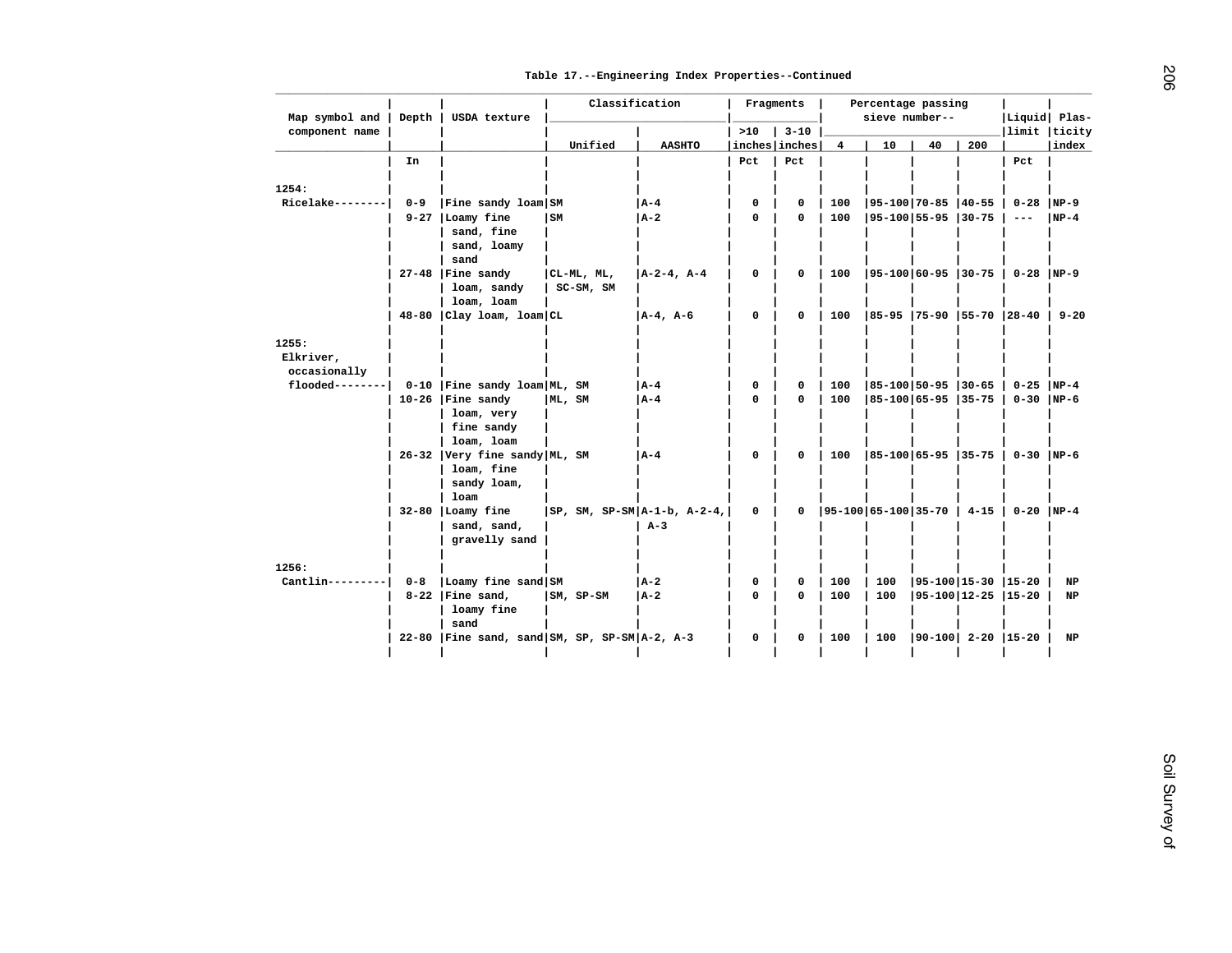|  |  |  |  | Table 17. -- Engineering Index Properties -- Continued |
|--|--|--|--|--------------------------------------------------------|
|--|--|--|--|--------------------------------------------------------|

| >10<br>$3 - 10$<br>limit  ticity<br>Unified<br><b>AASHTO</b><br>inches inches<br>10<br>40<br>200<br>index<br>$\overline{4}$<br>Pct<br>Pct<br>In<br>Pct<br>0-11   Fine sandy loam   ML, SM<br>  A – 4<br>0<br>$ 85-100 50-95 30-65 $<br>$0-25$ NP-4<br>0<br>100<br>  A – 4<br>$\Omega$<br>$\Omega$<br>85-100 65-95 35-75<br>$0-30$  NP-6<br>11-20   Fine sandy<br>SM, ML<br>100<br>loam, very<br>fine sandy<br>loam, loam<br>20-34 Very fine sandy SM, ML<br>  A – 4<br>$ 85-100 65-95 35-75 $<br>$0-30$  NP-6<br>0<br>$\mathbf 0$<br>100<br>loam, fine<br>sandy loam,<br>loam<br>$34-80$   Fine sand,<br>$ SP, SP-SM, SM A-1-b, A-2-4,$<br>0<br>0<br>$ 95-100 65-100 40-75 $<br>$4 - 15$<br>$0-20$ NP-4<br>sand, gravelly<br>$A-3$<br>sand<br>Mosford, rarely<br>0-11   Fine sandy loam   SM<br>A-2-4, A-4<br>0<br> 85-100 50-85  25-55  <br>$0 - 25$ NP-6<br>0<br>100<br>$A-4, A-2-4$<br>$\pmb{0}$<br>85-100 55-85 25-55<br>$0-25$ NP-6<br>11-16 $ $ Sandy loam,<br>  SM<br>0<br>100<br>coarse sandy<br>loam, fine<br>sandy loam<br>$16-25$ Coarse sand,<br>0<br>100<br>$ 85 - 100 45 - 65 $<br>$0-20$ NP-4<br>$ SP-SM, SP$<br> A-2-4, A-3<br>0<br>$4 - 30$<br>fine sand,<br>loamy sand<br>$25-80$ Coarse sand,<br>$ SP-SM, SW, SP A-1, A-3$<br>0<br>$ 95-100 50-100 45-75 $ 4-15<br>$0-20$ NP-4<br>0<br>sand, gravelly<br>coarse sand<br>1258B:<br>Zimmerman, thick<br>Fine sand<br>$ SP-SM, SM$<br>$\mathbf 0$<br>$ 95-100 95-100 10-20$<br>$0 - 2$<br>$ A-2 $<br>$\mathbf 0$<br>100<br>NP<br>$\qquad \qquad - -$<br>$2-62$   Fine sand<br>$ SP-SM, SM$<br>$\pmb{0}$<br>0<br>$ 95-100 95-100 10-20$<br>$_{\rm NP}$<br> A-2<br>100<br>$\qquad \qquad - -$<br> 95-100 70-100  4-20<br>$0-20$ NP-4<br>$62-80$ Fine sand,<br>$ SM, SP-SM, SP A-2, A-3$<br>$\mathbf{0}$<br>0<br>100<br>loamy fine<br>sand<br>Zimmerman, thick<br>$s$ olum----------<br>Fine sand<br>  95-100   95-100   10-20<br>$0 - 3$<br>$SP-SM, SM$<br>  A-2<br>$\mathbf 0$<br>NP<br>0<br>100<br>$- -$<br>3-70 Fine sand<br>SP-SM, SM<br>$ A-2 $<br>$\mathbf 0$<br>100<br> 95-100 95-100 10-20<br><b>NP</b><br>0<br>$\qquad \qquad - -$<br>$70-80$   Fine sand,<br>$ SP-SM, SP, SM A-2, A-3$<br>$\mathbf 0$<br>$ 95-100 70-100 $ 4-20<br>$0-20$  NP-4<br>0<br>100<br>loamy fine<br>sand | component name<br>1257:<br>Elkriver, rarely<br>$f$ looded-------- | Map symbol and | Depth | USDA texture | Classification | Fragments |  | Percentage passing<br>sieve number-- |  | Liquid Plas- |  |
|-----------------------------------------------------------------------------------------------------------------------------------------------------------------------------------------------------------------------------------------------------------------------------------------------------------------------------------------------------------------------------------------------------------------------------------------------------------------------------------------------------------------------------------------------------------------------------------------------------------------------------------------------------------------------------------------------------------------------------------------------------------------------------------------------------------------------------------------------------------------------------------------------------------------------------------------------------------------------------------------------------------------------------------------------------------------------------------------------------------------------------------------------------------------------------------------------------------------------------------------------------------------------------------------------------------------------------------------------------------------------------------------------------------------------------------------------------------------------------------------------------------------------------------------------------------------------------------------------------------------------------------------------------------------------------------------------------------------------------------------------------------------------------------------------------------------------------------------------------------------------------------------------------------------------------------------------------------------------------------------------------------------------------------------------------------------------------------------------------------------------------------------------------------------------------------------------------------------------------------------------------------|-------------------------------------------------------------------|----------------|-------|--------------|----------------|-----------|--|--------------------------------------|--|--------------|--|
|                                                                                                                                                                                                                                                                                                                                                                                                                                                                                                                                                                                                                                                                                                                                                                                                                                                                                                                                                                                                                                                                                                                                                                                                                                                                                                                                                                                                                                                                                                                                                                                                                                                                                                                                                                                                                                                                                                                                                                                                                                                                                                                                                                                                                                                           |                                                                   |                |       |              |                |           |  |                                      |  |              |  |
|                                                                                                                                                                                                                                                                                                                                                                                                                                                                                                                                                                                                                                                                                                                                                                                                                                                                                                                                                                                                                                                                                                                                                                                                                                                                                                                                                                                                                                                                                                                                                                                                                                                                                                                                                                                                                                                                                                                                                                                                                                                                                                                                                                                                                                                           |                                                                   |                |       |              |                |           |  |                                      |  |              |  |
|                                                                                                                                                                                                                                                                                                                                                                                                                                                                                                                                                                                                                                                                                                                                                                                                                                                                                                                                                                                                                                                                                                                                                                                                                                                                                                                                                                                                                                                                                                                                                                                                                                                                                                                                                                                                                                                                                                                                                                                                                                                                                                                                                                                                                                                           |                                                                   |                |       |              |                |           |  |                                      |  |              |  |
|                                                                                                                                                                                                                                                                                                                                                                                                                                                                                                                                                                                                                                                                                                                                                                                                                                                                                                                                                                                                                                                                                                                                                                                                                                                                                                                                                                                                                                                                                                                                                                                                                                                                                                                                                                                                                                                                                                                                                                                                                                                                                                                                                                                                                                                           |                                                                   |                |       |              |                |           |  |                                      |  |              |  |
|                                                                                                                                                                                                                                                                                                                                                                                                                                                                                                                                                                                                                                                                                                                                                                                                                                                                                                                                                                                                                                                                                                                                                                                                                                                                                                                                                                                                                                                                                                                                                                                                                                                                                                                                                                                                                                                                                                                                                                                                                                                                                                                                                                                                                                                           |                                                                   |                |       |              |                |           |  |                                      |  |              |  |
|                                                                                                                                                                                                                                                                                                                                                                                                                                                                                                                                                                                                                                                                                                                                                                                                                                                                                                                                                                                                                                                                                                                                                                                                                                                                                                                                                                                                                                                                                                                                                                                                                                                                                                                                                                                                                                                                                                                                                                                                                                                                                                                                                                                                                                                           |                                                                   |                |       |              |                |           |  |                                      |  |              |  |
|                                                                                                                                                                                                                                                                                                                                                                                                                                                                                                                                                                                                                                                                                                                                                                                                                                                                                                                                                                                                                                                                                                                                                                                                                                                                                                                                                                                                                                                                                                                                                                                                                                                                                                                                                                                                                                                                                                                                                                                                                                                                                                                                                                                                                                                           |                                                                   |                |       |              |                |           |  |                                      |  |              |  |
|                                                                                                                                                                                                                                                                                                                                                                                                                                                                                                                                                                                                                                                                                                                                                                                                                                                                                                                                                                                                                                                                                                                                                                                                                                                                                                                                                                                                                                                                                                                                                                                                                                                                                                                                                                                                                                                                                                                                                                                                                                                                                                                                                                                                                                                           |                                                                   |                |       |              |                |           |  |                                      |  |              |  |
|                                                                                                                                                                                                                                                                                                                                                                                                                                                                                                                                                                                                                                                                                                                                                                                                                                                                                                                                                                                                                                                                                                                                                                                                                                                                                                                                                                                                                                                                                                                                                                                                                                                                                                                                                                                                                                                                                                                                                                                                                                                                                                                                                                                                                                                           |                                                                   |                |       |              |                |           |  |                                      |  |              |  |
|                                                                                                                                                                                                                                                                                                                                                                                                                                                                                                                                                                                                                                                                                                                                                                                                                                                                                                                                                                                                                                                                                                                                                                                                                                                                                                                                                                                                                                                                                                                                                                                                                                                                                                                                                                                                                                                                                                                                                                                                                                                                                                                                                                                                                                                           |                                                                   |                |       |              |                |           |  |                                      |  |              |  |
|                                                                                                                                                                                                                                                                                                                                                                                                                                                                                                                                                                                                                                                                                                                                                                                                                                                                                                                                                                                                                                                                                                                                                                                                                                                                                                                                                                                                                                                                                                                                                                                                                                                                                                                                                                                                                                                                                                                                                                                                                                                                                                                                                                                                                                                           |                                                                   |                |       |              |                |           |  |                                      |  |              |  |
|                                                                                                                                                                                                                                                                                                                                                                                                                                                                                                                                                                                                                                                                                                                                                                                                                                                                                                                                                                                                                                                                                                                                                                                                                                                                                                                                                                                                                                                                                                                                                                                                                                                                                                                                                                                                                                                                                                                                                                                                                                                                                                                                                                                                                                                           |                                                                   |                |       |              |                |           |  |                                      |  |              |  |
|                                                                                                                                                                                                                                                                                                                                                                                                                                                                                                                                                                                                                                                                                                                                                                                                                                                                                                                                                                                                                                                                                                                                                                                                                                                                                                                                                                                                                                                                                                                                                                                                                                                                                                                                                                                                                                                                                                                                                                                                                                                                                                                                                                                                                                                           |                                                                   |                |       |              |                |           |  |                                      |  |              |  |
|                                                                                                                                                                                                                                                                                                                                                                                                                                                                                                                                                                                                                                                                                                                                                                                                                                                                                                                                                                                                                                                                                                                                                                                                                                                                                                                                                                                                                                                                                                                                                                                                                                                                                                                                                                                                                                                                                                                                                                                                                                                                                                                                                                                                                                                           |                                                                   |                |       |              |                |           |  |                                      |  |              |  |
|                                                                                                                                                                                                                                                                                                                                                                                                                                                                                                                                                                                                                                                                                                                                                                                                                                                                                                                                                                                                                                                                                                                                                                                                                                                                                                                                                                                                                                                                                                                                                                                                                                                                                                                                                                                                                                                                                                                                                                                                                                                                                                                                                                                                                                                           |                                                                   |                |       |              |                |           |  |                                      |  |              |  |
|                                                                                                                                                                                                                                                                                                                                                                                                                                                                                                                                                                                                                                                                                                                                                                                                                                                                                                                                                                                                                                                                                                                                                                                                                                                                                                                                                                                                                                                                                                                                                                                                                                                                                                                                                                                                                                                                                                                                                                                                                                                                                                                                                                                                                                                           |                                                                   |                |       |              |                |           |  |                                      |  |              |  |
|                                                                                                                                                                                                                                                                                                                                                                                                                                                                                                                                                                                                                                                                                                                                                                                                                                                                                                                                                                                                                                                                                                                                                                                                                                                                                                                                                                                                                                                                                                                                                                                                                                                                                                                                                                                                                                                                                                                                                                                                                                                                                                                                                                                                                                                           |                                                                   |                |       |              |                |           |  |                                      |  |              |  |
|                                                                                                                                                                                                                                                                                                                                                                                                                                                                                                                                                                                                                                                                                                                                                                                                                                                                                                                                                                                                                                                                                                                                                                                                                                                                                                                                                                                                                                                                                                                                                                                                                                                                                                                                                                                                                                                                                                                                                                                                                                                                                                                                                                                                                                                           |                                                                   |                |       |              |                |           |  |                                      |  |              |  |
|                                                                                                                                                                                                                                                                                                                                                                                                                                                                                                                                                                                                                                                                                                                                                                                                                                                                                                                                                                                                                                                                                                                                                                                                                                                                                                                                                                                                                                                                                                                                                                                                                                                                                                                                                                                                                                                                                                                                                                                                                                                                                                                                                                                                                                                           | flooded--------                                                   |                |       |              |                |           |  |                                      |  |              |  |
|                                                                                                                                                                                                                                                                                                                                                                                                                                                                                                                                                                                                                                                                                                                                                                                                                                                                                                                                                                                                                                                                                                                                                                                                                                                                                                                                                                                                                                                                                                                                                                                                                                                                                                                                                                                                                                                                                                                                                                                                                                                                                                                                                                                                                                                           |                                                                   |                |       |              |                |           |  |                                      |  |              |  |
|                                                                                                                                                                                                                                                                                                                                                                                                                                                                                                                                                                                                                                                                                                                                                                                                                                                                                                                                                                                                                                                                                                                                                                                                                                                                                                                                                                                                                                                                                                                                                                                                                                                                                                                                                                                                                                                                                                                                                                                                                                                                                                                                                                                                                                                           |                                                                   |                |       |              |                |           |  |                                      |  |              |  |
|                                                                                                                                                                                                                                                                                                                                                                                                                                                                                                                                                                                                                                                                                                                                                                                                                                                                                                                                                                                                                                                                                                                                                                                                                                                                                                                                                                                                                                                                                                                                                                                                                                                                                                                                                                                                                                                                                                                                                                                                                                                                                                                                                                                                                                                           |                                                                   |                |       |              |                |           |  |                                      |  |              |  |
|                                                                                                                                                                                                                                                                                                                                                                                                                                                                                                                                                                                                                                                                                                                                                                                                                                                                                                                                                                                                                                                                                                                                                                                                                                                                                                                                                                                                                                                                                                                                                                                                                                                                                                                                                                                                                                                                                                                                                                                                                                                                                                                                                                                                                                                           |                                                                   |                |       |              |                |           |  |                                      |  |              |  |
|                                                                                                                                                                                                                                                                                                                                                                                                                                                                                                                                                                                                                                                                                                                                                                                                                                                                                                                                                                                                                                                                                                                                                                                                                                                                                                                                                                                                                                                                                                                                                                                                                                                                                                                                                                                                                                                                                                                                                                                                                                                                                                                                                                                                                                                           |                                                                   |                |       |              |                |           |  |                                      |  |              |  |
|                                                                                                                                                                                                                                                                                                                                                                                                                                                                                                                                                                                                                                                                                                                                                                                                                                                                                                                                                                                                                                                                                                                                                                                                                                                                                                                                                                                                                                                                                                                                                                                                                                                                                                                                                                                                                                                                                                                                                                                                                                                                                                                                                                                                                                                           |                                                                   |                |       |              |                |           |  |                                      |  |              |  |
|                                                                                                                                                                                                                                                                                                                                                                                                                                                                                                                                                                                                                                                                                                                                                                                                                                                                                                                                                                                                                                                                                                                                                                                                                                                                                                                                                                                                                                                                                                                                                                                                                                                                                                                                                                                                                                                                                                                                                                                                                                                                                                                                                                                                                                                           |                                                                   |                |       |              |                |           |  |                                      |  |              |  |
|                                                                                                                                                                                                                                                                                                                                                                                                                                                                                                                                                                                                                                                                                                                                                                                                                                                                                                                                                                                                                                                                                                                                                                                                                                                                                                                                                                                                                                                                                                                                                                                                                                                                                                                                                                                                                                                                                                                                                                                                                                                                                                                                                                                                                                                           |                                                                   |                |       |              |                |           |  |                                      |  |              |  |
|                                                                                                                                                                                                                                                                                                                                                                                                                                                                                                                                                                                                                                                                                                                                                                                                                                                                                                                                                                                                                                                                                                                                                                                                                                                                                                                                                                                                                                                                                                                                                                                                                                                                                                                                                                                                                                                                                                                                                                                                                                                                                                                                                                                                                                                           |                                                                   |                |       |              |                |           |  |                                      |  |              |  |
|                                                                                                                                                                                                                                                                                                                                                                                                                                                                                                                                                                                                                                                                                                                                                                                                                                                                                                                                                                                                                                                                                                                                                                                                                                                                                                                                                                                                                                                                                                                                                                                                                                                                                                                                                                                                                                                                                                                                                                                                                                                                                                                                                                                                                                                           |                                                                   |                |       |              |                |           |  |                                      |  |              |  |
|                                                                                                                                                                                                                                                                                                                                                                                                                                                                                                                                                                                                                                                                                                                                                                                                                                                                                                                                                                                                                                                                                                                                                                                                                                                                                                                                                                                                                                                                                                                                                                                                                                                                                                                                                                                                                                                                                                                                                                                                                                                                                                                                                                                                                                                           |                                                                   |                |       |              |                |           |  |                                      |  |              |  |
|                                                                                                                                                                                                                                                                                                                                                                                                                                                                                                                                                                                                                                                                                                                                                                                                                                                                                                                                                                                                                                                                                                                                                                                                                                                                                                                                                                                                                                                                                                                                                                                                                                                                                                                                                                                                                                                                                                                                                                                                                                                                                                                                                                                                                                                           |                                                                   |                |       |              |                |           |  |                                      |  |              |  |
|                                                                                                                                                                                                                                                                                                                                                                                                                                                                                                                                                                                                                                                                                                                                                                                                                                                                                                                                                                                                                                                                                                                                                                                                                                                                                                                                                                                                                                                                                                                                                                                                                                                                                                                                                                                                                                                                                                                                                                                                                                                                                                                                                                                                                                                           | $solum-------$                                                    |                |       |              |                |           |  |                                      |  |              |  |
|                                                                                                                                                                                                                                                                                                                                                                                                                                                                                                                                                                                                                                                                                                                                                                                                                                                                                                                                                                                                                                                                                                                                                                                                                                                                                                                                                                                                                                                                                                                                                                                                                                                                                                                                                                                                                                                                                                                                                                                                                                                                                                                                                                                                                                                           |                                                                   |                |       |              |                |           |  |                                      |  |              |  |
|                                                                                                                                                                                                                                                                                                                                                                                                                                                                                                                                                                                                                                                                                                                                                                                                                                                                                                                                                                                                                                                                                                                                                                                                                                                                                                                                                                                                                                                                                                                                                                                                                                                                                                                                                                                                                                                                                                                                                                                                                                                                                                                                                                                                                                                           |                                                                   |                |       |              |                |           |  |                                      |  |              |  |
|                                                                                                                                                                                                                                                                                                                                                                                                                                                                                                                                                                                                                                                                                                                                                                                                                                                                                                                                                                                                                                                                                                                                                                                                                                                                                                                                                                                                                                                                                                                                                                                                                                                                                                                                                                                                                                                                                                                                                                                                                                                                                                                                                                                                                                                           |                                                                   |                |       |              |                |           |  |                                      |  |              |  |
|                                                                                                                                                                                                                                                                                                                                                                                                                                                                                                                                                                                                                                                                                                                                                                                                                                                                                                                                                                                                                                                                                                                                                                                                                                                                                                                                                                                                                                                                                                                                                                                                                                                                                                                                                                                                                                                                                                                                                                                                                                                                                                                                                                                                                                                           |                                                                   |                |       |              |                |           |  |                                      |  |              |  |
|                                                                                                                                                                                                                                                                                                                                                                                                                                                                                                                                                                                                                                                                                                                                                                                                                                                                                                                                                                                                                                                                                                                                                                                                                                                                                                                                                                                                                                                                                                                                                                                                                                                                                                                                                                                                                                                                                                                                                                                                                                                                                                                                                                                                                                                           |                                                                   |                |       |              |                |           |  |                                      |  |              |  |
|                                                                                                                                                                                                                                                                                                                                                                                                                                                                                                                                                                                                                                                                                                                                                                                                                                                                                                                                                                                                                                                                                                                                                                                                                                                                                                                                                                                                                                                                                                                                                                                                                                                                                                                                                                                                                                                                                                                                                                                                                                                                                                                                                                                                                                                           | 1258C:                                                            |                |       |              |                |           |  |                                      |  |              |  |
|                                                                                                                                                                                                                                                                                                                                                                                                                                                                                                                                                                                                                                                                                                                                                                                                                                                                                                                                                                                                                                                                                                                                                                                                                                                                                                                                                                                                                                                                                                                                                                                                                                                                                                                                                                                                                                                                                                                                                                                                                                                                                                                                                                                                                                                           |                                                                   |                |       |              |                |           |  |                                      |  |              |  |
|                                                                                                                                                                                                                                                                                                                                                                                                                                                                                                                                                                                                                                                                                                                                                                                                                                                                                                                                                                                                                                                                                                                                                                                                                                                                                                                                                                                                                                                                                                                                                                                                                                                                                                                                                                                                                                                                                                                                                                                                                                                                                                                                                                                                                                                           |                                                                   |                |       |              |                |           |  |                                      |  |              |  |
|                                                                                                                                                                                                                                                                                                                                                                                                                                                                                                                                                                                                                                                                                                                                                                                                                                                                                                                                                                                                                                                                                                                                                                                                                                                                                                                                                                                                                                                                                                                                                                                                                                                                                                                                                                                                                                                                                                                                                                                                                                                                                                                                                                                                                                                           |                                                                   |                |       |              |                |           |  |                                      |  |              |  |
|                                                                                                                                                                                                                                                                                                                                                                                                                                                                                                                                                                                                                                                                                                                                                                                                                                                                                                                                                                                                                                                                                                                                                                                                                                                                                                                                                                                                                                                                                                                                                                                                                                                                                                                                                                                                                                                                                                                                                                                                                                                                                                                                                                                                                                                           |                                                                   |                |       |              |                |           |  |                                      |  |              |  |
|                                                                                                                                                                                                                                                                                                                                                                                                                                                                                                                                                                                                                                                                                                                                                                                                                                                                                                                                                                                                                                                                                                                                                                                                                                                                                                                                                                                                                                                                                                                                                                                                                                                                                                                                                                                                                                                                                                                                                                                                                                                                                                                                                                                                                                                           |                                                                   |                |       |              |                |           |  |                                      |  |              |  |
|                                                                                                                                                                                                                                                                                                                                                                                                                                                                                                                                                                                                                                                                                                                                                                                                                                                                                                                                                                                                                                                                                                                                                                                                                                                                                                                                                                                                                                                                                                                                                                                                                                                                                                                                                                                                                                                                                                                                                                                                                                                                                                                                                                                                                                                           |                                                                   |                |       |              |                |           |  |                                      |  |              |  |
|                                                                                                                                                                                                                                                                                                                                                                                                                                                                                                                                                                                                                                                                                                                                                                                                                                                                                                                                                                                                                                                                                                                                                                                                                                                                                                                                                                                                                                                                                                                                                                                                                                                                                                                                                                                                                                                                                                                                                                                                                                                                                                                                                                                                                                                           |                                                                   |                |       |              |                |           |  |                                      |  |              |  |
|                                                                                                                                                                                                                                                                                                                                                                                                                                                                                                                                                                                                                                                                                                                                                                                                                                                                                                                                                                                                                                                                                                                                                                                                                                                                                                                                                                                                                                                                                                                                                                                                                                                                                                                                                                                                                                                                                                                                                                                                                                                                                                                                                                                                                                                           |                                                                   |                |       |              |                |           |  |                                      |  |              |  |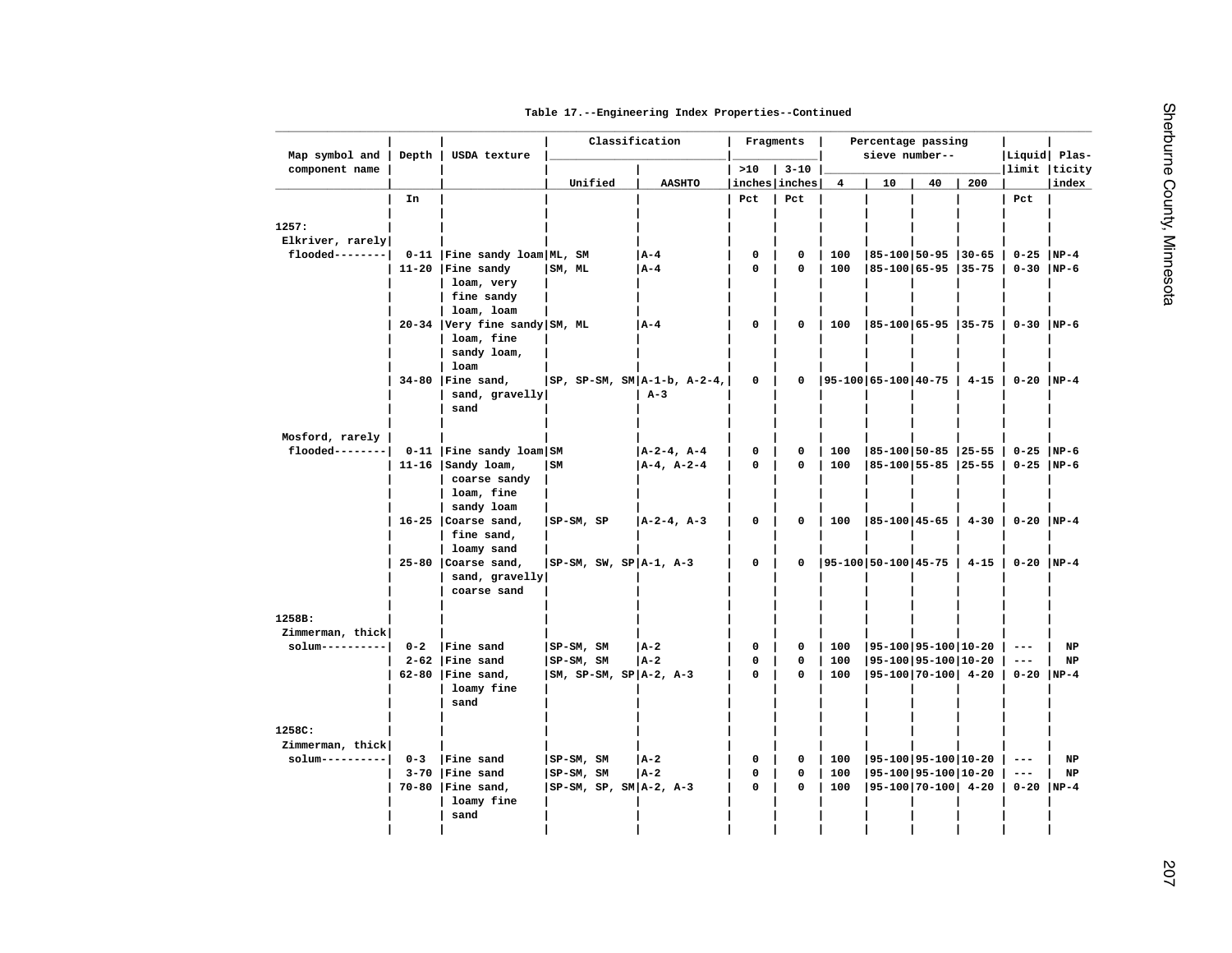| component name<br>>10<br>$3 - 10$<br>limit  ticity<br>40<br>200<br>Unified<br><b>AASHTO</b><br>inches inches<br>$\overline{\mathbf{4}}$<br>10<br>index<br>Pct<br>Pct<br>In<br>Pct<br>Zimmerman, thick<br>$s$ olum----------<br>$0 - 2$<br>Fine sand<br>$ SM, SP-SM$<br>$ A-2 $<br>0<br>$ 95-100 95-100 10-20$<br>$_{\rm NP}$<br>0<br>100<br>$\qquad \qquad - -$<br>$2-62$   Fine sand<br>$ SM, SP-SM$<br>$ 95-100 95-100 10-20$<br><b>NP</b><br> A-2<br>0<br>0<br>100<br>$\qquad \qquad - -$<br>$62-80$   Fine sand,<br>$0-20$ NP-4<br>$ SP-SM, SP, SM A-2, A-3$<br>0<br>0<br>100<br>$ 95-100 70-100 $ 4-20<br>loamy fine<br>sand<br>Stonelake------- <br>$ A-1, A-2 $<br> 85-100 80-95  40-70  10-25<br>$0-20$ NP-4<br>$0 - 8$<br>Loamy coarse<br>$SP-SM$<br>0<br>$0 - 5$<br>sand<br>8-30 Very gravelly<br> SW, GF, GW,<br>$ A-1 $<br>0<br>$0-10$   20-60   15-45  <br>$5 - 25$ 0-5<br>$0-25$ NP-7<br>coarse sand,<br>SP<br>very gravelly<br>loamy coarse<br>sand<br>30-80 Very gravelly<br> GW, GP, SP,<br>$ A-1 $<br>$0-10$   20-85   15-85  <br>0<br>$5 - 25$  <br>0-10<br>$\sim$ $\sim$ $\sim$<br>NP<br>coarse sand,<br>SW<br>gravelly sand,<br>coarse sand<br>$Nebish-----$<br>Fine sandy loam SC-SM, SM<br>$ A-2-4, A-4 $<br>$ 95-100 85-100 55-85 30-50 20-35 NP-7$<br>$0 - 6$<br>0<br>$0 - 3$<br>Loamy fine<br>SC-SM, SM<br>$ A-2-4, A-4 $<br> 95-100 85-100 50-85  30-50  15-25  NP-6<br>$6 - 9$<br>0<br>$0 - 3$ |
|----------------------------------------------------------------------------------------------------------------------------------------------------------------------------------------------------------------------------------------------------------------------------------------------------------------------------------------------------------------------------------------------------------------------------------------------------------------------------------------------------------------------------------------------------------------------------------------------------------------------------------------------------------------------------------------------------------------------------------------------------------------------------------------------------------------------------------------------------------------------------------------------------------------------------------------------------------------------------------------------------------------------------------------------------------------------------------------------------------------------------------------------------------------------------------------------------------------------------------------------------------------------------------------------------------------------------------------------------------------------------------------------------------------------------|
| 1258E:<br>1260B:                                                                                                                                                                                                                                                                                                                                                                                                                                                                                                                                                                                                                                                                                                                                                                                                                                                                                                                                                                                                                                                                                                                                                                                                                                                                                                                                                                                                           |
|                                                                                                                                                                                                                                                                                                                                                                                                                                                                                                                                                                                                                                                                                                                                                                                                                                                                                                                                                                                                                                                                                                                                                                                                                                                                                                                                                                                                                            |
|                                                                                                                                                                                                                                                                                                                                                                                                                                                                                                                                                                                                                                                                                                                                                                                                                                                                                                                                                                                                                                                                                                                                                                                                                                                                                                                                                                                                                            |
|                                                                                                                                                                                                                                                                                                                                                                                                                                                                                                                                                                                                                                                                                                                                                                                                                                                                                                                                                                                                                                                                                                                                                                                                                                                                                                                                                                                                                            |
|                                                                                                                                                                                                                                                                                                                                                                                                                                                                                                                                                                                                                                                                                                                                                                                                                                                                                                                                                                                                                                                                                                                                                                                                                                                                                                                                                                                                                            |
|                                                                                                                                                                                                                                                                                                                                                                                                                                                                                                                                                                                                                                                                                                                                                                                                                                                                                                                                                                                                                                                                                                                                                                                                                                                                                                                                                                                                                            |
|                                                                                                                                                                                                                                                                                                                                                                                                                                                                                                                                                                                                                                                                                                                                                                                                                                                                                                                                                                                                                                                                                                                                                                                                                                                                                                                                                                                                                            |
|                                                                                                                                                                                                                                                                                                                                                                                                                                                                                                                                                                                                                                                                                                                                                                                                                                                                                                                                                                                                                                                                                                                                                                                                                                                                                                                                                                                                                            |
|                                                                                                                                                                                                                                                                                                                                                                                                                                                                                                                                                                                                                                                                                                                                                                                                                                                                                                                                                                                                                                                                                                                                                                                                                                                                                                                                                                                                                            |
|                                                                                                                                                                                                                                                                                                                                                                                                                                                                                                                                                                                                                                                                                                                                                                                                                                                                                                                                                                                                                                                                                                                                                                                                                                                                                                                                                                                                                            |
|                                                                                                                                                                                                                                                                                                                                                                                                                                                                                                                                                                                                                                                                                                                                                                                                                                                                                                                                                                                                                                                                                                                                                                                                                                                                                                                                                                                                                            |
|                                                                                                                                                                                                                                                                                                                                                                                                                                                                                                                                                                                                                                                                                                                                                                                                                                                                                                                                                                                                                                                                                                                                                                                                                                                                                                                                                                                                                            |
|                                                                                                                                                                                                                                                                                                                                                                                                                                                                                                                                                                                                                                                                                                                                                                                                                                                                                                                                                                                                                                                                                                                                                                                                                                                                                                                                                                                                                            |
| sand, fine<br>sandy loam,<br>sandy loam                                                                                                                                                                                                                                                                                                                                                                                                                                                                                                                                                                                                                                                                                                                                                                                                                                                                                                                                                                                                                                                                                                                                                                                                                                                                                                                                                                                    |
| 9-43 Loam, clay loam ML, CL<br>$ A-6, A-7 $<br> 95-100 85-100 70-95  55-80  30-50  10-20<br>0<br>$0 - 3$                                                                                                                                                                                                                                                                                                                                                                                                                                                                                                                                                                                                                                                                                                                                                                                                                                                                                                                                                                                                                                                                                                                                                                                                                                                                                                                   |
| CL, CL-ML<br> 95-100 85-100 70-95  50-80  20-40   5-20<br>$43-80$  Loam, clay<br>$ A-4, A-6$<br>0<br>$0 - 3$                                                                                                                                                                                                                                                                                                                                                                                                                                                                                                                                                                                                                                                                                                                                                                                                                                                                                                                                                                                                                                                                                                                                                                                                                                                                                                               |
| loam, sandy<br>clay loam                                                                                                                                                                                                                                                                                                                                                                                                                                                                                                                                                                                                                                                                                                                                                                                                                                                                                                                                                                                                                                                                                                                                                                                                                                                                                                                                                                                                   |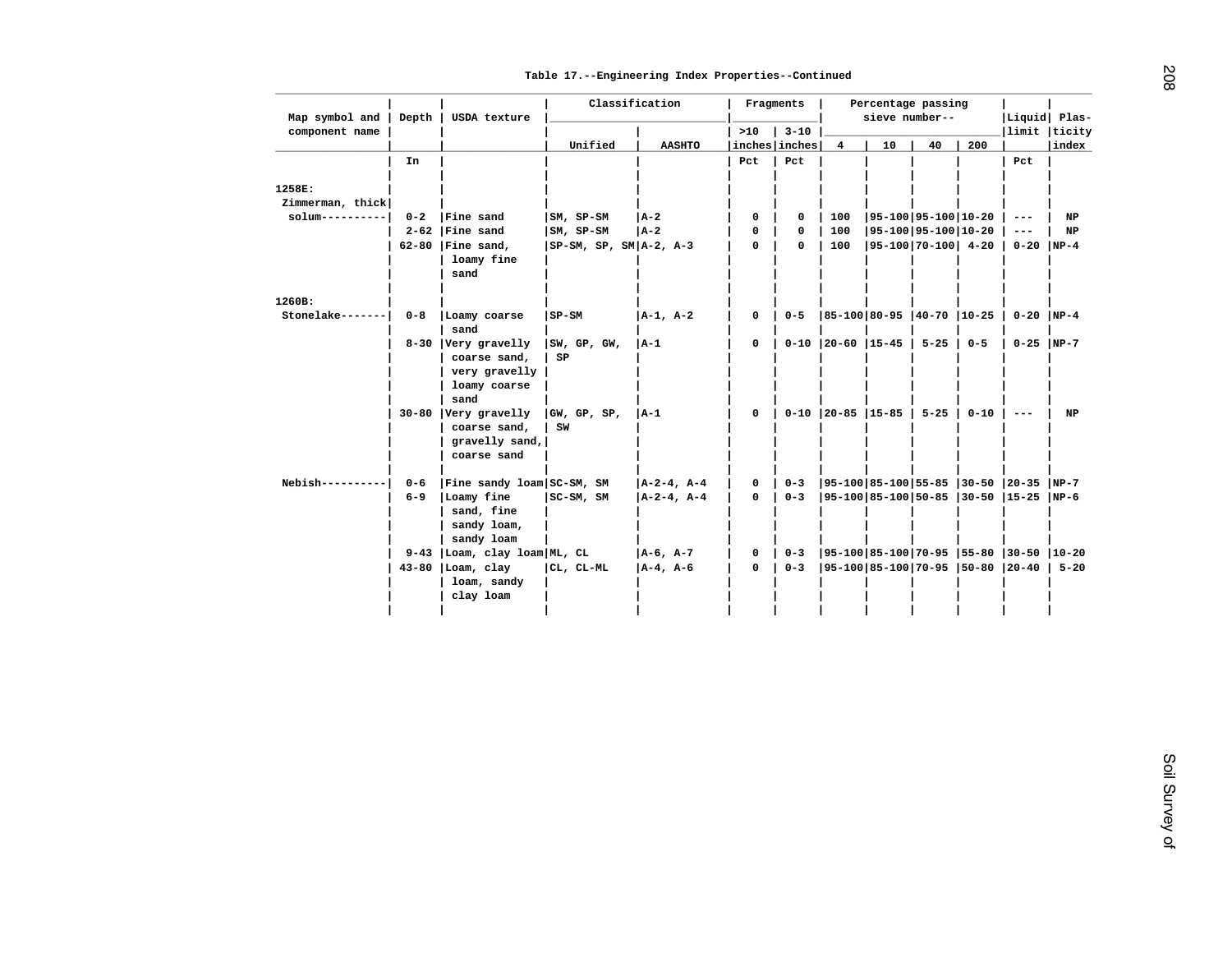|  |  |  |  |  |  | Table 17. -- Engineering Index Properties -- Continued |  |
|--|--|--|--|--|--|--------------------------------------------------------|--|
|--|--|--|--|--|--|--------------------------------------------------------|--|

| Map symbol and   | Depth   | USDA texture                    | Classification           |                |             | Fragments                 |                                       | Percentage passing<br>sieve number-- |    |          | Liquid Plas-                             |          |
|------------------|---------|---------------------------------|--------------------------|----------------|-------------|---------------------------|---------------------------------------|--------------------------------------|----|----------|------------------------------------------|----------|
| component name   |         |                                 | Unified                  | <b>AASHTO</b>  | >10         | $3 - 10$<br>inches inches | $\overline{\mathbf{4}}$               | 10                                   | 40 | 200      | limit  ticity                            | index    |
|                  | In      |                                 |                          |                | Pct         | Pct                       |                                       |                                      |    |          | Pct                                      |          |
|                  |         |                                 |                          |                |             |                           |                                       |                                      |    |          |                                          |          |
| 1260C:           |         |                                 |                          |                |             |                           |                                       |                                      |    |          |                                          |          |
| Stonelake------- | $0 - 7$ | Loamy sand                      | $ $ SP-SM                | $ A-1, A-2 $   | 0           | $0 - 5$                   | 85-100 80-95  40-70  10-25            |                                      |    |          | $0 - 20$ NP-4                            |          |
|                  |         | 7-20 Very gravelly              | $ GW, SP-SM, SW A-1$     |                | 0           |                           | $0-10$   35-75   15-45   15-30   0-10 |                                      |    |          | $\qquad \qquad - -$                      | $NP-4$   |
|                  |         | coarse sand,                    |                          |                |             |                           |                                       |                                      |    |          |                                          |          |
|                  |         | gravelly                        |                          |                |             |                           |                                       |                                      |    |          |                                          |          |
|                  |         | coarse sand,                    |                          |                |             |                           |                                       |                                      |    |          |                                          |          |
|                  |         | loamy coarse                    |                          |                |             |                           |                                       |                                      |    |          |                                          |          |
|                  |         | sand                            |                          |                |             |                           |                                       |                                      |    |          |                                          |          |
|                  |         | 20-42 Very gravelly             | SW, GP, GW,              | $ A-1 $        | $\mathbf 0$ |                           | $0-10$   20-60   15-45   5-25   0-5   |                                      |    |          | $0 - 25$ NP-7                            |          |
|                  |         | coarse sand,                    | SP                       |                |             |                           |                                       |                                      |    |          |                                          |          |
|                  |         | very gravelly                   |                          |                |             |                           |                                       |                                      |    |          |                                          |          |
|                  |         | loamy coarse                    |                          |                |             |                           |                                       |                                      |    |          |                                          |          |
|                  |         | sand<br>42-80 Very gravelly     |                          | A-1            | 0           |                           | $0-10$   20-85   15-85   5-25         |                                      |    |          |                                          | NP       |
|                  |         | coarse sand,                    | $ $ SP-SM, GW,<br>SP, GP |                |             |                           |                                       |                                      |    | $0 - 10$ | $- -$                                    |          |
|                  |         | gravelly sand,                  |                          |                |             |                           |                                       |                                      |    |          |                                          |          |
|                  |         | coarse sand                     |                          |                |             |                           |                                       |                                      |    |          |                                          |          |
|                  |         |                                 |                          |                |             |                           |                                       |                                      |    |          |                                          |          |
| $Nebish-----$    | $0 - 3$ | Fine sandy loam SC-SM, SM       |                          | $ A-2-4, A-4 $ | 0           | $0 - 3$                   |                                       |                                      |    |          | 95-100 85-100 55-85  30-50  20-35  NP-7  |          |
|                  |         | 3-10   Loamy fine               | $ SM, SC-SM$             | $ A-2-4, A-4 $ | 0           | $0 - 3$                   |                                       |                                      |    |          | 95-100 85-100 50-85  30-50  15-25  NP-6  |          |
|                  |         | sand, fine                      |                          |                |             |                           |                                       |                                      |    |          |                                          |          |
|                  |         | sandy loam,                     |                          |                |             |                           |                                       |                                      |    |          |                                          |          |
|                  |         | sandy loam                      |                          |                |             |                           |                                       |                                      |    |          |                                          |          |
|                  |         | 10-29  Loam, clay loam   ML, CL |                          | $ A-6, A-7 $   | $\mathbf 0$ | $0 - 3$                   |                                       |                                      |    |          | 95-100 85-100 70-95  55-80  30-50  10-20 |          |
|                  |         | $29-80$ Loam, clay              | CL-ML, CL                | $ A-4, A-6$    | 0           | $0 - 3$                   |                                       |                                      |    |          | 95-100 85-100 70-95  50-80  20-40        | $5 - 20$ |
|                  |         | loam, sandy                     |                          |                |             |                           |                                       |                                      |    |          |                                          |          |
|                  |         | clay loam                       |                          |                |             |                           |                                       |                                      |    |          |                                          |          |
|                  |         |                                 |                          |                |             |                           |                                       |                                      |    |          |                                          |          |
|                  |         |                                 |                          |                |             |                           |                                       |                                      |    |          |                                          |          |
|                  |         |                                 |                          |                |             |                           |                                       |                                      |    |          |                                          |          |
|                  |         |                                 |                          |                |             |                           |                                       |                                      |    |          |                                          |          |
|                  |         |                                 |                          |                |             |                           |                                       |                                      |    |          |                                          |          |
|                  |         |                                 |                          |                |             |                           |                                       |                                      |    |          |                                          |          |
|                  |         |                                 |                          |                |             |                           |                                       |                                      |    |          |                                          |          |
|                  |         |                                 |                          |                |             |                           |                                       |                                      |    |          |                                          |          |
|                  |         |                                 |                          |                |             |                           |                                       |                                      |    |          |                                          |          |
|                  |         |                                 |                          |                |             |                           |                                       |                                      |    |          |                                          |          |
|                  |         |                                 |                          |                |             |                           |                                       |                                      |    |          |                                          |          |
|                  |         |                                 |                          |                |             |                           |                                       |                                      |    |          |                                          |          |
|                  |         |                                 |                          |                |             |                           |                                       |                                      |    |          |                                          |          |
|                  |         |                                 |                          |                |             |                           |                                       |                                      |    |          |                                          |          |
|                  |         |                                 |                          |                |             |                           |                                       |                                      |    |          |                                          |          |
|                  |         |                                 |                          |                |             |                           |                                       |                                      |    |          |                                          |          |
|                  |         |                                 |                          |                |             |                           |                                       |                                      |    |          |                                          |          |
|                  |         |                                 |                          |                |             |                           |                                       |                                      |    |          |                                          |          |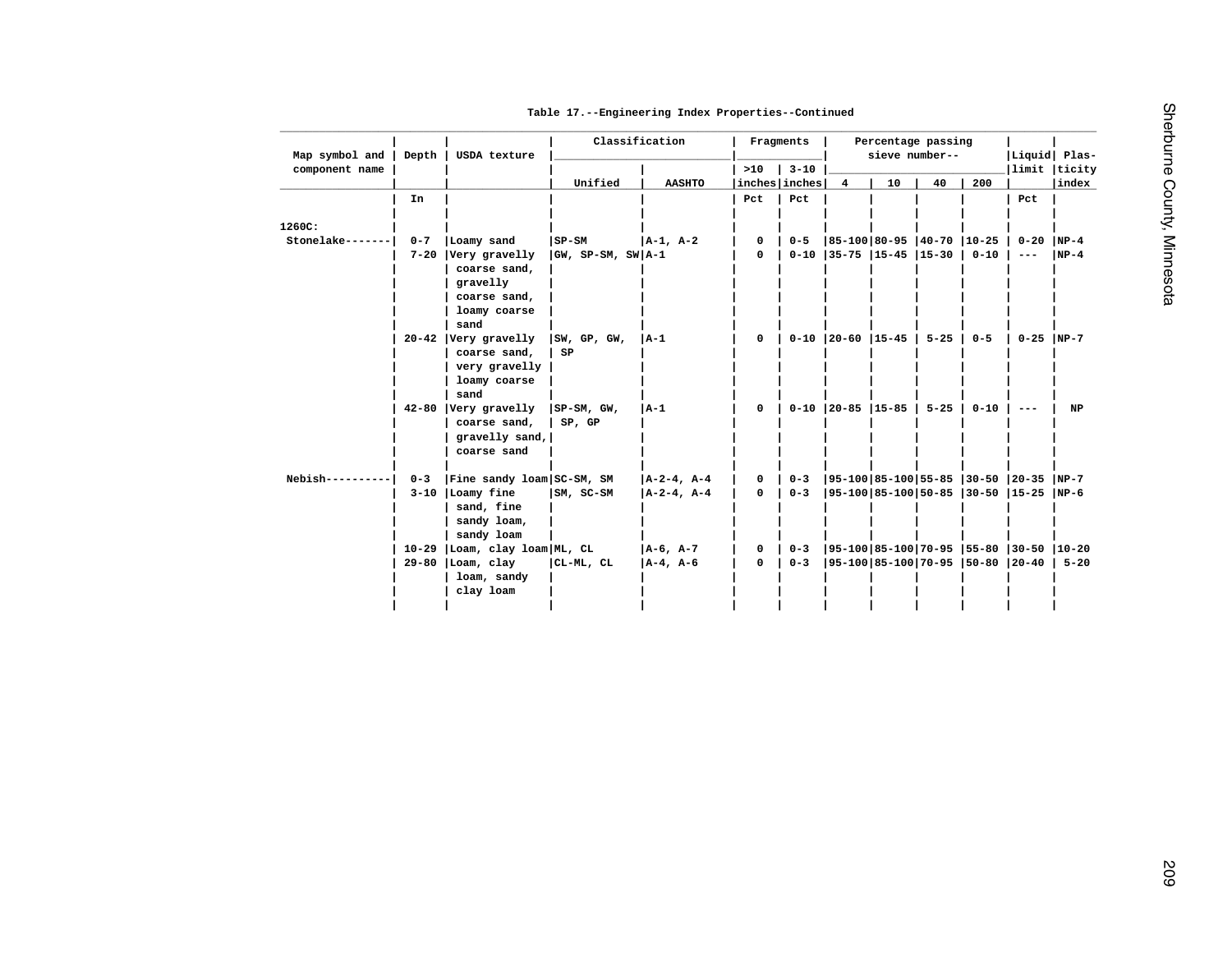| Map symbol and   | Depth   | USDA texture                        |               | Classification |             | Fragments     |                                | Percentage passing<br>sieve number-- |          |          | Liquid Plas-                                                                                                                                                                                                                                                                                                                                                                                 |        |
|------------------|---------|-------------------------------------|---------------|----------------|-------------|---------------|--------------------------------|--------------------------------------|----------|----------|----------------------------------------------------------------------------------------------------------------------------------------------------------------------------------------------------------------------------------------------------------------------------------------------------------------------------------------------------------------------------------------------|--------|
| component name   |         |                                     |               |                | >10         | $3 - 10$      |                                |                                      |          |          | limit  ticity                                                                                                                                                                                                                                                                                                                                                                                |        |
|                  |         |                                     | Unified       | <b>AASHTO</b>  |             | inches inches | $\overline{4}$                 | 10                                   | 40       | 200      |                                                                                                                                                                                                                                                                                                                                                                                              | index  |
|                  | In      |                                     |               |                | Pct         | Pct           |                                |                                      |          |          | Pct                                                                                                                                                                                                                                                                                                                                                                                          |        |
| 1260E:           |         |                                     |               |                |             |               |                                |                                      |          |          |                                                                                                                                                                                                                                                                                                                                                                                              |        |
| Stonelake------- | $0 - 5$ | Gravelly coarse SM, SP              |               |                | 0           |               |                                |                                      |          |          | $0-35$  15-20  NP-4                                                                                                                                                                                                                                                                                                                                                                          |        |
|                  |         | sandy loam                          |               | A-1, A-2-4     |             |               | $0-10$   55-90   55-70   10-60 |                                      |          |          |                                                                                                                                                                                                                                                                                                                                                                                              |        |
|                  |         | 5-11 Very gravelly                  | SP, SW, GW    | $ A-1 $        | $\mathbf 0$ |               | $0-10$   35-75   15-45   15-30 |                                      |          | $0 - 10$ | $\frac{1}{2} \frac{1}{2} \frac{1}{2} \frac{1}{2} \frac{1}{2} \frac{1}{2} \frac{1}{2} \frac{1}{2} \frac{1}{2} \frac{1}{2} \frac{1}{2} \frac{1}{2} \frac{1}{2} \frac{1}{2} \frac{1}{2} \frac{1}{2} \frac{1}{2} \frac{1}{2} \frac{1}{2} \frac{1}{2} \frac{1}{2} \frac{1}{2} \frac{1}{2} \frac{1}{2} \frac{1}{2} \frac{1}{2} \frac{1}{2} \frac{1}{2} \frac{1}{2} \frac{1}{2} \frac{1}{2} \frac{$ | $NP-4$ |
|                  |         | coarse sand,                        |               |                |             |               |                                |                                      |          |          |                                                                                                                                                                                                                                                                                                                                                                                              |        |
|                  |         | gravelly                            |               |                |             |               |                                |                                      |          |          |                                                                                                                                                                                                                                                                                                                                                                                              |        |
|                  |         | coarse sand,                        |               |                |             |               |                                |                                      |          |          |                                                                                                                                                                                                                                                                                                                                                                                              |        |
|                  |         | gravelly loamy                      |               |                |             |               |                                |                                      |          |          |                                                                                                                                                                                                                                                                                                                                                                                              |        |
|                  |         | coarse sand                         |               |                |             |               |                                |                                      |          |          |                                                                                                                                                                                                                                                                                                                                                                                              |        |
|                  |         | $11-20$ Very gravelly               | SW, SP, GP,   | A-1            | 0           |               | $0-10$   20-60   15-45         |                                      | $5 - 25$ | $0 - 5$  | $0-25$ NP-7                                                                                                                                                                                                                                                                                                                                                                                  |        |
|                  |         | coarse sand,                        | GW            |                |             |               |                                |                                      |          |          |                                                                                                                                                                                                                                                                                                                                                                                              |        |
|                  |         | very gravelly                       |               |                |             |               |                                |                                      |          |          |                                                                                                                                                                                                                                                                                                                                                                                              |        |
|                  |         | loamy coarse                        |               |                |             |               |                                |                                      |          |          |                                                                                                                                                                                                                                                                                                                                                                                              |        |
|                  |         | sand                                |               |                |             |               |                                |                                      |          |          |                                                                                                                                                                                                                                                                                                                                                                                              |        |
|                  |         | 20-80 Very gravelly                 | $ SP-SM, GP,$ | A-1            | 0           |               | 0-10 20-85   15-85   5-25      |                                      |          | $0 - 10$ | $- -$                                                                                                                                                                                                                                                                                                                                                                                        | NP     |
|                  |         | coarse sand,                        | GW, SP        |                |             |               |                                |                                      |          |          |                                                                                                                                                                                                                                                                                                                                                                                              |        |
|                  |         | $gravelly$ sand,                    |               |                |             |               |                                |                                      |          |          |                                                                                                                                                                                                                                                                                                                                                                                              |        |
|                  |         | coarse sand                         |               |                |             |               |                                |                                      |          |          |                                                                                                                                                                                                                                                                                                                                                                                              |        |
|                  |         |                                     |               |                |             |               |                                |                                      |          |          |                                                                                                                                                                                                                                                                                                                                                                                              |        |
| $Nebish-----$    | $0 - 5$ | Fine sandy loam SM, SC-SM           |               | A-2-4, A-4     | $\mathbf 0$ | $0 - 3$       |                                |                                      |          |          | 95-100 85-100 55-85  30-50  20-35  NP-7                                                                                                                                                                                                                                                                                                                                                      |        |
|                  | $5 - 9$ | Loamy fine                          | $ SM, SC-SM$  | $ A-2-4, A-4 $ | 0           | $0 - 3$       |                                |                                      |          |          | 95-100 85-100 50-85  30-50  15-25  NP-6                                                                                                                                                                                                                                                                                                                                                      |        |
|                  |         | sand, fine                          |               |                |             |               |                                |                                      |          |          |                                                                                                                                                                                                                                                                                                                                                                                              |        |
|                  |         | sandy loam,                         |               |                |             |               |                                |                                      |          |          |                                                                                                                                                                                                                                                                                                                                                                                              |        |
|                  |         | sandy loam                          |               |                |             |               |                                |                                      |          |          |                                                                                                                                                                                                                                                                                                                                                                                              |        |
|                  |         | 9-27 Loam, clay loam CL, ML         |               | $ A-6, A-7 $   | $\mathbf 0$ | $0 - 3$       |                                |                                      |          |          | $ 95-100 85-100 70-95 55-80 30-50 10-20$                                                                                                                                                                                                                                                                                                                                                     |        |
|                  |         | $27-80$  Loam, clay                 | CL, CL-ML     | $A-4$ , $A-6$  | $\Omega$    | $0 - 3$       |                                |                                      |          |          | 95-100 85-100 70-95  50-80  20-40   5-20                                                                                                                                                                                                                                                                                                                                                     |        |
|                  |         | loam, sandy                         |               |                |             |               |                                |                                      |          |          |                                                                                                                                                                                                                                                                                                                                                                                              |        |
|                  |         | clay loam                           |               |                |             |               |                                |                                      |          |          |                                                                                                                                                                                                                                                                                                                                                                                              |        |
|                  |         |                                     |               |                |             |               |                                |                                      |          |          |                                                                                                                                                                                                                                                                                                                                                                                              |        |
| 1270B:           |         |                                     |               |                |             |               |                                |                                      |          |          |                                                                                                                                                                                                                                                                                                                                                                                              |        |
| Milaca,          |         |                                     |               |                |             |               |                                |                                      |          |          |                                                                                                                                                                                                                                                                                                                                                                                              |        |
| moderately wet   | $0 - 6$ | Fine sandy loam SM                  |               | A-4            | 0           | $0 - 2$       |                                |                                      |          |          | 90-100 80-100 60-80  35-50  15-22  NP-4                                                                                                                                                                                                                                                                                                                                                      |        |
|                  |         | $6-19$   Fine sandy                 | l sm          | l A-4          | 0           | $0 - 2$       |                                |                                      |          |          | 90-100 80-100 60-80  35-50  15-22  NP-4                                                                                                                                                                                                                                                                                                                                                      |        |
|                  |         | loam, very                          |               |                |             |               |                                |                                      |          |          |                                                                                                                                                                                                                                                                                                                                                                                              |        |
|                  |         | fine sandy                          |               |                |             |               |                                |                                      |          |          |                                                                                                                                                                                                                                                                                                                                                                                              |        |
|                  |         | loam                                |               |                |             |               |                                |                                      |          |          |                                                                                                                                                                                                                                                                                                                                                                                              |        |
|                  |         | $19-28$   Sandy loam,               | <sub>SM</sub> | $A-2$ , $A-4$  | 0           | $0 - 5$       |                                |                                      |          |          | 85-95  75-95  50-70  30-40  15-22  NP-4                                                                                                                                                                                                                                                                                                                                                      |        |
|                  |         | fine sandy                          |               |                |             |               |                                |                                      |          |          |                                                                                                                                                                                                                                                                                                                                                                                              |        |
|                  |         | loam, loam<br>$28-45$   Sandy loam, | l sm          | $A-2$ , $A-4$  | $\mathbf 0$ | $0 - 5$       |                                |                                      |          |          | 85-95  75-95  50-70  30-40  15-22  NP-4                                                                                                                                                                                                                                                                                                                                                      |        |
|                  |         | fine sandy                          |               |                |             |               |                                |                                      |          |          |                                                                                                                                                                                                                                                                                                                                                                                              |        |
|                  |         | loam                                |               |                |             |               |                                |                                      |          |          |                                                                                                                                                                                                                                                                                                                                                                                              |        |
|                  |         | $45-80$ Sandy loam,                 | l sm          | $A-2$ , $A-4$  | 0           | $0 - 5$       |                                |                                      |          |          | 80-95  70-90  50-70  25-40  15-22  NP-4                                                                                                                                                                                                                                                                                                                                                      |        |
|                  |         | fine sandy                          |               |                |             |               |                                |                                      |          |          |                                                                                                                                                                                                                                                                                                                                                                                              |        |
|                  |         | loam, gravelly                      |               |                |             |               |                                |                                      |          |          |                                                                                                                                                                                                                                                                                                                                                                                              |        |
|                  |         | sandy loam                          |               |                |             |               |                                |                                      |          |          |                                                                                                                                                                                                                                                                                                                                                                                              |        |
|                  |         |                                     |               |                |             |               |                                |                                      |          |          |                                                                                                                                                                                                                                                                                                                                                                                              |        |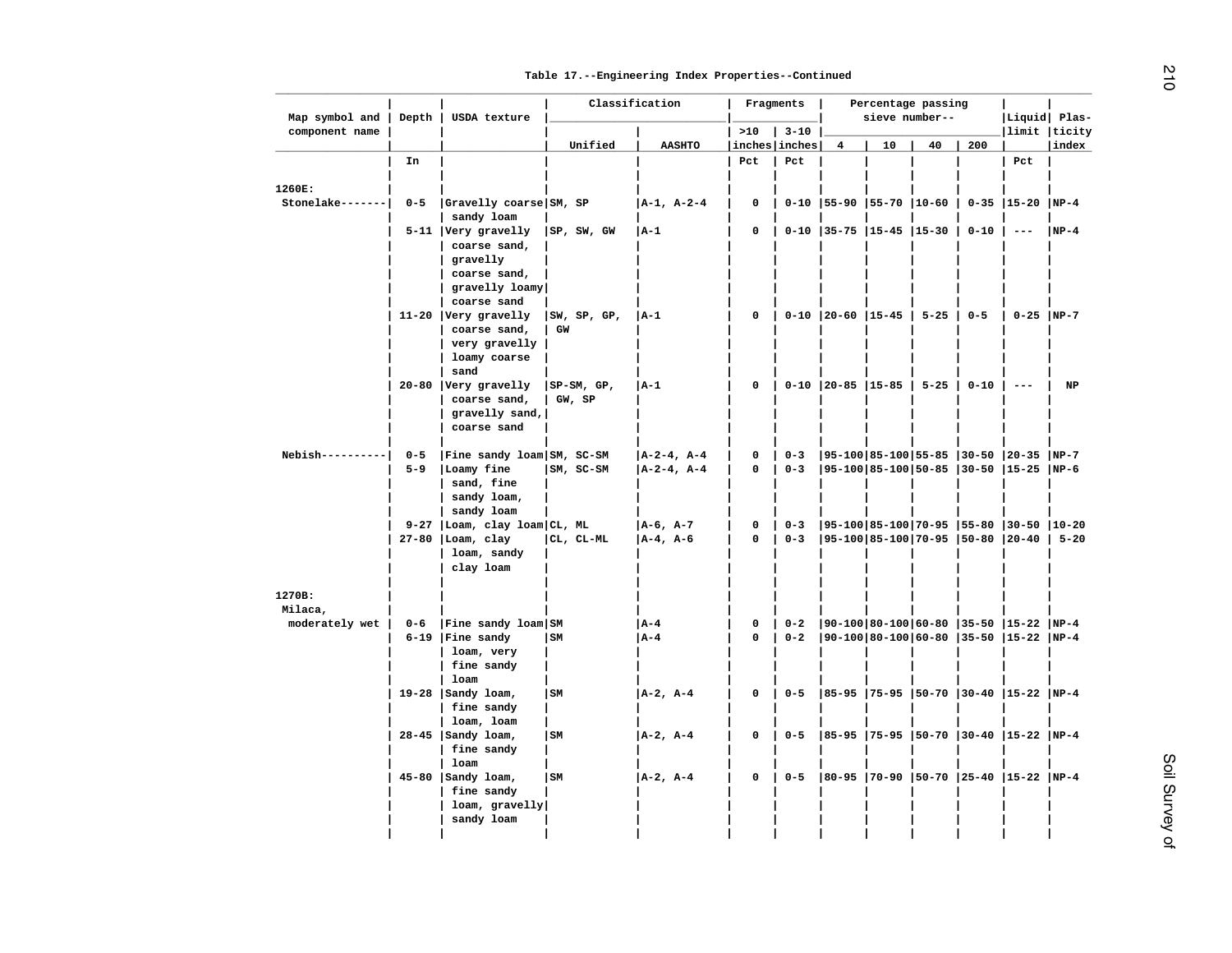| Map symbol and                    | Depth   | USDA texture                                                                       | Classification             |                       |                      | Fragments   |                         | Percentage passing<br>sieve number-- |                     |          | Liquid Plas-                    |          |
|-----------------------------------|---------|------------------------------------------------------------------------------------|----------------------------|-----------------------|----------------------|-------------|-------------------------|--------------------------------------|---------------------|----------|---------------------------------|----------|
| component name                    |         |                                                                                    | Unified                    | <b>AASHTO</b>         | >10<br>inches inches | $3 - 10$    | $\overline{\mathbf{4}}$ | 10                                   | 40                  | 200      | limit  ticity                   | index    |
|                                   | In      |                                                                                    |                            |                       | Pct                  | Pct         |                         |                                      |                     |          | Pct                             |          |
|                                   |         |                                                                                    |                            |                       |                      |             |                         |                                      |                     |          |                                 |          |
| 1288:<br>Seelyeville,             |         |                                                                                    |                            |                       |                      |             |                         |                                      |                     |          |                                 |          |
| ponded---------                   |         | $0-15$   Muck                                                                      | PT)                        | $ A-8 $               | 0                    | 0           |                         |                                      |                     |          | $--$                            |          |
|                                   |         | 15-80   Muck, mucky<br>peat                                                        | PT                         | $A - 8$               | $\Omega$             | $\Omega$    | $- - -$                 | $- - -$                              | $- - -$             | $---$    | $---$                           | $- - -$  |
| Markey, ponded--                  |         | $0-27$ Muck                                                                        | PT)                        | A-8                   | $---$                | $---$       | $---$                   | $--$                                 | $\qquad \qquad - -$ | $---$    | $---$                           | $---$    |
|                                   |         | $27-32$   Fine sand,<br>loamy sand,<br>coarse sand                                 | $ SM, SP-SM, SP A-2, A-3$  |                       | 0                    | $\pmb{0}$   | 100                     | $ 75 - 100 60 - 75$                  |                     | $0 - 20$ | $0 - 20$                        | $NP-4$   |
|                                   |         | $32-80$   Fine sand,<br>sand, coarse<br>sand                                       | $ SP-SM, SP, SM A-2, A-3$  |                       | 0                    | 0           | 100                     | $ 75 - 100 60 - 75$                  |                     | $0 - 20$ | $0-20$ NP-4                     |          |
| 1356:<br>Water,<br>miscellaneous. |         |                                                                                    |                            |                       |                      |             |                         |                                      |                     |          |                                 |          |
| 1946:<br>Fordum,<br>frequently    |         |                                                                                    |                            |                       |                      |             |                         |                                      |                     |          |                                 |          |
| $f$ looded--------                | $0 - 7$ | Fine sandy loam  SC-SM, CL-ML, $ A-4, A-1, A-2 $                                   | $SM$                       |                       | 0                    | $0 - 5$     |                         | $ 80-100 75-100 45-95 20-65$         |                     |          | $0-30$ NP-7                     |          |
|                                   |         | $7-28$   Silt loam,<br>sandy loam,<br>gravelly loam                                | CL, ML, SC,<br>SM          | $ A-1, A-2, A-4 $     | 0                    | $0 - 5$     |                         | $ 30-100 25-100 20-100 10-90 15-30$  |                     |          |                                 | $3 - 10$ |
|                                   |         | $28-80$  Sand, very<br>gravelly loamy<br>fine sand                                 | SP, SM, GP                 | $ A-1, A-2, A-3 $     | 0                    | $0 - 5$     |                         | $ 30-100 25-100 7-95 $               |                     | $1 - 50$ | $0 - 20$ NP-4                   |          |
| Winterfield,<br>frequently        |         |                                                                                    |                            |                       |                      |             |                         |                                      |                     |          |                                 |          |
| $f$ looded--------                | $0 - 8$ | Loamy fine sand SM, SC-SM                                                          |                            | $ A-2-4, A-4 $        | 0                    | $\mathbf 0$ | 100                     |                                      |                     |          | $ 95-100 50-90 15-45 0-25 NP-7$ |          |
|                                   |         | 8-20   Sand, coarse<br>sand, loamy<br>sand, loamy<br>fine sand                     | $ SP-SM, SP,$<br>SM, SC-SM | $ A-2-4, A-3,$<br>A-4 | 0                    | 0           | 100                     | $ 95 - 100 50 - 90 $                 |                     | $2 - 45$ | $0-25$ NP-7                     |          |
|                                   |         | 20-80   Sand, gravelly   SP-SM, SP, SM   A-1-b, A-2-4,<br>sand, loamy<br>fine sand |                            | $A-3$                 | 0                    | $\mathbf 0$ |                         | 85-100   70-100   35-80              |                     | $0 - 35$ | $0-20$ NP-4                     |          |
| W:<br>Water.                      |         |                                                                                    |                            |                       |                      |             |                         |                                      |                     |          |                                 |          |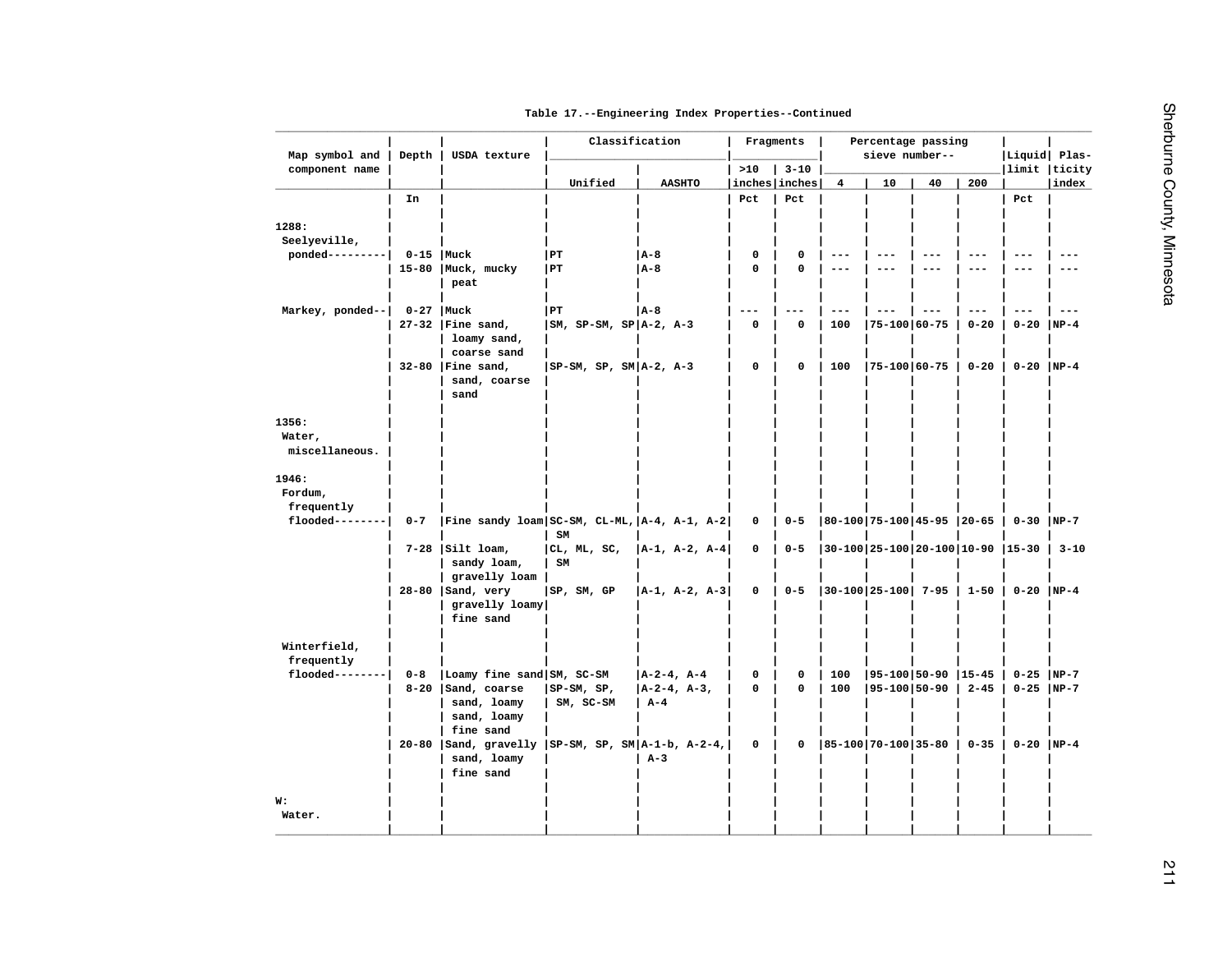### **Table 18.--Physical Properties of the Soils**

<span id="page-211-0"></span>**(Entries under "Erosion factors--T" apply to the entire profile. Entries under "Wind erodibility group" and "Wind erodibility index" apply only to the surface layer. Absence of an entry indicates that data were not estimated.)**

| Map symbol and         | Depth                   | Clay | Moist                                                      | Permea-                | Available   Linear                                   |             | Organic                    |            | Erosion factors Wind |                |                   | Wind<br>erodi- erodi- |
|------------------------|-------------------------|------|------------------------------------------------------------|------------------------|------------------------------------------------------|-------------|----------------------------|------------|----------------------|----------------|-------------------|-----------------------|
| component name         |                         |      | bulk                                                       | bility                 | water                                                | extensi-    | matter                     |            |                      |                | bility bility     |                       |
|                        |                         |      | density                                                    |                        | capacity                                             | bility      |                            | Kw         | Кf                   |                | $T$  group  index |                       |
|                        | In                      | Pct  | $g$ /cc                                                    | In/hr                  | In/in                                                | Pct         | Pct                        |            |                      |                |                   |                       |
|                        |                         |      |                                                            |                        |                                                      |             |                            |            |                      |                |                   |                       |
| 7A:<br>Hubbard----     | $0 - 20$                |      | $4-10$   1.45-1.60                                         | $6 - 20$               | 0.08-0.12  0.0-2.9                                   |             | $2.0 - 4.0$                | .15        | .15                  | 5 I            | 2                 | 134                   |
|                        | $20 - 32$               |      | $1 - 5$   1.55-1.65                                        | $6 - 20$               | $ 0.03 - 0.07 $ 0.0-2.9                              |             | $0.0 - 0.5$                | .15        | .15                  |                |                   |                       |
|                        | $32 - 80$               |      | $0 - 5$   1.55-1.65                                        | $6 - 20$               | $ 0.03-0.07 $                                        | $0.0 - 2.9$ | $0.0 - 0.5$                | .15        | .15                  |                |                   |                       |
|                        |                         |      |                                                            |                        |                                                      |             |                            |            |                      |                |                   |                       |
| 7B:                    |                         |      |                                                            |                        |                                                      |             |                            |            |                      |                |                   |                       |
| Hubbard-------------   | $0 - 18$                |      | $4-10$   1.45-1.60                                         | $6 - 20$<br>$6 - 20$   | 10.08-0.121 0.0-2.9<br>$ 0.03 - 0.07 $               |             | $2.0 - 4.0$<br>$0.0 - 0.5$ | .15<br>.15 | .15                  | 5              | 2                 | 134                   |
|                        | $18 - 23$<br>$23 - 80$  |      | $1 - 5$   1.55-1.65 <br>$0 - 5$   1.55-1.65                | $6 - 20$               | 0.03-0.07  0.0-2.9                                   | $0.0 - 2.9$ | $0.0 - 0.5$                | .15        | .15<br>.15           |                |                   |                       |
|                        |                         |      |                                                            |                        |                                                      |             |                            |            |                      |                |                   |                       |
| 7C:                    |                         |      |                                                            |                        |                                                      |             |                            |            |                      |                |                   |                       |
| Hubbard----------      | $0 - 12$                |      | $4-10$   1.45-1.60                                         | $6 - 20$               | $ 0.08 - 0.12 $ 0.0-2.9                              |             | $2.0 - 4.0$                | .15        | .15                  | 5 <sub>1</sub> | 2                 | 134                   |
|                        | $12 - 33$               |      | $1 - 5$   1.55-1.65                                        | $6 - 20$               | 0.03-0.07  0.0-2.9                                   |             | $0.0 - 0.5$                | .15        | .15                  |                |                   |                       |
|                        | $33 - 80$               |      | $0-5$  1.55-1.65                                           | $6 - 20$               | 0.03-0.07  0.0-2.9                                   |             | $0.0 - 0.5$                | .15        | .15                  |                |                   |                       |
| 32B:                   |                         |      |                                                            |                        |                                                      |             |                            |            |                      |                |                   |                       |
| Nebish----             | $0 - 5$                 |      | $5 - 18$   1.35 - 1.50                                     | $2 - 6$                | 10.13-0.181 0.0-2.9                                  |             | $1.0 - 2.0$                | .24        | .24                  | 5              | 3                 | 86                    |
|                        | $5 - 43$                |      | $22 - 35$   1.50-1.65                                      | $0.6 - 2$              | $ 0.15 - 0.19 $ 3.0-5.9                              |             | $0.5 - 1.0$                | .32        | .32                  |                |                   |                       |
|                        | $43 - 80$               |      | $18 - 30   1.50 - 1.70  $                                  | $0.6 - 2$              | $ 0.11 - 0.19  0.0 - 2.9$                            |             | $0.0 - 0.5$                | .32        | .32                  |                |                   |                       |
|                        |                         |      |                                                            |                        |                                                      |             |                            |            |                      |                |                   |                       |
| 32C:<br>Nebish----     | $0 - 7$                 |      | $5 - 18   1.35 - 1.50  $                                   | $2 - 6$                | $ 0.13 - 0.18 $ 0.0-2.9                              |             | $1.0 - 2.0$                | .24        | .24                  | 5 <sub>1</sub> | 3                 | 86                    |
|                        | $7 - 11$                |      | $5 - 12$   1.40-1.65                                       | $2 - 6$                | $ 0.11 - 0.19  0.0 - 2.9$                            |             | $0.5 - 1.0$                | .24        | .24                  |                |                   |                       |
|                        | $11 - 44$               |      | $22 - 35   1.50 - 1.65  $                                  | $0.6 - 2$              | $ 0.15 - 0.19 $                                      | $3.0 - 5.9$ | $0.5 - 1.0$                | .32        | .32                  |                |                   |                       |
|                        | $44 - 80$               |      | $18 - 30$  1.50-1.70                                       | $0.6 - 2$              | 0.11-0.19  0.0-2.9                                   |             | $0.0 - 0.5$                | .32        | .32                  |                |                   |                       |
|                        |                         |      |                                                            |                        |                                                      |             |                            |            |                      |                |                   |                       |
| 32D:                   |                         |      |                                                            |                        |                                                      |             |                            |            |                      |                |                   |                       |
| Nebish-------          | $0 - 3$<br>$3 - 22$     |      | $5 - 18$   1.35 - 1.50 <br>$22 - 35 \mid 1.50 - 1.65 \mid$ | $2 - 6$<br>$0.6 - 2$   | $ 0.13 - 0.18  0.0 - 2.9$<br>$ 0.15 - 0.19 $ 3.0-5.9 |             | $1.0 - 2.0$<br>$0.5 - 1.0$ | .24<br>.32 | .24<br>.32           | $5-1$          | 3                 | 86                    |
|                        | $22 - 80$               |      | $18 - 30$  1.50-1.70                                       | $0.6 - 2$              | 0.11-0.19  0.0-2.9                                   |             | $0.0 - 0.5$                | .32        | .32                  |                |                   |                       |
|                        |                         |      |                                                            |                        |                                                      |             |                            |            |                      |                |                   |                       |
| 32E:                   |                         |      |                                                            |                        |                                                      |             |                            |            |                      |                |                   |                       |
| Nebish-                | $0 - 4$                 |      | $5 - 18   1.35 - 1.50  $                                   | $2 - 6$                | 0.13-0.18 0.0-2.9                                    |             | $1.0 - 2.0$                | .24        | .24                  | 5 <sup>5</sup> | 3                 | 86                    |
|                        | $4 - 13$  <br>$13 - 36$ |      | $5 - 12$   1.40-1.65 <br>$22 - 35   1.50 - 1.65  $         | $2 - 6$<br>$0.6 - 2$   | $ 0.11 - 0.19  0.0 - 2.9$<br>$ 0.15 - 0.19 $ 3.0-5.9 |             | $0.5 - 1.0$<br>$0.5 - 1.0$ | .24<br>.32 | .24<br>.32           |                |                   |                       |
|                        | $36 - 80$               |      | $18 - 30   1.50 - 1.70  $                                  | $0.6 - 2$              | 0.11-0.19  0.0-2.9                                   |             | $0.0 - 0.5$                | .32        | .32                  |                |                   |                       |
|                        |                         |      |                                                            |                        |                                                      |             |                            |            |                      |                |                   |                       |
| 38B:                   |                         |      |                                                            |                        |                                                      |             |                            |            |                      |                |                   |                       |
| Waukon-----            | $0 - 8$                 |      | $4-16 1.45-1.60 $                                          | $2 - 6$                | $ 0.13 - 0.15 $ 0.0-2.9                              |             | $2.0 - 5.0$                | .24        | .24                  | 5              | 3                 | 86                    |
|                        | $8 - 12$                |      | $5 - 12$   1.40-1.65                                       | $2 - 6$                | $ 0.11 - 0.19  0.0 - 2.9$                            |             | $0.5 - 1.0$                | .24        | .24                  |                |                   |                       |
|                        | $12 - 43$<br>$43 - 80$  |      | $18 - 35   1.40 - 1.60  $<br>$18 - 30$   1.45-1.65         | $0.6 - 2$<br>$0.6 - 2$ | $ 0.15 - 0.19 $ 3.0-5.9<br>$ 0.15-0.19 $ 0.0-2.9     |             | $0.0 - 0.5$<br>$0.0 - 0.5$ | .32<br>.32 | .32<br>.32           |                |                   |                       |
|                        |                         |      |                                                            |                        |                                                      |             |                            |            |                      |                |                   |                       |
| 75:                    |                         |      |                                                            |                        |                                                      |             |                            |            |                      |                |                   |                       |
| Bluffton, depressional | $0 - 13$                |      | $14 - 25   1.25 - 1.40  $                                  | $0.6 - 2$              | $ 0.20-0.24 $ $0.0-2.9$                              |             | $3.0 - 7.0$                | .28        | .28                  | 5              | 5                 | 56                    |
|                        | $13 - 40$               |      | $18 - 30$   1.45 - 1.55                                    | $0.1 - 2$              | $ 0.15-0.17 $ 0.0-2.9                                |             | $0.5 - 2.0$                | .28        | .28                  |                |                   |                       |
|                        | $40 - 80$               |      | $18 - 30 1.50 - 1.65 $                                     | $0.1 - 0.6$            | $ 0.15-0.19 0.0-2.9$                                 |             | $0.0 - 0.5$                | .28        | .28                  |                |                   |                       |
| 125:                   |                         |      |                                                            |                        |                                                      |             |                            |            |                      |                |                   |                       |
| Beltrami------------   | $0 - 6$                 |      | $5 - 12$   1.35 - 1.50                                     | $2 - 6$                | $ 0.13-0.18 0.0-2.9$                                 |             | $2.0 - 4.0$                | .24        | .24                  | 5              | з                 | 86                    |
|                        | $6 - 12$                |      | $5 - 15   1.40 - 1.65  $                                   | $0.6 - 6$              | $ 0.11 - 0.19  0.0 - 2.9$                            |             | $1.0 - 3.0$                | .32        | .32                  |                |                   |                       |
|                        | $12 - 48$               |      | $18 - 35   1.50 - 1.65  $                                  | $0.1 - 2$              | $ 0.15 - 0.19 $ 3.0-5.9                              |             | $0.5 - 1.0$                | .32        | .32                  |                |                   |                       |
|                        | $48 - 80$               |      | $18 - 30   1.50 - 1.70  $                                  | $0.6 - 2$              | $ 0.15-0.19 0.0-2.9$                                 |             | $0.0 - 0.5$                | .32        | .32                  |                |                   |                       |
|                        |                         |      |                                                            |                        |                                                      |             |                            |            |                      |                |                   |                       |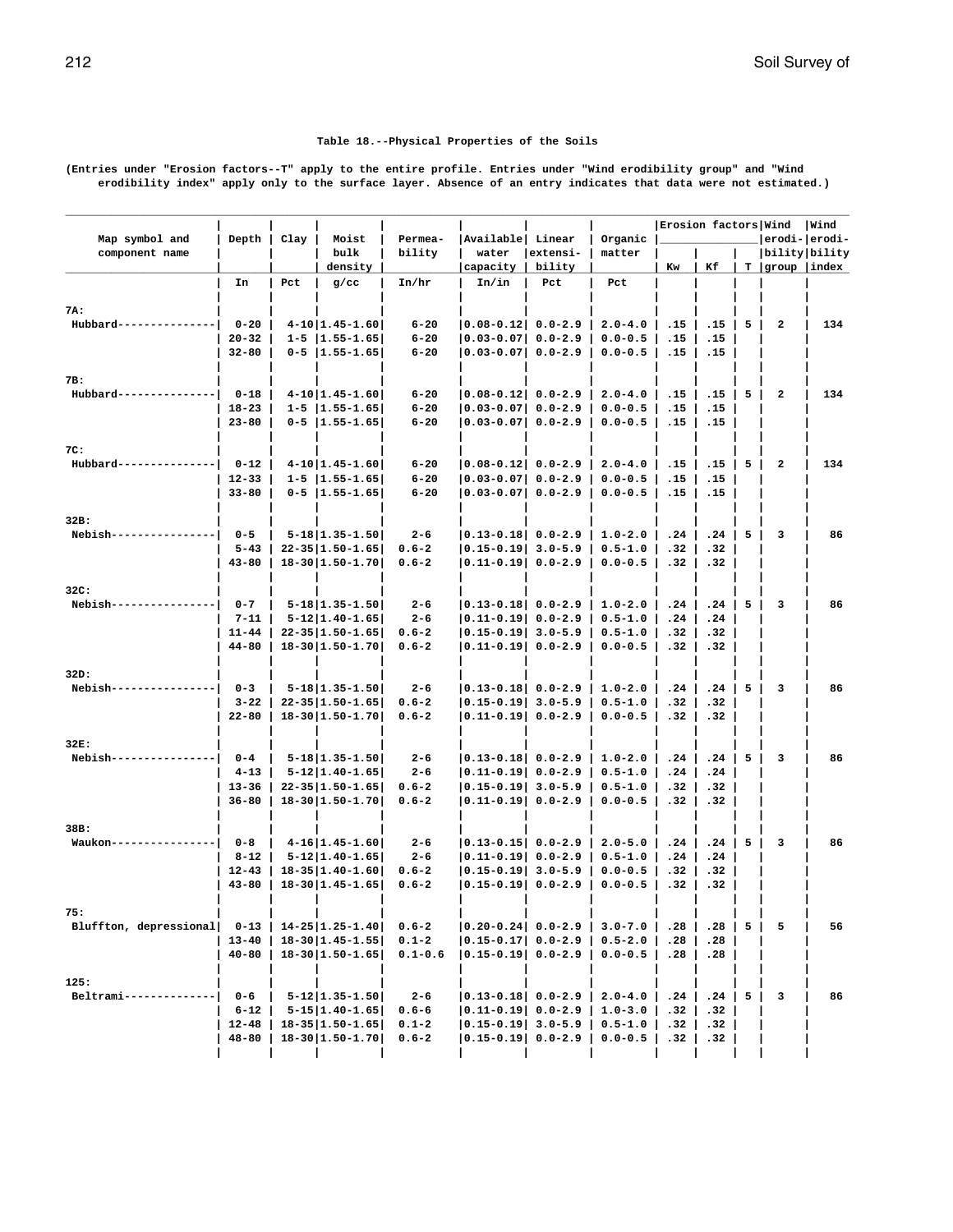| Map symbol and               | Depth                  | Clay | Moist                                        | Permea-                  | Available Linear                   |                            | Organic                    | Erosion factors Wind |            |   |                                        | Wind<br>erodi- erodi- |
|------------------------------|------------------------|------|----------------------------------------------|--------------------------|------------------------------------|----------------------------|----------------------------|----------------------|------------|---|----------------------------------------|-----------------------|
| component name               |                        |      | bulk<br>density                              | bility                   | water<br>capacity                  | extensi-<br>bility         | matter                     | Kw                   | Кf         |   | bility bility<br>$T  $ group $ $ index |                       |
|                              | In                     | Pct  | $g$ /cc                                      | In/hr                    | In/in                              | Pct                        | Pct                        |                      |            |   |                                        |                       |
|                              |                        |      |                                              |                          |                                    |                            |                            |                      |            |   |                                        |                       |
| 152C:                        |                        |      |                                              |                          |                                    |                            |                            |                      |            |   |                                        |                       |
| Milaca-                      | $0 - 4$                |      | $8 - 15   1.40 - 1.60  $                     | $2 - 6$                  | $ 0.13 - 0.18 $ 0.0-2.9            |                            | $0.5 - 1.0$                | .28                  | .28        | 4 | 3                                      | 86                    |
|                              | $4 - 12$               |      | $8 - 15   1.40 - 1.60  $                     | $2 - 6$                  | $ 0.18 - 0.22 $                    | $0.0 - 2.9$                | $0.0 - 0.5$                | .28                  | .28        |   |                                        |                       |
|                              | $12 - 20$<br>$20 - 42$ |      | $8-18$  1.45-1.65 <br>$5 - 18$   1.65 - 1.75 | $0.6 - 2$<br>$0.0 - 0.1$ | $ 0.12 - 0.16 $<br>$ 0.00 - 0.08 $ | $0.0 - 2.9$<br>$0.0 - 2.9$ | $0.0 - 0.5$<br>$0.0 - 0.5$ | .28<br>.28           | .28<br>.28 |   |                                        |                       |
|                              | $42 - 80$              |      | $5 - 18$   1.80 - 2.00                       | $0.0 - 0.0$              | $ 0.00 - 0.04 $                    | $0.0 - 2.9$                | $0.0 - 0.5$                | .20                  | .28        |   |                                        |                       |
|                              |                        |      |                                              |                          |                                    |                            |                            |                      |            |   |                                        |                       |
| 152E:                        |                        |      |                                              |                          |                                    |                            |                            |                      |            |   |                                        |                       |
| Milaca-                      | $0 - 3$                |      | $8 - 15   1.40 - 1.60  $                     | $2 - 6$                  | $ 0.13 - 0.18 $ 0.0-2.9            |                            | $0.5 - 1.0$                | .28                  | .28        | 4 | 3                                      | 86                    |
|                              | $3 - 12$               |      | $8 - 15   1.40 - 1.60  $                     | $2 - 6$                  | $ 0.18 - 0.22 $                    | $0.0 - 2.9$                | $0.0 - 0.5$                | .28                  | .28        |   |                                        |                       |
|                              | $12 - 20$              |      | $8-18$  1.45-1.65                            | $0.6 - 2$                | $ 0.12 - 0.16 $                    | $0.0 - 2.9$                | $0.0 - 0.5$                | .28                  | .28        |   |                                        |                       |
|                              | $20 - 40$<br>$40 - 80$ |      | $5 - 18$   1.65 - 1.75                       | $0.0 - 0.1$              | $ 0.00 - 0.08 $<br>$ 0.00 - 0.04 $ | $0.0 - 2.9$<br>$0.0 - 2.9$ | $0.0 - 0.5$                | .28<br>.20           | .28<br>.28 |   |                                        |                       |
|                              |                        |      | $5 - 18$   1.80 - 2.00                       | $0.0 - 0.0$              |                                    |                            | $0.0 - 0.5$                |                      |            |   |                                        |                       |
| 158A:                        |                        |      |                                              |                          |                                    |                            |                            |                      |            |   |                                        |                       |
| Zimmerman-----               | $0 - 7$                |      | $2 - 6$   1.45-1.65                          | $6 - 20$                 | 10.07-0.091 0.0-2.9                |                            | $0.5 - 2.0$                | .17                  | .17        | 5 | 1                                      | 220                   |
|                              | $7 - 80$               |      | $1-10$   $1.50-1.70$                         | $6 - 20$                 | $ 0.06 - 0.10 $                    | $0.0 - 2.9$                | $0.0 - 0.5$                | .15                  | .15        |   |                                        |                       |
|                              |                        |      |                                              |                          |                                    |                            |                            |                      |            |   |                                        |                       |
| 158B:                        |                        |      |                                              |                          |                                    |                            |                            |                      |            |   |                                        |                       |
| Zimmerman----                | $0 - 6$                |      | $2 - 6$   1.45-1.65                          | $6 - 20$                 | 0.07-0.09  0.0-2.9                 |                            | $0.5 - 2.0$                | .17                  | .17        | 5 | 1                                      | 220                   |
|                              | $6 - 80$               |      | $1 - 10$   1.50-1.70                         | $6 - 20$                 | $ 0.06 - 0.10 $                    | $0.0 - 2.9$                | $0.0 - 0.5$                | .15                  | .15        |   |                                        |                       |
| 158C:                        |                        |      |                                              |                          |                                    |                            |                            |                      |            |   |                                        |                       |
| Zimmerman----                | $0 - 6$                |      | $2 - 6$   1.45-1.65                          | $6 - 20$                 | $ 0.07 - 0.09  0.0 - 2.9$          |                            | $0.5 - 2.0$                | .17                  | .17        | 5 | $\mathbf{1}$                           | 220                   |
|                              | $6 - 80$               |      | $1 - 10$   1.50-1.70                         | $6 - 20$                 | $ 0.06 - 0.10 $                    | $0.0 - 2.9$                | $0.0 - 0.5$                | .15                  | .15        |   |                                        |                       |
|                              |                        |      |                                              |                          |                                    |                            |                            |                      |            |   |                                        |                       |
| 158E:                        |                        |      |                                              |                          |                                    |                            |                            |                      |            |   |                                        |                       |
| Zimmerman----                | $0 - 3$                |      | $2-6$   1.45-1.65                            | $6 - 20$                 | 0.07-0.09  0.0-2.9                 |                            | $0.5 - 2.0$                | .17                  | .17        | 5 | 1                                      | 220                   |
|                              | $3 - 80$               |      | $1 - 10$   1.50-1.70                         | $6 - 20$                 | $ 0.06 - 0.10 $                    | $0.0 - 2.9$                | $0.0 - 0.5$                | .15                  | .15        |   |                                        |                       |
| 161:                         |                        |      |                                              |                          |                                    |                            |                            |                      |            |   |                                        |                       |
| Isanti, depressional--       | $0 - 16$               |      | $5 - 12$   1.30-1.50                         | $2 - 20$                 | $ 0.13 - 0.18 $ 0.0-2.9            |                            | $3.0 - 15$                 | .20                  | .20        | 3 | 3                                      | 86                    |
|                              | $16 - 28$              |      | $2 - 10$   1.45-1.65                         | $6 - 20$                 | $ 0.06-0.08 $                      | $0.0 - 2.9$                | $0.5 - 1.0$                | .17                  | .17        |   |                                        |                       |
|                              | $28 - 80$              |      | $1 - 5$   1.50-1.70                          | $6 - 20$                 | $ 0.05-0.07 $                      | $0.0 - 2.9$                | $0.0 - 0.5$                | .17                  | .17        |   |                                        |                       |
|                              |                        |      |                                              |                          |                                    |                            |                            |                      |            |   |                                        |                       |
| 162:                         |                        |      |                                              |                          |                                    |                            |                            |                      |            |   |                                        |                       |
| Lino-                        | $0 - 8$                |      | $2 - 10   1.40 - 1.60  $                     | $6 - 20$                 | 10.10-0.121 0.0-2.9                |                            | $0.5 - 2.0$                | .17                  | .17        | 5 | $\overline{\mathbf{2}}$                | 134                   |
|                              | $8 - 38$               |      | $2 - 10$   1.50-1.70                         | $6 - 20$                 | $ 0.06 - 0.08 $                    | $0.0 - 2.9$                | $0.0 - 0.5$                | .17                  | .17        |   |                                        |                       |
|                              | $38 - 80$              |      | $2 - 5$   1.55-1.70                          | $6 - 20$                 | $ 0.05 - 0.07 $                    | $0.0 - 2.9$                | $0.0 - 0.5$                | .17                  | .17        |   |                                        |                       |
| 164A:                        |                        |      |                                              |                          |                                    |                            |                            |                      |            |   |                                        |                       |
| Mora                         | $0 - 6$                |      | $6 - 18$   1.30-1.60                         | $0.6 - 2$                | $ 0.17 - 0.20 $ 0.0-2.9            |                            | $0.5 - 3.0$                | .28                  | .28        | 4 | 5                                      | 56                    |
|                              | $6 - 15$               |      | $6 - 1811.40 - 1.70$                         | $0.6 - 6$                | $ 0.14 - 0.19 $                    | $0.0 - 2.9$                | $0.0 - 0.5$                | .28                  | .28        |   |                                        |                       |
|                              | $15 - 36$              |      | $8-18$   1.50-1.65                           | $0.6 - 2$                | $ 0.15-0.19  0.0-2.9   0.0-0.5$    |                            |                            | .28                  | .28        |   |                                        |                       |
|                              | $36 - 48$              |      | $5 - 18$   1.65-1.75                         | $0.0 - 0.1$              | $ 0.00-0.08 $ 0.0-2.9   0.0-0.5    |                            |                            | .28                  | .28        |   |                                        |                       |
|                              | $48 - 80$              |      | $5-18$   1.80-2.00                           | $0.0 - 0.0$              | $ 0.00-0.04 $ 0.0-2.9              |                            | $0.0 - 0.5$                | .20                  | .28        |   |                                        |                       |
|                              |                        |      |                                              |                          |                                    |                            |                            |                      |            |   |                                        |                       |
| 165:<br>Parent-------------- | $0 - 15$               |      | $12 - 27$   1.30-1.45                        | $0.6 - 2$                | $ 0.20-0.22  0.0-2.9   4.0-7.0$    |                            |                            | .32                  | .32        | 4 | 5                                      | 56                    |
|                              | $15 - 33$              |      | $5 - 18$   1.50-1.65                         | $0.6 - 2$                | $ 0.12 - 0.17 $ 0.0-2.9            |                            | $1.0 - 4.0$                | .28                  | .28        |   |                                        |                       |
|                              | $33 - 40$              |      | $5 - 18$   1.65-1.75                         | $0.0 - 0.1$              | $ 0.00-0.08 $ 0.0-2.9              |                            | $0.0 - 0.5$                | .28                  | .28        |   |                                        |                       |
|                              | $40 - 80$              |      | $5-18$  1.80-2.00                            | $0.0 - 0.0$              | $ 0.00 - 0.04 $ 0.0-2.9            |                            | $0.0 - 0.5$                | .20                  | .28        |   |                                        |                       |
|                              |                        |      |                                              |                          |                                    |                            |                            |                      |            |   |                                        |                       |
| 166:                         |                        |      |                                              |                          |                                    |                            |                            |                      |            |   |                                        |                       |
| Ronneby-------------         | $0 - 4$                |      | $5 - 18   1.30 - 1.60  $                     | $0.6 - 2$                | $ 0.18 - 0.23  0.0 - 2.9 $         |                            | $3.0 - 8.0$                | .32                  | .32        | 4 | 5                                      | 56                    |
|                              | $4 - 12$               |      | $5-18 1.40-1.65 $                            | $0.6 - 6$                | $ 0.12-0.19  0.0-2.9   0.5-2.0$    |                            |                            | .28                  | .28        |   |                                        |                       |
|                              | $12 - 45$<br>$45 - 56$ |      | $6 - 18$   1.40 - 1.65                       | $0.6 - 2$                | $ 0.12 - 0.19  0.0 - 2.9 $         |                            | $0.5 - 1.0$                | .28                  | .28        |   |                                        |                       |
|                              |                        |      | $5-18$  1.65-1.80                            | $0.0 - 0.1$              | $ 0.03-0.08 $ 0.0-2.9              |                            | $0.0 - 0.5$                | .28                  | .28        |   |                                        |                       |
|                              | 56-80                  |      | $5 - 18$   1.80 - 2.00                       | $0.0 - 0.0$              | $ 0.00-0.04 $ 0.0-2.9              |                            | $0.0 - 0.5$                | .20                  | .28        |   |                                        |                       |

|  |  |  |  |  | Table 18.--Physical Properties of the Soils--Continued |
|--|--|--|--|--|--------------------------------------------------------|
|--|--|--|--|--|--------------------------------------------------------|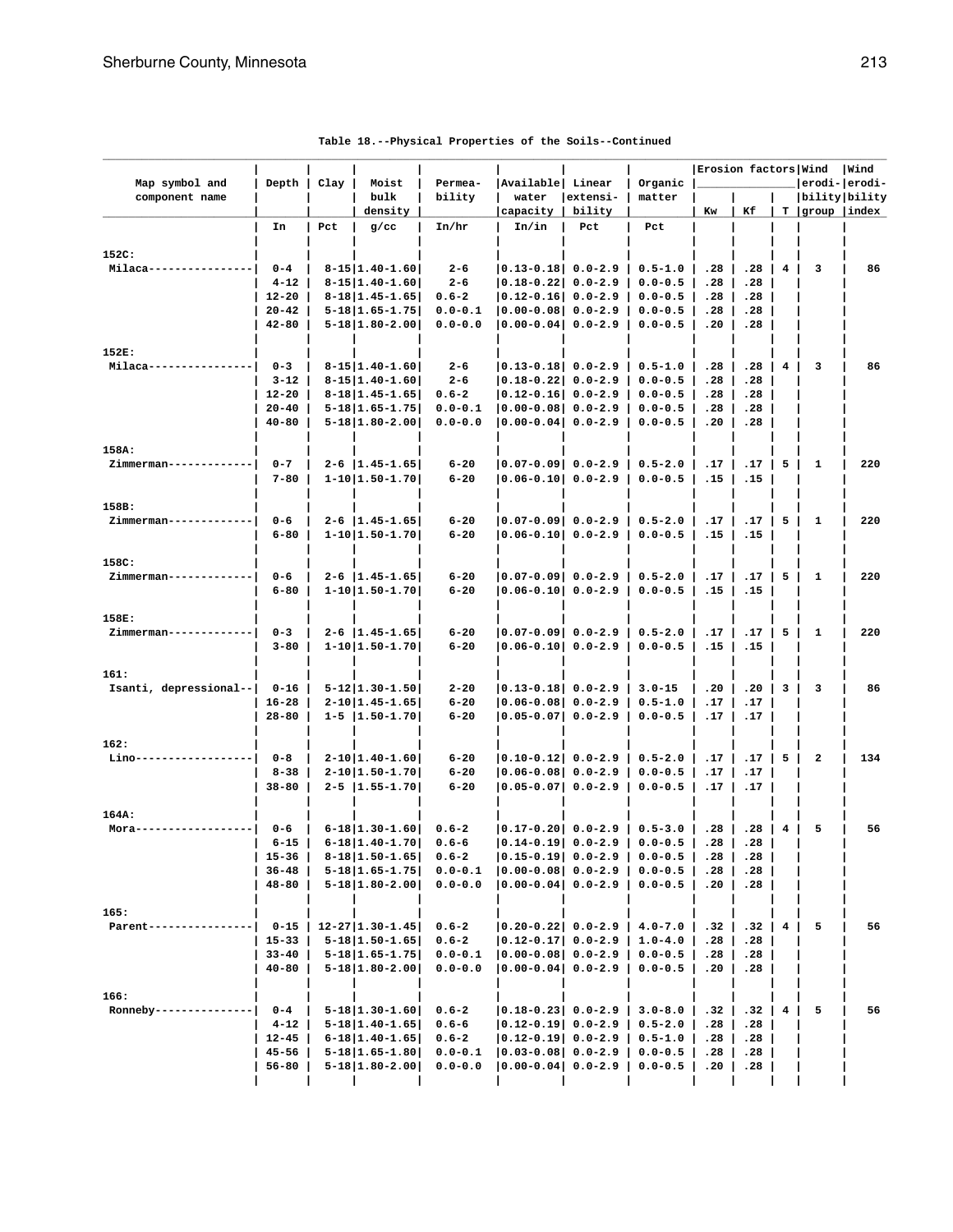|                         |                        |      |                                                   |                          |                                    |                            |                            | Erosion factors Wind |            |   |                                  | Wind |
|-------------------------|------------------------|------|---------------------------------------------------|--------------------------|------------------------------------|----------------------------|----------------------------|----------------------|------------|---|----------------------------------|------|
| Map symbol and          | Depth                  | Clay | Moist                                             | Permea-                  | Available Linear                   |                            | Organic                    |                      |            |   | erodi- erodi-                    |      |
| component name          |                        |      | bulk<br>density                                   | bility                   | water                              | extensi-<br>bility         | matter                     | Kw                   | Кf         |   | bility bility<br>T  group  index |      |
|                         | In                     | Pct  | $g$ /cc                                           | In/hr                    | capacity<br>In/in                  | Pct                        | Pct                        |                      |            |   |                                  |      |
|                         |                        |      |                                                   |                          |                                    |                            |                            |                      |            |   |                                  |      |
| 169B:                   |                        |      |                                                   |                          |                                    |                            |                            |                      |            |   |                                  |      |
| Braham-                 | $0 - 9$                |      | $2 - 8$   1.40-1.60                               | $6 - 20$                 | $ 0.10 - 0.12  0.0 - 2.9$          |                            | $1.0 - 3.0$                | .17                  | .17        | 5 | $\overline{\mathbf{2}}$          | 134  |
|                         | $9 - 21$               |      | $2 - 8$   1.45 - 1.60                             | $6 - 20$                 | $ 0.08 - 0.10 $                    | $0.0 - 2.9$                | $0.0 - 0.5$                | .17                  | .17        |   |                                  |      |
|                         | $21 - 46$              |      | $18 - 30   1.50 - 1.70  $                         | $0.2 - 2$                | $ 0.15 - 0.18 $                    | $3.0 - 5.9$                | $0.0 - 0.5$                | .37                  | .37        |   |                                  |      |
|                         | $46 - 80$              |      | $16 - 30   1.55 - 1.75  $                         | $0.6 - 2$                | $ 0.15 - 0.18 $                    | $3.0 - 5.9$                | $0.0 - 0.5$                | .37                  | .37        |   |                                  |      |
|                         |                        |      |                                                   |                          |                                    |                            |                            |                      |            |   |                                  |      |
| 169C:                   |                        |      |                                                   |                          |                                    |                            |                            |                      |            |   |                                  |      |
| Braham---               | $0 - 8$                |      | $2 - 8$   1.40-1.60                               | $6 - 20$                 | $ 0.10 - 0.12 $ 0.0-2.9            |                            | $1.0 - 3.0$                | .17                  | .17        | 5 | $\overline{\mathbf{2}}$          | 134  |
|                         | $8 - 28$               |      | $2 - 8$   1.45-1.60                               | $6 - 20$                 | $ 0.08 - 0.10 $                    | $0.0 - 2.9$                | $0.0 - 0.5$                | .17                  | .17        |   |                                  |      |
|                         | $28 - 48$              |      | $18 - 30$  1.50-1.70                              | $0.2 - 2$                | $ 0.15 - 0.18 $                    | $3.0 - 5.9$                | $0.0 - 0.5$                | .37                  | .37        |   |                                  |      |
|                         | $48 - 80$              |      | $16 - 30   1.55 - 1.75  $                         | $0.6 - 2$                | $ 0.15 - 0.18 $                    | $3.0 - 5.9$                | $0.0 - 0.5$                | .37                  | .37        |   |                                  |      |
|                         |                        |      |                                                   |                          |                                    |                            |                            |                      |            |   |                                  |      |
| 169D:<br>Braham-        | $0 - 8$                |      | $2 - 8$   1.40-1.60                               | $6 - 20$                 | $ 0.10 - 0.12  0.0 - 2.9$          |                            | $1.0 - 3.0$                | .17                  | .17        | 5 | 2                                | 134  |
|                         | $8 - 32$               |      | $2 - 8$   1.45 - 1.60                             | $6 - 20$                 | $ 0.08 - 0.10 $                    | $0.0 - 2.9$                | $0.0 - 0.5$                | .17                  | .17        |   |                                  |      |
|                         | $32 - 55$              |      | $18 - 30$   1.50-1.70                             | $0.2 - 2$                | $ 0.15 - 0.18 $                    | $3.0 - 5.9$                | $0.0 - 0.5$                | .37                  | .37        |   |                                  |      |
|                         | $55 - 80$              |      | $16 - 30   1.55 - 1.75  $                         | $0.6 - 2$                | $ 0.15 - 0.18 $                    | $3.0 - 5.9$                | $0.0 - 0.5$                | .37                  | .37        |   |                                  |      |
|                         |                        |      |                                                   |                          |                                    |                            |                            |                      |            |   |                                  |      |
| 204B:                   |                        |      |                                                   |                          |                                    |                            |                            |                      |            |   |                                  |      |
| Cushing---              | $0 - 6$                |      | $6 - 14$   1.35-1.65                              | $0.6 - 2$                | $ 0.10 - 0.22  0.0 - 2.9$          |                            | $1.0 - 2.0$                | .24                  | .24        | 5 | 3                                | 86   |
|                         | $6 - 22$               |      | $4-16$   1.55-1.65                                | $0.6 - 2$                | $ 0.10 - 0.22 $                    | $0.0 - 2.9$                | $0.1 - 1.0$                | .32                  | .32        |   |                                  |      |
|                         | $22 - 44$              |      | $18 - 35   1.55 - 1.70  $                         | $0.6 - 2$                | $ 0.10 - 0.19 $                    | $0.0 - 2.9$                | $0.0 - 0.5$                | .32                  | .32        |   |                                  |      |
|                         | $44 - 80$              |      | $8 - 21$   1.45-1.80                              | $0.1 - 0.6$              | $ 0.09 - 0.19 $                    | $0.0 - 2.9$                | $0.0 - 0.5$                | .32                  | .32        |   |                                  |      |
|                         |                        |      |                                                   |                          |                                    |                            |                            |                      |            |   |                                  |      |
| 204C:                   |                        |      |                                                   |                          |                                    |                            |                            |                      |            |   |                                  |      |
| Cushing-                | $0 - 7$                |      | $6 - 14$   1.35-1.65                              | $0.6 - 2$                | $ 0.10 - 0.22  0.0 - 2.9$          |                            | $1.0 - 2.0$                | .24                  | .24        | 5 | 3                                | 86   |
|                         | $7 - 21$               |      | $4-16$   1.55-1.65                                | $0.6 - 2$                | $ 0.10 - 0.22 $                    | $0.0 - 2.9$                | $0.1 - 1.0$                | .32                  | .32        |   |                                  |      |
|                         | $21 - 44$<br>$44 - 80$ |      | $18 - 35   1.55 - 1.70  $<br>$8 - 21$   1.45-1.80 | $0.6 - 2$<br>$0.1 - 0.6$ | $ 0.10 - 0.19 $<br>$ 0.09 - 0.19 $ | $0.0 - 2.9$<br>$0.0 - 2.9$ | $0.0 - 0.5$<br>$0.0 - 0.5$ | .32<br>.32           | .32<br>.32 |   |                                  |      |
|                         |                        |      |                                                   |                          |                                    |                            |                            |                      |            |   |                                  |      |
| 258B:                   |                        |      |                                                   |                          |                                    |                            |                            |                      |            |   |                                  |      |
| $Sandberg---$           | $0 - 14$               |      | $2 - 10$   1.40-1.60                              | $6 - 20$                 | $ 0.10 - 0.12 $ 0.0-2.9            |                            | $1.0 - 3.0$                | .15                  | .15        | 5 | $\overline{\mathbf{2}}$          | 134  |
|                         | $14 - 32$              |      | $0-10$  1.50-1.65                                 | $6 - 20$                 | $ 0.03 - 0.10 $                    | $0.0 - 2.9$                | $0.5 - 1.0$                | .05                  | .10        |   |                                  |      |
|                         | $32 - 80$              |      | $0 - 5$   1.50-1.65                               | $20 - 40$                | $ 0.02 - 0.06 $                    | $0.0 - 2.9$                | $0.0 - 0.5$                | .05                  | .10        |   |                                  |      |
|                         |                        |      |                                                   |                          |                                    |                            |                            |                      |            |   |                                  |      |
| 258C:                   |                        |      |                                                   |                          |                                    |                            |                            |                      |            |   |                                  |      |
| Sandberg-               | $0 - 11$               |      | $2 - 10   1.40 - 1.60  $                          | $6 - 20$                 | $ 0.10-0.12 $ 0.0-2.9              |                            | $1.0 - 3.0$                | .15                  | .15        | 5 | $\overline{\mathbf{2}}$          | 134  |
|                         | $11 - 26$              |      | $0-10$  1.50-1.65                                 | $6 - 20$                 | $ 0.03 - 0.10 $                    | $0.0 - 2.9$                | $0.5 - 1.0$                | .05                  | .10        |   |                                  |      |
|                         | $26 - 80$              |      | $0 - 5$   1.50-1.65                               | $20 - 40$                | $ 0.02 - 0.06 $                    | $0.0 - 2.9$                | $0.0 - 0.5$                | .05                  | .10        |   |                                  |      |
|                         |                        |      |                                                   |                          |                                    |                            |                            |                      |            |   |                                  |      |
| 258E:<br>Sandberg-      | $0 - 11$               |      | $2 - 10$   1.40-1.60                              | $6 - 20$                 | $ 0.10 - 0.12 $ 0.0-2.9            |                            | $1.0 - 3.0$                | .15                  | .15        | 5 | 2                                | 134  |
|                         | $11 - 27$              |      | $0-10$  1.50-1.65                                 | $6 - 20$                 | $ 0.03 - 0.10 $ $0.0 - 2.9$        |                            | $0.5 - 1.0$                | .05                  | .10        |   |                                  |      |
|                         | 27-80                  |      | $0 - 5$   1.50-1.65                               | $20 - 40$                | 0.02-0.06  0.0-2.9                 |                            | $0.0 - 0.5$                | .05                  | .10        |   |                                  |      |
|                         |                        |      |                                                   |                          |                                    |                            |                            |                      |            |   |                                  |      |
| 260:                    |                        |      |                                                   |                          |                                    |                            |                            |                      |            |   |                                  |      |
| $Duelm---$              | $0 - 16$               |      | $2 - 10$   1.40-1.60                              | 6-20                     | $ 0.08-0.12 $ 0.0-2.9              |                            | $2.0 - 6.0$                | .17                  | .17        | 5 | 2                                | 134  |
|                         | $16 - 30$              |      | $1 - 8$   1.55-1.65                               | $6 - 20$                 | $ 0.06 - 0.11 $                    | $0.0 - 2.9$                | $0.0 - 0.5$                | .15                  | .15        |   |                                  |      |
|                         | $30 - 80$              |      | $0 - 6$   1.55-1.65                               | $6 - 20$                 | $ 0.02-0.07 $                      | $0.0 - 2.9$                | $0.0 - 0.5$                | .15                  | .15        |   |                                  |      |
|                         |                        |      |                                                   |                          |                                    |                            |                            |                      |            |   |                                  |      |
| 261:                    |                        |      |                                                   |                          |                                    |                            |                            |                      |            |   |                                  |      |
| Isan, depressional ---- | $0 - 14$               |      | $5 - 14$   1.30-1.55                              | $2 - 6$                  | $ 0.10 - 0.15 $ 0.0-2.9            |                            | $3.0 - 10$                 | .20                  | .20        | 3 | 3                                | 86   |
|                         | $14 - 34$              |      | $2 - 8$   1.50-1.65                               | $6 - 20$                 | $ 0.06 - 0.10  0.0 - 2.9$          |                            | $0.5 - 3.0$                | .17                  | .17        |   |                                  |      |
|                         | $34 - 80$              |      | $1 - 5$   1.55-1.70                               | $6 - 20$                 | $ 0.04 - 0.06 $                    | $0.0 - 2.9$                | $0.0 - 0.5$                | .15                  | .15        |   |                                  |      |
| 325:                    |                        |      |                                                   |                          |                                    |                            |                            |                      |            |   |                                  |      |
| Prebish, depressional   | $0 - 15$               |      | $5-20$   1.35-1.55                                | $2 - 6$                  | $ 0.16 - 0.18  0.0 - 2.9$          |                            | $4.0 - 8.0$                | .20                  | .20        | 4 | з                                | 86   |
|                         | $15 - 41$              |      | $5-18$  1.50-1.70                                 | $0.1 - 2$                | $ 0.14 - 0.16  0.0 - 2.9$          |                            | $0.0 - 0.5$                | .28                  | .28        |   |                                  |      |
|                         | $41 - 80$              |      | $5 - 18   1.80 - 2.00  $                          | $0.0 - 0.0$              | $ 0.00-0.04 $ 0.0-2.9              |                            | $0.0 - 0.5$                | .20                  | .28        |   |                                  |      |
|                         |                        |      |                                                   |                          |                                    |                            |                            |                      |            |   |                                  |      |

 **| | | | | | | | | | | |**

| Table 18.--Physical Properties of the Soils--Continued |  |  |  |
|--------------------------------------------------------|--|--|--|
|--------------------------------------------------------|--|--|--|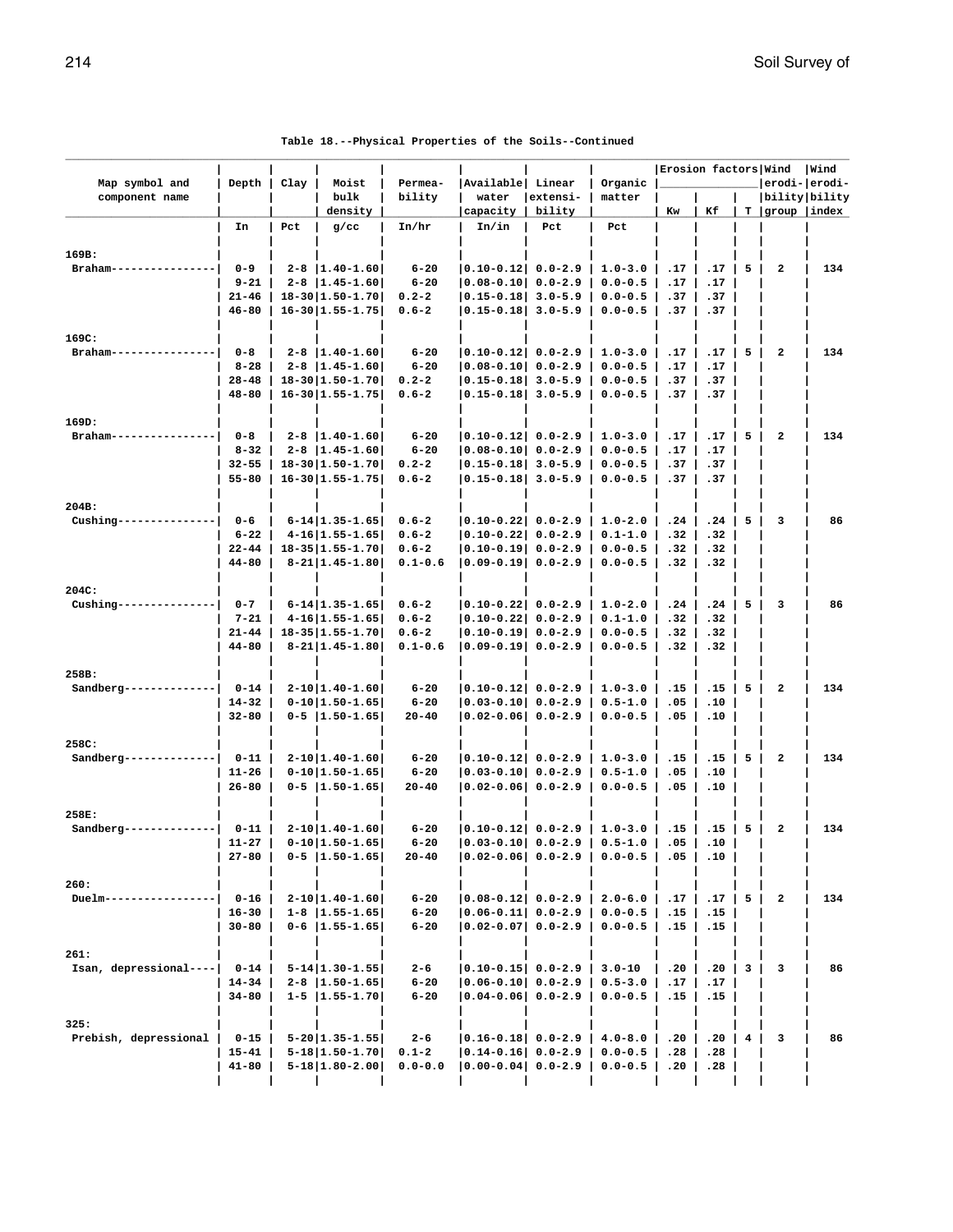| Map symbol and<br>component name | Depth             | Clay | Moist<br>bulk                                          | Permea-<br>bility      | Available  Linear<br>water                                  | extensi-            | Organic<br>matter | Erosion factors Wind |                     |                | bility bility           | Wind<br>erodi- erodi- |
|----------------------------------|-------------------|------|--------------------------------------------------------|------------------------|-------------------------------------------------------------|---------------------|-------------------|----------------------|---------------------|----------------|-------------------------|-----------------------|
|                                  |                   |      | density                                                |                        | capacity                                                    | bility              |                   | Kw                   | Кf                  |                | $T$  group  index       |                       |
|                                  | In                | Pct  | $g$ /cc                                                | In/hr                  | In/in                                                       | Pct                 | Pct               |                      |                     |                |                         |                       |
|                                  |                   |      |                                                        |                        |                                                             |                     |                   |                      |                     |                |                         |                       |
| 341:<br>Arvilla-----             | $0 - 14$          |      | $6 - 18   1.40 - 1.60  $                               | $2 - 6$                | $ 0.13 - 0.15 $ 0.0-2.9                                     |                     | $1.0 - 4.0$       | .20                  | .20                 | 3              | з                       | 86                    |
|                                  | $14 - 20$         |      | $6 - 18$   1.40-1.60                                   | $2 - 6$                | $ 0.11 - 0.14  0.0 - 2.9$                                   |                     | $1.0 - 2.0$       | .20                  | .20                 |                |                         |                       |
|                                  | $20 - 80$         |      | $2 - 10$   1.40-1.60                                   | $6 - 20$               | $ 0.02 - 0.05 $ 0.0-2.9                                     |                     | $0.0 - 0.5$       | .10                  | .20                 |                |                         |                       |
| 346:                             |                   |      |                                                        |                        |                                                             |                     |                   |                      |                     |                |                         |                       |
| Talmoon-----                     | $0 - 7$           |      | $8-20$  1.10-1.35                                      | $0.6 - 2$              | $ 0.20 - 0.22 $ $0.0 - 2.9$                                 |                     | $2.0 - 4.0$       | .28                  | .28                 | 5              | 5                       | 56                    |
|                                  | $7 - 12$          |      | $15 - 27$   1.20-1.40                                  | $0.6 - 2$              | $ 0.13 - 0.22 $ 0.0-2.9                                     |                     | $0.5 - 1.0$       | .37                  | .37                 |                |                         |                       |
|                                  | $12 - 32$         |      | $22 - 35   1.40 - 1.60  $                              | $0.1 - 0.6$            | $ 0.16 - 0.19 $ 3.0-5.9                                     |                     | $0.0 - 0.5$       | .37                  | .37                 |                |                         |                       |
|                                  | $32 - 80$         |      | $18 - 30   1.40 - 1.60  $                              | $0.1 - 0.6$            | $ 0.15 - 0.19 $ 3.0-5.9                                     |                     | $0.0 - 0.5$       | .37                  | .37                 |                |                         |                       |
| 373:                             |                   |      |                                                        |                        |                                                             |                     |                   |                      |                     |                |                         |                       |
| Renshaw---                       | $0 - 9$           |      | $20 - 26$  1.20-1.30                                   | $0.6 - 2$              | $ 0.18 - 0.20 $ 0.0-2.9                                     |                     | $2.0 - 4.0$       | .28                  | .28                 | 3              | 6                       | 48                    |
|                                  | $9 - 15$          |      | $18 - 27   1.30 - 1.45  $                              | $0.6 - 6$              | $ 0.11 - 0.18  0.0 - 2.9$                                   |                     | $0.0 - 1.0$       | .28                  | .32                 |                |                         |                       |
|                                  | $15 - 80$         |      | $0-5$  1.45-1.65                                       | $6 - 60$               | 0.03-0.06  0.0-2.9                                          |                     | $0.0 - 0.5$       | .10                  | .24                 |                |                         |                       |
| 454B:                            |                   |      |                                                        |                        |                                                             |                     |                   |                      |                     |                |                         |                       |
| Mahtomedi----                    | $0 - 9$           |      | $2 - 15   1.40 - 1.60  $                               | $6 - 20$               | $ 0.10-0.12 $ 0.0-2.9                                       |                     | $0.5 - 1.0$       | .15                  | .15                 | 5              | $\mathbf{2}$            | 134                   |
|                                  | $9 - 36$          |      | $0-10$  1.45-1.75                                      | $6 - 20$               | $ 0.05 - 0.07 $ 0.0-2.9                                     |                     | $0.0 - 0.5$       | .05                  | .10                 |                |                         |                       |
|                                  | $36 - 80$         |      | $0-10$  1.45-1.75                                      | $6 - 20$               | $ 0.04 - 0.09  0.0 - 2.9$                                   |                     | $0.0 - 0.5$       | .05                  | .10                 |                |                         |                       |
| 454C:                            |                   |      |                                                        |                        |                                                             |                     |                   |                      |                     |                |                         |                       |
| Mahtomedi------------            | $0 - 3$           |      | $2 - 15   1.40 - 1.60  $                               | $6 - 20$               | 0.10-0.12  0.0-2.9                                          |                     | $0.5 - 1.0$       | .15                  | .15                 | 5              | $\overline{\mathbf{2}}$ | 134                   |
|                                  | $3 - 17$          |      | $0-10$  1.45-1.75                                      | $6 - 20$               | $ 0.05 - 0.07 $                                             | $0.0 - 2.9$         | $0.0 - 0.5$       | .05                  | .10                 |                |                         |                       |
|                                  | $17 - 80$         |      | $0-10$  1.45-1.75                                      | $6 - 20$               | 10.04-0.091 0.0-2.9                                         |                     | $0.0 - 0.5$       | .05                  | .10                 |                |                         |                       |
| 540:                             |                   |      |                                                        |                        |                                                             |                     |                   |                      |                     |                |                         |                       |
| Seelyeville----------            | $0 - 10$          |      | $--- 0.10-0.25$                                        | $0.2 - 6$              | $ 0.35 - 0.45 $                                             | $---$               | $25 - 99$         | $--$                 | $---$               | з              | $\overline{\mathbf{2}}$ | 134                   |
|                                  | $10 - 80$         |      | $ 0.10 - 0.25$                                         | $0.2 - 6$              | $ 0.35 - 0.45$                                              | $\qquad \qquad -$   | $25 - 99$         | $\qquad \qquad - -$  | $---$               |                |                         |                       |
| 543:                             |                   |      |                                                        |                        |                                                             |                     |                   |                      |                     |                |                         |                       |
| Markey---                        | $0 - 36$          |      | $--  0.15-0.45 $                                       | $0.2 - 6$              | $ 0.35 - 0.45 $                                             | $\qquad \qquad - -$ | $55 - 85$         | $\qquad \qquad - -$  | $- - -$             | $\overline{a}$ | $\overline{\mathbf{2}}$ | 134                   |
|                                  | $36 - 42$         |      | $0-10$  1.40-1.65                                      | $6 - 20$               | $ 0.03 - 0.08 $                                             | $0.0 - 2.9$         | $1.0 - 4.0$       | .15                  | .15                 |                |                         |                       |
|                                  | $42 - 80$         |      | $0-10$  1.40-1.65                                      | $6 - 20$               | $ 0.03-0.08 $                                               | $0.0 - 2.9$         | $0.0 - 0.5$       | .15                  | .15                 |                |                         |                       |
| 544:                             |                   |      |                                                        |                        |                                                             |                     |                   |                      |                     |                |                         |                       |
| Cathro----                       | $0 - 30$          |      | $--  0.28-0.45 $                                       | $0.1 - 6$              | $ 0.45 - 0.55 $                                             | $\qquad \qquad - -$ | $60 - 85$         | $\qquad \qquad - -$  | $\qquad \qquad - -$ | $\overline{a}$ | $\overline{\mathbf{2}}$ | 134                   |
|                                  | $30 - 38$         |      | $7 - 25   1.50 - 1.70  $                               | $0.1 - 2$              | $ 0.11 - 0.22 $                                             | $0.0 - 2.9$         | $2.0 - 8.0$       | .20                  | .24                 |                |                         |                       |
|                                  | $38 - 80$         |      | $10-30$  1.50-1.70                                     | $0.1 - 2$              | $ 0.11 - 0.22 $                                             | $0.0 - 2.9$         | $0.0 - 0.5$       | .20                  | .24                 |                |                         |                       |
| 565:                             |                   |      |                                                        |                        |                                                             |                     |                   |                      |                     |                |                         |                       |
| Eckvoll--                        | $0 - 9$           |      | $5 - 9$   1.30-1.70                                    | $6 - 20$               | $ 0.10-0.12 $ 0.0-2.9                                       |                     | $1.0 - 3.0$       | .17                  | .17                 | 5              | 2                       | 134                   |
|                                  | $9 - 24$          |      | $2 - 9$   1.30-1.70                                    | $6 - 20$               | 0.06-0.08  0.0-2.9                                          |                     | $0.5 - 1.0$       | .15                  | .15                 |                |                         |                       |
|                                  | $45 - 80$         |      | $24-45$   18-35   1.40-1.70  <br>$16 - 32$   1.30-1.70 | $0.1 - 2$<br>$0.1 - 2$ | $ 0.17 - 0.19 $ 3.0-5.9                                     |                     | $0.0 - 0.5$       | .37                  | .37                 |                |                         |                       |
|                                  |                   |      |                                                        |                        |                                                             |                     |                   |                      |                     |                |                         |                       |
| 567:                             |                   |      |                                                        |                        |                                                             |                     |                   |                      |                     |                |                         |                       |
| Verndale----------               | $0 - 10$<br>10-19 |      | $7 - 12$   1.50-1.70 <br>$7 - 18$   1.60-1.70          | 2-6<br>$0.6 - 2$       | $ 0.13-0.17 $ 0.0-2.9 2.0-4.0<br>$ 0.14 - 0.18  0.0 - 2.9 $ |                     | $0.5 - 1.0$       | .20<br>.24           | .20<br>.24          | $\mathbf{3}$   | з                       | 86                    |
|                                  | 19-28             |      | $2 - 6$   1.45-1.60                                    | $6 - 20$               | $ 0.06 - 0.08 $ 0.0-2.9                                     |                     | $0.0 - 0.5$       | .10                  | .10                 |                |                         |                       |
|                                  | $28 - 80$         |      | $0-4$   1.45-1.60                                      | $6 - 20$               | $ 0.02-0.06 $ 0.0-2.9                                       |                     | $0.0 - 0.5$       | .10                  | .10                 |                |                         |                       |
|                                  |                   |      |                                                        |                        |                                                             |                     |                   |                      |                     |                |                         |                       |
| 623A:<br>Pierz-----              | $0 - 16$          |      | $4 - 18$   1.40 - 1.55                                 | $2 - 6$                | $ 0.13-0.17 $ 0.0-2.9 2.0-4.0                               |                     |                   | .20                  | .20                 | 4              | з                       | 86                    |
|                                  | $16 - 29$         |      | $10 - 18$   1.45-1.65                                  | $0.6 - 6$              | $ 0.16 - 0.20  0.0 - 2.9 $                                  |                     | $0.5 - 1.0$       | .28                  | .28                 |                |                         |                       |
|                                  | $29 - 80$         |      | $0 - 5$   1.55-1.65                                    | $20 - 20$              | $ 0.02 - 0.04 $ 0.0-2.9                                     |                     | $0.0 - 0.5$       | .10                  | .15                 |                |                         |                       |
|                                  |                   |      |                                                        |                        |                                                             |                     |                   |                      |                     |                |                         |                       |
| 623B:<br>Pierz-                  | $0 - 9$           |      | $4-18 1.40-1.55 $                                      | $2 - 6$                | $ 0.13-0.17 $ 0.0-2.9   2.0-4.0                             |                     |                   | .20                  | .20                 | 4              | 3                       | 86                    |
|                                  | $9 - 22$          |      | $10 - 18$   1.45-1.65                                  | $0.6 - 6$              | $ 0.16 - 0.20  0.0 - 2.9   0.5 - 1.0$                       |                     |                   | .28                  | .28                 |                |                         |                       |
|                                  | $22 - 80$         |      | $0-5$  1.55-1.65                                       | $20 - 20$              | $ 0.02-0.04 $ 0.0-2.9                                       |                     | $0.0 - 0.5$       | .10                  | .15                 |                |                         |                       |
|                                  |                   |      |                                                        |                        |                                                             |                     |                   |                      |                     |                |                         |                       |

### **Table 18.--Physical Properties of the Soils--Continued**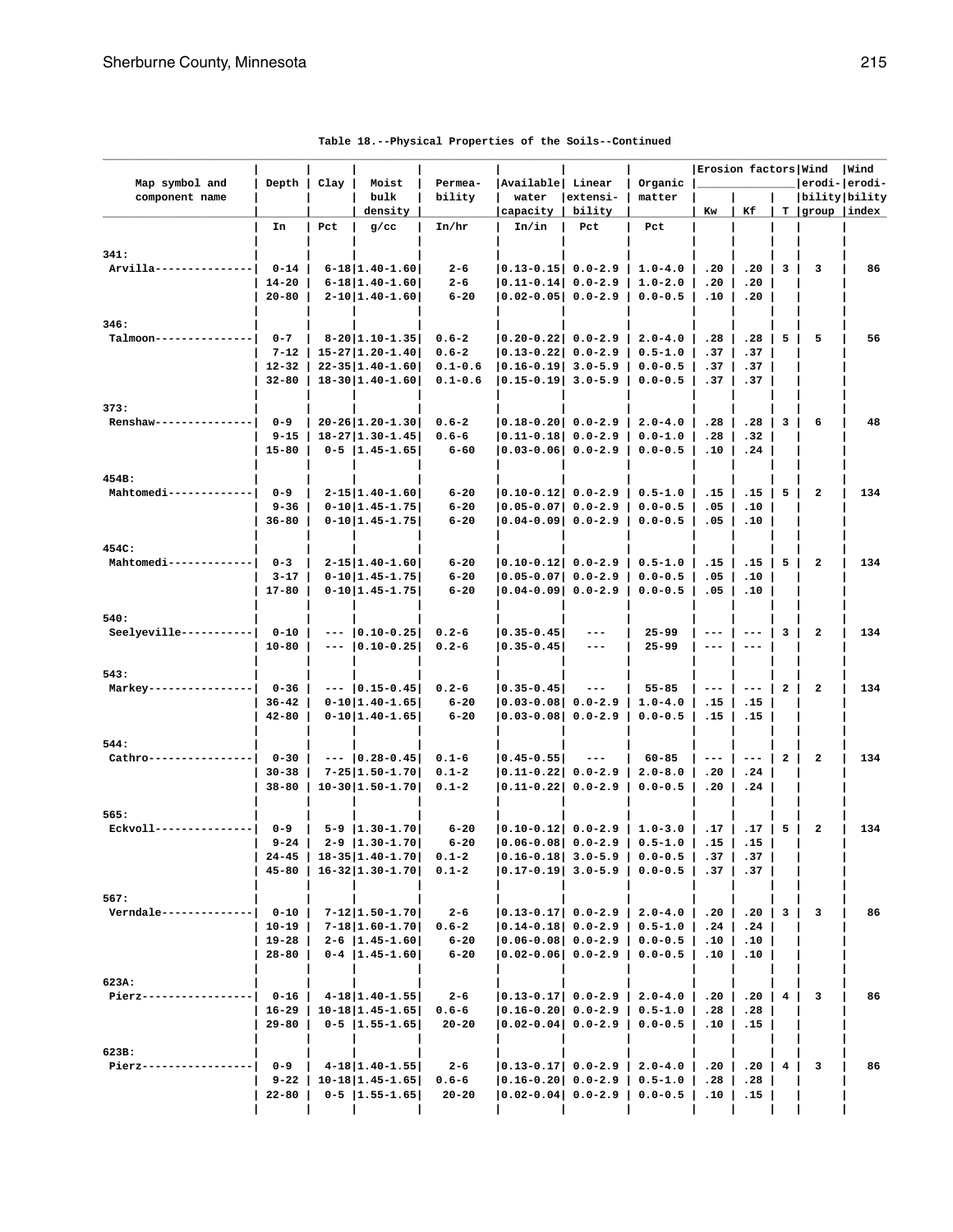|                                           |                        |       |                                                     |                         |                                            |                              |                            | Erosion factors Wind |                                            |                |                                        | Wind          |
|-------------------------------------------|------------------------|-------|-----------------------------------------------------|-------------------------|--------------------------------------------|------------------------------|----------------------------|----------------------|--------------------------------------------|----------------|----------------------------------------|---------------|
| Map symbol and<br>component name          | Depth                  | Clay  | Moist<br>bulk<br>density                            | Permea-<br>bility       | Available Linear<br>water<br>capacity      | extensi-<br>bility           | Organic<br>matter          | Kw                   | Кf                                         |                | bility bility<br>$T  $ group $ $ index | erodi- erodi- |
|                                           | In                     | Pct   | $g$ /cc                                             | In/hr                   | In/in                                      | Pct                          | Pct                        |                      |                                            |                |                                        |               |
|                                           |                        |       |                                                     |                         |                                            |                              |                            |                      |                                            |                |                                        |               |
| 708:<br>Rushlake-------------             | $0 - 9$                |       | $1 - 5$   1.50-1.70                                 | $6 - 20$                | $ 0.04 - 0.07 $                            | $0.0 - 2.9$                  | $0.5 - 4.0$                | .15                  | .15                                        | 5              | 1                                      | 160           |
|                                           | $9 - 80$               |       | $1 - 10$   1.50-1.70                                | $6 - 20$                | $ 0.02 - 0.10 $                            | $0.0 - 2.9$                  | $0.0 - 0.5$                | .05                  | .10                                        |                |                                        |               |
| 730A:                                     |                        |       |                                                     |                         |                                            |                              |                            |                      |                                            |                |                                        |               |
| Sanburn---                                | $0 - 6$                |       | $4 - 12   1.35 - 1.60  $                            | $2 - 6$                 | $ 0.12 - 0.15 $ 0.0-2.9                    |                              | $1.0 - 3.0$                | .20                  | .20                                        | 3              | 3                                      | 86            |
|                                           | $6 - 18$               |       | $6 - 15$   1.45 - 1.65                              | $2 - 6$                 | $ 0.07 - 0.12 $                            | $0.0 - 2.9$                  | $0.5 - 1.0$                | .17                  | .24                                        |                |                                        |               |
|                                           | $18 - 80$              |       | $1 - 4$   1.50-1.60                                 | $6 - 20$                | $ 0.02 - 0.04 $                            | $0.0 - 2.9$                  | $0.0 - 0.5$                | .10                  | .15                                        |                |                                        |               |
| 730B:                                     |                        |       |                                                     |                         |                                            |                              |                            |                      |                                            |                |                                        |               |
| Sanburn--------------                     | $0 - 5$                |       | $4-12$   1.35-1.60                                  | $2 - 6$                 | $ 0.12 - 0.15 $ 0.0-2.9                    |                              | $1.0 - 3.0$                | .20                  | .20                                        | 3              | 3                                      | 86            |
|                                           | $5 - 19$               |       | $6 - 15$   1.45 - 1.65                              | 2-6                     | $ 0.07 - 0.12 $                            | $0.0 - 2.9$                  | $0.5 - 1.0$                | .17                  | .24                                        |                |                                        |               |
|                                           | $19 - 80$              |       | $1 - 4$   1.50-1.60                                 | $6 - 20$                | 0.02-0.04                                  | $0.0 - 2.9$                  | $0.0 - 0.5$                | .10                  | .15                                        |                |                                        |               |
| 732B:                                     |                        |       |                                                     |                         |                                            |                              |                            |                      |                                            |                |                                        |               |
| Bushville------------                     | $0 - 8$                |       | $2 - 8$   1.45 - 1.55                               | $6 - 20$                | $ 0.07 - 0.10  0.0 - 2.9$                  |                              | $0.5 - 1.0$                | .15                  | .15                                        | 4              | 1                                      | 220           |
|                                           | $8 - 28$<br>$28 - 33$  |       | $2 - 8$   1.50-1.70 <br>$10 - 18$   1.55-1.65       | $6 - 20$<br>$0.6 - 2$   | $ 0.06 - 0.09 $<br>$ 0.10 - 0.15 $         | $0.0 - 2.9$<br>$0.0 - 2.9$   | $0.0 - 0.5$<br>$0.0 - 0.5$ | .15<br>.24           | .15<br>.28                                 |                |                                        |               |
|                                           | $33 - 43$              |       | $5 - 18$   1.65-1.75                                | $0.0 - 0.1$             | $ 0.03 - 0.08 $                            | $0.0 - 2.9$                  | $0.0 - 0.5$                | .24                  | .28                                        |                |                                        |               |
|                                           | $43 - 80$              |       | $5 - 18$   1.80 - 2.00                              | $0.0 - 0.0$             | $ 0.00 - 0.04 $                            | $0.0 - 2.9$                  | $0.0 - 0.5$                | .24                  | .28                                        |                |                                        |               |
| 768:                                      |                        |       |                                                     |                         |                                            |                              |                            |                      |                                            |                |                                        |               |
| Mosford--------------                     | $0 - 12$               |       | $7 - 18$   1.50 - 1.70                              | $2 - 6$                 | $ 0.13 - 0.18  0.0 - 2.9$                  |                              | $2.0 - 4.0$                | .20                  | .20                                        | 3              | 3                                      | 86            |
|                                           | $12 - 16$              |       | $7 - 18$   1.50 - 1.70                              | 2-6                     | $ 0.12 - 0.17 $                            | $0.0 - 2.9$                  | $0.5 - 2.0$                | .24                  | .24                                        |                |                                        |               |
|                                           | $16 - 21$<br>$21 - 80$ |       | $2 - 6$   1.45-1.60 <br>$2 - 4$   1.45-1.60         | $6 - 20$<br>$6 - 20$    | $ 0.03 - 0.11 $<br>$ 0.02 - 0.07 $         | $0.0 - 2.9$<br>$0.0 - 2.9$   | $0.0 - 0.5$<br>$0.0 - 0.5$ | .15<br>.05           | .15<br>.10                                 |                |                                        |               |
|                                           |                        |       |                                                     |                         |                                            |                              |                            |                      |                                            |                |                                        |               |
| 771:                                      |                        |       |                                                     |                         |                                            |                              |                            |                      |                                            |                |                                        |               |
| Elkriver, rarely<br>flooded-------------- | $0 - 10$               |       | $5 - 18$   1.45 - 1.55                              | $0.6 - 6$               | $ 0.16 - 0.20  0.0 - 2.9$                  |                              | $1.5 - 3.0$                | .20                  | .20                                        | $\overline{4}$ | 3                                      | 86            |
|                                           | $10 - 35$              |       | $5 - 18$   1.45 - 1.55                              | $0.6 - 6$               | $ 0.15 - 0.20 $                            | $0.0 - 2.9$                  | $1.5 - 3.0$                | .20                  | .20                                        |                |                                        |               |
|                                           | $35 - 39$              |       | $5 - 18$   1.45 - 1.55                              | $0.6 - 6$               | $ 0.15 - 0.19 $                            | $0.0 - 2.9$                  | $0.5 - 2.0$                | .15                  | .15                                        |                |                                        |               |
|                                           | $39 - 80$              |       | $1-10$  1.60-1.70                                   | $6 - 20$                | $ 0.02-0.10 $                              | $0.0 - 2.9$                  | $0.0 - 0.5$                | .10                  | .15                                        |                |                                        |               |
| 799:                                      |                        |       |                                                     |                         |                                            |                              |                            |                      |                                            |                |                                        |               |
| Seelyeville,                              |                        |       |                                                     |                         |                                            |                              |                            |                      |                                            |                |                                        |               |
| frequently flooded---                     | $0 - 12$<br>$12 - 80$  | $---$ | $--- 0.10-0.25$<br>$ 0.10 - 0.25 $                  | $0.2 - 6$<br>$0.2 - 6$  | $ 0.35 - 0.45 $<br>$ 0.35 - 0.45 $         | $---$<br>$\qquad \qquad - -$ | $25 - 99$<br>$25 - 99$     | ---                  | $---$<br>---                               | 3              | $\overline{\mathbf{2}}$                | 134           |
|                                           |                        |       |                                                     |                         |                                            |                              |                            |                      |                                            |                |                                        |               |
| Bowstring, frequently                     |                        |       |                                                     |                         |                                            |                              |                            |                      |                                            |                |                                        |               |
| flooded--------------                     | $0 - 38$<br>$38 - 47$  |       | $0 - 5$ $ 0.15 - 0.30 $<br>$1 - 12   1.40 - 1.60  $ | $0.1 - 6$<br>$0.6 - 20$ | $ 0.35 - 0.45 $<br>$ 0.08 - 0.14 $         | $---$<br>$0.0 - 2.9$         | $40 - 90$<br>$2.0 - 10$    | $---$                | $\qquad \qquad - -$<br>$\qquad \qquad - -$ | 3              | $\overline{\mathbf{2}}$                | 134           |
|                                           | $47 - 80$              |       | $0 - 5$ $ 0.15 - 0.30 $                             | $0.1 - 6$               | $ 0.35 - 0.45 $                            | $\qquad \qquad - -$          | $40 - 90$                  | $---$                | $- - -$                                    |                |                                        |               |
|                                           |                        |       |                                                     |                         |                                            |                              |                            |                      |                                            |                |                                        |               |
| 1013:<br>Pits.                            |                        |       |                                                     |                         |                                            |                              |                            |                      |                                            |                |                                        |               |
|                                           |                        |       |                                                     |                         |                                            |                              |                            |                      |                                            |                |                                        |               |
| 1015:                                     |                        |       |                                                     |                         |                                            |                              |                            |                      |                                            |                |                                        |               |
| Udipsamments.                             |                        |       |                                                     |                         |                                            |                              |                            |                      |                                            |                |                                        |               |
| 1016:                                     |                        |       |                                                     |                         |                                            |                              |                            |                      |                                            |                |                                        |               |
| Udorthents.                               |                        |       |                                                     |                         |                                            |                              |                            |                      |                                            |                |                                        |               |
| 1028:                                     |                        |       |                                                     |                         |                                            |                              |                            |                      |                                            |                |                                        |               |
| Udorthents.                               |                        |       |                                                     |                         |                                            |                              |                            |                      |                                            |                |                                        |               |
|                                           |                        |       |                                                     |                         |                                            |                              |                            |                      |                                            |                |                                        |               |
| Pits, gravel.                             |                        |       |                                                     |                         |                                            |                              |                            |                      |                                            |                |                                        |               |
| 1109:                                     |                        |       |                                                     |                         |                                            |                              |                            |                      |                                            |                |                                        |               |
| Isanti---------------                     | $0 - 16$               |       | $2 - 10$   1.35 - 1.55                              | $6 - 20$                | $ 0.10-0.12 $ 0.0-2.9                      |                              | $3.0 - 15$                 | .17                  | .17                                        | 5              | $\mathbf{2}$                           | 134           |
|                                           | $16 - 23$<br>$23 - 80$ |       | $2 - 10$   1.45 - 1.65  <br>$1 - 5$   1.50-1.70     | $6 - 20$<br>$6 - 20$    | $ 0.06 - 0.08 $ 0.0-2.9<br>$ 0.05 - 0.07 $ | $0.0 - 2.9$                  | $0.5 - 1.0$<br>$0.0 - 0.5$ | .17<br>.17           | .17<br>.17                                 |                |                                        |               |
|                                           |                        |       |                                                     |                         |                                            |                              |                            |                      |                                            |                |                                        |               |

| Table 18.--Physical Properties of the Soils--Continued |  |  |  |
|--------------------------------------------------------|--|--|--|
|--------------------------------------------------------|--|--|--|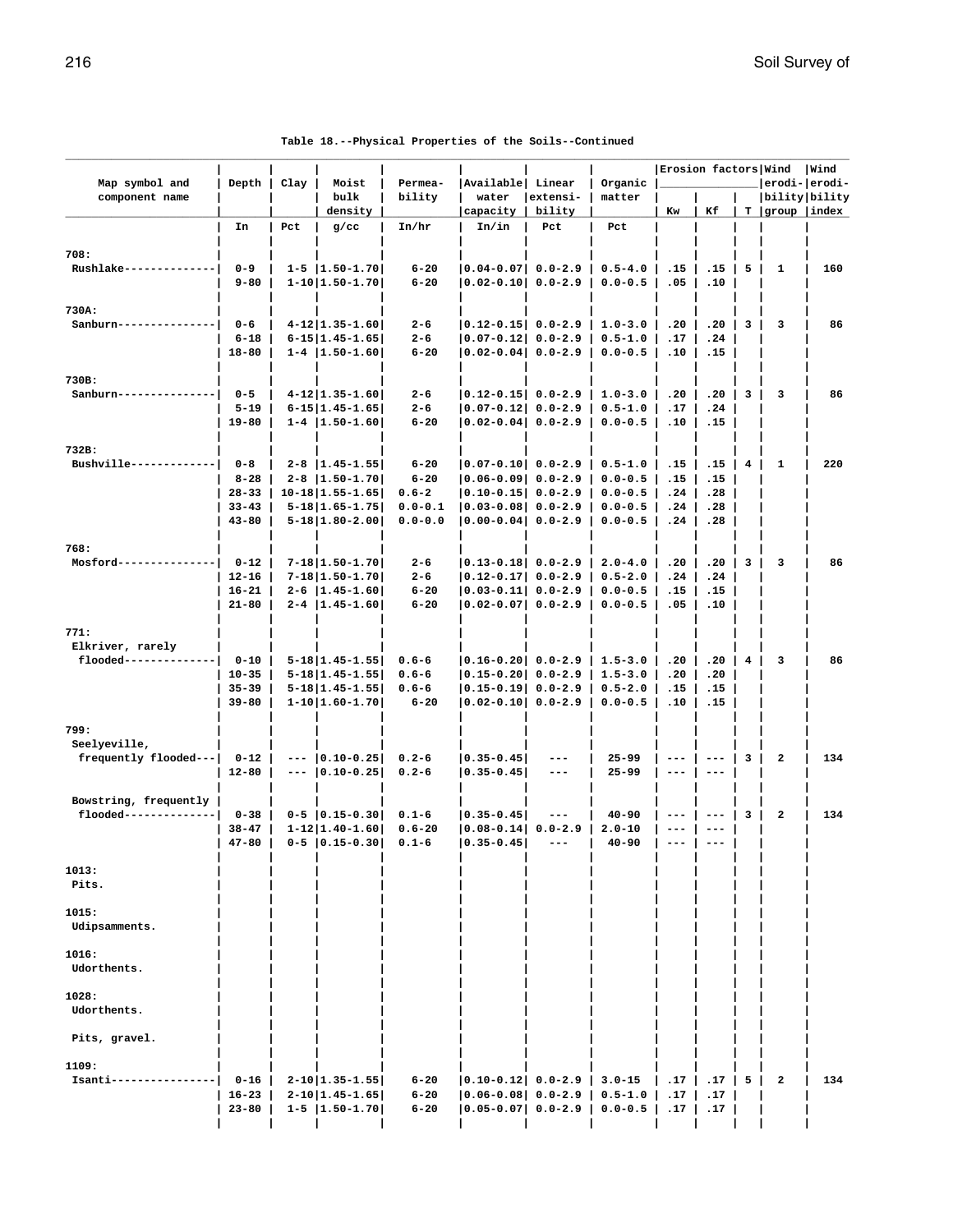|                                  |                        | Erosion factors Wind<br> Available  Linear |                                               |                       |                                                    |             | Wind                       |            |            |                |                                |     |
|----------------------------------|------------------------|--------------------------------------------|-----------------------------------------------|-----------------------|----------------------------------------------------|-------------|----------------------------|------------|------------|----------------|--------------------------------|-----|
| Map symbol and<br>component name | Depth                  | Clay                                       | Moist<br>bulk                                 | Permea-<br>bility     | water                                              | extensi-    | Organic<br>matter          |            |            |                | erodi- erodi-<br>bility bility |     |
|                                  |                        |                                            | density                                       |                       | capacity                                           | bility      |                            | Kw         | Κf         |                | $T$  group  index              |     |
|                                  | In                     | Pct                                        | $g$ /cc                                       | In/hr                 | In/in                                              | Pct         | Pct                        |            |            |                |                                |     |
| 1110:                            |                        |                                            |                                               |                       |                                                    |             |                            |            |            |                |                                |     |
| Isan-                            | $0 - 18$               |                                            | $5 - 14$   1.30 - 1.55                        | $2 - 6$               | $ 0.10 - 0.15 $ 0.0-2.9                            |             | $3.0 - 10$                 | .20        | .20        | 3              | 3                              | 86  |
|                                  | $18 - 29$              |                                            | $2 - 8$   1.50-1.65                           | $6 - 20$              | $ 0.06 - 0.10  0.0 - 2.9$                          |             | $0.5 - 3.0$                | .17        | .17        |                |                                |     |
|                                  | $29 - 80$              |                                            | $1 - 5$   1.55-1.70                           | $6 - 20$              | $ 0.04 - 0.06 $ 0.0-2.9                            |             | $0.0 - 0.5$                | .15        | .15        |                |                                |     |
| 1223:                            |                        |                                            |                                               |                       |                                                    |             |                            |            |            |                |                                |     |
| Sandberg-------------            | $0 - 11$               |                                            | $2 - 10$   1.40-1.60                          | $6 - 20$              | 0.10-0.12  0.0-2.9                                 |             | $1.0 - 3.0$                | .15        | .15        | 5              | $\overline{\mathbf{2}}$        | 134 |
|                                  | $11 - 35$              |                                            | $0-10$  1.50-1.65                             | $6 - 20$              | $ 0.03 - 0.10 $ 0.0-2.9                            |             | $0.5 - 1.0$                | .05        | .10        |                |                                |     |
|                                  | $35 - 80$              |                                            | $0 - 5$   1.50-1.65                           | $20 - 40$             | $ 0.02 - 0.06 $ 0.0-2.9                            |             | $0.0 - 0.5$                | .05        | .10        |                |                                |     |
| Arvilla--------------            | $0 - 14$               |                                            | $6 - 18   1.40 - 1.60  $                      | $2 - 6$               | $ 0.13 - 0.15 $ 0.0-2.9                            |             | $1.0 - 4.0$                | .20        | .20        | 3              | 3                              | 86  |
|                                  | 14-17                  |                                            | $6 - 18$   1.40-1.60                          | $2 - 6$               | $ 0.11 - 0.14  0.0 - 2.9$                          |             | $1.0 - 2.0$                | .20        | .20        |                |                                |     |
|                                  | $17 - 80$              |                                            | $2 - 10$   1.40-1.60                          | $6 - 20$              | 0.02-0.05  0.0-2.9                                 |             | $0.0 - 0.5$                | .10        | .20        |                |                                |     |
| 1224:                            |                        |                                            |                                               |                       |                                                    |             |                            |            |            |                |                                |     |
| Hubbard-------------             | $0 - 11$               |                                            | $4-10$  1.45-1.60                             | $6 - 20$              | $ 0.08-0.12 $ 0.0-2.9                              |             | $2.0 - 4.0$                | .15        | .15        | 5              | $\mathbf{2}$                   | 134 |
|                                  | $11 - 27$              |                                            | $1 - 5$   1.55-1.65                           | $6 - 20$              | $ 0.03 - 0.07 $ 0.0-2.9                            |             | $0.0 - 0.5$                | .15        | .15        |                |                                |     |
|                                  | $27 - 80$              |                                            | $0 - 5$   1.55-1.65                           | $6 - 20$              | $ 0.03 - 0.07 $                                    | $0.0 - 2.9$ | $0.0 - 0.5$                | .15        | .15        |                |                                |     |
| Verndale------------             | $0 - 10$               |                                            | $7 - 12$   1.50-1.70                          | $2 - 6$               | $ 0.13 - 0.17 $ 0.0-2.9                            |             | $2.0 - 4.0$                | .20        | .20        | 3              | 3                              | 86  |
|                                  | $10 - 16$              |                                            | $7 - 18$   1.60-1.70                          | $0.6 - 2$             | $ 0.14 - 0.18 $ 0.0-2.9                            |             | $0.5 - 1.0$                | .24        | .24        |                |                                |     |
|                                  | $16 - 45$              |                                            | $2 - 6$   1.45-1.60                           | $6 - 20$              | $ 0.06 - 0.08 $ 0.0-2.9                            |             | $0.0 - 0.5$                | .10        | .10        |                |                                |     |
|                                  | $45 - 80$              |                                            | $0-4$   1.45-1.60                             | $6 - 20$              | 0.02-0.06  0.0-2.9                                 |             | $0.0 - 0.5$                | .10        | .10        |                |                                |     |
| 1231:                            |                        |                                            |                                               |                       |                                                    |             |                            |            |            |                |                                |     |
| Hubbard-----                     | $0 - 13$               |                                            | $4-10$   1.45-1.60                            | $6 - 20$              | $ 0.08 - 0.12 $ 0.0-2.9                            |             | $2.0 - 4.0$                | .15        | .15        | 5              | 2                              | 134 |
|                                  | $13 - 19$<br>19-80     |                                            | $1 - 5$   1.55-1.65 <br>$0 - 5$   1.55-1.65   | $6 - 20$<br>$6 - 20$  | $ 0.03 - 0.07 $ 0.0-2.9<br>$ 0.03 - 0.07 $ 0.0-2.9 |             | $0.0 - 0.5$<br>$0.0 - 0.5$ | .15<br>.15 | .15<br>.15 |                |                                |     |
|                                  |                        |                                            |                                               |                       |                                                    |             |                            |            |            |                |                                |     |
| Mosford-----                     | $0 - 13$               |                                            | $7 - 18$   1.50 - 1.70                        | $2 - 6$               | $ 0.13 - 0.18  0.0 - 2.9$                          |             | $2.0 - 4.0$                | .20        | .20        | 3              | 3                              | 86  |
|                                  | $13 - 16$<br>$16 - 35$ |                                            | $7 - 18$   1.50 - 1.70<br>$2 - 6$   1.45-1.60 | $2 - 6$<br>$6 - 20$   | $ 0.12 - 0.17 $ 0.0-2.9<br>$ 0.03 - 0.11 $         |             | $0.5 - 2.0$                | .24<br>.15 | .24<br>.15 |                |                                |     |
|                                  | $35 - 80$              |                                            | $2 - 4$   1.45-1.60                           | $6 - 20$              | 0.02-0.07  0.0-2.9                                 | $0.0 - 2.9$ | $0.0 - 0.5$<br>$0.0 - 0.5$ | .05        | .10        |                |                                |     |
|                                  |                        |                                            |                                               |                       |                                                    |             |                            |            |            |                |                                |     |
| 1253B:                           |                        |                                            |                                               |                       |                                                    |             |                            |            |            |                |                                |     |
| Stonelake-----------             | $0 - 4$<br>$4 - 11$    |                                            | $1-10$  1.45-1.60 <br>$1 - 4$   1.45-1.60     | $6 - 20$<br>$20 - 60$ | $ 0.06 - 0.15 $ 0.0-2.9<br>$ 0.03 - 0.04 $ 0.0-2.9 |             | $1.0 - 4.0$<br>$0.0 - 0.5$ | .05<br>.05 | .10<br>.10 | 5              | 8                              | 0   |
|                                  | $11 - 24$              |                                            | $1-8$   1.45-1.60                             | $20 - 60$             | $ 0.03 - 0.08 $ 0.0-2.9                            |             | $0.0 - 0.5$                | .05        | .10        |                |                                |     |
|                                  | $24 - 80$              |                                            | $1 - 4$   1.45-1.65                           | $20 - 60$             | 0.02-0.05  0.0-2.9                                 |             | $0.0 - 0.5$                | .05        | .10        |                |                                |     |
| Sanburn---                       | $0 - 5$                |                                            | $4 - 12   1.35 - 1.60  $                      | $2 - 6$               | $ 0.12 - 0.15 $ 0.0-2.9                            |             | $1.0 - 3.0$                | .20        | .20        | 3              | 3                              | 86  |
|                                  | $5 - 20$               |                                            | $6 - 15$   1.45-1.65                          | $2 - 6$               | $ 0.07 - 0.12  0.0 - 2.9$                          |             | $0.5 - 1.0$                | .17        | .24        |                |                                |     |
|                                  | $20 - 80$              |                                            | $1 - 4$   1.50-1.60                           | $6 - 20$              | $ 0.02-0.04 $ 0.0-2.9                              |             | $0.0 - 0.5$                | .10        | .15        |                |                                |     |
| 1253C:                           |                        |                                            |                                               |                       |                                                    |             |                            |            |            |                |                                |     |
| Stonelake------------            | $0 - 5$                |                                            | $1-10$  1.45-1.60                             | $6 - 20$              | $ 0.06 - 0.15 $ 0.0-2.9   1.0-4.0                  |             |                            | .05        | .10        | 5              | 8                              | 0   |
|                                  | $5 - 16$               |                                            | $1-8$   1.45-1.60                             | $20 - 60$             | $ 0.03-0.08 $ 0.0-2.9                              |             | $0.0 - 0.5$                | .05        | .10        |                |                                |     |
|                                  | 16-80                  |                                            | $1 - 4$   1.45 - 1.65                         | $20 - 60$             | $ 0.02 - 0.05 $ 0.0-2.9                            |             | $0.0 - 0.5$                | .05        | .10        |                |                                |     |
| Sanburn------                    | $0 - 8$                |                                            | $4-12$   1.35-1.60                            | $2 - 6$               | $ 0.12 - 0.15 $ 0.0-2.9                            |             | $1.0 - 3.0$                | .20        | .20        | 3 <sup>1</sup> | 3                              | 86  |
|                                  | $8 - 17$               |                                            | $6 - 15   1.45 - 1.65  $                      | 2-6                   | $ 0.07-0.12 $ 0.0-2.9                              |             | $0.5 - 1.0$                | .17        | .24        |                |                                |     |
|                                  | 17-80                  |                                            | $1 - 4$   1.50-1.60                           | $6 - 20$              | $ 0.02 - 0.04 $ 0.0-2.9                            |             | $0.0 - 0.5$                | .10        | .15        |                |                                |     |
| 1253E:                           |                        |                                            |                                               |                       |                                                    |             |                            |            |            |                |                                |     |
| Stonelake------------            | $0 - 2$                |                                            | $1-10$   1.45-1.60                            | $6 - 20$              | $ 0.06 - 0.15 $ 0.0-2.9                            |             | $1.0 - 4.0$                | .17        | .17        | 5              | 2                              | 134 |
|                                  | $2 - 8$                |                                            | $1 - 4$   1.45-1.60                           | $20 - 60$             | $ 0.03 - 0.04 $ 0.0-2.9                            |             | $0.0 - 0.5$                | .05        | .10        |                |                                |     |
|                                  | $8 - 16$               |                                            | $1-8$   1.45-1.60                             | $20 - 60$             | $ 0.03 - 0.08 $ 0.0-2.9                            |             | $0.0 - 0.5$                | .05        | .10        |                |                                |     |
|                                  | 16-80                  |                                            | $1 - 4$   1.45 - 1.65                         | $20 - 60$             | $ 0.02 - 0.05 $ 0.0-2.9                            |             | $0.0 - 0.5$                | .05        | .10        |                |                                |     |
| $Sanburn------------$            | $0 - 5$                |                                            | $4-12$   1.35-1.60                            | $2 - 6$               | $ 0.12 - 0.15 $ 0.0-2.9                            |             | $1.0 - 3.0$                | .20        | .20        | 3              | з                              | 86  |
|                                  | $5 - 14$               |                                            | $6 - 15   1.45 - 1.65  $                      | $2 - 6$               | $ 0.07 - 0.12 $ 0.0-2.9                            |             | $0.5 - 1.0$                | .17        | .24        |                |                                |     |
|                                  | 14-80                  |                                            | $1 - 4$   1.50-1.60                           | $6 - 20$              | 0.02-0.04  0.0-2.9                                 |             | $0.0 - 0.5$                | .10        | .15        |                |                                |     |
|                                  |                        |                                            |                                               |                       |                                                    |             |                            |            |            |                |                                |     |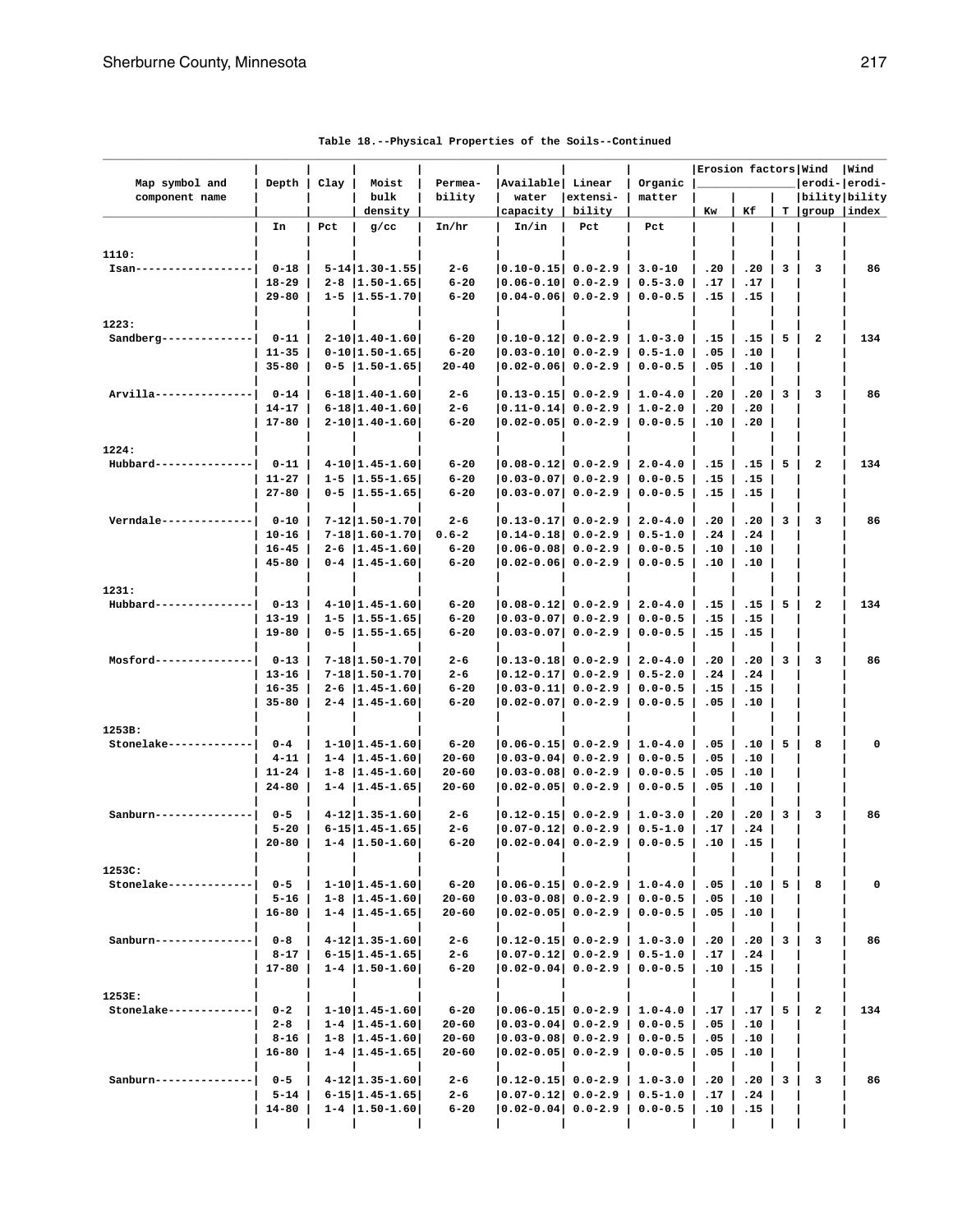|                                                 |                        |      |                                               |                        |                                                  |                            |                            | Erosion factors Wind |            |                |                                 | Wind |
|-------------------------------------------------|------------------------|------|-----------------------------------------------|------------------------|--------------------------------------------------|----------------------------|----------------------------|----------------------|------------|----------------|---------------------------------|------|
| Map symbol and<br>component name                | Depth                  | Clay | Moist<br>bulk                                 | Permea-<br>bility      | Available Linear<br>water                        | extensi-                   | Organic<br>matter          |                      |            |                | erodi- erodi-<br> bility bility |      |
|                                                 |                        |      | density                                       |                        | capacity                                         | bility                     |                            | Kw                   | Кf         |                | T  group  index                 |      |
|                                                 | In                     | Pct  | $g$ /cc                                       | In/hr                  | In/in                                            | Pct                        | Pct                        |                      |            |                |                                 |      |
| 1254:                                           |                        |      |                                               |                        |                                                  |                            |                            |                      |            |                |                                 |      |
| Ricelake----                                    | $0 - 9$                |      | $5 - 18$   1.30 - 1.50                        | $2 - 6$                | $ 0.16 - 0.18  0.0 - 2.9$                        |                            | $2.0 - 5.0$                | .20                  | .20        | 5              | 3                               | 86   |
|                                                 | $9 - 27$               |      | $1 - 7$   1.35 - 1.60                         | $6 - 20$               | $ 0.06 - 0.11 $                                  | $0.0 - 2.9$                | $0.0 - 0.5$                | .15                  | .15        |                |                                 |      |
|                                                 | $27 - 48$              |      | $5 - 18$   1.35 - 1.60                        | $0.6 - 6$              | $ 0.13 - 0.17 $                                  | $0.0 - 2.9$                | $0.0 - 0.5$                | .24                  | .24        |                |                                 |      |
|                                                 | $48 - 80$              |      | $18 - 32   1.30 - 1.70  $                     | $0.1 - 2$              | $ 0.14 - 0.19 $                                  | $3.0 - 5.9$                | $0.0 - 0.5$                | .32                  | .32        |                |                                 |      |
|                                                 |                        |      |                                               |                        |                                                  |                            |                            |                      |            |                |                                 |      |
| 1255:                                           |                        |      |                                               |                        |                                                  |                            |                            |                      |            |                |                                 |      |
| Elkriver, occasionally<br>flooded-------------- |                        |      | $5 - 18$   1.45 - 1.55                        | $0.6 - 6$              |                                                  |                            |                            |                      |            | 4              | з                               | 86   |
|                                                 | $0 - 10$<br>$10 - 26$  |      | $5 - 18$   1.45 - 1.55                        | $0.6 - 6$              | $ 0.16 - 0.20  0.0 - 2.9$<br>$ 0.15 - 0.20 $     | $0.0 - 2.9$                | $1.5 - 3.0$<br>$1.5 - 3.0$ | .20<br>.20           | .20<br>.20 |                |                                 |      |
|                                                 | $26 - 32$              |      | $5 - 18$   1.45 - 1.55                        | $0.6 - 6$              | $ 0.15 - 0.19 $                                  | $0.0 - 2.9$                | $0.5 - 2.0$                | .15                  | .15        |                |                                 |      |
|                                                 | $32 - 80$              |      | $1 - 10$  1.60-1.70                           | $6 - 20$               | $ 0.02 - 0.10 $                                  | $0.0 - 2.9$                | $0.0 - 0.5$                | .10                  | .15        |                |                                 |      |
|                                                 |                        |      |                                               |                        |                                                  |                            |                            |                      |            |                |                                 |      |
| 1256:                                           |                        |      |                                               |                        |                                                  |                            |                            |                      |            |                |                                 |      |
| Cantlin-------------                            | $0 - 8$                |      | $2 - 10$   1.40-1.60                          | $6 - 20$               | $ 0.10-0.12 $ 0.0-2.9                            |                            | $0.5 - 2.0$                | .17                  | .17        | 5              | $\overline{\mathbf{2}}$         | 134  |
|                                                 | $8 - 22$               |      | $2 - 10$   1.50-1.70                          | 6-20                   | $ 0.06 - 0.08 $                                  | $0.0 - 2.9$                | $0.0 - 0.5$                | .17                  | .17        |                |                                 |      |
|                                                 | $22 - 80$              |      | $2 - 5$   1.55-1.70                           | 6-20                   | $ 0.05-0.07 $                                    | $0.0 - 2.9$                | $0.0 - 0.5$                | .17                  | .17        |                |                                 |      |
| 1257:                                           |                        |      |                                               |                        |                                                  |                            |                            |                      |            |                |                                 |      |
| Elkriver, rarely                                |                        |      |                                               |                        |                                                  |                            |                            |                      |            |                |                                 |      |
| flooded-------------                            | $0 - 11$               |      | $5 - 18$   1.45 - 1.55                        | $0.6 - 6$              | $ 0.16 - 0.20  0.0 - 2.9$                        |                            | $1.5 - 3.0$                | .20                  | .20        | 4              | з                               | 86   |
|                                                 | $11 - 20$              |      | $5 - 18$   1.45 - 1.55                        | $0.6 - 6$              | $ 0.15 - 0.20 $                                  | $0.0 - 2.9$                | $1.5 - 3.0$                | .20                  | .20        |                |                                 |      |
|                                                 | $20 - 34$              |      | $5 - 18$   1.45 - 1.55                        | $0.6 - 6$              | $ 0.15 - 0.19 $                                  | $0.0 - 2.9$                | $0.5 - 2.0$                | .15                  | .15        |                |                                 |      |
|                                                 | $34 - 80$              |      | $1 - 10$  1.60-1.70                           | $6 - 20$               | $ 0.02 - 0.10 $                                  | $0.0 - 2.9$                | $0.0 - 0.5$                | .10                  | .15        |                |                                 |      |
|                                                 |                        |      |                                               |                        |                                                  |                            |                            |                      |            |                |                                 |      |
| Mosford, rarely                                 |                        |      |                                               |                        |                                                  |                            |                            |                      |            |                |                                 |      |
| flooded--------------                           | $0 - 11$               |      | $7 - 18$   1.50 - 1.70                        | 2-6                    | $ 0.13 - 0.18 $ 0.0-2.9                          |                            | $2.0 - 4.0$                | .20                  | .20        | 3              | з                               | 86   |
|                                                 | $11 - 16$              |      | $7 - 18$   1.50 - 1.70                        | 2-6                    | $ 0.12 - 0.17 $                                  | $0.0 - 2.9$                | $0.5 - 2.0$                | .24                  | .24        |                |                                 |      |
|                                                 | $16 - 25$<br>$25 - 80$ |      | $2 - 6$   1.45-1.60 <br>$2 - 4$   1.45 - 1.60 | $6 - 20$<br>6-20       | $ 0.03 - 0.11 $<br>$ 0.02 - 0.07 $               | $0.0 - 2.9$<br>$0.0 - 2.9$ | $0.0 - 0.5$<br>$0.0 - 0.5$ | .15<br>.05           | .15<br>.10 |                |                                 |      |
|                                                 |                        |      |                                               |                        |                                                  |                            |                            |                      |            |                |                                 |      |
| 1258B:                                          |                        |      |                                               |                        |                                                  |                            |                            |                      |            |                |                                 |      |
| Zimmerman, thick solum                          | $0 - 2$                |      | $2 - 5$   1.40-1.65                           | $6 - 20$               | 0.07-0.09  0.0-2.9                               |                            | $0.5 - 2.0$                | .17                  | .17        | 5              | 1                               | 220  |
|                                                 | $2 - 62$               |      | $2 - 5$   1.40 - 1.65                         | 6-20                   | $ 0.06 - 0.10 $                                  | $0.0 - 2.9$                | $0.0 - 0.5$                | .17                  | .17        |                |                                 |      |
|                                                 | 62-80                  |      | $1 - 10$  1.50-1.70                           | 6-20                   | $ 0.06 - 0.10 $                                  | $0.0 - 2.9$                | $0.0 - 0.5$                | .15                  | .15        |                |                                 |      |
|                                                 |                        |      |                                               |                        |                                                  |                            |                            |                      |            |                |                                 |      |
| 1258C:                                          |                        |      |                                               |                        |                                                  |                            |                            |                      |            |                |                                 |      |
| Zimmerman, thick solum                          | $0 - 3$<br>$3 - 70$    |      | $2 - 5$   1.40-1.65 <br>$2 - 5$   1.40-1.65   | $6 - 20$               | $ 0.07 - 0.09  0.0 - 2.9$                        |                            | $0.5 - 2.0$                | .17<br>.17           | .17        | 5              | 1                               | 220  |
|                                                 | $70 - 80$              |      | $1 - 10   1.50 - 1.70  $                      | 6-20<br>6-20           | $ 0.06 - 0.10 $<br>$ 0.06 - 0.10 $               | $0.0 - 2.9$<br>$0.0 - 2.9$ | $0.0 - 0.5$<br>$0.0 - 0.5$ | .15                  | .17<br>.15 |                |                                 |      |
|                                                 |                        |      |                                               |                        |                                                  |                            |                            |                      |            |                |                                 |      |
| 1258E:                                          |                        |      |                                               |                        |                                                  |                            |                            |                      |            |                |                                 |      |
| Zimmerman, thick solum                          | $0 - 2$                |      | $2 - 5$  1.40-1.65                            | $6 - 20$               | 0.07-0.09 0.0-2.9                                |                            | $0.5 - 2.0$                | .17                  | .17        | 5              | 1                               | 220  |
|                                                 | $2 - 62$               |      | $2 - 5$   1.40-1.65                           | $6 - 20$               | $ 0.06-0.10 $ 0.0-2.9 $ 0.0-0.5 $                |                            |                            | .17                  | .17        |                |                                 |      |
|                                                 | 62-80                  |      | $1-10$  1.50-1.70                             | $6 - 20$               | $ 0.06-0.10 $ 0.0-2.9                            |                            | $0.0 - 0.5$                | .15                  | .15        |                |                                 |      |
|                                                 |                        |      |                                               |                        |                                                  |                            |                            |                      |            |                |                                 |      |
| 1260B:                                          |                        |      |                                               |                        |                                                  |                            |                            |                      |            |                |                                 |      |
| Stonelake------------                           | $0 - 8$<br>$8 - 30$    |      | $1 - 5$   1.45-1.60 <br>$1-8$   1.45-1.60     | $20 - 60$<br>$20 - 60$ | $ 0.10-0.12 $ 0.0-2.9<br>$ 0.03-0.08 $ 0.0-2.9   |                            | $0.5 - 2.0$<br>$0.0 - 0.5$ | .17<br>.05           | .17<br>.10 | 5 <sup>1</sup> | 2                               | 134  |
|                                                 | $30 - 80$              |      | $1-4$   1.45-1.65                             | $20 - 60$              | $ 0.02-0.05 $ 0.0-2.9                            |                            | $0.0 - 0.5$                | .05                  | .10        |                |                                 |      |
|                                                 |                        |      |                                               |                        |                                                  |                            |                            |                      |            |                |                                 |      |
| Nebish------------                              | $0 - 6$                |      | $5 - 18$   1.35 - 1.50                        | $2 - 6$                | $ 0.13 - 0.18 $ 0.0-2.9                          |                            | $1.0 - 2.0$                | .24                  | .24        | 5              | з                               | 86   |
|                                                 | $6 - 9$                |      | $5 - 12$   1.40-1.65                          | $2 - 6$                | $ 0.11 - 0.19  0.0 - 2.9$                        |                            | $0.5 - 1.0$                | .24                  | .24        |                |                                 |      |
|                                                 | $9 - 43$               |      | $22 - 35$   1.50-1.65                         | $0.6 - 2$              | $ 0.15 - 0.19 $ 3.0-5.9                          |                            | $0.5 - 1.0$                | .32                  | .32        |                |                                 |      |
|                                                 | $43 - 80$              |      | $18 - 30   1.50 - 1.70  $                     | $0.6 - 2$              | $ 0.11 - 0.19  0.0 - 2.9$                        |                            | $0.0 - 0.5$                | .32                  | .32        |                |                                 |      |
|                                                 |                        |      |                                               |                        |                                                  |                            |                            |                      |            |                |                                 |      |
| 1260C:<br>Stonelake -----------                 |                        |      |                                               |                        |                                                  |                            |                            |                      |            |                |                                 |      |
|                                                 | $0 - 7$<br>$7 - 20$    |      | $1-5$   1.45-1.60 <br>$1-4$   1.45-1.60       | $20 - 60$<br>$20 - 60$ | $ 0.10-0.12 $ 0.0-2.9<br>$ 0.03 - 0.04 $ 0.0-2.9 |                            | $0.5 - 2.0$<br>$0.0 - 0.5$ | .17<br>.05           | .17<br>.10 | 5              | $\mathbf{2}$                    | 134  |
|                                                 | $20 - 42$              |      | $1-8$   1.45-1.60                             | $20 - 60$              | $ 0.03 - 0.08 $ 0.0-2.9                          |                            | $0.0 - 0.5$                | .05                  | .10        |                |                                 |      |
|                                                 | $42 - 80$              |      | $1 - 4$   1.45-1.65                           | $20 - 60$              | $ 0.02-0.05 $ 0.0-2.9                            |                            | $0.0 - 0.5$                | .05                  | .10        |                |                                 |      |
|                                                 |                        |      |                                               |                        |                                                  |                            |                            |                      |            |                |                                 |      |

| Table 18.--Physical Properties of the Soils--Continued |  |  |  |
|--------------------------------------------------------|--|--|--|
|--------------------------------------------------------|--|--|--|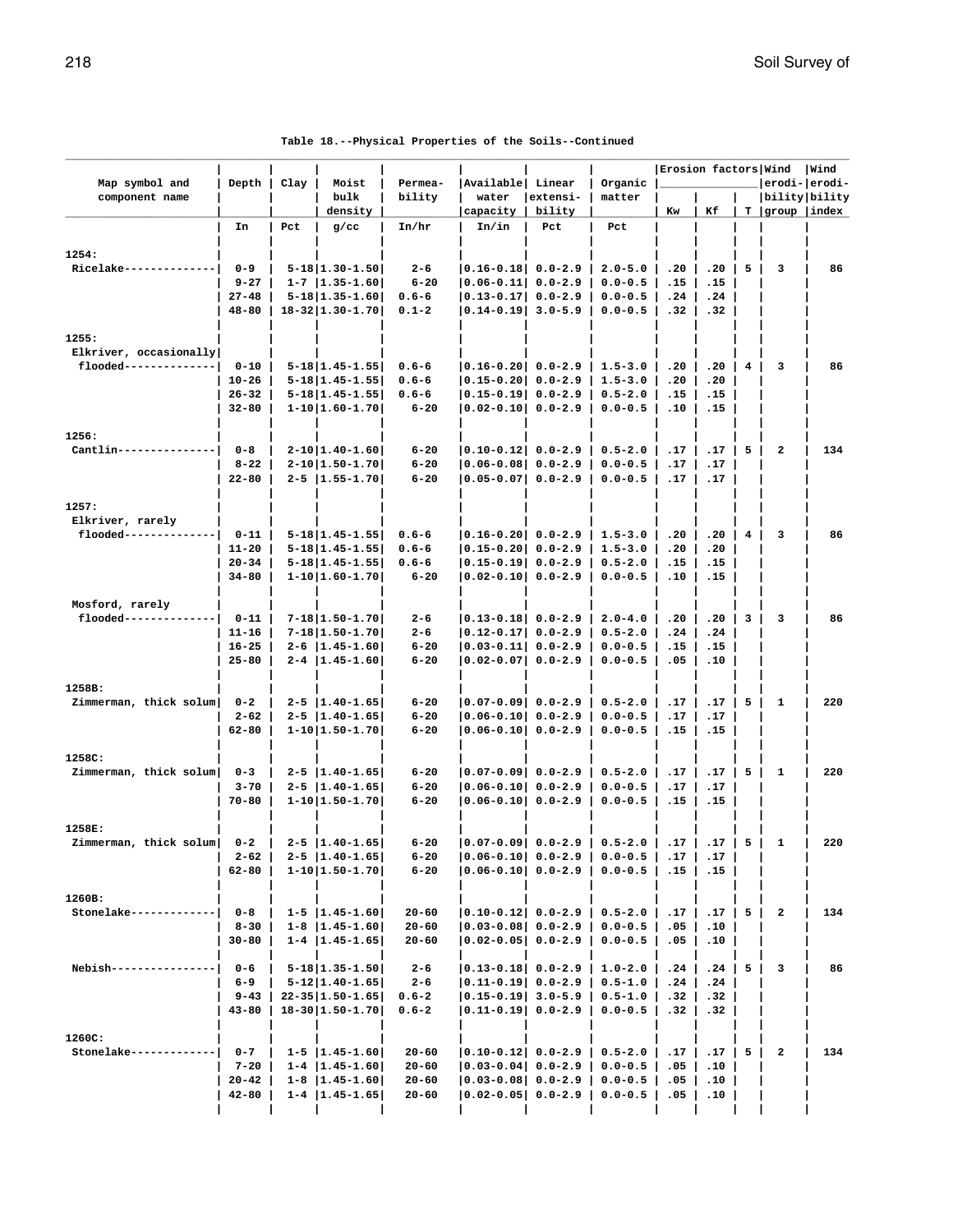| Map symbol and          | Depth     | Clay | Moist                     | Permea-      | Available Linear          |                     | Organic     | Erosion factors Wind |                     |                         | erodi- erodi-         | Wind |
|-------------------------|-----------|------|---------------------------|--------------|---------------------------|---------------------|-------------|----------------------|---------------------|-------------------------|-----------------------|------|
| component name          |           |      | bulk                      | bility       | water                     | extensi-            | matter      |                      |                     |                         | bility bility         |      |
|                         |           |      | density                   |              | capacity                  | bility              |             | Kw                   | Κf                  |                         | $T  $ group $ $ index |      |
|                         | In        | Pct  | $g$ /cc                   | In/hr        | In/in                     | Pct                 | Pct         |                      |                     |                         |                       |      |
| 1260C:                  |           |      |                           |              |                           |                     |             |                      |                     |                         |                       |      |
| Nebish---------------   | $0 - 3$   |      | $5 - 18$ 1.35-1.50        | $2 - 6$      | $ 0.13 - 0.18 $ 0.0-2.9   |                     | $1.0 - 2.0$ | .24                  | .24                 | 5                       | 3                     | 86   |
|                         | $3 - 10$  |      | $5 - 12$ 1.40-1.65        | $2 - 6$      | $ 0.11 - 0.19 $           | $0.0 - 2.9$         | $0.5 - 1.0$ | .24                  | .24                 |                         |                       |      |
|                         | $10 - 29$ |      | $22 - 35$   1.50-1.65     | $0.6 - 2$    | $ 0.15 - 0.19 $           | $3.0 - 5.9$         | $0.5 - 1.0$ | .32                  | .32                 |                         |                       |      |
|                         | $29 - 80$ |      | $18 - 30   1.50 - 1.70$   | $0.6 - 2$    | $ 0.11 - 0.19 $           | $0.0 - 2.9$         | $0.0 - 0.5$ | .32                  | .32                 |                         |                       |      |
| 1260E:                  |           |      |                           |              |                           |                     |             |                      |                     |                         |                       |      |
| Stonelake ------------- | $0 - 5$   |      | $1-10$   1.45-1.60        | $6 - 20$     | $ 0.06 - 0.15 $ 0.0-2.9   |                     | $1.0 - 4.0$ | .05                  | .10                 | 5                       | 8                     | 0    |
|                         | $5 - 11$  |      | $1 - 4$   1.45-1.60       | $20 - 60$    | $ 0.03 - 0.04 $           | $0.0 - 2.9$         | $0.0 - 0.5$ | .05                  | .10                 |                         |                       |      |
|                         | $11 - 20$ |      | $1 - 8$   1.45-1.60       | $20 - 60$    | $ 0.03 - 0.08 $           | $0.0 - 2.9$         | $0.0 - 0.5$ | .05                  | .10                 |                         |                       |      |
|                         | $20 - 80$ |      | $1 - 4$   1.45-1.65       | $20 - 60$    | $ 0.02 - 0.05 $ 0.0-2.9   |                     | $0.0 - 0.5$ | .05                  | .10                 |                         |                       |      |
| Nebish---------------   | $0 - 5$   |      | $5 - 18$   1.35-1.50      | $2 - 6$      | $ 0.13 - 0.18 $ 0.0-2.9   |                     | $1.0 - 3.0$ | .24                  | .24                 | 5                       | 3                     | 86   |
|                         | $5 - 9$   |      | $5 - 12$   1.40-1.65      | $2 - 6$      | $ 0.11 - 0.19  0.0 - 2.9$ |                     | $0.5 - 1.0$ | .24                  | .24                 |                         |                       |      |
|                         | $9 - 27$  |      | $22 - 35   1.50 - 1.65  $ | $0.6 - 2$    | $ 0.15 - 0.19 $           | $3.0 - 5.9$         | $0.5 - 1.0$ | .32                  | .32                 |                         |                       |      |
|                         | $27 - 80$ |      | $18 - 30   1.50 - 1.70  $ | $0.6 - 2$    | $ 0.11 - 0.19 $           | $0.0 - 2.9$         | $0.0 - 0.5$ | .32                  | .32                 |                         |                       |      |
| 1270B:                  |           |      |                           |              |                           |                     |             |                      |                     |                         |                       |      |
| Milaca, moderately wet  | $0 - 6$   |      | $8 - 15   1.40 - 1.60  $  | $2 - 6$      | $ 0.13 - 0.18  0.0 - 2.9$ |                     | $0.5 - 1.0$ | .28                  | .28                 | 4                       | 3                     | 86   |
|                         | $6 - 19$  |      | $8 - 15   1.40 - 1.60  $  | $2 - 6$      | $ 0.18 - 0.22 $           | $0.0 - 2.9$         | $0.0 - 0.5$ | .28                  | .28                 |                         |                       |      |
|                         | $19 - 28$ |      | $8 - 18$   1.45 - 1.65    | $0.6 - 2$    | $ 0.12 - 0.16 $           | $0.0 - 2.9$         | $0.0 - 0.5$ | .28                  | .28                 |                         |                       |      |
|                         | $28 - 45$ |      | $6 - 18$   1.65-1.75      | $0.0 - 0.1$  | $ 0.00 - 0.08 $           | $0.0 - 2.9$         | $0.0 - 0.5$ | .28                  | .28                 |                         |                       |      |
|                         | $45 - 80$ |      | $6 - 18   1.80 - 2.00  $  | $0.0 - 0.00$ | $ 0.00 - 0.04 $           | $0.0 - 2.9$         | $0.0 - 0.5$ | .20                  | .28                 |                         |                       |      |
| 1288:                   |           |      |                           |              |                           |                     |             |                      |                     |                         |                       |      |
| Seelyeville, ponded---  | $0 - 15$  |      | $--- 0.10-0.25$           | $0.2 - 6$    | $ 0.35 - 0.45 $           | $\qquad \qquad -$   | $25 - 99$   | $-- -$               | $\qquad \qquad - -$ | 3                       | 8                     | 0    |
|                         | $15 - 80$ |      | $ 0.10 - 0.25$            | $0.2 - 6$    | $ 0.35 - 0.45 $           | $\qquad \qquad - -$ | $25 - 99$   | $---$                | $---$               |                         |                       |      |
| Markey, ponded--------  | $0 - 27$  |      | $--  0.15-0.45 $          | $0.2 - 6$    | $ 0.35 - 0.45 $           | $\qquad \qquad - -$ | $55 - 85$   | $--\,$               | $\qquad \qquad - -$ | $\overline{a}$          | 8                     | 0    |
|                         | $27 - 32$ |      | $0-10$  1.40-1.65         | $6 - 20$     | $ 0.03 - 0.08 $           | $0.0 - 2.9$         | $1.0 - 4.0$ | .15                  | .15                 |                         |                       |      |
|                         | $32 - 80$ |      | $0-10$  1.40-1.65         | $6 - 20$     | 0.03-0.08                 | $0.0 - 2.9$         | $0.0 - 0.5$ | .15                  | .15                 |                         |                       |      |
| 1356:                   |           |      |                           |              |                           |                     |             |                      |                     |                         |                       |      |
| Water, miscellaneous.   |           |      |                           |              |                           |                     |             |                      |                     |                         |                       |      |
| 1946:                   |           |      |                           |              |                           |                     |             |                      |                     |                         |                       |      |
| Fordum, frequently      |           |      |                           |              |                           |                     |             |                      |                     |                         |                       |      |
| flooded-------------    | $0 - 7$   |      | $5 - 12   1.35 - 1.50  $  | $0.6 - 6$    | $ 0.11 - 0.18  0.0 - 2.9$ |                     | $6.0 - 15$  | .20                  | .20                 | $\overline{\mathbf{4}}$ | 8                     | O    |
|                         | $7 - 28$  |      | $5 - 12$   1.40-1.50      | $0.6 - 6$    | $ 0.10 - 0.22 $           | $0.0 - 2.9$         | $1.0 - 10$  | .37                  | .37                 |                         |                       |      |
|                         | $28 - 80$ |      | $1 - 5$   1.55-1.70       | $6 - 20$     | $ 0.04 - 0.10 $           | $0.0 - 2.9$         | $0.5 - 2.0$ | .15                  | .15                 |                         |                       |      |
| Winterfield,            |           |      |                           |              |                           |                     |             |                      |                     |                         |                       |      |
| frequently flooded---   | $0 - 8$   |      | $0-10$  1.40-1.50         | $2 - 20$     | $ 0.10-0.12 $ 0.0-2.9     |                     | $1.0 - 4.0$ | .17                  | .17                 | 5                       | 8                     | U    |
|                         | $8 - 20$  |      | $0 - 5$   1.45-1.60       | $6 - 20$     | $ 0.06 - 0.11 $           | $0.0 - 2.9$         | $0.0 - 1.0$ | .17                  | .17                 |                         |                       |      |
|                         | $20 - 80$ |      | $0 - 5$   1.55-1.65       | $6 - 20$     | $\vert 0.04-0.10 \vert$   | $0.0 - 2.9$         | $0.0 - 0.5$ | .10                  | .17                 |                         |                       |      |
| W:                      |           |      |                           |              |                           |                     |             |                      |                     |                         |                       |      |
|                         |           |      |                           |              |                           |                     |             |                      |                     |                         |                       |      |

|  |  |  |  |  | Table 18.--Physical Properties of the Soils--Continued |
|--|--|--|--|--|--------------------------------------------------------|
|--|--|--|--|--|--------------------------------------------------------|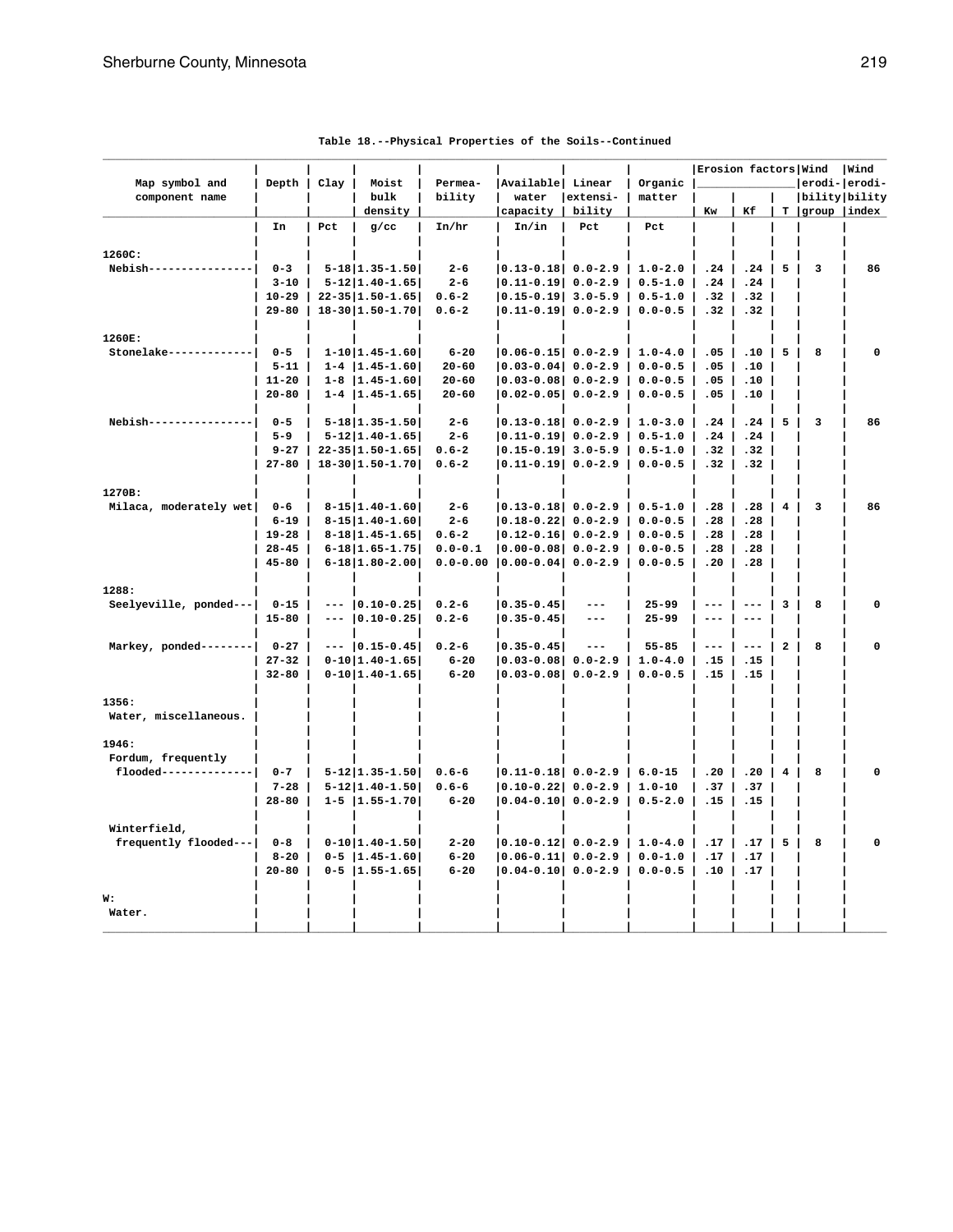**Table 19.--Chemical Properties of the Soils**

**(Absence of an entry indicates that data were not estimated.)**

| Map symbol and<br>component name | Depth               | Cation-<br>exchange   reaction <br> capacity | Soil                       | Calcium <br>$ carbon- $<br>ate | Gypsum |
|----------------------------------|---------------------|----------------------------------------------|----------------------------|--------------------------------|--------|
|                                  |                     |                                              |                            |                                |        |
|                                  | In                  | meq/100 g                                    | pН                         | Pct                            | Pct    |
| 7A:                              |                     |                                              |                            |                                |        |
| Hubbard--                        | $0 - 20$            | $6.0 - 16$                                   | 5.1-7.3                    | ---                            |        |
|                                  | $20 - 32$           | $1.0 - 4.0$                                  | $5.1 - 7.3$                | ---                            |        |
|                                  | 32-80               | $0.0 - 4.0$                                  | $5.6 - 7.8$                | 0-15                           |        |
|                                  |                     |                                              |                            |                                |        |
| 7B:<br>Hubbard---                | 0-18                | $6.0 - 16$                                   | $5.1 - 7.3$                | ---                            |        |
|                                  | 18-23               | $1.0 - 4.0$                                  | $5.1 - 7.3$                | ---                            | ---    |
|                                  | $23 - 80$           | $0.0 - 4.0$                                  | $5.6 - 7.8$                | $0 - 15$                       | ---    |
|                                  |                     |                                              |                            |                                |        |
| 7C:                              |                     |                                              |                            |                                |        |
| Hubbard--                        | 0-12                | $6.0 - 16$                                   | 5.1-7.3                    | ---                            |        |
|                                  | 12-33               | 1.0-4.0                                      | $5.1 - 7.3$                | ---                            |        |
|                                  | 33-80               | $0.0 - 4.0$                                  | $5.6 - 7.8$                | $0 - 15$                       | ---    |
| 32B:                             |                     |                                              |                            |                                |        |
| Nebish---                        | 0-5                 | 4.0-14                                       | $5.6 - 7.3$                | ---                            |        |
|                                  | $5 - 43$            | $10 - 18$                                    | $5.6 - 7.8$                | $---$                          | ---    |
|                                  | $43 - 80$           | $9.0 - 16$                                   | $7.4 - 8.4$                | $5 - 25$                       | ---    |
|                                  |                     |                                              |                            |                                |        |
| 32C:                             |                     |                                              |                            |                                |        |
| Nebish--                         | $0 - 7$<br>$7 - 11$ | $4.0 - 14$<br>$3.0 - 8.0$                    | $5.6 - 7.3$<br>$5.6 - 7.3$ | ---<br>---                     | ---    |
|                                  | 11-44               | $10 - 18$                                    | $5.6 - 7.8$                | $---$                          | ---    |
|                                  | 44-80               | $9.0 - 16$                                   | $7.4 - 8.4$                | $5 - 25$                       | ---    |
|                                  |                     |                                              |                            |                                |        |
| 32D:                             |                     |                                              |                            |                                |        |
| Nebish--                         | $0 - 3$             | $4.0 - 14$                                   | $5.6 - 7.3$                | ---                            |        |
|                                  | $3 - 22$            | $10 - 18$                                    | $5.6 - 7.8$                | ---                            | ---    |
|                                  | $22 - 80$           | $9.0 - 16$                                   | $7.4 - 8.4$                | $5 - 25$                       | ---    |
| 32E:                             |                     |                                              |                            |                                |        |
| Nebish---                        | $0 - 4$             | $4.0 - 14$                                   | $5.6 - 7.3$                | ---                            |        |
|                                  | 4-13                | $3.0 - 8.0$                                  | $5.6 - 7.3$                | ---                            | ---    |
|                                  | 13–36               | 10-18                                        | $5.6 - 7.8$                | ---                            | ---    |
|                                  | 36-80               | $9.0 - 16$                                   | $7.4 - 8.4$                | $5 - 25$                       | ---    |
|                                  |                     |                                              |                            |                                |        |
| 38B:<br>Waukon--                 | 0-8                 | $6.0 - 20$                                   | $6.1 - 7.3$                |                                |        |
|                                  | 8-12                | $3.0 - 8.0$                                  | $5.6 - 7.3$                | ---                            |        |
|                                  | 12-43               | $7.0 - 21$                                   | $6.1 - 8.4$                | $0 - 5$                        |        |
|                                  | $43 - 80$           | $7.0 - 18$                                   | $7.4 - 8.4$                | $5 - 25$                       | ---    |
|                                  |                     |                                              |                            |                                |        |
| 75:                              |                     |                                              |                            |                                |        |
| Bluffton,                        |                     |                                              |                            |                                |        |
| depressional----                 | $0 - 13$<br>13-40   | 12-30<br>$7.0 - 25$                          | $5.6 - 7.3$<br>$5.6 - 7.3$ |                                |        |
|                                  | $40 - 80$           | $7.0 - 20$                                   | $7.4 - 8.4$                | $5 - 30$                       |        |
|                                  |                     |                                              |                            |                                |        |
| 125:                             |                     |                                              |                            |                                |        |
| Beltrami----                     | 0-6                 | $4.0 - 14$                                   | $6.1 - 7.3$                |                                |        |
|                                  | 6-12                | $4.0 - 14$                                   | $5.6 - 7.3$                | ---                            |        |
|                                  | $12 - 48$           | 9.0-19                                       | $5.6 - 7.8$                | ---                            |        |
|                                  | 48-80               | $8.0 - 16$                                   | $7.4 - 8.4$                | $5 - 25$                       |        |
|                                  |                     |                                              |                            |                                |        |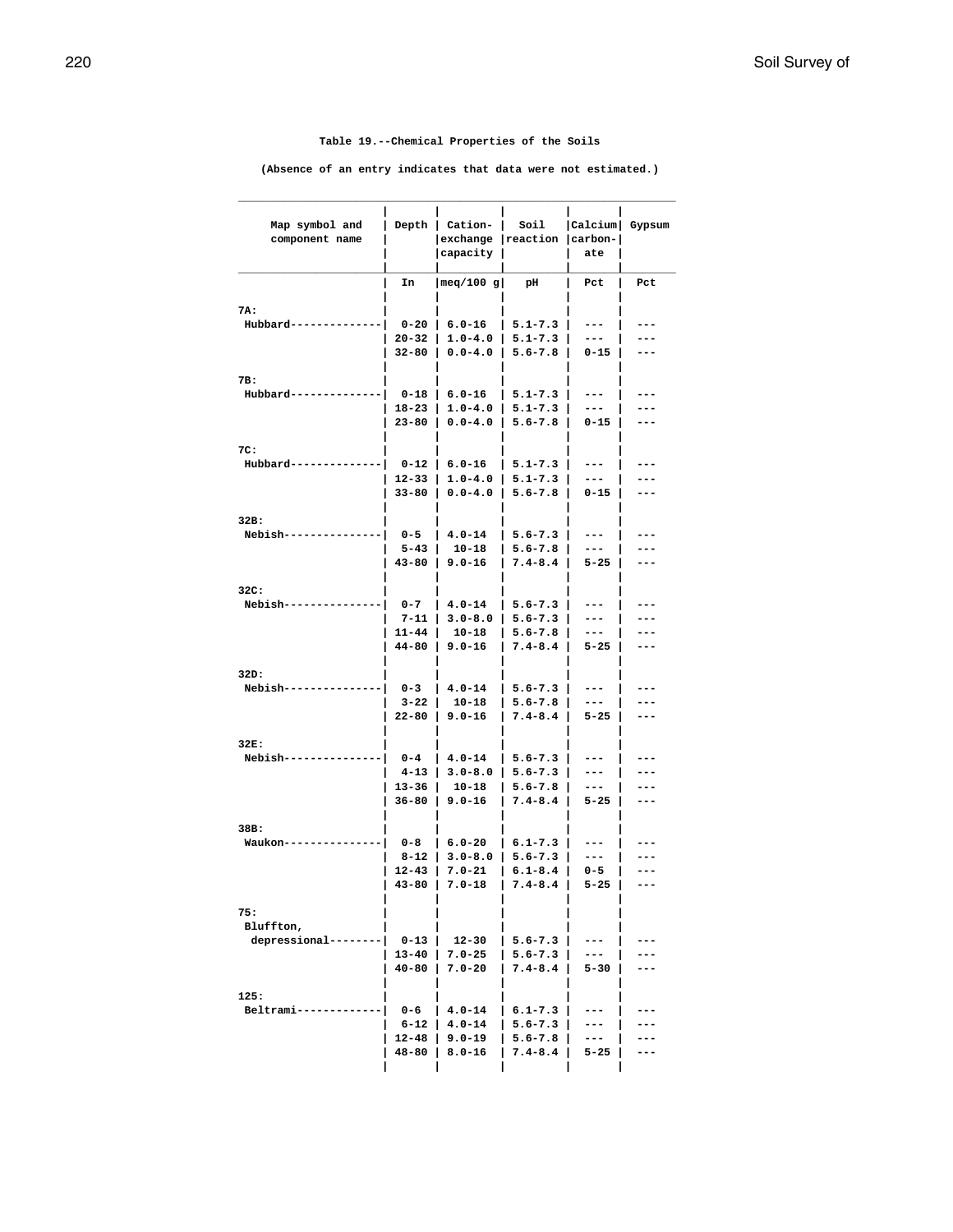| Map symbol and               | Depth         | Cation-                  | Soil                       | Calcium               | Gypsum     |
|------------------------------|---------------|--------------------------|----------------------------|-----------------------|------------|
| component name               |               | exchange reaction        |                            | $  \texttt{carbon-} $ |            |
|                              |               | capacity                 |                            | ate                   |            |
|                              | In            | meq/100 g                | pН                         | Pct                   | Pct        |
|                              |               |                          |                            |                       |            |
| 152C:                        |               |                          |                            |                       |            |
| Milaca--·                    | $0 - 4$       | $4.0 - 12$<br>$3.0 - 10$ | $5.1 - 6.5$<br>$5.1 - 6.5$ | ---                   | ---<br>--- |
|                              | 4-12<br>12-20 | 3.0-12                   | $5.1 - 6.5$                | ---<br>---            | ---        |
|                              | $20 - 42$     | $2.0 - 11$               | $5.6 - 7.3$                | ---                   | ---        |
|                              | $42 - 80$     | $2.0 - 11$               | $5.6 - 7.3$                | 0-15                  | ---        |
|                              |               |                          |                            |                       |            |
| 152E:<br>Milaca---           | $0 - 3$       | $4.0 - 12$               | $5.1 - 6.5$                | ---                   |            |
|                              | 3-12          | 3.0-10                   | $5.1 - 6.5$                | ---                   | ---        |
|                              | 12-20         | $3.0 - 12$               | $5.1 - 6.5$                | ---                   | ---        |
|                              | $20 - 40$     | 2.0-11                   | $5.6 - 7.3$                | ---                   | ---        |
|                              | $40 - 80$     | $2.0 - 11$               | $5.6 - 7.3$                | 0-15                  | ---        |
| 158A:                        |               |                          |                            |                       |            |
| Zimmerman----                | $0 - 7$       | $2.0 - 5.0$              | $5.1 - 6.5$                | ---                   |            |
|                              | 7-80          | $1.0 - 6.0$              | $5.1 - 7.3$                | ---                   |            |
|                              |               |                          |                            |                       |            |
| 158B:                        |               |                          |                            |                       |            |
| Zimmerman---                 | 0-6           | $2.0 - 5.0$              | $5.1 - 6.5$                | ---                   |            |
|                              | 6-80          | $1.0 - 6.0$              | $5.1 - 7.3$                | ---                   |            |
| 158C:                        |               |                          |                            |                       |            |
| Zimmerman---                 | 0-6           | $2.0 - 5.0$              | $5.1 - 6.5$                | ---                   |            |
|                              | 6-80          | $1.0 - 6.0$              | $5.1 - 7.3$                | ---                   |            |
| 158E:                        |               |                          |                            |                       |            |
| Zimmerman---                 | 0-3           | $2.0 - 5.0$              | $5.1 - 6.5$                | ---                   |            |
|                              | 3-80          | $1.0 - 6.0$              | $5.1 - 7.3$                | ---                   | ---        |
|                              |               |                          |                            |                       |            |
| 161:<br>Isanti, depressional | 0-16          | $8.0 - 36$               | $5.1 - 6.5$                | ---                   |            |
|                              | 16-28         | $1.0 - 8.0$              | $5.1 - 6.5$                | ---                   |            |
|                              | $28 - 80$     | $0.0 - 3.0$              | $5.6 - 6.5$                | ---                   | ---        |
|                              |               |                          |                            |                       |            |
| 162:<br>Lino----             | 0-8           | $1.0 - 10$               | $5.1 - 6.0$                | ---                   |            |
|                              | 8–38          | $2.0 - 6.0$              | $5.1 - 6.0$                | ---                   |            |
|                              | $38 - 80$     | $1.0 - 3.0$              | $5.1 - 6.5$                | ---                   | ---        |
|                              |               |                          |                            |                       |            |
| 164A:                        |               |                          |                            |                       |            |
| Mora---                      | 0-6<br>6-15   | $2.0 - 17$<br>$2.0 - 11$ | $5.1 - 6.5$<br>$5.1 - 6.5$ |                       |            |
|                              | 15-36         | $3.0 - 11$               | $5.6 - 6.5$                | ---                   |            |
|                              | $36 - 48$     | $2.0 - 11$               | $5.6 - 7.3$                | ---                   |            |
|                              | $48 - 80$     | $2.0 - 11$               | $5.6 - 7.3$                | $0 - 15$              |            |
|                              |               |                          |                            |                       |            |
| 165:<br>Parent---            | $0 - 15$      | 13-30                    | $5.6 - 7.3$                |                       |            |
|                              | $15 - 33$     | $4.0 - 19$               | $5.6 - 7.3$                | ---                   |            |
|                              | $33 - 40$     | 2.0-11                   | $6.1 - 7.3$                | ---                   |            |
|                              | $40 - 80$     | $2.0 - 11$               | $6.1 - 7.3$                | $0 - 15$              |            |
|                              |               |                          |                            |                       |            |
| 166:<br>Ronneby--            | $0 - 4$       | $8.0 - 27$               | $5.1 - 6.5$                |                       |            |
|                              | $4 - 12$      | $2.0 - 15$               | $5.1 - 6.5$                | ---                   |            |
|                              | $12 - 45$     | $2.0 - 13$               | $5.6 - 6.5$                | ---                   |            |
|                              | 45-56         | 2.0-11                   | $5.6 - 7.3$                | ---                   |            |
|                              | 56-80         | $2.0 - 11$               | $5.6 - 7.3$                | $0 - 15$              |            |
|                              |               |                          |                            |                       |            |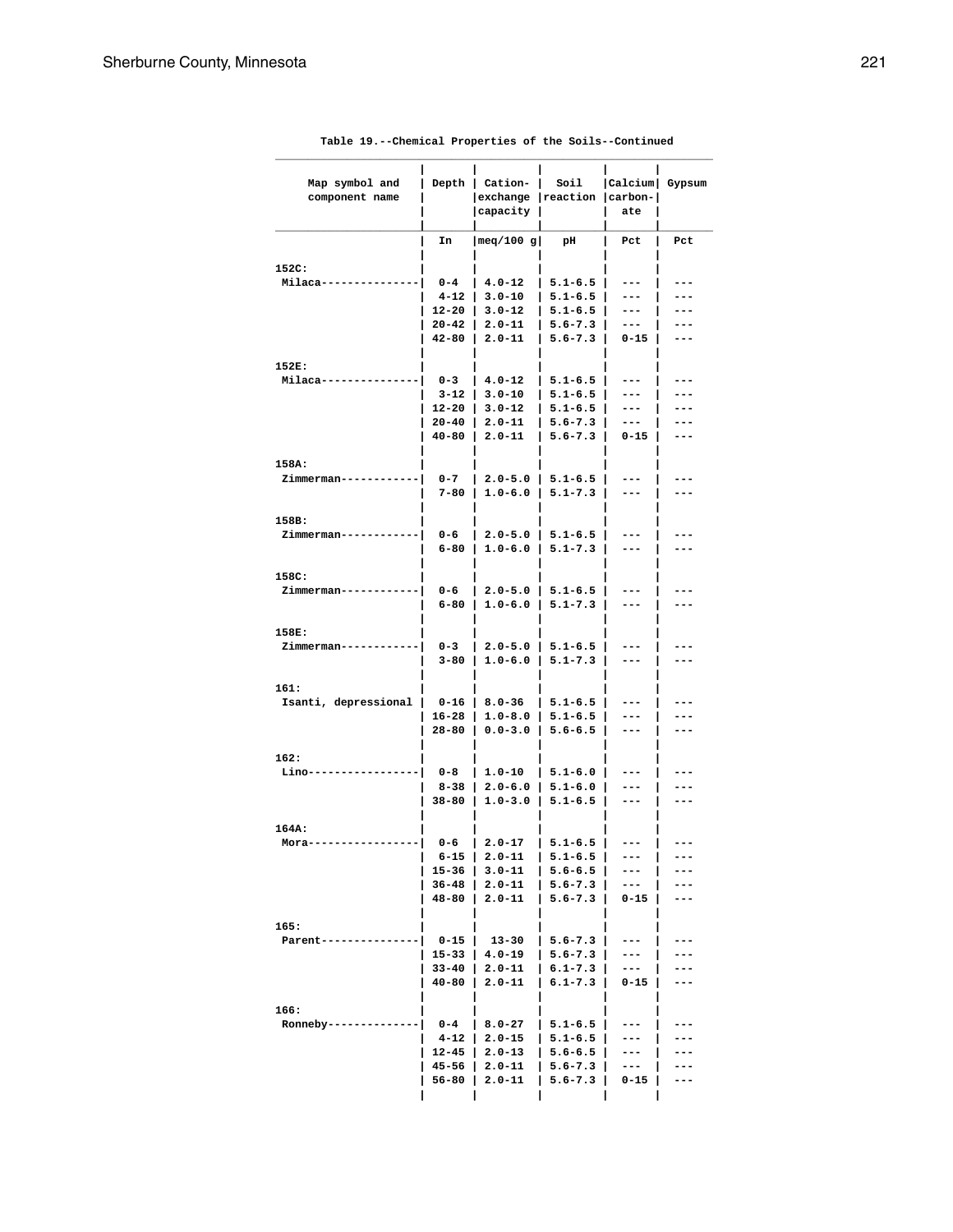| Map symbol and<br>component name | Depth             | Cation-<br>  exchange<br> capacity | Soil<br>reaction           | Calcium <br>$ carbon- $<br>ate | Gypsum |
|----------------------------------|-------------------|------------------------------------|----------------------------|--------------------------------|--------|
|                                  | In                | meq/100 g                          | pН                         | Pct                            | Pct    |
|                                  |                   |                                    |                            |                                |        |
| 169B:                            |                   |                                    |                            |                                |        |
| Braham--                         | $0 - 9$           | $2.0 - 9.0$                        | $5.6 - 7.3$                | ---                            | ---    |
|                                  | 9-21              | $1.0 - 5.0$                        | $5.6 - 7.3$                | ---                            | ---    |
|                                  | $21 - 46$         | $7.0 - 21$                         | $5.1 - 7.3$                | $---$                          | ---    |
|                                  | 46-80             | $7.0 - 21$                         | $7.4 - 8.4$                | $5 - 25$                       | 0-1    |
| 169C:                            |                   |                                    |                            |                                |        |
| Braham-                          | 0-8               | $2.0 - 9.0$                        | $5.6 - 7.3$                | ---                            | ---    |
|                                  | $8 - 28$          | $1.0 - 5.0$                        | $5.6 - 7.3$                | ---                            | ---    |
|                                  | 28-48             | $7.0 - 21$                         | $5.1 - 7.3$                | $---$                          | ---    |
|                                  | 48-80             | $7.0 - 21$                         | $7.4 - 8.4$                | $5 - 25$                       | 0-1    |
|                                  |                   |                                    |                            |                                |        |
| 169D:<br>Braham--                | 0-8               | $2.0 - 9.0$                        | $5.6 - 7.3$                | ---                            | ---    |
|                                  | 8-32              | $1.0 - 5.0$                        | $5.6 - 7.3$                | ---                            | ---    |
|                                  | 32-55             | $7.0 - 21$                         | $5.1 - 7.3$                | $---$                          | ---    |
|                                  | $55 - 80$         | $7.0 - 21$                         | $7.4 - 8.4$                | $5 - 25$                       | 0-1    |
|                                  |                   |                                    |                            |                                |        |
| 204B:                            |                   |                                    |                            |                                |        |
| Cushing--                        | 0-6               | $6.0 - 15$                         | $5.1 - 7.8$                | ---                            |        |
|                                  | 6-22<br>22-44     | $3.0 - 15$<br>$11 - 29$            | $5.1 - 7.8$<br>$5.1 - 7.8$ | ---<br>$---$                   | ---    |
|                                  | $44 - 80$         | $5.0 - 18$                         | $5.1 - 8.4$                | 0-10                           | ---    |
|                                  |                   |                                    |                            |                                |        |
| 204C:                            |                   |                                    |                            |                                |        |
| Cushing-                         | $0 - 7$           | $6.0 - 15$                         | $5.1 - 7.8$                | ---                            |        |
|                                  | $7 - 21$          | $3.0 - 15$                         | $5.1 - 7.8$                | ---                            | ---    |
|                                  | $21 - 44$         | 11-29                              | $5.1 - 7.8$                | $---$                          | ---    |
|                                  | 44-80             | $5.0 - 18$                         | $5.1 - 8.4$                | 0-10                           | ---    |
| 258B:                            |                   |                                    |                            |                                |        |
| Sandberg-                        | $0 - 14$          | $2.0 - 12$                         | $5.6 - 7.8$                | $0 - 5$                        |        |
|                                  | 14-32             | $1.0 - 6.0$                        | $6.1 - 7.8$                | $0 - 5$                        |        |
|                                  | 32-80             | $1.0 - 4.0$                        | $7.4 - 8.4$                | $5 - 10$                       | ---    |
|                                  |                   |                                    |                            |                                |        |
| 258C:                            | $0 - 11$          | $2.0 - 12$                         | $5.6 - 7.8$                | $0 - 5$                        |        |
| Sandberg-                        | 11-26             | $1.0 - 6.0$                        | $6.1 - 7.8$                | 0-5                            | ---    |
|                                  | $26 - 80$         | $1.0 - 4.0$                        | $7.4 - 8.4$                | $5 - 10$                       | ---    |
|                                  |                   |                                    |                            |                                |        |
| 258E:                            |                   |                                    |                            |                                |        |
| Sandberg                         | $0 - 11$          | $2.0 - 12$                         | $5.6 - 7.8$                | 0-5                            |        |
|                                  | 11-27             | $ 1.0 - 6.0 $                      | $6.1 - 7.8$                | 0-5                            |        |
|                                  | 27-80             | $1.0 - 4.0$                        | $7.4 - 8.4$                | $5 - 10$                       |        |
| 260:                             |                   |                                    |                            |                                |        |
| Duelm-------                     | 0-16              | $5.0 - 18$                         | $5.6 - 7.3$                | ---                            |        |
|                                  | 16-30             | $0.0 - 4.0$                        | $5.1 - 7.3$                | ---                            |        |
|                                  | 30-80             | $0.0 - 5.0$                        | $5.6 - 7.8$                | $0 - 15$                       |        |
|                                  |                   |                                    |                            |                                |        |
| 261:                             |                   |                                    |                            |                                |        |
| Isan, depressional---            | $0 - 14$<br>14-34 | 10-25<br>$2.0 - 10$                | $5.6 - 7.3$<br>$5.1 - 6.5$ | ---                            |        |
|                                  | 34-80             | $1.0 - 5.0$                        | $5.6 - 7.3$                | ---<br>---                     |        |
|                                  |                   |                                    |                            |                                |        |
| 325:                             |                   |                                    |                            |                                |        |
| Prebish, depressional            | 0-15              | 11-27                              | $5.6 - 7.3$                |                                |        |
|                                  | 15-41             | $5.0 - 11$                         | $5.6 - 7.3$                | ---                            |        |
|                                  | 41-80             | $1.0 - 9.0$                        | $5.6 - 7.3$                | 0-15                           |        |
|                                  |                   |                                    |                            |                                |        |

|  |  |  |  |  | Table 19.--Chemical Properties of the Soils--Continued |
|--|--|--|--|--|--------------------------------------------------------|
|--|--|--|--|--|--------------------------------------------------------|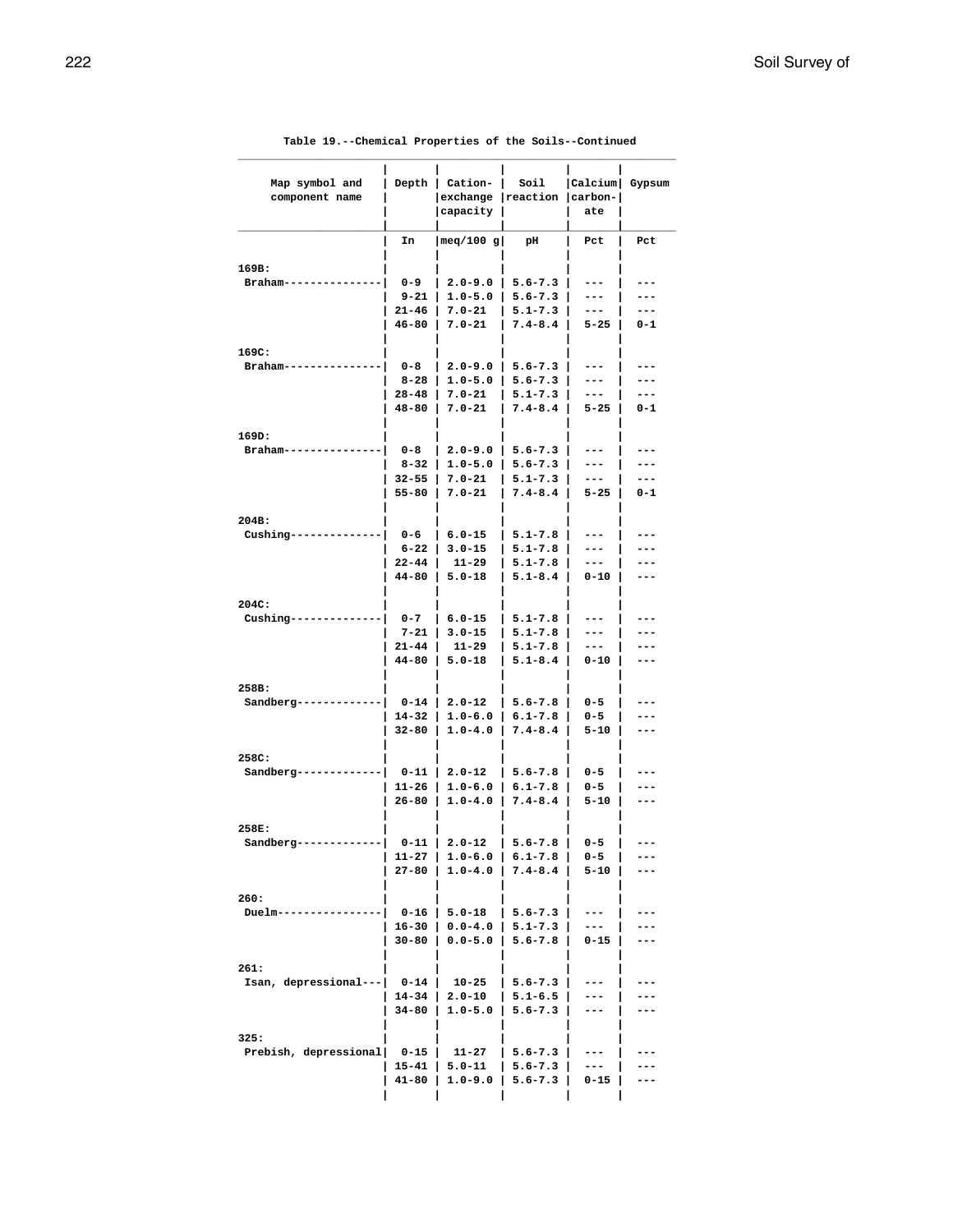| Map symbol and<br>component name | Depth              | Cation-<br>exchange<br>capacity | Soil<br>reaction           | Calcium <br>$  \texttt{carbon-} $<br>ate | Gypsum |
|----------------------------------|--------------------|---------------------------------|----------------------------|------------------------------------------|--------|
|                                  | In                 | meq/100 g                       | рH                         | Pct                                      | Pct    |
|                                  |                    |                                 |                            |                                          |        |
| 341:                             |                    |                                 |                            |                                          |        |
| Arvilla---                       | $0 - 14$           | $5.0 - 20$                      | $6.1 - 7.3$                | ---                                      |        |
|                                  | 14-20              | $5.0 - 15$                      | $6.1 - 7.3$                | ---                                      |        |
|                                  | $20 - 80$          | 1.0-5.0                         | $7.4 - 8.4$                | 1-5                                      |        |
| 346:                             |                    |                                 |                            |                                          |        |
| Talmoon---                       | $0 - 7$            | $7.0 - 20$                      | $5.1 - 7.3$                | ---                                      |        |
|                                  | $7 - 12$           | $7.0 - 18$                      | $5.1 - 7.3$                | ---                                      |        |
|                                  | 12-32              | $8.0 - 20$                      | $5.6 - 7.3$                | ---                                      |        |
|                                  | 32-80              | $7.0 - 18$                      | $7.4 - 8.4$                | $5 - 30$                                 | ---    |
|                                  |                    |                                 |                            |                                          |        |
| 373:                             |                    |                                 |                            |                                          |        |
| Renshaw---                       | $0 - 9$            | 21-25                           | $6.0 - 7.3$                | 0                                        |        |
|                                  | 9-15<br>15-80      | 1.0-10<br>$1.0 - 10$            | $6.0 - 7.3$<br>$6.6 - 8.4$ | 0<br>$1 - 15$                            | ---    |
|                                  |                    |                                 |                            |                                          |        |
| 454B:                            |                    |                                 |                            |                                          |        |
| Mahtomedi---                     | 0-9                | 2.0-11                          | $5.1 - 6.5$                | ---                                      |        |
|                                  | 9–36               | $0.0 - 6.0$                     | $5.1 - 6.5$                | ---                                      |        |
|                                  | 36-80              | $0.0 - 6.0$                     | $5.1 - 7.3$                | $0 - 15$                                 |        |
|                                  |                    |                                 |                            |                                          |        |
| 454C:                            |                    |                                 |                            |                                          |        |
| Mahtomedi----                    | $0 - 3$            | $2.0 - 11$                      | $5.1 - 6.5$                | ---                                      |        |
|                                  | $3 - 17$<br>17-80  | $0.0 - 6.0$<br>$0.0 - 6.0$      | $5.1 - 6.5$<br>$5.1 - 7.3$ | ---<br>$0 - 15$                          | ---    |
|                                  |                    |                                 |                            |                                          |        |
| 540:                             |                    |                                 |                            |                                          |        |
| Seelyeville----                  | $0 - 10$           | 140-200                         | $5.1 - 7.3$                | ---                                      |        |
|                                  | $10 - 80$          | 140-200                         | $5.1 - 7.3$                | ---                                      |        |
|                                  |                    |                                 |                            |                                          |        |
| 543:                             |                    |                                 |                            |                                          |        |
| Markey--                         | 0-36               | 110-170                         | $4.5 - 7.3$                | ---                                      |        |
|                                  | 36-42<br>42-80     | 1.0-3.0<br>$1.0 - 3.0$          | $5.6 - 7.3$<br>$5.6 - 7.3$ | ---<br>---                               | ---    |
|                                  |                    |                                 |                            |                                          |        |
| 544:                             |                    |                                 |                            |                                          |        |
| Cathro---                        | $0 - 30$           | 120-170                         | $4.5 - 6.5$                |                                          |        |
|                                  | $30 - 38$          | $2.0 - 25$                      | $6.6 - 7.8$                | 0-10                                     | ---    |
|                                  | 38-80              | $2.0 - 25$                      | $6.6 - 8.4$                | 5-30                                     | ---    |
|                                  |                    |                                 |                            |                                          |        |
| 565:                             |                    |                                 |                            |                                          |        |
| Eckvoll--                        | $0 - 9$<br>9-24    | $3.0 - 14$<br>$1.0 - 7.0$       | $6.1 - 7.3$<br>$6.1 - 7.3$ | ---                                      |        |
|                                  | $24 - 45$          | $8.0 - 18$                      | $6.1 - 7.3$                | ---                                      |        |
|                                  | 45-80              | $6.0 - 16$                      | $7.4 - 8.4$                | $5 - 30$                                 |        |
|                                  |                    |                                 |                            |                                          |        |
| 567:                             |                    |                                 |                            |                                          |        |
| Verndale-----                    | 0-10               | $7.0 - 15$                      | $5.1 - 7.3$                | ---                                      |        |
|                                  | 10-19              | $3.0 - 12$                      | $5.1 - 7.3$                | ---                                      |        |
|                                  | 19-28<br>$28 - 80$ | $2.0 - 4.0$                     | $5.1 - 7.3$                | ---                                      |        |
|                                  |                    | $0.0 - 3.0$                     | $5.1 - 7.3$                | ---                                      |        |
| 623A:                            |                    |                                 |                            |                                          |        |
| Pierz---                         | 0-16               | $3.0 - 17$                      | $5.1 - 6.5$                | ---                                      |        |
|                                  | 16-29              | $4.0 - 11$                      | $5.1 - 6.5$                | ---                                      |        |
|                                  | $29 - 80$          | $0.0 - 3.0$                     | $5.1 - 6.5$                | ---                                      |        |
|                                  |                    |                                 |                            |                                          |        |
| 623B:                            |                    |                                 |                            |                                          |        |
| Pierz-----·                      | 0-9                | $3.0 - 17$                      | $5.1 - 6.5$                | ---                                      |        |
|                                  | 9-22<br>22-80      | $4.0 - 11$<br>$0.0 - 3.0$       | $5.1 - 6.5$<br>$5.1 - 6.5$ | ---<br>---                               |        |
|                                  |                    |                                 |                            |                                          |        |
|                                  |                    |                                 |                            |                                          |        |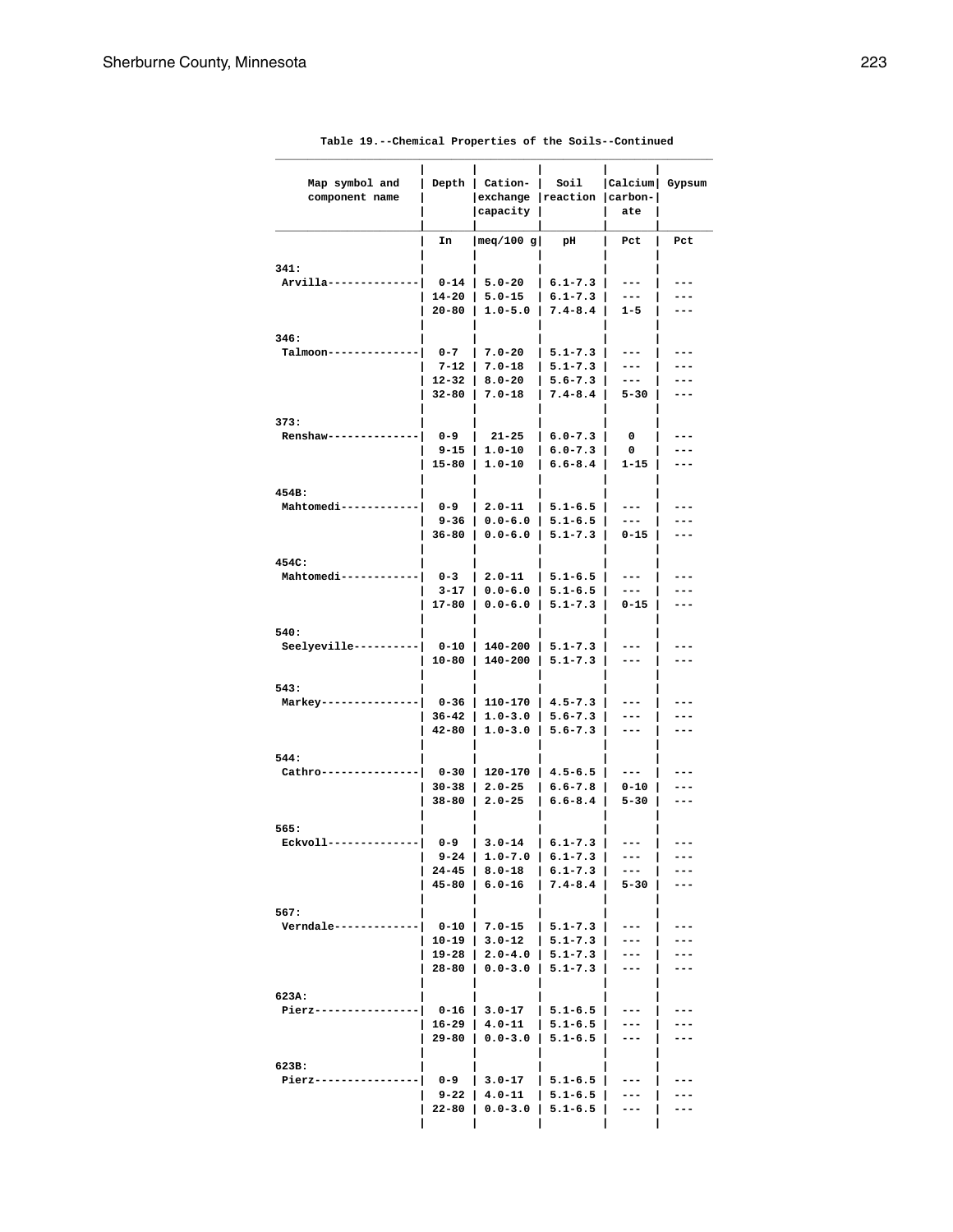| Map symbol and<br>component name             | Depth              | Cation-<br>exchange<br>  capacity          | Soil<br>reaction                       | Calcium <br>$ carbon- $<br>ate | Gypsum     |
|----------------------------------------------|--------------------|--------------------------------------------|----------------------------------------|--------------------------------|------------|
|                                              | In                 | meq/100 g                                  | рH                                     | Pct                            | Pct        |
|                                              |                    |                                            |                                        |                                |            |
| 708:<br>Rushlake---                          | 0-9                | $2.0 - 9.0$                                | $6.1 - 7.8$                            | 0-15                           | ---        |
|                                              | 9-80               | $1.0 - 6.0$                                | $6.5 - 8.4$                            | $0 - 30$                       | ---        |
|                                              |                    |                                            |                                        |                                |            |
| 730A:<br>Sanburn---                          | 0-6                | $3.0 - 11$                                 | $5.1 - 6.5$                            | ---                            |            |
|                                              | 6-18               | $4.0 - 11$                                 | $5.1 - 6.5$                            | ---                            |            |
|                                              | 18-80              | $1.0 - 4.0$                                | $5.1 - 6.5$                            | ---                            | ---        |
| 730B:                                        |                    |                                            |                                        |                                |            |
| Sanburn---                                   | $0 - 5$            | $3.0 - 11$                                 | $5.1 - 6.5$                            | ---                            |            |
|                                              | $5 - 19$<br>19-80  | $4.0 - 11$<br>$1.0 - 4.0$                  | $5.1 - 6.5$<br>$5.1 - 6.5$             | ---                            | ---<br>--- |
|                                              |                    |                                            |                                        | ---                            |            |
| 732B:                                        |                    |                                            |                                        |                                |            |
| Bushville---                                 | 0-8<br>8-28        | 1.0-5.0<br>1.0-4.0                         | $5.1 - 6.5$<br>$5.1 - 6.5$             | ---<br>---                     | ---        |
|                                              | $28 - 33$          | $4.0 - 11$                                 | $5.1 - 6.5$                            | ---                            | ---        |
|                                              | $33 - 43$          | $3.0 - 10$                                 | $5.1 - 7.3$                            | ---                            | ---        |
|                                              | $43 - 80$          | $3.0 - 10$                                 | $5.6 - 7.3$                            | ---                            | ---        |
| 768:                                         |                    |                                            |                                        |                                |            |
| Mosford----                                  | 0-12               | $7.0 - 9.0$                                | $5.1 - 7.3$                            | ---                            |            |
|                                              | 12-16<br>16-21     | 4.0-22<br>$1.0 - 3.0$                      | $5.1 - 7.3$<br>$5.1 - 7.3$             | ---<br>---                     | ---        |
|                                              | 21-80              | $0.0 - 2.0$                                | $5.1 - 7.8$                            | $0 - 15$                       | ---        |
| 771:<br>Elkriver, rarely<br>flooded--------  | $0 - 10$<br>10-35  | $6.0 - 19$<br>$6.0 - 19$                   | $5.1 - 7.3$<br>$5.1 - 7.3$             | ---<br>---                     |            |
|                                              | 35-39              | $4.0 - 15$                                 | $5.6 - 7.8$                            | 0-8                            | ---        |
|                                              | 39-80              | $0.0 - 6.0$                                | $5.6 - 7.8$                            | 0-8                            | ---        |
| 799:<br>Seelyeville,<br>frequently flooded-- | 0-12<br>12-80      | 140-200<br>140-200                         | $5.1 - 7.3$<br>$5.1 - 7.3$             | ---                            |            |
| Bowstring, frequently                        |                    |                                            |                                        |                                |            |
| flooded-------------                         | 0-38               | 80-190                                     | $5.6 - 7.3$                            |                                |            |
|                                              | $38 - 47$<br>47-80 | $10 - 40$                                  | $5.6 - 7.3$<br>$80-190$   5.6-7.3      | ---                            |            |
|                                              |                    |                                            |                                        |                                |            |
| 1013:<br>Pits.                               |                    |                                            |                                        |                                |            |
| 1015:<br>Udipsamments.                       |                    |                                            |                                        |                                |            |
| 1016:<br>Udorthents.                         |                    |                                            |                                        |                                |            |
| 1028:<br>Udorthents.                         |                    |                                            |                                        |                                |            |
| Pits, gravel.                                |                    |                                            |                                        |                                |            |
| 1109:<br>Isanti---------------               | 16-23  <br>23-80   | $0-16$   7.0-36   5.1-6.5  <br>$0.0 - 3.0$ | $1.0 - 8.0$   5.1-6.5  <br>$5.6 - 6.5$ | ---<br>---                     |            |
|                                              |                    |                                            |                                        |                                |            |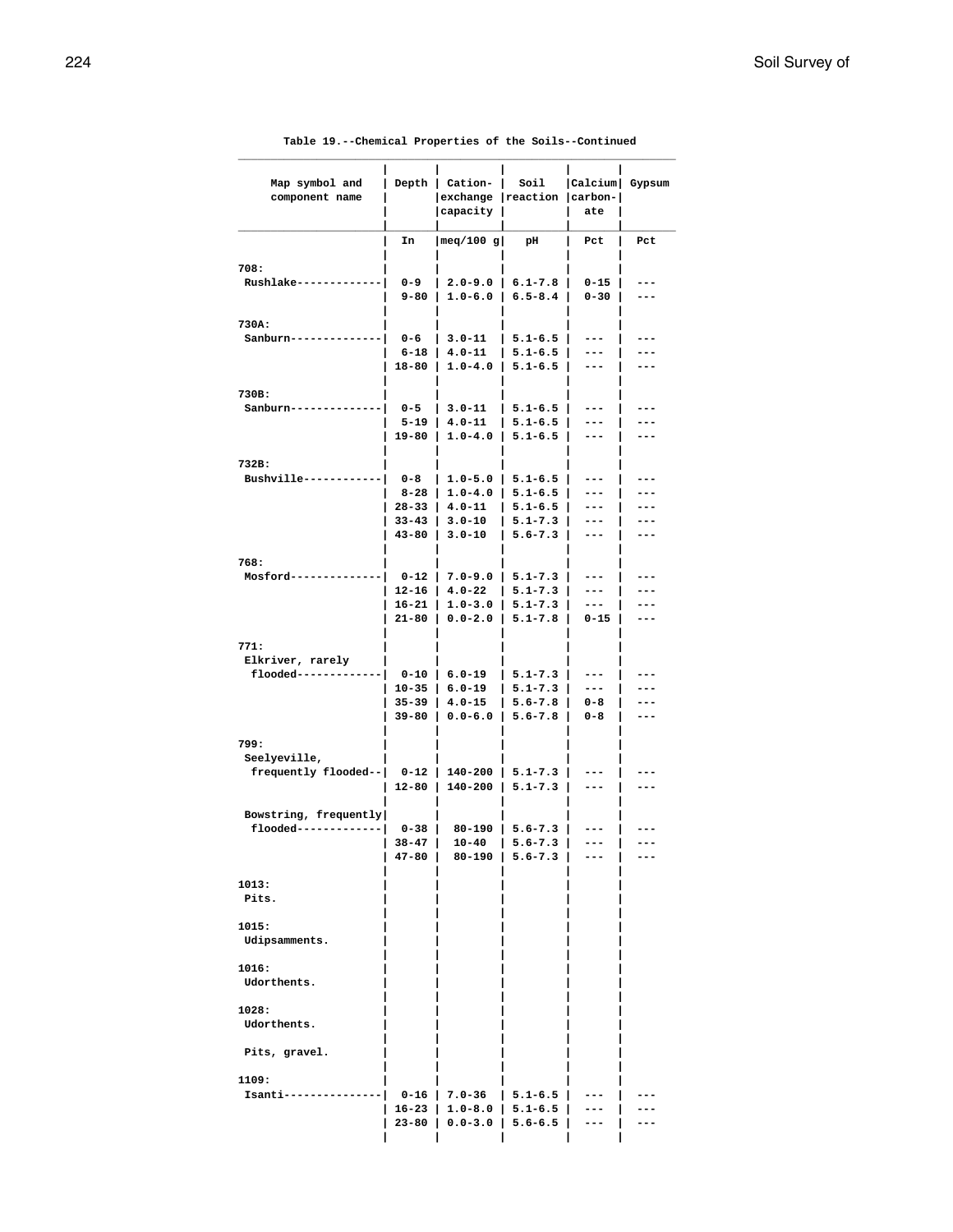| Map symbol and<br>component name | Depth                  | Cation-<br>exchange<br>  capacity | Soil<br>reaction           | Calcium <br>$ carbon- $<br>ate | Gypsum     |
|----------------------------------|------------------------|-----------------------------------|----------------------------|--------------------------------|------------|
|                                  | In                     | meq/100 g                         | pH                         | Pct                            | Pct        |
|                                  |                        |                                   |                            |                                |            |
| 1110:                            |                        |                                   |                            |                                |            |
| Isan---                          | $0 - 18$               | $10 - 25$                         | $5.6 - 7.3$                | ---                            |            |
|                                  | 18-29<br>$29 - 80$     | $2.0 - 10$<br>$1.0 - 5.0$         | $5.1 - 6.5$<br>$5.6 - 7.3$ | ---<br>---                     |            |
|                                  |                        |                                   |                            |                                |            |
| 1223:                            |                        |                                   |                            |                                |            |
| $Sandberg--$                     | 0-11                   | $2.0 - 12$                        | $5.6 - 7.8$                | $0 - 5$                        |            |
|                                  | $11 - 35$              | $1.0 - 6.0$                       | $6.1 - 7.8$                | 0-5                            | ---        |
|                                  | $35 - 80$              | $1.0 - 4.0$                       | $7.4 - 8.4$                | 5-10                           | ---        |
| Arvilla-----                     | $0 - 14$               | $5.0 - 20$                        | $6.1 - 7.3$                | ---                            | ---        |
|                                  | $14 - 17$              | $5.0 - 15$                        | $6.1 - 7.3$                | ---                            | ---        |
|                                  | 17-80                  | $1.0 - 5.0$                       | $7.4 - 8.4$                | 1-5                            | ---        |
|                                  |                        |                                   |                            |                                |            |
| 1224:                            |                        |                                   |                            |                                |            |
| Hubbard----                      | $0 - 11$               | $6.0 - 16$<br>$1.0 - 4.0$         | $5.1 - 7.3$                | ---                            | ---        |
|                                  | 11-27<br>$27 - 80$     | $0.0 - 4.0$                       | $5.1 - 7.3$<br>$5.6 - 7.8$ | ---<br>$0 - 15$                | ---        |
|                                  |                        |                                   |                            |                                |            |
| Verndale----                     | 0-10                   | $7.0 - 15$                        | $5.1 - 7.3$                | ---                            | ---        |
|                                  | 10-16                  | $3.0 - 12$                        | $5.1 - 7.3$                | ---                            |            |
|                                  | $16 - 45$              | $2.0 - 4.0$                       | $5.1 - 7.3$                | ---                            | ---        |
|                                  | $45 - 80$              | $0.0 - 3.0$                       | $5.1 - 7.3$                | ---                            | ---        |
| 1231:                            |                        |                                   |                            |                                |            |
| Hubbard---                       | $0 - 13$               | $6.0 - 16$                        | $5.1 - 7.3$                | ---                            |            |
|                                  | 13-19                  | $1.0 - 4.0$                       | $5.1 - 7.3$                | ---                            | ---        |
|                                  | 19-80                  | $0.0 - 4.0$                       | $5.6 - 7.8$                | 0-15                           | ---        |
|                                  |                        |                                   |                            |                                |            |
| Mosford----                      | $0 - 13$               | $7.0 - 9.0$                       | $5.1 - 7.3$                | ---                            | ---        |
|                                  | 13–16                  | $4.0 - 22$                        | $5.1 - 7.3$                | ---                            | ---        |
|                                  | $16 - 35$<br>$35 - 80$ | $1.0 - 3.0$<br>$0.0 - 2.0$        | $5.1 - 7.3$<br>$5.1 - 7.8$ | ---<br>$0 - 15$                | ---<br>--- |
|                                  |                        |                                   |                            |                                |            |
| 1253B:                           |                        |                                   |                            |                                |            |
| Stonelake----                    | $0 - 4$                | $2.0 - 14$                        | $5.1 - 6.5$                | ---                            |            |
|                                  | 4-11                   | $0.0 - 2.0$                       | $5.1 - 6.5$                | ---                            |            |
|                                  | 11-24<br>$24 - 80$     | $0.0 - 2.0$<br>$0.0 - 2.0$        | $5.1 - 6.5$<br>$5.1 - 7.8$ | ---<br>0-10                    | ---<br>--- |
|                                  |                        |                                   |                            |                                |            |
| Sanburn---                       | $0 - 5$                | $3.0 - 11$                        | $5.1 - 6.5$                | ---                            | ---        |
|                                  | 5-20                   | 4.0-11                            | $5.1 - 6.5$                | ---                            | ---        |
|                                  | 20-80                  |                                   | $1.0 - 4.0$   5.1-6.5      |                                |            |
|                                  |                        |                                   |                            |                                |            |
| 1253C:<br>Stonelake---------     | 0-5                    | $2.0 - 14$                        | $5.1 - 6.5$                | ---                            |            |
|                                  | 5-16                   | $0.0 - 2.0$                       | $5.1 - 6.5$                | ---                            |            |
|                                  | 16-80                  | $0.0 - 2.0$                       | $5.1 - 7.8$                | $0 - 10$                       |            |
|                                  |                        |                                   |                            |                                |            |
| Sanburn------                    | 0-8                    | $3.0 - 11$                        | $5.1 - 6.5$                | ---                            |            |
|                                  | 8-17                   | $4.0 - 11$                        | $5.1 - 6.5$                | ---                            |            |
|                                  | 17-80                  | $1.0 - 4.0$                       | $5.1 - 6.5$                | ---                            |            |
| 1253E:                           |                        |                                   |                            |                                |            |
| Stonelake-------                 | $0 - 2$                | $2.0 - 14$                        | $5.1 - 6.5$                | ---                            |            |
|                                  | 2-8                    | $0.0 - 2.0$                       | $5.1 - 6.5$                | ---                            |            |
|                                  | 8-16                   | $0.0 - 2.0$                       | $5.1 - 6.5$                | ---                            |            |
|                                  | 16-80                  | $0.0 - 2.0$                       | $5.1 - 7.8$                | 0-10                           |            |
|                                  |                        |                                   |                            |                                |            |
| Sanburn-----                     | $0 - 5$<br>$5 - 14$    | $3.0 - 11$<br>$4.0 - 11$          | $5.1 - 6.5$<br>$5.1 - 6.5$ | ---<br>---                     |            |
|                                  | 14-80                  | $1.0 - 4.0$                       | $5.1 - 6.5$                | ---                            |            |
|                                  |                        |                                   |                            |                                |            |
|                                  |                        |                                   |                            |                                |            |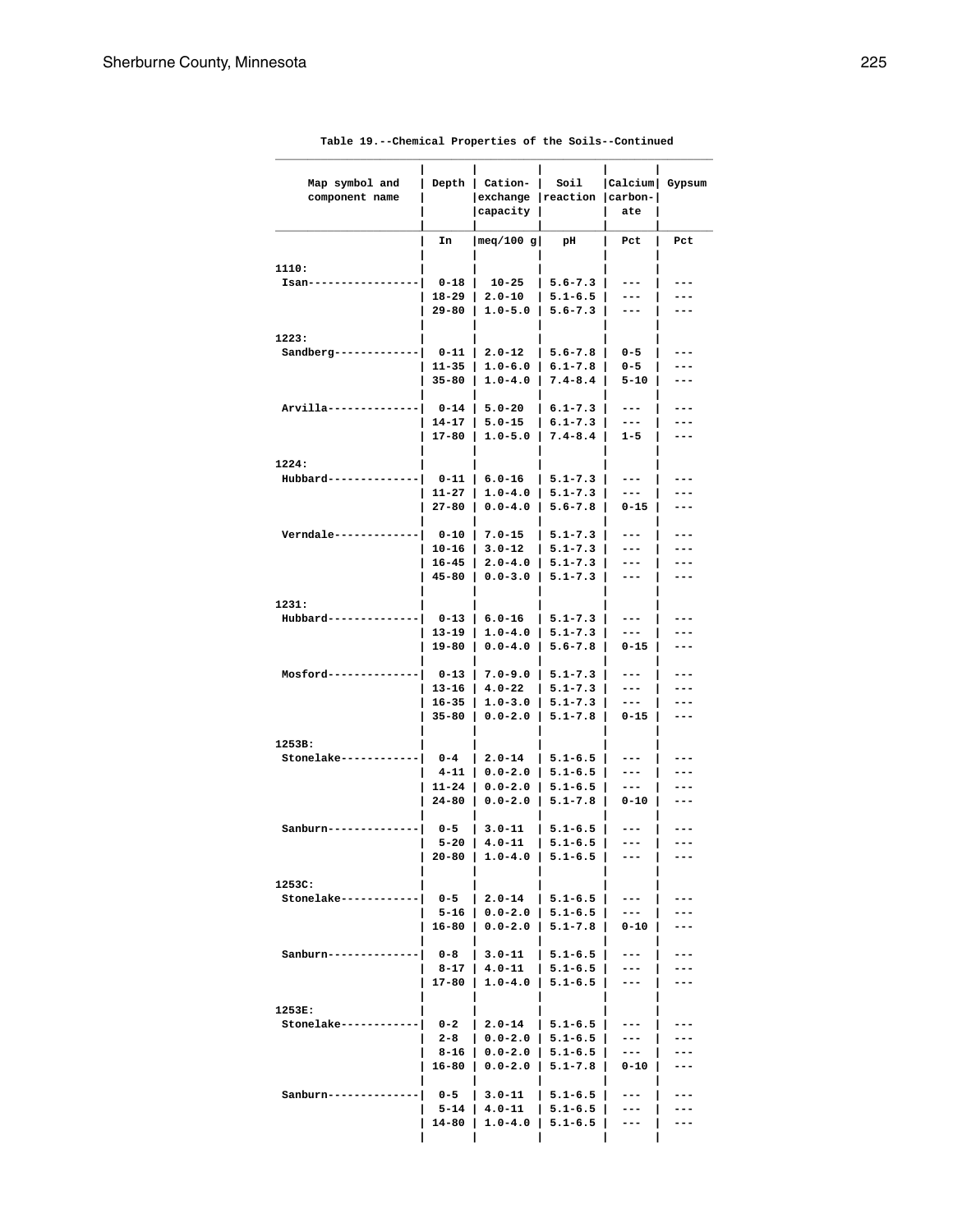| Map symbol and<br>component name    | Depth                  | Cation-<br>exchange   reaction <br>  capacity | Soil                       | Calcium <br>$ carbon- $<br>ate | Gypsum     |
|-------------------------------------|------------------------|-----------------------------------------------|----------------------------|--------------------------------|------------|
|                                     | In                     | meq/100 g                                     | pН                         | Pct                            | Pct        |
|                                     |                        |                                               |                            |                                |            |
| 1254:<br>Ricelake---                | 0-9                    | $6.0 - 21$                                    | $6.1 - 7.3$                | ---                            | ---        |
|                                     | 9-27                   | $1.0 - 5.0$                                   | $6.1 - 7.3$                | ---                            | ---        |
|                                     | $27 - 48$              | 2.0-11                                        | $6.1 - 7.3$                | ---                            | ---        |
|                                     | 48-80                  | $7.0 - 19$                                    | $6.1 - 7.8$                | $0 - 15$                       | ---        |
| 1255:                               |                        |                                               |                            |                                |            |
| Elkriver,                           |                        |                                               |                            |                                |            |
| occasionally flooded                | 0-10                   | $6.0 - 19$                                    | $5.1 - 7.3$                | ---                            |            |
|                                     | 10-26                  | $6.0 - 19$                                    | $5.1 - 7.3$                | ---                            |            |
|                                     | $26 - 32$<br>32-80     | $4.0 - 15$<br>$0.0 - 6.0$                     | $5.6 - 7.8$<br>$5.6 - 7.8$ | 0-8<br>0-8                     | ---<br>--- |
|                                     |                        |                                               |                            |                                |            |
| 1256:                               |                        |                                               |                            |                                |            |
| Cantlin----                         | $0 - 8$                | $1.0 - 10$                                    | $5.1 - 6.0$                | ---                            |            |
|                                     | 8-22<br>$22 - 80$      | $2.0 - 6.0$<br>$1.0 - 3.0$                    | $5.1 - 6.0$<br>$5.1 - 6.5$ | ---                            | ---        |
|                                     |                        |                                               |                            | ---                            |            |
| 1257:                               |                        |                                               |                            |                                |            |
| Elkriver, rarely                    |                        |                                               |                            |                                |            |
| flooded-------                      | 0-11                   | $6.0 - 19$                                    | $5.1 - 7.3$                | ---                            |            |
|                                     | $11 - 20$<br>$20 - 34$ | $6.0 - 19$<br>$4.0 - 15$                      | $5.1 - 7.3$<br>$5.6 - 7.8$ | ---<br>$0 - 8$                 | ---        |
|                                     | 34-80                  | $0.0 - 6.0$                                   | $5.6 - 7.8$                | 0-8                            | ---        |
|                                     |                        |                                               |                            |                                |            |
| Mosford, rarely                     |                        |                                               |                            |                                |            |
| flooded-----                        | $0 - 11$<br>11-16      | $7.0 - 9.0$<br>4.0-22                         | $5.1 - 7.3$<br>$5.1 - 7.3$ | ---<br>---                     |            |
|                                     | 16-25                  | $1.0 - 3.0$                                   | $5.1 - 7.3$                | ---                            | ---        |
|                                     | $25 - 80$              | $0.0 - 2.0$                                   | $5.1 - 7.8$                | $0 - 15$                       | ---        |
|                                     |                        |                                               |                            |                                |            |
| 1258B:                              |                        |                                               |                            |                                |            |
| Zimmerman, thick<br>$s$ olum------- | 0-2                    | $2.0 - 8.0$                                   | $5.1 - 6.5$                | ---                            |            |
|                                     | 2-62                   | $1.0 - 6.0$                                   | $5.1 - 6.5$                | ---                            |            |
|                                     | 62-80                  | $1.0 - 6.0$                                   | $5.1 - 7.3$                | ---                            | ---        |
|                                     |                        |                                               |                            |                                |            |
| 1258C:<br>Zimmerman, thick          |                        |                                               |                            |                                |            |
| solum------                         | 0-3                    | 2.0-8.0                                       | 5.1-6.5                    |                                |            |
|                                     | 3-70                   | $1.0 - 6.0$                                   | $5.1 - 6.5$                | ---                            |            |
|                                     | 70-80                  | $1.0 - 6.0$                                   | $5.1 - 7.3$                | ---                            |            |
| 1258E:                              |                        |                                               |                            |                                |            |
| Zimmerman, thick                    |                        |                                               |                            |                                |            |
| solum----------                     | $0 - 2$                | $2.0 - 8.0$                                   | $5.1 - 6.5$                |                                |            |
|                                     | 2-62                   | $1.0 - 6.0$                                   | $5.1 - 6.5$                | ---                            |            |
|                                     | 62-80                  | $1.0 - 6.0$                                   | $5.1 - 7.3$                | ---                            |            |
| 1260B:                              |                        |                                               |                            |                                |            |
| Stonelake-----                      | 0-8                    | $1.0 - 7.0$                                   | $5.1 - 6.5$                | ---                            |            |
|                                     | 8-30                   | $0.0 - 2.0$                                   | $5.1 - 6.5$                | ---                            |            |
|                                     | 30-80                  | $0.0 - 2.0$                                   | $5.1 - 7.4$                | 0-10                           |            |
| Nebish------                        | 0-6                    | $4.0 - 14$                                    | $5.6 - 7.3$                | ---                            |            |
|                                     | 6–9                    | $3.0 - 8.0$                                   | $5.6 - 7.3$                | ---                            |            |
|                                     | 9–43                   | $10 - 18$                                     | $5.6 - 7.8$                | ---                            |            |
|                                     |                        |                                               |                            |                                |            |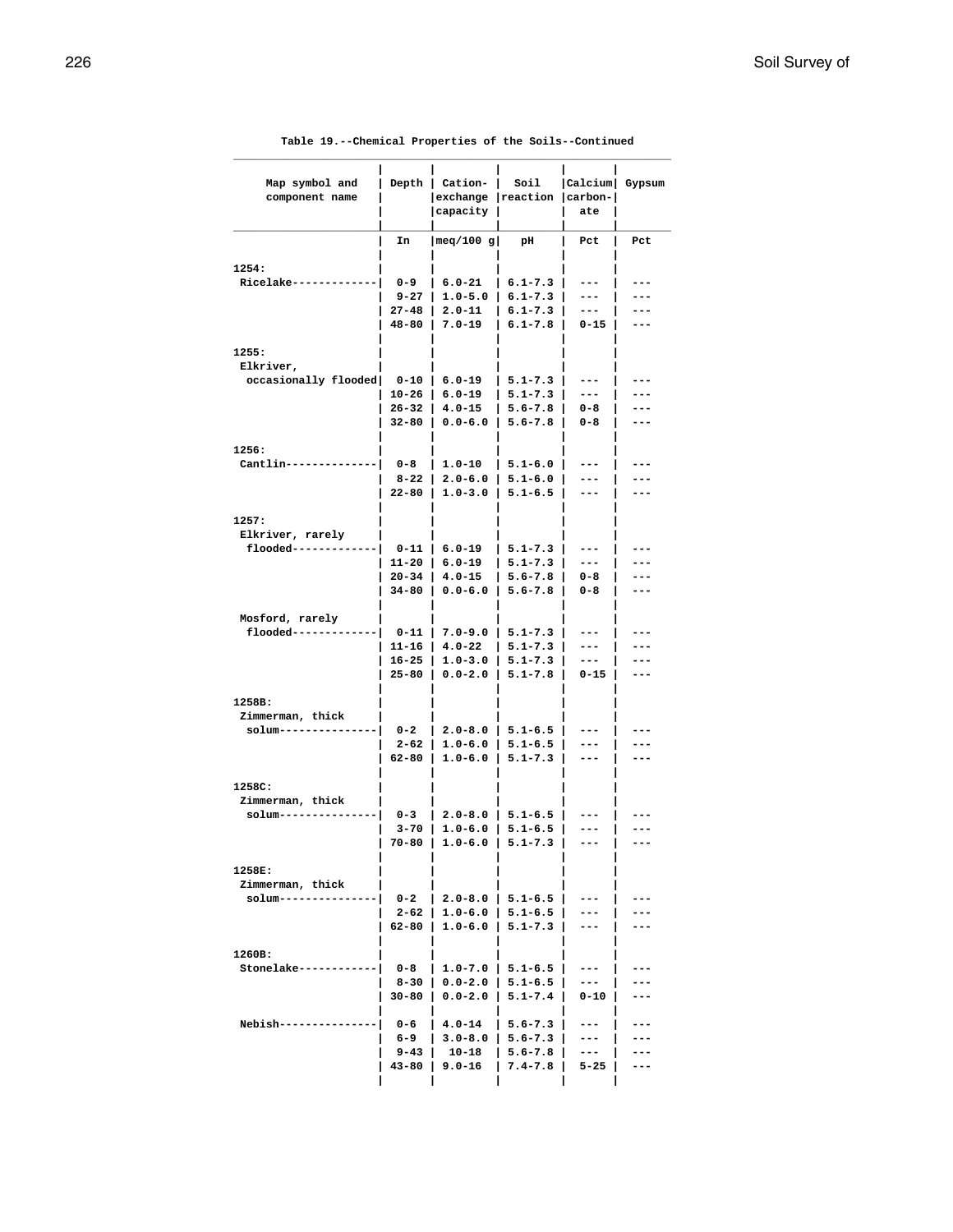| Map symbol and                        | Depth              | Cation-                    | Soil                       | $ $ Calcium $ $ | Gypsum |
|---------------------------------------|--------------------|----------------------------|----------------------------|-----------------|--------|
| component name                        |                    | exchange                   | reaction                   | carbon-         |        |
|                                       |                    | capacity                   |                            | ate             |        |
|                                       | In                 | meq/100 g                  | рH                         | Pct             | Pct    |
|                                       |                    |                            |                            |                 |        |
| 1260C:                                |                    |                            |                            |                 |        |
| Stonelake----                         | $0 - 7$            | $1.0 - 7.0$                | $5.1 - 6.5$                | ---             | ---    |
|                                       | $7 - 20$           | $0.0 - 2.0$                | $5.1 - 6.5$                | ---             | ---    |
|                                       | 20-42<br>$42 - 80$ | $0.0 - 2.0$<br>$0.0 - 2.0$ | $5.1 - 6.5$                | ---<br>$0 - 10$ | ---    |
|                                       |                    |                            | $5.1 - 7.8$                |                 | ---    |
| Nebish------                          | $0 - 3$            | $4.0 - 14$                 | $5.6 - 7.3$                | ---             |        |
|                                       | 3-10               | $3.0 - 8.0$                | $5.6 - 7.3$                | ---             |        |
|                                       | 10-29              | $10 - 18$                  | $5.6 - 7.8$                | ---             | ---    |
|                                       | 29-80              | $9.0 - 16$                 | $7.4 - 7.8$                | $5 - 25$        | ---    |
| 1260E:                                |                    |                            |                            |                 |        |
| Stonelake-----                        | 0-5                | $2.0 - 14$                 | $5.1 - 6.5$                | ---             |        |
|                                       | 5-11               | $0.0 - 2.0$                | $5.1 - 6.5$                | ---             | ---    |
|                                       | $11 - 20$          | $0.0 - 2.0$                | $5.1 - 6.5$                | ---             | ---    |
|                                       | 20-80              | $0.0 - 2.0$                | $5.1 - 7.8$                | $0 - 10$        | ---    |
| Nebish-----                           | 0-5                | $4.0 - 14$                 | $5.6 - 7.3$                | ---             |        |
|                                       | 5-9                | $3.0 - 8.0$                | $5.6 - 7.3$                | ---             |        |
|                                       | $9 - 27$           | $10 - 18$                  | $5.6 - 7.8$                | $---$           | ---    |
|                                       | 27-80              | $9.0 - 16$                 | $7.4 - 7.8$                | $5 - 25$        | ---    |
|                                       |                    |                            |                            |                 |        |
| 1270B:                                |                    |                            |                            |                 |        |
| Milaca, moderately<br>wet------------ | 0-6                | $4.0 - 12$                 | $5.1 - 6.5$                | ---             |        |
|                                       | 6-19               | $3.0 - 10$                 | $5.1 - 6.5$                | ---             | ---    |
|                                       | 19-28              | $3.0 - 12$                 | $5.1 - 6.5$                | ---             |        |
|                                       | 28-45              | $2.0 - 11$                 | $5.6 - 7.3$                | ---             | ---    |
|                                       | 45-80              | $2.0 - 11$                 | $5.6 - 7.3$                | ---             | ---    |
|                                       |                    |                            |                            |                 |        |
| 1288:                                 |                    |                            |                            |                 |        |
| Seelyeville, ponded--                 | 0-15               | 140-200<br>140-200         | $5.1 - 7.3$<br>$5.1 - 7.3$ | ---<br>---      |        |
|                                       | 15-80              |                            |                            |                 |        |
| Markey, ponded-------                 | $0 - 27$           | 110-170                    | $4.5 - 7.3$                | ---             |        |
|                                       | 27-32              | $1.0 - 3.0$                | $5.6 - 7.3$                | ---             |        |
|                                       | $32 - 80$          | $1.0 - 3.0$                | $5.6 - 7.3$                | ---             | ---    |
| 1356:                                 |                    |                            |                            |                 |        |
| Water, miscellaneous.                 |                    |                            |                            |                 |        |
| 1946:                                 |                    |                            |                            |                 |        |
| Fordum, frequently                    |                    |                            |                            |                 |        |
| flooded-------------                  | $0 - 7$            | $10 - 35$                  | $5.1 - 7.3$                |                 |        |
|                                       | $7 - 28$           | $3.0 - 20$                 | $5.1 - 7.3$                |                 |        |
|                                       | 28-80              | $2.0 - 6.0$                | $5.6 - 7.3$                | ---             |        |
|                                       |                    |                            |                            |                 |        |
| Winterfield,                          |                    |                            |                            |                 |        |
| frequently flooded--                  | $0 - 8$            | $2.0 - 15$                 | $5.6 - 7.3$                |                 |        |
|                                       | $8 - 20$           | $1.0 - 10$                 | $5.6 - 7.3$                |                 |        |
|                                       | 20-80              | $1.0 - 5.0$                | $5.6 - 7.3$                | ---             |        |
| w:                                    |                    |                            |                            |                 |        |
| Water.                                |                    |                            |                            |                 |        |
|                                       |                    |                            |                            |                 |        |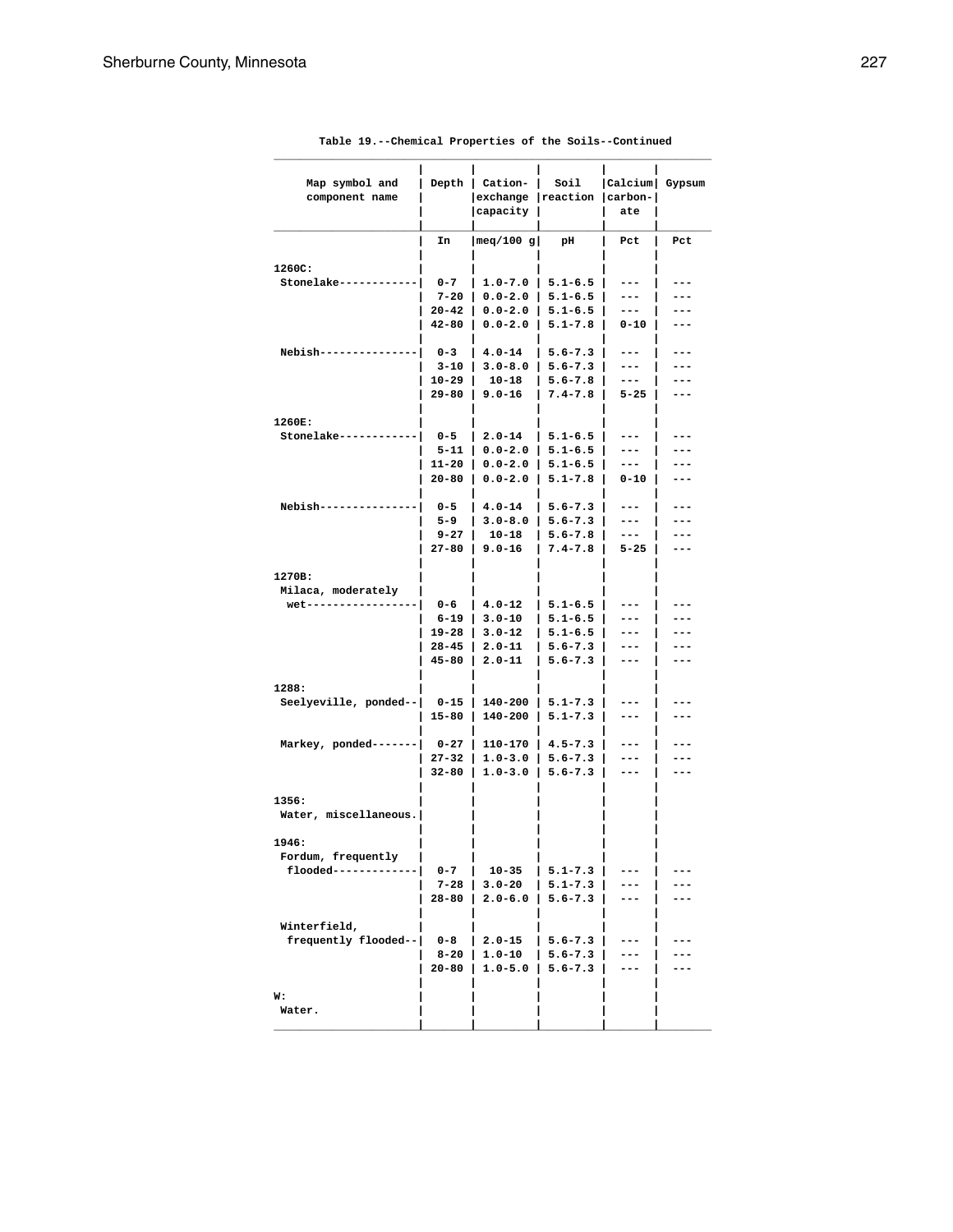| Map symbol<br>and<br>component name group | Hydro- <br> logic | January                                        | February                                      | March                                          | April                                         | May                                           | June                                           | July                                          | August                                         | September                                      | October                                        | November                                       | December                                       |
|-------------------------------------------|-------------------|------------------------------------------------|-----------------------------------------------|------------------------------------------------|-----------------------------------------------|-----------------------------------------------|------------------------------------------------|-----------------------------------------------|------------------------------------------------|------------------------------------------------|------------------------------------------------|------------------------------------------------|------------------------------------------------|
| 7A:<br>$Hubbard----- A$                   |                   | $ 0.0 - 6.7:$<br>Moist<br>$\qquad \qquad - -$  | $ 0.0 - 6.7:$<br>Moist<br>$---$               | $ 0.0 - 6.7:$<br>Moist<br>$\frac{1}{2}$        | $ 0.0 - 6.7:$<br>Moist<br>$\frac{1}{2}$       | $0.0 - 6.7:$<br>Moist<br>$\frac{1}{2}$        | $ 0.0 - 6.7:$<br>Moist<br>$---$                | $ 0.0 - 6.7:$<br>Moist<br>$\qquad \qquad - -$ | $ 0.0 - 0.7:$<br>Dry<br>$ 0.7 - 6.7:$<br>Moist | $ 0.0-6.7:$<br>Moist<br>$\frac{1}{2}$          | $ 0.0 - 6.7:$<br>Moist<br>$---$                | $ 0.0 - 6.7:$<br>Moist<br>$---$                | $ 0.0 - 6.7:$<br>Moist<br>$- - -$              |
| 7B:                                       |                   |                                                |                                               |                                                |                                               |                                               |                                                |                                               |                                                |                                                |                                                |                                                |                                                |
| $Hubbard---- - A$                         |                   | $ 0.0 - 6.7:$<br>Moist<br>$- -$                | $ 0.0 - 6.7:$<br>Moist<br>$---$               | $ 0.0 - 6.7:$<br>Moist<br>$- - -$              | $ 0.0 - 6.7:$<br>Moist<br>$---$               | $ 0.0 - 6.7:$<br>Moist<br>$\qquad \qquad - -$ | $ 0.0 - 6.7:$<br>Moist<br>$---$                | $ 0.0 - 6.7:$<br>Moist<br>$- -$               | $ 0.0 - 0.7:$<br>Dry<br>$ 0.7 - 6.7:$<br>Moist | $ 0.0 - 6.7:$<br>Moist<br>$\sim$ $\sim$ $\sim$ | $ 0.0 - 6.7:$<br>Moist<br>$---$                | $ 0.0 - 6.7:$<br>Moist<br>$---$                | $ 0.0 - 6.7:$<br>Moist<br>$- - -$              |
| 7C:                                       |                   |                                                |                                               |                                                |                                               |                                               |                                                |                                               |                                                |                                                |                                                |                                                |                                                |
| $Hubbard---- - A$                         |                   | $ 0.0 - 6.7:$<br>Moist<br>$\qquad \qquad - -$  | $ 0.0 - 6.7:$<br>Moist<br>$---$               | $ 0.0 - 6.7:$<br>Moist<br>$- - -$              | $ 0.0 - 6.7:$<br>Moist<br>$---$               | $ 0.0 - 6.7:$<br>Moist<br>---                 | $ 0.0 - 6.7:$<br>Moist<br>$---$                | $ 0.0 - 6.7:$<br>Moist<br>$\frac{1}{2}$       | $ 0.0 - 0.7:$<br>Dry<br>$ 0.7 - 6.7:$<br>Moist | $ 0.0 - 6.7:$<br>Moist<br>$\frac{1}{2}$        | $ 0.0 - 6.7:$<br>Moist<br>---                  | $ 0.0 - 6.7:$<br>Moist<br>$- - -$              | $ 0.0 - 6.7:$<br>Moist<br>$- - -$              |
| 32B:                                      |                   |                                                |                                               |                                                |                                               |                                               |                                                |                                               |                                                |                                                |                                                |                                                |                                                |
| $Nebish-----B$                            |                   | $ 0.0 - 6.7:$<br>Moist<br>$\sim$ $\sim$ $\sim$ | $ 0.0 - 6.7:$<br>Moist<br>$\frac{1}{2}$       | $ 0.0 - 4.6:$<br>Moist<br>$ 4.6 - 6.7:$<br>Wet | $ 0.0 - 3.6:$<br>Moist<br>$3.6 - 6.7:$<br>Wet | $ 0.0 - 3.9:$<br>Moist<br>$3.9 - 6.7:$<br>Wet | $ 0.0 - 4.6:$<br>Moist<br>$ 4.6 - 6.7:$<br>Wet | $ 0.0 - 6.7:$<br>Moist<br>$---$               | $ 0.0 - 6.7:$<br>Moist<br>$- - -$              | $ 0.0 - 6.7:$<br>Moist<br>$\qquad \qquad - -$  | $ 0.0 - 5.9:$<br>Moist<br>$ 5.9 - 6.7:$<br>Wet | $ 0.0 - 4.6:$<br>Moist<br>$ 4.6 - 6.7:$<br>Wet | $ 0.0 - 5.2:$<br>Moist<br>$ 5.2 - 6.7:$<br>Wet |
| 32C:                                      |                   |                                                |                                               |                                                |                                               |                                               |                                                |                                               |                                                |                                                |                                                |                                                |                                                |
| $Nebish-----B$                            |                   | $ 0.0 - 6.7:$<br>Moist                         | $ 0.0 - 6.7:$<br>Moist                        | $ 0.0 - 6.7:$<br>Moist                         | $ 0.0 - 6.7:$<br>Moist                        | $0.0 - 6.7:$<br>Moist                         | $ 0.0 - 6.7:$<br>Moist                         | $ 0.0 - 6.7:$<br>Moist                        | $ 0.0 - 6.7:$<br>Moist                         | $ 0.0 - 6.7:$<br>Moist                         | $ 0.0 - 6.7:$<br>Moist                         | $ 0.0 - 6.7:$<br>Moist                         | $ 0.0 - 6.7:$<br>Moist                         |
| 32D:                                      |                   |                                                |                                               |                                                |                                               |                                               |                                                |                                               |                                                |                                                |                                                |                                                |                                                |
| $Nebish-----B$                            |                   | $ 0.0 - 6.7:$<br>Moist                         | $ 0.0 - 6.7:$<br>Moist                        | $ 0.0 - 6.7:$<br>Moist                         | $ 0.0 - 6.7:$<br>Moist                        | $ 0.0 - 6.7:$<br>Moist                        | $ 0.0 - 6.7:$<br>Moist                         | $ 0.0 - 6.7:$<br>Moist                        | $ 0.0 - 6.7:$<br>Moist                         | $ 0.0 - 6.7:$<br>Moist                         | $ 0.0 - 6.7:$<br>Moist                         | $ 0.0 - 6.7:$<br>Moist                         | $ 0.0 - 6.7:$<br>Moist                         |
| 32E:                                      |                   |                                                |                                               |                                                |                                               |                                               |                                                |                                               |                                                |                                                |                                                |                                                |                                                |
| $Nebish-----B$                            |                   | $ 0.0 - 6.7:$<br>Moist                         | $0.0 - 6.7:$<br>Moist                         | $ 0.0 - 6.7:$<br>Moist                         | $0.0 - 6.7:$<br>Moist                         | $0.0 - 6.7:$<br>Moist                         | $ 0.0 - 6.7:$<br>Moist                         | $ 0.0 - 6.7:$<br>Moist                        | $ 0.0 - 6.7:$<br>Moist                         | $ 0.0 - 6.7:$<br>Moist                         | $ 0.0 - 6.7:$<br>Moist                         | $ 0.0 - 6.7:$<br>Moist                         | $ 0.0 - 6.7:$<br>Moist                         |
| 38B:                                      |                   |                                                |                                               |                                                |                                               |                                               |                                                |                                               |                                                |                                                |                                                |                                                |                                                |
| $Waukon-----$ B                           |                   | $ 0.0 - 6.7:$<br>Moist<br>$\sim$ $\sim$ $\sim$ | $ 0.0 - 6.7:$<br>Moist<br>$\qquad \qquad - -$ | $ 0.0 - 4.6:$<br>Moist<br>$ 4.6 - 6.7:$<br>Wet | $ 0.0 - 3.6:$<br>Moist<br>$3.6 - 6.7:$<br>Wet | $ 0.0 - 3.9:$<br>Moist<br>$3.9 - 6.7:$<br>Wet | $ 0.0 - 4.6:$<br>Moist<br>$ 4.6 - 6.7:$<br>Wet | $ 0.0 - 6.7:$<br>Moist<br>$\frac{1}{2}$       | $ 0.0 - 6.7:$<br>Moist<br>$\frac{1}{2}$        | $ 0.0 - 6.7:$<br>Moist<br>$\qquad \qquad - -$  | $ 0.0 - 5.9:$<br>Moist<br>$15.9 - 6.7:$<br>Wet | $ 0.0 - 4.6:$<br>Moist<br>$ 4.6 - 6.7:$<br>Wet | $ 0.0 - 5.2:$<br>Moist<br>$ 5.2 - 6.7:$<br>Wet |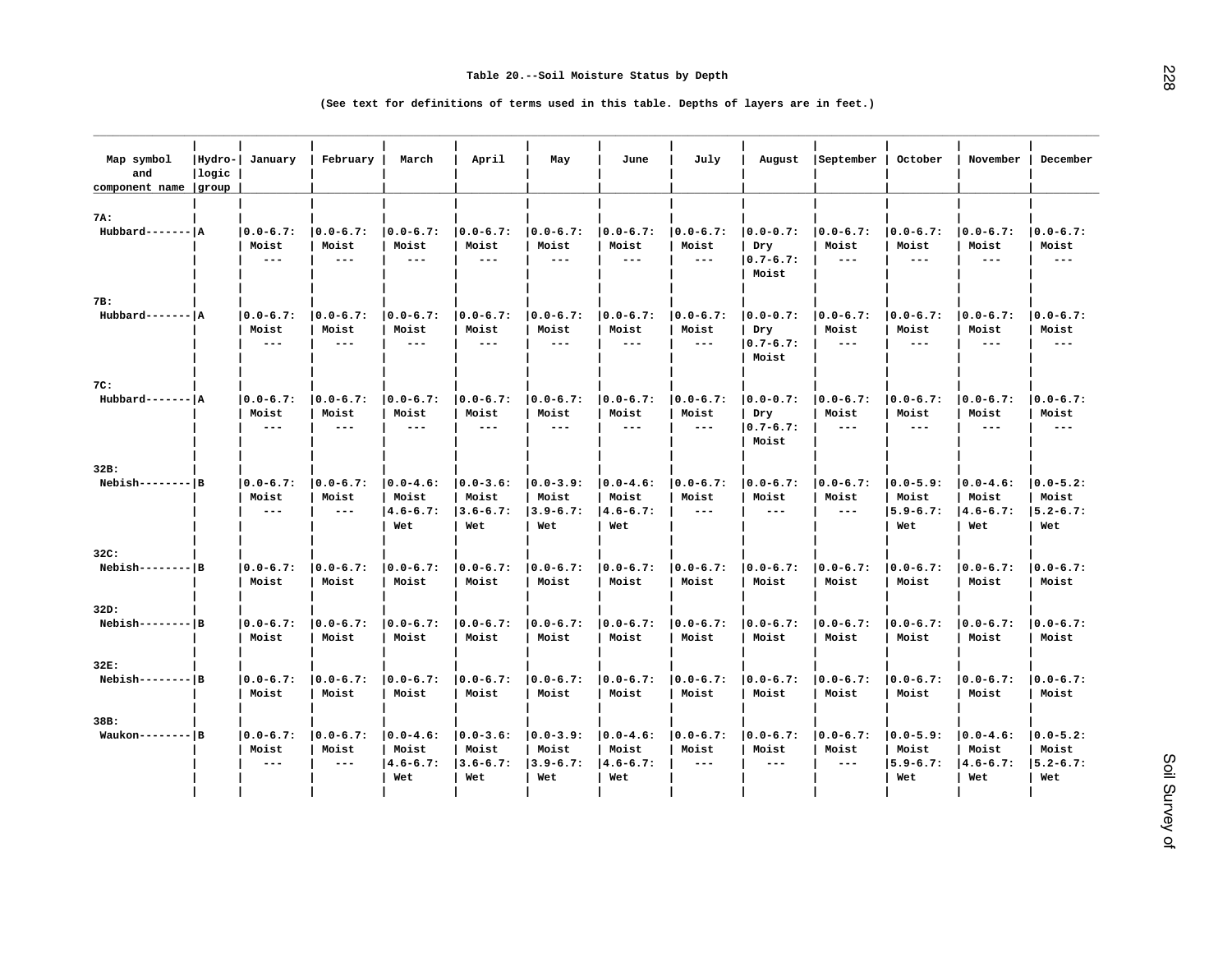| Table 20.--Soil Moisture Status by Depth--Continued |  |  |  |  |  |  |
|-----------------------------------------------------|--|--|--|--|--|--|
|-----------------------------------------------------|--|--|--|--|--|--|

| Map symbol<br>and<br>component name | Hydro- <br> logic<br>group | January                                        | February                                      | March                                          | April                                         | May                                           | June                                           | July                                           | August                                         | September                                      | October                                        | November                                        | December                                       |
|-------------------------------------|----------------------------|------------------------------------------------|-----------------------------------------------|------------------------------------------------|-----------------------------------------------|-----------------------------------------------|------------------------------------------------|------------------------------------------------|------------------------------------------------|------------------------------------------------|------------------------------------------------|-------------------------------------------------|------------------------------------------------|
| 75:<br>Bluffton,                    |                            |                                                |                                               |                                                |                                               |                                               |                                                |                                                |                                                |                                                |                                                |                                                 |                                                |
| depressional  B/D                   |                            | $10.0 - 1.0$ :<br>Moist<br>$1.0 - 6.7:$<br>Wet | $ 0.0 - 1.5:$<br>Moist<br>$1.5 - 6.7:$<br>Wet | $ 0.0 - 1.0:$<br>Moist<br>$1.0 - 6.7:$<br>Wet  | $ 0.0 - 6.7:$<br>Wet<br>$---$                 | $ 0.0 - 6.7:$<br>Wet<br>$- - -$               | $ 0.0 - 6.7:$<br>Wet<br>$---$                  | $ 0.0 - 0.5:$<br>Moist<br>$ 0.5 - 6.7:$<br>Wet | $ 0.0 - 1.0:$<br>Moist<br>$ 1.0 - 6.7:$<br>Wet | $ 0.0 - 1.0:$<br>Moist<br>$ 1.0 - 6.7:$<br>Wet | $10.0 - 0.5:$<br>Moist<br>$ 0.5 - 6.7:$<br>Wet | $ 0.0 - 0.5:$<br>Moist<br>$ 0.5 - 6.7:$<br>Wet  | $10.0 - 0.5:$<br>Moist<br>$ 0.5 - 6.7:$<br>Wet |
| 125:                                |                            |                                                |                                               |                                                |                                               |                                               |                                                |                                                |                                                |                                                |                                                |                                                 |                                                |
| $Beltrami---B$                      |                            | $ 0.0 - 3.9:$<br>Moist<br>$3.9 - 6.7:$<br>Wet  | $ 0.0 - 6.7:$<br>Moist<br>$  -$               | $ 0.0 - 2.0:$<br>Moist<br>$ 2.0 - 6.7:$<br>Wet | $ 0.0 - 1.5:$<br>Moist<br>$1.5 - 6.7:$<br>Wet | $ 0.0 - 1.6:$<br>Moist<br>$1.6 - 6.7:$<br>Wet | $ 0.0 - 2.0:$<br>Moist<br>$ 2.0 - 6.7:$<br>Wet | $ 0.0 - 3.9:$<br>Moist<br>$ 3.9 - 6.7:$<br>Wet | $ 0.0 - 6.7:$<br>Moist<br>$- - -$              | $ 0.0 - 3.9:$<br>Moist<br>$3.9 - 6.7:$<br>Wet  | $ 0.0 - 2.6:$<br>Moist<br>$ 2.6 - 6.7:$<br>Wet | $10.0 - 2.0$ :<br>Moist<br>$ 2.0 - 6.7:$<br>Wet | $10.0 - 2.3:$<br>Moist<br>$ 2.3 - 6.7:$<br>Wet |
| 152C:<br>$Milaca----- C$            |                            | $ 0.0 - 6.7:$<br>Moist                         | $ 0.0 - 6.7:$<br>Moist                        | $ 0.0 - 6.7:$<br>Moist                         | $ 0.0 - 6.7:$<br>Moist                        | $ 0.0 - 6.7:$<br>Moist                        | $ 0.0 - 6.7:$<br>Moist                         | $ 0.0 - 6.7:$<br>Moist                         | $ 0.0 - 6.7:$<br>Moist                         | $ 0.0 - 6.7:$<br>Moist                         | $ 0.0 - 6.7:$<br>Moist                         | $ 0.0 - 6.7:$<br>Moist                          | $ 0.0 - 6.7:$<br>Moist                         |
| 152E:<br>$Milaca----- C$            |                            | $ 0.0 - 6.7:$<br>Moist                         | $0.0 - 6.7:$<br>Moist                         | $ 0.0 - 6.7:$<br>Moist                         | $ 0.0 - 6.7:$<br>Moist                        | $ 0.0 - 6.7:$<br>Moist                        | $ 0.0 - 6.7:$<br>Moist                         | $ 0.0 - 6.7:$<br>Moist                         | $ 0.0 - 6.7:$<br>Moist                         | $ 0.0 - 6.7:$<br>Moist                         | $ 0.0 - 6.7:$<br>Moist                         | $ 0.0 - 6.7:$<br>Moist                          | $ 0.0 - 6.7:$<br>Moist                         |
| 158A:                               |                            |                                                |                                               |                                                |                                               |                                               |                                                |                                                |                                                |                                                |                                                |                                                 |                                                |
| Zimmerman----- A                    |                            | $ 0.0 - 6.7:$<br>Moist<br>$- - -$              | $ 0.0 - 6.7:$<br>Moist<br>$---$               | $ 0.0 - 6.7:$<br>Moist<br>$- - -$              | $ 0.0 - 6.7:$<br>Moist<br>$- - -$             | $ 0.0 - 6.7:$<br>Moist<br>$- - -$             | $ 0.0 - 6.7:$<br>Moist<br>$---$                | $ 0.0 - 6.7:$<br>Moist<br>$\sim$ $\sim$ $\sim$ | $ 0.0 - 0.7:$<br>Dry<br>$ 0.7 - 6.7:$<br>Moist | $ 0.0 - 6.7:$<br>Moist<br>$---$                | $ 0.0 - 6.7:$<br>Moist<br>$- - -$              | $ 0.0 - 6.7:$<br>Moist<br>$\frac{1}{2}$         | $ 0.0 - 6.7:$<br>Moist<br>$- - -$              |
| 158B:                               |                            |                                                |                                               |                                                |                                               |                                               |                                                |                                                |                                                |                                                |                                                |                                                 |                                                |
| Zimmerman----- A                    |                            | $10.0 - 6.7:$<br>Moist<br>$- -$                | $10.0 - 6.7:$<br>Moist<br>$\qquad \qquad - -$ | $10.0 - 6.7:$<br>Moist<br>$- - -$              | $10.0 - 6.7:$<br>Moist<br>$---$               | $ 0.0 - 6.7:$<br>Moist<br>$---$               | $10.0 - 6.7$ :<br>Moist<br>$---$               | $10.0 - 6.7:$<br>Moist<br>$- -$                | $ 0.0 - 0.7:$<br>Dry<br>$ 0.7 - 6.7:$<br>Moist | $ 0.0 - 6.7:$<br>Moist<br>$\frac{1}{2}$        | $ 0.0 - 6.7:$<br>Moist<br>$---$                | $10.0 - 6.7:$<br>Moist<br>$\qquad \qquad - -$   | $10.0 - 6.7:$<br>Moist<br>$- - -$              |
| 158C:                               |                            |                                                |                                               |                                                |                                               |                                               |                                                |                                                |                                                |                                                |                                                |                                                 |                                                |
| Zimmerman----- A                    |                            | $ 0.0 - 6.7:$<br>Moist<br>$---$                | $ 0.0 - 6.7:$<br>Moist<br>$---$               | $ 0.0 - 6.7:$<br>Moist<br>$\frac{1}{2}$        | $ 0.0 - 6.7:$<br>Moist<br>$---$               | $ 0.0 - 6.7:$<br>Moist<br>$- - -$             | $ 0.0 - 6.7:$<br>Moist<br>$---$                | $ 0.0 - 6.7:$<br>Moist<br>$- - -$              | $ 0.0 - 0.7:$<br>Dry<br>$ 0.7 - 6.7:$<br>Moist | $ 0.0 - 6.7:$<br>Moist<br>$\frac{1}{2}$        | $ 0.0 - 6.7:$<br>Moist<br>$---$                | $ 0.0 - 6.7:$<br>Moist<br>$---$                 | $ 0.0 - 6.7:$<br>Moist<br>$\frac{1}{2}$        |
| 158E:                               |                            |                                                |                                               |                                                |                                               |                                               |                                                |                                                |                                                |                                                |                                                |                                                 |                                                |
| Zimmerman----- A                    |                            | $ 0.0 - 6.7:$<br>Moist<br>$\frac{1}{2}$        | $10.0 - 6.7:$<br>Moist<br>$- - -$             | $10.0 - 6.7:$<br>Moist<br>$- - -$              | $ 0.0 - 6.7:$<br>Moist<br>$---$               | $ 0.0 - 6.7:$<br>Moist<br>$- - -$             | $ 0.0 - 6.7:$<br>Moist<br>$---$                | $ 0.0 - 6.7:$<br>Moist<br>$---$                | $ 0.0 - 0.7:$<br>Dry<br>$ 0.7 - 6.7:$<br>Moist | $ 0.0 - 6.7:$<br>Moist<br>$---$                | $ 0.0 - 6.7:$<br>Moist<br>$- - -$              | $10.0 - 6.7:$<br>Moist<br>$---$                 | $10.0 - 6.7:$<br>Moist<br>$\frac{1}{2}$        |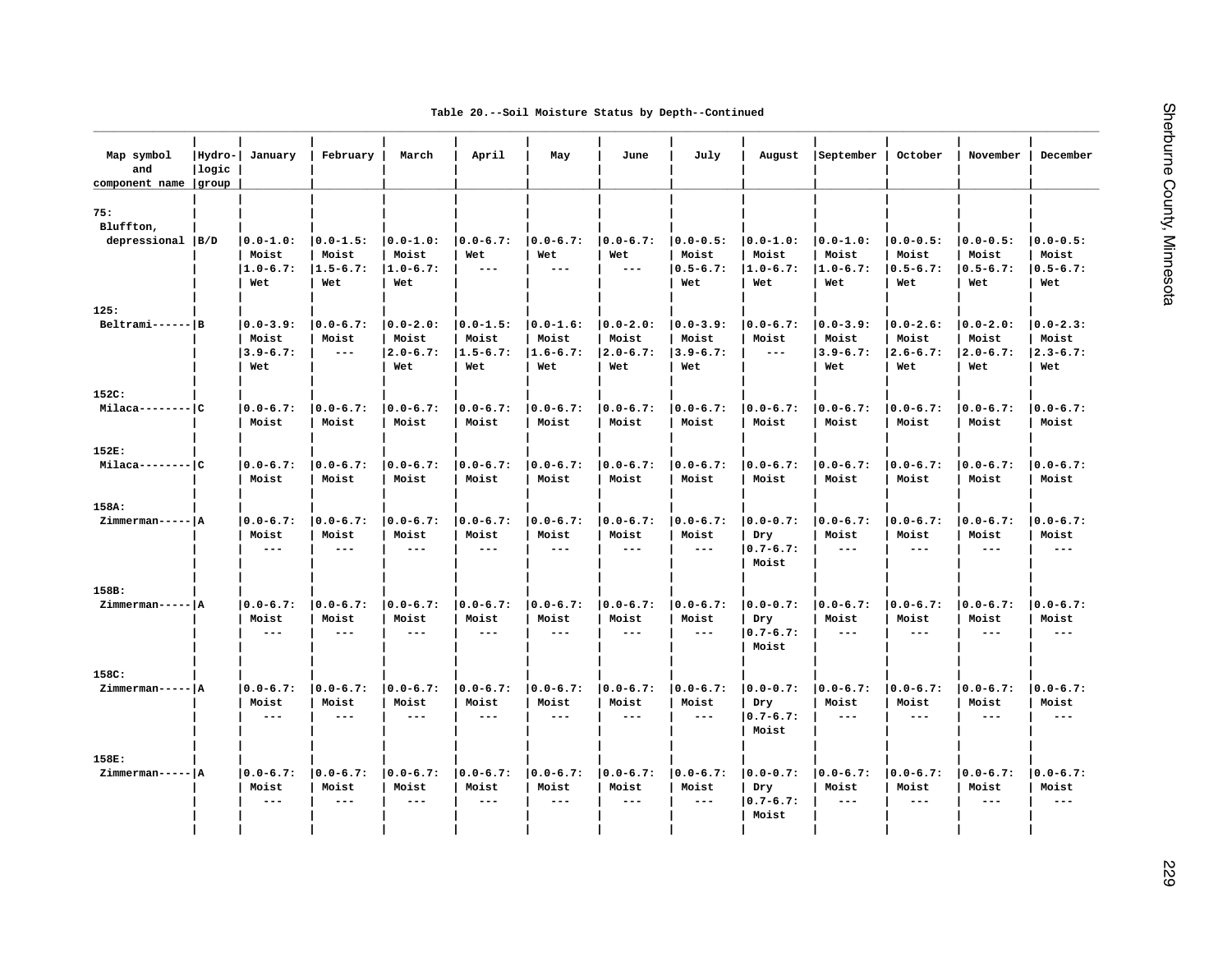| Map symbol<br>and<br>component name group | Hydro-<br>logic | January                | February               | March                  | April                | May                  | June                 | July                   | August                 | September              | October                | November               | December               |
|-------------------------------------------|-----------------|------------------------|------------------------|------------------------|----------------------|----------------------|----------------------|------------------------|------------------------|------------------------|------------------------|------------------------|------------------------|
| 161:<br>Isanti,                           |                 |                        |                        |                        |                      |                      |                      |                        |                        |                        |                        |                        |                        |
| depressional  B/D                         |                 | $ 0.0 - 1.0:$<br>Moist | $ 0.0 - 1.5:$<br>Moist | $ 0.0 - 1.0:$<br>Moist | $ 0.0 - 6.7:$<br>Wet | $ 0.0 - 6.7:$<br>Wet | $ 0.0 - 6.7:$<br>Wet | $ 0.0 - 0.5:$<br>Moist | $ 0.0 - 1.0:$<br>Moist | $ 0.0 - 1.0:$<br>Moist | $ 0.0 - 0.5:$<br>Moist | $10.0 - 0.5:$<br>Moist | $10.0 - 0.5:$<br>Moist |
|                                           |                 | $1.0 - 6.7:$<br>Wet    | $1.5 - 6.7:$<br>Wet    | $1.0 - 6.7:$<br>Wet    | $\frac{1}{2}$        | $---$                | $- -$                | $ 0.5 - 6.7:$<br>Wet   | $1.0 - 6.7:$<br>Wet    | $ 1.0 - 6.7:$<br>Wet   | $ 0.5 - 6.7:$<br>Wet   | $ 0.5 - 6.7:$<br>Wet   | $ 0.5 - 6.7:$<br>Wet   |
| 162:                                      |                 |                        |                        |                        |                      |                      |                      |                        |                        |                        |                        |                        |                        |
| Lino----------  A                         |                 | $ 0.0 - 4.0:$          | $ 0.0 - 4.0:$          | $ 0.0 - 3.0:$          | $ 0.0 - 1.5:$        | $ 0.0 - 1.8:$        | $ 0.0 - 2.0:$        | $ 0.0 - 3.0:$          | $ 0.0 - 4.0:$          | $ 0.0 - 4.5:$          | $ 0.0 - 4.0:$          | $ 0.0 - 3.0:$          | $10.0 - 3.5:$          |
|                                           |                 | Moist                  | Moist                  | Moist                  | Moist                | Moist                | Moist                | Moist                  | Moist                  | Moist                  | Moist                  | Moist                  | Moist                  |
|                                           |                 | $ 4.0 - 6.7:$          | $ 4.0 - 6.7:$          | $ 3.0 - 6.7:$          | $1.5 - 6.7:$         | $1.8 - 6.7:$         | $ 2.0 - 6.7:$        | $ 3.0 - 6.7:$          | $ 4.0 - 6.7:$          | $ 4.5 - 6.7:$          | $ 4.0 - 6.7:$          | $ 3.0 - 6.7:$          | $ 3.5 - 6.7:$          |
|                                           |                 | Wet                    | Wet                    | Wet                    | Wet                  | Wet                  | Wet                  | Wet                    | Wet                    | Wet                    | Wet                    | Wet                    | Wet                    |
| 164A:                                     |                 |                        |                        |                        |                      |                      |                      |                        |                        |                        |                        |                        |                        |
| $Mora------C$                             |                 | $ 0.0 - 6.7:$          | $ 0.0 - 6.7:$          | $ 0.0 - 3.5:$          | $ 0.0 - 1.0:$        | $ 0.0 - 2.0:$        | $ 0.0 - 3.0:$        | $ 0.0 - 6.7:$          | $ 0.0 - 6.7:$          | $ 0.0 - 6.7:$          | $ 0.0 - 4.0:$          | $ 0.0 - 3.7:$          | $ 0.0 - 3.5:$          |
|                                           |                 | Moist                  | Moist                  | Moist                  | Moist                | Moist                | Moist                | Moist                  | Moist                  | Moist                  | Moist                  | Moist                  | Moist                  |
|                                           |                 | $\sim$ $\sim$ $\sim$   | $\sim$ $\sim$ $\sim$   | $3.5 - 5.0:$           | $ 1.0 - 5.0:$        | $ 2.0 - 5.0:$        | $ 3.0 - 5.0:$        | $  -$                  | $---$                  | $  -$                  | $ 4.0 - 5.0:$          | $ 3.7 - 5.0:$          | $ 3.5 - 5.0:$          |
|                                           |                 |                        |                        | Wet                    | Wet                  | Wet                  | Wet                  |                        |                        |                        | Wet                    | Wet                    | Wet                    |
|                                           |                 | $---$                  | $---$                  | $ 5.0 - 6.7:$          | $ 5.0 - 6.7:$        | $ 5.0 - 6.7:$        | $ 5.0 - 6.7:$        | $- - -$                | $---$                  | $\frac{1}{2}$          | $ 5.0 - 6.7:$          | $ 5.0 - 6.7:$          | $ 5.0 - 6.7:$          |
|                                           |                 |                        |                        | Moist                  | Moist                | Moist                | Moist                |                        |                        |                        | Moist                  | Moist                  | Moist                  |
| 165:                                      |                 |                        |                        |                        |                      |                      |                      |                        |                        |                        |                        |                        |                        |
| Parent-------- $ C/D$                     |                 | $ 0.0 - 2.0:$          | $ 0.0 - 2.5:$          | $ 0.0 - 0.8:$          | $ 0.0 - 0.5:$        | $ 0.0 - 0.5:$        | $ 0.0 - 0.8:$        | $ 0.0 - 2.0:$          | $ 0.0 - 2.5:$          | $ 0.0 - 2.0:$          | $ 0.0 - 1.5:$          | $ 0.0 - 0.7:$          | $ 0.0 - 1.0:$          |
|                                           |                 | Moist                  | Moist                  | Moist                  | Moist                | Moist                | Moist                | Moist                  | Moist                  | Moist                  | Moist                  | Moist                  | Moist                  |
|                                           |                 | $ 2.0 - 5.0:$          | $ 2.5 - 5.0:$          | $ 0.8 - 5.0:$          | $ 0.5 - 5.0:$        | $ 0.5 - 5.0:$        | $ 0.8 - 5.0:$        | $ 2.0 - 5.0:$          | $ 2.5 - 5.0:$          | $ 2.0 - 5.0:$          | $ 1.5 - 5.0:$          | $ 0.7 - 5.0:$          | $1.0 - 5.0:$           |
|                                           |                 | Wet<br>$ 5.0 - 6.7:$   | Wet<br>$ 5.0 - 6.7:$   | Wet<br>$ 5.0 - 6.7:$   | Wet<br>$ 5.0 - 6.7:$ | Wet<br>$ 5.0 - 6.7:$ | Wet<br>$ 5.0 - 6.7:$ | Wet<br>$ 5.0 - 6.7:$   | Wet<br>$ 5.0 - 6.7:$   | Wet<br>$ 5.0 - 6.7:$   | Wet<br>$ 5.0 - 6.7:$   | Wet<br>$ 5.0 - 6.7:$   | Wet<br>$15.0 - 6.7:$   |
|                                           |                 | Moist                  | Moist                  | Moist                  | Moist                | Moist                | Moist                | Moist                  | Moist                  | Moist                  | Moist                  | Moist                  | Moist                  |
|                                           |                 |                        |                        |                        |                      |                      |                      |                        |                        |                        |                        |                        |                        |
| 166:<br>Ronneby------- C                  |                 | $ 0.0 - 6.7:$          | $ 0.0 - 6.7:$          | $ 0.0 - 3.5:$          | $ 0.0 - 0.7:$        | $ 0.0 - 1.5:$        | $ 0.0 - 2.5:$        | $ 0.0 - 3.5:$          | $ 0.0 - 6.7:$          | $ 0.0 - 6.7:$          | $ 0.0 - 3.5:$          | $ 0.0 - 3.2:$          | $ 0.0 - 3.2:$          |
|                                           |                 | Moist                  | Moist                  | Moist                  | Moist                | Moist                | Moist                | Moist                  | Moist                  | Moist                  | Moist                  | Moist                  | Moist                  |
|                                           |                 | $- -$                  | $- - -$                | $3.5 - 5.0:$           | $ 0.7 - 5.0:$        | $1.5 - 5.0:$         | $ 2.5 - 5.0:$        | $ 3.5 - 5.0:$          | $\qquad \qquad - -$    | $\qquad \qquad - -$    | $3.5 - 5.0:$           | $ 3.2 - 5.0:$          | $ 3.2 - 5.0:$          |
|                                           |                 |                        |                        | Wet                    | Wet                  | Wet                  | Wet                  | Wet                    |                        |                        | Wet                    | Wet                    | Wet                    |
|                                           |                 | $---$                  | $---$                  | $ 5.0 - 6.7:$          | $ 5.0 - 6.7:$        | $ 5.0 - 6.7:$        | $ 5.0 - 6.7:$        | $ 5.0 - 6.7:$          | $---$                  | $---$                  | $ 5.0 - 6.7:$          | $ 5.0 - 6.7:$          | $15.0 - 6.7:$          |
|                                           |                 |                        |                        | Moist                  | Moist                | Moist                | Moist                | Moist                  |                        |                        | Moist                  | Moist                  | Moist                  |
| 169B:                                     |                 |                        |                        |                        |                      |                      |                      |                        |                        |                        |                        |                        |                        |
| $Braham------$ B                          |                 | $ 0.0 - 6.7:$          | $ 0.0 - 6.7:$          | $ 0.0 - 3.5:$          | $ 0.0 - 2.5:$        | $ 0.0 - 3.0:$        | $ 0.0 - 6.7:$        | $ 0.0 - 6.7:$          | $ 0.0 - 0.7:$          | $ 0.0 - 6.7:$          | $ 0.0 - 4.6:$          | $ 0.0 - 3.5:$          | $10.0 - 4.5:$          |
|                                           |                 | Moist                  | Moist                  | Moist                  | Moist                | Moist                | Moist                | Moist                  | Dry                    | Moist                  | Moist                  | Moist                  | Moist                  |
|                                           |                 | $---$                  | $---$                  | $3.5 - 6.7:$           | $ 2.5 - 6.7:$        | $ 3.0 - 6.7:$        | $---$                | $- - -$                | $ 0.7 - 6.7:$          | $\qquad \qquad - -$    | $ 4.6 - 6.7:$          | $ 3.5 - 6.7:$          | $ 4.5 - 6.7:$          |
|                                           |                 |                        |                        | Wet                    | Wet                  | Wet                  |                      |                        | Moist                  |                        | Wet                    | Wet                    | Wet                    |
|                                           |                 |                        |                        |                        |                      |                      |                      |                        |                        |                        |                        |                        |                        |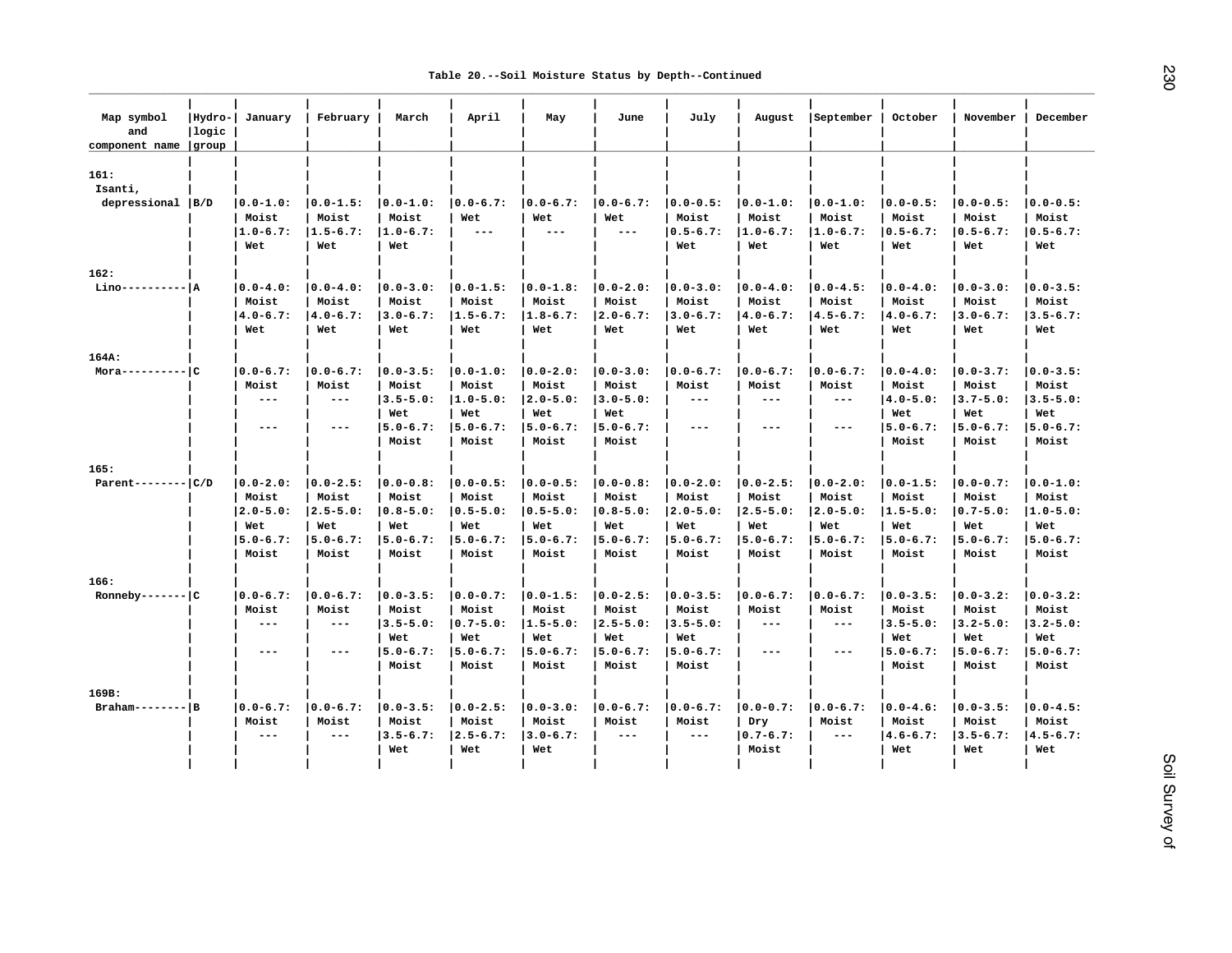|  |  |  |  |  |  | Table 20.--Soil Moisture Status by Depth--Continued |
|--|--|--|--|--|--|-----------------------------------------------------|
|--|--|--|--|--|--|-----------------------------------------------------|

| Map symbol<br>and<br>component name | Hydro- <br> logic<br>group | January                | February               | March                        | April                  | May                    | June                   | July                   | August                 | September                    | October                | November               | December               |
|-------------------------------------|----------------------------|------------------------|------------------------|------------------------------|------------------------|------------------------|------------------------|------------------------|------------------------|------------------------------|------------------------|------------------------|------------------------|
| 169C:<br>$Braham----$               |                            | $ 0.0 - 6.7:$<br>Moist | $ 0.0 - 6.7:$<br>Moist | $ 0.0 - 6.7:$<br>Moist       | $ 0.0 - 6.7:$<br>Moist | $ 0.0 - 6.7:$<br>Moist | $ 0.0 - 6.7:$<br>Moist | $ 0.0 - 6.7:$<br>Moist | $ 0.0 - 0.7:$<br>Dry   | $ 0.0 - 6.7:$<br>Moist       | $ 0.0 - 6.7:$<br>Moist | $ 0.0 - 6.7:$<br>Moist | $ 0.0 - 6.7:$<br>Moist |
|                                     |                            | $\frac{1}{2}$          | $\frac{1}{2}$          | $\frac{1}{2}$                | $  -$                  | $\frac{1}{2}$          | $\sim$ $\sim$ $\sim$   | $\sim$ $\sim$ $\sim$   | $ 0.7 - 6.7:$<br>Moist | $\frac{1}{2}$                | $---$                  | $---$                  | $\frac{1}{2}$          |
| 169D:                               |                            |                        |                        |                              |                        |                        |                        |                        |                        |                              |                        |                        |                        |
| $Braham-----$ B                     |                            | $ 0.0 - 6.7:$          | $ 0.0 - 6.7:$          | $ 0.0 - 6.7:$                | $ 0.0 - 6.7:$          | $ 0.0 - 6.7:$          | $ 0.0 - 6.7:$          | $ 0.0 - 6.7:$          | $ 0.0 - 0.7:$          | $ 0.0 - 6.7:$                | $ 0.0 - 6.7:$          | $ 0.0 - 6.7:$          | $ 0.0 - 6.7:$          |
|                                     |                            | Moist                  | Moist                  | Moist                        | Moist                  | Moist                  | Moist                  | Moist                  | Dry                    | Moist                        | Moist                  | Moist                  | Moist                  |
|                                     |                            | $\qquad \qquad - -$    | $- - -$                | $---$                        | $---$                  | $\qquad \qquad - -$    | $---$                  | $  -$                  | $ 0.7 - 6.7:$<br>Moist | $- - -$                      | $---$                  | $---$                  | $- - -$                |
| 204B:                               |                            |                        |                        |                              |                        |                        |                        |                        |                        |                              |                        |                        |                        |
| Cushing------- $ B $                |                            | $ 0.0 - 6.7:$          | $ 0.0 - 6.7:$          | $ 0.0 - 4.6:$                | $ 0.0 - 3.6:$          | $ 0.0 - 3.9:$          | $ 0.0 - 4.6:$          | $ 0.0 - 6.7:$          | $ 0.0 - 6.7:$          | $ 0.0 - 6.7:$                | $ 0.0 - 5.9:$          | $ 0.0 - 4.6:$          | $ 0.0 - 5.2:$          |
|                                     |                            | Moist                  | Moist                  | Moist                        | Moist                  | Moist                  | Moist                  | Moist                  | Moist                  | Moist                        | Moist                  | Moist                  | Moist                  |
|                                     |                            | $\qquad \qquad - -$    | $\frac{1}{2}$          | $14.6 - 6.7:$                | $ 3.6 - 6.7:$          | $13.9 - 6.7:$          | $14.6 - 6.7:$          | $  -$                  | $\frac{1}{2}$          | $---$                        | $ 5.9 - 6.7:$          | $14.6 - 6.7:$          | $15.2 - 6.7:$          |
|                                     |                            |                        |                        | Wet                          | Wet                    | Wet                    | Wet                    |                        |                        |                              | Wet                    | Wet                    | Wet                    |
| 204C:                               |                            |                        |                        |                              |                        |                        |                        |                        |                        |                              |                        |                        |                        |
| Cushing------- $ B $                |                            | $ 0.0 - 6.7:$          | $ 0.0 - 6.7:$          | $ 0.0 - 6.7:$                | $ 0.0 - 6.7:$          | $ 0.0 - 6.7:$          | $ 0.0 - 6.7:$          | $ 0.0 - 6.7:$          | $ 0.0 - 6.7:$          | $ 0.0 - 6.7:$                | $ 0.0 - 6.7:$          | $ 0.0 - 6.7:$          | $ 0.0 - 6.7:$          |
|                                     |                            | Moist                  | Moist                  | Moist                        | Moist                  | Moist                  | Moist                  | Moist                  | Moist                  | Moist                        | Moist                  | Moist                  | Moist                  |
| 258B:                               |                            |                        |                        |                              |                        |                        |                        |                        |                        |                              |                        |                        |                        |
| Sandberg------ $ A $                |                            | $10.0 - 6.7:$<br>Moist | $ 0.0 - 6.7:$          | $ 0.0 - 6.7:$                | $ 0.0 - 6.7:$          | $ 0.0 - 6.7:$          | $ 0.0 - 6.7:$          | $ 0.0 - 6.7:$          | $ 0.0 - 0.7:$          | $ 0.0 - 6.7:$                | $ 0.0 - 6.7:$<br>Moist | $10.0 - 6.7:$          | $10.0 - 6.7:$<br>Moist |
|                                     |                            | $\qquad \qquad - -$    | Moist<br>$\frac{1}{2}$ | Moist<br>$\qquad \qquad - -$ | Moist<br>$\frac{1}{2}$ | Moist<br>$\frac{1}{2}$ | Moist<br>$- - -$       | Moist<br>$- - -$       | Dry<br>$ 0.7 - 6.7:$   | Moist<br>$\qquad \qquad - -$ | $---$                  | Moist<br>$---$         | $\frac{1}{2}$          |
|                                     |                            |                        |                        |                              |                        |                        |                        |                        | Moist                  |                              |                        |                        |                        |
| 258C:                               |                            |                        |                        |                              |                        |                        |                        |                        |                        |                              |                        |                        |                        |
| Sandberg------ $ A $                |                            | $ 0.0 - 6.7:$          | $ 0.0 - 6.7:$          | $ 0.0 - 6.7:$                | $ 0.0 - 6.7:$          | $ 0.0 - 6.7:$          | $ 0.0 - 6.7:$          | $ 0.0 - 6.7:$          | $ 0.0 - 0.7:$          | $ 0.0 - 6.7:$                | $ 0.0 - 6.7:$          | $ 0.0 - 6.7:$          | $ 0.0 - 6.7:$          |
|                                     |                            | Moist                  | Moist                  | Moist                        | Moist                  | Moist                  | Moist                  | Moist                  | Dry                    | Moist                        | Moist                  | Moist                  | Moist                  |
|                                     |                            | $\frac{1}{2}$          | $- - -$                | $  -$                        | $---$                  | $---$                  | $\frac{1}{2}$          | $  -$                  | $ 0.7 - 6.7:$<br>Moist | $\frac{1}{2}$                | $- - -$                | $---$                  | $- - -$                |
| 258E:                               |                            |                        |                        |                              |                        |                        |                        |                        |                        |                              |                        |                        |                        |
| Sandberg------ $ A $                |                            | $ 0.0 - 6.7:$          | $ 0.0 - 6.7:$          | $ 0.0 - 6.7:$                | $ 0.0 - 6.7:$          | $ 0.0 - 6.7:$          | $ 0.0 - 6.7:$          | $ 0.0 - 6.7:$          | $ 0.0 - 0.7:$          | $ 0.0 - 6.7:$                | $ 0.0 - 6.7:$          | $ 0.0 - 6.7:$          | $ 0.0 - 6.7:$          |
|                                     |                            | Moist                  | Moist                  | Moist                        | Moist                  | Moist                  | Moist                  | Moist                  | Dry                    | Moist                        | Moist                  | Moist                  | Moist                  |
|                                     |                            | $- -$                  | $\frac{1}{2}$          | $\qquad \qquad - -$          | $  -$                  | $\qquad \qquad - -$    | $  -$                  | $- - -$                | $ 0.7 - 6.7:$<br>Moist | $\sim$ $\sim$ $\sim$         | $\frac{1}{2}$          | $\qquad \qquad - -$    | $\frac{1}{2}$          |
|                                     |                            |                        |                        |                              |                        |                        |                        |                        |                        |                              |                        |                        |                        |
| 260:<br>$Duelm------P$  A           |                            | $ 0.0 - 3.5:$          | $ 0.0 - 4.0:$          | $ 0.0 - 3.0:$                | $ 0.0 - 2.5:$          | $ 0.0 - 2.5:$          | $ 0.0 - 3.0:$          | $ 0.0 - 3.5:$          | $ 0.0 - 4.0:$          | $ 0.0 - 4.0:$                | $ 0.0 - 3.5:$          | $ 0.0 - 3.0:$          | $ 0.0 - 3.3:$          |
|                                     |                            | Moist                  | Moist                  | Moist                        | Moist                  | Moist                  | Moist                  | Moist                  | Moist                  | Moist                        | Moist                  | Moist                  | Moist                  |
|                                     |                            | $3.5 - 6.7:$           | $ 4.0 - 6.7:$          | $3.0 - 6.7:$                 | $ 2.5 - 6.7:$          | $ 2.5 - 6.7:$          | $3.0 - 6.7:$           | $3.5 - 6.7:$           | $ 4.0 - 6.7:$          | $ 4.0 - 6.7:$                | $ 3.5 - 6.7:$          | $ 3.0 - 6.7:$          | $ 3.3 - 6.7:$          |
|                                     |                            | Wet                    | Wet                    | Wet                          | Wet                    | Wet                    | Wet                    | Wet                    | Wet                    | Wet                          | Wet                    | Wet                    | Wet                    |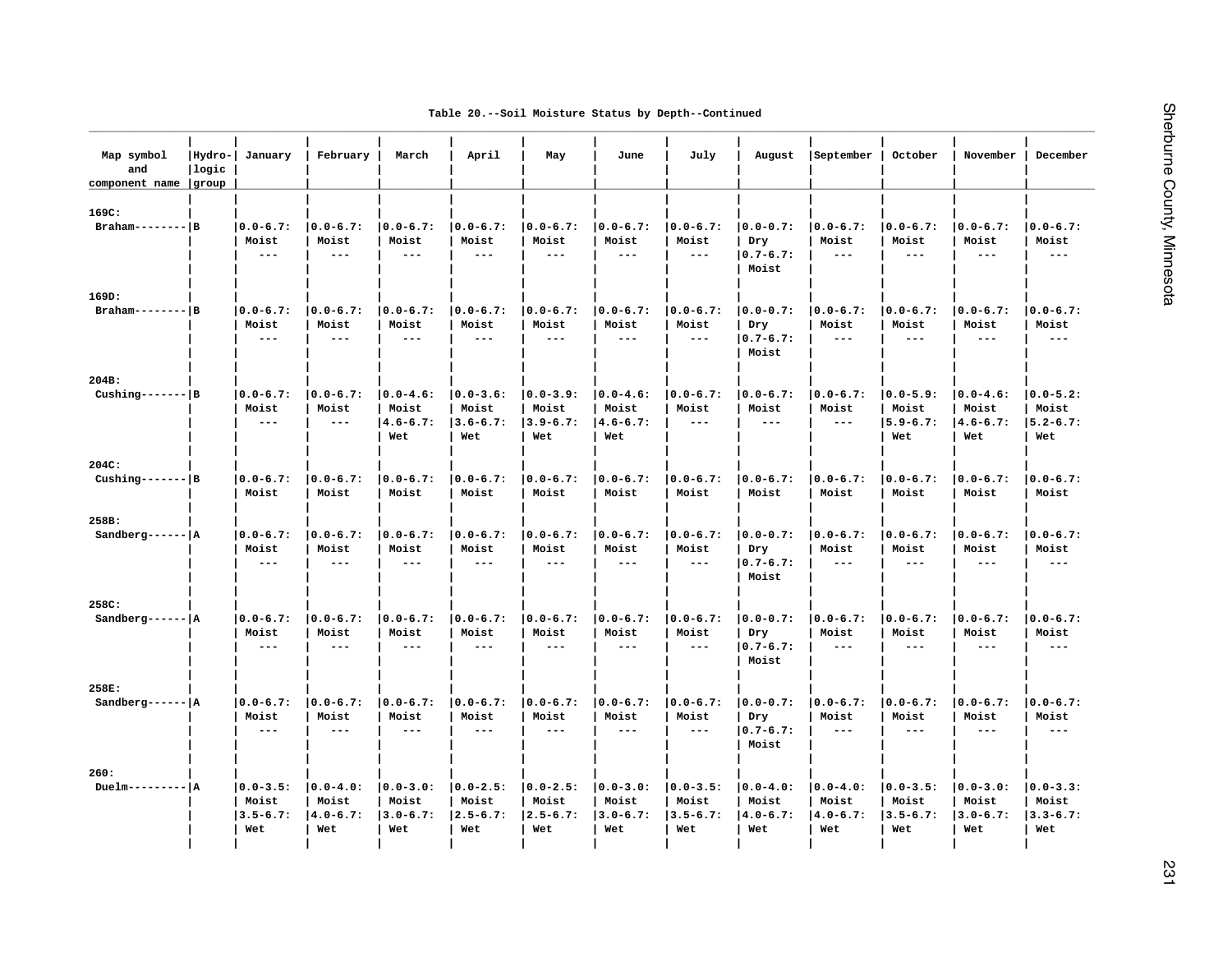| Map symbol<br>and<br>component name | Hydro-<br> logic<br>group | January       | February      | March         | April               | May           | June                | July          | August                 | September           | October       | November      | December      |
|-------------------------------------|---------------------------|---------------|---------------|---------------|---------------------|---------------|---------------------|---------------|------------------------|---------------------|---------------|---------------|---------------|
| 261:<br>Isan,                       |                           |               |               |               |                     |               |                     |               |                        |                     |               |               |               |
| $depressed$  B/D                    |                           | $ 0.0 - 1.0:$ | $ 0.0 - 1.5:$ | $ 0.0 - 1.0:$ | $ 0.0 - 6.7:$       | $ 0.0 - 6.7:$ | $ 0.0 - 6.7:$       | $ 0.0 - 0.5:$ | $ 0.0 - 1.0:$          | $ 0.0 - 1.0:$       | $ 0.0 - 0.5:$ | $ 0.0 - 0.5:$ | $10.0 - 0.5:$ |
|                                     |                           | Moist         | Moist         | Moist         | Wet                 | Wet           | Wet                 | Moist         | Moist                  | Moist               | Moist         | Moist         | Moist         |
|                                     |                           | $1.0 - 6.7:$  | $1.5 - 6.7:$  | $ 1.0 - 6.7:$ | $- - -$             | $- - -$       | $---$               | $ 0.5 - 6.7:$ | $1.0 - 6.7:$           | $ 1.0 - 6.7:$       | $ 0.5 - 6.7:$ | $ 0.5 - 6.7:$ | $ 0.5 - 6.7:$ |
|                                     |                           | Wet           | Wet           | Wet           |                     |               |                     | Wet           | Wet                    | Wet                 | Wet           | Wet           | Wet           |
| 325:                                |                           |               |               |               |                     |               |                     |               |                        |                     |               |               |               |
| Prebish,<br>depressional $ C/D $    |                           | $ 0.0 - 0.5:$ | $ 0.0 - 1.0:$ | $ 0.0 - 1.0:$ | $ 0.0 - 5.0:$       | $ 0.0 - 5.0:$ | $ 0.0 - 5.0:$       | $ 0.0 - 0.5:$ | $ 0.0 - 1.0:$          | $ 0.0 - 1.0:$       | $ 0.0 - 0.5:$ | $ 0.0 - 0.3:$ | $ 0.0 - 0.3:$ |
|                                     |                           | Moist         | Moist         | Moist         | Wet                 | Wet           | Wet                 | Moist         | Moist                  | Moist               | Moist         | Moist         | Moist         |
|                                     |                           | $ 0.5 - 5.0:$ | $1.0 - 5.0:$  | $1.0 - 5.0:$  | $ 5.0 - 6.7:$       | $ 5.0 - 6.7:$ | $ 5.0 - 6.7:$       | $ 0.5 - 5.0:$ | $1.0 - 5.0:$           | $1.0 - 5.0:$        | $ 0.5 - 5.0:$ | $ 0.3 - 5.0:$ | $ 0.3 - 5.0:$ |
|                                     |                           | Wet           | Wet           | Wet           | Moist               | Moist         | Moist               | Wet           | Wet                    | Wet                 | Wet           | Wet           | Wet           |
|                                     |                           | $15.0 - 6.7:$ | $ 5.0 - 6.7:$ | $ 5.0 - 6.7:$ | $---$               | $- - -$       | $---$               | $ 5.0 - 6.7:$ | $ 5.0 - 6.7:$          | $ 5.0 - 6.7:$       | $ 5.0 - 6.7:$ | $ 5.0 - 6.7:$ | $ 5.0 - 6.7:$ |
|                                     |                           | Moist         | Moist         | Moist         |                     |               |                     | Moist         | Moist                  | Moist               | Moist         | Moist         | Moist         |
| 341:                                |                           |               |               |               |                     |               |                     |               |                        |                     |               |               |               |
| $Arvilla----P$                      |                           | $ 0.0 - 6.7:$ | $ 0.0 - 6.7:$ | $ 0.0 - 6.7:$ | $ 0.0 - 6.7:$       | $ 0.0 - 6.7:$ | $ 0.0 - 6.7:$       | $ 0.0 - 6.7:$ | $ 0.0 - 6.7:$          | $ 0.0 - 6.7:$       | $ 0.0 - 6.7:$ | $ 0.0 - 6.7:$ | $ 0.0 - 6.7:$ |
|                                     |                           | Moist         | Moist         | Moist         | Moist               | Moist         | Moist               | Moist         | Moist                  | Moist               | Moist         | Moist         | Moist         |
| 346:                                |                           |               |               |               |                     |               |                     |               |                        |                     |               |               |               |
| $Talmoon--- B/D$                    |                           | $ 0.0 - 2.0:$ | $ 0.0 - 2.5:$ | $ 0.0 - 0.8:$ | $ 0.0 - 0.5:$       | $ 0.0 - 0.5:$ | $ 0.0 - 0.8:$       | $ 0.0 - 2.0:$ | $ 0.0 - 2.5:$          | $ 0.0 - 2.0:$       | $ 0.0 - 1.5:$ | $ 0.0 - 0.7:$ | $ 0.0 - 1.0:$ |
|                                     |                           | Moist         | Moist         | Moist         | Moist               | Moist         | Moist               | Moist         | Moist                  | Moist               | Moist         | Moist         | Moist         |
|                                     |                           | $12.0 - 6.7:$ | $12.5 - 6.7:$ | $10.8 - 6.7:$ | $ 0.5 - 6.7:$       | $10.5 - 6.7:$ | $10.8 - 6.7:$       | $12.0 - 6.7:$ | $12.5 - 6.7:$          | $ 2.0 - 6.7:$       | $1.5 - 6.7:$  | $0.7 - 6.7:$  | $11.0 - 6.7:$ |
|                                     |                           | Wet           | Wet           | Wet           | Wet                 | Wet           | Wet                 | Wet           | Wet                    | Wet                 | Wet           | Wet           | Wet           |
| 373:                                |                           |               |               |               |                     |               |                     |               |                        |                     |               |               |               |
| $Renshaw----- B$                    |                           | $ 0.0 - 6.7:$ | $ 0.0 - 6.7:$ | $ 0.0 - 6.7:$ | $ 0.0 - 6.7:$       | $ 0.0 - 6.7:$ | $ 0.0 - 6.7:$       | $ 0.0 - 6.7:$ | $ 0.0 - 6.7:$          | $ 0.0 - 6.7:$       | $ 0.0 - 6.7:$ | $ 0.0 - 6.7:$ | $ 0.0 - 6.7:$ |
|                                     |                           | Moist         | Moist         | Moist         | Moist               | Moist         | Moist               | Moist         | Moist                  | Moist               | Moist         | Moist         | Moist         |
| 454B:                               |                           |               |               |               |                     |               |                     |               |                        |                     |               |               |               |
| Mahtomedi----- A                    |                           | $ 0.0 - 6.7:$ | $ 0.0 - 6.7:$ | $ 0.0 - 6.7:$ | $ 0.0 - 6.7:$       | $ 0.0 - 6.7:$ | $ 0.0 - 6.7:$       | $ 0.0 - 6.7:$ | $ 0.0 - 0.7:$          | $ 0.0 - 6.7:$       | $ 0.0 - 6.7:$ | $ 0.0 - 6.7:$ | $ 0.0 - 6.7:$ |
|                                     |                           | Moist         | Moist         | Moist         | Moist               | Moist         | Moist               | Moist         | Dry                    | Moist               | Moist         | Moist         | Moist         |
|                                     |                           | $---$         | $- - -$       | $---$         | ---                 | $---$         | $---$               | $- - -$       | $ 0.7 - 6.7:$<br>Moist | $---$               | $---$         | $---$         | $\frac{1}{2}$ |
| 454C:                               |                           |               |               |               |                     |               |                     |               |                        |                     |               |               |               |
| Mahtomedi----- A                    |                           | $ 0.0 - 6.7:$ | $ 0.0 - 6.7:$ | $ 0.0 - 6.7:$ | $ 0.0 - 6.7:$       | $ 0.0 - 6.7:$ | $ 0.0 - 6.7:$       | $ 0.0 - 6.7:$ | $ 0.0 - 0.7:$          | $ 0.0 - 6.7:$       | $ 0.0 - 6.7:$ | $ 0.0 - 6.7:$ | $ 0.0 - 6.7:$ |
|                                     |                           | Moist         | Moist         | Moist         | Moist               | Moist         | Moist               | Moist         | Dry                    | Moist               | Moist         | Moist         | Moist         |
|                                     |                           | $---$         | $- - -$       | $---$         | ---                 | $---$         | $\qquad \qquad - -$ | $---$         | $ 0.7 - 6.7:$          | $\qquad \qquad - -$ | $---$         | $---$         | $- - -$       |
|                                     |                           |               |               |               |                     |               |                     |               | Moist                  |                     |               |               |               |
| 540:                                |                           |               |               |               |                     |               |                     |               |                        |                     |               |               |               |
| Seelyeville ---   A/D               |                           | $ 0.0 - 1.0:$ | $ 0.0 - 1.5:$ | $ 0.0 - 1.0:$ | $ 0.0 - 6.7:$       | $ 0.0 - 6.7:$ | $ 0.0 - 6.7:$       | $ 0.0 - 0.5:$ | $ 0.0 - 1.0:$          | $ 0.0 - 1.0:$       | $ 0.0 - 0.5:$ | $ 0.0 - 0.5:$ | $ 0.0 - 0.5:$ |
|                                     |                           | Moist         | Moist         | Moist         | Wet                 | Wet           | Wet                 | Moist         | Moist                  | Moist               | Moist         | Moist         | Moist         |
|                                     |                           | $1.0 - 6.7:$  | $1.5 - 6.7:$  | $1.0 - 6.7:$  | $\qquad \qquad - -$ | $- - -$       | $---$               | $ 0.5 - 6.7:$ | $1.0 - 6.7:$           | $1.0 - 6.7:$        | $ 0.5 - 6.7:$ | $0.5 - 6.7:$  | $ 0.5 - 6.7:$ |
|                                     |                           | Wet           | Wet           | Wet           |                     |               |                     | Wet           | Wet                    | Wet                 | Wet           | Wet           | Wet           |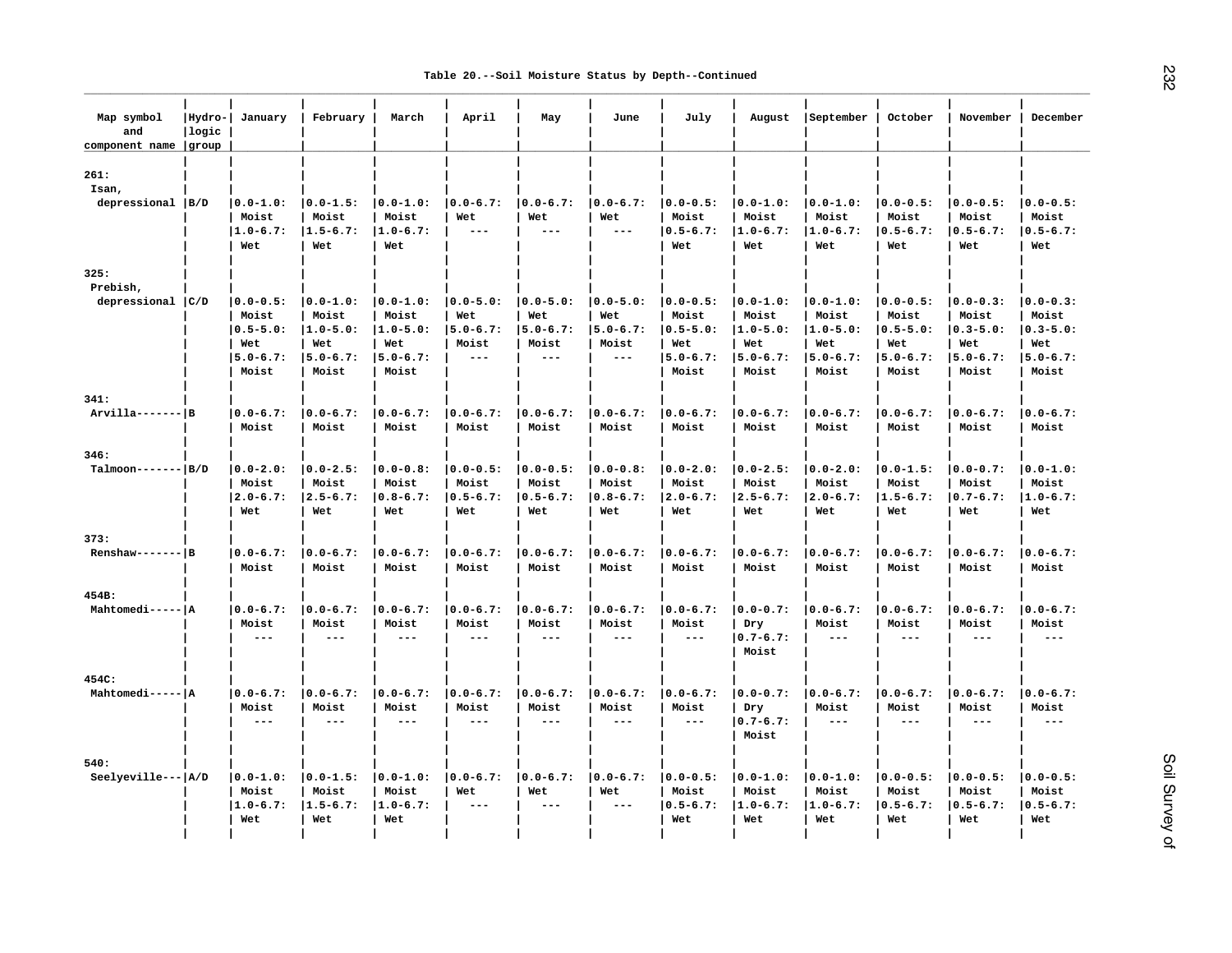| Table 20.--Soil Moisture Status by Depth--Continued |  |  |  |  |  |  |
|-----------------------------------------------------|--|--|--|--|--|--|
|-----------------------------------------------------|--|--|--|--|--|--|

| Map symbol<br>and<br>component name | Hydro-<br>llogic<br>group | January                                       | February                                      | March                                         | April                                         | May                                            | June                                           | July                                           | August                                         | September                                                                                                                                                                                                                                                                                                                                                                                                              | October                                        | November                                       | December                                       |
|-------------------------------------|---------------------------|-----------------------------------------------|-----------------------------------------------|-----------------------------------------------|-----------------------------------------------|------------------------------------------------|------------------------------------------------|------------------------------------------------|------------------------------------------------|------------------------------------------------------------------------------------------------------------------------------------------------------------------------------------------------------------------------------------------------------------------------------------------------------------------------------------------------------------------------------------------------------------------------|------------------------------------------------|------------------------------------------------|------------------------------------------------|
| 543:                                |                           |                                               |                                               |                                               |                                               |                                                |                                                |                                                |                                                |                                                                                                                                                                                                                                                                                                                                                                                                                        |                                                |                                                |                                                |
| Markey-------- $ A/D $              |                           | $ 0.0 - 1.0:$<br>Moist<br>$1.0 - 6.7:$<br>Wet | $ 0.0 - 1.5:$<br>Moist<br>$1.5 - 6.7:$<br>Wet | $ 0.0 - 1.0:$<br>Moist<br>$1.0 - 6.7:$<br>Wet | $ 0.0 - 6.7:$<br>Wet<br>$---$                 | $ 0.0 - 6.7:$<br>Wet<br>$---$                  | $ 0.0 - 6.7:$<br>Wet<br>$---$                  | $ 0.0 - 0.5:$<br>Moist<br>$ 0.5 - 6.7:$<br>Wet | $ 0.0 - 1.0:$<br>Moist<br>$ 1.0 - 6.7:$<br>Wet | $ 0.0 - 1.0:$<br>Moist<br>$1.0 - 6.7:$<br>Wet                                                                                                                                                                                                                                                                                                                                                                          | $ 0.0 - 0.5:$<br>Moist<br>$ 0.5 - 6.7:$<br>Wet | $ 0.0 - 0.5:$<br>Moist<br>$ 0.5 - 6.7:$<br>Wet | $ 0.0 - 0.5:$<br>Moist<br>$ 0.5 - 6.7:$<br>Wet |
| 544:                                |                           |                                               |                                               |                                               |                                               |                                                |                                                |                                                |                                                |                                                                                                                                                                                                                                                                                                                                                                                                                        |                                                |                                                |                                                |
| $Cathro------ A/D$                  |                           | $ 0.0 - 1.0:$<br>Moist<br>$1.0 - 6.7:$<br>Wet | $ 0.0 - 1.5:$<br>Moist<br>$1.5 - 6.7:$<br>Wet | $ 0.0 - 1.0:$<br>Moist<br>$1.0 - 6.7:$<br>Wet | $ 0.0 - 6.7:$<br>Wet<br>$---$                 | $ 0.0 - 6.7:$<br>Wet<br>$---$                  | $ 0.0 - 6.7:$<br>Wet<br>$---$                  | $ 0.0 - 0.5:$<br>Moist<br>$ 0.5 - 6.7:$<br>Wet | $ 0.0 - 1.0:$<br>Moist<br>$1.0 - 6.7:$<br>Wet  | $ 0.0 - 1.0:$<br>Moist<br>$1.0 - 6.7:$<br>Wet                                                                                                                                                                                                                                                                                                                                                                          | $ 0.0 - 0.5:$<br>Moist<br>$ 0.5 - 6.7:$<br>Wet | $ 0.0 - 0.5:$<br>Moist<br>$ 0.5 - 6.7:$<br>Wet | $ 0.0 - 0.5:$<br>Moist<br>$ 0.5 - 6.7:$<br>Wet |
| 565:                                |                           |                                               |                                               |                                               |                                               |                                                |                                                |                                                |                                                |                                                                                                                                                                                                                                                                                                                                                                                                                        |                                                |                                                |                                                |
| $Ekvol1----$                        |                           | $ 0.0 - 6.7:$<br>Moist<br>$- -$               | $ 0.0 - 6.7:$<br>Moist<br>$\qquad \qquad - -$ | $ 0.0 - 3.0:$<br>Moist<br>$3.0 - 6.7:$<br>Wet | $ 0.0 - 1.5:$<br>Moist<br>$1.5 - 6.7:$<br>Wet | $ 0.0 - 2.5:$<br>Moist<br>$ 2.5 - 6.7:$<br>Wet | $ 0.0 - 6.7:$<br>Moist<br>$---$                | $ 0.0 - 6.7:$<br>Moist<br>$- - -$              | $ 0.0 - 0.7:$<br>Dry<br>$ 0.7 - 6.7:$<br>Moist | $ 0.0 - 6.7:$<br>Moist<br>$\frac{1}{2} \frac{1}{2} \frac{1}{2} \frac{1}{2} \frac{1}{2} \frac{1}{2} \frac{1}{2} \frac{1}{2} \frac{1}{2} \frac{1}{2} \frac{1}{2} \frac{1}{2} \frac{1}{2} \frac{1}{2} \frac{1}{2} \frac{1}{2} \frac{1}{2} \frac{1}{2} \frac{1}{2} \frac{1}{2} \frac{1}{2} \frac{1}{2} \frac{1}{2} \frac{1}{2} \frac{1}{2} \frac{1}{2} \frac{1}{2} \frac{1}{2} \frac{1}{2} \frac{1}{2} \frac{1}{2} \frac{$ | $ 0.0 - 4.6:$<br>Moist<br>$ 4.6 - 6.7:$<br>Wet | $ 0.0 - 3.5:$<br>Moist<br>$13.5 - 6.7:$<br>Wet | $ 0.0 - 4.5:$<br>Moist<br>$14.5 - 6.7:$<br>Wet |
| 567:                                |                           |                                               |                                               |                                               |                                               |                                                |                                                |                                                |                                                |                                                                                                                                                                                                                                                                                                                                                                                                                        |                                                |                                                |                                                |
| $Verndale----$  B                   |                           | $ 0.0 - 6.7:$<br>Moist                        | $ 0.0 - 6.7:$<br>Moist                        | $ 0.0 - 6.7:$<br>Moist                        | $ 0.0 - 6.7:$<br>Moist                        | $ 0.0 - 6.7:$<br>Moist                         | $ 0.0 - 6.7:$<br>Moist                         | $ 0.0 - 6.7:$<br>Moist                         | $ 0.0 - 6.7:$<br>Moist                         | $ 0.0 - 6.7:$<br>Moist                                                                                                                                                                                                                                                                                                                                                                                                 | $ 0.0 - 6.7:$<br>Moist                         | $ 0.0 - 6.7:$<br>Moist                         | $ 0.0 - 6.7:$<br>Moist                         |
| 623A:                               |                           |                                               |                                               |                                               |                                               |                                                |                                                |                                                |                                                |                                                                                                                                                                                                                                                                                                                                                                                                                        |                                                |                                                |                                                |
| $Pierz-----B$                       |                           | $ 0.0 - 6.7:$<br>Moist                        | $ 0.0 - 6.7:$<br>Moist                        | $ 0.0 - 6.7:$<br>Moist                        | $ 0.0 - 6.7:$<br>Moist                        | $ 0.0 - 6.7:$<br>Moist                         | $ 0.0 - 6.7:$<br>Moist                         | $ 0.0 - 6.7:$<br>Moist                         | $ 0.0 - 6.7:$<br>Moist                         | $ 0.0 - 6.7:$<br>Moist                                                                                                                                                                                                                                                                                                                                                                                                 | $ 0.0 - 6.7:$<br>Moist                         | $10.0 - 6.7:$<br>Moist                         | $10.0 - 6.7:$<br>Moist                         |
| 623B:                               |                           |                                               |                                               |                                               |                                               |                                                |                                                |                                                |                                                |                                                                                                                                                                                                                                                                                                                                                                                                                        |                                                |                                                |                                                |
| $Pierz-----B$                       |                           | $ 0.0 - 6.7:$<br>Moist                        | $0.0 - 6.7:$<br>Moist                         | $ 0.0 - 6.7:$<br>Moist                        | $ 0.0 - 6.7:$<br>Moist                        | $ 0.0 - 6.7:$<br>Moist                         | $ 0.0 - 6.7:$<br>Moist                         | $ 0.0 - 6.7:$<br>Moist                         | $ 0.0 - 6.7:$<br>Moist                         | $ 0.0 - 6.7:$<br>Moist                                                                                                                                                                                                                                                                                                                                                                                                 | $ 0.0 - 6.7:$<br>Moist                         | $ 0.0 - 6.7:$<br>Moist                         | $ 0.0 - 6.7:$<br>Moist                         |
| 708:                                |                           |                                               |                                               |                                               |                                               |                                                |                                                |                                                |                                                |                                                                                                                                                                                                                                                                                                                                                                                                                        |                                                |                                                |                                                |
| $RushTake----$  A                   |                           | $ 0.0 - 3.5:$<br>Moist<br>$3.5 - 6.7:$<br>Wet | $ 0.0 - 4.0:$<br>Moist<br>$4.0 - 6.7:$<br>Wet | $ 0.0 - 3.0:$<br>Moist<br>$3.0 - 6.7:$<br>Wet | $ 0.0 - 2.0:$<br>Moist<br>$2.0 - 6.7:$<br>Wet | $ 0.0 - 2.5:$<br>Moist<br>$ 2.5 - 6.7:$<br>Wet | $ 0.0 - 3.0:$<br>Moist<br>$ 3.0 - 6.7:$<br>Wet | $ 0.0 - 3.5:$<br>Moist<br>$ 3.5 - 6.7:$<br>Wet | $ 0.0 - 4.0:$<br>Moist<br>$ 4.0 - 6.7:$<br>Wet | $ 0.0 - 4.0:$<br>Moist<br>$ 4.0 - 6.7:$<br>Wet                                                                                                                                                                                                                                                                                                                                                                         | $ 0.0 - 3.5:$<br>Moist<br>$ 3.5 - 6.7:$<br>Wet | $ 0.0 - 3.0:$<br>Moist<br>$13.0 - 6.7:$<br>Wet | $10.0 - 3.3:$<br>Moist<br>$13.3 - 6.7:$<br>Wet |
| 730A:                               |                           |                                               |                                               |                                               |                                               |                                                |                                                |                                                |                                                |                                                                                                                                                                                                                                                                                                                                                                                                                        |                                                |                                                |                                                |
| $Sanhurn---IB$                      |                           | $ 0.0 - 6.7:$<br>Moist                        | $ 0.0 - 6.7:$<br>Moist                        | $ 0.0 - 6.7:$<br>Moist                        | $ 0.0 - 6.7:$<br>Moist                        | $ 0.0 - 6.7:$<br>Moist                         | $ 0.0 - 6.7:$<br>Moist                         | $ 0.0 - 6.7:$<br>Moist                         | $ 0.0 - 6.7:$<br>Moist                         | $ 0.0 - 6.7:$<br>Moist                                                                                                                                                                                                                                                                                                                                                                                                 | $ 0.0 - 6.7:$<br>Moist                         | $ 0.0 - 6.7:$<br>Moist                         | $ 0.0 - 6.7:$<br>Moist                         |
| 730B:                               |                           |                                               |                                               |                                               |                                               |                                                |                                                |                                                |                                                |                                                                                                                                                                                                                                                                                                                                                                                                                        |                                                |                                                |                                                |
| $Sanhurn---IB$                      |                           | $ 0.0 - 6.7:$<br>Moist                        | $ 0.0 - 6.7:$<br>Moist                        | $ 0.0 - 6.7:$<br>Moist                        | $ 0.0 - 6.7:$<br>Moist                        | $ 0.0 - 6.7:$<br>Moist                         | $ 0.0 - 6.7:$<br>Moist                         | $ 0.0 - 6.7:$<br>Moist                         | $ 0.0 - 6.7:$<br>Moist                         | $ 0.0 - 6.7:$<br>Moist                                                                                                                                                                                                                                                                                                                                                                                                 | $ 0.0 - 6.7:$<br>Moist                         | $ 0.0 - 6.7:$<br>Moist                         | $ 0.0 - 6.7:$<br>Moist                         |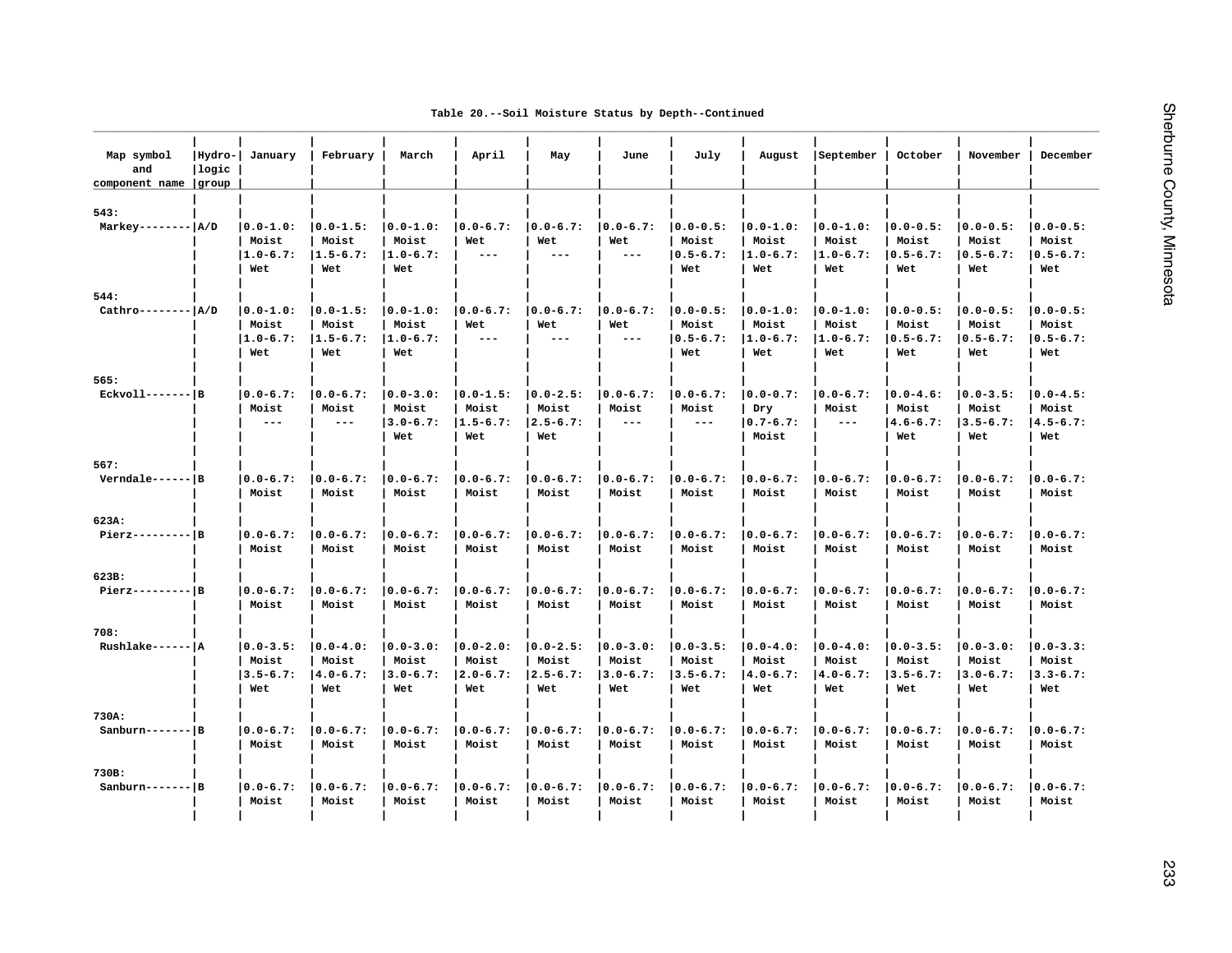| Map symbol<br>and<br>component name | Hydro-<br> logic<br>  group | January                                       | February                                      | March                                         | April                        | May                           | June                            | July                                           | August                                        | September                                     | October                                       | November                                       | December                                       |
|-------------------------------------|-----------------------------|-----------------------------------------------|-----------------------------------------------|-----------------------------------------------|------------------------------|-------------------------------|---------------------------------|------------------------------------------------|-----------------------------------------------|-----------------------------------------------|-----------------------------------------------|------------------------------------------------|------------------------------------------------|
| 732B:<br>$Bushville---C$            |                             | $ 0.0 - 6.7:$                                 | $ 0.0 - 6.7:$                                 | $10.0 - 3.5:$                                 | $10.0 - 1.0$ :               | $10.0 - 2.0:$                 | $10.0 - 3.0:$                   | $10.0 - 6.7:$                                  | $ 0.0 - 6.7:$                                 | $10.0 - 6.7:$                                 | $10.0 - 4.0:$                                 | $ 0.0 - 3.7:$                                  | $10.0 - 3.5:$                                  |
|                                     |                             | Moist<br>$---$                                | Moist<br>$\frac{1}{2}$                        | Moist<br>$3.5 - 5.0:$<br>Wet                  | Moist<br>$1.0 - 5.0:$<br>Wet | Moist<br>$ 2.0 - 5.0:$<br>Wet | Moist<br>$ 3.0 - 5.0:$<br>Wet   | Moist<br>$- - -$                               | Moist<br>$---$                                | Moist<br>$\qquad \qquad - -$                  | Moist<br>$ 4.0 - 5.0:$<br>Wet                 | Moist<br>$ 3.7 - 5.0:$<br>Wet                  | Moist<br>$ 3.5 - 5.0:$<br>Wet                  |
|                                     |                             | $---$                                         | $---$                                         | $ 5.0 - 6.7:$<br>Moist                        | $ 5.0 - 6.7:$<br>Moist       | $ 5.0 - 6.7:$<br>Moist        | $ 5.0 - 6.7:$<br>Moist          | $- - -$                                        | $---$                                         | $---$                                         | $ 5.0 - 6.7:$<br>Moist                        | $ 5.0 - 6.7:$<br>Moist                         | $5.0 - 6.7:$<br>Moist                          |
| 768:<br>$Mostord----$               |                             | $ 0.0 - 6.7:$                                 | $ 0.0 - 6.7:$                                 | $ 0.0 - 6.7:$                                 | $ 0.0 - 6.7:$                | $ 0.0 - 6.7:$                 | $ 0.0 - 6.7:$                   | $ 0.0 - 6.7:$                                  | $ 0.0 - 6.7:$                                 | $ 0.0 - 6.7:$                                 | $ 0.0 - 6.7:$                                 | $ 0.0 - 6.7:$                                  | $ 0.0 - 6.7:$                                  |
|                                     |                             | Moist                                         | Moist                                         | Moist                                         | Moist                        | Moist                         | Moist                           | Moist                                          | Moist                                         | Moist                                         | Moist                                         | Moist                                          | Moist                                          |
| 771:<br>Elkriver,<br>rarely         |                             |                                               |                                               |                                               |                              |                               |                                 |                                                |                                               |                                               |                                               |                                                |                                                |
| $f$ looded------ B                  |                             | $ 0.0 - 5.0:$<br>Moist                        | $ 0.0 - 5.5:$<br>Moist                        | $ 0.0 - 4.0:$<br>Moist                        | $ 0.0 - 3.0:$<br>Moist       | $ 0.0 - 3.5:$<br>Moist        | $ 0.0 - 4.0:$<br>Moist          | $ 0.0 - 5.0:$<br>Moist                         | $ 0.0 - 6.0:$<br>Moist                        | $ 0.0 - 6.7:$<br>Moist                        | $ 0.0 - 5.0:$<br>Moist                        | $ 0.0 - 4.5:$<br>Moist                         | $ 0.0 - 4.0:$<br>Moist                         |
|                                     |                             | $5.0 - 6.7:$<br>Wet                           | $5.5 - 6.7:$<br>Wet                           | $ 4.0 - 6.7:$<br>Wet                          | $ 3.0 - 6.7:$<br>Wet         | $ 3.5 - 6.7:$<br>Wet          | $ 4.0 - 6.7:$<br>Wet            | $ 5.0 - 6.7:$<br>Wet                           | $6.0 - 6.7:$<br>Wet                           | $  -$                                         | $5.0 - 6.7:$<br>Wet                           | $ 4.5 - 6.7:$<br>Wet                           | $14.0 - 6.7:$<br>Wet                           |
| 799:<br>Seelyeville,<br>frequently  |                             |                                               |                                               |                                               |                              |                               |                                 |                                                |                                               |                                               |                                               |                                                |                                                |
| flooded------   A/D                 |                             | $ 0.0 - 1.5:$                                 | $ 0.0 - 1.8:$                                 | $ 0.0 - 1.0:$                                 | $ 0.0 - 6.7:$                | $ 0.0 - 6.7:$                 | $ 0.0 - 6.7:$                   | $ 0.0 - 0.8:$                                  | $ 0.0 - 1.2:$                                 | $10.0 - 1.5:$                                 | $ 0.0 - 1.0:$                                 | $ 0.0 - 0.7:$                                  | $10.0 - 1.0$ :                                 |
|                                     |                             | Moist<br>$1.5 - 6.7:$<br>Wet                  | Moist<br>$1.8 - 6.7:$<br>Wet                  | Moist<br>$1.0 - 6.7:$<br>Wet                  | Wet<br>$---$                 | Wet<br>$---$                  | Wet<br>$---$                    | Moist<br>$ 0.8 - 6.7:$<br>Wet                  | Moist<br>$1.2 - 6.7:$<br>Wet                  | Moist<br>$1.5 - 6.7:$<br>Wet                  | Moist<br>$1.0 - 6.7:$<br>Wet                  | Moist<br>$ 0.7 - 6.7:$<br>Wet                  | Moist<br>$1.0 - 6.7:$<br>Wet                   |
| Bowstring,<br>frequently            |                             |                                               |                                               |                                               |                              |                               |                                 |                                                |                                               |                                               |                                               |                                                |                                                |
| $f$ looded------ $ A/D$             |                             | $ 0.0 - 1.5:$<br>Moist<br>$1.5 - 6.7:$<br>Wet | $ 0.0 - 1.8:$<br>Moist<br>$1.8 - 6.7:$<br>Wet | $ 0.0 - 1.0:$<br>Moist<br>$1.0 - 6.7:$<br>Wet | $ 0.0 - 6.7:$<br>Wet<br>$--$ | $ 0.0 - 6.7:$<br>Wet<br>$---$ | $ 0.0 - 6.7:$<br>Wet<br>$- - -$ | $ 0.0 - 0.8:$<br>Moist<br>$ 0.8 - 6.7:$<br>Wet | $ 0.0 - 1.2:$<br>Moist<br>$1.2 - 6.7:$<br>Wet | $ 0.0 - 1.5:$<br>Moist<br>$1.5 - 6.7:$<br>Wet | $ 0.0 - 1.0:$<br>Moist<br>$1.0 - 6.7:$<br>Wet | $ 0.0 - 0.7:$<br>Moist<br>$ 0.7 - 6.7:$<br>Wet | $10.0 - 1.0$ :<br>Moist<br>$1.0 - 6.7:$<br>Wet |
| 1013:<br>Pits.                      |                             |                                               |                                               |                                               |                              |                               |                                 |                                                |                                               |                                               |                                               |                                                |                                                |
| 1015:<br>Udipsamments.              |                             |                                               |                                               |                                               |                              |                               |                                 |                                                |                                               |                                               |                                               |                                                |                                                |
| 1016:<br>Udorthents.                |                             |                                               |                                               |                                               |                              |                               |                                 |                                                |                                               |                                               |                                               |                                                |                                                |
| 1028:<br>Udorthents.                |                             |                                               |                                               |                                               |                              |                               |                                 |                                                |                                               |                                               |                                               |                                                |                                                |
| Pits, gravel.                       |                             |                                               |                                               |                                               |                              |                               |                                 |                                                |                                               |                                               |                                               |                                                |                                                |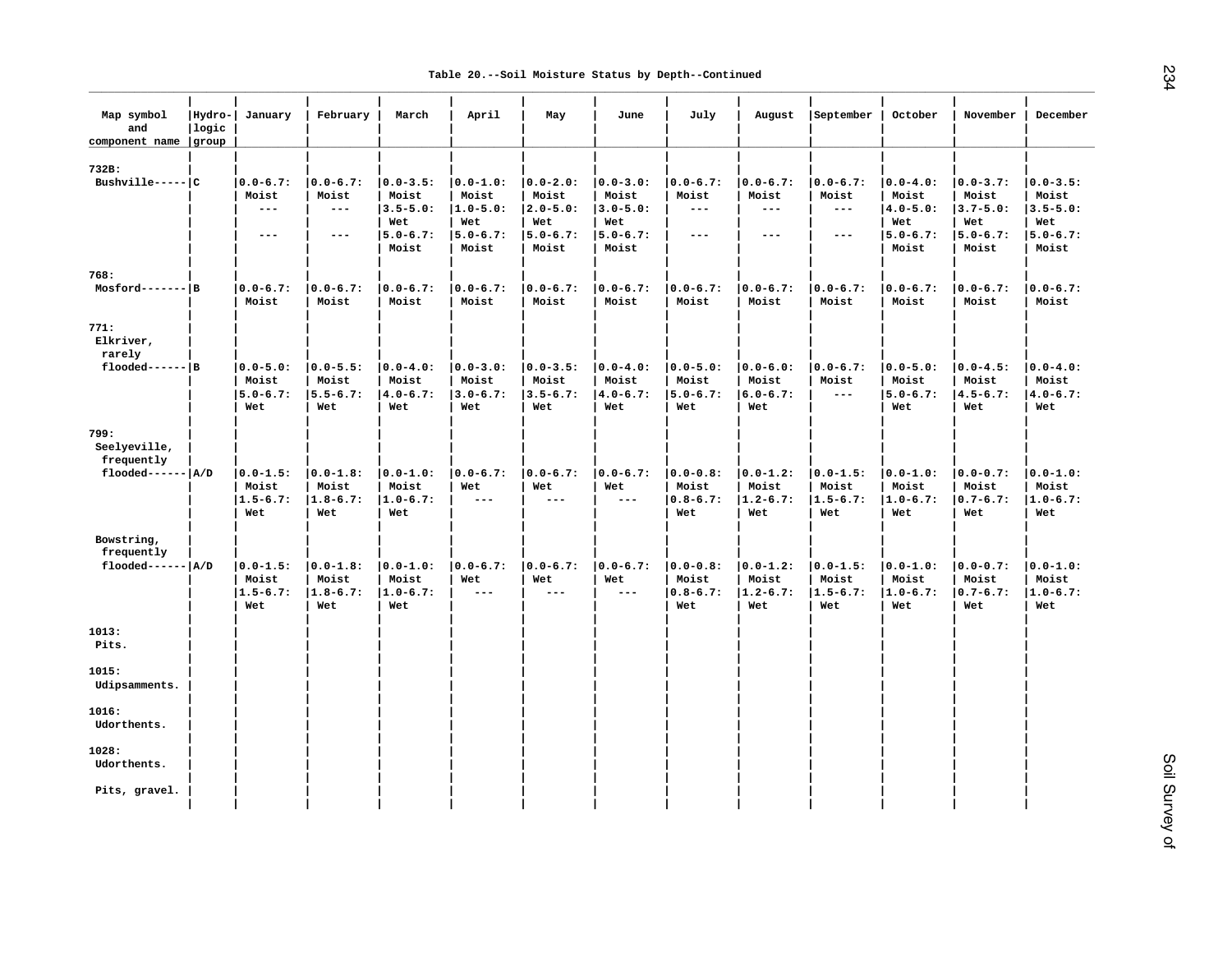|  |  |  |  |  |  | Table 20.--Soil Moisture Status by Depth--Continued |
|--|--|--|--|--|--|-----------------------------------------------------|
|--|--|--|--|--|--|-----------------------------------------------------|

| Map symbol<br>and<br>component name | Hydro- <br> logic<br>group | January                                        | February                                       | March                                          | April                                   | May                                           | June                                           | July                                          | August                                         | September                                     | October                                       | November                                | December                                |
|-------------------------------------|----------------------------|------------------------------------------------|------------------------------------------------|------------------------------------------------|-----------------------------------------|-----------------------------------------------|------------------------------------------------|-----------------------------------------------|------------------------------------------------|-----------------------------------------------|-----------------------------------------------|-----------------------------------------|-----------------------------------------|
| 1109:                               |                            |                                                |                                                |                                                |                                         |                                               |                                                |                                               |                                                |                                               |                                               |                                         |                                         |
| $Isanti----- A/D$                   |                            | $ 0.0 - 1.5:$<br>Moist<br>$1.5 - 6.7:$         | $ 0.0 - 1.7:$<br>Moist<br>$1.7 - 6.7:$         | $ 0.0 - 1.0:$<br>Moist<br>$ 1.0 - 6.7:$        | $ 0.0 - 0.5:$<br>Moist<br>$ 0.5 - 6.7:$ | $ 0.0 - 0.5:$<br>Moist<br>$ 0.5 - 6.7:$       | $ 0.0 - 1.0:$<br>Moist<br>$1.0 - 6.7:$         | $ 0.0 - 1.5:$<br>Moist<br>$1.5 - 6.7:$        | $ 0.0 - 2.0:$<br>Moist<br>$ 2.0 - 6.7:$        | $ 0.0 - 2.0:$<br>Moist<br>$ 2.0 - 6.7:$       | $ 0.0 - 1.5:$<br>Moist<br>$1.5 - 6.7:$        | $ 0.0 - 1.0:$<br>Moist<br>$1.0 - 6.7:$  | $ 0.0 - 1.5:$<br>Moist<br>$1.5 - 6.7:$  |
|                                     |                            | Wet                                            | Wet                                            | Wet                                            | Wet                                     | Wet                                           | Wet                                            | Wet                                           | Wet                                            | Wet                                           | Wet                                           | Wet                                     | Wet                                     |
| 1110:                               |                            |                                                |                                                |                                                |                                         |                                               |                                                |                                               |                                                |                                               |                                               |                                         |                                         |
| $Isan------ B/D$                    |                            | $ 0.0 - 1.5:$<br>Moist<br>$1.5 - 6.7:$         | $ 0.0-1.7:$<br>Moist<br>$1.7 - 6.7:$           | $ 0.0 - 1.0:$<br>Moist<br>$1.0 - 6.7:$         | $ 0.0 - 0.5:$<br>Moist<br>$ 0.5 - 6.7:$ | $ 0.0 - 0.5:$<br>Moist<br>$ 0.5 - 6.7:$       | $ 0.0 - 1.0:$<br>Moist<br>$1.0 - 6.7:$         | $ 0.0 - 1.5:$<br>Moist<br>$1.5 - 6.7:$        | $ 0.0 - 2.0:$<br>Moist<br>$ 2.0 - 6.7:$        | $ 0.0 - 2.0:$<br>Moist<br>$ 2.0 - 6.7:$       | $ 0.0 - 1.5:$<br>Moist<br>$1.5 - 6.7:$        | $ 0.0 - 1.0:$<br>Moist<br>$1.0 - 6.7:$  | $ 0.0 - 1.5:$<br>Moist<br>$1.5 - 6.7:$  |
|                                     |                            | Wet                                            | Wet                                            | Wet                                            | Wet                                     | Wet                                           | Wet                                            | Wet                                           | Wet                                            | Wet                                           | Wet                                           | Wet                                     | Wet                                     |
| 1223:                               |                            |                                                |                                                |                                                |                                         |                                               |                                                |                                               |                                                |                                               |                                               |                                         |                                         |
| Sandberg------ $ A $                |                            | $ 0.0 - 6.7:$<br>Moist<br>$---$                | $0.0 - 6.7:$<br>Moist<br>$- - -$               | $ 0.0 - 6.7:$<br>Moist<br>$- - -$              | $ 0.0 - 6.7:$<br>Moist<br>$---$         | $ 0.0 - 6.7:$<br>Moist<br>$---$               | $ 0.0 - 6.7:$<br>Moist<br>$---$                | $ 0.0 - 6.7:$<br>Moist<br>$- - -$             | $ 0.0 - 0.7:$<br>Dry<br>$ 0.7 - 6.7:$<br>Moist | $ 0.0 - 6.7:$<br>Moist<br>$---$               | $ 0.0 - 6.7:$<br>Moist<br>$---$               | $ 0.0 - 6.7:$<br>Moist<br>$---$         | $ 0.0 - 6.7:$<br>Moist<br>$---$         |
| $Arvilla----P$                      |                            | $ 0.0 - 6.7:$                                  | $ 0.0 - 6.7:$                                  | $ 0.0 - 6.7:$                                  | $ 0.0 - 6.7:$                           | $ 0.0 - 6.7:$                                 | $ 0.0 - 6.7:$                                  | $ 0.0 - 6.7:$                                 | $ 0.0 - 6.7:$                                  | $ 0.0 - 6.7:$                                 | $ 0.0 - 6.7:$                                 | $ 0.0 - 6.7:$                           | $ 0.0 - 6.7:$                           |
|                                     |                            | Moist                                          | Moist                                          | Moist                                          | Moist                                   | Moist                                         | Moist                                          | Moist                                         | Moist                                          | Moist                                         | Moist                                         | Moist                                   | Moist                                   |
| 1224:                               |                            |                                                |                                                |                                                |                                         |                                               |                                                |                                               |                                                |                                               |                                               |                                         |                                         |
| $Hubbard----- A$                    |                            | $ 0.0 - 6.7:$<br>Moist<br>$\qquad \qquad - -$  | $ 0.0 - 6.7:$<br>Moist<br>$- - -$              | $ 0.0 - 6.7:$<br>Moist<br>$\qquad \qquad - -$  | $ 0.0 - 6.7:$<br>Moist<br>$- - -$       | $ 0.0 - 6.7:$<br>Moist<br>$\qquad \qquad - -$ | $ 0.0 - 6.7:$<br>Moist<br>$---$                | $ 0.0 - 6.7:$<br>Moist<br>$\qquad \qquad - -$ | $ 0.0 - 0.7:$<br>Dry<br>$ 0.7 - 6.7:$<br>Moist | $ 0.0 - 6.7:$<br>Moist<br>$---$               | $ 0.0 - 6.7:$<br>Moist<br>$---$               | $ 0.0 - 6.7:$<br>Moist<br>$--$          | $ 0.0 - 6.7:$<br>Moist<br>$\frac{1}{2}$ |
| $Verndale--- B$                     |                            | $ 0.0 - 6.7:$<br>Moist                         | $ 0.0 - 6.7:$<br>Moist                         | $ 0.0 - 6.7:$<br>Moist                         | $ 0.0 - 6.7:$<br>Moist                  | $ 0.0 - 6.7:$<br>Moist                        | $ 0.0 - 6.7:$<br>Moist                         | $ 0.0 - 6.7:$<br>Moist                        | $ 0.0 - 6.7:$<br>Moist                         | $ 0.0 - 6.7:$<br>Moist                        | $ 0.0 - 6.7:$<br>Moist                        | $ 0.0 - 6.7:$<br>Moist                  | $ 0.0 - 6.7:$<br>Moist                  |
| 1231:                               |                            |                                                |                                                |                                                |                                         |                                               |                                                |                                               |                                                |                                               |                                               |                                         |                                         |
| $Hubbard-----A$                     |                            | $ 0.0 - 6.7:$<br>Moist<br>$- - -$              | $ 0.0 - 6.7:$<br>Moist<br>$- - -$              | $ 0.0 - 6.7:$<br>Moist<br>$\qquad \qquad - -$  | $ 0.0 - 6.7:$<br>Moist<br>$---$         | $ 0.0 - 6.7:$<br>Moist<br>$---$               | $ 0.0 - 6.7:$<br>Moist<br>$\qquad \qquad - -$  | $ 0.0 - 6.7:$<br>Moist<br>$\qquad \qquad - -$ | $ 0.0 - 0.7:$<br>Dry<br>$ 0.7 - 6.7:$<br>Moist | $ 0.0 - 6.7:$<br>Moist<br>$---$               | $ 0.0 - 6.7:$<br>Moist<br>$---$               | $10.0 - 6.7:$<br>Moist<br>$\frac{1}{2}$ | $10.0 - 6.7:$<br>Moist<br>$\frac{1}{2}$ |
| Mosford------- B                    |                            | $ 0.0 - 6.7:$<br>Moist                         | $0.0 - 6.7:$<br>Moist                          | $ 0.0 - 6.7:$<br>Moist                         | $ 0.0 - 6.7:$<br>Moist                  | $ 0.0 - 6.7:$<br>Moist                        | $ 0.0 - 6.7:$<br>Moist                         | $ 0.0 - 6.7:$<br>Moist                        | $ 0.0 - 6.7:$<br>Moist                         | $ 0.0 - 6.7:$<br>Moist                        | $ 0.0 - 6.7:$<br>Moist                        | $ 0.0 - 6.7:$<br>Moist                  | $ 0.0 - 6.7:$<br>Moist                  |
| 1253B:                              |                            |                                                |                                                |                                                |                                         |                                               |                                                |                                               |                                                |                                               |                                               |                                         |                                         |
| Stonelake-----   A                  |                            | $ 0.0 - 6.7:$<br>Moist<br>$\sim$ $\sim$ $\sim$ | $ 0.0 - 6.7:$<br>Moist<br>$\sim$ $\sim$ $\sim$ | $ 0.0 - 6.7:$<br>Moist<br>$\sim$ $\sim$ $\sim$ | $ 0.0 - 6.7:$<br>Moist<br>$- - -$       | $ 0.0 - 6.7:$<br>Moist<br>$- - -$             | $ 0.0 - 6.7:$<br>Moist<br>$\sim$ $\sim$ $\sim$ | $ 0.0 - 6.7:$<br>Moist<br>$- -$               | $ 0.0 - 0.7:$<br>Dry<br>$ 0.7 - 6.7:$          | $ 0.0 - 6.7:$<br>Moist<br>$\qquad \qquad - -$ | $ 0.0 - 6.7:$<br>Moist<br>$\qquad \qquad - -$ | $ 0.0 - 6.7:$<br>Moist<br>$---$         | $ 0.0 - 6.7:$<br>Moist<br>$\frac{1}{2}$ |
| $Sanhurn----$                       |                            | $ 0.0 - 6.7:$                                  | $ 0.0 - 6.7:$                                  | $ 0.0 - 6.7:$                                  | $ 0.0 - 6.7:$                           | $ 0.0 - 6.7:$                                 | $ 0.0 - 6.7:$                                  | $ 0.0 - 6.7:$                                 | Moist<br>$ 0.0 - 6.7:$                         | $ 0.0 - 6.7:$                                 | $ 0.0 - 6.7:$                                 | $ 0.0 - 6.7:$                           | $ 0.0 - 6.7:$                           |
|                                     |                            | Moist                                          | Moist                                          | Moist                                          | Moist                                   | Moist                                         | Moist                                          | Moist                                         | Moist                                          | Moist                                         | Moist                                         | Moist                                   | Moist                                   |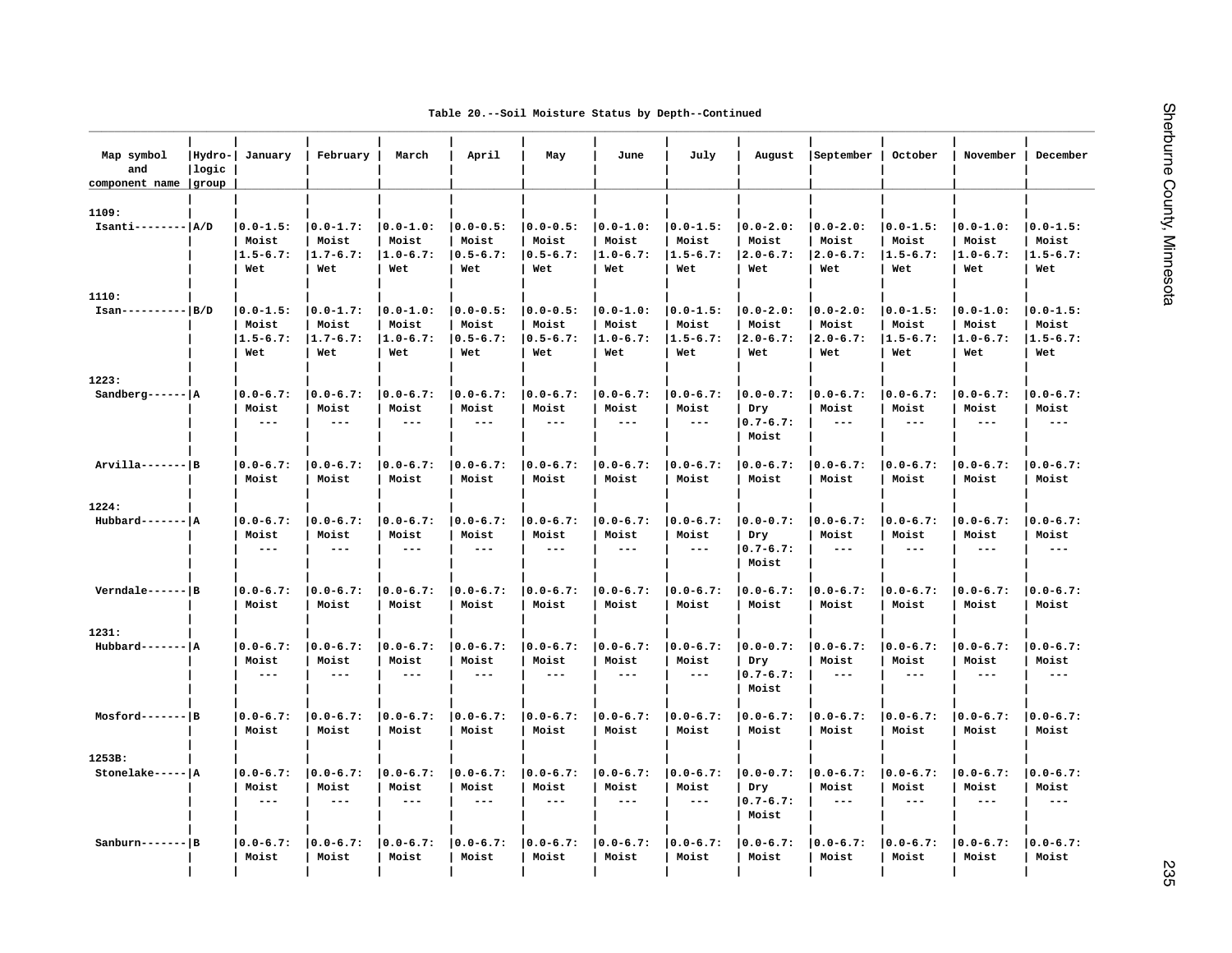| Map symbol<br>and<br>component name group | Hydro-<br> logic | January                                        | February                                       | March                                          | April                                          | May                                            | June                                           | July                                           | August                                         | September                                      | October                                        | November                                       | December                                       |
|-------------------------------------------|------------------|------------------------------------------------|------------------------------------------------|------------------------------------------------|------------------------------------------------|------------------------------------------------|------------------------------------------------|------------------------------------------------|------------------------------------------------|------------------------------------------------|------------------------------------------------|------------------------------------------------|------------------------------------------------|
| 1253C:                                    |                  |                                                |                                                |                                                |                                                |                                                |                                                |                                                |                                                |                                                |                                                |                                                |                                                |
| Stonelake-----   A                        |                  | $ 0.0 - 6.7:$<br>Moist<br>$\frac{1}{2}$        | $0.0 - 6.7:$<br>Moist<br>$- - -$               | $ 0.0 - 6.7:$<br>Moist<br>$\sim$ $\sim$ $\sim$ | $ 0.0 - 6.7:$<br>Moist<br>$\frac{1}{2}$        | $ 0.0 - 6.7:$<br>Moist<br>$  -$                | $0.0 - 6.7:$<br>Moist<br>$\sim$ $\sim$ $\sim$  | $ 0.0 - 6.7:$<br>Moist<br>$- -$                | $ 0.0 - 0.7:$<br>Dry<br>$ 0.7 - 6.7:$<br>Moist | $ 0.0 - 6.7:$<br>Moist<br>$\frac{1}{2}$        | $ 0.0 - 6.7:$<br>Moist<br>$\frac{1}{2}$        | $10.0 - 6.7:$<br>Moist<br>$---$                | $10.0 - 6.7:$<br>Moist<br>$- - -$              |
| $Sanhurn---IB$                            |                  | $ 0.0 - 6.7:$<br>Moist                         | $ 0.0 - 6.7:$<br>Moist                         | $ 0.0 - 6.7:$<br>Moist                         | $ 0.0 - 6.7:$<br>Moist                         | $ 0.0 - 6.7:$<br>Moist                         | $ 0.0 - 6.7:$<br>Moist                         | $ 0.0 - 6.7:$<br>Moist                         | $ 0.0 - 6.7:$<br>Moist                         | $ 0.0 - 6.7:$<br>Moist                         | $ 0.0 - 6.7:$<br>Moist                         | $10.0 - 6.7:$<br>Moist                         | $10.0 - 6.7:$<br>Moist                         |
| 1253E:                                    |                  |                                                |                                                |                                                |                                                |                                                |                                                |                                                |                                                |                                                |                                                |                                                |                                                |
| Stonelake-----   A                        |                  | $ 0.0 - 6.7:$<br>Moist<br>$\qquad \qquad - -$  | $ 0.0 - 6.7:$<br>Moist<br>$---$                | $ 0.0 - 6.7:$<br>Moist<br>$\qquad \qquad - -$  | $ 0.0 - 6.7:$<br>Moist<br>$\qquad \qquad - -$  | $ 0.0 - 6.7:$<br>Moist<br>$\qquad \qquad - -$  | $0.0 - 6.7:$<br>Moist<br>$- - -$               | $ 0.0 - 6.7:$<br>Moist<br>$- -$                | $ 0.0 - 0.7:$<br>Dry<br>$ 0.7 - 6.7:$<br>Moist | $ 0.0 - 6.7:$<br>Moist<br>$\frac{1}{2}$        | $ 0.0 - 6.7:$<br>Moist<br>$---$                | $ 0.0 - 6.7:$<br>Moist<br>$- - -$              | $ 0.0 - 6.7:$<br>Moist<br>$  -$                |
| $Sanburn---IB$                            |                  | $ 0.0 - 6.7:$<br>Moist                         | $ 0.0 - 6.7:$<br>Moist                         | $10.0 - 6.7:$<br>Moist                         | $10.0 - 6.7:$<br>Moist                         | $10.0 - 6.7:$<br>Moist                         | $ 0.0 - 6.7:$<br>Moist                         | $10.0 - 6.7:$<br>Moist                         | $10.0 - 6.7:$<br>Moist                         | $ 0.0 - 6.7:$<br>Moist                         | $10.0 - 6.7:$<br>Moist                         | $10.0 - 6.7:$<br>Moist                         | $10.0 - 6.7:$<br>Moist                         |
| 1254:                                     |                  |                                                |                                                |                                                |                                                |                                                |                                                |                                                |                                                |                                                |                                                |                                                |                                                |
| $Ricelake---- B $                         |                  | $ 0.0 - 3.9:$<br>Moist<br>$3.9 - 6.7:$<br>Wet  | $ 0.0 - 6.7:$<br>Moist<br>$\frac{1}{2}$        | $ 0.0 - 2.0:$<br>Moist<br>$ 2.0 - 6.7:$<br>Wet | $ 0.0 - 1.5:$<br>Moist<br>$1.5 - 6.7:$<br>Wet  | $ 0.0 - 1.6:$<br>Moist<br>$1.6 - 6.7:$<br>Wet  | $ 0.0 - 2.0:$<br>Moist<br>$2.0 - 6.7:$<br>Wet  | $ 0.0 - 3.9:$<br>Moist<br>$ 3.9 - 6.7:$<br>Wet | $ 0.0 - 6.7:$<br>Moist<br>$\frac{1}{2}$        | $ 0.0 - 3.9:$<br>Moist<br>$3.9 - 6.7:$<br>Wet  | $ 0.0 - 2.6:$<br>Moist<br>$ 2.6 - 6.7:$<br>Wet | $ 0.0 - 2.0:$<br>Moist<br>$ 2.0 - 6.7:$<br>Wet | $ 0.0 - 2.3:$<br>Moist<br>$ 2.3 - 6.7:$<br>Wet |
| 1255:<br>Elkriver,<br>occasionally        |                  |                                                |                                                |                                                |                                                |                                                |                                                |                                                |                                                |                                                |                                                |                                                |                                                |
| $f$ looded------ B                        |                  | $ 0.0 - 4.0:$<br>Moist<br>$4.0 - 6.7:$<br>Wet  | $ 0.0 - 4.5:$<br>Moist<br>$4.5 - 6.7:$<br>Wet  | $ 0.0 - 3.0:$<br>Moist<br>$ 3.0 - 6.7:$<br>Wet | $ 0.0 - 1.5:$<br>Moist<br>$ 1.5 - 6.7:$<br>Wet | $ 0.0 - 2.0:$<br>Moist<br>$ 2.0 - 6.7:$<br>Wet | $ 0.0 - 2.5:$<br>Moist<br>$2.5 - 6.7:$<br>Wet  | $ 0.0 - 3.0:$<br>Moist<br>$ 3.0 - 6.7:$<br>Wet | $ 0.0 - 4.0:$<br>Moist<br>$ 4.0 - 6.7:$<br>Wet | $ 0.0 - 4.0:$<br>Moist<br>$ 4.0 - 6.7:$<br>Wet | $ 0.0 - 3.5:$<br>Moist<br>$ 3.5 - 6.7:$<br>Wet | $ 0.0 - 3.0:$<br>Moist<br>$3.0 - 6.7:$<br>Wet  | $ 0.0 - 3.5:$<br>Moist<br>$3.5 - 6.7:$<br>Wet  |
| 1256:                                     |                  |                                                |                                                |                                                |                                                |                                                |                                                |                                                |                                                |                                                |                                                |                                                |                                                |
| $Cantlin---A$                             |                  | $ 0.0 - 5.2:$<br>Moist<br>$15.2 - 6.7:$<br>Wet | $ 0.0 - 5.5:$<br>Moist<br>$5.5 - 6.7:$<br>Wet  | $ 0.0 - 4.0:$<br>Moist<br>$14.0 - 6.7:$<br>Wet | $ 0.0 - 3.5:$<br>Moist<br>$ 3.5 - 6.7:$<br>Wet | $ 0.0 - 3.5:$<br>Moist<br>$13.5 - 6.7:$<br>Wet | $ 0.0 - 4.0:$<br>Moist<br>$4.0 - 6.7:$<br>Wet  | $ 0.0 - 5.0:$<br>Moist<br>$15.0 - 6.7:$<br>Wet | $ 0.0 - 0.7:$<br>Dry<br>$10.7 - 6.7:$<br>Moist | $ 0.0 - 6.7:$<br>Moist<br>$---$                | $ 0.0 - 6.7:$<br>Moist<br>$\qquad \qquad - -$  | $ 0.0 - 4.0:$<br>Moist<br>$ 4.0 - 6.7:$<br>Wet | $ 0.0 - 4.8:$<br>Moist<br>$14.8 - 6.7:$<br>Wet |
| 1257:<br>Elkriver,<br>rarely              |                  |                                                |                                                |                                                |                                                |                                                |                                                |                                                |                                                |                                                |                                                |                                                |                                                |
| $f$ looded------ B                        |                  | $ 0.0 - 5.0:$<br>Moist<br>$5.0 - 6.7:$<br>Wet  | $ 0.0 - 5.5:$<br>Moist<br>$ 5.5 - 6.7:$<br>Wet | $ 0.0 - 4.0:$<br>Moist<br>$ 4.0 - 6.7:$<br>Wet | $ 0.0 - 3.0:$<br>Moist<br>$ 3.0 - 6.7:$<br>Wet | $ 0.0 - 3.5:$<br>Moist<br>$3.5 - 6.7:$<br>Wet  | $ 0.0 - 4.0:$<br>Moist<br>$ 4.0 - 6.7:$<br>Wet | $ 0.0 - 5.0:$<br>Moist<br>$ 5.0 - 6.7:$<br>Wet | $ 0.0 - 6.0:$<br>Moist<br>$ 6.0 - 6.7:$<br>Wet | $ 0.0 - 6.7:$<br>Moist<br>$\frac{1}{2}$        | $ 0.0 - 5.0:$<br>Moist<br>$15.0 - 6.7:$<br>Wet | $ 0.0 - 4.5:$<br>Moist<br>$ 4.5 - 6.7:$<br>Wet | $ 0.0 - 4.0:$<br>Moist<br>$ 4.0 - 6.7:$<br>Wet |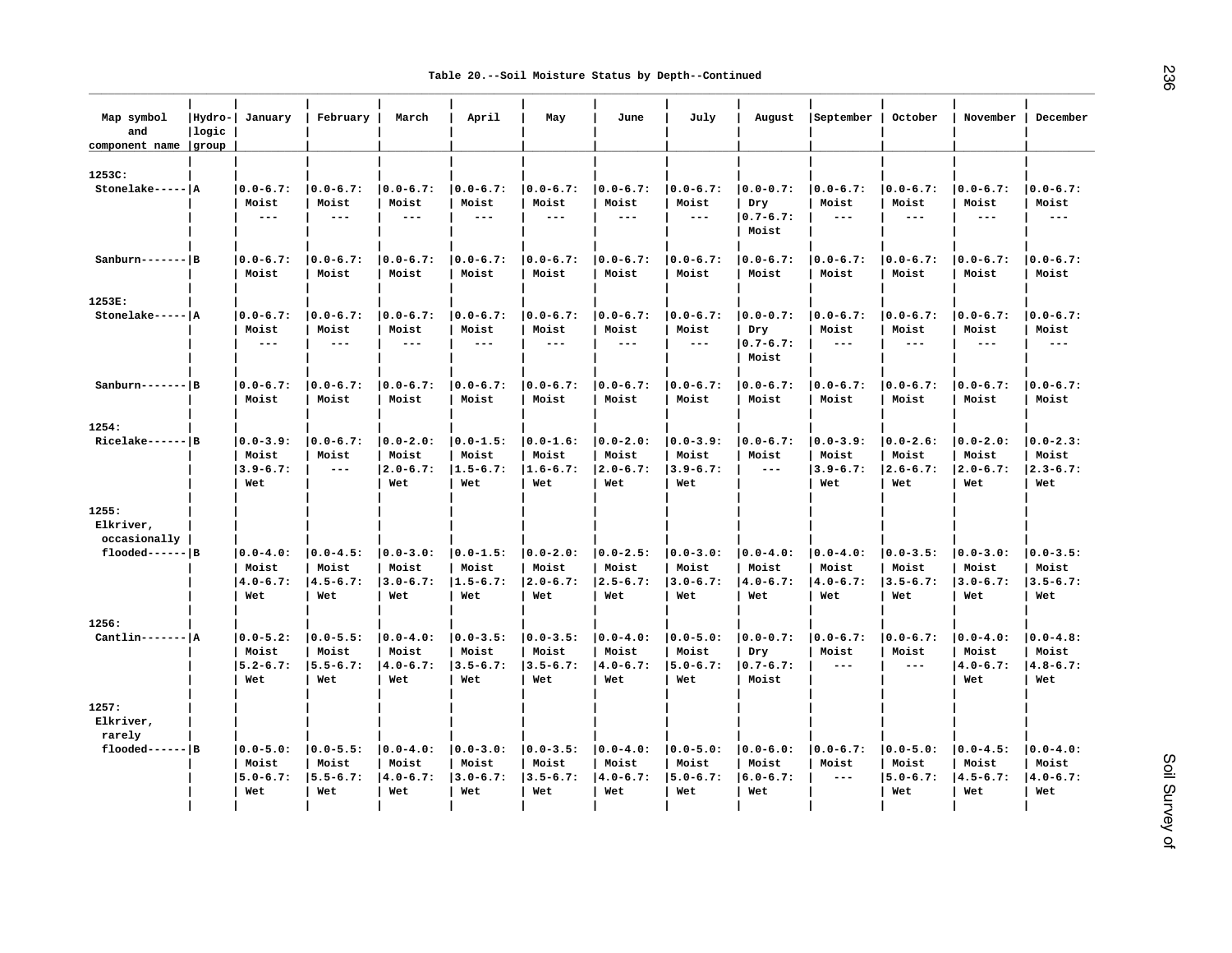|  |  | Table 20.--Soil Moisture Status by Depth--Continued |
|--|--|-----------------------------------------------------|
|  |  |                                                     |

| Map symbol<br>and<br>component name | Hydro- <br>logic<br>group | January                                       | February                                      | March                                          | April                                         | May                                           | June                                          | July                                           | August                                         | September                               | October                                        | November                                       | December                                        |
|-------------------------------------|---------------------------|-----------------------------------------------|-----------------------------------------------|------------------------------------------------|-----------------------------------------------|-----------------------------------------------|-----------------------------------------------|------------------------------------------------|------------------------------------------------|-----------------------------------------|------------------------------------------------|------------------------------------------------|-------------------------------------------------|
| 1257:<br>Mosford,<br>rarely         |                           |                                               |                                               |                                                |                                               |                                               |                                               |                                                |                                                |                                         |                                                |                                                |                                                 |
| $f$ looded------ B                  |                           | $ 0.0 - 5.0:$<br>Moist<br>$5.0 - 6.7:$<br>Wet | $ 0.0 - 5.5:$<br>Moist<br>$5.5 - 6.7:$<br>Wet | $ 0.0 - 4.0:$<br>Moist<br>$4.0 - 6.7:$<br>Wet  | $ 0.0 - 3.0:$<br>Moist<br>$3.0 - 6.7:$<br>Wet | $ 0.0 - 3.5:$<br>Moist<br>$3.5 - 6.7:$<br>Wet | $ 0.0 - 4.0:$<br>Moist<br>$4.0 - 6.7:$<br>Wet | $ 0.0 - 5.0:$<br>Moist<br>$15.0 - 6.7:$<br>Wet | $ 0.0 - 6.0:$<br>Moist<br>$16.0 - 6.7:$<br>Wet | $ 0.0 - 6.7:$<br>Moist<br>$---$         | $ 0.0 - 5.0:$<br>Moist<br>$15.0 - 6.7:$<br>Wet | $ 0.0 - 4.5:$<br>Moist<br>$14.5 - 6.7:$<br>Wet | $ 0.0 - 4.0:$<br>Moist<br>$14.0 - 6.7:$<br>Wet  |
| 1258B:                              |                           |                                               |                                               |                                                |                                               |                                               |                                               |                                                |                                                |                                         |                                                |                                                |                                                 |
| Zimmerman,<br>thick solum--   A     |                           | $ 0.0 - 6.7:$<br>Moist<br>$- -$               | $ 0.0 - 6.7:$<br>Moist<br>$\qquad \qquad - -$ | $ 0.0 - 6.7:$<br>Moist<br>$- - -$              | $ 0.0 - 6.7:$<br>Moist<br>$\frac{1}{2}$       | $ 0.0 - 6.7:$<br>Moist<br>$- - -$             | $ 0.0 - 6.7:$<br>Moist<br>$\qquad \qquad - -$ | $ 0.0 - 6.7:$<br>Moist<br>$- - -$              | $ 0.0 - 0.7:$<br>Dry<br>$ 0.7 - 6.7:$<br>Moist | $ 0.0 - 6.7:$<br>Moist<br>$- - -$       | $ 0.0 - 6.7:$<br>Moist<br>$---$                | $ 0.0 - 6.7:$<br>Moist<br>$\frac{1}{2}$        | $ 0.0 - 6.7:$<br>Moist<br>$- - -$               |
| 1258C:                              |                           |                                               |                                               |                                                |                                               |                                               |                                               |                                                |                                                |                                         |                                                |                                                |                                                 |
| Zimmerman,<br>thick solum--   A     |                           | $ 0.0 - 6.7:$<br>Moist<br>$- -$               | $ 0.0 - 6.7:$<br>Moist<br>$\qquad \qquad - -$ | $ 0.0 - 6.7:$<br>Moist<br>$- - -$              | $ 0.0 - 6.7:$<br>Moist<br>$\frac{1}{2}$       | $ 0.0 - 6.7:$<br>Moist<br>$---$               | $ 0.0 - 6.7:$<br>Moist<br>$\frac{1}{2}$       | $ 0.0 - 6.7:$<br>Moist<br>$- -$                | $ 0.0 - 0.7:$<br>Dry<br>$ 0.7 - 6.7:$<br>Moist | $ 0.0 - 6.7:$<br>Moist<br>$- - -$       | $ 0.0 - 6.7:$<br>Moist<br>$- - -$              | $ 0.0 - 6.7:$<br>Moist<br>$---$                | $10.0 - 6.7:$<br>Moist<br>$---$                 |
| 1258E:                              |                           |                                               |                                               |                                                |                                               |                                               |                                               |                                                |                                                |                                         |                                                |                                                |                                                 |
| Zimmerman,<br>thick solum--lA       |                           | $ 0.0 - 6.7:$<br>Moist<br>$- -$               | $ 0.0 - 6.7:$<br>Moist<br>$\qquad \qquad - -$ | $ 0.0 - 6.7:$<br>Moist<br>$\sim$ $\sim$ $\sim$ | $ 0.0 - 6.7:$<br>Moist<br>$\frac{1}{2}$       | $ 0.0 - 6.7:$<br>Moist<br>$\qquad \qquad - -$ | $ 0.0 - 6.7:$<br>Moist<br>$\qquad \qquad - -$ | $ 0.0 - 6.7:$<br>Moist<br>$- - -$              | $ 0.0 - 0.7:$<br>Dry<br>$ 0.7 - 6.7:$<br>Moist | $ 0.0 - 6.7:$<br>Moist<br>$\frac{1}{2}$ | $ 0.0 - 6.7:$<br>Moist<br>$---$                | $ 0.0 - 6.7:$<br>Moist<br>$\frac{1}{2}$        | $10.0 - 6.7:$<br>Moist<br>$- - -$               |
| 1260B:                              |                           |                                               |                                               |                                                |                                               |                                               |                                               |                                                |                                                |                                         |                                                |                                                |                                                 |
| Stonelake----- A                    |                           | $ 0.0 - 6.7:$<br>Moist<br>$- - -$             | $ 0.0 - 6.7:$<br>Moist<br>$- - -$             | $ 0.0 - 6.7:$<br>Moist<br>$- - -$              | $ 0.0 - 6.7:$<br>Moist<br>$---$               | $ 0.0 - 6.7:$<br>Moist<br>$- -$               | $10.0 - 6.7:$<br>Moist<br>$---$               | $ 0.0 - 6.7:$<br>Moist<br>$- -$                | $ 0.0 - 0.7:$<br>Dry<br>$0.7 - 6.7:$<br>Moist  | $ 0.0 - 6.7:$<br>Moist<br>$- - -$       | $10.0 - 6.7:$<br>Moist<br>$--$                 | $10.0 - 6.7:$<br>Moist<br>$---$                | $10.0 - 6.7:$<br>Moist<br>$- - -$               |
| $Nebish-----B$                      |                           | $ 0.0 - 6.7:$<br>Moist<br>$---$               | $ 0.0 - 6.7:$<br>Moist<br>$- - -$             | $ 0.0 - 4.6:$<br>Moist<br>$4.6 - 6.7:$<br>Wet  | $ 0.0 - 3.6:$<br>Moist<br>$3.6 - 6.7:$<br>Wet | $ 0.0 - 3.9:$<br>Moist<br>$3.9 - 6.7:$<br>Wet | $ 0.0 - 4.6:$<br>Moist<br>$4.6 - 6.7:$<br>Wet | $ 0.0 - 6.7:$<br>Moist<br>$\sim$ $\sim$ $\sim$ | $ 0.0 - 6.7:$<br>Moist<br>$---$                | $ 0.0 - 6.7:$<br>Moist<br>$---$         | $ 0.0 - 5.9:$<br>Moist<br>$15.9 - 6.7:$<br>Wet | $ 0.0 - 4.6:$<br>Moist<br>$ 4.6 - 6.7:$<br>Wet | $10.0 - 5.2$ :<br>Moist<br>$15.2 - 6.7:$<br>Wet |
| 1260C:                              |                           |                                               |                                               |                                                |                                               |                                               |                                               |                                                |                                                |                                         |                                                |                                                |                                                 |
| Stonelake----- A                    |                           | $ 0.0 - 6.7:$<br>Moist<br>$\frac{1}{2}$       | $0.0 - 6.7:$<br>Moist<br>$--$                 | $ 0.0 - 6.7:$<br>Moist<br>$---$                | $0.0 - 6.7:$<br>Moist<br>$---$                | $ 0.0 - 6.7:$<br>Moist<br>$---$               | $ 0.0 - 6.7:$<br>Moist<br>$- - -$             | $ 0.0 - 6.7:$<br>Moist<br>$--$                 | $ 0.0 - 0.7:$<br>Dry<br>$ 0.7 - 6.7:$<br>Moist | $ 0.0 - 6.7:$<br>Moist<br>$\frac{1}{2}$ | $ 0.0 - 6.7:$<br>Moist<br>$---$                | $10.0 - 6.7:$<br>Moist<br>$---$                | $10.0 - 6.7:$<br>Moist<br>$- - -$               |
| $Nebish-----B$                      |                           | $ 0.0 - 6.7:$<br>Moist                        | $ 0.0 - 6.7:$<br>Moist                        | $ 0.0 - 6.7:$<br>Moist                         | $ 0.0 - 6.7:$<br>Moist                        | $ 0.0 - 6.7:$<br>Moist                        | $ 0.0 - 6.7:$<br>Moist                        | $ 0.0 - 6.7:$<br>Moist                         | $ 0.0 - 6.7:$<br>Moist                         | $ 0.0 - 6.7:$<br>Moist                  | $ 0.0 - 6.7:$<br>Moist                         | $ 0.0 - 6.7:$<br>Moist                         | $10.0 - 6.7:$<br>Moist                          |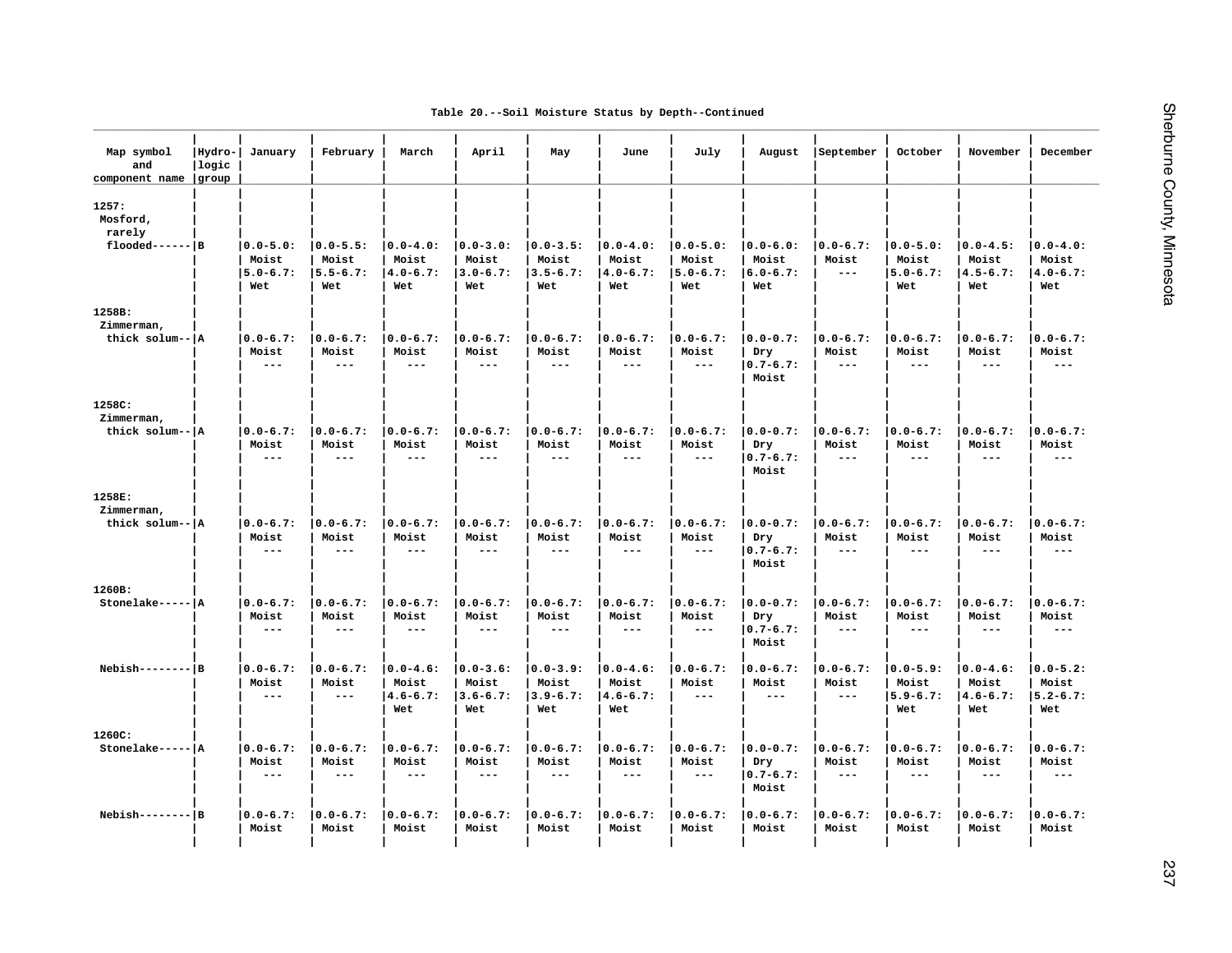| Map symbol<br>and<br>component name group  | Hydro-<br>llogic | January                                       | February                                      | March                                                                    | April                                                                    | May                                                                      | June                                                                    | July                                           | August                                         | September                                      | October                                                  | November                                                                 | December                                                                 |
|--------------------------------------------|------------------|-----------------------------------------------|-----------------------------------------------|--------------------------------------------------------------------------|--------------------------------------------------------------------------|--------------------------------------------------------------------------|-------------------------------------------------------------------------|------------------------------------------------|------------------------------------------------|------------------------------------------------|----------------------------------------------------------|--------------------------------------------------------------------------|--------------------------------------------------------------------------|
| 1260E:<br>Stonelake----- A                 |                  | $ 0.0 - 6.7:$<br>Moist<br>$---$               | $0.0 - 6.7:$<br>Moist<br>$- - -$              | $ 0.0 - 6.7:$<br>Moist<br>$---$                                          | $ 0.0 - 6.7:$<br>Moist<br>$\frac{1}{2}$                                  | $ 0.0 - 6.7:$<br>Moist<br>$  -$                                          | $0.0 - 6.7:$<br>Moist<br>$\sim$ $\sim$ $\sim$                           | $ 0.0 - 6.7:$<br>Moist<br>$- - -$              | $ 0.0 - 0.7:$<br>Dry<br>$ 0.7 - 6.7:$<br>Moist | $ 0.0 - 6.7:$<br>Moist<br>$\frac{1}{2}$        | $ 0.0 - 6.7:$<br>Moist<br>$---$                          | $10.0 - 6.7:$<br>Moist<br>$--$                                           | $10.0 - 6.7:$<br>Moist<br>$- - -$                                        |
| $Nebish-----B$                             |                  | $ 0.0 - 6.7:$<br>Moist                        | $ 0.0 - 6.7:$<br>Moist                        | $ 0.0 - 6.7:$<br>Moist                                                   | $ 0.0 - 6.7:$<br>Moist                                                   | $ 0.0 - 6.7:$<br>Moist                                                   | $ 0.0 - 6.7:$<br>Moist                                                  | $ 0.0 - 6.7:$<br>Moist                         | $ 0.0 - 6.7:$<br>Moist                         | $ 0.0 - 6.7:$<br>Moist                         | $ 0.0 - 6.7:$<br>Moist                                   | $10.0 - 6.7:$<br>Moist                                                   | $10.0 - 6.7:$<br>Moist                                                   |
| 1270B:<br>Milaca,<br>moderately            |                  |                                               |                                               |                                                                          |                                                                          |                                                                          |                                                                         |                                                |                                                |                                                |                                                          |                                                                          |                                                                          |
| $wet$ ---------- $ C $                     |                  | $ 0.0 - 6.7:$<br>Moist<br>$---$<br>$- - -$    | $ 0.0 - 6.7:$<br>Moist<br>$  -$<br>$- - -$    | $ 0.0 - 3.5:$<br>Moist<br>$ 3.5 - 4.0:$<br>Wet<br>$ 4.0 - 6.7:$<br>Moist | $ 0.0 - 2.5:$<br>Moist<br>$ 2.5 - 4.0:$<br>Wet<br>$ 4.0 - 6.7:$<br>Moist | $ 0.0 - 3.0:$<br>Moist<br>$ 3.0 - 4.0:$<br>Wet<br>$ 4.0 - 6.7:$<br>Moist | $ 0.0 - 3.5:$<br>Moist<br>$ 3.5 - 4.0:$<br>Wet<br>$4.0 - 6.7:$<br>Moist | $ 0.0 - 6.7:$<br>Moist<br>$- - -$<br>$- - -$   | $ 0.0 - 6.7:$<br>Moist<br>$---$<br>$---$       | $ 0.0 - 6.7:$<br>Moist<br>$---$<br>$- - -$     | $10.0 - 6.7:$<br>Moist<br>$\qquad \qquad - -$<br>$- - -$ | $ 0.0 - 3.5:$<br>Moist<br>$ 3.5 - 4.0:$<br>Wet<br>$ 4.0 - 6.7:$<br>Moist | $10.0 - 3.5:$<br>Moist<br>$ 3.5 - 4.0:$<br>Wet<br>$ 4.0 - 6.7:$<br>Moist |
| 1288:<br>Seelyeville,<br>$ponded----- A/D$ |                  | $0.0 - 6.7:$                                  | $0.0 - 6.7:$                                  | $ 0.0 - 6.7:$                                                            | $ 0.0 - 6.7:$                                                            | $ 0.0 - 6.7:$                                                            | $0.0 - 6.7:$                                                            | $ 0.0 - 6.7:$                                  | $ 0.0 - 6.7:$                                  | $ 0.0 - 6.7:$                                  | $ 0.0 - 6.7:$                                            | $ 0.0 - 6.7:$                                                            | $ 0.0 - 6.7:$                                                            |
| Markey, ponded   A/D                       |                  | Wet<br>$0.0 - 6.7:$<br>Wet                    | Wet<br>$0.0 - 6.7:$<br>Wet                    | Wet<br>$ 0.0 - 6.7:$<br>Wet                                              | Wet<br>$ 0.0 - 6.7:$<br>Wet                                              | Wet<br>$ 0.0 - 6.7:$<br>Wet                                              | Wet<br>$0.0 - 6.7:$<br>Wet                                              | Wet<br>$ 0.0 - 6.7:$<br>Wet                    | Wet<br>$ 0.0 - 6.7:$<br>Wet                    | Wet<br>$ 0.0 - 6.7:$<br>Wet                    | Wet<br>$ 0.0 - 6.7:$<br>Wet                              | Wet<br>$ 0.0 - 6.7:$<br>Wet                                              | Wet<br>$ 0.0 - 6.7:$<br>Wet                                              |
| 1356:<br>Water, misc.                      |                  |                                               |                                               |                                                                          |                                                                          |                                                                          |                                                                         |                                                |                                                |                                                |                                                          |                                                                          |                                                                          |
| 1946:<br>Fordum,<br>frequently             |                  |                                               |                                               |                                                                          |                                                                          |                                                                          |                                                                         |                                                |                                                |                                                |                                                          |                                                                          |                                                                          |
| $f$ looded------ D                         |                  | $ 0.0 - 1.5:$<br>Moist<br>$1.5 - 6.7:$<br>Wet | $ 0.0 - 1.8:$<br>Moist<br>$1.8 - 6.7:$<br>Wet | $10.0 - 1.0$ :<br>Moist<br>$11.0 - 6.7:$<br>Wet                          | $10.0 - 6.7:$<br>Wet<br>$---$                                            | $10.0 - 6.7:$<br>Wet<br>$---$                                            | $ 0.0 - 6.7:$<br>Wet<br>$- - -$                                         | $ 0.0 - 0.8:$<br>Moist<br>$ 0.8 - 6.7:$<br>Wet | $ 0.0 - 1.2:$<br>Moist<br>$1.2 - 6.7:$<br>Wet  | $ 0.0 - 1.5:$<br>Moist<br>$1.5 - 6.7:$<br>Wet  | $ 0.0 - 1.0:$<br>Moist<br>$1.0 - 6.7:$<br>Wet            | $ 0.0 - 0.7:$<br>Moist<br>$10.7 - 6.7:$<br>Wet                           | $10.0 - 1.0$ :<br>Moist<br>$11.0 - 6.7:$<br>Wet                          |
| Winterfield,<br>frequently                 |                  |                                               |                                               |                                                                          |                                                                          |                                                                          |                                                                         |                                                |                                                |                                                |                                                          |                                                                          |                                                                          |
| $f$ looded------ $ A$                      |                  | $ 0.0 - 4.0:$<br>Moist<br>$4.0 - 6.7:$<br>Wet | $ 0.0 - 4.0:$<br>Moist<br>$4.0 - 6.7:$<br>Wet | $10.0 - 3.0:$<br>Moist<br>$ 3.0 - 6.7:$<br>Wet                           | $ 0.0 - 1.5:$<br>Moist<br>$ 1.5 - 6.7:$<br>Wet                           | $ 0.0 - 1.8:$<br>Moist<br>$1.8 - 6.7:$<br>Wet                            | $ 0.0 - 2.0:$<br>Moist<br>$2.0 - 6.7:$<br>Wet                           | $10.0 - 3.0:$<br>Moist<br>$ 3.0 - 6.7:$<br>Wet | $ 0.0 - 4.0:$<br>Moist<br>$ 4.0 - 6.7:$<br>Wet | $ 0.0 - 4.5:$<br>Moist<br>$ 4.5 - 6.7:$<br>Wet | $ 0.0 - 4.0:$<br>Moist<br>$ 4.0 - 6.7:$<br>Wet           | $10.0 - 3.0:$<br>Moist<br>$3.0 - 6.7:$<br>Wet                            | $10.0 - 3.5:$<br>Moist<br>$3.5 - 6.7:$<br>Wet                            |
| w:<br>Water.                               |                  |                                               |                                               |                                                                          |                                                                          |                                                                          |                                                                         |                                                |                                                |                                                |                                                          |                                                                          |                                                                          |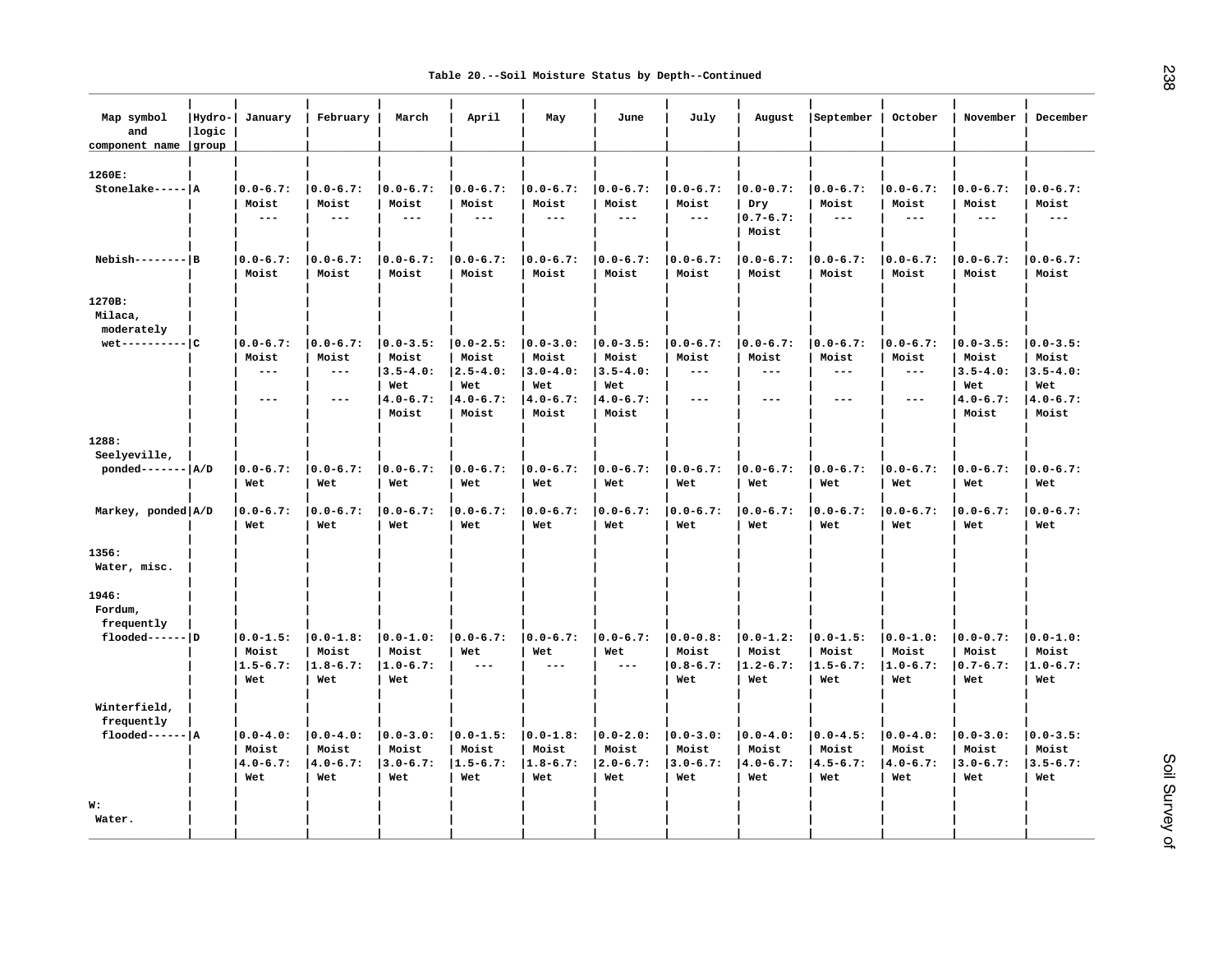|                                          |         |                                                                                                                    |       |       | Table 21.--Flooding Frequency and Duration |      |      |        |           |         |          |          |
|------------------------------------------|---------|--------------------------------------------------------------------------------------------------------------------|-------|-------|--------------------------------------------|------|------|--------|-----------|---------|----------|----------|
|                                          |         | (See text for definitions of terms used in this table. Absence of an entry indicates that no estimation was made.) |       |       |                                            |      |      |        |           |         |          |          |
| Map symbol<br>and<br>component name      | January | February                                                                                                           | March | April | May                                        | June | July | August | September | October | November | December |
| 7A:                                      |         |                                                                                                                    |       |       |                                            |      |      |        |           |         |          |          |
| Hubbard--------- None                    |         | None                                                                                                               | None  | None  | None                                       | None | None | None   | None      | None    | None     | None     |
| 7B:<br>Hubbard--------- None             |         | None                                                                                                               | None  | None  | None                                       | None | None | None   | None      | None    | None     | None     |
| 7C:<br>Hubbard--------- None             |         | None                                                                                                               | None  | None  | None                                       | None | None | None   | None      | None    | None     | None     |
| 32B:<br>Nebish----------   None          |         | None                                                                                                               | None  | None  | None                                       | None | None | None   | None      | None    | None     | None     |
| 32C:<br>Nebish---------- None            |         | None                                                                                                               | None  | None  | None                                       | None | None | None   | None      | None    | None     | None     |
| 32D:<br>Nebish---------- None            |         | None                                                                                                               | None  | None  | None                                       | None | None | None   | None      | None    | None     | None     |
| 32E:<br>Nebish---------- None            |         | None                                                                                                               | None  | None  | None                                       | None | None | None   | None      | None    | None     | None     |
| 38B:<br>$Waukon----- None$               |         | None                                                                                                               | None  | None  | None                                       | None | None | None   | None      | None    | None     | None     |
| 75:<br>Bluffton,<br>depressional--- None |         | None                                                                                                               | None  | None  | None                                       | None | None | None   | None      | None    | None     | None     |
| 125:<br>Beltrami-------- None            |         | None                                                                                                               | None  | None  | None                                       | None | None | None   | None      | None    | None     | None     |
| 152C:<br>Milaca---------- None           |         | None                                                                                                               | None  | None  | None                                       | None | None | None   | None      | None    | None     | None     |
| 152E:<br>Milaca---------- None           |         | None                                                                                                               | None  | None  | None                                       | None | None | None   | None      | None    | None     | None     |
| 158A:<br>Zimmerman------- None           |         | None                                                                                                               | None  | None  | None                                       | None | None | None   | None      | None    | None     | None     |
| 158B:<br>Zimmerman------- None           |         | None                                                                                                               | None  | None  | None                                       | None | None | None   | None      | None    | None     | None     |
| 158C:<br>Zimmerman------- None           |         | None                                                                                                               | None  | None  | None                                       | None | None | None   | None      | None    | None     | None     |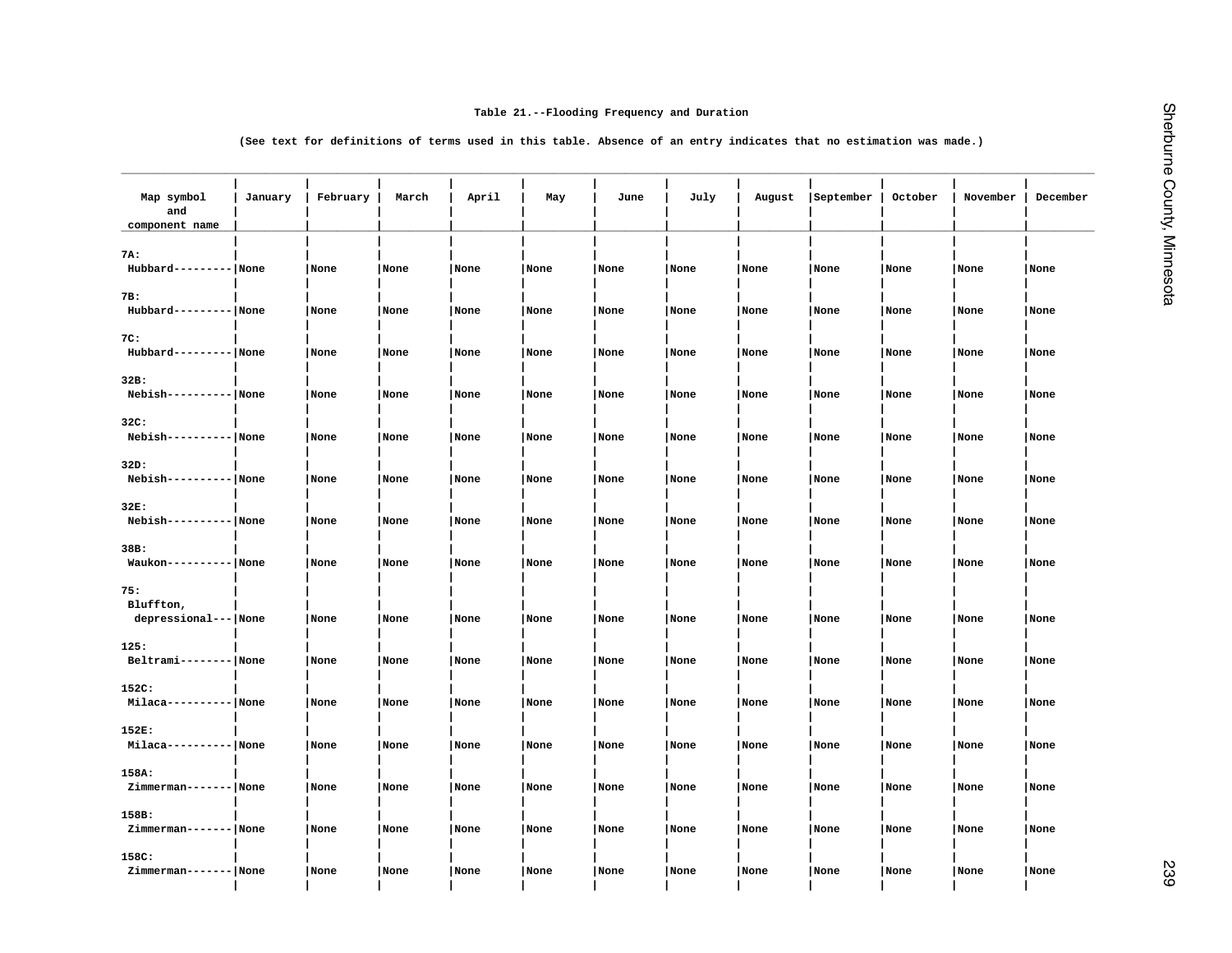| Map symbol<br>and<br>component name       | January | February | March | April | May  | June | July | August | September | October | November | December |
|-------------------------------------------|---------|----------|-------|-------|------|------|------|--------|-----------|---------|----------|----------|
| 158E:<br>Zimmerman------- None            |         | None     | None  | None  | None | None | None | None   | None      | None    | None     | None     |
| 161:<br>Isanti,<br>depressional---   None |         | None     | None  | None  | None | None | None | None   | None      | None    | None     | None     |
| 162:<br>Lino------------ None             |         | None     | None  | None  | None | None | None | None   | None      | None    | None     | None     |
| 164A:<br>$Mora----- None$                 |         | None     | None  | None  | None | None | None | None   | None      | None    | None     | None     |
| 165:<br>Parent---------- None             |         | None     | None  | None  | None | None | None | None   | None      | None    | None     | None     |
| 166:<br>$Ronneby------ None$              |         | None     | None  | None  | None | None | None | None   | None      | None    | None     | None     |
| 169B:<br>Braham---------- None            |         | None     | None  | None  | None | None | None | None   | None      | None    | None     | None     |
| 169C:<br>$Braham------ None$              |         | None     | None  | None  | None | None | None | None   | None      | None    | None     | None     |
| 169D:<br>Braham---------- None            |         | None     | None  | None  | None | None | None | None   | None      | None    | None     | None     |
| 204B:<br>Cushing--------- None            |         | None     | None  | None  | None | None | None | None   | None      | None    | None     | None     |
| 204C:<br>Cushing--------- None            |         | None     | None  | None  | None | None | None | None   | None      | None    | None     | None     |
| 258B:<br>Sandberg-------- None            |         | None     | None  | None  | None | None | None | None   | None      | None    | None     | None     |
| 258C:<br>Sandberg-------- None            |         | None     | None  | None  | None | None | None | None   | None      | None    | None     | None     |
| 258E:<br>Sandberg-------- None            |         | None     | None  | None  | None | None | None | None   | None      | None    | None     | None     |
| 260:<br>$Duelm------ None$                |         | None     | None  | None  | None | None | None | None   | None      | None    | None     | None     |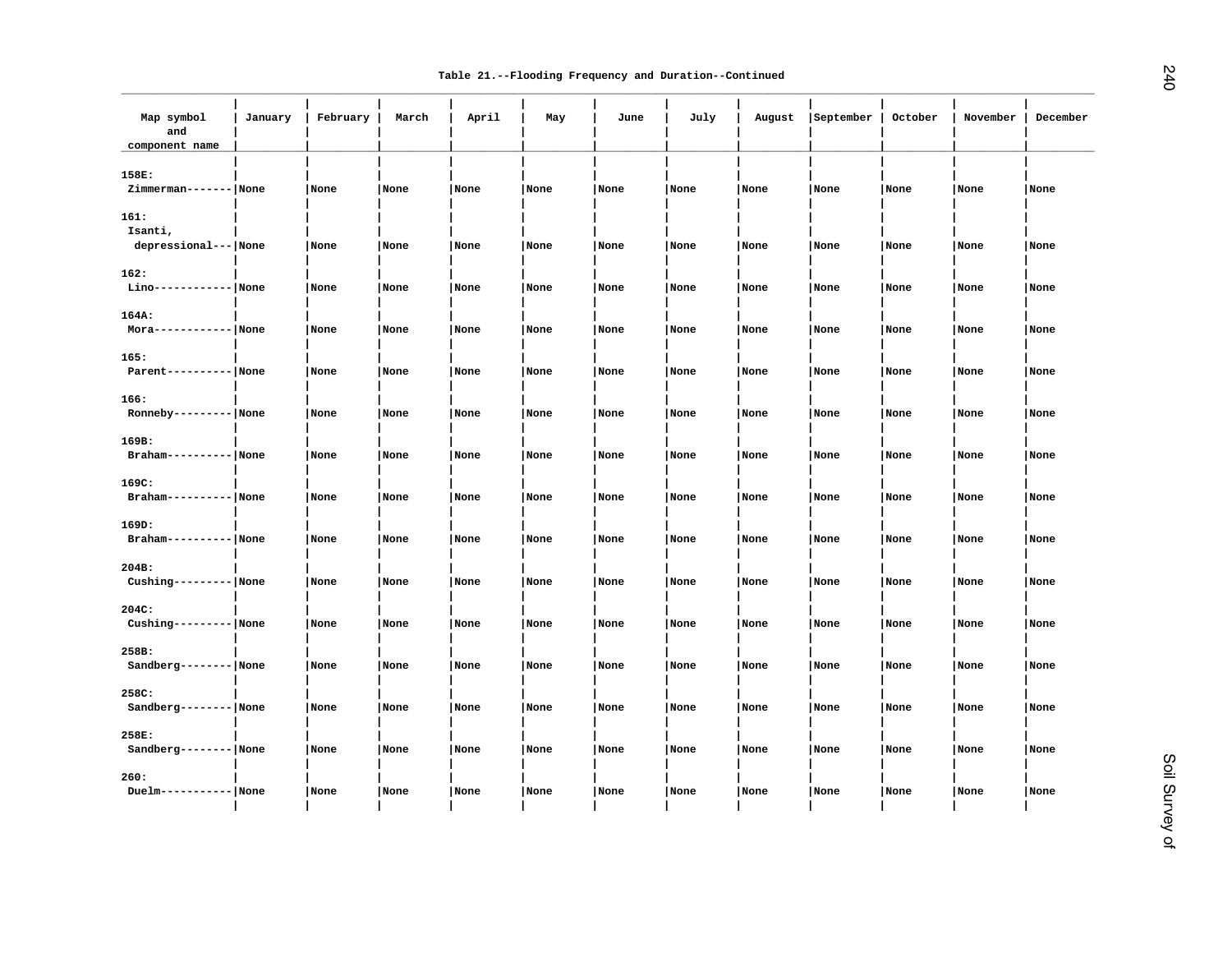|  |  | Table 21.--Flooding Frequency and Duration--Continued |
|--|--|-------------------------------------------------------|
|  |  |                                                       |

| Map symbol<br>and<br>component name      | January | February | March | April | May  | June | July | August | September | October | November | December |
|------------------------------------------|---------|----------|-------|-------|------|------|------|--------|-----------|---------|----------|----------|
| 261:<br>Isan,<br>depressional--- None    |         | None     | None  | None  | None | None | None | None   | None      | None    | None     | None     |
| 325:<br>Prebish,<br>depressional--- None |         | None     | None  | None  | None | None | None | None   | None      | None    | None     | None     |
| 341:<br>Arvilla--------- None            |         | None     | None  | None  | None | None | None | None   | None      | None    | None     | None     |
| 346:<br>Talmoon--------- None            |         | None     | None  | None  | None | None | None | None   | None      | None    | None     | None     |
| 373:<br>$Renshaw------ None$             |         | None     | None  | None  | None | None | None | None   | None      | None    | None     | None     |
| 454B:<br>Mahtomedi------- None           |         | None     | None  | None  | None | None | None | None   | None      | None    | None     | None     |
| 454C:<br>Mahtomedi------- None           |         | None     | None  | None  | None | None | None | None   | None      | None    | None     | None     |
| 540:<br>Seelyeville----- None            |         | None     | None  | None  | None | None | None | None   | None      | None    | None     | None     |
| 543:<br>Markey---------- None            |         | None     | None  | None  | None | None | None | None   | None      | None    | None     | None     |
| 544:<br>Cathro---------- None            |         | None     | None  | None  | None | None | None | None   | None      | None    | None     | None     |
| 565:<br>Eckvoll--------- None            |         | None     | None  | None  | None | None | None | None   | None      | None    | None     | None     |
| 567:<br>Verndale --------   None         |         | None     | None  | None  | None | None | None | None   | None      | None    | None     | None     |
| 623A:<br>$Pierz----- None$               |         | None     | None  | None  | None | None | None | None   | None      | None    | None     | None     |
| 623B:<br>$Pierz----- None$               |         | None     | None  | None  | None | None | None | None   | None      | None    | None     | None     |
| 708:<br>Rushlake-------- None            |         | None     | None  | None  | None | None | None | None   | None      | None    | None     | None     |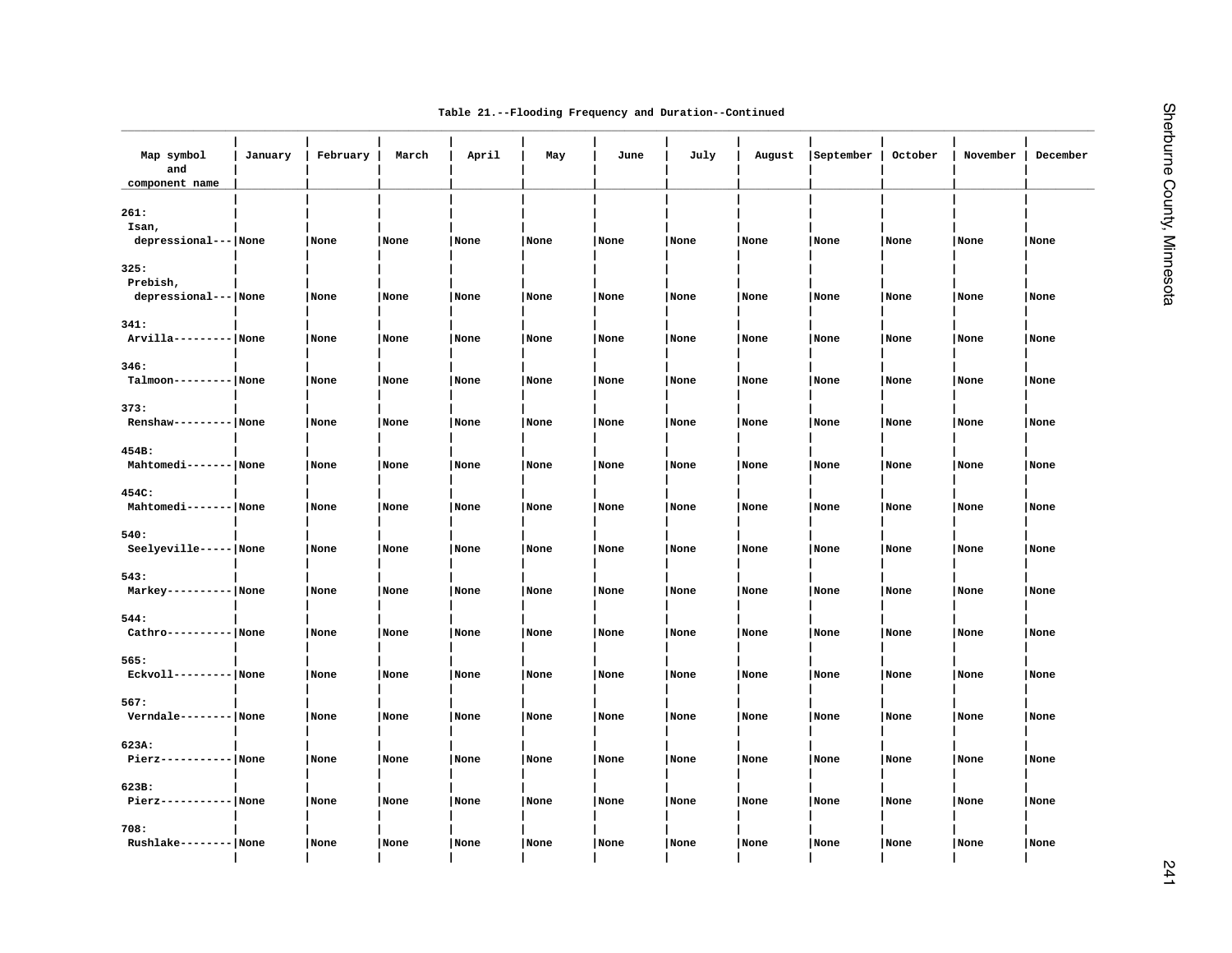| Map symbol<br>and<br>component name | January | February | March                 | April                 | May                   | June                  | July  | August                              | September | October | November | December |
|-------------------------------------|---------|----------|-----------------------|-----------------------|-----------------------|-----------------------|-------|-------------------------------------|-----------|---------|----------|----------|
| 730A:                               |         |          |                       |                       |                       |                       |       |                                     |           |         |          |          |
| Sanburn--------- None               |         | None     | None                  | None                  | None                  | None                  | None  | None                                | None      | None    | None     | None     |
| 730B:                               |         |          |                       |                       |                       |                       |       |                                     |           |         |          |          |
| Sanburn--------- None               |         | None     | None                  | None                  | None                  | None                  | None  | None                                | None      | None    | None     | None     |
| 732B:                               |         |          |                       |                       |                       |                       |       |                                     |           |         |          |          |
| Bushville------- None               |         | None     | None                  | None                  | None                  | None                  | None  | None                                | None      | None    | None     | None     |
| 768:                                |         |          |                       |                       |                       |                       |       |                                     |           |         |          |          |
| Mosford--------- None               |         | None     | None                  | None                  | None                  | None                  | None  | None                                | None      | None    | None     | None     |
| 771:                                |         |          |                       |                       |                       |                       |       |                                     |           |         |          |          |
| Elkriver, rarely                    |         |          |                       |                       |                       |                       |       |                                     |           |         |          |          |
| flooded-------- None                |         | None     | Rare<br>Very<br>brief | Rare<br>Very<br>brief | Rare<br>Very<br>brief | Rare<br>Very<br>brief | None  | None                                | None      | None    | None     | None     |
| 799:                                |         |          |                       |                       |                       |                       |       |                                     |           |         |          |          |
| Seelyeville,<br>frequently          |         |          |                       |                       |                       |                       |       |                                     |           |         |          |          |
| flooded-------- None                |         | None     | Frequent              | Frequent              | Frequent              | Frequent              |       | Occasional Occasional None          |           | None    | None     | None     |
| Bowstring,                          |         |          | Long                  | Long                  | Long                  | Long                  | Brief | Brief                               |           |         |          |          |
| frequently                          |         |          |                       |                       |                       |                       |       |                                     |           |         |          |          |
| flooded-------- None                |         | None     | Frequent<br>Long      | Frequent<br>Long      | Frequent<br>Long      | Frequent<br>Long      | Brief | Occasional Occasional None<br>Brief |           | None    | None     | None     |
| 1013:                               |         |          |                       |                       |                       |                       |       |                                     |           |         |          |          |
| Pits.                               |         |          |                       |                       |                       |                       |       |                                     |           |         |          |          |
| 1015:                               |         |          |                       |                       |                       |                       |       |                                     |           |         |          |          |
| Udipsamments---- None               |         | None     | None                  | None                  | None                  | None                  | None  | None                                | None      | None    | None     | None     |
| 1016:                               |         |          |                       |                       |                       |                       |       |                                     |           |         |          |          |
| Udorthents------ None               |         | None     | None                  | None                  | None                  | None                  | None  | None                                | None      | None    | None     | None     |
| 1028:                               |         |          |                       |                       |                       |                       |       |                                     |           |         |          |          |
| Udorthents.                         |         |          |                       |                       |                       |                       |       |                                     |           |         |          |          |
| Pits, gravel.                       |         |          |                       |                       |                       |                       |       |                                     |           |         |          |          |
| 1109:                               |         |          |                       |                       |                       |                       |       |                                     |           |         |          |          |
| Isanti---------- None               |         | None     | None                  | None                  | None                  | None                  | None  | None                                | None      | None    | None     | None     |
| 1110:                               |         |          |                       |                       |                       |                       |       |                                     |           |         |          |          |
| $Isan----- None$                    |         | None     | None                  | None                  | None                  | None                  | None  | None                                | None      | None    | None     | None     |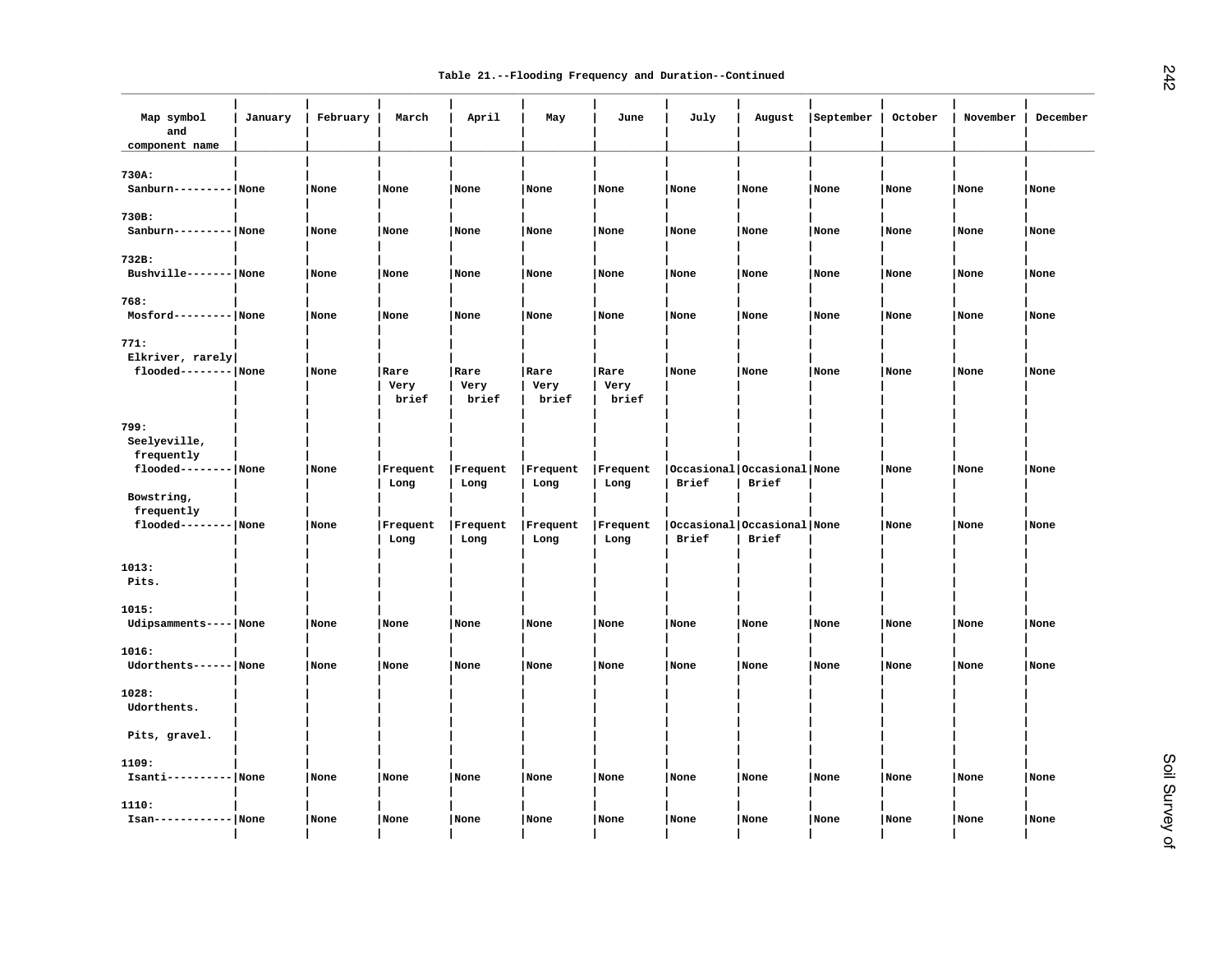|  |  |  |  | Table 21.--Flooding Frequency and Duration--Continued |
|--|--|--|--|-------------------------------------------------------|
|--|--|--|--|-------------------------------------------------------|

| Map symbol<br>and<br>component name | January | February | March                                                                           | April | May   | June  | July          | August        | September | October | November | December |
|-------------------------------------|---------|----------|---------------------------------------------------------------------------------|-------|-------|-------|---------------|---------------|-----------|---------|----------|----------|
| 1223:<br>Sandberg-------- None      |         | None     | None                                                                            | None  | None  | None  | None          | None          | None      | None    | None     | None     |
| Arvilla--------- None               |         | None     | None                                                                            | None  | None  | None  | None          | None          | None      | None    | None     | None     |
| 1224:<br>Hubbard--------- None      |         | None     | None                                                                            | None  | None  | None  | None          | None          | None      | None    | None     | None     |
| Verndale-------- None               |         | None     | None                                                                            | None  | None  | None  | None          | None          | None      | None    | None     | None     |
| 1231:<br>Hubbard--------- None      |         | None     | None                                                                            | None  | None  | None  | None          | None          | None      | None    | None     | None     |
| Mosford--------- None               |         | None     | None                                                                            | None  | None  | None  | None          | None          | None      | None    | None     | None     |
| 1253B:<br>Stonelake------- None     |         | None     | None                                                                            | None  | None  | None  | None          | None          | None      | None    | None     | None     |
| Sanburn--------- None               |         | None     | None                                                                            | None  | None  | None  | None          | None          | None      | None    | None     | None     |
| 1253C:<br>Stonelake------- None     |         | None     | None                                                                            | None  | None  | None  | None          | None          | None      | None    | None     | None     |
| Sanburn--------- None               |         | None     | None                                                                            | None  | None  | None  | None          | None          | None      | None    | None     | None     |
| 1253E:                              |         |          |                                                                                 |       |       |       |               |               |           |         |          |          |
| Stonelake------- None               |         | None     | None                                                                            | None  | None  | None  | None          | None          | None      | None    | None     | None     |
| Sanburn--------- None               |         | None     | None                                                                            | None  | None  | None  | None          | None          | None      | None    | None     | None     |
| 1254:<br>Ricelake-------- None      |         | None     | None                                                                            | None  | None  | None  | None          | None          | None      | None    | None     | None     |
| 1255:<br>Elkriver,<br>occasionally  |         |          |                                                                                 |       |       |       |               |               |           |         |          |          |
| flooded-------- None                |         | None     | Occasional Occasional Occasional Occasional Occasional Occasional None<br>Brief | Brief | Brief | Brief | Very<br>brief | Very<br>brief |           | None    | None     | None     |
| 1256:<br>Cantlin--------- None      |         | None     | None                                                                            | None  | None  | None  | None          | None          | None      | None    | None     | None     |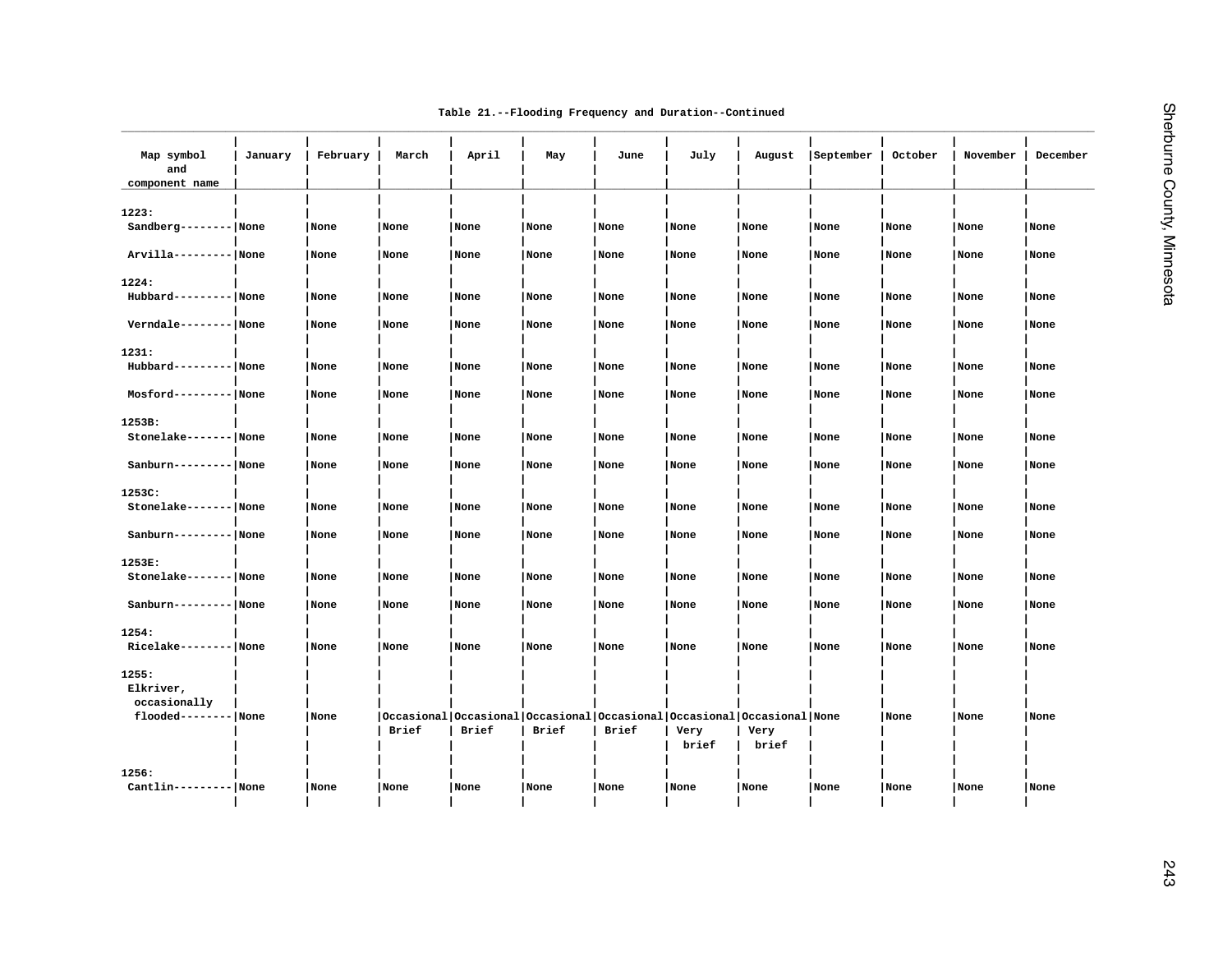| Map symbol<br>and<br>component name | January | February | March                 | April                 | May                   | June                  | July | August | September | October | November | December |
|-------------------------------------|---------|----------|-----------------------|-----------------------|-----------------------|-----------------------|------|--------|-----------|---------|----------|----------|
| 1257:<br>Elkriver, rarely           |         |          |                       |                       |                       |                       |      |        |           |         |          |          |
| flooded-------- None                |         | None     | Rare<br>Very<br>brief | Rare<br>Very<br>brief | Rare<br>Very<br>brief | Rare<br>Very<br>brief | None | None   | None      | None    | None     | None     |
| Mosford, rarely                     |         |          |                       |                       |                       |                       |      |        |           |         |          |          |
| flooded-------- None                |         | None     | Rare<br>Very<br>brief | Rare<br>Very<br>brief | Rare<br>Very<br>brief | Rare<br>Very<br>brief | None | None   | None      | None    | None     | None     |
| 1258B:                              |         |          |                       |                       |                       |                       |      |        |           |         |          |          |
| Zimmerman, thick                    |         |          |                       |                       |                       |                       |      |        |           |         |          |          |
| solum---------- None                |         | None     | None                  | None                  | None                  | None                  | None | None   | None      | None    | None     | None     |
| 1258C:                              |         |          |                       |                       |                       |                       |      |        |           |         |          |          |
| Zimmerman, thick                    |         |          |                       |                       |                       |                       |      |        |           |         |          |          |
| solum---------- None                |         | None     | None                  | None                  | None                  | None                  | None | None   | None      | None    | None     | None     |
| 1258E:                              |         |          |                       |                       |                       |                       |      |        |           |         |          |          |
| Zimmerman, thick                    |         |          |                       |                       |                       |                       |      |        |           |         |          |          |
| solum---------- None                |         | None     | None                  | None                  | None                  | None                  | None | None   | None      | None    | None     | None     |
|                                     |         |          |                       |                       |                       |                       |      |        |           |         |          |          |
| 1260B:<br>Stonelake------- None     |         | None     | None                  | None                  | None                  | None                  | None | None   | None      | None    | None     | None     |
|                                     |         |          |                       |                       |                       |                       |      |        |           |         |          |          |
| Nebish---------- None               |         | None     | None                  | None                  | None                  | None                  | None | None   | None      | None    | None     | None     |
|                                     |         |          |                       |                       |                       |                       |      |        |           |         |          |          |
| 1260C:<br>Stonelake------- None     |         | None     | None                  | None                  | None                  | None                  | None | None   | None      | None    | None     | None     |
|                                     |         |          |                       |                       |                       |                       |      |        |           |         |          |          |
| Nebish---------- None               |         | None     | None                  | None                  | None                  | None                  | None | None   | None      | None    | None     | None     |
|                                     |         |          |                       |                       |                       |                       |      |        |           |         |          |          |
| 1260E:<br>Stonelake------- None     |         | None     | None                  | None                  | None                  | None                  | None | None   | None      | None    | None     | None     |
|                                     |         |          |                       |                       |                       |                       |      |        |           |         |          |          |
| Nebish---------- None               |         | None     | None                  | None                  | None                  | None                  | None | None   | None      | None    | None     | None     |
|                                     |         |          |                       |                       |                       |                       |      |        |           |         |          |          |
| 1270B:<br>Milaca,                   |         |          |                       |                       |                       |                       |      |        |           |         |          |          |
| moderately wet  None                |         | None     | None                  | None                  | None                  | None                  | None | None   | None      | None    | None     | None     |
|                                     |         |          |                       |                       |                       |                       |      |        |           |         |          |          |
| 1288:                               |         |          |                       |                       |                       |                       |      |        |           |         |          |          |
| Seelyeville,                        |         |          |                       |                       |                       |                       |      |        |           |         |          |          |
| ponded--------- None                |         | None     | None                  | None                  | None                  | None                  | None | None   | None      | None    | None     | None     |
|                                     |         |          |                       |                       |                       |                       |      |        |           |         |          |          |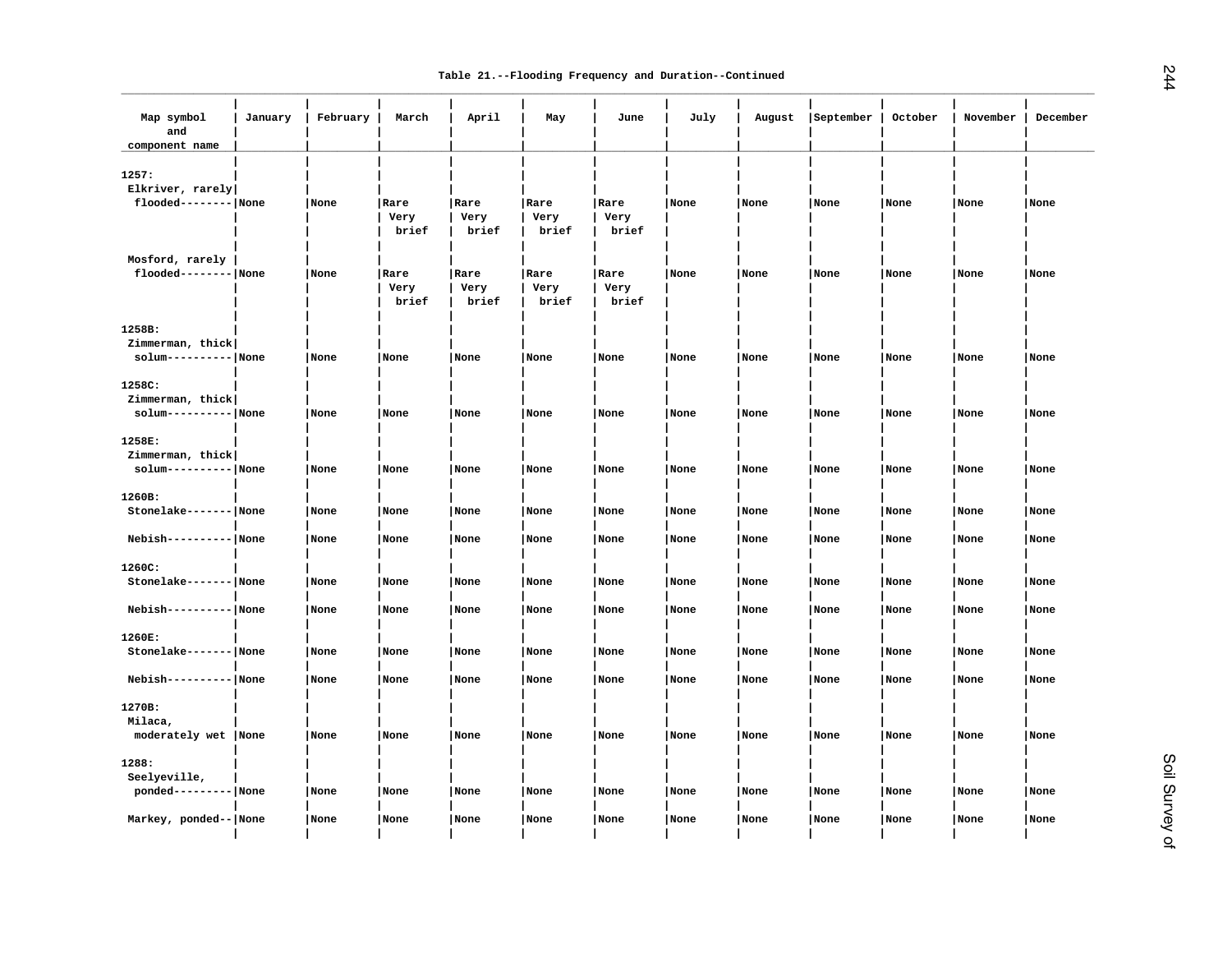|  |  | Table 21.--Flooding Frequency and Duration--Continued |
|--|--|-------------------------------------------------------|
|  |  |                                                       |

| Map symbol<br>and<br>component name                    | January | February | March            | April                            | May                                                       | June     | July                       | August        | September | October | November | December |
|--------------------------------------------------------|---------|----------|------------------|----------------------------------|-----------------------------------------------------------|----------|----------------------------|---------------|-----------|---------|----------|----------|
| 1356:<br>Water,<br>miscellaneous.                      |         |          |                  |                                  |                                                           |          |                            |               |           |         |          |          |
| 1946:<br>Fordum,<br>frequently<br>flooded-------- None |         | None     | Frequent         | Frequent                         | Frequent                                                  | Frequent | Occasional Occasional None |               |           | None    | None     | None     |
| Winterfield,                                           |         |          | Long             | Long                             | Long                                                      | Long     | Brief                      | Brief         |           |         |          |          |
| frequently<br>flooded-------- None                     |         | None     | Frequent<br>Long | $ \,\mathtt{Frequency}$<br>Brief | Occasional Occasional Occasional Occasional None<br>Brief | Brief    | Very<br>brief              | Very<br>brief |           | None    | None     | None     |
| W:<br>Water.                                           |         |          |                  |                                  |                                                           |          |                            |               |           |         |          |          |
|                                                        |         |          |                  |                                  |                                                           |          |                            |               |           |         |          |          |
|                                                        |         |          |                  |                                  |                                                           |          |                            |               |           |         |          |          |
|                                                        |         |          |                  |                                  |                                                           |          |                            |               |           |         |          |          |
|                                                        |         |          |                  |                                  |                                                           |          |                            |               |           |         |          |          |
|                                                        |         |          |                  |                                  |                                                           |          |                            |               |           |         |          |          |
|                                                        |         |          |                  |                                  |                                                           |          |                            |               |           |         |          |          |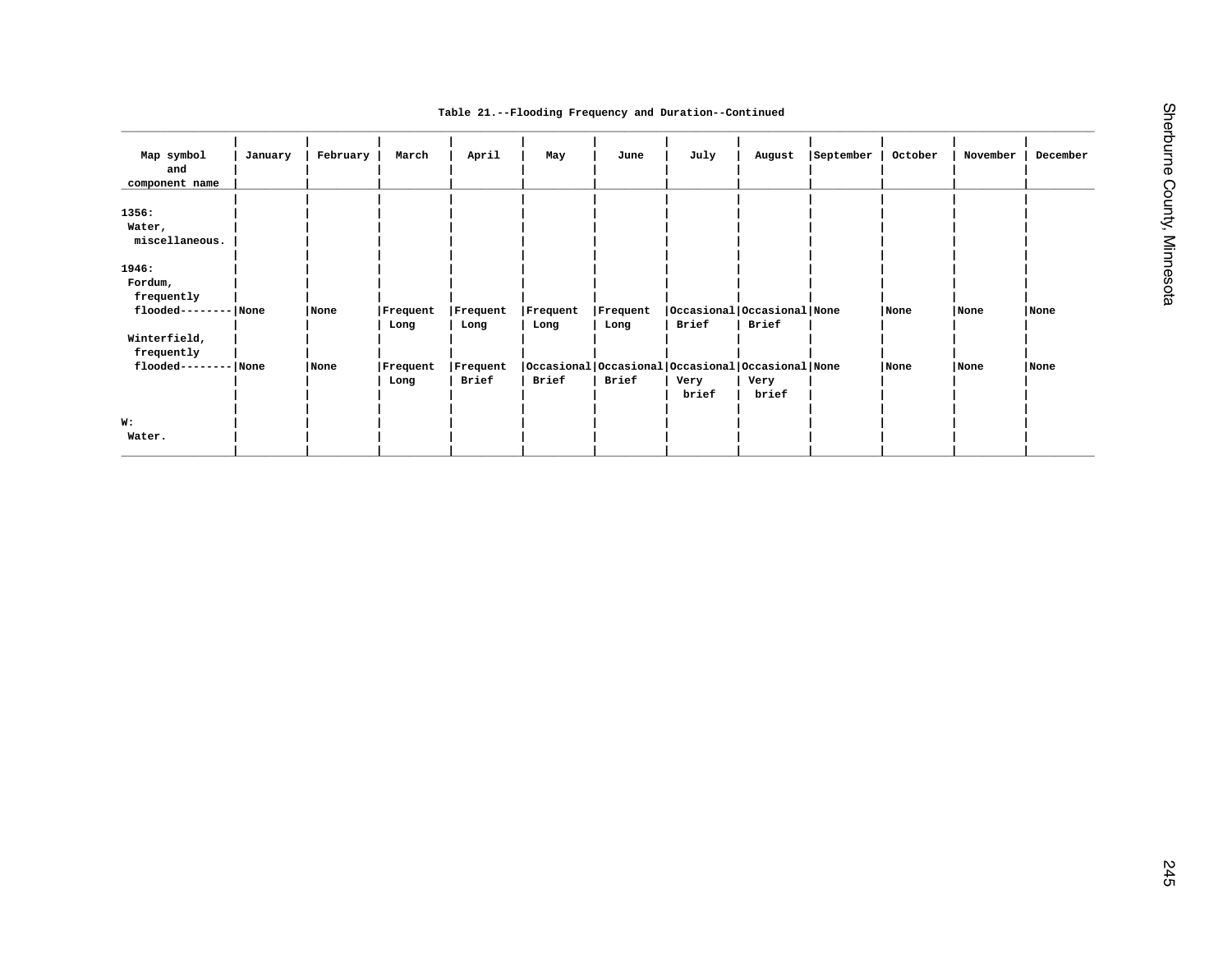| Map symbol<br>and         | January | February | March          | April               | May            | June            | July | August | September | October | November | December |
|---------------------------|---------|----------|----------------|---------------------|----------------|-----------------|------|--------|-----------|---------|----------|----------|
| component name            |         |          |                |                     |                |                 |      |        |           |         |          |          |
| 7A:<br>Hubbard---------   | None    | None     | None           | None                | None           | None            | None | None   | None      | None    | None     | None     |
|                           |         |          |                |                     |                |                 |      |        |           |         |          |          |
| 7B:<br>Hubbard---------   | None    | None     | None           | None                | None           | None            | None | None   | None      | None    | None     | None     |
| 7C:                       |         |          |                |                     |                |                 |      |        |           |         |          |          |
| Hubbard---------          | None    | None     | None           | None                | None           | None            | None | None   | None      | None    | None     | None     |
| 32B:                      |         |          |                |                     |                |                 |      |        |           |         |          |          |
| Nebish----------          | None    | None     | None           | None                | None           | None            | None | None   | None      | None    | None     | None     |
| 32C:                      |         |          |                |                     |                |                 |      |        |           |         |          |          |
| Nebish----------          | None    | None     | None           | None                | None           | None            | None | None   | None      | None    | None     | None     |
| 32D:                      |         |          |                |                     |                |                 |      |        |           |         |          |          |
| Nebish----------          | None    | None     | None           | None                | None           | None            | None | None   | None      | None    | None     | None     |
| 32E:                      |         |          |                |                     |                |                 |      |        |           |         |          |          |
| Nebish----------          | None    | None     | None           | None                | None           | None            | None | None   | None      | None    | None     | None     |
| 38B:                      |         |          |                |                     |                |                 |      |        |           |         |          |          |
| Waukon----------          | None    | None     | None           | None                | None           | None            | None | None   | None      | None    | None     | None     |
|                           |         |          |                |                     |                |                 |      |        |           |         |          |          |
| 75:<br>Bluffton,          |         |          |                |                     |                |                 |      |        |           |         |          |          |
| depressional---           | None    | None     | Frequent       | Frequent            | Frequent       | Frequent        | None | None   | None      | None    | None     | None     |
|                           |         |          | Long<br>Depth: | Very long<br>Depth: | Long<br>Depth: | Brief<br>Depth: |      |        |           |         |          |          |
|                           |         |          | 1.0            | 1.0                 | 1.0            | 0.5             |      |        |           |         |          |          |
| 125:                      |         |          |                |                     |                |                 |      |        |           |         |          |          |
| Beltrami--------          | None    | None     | None           | None                | None           | None            | None | None   | None      | None    | None     | None     |
| 152C:                     |         |          |                |                     |                |                 |      |        |           |         |          |          |
| Milaca----------          | None    | None     | None           | None                | None           | None            | None | None   | None      | None    | None     | None     |
|                           |         |          |                |                     |                |                 |      |        |           |         |          |          |
| 152E:<br>Milaca---------- | None    | None     | None           | None                | None           | None            | None | None   | None      | None    | None     | None     |
|                           |         |          |                |                     |                |                 |      |        |           |         |          |          |
| 158A:<br>Zimmerman------- | None    | None     | None           | None                | None           | None            | None | None   | None      | None    | None     | None     |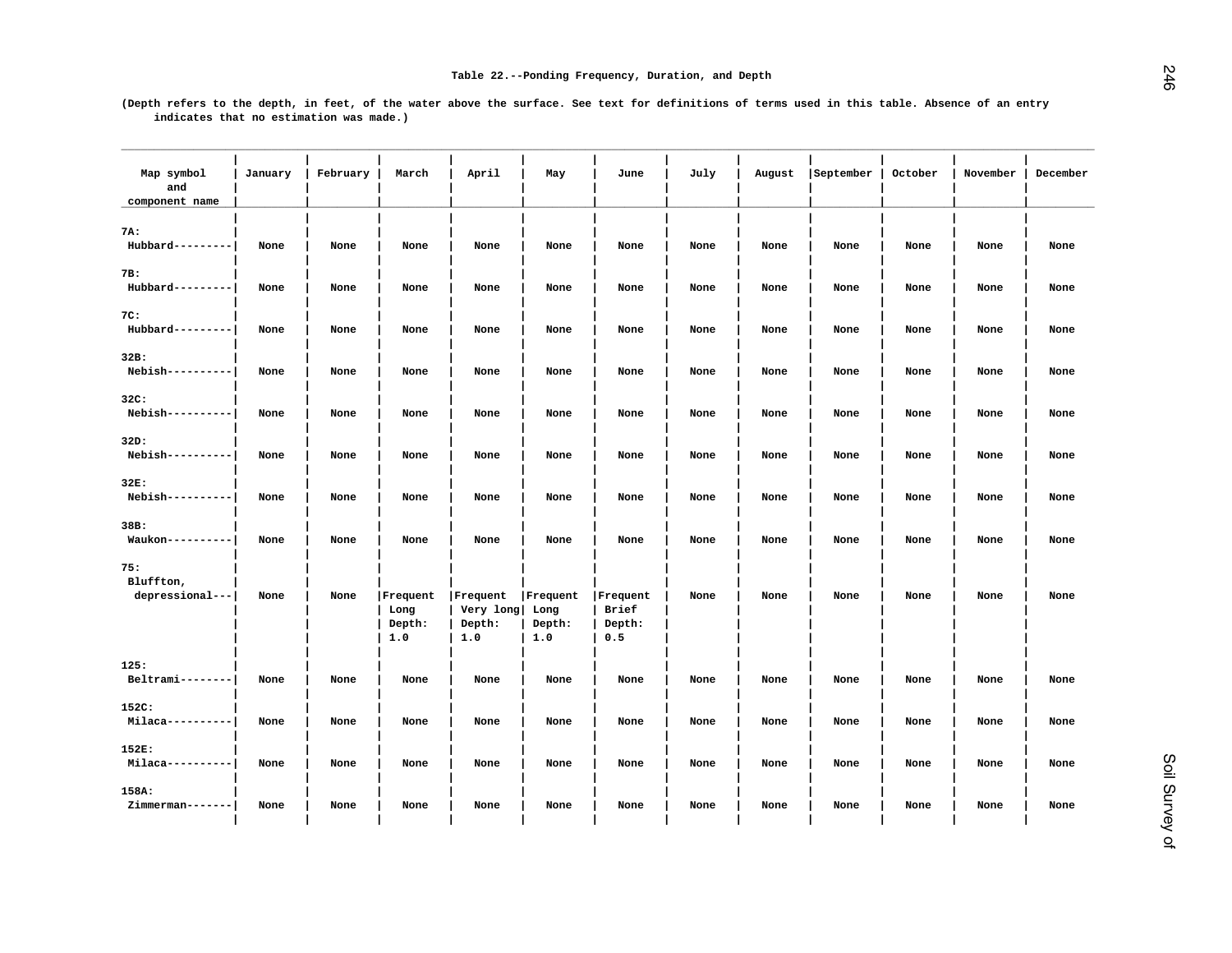| Table 22.--Ponding Frequency, Duration, and Depth--Continued |  |  |  |  |  |  |
|--------------------------------------------------------------|--|--|--|--|--|--|
|--------------------------------------------------------------|--|--|--|--|--|--|

| Map symbol<br>and<br>component name | January | February | March                             | April                                       | May                       | June                               | July | August | September | October | November | December |
|-------------------------------------|---------|----------|-----------------------------------|---------------------------------------------|---------------------------|------------------------------------|------|--------|-----------|---------|----------|----------|
| 158B:<br>Zimmerman-------           | None    | None     | None                              | None                                        | None                      | None                               | None | None   | None      | None    | None     | None     |
| 158C:<br>Zimmerman-------           | None    | None     | None                              | None                                        | None                      | None                               | None | None   | None      | None    | None     | None     |
| 158E:<br>Zimmerman-------           | None    | None     | None                              | None                                        | None                      | None                               | None | None   | None      | None    | None     | None     |
| 161:<br>Isanti,<br>depressional---  | None    | None     | Frequent<br>Long<br>Depth:<br>1.0 | Frequent<br>Very long Long<br>Depth:<br>1.0 | Frequent<br>Depth:<br>1.0 | Frequent<br>Brief<br>Depth:<br>0.5 | None | None   | None      | None    | None     | None     |
| 162:<br>Lino------------            | None    | None     | None                              | None                                        | None                      | None                               | None | None   | None      | None    | None     | None     |
| 164A:<br>$Mora----------$           | None    | None     | None                              | None                                        | None                      | None                               | None | None   | None      | None    | None     | None     |
| 165:<br>Parent----------            | None    | None     | None                              | None                                        | None                      | None                               | None | None   | None      | None    | None     | None     |
| 166:<br>Ronneby---------            | None    | None     | None                              | None                                        | None                      | None                               | None | None   | None      | None    | None     | None     |
| 169B:<br>Braham----------           | None    | None     | None                              | None                                        | None                      | None                               | None | None   | None      | None    | None     | None     |
| 169C:<br>$Braham---------$          | None    | None     | None                              | None                                        | None                      | None                               | None | None   | None      | None    | None     | None     |
| 169D:<br>Braham----------           | None    | None     | None                              | None                                        | None                      | None                               | None | None   | None      | None    | None     | None     |
| 204B:<br>$Cushing-------$           | None    | None     | None                              | None                                        | None                      | None                               | None | None   | None      | None    | None     | None     |
| 204C:<br>$Cushing-------$           | None    | None     | None                              | None                                        | None                      | None                               | None | None   | None      | None    | None     | None     |
| 258B:<br>$Sandberg-----$            | None    | None     | None                              | None                                        | None                      | None                               | None | None   | None      | None    | None     | None     |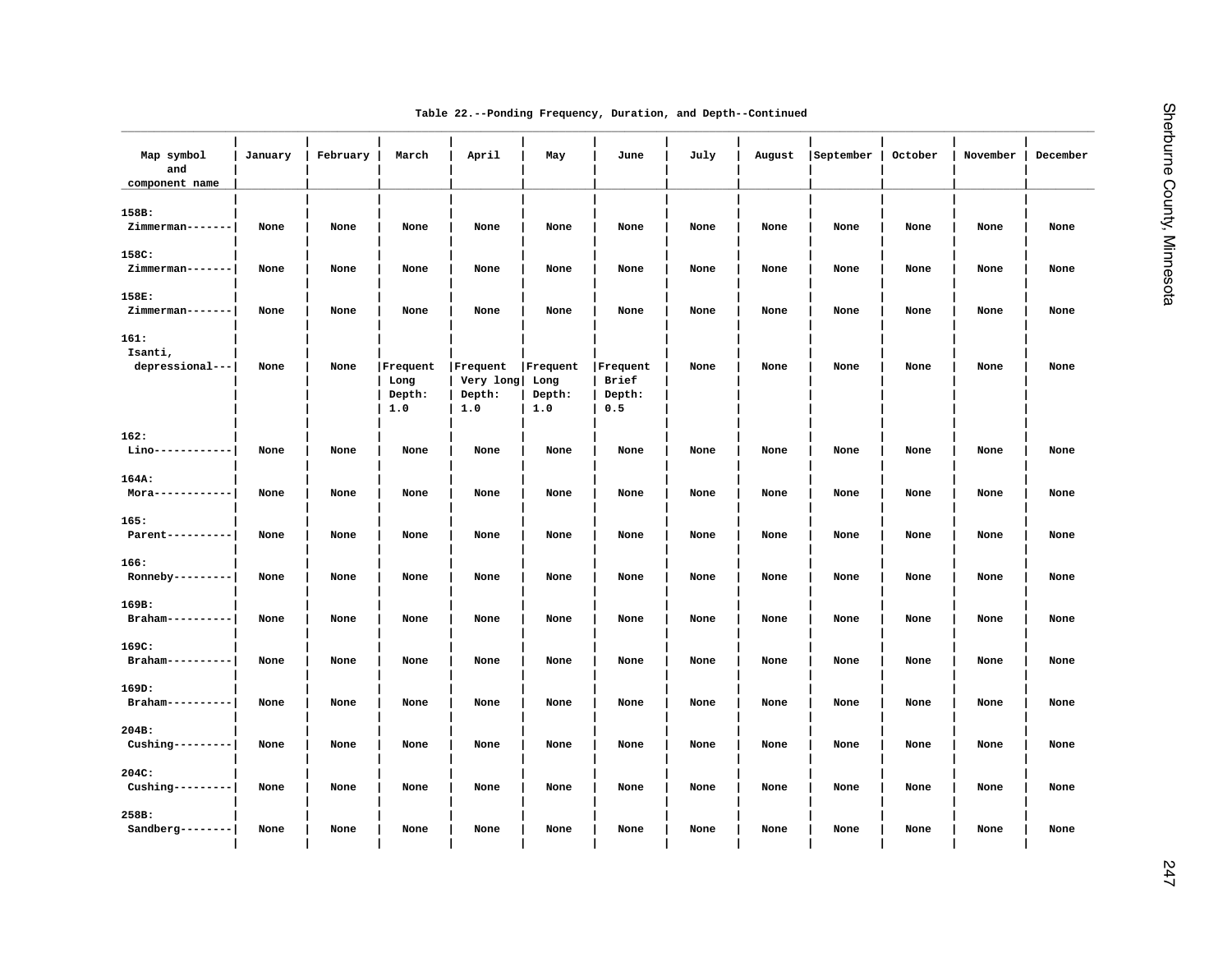|  |  |  |  |  | Table 22.--Ponding Frequency, Duration, and Depth--Continued |
|--|--|--|--|--|--------------------------------------------------------------|
|--|--|--|--|--|--------------------------------------------------------------|

| Map symbol<br>and<br>component name | January | February | March                             | April                                       | May                                      | June                               | July | August | September | October | November | December |
|-------------------------------------|---------|----------|-----------------------------------|---------------------------------------------|------------------------------------------|------------------------------------|------|--------|-----------|---------|----------|----------|
| 258C:<br>Sandberg--------           | None    | None     | None                              | None                                        | None                                     | None                               | None | None   | None      | None    | None     | None     |
| 258E:<br>Sandberg--------           | None    | None     | None                              | None                                        | None                                     | None                               | None | None   | None      | None    | None     | None     |
| 260:<br>$Duelm-------$              | None    | None     | None                              | None                                        | None                                     | None                               | None | None   | None      | None    | None     | None     |
| 261:<br>Isan,<br>depressional---    | None    | None     | Frequent<br>Long<br>Depth:<br>1.0 | Frequent<br>Very long<br>Depth:<br>1.0      | Frequent<br>Long<br>Depth:<br>1.0        | Frequent<br>Brief<br>Depth:<br>0.5 | None | None   | None      | None    | None     | None     |
| 325:<br>Prebish,<br>depressional--- | None    | None     | Frequent<br>Long<br>Depth:<br>1.0 | Frequent<br>Very long<br>Depth:<br>1.0      | <b>Frequent</b><br>Long<br>Depth:<br>1.0 | Frequent<br>Brief<br>Depth:<br>0.5 | None | None   | None      | None    | None     | None     |
| 341:<br>Arvilla---------            | None    | None     | None                              | None                                        | None                                     | None                               | None | None   | None      | None    | None     | None     |
| 346:<br>Talmoon---------            | None    | None     | None                              | None                                        | None                                     | None                               | None | None   | None      | None    | None     | None     |
| 373:<br>Renshaw---------            | None    | None     | None                              | None                                        | None                                     | None                               | None | None   | None      | None    | None     | None     |
| 454B:<br>Mahtomedi-------           | None    | None     | None                              | None                                        | None                                     | None                               | None | None   | None      | None    | None     | None     |
| 454C:<br>Mahtomedi-------           | None    | None     | None                              | None                                        | None                                     | None                               | None | None   | None      | None    | None     | None     |
| 540:<br>Seelyeville-----            | None    | None     | Frequent<br>Long<br>Depth:<br>1.0 | Frequent<br>Very long Long<br>Depth:<br>1.0 | Frequent<br>Depth:<br>1.0                | Frequent<br>Brief<br>Depth:<br>0.5 | None | None   | None      | None    | None     | None     |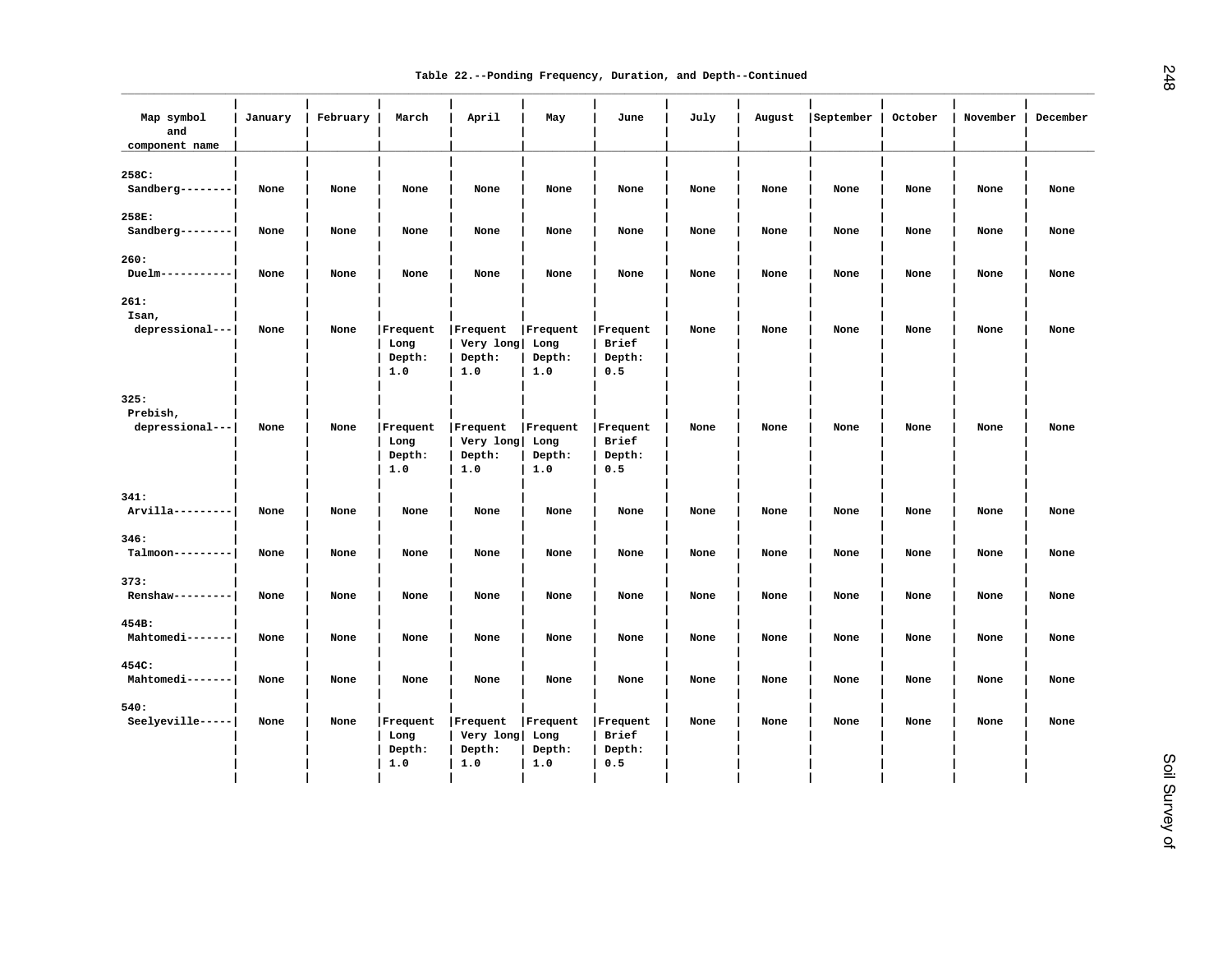|  |  |  |  |  |  | Table 22.--Ponding Frequency, Duration, and Depth--Continued |
|--|--|--|--|--|--|--------------------------------------------------------------|
|--|--|--|--|--|--|--------------------------------------------------------------|

| Map symbol<br>and<br>component name                   | January | February | March                             | April                                  | May                               | June                               | July | August | September | October | November | December |
|-------------------------------------------------------|---------|----------|-----------------------------------|----------------------------------------|-----------------------------------|------------------------------------|------|--------|-----------|---------|----------|----------|
| 543:<br>Markey----------                              | None    | None     | Frequent<br>Long<br>Depth:<br>1.0 | Frequent<br>Very long<br>Depth:<br>1.0 | Frequent<br>Long<br>Depth:<br>1.0 | Frequent<br>Brief<br>Depth:<br>0.5 | None | None   | None      | None    | None     | None     |
| 544:<br>Cathro----------                              | None    | None     | Frequent<br>Long<br>Depth:<br>1.0 | Frequent<br>Very long<br>Depth:<br>1.0 | Frequent<br>Long<br>Depth:<br>1.0 | Frequent<br>Brief<br>Depth:<br>0.5 | None | None   | None      | None    | None     | None     |
| 565:<br>$Exvol1$ --------                             | None    | None     | None                              | None                                   | None                              | None                               | None | None   | None      | None    | None     | None     |
| 567:<br>Verndale--------                              | None    | None     | None                              | None                                   | None                              | None                               | None | None   | None      | None    | None     | None     |
| 623A:<br>Pierz-----------                             | None    | None     | None                              | None                                   | None                              | None                               | None | None   | None      | None    | None     | None     |
| 623B:<br>Pierz-----------                             | None    | None     | None                              | None                                   | None                              | None                               | None | None   | None      | None    | None     | None     |
| 708:<br>Rushlake--------                              | None    | None     | None                              | None                                   | None                              | None                               | None | None   | None      | None    | None     | None     |
| 730A:<br>Sanburn---------                             | None    | None     | None                              | None                                   | None                              | None                               | None | None   | None      | None    | None     | None     |
| 730B:<br>Sanburn---------                             | None    | None     | None                              | None                                   | None                              | None                               | None | None   | None      | None    | None     | None     |
| 732B:<br>Bushville-------                             | None    | None     | None                              | None                                   | None                              | None                               | None | None   | None      | None    | None     | None     |
| 768:<br>Mosford---------                              | None    | None     | None                              | None                                   | None                              | None                               | None | None   | None      | None    | None     | None     |
| 771:<br>Elkriver, rarely<br>flooded--------           | None    | None     | None                              | None                                   | None                              | None                               | None | None   | None      | None    | None     | None     |
| 799:<br>Seelyeville,<br>frequently<br>flooded-------- | None    | None     | None                              | None                                   | None                              | None                               | None | None   | None      | None    | None     | None     |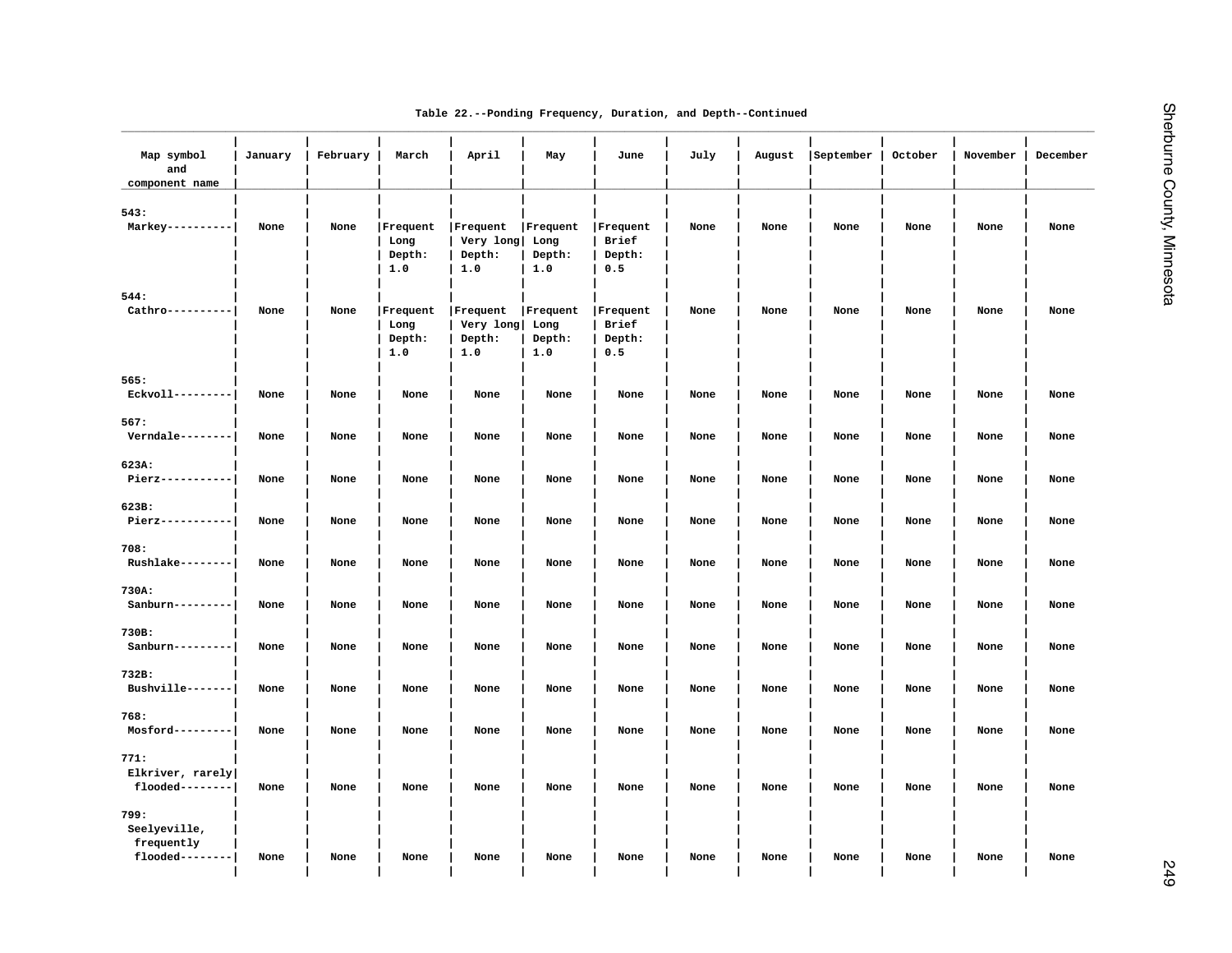| Map symbol<br>and<br>component name | January | February | March | April | May  | June | July | August | September | October | November | December |
|-------------------------------------|---------|----------|-------|-------|------|------|------|--------|-----------|---------|----------|----------|
| 799:<br>Bowstring,<br>frequently    |         |          |       |       |      |      |      |        |           |         |          |          |
| flooded--------                     | None    | None     | None  | None  | None | None | None | None   | None      | None    | None     | None     |
| 1013:<br>Pits------------           | None    | None     | None  | None  | None | None | None | None   | None      | None    | None     | None     |
| 1015:<br>Udipsamments----           | None    | None     | None  | None  | None | None | None | None   | None      | None    | None     | None     |
| 1016:<br>Udorthents------           | None    | None     | None  | None  | None | None | None | None   | None      | None    | None     | None     |
| 1028:<br>Udorthents------           | None    | None     | None  | None  | None | None | None | None   | None      | None    | None     | None     |
| Pits, gravel----                    | None    | None     | None  | None  | None | None | None | None   | None      | None    | None     | None     |
| 1109:<br>Isanti----------           | None    | None     | None  | None  | None | None | None | None   | None      | None    | None     | None     |
| 1110:<br>$Isan----------$           | None    | None     | None  | None  | None | None | None | None   | None      | None    | None     | None     |
| 1223:                               |         |          |       |       |      |      |      |        |           |         |          |          |
| Sandberg--------                    | None    | None     | None  | None  | None | None | None | None   | None      | None    | None     | None     |
| Arvilla---------                    | None    | None     | None  | None  | None | None | None | None   | None      | None    | None     | None     |
| 1224:<br>$Hubbard-----$             | None    | None     | None  | None  | None | None | None | None   | None      | None    | None     | None     |
| Verndale--------                    | None    | None     | None  | None  | None | None | None | None   | None      | None    | None     | None     |
| 1231:                               |         |          |       |       |      |      |      |        |           |         |          |          |
| Hubbard---------                    | None    | None     | None  | None  | None | None | None | None   | None      | None    | None     | None     |
| Mosford---------                    | None    | None     | None  | None  | None | None | None | None   | None      | None    | None     | None     |
| 1253B:<br>Stonelake-------          | None    | None     | None  | None  | None | None | None | None   | None      | None    | None     | None     |
| Sanburn---------                    | None    | None     | None  | None  | None | None | None | None   | None      | None    | None     | None     |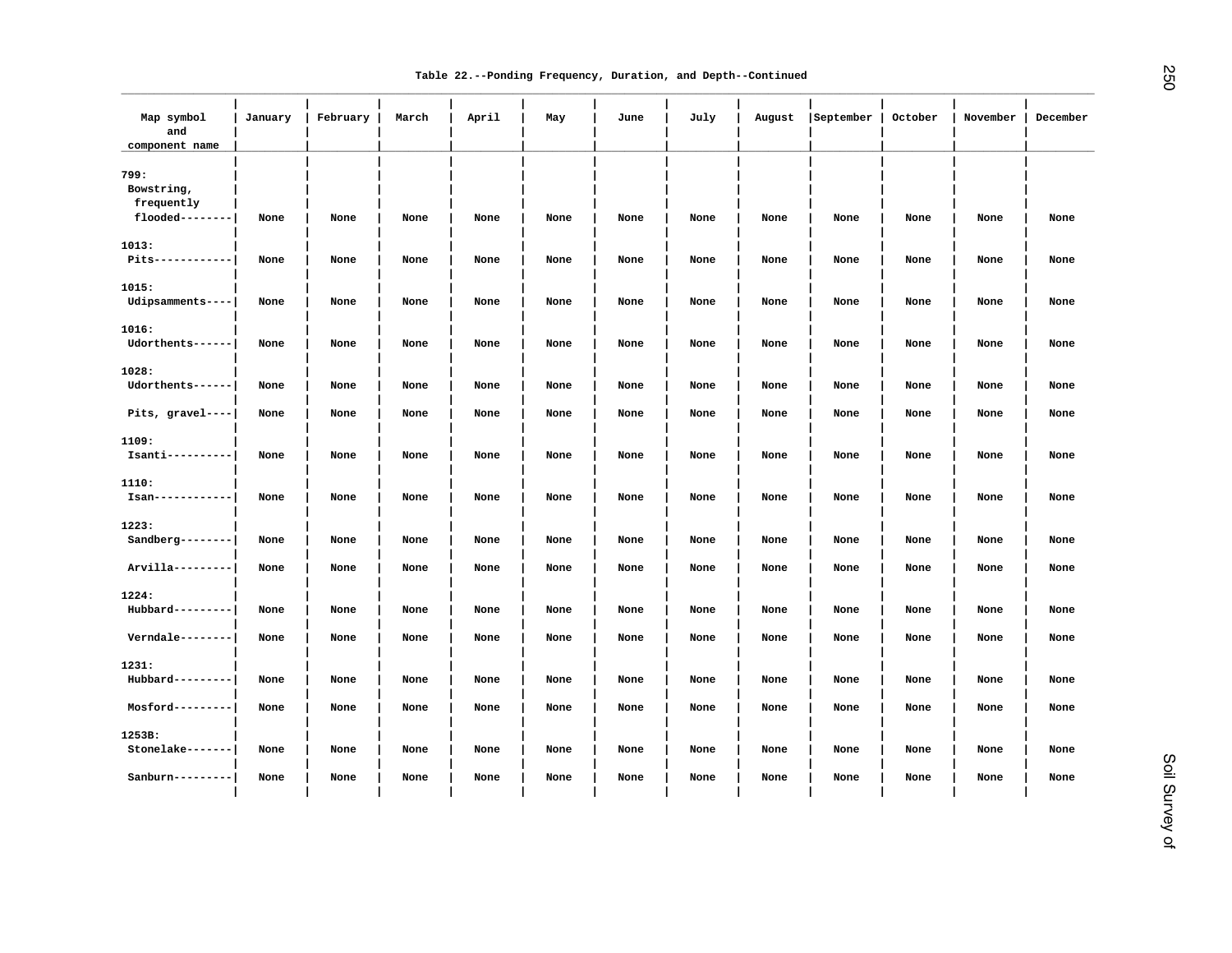| Table 22.--Ponding Frequency, Duration, and Depth--Continued |  |  |
|--------------------------------------------------------------|--|--|
|--------------------------------------------------------------|--|--|

| Map symbol<br>and<br>component name | January | February | March | April | May  | June | July | August | September | October | November | December |
|-------------------------------------|---------|----------|-------|-------|------|------|------|--------|-----------|---------|----------|----------|
| 1253C:                              |         |          |       |       |      |      |      |        |           |         |          |          |
| Stonelake-------                    | None    | None     | None  | None  | None | None | None | None   | None      | None    | None     | None     |
| Sanburn---------                    | None    | None     | None  | None  | None | None | None | None   | None      | None    | None     | None     |
| 1253E:                              |         |          |       |       |      |      |      |        |           |         |          |          |
| Stonelake-------                    | None    | None     | None  | None  | None | None | None | None   | None      | None    | None     | None     |
| Sanburn---------                    | None    | None     | None  | None  | None | None | None | None   | None      | None    | None     | None     |
| 1254:                               |         |          |       |       |      |      |      |        |           |         |          |          |
| $Ricelake------$                    | None    | None     | None  | None  | None | None | None | None   | None      | None    | None     | None     |
| 1255:                               |         |          |       |       |      |      |      |        |           |         |          |          |
| Elkriver,                           |         |          |       |       |      |      |      |        |           |         |          |          |
| occasionally                        |         |          |       |       |      |      |      |        |           |         |          |          |
| flooded--------                     | None    | None     | None  | None  | None | None | None | None   | None      | None    | None     | None     |
| 1256:                               |         |          |       |       |      |      |      |        |           |         |          |          |
| $Cantlin-------$                    | None    | None     | None  | None  | None | None | None | None   | None      | None    | None     | None     |
| 1257:                               |         |          |       |       |      |      |      |        |           |         |          |          |
| Elkriver, rarely                    |         |          |       |       |      |      |      |        |           |         |          |          |
| flooded--------                     | None    | None     | None  | None  | None | None | None | None   | None      | None    | None     | None     |
| Mosford, rarely                     |         |          |       |       |      |      |      |        |           |         |          |          |
| flooded--------                     | None    | None     | None  | None  | None | None | None | None   | None      | None    | None     | None     |
| 1258B:                              |         |          |       |       |      |      |      |        |           |         |          |          |
| Zimmerman, thick                    |         |          |       |       |      |      |      |        |           |         |          |          |
| $s$ olum----------                  | None    | None     | None  | None  | None | None | None | None   | None      | None    | None     | None     |
| 1258C:                              |         |          |       |       |      |      |      |        |           |         |          |          |
| Zimmerman, thick                    |         |          |       |       |      |      |      |        |           |         |          |          |
| $solum---------$                    | None    | None     | None  | None  | None | None | None | None   | None      | None    | None     | None     |
| 1258E:                              |         |          |       |       |      |      |      |        |           |         |          |          |
| Zimmerman, thick                    |         |          |       |       |      |      |      |        |           |         |          |          |
| $s$ olum----------                  | None    | None     | None  | None  | None | None | None | None   | None      | None    | None     | None     |
| 1260B:                              |         |          |       |       |      |      |      |        |           |         |          |          |
| Stonelake-------                    | None    | None     | None  | None  | None | None | None | None   | None      | None    | None     | None     |
| Nebish----------                    | None    | None     | None  | None  | None | None | None | None   | None      | None    | None     | None     |
|                                     |         |          |       |       |      |      |      |        |           |         |          |          |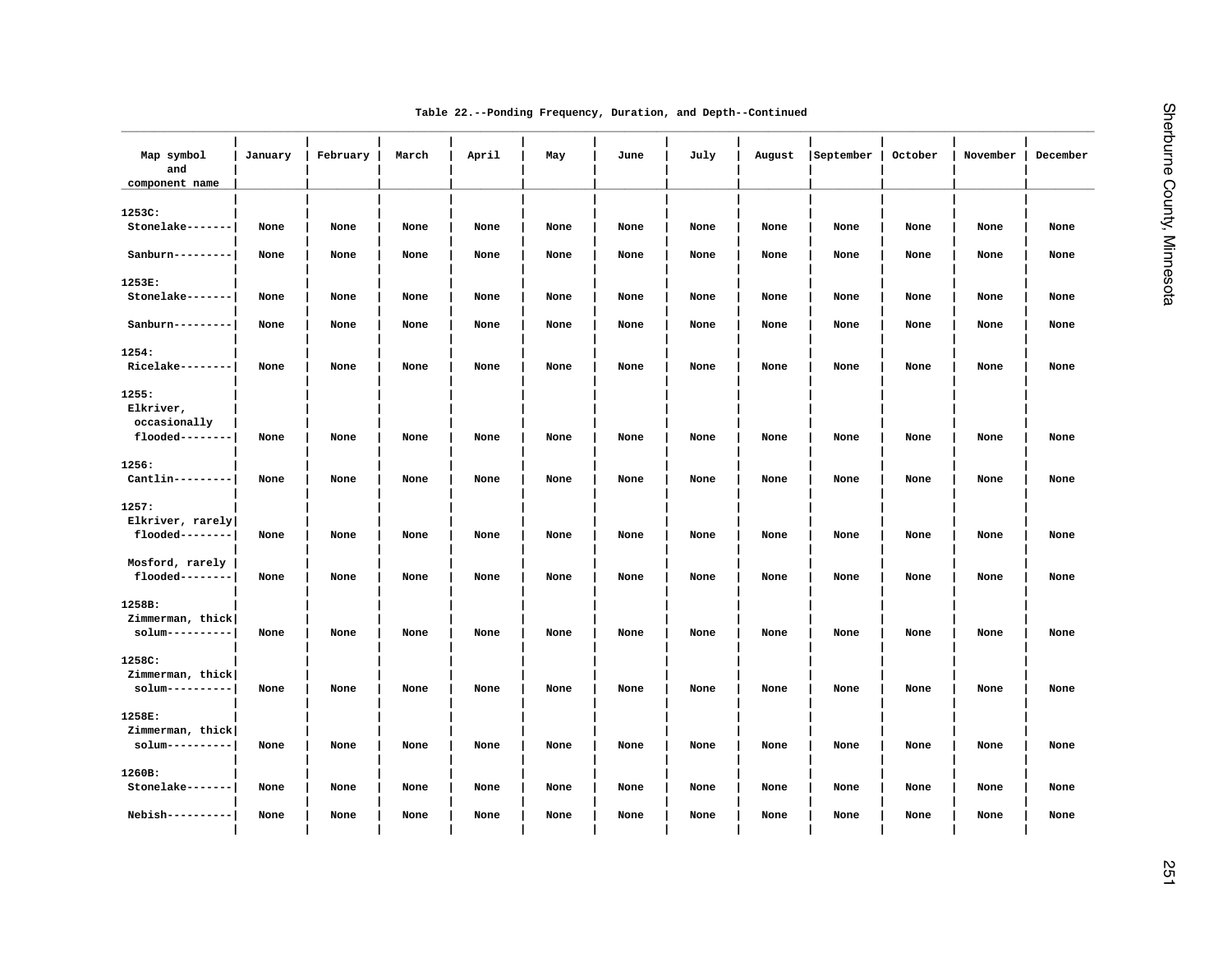| Map symbol<br>and<br>component name           | January                    | February                               | March                                  | April                                         | May                                           | June                                   | July                                   | August                                 | September                              | October                                | November                               | December                               |
|-----------------------------------------------|----------------------------|----------------------------------------|----------------------------------------|-----------------------------------------------|-----------------------------------------------|----------------------------------------|----------------------------------------|----------------------------------------|----------------------------------------|----------------------------------------|----------------------------------------|----------------------------------------|
| 1260C:<br>Stonelake-------                    | None                       | None                                   | None                                   | None                                          | None                                          | None                                   | None                                   | None                                   | None                                   | None                                   | None                                   | None                                   |
| Nebish----------                              | None                       | None                                   | None                                   | None                                          | None                                          | None                                   | None                                   | None                                   | None                                   | None                                   | None                                   | None                                   |
| 1260E:<br>Stonelake-------                    | None                       | None                                   | None                                   | None                                          | None                                          | None                                   | None                                   | None                                   | None                                   | None                                   | None                                   | None                                   |
| $Nebish-----$                                 | None                       | None                                   | None                                   | None                                          | None                                          | None                                   | None                                   | None                                   | None                                   | None                                   | None                                   | None                                   |
| 1270B:<br>Milaca,                             |                            |                                        |                                        |                                               |                                               |                                        |                                        |                                        |                                        |                                        |                                        |                                        |
| moderately wet                                | None                       | None                                   | None                                   | None                                          | None                                          | None                                   | None                                   | None                                   | None                                   | None                                   | None                                   | None                                   |
| 1288:                                         |                            |                                        |                                        |                                               |                                               |                                        |                                        |                                        |                                        |                                        |                                        |                                        |
| Seelyeville,<br>ponded--------- Frequent      | Very long<br>Depth:<br>2.0 | Frequent<br>Very long<br>Depth:<br>2.0 | Frequent<br>Very long<br>Depth:<br>3.0 | Frequent<br>Very long<br>Depth:<br>3.0        | Frequent<br>Very long<br>Depth:<br>3.0        | Frequent<br>Very long<br>Depth:<br>2.5 | Frequent<br>Very long<br>Depth:<br>1.0 | Frequent<br>Very long<br>Depth:<br>0.5 | Frequent<br>Very long<br>Depth:<br>1.0 | Frequent<br>Very long<br>Depth:<br>2.0 | Frequent<br>Very long<br>Depth:<br>2.5 | Frequent<br>Very long<br>Depth:<br>2.0 |
| Markey, ponded-- Frequent                     | Very long<br>Depth:<br>2.0 | Frequent<br>Very long<br>Depth:<br>2.0 | Frequent<br>Very long<br>Depth:<br>3.0 | <b>Frequent</b><br>Very long<br>Depth:<br>3.0 | <b>Frequent</b><br>Very long<br>Depth:<br>3.0 | Frequent<br>Very long<br>Depth:<br>2.5 | Frequent<br>Very long<br>Depth:<br>1.0 | Frequent<br>Very long<br>Depth:<br>0.5 | Frequent<br>Very long<br>Depth:<br>1.0 | Frequent<br>Very long<br>Depth:<br>2.0 | Frequent<br>Very long<br>Depth:<br>2.5 | Frequent<br>Very long<br>Depth:<br>2.0 |
| 1356:<br>Water,<br>miscellaneous.             |                            |                                        |                                        |                                               |                                               |                                        |                                        |                                        |                                        |                                        |                                        |                                        |
| 1946:<br>Fordum,<br>frequently                |                            |                                        |                                        |                                               |                                               |                                        |                                        |                                        |                                        |                                        |                                        |                                        |
| $f$ looded--------                            | None                       | None                                   | None                                   | None                                          | None                                          | None                                   | None                                   | None                                   | None                                   | None                                   | None                                   | None                                   |
| Winterfield,<br>frequently<br>flooded-------- | None                       | None                                   | None                                   | None                                          | None                                          | None                                   | None                                   | None                                   | None                                   | None                                   | None                                   | None                                   |
| W:<br>Water.                                  |                            |                                        |                                        |                                               |                                               |                                        |                                        |                                        |                                        |                                        |                                        |                                        |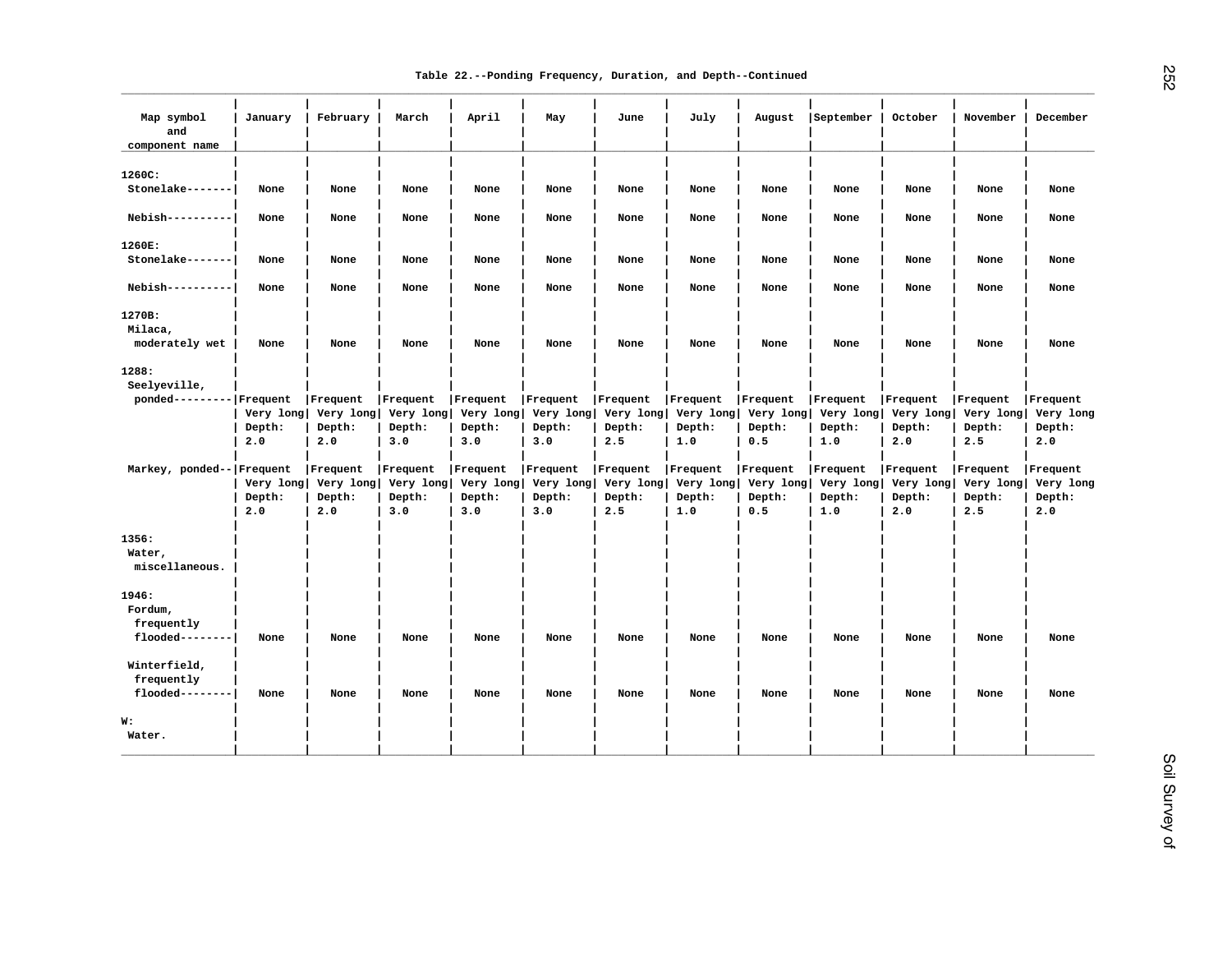### **Table 23.--Soil Features**

**(See text for definitions of terms used in this table. Absence of an entry indicates that the feature is not a concern or that data were not estimated.)**

| Map symbol and          | Pct. of  | Restrictive layer |       | Subsidence      |       | Potential       |          | Risk of corrosion |
|-------------------------|----------|-------------------|-------|-----------------|-------|-----------------|----------|-------------------|
| component name          | map unit |                   | Depth |                 |       | for             | Uncoated |                   |
|                         |          | Kind              |       | to top  Initial | Total | frost action    | steel    | Concrete          |
|                         |          |                   | In    | In              | In    |                 |          |                   |
|                         |          |                   |       |                 |       |                 |          |                   |
| 7A:                     |          |                   |       |                 |       |                 |          |                   |
| Hubbard---------------- | 95       | ---               | > 80  | 0               | ---   | Low             | Low      | Low               |
|                         |          |                   |       |                 |       |                 |          |                   |
| 7B:                     |          |                   |       |                 |       |                 |          |                   |
| Hubbard---------------- | 95       | ---               | >80   | 0               | ---   | Low             | Low      | Low               |
|                         |          |                   |       |                 |       |                 |          |                   |
| 7C:                     |          |                   |       |                 |       |                 |          |                   |
| Hubbard---------------- | 95       | ---               | >80   | 0               | ---   | Low             | Low      | Low               |
|                         |          |                   |       |                 |       |                 |          |                   |
| 32B:                    |          |                   |       |                 |       |                 |          |                   |
| Nebish----------------- | 85       | ---               | >80   | 0               |       | Moderate        | Moderate | Low               |
|                         |          |                   |       |                 |       |                 |          |                   |
| 32C:                    |          |                   |       |                 |       |                 |          |                   |
| Nebish----------------- | 85       | ---               | >80   | 0               |       | Moderate        | Moderate | Low               |
| 32D:                    |          |                   |       |                 |       |                 |          |                   |
| Nebish----------------- | 85       | ---               | >80   | 0               | ---   | <i>Noderate</i> | Moderate | Low               |
|                         |          |                   |       |                 |       |                 |          |                   |
| 32E:                    |          |                   |       |                 |       |                 |          |                   |
| Nebish----------------- | 85       | ---               | >80   | 0               | ---   | <i>Noderate</i> | Moderate | Low               |
|                         |          |                   |       |                 |       |                 |          |                   |
| 38B:                    |          |                   |       |                 |       |                 |          |                   |
| Waukon----------------- | 90       | ---               | >80   | 0               | ---   | Moderate        | Low      | Low               |
|                         |          |                   |       |                 |       |                 |          |                   |
| 75:                     |          |                   |       |                 |       |                 |          |                   |
| Bluffton, depressional  | 90       | ---               | >80   | 0               | ---   | High            | High     | Moderate          |
|                         |          |                   |       |                 |       |                 |          |                   |
| 125:                    |          |                   |       |                 |       |                 |          |                   |
| Beltrami--------------- | 90       | ---               | >80   | 0               | ---   | High            | Moderate | Low               |
|                         |          |                   |       |                 |       |                 |          |                   |
| 152C:                   |          |                   |       |                 |       |                 |          |                   |
| Milaca----------------- | 95       | ---               | >80   | 0               |       | Moderate        | Low      | Moderate          |
|                         |          |                   |       |                 |       |                 |          |                   |
| 152E:                   |          |                   |       |                 |       |                 |          |                   |
| Milaca----------------- | 95       | ---               | >80   | 0               | ---   | Moderate        | Low      | Moderate          |
|                         |          |                   |       |                 |       |                 |          |                   |
| 158A:                   |          |                   |       |                 |       |                 |          |                   |
| Zimmerman-------------- | 95       | ---               | >80   | 0               |       | Low             | Low      | High              |
|                         |          |                   |       |                 |       |                 |          |                   |
| 158B:                   |          | ---               |       |                 | ---   |                 |          |                   |
| Zimmerman-------------- | 95       |                   | >80   | 0               |       | Low             | Low      | High              |
| 158C:                   |          |                   |       |                 |       |                 |          |                   |
| Zimmerman-------------- | 95       | ---               | >80   | 0               |       | Low             | Low      | High              |
|                         |          |                   |       |                 |       |                 |          |                   |
| 158E:                   |          |                   |       |                 |       |                 |          |                   |
| Zimmerman-------------- | 95       | ---               | >80   | 0               | ---   | Low             | Low      | High              |
|                         |          |                   |       |                 |       |                 |          |                   |
| 161:                    |          |                   |       |                 |       |                 |          |                   |
| Isanti, depressional--- | 95       | ---               | > 80  | 0               | ---   | Moderate        | High     | Moderate          |
|                         |          |                   |       |                 |       |                 |          |                   |
| 162:                    |          |                   |       |                 |       |                 |          |                   |
| Lino------------------- | 95       | ---               | > 80  | 0               | ---   | Moderate        | Low      | High              |
|                         |          |                   |       |                 |       |                 |          |                   |
| 164A:                   |          |                   |       |                 |       |                 |          |                   |
| Mora------------------- | 95       | ---               | >80   | 0               | ---   | High            | Moderate | Moderate          |
|                         |          |                   |       |                 |       |                 |          |                   |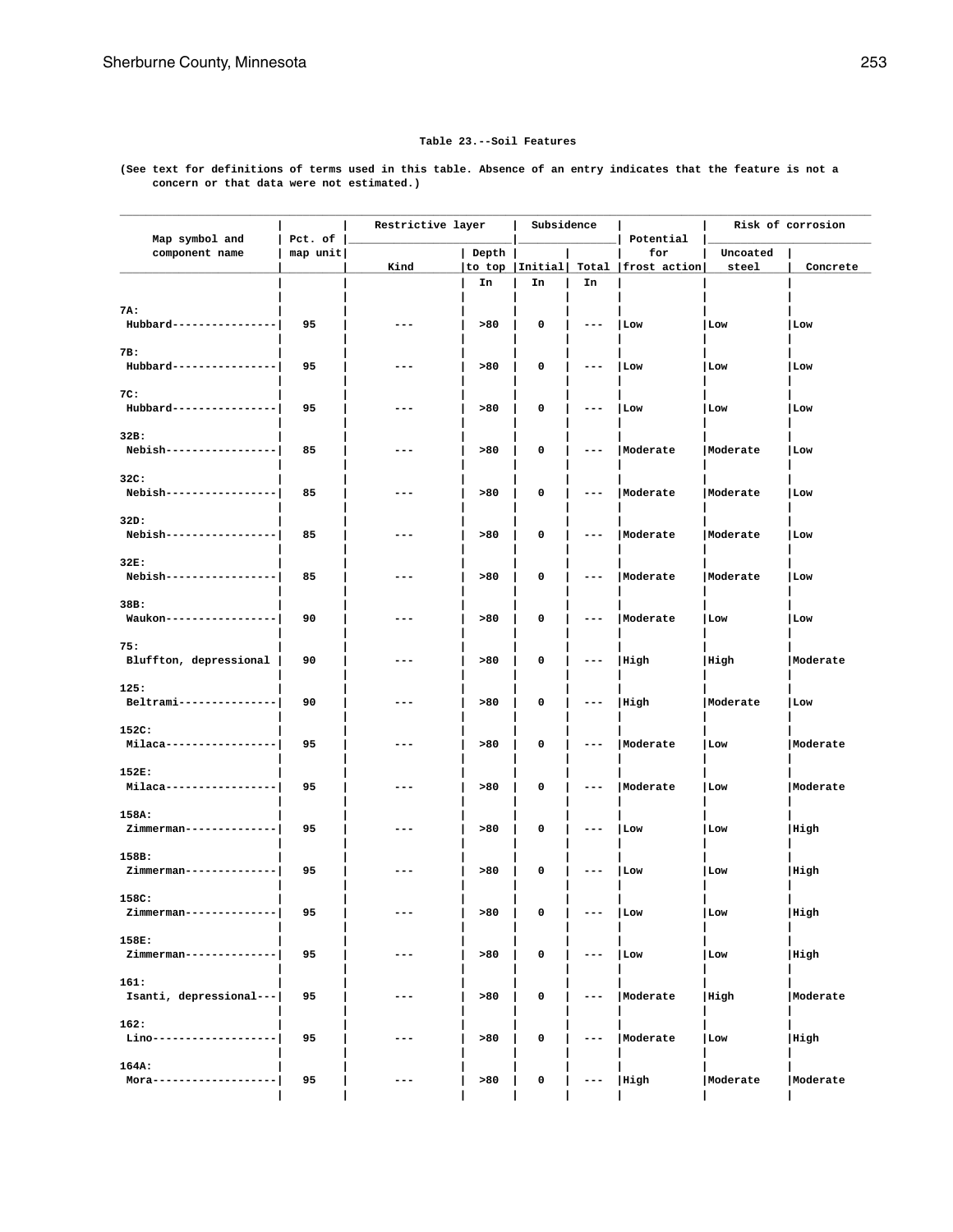| Map symbol and                   | Pct. of  | Restrictive layer |                 | Subsidence |              | Potential           | Risk of corrosion |                 |
|----------------------------------|----------|-------------------|-----------------|------------|--------------|---------------------|-------------------|-----------------|
| component name                   | map unit | Kind              | Depth<br>to top | Initial    | Total        | for<br>frost action | Uncoated<br>steel | Concrete        |
|                                  |          |                   | In              | In         | In           |                     |                   |                 |
| 165:<br>Parent-----------------  | 90       |                   | >80             | 0          | ---          | High                | High              | Moderate        |
| 166:<br>Ronneby----------------  | 90       | ---               | >80             | 0          | ---          | High                | Moderate          | Moderate        |
| 169B:<br>Braham----------------- | 90       | ---               | >80             | 0          | ---          | Low                 | Low               | <i>Moderate</i> |
| 169C:<br>Braham----------------- | 90       | ---               | >80             | 0          |              | Low                 | Low               | Moderate        |
| 169D:<br>Braham----------------- | 90       |                   | >80             | 0          |              | Low                 | Low               | Moderate        |
| 204B:<br>Cushing---------------- | 90       | ---               | >80             | 0          | ---          | Moderate            | Moderate          | Moderate        |
| 204C:<br>Cushing---------------- | 95       | ---               | >80             | 0          | $--$         | Moderate            | Moderate          | Moderate        |
| 258B:<br>Sandberg--------------- | 95       | ---               | >80             | 0          | ---          | Low                 | Moderate          | Low             |
| 258C:<br>Sandberg--------------- | 95       | ---               | >80             | 0          |              | Low                 | Moderate          | Low             |
| 258E:<br>Sandberg--------------- | 95       | ---               | >80             | 0          |              | Low                 | Moderate          | Low             |
| 260:<br>Duelm------------------  | 95       | ---               | >80             | 0          |              | Moderate            | Low               | Moderate        |
| 261:<br>Isan, depressional-----  | 95       |                   | >80             | 0          |              | Moderate            | High              | Moderate        |
| 325:<br>Prebish, depressional--  | 95       | ---               | >80             | 0          | $--$         | High                | High              | Low             |
| 341:<br>Arvilla----------------  | 95       | ---               | >80             | 0          | ---          | Low                 | Moderate          | Low             |
| 346:<br>Talmoon----------------  | 90       | ---               | >80             | 0          | ---          | High                | High              | Moderate        |
| 373:<br>Renshaw----------------  | 95       |                   | >80             | 0          |              | Low                 | Moderate          | Low             |
| 454B:<br>Mahtomedi-------------- | 95       | ---               | > 80            | 0          | ---          | Low                 | Low               | High            |
| 454C:<br>Mahtomedi-------------- | 95       | ---               | >80             | 0          |              | Low                 | Low               | High            |
| 540:<br>Seelyeville------------  | 95       | ---               | > 80            | 0          | 50-55   High |                     | High              | Moderate        |
| 543:<br>Markey-----------------  | 90       | ---               | >80             | 0          | 25-30 High   |                     | High              | Low             |
| 544:<br>Cathro-----------------  | 95       | $---$             | > 80            | $- -$      | 19-22   High |                     | High              | Low             |

 **| | | | | | | |**

|  |  | Table 23.--Soil Features--Continued |
|--|--|-------------------------------------|
|--|--|-------------------------------------|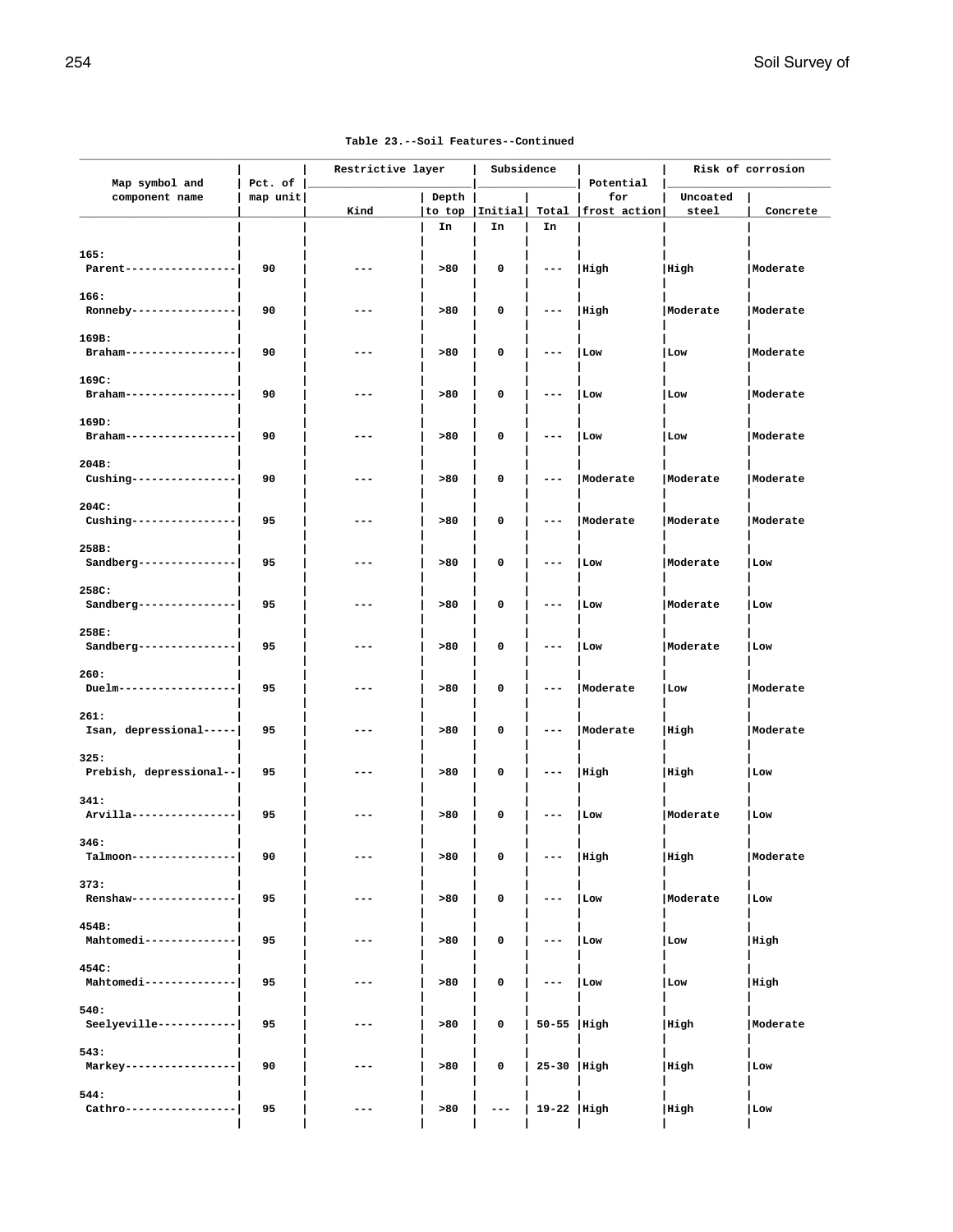| Map symbol and                                            | Pct. of  | Restrictive layer |         | Subsidence       |               | Potential           | Risk of corrosion |                 |
|-----------------------------------------------------------|----------|-------------------|---------|------------------|---------------|---------------------|-------------------|-----------------|
| component name                                            | map unit | Kind              | Depth   | to top   Initial | Total         | for<br>frost action | Uncoated<br>steel | Concrete        |
|                                                           |          |                   | In      | In               | In            |                     |                   |                 |
| 565:<br>Eckvoll----------------                           | 90       | ---               | > 80    | 0                | ---           | High                | Moderate          | Low             |
| 567:<br>$Verndale$ --------------                         | 95       | ---               | >80     | 0                | ---           | Low                 | Low               | Low             |
| 623A:<br>Pierz-------------------                         | 95       | ---               | >80     | 0                |               | Low                 | Low               | Moderate        |
| 623B:<br>Pierz-------------------                         | 95       | ---               | > 80    | 0                |               | Low                 | Low               | Moderate        |
| 708:<br>Rushlake---------------                           | 85       | ---               | > 80    | 0                |               | Moderate            | Moderate          | Low             |
| 730A:<br>Sanburn----------------                          | 90       | ---               | > 80    | 0                | ---           | Low                 | Low               | Moderate        |
| 730B:<br>Sanburn----------------                          | 90       | ---               | >80     | 0                |               | Low                 | Low               | <i>Noderate</i> |
| 732B:<br>Bushville--------------                          | 95       | ---               | >80     | 0                |               | Low                 | Moderate          | Moderate        |
| 768:<br>Mosford----------------                           | 95       | ---               | > 80    | 0                |               | Low                 | Low               | Moderate        |
| 771:<br>Elkriver, rarely<br>$f$ looded---------------     | 95       | ---               | >80     | 0                | ---           | Moderate            | Moderate          | Moderate        |
| 799:<br>Seelyeville, frequently<br>flooded--------------- | 45       | ---               | > 80    | $---$            | $50-55$  High |                     | High              | Moderate        |
| Bowstring, frequently<br>flooded---------------           | 45       | ---               | >80     | $---$            | $20-30$  High |                     | High              | Low             |
| 1013:<br>Pits-------------------                          | 90       | Bedrock (lithic)  | $0 - 4$ | ---              |               |                     |                   |                 |
| 1015:<br>Udipsamments.                                    |          |                   |         |                  |               |                     |                   |                 |
| 1016:<br>Udorthents.                                      |          |                   |         |                  |               |                     |                   |                 |
| 1028:<br>Udorthents.                                      |          |                   |         |                  |               |                     |                   |                 |
| Pits, gravel.                                             |          |                   |         |                  |               |                     |                   |                 |
| 1109:<br>Isanti-----------------                          | 90       |                   | >80     | 0                |               | Moderate            | High              | Moderate        |
| 1110:<br>Isan-------------------                          | 90       | ---               | >80     | 0                | ---           | <i>Noderate</i>     | High              | Moderate        |
| 1223:<br>Sandberg---------------                          | 60       | ---               | >80     | 0                |               | Low                 | Moderate          | Low             |
| Arvilla----------------                                   | 30       | ---               | >80     | 0                | ---           | Low                 | Moderate          | Low             |
|                                                           |          |                   |         |                  |               |                     |                   |                 |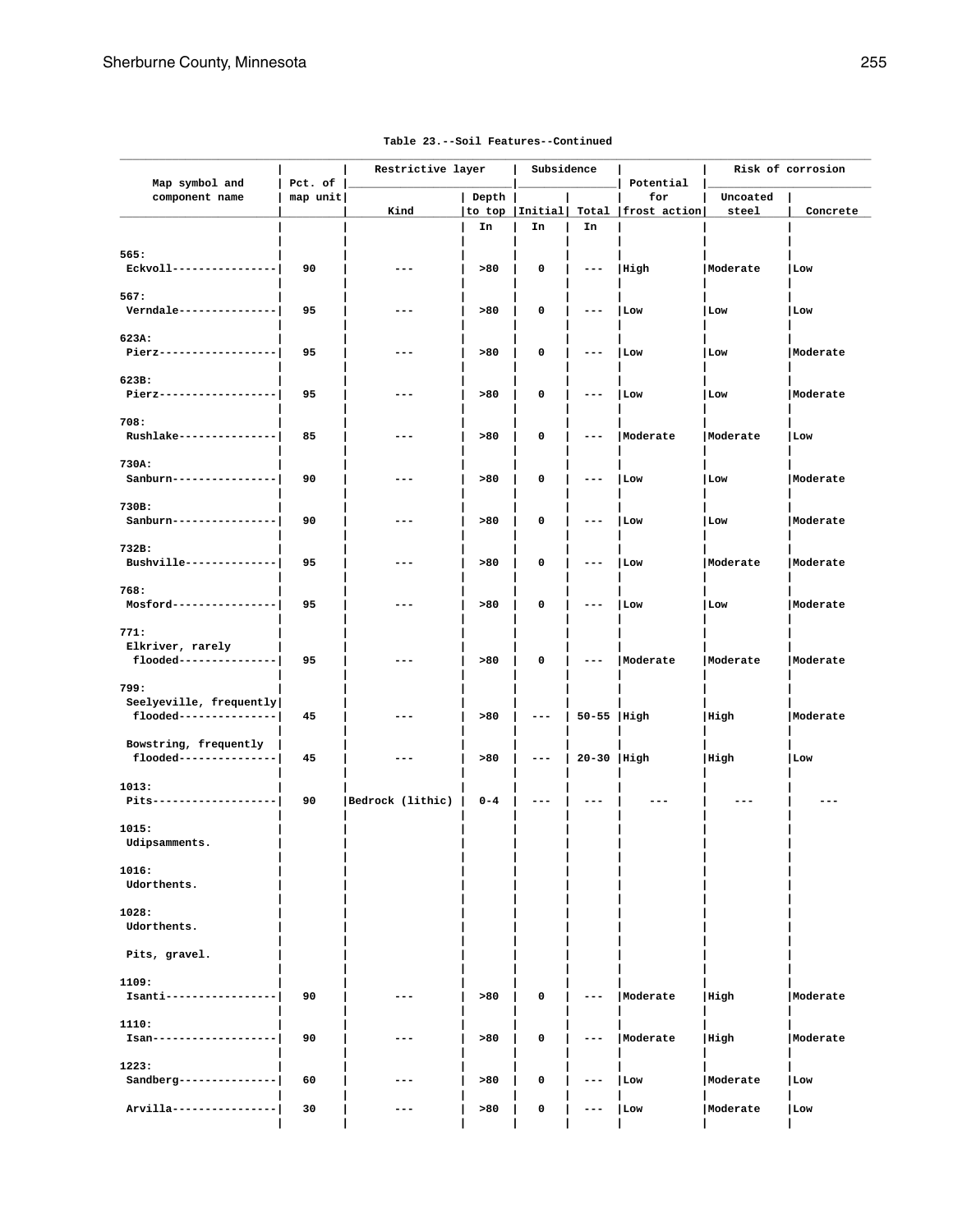| Map symbol and           | Pct. of  | Restrictive layer |       | Subsidence      |       | Potential       |          | Risk of corrosion |
|--------------------------|----------|-------------------|-------|-----------------|-------|-----------------|----------|-------------------|
| component name           | map unit |                   | Depth |                 |       | for             | Uncoated |                   |
|                          |          | Kind              |       | to top  Initial | Total | frost action    | steel    | Concrete          |
|                          |          |                   | In    | In              | In    |                 |          |                   |
|                          |          |                   |       |                 |       |                 |          |                   |
| 1224:                    |          |                   |       |                 |       |                 |          |                   |
| Hubbard----------------  | 60       | ---               | >80   | 0               | ---   | Low             | Low      | Low               |
|                          |          |                   |       |                 |       |                 |          |                   |
| Verndale --------------- | 35       | ---               | >80   | 0               |       | Low             | Low      | Low               |
|                          |          |                   |       |                 |       |                 |          |                   |
| 1231:                    |          |                   |       |                 |       |                 |          |                   |
| Hubbard----------------  | 60       | ---               | >80   | 0               |       | Low             | Low      | Low               |
|                          |          |                   |       |                 |       |                 |          |                   |
| Mosford----------------  | 35       | ---               | >80   | 0               | ---   | Low             | Low      | Moderate          |
|                          |          |                   |       |                 |       |                 |          |                   |
| 1253B:                   |          |                   |       |                 |       |                 |          |                   |
| Stonelake--------------  | 60       | ---               | >80   | 0               | ---   | Low             | Low      | Moderate          |
|                          |          |                   |       |                 |       |                 |          |                   |
| Sanburn----------------  | 30       | ---               | >80   | 0               |       | Low             | Low      | Moderate          |
|                          |          |                   |       |                 |       |                 |          |                   |
| 1253C:                   |          |                   |       |                 |       |                 |          | Moderate          |
| Stonelake--------------  | 65       | ---               | >80   | 0               | ---   | Low             | Low      |                   |
| Sanburn----------------  | 25       | ---               | >80   | 0               | ---   | Low             | Low      | Moderate          |
|                          |          |                   |       |                 |       |                 |          |                   |
| 1253E:                   |          |                   |       |                 |       |                 |          |                   |
| Stonelake--------------  | 65       | ---               | >80   | 0               |       | Low             | Low      | Moderate          |
|                          |          |                   |       |                 |       |                 |          |                   |
| Sanburn----------------  | 25       | ---               | >80   | 0               |       | Low             | Low      | <i>Noderate</i>   |
|                          |          |                   |       |                 |       |                 |          |                   |
| 1254:                    |          |                   |       |                 |       |                 |          |                   |
| Ricelake---------------  | 90       | ---               | >80   | 0               |       | High            | High     | Low               |
|                          |          |                   |       |                 |       |                 |          |                   |
| 1255:                    |          |                   |       |                 |       |                 |          |                   |
| Elkriver, occasionally   |          |                   |       |                 |       |                 |          |                   |
| flooded---------------   | 90       | ---               | >80   | 0               | ---   | Moderate        | Moderate | Moderate          |
|                          |          |                   |       |                 |       |                 |          |                   |
| 1256:                    |          |                   |       |                 |       |                 |          |                   |
| Cantlin----------------  | 90       | ---               | >80   | 0               |       | Low             | Low      | Moderate          |
|                          |          |                   |       |                 |       |                 |          |                   |
| 1257:                    |          |                   |       |                 |       |                 |          |                   |
| Elkriver, rarely         |          |                   |       |                 |       |                 |          |                   |
| flooded---------------   | 55       | ---               | >80   | 0               | ---   | Moderate        | Moderate | Moderate          |
|                          |          |                   |       |                 |       |                 |          | <i>Noderate</i>   |
| Mosford, rarely flooded  | 35       | ---               | >80   | 0               |       | Low             | Low      |                   |
| 1258B:                   |          |                   |       |                 |       |                 |          |                   |
| Zimmerman, thick solum   | 95       |                   | >80   | 0               |       | Low             | Low      | High              |
|                          |          |                   |       |                 |       |                 |          |                   |
| 1258C:                   |          |                   |       |                 |       |                 |          |                   |
| Zimmerman, thick solum   | 95       |                   | >80   | 0               |       | Low             | Low      | High              |
|                          |          |                   |       |                 |       |                 |          |                   |
| 1258E:                   |          |                   |       |                 |       |                 |          |                   |
| Zimmerman, thick solum   | 95       | ---               | >80   | 0               |       | Low             | Low      | High              |
|                          |          |                   |       |                 |       |                 |          |                   |
| 1260B:                   |          |                   |       |                 |       |                 |          |                   |
| Stonelake--------------  | 55       | ---               | >80   | 0               |       | Low             | Low      | Moderate          |
|                          |          |                   |       |                 |       |                 |          |                   |
| Nebish-----------------  | 30       | ---               | >80   | 0               |       | <i>Noderate</i> | Moderate | Low               |
|                          |          |                   |       |                 |       |                 |          |                   |
| 1260C:                   |          |                   |       |                 |       |                 |          |                   |
| Stonelake--------------  | 55       |                   | >80   | 0               |       | Low             | Low      | Moderate          |
|                          |          |                   |       |                 |       |                 |          |                   |
| Nebish-----------------  | 30       | ---               | >80   | 0               | ---   | Moderate        | Moderate | Low               |
|                          |          |                   |       |                 |       |                 |          |                   |

### **Table 23.--Soil Features--Continued**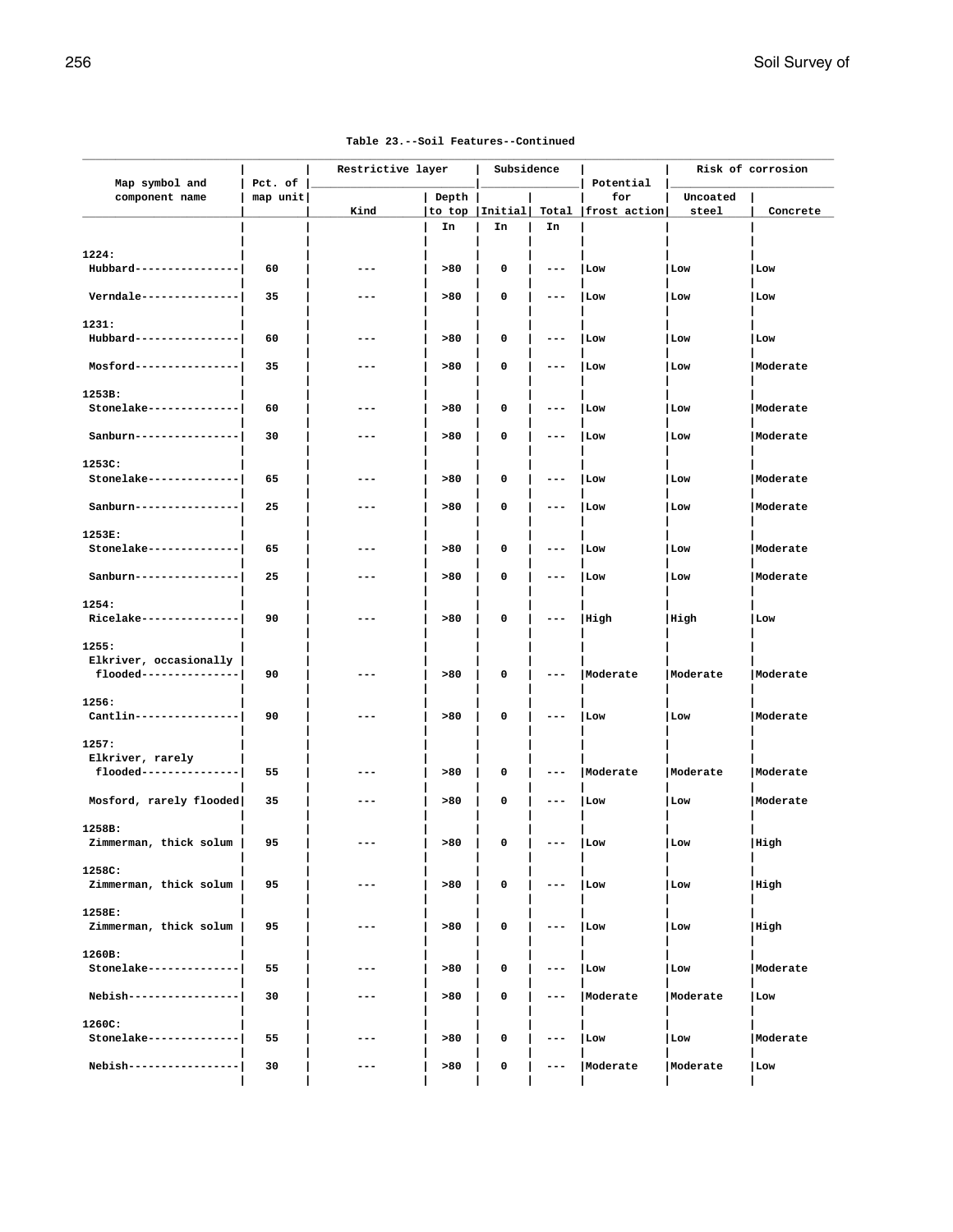|                         |          |                   |       | Subsidence       |                |              |          | Risk of corrosion |
|-------------------------|----------|-------------------|-------|------------------|----------------|--------------|----------|-------------------|
| Map symbol and          | Pct. of  | Restrictive layer |       |                  |                | Potential    |          |                   |
| component name          | map unit |                   | Depth |                  |                | for          | Uncoated |                   |
|                         |          | Kind              |       | to top   Initial | Total          | frost action | steel    | Concrete          |
|                         |          |                   |       |                  |                |              |          |                   |
|                         |          |                   | In    | In               | In             |              |          |                   |
| 1260E:                  |          |                   |       |                  |                |              |          |                   |
| Stonelake-------------- | 60       |                   | >80   | 0                | ---            | Low          | Low      | Moderate          |
| Nebish----------------  | 25       |                   | >80   | 0                |                | Moderate     | Moderate | Low               |
| 1270B:                  |          |                   |       |                  |                |              |          |                   |
| Milaca, moderately wet  | 90       |                   | >80   | $\mathbf 0$      |                | Moderate     | Low      | Moderate          |
| 1288:                   |          |                   |       |                  |                |              |          |                   |
| Seelyeville, ponded---- | 60       |                   | >80   | $\mathbf 0$      | $66-78$  High  |              | High     | Moderate          |
| Markey, ponded--------- | 30       |                   | >80   | $8 - 22$         | $16-44$   High |              | High     | Moderate          |
| 1356:                   |          |                   |       |                  |                |              |          |                   |
| Water, miscellaneous.   |          |                   |       |                  |                |              |          |                   |
| 1946:                   |          |                   |       |                  |                |              |          |                   |
| Fordum, frequently      |          |                   |       |                  |                |              |          |                   |
| flooded---------------  | 65       |                   | >80   | 0                |                | High         | High     | Low               |
| Winterfield,            |          |                   |       |                  |                |              |          |                   |
| frequently flooded----  | 20       |                   | >80   | 0                |                | Moderate     | Moderate | Moderate          |
| W:                      |          |                   |       |                  |                |              |          |                   |
| Water.                  |          |                   |       |                  |                |              |          |                   |
|                         |          |                   |       |                  |                |              |          |                   |

### **Table 23.--Soil Features--Continued**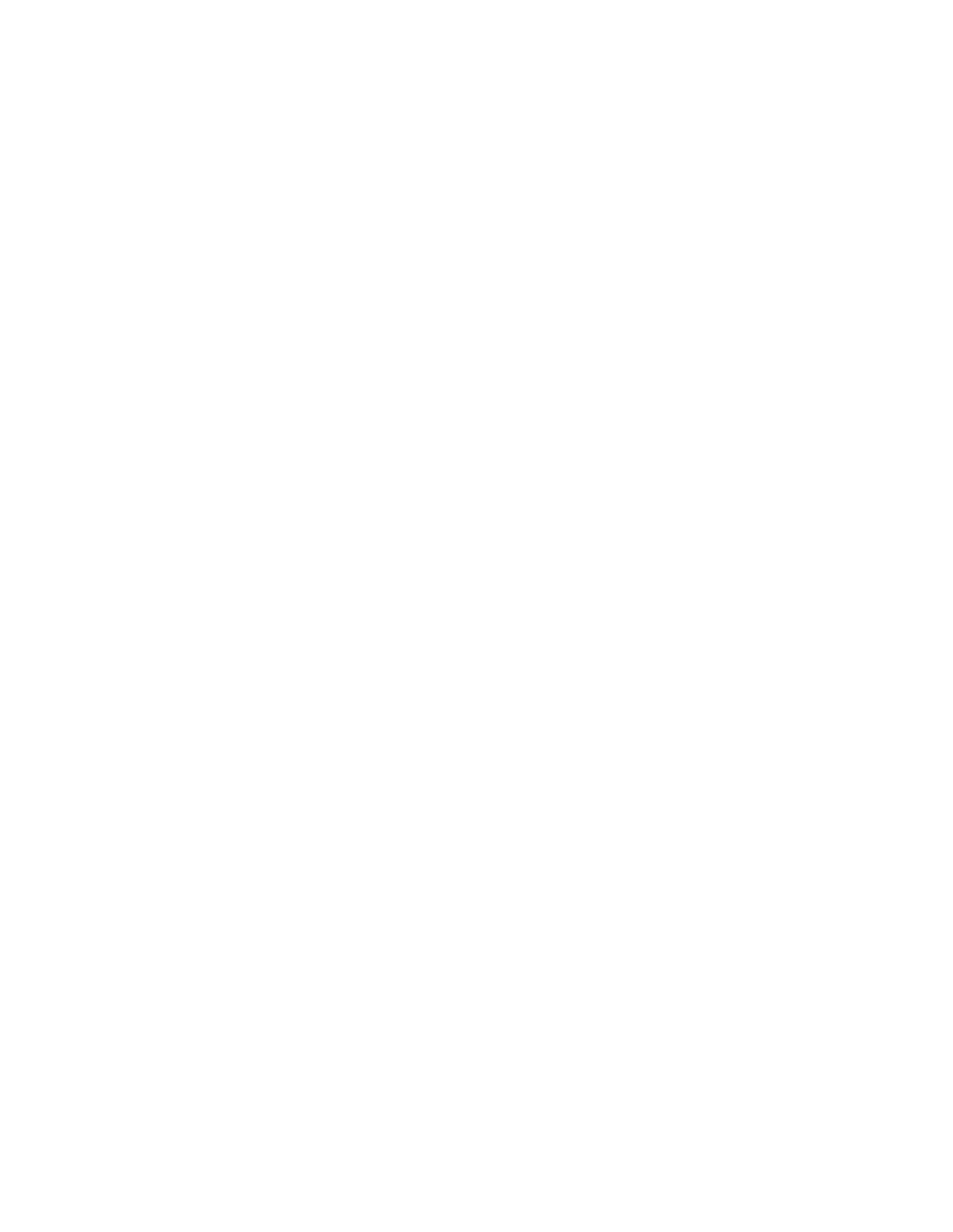## *References*

American Association of State Highway and Transportation Officials (AASHTO). 2000. Standard specifications for transportation materials and methods of sampling and testing. 20th edition, 2 volumes.

American Society for Testing and Materials (ASTM). 2001. Standard classification of soils for engineering purposes. ASTM Standard D 2487–00.

Cooper, W.S. 1935. The history of the upper Mississippi River in Late Wisconsin and postglacial time. Minnesota Geological Bulletin 26.

Keen, K.H., and Linda C.K. Shane. 1990. A continuous record of Holocene eolian activity and vegetation change at Lake Ann, east-central Minnesota. Geological Society of America Bulletin 102: 1646–1657.

Leverett, F., and F.W. Sardeson. 1932. Quaternary geology of Minnesota and parts of adjacent states. U.S. Geological Survey Professional Paper 161, pages 78–90.

Soil Survey Division Staff. 1993. Soil survey manual. Soil Conservation Service. U.S. Department of Agriculture Handbook 18.

Soil Survey Staff. 1998. Keys to soil taxonomy. 8th edition. U.S. Department of Agriculture, Natural Resources Conservation Service.

Soil Survey Staff. 1999. Soil taxonomy: A basic system of soil classification for making and interpreting soil surveys. 2nd edition. Natural Resources Conservation Service. U.S. Department of Agriculture Handbook 436.

United States Department of Agriculture. 1961. Land capability classification. U.S. Department of Agriculture Handbook 210.

United States Department of Agriculture. 1981. Major land resource regions and major land resource areas of the United States. U.S. Department of Agriculture Handbook 296.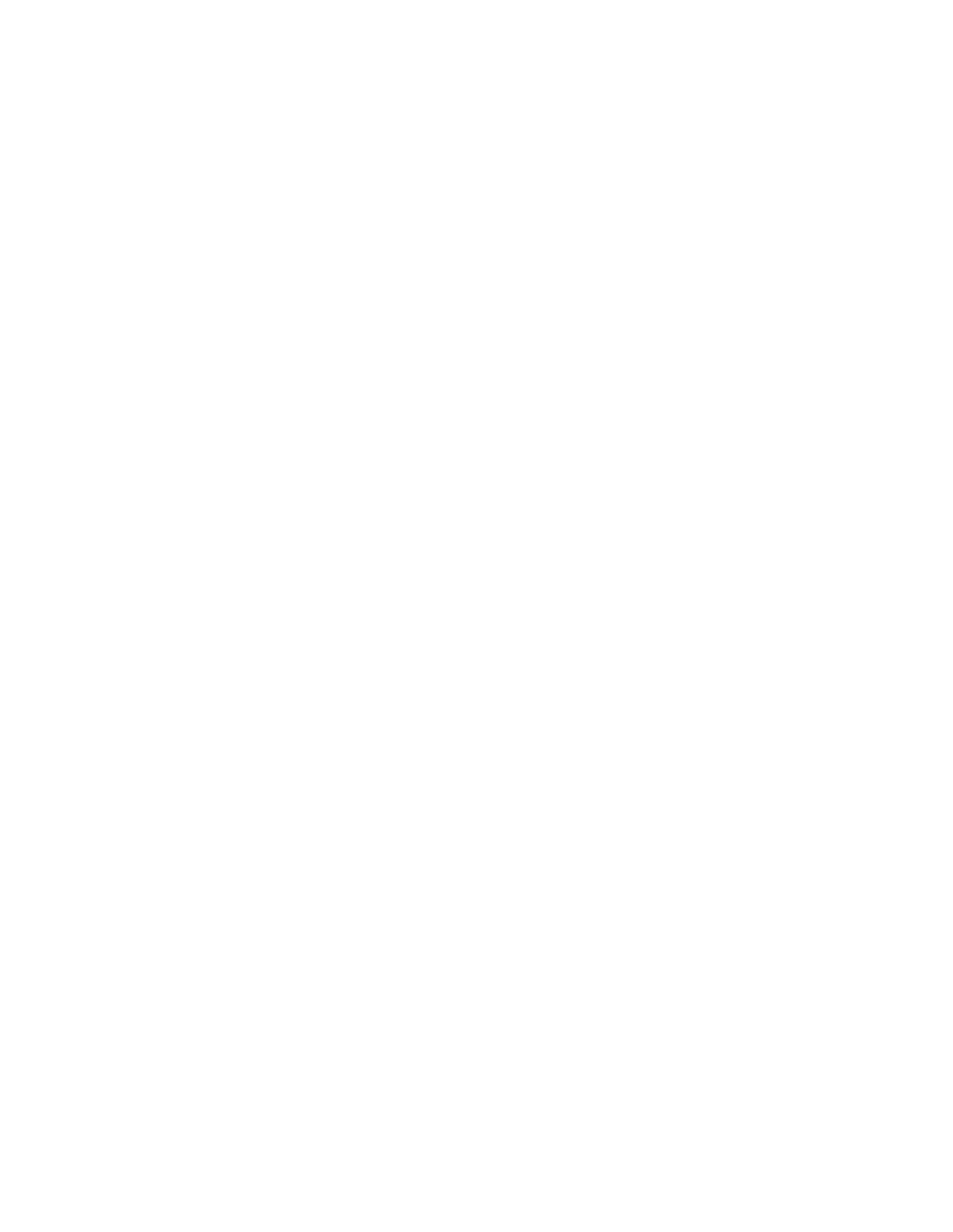# *Glossary*

- *Ablation till.* Loose, permeable till deposited during the final downwasting of glacial ice. Lenses of crudely sorted sand and gravel are common.
- *Aeration, soil.* The exchange of air in soil with air from the atmosphere. The air in a well aerated soil is similar to that in the atmosphere; the air in a poorly aerated soil is considerably higher in carbon dioxide and lower in oxygen.
- *Aggregate, soil.* Many fine particles held in a single mass or cluster. Natural soil aggregates, such as granules, blocks, or prisms, are called peds. Clods are aggregates produced by tillage or logging.
- *Alluvium.* Material, such as sand, silt, or clay, deposited on land by streams.
- *Alpha,alpha-dipyridyl.* A dye that when dissolved in 1N ammonium acetate is used to detect the presence of reduced iron (Fe II) in the soil. A positive reaction indicates a type of redoximorphic feature.
- *Animal unit month (AUM).* The amount of forage required by one mature cow of approximately 1,000 pounds weight, with or without a calf, for 1 month.
- *Aquic conditions.* Current soil wetness characterized by saturation, reduction, and redoximorphic features.
- *Argillic horizon.* A subsoil horizon characterized by an accumulation of illuvial clay.
- *Aspect.* The direction in which a slope faces.
- *Available water capacity (available moisture capacity).* The capacity of soils to hold water available for use by most plants. It is commonly defined as the difference between the amount of soil water at field moisture capacity and the amount at wilting point. It is commonly expressed as inches of water per inch of soil. The capacity, in inches, in a 60-inch profile or to a limiting layer is expressed as:

*Backslope.* The position that forms the steepest and

generally linear, middle portion of a hillslope. In profile, backslopes are commonly bounded by a convex shoulder above and a concave footslope below.

- *Basal till.* Compact glacial till deposited beneath the ice.
- *Base saturation.* The degree to which material having cation-exchange properties is saturated with exchangeable bases (sum of Ca, Mg, Na, and K), expressed as a percentage of the total cationexchange capacity.
- *Base slope.* A geomorphic component of hills consisting of the concave to linear (perpendicular to the contour) slope that, regardless of the lateral shape, forms an apron or wedge at the bottom of a hillside dominated by colluvium and slope-wash sediments (for example, slope alluvium).
- *Beach deposits.* Material, such as sand and gravel, that is generally laid down parallel to an active or relict shoreline of a postglacial or glacial lake.
- *Bedding planes.* Fine strata, less than 5 millimeters thick, in unconsolidated alluvial, eolian, lacustrine, or marine sediment.
- *Bedrock.* The solid rock that underlies the soil and other unconsolidated material or that is exposed at the surface.
- *Bedrock-controlled topography.* A landscape where the configuration and relief of the landforms are determined or strongly influenced by the underlying bedrock.
- *Bench terrace.* A raised, level or nearly level strip of earth constructed on or nearly on a contour, supported by a barrier of rocks or similar material, and designed to make the soil suitable for tillage and to prevent accelerated erosion.
- *Bisequum.* Two sequences of soil horizons, each of which consists of an illuvial horizon and the overlying eluvial horizons.
- *Blowout.* A shallow depression from which all or most of the soil material has been removed by the wind. A blowout has a flat or irregular floor formed by a resistant layer or by an accumulation of pebbles or cobbles. In some blowouts the water table is exposed.

*Bog.* Waterlogged, spongy ground, consisting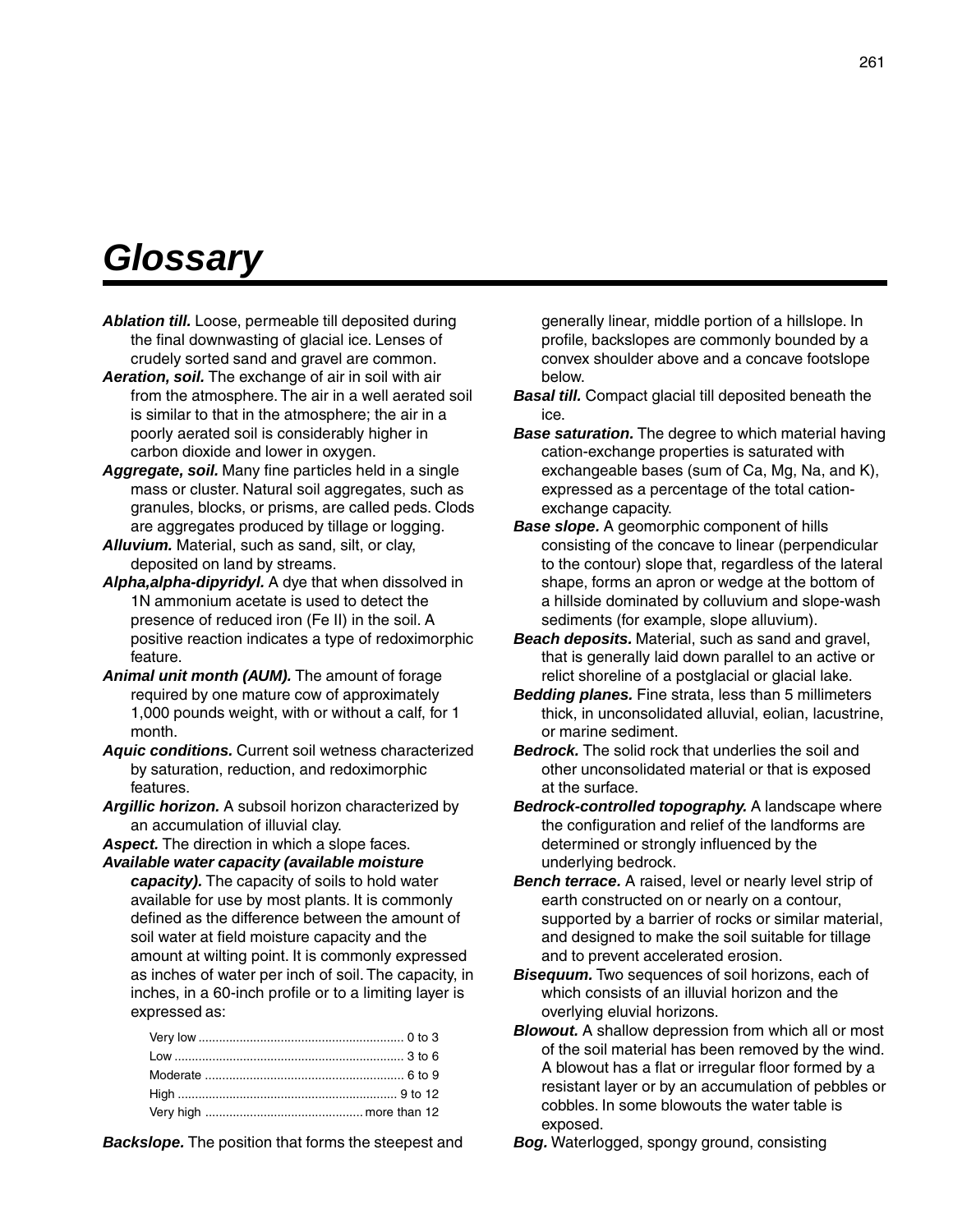primarily of mosses, containing acidic, decaying vegetation (such as sphagnum, sedges, and heaths) that develops into peat.

- *Boulders.* Rock fragments larger than 2 feet (60 centimeters) in diameter.
- *Brush management.* Use of mechanical, chemical, or biological methods to make conditions favorable for reseeding or to reduce or eliminate competition from woody vegetation and thus allow understory grasses and forbs to recover. Brush management increases forage production and thus reduces the hazard of erosion. It can improve the habitat for some species of wildlife.
- *Calcareous soil.* A soil containing enough calcium carbonate (commonly combined with magnesium carbonate) to effervesce visibly when treated with cold, dilute hydrochloric acid.
- *Canopy.* The leafy crown of trees or shrubs. (See Crown.)
- *Capillary water.* Water held as a film around soil particles and in tiny spaces between particles. Surface tension is the adhesive force that holds capillary water in the soil.
- *Catena.* A sequence, or "chain," of soils on a landscape that formed in similar kinds of parent material but have different characteristics as a result of differences in relief and drainage.
- **Cation.** An ion carrying a positive charge of electricity. The common soil cations are calcium, potassium, magnesium, sodium, and hydrogen.
- *Cation-exchange capacity.* The total amount of exchangeable cations that can be held by the soil, expressed in terms of milliequivalents per 100 grams of soil at neutrality (pH 7.0) or at some other stated pH value. The term, as applied to soils, is synonymous with base-exchange capacity but is more precise in meaning.
- *Catsteps.* Very small, irregular terraces on steep hillsides, especially in pasture, formed by the trampling of cattle or the slippage of saturated soil.
- *Channery soil material.* Soil material that has, by volume, 15 to 35 percent thin, flat fragments of sandstone, shale, slate, limestone, or schist as much as 6 inches (15 centimeters) along the longest axis. A single piece is called a channer.
- *Chemical treatment.* Control of unwanted vegetation through the use of chemicals.
- *Chiseling.* Tillage with an implement having one or more soil-penetrating points that shatter or loosen hard, compacted layers to a depth below normal plow depth.
- *Clay.* As a soil separate, the mineral soil particles less than 0.002 millimeter in diameter. As a soil textural

class, soil material that is 40 percent or more clay, less than 45 percent sand, and less than 40 percent silt.

- *Clay depletions.* Low-chroma zones having a low content of iron, manganese, and clay because of the chemical reduction of iron and manganese and the removal of iron, manganese, and clay. A type of redoximorphic depletion.
- *Clay film.* A thin coating of oriented clay on the surface of a soil aggregate or lining pores or root channels. Synonyms: clay coating, clay skin.
- *Climax plant community.* The stabilized plant community on a particular site. The plant cover reproduces itself and does not change so long as the environment remains the same.

*Coarse textured soil.* Sand or loamy sand.

- *Cobble (or cobblestone).* A rounded or partly rounded fragment of rock 3 to 10 inches (7.6 to 25 centimeters) in diameter.
- *Cobbly soil material.* Material that has 15 to 35 percent, by volume, rounded or partially rounded rock fragments 3 to 10 inches (7.6 to 25 centimeters) in diameter. Very cobbly soil material has 35 to 60 percent of these rock fragments, and extremely cobbly soil material has more than 60 percent.
- *COLE (coefficient of linear extensibility).* See Linear extensibility.
- *Colluvium.* Soil material or rock fragments, or both, moved by creep, slide, or local wash and deposited at the base of steep slopes.
- *Complex slope.* Irregular or variable slope. Planning or establishing terraces, diversions, and other water-control structures on a complex slope is difficult.
- *Complex, soil.* A map unit of two or more kinds of soil or miscellaneous areas in such an intricate pattern or so small in area that it is not practical to map them separately at the selected scale of mapping. The pattern and proportion of the soils or miscellaneous areas are somewhat similar in all areas.
- *Concretions.* Cemented bodies with crude internal symmetry organized around a point, a line, or a plane. They typically take the form of concentric layers visible to the naked eye. Calcium carbonate, iron oxide, and manganese oxide are common compounds making up concretions. If formed in place, concretions of iron oxide or manganese oxide are generally considered a type of redoximorphic concentration.
- *Conservation cropping system.* Growing crops in combination with needed cultural and management practices. In a good conservation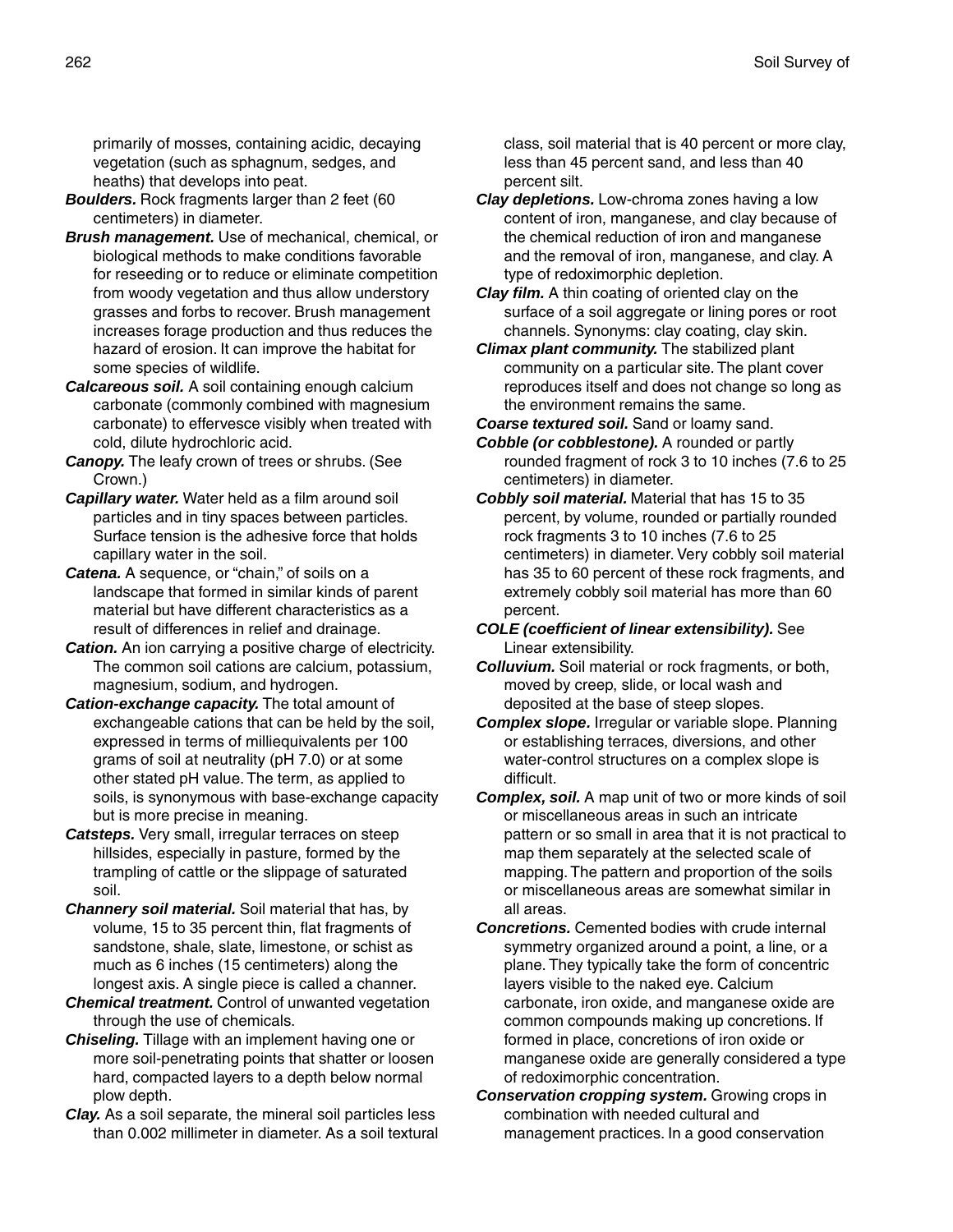cropping system, the soil-improving crops and practices more than offset the effects of the soildepleting crops and practices. Cropping systems are needed on all tilled soils. Soil-improving practices in a conservation cropping system include the use of rotations that contain grasses and legumes and the return of crop residue to the soil. Other practices include the use of green manure crops of grasses and legumes, proper tillage, adequate fertilization, and weed and pest control.

- *Conservation tillage.* A tillage system that does not invert the soil and that leaves a protective amount of crop residue on the surface throughout the year.
- **Consistence, soil.** Refers to the degree of cohesion and adhesion of soil material and its resistance to deformation when ruptured. Consistence includes resistance of soil material to rupture and to penetration; plasticity, toughness, and stickiness of puddled soil material; and the manner in which the soil material behaves when subject to compression. Terms describing consistence are defined in the "Soil Survey Manual."
- *Contour stripcropping.* Growing crops in strips that follow the contour. Strips of grass or close-growing crops are alternated with strips of clean-tilled crops or summer fallow.
- *Control section.* The part of the soil on which classification is based. The thickness varies among different kinds of soil, but for many it is that part of the soil profile between depths of 10 inches and 40 or 80 inches.
- *Coprogenous earth (sedimentary peat).* Fecal material deposited in water by aquatic organisms.
- *Corrosion.* Soil-induced electrochemical or chemical action that dissolves or weakens concrete or uncoated steel.
- *Cover crop.* A close-growing crop grown primarily to improve and protect the soil between periods of regular crop production, or a crop grown between trees and vines in orchards and vineyards.
- *Cropping system.* Growing crops according to a planned system of rotation and management practices.
- *Crop residue management.* Returning crop residue to the soil, which helps to maintain soil structure, organic matter content, and fertility and helps to control erosion.
- *Cross-slope farming.* Deliberately conducting farming operations on sloping farmland in such a way that tillage is across the general slope.
- *Crown.* The upper part of a tree or shrub, including the living branches and their foliage.
- *Cutbanks cave* (in tables). The walls of excavations tend to cave in or slough.
- *Decreasers.* The most heavily grazed climax range plants. Because they are the most palatable, they are the first to be destroyed by overgrazing.
- *Deferred grazing.* Postponing grazing or resting grazing land for a prescribed period.
- *Delta.* A body of alluvium having a surface that is nearly flat and fan shaped; deposited at or near the mouth of a river or stream where it enters a body of relatively quiet water, generally a sea or lake.
- *Dense layer* (in tables). A very firm, massive layer that has a bulk density of more than 1.8 grams per cubic centimeter. Such a layer affects the ease of digging and can affect filling and compacting.
- *Depression.* Any relatively sunken part of the earth's surface; especially a low-lying area surrounded by higher ground. A closed depression has no natural outlet for surface drainage.
- *Depth, soil.* Generally, the thickness of the soil over bedrock. Very deep soils are more than 60 inches deep over bedrock; deep soils, 40 to 60 inches; moderately deep, 20 to 40 inches; shallow, 10 to 20 inches; and very shallow, less than 10 inches.
- *Disintegration moraine.* A drift topography characterized by chaotic mounds and pits, generally randomly oriented, developed in supraglacial drift by collapse and flow as the underlying stagnant ice melted. Slopes may be steep and unstable. Abrupt changes between materials of differing lithology are common.
- *Diversion (or diversion terrace).* A ridge of earth, generally a terrace, built to protect downslope areas by diverting runoff from its natural course.
- *Drainage class* (natural). Refers to the frequency and duration of wet periods under conditions similar to those under which the soil formed. Alterations of the water regime by human activities, either through drainage or irrigation, are not a consideration unless they have significantly changed the morphology of the soil. Seven classes of natural soil drainage are recognized *excessively drained, somewhat excessively drained, well drained, moderately well drained, somewhat poorly drained, poorly drained,* and *very poorly drained*. These classes are defined in the "Soil Survey Manual."
- *Drainage, surface.* Runoff, or surface flow of water, from an area.
- *Drainageway.* A relatively small, linear depression that, at some time, moves concentrated water and either does not have a defined channel or has only a small defined channel.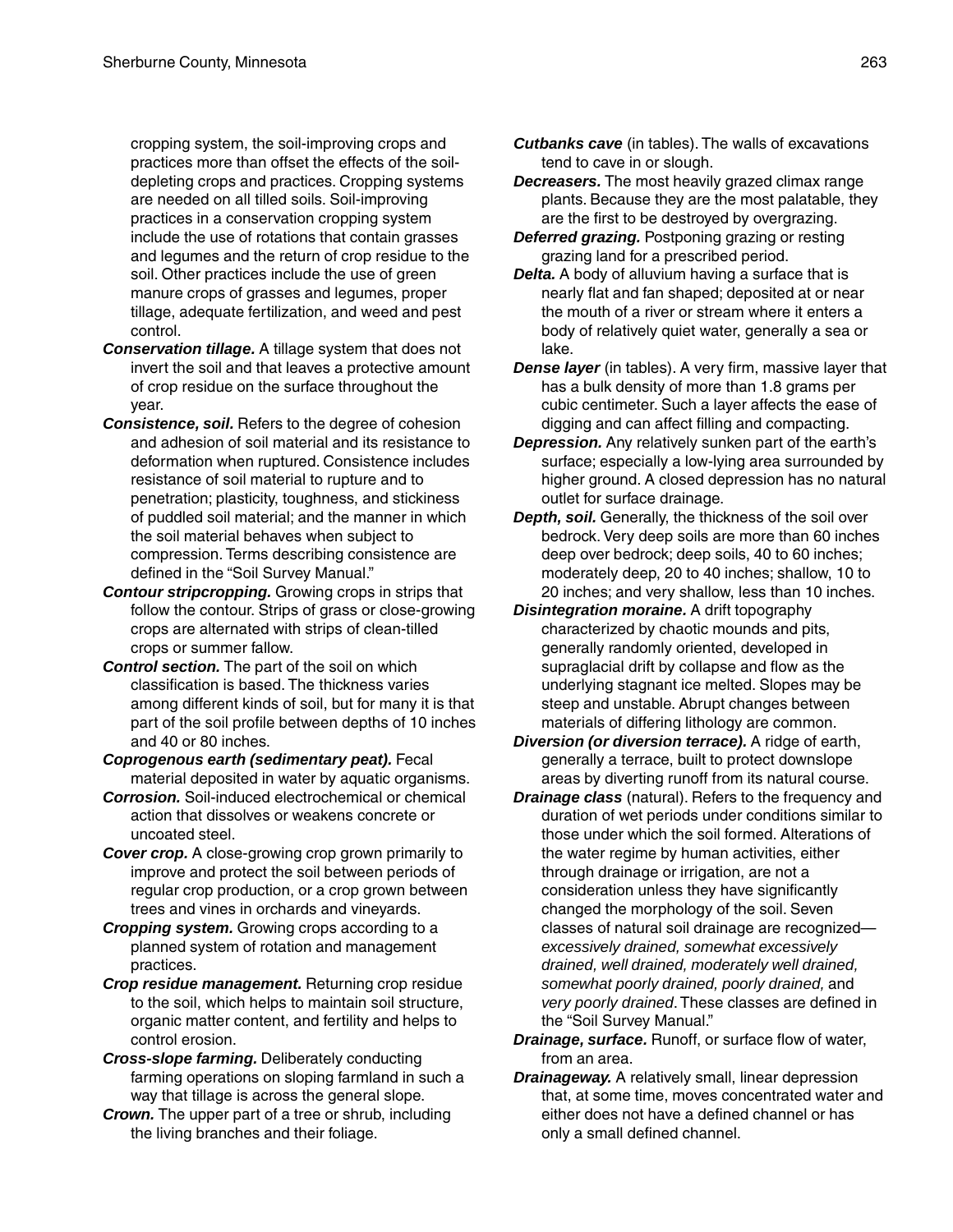- *Drumlin.* A low, smooth, elongated oval hill, mound, or ridge of compact glacial till. The longer axis is parallel to the path of the glacier and commonly has a blunt nose pointing in the direction from which the ice approached.
- *Duff.* A generally firm organic layer on the surface of mineral soils. It consists of fallen plant material that is in the process of decomposition and includes everything from the litter on the surface to underlying pure humus.
- *Eluviation.* The movement of material in true solution or colloidal suspension from one place to another within the soil. Soil horizons that have lost material through eluviation are eluvial; those that have received material are illuvial.
- *End moraine.* A ridgelike accumulation that is being or was produced at the outer margin of an actively flowing glacier at any given time.
- *Endosaturation.* A type of saturation of the soil in which all horizons between the upper boundary of saturation and a depth of 2 meters are saturated.
- *Eolian soil material.* Earthy parent material accumulated through wind action; commonly refers to sandy material in dunes or to loess in blankets on the surface.
- *Ephemeral stream.* A stream, or reach of a stream, that flows only in direct response to precipitation. It receives no long-continued supply from melting snow or other source, and its channel is above the water table at all times.
- *Episaturation.* A type of saturation indicating a perched water table in a soil in which saturated layers are underlain by one or more unsaturated layers within 2 meters of the surface.
- *Erosion.* The wearing away of the land surface by water, wind, ice, or other geologic agents and by such processes as gravitational creep. *Erosion* (geologic). Erosion caused by geologic processes acting over long geologic periods and resulting in the wearing away of mountains and the building up of such landscape features as flood plains and coastal plains. Synonym: natural erosion.

*Erosion* (accelerated). Erosion much more rapid than geologic erosion, mainly as a result of human or animal activities or of a catastrophe in nature, such as a fire, that exposes the surface.

- *Erosion pavement.* A layer of gravel or stones that remains on the surface after fine particles are removed by sheet or rill erosion.
- *Escarpment.* A relatively continuous and steep slope or cliff breaking the general continuity of more gently sloping land surfaces and resulting from erosion or faulting. Synonym: scarp.
- **Esker.** A narrow, winding ridge of stratified gravelly and sandy drift deposited by a stream flowing in a tunnel beneath a glacier.
- *Fan terrace.* A relict alluvial fan, no longer a site of active deposition, incised by younger and lower alluvial surfaces.
- *Fertility, soil.* The quality that enables a soil to provide plant nutrients, in adequate amounts and in proper balance, for the growth of specified plants when light, moisture, temperature, tilth, and other growth factors are favorable.
- *Fibric soil material (peat).* The least decomposed of all organic soil material. Peat contains a large amount of well preserved fiber that is readily identifiable according to botanical origin. Peat has the lowest bulk density and the highest water content at saturation of all organic soil material.
- *Field moisture capacity.* The moisture content of a soil, expressed as a percentage of the ovendry weight, after the gravitational, or free, water has drained away; the field moisture content 2 or 3 days after a soaking rain; also called *normal field capacity, normal moisture capacity,* or *capillary capacity*.

**Fine textured soil.** Sandy clay, silty clay, or clay.

*Firebreak.* An area cleared of flammable material to stop or help control creeping or running fires. It also serves as a line from which to work and to facilitate the movement of firefighters and equipment. Designated roads also serve as firebreaks.

- *First bottom.* The normal flood plain of a stream, subject to frequent or occasional flooding.
- *Flaggy soil material.* Material that has, by volume, 15 to 35 percent flagstones. Very flaggy soil material has 35 to 60 percent flagstones, and extremely flaggy soil material has more than 60 percent flagstones.
- *Flagstone.* A thin fragment of sandstone, limestone, slate, shale, or (rarely) schist 6 to 15 inches (15 to 38 centimeters) long.
- *Flood plain.* A nearly level alluvial plain that borders a stream and is subject to flooding unless protected artificially.
- **Footslope.** The position that forms the inner, gently inclined surface at the base of a hillslope. In profile, footslopes are commonly concave. A footslope is a transition zone between upslope sites of erosion and transport (shoulders and backslopes) and downslope sites of deposition (toeslopes).

**Forb.** Any herbaceous plant not a grass or a sedge.

*Forest cover.* All trees and other woody plants (underbrush) covering the ground in a forest.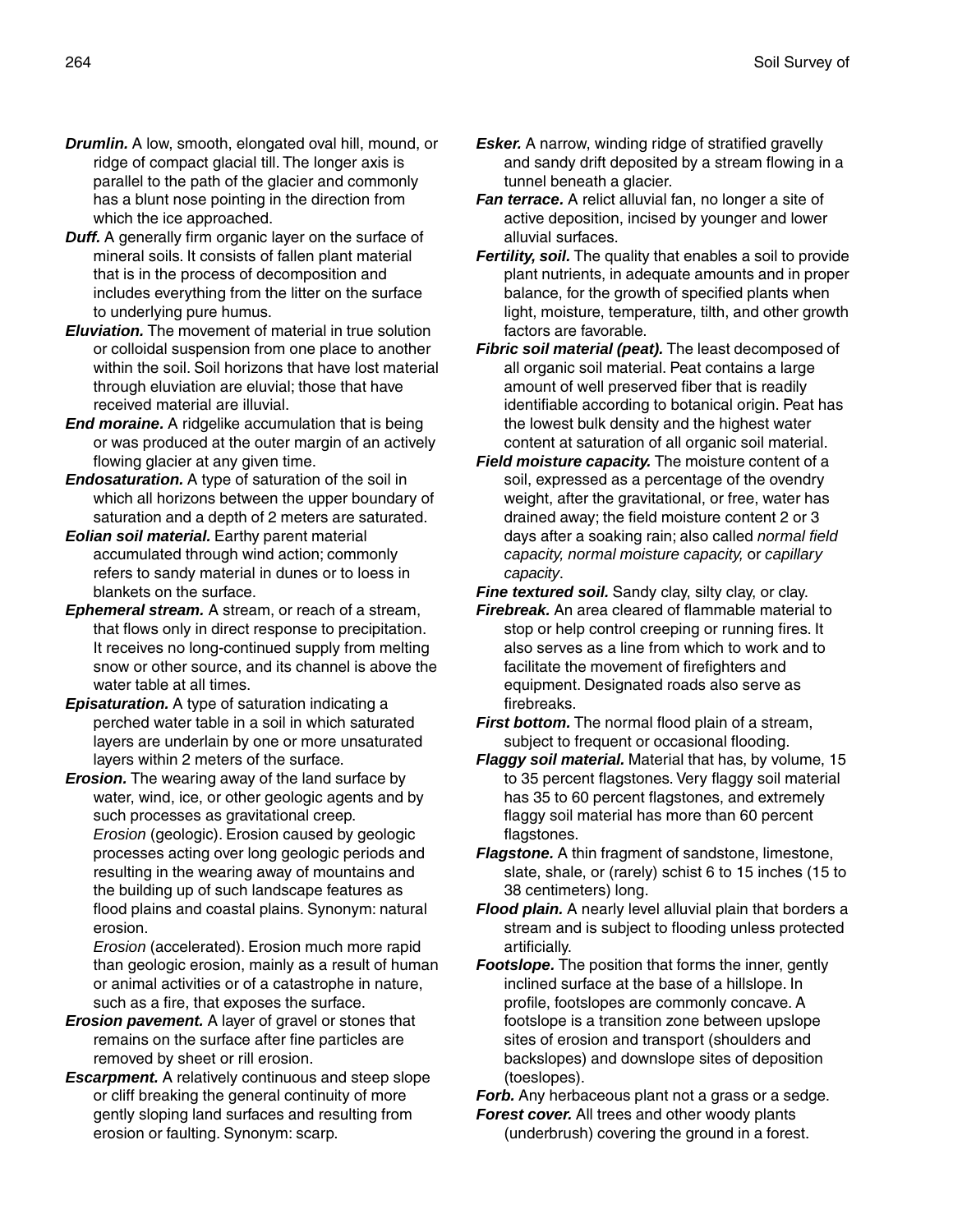- *Forest type.* A stand of trees similar in composition and development because of given physical and biological factors by which it may be differentiated from other stands.
- *Fragipan.* A loamy, brittle subsurface horizon low in porosity and content of organic matter and low or moderate in clay but high in silt or very fine sand. A fragipan appears cemented and restricts roots. When dry, it is hard or very hard and has a higher bulk density than the horizon or horizons above. When moist, it tends to rupture suddenly under pressure rather than to deform slowly.
- *Genesis, soil.* The mode of origin of the soil. Refers especially to the processes or soil-forming factors responsible for the formation of the solum, or true soil, from the unconsolidated parent material.
- *Geomorphology.* The science that treats the general configuration of the earth's surface; specifically, the study of the classification, description, nature, origin, and development of landforms and their relationships to underlying structures, and the history of geologic changes as recorded by these surface features. The term is especially applied to the genetic interpretation of landforms.
- *Glacial drift.* Pulverized and other rock material transported by glacial ice and then deposited. Also, the sorted and unsorted material deposited by streams flowing from glaciers.
- *Glacial outwash.* Gravel, sand, and silt, commonly stratified, deposited by glacial meltwater.
- *Glacial till.* Unsorted, nonstratified glacial drift consisting of clay, silt, sand, and boulders transported and deposited by glacial ice.
- *Glaciofluvial deposits.* Material moved by glaciers and subsequently sorted and deposited by streams flowing from the melting ice. The deposits are stratified and occur as kames, eskers, deltas, and outwash plains.
- *Glaciolacustrine deposits.* Material ranging from fine clay to sand derived from glaciers and deposited in glacial lakes mainly by glacial meltwater. Many deposits are interbedded or laminated.
- *Gleyed soil.* Soil that formed under poor drainage, resulting in the reduction of iron and other elements in the profile and in gray colors.
- *Graded stripcropping.* Growing crops in strips that grade toward a protected waterway.
- *Grassed waterway.* A natural or constructed waterway, typically broad and shallow, seeded to grass as protection against erosion. Conducts surface water away from cropland.
- *Gravel.* Rounded or angular fragments of rock as much as 3 inches (2 millimeters to 7.6

centimeters) in diameter. An individual piece is a pebble.

- *Gravelly soil material.* Material that has 15 to 35 percent, by volume, rounded or angular rock fragments, not prominently flattened, as much as 3 inches (7.6 centimeters) in diameter.
- *Green manure crop* (agronomy). A soil-improving crop grown to be plowed under in an early stage of maturity or soon after maturity.
- *Ground water.* Water filling all the unblocked pores of the material below the water table.
- *Gully.* A miniature valley with steep sides cut by running water and through which water ordinarily runs only after rainfall. The distinction between a gully and a rill is one of depth. A gully generally is an obstacle to farm machinery and is too deep to be obliterated by ordinary tillage; a rill is of lesser depth and can be smoothed over by ordinary tillage.
- *Hard bedrock.* Bedrock that cannot be excavated except by blasting or by the use of special equipment that is not commonly used in construction.
- *Hard to reclaim* (in tables). Reclamation is difficult after the removal of soil for construction and other uses. Revegetation and erosion control are extremely difficult.
- *Head slope.* A geomorphic component of hills consisting of a laterally concave area of a hillside, especially at the head of a drainageway. The overland waterflow is converging.
- *Hemic soil material (mucky peat).* Organic soil material intermediate in degree of decomposition between the less decomposed fibric material and the more decomposed sapric material.
- *Herbaceous peat.* An accumulation of organic material, decomposed to some degree, that is predominantly the remains of sedges, reeds, cattails, and other herbaceous plants.
- *High-chroma zones.* Zones having chroma of 3 or more. Typical color in areas of iron concentrations.
- *High-residue crops.* Such crops as small grain and corn used for grain. If properly managed, residue from these crops can be used to control erosion until the next crop in the rotation is established. These crops return large amounts of organic matter to the soil.
- **Hill.** A natural elevation of the land surface, rising as much as 1,000 feet above surrounding lowlands, commonly of limited summit area and having a well defined outline; hillsides generally have slopes of more than 15 percent. The distinction between a hill and a mountain is arbitrary and is dependent on local usage.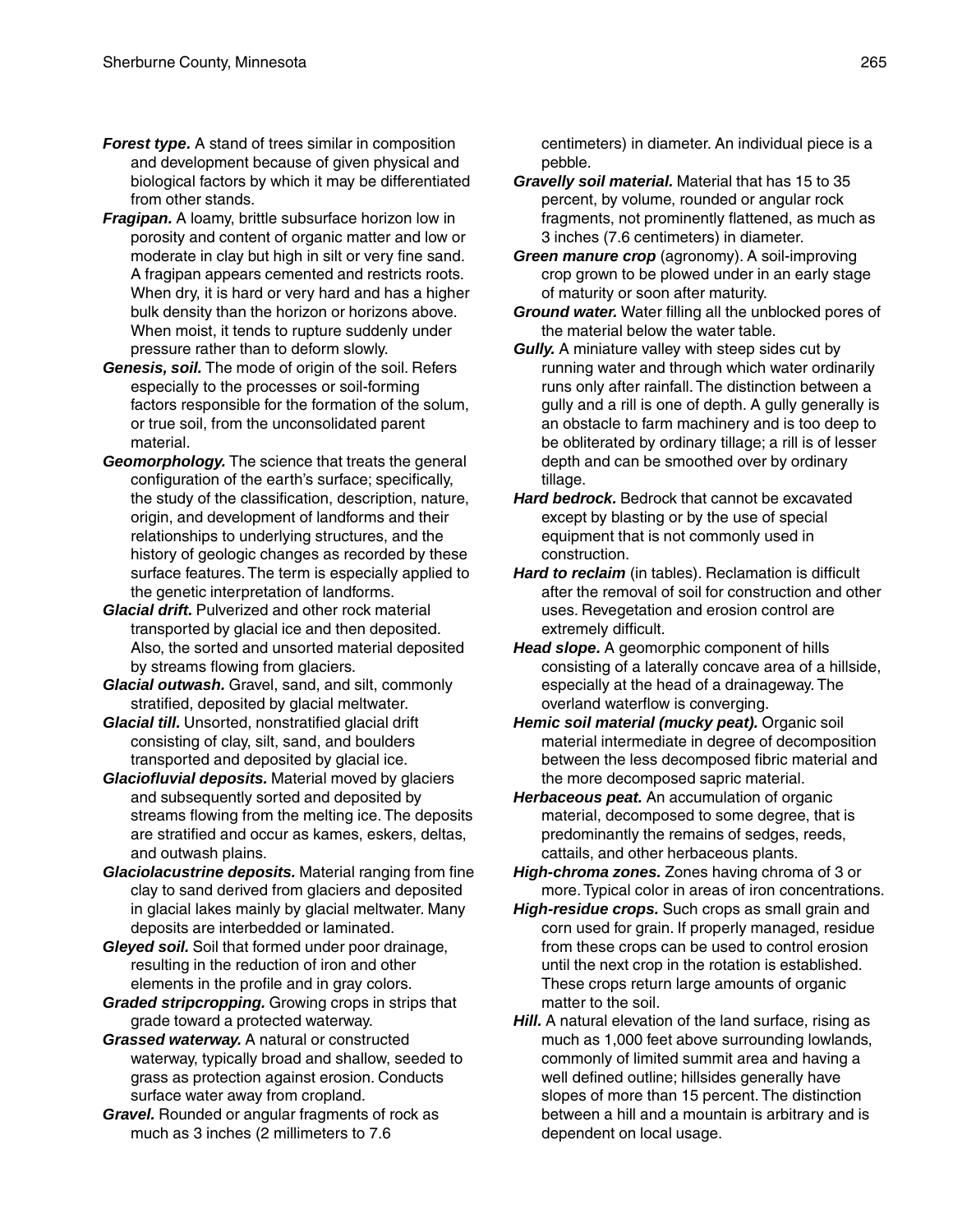*Horizon, soil.* A layer of soil, approximately parallel to the surface, having distinct characteristics produced by soil-forming processes. In the identification of soil horizons, an uppercase letter represents the major horizons. Numbers or lowercase letters that follow represent subdivisions of the major horizons. An explanation of the subdivisions is given in the "Soil Survey Manual." The major horizons of mineral soil are as follows:

*O horizon.*—An organic layer of fresh and decaying plant residue.

*A horizon.*—The mineral horizon at or near the surface in which an accumulation of humified organic matter is mixed with the mineral material. Also, a plowed surface horizon, most of which was originally part of a B horizon.

*E horizon.*—The mineral horizon in which the main feature is loss of silicate clay, iron, aluminum, or some combination of these. *B horizon.*—The mineral horizon below an A horizon. The B horizon is in part a layer of transition from the overlying A to the underlying C horizon. The B horizon also has distinctive characteristics, such as (1) accumulation of clay, sesquioxides, humus, or a combination of these; (2) prismatic or blocky structure; (3) redder or browner colors than those in the A horizon; or (4) a combination of these.

*C horizon.*—The mineral horizon or layer, excluding indurated bedrock, that is little affected by soil-forming processes and does not have the properties typical of the overlying soil material. The material of a C horizon may be either like or unlike that in which the solum formed. If the material is known to differ from that in the solum, an Arabic numeral, commonly a 2, precedes the letter C.

*Cr horizon.*—Soft, consolidated bedrock beneath the soil.

*R layer.*—Consolidated bedrock beneath the soil. The bedrock commonly underlies a C horizon, but it can be directly below an A or a B horizon.

- *Humus.* The well decomposed, more or less stable part of the organic matter in mineral soils.
- *Hydrologic soil groups.* Refers to soils grouped according to their runoff potential. The soil properties that influence this potential are those that affect the minimum rate of water infiltration on a bare soil during periods after prolonged wetting when the soil is not frozen. These properties are depth to a seasonal high water table, the infiltration rate and permeability after prolonged wetting, and depth to a very slowly permeable layer. The slope and the kind of plant cover are not

considered but are separate factors in predicting runoff.

- *Ice-walled lake plain.* A relict surface marking the floor of an extinct lake basin that was formed on solid ground and surrounded by stagnant ice in a stable or unstable superglacial environment on stagnation moraines. As the ice melted, the lake plain became perched above the adjacent landscape. The lake plain is well sorted, generally fine textured, stratified deposits.
- *Igneous rock.* Rock formed by solidification from a molten or partially molten state. Major varieties include plutonic and volcanic rock. Examples are andesite, basalt, and granite.
- *Illuviation.* The movement of soil material from one horizon to another in the soil profile. Generally, material is removed from an upper horizon and deposited in a lower horizon.
- *Impervious soil.* A soil through which water, air, or roots penetrate slowly or not at all. No soil is absolutely impervious to air and water all the time.
- *Increasers.* Species in the climax vegetation that increase in amount as the more desirable plants are reduced by close grazing. Increasers commonly are the shorter plants and the less palatable to livestock.
- *Infiltration.* The downward entry of water into the immediate surface of soil or other material, as contrasted with percolation, which is movement of water through soil layers or material.
- *Infiltration capacity.* The maximum rate at which water can infiltrate into a soil under a given set of conditions.
- *Infiltration rate.* The rate at which water penetrates the surface of the soil at any given instant, usually expressed in inches per hour. The rate can be limited by the infiltration capacity of the soil or the rate at which water is applied at the surface.
- *Intake rate.* The average rate of water entering the soil under irrigation. Most soils have a fast initial rate; the rate decreases with application time. Therefore, intake rate for design purposes is not a constant but is a variable depending on the net irrigation application. The rate of water intake, in inches per hour, is expressed as follows:

*Interfluve.* An elevated area between two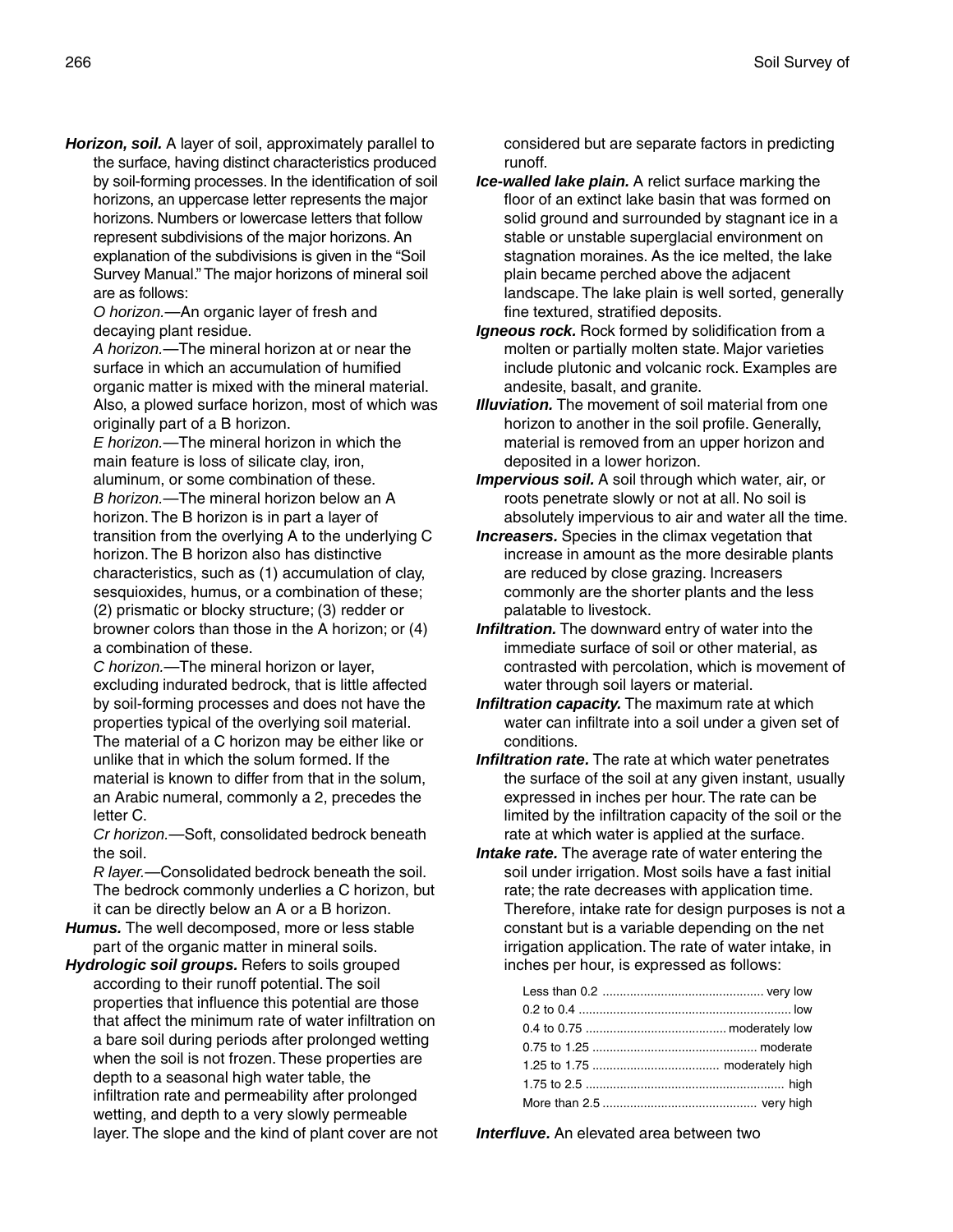drainageways that sheds water to those drainageways.

- *Intermittent stream.* A stream, or reach of a stream, that flows for prolonged periods only when it receives ground-water discharge or long, continued contributions from melting snow or other surface and shallow subsurface sources.
- *Invaders.* On range, plants that encroach into an area and grow after the climax vegetation has been reduced by grazing. Generally, plants invade following disturbance of the surface.
- **Iron concentrations.** High-chroma zones having a high content of iron and manganese oxide because of chemical oxidation and accumulation, but having a clay content similar to that of the adjacent matrix. A type of redoximorphic concentration.
- *Iron depletions.* Low-chroma zones having a low content of iron and manganese oxide because of chemical reduction and removal, but having a clay content similar to that of the adjacent matrix. A type of redoximorphic depletion.
- *Irrigation.* Application of water to soils to assist in production of crops. Methods of irrigation are: *Basin.*—Water is applied rapidly to nearly level plains surrounded by levees or dikes. *Border.*—Water is applied at the upper end of a strip in which the lateral flow of water is controlled by small earth ridges called border dikes, or borders.

*Controlled flooding.*—Water is released at intervals from closely spaced field ditches and distributed uniformly over the field.

*Corrugation.*—Water is applied to small, closely spaced furrows or ditches in fields of closegrowing crops or in orchards so that it flows in only one direction.

*Drip (or trickle).*—Water is applied slowly and under low pressure to the surface of the soil or into the soil through such applicators as emitters, porous tubing, or perforated pipe.

*Furrow.*—Water is applied in small ditches made by cultivation implements. Furrows are used for tree and row crops.

*Sprinkler.*—Water is sprayed over the soil surface through pipes or nozzles from a pressure system. *Subirrigation.*—Water is applied in open ditches or tile lines until the water table is raised enough to wet the soil.

*Wild flooding.*—Water, released at high points, is allowed to flow onto an area without controlled distribution.

*Kame.* An irregular, short ridge or hill of stratified glacial drift.

- *Kame moraine.* An end moraine that contains numerous kames. A group of kames along the front of a stagnant glacier, commonly comprising the slumped remnants of a formerly continuous outwash plain built up over the foot of rapidly wasting or stagnant ice.
- Karst (topography). The relief of an area underlain by limestone that dissolves in differing degrees, thus forming numerous depressions or small basins.
- *Knoll.* A small, low, rounded hill rising above adjacent landforms.
- *Ksat.* Saturated hydraulic conductivity. (See Permeability.)
- *Lacustrine deposit.* Material deposited in lake water and exposed when the water level is lowered or the elevation of the land is raised.
- *Lake bed.* The bottom of a lake; a lake basin.
- *Lake plain.* A nearly level surface marking the floor of an extinct lake filled by well sorted, generally fine textured, stratified deposits, commonly containing varves.
- *Lakeshore.* A narrow strip of land in contact with or bordering a lake; especially the beach of a lake.
- *Lake terrace.* A narrow shelf, partly cut and partly built, produced along a lakeshore in front of a scarp line of low cliffs and later exposed when the water level falls.
- *Lamella.* A thin (commonly less than 1 cm thick), discontinuous or continuous, generally horizontal layer of fine material (especially clay and iron oxides) that has been pedogenically concentrated (illuviated within a coarser textured eluviated layer several centimeters to several decimeters thick).
- *Landslide.* The rapid downhill movement of a mass of soil and loose rock, generally when wet or saturated. The speed and distance of movement, as well as the amount of soil and rock material, vary greatly.
- *Large stones* (in tables). Rock fragments 3 inches (7.6 centimeters) or more across. Large stones adversely affect the specified use of the soil.
- *Leaching.* The removal of soluble material from soil or other material by percolating water.
- *Linear extensibility.* Refers to the change in length of an unconfined clod as moisture content is decreased from a moist to a dry state. Linear extensibility is used to determine the shrink-swell potential of soils. It is an expression of the volume change between the water content of the clod at 1 /3- or 1 /10-bar tension (33kPa or 10kPa tension) and oven dryness. Volume change is influenced by the amount and type of clay minerals in the soil. The volume change is the percent change for the whole soil. If it is expressed as a fraction, the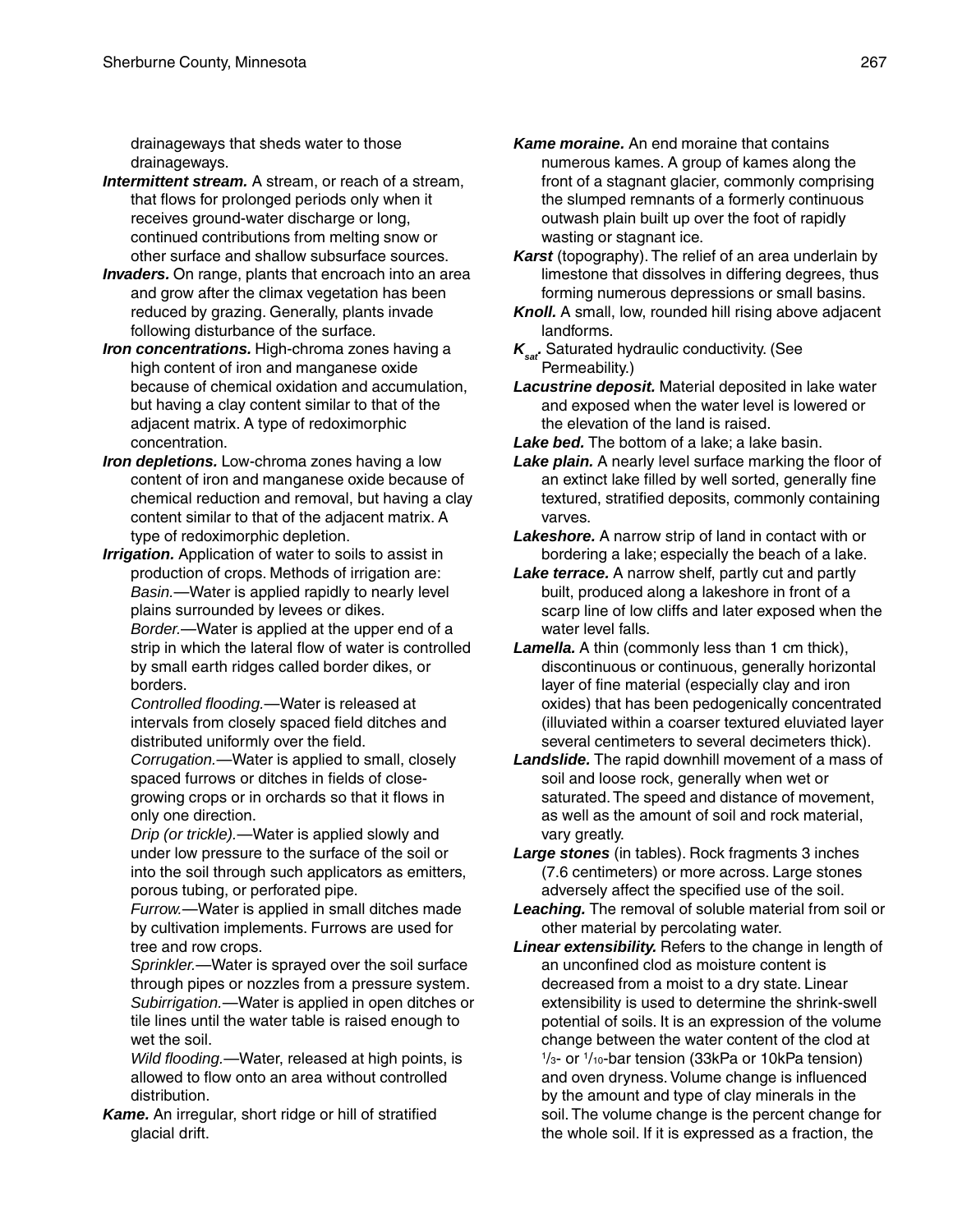resulting value is COLE, coefficient of linear extensibility.

- *Liquid limit.* The moisture content at which the soil passes from a plastic to a liquid state.
- **Loam.** Soil material that is 7 to 27 percent clay particles, 28 to 50 percent silt particles, and less than 52 percent sand particles.
- *Loess.* Fine grained material, dominantly of silt-sized particles, deposited by wind.
- *Low-chroma zones.* Zones having chroma of 2 or less. Typical color in areas of iron depletions.
- *Low-residue crops.* Such crops as corn used for silage, peas, beans, and potatoes. Residue from these crops is not adequate to control erosion until the next crop in the rotation is established. These crops return little organic matter to the soil.
- Low strength. The soil is not strong enough to support loads.
- *Marl.* An earthy, unconsolidated deposit consisting chiefly of calcium carbonate mixed with clay in approximately equal amounts.
- *Masses.* Concentrations of substances in the soil matrix that do not have a clearly defined boundary with the surrounding soil material and cannot be removed as a discrete unit. Common compounds making up masses are calcium carbonate, gypsum or other soluble salts, iron oxide, and manganese oxide. Masses consisting of iron oxide or manganese oxide generally are considered a type of redoximorphic concentration.
- *Mechanical treatment.* Use of mechanical equipment for seeding, brush management, and other management practices.
- *Medium textured soil.* Very fine sandy loam, loam, silt loam, or silt.
- **Metamorphic rock.** Rock of any origin altered in mineralogical composition, chemical composition, or structure by heat, pressure, and movement. Nearly all such rocks are crystalline.
- *Mineral soil.* Soil that is mainly mineral material and low in organic material. Its bulk density is more than that of organic soil.
- *Minimum tillage.* Only the tillage essential to crop production and prevention of soil damage.
- *Miscellaneous area.* An area that has little or no natural soil and supports little or no vegetation.
- *Moderately coarse textured soil.* Coarse sandy loam, sandy loam, or fine sandy loam.
- *Moderately fine textured soil.* Clay loam, sandy clay loam, or silty clay loam.
- *Mollic epipedon.* A thick, dark, humus-rich surface horizon (or horizons) that has high base saturation and pedogenic soil structure. It may include the upper part of the subsoil.
- *Moraine.* An accumulation of earth, stones, and other debris deposited by a glacier. Some types are terminal, lateral, medial, and ground.
- *Morphology, soil.* The physical makeup of the soil, including the texture, structure, porosity, consistence, color, and other physical, mineral, and biological properties of the various horizons, and the thickness and arrangement of those horizons in the soil profile.
- *Mottling, soil.* Irregular spots of different colors that vary in number and size. Descriptive terms are as follows: abundance—*few, common,* and *many;* size—*fine, medium,* and *coarse;* and contrast *faint, distinct,* and *prominent*. The size measurements are of the diameter along the greatest dimension. *Fine* indicates less than 5 millimeters (about 0.2 inch); *medium,* from 5 to 15 millimeters (about 0.2 to 0.6 inch); and *coarse,* more than 15 millimeters (about 0.6 inch).
- *Muck.* Dark, finely divided, well decomposed organic soil material. (See Sapric soil material.)
- *Mucky peat.* Unconsolidated soil material consisting primarily of organic matter that is in an intermediate stage of decomposition such that a significant part of the material can be recognized and a significant part of the material cannot be recognized.
- *Mudstone.* Sedimentary rock formed by induration of silt and clay in approximately equal amounts.
- *Munsell notation.* A designation of color by degrees of three simple variables—hue, value, and chroma. For example, a notation of 10YR 6/4 is a color with hue of 10YR, value of 6, and chroma of 4.
- *Neutral soil.* A soil having a pH value of 6.6 to 7.3. (See Reaction, soil.)
- *Nodules.* Cemented bodies lacking visible internal structure. Calcium carbonate, iron oxide, and manganese oxide are common compounds making up nodules. If formed in place, nodules of iron oxide or manganese oxide are considered types of redoximorphic concentrations.
- *Nose slope.* A geomorphic component of hills consisting of the projecting end (laterally convex area) of a hillside. The overland waterflow is predominantly divergent.
- *Nutrient, plant.* Any element taken in by a plant essential to its growth. Plant nutrients are mainly nitrogen, phosphorus, potassium, calcium, magnesium, sulfur, iron, manganese, copper, boron, and zinc obtained from the soil and carbon, hydrogen, and oxygen obtained from the air and water.

*Organic matter.* Plant and animal residue in the soil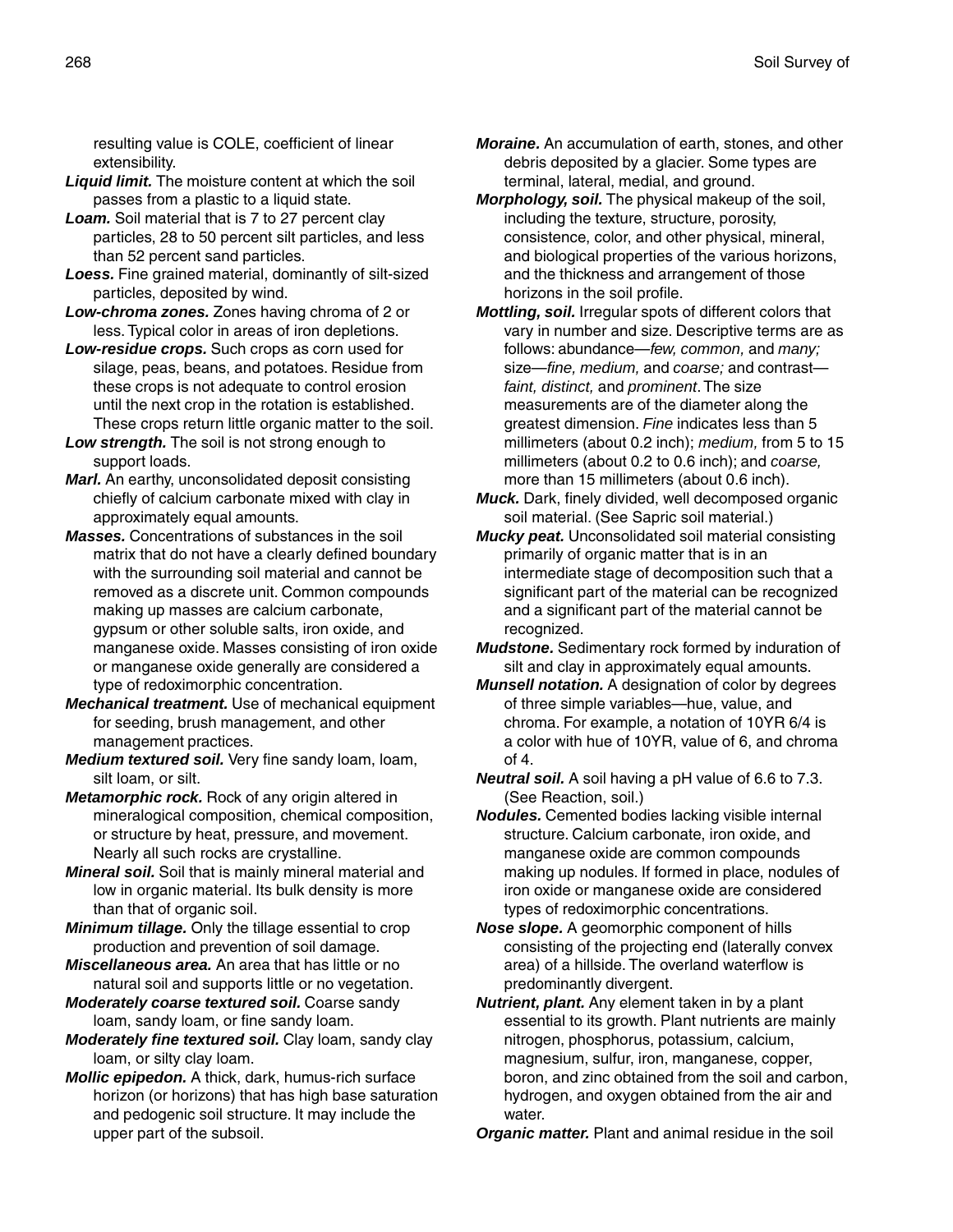in various stages of decomposition. The content of organic matter in the surface layer is described as follows:

- *Outwash plain.* A landform of mainly sandy or coarse textured material of glaciofluvial origin. An outwash plain is commonly smooth; where pitted, it generally is low in relief.
- *Paleoterrace.* An erosional remnant of a terrace that retains the surface form and alluvial deposits of its origin but was not emplaced by, and commonly does not grade to, a present-day stream or drainage network.
- **Parent material.** The unconsolidated organic and mineral material in which soil forms.
- **Peat.** Unconsolidated material, largely undecomposed organic matter, that has accumulated under excess moisture. (See Fibric soil material.)
- Ped. An individual natural soil aggregate, such as a granule, a prism, or a block.
- *Pedisediment.* A thin layer of alluvial material that mantles an erosion surface and has been transported to its present position from higher lying areas of the erosion surface.
- **Pedon.** The smallest volume that can be called "a soil." A pedon is three dimensional and large enough to permit study of all horizons. Its area ranges from about 10 to 100 square feet (1 square meter to 10 square meters), depending on the variability of the soil.

*Percolation.* The movement of water through the soil.

*Permeability.* The quality of the soil that enables water or air to move downward through the profile. The rate at which a saturated soil transmits water is accepted as a measure of this quality. In soil physics, the rate is referred to as "saturated hydraulic conductivity," which is defined in the "Soil Survey Manual." In line with conventional usage in the engineering profession and with traditional usage in published soil surveys, this rate of flow continues to be expressed as "permeability." Terms describing permeability, measured in inches per hour, are as follows:

| Impermeable  less than 0.0015 inch |  |
|------------------------------------|--|
|                                    |  |
|                                    |  |
|                                    |  |
|                                    |  |

- **Phase, soil.** A subdivision of a soil series based on features that affect its use and management, such as slope, stoniness, and flooding.
- *pH value.* A numerical designation of acidity and alkalinity in soil. (See Reaction, soil.)
- **Piping** (in tables). Formation of subsurface tunnels or pipelike cavities by water moving through the soil.
- *Pitted outwash plain.* An outwash plain marked by many irregular depressions, such as kettles, shallow pits, and potholes, which formed by melting of incorporated ice masses; common in Wisconsin and Minnesota.
- **Pitting** (in tables). Pits caused by melting around ice. They form on the soil after plant cover is removed.
- *Plasticity index.* The numerical difference between the liquid limit and the plastic limit; the range of moisture content within which the soil remains plastic.
- *Plastic limit.* The moisture content at which a soil changes from semisolid to plastic.
- *Plateau.* An extensive upland mass with relatively flat summit area that is considerably elevated (more than 100 meters) above adjacent lowlands and separated from them on one or more sides by escarpments.
- *Ponding.* Standing water on soils in closed depressions. Unless the soils are artificially drained, the water can be removed only by percolation or evapotranspiration.
- **Poorly graded.** Refers to a coarse grained soil or soil material consisting mainly of particles of nearly the same size. Because there is little difference in size of the particles, density can be increased only slightly by compaction.
- *Potential native plant community.* See Climax plant community.
- *Potential rooting depth (effective rooting depth).* Depth to which roots could penetrate if the content of moisture in the soil were adequate. The soil has no properties restricting the penetration of roots to this depth.
- *Prescribed burning.* Deliberately burning an area for specific management purposes, under the appropriate conditions of weather and soil moisture and at the proper time of day.
- *Productivity, soil.* The capability of a soil for producing a specified plant or sequence of plants under specific management.
- *Profile, soil.* A vertical section of the soil extending through all its horizons and into the parent material.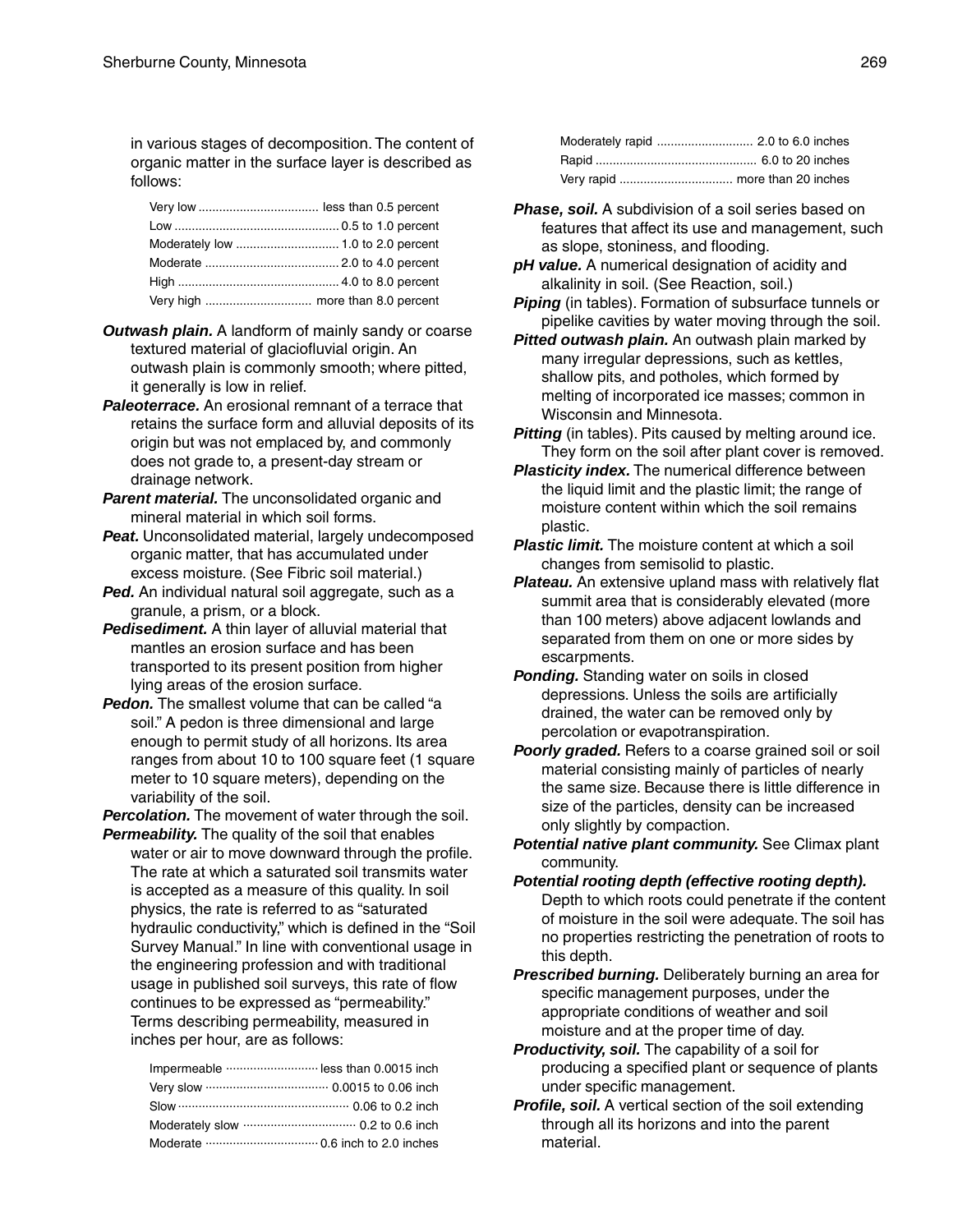- **Proper grazing use.** Grazing at an intensity that maintains enough cover to protect the soil and maintain or improve the quantity and quality of the desirable vegetation. This practice increases the vigor and reproduction capacity of the key plants and promotes the accumulation of litter and mulch necessary to conserve soil and water.
- *Reaction, soil.* A measure of acidity or alkalinity of a soil, expressed in pH values. A soil that tests to pH 7.0 is described as precisely neutral in reaction because it is neither acid nor alkaline. The degrees of acidity or alkalinity, expressed as pH values, are:

### *Redoximorphic concentrations.* Nodules,

- concretions, soft masses, pore linings, and other features resulting from the accumulation of iron or manganese oxide. An indication of chemical reduction and oxidation resulting from saturation.
- *Redoximorphic depletions.* Low-chroma zones from which iron and manganese oxide or a combination of iron and manganese oxide and clay has been removed. These zones are indications of the chemical reduction of iron resulting from saturation.
- *Redoximorphic features.* Redoximorphic concentrations, redoximorphic depletions, reduced matrices, a positive reaction to alpha,alpha-dipyridyl, and other features indicating the chemical reduction and oxidation of iron and manganese compounds resulting from saturation.
- *Reduced matrix.* A soil matrix that has low chroma in situ because of chemically reduced iron (Fe II). The chemical reduction results from nearly continuous wetness. The matrix undergoes a change in hue or chroma within 30 minutes after exposure to air as the iron is oxidized (Fe III). A type of redoximorphic feature.
- *Regolith.* The unconsolidated mantle of weathered rock and soil material on the earth's surface; the loose earth material above the solid rock.
- *Relief.* The elevations or inequalities of a land surface, considered collectively.
- *Residuum (residual soil material).* Unconsolidated, weathered or partly weathered mineral material that accumulated as consolidated rock disintegrated in place.
- *Rill.* A steep-sided channel resulting from accelerated erosion. A rill generally is a few inches deep and not wide enough to be an obstacle to farm machinery.
- *Rise.* A slight increase in elevation of the land surface, typically with a broad summit and gently sloping sides.
- *Road cut.* A sloping surface produced by mechanical means during road construction. It is commonly on the uphill side of the road.
- *Rock fragments.* Rock or mineral fragments having a diameter of 2 millimeters or more; for example, pebbles, cobbles, stones, and boulders.
- *Root zone.* The part of the soil that can be penetrated by plant roots.
- *Runoff.* The precipitation discharged into stream channels from an area. The water that flows off the surface of the land without sinking into the soil is called surface runoff. Water that enters the soil before reaching surface streams is called groundwater runoff or seepage flow from ground water.
- **Saline soil.** A soil containing soluble salts in an amount that impairs growth of plants. A saline soil does not contain excess exchangeable sodium.
- *Sand.* As a soil separate, individual rock or mineral fragments from 0.05 millimeter to 2.0 millimeters in diameter. Most sand grains consist of quartz. As a soil textural class, a soil that is 85 percent or more sand and not more than 10 percent clay.
- **Sandstone.** Sedimentary rock containing dominantly sand-sized particles.
- *Sapric soil material (muck).* The most highly decomposed of all organic soil material. Muck has the least amount of plant fiber, the highest bulk density, and the lowest water content at saturation of all organic soil material.
- **Saprolite.** Unconsolidated residual material underlying the soil and grading to hard bedrock below.
- *Saturation.* Wetness characterized by zero or positive pressure of the soil water. Under conditions of saturation, the water will flow from the soil matrix into an unlined auger hole.
- *Scarification.* The act of abrading, scratching, loosening, crushing, or modifying the surface to increase water absorption or to provide a more tillable soil.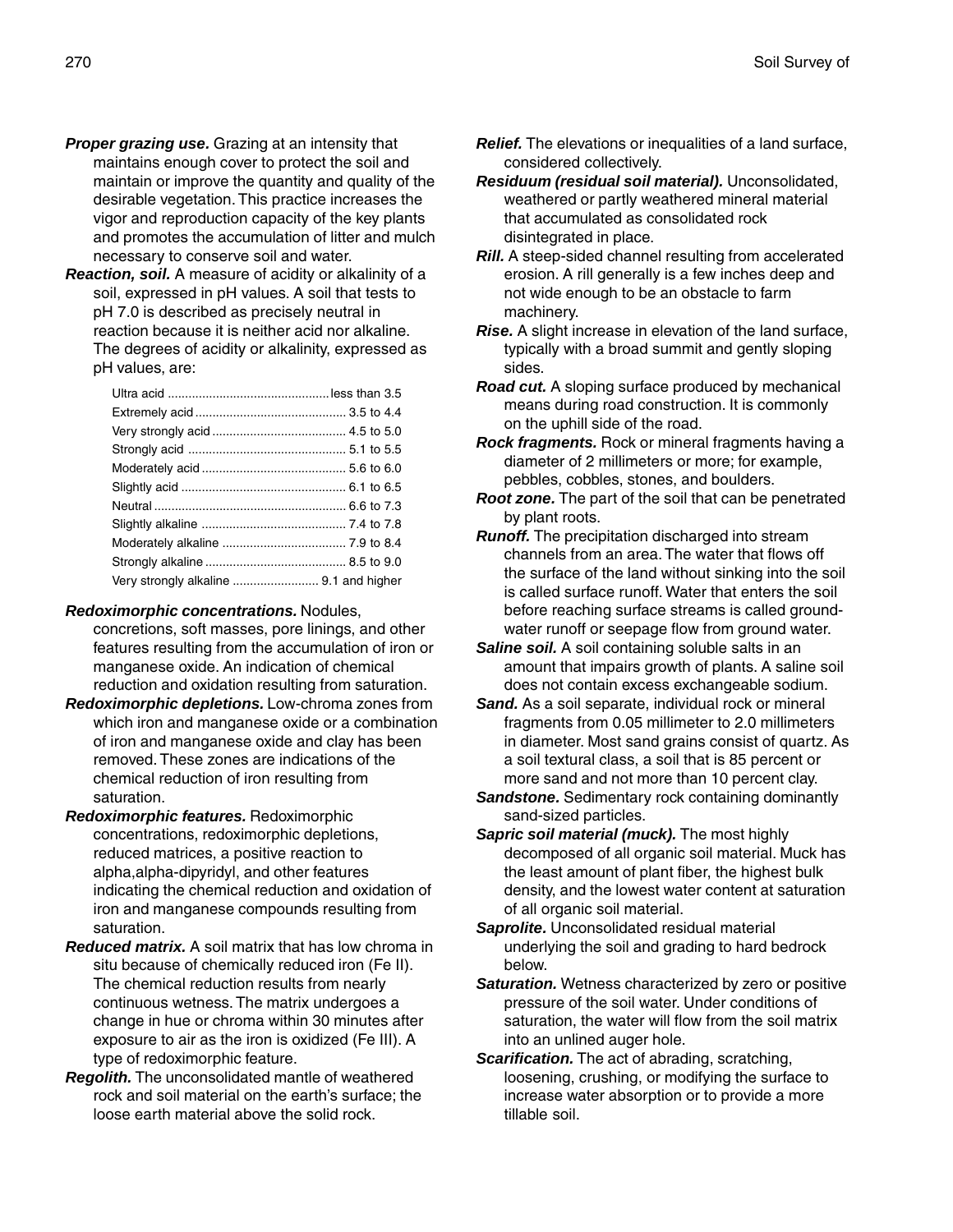- *Second bottom.* The first terrace above the normal flood plain (or first bottom) of a river.
- *Sedimentary rock.* Rock made up of particles deposited from suspension in water. The chief kinds of sedimentary rock are conglomerate, formed from gravel; sandstone, formed from sand; shale, formed from clay; and limestone, formed from soft masses of calcium carbonate. There are many intermediate types. Some wind-deposited sand is consolidated into sandstone.
- **Sequum.** A sequence consisting of an illuvial horizon and the overlying eluvial horizon. (See Eluviation.)
- *Series, soil.* A group of soils that have profiles that are almost alike, except for differences in texture of the surface layer. All the soils of a series have horizons that are similar in composition, thickness, and arrangement.
- *Shale.* Sedimentary rock formed by the hardening of a clay deposit.
- **Sheet erosion.** The removal of a fairly uniform layer of soil material from the land surface by the action of rainfall and surface runoff.
- *Shoulder.* The position that forms the uppermost inclined surface near the top of a hillslope. It is a transition from backslope to summit. The surface is dominantly convex in profile and erosional in origin.
- **Shrink-swell** (in tables). The shrinking of soil when dry and the swelling when wet. Shrinking and swelling can damage roads, dams, building foundations, and other structures. It can also damage plant roots.
- *Side slope.* A geomorphic component of hills consisting of a laterally planar area of a hillside. The overland waterflow is predominantly parallel.
- *Silica.* A combination of silicon and oxygen. The mineral form is called quartz.
- **Silt.** As a soil separate, individual mineral particles that range in diameter from the upper limit of clay (0.002 millimeter) to the lower limit of very fine sand (0.05 millimeter). As a soil textural class, soil that is 80 percent or more silt and less than 12 percent clay.
- *Siltstone.* Sedimentary rock made up of dominantly silt-sized particles.
- *Similar soils.* Soils that share limits of diagnostic criteria, behave and perform in a similar manner, and have similar conservation needs or management requirements for the major land uses in the survey area.
- *Sinkhole.* A depression in the landscape where limestone has been dissolved.
- *Slickensides.* Polished and grooved surfaces produced by one mass sliding past another. In

soils, slickensides may occur at the bases of slip surfaces on the steeper slopes; on faces of blocks, prisms, and columns; and in swelling clayey soils, where there is marked change in moisture content.

- *Slope.* The inclination of the land surface from the horizontal. Percentage of slope is the vertical distance divided by horizontal distance, then multiplied by 100. Thus, a slope of 20 percent is a drop of 20 feet in 100 feet of horizontal distance.
- *Sloughed till.* Water-saturated till that has flowed slowly downhill from its original place of deposit by glacial ice. It may rest on other till, on glacial outwash, or on a glaciolacustrine deposit.
- *Slow refill* (in tables). The slow filling of ponds, resulting from restricted permeability in the soil.
- *Sodium adsorption ratio (SAR).* A measure of the amount of sodium (Na) relative to calcium (Ca) and magnesium (Mg) in the water extract from saturated soil paste. It is the ratio of the Na concentration divided by the square root of onehalf of the  $Ca + Mg$  concentration.
- **Soft bedrock.** Bedrock that can be excavated with trenching machines, backhoes, small rippers, and other equipment commonly used in construction.
- **Soil.** A natural, three-dimensional body at the earth's surface. It is capable of supporting plants and has properties resulting from the integrated effect of climate and living matter acting on earthy parent material, as conditioned by relief and by the passage of time.
- *Soil separates.* Mineral particles less than 2 millimeters in equivalent diameter and ranging between specified size limits. The names and sizes, in millimeters, of separates recognized in the United States are as follows:

- *Solum.* The upper part of a soil profile, above the C horizon, in which the processes of soil formation are active. The solum in soil consists of the A, E, and B horizons. Generally, the characteristics of the material in these horizons are unlike those of the material below the solum. The living roots and plant and animal activities are largely confined to the solum.
- *Stagnation moraine.* A body of drift released by the melting of a glacier that ceased flowing.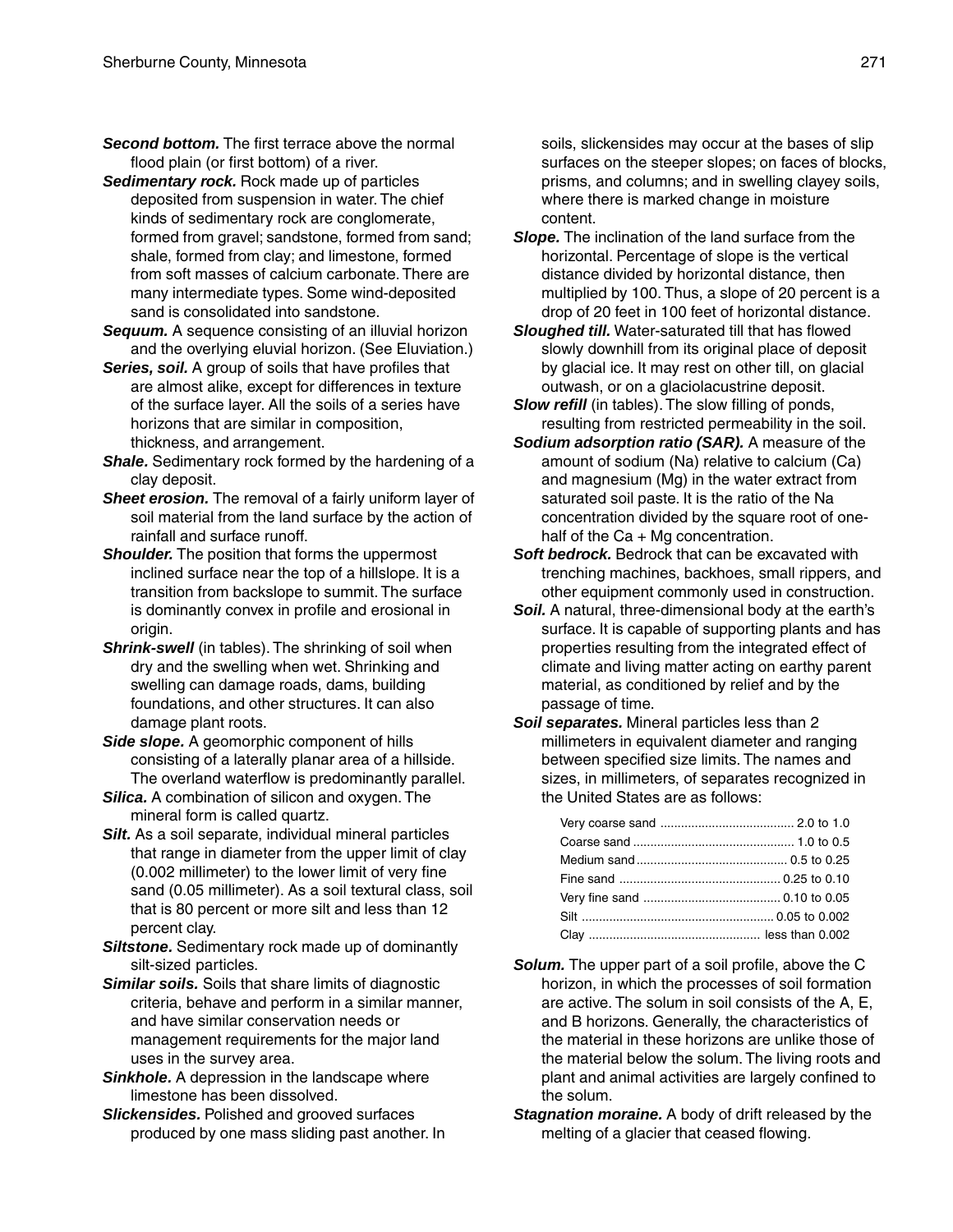Commonly, but not always, occurs near ice margins; composed of till, ice-contact stratified drift, and small areas of glacial lake sediment. Typical landforms are knob-and-kettle topography, locally including ice-walled lake plains.

- **Stone line.** A concentration of rock fragments in a soil. Generally, it is indicative of an old weathered surface. In a cross section, the line may be one fragment or more thick. It generally overlies material that weathered in place and is overlain by recent sediment of variable thickness.
- **Stones.** Rock fragments 10 to 24 inches (25 to 60) centimeters) in diameter if rounded or 15 to 24 inches (38 to 60 centimeters) in length if flat.
- **Stony.** Refers to a soil containing stones in numbers that interfere with or prevent tillage.
- **Stripcropping.** Growing crops in a systematic arrangement of strips or bands that provide vegetative barriers to wind erosion and water erosion.
- **Structure, soil.** The arrangement of primary soil particles into compound particles or aggregates. The principal forms of soil structure are—*platy* (laminated), *prismatic* (vertical axis of aggregates longer than horizontal), *columnar* (prisms with rounded tops), *blocky* (angular or subangular), and *granular*. *Structureless* soils are either *single grained* (each grain by itself, as in dune sand) or *massive* (the particles adhering without any regular cleavage, as in many hardpans).
- *Stubble mulch.* Stubble or other crop residue left on the soil or partly worked into the soil. It protects the soil from wind erosion and water erosion after harvest, during preparation of a seedbed for the next crop, and during the early growing period of the new crop.
- *Subsidence.* The potential decrease in surface elevation as a result of the drainage of wet soils that have organic layers or semifluid mineral layers. Subsidence, as a result of drainage, is attributed to (1) shrinkage from drying, (2) consolidation because of the loss of ground-water buoyancy, (3) compaction from tillage or manipulation, (4) wind erosion, (5) burning, and (6) biochemical oxidation.
- *Subsoil.* Technically, the B horizon; roughly, the part of the solum below plow depth.
- *Subsoiling.* Tilling a soil below normal plow depth, ordinarily to shatter or loosen a layer that restricts roots.

*Substratum.* The part of the soil below the solum.

*Subsurface layer.* Any surface soil horizon (A, E, AB, or EB) below the surface layer.

- **Summit.** The topographically highest position of a hillslope. It has a nearly level (planar or only slightly convex) surface.
- *Surface layer.* The soil ordinarily moved in tillage, or its equivalent in uncultivated soil, ranging in depth from 4 to 10 inches (10 to 25 centimeters). Frequently designated as the "plow layer," or the "Ap horizon."
- *Surface soil.* The A, E, AB, and EB horizons, considered collectively. It includes all subdivisions of these horizons.
- **Swale.** A slight depression in the midst of generally level land. A shallow depression in an undulating ground moraine caused by uneven glacial deposition.
- *Taxadjuncts.* Soils that cannot be classified in a series recognized in the classification system. Such soils are named for a series they strongly resemble and are designated as taxadjuncts to that series because they differ in ways too small to be of consequence in interpreting their use and behavior. Soils are recognized as taxadjuncts only when one or more of their characteristics are slightly outside the range defined for the family of the series for which the soils are named.
- *Terminal moraine.* A belt of thick glacial drift that generally marks the termination of important glacial advances.
- *Terrace.* An embankment, or ridge, constructed across sloping soils on the contour or at a slight angle to the contour. The terrace intercepts surface runoff so that water soaks into the soil or flows slowly to a prepared outlet. A terrace in a field generally is built so that the field can be farmed. A terrace intended mainly for drainage has a deep channel that is maintained in permanent sod.
- *Terrace* (geologic). An old alluvial plain, ordinarily flat or undulating, bordering a river, a lake, or the sea.
- *Texture, soil.* The relative proportions of sand, silt, and clay particles in a mass of soil. The basic textural classes, in order of increasing proportion of fine particles, are *sand, loamy sand, sandy loam, loam, silt loam, silt, sandy clay loam, clay loam, silty clay loam, sandy clay, silty clay,* and *clay*. The sand, loamy sand, and sandy loam classes may be further divided by specifying "coarse," "fine," or "very fine."
- *Thin layer* (in tables). Otherwise suitable soil material that is too thin for the specified use.
- *Till plain.* An extensive area of nearly level to undulating soils underlain by glacial till.